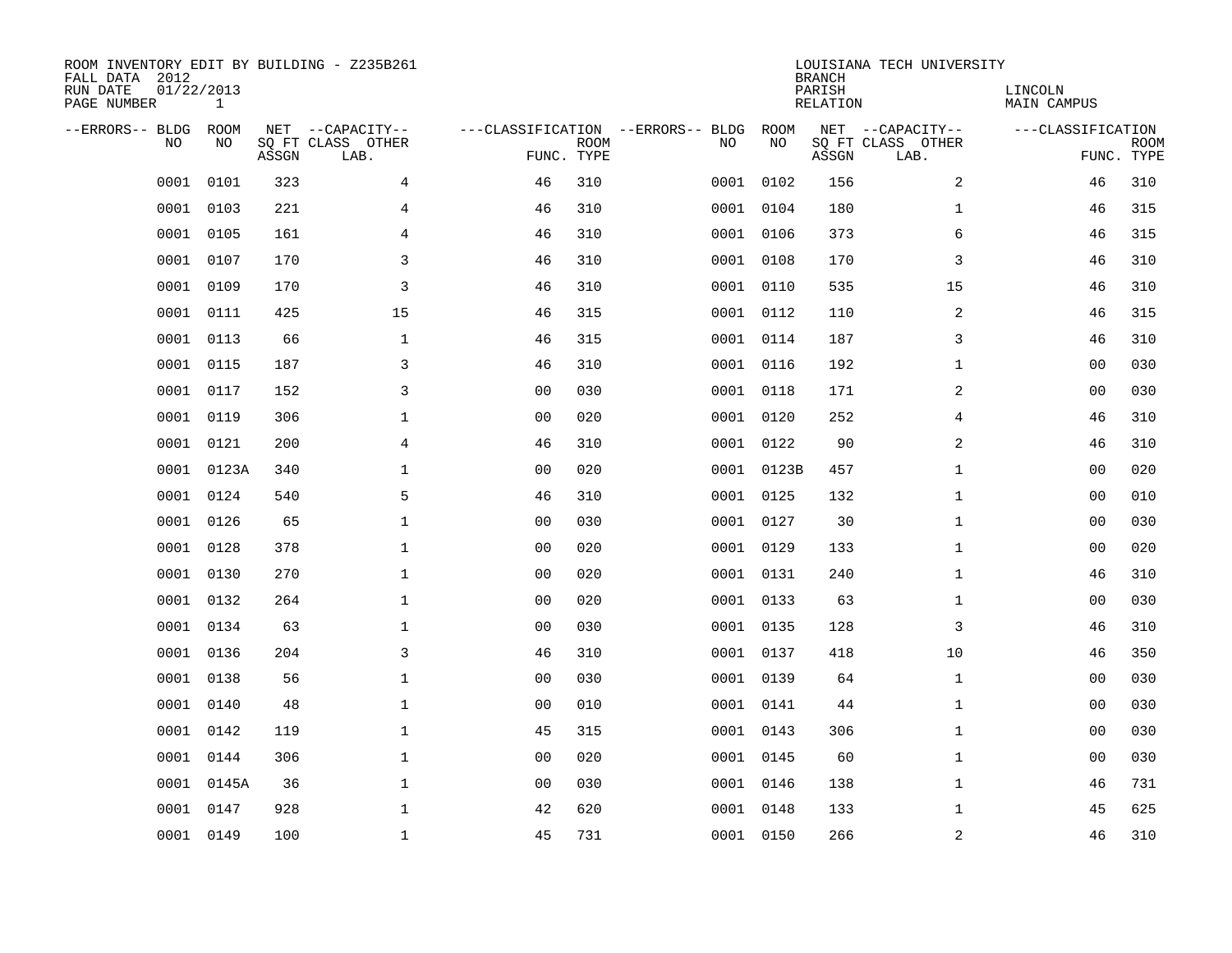| ROOM INVENTORY EDIT BY BUILDING - Z235B261<br>FALL DATA 2012<br>RUN DATE<br>PAGE NUMBER | 01/22/2013<br>2   |       |                                               |                                                 |             |   |      |            | <b>BRANCH</b><br>PARISH<br><b>RELATION</b> |                                               | LOUISIANA TECH UNIVERSITY             | LINCOLN<br><b>MAIN CAMPUS</b> |                           |
|-----------------------------------------------------------------------------------------|-------------------|-------|-----------------------------------------------|-------------------------------------------------|-------------|---|------|------------|--------------------------------------------|-----------------------------------------------|---------------------------------------|-------------------------------|---------------------------|
| --ERRORS-- BLDG<br>NO                                                                   | <b>ROOM</b><br>NO | ASSGN | NET --CAPACITY--<br>SQ FT CLASS OTHER<br>LAB. | ---CLASSIFICATION --ERRORS-- BLDG<br>FUNC. TYPE | <b>ROOM</b> |   | NO   | ROOM<br>NO | ASSGN                                      | NET --CAPACITY--<br>SQ FT CLASS OTHER<br>LAB. |                                       | ---CLASSIFICATION             | <b>ROOM</b><br>FUNC. TYPE |
| 0001                                                                                    | 0151              | 24    | $\mathbf{1}$                                  | 0 <sub>0</sub>                                  | 020         |   | 0001 | 0201       | 4365                                       | 88                                            |                                       | 11                            | 110                       |
| 0001                                                                                    | 0202              | 405   | $\mathbf{1}$                                  | 45                                              | 240         |   | 0001 | 0203       | 272                                        |                                               | $\mathbf{1}$                          | 0 <sub>0</sub>                | 020                       |
| 0001                                                                                    | 0204              | 273   | $\overline{7}$                                | 45                                              | 220         |   |      | 0001 0204A | 132                                        |                                               | $\mathbf{1}$                          | 45                            | 240                       |
| 0001                                                                                    | 0204B             | 84    | 2                                             | 45                                              | 240         |   |      | 0001 0205  | 32                                         |                                               | $\mathbf{1}$                          | 0 <sub>0</sub>                | 010                       |
| 0001                                                                                    | 0206              | 33    | $\mathbf 1$                                   | 0 <sub>0</sub>                                  | 030         |   |      | 0001 0207  | 116                                        |                                               | 2                                     | 00                            | 030                       |
| 0001                                                                                    | 0208              | 176   | 3                                             | 0 <sub>0</sub>                                  | 030         |   | 0001 | 0209       | 640                                        |                                               | $\mathbf{1}$                          | 0 <sub>0</sub>                | 030                       |
| 0001                                                                                    | 0210              | 153   | $\mathbf{1}$                                  | 45                                              | 731         |   |      | 0001 0211  | 192                                        |                                               | 2                                     | 45                            | 240                       |
| 0001                                                                                    | 0212              | 135   | 4                                             | 45                                              | 731         |   |      | 0001 0213  | 163                                        |                                               | 2                                     | 46                            | 310                       |
| 0001                                                                                    | 0214              | 213   | 2                                             | 46                                              | 310         |   |      | 0001 0215  | 221                                        |                                               | 2                                     | 46                            | 310                       |
| 0001                                                                                    | 0216              | 272   | $\mathbf{1}$                                  | 0 <sub>0</sub>                                  | 020         |   |      | 0001 0217  | 56                                         |                                               | $\mathbf{1}$                          | 0 <sub>0</sub>                | 030                       |
| 0001                                                                                    | 0218              | 132   | $\mathbf 1$                                   | 51                                              | 630         |   | 0001 | 0219       | 192                                        |                                               | $\overline{a}$                        | 46                            | 310                       |
| 0001                                                                                    | 0220              | 378   | 20                                            | 46                                              | 350         |   |      | 0001 0221  | 176                                        |                                               | $\overline{a}$                        | 46                            | 310                       |
| 0001                                                                                    | 0222              | 157   | 2                                             | 46                                              | 310         |   |      | 0001 0223  | 171                                        |                                               | $\overline{2}$                        | 46                            | 310                       |
| 0001                                                                                    | 0224              | 234   | $\overline{a}$                                | 46                                              | 310         |   |      | 0001 0225  | 272                                        |                                               |                                       | 0 <sub>0</sub>                | 020                       |
| 0001                                                                                    | 0226              | 221   | 2                                             | 46                                              | 310         |   |      | 0001 0227  | 153                                        |                                               | 2                                     | 46                            | 310                       |
| 0001                                                                                    | 0228              | 228   | 2                                             | 46                                              | 310         | 9 | 0001 | 0301       | 6816                                       | 96                                            |                                       | 11                            | 110                       |
| 0001                                                                                    | 0302              | 440   | $\mathbf{1}$                                  | 11                                              | 115         |   |      | 0001 0303  | 272                                        |                                               | $\mathbf{1}$                          | 00                            | 020                       |
| 0001                                                                                    | 0304              | 130   | $\mathbf{1}$                                  | 45                                              | 731         |   |      | 0001 0305  | 112                                        | $\mathbf{1}$                                  |                                       | 11                            | 115                       |
| 0001                                                                                    | 0306              | 35    | $\mathbf 1$                                   | 0 <sub>0</sub>                                  | 010         |   |      | 0001 0307  | 49                                         |                                               | $\mathbf{1}$                          | 0 <sub>0</sub>                | 030                       |
| 0001                                                                                    | 0308              | 157   | 3                                             | 0 <sub>0</sub>                                  | 030         |   |      | 0001 0309  | 157                                        |                                               | 3                                     | 00                            | 030                       |
| 0001                                                                                    | 0310              | 347   | $\mathbf{1}$                                  | 0 <sub>0</sub>                                  | 030         |   |      | 0001 0311  | 98                                         |                                               | $\mathbf{1}$                          | 46                            | 310                       |
| 0001                                                                                    | 0312              | 96    | $\mathbf{1}$                                  | 46                                              | 310         |   |      | 0001 0313  | 272                                        | 18                                            |                                       | 11                            | 110                       |
| 0001                                                                                    | 0314              | 272   |                                               | 0 <sub>0</sub>                                  | 020         |   |      | 0001 0315  | 88                                         |                                               |                                       | 00                            | 030                       |
| 0001                                                                                    | 0316              | 357   | 10                                            | 11                                              | 110         |   |      | 0001 0317  | 160                                        |                                               | $\mathbf{1}$                          | 46                            | 310                       |
| 0001                                                                                    | 0318              | 1008  | 42                                            | 11                                              | 110         |   |      | 0001 0319  | 272                                        |                                               |                                       | 0 <sub>0</sub>                | 020                       |
| 0001                                                                                    | 0320              | 168   |                                               | 45                                              | 731         |   |      |            |                                            |                                               | TOTAL NET ASSIGN SQ. FT. IN ROOM FILE | 25,225                        |                           |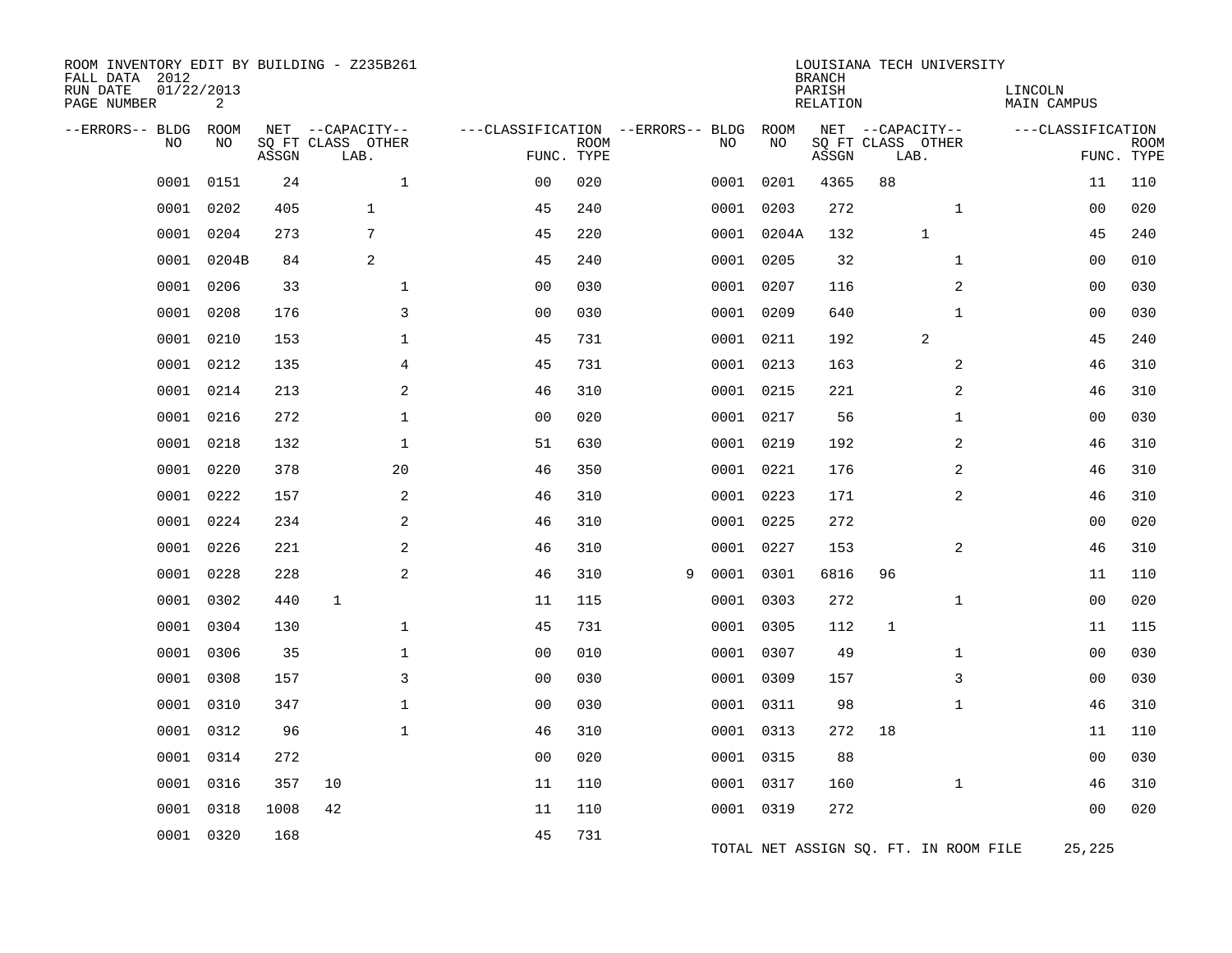| ROOM INVENTORY EDIT BY BUILDING - Z235B261<br>FALL DATA 2012 |           |      |                   |                                                                                                |      |           |            | <b>BRANCH</b>                                                                     | LOUISIANA TECH UNIVERSITY                                                 |                        |             |
|--------------------------------------------------------------|-----------|------|-------------------|------------------------------------------------------------------------------------------------|------|-----------|------------|-----------------------------------------------------------------------------------|---------------------------------------------------------------------------|------------------------|-------------|
| RUN DATE<br>01/22/2013<br>PAGE NUMBER 3                      |           |      |                   |                                                                                                |      |           |            | PARISH<br>RELATION                                                                |                                                                           | LINCOLN<br>MAIN CAMPUS |             |
| --ERRORS-- BLDG ROOM<br>NO                                   | NO        |      | SO FT CLASS OTHER | NET --CAPACITY-- - ---CLASSIFICATION --ERRORS-- BLDG ROOM NET --CAPACITY-- - ---CLASSIFICATION | ROOM | NO        |            |                                                                                   | NO SOFT CLASS OTHER                                                       |                        | <b>ROOM</b> |
|                                                              |           |      | ASSGN LAB.        | $\overline{1}$<br>FUNC. TYPE                                                                   |      |           |            | TOTAL NUMBER CLASSROOMS<br>TOTAL NUMBER LABS 210<br>TOTAL NUMBER SPECIAL LABS 220 | ASSGN LAB.<br>TOTAL NUMBER COMPUTER CLASSROOMS                            | 5<br>1                 | FUNC. TYPE  |
|                                                              | 0002 0101 | 1813 | $\mathbf{1}$      | 45                                                                                             | 720  |           | 0002 0101A | 216                                                                               | $\mathbf{1}$                                                              | 45                     | 720         |
|                                                              | 0002 0102 | 1942 | $\mathbf{1}$      | 45                                                                                             | 730  |           | 0002 0102A | 120                                                                               | $\mathbf{1}$                                                              | 45                     | 720         |
|                                                              | 0002 0103 | 782  | $\mathbf{1}$      | 45                                                                                             | 720  |           | 0002 0103A | 239                                                                               | $\mathbf{1}$                                                              | 45                     | 720         |
|                                                              | 0002 0104 | 3919 | $\mathbf{1}$      | 45                                                                                             | 720  |           |            | TOTAL NUMBER CLASSROOMS<br>TOTAL NUMBER LABS 210<br>TOTAL NUMBER SPECIAL LABS 220 | TOTAL NET ASSIGN SQ. FT. IN ROOM FILE<br>TOTAL NUMBER COMPUTER CLASSROOMS | 9,031                  |             |
|                                                              | 0003 0100 | 1621 | $\mathbf{1}$      | 45                                                                                             | 731  | 0003 0103 |            | 667                                                                               | 30                                                                        | 45                     | 680         |
|                                                              | 0003 0104 | 542  | $\mathbf{1}$      | 0 <sub>0</sub>                                                                                 | 020  | 0003 0105 |            | 775                                                                               | 50                                                                        | 51                     | 630         |
|                                                              | 0003 0106 | 146  | $\mathbf{1}$      | 0 <sub>0</sub>                                                                                 | 020  | 0003 0107 |            | 33                                                                                | $\mathbf{1}$                                                              | 00                     | 010         |
|                                                              | 0003 0108 | 131  | 3                 | 0 <sub>0</sub>                                                                                 | 030  | 0003 0109 |            | 131                                                                               | $\overline{2}$                                                            | 0 <sub>0</sub>         | 030         |
|                                                              | 0003 0110 | 206  | 5                 | 51                                                                                             | 635  | 0003 0111 |            | 333                                                                               | 10                                                                        | 51                     | 630         |
|                                                              | 0003 0112 | 94   | $\mathbf{1}$      | 63                                                                                             | 731  | 0003 0113 |            | 345                                                                               | 8                                                                         | 45                     | 650         |
|                                                              | 0003 0200 | 288  | 3                 | 0 <sub>0</sub>                                                                                 | 020  | 0003 0201 |            | 342                                                                               | $\overline{2}$                                                            | 91                     | 910         |
|                                                              | 0003 0202 | 72   | $\mathbf{1}$      | 91                                                                                             | 919  | 0003 0203 |            | 175                                                                               | $\mathbf{1}$                                                              | 0 <sub>0</sub>         | 020         |
|                                                              | 0003 0204 | 288  | 2                 | 91                                                                                             | 910  | 0003 0205 |            | 85                                                                                | $\mathbf{1}$                                                              | 91                     | 919         |
|                                                              | 0003 0206 | 238  | 10                | 45                                                                                             | 680  | 0003 0207 |            | 175                                                                               | $\mathbf{1}$                                                              | 00                     | 020         |
|                                                              | 0003 0208 | 60   | $\mathbf{1}$      | 0 <sub>0</sub>                                                                                 | 010  | 0003 0209 |            | 305                                                                               | 2                                                                         | 91                     | 910         |
|                                                              | 0003 0210 | 85   | $\mathbf{1}$      | 91                                                                                             | 919  |           |            | TOTAL NUMBER CLASSROOMS<br>TOTAL NUMBER LABS 210<br>TOTAL NUMBER SPECIAL LABS 220 | TOTAL NET ASSIGN SQ. FT. IN ROOM FILE<br>TOTAL NUMBER COMPUTER CLASSROOMS | 5,456                  |             |
|                                                              | 0004 0100 | 8148 | $\mathbf{1}$      | 45                                                                                             | 730  |           |            | TOTAL NUMBER CLASSROOMS                                                           | TOTAL NET ASSIGN SO. FT. IN ROOM FILE<br>TOTAL NUMBER COMPUTER CLASSROOMS | 8,148                  |             |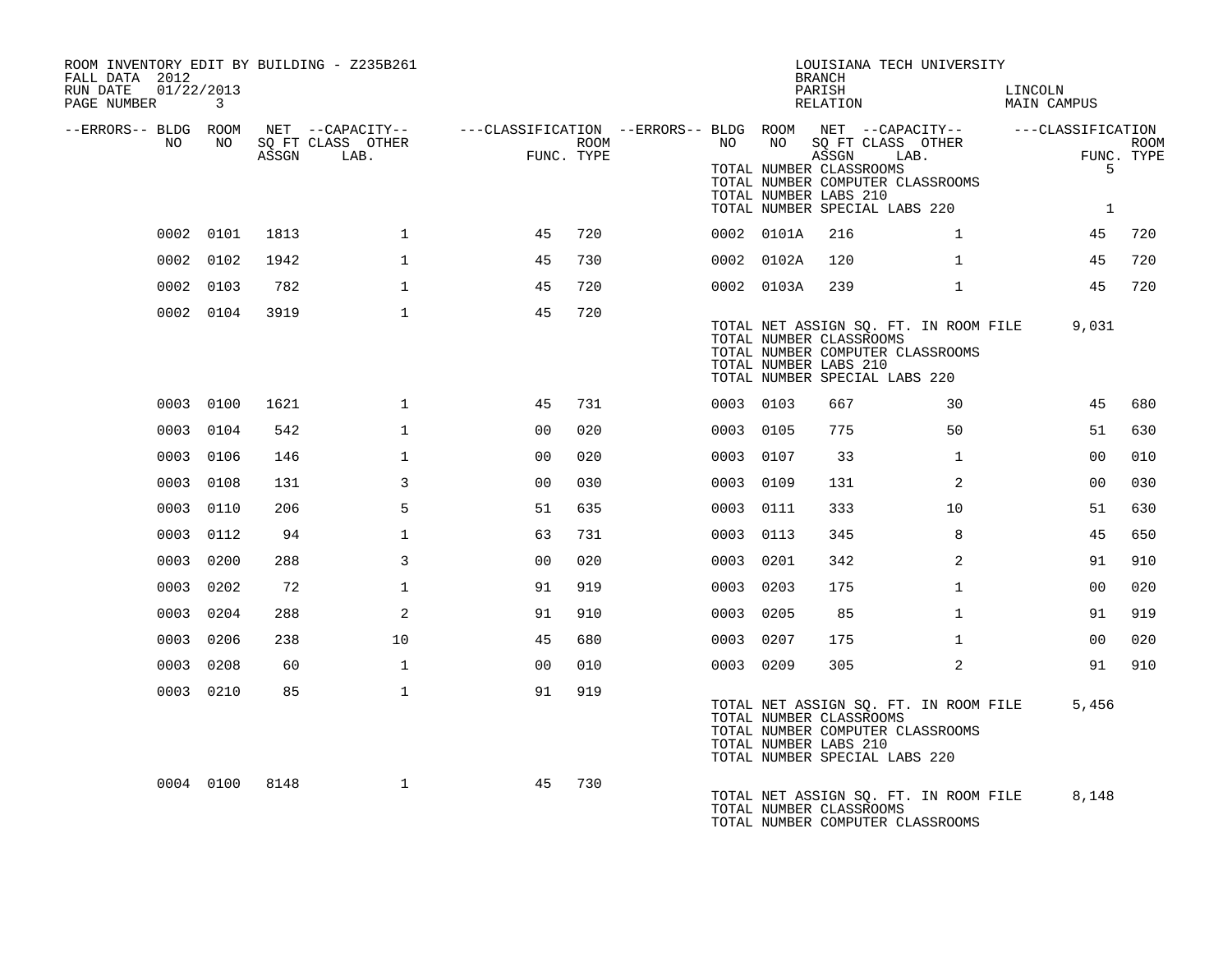| ROOM INVENTORY EDIT BY BUILDING - Z235B261<br>FALL DATA 2012<br>RUN DATE<br>PAGE NUMBER | 01/22/2013<br>4 |       |                                               |                                                      |             |      |                             | <b>BRANCH</b><br>PARISH<br><b>RELATION</b> | LOUISIANA TECH UNIVERSITY                                                      | LINCOLN<br><b>MAIN CAMPUS</b> |                           |
|-----------------------------------------------------------------------------------------|-----------------|-------|-----------------------------------------------|------------------------------------------------------|-------------|------|-----------------------------|--------------------------------------------|--------------------------------------------------------------------------------|-------------------------------|---------------------------|
| --ERRORS-- BLDG ROOM<br>NO                                                              | NO              | ASSGN | NET --CAPACITY--<br>SQ FT CLASS OTHER<br>LAB. | ---CLASSIFICATION --ERRORS-- BLDG ROOM<br>FUNC. TYPE | <b>ROOM</b> | NO   | NO<br>TOTAL NUMBER LABS 210 | ASSGN                                      | NET --CAPACITY--<br>SQ FT CLASS OTHER<br>LAB.<br>TOTAL NUMBER SPECIAL LABS 220 | ---CLASSIFICATION             | <b>ROOM</b><br>FUNC. TYPE |
| 0005                                                                                    | 0100            | 141   | $\mathbf 1$                                   | 0 <sub>0</sub>                                       | 020         |      | 0005 0101                   | 70                                         | $\mathbf{1}$                                                                   | 00                            | 020                       |
| 0005                                                                                    | 0102            | 64    | $\mathbf 1$                                   | 0 <sub>0</sub>                                       | 020         | 0005 | 0102A                       | 56                                         | $\mathbf{1}$                                                                   | 00                            | 030                       |
| 0005                                                                                    | 0103            | 109   | $\mathbf 1$                                   | 0 <sub>0</sub>                                       | 030         | 0005 | 0104                        | 184                                        | $\mathbf{1}$                                                                   | 00                            | 030                       |
| 0005                                                                                    | 0105            | 96    | $\mathbf{1}$                                  | 0 <sub>0</sub>                                       | 030         | 0005 | 0106                        | 88                                         | $\mathbf{1}$                                                                   | 0 <sub>0</sub>                | 010                       |
| 0005                                                                                    | 0107            | 38    | $\mathbf{1}$                                  | 0 <sub>0</sub>                                       | 010         | 0005 | 0109                        | 335                                        | $\mathbf{1}$                                                                   | 0 <sub>0</sub>                | 020                       |
| 0005                                                                                    | 0110            | 188   | $\mathbf{1}$                                  | 0 <sub>0</sub>                                       | 020         | 0005 | 0111                        | 109                                        | $\overline{a}$                                                                 | 00                            | 030                       |
| 0005                                                                                    | 0112            | 108   | 22                                            | 0 <sub>0</sub>                                       | 030         | 0005 | 0113                        | 1071                                       | $\mathbf{1}$                                                                   | 0 <sub>0</sub>                | 020                       |
| 0005                                                                                    | 0114            | 1846  | $\mathbf{1}$                                  | 0 <sub>0</sub>                                       | 020         | 0005 | 0115                        | 9                                          | $\mathbf{1}$                                                                   | 00                            | 010                       |
| 0005                                                                                    | 0116            | 585   | $\mathbf{1}$                                  | 64                                                   | 310         | 0005 | 0119                        | 122                                        | $\mathbf{1}$                                                                   | 64                            | 310                       |
| 0005                                                                                    | 0120            | 198   | $\mathbf{1}$                                  | 64                                                   | 310         | 0005 | 0121                        | 135                                        | $\mathbf{1}$                                                                   | 64                            | 310                       |
| 0005                                                                                    | 0122            | 135   | $\mathbf{1}$                                  | 64                                                   | 310         |      | 0005 0123                   | 100                                        | $\mathbf{1}$                                                                   | 64                            | 315                       |
| 0005                                                                                    | 0124            | 135   | $\mathbf 1$                                   | 64                                                   | 310         | 0005 | 0125                        | 446                                        | $\mathbf{1}$                                                                   | 64                            | 350                       |
| 0005                                                                                    | 0127            | 28    | $\mathbf 1$                                   | 64                                                   | 355         | 0005 | 0128                        | 639                                        | $\mathbf{1}$                                                                   | 64                            | 315                       |
| 0005                                                                                    | 0128A           | 127   | $\mathbf 1$                                   | 64                                                   | 310         | 0005 | 0128B                       | 124                                        | $\mathbf{1}$                                                                   | 64                            | 310                       |
| 0005                                                                                    | 0128C           | 134   | $\mathbf 1$                                   | 64                                                   | 310         | 0005 | 0130                        | 109                                        | $\mathbf{1}$                                                                   | 64                            | 310                       |
| 0005                                                                                    | 0131            | 113   | $\mathbf 1$                                   | 64                                                   | 310         | 0005 | 0132                        | 113                                        | $\mathbf{1}$                                                                   | 64                            | 310                       |
| 0005                                                                                    | 0133            | 110   | $\mathbf{1}$                                  | 64                                                   | 310         | 0005 | 0134                        | 66                                         | $\mathbf{1}$                                                                   | 0 <sub>0</sub>                | 020                       |
| 0005                                                                                    | 0134A           | 345   | $\mathbf{1}$                                  | 64                                                   | 350         |      | 0005 0134B                  | 258                                        | $\mathbf{1}$                                                                   | 64                            | 310                       |
| 0005                                                                                    | 0135            | 414   | $\mathbf 1$                                   | 64                                                   | 310         | 0005 | 0136                        | 254                                        | $\mathbf{1}$                                                                   | 64                            | 350                       |
| 0005                                                                                    | 0137            | 66    | $\mathbf 1$                                   | 64                                                   | 310         |      | 0005 0138                   | 67                                         | $\mathbf{1}$                                                                   | 64                            | 310                       |
| 0005                                                                                    | 0139            | 61    | $\mathbf 1$                                   | 64                                                   | 310         | 0005 | 0140                        | 61                                         | $\mathbf{1}$                                                                   | 64                            | 310                       |
| 0005                                                                                    | 0141            | 61    | $\mathbf 1$                                   | 64                                                   | 310         | 0005 | 0146                        | 625                                        | $\mathbf{1}$                                                                   | 64                            | 731                       |
| 0005                                                                                    | 0147            | 88    | $\mathbf 1$                                   | 0 <sub>0</sub>                                       | 030         | 0005 | 0148                        | 242                                        | $\mathbf{1}$                                                                   | 44                            | 715                       |
| 0005                                                                                    | 0148A           | 169   | $\mathbf 1$                                   | 44                                                   | 710         | 0005 | 0149                        | 137                                        | $\mathbf{1}$                                                                   | 64                            | 310                       |
|                                                                                         | 0005 0150       | 200   | $\mathbf{1}$                                  | 64                                                   | 310         |      | 0005 0151                   | 1928                                       | $\mathbf{1}$                                                                   | 44                            | 710                       |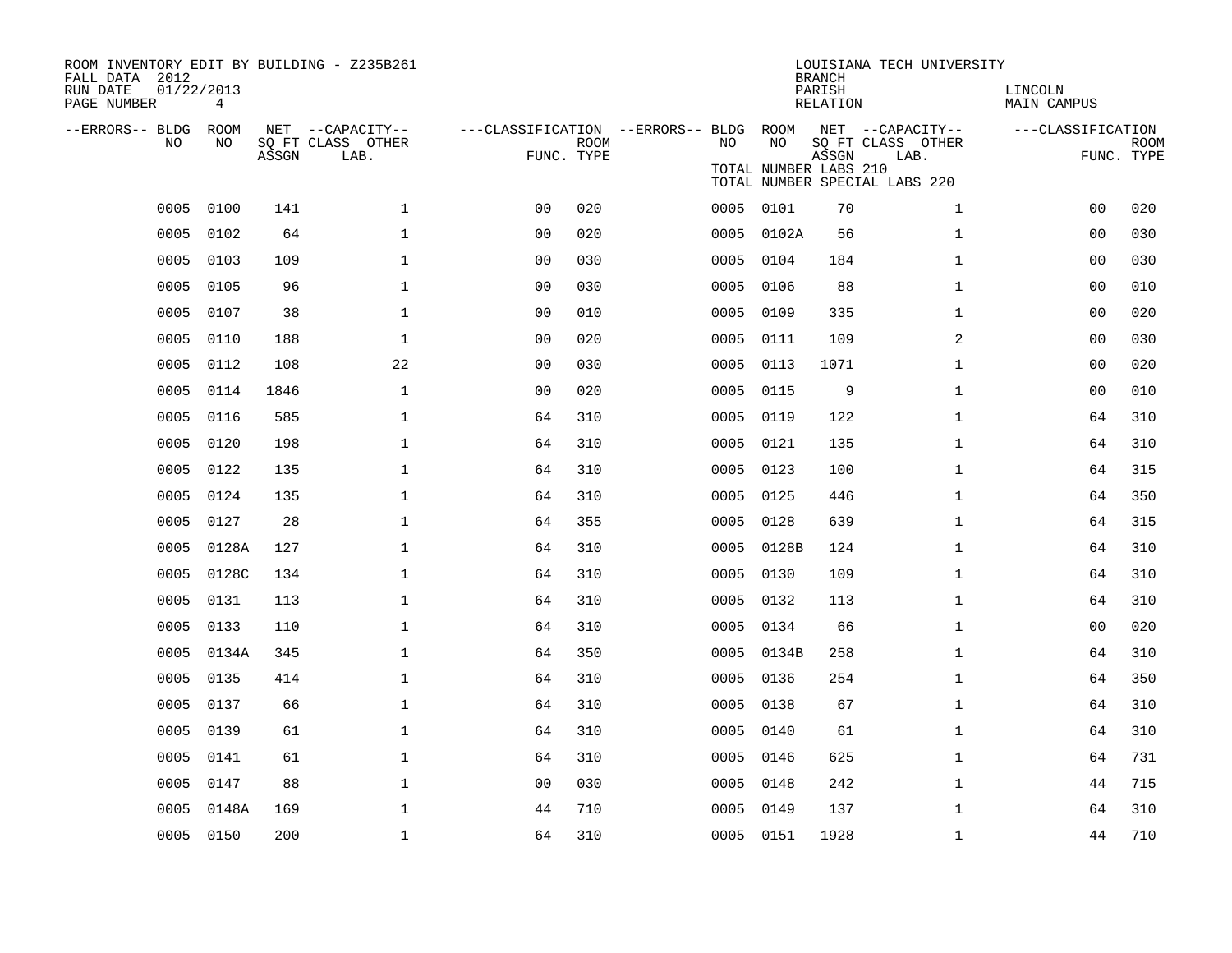| ROOM INVENTORY EDIT BY BUILDING - Z235B261<br>FALL DATA 2012<br>RUN DATE<br>PAGE NUMBER | 01/22/2013<br>5 |       |                                               |                |             |                                         |            | <b>BRANCH</b><br>PARISH<br><b>RELATION</b> | LOUISIANA TECH UNIVERSITY                     | LINCOLN<br><b>MAIN CAMPUS</b> |                           |
|-----------------------------------------------------------------------------------------|-----------------|-------|-----------------------------------------------|----------------|-------------|-----------------------------------------|------------|--------------------------------------------|-----------------------------------------------|-------------------------------|---------------------------|
| --ERRORS-- BLDG<br>NO                                                                   | ROOM<br>NO      | ASSGN | NET --CAPACITY--<br>SQ FT CLASS OTHER<br>LAB. | FUNC. TYPE     | <b>ROOM</b> | ---CLASSIFICATION --ERRORS-- BLDG<br>NO | ROOM<br>NO | ASSGN                                      | NET --CAPACITY--<br>SQ FT CLASS OTHER<br>LAB. | ---CLASSIFICATION             | <b>ROOM</b><br>FUNC. TYPE |
| 0005                                                                                    | 0152            | 1436  | $\mathbf{1}$                                  | 44             | 710         | 0005                                    | 0154       | 807                                        | $\mathbf{1}$                                  | 64                            | 310                       |
| 0005                                                                                    | 0155            | 295   | $\mathbf 1$                                   | 64             | 310         | 0005                                    | 0155A      | 147                                        | $\mathbf{1}$                                  | 64                            | 310                       |
| 0005                                                                                    | 0156            | 34    | $\mathbf 1$                                   | 0 <sub>0</sub> | 030         | 0005                                    | 0157       | 1773                                       | $\mathbf{1}$                                  | 0 <sub>0</sub>                | 030                       |
| 0005                                                                                    | 0158            | 116   | $\mathbf{1}$                                  | 64             | 315         | 0005                                    | 0159       | 193                                        | $\mathbf{1}$                                  | 0 <sub>0</sub>                | 020                       |
| 0005                                                                                    | 0202            | 172   |                                               | 82             | 082         | 0005                                    | 0203       | 59                                         | $\mathbf{1}$                                  | 00                            | 020                       |
| 0005                                                                                    | 0204            | 98    |                                               | 82             | 082         | 0005                                    | 0205       | 180                                        | 2                                             | 50                            | 455                       |
| 0005                                                                                    | 0206            | 181   | $\mathbf{1}$                                  | 82             | 082         | 0005                                    | 0207       | 106                                        | $\mathbf{1}$                                  | 82                            | 082                       |
| 0005                                                                                    | 0208            | 755   | $\mathbf 1$                                   | 82             | 082         | 0005                                    | 0209       | 176                                        |                                               | 76                            | 950                       |
| 0005                                                                                    | 0210            | 105   |                                               | 82             | 082         | 0005                                    | 0211       | 106                                        | 4                                             | 82                            | 082                       |
| 0005                                                                                    | 0212            | 105   | 3                                             | 82             | 082         | 0005                                    | 0213       | 1626                                       | $\mathbf{1}$                                  | 82                            | 082                       |
| 0005                                                                                    | 0214            | 335   | $\mathbf{1}$                                  | 82             | 082         | 0005                                    | 0215       | 130                                        | $\mathbf{1}$                                  | 82                            | 082                       |
| 0005                                                                                    | 0217            | 54    | $\mathbf 1$                                   | 82             | 082         | 0005                                    | 0218       | 54                                         | $\mathbf{1}$                                  | 82                            | 082                       |
| 0005                                                                                    | 0219            | 54    |                                               | 82             | 082         | 0005                                    | 0220       | 54                                         | $\mathbf{1}$                                  | 82                            | 082                       |
| 0005                                                                                    | 0221            | 54    | $\mathbf 1$                                   | 82             | 082         | 0005                                    | 0222       | 54                                         | $\mathbf{1}$                                  | 82                            | 082                       |
| 0005                                                                                    | 0225            | 630   | 1                                             | 82             | 082         | 0005                                    | 0226       | 32                                         | $\mathbf{1}$                                  | 82                            | 082                       |
| 0005                                                                                    | 0226A           | 85    | $\mathbf 1$                                   | 0 <sub>0</sub> | 020         | 0005                                    | 0227       | 393                                        | $\mathbf{1}$                                  | 41                            | 310                       |
| 0005                                                                                    | 0228            | 47    | $\mathbf 1$                                   | 41             | 310         | 0005                                    | 0229       | 121                                        | $\mathbf{1}$                                  | 41                            | 310                       |
| 0005                                                                                    | 0230            | 74    | $\mathbf 1$                                   | 41             | 310         | 0005                                    | 0231       | 223                                        | $\mathbf{1}$                                  | 41                            | 310                       |
| 0005                                                                                    | 0232            | 224   | $\mathbf 1$                                   | 41             | 731         | 0005                                    | 0233       | 106                                        | $\mathbf{1}$                                  | 41                            | 731                       |
| 0005                                                                                    | 0234            | 56    | $\mathbf 1$                                   | 41             | 625         | 0005                                    | 0236       | 188                                        | $\mathbf{1}$                                  | 41                            | 310                       |
| 0005                                                                                    | 0244            | 2012  | 134                                           | 82             | 082         | 0005                                    | 0303       | 59                                         | $\mathbf{1}$                                  | 0 <sub>0</sub>                | 020                       |
| 0005                                                                                    | 0304            | 68    | 2                                             | 74             | 455         | 0005                                    | 0305       | 96                                         | $\mathbf{1}$                                  | 74                            | 455                       |
| 0005                                                                                    | 0306            | 88    | $\mathbf{1}$                                  | 0 <sub>0</sub> | 020         | 0005                                    | 0307       | 42                                         | $\mathbf{1}$                                  | 0 <sub>0</sub>                | 010                       |
| 0005                                                                                    | 0311            | 128   | $\overline{4}$                                | 00             | 030         | 0005                                    | 0312       | 140                                        | 3                                             | 00                            | 030                       |
| 0005                                                                                    | 0313            | 1561  | $\mathbf 1$                                   | 0 <sub>0</sub> | 020         | 0005                                    | 0314       | 1215                                       | 32                                            | 44                            | 240                       |
|                                                                                         | 0005 0316       | 135   | $\mathbf 1$                                   | 00             | 010         |                                         | 0005 0317  | 62                                         | $\mathbf{1}$                                  | 00                            | 010                       |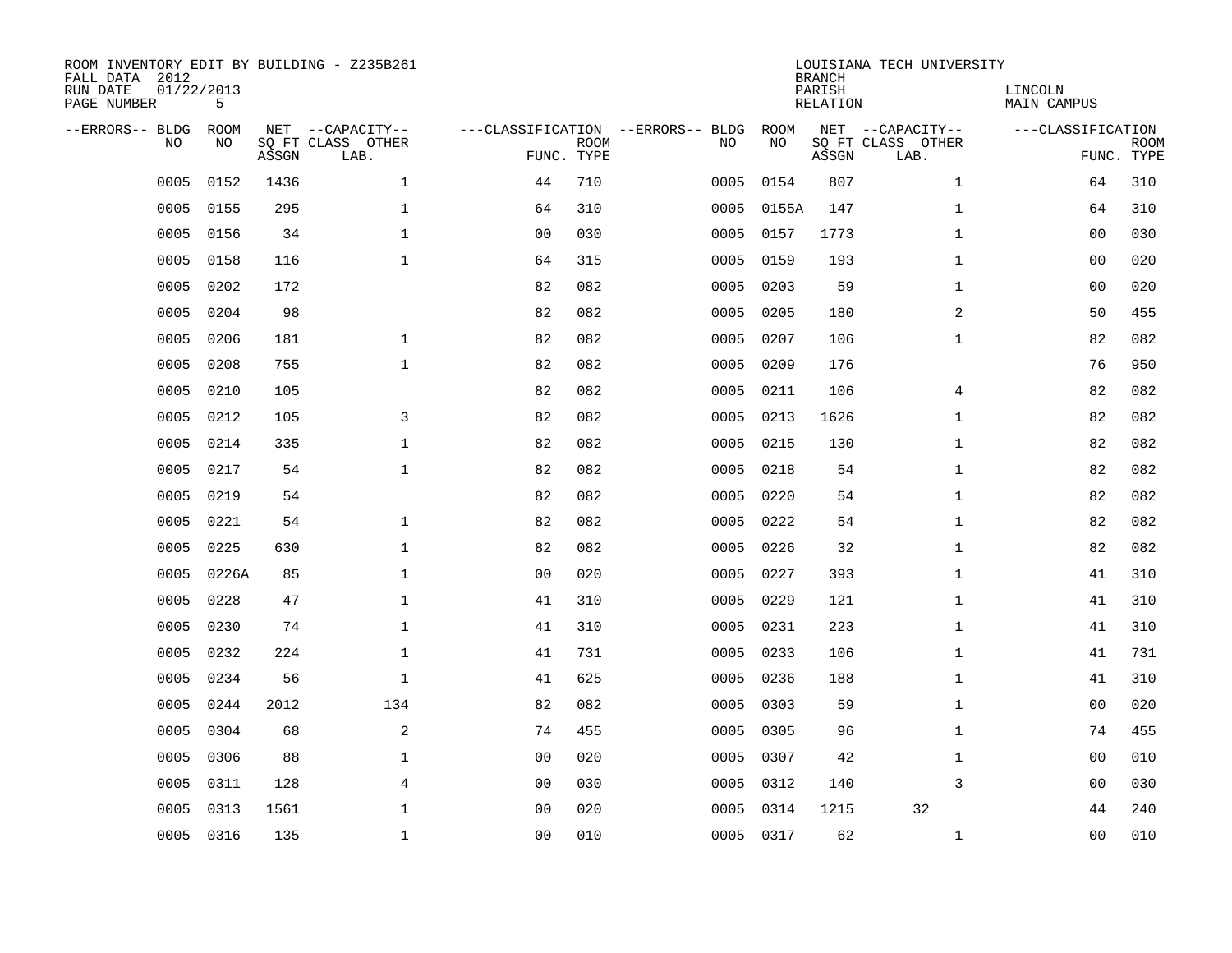| ROOM INVENTORY EDIT BY BUILDING - Z235B261<br>FALL DATA 2012<br>RUN DATE<br>PAGE NUMBER | 01/22/2013<br>6   |       |                                               |                                                 |             |   |      |            | <b>BRANCH</b><br>PARISH<br><b>RELATION</b> | LOUISIANA TECH UNIVERSITY                     | LINCOLN<br><b>MAIN CAMPUS</b> |                           |
|-----------------------------------------------------------------------------------------|-------------------|-------|-----------------------------------------------|-------------------------------------------------|-------------|---|------|------------|--------------------------------------------|-----------------------------------------------|-------------------------------|---------------------------|
| --ERRORS-- BLDG<br>NO                                                                   | <b>ROOM</b><br>NO | ASSGN | NET --CAPACITY--<br>SQ FT CLASS OTHER<br>LAB. | ---CLASSIFICATION --ERRORS-- BLDG<br>FUNC. TYPE | <b>ROOM</b> |   | NO   | ROOM<br>NO | ASSGN                                      | NET --CAPACITY--<br>SQ FT CLASS OTHER<br>LAB. | ---CLASSIFICATION             | <b>ROOM</b><br>FUNC. TYPE |
| 0005                                                                                    | 0318              | 1546  | $\mathbf{1}$                                  | 44                                              | 710         |   | 0005 | 0318A      | 200                                        | $\mathbf{1}$                                  | 45                            | 310                       |
| 0005                                                                                    | 0319              | 327   | $\mathbf{1}$                                  | 51                                              | 310         |   | 0005 | 0320       | 270                                        | $\mathbf{1}$                                  | 51                            | 310                       |
| 0005                                                                                    | 0321              | 43    | $\mathbf 1$                                   | 0 <sub>0</sub>                                  | 020         |   | 0005 | 0322       | 102                                        | $\mathbf{1}$                                  | 45                            | 315                       |
| 0005                                                                                    | 0323              | 849   | $\mathbf 1$                                   | 45                                              | 310         |   | 0005 | 0324       | 823                                        | $\mathbf{1}$                                  | 51                            | 310                       |
| 0005                                                                                    | 0325              | 284   | $\mathbf{1}$                                  | 45                                              | 310         |   | 0005 | 0326       | $7\phantom{.0}$                            | $\mathbf{1}$                                  | 45                            | 315                       |
| 0005                                                                                    | 0327              | 7     | $\mathbf 1$                                   | 45                                              | 315         |   | 0005 | 0328       | 91                                         | $\mathbf{1}$                                  | 45                            | 310                       |
| 0005                                                                                    | 0329              | 93    | $\mathbf{1}$                                  | 45                                              | 310         |   | 0005 | 0330       | 429                                        | $\mathbf{1}$                                  | 45                            | 310                       |
| 0005                                                                                    | 0331              | 31    | $\mathbf{1}$                                  | 45                                              | 315         |   | 0005 | 0332       | 892                                        | $\mathbf{1}$                                  | 41                            | 420                       |
| 0005                                                                                    | 0333              | 4674  | $\mathbf 1$                                   | 41                                              | 420         |   | 0005 | 0334       | 933                                        | $\mathbf{1}$                                  | 41                            | 350                       |
| 0005                                                                                    | 0335              | 124   | $\mathbf 1$                                   | 41                                              | 420         |   | 0005 | 0336       | 128                                        | $\mathbf{1}$                                  | 41                            | 420                       |
| 0005                                                                                    | 0337              | 186   | $\mathbf 1$                                   | 41                                              | 420         |   | 0005 | 0338       | 90                                         | $\mathbf{1}$                                  | 41                            | 420                       |
| 0005                                                                                    | 0339              | 137   | $\mathbf 1$                                   | 0 <sub>0</sub>                                  | 030         |   | 0005 | 0340       | 86                                         | $\mathbf{1}$                                  | 0 <sub>0</sub>                | 020                       |
| 0005                                                                                    | 0341              | 112   | $\mathbf 1$                                   | 41                                              | 310         |   | 0005 | 0342       | 3407                                       | $\mathbf{1}$                                  | 41                            | 420                       |
| 0005                                                                                    | 0343              | 72    | $\mathbf 1$                                   | 41                                              | 315         |   | 0005 | 0344       | 197                                        | $\mathbf{1}$                                  | 41                            | 310                       |
| 0005                                                                                    | 0345              | 117   |                                               | 41                                              | 315         |   | 0005 | 0347       | 112                                        | $\mathbf{1}$                                  | 00                            | 030                       |
| 0005                                                                                    | 0348              | 112   | $\mathbf 1$                                   | 41                                              | 315         |   | 0005 | 0403       | 64                                         | $\mathbf{1}$                                  | 00                            | 020                       |
| 0005                                                                                    | 0404              | 75    | 2                                             | 0 <sub>0</sub>                                  | 030         |   | 0005 | 0405       | 96                                         | 2                                             | 0 <sub>0</sub>                | 030                       |
| 0005                                                                                    | 0406              | 88    | $\mathbf{1}$                                  | 0 <sub>0</sub>                                  | 020         |   | 0005 | 0409       | 1704                                       | $\mathbf{1}$                                  | 42                            | 620                       |
| 0005                                                                                    | 0410              | 135   | 1                                             | 41                                              | 310         |   | 0005 | 0411       | 127                                        | $\mathbf{1}$                                  | 41                            | 731                       |
| 0005                                                                                    | 0412              | 94    | 1                                             | 0 <sub>0</sub>                                  | 030         |   | 0005 | 0413       | 2732                                       | $\mathbf{1}$                                  | 42                            | 620                       |
| 0005                                                                                    | 0414              | 1337  | $\mathbf 1$                                   | 42                                              | 625         |   | 0005 | 0415       | 576                                        | $\mathbf{1}$                                  | 00                            | 020                       |
| 0005                                                                                    | 0416              | 539   | $\mathbf 1$                                   | 42                                              | 310         |   | 0005 | 0503       | 64                                         | $\mathbf{1}$                                  | 00                            | 020                       |
| 0005                                                                                    | 0504              | 75    | 2                                             | 0 <sub>0</sub>                                  | 030         |   | 0005 | 0505       | 96                                         | 2                                             | 0 <sub>0</sub>                | 030                       |
| 0005                                                                                    | 0506              | 88    | $\mathbf{1}$                                  | 0 <sub>0</sub>                                  | 020         |   | 0005 | 0507       | 38                                         | $\mathbf{1}$                                  | 00                            | 010                       |
| 0005                                                                                    | 0509              | 6968  | $\mathbf 1$                                   | 41                                              | 420         | 9 | 0005 | 0510       | 135                                        | $\mathbf{1}$                                  | 41                            | 410                       |
| 0005                                                                                    | 0511              | 127   | $\mathbf{1}$                                  | 41                                              | 455         |   |      | 0005 0512  | 94                                         | $\mathbf{1}$                                  | 0 <sub>0</sub>                | 030                       |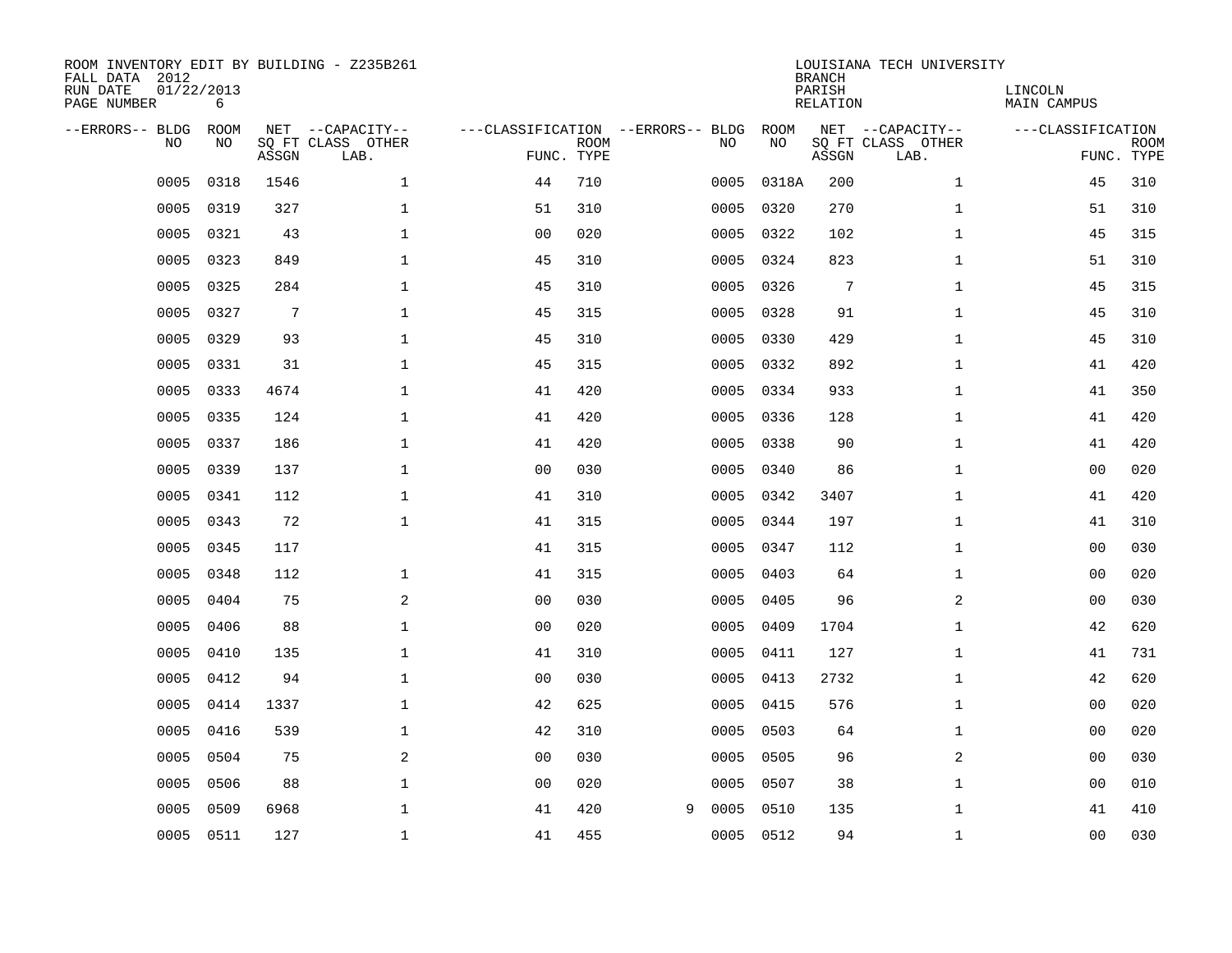| FALL DATA 2012<br>RUN DATE<br>PAGE NUMBER |      | 01/22/2013<br>7   |       | ROOM INVENTORY EDIT BY BUILDING - Z235B261    |                |             |                                         |            | <b>BRANCH</b><br>PARISH<br><b>RELATION</b> | LOUISIANA TECH UNIVERSITY                     | LINCOLN<br>MAIN CAMPUS |                           |
|-------------------------------------------|------|-------------------|-------|-----------------------------------------------|----------------|-------------|-----------------------------------------|------------|--------------------------------------------|-----------------------------------------------|------------------------|---------------------------|
| --ERRORS-- BLDG                           | NO   | <b>ROOM</b><br>NO | ASSGN | NET --CAPACITY--<br>SO FT CLASS OTHER<br>LAB. | FUNC. TYPE     | <b>ROOM</b> | ---CLASSIFICATION --ERRORS-- BLDG<br>NO | ROOM<br>NO | ASSGN                                      | NET --CAPACITY--<br>SQ FT CLASS OTHER<br>LAB. | ---CLASSIFICATION      | <b>ROOM</b><br>FUNC. TYPE |
|                                           | 0005 | 0603              | 64    | $\mathbf 1$                                   | 0 <sub>0</sub> | 020         | 0005                                    | 0604       | 75                                         | 2                                             | 00                     | 030                       |
|                                           | 0005 | 0605              | 96    | 2                                             | 0 <sub>0</sub> | 030         | 0005                                    | 0606       | 88                                         | $\mathbf{1}$                                  | 00                     | 020                       |
|                                           | 0005 | 0607              | 38    | $\mathbf{1}$                                  | 0 <sub>0</sub> | 010         | 0005                                    | 0609       | 6938                                       | $\mathbf{1}$                                  | 41                     | 420                       |
| 9                                         | 0005 | 0610              | 135   | $\mathbf 1$                                   | 41             | 410         | 0005                                    | 0611       | 127                                        | $\mathbf{1}$                                  | 41                     | 455                       |
|                                           | 0005 | 0612              | 94    | $\mathbf{1}$                                  | 0 <sub>0</sub> | 030         | 0005                                    | 0703       | 64                                         | $\mathbf{1}$                                  | 0 <sub>0</sub>         | 020                       |
|                                           | 0005 | 0704              | 75    | $\overline{a}$                                | 0 <sub>0</sub> | 030         | 0005                                    | 0705       | 96                                         | 2                                             | 0 <sub>0</sub>         | 030                       |
|                                           | 0005 | 0706              | 88    | $\mathbf{1}$                                  | 0 <sub>0</sub> | 020         | 0005                                    | 0707       | 38                                         | $\mathbf{1}$                                  | 0 <sub>0</sub>         | 010                       |
|                                           | 0005 | 0709              | 6968  | $\mathbf 1$                                   | 41             | 420         | 0005                                    | 0711       | 127                                        | $\mathbf{1}$                                  | 41                     | 455                       |
|                                           | 0005 | 0712              | 94    | $\mathbf 1$                                   | 0 <sub>0</sub> | 030         | 0005                                    | 0803       | 64                                         | $\mathbf{1}$                                  | 0 <sub>0</sub>         | 020                       |
|                                           | 0005 | 0804              | 75    | 2                                             | 0 <sub>0</sub> | 030         | 0005                                    | 0805       | 96                                         | 2                                             | 0 <sub>0</sub>         | 030                       |
|                                           | 0005 | 0806              | 88    | $\mathbf{1}$                                  | 0 <sub>0</sub> | 020         | 0005                                    | 0807       | 38                                         | $\mathbf{1}$                                  | 0 <sub>0</sub>         | 010                       |
|                                           | 0005 | 0809              | 6968  | $\mathbf{1}$                                  | 41             | 420         | 0005                                    | 0811       | 127                                        | $\mathbf{1}$                                  | 41                     | 455                       |
|                                           | 0005 | 0812              | 94    | $\mathbf{1}$                                  | 0 <sub>0</sub> | 030         | 0005                                    | 0903       | 64                                         | $\mathbf{1}$                                  | 0 <sub>0</sub>         | 020                       |
|                                           | 0005 | 0904              | 75    | 2                                             | 0 <sub>0</sub> | 030         | 0005                                    | 0905       | 96                                         | 2                                             | 0 <sub>0</sub>         | 030                       |
|                                           | 0005 | 0906              | 88    | $\mathbf{1}$                                  | 0 <sub>0</sub> | 010         | 0005                                    | 0907       | 38                                         | $\mathbf{1}$                                  | 0 <sub>0</sub>         | 010                       |
|                                           | 0005 | 0909              | 5187  | $\mathbf 1$                                   | 41             | 420         | 0005                                    | 0910       | 135                                        | $\mathbf{1}$                                  | 41                     | 731                       |
|                                           | 0005 | 0911              | 127   | $\mathbf 1$                                   | 41             | 731         | 0005                                    | 0912       | 94                                         | $\mathbf{1}$                                  | 41                     | 731                       |
|                                           | 0005 | 0913              | 512   | $\mathbf 1$                                   | 41             | 310         | 0005                                    | 0914       | 95                                         | $\mathbf{1}$                                  | 41                     | 310                       |
|                                           | 0005 | 0915              | 109   | $\mathbf 1$                                   | 41             | 310         | 0005                                    | 0916       | 569                                        | $\mathbf{1}$                                  | 45                     | 350                       |
|                                           | 0005 | 0917              | 413   | $\mathbf 1$                                   | 41             | 310         | 0005                                    | 0918       | 7                                          | $\mathbf{1}$                                  | 41                     | 315                       |
|                                           | 0005 | 1003              | 64    | $\mathbf 1$                                   | 0 <sub>0</sub> | 020         | 0005                                    | 1004       | 75                                         | 2                                             | 0 <sub>0</sub>         | 030                       |
|                                           | 0005 | 1005              | 96    | 2                                             | 0 <sub>0</sub> | 030         | 0005                                    | 1006       | 88                                         | $\mathbf{1}$                                  | 0 <sub>0</sub>         | 020                       |
|                                           | 0005 | 1007              | 38    | $\mathbf 1$                                   | 0 <sub>0</sub> | 010         | 0005                                    | 1009       | 2878                                       | 76                                            | 11                     | 240                       |
|                                           | 0005 | 1009A             | 174   | $\mathbf 1$                                   | 46             | 315         | 0005                                    | 1010       | 177                                        | 5                                             | 46                     | 315                       |
|                                           | 0005 | 1011              | 595   | $\mathbf 1$                                   | 45             | 310         | 0005                                    | 1013       | 620                                        | $\mathbf{1}$                                  | 46                     | 310                       |
|                                           |      | 0005 1013B        | 788   | $\mathbf{1}$                                  | 46             | 310         |                                         | 0005 1014  | 1175                                       | $\mathbf{1}$                                  | 45                     | 310                       |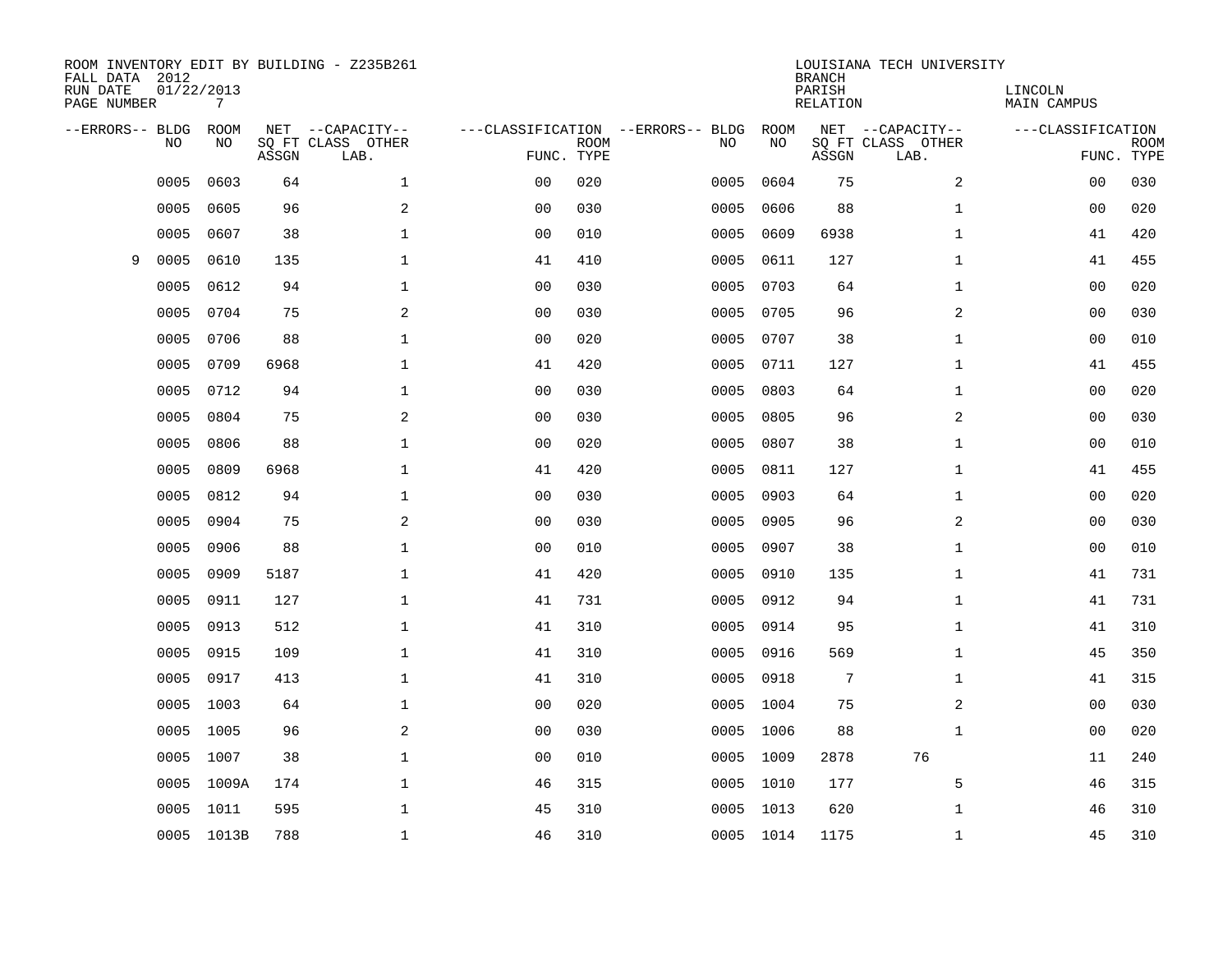| ROOM INVENTORY EDIT BY BUILDING - Z235B261<br>FALL DATA 2012<br>RUN DATE<br>PAGE NUMBER | 01/22/2013<br>8 |       |                                               |                |                           |                                         |            | <b>BRANCH</b><br>PARISH<br><b>RELATION</b> | LOUISIANA TECH UNIVERSITY                     | LINCOLN<br><b>MAIN CAMPUS</b> |                           |
|-----------------------------------------------------------------------------------------|-----------------|-------|-----------------------------------------------|----------------|---------------------------|-----------------------------------------|------------|--------------------------------------------|-----------------------------------------------|-------------------------------|---------------------------|
| --ERRORS-- BLDG<br>NO                                                                   | ROOM<br>NO      | ASSGN | NET --CAPACITY--<br>SQ FT CLASS OTHER<br>LAB. |                | <b>ROOM</b><br>FUNC. TYPE | ---CLASSIFICATION --ERRORS-- BLDG<br>NO | ROOM<br>NO | ASSGN                                      | NET --CAPACITY--<br>SQ FT CLASS OTHER<br>LAB. | ---CLASSIFICATION             | <b>ROOM</b><br>FUNC. TYPE |
| 0005                                                                                    | 1015            | 843   | 56                                            | 11             | 110                       | 0005                                    | 1103       | 31                                         | $\mathbf{1}$                                  | 00                            | 010                       |
| 0005                                                                                    | 1104            | 548   | $\mathbf{1}$                                  | 0 <sub>0</sub> | 030                       |                                         | 0005 1108  | 1218                                       | $\mathbf{1}$                                  | 00                            | 020                       |
| 0005                                                                                    | 1109            | 947   | 20                                            | 11             | 220                       |                                         | 0005 1111  | 911                                        | 42                                            | 11                            | 110                       |
| 0005                                                                                    | 1112            | 350   | 9                                             | 45             | 350                       |                                         | 0005 1113  | 166                                        | $\mathbf{1}$                                  | 46                            | 310                       |
| 0005                                                                                    | 1114            | 230   | $\mathbf{1}$                                  | 46             | 310                       | 0005                                    | 1115       | 164                                        | $\mathbf{1}$                                  | 46                            | 310                       |
| 0005                                                                                    | 1116            | 6     | $\mathbf{1}$                                  | 46             | 315                       |                                         | 0005 1117  | 152                                        | $\mathbf{1}$                                  | 46                            | 315                       |
| 0005                                                                                    | 1118            | 153   | $\mathbf{1}$                                  | 46             | 310                       | 0005                                    | 1119       | 156                                        | $\mathbf{1}$                                  | 46                            | 310                       |
| 0005                                                                                    | 1120            | 153   | $\mathbf 1$                                   | 46             | 310                       | 0005                                    | 1121       | 94                                         | $\mathbf{1}$                                  | 46                            | 310                       |
| 0005                                                                                    | 1122            | 92    | $\mathbf{1}$                                  | 46             | 310                       | 0005                                    | 1123       | 111                                        | $\mathbf{1}$                                  | 46                            | 310                       |
|                                                                                         | 0005 1124       | 147   | $\mathbf 1$                                   | 11             | 320                       |                                         | 0005 1125  | 136                                        | $\mathbf{1}$                                  | 11                            | 320                       |
| 0005                                                                                    | 1126            | 143   | $\mathbf{1}$                                  | 46             | 310                       |                                         | 0005 1127  | 155                                        | $\mathbf{1}$                                  | 11                            | 320                       |
| 0005                                                                                    | 1128            | 860   | 40                                            | 11             | 110                       |                                         | 0005 1129  | 905                                        | 40                                            | 11                            | 110                       |
| 0005                                                                                    | 1201            | 282   |                                               | 0 <sub>0</sub> | 020                       |                                         | 0005 1203  | 150                                        | $\mathbf{1}$                                  | 50                            | 880                       |
| 0005                                                                                    | 1204            | 114   | 2                                             | 40             | 310                       |                                         | 0005 1205  | 112                                        | $\mathbf{1}$                                  | 40                            | 310                       |
| 0005                                                                                    | 1206            | 147   | $\mathbf 1$                                   | 74             | 731                       | 0005                                    | 1207       | 146                                        | $\mathbf{1}$                                  | 40                            | 310                       |
| 0005                                                                                    | 1208            | 330   | $\mathbf 1$                                   | 40             | 310                       |                                         | 0005 1209  | 368                                        | 121                                           | 00                            | 020                       |
| 0005                                                                                    | 1210            | 30    | $\mathbf 1$                                   | 74             | 731                       |                                         | 0005 1211  | 120                                        | $\mathbf{1}$                                  | 00                            | 030                       |
| 0005                                                                                    | 1212            | 38    | $\mathbf{1}$                                  | 0 <sub>0</sub> | 030                       |                                         | 0005 1213  | 69                                         | $\mathbf{1}$                                  | 00                            | 030                       |
|                                                                                         | 0005 1214       | 242   | $\mathbf{1}$                                  | 45             | 590                       |                                         | 0005 1215  | 343                                        | $\mathbf{1}$                                  | 30                            | 680                       |
| 0005                                                                                    | 1216            | 224   | $\mathbf 1$                                   | 45             | 310                       |                                         | 0005 1217  | 342                                        | $\mathbf{1}$                                  | 60                            | 310                       |
|                                                                                         | 0005 1218       | 138   | $\mathbf 1$                                   | 60             | 310                       |                                         | 0005 1219  | 145                                        | $\mathbf{1}$                                  | 60                            | 310                       |
| 0005                                                                                    | 1220            | 137   | $\mathbf{1}$                                  | 60             | 310                       |                                         | 0005 1221  | 140                                        | $\mathbf{1}$                                  | 65                            | 310                       |
|                                                                                         | 0005 1223       | 555   |                                               | 65             | 530                       |                                         | 0005 1224  | 252                                        |                                               | 65                            | 530                       |
| 0005                                                                                    | 1225            | 550   |                                               | 45             | 880                       |                                         | 0005 1226  | 53                                         | $\mathbf{1}$                                  | 74                            | 731                       |
| 0005                                                                                    | 1227            | 164   | 57                                            | 60             | 310                       |                                         | 0005 1228  | 165                                        | $\mathbf{1}$                                  | 60                            | 310                       |
|                                                                                         | 0005 1229       | 169   | $\mathbf{1}$                                  | 60             | 310                       |                                         | 0005 1230  | 74                                         | $\mathbf{1}$                                  | 60                            | 310                       |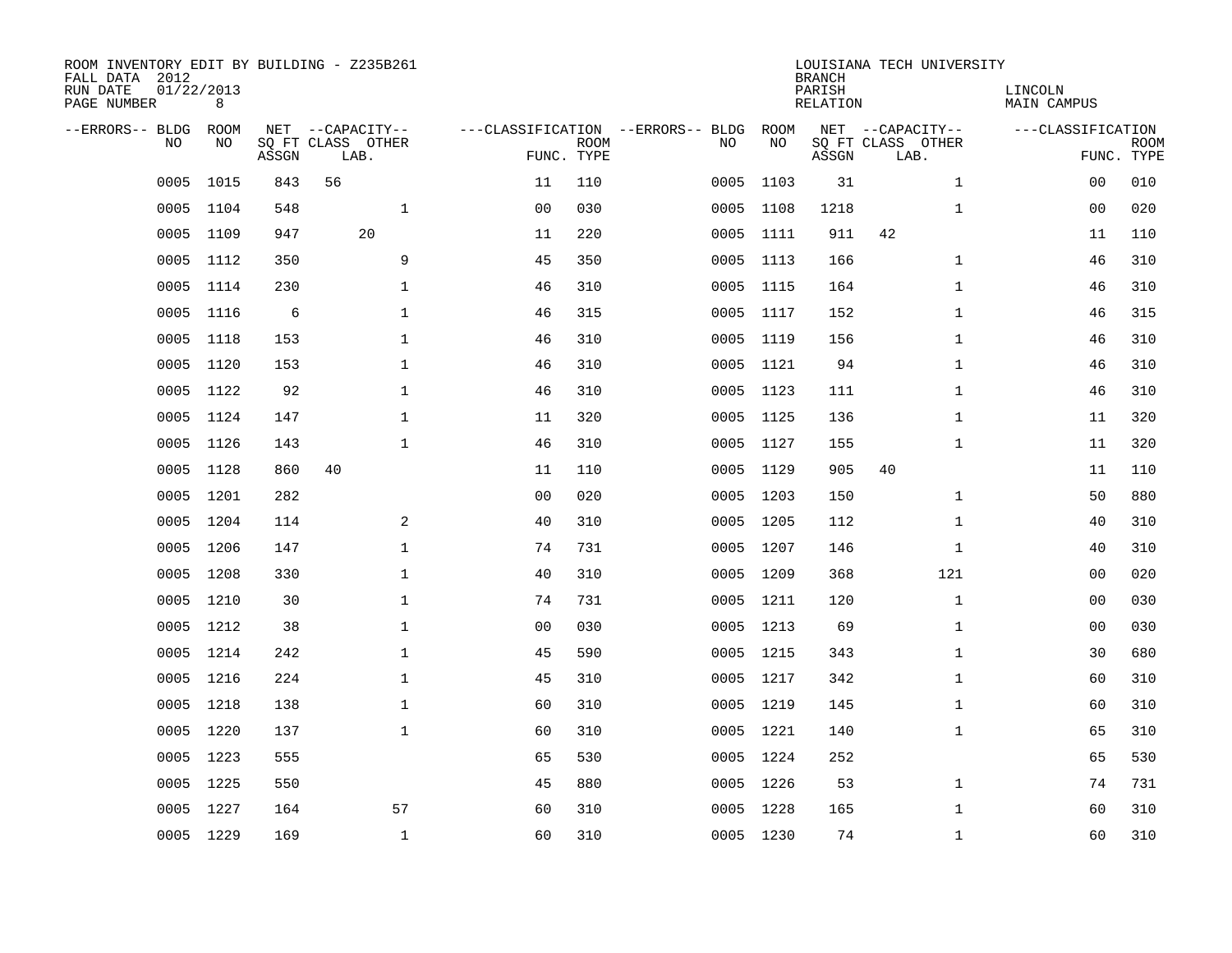| FALL DATA 2012<br>RUN DATE<br>PAGE NUMBER |                | 01/22/2013<br>9 |       | ROOM INVENTORY EDIT BY BUILDING - Z235B261 |                |                           |                                   |            | <b>BRANCH</b><br>PARISH<br>RELATION | LOUISIANA TECH UNIVERSITY | LINCOLN<br><b>MAIN CAMPUS</b> |                           |
|-------------------------------------------|----------------|-----------------|-------|--------------------------------------------|----------------|---------------------------|-----------------------------------|------------|-------------------------------------|---------------------------|-------------------------------|---------------------------|
| --ERRORS-- BLDG                           |                | ROOM            |       | NET --CAPACITY--                           |                |                           | ---CLASSIFICATION --ERRORS-- BLDG | ROOM       |                                     | NET --CAPACITY--          | ---CLASSIFICATION             |                           |
|                                           | N <sub>O</sub> | NO.             | ASSGN | SO FT CLASS OTHER<br>LAB.                  |                | <b>ROOM</b><br>FUNC. TYPE | NO.                               | NO         | ASSGN                               | SO FT CLASS OTHER<br>LAB. |                               | <b>ROOM</b><br>FUNC. TYPE |
|                                           | 0005           | 1231            | 98    | $\mathbf{1}$                               | 60             | 310                       | 0005                              | 1232       | 143                                 | 8                         | 60                            | 680                       |
|                                           |                | 0005 1233       | 300   |                                            | 0 <sub>0</sub> | 020                       |                                   | 0005 1234  | 310                                 |                           | 0 <sub>0</sub>                | 020                       |
|                                           | 0005           | 1235            | 226   | $\mathbf{1}$                               | 60             | 310                       |                                   | 0005 1236  | 295                                 | 15                        | 60                            | 350                       |
|                                           | 0005           | 1237            | 95    |                                            | 0 <sub>0</sub> | 020                       |                                   | 0005 1303  | 64                                  | $\mathbf{1}$              | 0 <sub>0</sub>                | 020                       |
|                                           | 0005           | 1304            | 75    | 2                                          | 0 <sub>0</sub> | 030                       | 0005                              | 1305       | 97                                  | 2                         | 00                            | 030                       |
|                                           | 0005           | 1306            | 88    | $\mathbf 1$                                | 0 <sub>0</sub> | 010                       |                                   | 0005 1307  | 38                                  | $\mathbf{1}$              | 00                            | 030                       |
|                                           | 0005           | 1308            | 1022  | $\mathbf{1}$                               | 0 <sub>0</sub> | 020                       | 0005                              | 1309       | 938                                 | 63                        | 11                            | 110                       |
|                                           | 0005           | 1310            | 76    | $\mathbf{1}$                               | 11             | 115                       | 0005                              | 1311       | 48                                  | $\mathbf{1}$              | 11                            | 115                       |
|                                           | 0005           | 1312            | 47    | $\mathbf{1}$                               | 46             | 315                       | 0005                              | 1313       | 161                                 | $\mathbf{1}$              | 46                            | 310                       |
|                                           | 0005           | 1314            | 124   | $\mathbf 1$                                | 46             | 310                       |                                   | 0005 1315  | 198                                 | $\mathbf{1}$              | 46                            | 315                       |
| 9                                         | 0005           | 1316            | 213   | $\mathbf 1$                                | 51             | 410                       |                                   | 0005 1318  | 510                                 | $\mathbf{1}$              | 42                            | 620                       |
|                                           | 0005           | 1319            | 136   | $\mathbf{1}$                               | 46             | 315                       |                                   | 0005 1328  | 123                                 | $\mathbf{1}$              | 46                            | 310                       |
|                                           | 0005           | 1329            | 3793  | 253                                        | 11             | 110                       |                                   | 0005 1403  | 64                                  | $\mathbf{1}$              | 0 <sub>0</sub>                | 020                       |
|                                           | 0005           | 1404            | 75    | 2                                          | 0 <sub>0</sub> | 030                       |                                   | 0005 1405  | 96                                  | $\overline{a}$            | 00                            | 030                       |
|                                           | 0005           | 1406            | 88    | $\mathbf{1}$                               | 00             | 020                       | 0005                              | 1407       | 38                                  | $\mathbf{1}$              | 00                            | 010                       |
|                                           | 0005           | 1408            | 1079  | $\mathbf{1}$                               | 0 <sub>0</sub> | 020                       |                                   | 0005 1409  | 553                                 | 15                        | 21                            | 220                       |
|                                           | 0005           | 1410            | 186   | 5                                          | 21             | 225                       | 0005                              | 1411       | 908                                 | 61                        | 11                            | 110                       |
|                                           | 0005           | 1412            | 150   | $\mathbf 1$                                | 46             | 310                       |                                   | 0005 1413  | 152                                 | $\mathbf{1}$              | 46                            | 310                       |
| 9                                         | 0005           | 1414            | 149   | $\mathbf{1}$                               | 51             | 410                       |                                   | 0005 1415  | 343                                 | $\mathbf{1}$              | 45                            | 350                       |
|                                           | 0005           | 1416            | 150   | $\mathbf{1}$                               | 46             | 310                       |                                   | 0005 1417  | 128                                 | $\mathbf{1}$              | 46                            | 310                       |
|                                           |                | 0005 1418       | 127   | $\mathbf 1$                                | 46             | 310                       |                                   | 0005 1419  | 312                                 | $\mathbf{1}$              | 46                            | 310                       |
|                                           | 0005           | 1420            | 153   | $\mathbf 1$                                | 46             | 310                       |                                   | 0005 1421  | 208                                 | $\mathbf{1}$              | 46                            | 310                       |
|                                           |                | 0005 1422       | 531   | $\mathbf 1$                                | 46             | 310                       |                                   | 0005 1423  | 807                                 | 54                        | 11                            | 110                       |
|                                           | 0005           | 1424            | 109   | $\mathbf 1$                                | 51             | 630                       |                                   | 0005 1425  | 489                                 | $\mathbf{1}$              | 46                            | 310                       |
|                                           |                | 0005 1426       | 143   | $\mathbf 1$                                | 46             | 310                       |                                   | 0005 1426A | 677                                 | $\mathbf{1}$              | 45                            | 510                       |
|                                           |                | 0005 1502       | 168   | $\mathbf{1}$                               | 45             | 310                       |                                   | 0005 1503  | 161                                 | $\mathbf{1}$              | 45                            | 310                       |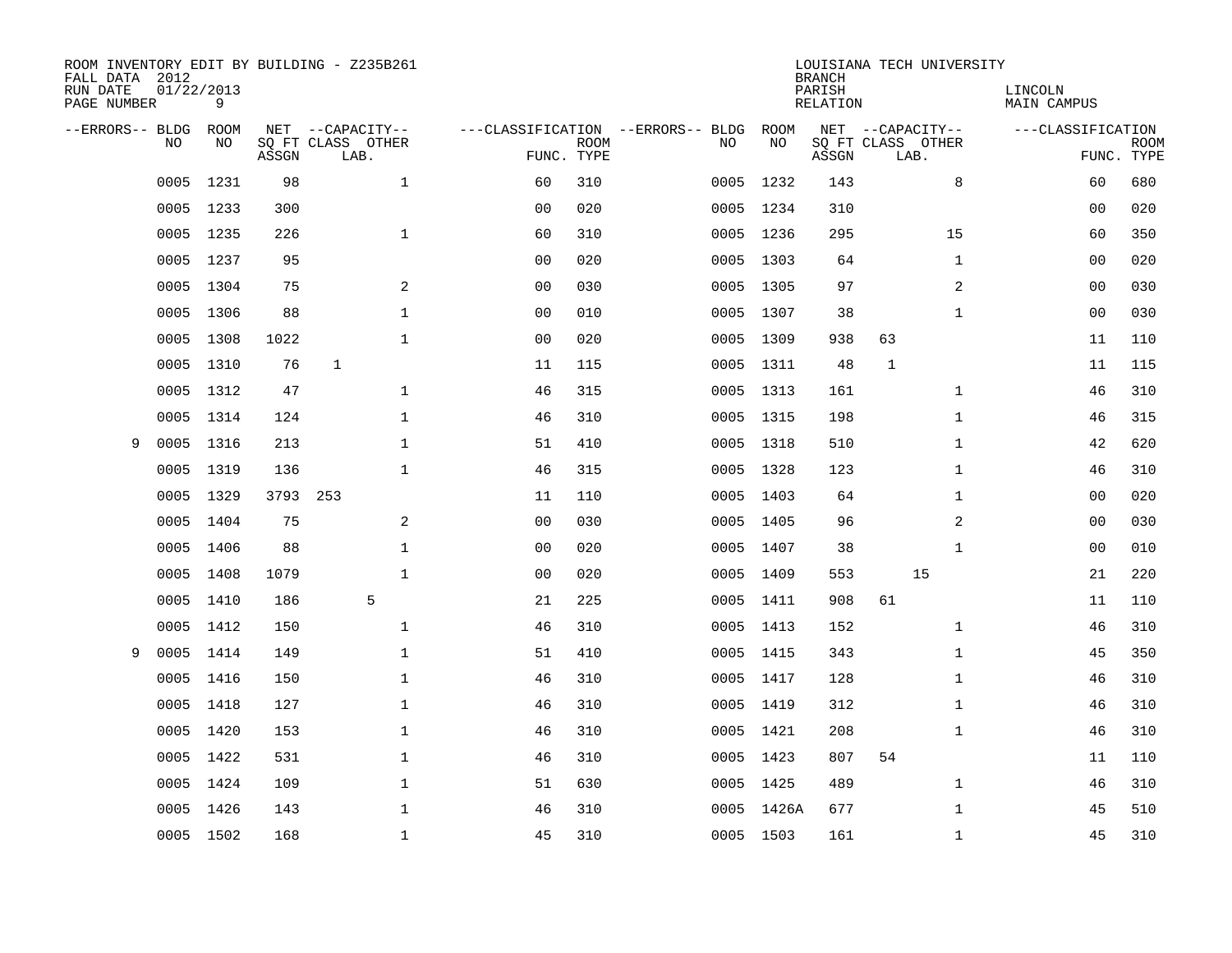| ROOM INVENTORY EDIT BY BUILDING - Z235B261<br>FALL DATA 2012<br>RUN DATE<br>PAGE NUMBER | 01/22/2013<br>10 |       |                                               |                |             |                                         |            | <b>BRANCH</b><br>PARISH<br><b>RELATION</b> | LOUISIANA TECH UNIVERSITY                     | LINCOLN<br><b>MAIN CAMPUS</b> |                           |
|-----------------------------------------------------------------------------------------|------------------|-------|-----------------------------------------------|----------------|-------------|-----------------------------------------|------------|--------------------------------------------|-----------------------------------------------|-------------------------------|---------------------------|
| --ERRORS-- BLDG<br>NO                                                                   | ROOM<br>NO       | ASSGN | NET --CAPACITY--<br>SQ FT CLASS OTHER<br>LAB. | FUNC. TYPE     | <b>ROOM</b> | ---CLASSIFICATION --ERRORS-- BLDG<br>NO | ROOM<br>NO | ASSGN                                      | NET --CAPACITY--<br>SQ FT CLASS OTHER<br>LAB. | ---CLASSIFICATION             | <b>ROOM</b><br>FUNC. TYPE |
| 0005                                                                                    | 1504             | 216   | 2                                             | 45             | 310         | 0005                                    | 1505       | 372                                        |                                               | 45                            | 731                       |
| 0005                                                                                    | 1506             | 167   | $\mathbf 1$                                   | 45             | 310         |                                         | 0005 1507  | 180                                        | $\mathbf{1}$                                  | 45                            | 325                       |
| 0005                                                                                    | 1508             | 163   | $\mathbf 1$                                   | 45             | 310         |                                         | 0005 1509  | 474                                        |                                               | 0 <sub>0</sub>                | 020                       |
| 0005                                                                                    | 1510             | 26    | $\mathbf 1$                                   | 0 <sub>0</sub> | 030         |                                         | 0005 1512  | 160                                        | $\mathbf{1}$                                  | 0 <sub>0</sub>                | 030                       |
| 0005                                                                                    | 1513             | 36    | $\mathbf 1$                                   | 0 <sub>0</sub> | 030         |                                         | 0005 1514  | 65                                         | $\mathbf{1}$                                  | 00                            | 030                       |
| 0005                                                                                    | 1515             | 250   | $\mathbf 1$                                   | 0 <sub>0</sub> | 030         |                                         | 0005 1516  | 173                                        | $\mathbf{1}$                                  | 45                            | 310                       |
| 0005                                                                                    | 1517             | 177   | $\mathbf{1}$                                  | 45             | 310         |                                         | 0005 1518  | 184                                        | $\mathbf{1}$                                  | 45                            | 310                       |
| 0005                                                                                    | 1519             | 184   | $\mathbf 1$                                   | 45             | 310         |                                         | 0005 1520  | 370                                        |                                               | 0 <sub>0</sub>                | 020                       |
| 0005                                                                                    | 1522             | 135   | $\mathbf{1}$                                  | 64             | 310         |                                         | 0005 1523  | 168                                        | $\mathbf{1}$                                  | 64                            | 310                       |
|                                                                                         | 0005 1524        | 143   | $\mathbf 1$                                   | 64             | 310         |                                         | 0005 1525  | 145                                        | $\mathbf{1}$                                  | 64                            | 310                       |
| 0005                                                                                    | 1527             | 930   | 40                                            | 45             | 350         |                                         | 0005 1528  | 371                                        | $\mathbf{1}$                                  | 45                            | 310                       |
|                                                                                         | 0005 1530        | 142   | $\mathbf{1}$                                  | 45             | 315         |                                         | 0005 1531  | 181                                        | $\mathbf{1}$                                  | 45                            | 310                       |
| 0005                                                                                    | 1532             | 184   | $\mathbf{1}$                                  | 45             | 310         |                                         | 0005 1533  | 175                                        | $\mathbf{1}$                                  | 45                            | 310                       |
| 0005                                                                                    | 1534             | 302   |                                               | 00             | 020         |                                         | 0005 1535  | 345                                        | 15                                            | 45                            | 350                       |
| 0005                                                                                    | 1536             | 325   | 15                                            | 45             | 350         |                                         | 0005 1537  | 94                                         |                                               | 00                            | 020                       |
| 0005                                                                                    | 1603             | 225   | $\mathbf 1$                                   | 0 <sub>0</sub> | 020         |                                         | 0005 1604  | 71                                         | 2                                             | 00                            | 030                       |
| 0005                                                                                    | 1605             | 60    | $\mathbf 1$                                   | 0 <sub>0</sub> | 030         | 0005                                    | 1606       | 141                                        | $\mathbf{1}$                                  | 51                            | 630                       |
|                                                                                         | 0005 1606A       | 28    | $\mathbf 1$                                   | 51             | 635         |                                         | 0005 1607  | 23                                         | $\mathbf{1}$                                  | 00                            | 010                       |
|                                                                                         | 0005 1609        | 77    | $\mathbf{1}$                                  | 51             | 630         |                                         | 0005 1610  | 792                                        | $\mathbf{1}$                                  | 00                            | 020                       |
|                                                                                         | 0005 1611        | 291   | $\mathbf 1$                                   | 45             | 650         |                                         | 0005 1613  | 242                                        | $\mathbf{1}$                                  | 61                            | 310                       |
|                                                                                         | 0005 1614        | 74    | $\mathbf{1}$                                  | 61             | 310         |                                         | 0005 1615  | 149                                        | $\mathbf{1}$                                  | 61                            | 315                       |
|                                                                                         | 0005 1616        | 6     | $\mathbf{1}$                                  | 61             | 315         |                                         | 0005 1617  | 6                                          | $\mathbf{1}$                                  | 61                            | 315                       |
|                                                                                         | 0005 1618        | 532   | $\mathbf{1}$                                  | 61             | 310         |                                         | 0005 1619  | 20                                         | $\mathbf{1}$                                  | 0 <sub>0</sub>                | 020                       |
| 0005                                                                                    | 1620             | 229   | $\mathbf 1$                                   | 61             | 310         |                                         | 0005 1620A | 67                                         | $\mathbf{1}$                                  | 00                            | 020                       |
|                                                                                         | 0005 1621        | 151   | $\mathbf 1$                                   | 61             | 315         |                                         | 0005 1622  | 10                                         | $\mathbf{1}$                                  | 61                            | 315                       |
|                                                                                         | 0005 1623        | 14    | $\mathbf 1$                                   | 61             | 315         |                                         | 0005 1624  | 14                                         | $\mathbf{1}$                                  | 45                            | 355                       |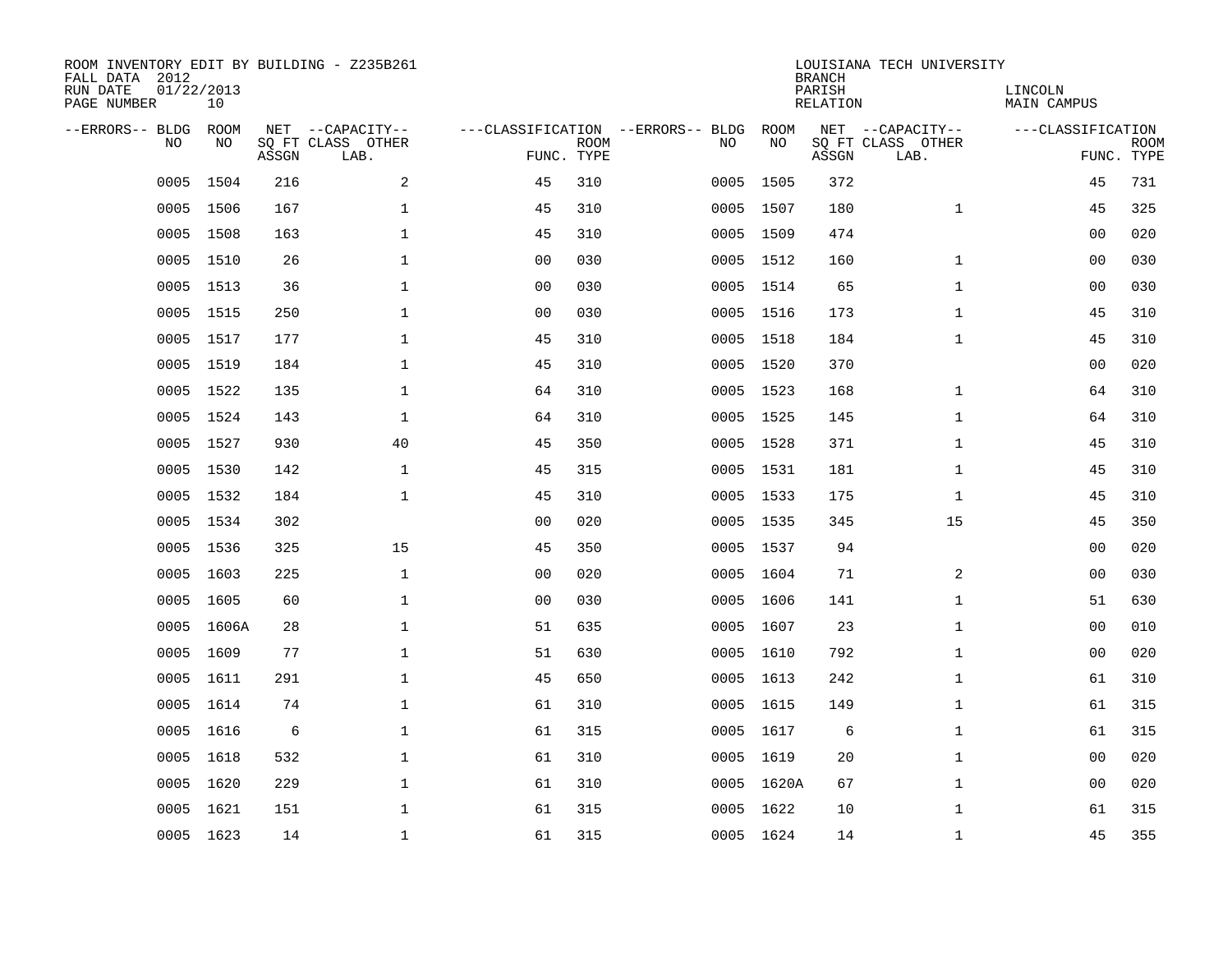| ROOM INVENTORY EDIT BY BUILDING - Z235B261<br>FALL DATA 2012 |                  |                 |                           |                                        |      |           |      | <b>BRANCH</b>                                           | LOUISIANA TECH UNIVERSITY                                                                                                  |                         |                           |
|--------------------------------------------------------------|------------------|-----------------|---------------------------|----------------------------------------|------|-----------|------|---------------------------------------------------------|----------------------------------------------------------------------------------------------------------------------------|-------------------------|---------------------------|
| RUN DATE<br>PAGE NUMBER                                      | 01/22/2013<br>11 |                 |                           |                                        |      |           |      | PARISH<br>RELATION                                      |                                                                                                                            | LINCOLN<br>MAIN CAMPUS  |                           |
| --ERRORS-- BLDG ROOM                                         |                  |                 | NET --CAPACITY--          | ---CLASSIFICATION --ERRORS-- BLDG ROOM |      |           | NO   |                                                         | NET --CAPACITY--                                                                                                           | ---CLASSIFICATION       |                           |
| NO.                                                          | NO               | ASSGN           | SQ FT CLASS OTHER<br>LAB. | FUNC. TYPE                             | ROOM | NO.       |      | ASSGN                                                   | SQ FT CLASS OTHER<br>LAB.                                                                                                  |                         | <b>ROOM</b><br>FUNC. TYPE |
|                                                              | 0005 1625        | 608             | $\mathbf 1$               | 45                                     | 350  | 0005 1626 |      | 22                                                      | $\mathbf{1}$                                                                                                               | 45                      | 355                       |
|                                                              | 0005 1628        | 25              | $\mathbf{1}$              | 0 <sub>0</sub>                         | 020  | 0005 1629 |      | 353                                                     | $\mathbf{1}$                                                                                                               | 61                      | 310                       |
|                                                              | 0005 1630        | 4               | $\mathbf 1$               | 61                                     | 315  | 0005 1633 |      | 102                                                     | $\mathbf{1}$                                                                                                               | 61                      | 310                       |
|                                                              | 0005 1634        | 203             | $\mathbf 1$               | 61                                     | 310  | 0005 1635 |      | 161                                                     | $\mathbf{1}$                                                                                                               | 61                      | 315                       |
|                                                              | 0005 1638        | 9               | $\mathbf{1}$              | 61                                     | 315  | 0005 1639 |      | 191                                                     | $\mathbf{1}$                                                                                                               | 61                      | 310                       |
|                                                              | 0005 1640        | 73              | $\mathbf 1$               | 61                                     | 315  | 0005 1641 |      | 227                                                     | $\mathbf{1}$                                                                                                               | 61                      | 310                       |
|                                                              | 0005 1642        | 537             | $\mathbf{1}$              | 61                                     | 310  | 0005 1643 |      | 61                                                      | $\mathbf{1}$                                                                                                               | 61                      | 315                       |
|                                                              | 0005 1644        | 5               | $\mathbf{1}$              | 61                                     | 315  | 0005 1645 |      | 179                                                     | $\mathbf{1}$                                                                                                               | 61                      | 310                       |
|                                                              | 0005 1646        | 334             | $\mathbf 1$               | 61                                     | 310  | 0005 1647 |      | 409                                                     | $\mathbf{1}$                                                                                                               | 45                      | 350                       |
|                                                              | 0005 1648        | 154             | $\mathbf 1$               | 61                                     | 310  | 0005 1649 |      | -7                                                      | $\mathbf{1}$                                                                                                               | 61                      | 315                       |
|                                                              | 0005 1652        | 362             | 1                         | 61                                     | 310  | 0005 1653 |      | 257                                                     | $\mathbf{1}$                                                                                                               | 61                      | 310                       |
|                                                              | 0005 1654        | 5               | $\mathbf 1$               | 61                                     | 315  | 0005 1655 |      | 215<br>TOTAL NUMBER CLASSROOMS<br>TOTAL NUMBER LABS 210 | $\mathbf{1}$<br>TOTAL NET ASSIGN SQ. FT. IN ROOM FILE<br>TOTAL NUMBER COMPUTER CLASSROOMS<br>TOTAL NUMBER SPECIAL LABS 220 | 61<br>122,709<br>8<br>2 | 315                       |
|                                                              |                  | 0006 0100 10692 |                           | 91                                     | 950  |           |      | TOTAL NUMBER CLASSROOMS<br>TOTAL NUMBER LABS 210        | TOTAL NET ASSIGN SQ. FT. IN ROOM FILE<br>TOTAL NUMBER COMPUTER CLASSROOMS<br>TOTAL NUMBER SPECIAL LABS 220                 | 10,692                  |                           |
| 0008                                                         | 0101             | 53              |                           | 0 <sub>0</sub>                         | 020  | 0008 0102 |      | 53                                                      |                                                                                                                            | 0 <sub>0</sub>          | 020                       |
| 0008                                                         | 0103             | 2613            | 60                        | 45                                     | 680  | 0008 0104 |      | 118                                                     |                                                                                                                            | 00                      | 020                       |
| 0008                                                         | 0105             | 58              |                           | 45                                     | 685  | 0008 0106 |      | 75                                                      | $\mathbf{1}$                                                                                                               | 45                      | 310                       |
| 0008                                                         | 0107             | 190             |                           | 0 <sub>0</sub>                         | 020  | 0008      | 0108 | 34                                                      |                                                                                                                            | 0 <sub>0</sub>          | 030                       |
| 0008                                                         | 0109             | 81              |                           | 45                                     | 315  | 0008      | 0110 | 120                                                     | $\mathbf{1}$                                                                                                               | 00                      | 030                       |
| 0008                                                         | 0111             | 1782            | 60                        | 11                                     | 110  | 0008      | 0112 | 74                                                      | $\mathbf{1}$                                                                                                               | 45                      | 310                       |
| 0008                                                         | 0113             | 27              |                           | 45                                     | 315  | 0008      | 0114 | 142                                                     |                                                                                                                            | 00                      | 030                       |
|                                                              | 0008 0115        | 34              |                           | 00                                     | 030  | 0008 0116 |      | 216                                                     |                                                                                                                            | 0 <sub>0</sub>          | 020                       |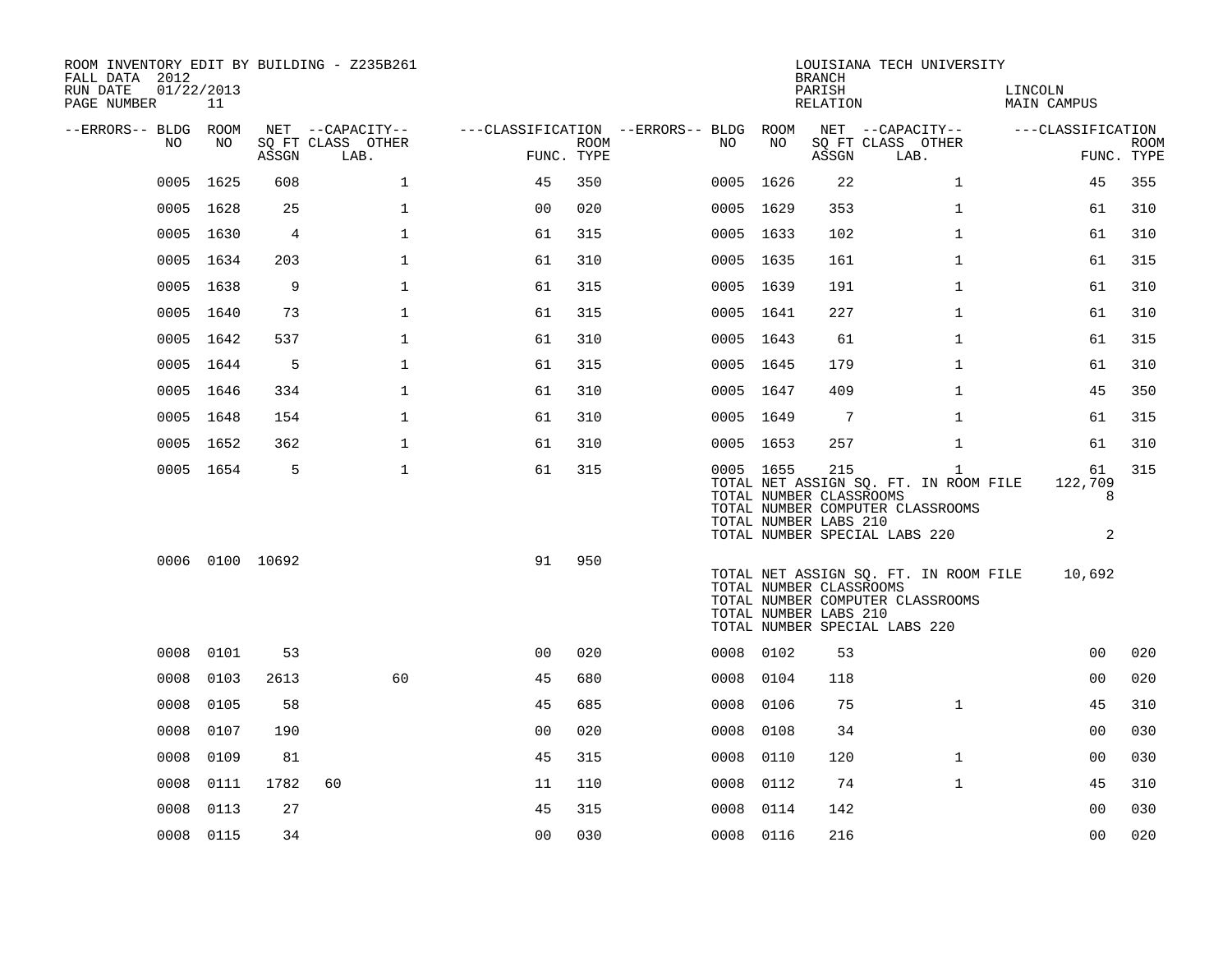| ROOM INVENTORY EDIT BY BUILDING - Z235B261<br>FALL DATA 2012<br>RUN DATE<br>PAGE NUMBER | 01/22/2013<br>12 |       |                                               |                |             |                                         |            | <b>BRANCH</b><br>PARISH<br><b>RELATION</b> | LOUISIANA TECH UNIVERSITY                     | LINCOLN<br><b>MAIN CAMPUS</b> |                |                           |
|-----------------------------------------------------------------------------------------|------------------|-------|-----------------------------------------------|----------------|-------------|-----------------------------------------|------------|--------------------------------------------|-----------------------------------------------|-------------------------------|----------------|---------------------------|
| --ERRORS-- BLDG<br>NO                                                                   | ROOM<br>NO       | ASSGN | NET --CAPACITY--<br>SQ FT CLASS OTHER<br>LAB. | FUNC. TYPE     | <b>ROOM</b> | ---CLASSIFICATION --ERRORS-- BLDG<br>NO | ROOM<br>NO | ASSGN                                      | NET --CAPACITY--<br>SQ FT CLASS OTHER<br>LAB. | ---CLASSIFICATION             |                | <b>ROOM</b><br>FUNC. TYPE |
| 0008                                                                                    | 0117             | 87    | 2                                             | 45             | 310         | 0008                                    | 0118       | 88                                         | $\mathbf{1}$                                  |                               | 45             | 310                       |
| 0008                                                                                    | 0119             | 78    | 1                                             | 45             | 310         | 0008                                    | 0120       | 221                                        |                                               |                               | 00             | 020                       |
| 0008                                                                                    | 0121             | 763   | 25                                            | 11             | 110         | 0008                                    | 0122       | 400                                        | 12                                            |                               | 11             | 110                       |
| 0008                                                                                    | 0123             | 285   | 12                                            | 45             | 350         | 0008                                    | 0124       | 21                                         |                                               |                               | 74             | 715                       |
| 0008                                                                                    | 0125             | 320   |                                               | 00             | 020         | 0008                                    | 0126       | 73                                         |                                               |                               | 0 <sub>0</sub> | 020                       |
| 0008                                                                                    | 0127             | 122   | $\mathbf{1}$                                  | 0 <sub>0</sub> | 030         | 0008                                    | 0128       | 194                                        | $\overline{4}$                                |                               | 00             | 030                       |
| 0008                                                                                    | 0129             | 38    |                                               | 0 <sub>0</sub> | 010         | 0008                                    | 0130       | 38                                         |                                               |                               | 0 <sub>0</sub> | 020                       |
| 0008                                                                                    | 0131             | 138   |                                               | 0 <sub>0</sub> | 020         | 0008                                    | 0132       | 48                                         |                                               |                               | 0 <sub>0</sub> | 030                       |
| 0008                                                                                    | 0133             | 112   |                                               | 74             | 715         | 0008                                    | 0134       | 2260                                       | 110                                           |                               | 11             | 110                       |
|                                                                                         | 0008 G0001       | 92    | $\mathbf{1}$                                  | 45             | 310         |                                         | 0008 G0002 | 90                                         | $\mathbf{1}$                                  |                               | 45             | 310                       |
|                                                                                         | 0008 G0003       | 90    | $\mathbf 1$                                   | 45             | 310         |                                         | 0008 G0004 | 90                                         | $\mathbf{1}$                                  |                               | 45             | 310                       |
|                                                                                         | 0008 G0005       | 90    | $\mathbf 1$                                   | 45             | 310         |                                         | 0008 G0006 | 90                                         | $\mathbf{1}$                                  |                               | 45             | 310                       |
|                                                                                         | 0008 G0007       | 92    | $\mathbf 1$                                   | 45             | 310         |                                         | 0008 G0008 | 67                                         |                                               |                               | 74             | 715                       |
|                                                                                         | 0008 G0009       | 54    |                                               | 45             | 315         |                                         | 0008 G0010 | 92                                         |                                               |                               | 45             | 315                       |
|                                                                                         | 0008 G0011       | 50    |                                               | 74             | 710         |                                         | 0008 G0012 | 88                                         | $\mathbf{1}$                                  |                               | 45             | 310                       |
|                                                                                         | 0008 G0013       | 88    | 1                                             | 45             | 310         |                                         | 0008 G0014 | 90                                         | $\mathbf{1}$                                  |                               | 45             | 310                       |
|                                                                                         | 0008 G0015       | 92    | $\mathbf{1}$                                  | 45             | 310         |                                         | 0008 G0016 | 24                                         |                                               |                               | 45             | 315                       |
|                                                                                         | 0008 G0018       | 380   |                                               | 0 <sub>0</sub> | 020         |                                         | 0008 G0019 | 70                                         |                                               |                               | 45             | 315                       |
|                                                                                         | 0008 G0020       | 60    |                                               | 0 <sub>0</sub> | 020         |                                         | 0008 G0021 | 80                                         |                                               |                               | 00             | 020                       |
|                                                                                         | 0008 G0022       | 128   | $\mathbf 1$                                   | 0 <sub>0</sub> | 030         |                                         | 0008 G0023 | 196                                        |                                               |                               | 00             | 020                       |
|                                                                                         | 0008 G0024       | 114   |                                               | 0 <sub>0</sub> | 030         |                                         | 0008 G0025 | 40                                         |                                               |                               | 0 <sub>0</sub> | 030                       |
|                                                                                         | 0008 G0026       | 1021  | 11                                            | 45             | 310         |                                         | 0008 G0027 | 629                                        |                                               |                               | 00             | 020                       |
|                                                                                         | 0008 G0028       | 20    |                                               | 45             | 215         |                                         | 0008 G0029 | 20                                         |                                               |                               | 45             | 215                       |
|                                                                                         | 0008 G0030       | 459   | 8                                             | 11             | 270         |                                         | 0008 G0031 | 470                                        | 8                                             |                               | 11             | 270                       |
|                                                                                         | 0008 G0032       | 478   | 8                                             | 11             | 270         |                                         | 0008 G0033 | 147                                        | 2                                             |                               | 0 <sub>0</sub> | 030                       |
|                                                                                         | 0008 G0034       | 56    |                                               | 00             | 010         |                                         | 0008 G0035 | 44                                         |                                               |                               | 00             | 020                       |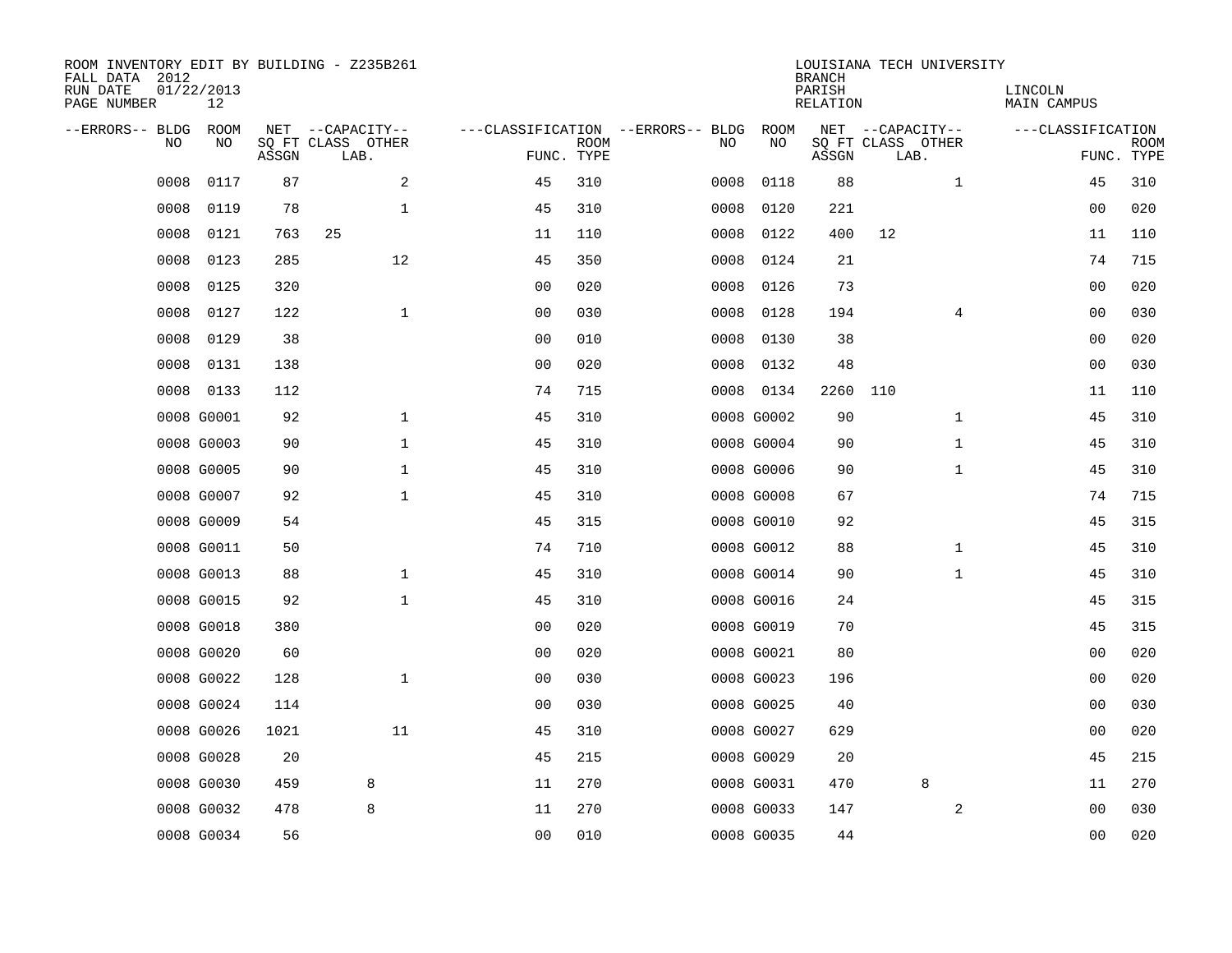| ROOM INVENTORY EDIT BY BUILDING - Z235B261<br>FALL DATA 2012<br>RUN DATE<br>PAGE NUMBER | 01/22/2013<br>13 |       |                           |                                        |             |      |                                                                | <b>BRANCH</b><br>PARISH<br>RELATION | LOUISIANA TECH UNIVERSITY                                                                                  |              | LINCOLN<br><b>MAIN CAMPUS</b> |                                            |             |
|-----------------------------------------------------------------------------------------|------------------|-------|---------------------------|----------------------------------------|-------------|------|----------------------------------------------------------------|-------------------------------------|------------------------------------------------------------------------------------------------------------|--------------|-------------------------------|--------------------------------------------|-------------|
| --ERRORS-- BLDG ROOM                                                                    |                  |       | NET --CAPACITY--          | ---CLASSIFICATION --ERRORS-- BLDG ROOM |             |      |                                                                |                                     | NET --CAPACITY--                                                                                           |              | ---CLASSIFICATION             |                                            |             |
| NO                                                                                      | NO               | ASSGN | SQ FT CLASS OTHER<br>LAB. | FUNC. TYPE                             | <b>ROOM</b> | NO   | NO                                                             | ASSGN                               | SQ FT CLASS OTHER<br>LAB.                                                                                  |              |                               | FUNC. TYPE                                 | <b>ROOM</b> |
|                                                                                         | 0008 G0036       | 163   |                           | 0 <sup>0</sup>                         | 020         |      | 0008 G0037                                                     | 1437                                |                                                                                                            | 11           |                               | 45                                         | 310         |
|                                                                                         | 0008 G0038       | 75    | $\mathbf{1}$              | 45                                     | 310         |      | 0008 G0039                                                     | 152                                 |                                                                                                            | $\mathbf{1}$ |                               | 0 <sub>0</sub>                             | 030         |
|                                                                                         | 0008 G0040       | 110   |                           | 0 <sub>0</sub>                         | 020         |      | 0008 G0041                                                     | 59                                  |                                                                                                            |              |                               | 0 <sub>0</sub>                             | 030         |
|                                                                                         | 0008 G0042       | 49    |                           | 0 <sub>0</sub>                         | 030         |      | 0008 G0043                                                     | 38                                  |                                                                                                            |              |                               | 00                                         | 020         |
|                                                                                         | 0008 G0044       | 33    |                           | 00                                     | 010         |      | 0008 G0045                                                     | 153                                 |                                                                                                            |              |                               | 00                                         | 020         |
|                                                                                         | 0008 G0046       | 180   | $\overline{4}$            | 0 <sub>0</sub>                         | 030         |      | 0008 G0047                                                     | 208                                 |                                                                                                            |              |                               | 0 <sub>0</sub>                             | 030         |
|                                                                                         | 0008 G0048       | 403   |                           | 0 <sub>0</sub>                         | 020         |      | 0008 G0049<br>TOTAL NUMBER CLASSROOMS<br>TOTAL NUMBER LABS 210 | 335                                 | TOTAL NET ASSIGN SQ. FT. IN ROOM FILE<br>TOTAL NUMBER COMPUTER CLASSROOMS<br>TOTAL NUMBER SPECIAL LABS 220 |              |                               | 0 <sub>0</sub><br>14,133<br>$\overline{4}$ | 020         |
|                                                                                         | 0009 0101        | 2426  | 15                        | 21                                     | 250         |      | 0009 0102                                                      | 537                                 |                                                                                                            | 20           |                               | 21                                         | 350         |
|                                                                                         | 0009 0103        | 42    | 5                         | 21                                     | 255         |      | TOTAL NUMBER CLASSROOMS<br>TOTAL NUMBER LABS 210               |                                     | TOTAL NET ASSIGN SQ. FT. IN ROOM FILE<br>TOTAL NUMBER COMPUTER CLASSROOMS<br>TOTAL NUMBER SPECIAL LABS 220 |              |                               | 3,005                                      |             |
|                                                                                         | 0010 0101        | 296   | $\mathbf{1}$              | 45                                     | 735         |      | 0010 0102                                                      | 55                                  |                                                                                                            | 1            |                               | 45                                         | 735         |
| 0010                                                                                    | 0103             | 165   | $\mathbf{1}$              | 45                                     | 735         | 0010 | 0104                                                           | 1585                                | 42                                                                                                         |              |                               | 11                                         | 210         |
| 0010                                                                                    | 0105             | 13    | $\mathbf{1}$              | 45                                     | 735         | 0010 | 0106                                                           | 13                                  |                                                                                                            | $\mathbf{1}$ |                               | 45                                         | 735         |
| 0010                                                                                    | 0107             | 30    | $\mathbf{1}$              | 11                                     | 215         | 0010 | 0108                                                           | 6                                   |                                                                                                            | $\mathbf{1}$ |                               | 45                                         | 735         |
| 0010                                                                                    | 0109             | 587   | 15                        | 11                                     | 215         |      | 0010 0110                                                      | 174                                 | 5                                                                                                          |              |                               | 11                                         | 215         |
| 0010                                                                                    | 0111             | 141   | $\mathbf{1}$              | 0 <sub>0</sub>                         | 020         |      | 0010 0112                                                      | 104                                 |                                                                                                            | $\mathbf{1}$ |                               | 45                                         | 315         |
| 0010                                                                                    | 0113             | 104   | $\mathbf{1}$              | 45                                     | 315         |      | 0010 0114                                                      | 677                                 | 18                                                                                                         |              |                               | 11                                         | 215         |
| 0010                                                                                    | 0115             | 138   | 4                         | 11                                     | 215         | 0010 | 0116                                                           | 99                                  | 3                                                                                                          |              |                               | 11                                         | 215         |
| 0010                                                                                    | 0117             | 230   | 6                         | 45                                     | 215         |      | 0010 0118                                                      | 99                                  | 3                                                                                                          |              |                               | 11                                         | 215         |
| 0010                                                                                    | 0119             | 2157  | 57                        | 11                                     | 440         | 0010 | 0120                                                           | 151                                 | 4                                                                                                          |              |                               | 11                                         | 215         |
| 0010                                                                                    | 0121             | 271   | $\mathbf{1}$              | 45                                     | 735         |      | 0010 0122                                                      | 50                                  | 1                                                                                                          |              |                               | 11                                         | 215         |
|                                                                                         | 0010 0123        | 99    | 3                         | 11                                     | 215         |      | 0010 0124                                                      | 95                                  |                                                                                                            | 3            |                               | 46                                         | 310         |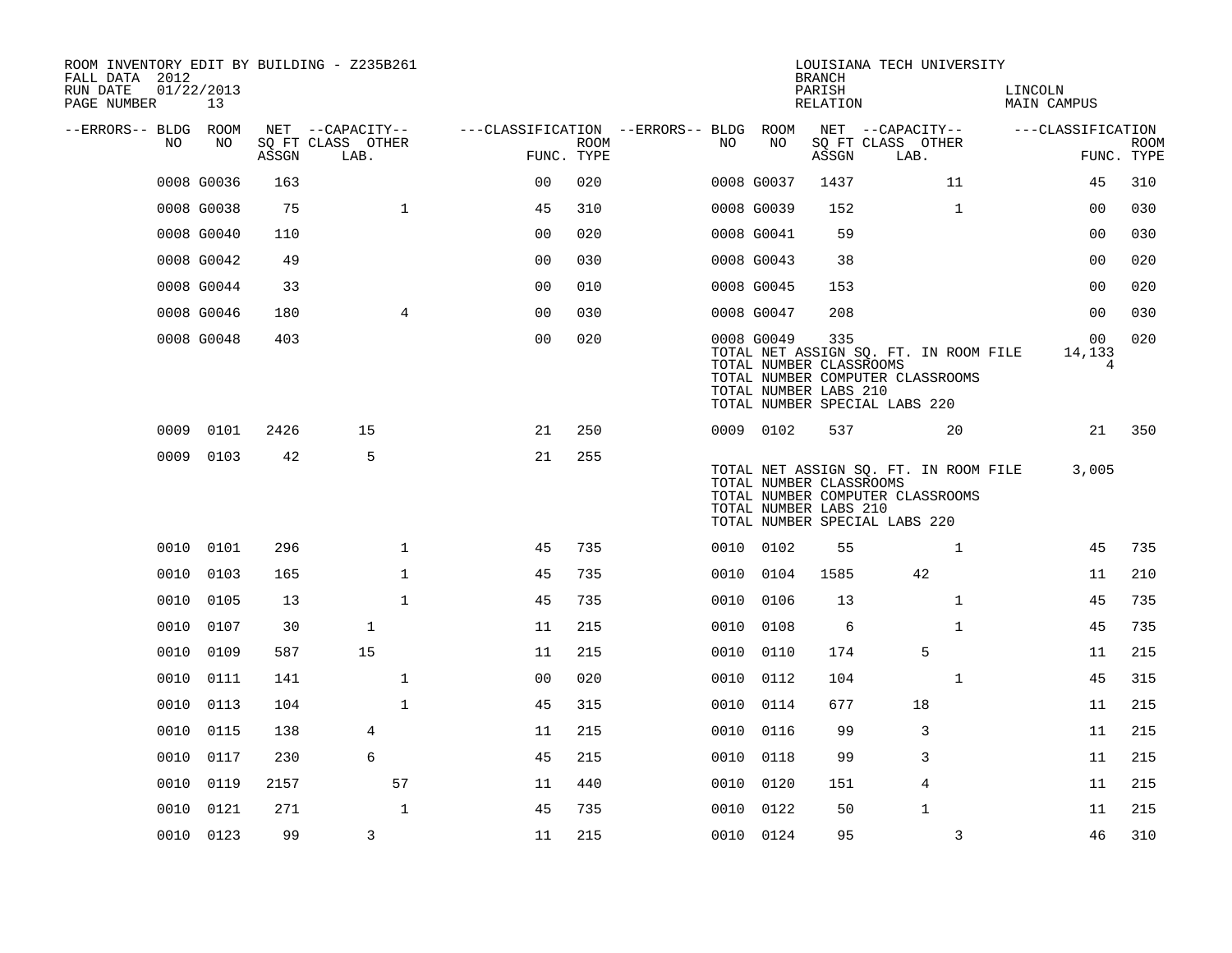| ROOM INVENTORY EDIT BY BUILDING - Z235B261<br>FALL DATA 2012<br>RUN DATE<br>PAGE NUMBER | 01/22/2013<br>14 |                                 |                           |                                        |                           |           |                                                                                   | <b>BRANCH</b><br>PARISH<br><b>RELATION</b> |      | LOUISIANA TECH UNIVERSITY                                                 | LINCOLN | <b>MAIN CAMPUS</b>    |                           |
|-----------------------------------------------------------------------------------------|------------------|---------------------------------|---------------------------|----------------------------------------|---------------------------|-----------|-----------------------------------------------------------------------------------|--------------------------------------------|------|---------------------------------------------------------------------------|---------|-----------------------|---------------------------|
| --ERRORS-- BLDG ROOM                                                                    |                  |                                 | NET --CAPACITY--          | ---CLASSIFICATION --ERRORS-- BLDG ROOM |                           |           |                                                                                   | NET --CAPACITY--                           |      |                                                                           |         | ---CLASSIFICATION     |                           |
| NO                                                                                      | NO               | $\operatorname{\mathsf{ASSGN}}$ | SQ FT CLASS OTHER<br>LAB. |                                        | <b>ROOM</b><br>FUNC. TYPE | NO.       | NO                                                                                | SQ FT CLASS OTHER<br>ASSGN                 | LAB. |                                                                           |         |                       | <b>ROOM</b><br>FUNC. TYPE |
|                                                                                         | 0010 0125        | 52                              | $\mathbf{1}$              | 11                                     | 215                       |           | TOTAL NUMBER CLASSROOMS<br>TOTAL NUMBER LABS 210<br>TOTAL NUMBER SPECIAL LABS 220 |                                            |      | TOTAL NET ASSIGN SQ. FT. IN ROOM FILE<br>TOTAL NUMBER COMPUTER CLASSROOMS |         | 7,250<br>$\mathbf{1}$ |                           |
|                                                                                         | 0011 0001        | 88                              | $\mathbf{1}$              | 0 <sup>0</sup>                         | 030                       | 0011 0100 |                                                                                   | 343                                        |      | 1                                                                         |         | 00                    | 020                       |
|                                                                                         | 0011 0100A       | 13                              |                           | 11                                     | 215                       |           | 0011 0100B                                                                        | 10                                         |      |                                                                           |         | 11                    | 215                       |
|                                                                                         | 0011 0101        | 62                              | $\mathbf{1}$              | 0 <sub>0</sub>                         | 030                       |           | 0011 0102                                                                         | 62                                         |      | 2                                                                         |         | 11                    | 215                       |
|                                                                                         | 0011 0103        | 165                             | 4                         | 21                                     | 220                       |           | 0011 0103A                                                                        | 6                                          |      |                                                                           |         | 11                    | 215                       |
|                                                                                         | 0011 0103B       | 6                               |                           | 11                                     | 215                       |           | 0011 0104                                                                         | 122                                        |      | 2                                                                         |         | 21                    | 220                       |
|                                                                                         | 0011 0104A       | 6                               |                           | 11                                     | 215                       |           | 0011 0105                                                                         | 119                                        |      | 1                                                                         |         | 21                    | 260                       |
|                                                                                         | 0011 0105A       | 6                               |                           | 11                                     | 215                       |           | 0011 0106                                                                         | 117                                        |      | 1                                                                         |         | 21                    | 220                       |
|                                                                                         | 0011 0106A       | 9                               |                           | 11                                     | 215                       | 0011 0107 |                                                                                   | 117                                        |      | 1                                                                         |         | 21                    | 220                       |
|                                                                                         | 0011 0107A       | 6                               |                           | 11                                     | 215                       | 0011 0108 |                                                                                   | 123                                        |      | 1                                                                         |         | 21                    | 220                       |
|                                                                                         | 0011 0108A       | 9                               | $\mathbf{1}$              | 21                                     | 215                       |           | 0011 0109                                                                         | 123                                        |      | $\mathbf{1}$                                                              |         | 21                    | 220                       |
|                                                                                         | 0011 0109A       | 6                               | $\mathbf{1}$              | 21                                     | 215                       |           | 0011 0110                                                                         | 106                                        |      | $\mathbf 1$                                                               |         | 21                    | 225                       |
|                                                                                         | 0011 0111        | 145                             | $\mathbf{1}$              | 21                                     | 225                       |           | 0011 0111A                                                                        | 6                                          |      | $\mathbf{1}$                                                              |         | 21                    | 225                       |
|                                                                                         | 0011 0112        | 154                             | 1                         | 21                                     | 225                       |           | 0011 0112A                                                                        | 8                                          |      | 1                                                                         |         | 21                    | 225                       |
|                                                                                         | 0011 0113        | 172                             | 2                         | 21                                     | 225                       |           | 0011 0113A                                                                        | 6                                          |      | $\mathbf{1}$                                                              |         | 21                    | 225                       |
|                                                                                         | 0011 0114        | 145                             | 4                         | 21                                     | 225                       |           | 0011 0114A                                                                        | 8                                          |      | $\mathbf{1}$                                                              |         | 91                    | 820                       |
|                                                                                         | 0011 0115        | 118                             | $\mathbf 1$               | 21                                     | 315                       |           | 0011 0115A                                                                        | 6                                          |      | $\mathbf{1}$                                                              |         | 46                    | 315                       |
|                                                                                         | 0011 0116        | 151                             | $\mathbf 1$               | 21                                     | 315                       |           | 0011 0116A                                                                        | 8                                          |      | $\mathbf{1}$                                                              |         | 21                    | 315                       |
|                                                                                         | 0011 0117        | 164                             | $\mathbf{1}$              | 46                                     | 310                       |           | 0011 0117A                                                                        | 6                                          |      | $\mathbf{1}$                                                              |         | 46                    | 315                       |
|                                                                                         | 0011 0117B       | 6                               | $\mathbf 1$               | 46                                     | 315                       | 0011 0118 |                                                                                   | 171                                        |      | 5                                                                         |         | 21                    | 220                       |
|                                                                                         | 0011 0118A       | 6                               |                           | 11                                     | 215                       |           | 0011 0118B                                                                        | 6                                          |      |                                                                           |         | 11                    | 215                       |
|                                                                                         | 0011 0119        | 215                             | 6                         | 21                                     | 220                       | 0011 0120 |                                                                                   | 78                                         |      | $\mathbf{1}$                                                              |         | 0 <sub>0</sub>        | 030                       |
|                                                                                         | 0011 0121        | 95                              | $\mathbf 1$               | 21                                     | 315                       | 0011 0122 |                                                                                   | 114                                        |      | $\mathbf 1$                                                               |         | 21                    | 225                       |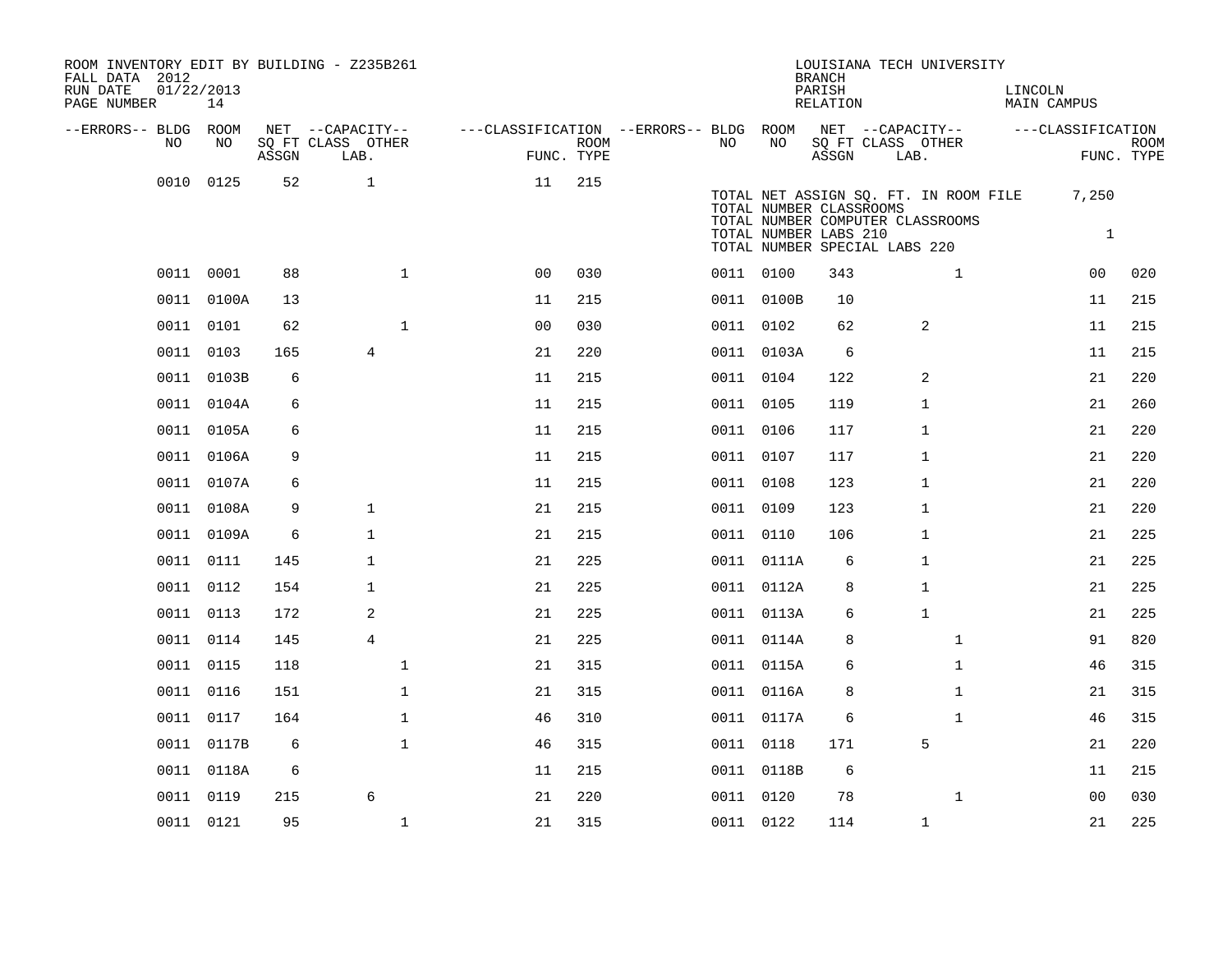| FALL DATA 2012<br>RUN DATE<br>PAGE NUMBER | 01/22/2013 | 15          |       | ROOM INVENTORY EDIT BY BUILDING - Z235B261    |                                                 |             |           |            | <b>BRANCH</b><br>PARISH<br>RELATION | LOUISIANA TECH UNIVERSITY                     | LINCOLN<br><b>MAIN CAMPUS</b> |                           |
|-------------------------------------------|------------|-------------|-------|-----------------------------------------------|-------------------------------------------------|-------------|-----------|------------|-------------------------------------|-----------------------------------------------|-------------------------------|---------------------------|
| --ERRORS-- BLDG                           | <b>NO</b>  | ROOM<br>NO. | ASSGN | NET --CAPACITY--<br>SO FT CLASS OTHER<br>LAB. | ---CLASSIFICATION --ERRORS-- BLDG<br>FUNC. TYPE | <b>ROOM</b> | NO        | ROOM<br>NO | ASSGN                               | NET --CAPACITY--<br>SQ FT CLASS OTHER<br>LAB. | ---CLASSIFICATION             | <b>ROOM</b><br>FUNC. TYPE |
|                                           | 0011       | 0123        | 43    | $\mathbf{1}$                                  | 0 <sub>0</sub>                                  | 030         |           | 0011 0125  | 14                                  | $\mathbf{1}$                                  | 00                            | 030                       |
|                                           | 0011       | 0126        | 43    | $\mathbf 1$                                   | 0 <sub>0</sub>                                  | 030         |           | 0011 0127  | 73                                  | $\mathbf{1}$                                  | 91                            | 919                       |
|                                           | 0011       | 0128        | 121   | $\mathbf 1$                                   | 0 <sub>0</sub>                                  | 010         |           | 0011 0130  | 44                                  | $\mathbf{1}$                                  | 0 <sub>0</sub>                | 030                       |
|                                           | 0011 0131  |             | 96    | $\mathbf{1}$                                  | 45                                              | 725         |           | 0011 0132  | 31                                  | $\mathbf{1}$                                  | 45                            | 725                       |
|                                           | 0011 0133  |             | 307   |                                               | 45                                              | 731         |           | 0011 0133A | 11                                  |                                               | 45                            | 731                       |
|                                           | 0011 0134  |             | 129   |                                               | 45                                              | 731         |           | 0011 0135  | 367                                 | $\mathbf{1}$                                  | 76                            | 590                       |
|                                           | 0011 0136  |             | 1187  | $\mathbf{1}$                                  | 45                                              | 720         |           | 0011 0137  | 104                                 |                                               | 45                            | 731                       |
|                                           | 0011 0138  |             | 421   |                                               | 0 <sub>0</sub>                                  | 020         |           | 0011 0139  | 507                                 |                                               | 0 <sub>0</sub>                | 020                       |
|                                           | 0011       | 0140        | 76    |                                               | 0 <sub>0</sub>                                  | 020         |           | 0011 0141  | 115                                 |                                               | 0 <sub>0</sub>                | 020                       |
|                                           | 0011 0142  |             | 130   | $\mathbf 1$                                   | 0 <sub>0</sub>                                  | 030         |           | 0011 0143  | 135                                 | $\mathbf{1}$                                  | 0 <sub>0</sub>                | 030                       |
|                                           | 0011       | 0150        | 70    |                                               | 0 <sub>0</sub>                                  | 020         |           | 0011 0200  | 144                                 | $\mathbf{1}$                                  | 46                            | 310                       |
|                                           | 0011 0201  |             | 185   | $\mathbf 1$                                   | 46                                              | 310         |           | 0011 0202  | 203                                 | $\mathbf{1}$                                  | 46                            | 310                       |
|                                           | 0011       | 0202A       | 5     | $\mathbf 1$                                   | 46                                              | 315         | 0011 0203 |            | 182                                 | $\mathbf{1}$                                  | 46                            | 310                       |
|                                           | 0011       | 0204        | 114   | $\mathbf 1$                                   | 46                                              | 310         |           | 0011 0205  | 144                                 | $\mathbf{1}$                                  | 46                            | 310                       |
|                                           | 0011       | 0206        | 381   | $\mathbf 1$                                   | 46                                              | 310         | 0011 0207 |            | 134                                 | $\mathbf{1}$                                  | 46                            | 310                       |
|                                           | 0011       | 0208        | 57    | $\mathbf 1$                                   | 46                                              | 315         |           | 0011 0209  | 183                                 | $\mathbf{1}$                                  | 46                            | 310                       |
|                                           | 0011       | 0210        | 223   | $\mathbf{1}$                                  | 46                                              | 310         | 0011 0211 |            | 131                                 | $\mathbf{1}$                                  | 46                            | 310                       |
|                                           | 0011       | 0212        | 478   | $\mathbf{1}$                                  | 46                                              | 310         |           | 0011 0213  | 125                                 | $\mathbf{1}$                                  | 46                            | 310                       |
|                                           | 0011 0214  |             | 119   | $\mathbf{1}$                                  | 46                                              | 310         | 0011 0215 |            | 142                                 | $\mathbf{1}$                                  | 46                            | 310                       |
|                                           | 0011       | 0216        | 122   | $\mathbf{1}$                                  | 46                                              | 310         | 0011 0217 |            | 80                                  | $\mathbf{1}$                                  | 46                            | 310                       |
|                                           | 0011 0218  |             | 110   | $\mathbf{1}$                                  | 46                                              | 315         | 0011 0219 |            | 46                                  | $\mathbf{1}$                                  | 0 <sub>0</sub>                | 030                       |
|                                           | 0011       | 0220        | 103   | $\mathbf{1}$                                  | 46                                              | 310         |           | 0011 0221  | 46                                  | $\mathbf{1}$                                  | 0 <sub>0</sub>                | 030                       |
|                                           | 0011 0222  |             | 111   | $\mathbf{1}$                                  | 46                                              | 315         | 0011 0223 |            | 76                                  | $\mathbf{1}$                                  | 44                            | 715                       |
|                                           | 0011       | 0224        | 271   | $\mathbf{1}$                                  | 45                                              | 350         |           | 0011 0225  | 15                                  |                                               | 46                            | 315                       |
|                                           | 0011 0226  |             | 91    | $\mathbf 1$                                   | 46                                              | 315         | 0011 0230 |            | 963                                 |                                               | 00                            | 020                       |
|                                           | 0011 0231  |             | 478   | $\mathbf 1$                                   | 00                                              | 020         |           | 0011 0240  | 116                                 |                                               | 0 <sub>0</sub>                | 020                       |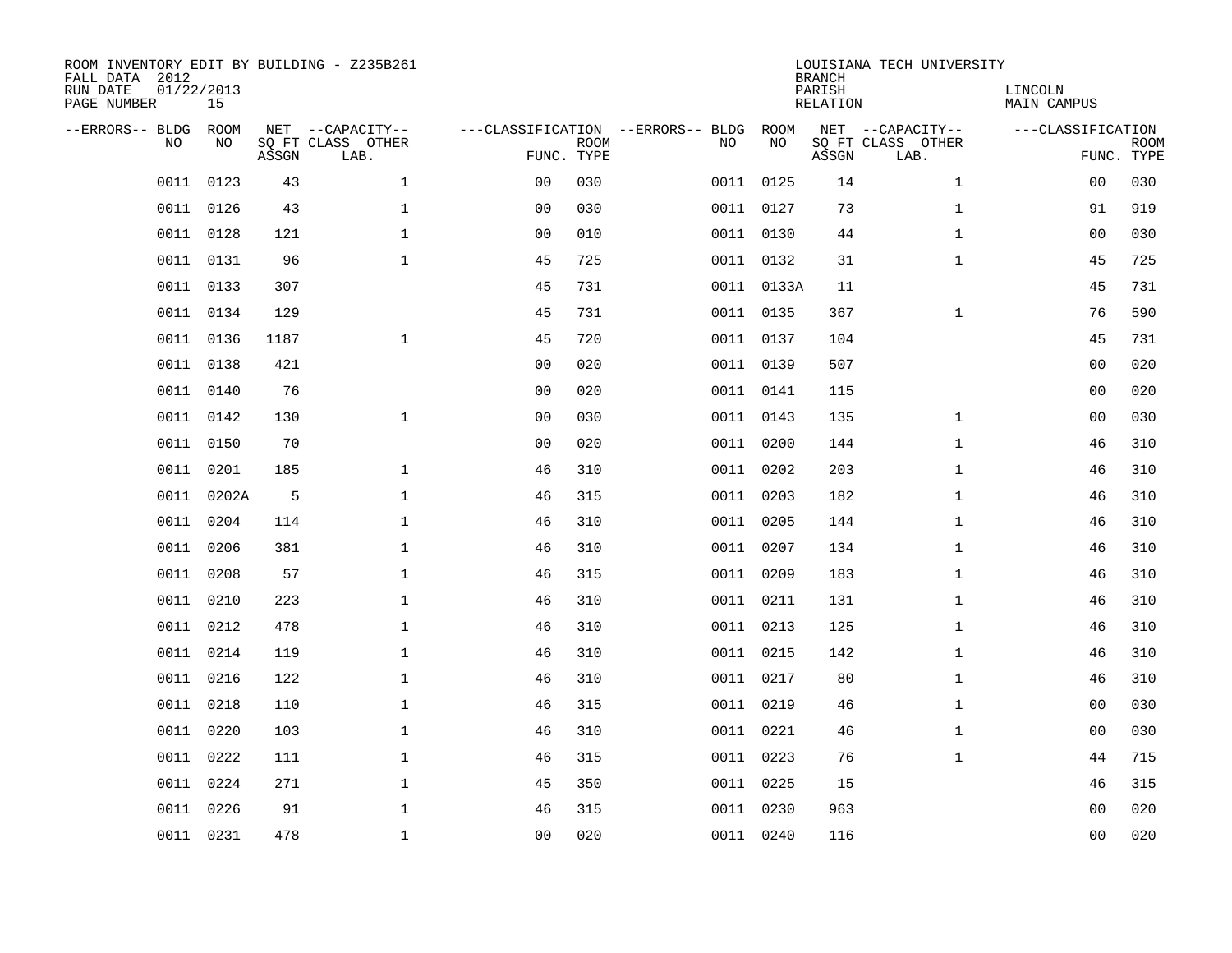| ROOM INVENTORY EDIT BY BUILDING - Z235B261<br>FALL DATA 2012<br>RUN DATE | 01/22/2013 |       |                           |                |      |                                        |                                      | <b>BRANCH</b><br>PARISH | LOUISIANA TECH UNIVERSITY                                                 | LINCOLN            |                           |
|--------------------------------------------------------------------------|------------|-------|---------------------------|----------------|------|----------------------------------------|--------------------------------------|-------------------------|---------------------------------------------------------------------------|--------------------|---------------------------|
| PAGE NUMBER                                                              | 16         |       |                           |                |      |                                        |                                      | RELATION                |                                                                           | <b>MAIN CAMPUS</b> |                           |
| --ERRORS-- BLDG ROOM                                                     |            |       | NET --CAPACITY--          |                |      | ---CLASSIFICATION --ERRORS-- BLDG ROOM | NΟ                                   |                         | NET --CAPACITY--                                                          | ---CLASSIFICATION  |                           |
| NO                                                                       | NO         | ASSGN | SQ FT CLASS OTHER<br>LAB. | FUNC. TYPE     | ROOM | NO.                                    |                                      | ASSGN                   | SQ FT CLASS OTHER<br>LAB.                                                 |                    | <b>ROOM</b><br>FUNC. TYPE |
| 0011                                                                     | 0241       | 115   |                           | 0 <sub>0</sub> | 020  |                                        | 0011 0250                            | 70                      |                                                                           | 00                 | 020                       |
|                                                                          | 0011 0300  | 153   | $\mathbf{1}$              | 21             | 250  |                                        | 0011 0301                            | 185                     | $\mathbf{1}$                                                              | 21                 | 250                       |
|                                                                          | 0011 0302  | 209   | $\mathbf{1}$              | 21             | 250  |                                        | 0011 0303                            | 46                      | $\mathbf{1}$                                                              | 0 <sub>0</sub>     | 030                       |
|                                                                          | 0011 0304  | 182   |                           | 46             | 590  |                                        | 0011 0305                            | 446                     |                                                                           | 46                 | 590                       |
|                                                                          | 0011 0305A | 110   |                           | 46             | 590  |                                        | 0011 0306                            | 90                      |                                                                           | 46                 | 590                       |
|                                                                          | 0011 0307  | 931   |                           | 46             | 590  |                                        | 0011 0307A                           | 53                      |                                                                           | 46                 | 590                       |
|                                                                          | 0011 0308  | 110   |                           | 46             | 590  |                                        | 0011 0309                            | 169                     |                                                                           | 46                 | 590                       |
| 0011                                                                     | 0309A      | 6     |                           | 46             | 590  |                                        | 0011 0310                            | 98                      |                                                                           | 46                 | 590                       |
|                                                                          | 0011 0311  | 73    |                           | 46             | 590  |                                        | 0011 0312                            | 70                      |                                                                           | 46                 | 590                       |
|                                                                          | 0011 0313  | 132   |                           | 46             | 590  |                                        | 0011 0313A                           | 9                       |                                                                           | 46                 | 590                       |
|                                                                          | 0011 0314  | 343   |                           | 46             | 590  |                                        | 0011 0315                            | 130                     |                                                                           | 46                 | 590                       |
|                                                                          | 0011 0315A | 9     |                           | 46             | 590  |                                        | 0011 0316                            | 156                     |                                                                           | 46                 | 590                       |
|                                                                          | 0011 0316A | 8     |                           | 46             | 590  |                                        | 0011 0317                            | 175                     |                                                                           | 46                 | 590                       |
|                                                                          | 0011 0317A | 10    |                           | 46             | 590  |                                        | 0011 0317B                           | 9                       |                                                                           | 46                 | 590                       |
|                                                                          | 0011 0318  | 83    | $\mathbf{1}$              | 0 <sub>0</sub> | 030  |                                        | 0011 0319                            | 150                     |                                                                           | 46                 | 590                       |
|                                                                          | 0011 0320  | 57    |                           | 46             | 590  |                                        | 0011 0321                            | 99                      |                                                                           | 46                 | 590                       |
|                                                                          | 0011 0322  | 450   | $\mathbf{1}$              | 0 <sub>0</sub> | 030  |                                        | 0011 0323                            | 8                       |                                                                           | 46                 | 590                       |
|                                                                          | 0011 0330  | 710   |                           | 0 <sub>0</sub> | 020  |                                        | 0011 0331                            | 507                     |                                                                           | 0 <sub>0</sub>     | 020                       |
|                                                                          | 0011 0340  | 116   |                           | 0 <sub>0</sub> | 020  |                                        | 0011 0341                            | 115                     |                                                                           | 0 <sub>0</sub>     | 020                       |
|                                                                          | 0011 0350  | 71    |                           | 0 <sub>0</sub> | 020  |                                        | 0011 0400                            | 105                     |                                                                           | 0 <sub>0</sub>     | 020                       |
|                                                                          | 0011 0400A | 88    | $\mathbf{1}$              | 0 <sub>0</sub> | 030  |                                        | 0011 0401                            | 546                     | 14                                                                        | 21                 | 250                       |
|                                                                          | 0011 0402  | 214   | 6                         | 21             | 630  |                                        | 0011 0403                            | 146                     |                                                                           | 21                 | 731                       |
| 0011                                                                     | 0404       | 68    |                           | 46             | 731  |                                        | 0011 0404A                           | 41                      | $\mathbf{1}$                                                              | 0 <sub>0</sub>     | 030                       |
|                                                                          | 0011 0440  | 64    |                           | 0 <sub>0</sub> | 020  |                                        | 0011 0450<br>TOTAL NUMBER CLASSROOMS | 70                      | TOTAL NET ASSIGN SQ. FT. IN ROOM FILE<br>TOTAL NUMBER COMPUTER CLASSROOMS | 00<br>14,229       | 020                       |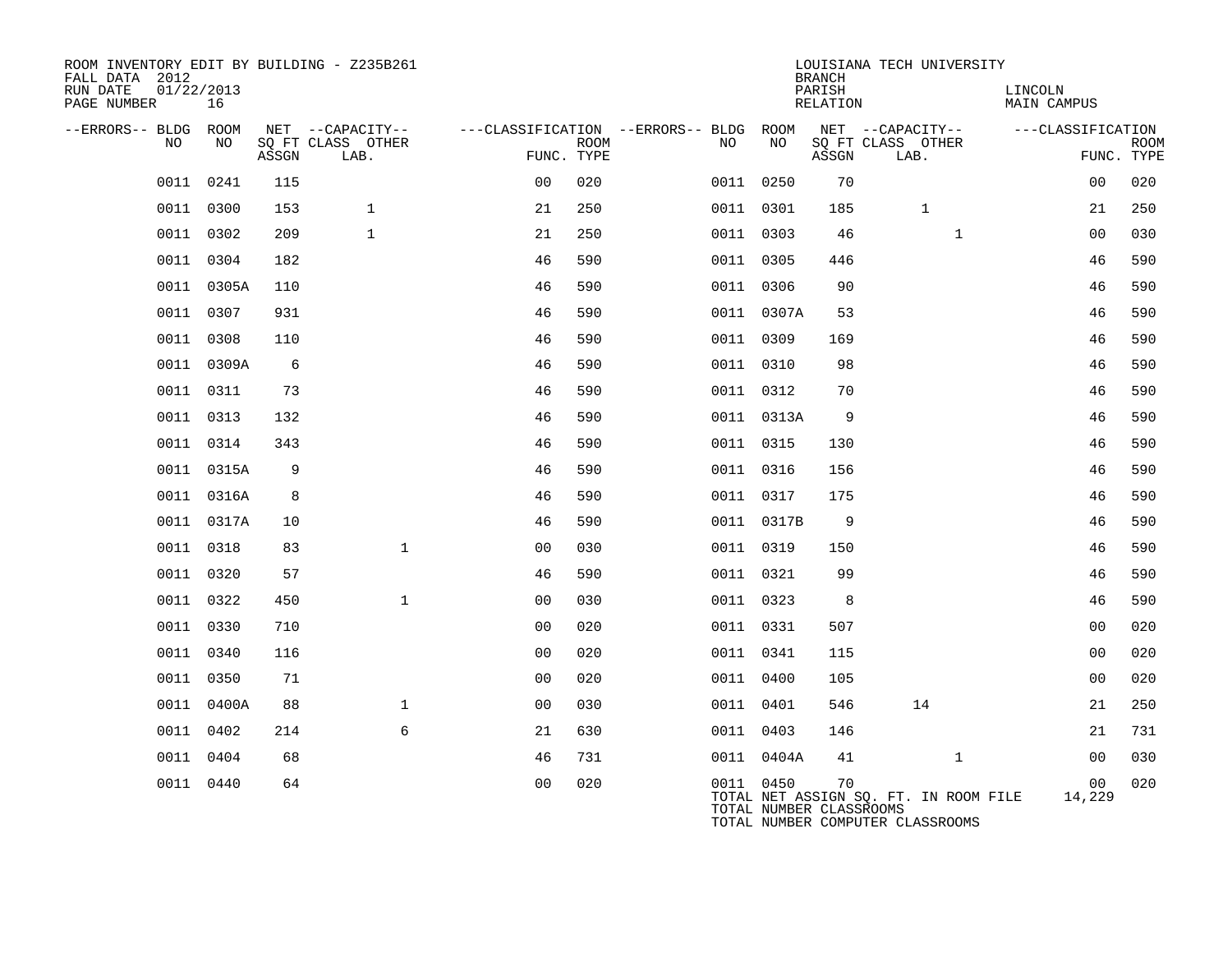| ROOM INVENTORY EDIT BY BUILDING - Z235B261<br>FALL DATA 2012<br>RUN DATE<br>PAGE NUMBER | 01/22/2013<br>17 |       |                                               |                                                      |             |           |                             | <b>BRANCH</b><br>PARISH<br>RELATION | LOUISIANA TECH UNIVERSITY                                                      | LINCOLN<br><b>MAIN CAMPUS</b> |                           |
|-----------------------------------------------------------------------------------------|------------------|-------|-----------------------------------------------|------------------------------------------------------|-------------|-----------|-----------------------------|-------------------------------------|--------------------------------------------------------------------------------|-------------------------------|---------------------------|
| --ERRORS-- BLDG<br>NO                                                                   | ROOM<br>NO       | ASSGN | NET --CAPACITY--<br>SQ FT CLASS OTHER<br>LAB. | ---CLASSIFICATION --ERRORS-- BLDG ROOM<br>FUNC. TYPE | <b>ROOM</b> | NO        | NO<br>TOTAL NUMBER LABS 210 | ASSGN                               | NET --CAPACITY--<br>SQ FT CLASS OTHER<br>LAB.<br>TOTAL NUMBER SPECIAL LABS 220 | ---CLASSIFICATION<br>$\,8\,$  | <b>ROOM</b><br>FUNC. TYPE |
| 0012                                                                                    | 0101             | 63    | $\mathbf 1$                                   | 62                                                   | 315         |           | 0012 0101A                  | 63                                  | $\mathbf{1}$                                                                   | 62                            | 315                       |
| 0012                                                                                    | 0102A            | 100   | $\mathbf 1$                                   | 0 <sub>0</sub>                                       | 020         |           | 0012 0102B                  | 567                                 | $\mathbf{1}$                                                                   | 00                            | 020                       |
| 0012                                                                                    | 0102C            | 633   | $\mathbf 1$                                   | 0 <sub>0</sub>                                       | 020         |           | 0012 0103                   | 2598                                | $\mathbf{1}$                                                                   | 62                            | 310                       |
| 0012                                                                                    | 0103A            | 826   | $\mathbf 1$                                   | 0 <sub>0</sub>                                       | 020         |           | 0012 0108                   | 46                                  | $\mathbf{1}$                                                                   | 62                            | 315                       |
| 0012                                                                                    | 0109             | 39    | $\mathbf 1$                                   | 0 <sub>0</sub>                                       | 030         |           | 0012 0111                   | 234                                 | $\mathbf{1}$                                                                   | 62                            | 315                       |
| 0012                                                                                    | 0112             | 320   | $\mathbf{1}$                                  | 62                                                   | 310         | 0012 0113 |                             | 309                                 | $\mathbf{1}$                                                                   | 62                            | 325                       |
|                                                                                         | 0012 0114        | 328   | $\mathbf{1}$                                  | 62                                                   | 325         |           | 0012 0115                   | 354                                 | $\mathbf{1}$                                                                   | 62                            | 350                       |
| 0012                                                                                    | 0116             | 48    | $\mathbf 1$                                   | 0 <sub>0</sub>                                       | 020         | 0012 0117 |                             | 184                                 | $\mathbf{1}$                                                                   | 0 <sub>0</sub>                | 020                       |
| 0012                                                                                    | 0119             | 7     | $\mathbf 1$                                   | 45                                                   | 315         |           | 0012 0120                   | 263                                 | $\mathbf{1}$                                                                   | 61                            | 310                       |
| 0012                                                                                    | 0121             | 167   | $\mathbf 1$                                   | 61                                                   | 310         |           | 0012 0122                   | 169                                 | $\mathbf{1}$                                                                   | 61                            | 731                       |
|                                                                                         | 0012 0123        | 204   | $\mathbf 1$                                   | 61                                                   | 310         |           | 0012 0124                   | 194                                 | $\mathbf{1}$                                                                   | 61                            | 310                       |
| 0012                                                                                    | 0125             | 194   | $\mathbf 1$                                   | 61                                                   | 310         |           | 0012 0126                   | 267                                 | $\mathbf{1}$                                                                   | 61                            | 325                       |
|                                                                                         | 0012 0127        | 418   | $\mathbf 1$                                   | 61                                                   | 310         |           | 0012 0128                   | 466                                 | $\mathbf{1}$                                                                   | 61                            | 310                       |
| 0012                                                                                    | 0129             | 600   | $\mathbf 1$                                   | 61                                                   | 310         |           | 0012 0131                   | 119                                 | $\mathbf{1}$                                                                   | 61                            | 315                       |
|                                                                                         | 0012 0133        | 151   | $\mathbf{1}$                                  | 11                                                   | 530         |           | 0012 0134                   | 79                                  | $\mathbf{1}$                                                                   | 0 <sub>0</sub>                | 020                       |
|                                                                                         | 0012 0135        | 50    | $\mathbf{1}$                                  | 11                                                   | 535         |           | 0012 0136                   | 243                                 | $\mathbf{1}$                                                                   | 46                            | 315                       |
|                                                                                         | 0012 0137        | 109   | $\mathbf 1$                                   | 0 <sub>0</sub>                                       | 020         |           | 0012 0138                   | 424                                 | $\mathbf{1}$                                                                   | 46                            | 310                       |
|                                                                                         | 0012 0138A       | 132   | $\mathbf 1$                                   | 46                                                   | 310         |           | 0012 0138B                  | 72                                  | $\mathbf{1}$                                                                   | 46                            | 310                       |
| 0012                                                                                    | 0140             | 141   | $\mathbf 1$                                   | 00                                                   | 020         |           | 0012 0141                   | 201                                 | $\mathbf{1}$                                                                   | 00                            | 010                       |
|                                                                                         | 0012 0144        | 1612  | $\mathbf 1$                                   | 0 <sub>0</sub>                                       | 030         |           | 0012 0145                   | 100                                 | $\mathbf{1}$                                                                   | 46                            | 310                       |
| 0012                                                                                    | 0146             | 1229  | $\mathbf 1$                                   | 44                                                   | 710         | 0012 0147 |                             | 340                                 | $\mathbf{1}$                                                                   | 46                            | 310                       |
| 0012                                                                                    | 0148             | 377   | $\mathbf 1$                                   | 46                                                   | 310         |           | 0012 0150                   | 96                                  | $\mathbf{1}$                                                                   | 46                            | 315                       |
| 0012                                                                                    | 0151             | 30    | $\mathbf 1$                                   | 0 <sub>0</sub>                                       | 030         |           | 0012 0152                   | 517                                 | $\mathbf{1}$                                                                   | 46                            | 313                       |
| 0012<br>9                                                                               | 0153             | 223   | $\mathbf 1$                                   | 51                                                   | 410         |           | 0012 0154                   | 27                                  | $\mathbf{1}$                                                                   | 46                            | 315                       |
|                                                                                         | 0012 0155        | 8     | $\mathbf{1}$                                  | 46                                                   | 315         |           | 0012 0156                   | 197                                 | $\mathbf{1}$                                                                   | 46                            | 310                       |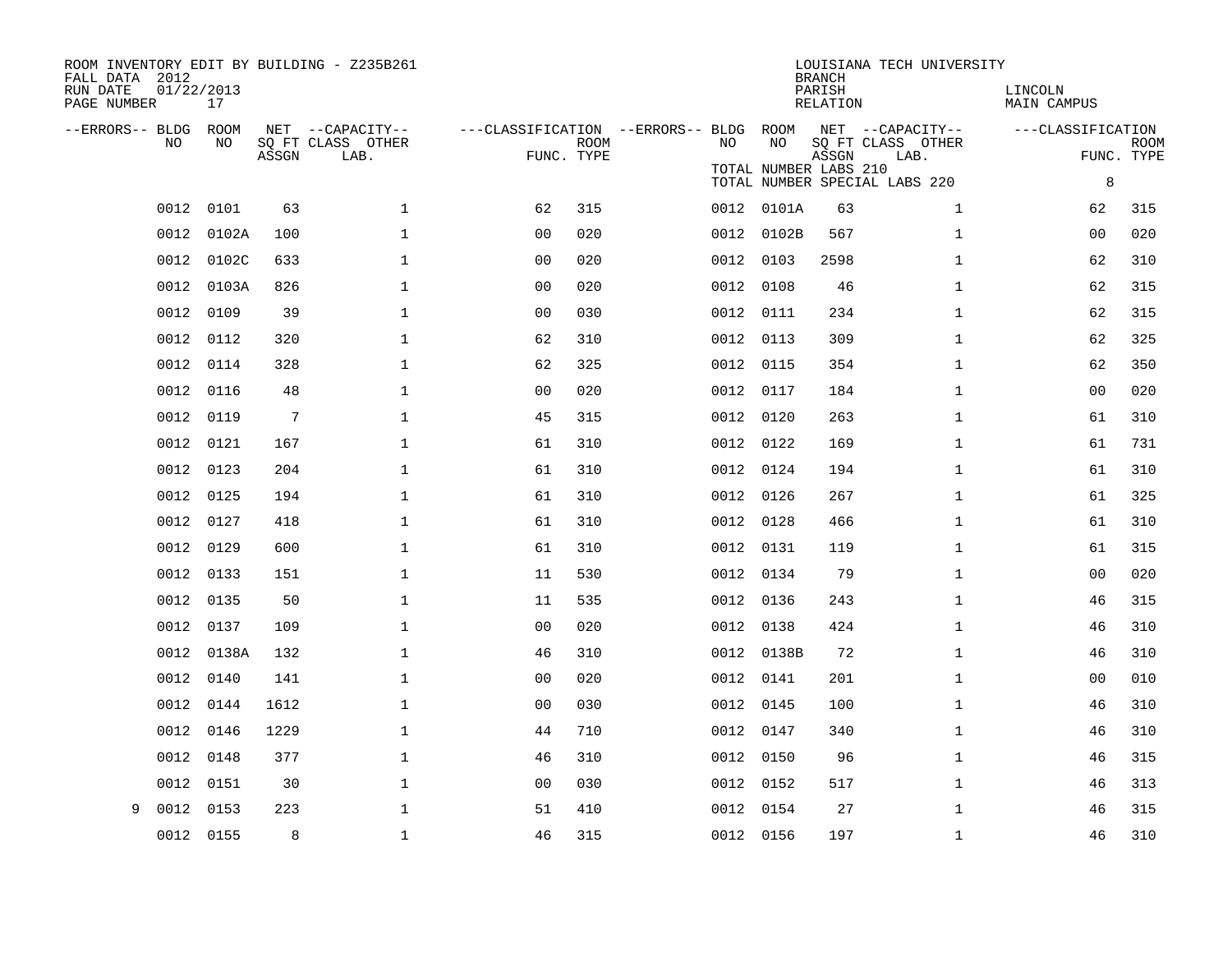| FALL DATA 2012<br>RUN DATE<br>PAGE NUMBER | 01/22/2013<br>18 |             |       | ROOM INVENTORY EDIT BY BUILDING - Z235B261    |                                                 |             |      |            | <b>BRANCH</b><br>PARISH<br>RELATION | LOUISIANA TECH UNIVERSITY                     | LINCOLN<br><b>MAIN CAMPUS</b> |                           |
|-------------------------------------------|------------------|-------------|-------|-----------------------------------------------|-------------------------------------------------|-------------|------|------------|-------------------------------------|-----------------------------------------------|-------------------------------|---------------------------|
| --ERRORS-- BLDG                           | <b>NO</b>        | ROOM<br>NO. | ASSGN | NET --CAPACITY--<br>SO FT CLASS OTHER<br>LAB. | ---CLASSIFICATION --ERRORS-- BLDG<br>FUNC. TYPE | <b>ROOM</b> | NO   | ROOM<br>NO | ASSGN                               | NET --CAPACITY--<br>SQ FT CLASS OTHER<br>LAB. | ---CLASSIFICATION             | <b>ROOM</b><br>FUNC. TYPE |
|                                           | 0012             | 0157        | 163   | $\mathbf{1}$                                  | 46                                              | 310         | 0012 | 0158       | 168                                 | $\mathbf{1}$                                  | 46                            | 310                       |
|                                           | 0012             | 0159        | 47    | $\mathbf 1$                                   | 46                                              | 315         |      | 0012 0160  | 237                                 | $\mathbf{1}$                                  | 46                            | 310                       |
|                                           | 0012             | 0161        | 222   | $\mathbf 1$                                   | 46                                              | 325         | 0012 | 0162       | 63                                  | $\mathbf{1}$                                  | 46                            | 315                       |
|                                           | 0012             | 0163        | 282   | $\mathbf 1$                                   | 0 <sub>0</sub>                                  | 020         |      | 0012 0164  | 224                                 | 3                                             | 0 <sub>0</sub>                | 030                       |
|                                           | 0012             | 0165        | 264   | 3                                             | 0 <sub>0</sub>                                  | 030         | 0012 | 0167       | 48                                  | $\mathbf{1}$                                  | 0 <sub>0</sub>                | 030                       |
|                                           | 0012             | 0168        | 40    | $\mathbf{1}$                                  | 0 <sub>0</sub>                                  | 020         |      | 0012 0173  | 59                                  | $\mathbf{1}$                                  | 62                            | 315                       |
|                                           | 0012             | 0200        | 625   | $\mathbf{1}$                                  | 0 <sub>0</sub>                                  | 020         | 0012 | 0203       | 128                                 | $\mathbf{1}$                                  | 56                            | 315                       |
|                                           | 0012             | 0204        | 347   | $\mathbf 1$                                   | 56                                              | 310         |      | 0012 0205  | 158                                 | $\mathbf{1}$                                  | 56                            | 310                       |
|                                           | 0012             | 0207        | 733   | $\mathbf{1}$                                  | 56                                              | 310         | 0012 | 0208       | 1451                                | $\mathbf{1}$                                  | 56                            | 310                       |
|                                           | 0012             | 0209        | 268   | $\mathbf 1$                                   | 0 <sub>0</sub>                                  | 020         |      | 0012 0213  | 232                                 | $\mathbf{1}$                                  | 56                            | 731                       |
|                                           | 0012             | 0214        | 639   | $\mathbf 1$                                   | 56                                              | 310         |      | 0012 0215  | 208                                 | $\mathbf{1}$                                  | 56                            | 310                       |
|                                           | 0012             | 0216        | 236   | $\mathbf 1$                                   | 56                                              | 310         |      | 0012 0216A | 33                                  | $\mathbf{1}$                                  | 56                            | 315                       |
|                                           | 0012             | 0217        | 316   | $\mathbf 1$                                   | 56                                              | 325         | 0012 | 0218       | 147                                 | $\mathbf{1}$                                  | 56                            | 310                       |
|                                           | 0012             | 0220        | 77    | $\mathbf 1$                                   | 56                                              | 731         |      | 0012 0221  | 13                                  | $\mathbf{1}$                                  | 56                            | 315                       |
|                                           | 0012             | 0223        | 468   | $\mathbf 1$                                   | 56                                              | 731         |      | 0012 0225  | 125                                 | $\mathbf{1}$                                  | 56                            | 310                       |
|                                           | 0012             | 0226        | 144   | $\mathbf 1$                                   | 56                                              | 731         |      | 0012 0226A | 132                                 | $\mathbf{1}$                                  | 56                            | 310                       |
|                                           | 0012             | 0227        | 223   | $\mathbf{1}$                                  | 56                                              | 310         |      | 0012 0228  | 203                                 | $\mathbf{1}$                                  | 56                            | 310                       |
|                                           | 0012             | 0229        | 235   | $\mathbf{1}$                                  | 56                                              | 310         |      | 0012 0230  | 12                                  | $\mathbf{1}$                                  | 56                            | 315                       |
|                                           | 0012 0231        |             | 12    | $\mathbf{1}$                                  | 56                                              | 315         |      | 0012 0232  | 270                                 | $\mathbf{1}$                                  | 0 <sub>0</sub>                | 020                       |
|                                           | 0012             | 0234        | 42    | $\mathbf{1}$                                  | 0 <sub>0</sub>                                  | 020         |      | 0012 0235  | 583                                 | $\mathbf{1}$                                  | 0 <sub>0</sub>                | 020                       |
|                                           | 0012             | 0236        | 72    | $\mathbf{1}$                                  | 52                                              | 660         |      | 0012 0236M | 82                                  | $\mathbf{1}$                                  | 0 <sub>0</sub>                | 030                       |
|                                           | 0012             | 0237        | 374   | $\mathbf{1}$                                  | 62                                              | 310         |      | 0012 0238  | 332                                 | $\mathbf{1}$                                  | 62                            | 310                       |
|                                           | 0012             | 0238A       | 197   | $\mathbf{1}$                                  | 62                                              | 310         |      | 0012 0238B | 186                                 | $\mathbf{1}$                                  | 62                            | 310                       |
|                                           | 0012             | 0239        | 405   | $\mathbf{1}$                                  | 62                                              | 310         |      | 0012 0239A | 132                                 | $\mathbf{1}$                                  | 62                            | 310                       |
|                                           | 0012             | 0240        | 1693  | 1                                             | 54                                              | 310         |      | 0012 0241  | 100                                 | $\mathbf{1}$                                  | 54                            | 315                       |
|                                           | 0012 0242        |             | 171   | $\mathbf 1$                                   | 54                                              | 310         |      | 0012 0244  | 339                                 | $\mathbf{1}$                                  | 54                            | 310                       |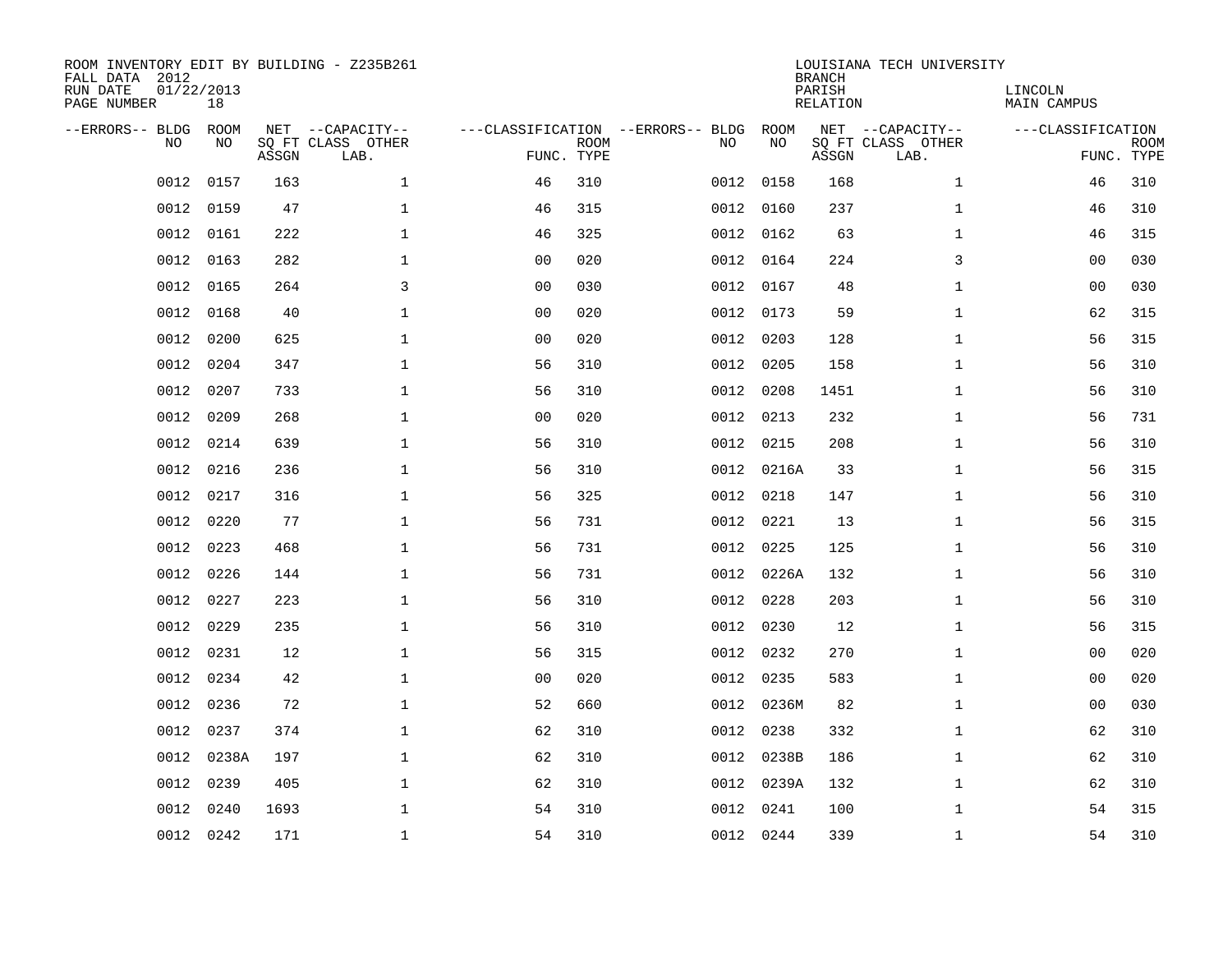| ROOM INVENTORY EDIT BY BUILDING - Z235B261<br>FALL DATA 2012<br>RUN DATE<br>PAGE NUMBER | 01/22/2013<br>19 |       |                                               |                                   |                           |      |            | <b>BRANCH</b><br>PARISH<br>RELATION | LOUISIANA TECH UNIVERSITY                     | LINCOLN<br>MAIN CAMPUS |                           |
|-----------------------------------------------------------------------------------------|------------------|-------|-----------------------------------------------|-----------------------------------|---------------------------|------|------------|-------------------------------------|-----------------------------------------------|------------------------|---------------------------|
| --ERRORS-- BLDG<br>NO                                                                   | ROOM<br>NO       | ASSGN | NET --CAPACITY--<br>SO FT CLASS OTHER<br>LAB. | ---CLASSIFICATION --ERRORS-- BLDG | <b>ROOM</b><br>FUNC. TYPE | NO   | ROOM<br>NO | ASSGN                               | NET --CAPACITY--<br>SQ FT CLASS OTHER<br>LAB. | ---CLASSIFICATION      | <b>ROOM</b><br>FUNC. TYPE |
| 0012                                                                                    | 0245             | 258   | $\mathbf{1}$                                  | 54                                | 310                       | 0012 | 0246       | 273                                 | $\mathbf{1}$                                  | 54                     | 310                       |
| 0012                                                                                    | 0247             | 240   | $\mathbf 1$                                   | 54                                | 325                       |      | 0012 0249  | 257                                 | $\mathbf{1}$                                  | 54                     | 310                       |
| 0012                                                                                    | 0250             | 28    | $\mathbf 1$                                   | 54                                | 315                       |      | 0012 0251  | 257                                 | $\mathbf{1}$                                  | 54                     | 310                       |
| 0012                                                                                    | 0252             | 28    | $\mathbf 1$                                   | 54                                | 315                       |      | 0012 0253  | 161                                 | $\mathbf{1}$                                  | 54                     | 310                       |
| 0012                                                                                    | 0254             | 66    | $\mathbf 1$                                   | 00                                | 030                       | 0012 | 0256       | 127                                 | 3                                             | 0 <sub>0</sub>         | 030                       |
| 0012                                                                                    | 0257             | 161   | 3                                             | 0 <sub>0</sub>                    | 030                       |      | 0012 0259  | 18                                  | $\mathbf{1}$                                  | 54                     | 315                       |
| 0012                                                                                    | 0260             | 51    | $\mathbf 1$                                   | 54                                | 315                       | 0012 | 0261       | 81                                  | $\mathbf{1}$                                  | 0 <sub>0</sub>         | 020                       |
| 0012                                                                                    | 0268             | 40    | $\mathbf{1}$                                  | 0 <sub>0</sub>                    | 020                       |      | 0012 0300  | 593                                 | $\mathbf{1}$                                  | 0 <sub>0</sub>         | 020                       |
| 0012                                                                                    | 0301             | 274   | $\mathbf{1}$                                  | 51                                | 325                       | 0012 | 0302       | 152                                 | $\mathbf{1}$                                  | 51                     | 315                       |
| 0012                                                                                    | 0303             | 216   | $\mathbf 1$                                   | 51                                | 310                       |      | 0012 0304  | 210                                 | $\mathbf{1}$                                  | 51                     | 325                       |
| 0012                                                                                    | 0305             | 416   | $\mathbf{1}$                                  | 0 <sub>0</sub>                    | 020                       | 0012 | 0306       | 180                                 | $\mathbf{1}$                                  | 51                     | 310                       |
| 0012                                                                                    | 0307             | 235   | $\mathbf{1}$                                  | 51                                | 325                       |      | 0012 0308  | 156                                 | $\mathbf{1}$                                  | 51                     | 315                       |
| 0012                                                                                    | 0309             | 283   | $\mathbf{1}$                                  | 0 <sub>0</sub>                    | 020                       | 0012 | 0310       | 492                                 | $\mathbf{1}$                                  | 51                     | 310                       |
| 0012                                                                                    | 0312             | 56    | $\mathbf 1$                                   | 51                                | 315                       |      | 0012 0313  | 257                                 | $\mathbf{1}$                                  | 51                     | 325                       |
| 0012                                                                                    | 0316             | 212   | $\mathbf 1$                                   | 51                                | 310                       | 0012 | 0318       | 236                                 | $\mathbf{1}$                                  | 51                     | 310                       |
| 0012                                                                                    | 0319             | 230   | $\mathbf{1}$                                  | 51                                | 310                       |      | 0012 0320  | 83                                  | $\mathbf{1}$                                  | 45                     | 315                       |
| 0012                                                                                    | 0321             | 210   | $\mathbf 1$                                   | 51                                | 310                       | 0012 | 0322       | 485                                 | $\mathbf{1}$                                  | 00                     | 020                       |
| 0012                                                                                    | 0324             | 366   | $\mathbf 1$                                   | 00                                | 020                       |      | 0012 0325  | 218                                 | $\mathbf{1}$                                  | 50                     | 680                       |
| 0012                                                                                    | 0325A            | 80    | $\mathbf{1}$                                  | 50                                | 310                       |      | 0012 0325B | 946                                 | $\mathbf{1}$                                  | 50                     | 680                       |
| 0012                                                                                    | 0326A            | 150   | $\mathbf{1}$                                  | 50                                | 310                       |      | 0012 0326B | 150                                 | $\mathbf{1}$                                  | 50                     | 310                       |
| 0012                                                                                    | 0327             | 303   | 12                                            | 45                                | 350                       |      | 0012 0328  | 263                                 | 10                                            | 45                     | 355                       |
| 0012                                                                                    | 0329             | 424   | $\mathbf 1$                                   | 0 <sub>0</sub>                    | 020                       |      | 0012 0330  | 143                                 | $\mathbf{1}$                                  | 45                     | 315                       |
| 0012                                                                                    | 0331             | 486   | 25                                            | 45                                | 350                       |      | 0012 0333  | 554                                 | $\mathbf{1}$                                  | 51                     | 310                       |
| 0012                                                                                    | 0334             | 111   | $\mathbf 1$                                   | 51                                | 310                       |      | 0012 0335  | 114                                 | $\mathbf{1}$                                  | 51                     | 325                       |
| 0012                                                                                    | 0336             | 562   | 1                                             | 0 <sub>0</sub>                    | 020                       |      | 0012 0336A | 56                                  | $\mathbf{1}$                                  | 51                     | 315                       |
|                                                                                         | 0012 0336B       | 57    | $\mathbf{1}$                                  | 51                                | 315                       |      | 0012 0336C | 53                                  | $\mathbf{1}$                                  | 51                     | 315                       |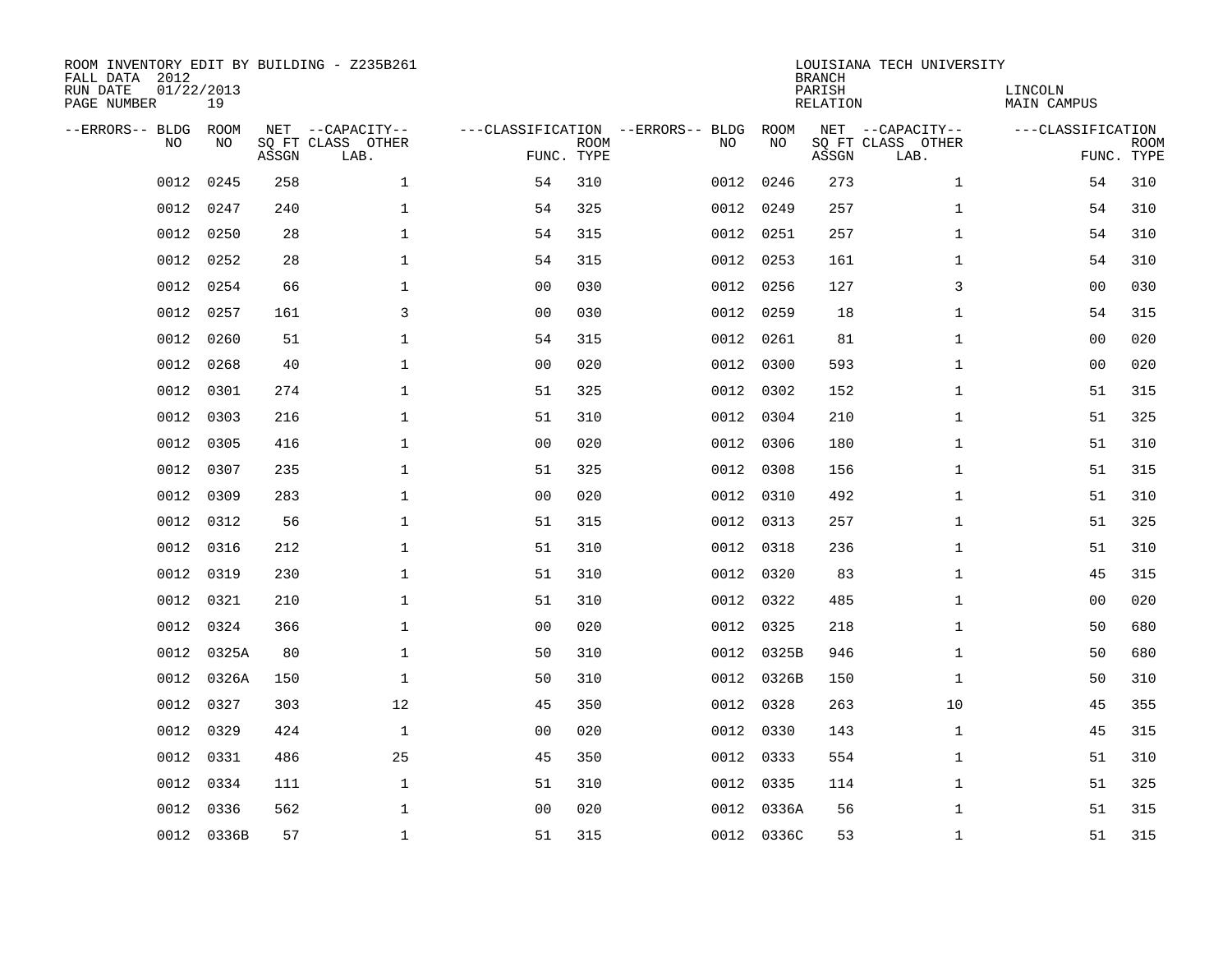| ROOM INVENTORY EDIT BY BUILDING - Z235B261<br>FALL DATA 2012<br>RUN DATE<br>PAGE NUMBER | 01/22/2013<br>20 |       |                                               |                |             |                                                                |            | <b>BRANCH</b><br>PARISH<br>RELATION | LOUISIANA TECH UNIVERSITY             | LINCOLN<br>MAIN CAMPUS |                           |
|-----------------------------------------------------------------------------------------|------------------|-------|-----------------------------------------------|----------------|-------------|----------------------------------------------------------------|------------|-------------------------------------|---------------------------------------|------------------------|---------------------------|
| --ERRORS-- BLDG<br>NO.                                                                  | ROOM<br>NO.      | ASSGN | NET --CAPACITY--<br>SQ FT CLASS OTHER<br>LAB. | FUNC. TYPE     | <b>ROOM</b> | ---CLASSIFICATION --ERRORS-- BLDG ROOM NET --CAPACITY--<br>NO. | NO         | ASSGN                               | SQ FT CLASS OTHER<br>LAB.             | ---CLASSIFICATION      | <b>ROOM</b><br>FUNC. TYPE |
| 0012                                                                                    | 0336D            | 61    | $\mathbf{1}$                                  | 51             | 315         |                                                                | 0012 0336E | 60                                  | $\mathbf{1}$                          | 51                     | 315                       |
|                                                                                         | 0012 0336F       | 59    | $\mathbf 1$                                   | 51             | 315         |                                                                | 0012 0336G | 59                                  | $\mathbf{1}$                          | 51                     | 315                       |
| 0012                                                                                    | 0336H            | 56    | $\mathbf 1$                                   | 51             | 315         |                                                                | 0012 0337  | 2363                                | $\mathbf{1}$                          | 45                     | 310                       |
| 0012                                                                                    | 0338             | 83    | $\mathbf{1}$                                  | 53             | 315         | 0012 0339                                                      |            | 158                                 | $\mathbf{1}$                          | 53                     | 310                       |
|                                                                                         | 0012 0340        | 229   | $\mathbf{1}$                                  | 53             | 310         | 0012 0341                                                      |            | 284                                 | $\mathbf{1}$                          | 0 <sub>0</sub>         | 020                       |
| 0012                                                                                    | 0342             | 243   | $\mathbf{1}$                                  | 53             | 310         |                                                                | 0012 0343  | 102                                 | $\mathbf{1}$                          | 00                     | 030                       |
| 0012                                                                                    | 0344             | 70    | $\mathbf{1}$                                  | 53             | 315         | 0012 0345                                                      |            | 334                                 | 22                                    | 46                     | 350                       |
| 0012                                                                                    | 0346             | 140   | 2                                             | 0 <sub>0</sub> | 030         | 0012 0347                                                      |            | 162                                 | 3                                     | 0 <sub>0</sub>         | 030                       |
| 0012                                                                                    | 0368             | 39    | $\mathbf{1}$                                  | 0 <sub>0</sub> | 020         |                                                                | 0012 0400  | 41                                  | $\mathbf{1}$                          | 00                     | 020                       |
| 0012                                                                                    | 0401             | 632   | $\mathbf{1}$                                  | 00             | 020         | 0012 0403                                                      |            | 257                                 | $\mathbf{1}$                          | 63                     | 310                       |
| 0012                                                                                    | 0404             | 280   | $\mathbf{1}$                                  | 63             | 325         | 0012 0405                                                      |            | 9                                   | $\mathbf{1}$                          | 63                     | 315                       |
| 0012                                                                                    | 0406             | 24    | $\mathbf{1}$                                  | 63             | 315         |                                                                | 0012 0407  | 216                                 | $\mathbf{1}$                          | 63                     | 310                       |
| 0012                                                                                    | 0408             | 848   | $\mathbf 1$                                   | 63             | 310         | 0012 0409                                                      |            | 8                                   | $\mathbf{1}$                          | 63                     | 315                       |
| 0012                                                                                    | 0410             | 33    | $\mathbf 1$                                   | 63             | 315         | 0012 0411                                                      |            | 49                                  | $\mathbf{1}$                          | 63                     | 315                       |
| 0012                                                                                    | 0412             | 195   | $\mathbf 1$                                   | 63             | 315         |                                                                | 0012 0414  | 134                                 | $\mathbf{1}$                          | 63                     | 310                       |
|                                                                                         | 0012 0415        | 101   | $\mathbf{1}$                                  | 63             | 315         | 0012 0416                                                      |            | 134                                 | $\mathbf{1}$                          | 63                     | 310                       |
| 0012                                                                                    | 0416M            | 56    | $\mathbf 1$                                   | 63             | 315         | 0012 0417                                                      |            | 172                                 | $\mathbf{1}$                          | 63                     | 310                       |
| 0012                                                                                    | 0418             | 604   | $\mathbf{1}$                                  | 63             | 315         | 0012 0419                                                      |            | 173                                 | $\mathbf{1}$                          | 63                     | 310                       |
| 0012                                                                                    | 0420             | 145   | $\mathbf{1}$                                  | 63             | 310         | 0012 0421                                                      |            | 264                                 | $\mathbf{1}$                          | 63                     | 310                       |
| 0012                                                                                    | 0423             | 242   | $\mathbf 1$                                   | 63             | 325         | 0012 0424                                                      |            | 120                                 | $\mathbf{1}$                          | 00                     | 030                       |
| 0012                                                                                    | 0425             | 56    | $\mathbf 1$                                   | 63             | 731         |                                                                | 0012 0428  | 94                                  | $\mathbf{1}$                          | 00                     | 020                       |
| 0012                                                                                    | 0440             | 282   | $\mathbf 1$                                   | 0 <sub>0</sub> | 020         | 0012 0441                                                      |            | 282                                 | $\mathbf{1}$                          | 0 <sub>0</sub>         | 020                       |
| 0012                                                                                    | 0468             | 46    | $\mathbf 1$                                   | 0 <sub>0</sub> | 020         |                                                                |            | TOTAL NUMBER CLASSROOMS             | TOTAL NET ASSIGN SQ. FT. IN ROOM FILE | 39,030                 |                           |

TOTAL NUMBER COMPUTER CLASSROOMS TOTAL NUMBER LABS 210 TOTAL NUMBER SPECIAL LABS 220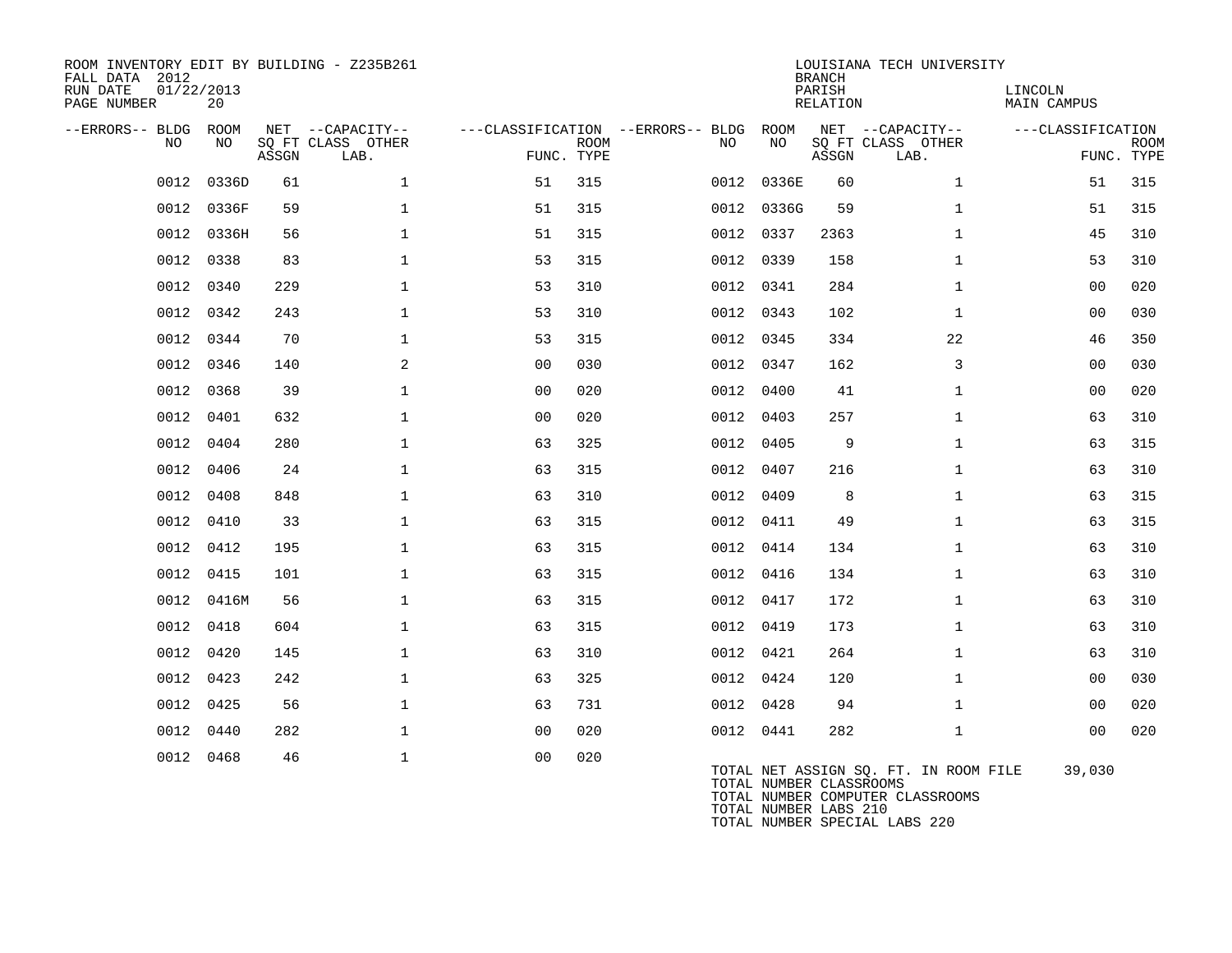| FALL DATA 2012<br>RUN DATE<br>PAGE NUMBER | 01/22/2013 | 21          |       | ROOM INVENTORY EDIT BY BUILDING - Z235B261    |                                                 |             |      |            | <b>BRANCH</b><br>PARISH<br>RELATION | LOUISIANA TECH UNIVERSITY                     | LINCOLN<br><b>MAIN CAMPUS</b>   |             |
|-------------------------------------------|------------|-------------|-------|-----------------------------------------------|-------------------------------------------------|-------------|------|------------|-------------------------------------|-----------------------------------------------|---------------------------------|-------------|
| --ERRORS-- BLDG                           | <b>NO</b>  | ROOM<br>NO. | ASSGN | NET --CAPACITY--<br>SO FT CLASS OTHER<br>LAB. | ---CLASSIFICATION --ERRORS-- BLDG<br>FUNC. TYPE | <b>ROOM</b> | NO   | ROOM<br>NO | ASSGN                               | NET --CAPACITY--<br>SQ FT CLASS OTHER<br>LAB. | ---CLASSIFICATION<br>FUNC. TYPE | <b>ROOM</b> |
|                                           | 0013       | 0101        | 261   | $\mathbf{1}$                                  | 0 <sub>0</sub>                                  | 030         | 0013 | 0102       | 97                                  | $\mathbf{1}$                                  | 00                              | 030         |
|                                           | 0013       | 0103        | 154   | $\mathbf 1$                                   | 0 <sub>0</sub>                                  | 020         | 0013 | 0104       | 159                                 | $\mathbf{1}$                                  | 0 <sub>0</sub>                  | 020         |
|                                           | 0013       | 0105        | 1322  | $\mathbf 1$                                   | 00                                              | 020         | 0013 | 0106       | 46                                  | $\mathbf{1}$                                  | 00                              | 010         |
|                                           | 0013       | 0107        | 100   | $\overline{4}$                                | 91                                              | 935         | 0013 | 0108       | 208                                 | 6                                             | 51                              | 410         |
|                                           | 0013       | 0109        | 336   | 10                                            | 91                                              | 919         | 0013 | 0110       | 873                                 | $\mathbf{1}$                                  | 92                              | 650         |
|                                           | 0013       | 0112        | 178   | 4                                             | 51                                              | 310         | 0013 | 0114       | 550                                 | $\mathbf{1}$                                  | 91                              | 950         |
|                                           | 0013       | 0115        | 16    | $\mathbf{1}$                                  | 91                                              | 955         | 0013 | 0116       | 45                                  | $\mathbf{1}$                                  | 91                              | 919         |
|                                           | 0013       | 0117        | 162   | $\mathbf{1}$                                  | 91                                              | 955         | 0013 | 0118       | 65                                  | 2                                             | 91                              | 950         |
|                                           | 0013       | 0119        | 274   | 2                                             | 91                                              | 910         | 0013 | 0120       | 272                                 | 2                                             | 91                              | 910         |
|                                           | 0013       | 0121        | 274   | 2                                             | 91                                              | 910         | 0013 | 0122       | 279                                 | 2                                             | 91                              | 910         |
|                                           | 0013       | 0123        | 274   | 2                                             | 91                                              | 910         | 0013 | 0124       | 262                                 | 2                                             | 91                              | 910         |
|                                           | 0013       | 0125        | 271   | 2                                             | 91                                              | 910         | 0013 | 0126       | 268                                 | 2                                             | 91                              | 910         |
|                                           | 0013       | 0127        | 273   | 2                                             | 91                                              | 910         | 0013 | 0128       | 276                                 | 2                                             | 91                              | 910         |
|                                           | 0013       | 0129        | 277   | 2                                             | 91                                              | 910         | 0013 | 0130       | 426                                 | $\mathbf{1}$                                  | 00                              | 020         |
|                                           | 0013       | 0131        | 46    | $\mathbf 1$                                   | 0 <sub>0</sub>                                  | 020         | 0013 | 0201       | 111                                 | $\mathbf{1}$                                  | 00                              | 030         |
|                                           | 0013       | 0202        | 111   | $\mathbf 1$                                   | 0 <sub>0</sub>                                  | 030         | 0013 | 0203       | 155                                 | $\mathbf{1}$                                  | 00                              | 020         |
|                                           | 0013       | 0204        | 276   | $\mathbf{1}$                                  | 0 <sub>0</sub>                                  | 020         | 0013 | 0205       | 1028                                | $\mathbf{1}$                                  | 00                              | 020         |
|                                           | 0013       | 0206        | 28    | $\mathbf{1}$                                  | 0 <sub>0</sub>                                  | 010         | 0013 | 0207       | 65                                  | 4                                             | 91                              | 935         |
|                                           | 0013       | 0208        | 150   | $\overline{4}$                                | 51                                              | 410         |      | 0013 0210  | 256                                 | 2                                             | 91                              | 910         |
|                                           | 0013       | 0211        | 278   | 2                                             | 91                                              | 910         | 0013 | 0212       | 282                                 | 2                                             | 91                              | 910         |
|                                           | 0013       | 0213        | 273   | 2                                             | 91                                              | 910         |      | 0013 0214  | 278                                 | 2                                             | 91                              | 910         |
|                                           | 0013       | 0215        | 275   | 2                                             | 91                                              | 910         | 0013 | 0216       | 279                                 | 2                                             | 91                              | 910         |
|                                           | 0013       | 0217        | 275   | 2                                             | 91                                              | 910         | 0013 | 0218       | 278                                 | 2                                             | 91                              | 910         |
|                                           | 0013       | 0219        | 270   | 2                                             | 91                                              | 910         | 0013 | 0220       | 241                                 | 2                                             | 91                              | 910         |
|                                           | 0013       | 0221        | 277   | 2                                             | 91                                              | 910         | 0013 | 0222       | 264                                 | 2                                             | 91                              | 910         |
|                                           | 0013 0223  |             | 271   | 2                                             | 91                                              | 910         |      | 0013 0224  | 268                                 | 2                                             | 91                              | 910         |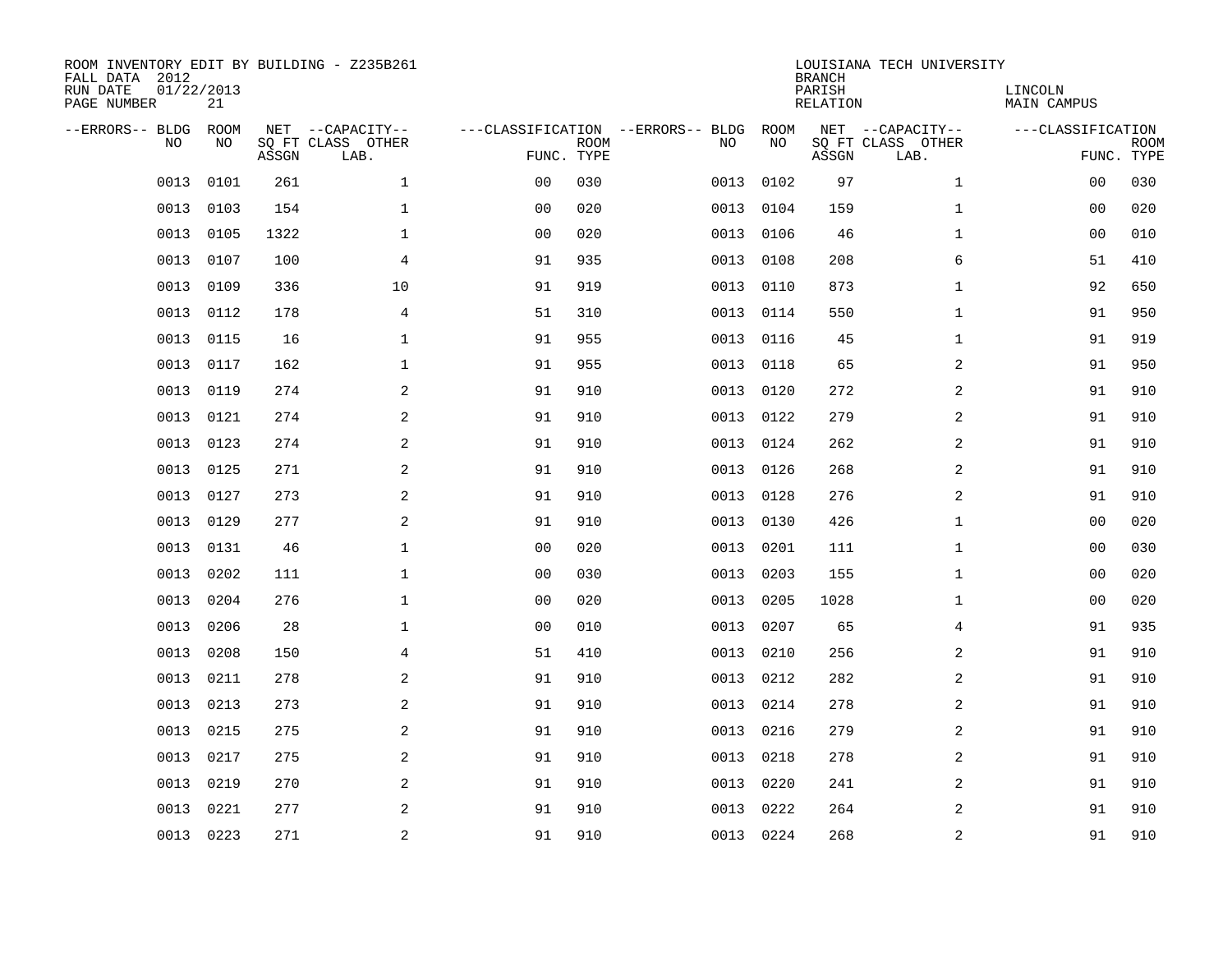| ROOM INVENTORY EDIT BY BUILDING - Z235B261<br>FALL DATA 2012<br>RUN DATE<br>PAGE NUMBER | 01/22/2013<br>22 |       |                           |                |      |                                        |           | <b>BRANCH</b><br>PARISH<br>RELATION                     | LOUISIANA TECH UNIVERSITY                                                                                       | LINCOLN<br>MAIN CAMPUS |                           |
|-----------------------------------------------------------------------------------------|------------------|-------|---------------------------|----------------|------|----------------------------------------|-----------|---------------------------------------------------------|-----------------------------------------------------------------------------------------------------------------|------------------------|---------------------------|
| --ERRORS-- BLDG ROOM                                                                    |                  |       | NET --CAPACITY--          |                |      | ---CLASSIFICATION --ERRORS-- BLDG ROOM |           |                                                         | NET --CAPACITY--                                                                                                | ---CLASSIFICATION      |                           |
| NO.                                                                                     | NO.              | ASSGN | SO FT CLASS OTHER<br>LAB. | FUNC. TYPE     | ROOM | NO.                                    | NO        | ASSGN                                                   | SQ FT CLASS OTHER<br>LAB.                                                                                       |                        | <b>ROOM</b><br>FUNC. TYPE |
| 0013                                                                                    | 0225             | 271   | 2                         | 91             | 910  | 0013                                   | 0226      | 276                                                     | $\overline{2}$                                                                                                  | 91                     | 910                       |
| 0013                                                                                    | 0227             | 280   | 2                         | 91             | 910  | 0013                                   | 0301      | 112                                                     | $\mathbf{1}$                                                                                                    | 00                     | 030                       |
| 0013                                                                                    | 0302             | 111   | $\mathbf 1$               | 0 <sub>0</sub> | 030  | 0013                                   | 0303      | 154                                                     | $\mathbf{1}$                                                                                                    | 00                     | 020                       |
| 0013                                                                                    | 0304             | 159   | $\mathbf 1$               | 0 <sub>0</sub> | 020  |                                        | 0013 0305 | 1028                                                    | $\mathbf{1}$                                                                                                    | 0 <sub>0</sub>         | 020                       |
| 0013                                                                                    | 0306             | 28    | $\mathbf{1}$              | 91             | 935  | 0013                                   | 0307      | 65                                                      | $\mathbf{1}$                                                                                                    | 0 <sub>0</sub>         | 010                       |
| 0013                                                                                    | 0308             | 150   | $\overline{4}$            | 51             | 410  |                                        | 0013 0309 | 414                                                     | 11                                                                                                              | 91                     | 919                       |
|                                                                                         | 0013 0310        | 256   | 2                         | 91             | 910  |                                        | 0013 0311 | 277                                                     | 2                                                                                                               | 91                     | 910                       |
|                                                                                         | 0013 0312        | 282   | 2                         | 91             | 910  |                                        | 0013 0313 | 273                                                     | 2                                                                                                               | 91                     | 910                       |
| 0013                                                                                    | 0314             | 278   | 2                         | 91             | 910  | 0013                                   | 0315      | 275                                                     | 2                                                                                                               | 91                     | 910                       |
| 0013                                                                                    | 0316             | 279   | 2                         | 91             | 910  |                                        | 0013 0317 | 275                                                     | 2                                                                                                               | 91                     | 910                       |
| 0013                                                                                    | 0318             | 278   | 2                         | 91             | 910  | 0013                                   | 0319      | 273                                                     | 2                                                                                                               | 91                     | 910                       |
|                                                                                         | 0013 0320        | 241   | 2                         | 91             | 910  |                                        | 0013 0321 | 278                                                     | 2                                                                                                               | 91                     | 910                       |
| 0013                                                                                    | 0322             | 264   | 2                         | 91             | 910  |                                        | 0013 0323 | 271                                                     | 2                                                                                                               | 91                     | 910                       |
| 0013                                                                                    | 0324             | 268   | 2                         | 91             | 910  |                                        | 0013 0325 | 271                                                     | 2                                                                                                               | 91                     | 910                       |
|                                                                                         | 0013 0326        | 276   | 2                         | 91             | 910  |                                        | 0013 0327 | 280<br>TOTAL NUMBER CLASSROOMS<br>TOTAL NUMBER LABS 210 | 2<br>TOTAL NET ASSIGN SQ. FT. IN ROOM FILE<br>TOTAL NUMBER COMPUTER CLASSROOMS<br>TOTAL NUMBER SPECIAL LABS 220 | 91<br>16,127           | 910                       |
|                                                                                         | 0014 0100 10692  |       |                           | 91             | 950  |                                        |           | TOTAL NUMBER CLASSROOMS<br>TOTAL NUMBER LABS 210        | TOTAL NET ASSIGN SQ. FT. IN ROOM FILE<br>TOTAL NUMBER COMPUTER CLASSROOMS<br>TOTAL NUMBER SPECIAL LABS 220      | 10,692                 |                           |
|                                                                                         | 0015 0100        | 3400  |                           | 0 <sub>0</sub> | 020  |                                        | 0015 0101 | 140                                                     | $\mathbf{1}$                                                                                                    | 00                     | 030                       |
| 0015                                                                                    | 0102             | 455   | $\mathbf{1}$              | 11             | 215  |                                        | 0015 0103 | 278                                                     | $7\phantom{.0}$                                                                                                 | 21                     | 250                       |
| 0015                                                                                    | 0103A            | 77    | 2                         | 21             | 255  |                                        | 0015 0104 | 888                                                     | 12                                                                                                              | 21                     | 250                       |
|                                                                                         | 0015 0104A       | 57    |                           | 0 <sub>0</sub> | 020  |                                        | 0015 0105 | 76                                                      | 2                                                                                                               | 21                     | 255                       |
|                                                                                         | 0015 0106        | 895   | 10                        | 21             | 250  |                                        | 0015 0107 | 185                                                     | $\mathbf{1}$                                                                                                    | 21                     | 255                       |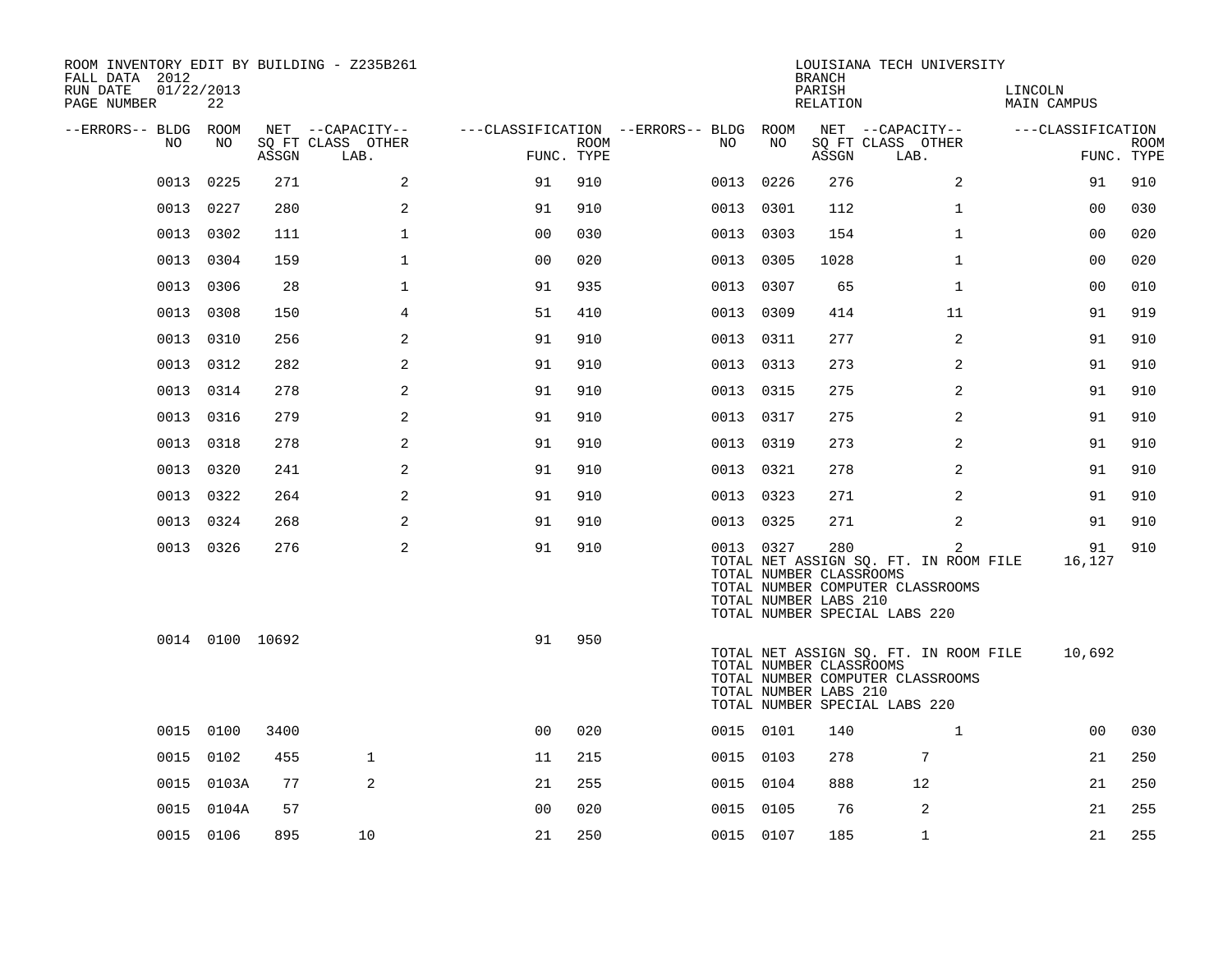| ROOM INVENTORY EDIT BY BUILDING - Z235B261<br>FALL DATA 2012<br>RUN DATE<br>PAGE NUMBER | 01/22/2013<br>23 |       |                                               |                |                           |                                         |            | <b>BRANCH</b><br>PARISH<br><b>RELATION</b> | LOUISIANA TECH UNIVERSITY                     | LINCOLN<br><b>MAIN CAMPUS</b> |                           |
|-----------------------------------------------------------------------------------------|------------------|-------|-----------------------------------------------|----------------|---------------------------|-----------------------------------------|------------|--------------------------------------------|-----------------------------------------------|-------------------------------|---------------------------|
| --ERRORS-- BLDG<br>NO                                                                   | ROOM<br>NO.      | ASSGN | NET --CAPACITY--<br>SQ FT CLASS OTHER<br>LAB. |                | <b>ROOM</b><br>FUNC. TYPE | ---CLASSIFICATION --ERRORS-- BLDG<br>NO | ROOM<br>NO | ASSGN                                      | NET --CAPACITY--<br>SQ FT CLASS OTHER<br>LAB. | ---CLASSIFICATION             | <b>ROOM</b><br>FUNC. TYPE |
| 0015                                                                                    | 0108             | 776   | 14                                            | 21             | 250                       | 0015                                    | 0109       | 664                                        | 15                                            | 11                            | 220                       |
| 0015                                                                                    | 0109A            | 227   | $\mathbf{1}$                                  | 11             | 215                       | 0015                                    | 0109B      | 180                                        | 2                                             | 11                            | 215                       |
| 0015                                                                                    | 0110             | 321   | $\mathbf{1}$                                  | 0 <sub>0</sub> | 030                       | 0015                                    | 0111       | 343                                        | 9                                             | 11                            | 220                       |
| 0015                                                                                    | 0112             | 235   | $\mathbf{1}$                                  | 0 <sub>0</sub> | 030                       | 0015                                    | 0113       | 69                                         | $\mathbf{1}$                                  | 45                            | 725                       |
| 0015                                                                                    | 0114             | 199   | 5                                             | 11             | 220                       | 0015                                    | 0115       | 1039                                       | 10                                            | 21                            | 250                       |
| 0015                                                                                    | 0115A            | 91    | $\overline{c}$                                | 21             | 255                       |                                         | 0015 0115B | 66                                         | 2                                             | 21                            | 250                       |
| 0015                                                                                    | 0116             | 2011  | 20                                            | 11             | 210                       | 0015                                    | 0116A      | 275                                        | $\mathbf{1}$                                  | 45                            | 720                       |
| 0015                                                                                    | 0116B            | 164   | 1                                             | 11             | 215                       | 0015                                    | 0116C      | 796                                        | 15                                            | 11                            | 220                       |
| 0015                                                                                    | 0116D            | 125   | 3                                             | 11             | 215                       | 0015                                    | 0116E      | 376                                        | 2                                             | 11                            | 220                       |
| 0015                                                                                    | 0116K            | 328   | 6                                             | 21             | 320                       | 0015                                    | 0117       | 1206                                       | 20                                            | 11                            | 220                       |
| 0015                                                                                    | 0117E            | 281   | $\overline{4}$                                | 21             | 250                       | 0015                                    | 0118       | 2140                                       | 20                                            | 11                            | 220                       |
| 0015                                                                                    | 0118A            | 820   | 24                                            | 11             | 220                       | 0015                                    | 0118B      | 104                                        | 1                                             | 11                            | 215                       |
| 0015                                                                                    | 0118C            | 364   | 10                                            | 11             | 215                       | 0015                                    | 0118D      | 302                                        | 10                                            | 11                            | 280                       |
| 0015                                                                                    | 0118E            | 292   | 10                                            | 11             | 220                       | 0015                                    | 0118F      | 366                                        | 10                                            | 21                            | 250                       |
| 0015                                                                                    | 0118G            | 392   | 10                                            | 21             | 250                       | 0015                                    | 0119       | 181                                        | $\mathbf{1}$                                  | 00                            | 010                       |
| 0015                                                                                    | 0120             | 314   | $\mathbf{1}$                                  | 45             | 310                       |                                         | 0015 0121  | 198                                        | 7                                             | 00                            | 030                       |
| 0015                                                                                    | 0122             | 513   | 14                                            | 11             | 220                       | 0015                                    | 0123       | 50                                         | $\mathbf{1}$                                  | 00                            | 030                       |
| 0015                                                                                    | 0124             | 27    | $\mathbf{1}$                                  | 0 <sub>0</sub> | 010                       |                                         | 0015 0125  | 182                                        | $\mathbf{1}$                                  | 46                            | 310                       |
| 0015                                                                                    | 0126             | 630   | 14                                            | 11             | 220                       | 0015                                    | 0127       | 4054                                       | 32                                            | 11                            | 220                       |
| 0015                                                                                    | 0127A            | 196   | $\mathbf{1}$                                  | 11             | 215                       | 0015                                    | 0127B      | 318                                        | $\mathbf{1}$                                  | 45                            | 720                       |
| 0015                                                                                    | 0127C            | 198   | 3                                             | 46             | 310                       | 0015                                    | 0127D      | 1117                                       | 16                                            | 45                            | 720                       |
| 0015                                                                                    | 0127E            | 129   | $\mathbf{1}$                                  | 11             | 215                       | 0015                                    | 0129       | 1920                                       | 40                                            | 11                            | 210                       |
| 0015                                                                                    | 0129A            | 65    |                                               | 11             | 215                       |                                         | 0015 0130  | 1249                                       | 24                                            | 11                            | 210                       |
| 0015                                                                                    | 0130A            | 95    |                                               | 11             | 215                       | 0015                                    | 0130B      | 300                                        | 4                                             | 11                            | 215                       |
| 0015                                                                                    | 0130C            | 368   | $\mathbf{1}$                                  | 46             | 310                       | 0015                                    | 0131       | 580                                        | 10                                            | 11                            | 220                       |
|                                                                                         | 0015 0132        | 66    |                                               | 45             | 731                       |                                         | 0015 0133  | 64                                         |                                               | 45                            | 731                       |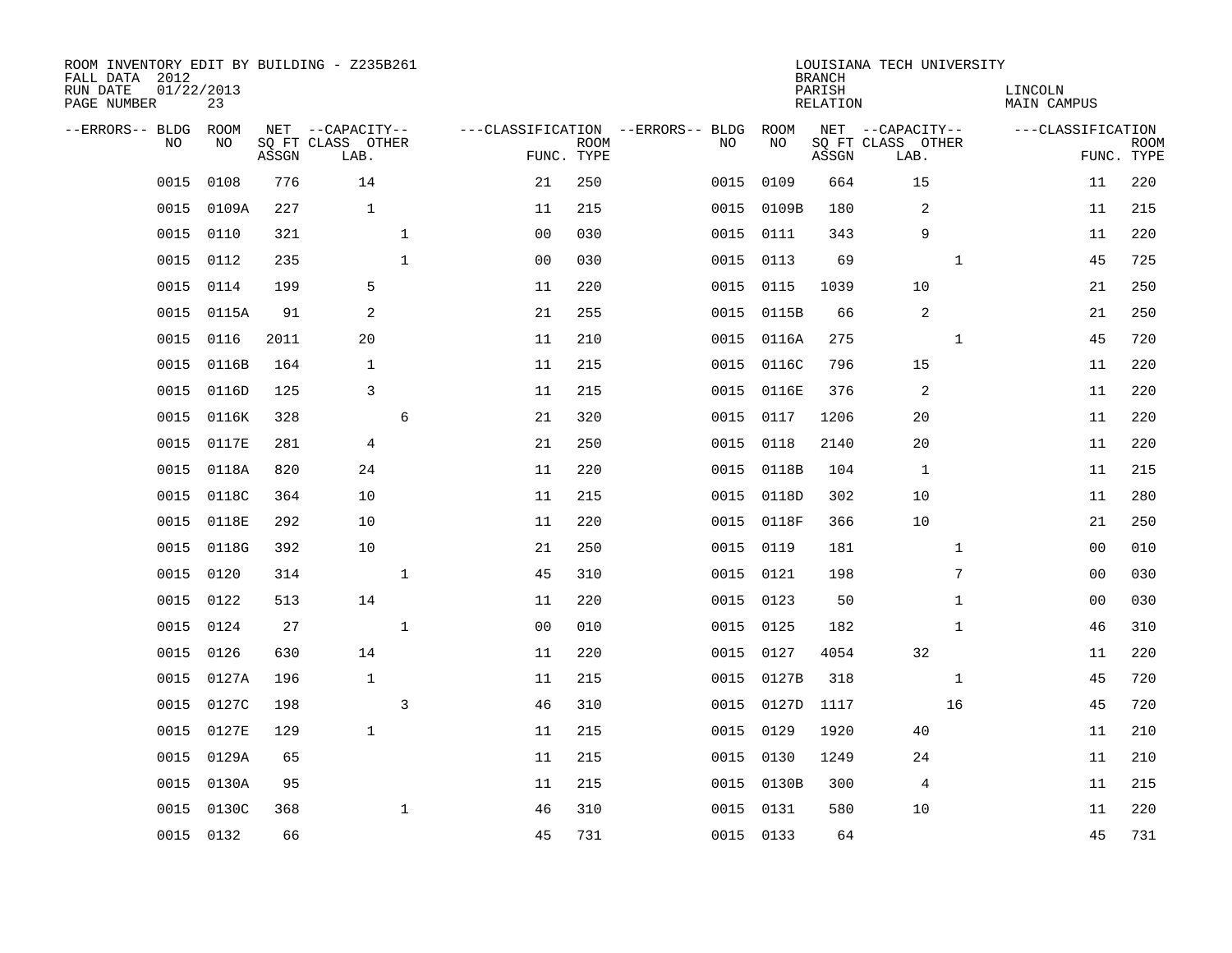| ROOM INVENTORY EDIT BY BUILDING - Z235B261<br>FALL DATA 2012 |                  |       |                           |                |             |                                        |            | <b>BRANCH</b>      | LOUISIANA TECH UNIVERSITY |                        |                           |
|--------------------------------------------------------------|------------------|-------|---------------------------|----------------|-------------|----------------------------------------|------------|--------------------|---------------------------|------------------------|---------------------------|
| RUN DATE<br>PAGE NUMBER                                      | 01/22/2013<br>24 |       |                           |                |             |                                        |            | PARISH<br>RELATION |                           | LINCOLN<br>MAIN CAMPUS |                           |
| --ERRORS-- BLDG ROOM                                         |                  |       | NET --CAPACITY--          |                |             | ---CLASSIFICATION --ERRORS-- BLDG ROOM |            |                    | NET --CAPACITY--          | ---CLASSIFICATION      |                           |
| NO.                                                          | NO.              | ASSGN | SQ FT CLASS OTHER<br>LAB. | FUNC. TYPE     | <b>ROOM</b> | NO.                                    | NO         | ASSGN              | SQ FT CLASS OTHER<br>LAB. |                        | <b>ROOM</b><br>FUNC. TYPE |
| 0015                                                         | 0134             | 64    |                           | 45             | 731         | 0015                                   | 0135       | 710                | $\mathbf{1}$              | 0 <sub>0</sub>         | 030                       |
| 0015                                                         | 0180             | 77    |                           | 0 <sub>0</sub> | 020         |                                        | 0015 0185A | 30                 |                           | 0 <sub>0</sub>         | 020                       |
| 0015                                                         | 0200             | 4414  |                           | 0 <sub>0</sub> | 020         | 0015                                   | 0201       | 716                | 4                         | 46                     | 313                       |
| 0015                                                         | 0201A            | 255   | $\mathbf 1$               | 46             | 325         |                                        | 0015 0201C | 173                | $\mathbf{1}$              | 46                     | 314                       |
| 0015                                                         | 0202             | 224   | $\mathbf{1}$              | 46             | 314         | 0015                                   | 0202A      | 28                 |                           | 46                     | 315                       |
| 0015                                                         | 0203             | 110   | $\mathbf 1$               | 0 <sub>0</sub> | 030         |                                        | 0015 0204  | 110                | $\mathbf{1}$              | 46                     | 315                       |
| 0015                                                         | 0204A            | 160   | $\mathbf{1}$              | 46             | 310         | 0015                                   | 0205       | 146                | $\mathbf{1}$              | 46                     | 310                       |
| 0015                                                         | 0206             | 170   | $\mathbf 1$               | 46             | 310         | 0015                                   | 0207       | 275                | $\mathbf{1}$              | 46                     | 310                       |
| 0015                                                         | 0208             | 122   | $\mathbf{1}$              | 46             | 313         | 0015                                   | 0208A      | 194                | $\mathbf{1}$              | 46                     | 310                       |
| 0015                                                         | 0208B            | 46    | $\mathbf 1$               | 46             | 315         |                                        | 0015 0209  | 205                | $\mathbf{1}$              | 46                     | 315                       |
| 0015                                                         | 0210             | 159   | $\mathbf{1}$              | 46             | 310         | 0015                                   | 0211       | 176                | $\mathbf{1}$              | 46                     | 310                       |
| 0015                                                         | 0212             | 177   | $\mathbf 1$               | 46             | 310         |                                        | 0015 0213  | 178                | $\mathbf{1}$              | 46                     | 310                       |
| 0015                                                         | 0214             | 81    | $\mathbf 1$               | 46             | 315         | 0015                                   | 0215       | 192                | $\mathbf{1}$              | 46                     | 310                       |
| 0015                                                         | 0216             | 134   | 2                         | 46             | 315         |                                        | 0015 0217  | 204                | $\mathbf{1}$              | 46                     | 313                       |
| 0015                                                         | 0217A            | 208   | $\mathbf 1$               | 46             | 314         | 0015                                   | 0218       | 124                | $\mathbf{1}$              | 46                     | 315                       |
| 0015                                                         | 0219             | 183   | 9                         | 0 <sub>0</sub> | 030         |                                        | 0015 0220  | 183                | 4                         | 00                     | 030                       |
| 0015                                                         | 0221             | 183   | $\overline{a}$            | 0 <sub>0</sub> | 030         | 0015                                   | 0222       | 221                | $\mathbf{1}$              | 46                     | 313                       |
| 0015                                                         | 0223             | 45    | $\mathbf 1$               | 46             | 315         |                                        | 0015 0223A | 34                 |                           | 00                     | 030                       |
| 0015                                                         | 0224             | 156   | $\mathbf{1}$              | 46             | 315         |                                        | 0015 0224B | 266                | $\mathbf{1}$              | 46                     | 325                       |
| 0015                                                         | 0225             | 250   | $\mathbf{1}$              | 46             | 310         |                                        | 0015 0226  | 200                | $\mathbf{1}$              | 46                     | 310                       |
| 0015                                                         | 0227             | 123   | $\mathbf{1}$              | 46             | 650         |                                        | 0015 0228  | 202                | $\mathbf{1}$              | 46                     | 310                       |
| 0015                                                         | 0228A            | 4     |                           | 0 <sub>0</sub> | 020         | 0015                                   | 0229       | 205                | $\mathbf{1}$              | 46                     | 310                       |
| 0015                                                         | 0230             | 259   | $\mathbf 1$               | 46             | 310         |                                        | 0015 0231  | 189                | $\mathbf{1}$              | 46                     | 310                       |
| 0015                                                         | 0232             | 72    | $\mathbf 1$               | 0 <sub>0</sub> | 030         |                                        | 0015 0233  | 188                | $\mathbf{1}$              | 46                     | 310                       |
| 0015                                                         | 0234             | 150   | $\mathbf{1}$              | 46             | 313         |                                        | 0015 0234A | 225                | $\mathbf{1}$              | 46                     | 310                       |
|                                                              | 0015 0234B       | 54    | $\mathbf{1}$              | 46             | 315         |                                        | 0015 0235  | 65                 | $\mathbf{1}$              | 0 <sub>0</sub>         | 030                       |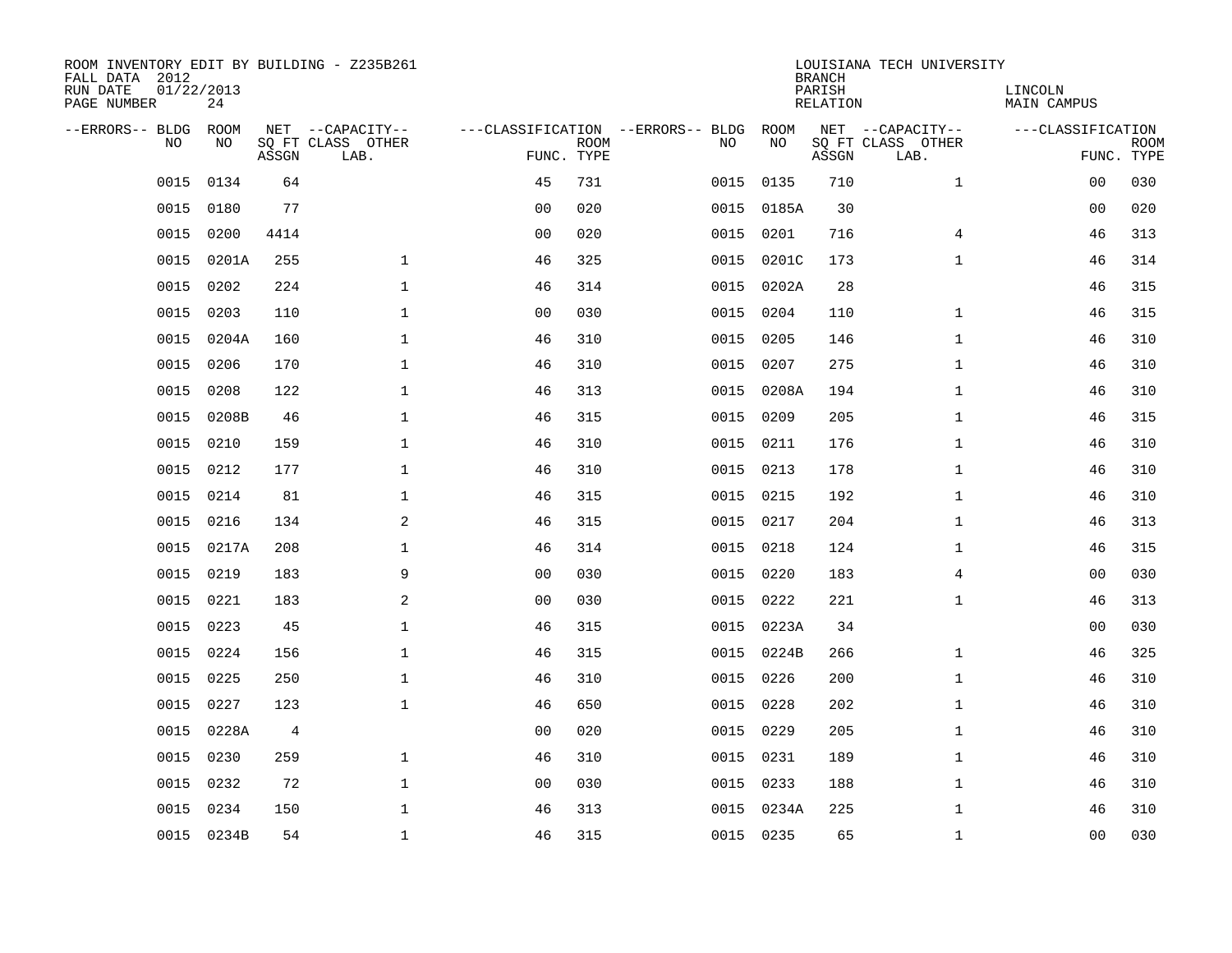| ROOM INVENTORY EDIT BY BUILDING - Z235B261<br>FALL DATA 2012<br>RUN DATE<br>PAGE NUMBER | 01/22/2013<br>25 |       |                                               |              |                |                           |                                         |      |            | <b>BRANCH</b><br>PARISH<br><b>RELATION</b> | LOUISIANA TECH UNIVERSITY                     |              | LINCOLN<br><b>MAIN CAMPUS</b> |                           |
|-----------------------------------------------------------------------------------------|------------------|-------|-----------------------------------------------|--------------|----------------|---------------------------|-----------------------------------------|------|------------|--------------------------------------------|-----------------------------------------------|--------------|-------------------------------|---------------------------|
| --ERRORS-- BLDG<br>NO                                                                   | ROOM<br>NO       | ASSGN | NET --CAPACITY--<br>SQ FT CLASS OTHER<br>LAB. |              |                | <b>ROOM</b><br>FUNC. TYPE | ---CLASSIFICATION --ERRORS-- BLDG<br>NO |      | ROOM<br>NO | ASSGN                                      | NET --CAPACITY--<br>SQ FT CLASS OTHER<br>LAB. |              | ---CLASSIFICATION             | <b>ROOM</b><br>FUNC. TYPE |
| 0015                                                                                    | 0236             | 195   |                                               | $\mathbf 1$  | 46             | 310                       |                                         | 0015 | 0237       | 193                                        |                                               | $\mathbf{1}$ | 46                            | 310                       |
| 0015                                                                                    | 0238             | 201   |                                               | $\mathbf 1$  | 46             | 310                       |                                         |      | 0015 0239  | 222                                        |                                               | $\mathbf{1}$ | 46                            | 310                       |
| 0015                                                                                    | 0240             | 155   |                                               | 2            | 40             | 315                       |                                         |      | 0015 0241  | 155                                        | 4                                             |              | 11                            | 280                       |
| 0015                                                                                    | 0242             | 185   |                                               | $\mathbf 1$  | 46             | 310                       |                                         |      | 0015 0243  | 188                                        |                                               | $\mathbf{1}$ | 46                            | 310                       |
| 0015                                                                                    | 0244             | 43    |                                               |              | 46             | 315                       | 0015                                    |      | 0245       | 240                                        |                                               | $\mathbf{1}$ | 46                            | 310                       |
| 0015                                                                                    | 0246             | 224   |                                               | $\mathbf 1$  | 46             | 310                       |                                         |      | 0015 0247  | 198                                        |                                               | $\mathbf{1}$ | 46                            | 313                       |
| 0015                                                                                    | 0247A            | 231   |                                               | $\mathbf{1}$ | 46             | 310                       |                                         |      | 0015 0248  | 205                                        |                                               | $\mathbf{1}$ | 46                            | 310                       |
| 0015                                                                                    | 0249             | 216   |                                               | $\mathbf{1}$ | 46             | 310                       |                                         |      | 0015 0250  | 246                                        |                                               | $\mathbf{1}$ | 46                            | 310                       |
| 0015                                                                                    | 0251             | 176   |                                               | $\mathbf{1}$ | 46             | 310                       | 0015                                    |      | 0252       | 134                                        |                                               | $\mathbf{1}$ | 46                            | 315                       |
| 0015                                                                                    | 0253             | 418   |                                               | 3            | 46             | 313                       |                                         |      | 0015 0253A | 194                                        |                                               | $\mathbf{1}$ | 46                            | 325                       |
| 0015                                                                                    | 0255             | 220   |                                               | $\mathbf{1}$ | 46             | 310                       |                                         | 0015 | 0256       | 232                                        |                                               | $\mathbf{1}$ | 46                            | 310                       |
| 0015                                                                                    | 0257             | 216   |                                               | $\mathbf 1$  | 46             | 313                       |                                         |      | 0015 0258  | 249                                        |                                               | $\mathbf{1}$ | 46                            | 310                       |
| 0015                                                                                    | 0259             | 385   |                                               | 12           | 45             | 350                       | 0015                                    |      | 0281       | 180                                        |                                               |              | 0 <sub>0</sub>                | 020                       |
| 0015                                                                                    | 0282             | 180   |                                               |              | 0 <sub>0</sub> | 020                       |                                         | 0015 | 0283       | 267                                        |                                               |              | 00                            | 020                       |
| 0015                                                                                    | 0284             | 223   |                                               |              | 0 <sub>0</sub> | 020                       | 0015                                    |      | 0285       | 74                                         |                                               |              | 0 <sub>0</sub>                | 020                       |
| 0015                                                                                    | 0300             | 2878  |                                               |              | 0 <sub>0</sub> | 020                       |                                         | 0015 | 0301       | 836                                        |                                               | 22           | 45                            | 350                       |
| 0015                                                                                    | 0302             | 420   | 28                                            |              | 11             | 110                       | 0015                                    |      | 0303       | 446                                        | 30                                            |              | 11                            | 110                       |
| 0015                                                                                    | 0304             | 1831  | 48                                            |              | 11             | 210                       |                                         | 0015 | 0305       | 1902                                       | 50                                            |              | 11                            | 210                       |
| 0015                                                                                    | 0306             | 264   | $\mathbf{1}$                                  |              | 11             | 215                       |                                         |      | 0015 0312  | 67                                         |                                               |              | 11                            | 215                       |
| 0015                                                                                    | 0313             | 176   |                                               | 9            | 0 <sub>0</sub> | 030                       |                                         |      | 0015 0314  | 358                                        | 30                                            |              | 11                            | 110                       |
| 0015                                                                                    | 0315             | 107   |                                               | 2            | 0 <sub>0</sub> | 030                       |                                         |      | 0015 0316  | 456                                        | 12                                            |              | 11                            | 210                       |
| 0015                                                                                    | 0316A            | 265   | $\mathbf{1}$                                  |              | 11             | 215                       |                                         |      | 0015 0317  | 641                                        | 30                                            |              | 11                            | 210                       |
| 0015                                                                                    | 0318             | 722   | 40                                            |              | 11             | 110                       |                                         |      | 0015 0319  | 600                                        |                                               |              | 45                            | 731                       |
| 0015                                                                                    | 0319A            | 172   | $\mathbf{1}$                                  |              | 21             | 255                       |                                         |      | 0015 0320  | 197                                        | 2                                             |              | 21                            | 250                       |
| 0015                                                                                    | 0321             | 85    |                                               | $\mathbf{2}$ | 0 <sub>0</sub> | 010                       |                                         |      | 0015 0322  | 416                                        | 16                                            |              | 11                            | 240                       |
|                                                                                         | 0015 0323        | 404   | 16                                            |              | 11             | 240                       |                                         |      | 0015 0323A | 41                                         |                                               |              | 11                            | 215                       |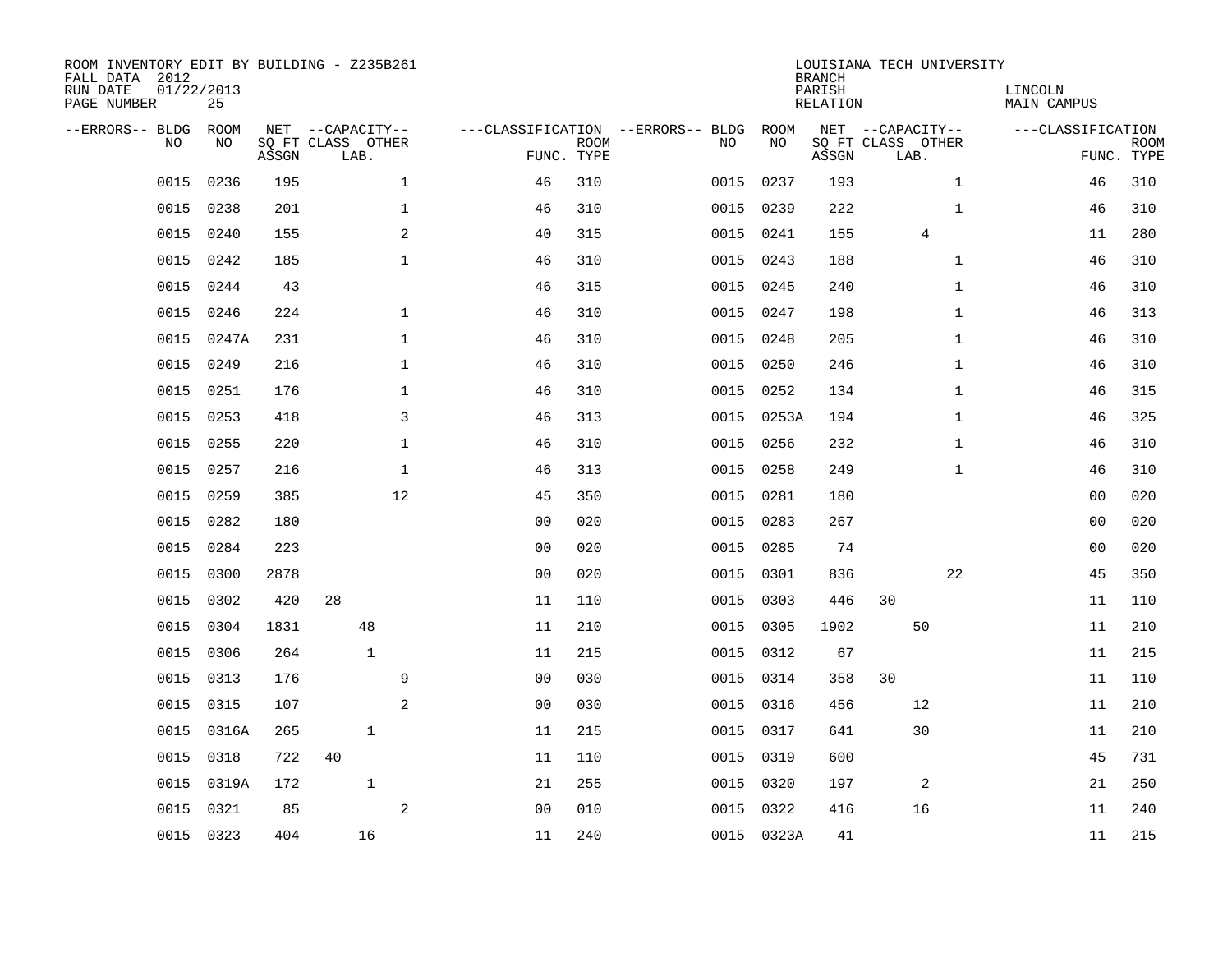| ROOM INVENTORY EDIT BY BUILDING - Z235B261<br>FALL DATA 2012<br>RUN DATE | 01/22/2013       |       |                                       |                |                |             |                                          |             | <b>BRANCH</b><br>PARISH | LOUISIANA TECH UNIVERSITY             |                | LINCOLN           |             |
|--------------------------------------------------------------------------|------------------|-------|---------------------------------------|----------------|----------------|-------------|------------------------------------------|-------------|-------------------------|---------------------------------------|----------------|-------------------|-------------|
| PAGE NUMBER                                                              | 26               |       |                                       |                |                |             |                                          |             | RELATION                |                                       |                | MAIN CAMPUS       |             |
| --ERRORS-- BLDG<br><b>NO</b>                                             | ROOM<br>NO.      |       | NET --CAPACITY--<br>SO FT CLASS OTHER |                |                | <b>ROOM</b> | ---CLASSIFICATION --ERRORS-- BLDG<br>NO. | ROOM<br>NO  |                         | NET --CAPACITY--<br>SQ FT CLASS OTHER |                | ---CLASSIFICATION | <b>ROOM</b> |
|                                                                          |                  | ASSGN | LAB.                                  |                |                | FUNC. TYPE  |                                          |             | ASSGN                   | LAB.                                  |                |                   | FUNC. TYPE  |
| 0015                                                                     | 0324             | 48    |                                       |                | 11             | 115         | 0015                                     | 0325        | 829                     | 32                                    |                | 11                | 110         |
| 0015                                                                     | 0326             | 811   | 54                                    |                | 11             | 110         |                                          | 0015 0326A  | 90                      | $\mathbf{1}$                          |                | 11                | 115         |
| 0015                                                                     | 0326B            | 42    | $\mathbf{1}$                          |                | 11             | 115         | 0015                                     | 0327        | 777                     | 52                                    |                | 11                | 110         |
| 0015                                                                     | 0327A            | 44    | 1                                     |                | 11             | 115         | 0015                                     | 0327B       | 88                      | $\mathbf{1}$                          |                | 11                | 115         |
| 0015                                                                     | 0328             | 772   | 30                                    |                | 11             | 110         | 0015                                     | 0328A       | 73                      |                                       |                | 11                | 115         |
| 0015                                                                     | 0329             | 218   |                                       | $\mathbf 1$    | 46             | 314         |                                          | 0015 0330A  | 218                     |                                       | 3              | 46                | 315         |
| 0015                                                                     | 0330B            | 409   |                                       | 3              | 46             | 313         | 0015                                     | 0331        | 396                     |                                       | 10             | 45                | 350         |
| 0015                                                                     | 0400             | 1396  |                                       |                | 0 <sub>0</sub> | 020         | 0015                                     | 0400A       | 340                     |                                       | $\mathbf{1}$   | 46                | 315         |
| 0015                                                                     | 0400B            | 1066  |                                       | $\mathbf{1}$   | 46             | 315         | 0015                                     | 0401        | 941                     |                                       | $\mathbf{1}$   | 46                | 315         |
| 0015                                                                     | 0402             | 450   |                                       | $\mathbf 1$    | 0 <sub>0</sub> | 030         |                                          | 0015 0403   | 138                     |                                       | 2              | 52                | 310         |
| 0015                                                                     | 0404             | 138   |                                       | 2              | 52             | 310         | 0015                                     | 0405        | 157                     |                                       | 2              | 52                | 310         |
| 0015                                                                     | 0406             | 432   |                                       | $\mathbf 1$    | 00             | 030         |                                          | 0015 0407   | 14                      |                                       | $\mathbf{1}$   | 00                | 010         |
| 0015                                                                     | 0408             | 104   |                                       | $\overline{4}$ | 0 <sub>0</sub> | 030         | 0015                                     | 0409        | 85                      |                                       | 2              | 0 <sub>0</sub>    | 030         |
| 0015                                                                     | 0410             | 89    |                                       | $\mathbf{1}$   | 46             | 315         | 0015                                     | 0411        | 154                     |                                       | $\overline{a}$ | 52                | 310         |
| 0015                                                                     | 0412             | 133   |                                       | 2              | 52             | 310         | 0015                                     | 0413        | 126                     |                                       | 2              | 52                | 310         |
| 0015                                                                     | 0414             | 136   |                                       | 2              | 52             | 310         | 0015                                     | 0415        | 496                     |                                       | $\mathbf{1}$   | 00                | 030         |
| 0015                                                                     | 0415A            | 506   |                                       |                | 0 <sub>0</sub> | 020         | 0015                                     | 0416        | 72                      |                                       | $\mathbf{1}$   | 00                | 030         |
| 0015                                                                     | 0416A            | 286   |                                       |                | 0 <sub>0</sub> | 030         |                                          | 0015 0416C  | 196                     |                                       |                | 00                | 020         |
|                                                                          | 0015 0417        | 250   |                                       | 2              | 52             | 310         |                                          | 0015 0418   | 105                     |                                       | 2              | 52                | 310         |
|                                                                          | 0015 0419        | 14    |                                       | $\mathbf{1}$   | 46             | 315         |                                          | 0015 0420   | 372                     |                                       | $\mathbf{1}$   | 46                | 315         |
|                                                                          | 0015 M0116F      | 229   | 3                                     |                | 21             | 250         |                                          | 0015 M0116G | 376                     | 10                                    |                | 21                | 250         |
|                                                                          | 0015 M0116H      | 304   | 8                                     |                | 21             | 250         |                                          | 0015 M0116J | 281                     | 7                                     |                | 21                | 250         |
|                                                                          | 0015 M0116L 1294 |       | 25                                    |                | 11             | 220         |                                          | 0015 M0117B | 786                     | 5                                     |                | 11                | 215         |
|                                                                          | 0015 M0117C      | 430   | 20                                    |                | 11             | 220         |                                          | 0015 M0118  | 1955                    | 20                                    |                | 21                | 250         |
|                                                                          | 0015 M0118A      | 820   | 33                                    |                | 11             | 110         |                                          | 0015 M0118B | 324                     | 9                                     |                | 21                | 255         |
|                                                                          | 0015 M0118C      | 187   |                                       | $\overline{4}$ | 21             | 320         |                                          | 0015 M0118D | 333                     | 9                                     |                | 21                | 250         |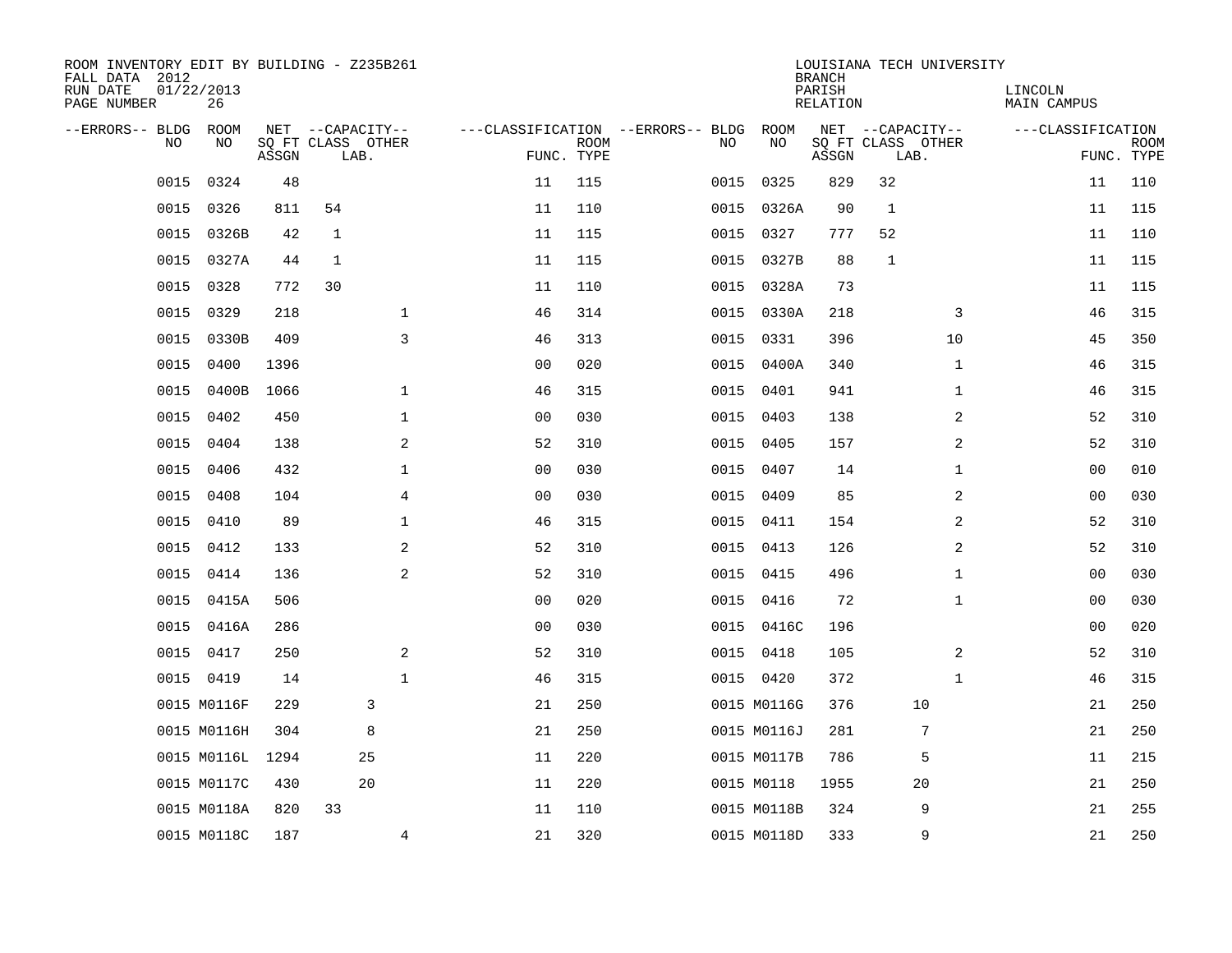| ROOM INVENTORY EDIT BY BUILDING - Z235B261<br>FALL DATA 2012<br>RUN DATE<br>PAGE NUMBER | 01/22/2013<br>27 |            |       |                           |                |                                        |                           |     |                                                  | <b>BRANCH</b><br>PARISH<br>RELATION |                               | LOUISIANA TECH UNIVERSITY                                                 | LINCOLN | MAIN CAMPUS            |                           |
|-----------------------------------------------------------------------------------------|------------------|------------|-------|---------------------------|----------------|----------------------------------------|---------------------------|-----|--------------------------------------------------|-------------------------------------|-------------------------------|---------------------------------------------------------------------------|---------|------------------------|---------------------------|
| --ERRORS-- BLDG ROOM                                                                    |                  |            |       | NET --CAPACITY--          |                | ---CLASSIFICATION --ERRORS-- BLDG ROOM |                           |     |                                                  |                                     | NET --CAPACITY--              |                                                                           |         | ---CLASSIFICATION      |                           |
|                                                                                         | NO<br>NO.        |            | ASSGN | SQ FT CLASS OTHER<br>LAB. |                |                                        | <b>ROOM</b><br>FUNC. TYPE | NO. | NO                                               | ASSGN                               | SQ FT CLASS OTHER<br>LAB.     |                                                                           |         |                        | <b>ROOM</b><br>FUNC. TYPE |
|                                                                                         | 0015 M0118F      |            | 171   |                           | 2              | 21                                     | 320                       |     | 0015 M0118G                                      | 253                                 |                               | 4                                                                         |         | 21                     | 320                       |
|                                                                                         | 0015 M0118H      |            | 247   |                           | $\overline{4}$ | 21                                     | 320                       |     | 0015 M0127F                                      | 577                                 |                               | 15                                                                        |         | 11                     | 220                       |
|                                                                                         | 0015 M0127G      |            | 413   | 15                        |                | 11                                     | 220                       |     | TOTAL NUMBER CLASSROOMS<br>TOTAL NUMBER LABS 210 |                                     | TOTAL NUMBER SPECIAL LABS 220 | TOTAL NET ASSIGN SQ. FT. IN ROOM FILE<br>TOTAL NUMBER COMPUTER CLASSROOMS |         | 69,775<br>9<br>7<br>17 |                           |
|                                                                                         | 0016 0100        |            | 244   |                           | $\mathbf 1$    | 45                                     | 731                       |     | 0016 0101                                        | 520                                 |                               | 10                                                                        |         | 45                     | 650                       |
|                                                                                         | 0016<br>0102     |            | 231   |                           | $\mathbf 1$    | 52                                     | 615                       |     | 0016 0103                                        | 965                                 |                               | $\mathbf{1}$                                                              |         | 45                     | 720                       |
|                                                                                         | 0016 0104        |            | 341   |                           | $\mathbf{1}$   | 46                                     | 310                       |     | 0016 0105                                        | 1306                                |                               | 10                                                                        |         | 45                     | 720                       |
|                                                                                         | 0016<br>0107     |            | 182   |                           | $\mathbf 1$    | 45                                     | 731                       |     | 0016 0107A                                       | 16                                  |                               | $\mathbf{1}$                                                              |         | 00                     | 030                       |
|                                                                                         | 0016 0108        |            | 126   |                           | $\mathbf 1$    | 45                                     | 731                       |     | 0016 0108A                                       | 16                                  |                               | $\mathbf{1}$                                                              |         | 00                     | 030                       |
|                                                                                         | 0016<br>0109     |            | 85    |                           | $\mathbf{1}$   | 45                                     | 731                       |     | 0016 0110                                        | 200                                 |                               | $\mathbf{1}$                                                              |         | 45                     | 731                       |
|                                                                                         | 0016 0112        |            | 2010  | 90                        |                | 11                                     | 110                       |     | 0016 0113                                        | 176                                 |                               | $\mathbf{1}$                                                              |         | 45                     | 731                       |
|                                                                                         | 0016<br>0114     |            | 158   |                           | $\mathbf{1}$   | 45                                     | 731                       |     | 0016 0115                                        | 673                                 |                               | $\mathbf{1}$                                                              |         | 45                     | 731                       |
|                                                                                         | 0016 0116        |            | 100   |                           | $\mathbf 1$    | 0 <sub>0</sub>                         | 030                       |     | 0016 0117                                        | 329                                 |                               | $\mathbf{1}$                                                              |         | 45                     | 731                       |
|                                                                                         | 0016 0117A       |            | 20    |                           | $\mathbf{1}$   | 52                                     | 731                       |     | 0016 0120M                                       | 152                                 |                               | $\mathbf{1}$                                                              |         | 0 <sub>0</sub>         | 030                       |
|                                                                                         | 0016 0121A       |            | 30    |                           | $\mathbf 1$    | 00                                     | 020                       |     | 0016 0121B                                       | 20                                  |                               | $\mathbf{1}$                                                              |         | 45                     | 731                       |
|                                                                                         | 0016<br>0122W    |            | 149   |                           | $\overline{4}$ | 00                                     | 030                       |     | 0016 0123                                        | 1357                                |                               | $\mathbf{1}$                                                              |         | 00                     | 030                       |
|                                                                                         | 0016 0123A       |            | 204   |                           | $\mathbf 1$    | 0 <sub>0</sub>                         | 020                       |     | 0016 0123B                                       | 576                                 |                               | $\mathbf{1}$                                                              |         | 00                     | 030                       |
|                                                                                         | 0016             | 0123C 1646 |       |                           | 2              | 0 <sub>0</sub>                         | 020                       |     | 0016 0124A                                       | 113                                 |                               | 2                                                                         |         | 00                     | 020                       |
|                                                                                         | 0016 0124B       |            | 44    |                           | $\mathbf{1}$   | 45                                     | 731                       |     | 0016 0126A                                       | 81                                  |                               | $\mathbf{1}$                                                              |         | 0 <sub>0</sub>         | 020                       |
|                                                                                         | 0016<br>0126B    |            | 207   |                           | $\mathbf 1$    | 0 <sub>0</sub>                         | 020                       |     | 0016 0126C                                       | 99                                  |                               | $\mathbf{1}$                                                              |         | 0 <sub>0</sub>         | 020                       |
|                                                                                         | 0016 0126D       |            | 241   |                           | $\mathbf 1$    | 0 <sub>0</sub>                         | 020                       |     | 0016 0127                                        | 85                                  |                               | $\mathbf{1}$                                                              |         | 45                     | 731                       |
|                                                                                         | 0016<br>0150     |            | 112   |                           | $\mathbf 1$    | 0 <sub>0</sub>                         | 020                       |     | 0016 0151                                        | 135                                 |                               | $\mathbf{1}$                                                              |         | 00                     | 020                       |
|                                                                                         | 0016 0152        |            | 135   |                           | $\mathbf 1$    | 0 <sub>0</sub>                         | 020                       |     | 0016 0153                                        | 101                                 |                               | $\mathbf{1}$                                                              |         | 00                     | 020                       |
|                                                                                         | 0016 0154        |            | 54    |                           | $\mathbf{1}$   | 0 <sub>0</sub>                         | 020                       |     | 0016 0155                                        | 101                                 |                               | $\mathbf{1}$                                                              |         | 00                     | 020                       |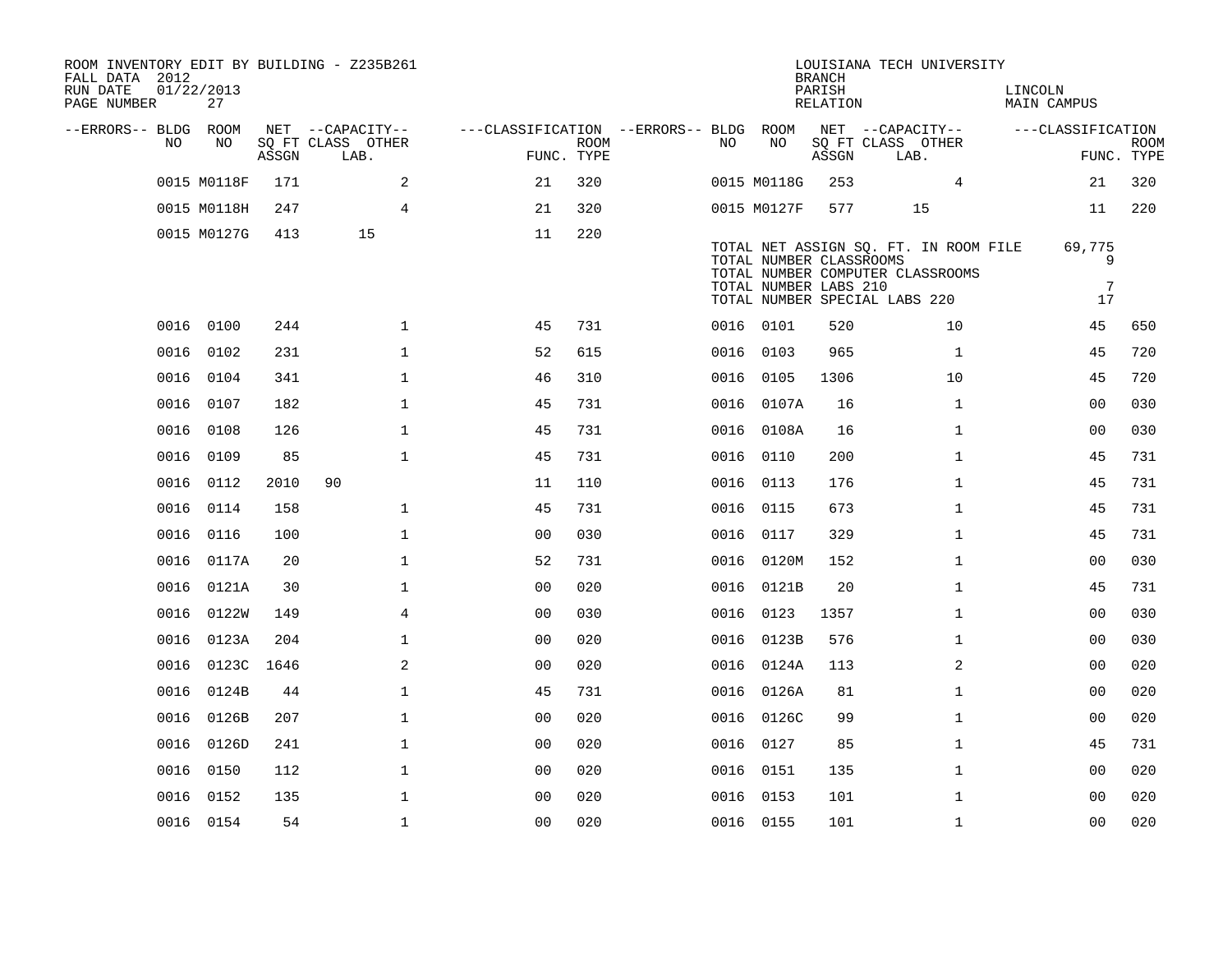| FALL DATA 2012<br>RUN DATE<br>PAGE NUMBER | 01/22/2013<br>28 |       | ROOM INVENTORY EDIT BY BUILDING - Z235B261    |                                   |                           |   |      |            | <b>BRANCH</b><br>PARISH<br><b>RELATION</b> | LOUISIANA TECH UNIVERSITY                     | LINCOLN<br><b>MAIN CAMPUS</b> |                           |
|-------------------------------------------|------------------|-------|-----------------------------------------------|-----------------------------------|---------------------------|---|------|------------|--------------------------------------------|-----------------------------------------------|-------------------------------|---------------------------|
| --ERRORS-- BLDG<br>NO.                    | ROOM<br>NO       | ASSGN | NET --CAPACITY--<br>SQ FT CLASS OTHER<br>LAB. | ---CLASSIFICATION --ERRORS-- BLDG | <b>ROOM</b><br>FUNC. TYPE |   | NO   | ROOM<br>NO | ASSGN                                      | NET --CAPACITY--<br>SQ FT CLASS OTHER<br>LAB. | ---CLASSIFICATION             | <b>ROOM</b><br>FUNC. TYPE |
| 0016                                      | 0200             | 144   | 10                                            | 11                                | 110                       |   | 0016 | 0200A      | 245                                        | $\mathbf{1}$                                  | 46                            | 310                       |
| 0016                                      | 0201             | 502   | 2                                             | 46                                | 310                       |   | 0016 | 0202       | 239                                        | $\mathbf{1}$                                  | 46                            | 310                       |
| 0016                                      | 0203             | 152   | $\mathbf 1$                                   | 46                                | 310                       |   | 0016 | 0204       | 284                                        | $\mathbf{1}$                                  | 46                            | 310                       |
| 0016                                      | 0204A            | 236   | $\mathbf 1$                                   | 46                                | 310                       |   | 0016 | 0204B      | 231                                        | $\mathbf{1}$                                  | 46                            | 310                       |
| 0016                                      | 0205             | 338   | $\mathbf{1}$                                  | 46                                | 310                       |   | 0016 | 0206       | 1132                                       | 75                                            | 52                            | 610                       |
| 0016                                      | 0207             | 68    | $\mathbf{1}$                                  | 52                                | 615                       |   | 0016 | 0207A      | 23                                         | $\mathbf{1}$                                  | 0 <sub>0</sub>                | 030                       |
| 0016                                      | 0208             | 299   | $\mathbf{1}$                                  | 0 <sub>0</sub>                    | 020                       |   | 0016 | 0208A      | 32                                         | $\mathbf{1}$                                  | 00                            | 020                       |
| 0016<br>9                                 | 0209             | 1049  | $\mathbf 1$                                   | 52                                | 610                       |   | 0016 | 0210       | 212                                        | $\mathbf{1}$                                  | 45                            | 615                       |
| 0016                                      | 0210A            | 12    | $\mathbf{1}$                                  | 00                                | 030                       | 9 | 0016 | 0211       | 2971                                       | $\mathbf{1}$                                  | 52                            | 610                       |
| 0016                                      | 0211A            | 88    | $\mathbf 1$                                   | 0 <sub>0</sub>                    | 030                       |   | 0016 | 0211B      | 160                                        | $\mathbf{1}$                                  | 00                            | 030                       |
| 0016                                      | 0212             | 484   | $\mathbf 1$                                   | 0 <sub>0</sub>                    | 020                       |   | 0016 | 0212A      | 119                                        | $\mathbf{1}$                                  | 45                            | 731                       |
| 0016                                      | 0213             | 107   | $\mathbf{1}$                                  | 45                                | 615                       |   | 0016 | 0213A      | 14                                         | $\mathbf{1}$                                  | 0 <sub>0</sub>                | 030                       |
| 0016                                      | 0214             | 1355  | $\mathbf 1$                                   | 0 <sub>0</sub>                    | 020                       |   | 0016 | 0214A      | 70                                         | $\mathbf{1}$                                  | 0 <sub>0</sub>                | 020                       |
| 0016                                      | 0214B            | 19    | $\mathbf 1$                                   | 0 <sub>0</sub>                    | 010                       |   | 0016 | 0214C      | 15                                         | $\mathbf{1}$                                  | 00                            | 030                       |
| 0016                                      | 0215             | 1126  | 60                                            | 52                                | 610                       |   | 0016 | 0216       | 72                                         | $\mathbf{1}$                                  | 46                            | 310                       |
| 0016                                      | 0217             | 64    | 2                                             | 21                                | 260                       |   | 0016 | 0218       | 64                                         | 2                                             | 21                            | 260                       |
| 0016                                      | 0219             | 60    |                                               | 11                                | 731                       |   | 0016 | 0220       | 60                                         | $\mathbf{1}$                                  | 45                            | 315                       |
| 0016                                      | 0221             | 315   | $\mathbf 1$                                   | 46                                | 310                       |   | 0016 | 0222       | 457                                        | 30                                            | 11                            | 110                       |
| 0016                                      | 0223             | 217   | $\mathbf{1}$                                  | 46                                | 310                       |   |      | 0016 0223A | 36                                         | $\mathbf{1}$                                  | 0 <sub>0</sub>                | 030                       |
| 0016                                      | 0224             | 220   | $\mathbf 1$                                   | 46                                | 310                       |   | 0016 | 0225       | 84                                         | $\mathbf{1}$                                  | 45                            | 731                       |
| 0016                                      | 0226             | 316   | $\mathbf 1$                                   | 46                                | 310                       |   | 0016 | 0227       | 327                                        | $\mathbf{1}$                                  | 46                            | 310                       |
| 0016                                      | 0228M            | 166   | $\mathbf 1$                                   | 00                                | 030                       |   | 0016 | 0229W      | 180                                        | $\mathbf{1}$                                  | 00                            | 030                       |
| 0016                                      | 0230             | 7689  | 1097                                          | 52                                | 610                       |   | 0016 | 0231       | 1933                                       | 190                                           | 45                            | 615                       |
| 0016                                      | 0231A            | 57    | $\mathbf{1}$                                  | 45                                | 731                       |   | 0016 | 0231B      | 57                                         | $\mathbf{1}$                                  | 00                            | 010                       |
| 0016                                      | 0231C            | 93    | $\mathbf 1$                                   | 0 <sub>0</sub>                    | 030                       |   | 0016 | 0231D      | 93                                         | $\mathbf{1}$                                  | 0 <sub>0</sub>                | 030                       |
|                                           | 0016 0232        | 1027  | $\mathbf{1}$                                  | 0 <sub>0</sub>                    | 020                       |   |      | 0016 0233  | 1851                                       | $\mathbf{1}$                                  | 0 <sub>0</sub>                | 020                       |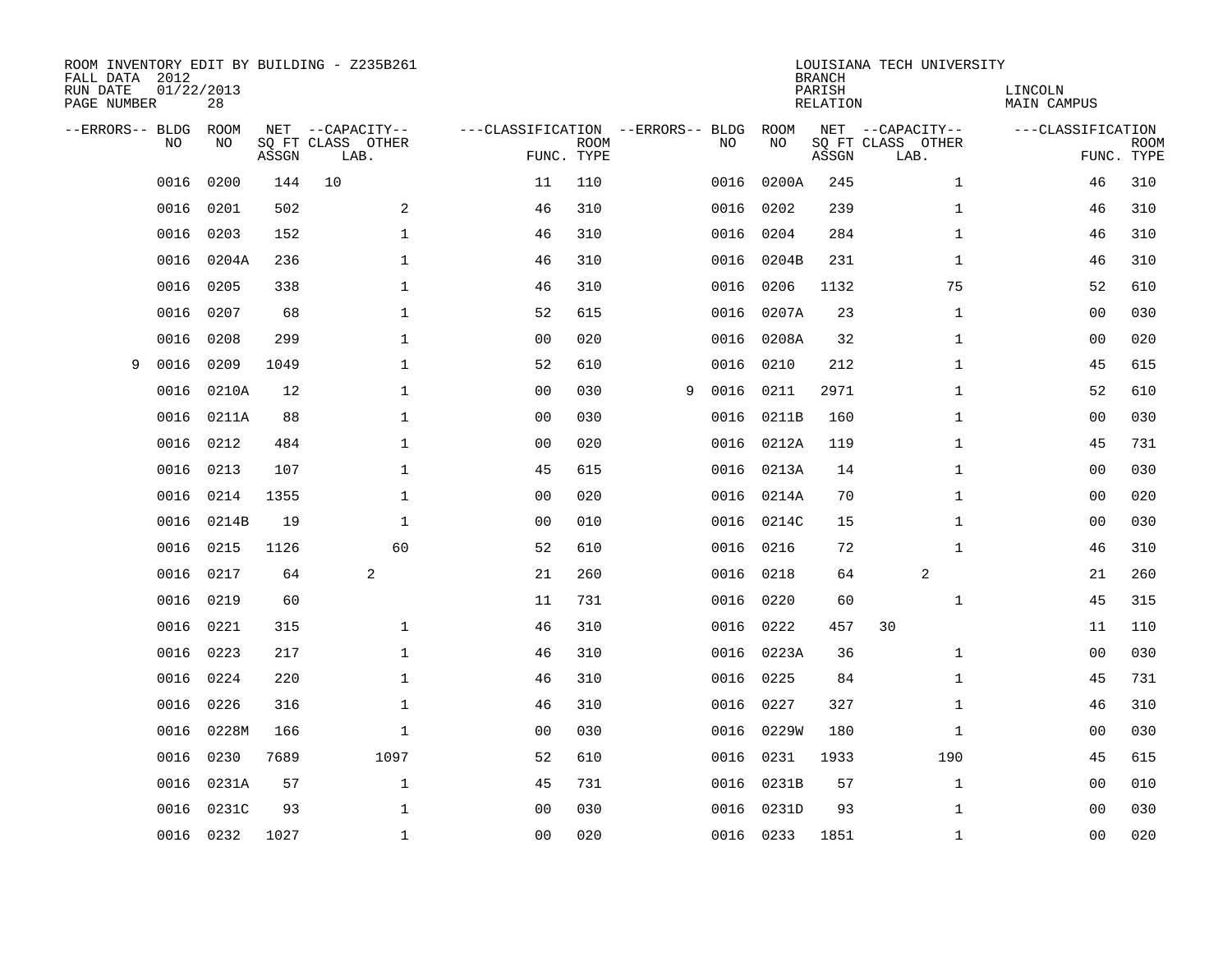| ROOM INVENTORY EDIT BY BUILDING - Z235B261<br>FALL DATA 2012<br>RUN DATE<br>PAGE NUMBER | 01/22/2013<br>29 |       |                                               |              |                |                           |                                         |            | <b>BRANCH</b><br>PARISH<br><b>RELATION</b> | LOUISIANA TECH UNIVERSITY                     | LINCOLN<br><b>MAIN CAMPUS</b> |                           |
|-----------------------------------------------------------------------------------------|------------------|-------|-----------------------------------------------|--------------|----------------|---------------------------|-----------------------------------------|------------|--------------------------------------------|-----------------------------------------------|-------------------------------|---------------------------|
| --ERRORS-- BLDG<br>NO                                                                   | ROOM<br>NO       | ASSGN | NET --CAPACITY--<br>SQ FT CLASS OTHER<br>LAB. |              |                | <b>ROOM</b><br>FUNC. TYPE | ---CLASSIFICATION --ERRORS-- BLDG<br>NO | ROOM<br>NO | ASSGN                                      | NET --CAPACITY--<br>SQ FT CLASS OTHER<br>LAB. | ---CLASSIFICATION             | <b>ROOM</b><br>FUNC. TYPE |
| 0016                                                                                    | 0234             | 441   |                                               | $\mathbf 1$  | 52             | 615                       | 0016                                    | 0256       | 127                                        | $\mathbf{1}$                                  | 00                            | 020                       |
| 0016                                                                                    | 0257             | 134   |                                               | 1            | 0 <sub>0</sub> | 020                       | 0016                                    | 0260       | 140                                        | $\mathbf{1}$                                  | 00                            | 030                       |
| 0016                                                                                    | 0261             | 120   |                                               | 3            | 52             | 310                       | 0016                                    | 0262       | 140                                        | $\mathbf{1}$                                  | 00                            | 030                       |
| 0016                                                                                    | 0300             | 533   | 36                                            |              | 11             | 110                       | 0016                                    | 0301       | 392                                        | 10                                            | 11                            | 210                       |
| 0016                                                                                    | 0302             | 657   | 44                                            |              | 11             | 110                       | 0016                                    | 0303       | 340                                        | $\mathbf{1}$                                  | 46                            | 310                       |
| 0016                                                                                    | 0304             | 276   |                                               | 3            | 46             | 310                       |                                         | 0016 0304A | 241                                        | 3                                             | 46                            | 310                       |
| 0016                                                                                    | 0305             | 184   | 8                                             |              | 11             | 260                       | 0016                                    | 0306       | 165                                        | 4                                             | 11                            | 220                       |
| 0016                                                                                    | 0307             | 114   |                                               | $\mathbf 1$  | 45             | 615                       | 0016                                    | 0307A      | 14                                         | $\mathbf{1}$                                  | 0 <sub>0</sub>                | 030                       |
| 0016                                                                                    | 0308             | 188   |                                               | $\mathbf{1}$ | 45             | 615                       | 0016                                    | 0308A      | 10                                         | $\mathbf{1}$                                  | 00                            | 030                       |
| 0016                                                                                    | 0309             | 4     |                                               | $\mathbf 1$  | 45             | 615                       | 0016                                    | 0309A      | 4                                          | $\mathbf{1}$                                  | 00                            | 030                       |
| 0016                                                                                    | 0310             | 188   |                                               | $\mathbf{1}$ | 45             | 615                       | 0016                                    | 0310A      | 10                                         | $\mathbf{1}$                                  | 00                            | 030                       |
| 0016                                                                                    | 0311             | 30    |                                               | $\mathbf{1}$ | 45             | 615                       | 0016                                    | 0312       | 18                                         | $\mathbf{1}$                                  | 45                            | 615                       |
| 0016                                                                                    | 0313             | 68    | 2                                             |              | 11             | 260                       | 0016                                    | 0315       | 68                                         | 2                                             | 11                            | 260                       |
| 0016                                                                                    | 0316             | 68    | 2                                             |              | 11             | 260                       | 0016                                    | 0317       | 68                                         | $\overline{c}$                                | 11                            | 260                       |
| 0016                                                                                    | 0318             | 68    | 2                                             |              | 11             | 260                       | 0016                                    | 0319       | 68                                         | 2                                             | 11                            | 260                       |
| 0016                                                                                    | 0320             | 132   | 3                                             |              | 11             | 260                       | 0016                                    | 0321       | 68                                         | 2                                             | 11                            | 260                       |
| 0016                                                                                    | 0322             | 45    |                                               | $\mathbf 1$  | 11             | 731                       | 0016                                    | 0323       | 68                                         | 2                                             | 11                            | 260                       |
| 0016                                                                                    | 0324             | 323   |                                               | $\mathbf{1}$ | 46             | 310                       | 0016                                    | 0325       | 374                                        | $\mathbf{1}$                                  | 46                            | 310                       |
| 0016                                                                                    | 0326             | 109   | 3                                             |              | 11             | 260                       |                                         | 0016 0327  | 247                                        | $\mathbf{1}$                                  | 46                            | 310                       |
| 0016                                                                                    | 0328             | 89    | 2                                             |              | 11             | 260                       | 0016                                    | 0329       | 247                                        | $\mathbf{1}$                                  | 46                            | 310                       |
| 0016                                                                                    | 0330             | 109   | 3                                             |              | 11             | 260                       |                                         | 0016 0331  | 373                                        | $\mathbf{1}$                                  | 46                            | 310                       |
| 0016                                                                                    | 0332             | 233   | 14                                            |              | 11             | 110                       | 0016                                    | 0333M      | 153                                        | $\mathbf{1}$                                  | 00                            | 030                       |
| 0016                                                                                    | 0340             | 122   |                                               | $\mathbf{1}$ | 0 <sub>0</sub> | 030                       | 0016                                    | 0341       | 353                                        | $\mathbf{1}$                                  | 52                            | 731                       |
| 0016                                                                                    | 0342             | 1804  |                                               | $\mathbf{1}$ | 0 <sub>0</sub> | 020                       |                                         | 0016 0342A | 14                                         | $\mathbf 1$                                   | 11                            | 115                       |
| 0016                                                                                    | 0343             | 4541  |                                               | $\mathbf{1}$ | 0 <sub>0</sub> | 020                       | 0016                                    | 0343A      | 36                                         | $\mathbf{1}$                                  | 45                            | 731                       |
|                                                                                         | 0016 0343B       | 36    |                                               | $\mathbf{1}$ | 45             | 731                       |                                         | 0016 0344  | 596                                        | $\mathbf{1}$                                  | 0 <sub>0</sub>                | 020                       |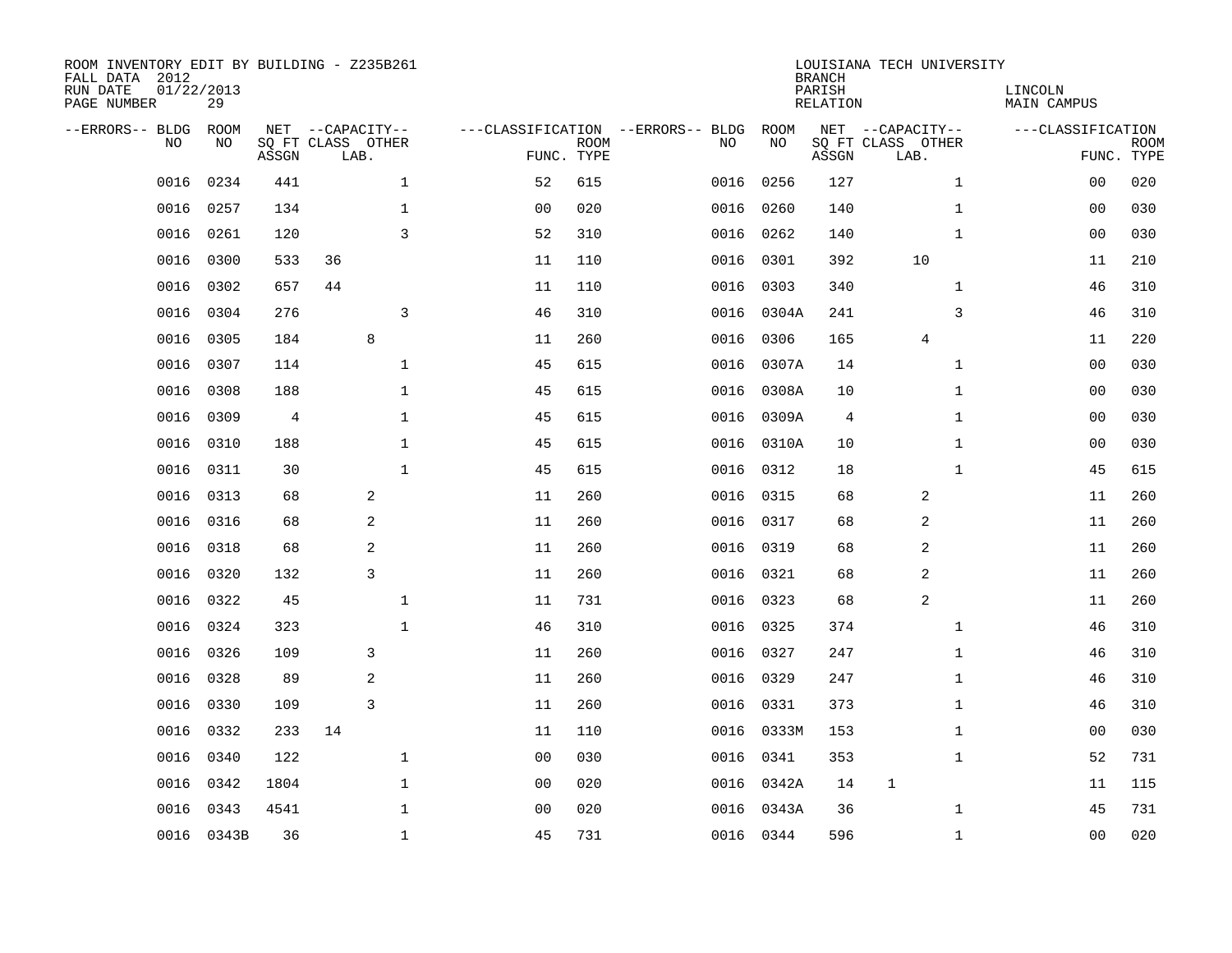| ROOM INVENTORY EDIT BY BUILDING - Z235B261<br>FALL DATA 2012<br>RUN DATE<br>PAGE NUMBER | 01/22/2013<br>30 |       |                           |                                        |             |           |                                                               | <b>BRANCH</b><br>PARISH<br>RELATION | LOUISIANA TECH UNIVERSITY                                                                                                  | LINCOLN<br>MAIN CAMPUS                            |                           |
|-----------------------------------------------------------------------------------------|------------------|-------|---------------------------|----------------------------------------|-------------|-----------|---------------------------------------------------------------|-------------------------------------|----------------------------------------------------------------------------------------------------------------------------|---------------------------------------------------|---------------------------|
| --ERRORS-- BLDG ROOM                                                                    |                  |       | NET --CAPACITY--          | ---CLASSIFICATION --ERRORS-- BLDG ROOM |             |           |                                                               |                                     | NET --CAPACITY--                                                                                                           | ---CLASSIFICATION                                 |                           |
| NO                                                                                      | NO               | ASSGN | SQ FT CLASS OTHER<br>LAB. | FUNC. TYPE                             | <b>ROOM</b> | NO        | NO                                                            | ASSGN                               | SQ FT CLASS OTHER<br>LAB.                                                                                                  |                                                   | <b>ROOM</b><br>FUNC. TYPE |
| 0016                                                                                    | 0344A            | 15    |                           | 45                                     | 731         | 0016 0345 |                                                               | 86                                  | $\mathbf{1}$                                                                                                               | 0 <sub>0</sub>                                    | 020                       |
|                                                                                         | 0016 0346        | 183   | $\mathbf{1}$              | 0 <sub>0</sub>                         | 020         |           | 0016 0347<br>TOTAL NUMBER CLASSROOMS<br>TOTAL NUMBER LABS 210 | 190                                 | $\mathbf{1}$<br>TOTAL NET ASSIGN SQ. FT. IN ROOM FILE<br>TOTAL NUMBER COMPUTER CLASSROOMS<br>TOTAL NUMBER SPECIAL LABS 220 | 00<br>35,975<br>6<br>$\mathbf{1}$<br>$\mathbf{1}$ | 020                       |
|                                                                                         | 0017 0100        | 77    | $\mathbf 1$               | 0 <sub>0</sub>                         | 020         | 0017 0101 |                                                               | 971                                 | $\mathbf{1}$                                                                                                               | 00                                                | 020                       |
|                                                                                         | 0017 0102        | 176   | $\mathbf 1$               | 0 <sub>0</sub>                         | 010         |           | 0017 0103A                                                    | 1419                                | $\mathbf{1}$                                                                                                               | 45                                                | 730                       |
|                                                                                         | 0017 0103B       | 1635  | 1                         | 45                                     | 730         | 0017 0104 |                                                               | 369                                 | $\mathbf{1}$                                                                                                               | 45                                                | 730                       |
|                                                                                         | 0017 0105        | 284   | $\mathbf 1$               | 0 <sub>0</sub>                         | 020         | 0017 0106 |                                                               | 283                                 | $\mathbf{1}$                                                                                                               | 45                                                | 310                       |
| 0017                                                                                    | 0107             | 70    | $\mathbf 1$               | 52                                     | 660         | 0017      | 0108                                                          | 117                                 | $\mathbf{1}$                                                                                                               | 45                                                | 650                       |
|                                                                                         | 0017 0109        | 87    | $\mathbf{1}$              | 0 <sub>0</sub>                         | 030         | 0017 0110 |                                                               | 666                                 | $\mathbf{1}$                                                                                                               | 45                                                | 730                       |
|                                                                                         | 0017 0111        | 621   | $\mathbf{1}$              | 45                                     | 730         | 0017 0112 |                                                               | 2868                                | $\mathbf{1}$                                                                                                               | 45                                                | 730                       |
|                                                                                         | 0017 0113        | 127   | $\mathbf 1$               | 45                                     | 310         | 0017 0114 |                                                               | 450                                 | $\mathbf{1}$                                                                                                               | 45                                                | 730                       |
| 0017                                                                                    | 0115             | 1211  | $\mathbf{1}$              | 45                                     | 530         | 0017      | 0116                                                          | 40                                  | $\mathbf{1}$                                                                                                               | 0 <sub>0</sub>                                    | 030                       |
|                                                                                         | 0017 0117        | 193   | $\mathbf 1$               | 0 <sub>0</sub>                         | 030         | 0017 0118 |                                                               | 2495                                | $\mathbf{1}$                                                                                                               | 45                                                | 730                       |
|                                                                                         | 0017 0120        | 1599  | $\mathbf{1}$              | 0 <sub>0</sub>                         | 030         | 0017 0123 |                                                               | 249                                 | $\mathbf{1}$                                                                                                               | 0 <sub>0</sub>                                    | 030                       |
|                                                                                         | 0017 0124        | 585   | $\mathbf 1$               | 0 <sub>0</sub>                         | 030         | 0017 0126 |                                                               | 171                                 | $\mathbf{1}$                                                                                                               | 45                                                | 730                       |
| 0017                                                                                    | 0200             | 525   | $\mathbf{1}$              | 0 <sub>0</sub>                         | 020         | 0017      | 0201                                                          | 136                                 | $\mathbf{1}$                                                                                                               | 52                                                | 310                       |
| 0017                                                                                    | 0202             | 128   | 15                        | 51                                     | 630         | 0017 0203 |                                                               | 6726                                | 50                                                                                                                         | 52                                                | 650                       |
| 0017                                                                                    | 0204             | 217   | $\mathbf{1}$              | 0 <sub>0</sub>                         | 020         | 0017      | 0205                                                          | 119                                 | $\overline{a}$                                                                                                             | 0 <sub>0</sub>                                    | 030                       |
| 0017                                                                                    | 0206             | 119   | 2                         | 0 <sub>0</sub>                         | 030         | 0017 0207 |                                                               | 104                                 | $\mathbf{1}$                                                                                                               | 00                                                | 010                       |
| 0017                                                                                    | 0208             | 459   | $\mathbf{1}$              | 51                                     | 635         | 0017      | 0209                                                          | 816                                 | $\mathbf{1}$                                                                                                               | 0 <sub>0</sub>                                    | 020                       |
| 0017                                                                                    | 0210             | 155   | $\mathbf 1$               | 52                                     | 315         | 0017 0211 |                                                               | 155                                 | $\mathbf{1}$                                                                                                               | 52                                                | 310                       |
| 0017                                                                                    | 0212             | 155   | $\mathbf 1$               | 52                                     | 310         | 0017 0213 |                                                               | 236                                 | $\mathbf{1}$                                                                                                               | 52                                                | 310                       |
|                                                                                         | 0017 0214        | 143   | $\mathbf{1}$              | 52                                     | 310         | 0017 0215 |                                                               | 162                                 | $\mathbf{1}$                                                                                                               | 52                                                | 310                       |
|                                                                                         | 0017 0216        | 399   | 20                        | 52                                     | 350         | 0017 0217 |                                                               | 75                                  | $\mathbf{1}$                                                                                                               | 0 <sub>0</sub>                                    | 030                       |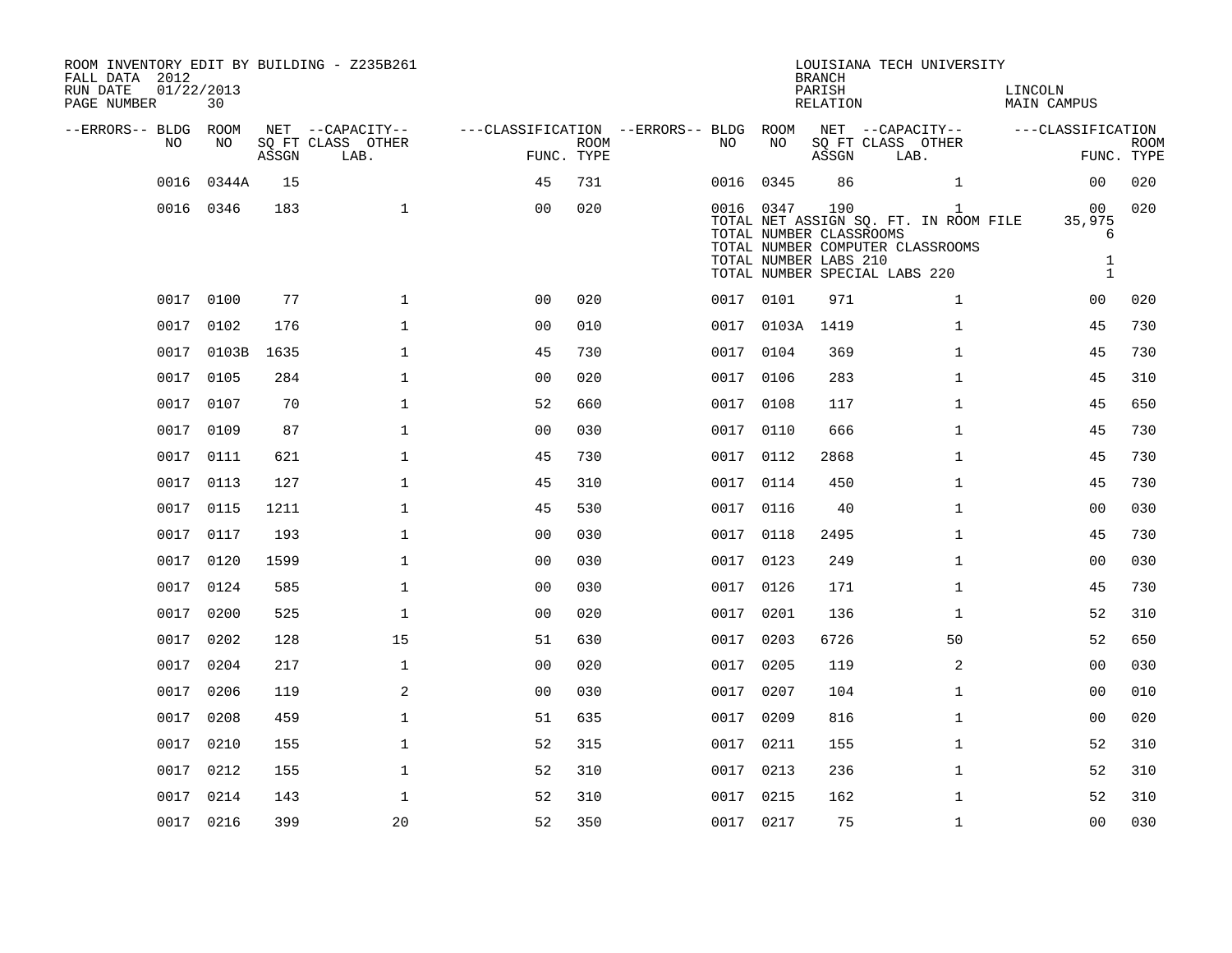| ROOM INVENTORY EDIT BY BUILDING - Z235B261<br>FALL DATA 2012<br>RUN DATE<br>PAGE NUMBER | 01/22/2013<br>31 |       |                           |                |             |                                        |            |      | <b>BRANCH</b><br>PARISH<br>RELATION              | LOUISIANA TECH UNIVERSITY                                                                                  | LINCOLN<br>MAIN CAMPUS |                           |
|-----------------------------------------------------------------------------------------|------------------|-------|---------------------------|----------------|-------------|----------------------------------------|------------|------|--------------------------------------------------|------------------------------------------------------------------------------------------------------------|------------------------|---------------------------|
| --ERRORS-- BLDG ROOM                                                                    |                  |       | NET --CAPACITY--          |                |             | ---CLASSIFICATION --ERRORS-- BLDG ROOM |            |      |                                                  | NET --CAPACITY--                                                                                           | ---CLASSIFICATION      |                           |
| NO.                                                                                     | NO.              | ASSGN | SQ FT CLASS OTHER<br>LAB. | FUNC. TYPE     | <b>ROOM</b> | NO.                                    |            | NO   | ASSGN                                            | SQ FT CLASS OTHER<br>LAB.                                                                                  |                        | <b>ROOM</b><br>FUNC. TYPE |
| 0017                                                                                    | 0218             | 90    | $\mathbf{1}$              | 0 <sub>0</sub> | 020         |                                        | 0017 0219  |      | 400                                              | 10                                                                                                         | 52                     | 660                       |
| 0017                                                                                    | 0220             | 1794  | $\mathbf{1}$              | 0 <sub>0</sub> | 020         | 0017                                   |            | 0221 | 90                                               | $\mathbf{1}$                                                                                               | 0 <sub>0</sub>         | 020                       |
| 0017                                                                                    | 0222             | 168   | $\overline{4}$            | 0 <sub>0</sub> | 030         |                                        | 0017 0223  |      | 389                                              | $\mathbf{1}$                                                                                               | 51                     | 635                       |
| 0017                                                                                    | 0224             | 90    | $\mathbf{1}$              | 0 <sub>0</sub> | 020         | 0017                                   |            | 0225 | 168                                              | 4                                                                                                          | 0 <sub>0</sub>         | 030                       |
| 0017                                                                                    | 0226             | 400   | 10                        | 45             | 310         |                                        | 0017 0227  |      | 90                                               | $\mathbf{1}$                                                                                               | 00                     | 020                       |
| 0017                                                                                    | 0228             | 576   | 25                        | 52             | 650         |                                        | 0017 0229  |      | 1608                                             | 20                                                                                                         | 52                     | 650                       |
| 0017                                                                                    | 0230             | 155   | $\mathbf 1$               | 46             | 310         |                                        | 0017 0231  |      | 310                                              | $\mathbf{1}$                                                                                               | 46                     | 310                       |
| 0017                                                                                    | 0232             | 236   | $\mathbf 1$               | 46             | 310         |                                        | 0017 0234  |      | 236                                              | $\mathbf{1}$                                                                                               | 46                     | 310                       |
|                                                                                         | 0017 0235        | 155   | $\mathbf 1$               | 46             | 310         |                                        |            |      | TOTAL NUMBER CLASSROOMS<br>TOTAL NUMBER LABS 210 | TOTAL NET ASSIGN SQ. FT. IN ROOM FILE<br>TOTAL NUMBER COMPUTER CLASSROOMS<br>TOTAL NUMBER SPECIAL LABS 220 | 25,821                 |                           |
| 0018                                                                                    | 0001             | 1937  | $\mathbf{1}$              | 0 <sub>0</sub> | 030         |                                        | 0018 0001A |      | 140                                              | $\mathbf{1}$                                                                                               | 0 <sub>0</sub>         | 030                       |
| 0018                                                                                    | 0002             | 178   | $\mathbf{1}$              | 00             | 030         | 0018                                   |            | 0003 | 125                                              | $\mathbf{1}$                                                                                               | 0 <sub>0</sub>         | 030                       |
| 0018                                                                                    | 0004             | 35    | $\mathbf 1$               | 0 <sub>0</sub> | 030         | 0018                                   |            | 0020 | 169                                              | $\mathbf{1}$                                                                                               | 00                     | 030                       |
| 0018                                                                                    | 0021             | 482   | $\mathbf{1}$              | 0 <sub>0</sub> | 030         | 0018                                   |            | 0022 | 84                                               | $\mathbf{1}$                                                                                               | 0 <sub>0</sub>         | 030                       |
| 0018                                                                                    | 0023             | 281   | $\mathbf 1$               | 0 <sub>0</sub> | 030         | 0018                                   |            | 0024 | 309                                              | $\mathbf{1}$                                                                                               | 0 <sub>0</sub>         | 030                       |
| 0018                                                                                    | 0025             | 969   | $\mathbf{1}$              | 00             | 030         | 0018                                   |            | 0026 | 125                                              | $\mathbf{1}$                                                                                               | 00                     | 030                       |
| 0018                                                                                    | 0027             | 133   | $\mathbf 1$               | 0 <sub>0</sub> | 030         | 0018                                   |            | 0028 | 239                                              | $\mathbf{1}$                                                                                               | 00                     | 030                       |
| 0018                                                                                    | 0030             | 646   | $\mathbf 1$               | 0 <sub>0</sub> | 030         | 0018                                   |            | 0040 | 1368                                             | $\mathbf{1}$                                                                                               | 00                     | 030                       |
| 0018                                                                                    | 0100             | 83    | $\mathbf{1}$              | 0 <sub>0</sub> | 020         | 0018                                   |            | 0101 | 108                                              | $\mathbf{1}$                                                                                               | 0 <sub>0</sub>         | 030                       |
| 0018                                                                                    | 0102             | 98    | $\mathbf{1}$              | 00             | 030         | 0018                                   |            | 0103 | 2884                                             | $\mathbf{1}$                                                                                               | 0 <sub>0</sub>         | 030                       |
| 0018                                                                                    | 0104             | 2937  | $\mathbf 1$               | 0 <sub>0</sub> | 030         |                                        | 0018 0105  |      | 93                                               | $\mathbf{1}$                                                                                               | 00                     | 030                       |
| 0018                                                                                    | 0106             | 461   | $\mathbf{1}$              | 00             | 030         | 0018                                   |            | 0107 | 2142                                             | $\mathbf{1}$                                                                                               | 00                     | 030                       |
| 0018                                                                                    | 0108             | 4364  | $\mathbf 1$               | 0 <sub>0</sub> | 030         | 0018                                   |            | 0109 | 35                                               | $\mathbf{1}$                                                                                               | 00                     | 030                       |
|                                                                                         | 0018 0110        | 247   | $\mathbf{1}$              | 0 <sub>0</sub> | 030         |                                        | 0018 0142  |      | 148                                              | $\mathbf{1}$                                                                                               | 00                     | 020                       |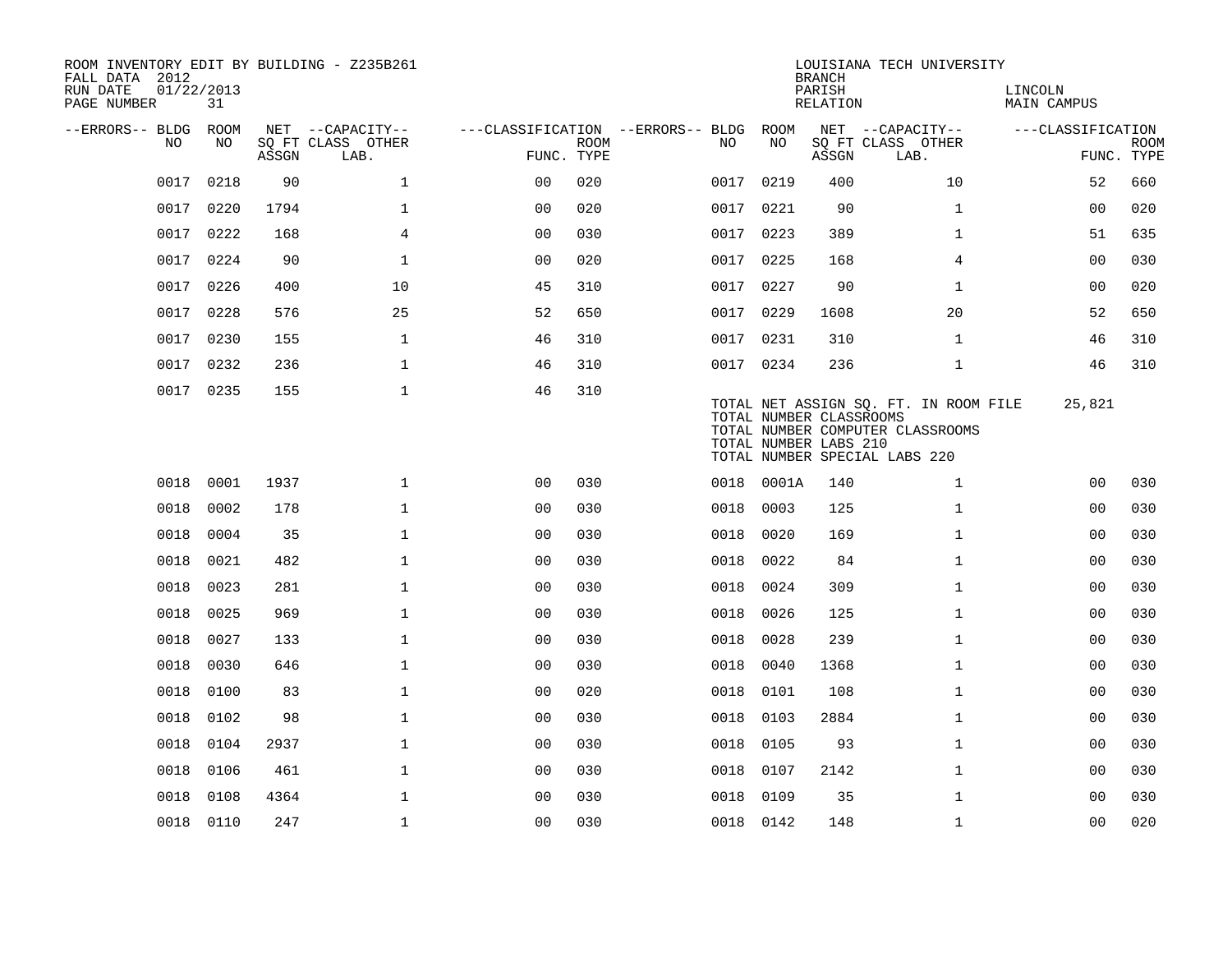| ROOM INVENTORY EDIT BY BUILDING - Z235B261<br>FALL DATA 2012<br>RUN DATE<br>PAGE NUMBER | 01/22/2013<br>32 |       |                                               |              |                                                         |                    |           |                                                                                         | <b>BRANCH</b><br>PARISH<br>RELATION |                           | LOUISIANA TECH UNIVERSITY                                                 | LINCOLN<br>MAIN CAMPUS |                |             |
|-----------------------------------------------------------------------------------------|------------------|-------|-----------------------------------------------|--------------|---------------------------------------------------------|--------------------|-----------|-----------------------------------------------------------------------------------------|-------------------------------------|---------------------------|---------------------------------------------------------------------------|------------------------|----------------|-------------|
| --ERRORS-- BLDG ROOM<br>NO                                                              | NO               | ASSGN | NET --CAPACITY--<br>SQ FT CLASS OTHER<br>LAB. |              | ---CLASSIFICATION --ERRORS-- BLDG ROOM NET --CAPACITY-- | ROOM<br>FUNC. TYPE | NO        | NO<br>TOTAL NUMBER CLASSROOMS<br>TOTAL NUMBER LABS 210<br>TOTAL NUMBER SPECIAL LABS 220 | ASSGN                               | SQ FT CLASS OTHER<br>LAB. | TOTAL NET ASSIGN SQ. FT. IN ROOM FILE<br>TOTAL NUMBER COMPUTER CLASSROOMS | ---CLASSIFICATION      | FUNC. TYPE     | <b>ROOM</b> |
|                                                                                         | 0019 0111        | 185   |                                               | $\mathbf{1}$ | 11                                                      | 545                | 0019 0112 |                                                                                         | 216                                 |                           | 1                                                                         |                        | 11             | 545         |
| 0019                                                                                    | 0113             | 225   | 6                                             |              | 21                                                      | 220                | 0019 0114 |                                                                                         | 219                                 |                           | 6                                                                         |                        | 21             | 220         |
| 0019                                                                                    | 0115             | 451   | 30                                            |              | 11                                                      | 110                | 0019 0118 |                                                                                         | 205                                 |                           | $\mathbf{1}$                                                              |                        | 11             | 545         |
| 0019                                                                                    | 0119             | 223   |                                               | $\mathbf 1$  | 11                                                      | 540                | 0019      | 0120                                                                                    | 218                                 |                           | $\mathbf{1}$                                                              |                        | 11             | 540         |
| 0019                                                                                    | 0121             | 190   |                                               | $\mathbf{1}$ | 11                                                      | 540                | 0019 0122 |                                                                                         | 63                                  |                           | $\mathbf{1}$                                                              |                        | 11             | 540         |
| 0019                                                                                    | 0123             | 59    |                                               | $\mathbf 1$  | 11                                                      | 545                | 0019      | 0124                                                                                    | 65                                  |                           | $\mathbf{1}$                                                              |                        | 11             | 540         |
| 0019                                                                                    | 0125             | 59    |                                               | $\mathbf 1$  | 11                                                      | 545                | 0019      | 0126                                                                                    | 60                                  |                           | $\mathbf{1}$                                                              |                        | 11             | 540         |
| 0019                                                                                    | 0127             | 60    |                                               | $\mathbf{1}$ | 11                                                      | 545                | 0019      | 0128                                                                                    | 63                                  |                           | $\mathbf{1}$                                                              |                        | 11             | 540         |
| 0019                                                                                    | 0129             | 59    |                                               | $\mathbf 1$  | 11                                                      | 545                | 0019      | 0130                                                                                    | 60                                  |                           | $\mathbf{1}$                                                              |                        | 11             | 540         |
| 0019                                                                                    | 0131             | 60    |                                               | $\mathbf 1$  | 11                                                      | 545                | 0019      | 0132                                                                                    | 127                                 |                           | $\mathbf{1}$                                                              |                        | 11             | 545         |
| 0019                                                                                    | 0133S            | 146   |                                               | $\mathbf 1$  | 0 <sub>0</sub>                                          | 020                | 0019      | 0134S                                                                                   | 150                                 |                           | $\mathbf{1}$                                                              |                        | 00             | 020         |
| 0019                                                                                    | 0135S            | 150   |                                               | $\mathbf 1$  | 0 <sub>0</sub>                                          | 020                | 0019      | 0136S                                                                                   | 162                                 |                           | $\mathbf{1}$                                                              |                        | 0 <sub>0</sub> | 020         |
| 0019                                                                                    | 0137W            | 75    |                                               | $\mathbf 1$  | 0 <sub>0</sub>                                          | 030                | 0019      | 0138M                                                                                   | 73                                  |                           | $\mathbf{1}$                                                              |                        | 00             | 030         |
| 0019                                                                                    | 0139C            | 642   |                                               | $\mathbf 1$  | 0 <sub>0</sub>                                          | 020                |           | 0019 0140H                                                                              | 60                                  |                           | $\mathbf{1}$                                                              |                        | 0 <sub>0</sub> | 030         |
| 0019                                                                                    | 0211             | 183   |                                               | $\mathbf{1}$ | 46                                                      | 310                | 0019      | 0212                                                                                    | 214                                 |                           | $\mathbf{1}$                                                              |                        | 46             | 310         |
| 0019                                                                                    | 0213             | 444   | 30                                            |              | 11                                                      | 110                | 0019      | 0214                                                                                    | 220                                 |                           | $\mathbf{1}$                                                              |                        | 46             | 310         |
| 0019                                                                                    | 0214A            | 448   |                                               | $\mathbf{1}$ | 46                                                      | 310                | 0019      | 0215                                                                                    | 428                                 |                           | 21                                                                        |                        | 11             | 240         |
| 0019                                                                                    | 0216             | 218   |                                               | $\mathbf 1$  | 46                                                      | 310                | 0019      | 0217                                                                                    | 195                                 |                           | $\mathbf{1}$                                                              |                        | 46             | 310         |
| 0019                                                                                    | 0218             | 122   |                                               | $\mathbf{1}$ | 46                                                      | 310                | 0019      | 0219                                                                                    | 129                                 |                           | $\mathbf{1}$                                                              |                        | 46             | 310         |
| 0019                                                                                    | 0220             | 261   |                                               | $\mathbf 1$  | 45                                                      | 315                | 0019      | 0221                                                                                    | 129                                 |                           | $\mathbf{1}$                                                              |                        | 46             | 310         |
| 0019                                                                                    | 0222             | 129   |                                               | $\mathbf 1$  | 46                                                      | 310                | 0019      | 0230W                                                                                   | 68                                  |                           | $\mathbf{1}$                                                              |                        | 0 <sub>0</sub> | 030         |
| 0019                                                                                    | 0231M            | 70    |                                               | $\mathbf{1}$ | 0 <sub>0</sub>                                          | 030                | 0019      | 0232H                                                                                   | 60                                  |                           | $\mathbf{1}$                                                              |                        | 0 <sub>0</sub> | 030         |
|                                                                                         | 0019 0233S       | 146   |                                               | $\mathbf 1$  | 00                                                      | 020                |           | 0019 0234S                                                                              | 150                                 |                           | $\mathbf{1}$                                                              |                        | 0 <sub>0</sub> | 020         |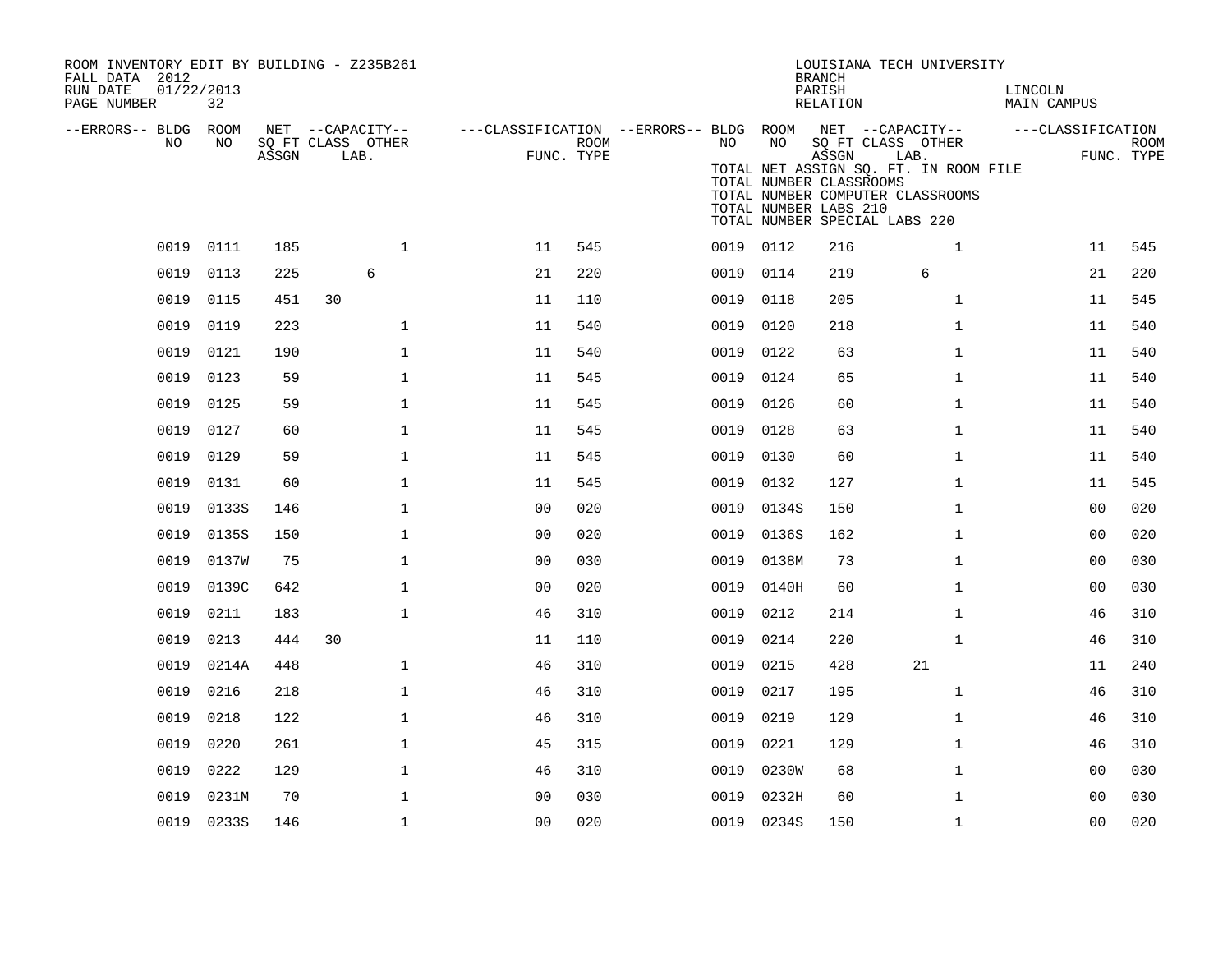| FALL DATA 2012<br>RUN DATE<br>PAGE NUMBER | 01/22/2013 | 33    |       | ROOM INVENTORY EDIT BY BUILDING - Z235B261 |                |             |                                   |                                                  | <b>BRANCH</b><br>PARISH<br>RELATION | LOUISIANA TECH UNIVERSITY                                                                                  | LINCOLN<br><b>MAIN CAMPUS</b> |                           |
|-------------------------------------------|------------|-------|-------|--------------------------------------------|----------------|-------------|-----------------------------------|--------------------------------------------------|-------------------------------------|------------------------------------------------------------------------------------------------------------|-------------------------------|---------------------------|
| --ERRORS-- BLDG                           |            | ROOM  |       | NET --CAPACITY--                           |                |             | ---CLASSIFICATION --ERRORS-- BLDG | ROOM                                             |                                     | NET --CAPACITY--                                                                                           | ---CLASSIFICATION             |                           |
|                                           | NO         | NO    | ASSGN | SQ FT CLASS OTHER<br>LAB.                  | FUNC. TYPE     | <b>ROOM</b> | NO.                               | NO                                               | ASSGN                               | SQ FT CLASS OTHER<br>LAB.                                                                                  |                               | <b>ROOM</b><br>FUNC. TYPE |
|                                           |            |       |       |                                            |                |             |                                   |                                                  |                                     |                                                                                                            |                               |                           |
|                                           | 0019       | 02355 | 150   | $\mathbf{1}$                               | 0 <sub>0</sub> | 020         | 0019                              | 0236S                                            | 162                                 | $\mathbf{1}$                                                                                               | 00                            | 020                       |
|                                           | 0019       | 0237C | 646   | $\mathbf{1}$                               | 0 <sub>0</sub> | 020         | 0019                              | 0306                                             | 1                                   | $\mathbf{1}$                                                                                               | 45                            | 315                       |
|                                           | 0019       | 0306A | 190   | $\mathbf{1}$                               | 46             | 310         | 0019                              | 0306B                                            | 213                                 | $\mathbf{1}$                                                                                               | 46                            | 310                       |
|                                           | 0019       | 0307  | 176   | $\mathbf{1}$                               | 45             | 315         | 0019                              | 0308                                             | 218                                 | $\mathbf{1}$                                                                                               | 46                            | 350                       |
|                                           | 0019       | 0309  | 218   | $\mathbf{1}$                               | 46             | 310         | 0019                              | 0310                                             | 448                                 | 30                                                                                                         | 11                            | 110                       |
| 9                                         | 0019       | 0311  | 210   | $\mathbf{1}$                               | 51             | 410         | 0019                              | 0312                                             | 209                                 | $\mathbf{1}$                                                                                               | 46                            | 315                       |
|                                           | 0019       | 0313  | 218   | $\mathbf{1}$                               | 46             | 310         | 0019                              | 0314                                             | 194                                 | $\mathbf{1}$                                                                                               | 46                            | 310                       |
|                                           | 0019       | 0315W | 84    | $\mathbf 1$                                | 00             | 030         | 0019                              | 0316                                             | 115                                 | $\mathbf{1}$                                                                                               | 46                            | 310                       |
|                                           | 0019       | 0317  | 120   | $\mathbf 1$                                | 46             | 310         | 0019                              | 0318                                             | 72                                  | $\mathbf{1}$                                                                                               | 00                            | 030                       |
|                                           | 0019       | 0319  | 134   | $\mathbf 1$                                | 46             | 310         | 0019                              | 0320                                             | 116                                 | $\mathbf{1}$                                                                                               | 46                            | 310                       |
|                                           | 0019       | 0321M | 74    | $\mathbf 1$                                | 0 <sub>0</sub> | 030         | 0019                              | 0330                                             | 146                                 | $\mathbf{1}$                                                                                               | 0 <sub>0</sub>                | 020                       |
|                                           | 0019       | 0331  | 150   | $\mathbf 1$                                | 00             | 020         |                                   | 0019 0332                                        | 150                                 | $\mathbf{1}$                                                                                               | 0 <sub>0</sub>                | 020                       |
|                                           | 0019 0333  |       | 162   | $\mathbf 1$                                | 0 <sub>0</sub> | 020         |                                   | TOTAL NUMBER CLASSROOMS<br>TOTAL NUMBER LABS 210 |                                     | TOTAL NET ASSIGN SQ. FT. IN ROOM FILE<br>TOTAL NUMBER COMPUTER CLASSROOMS<br>TOTAL NUMBER SPECIAL LABS 220 | 8,767<br>3<br>2               |                           |
|                                           | 0020       | 0008  | 59    | $\mathbf{1}$                               | 0 <sup>0</sup> | 030         |                                   | 0020 0010                                        | 53                                  | $\mathbf{1}$                                                                                               | 46                            | 315                       |
|                                           | 0020       | 0010A | 25    | $\mathbf{1}$                               | 45             | 315         | 0020                              | 0011                                             | 65                                  | $\mathbf{1}$                                                                                               | 46                            | 315                       |
|                                           | 0020       | 0012  | 58    | $\mathbf 1$                                | 0 <sub>0</sub> | 020         | 0020                              | 0013                                             | 746                                 | $\mathbf{1}$                                                                                               | 00                            | 030                       |
|                                           | 0020       | 0014  | 183   | 8                                          | 51             | 410         | 0020                              | 0101                                             | 200                                 | $\mathbf{1}$                                                                                               | 46                            | 310                       |
|                                           | 0020       | 0102  | 155   | $\mathbf 1$                                | 46             | 310         | 0020                              | 0102A                                            | 98                                  | $\mathbf{1}$                                                                                               | 0 <sub>0</sub>                | 020                       |
|                                           | 0020       | 0103  | 256   | $\mathbf{1}$                               | 46             | 310         | 0020                              | 0104                                             | 160                                 | $\mathbf{1}$                                                                                               | 46                            | 310                       |
|                                           | 0020       | 0105  | 180   | $\mathbf 1$                                | 46             | 310         | 0020                              | 0106                                             | 167                                 | $\mathbf{1}$                                                                                               | 46                            | 310                       |
|                                           | 0020       | 0107  | 317   | $\mathbf{1}$                               | 46             | 310         | 0020                              | 0108                                             | 261                                 | $\mathbf{1}$                                                                                               | 46                            | 310                       |
|                                           | 0020       | 0109  | 44    | $\mathbf{1}$                               | 46             | 315         | 0020                              | 0110                                             | 249                                 | $\mathbf{1}$                                                                                               | 46                            | 315                       |
|                                           | 0020 0111  |       | 238   | $\mathbf 1$                                | 46             | 310         |                                   | 0020 0112                                        | 126                                 | $\mathbf{1}$                                                                                               | 46                            | 315                       |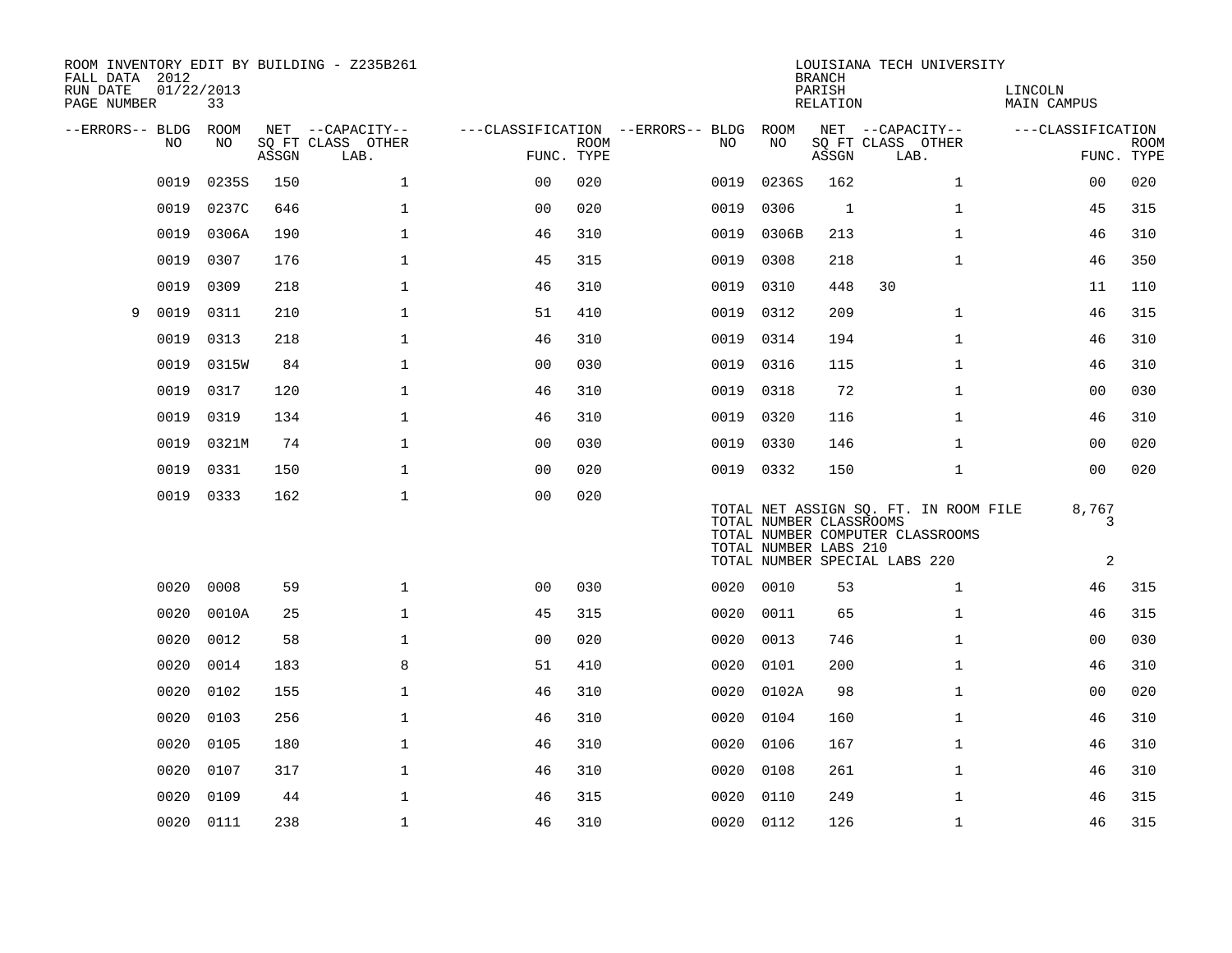| ROOM INVENTORY EDIT BY BUILDING - Z235B261<br>FALL DATA 2012<br>RUN DATE<br>PAGE NUMBER | 01/22/2013<br>34  |       |              |                                       |                |             |                                         |            | <b>BRANCH</b><br>PARISH<br><b>RELATION</b> | LOUISIANA TECH UNIVERSITY             |              | LINCOLN<br>MAIN CAMPUS |             |
|-----------------------------------------------------------------------------------------|-------------------|-------|--------------|---------------------------------------|----------------|-------------|-----------------------------------------|------------|--------------------------------------------|---------------------------------------|--------------|------------------------|-------------|
| --ERRORS-- BLDG<br>NO.                                                                  | <b>ROOM</b><br>NO |       |              | NET --CAPACITY--<br>SQ FT CLASS OTHER |                | <b>ROOM</b> | ---CLASSIFICATION --ERRORS-- BLDG<br>NO | ROOM<br>NO |                                            | NET --CAPACITY--<br>SQ FT CLASS OTHER |              | ---CLASSIFICATION      | <b>ROOM</b> |
|                                                                                         |                   | ASSGN |              | LAB.                                  |                | FUNC. TYPE  |                                         |            | ASSGN                                      | LAB.                                  |              |                        | FUNC. TYPE  |
| 0020                                                                                    | 0113              | 242   |              | $\mathbf{1}$                          | 46             | 310         | 0020                                    | 0114       | 420                                        |                                       | 12           | 46                     | 350         |
| 0020                                                                                    | 0115              | 764   | 51           |                                       | 11             | 110         | 0020                                    | 0116       | 51                                         | $\mathbf{1}$                          |              | 11                     | 115         |
| 0020                                                                                    | 0117              | 26    |              | $\mathbf 1$                           | 0 <sub>0</sub> | 010         | 0020                                    | 0118       | 185                                        |                                       | $\mathbf{1}$ | 45                     | 315         |
| 0020                                                                                    | 0119              | 86    |              | $\mathbf 1$                           | 45             | 310         | 0020                                    | 0120       | 118                                        |                                       | $\mathbf{1}$ | 00                     | 030         |
| 0020                                                                                    | 0121              | 122   |              | $\mathbf{1}$                          | 0 <sub>0</sub> | 030         | 0020                                    | 0122       | 233                                        | $\mathbf{1}$                          |              | 11                     | 115         |
| 0020                                                                                    | 0123              | 151   |              | $\mathbf 1$                           | 46             | 310         | 0020                                    | 0124       | 170                                        |                                       | $\mathbf{1}$ | 46                     | 310         |
| 0020                                                                                    | 0125              | 192   |              | $\mathbf{1}$                          | 46             | 310         | 0020                                    | 0126       | 197                                        |                                       | $\mathbf{1}$ | 46                     | 310         |
| 0020                                                                                    | 0127              | 149   |              | $\mathbf{1}$                          | 46             | 310         | 0020                                    | 0128       | 208                                        |                                       | $\mathbf{1}$ | 0 <sub>0</sub>         | 020         |
| 0020                                                                                    | 0129              | 86    |              | $\mathbf 1$                           | 46             | 310         | 0020                                    | 0130       | 142                                        |                                       | $\mathbf{1}$ | 45                     | 315         |
| 0020                                                                                    | 0131              | 603   |              | $\mathbf 1$                           | 0 <sub>0</sub> | 020         | 0020                                    | 0132       | 125                                        |                                       | $\mathbf{1}$ | 0 <sub>0</sub>         | 020         |
| 0020                                                                                    | 0133              | 347   |              | $\mathbf 1$                           | 0 <sub>0</sub> | 020         | 0020                                    | 0134       | 250                                        |                                       | $\mathbf{1}$ | 0 <sub>0</sub>         | 020         |
| 0020                                                                                    | 0135              | 135   |              | $\mathbf 1$                           | 0 <sub>0</sub> | 020         | 0020                                    | 0136       | 104                                        |                                       | $\mathbf{1}$ | 0 <sub>0</sub>         | 020         |
| 0020                                                                                    | 0137              | 440   |              | $\mathbf 1$                           | 46             | 315         | 0020                                    | 0138       | 100                                        |                                       | $\mathbf{1}$ | 00                     | 020         |
| 0020                                                                                    | 0201              | 140   |              | $\mathbf{1}$                          | 46             | 310         | 0020                                    | 0202       | 96                                         | 3                                     |              | 11                     | 220         |
| 0020                                                                                    | 0203              | 908   |              | 24                                    | 11             | 210         | 0020                                    | 0204       | 436                                        | 11                                    |              | 11                     | 215         |
| 0020                                                                                    | 0205              | 480   | 13           |                                       | 11             | 110         | 0020                                    | 0206       | 699                                        | 47                                    |              | 11                     | 110         |
| 0020                                                                                    | 0207              | 511   |              | 13                                    | 21             | 250         | 0020                                    | 0208       | 134                                        |                                       | $\mathbf{1}$ | 46                     | 310         |
| 0020                                                                                    | 0209              | 128   |              | $\mathbf 1$                           | 46             | 310         | 0020                                    | 0210       | 157                                        |                                       | $\mathbf{1}$ | 46                     | 310         |
| 0020                                                                                    | 0211              | 151   |              | $\mathbf 1$                           | 46             | 310         | 0020                                    | 0212       | 112                                        |                                       | $\mathbf{1}$ | 46                     | 310         |
| 0020                                                                                    | 0213              | 559   | 37           |                                       | 11             | 110         | 0020                                    | 0214       | 91                                         |                                       | $\mathbf{1}$ | 45                     | 315         |
| 0020                                                                                    | 0215              | 22    | $\mathbf 1$  |                                       | 11             | 115         | 0020                                    | 0216A      | 24                                         | $\mathbf 1$                           |              | 11                     | 115         |
| 0020                                                                                    | 0216B             | 26    | $\mathbf{1}$ |                                       | 11             | 115         | 0020                                    | 0217       | 54                                         | 1                                     |              | 11                     | 115         |
| 0020                                                                                    | 0218              | 33    | $\mathbf{1}$ |                                       | 11             | 115         | 0020                                    | 0219       | 843                                        | 56                                    |              | 11                     | 110         |
| 0020                                                                                    | 0220              | 143   |              | $\mathbf{1}$                          | 46             | 310         | 0020                                    | 0221       | 152                                        |                                       | $\mathbf{1}$ | 46                     | 310         |
| 0020                                                                                    | 0222              | 270   |              | $\mathbf 1$                           | 0 <sub>0</sub> | 030         | 0020                                    | 0223       | 115                                        |                                       | $\mathbf{1}$ | 46                     | 310         |
| 0020                                                                                    | 0224              | 117   |              | $\mathbf{1}$                          | 46             | 310         |                                         | 0020 0225  | 17                                         |                                       | $\mathbf{1}$ | 0 <sub>0</sub>         | 010         |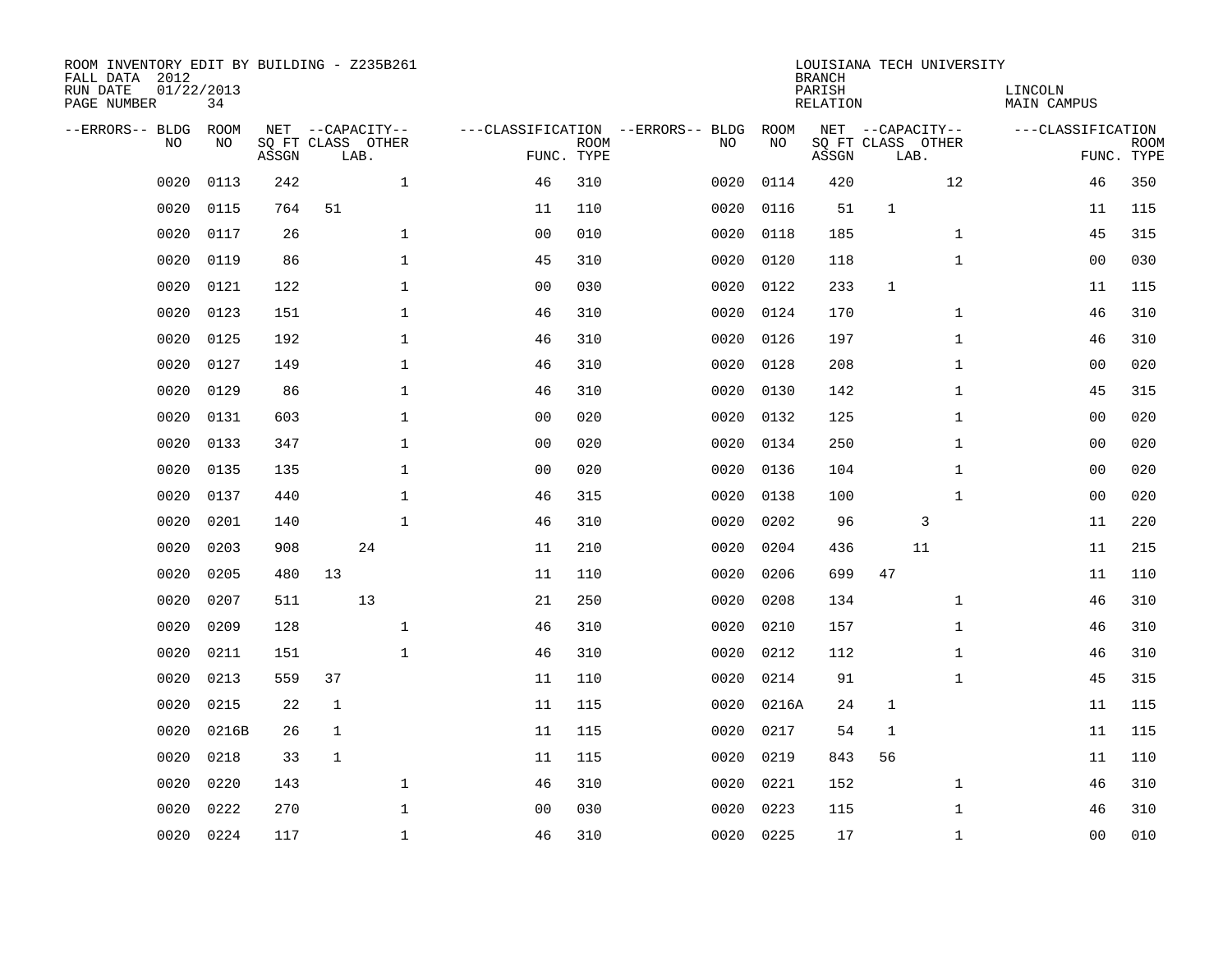| ROOM INVENTORY EDIT BY BUILDING - Z235B261<br>FALL DATA 2012<br>RUN DATE<br>PAGE NUMBER | 01/22/2013<br>35 |       |                                               |                                                                             |                    |           |            | <b>BRANCH</b><br>PARISH<br>RELATION                    | LOUISIANA TECH UNIVERSITY                                                                                                                   | LINCOLN<br>MAIN CAMPUS            |                           |
|-----------------------------------------------------------------------------------------|------------------|-------|-----------------------------------------------|-----------------------------------------------------------------------------|--------------------|-----------|------------|--------------------------------------------------------|---------------------------------------------------------------------------------------------------------------------------------------------|-----------------------------------|---------------------------|
| --ERRORS-- BLDG ROOM<br>NO                                                              | NO               | ASSGN | NET --CAPACITY--<br>SQ FT CLASS OTHER<br>LAB. | ---CLASSIFICATION --ERRORS-- BLDG ROOM NET --CAPACITY-- -----CLASSIFICATION | ROOM<br>FUNC. TYPE | NO        | NO         | ASSGN                                                  | SQ FT CLASS OTHER<br>LAB.                                                                                                                   |                                   | <b>ROOM</b><br>FUNC. TYPE |
| 0020                                                                                    | 0226             | 416   | $\mathbf 1$                                   | 00                                                                          | 020                |           | 0020 0227  | 434                                                    | $\mathbf{1}$                                                                                                                                | 00 <sub>o</sub>                   | 020                       |
|                                                                                         | 0020 0228        | 94    | $\mathbf{1}$                                  | 0 <sub>0</sub>                                                              | 020                |           | 0020 0229  | TOTAL NUMBER CLASSROOMS<br>TOTAL NUMBER LABS 210       | 491 72<br>$\mathbf{1}$<br>TOTAL NET ASSIGN SQ. FT. IN ROOM FILE 12,318<br>TOTAL NUMBER COMPUTER CLASSROOMS<br>TOTAL NUMBER SPECIAL LABS 220 | 5<br>$\mathbf{1}$<br>$\mathbf{1}$ | 00 020                    |
|                                                                                         | 0021 0100 10692  |       |                                               | 91                                                                          | 950                |           |            | TOTAL NUMBER CLASSROOMS<br>TOTAL NUMBER LABS 210       | TOTAL NET ASSIGN SQ. FT. IN ROOM FILE 10,692<br>TOTAL NUMBER COMPUTER CLASSROOMS<br>TOTAL NUMBER SPECIAL LABS 220                           |                                   |                           |
|                                                                                         | 0022 0101        | 2554  | $\mathbf 1$                                   | 82                                                                          | 082                | 0022 0102 |            | 218                                                    | $\mathbf{1}$                                                                                                                                | 82                                | 082                       |
|                                                                                         | 0022 0103        | 586   | $\mathbf{1}$                                  | 82                                                                          | 082                | 0022 0104 |            | 389                                                    | $\mathbf{1}$                                                                                                                                | 82                                | 082                       |
|                                                                                         | 0022 0105        | 208   | $\mathbf{1}$                                  | 82                                                                          | 082                | 0022 0106 |            | 33                                                     | $\mathbf{1}$                                                                                                                                | 82                                | 082                       |
|                                                                                         | 0022 0201        | 183   | $\mathbf{1}$                                  | 82                                                                          | 082                |           | 0022 0202  | 11<br>TOTAL NUMBER CLASSROOMS<br>TOTAL NUMBER LABS 210 | $\mathbf{1}$<br>TOTAL NET ASSIGN SQ. FT. IN ROOM FILE<br>TOTAL NUMBER COMPUTER CLASSROOMS<br>TOTAL NUMBER SPECIAL LABS 220                  | 82<br>4,182                       | 082                       |
|                                                                                         | 0023 0100        | 1207  | 32                                            | 21                                                                          | 250                | 0023 0101 |            | 114                                                    | $\mathbf{1}$                                                                                                                                | 45                                | 710                       |
|                                                                                         | 0023 0102        | 151   | 4                                             | 21                                                                          | 250                |           | 0023 0102A | 127                                                    | $\mathbf{1}$                                                                                                                                | 21                                | 250                       |
|                                                                                         | 0023 0103        | 274   | 3                                             | 20                                                                          | 250                | 0023 0104 |            | 22                                                     | $\mathbf{1}$                                                                                                                                | 45                                | 710                       |
|                                                                                         | 0023 0105        | 276   | 3                                             | 21                                                                          | 250                | 0023 0106 |            | 191                                                    | $\overline{2}$                                                                                                                              | 21                                | 320                       |
|                                                                                         | 0023 0107        | 283   | $\mathbf{1}$                                  | 45                                                                          | 720                | 0023 0108 |            | 106                                                    | $\mathbf{1}$                                                                                                                                | 0 <sub>0</sub>                    | 010                       |
|                                                                                         | 0023 0109        | 281   | $\mathbf{1}$                                  | 21                                                                          | 310                | 0023 0110 |            | 187                                                    | 2                                                                                                                                           | 21                                | 250                       |
|                                                                                         | 0023 0111        | 164   | $\mathbf 1$                                   | 21                                                                          | 760                | 0023 0112 |            | 290                                                    | 3                                                                                                                                           | 21                                | 250                       |
|                                                                                         | 0023 0113        | 137   | $\mathbf{1}$                                  | 21                                                                          | 310                | 0023 0114 |            | 484                                                    | $\overline{4}$                                                                                                                              | 21                                | 250                       |
|                                                                                         | 0023 0115        | 217   | $\mathbf{1}$                                  | 21                                                                          | 310                | 0023 0120 |            | 77                                                     | 2                                                                                                                                           | 0 <sub>0</sub>                    | 030                       |
| 0023                                                                                    | 0121             | 928   | $\mathbf 1$                                   | 0 <sub>0</sub>                                                              | 020                | 0023 0122 |            | 157                                                    | $\mathbf{1}$                                                                                                                                | 00                                | 030                       |
|                                                                                         | 0023 0123        | 168   | $\mathbf{1}$                                  | 0 <sub>0</sub>                                                              | 020                | 0023 0124 |            | 329                                                    | $\mathbf{1}$                                                                                                                                | 21                                | 250                       |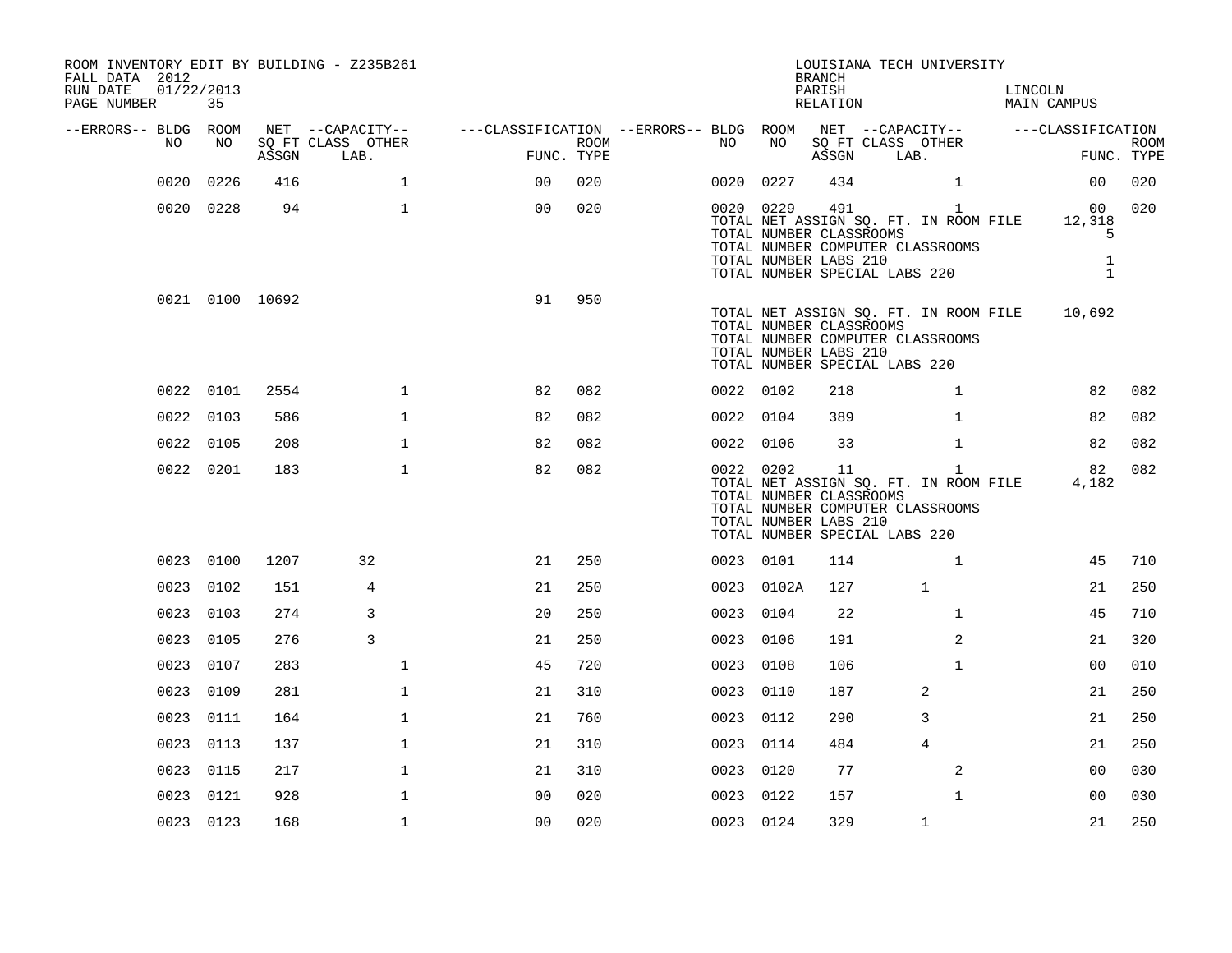| ROOM INVENTORY EDIT BY BUILDING - Z235B261<br>FALL DATA 2012<br>RUN DATE<br>PAGE NUMBER | 01/22/2013<br>36 |       |                                               |                |             |                                          |            | <b>BRANCH</b><br>PARISH<br>RELATION              | LOUISIANA TECH UNIVERSITY                                                                                  | LINCOLN<br><b>MAIN CAMPUS</b> |                           |
|-----------------------------------------------------------------------------------------|------------------|-------|-----------------------------------------------|----------------|-------------|------------------------------------------|------------|--------------------------------------------------|------------------------------------------------------------------------------------------------------------|-------------------------------|---------------------------|
| --ERRORS-- BLDG<br>NO                                                                   | ROOM<br>NO       | ASSGN | NET --CAPACITY--<br>SQ FT CLASS OTHER<br>LAB. | FUNC. TYPE     | <b>ROOM</b> | ---CLASSIFICATION --ERRORS-- BLDG<br>NO. | ROOM<br>NO | ASSGN                                            | NET --CAPACITY--<br>SQ FT CLASS OTHER<br>LAB.                                                              | ---CLASSIFICATION             | <b>ROOM</b><br>FUNC. TYPE |
| 0023                                                                                    | 0125             | 168   | $\mathbf 1$                                   | 0 <sub>0</sub> | 020         | 0023                                     | 0126       | 7                                                | $\mathbf{1}$                                                                                               | 00                            | 030                       |
| 0023                                                                                    | 0127             | 141   | $\mathbf{1}$                                  | 0 <sub>0</sub> | 030         | 0023                                     | 0200       | 164                                              | $\mathbf{1}$                                                                                               | 21                            | 310                       |
| 0023                                                                                    | 0201             | 284   | 3                                             | 21             | 313         | 0023                                     | 0202       | 399                                              | 15                                                                                                         | 21                            | 350                       |
| 0023                                                                                    | 0203             | 258   | $\mathbf{1}$                                  | 21             | 325         | 0023                                     | 0204       | 322                                              | $\mathbf{1}$                                                                                               | 21                            | 315                       |
| 0023                                                                                    | 0205             | 166   | $\mathbf 1$                                   | 21             | 325         | 0023                                     | 0206       | 139                                              | 4                                                                                                          | 21                            | 320                       |
| 0023                                                                                    | 0207             | 169   | $\mathbf{1}$                                  | 21             | 310         | 0023                                     | 0208       | 137                                              | $\overline{4}$                                                                                             | 21                            | 320                       |
| 0023                                                                                    | 0209             | 139   | 2                                             | 21             | 320         | 0023                                     | 0210       | 183                                              | $\mathbf{1}$                                                                                               | 21                            | 310                       |
| 0023                                                                                    | 0211             | 167   | 2                                             | 21             | 320         | 0023                                     | 0212       | 191                                              | $\mathbf{1}$                                                                                               | 21                            | 310                       |
| 0023                                                                                    | 0213             | 153   | $\mathbf 1$                                   | 21             | 310         | 0023 0214                                |            | 191                                              | $\mathbf{1}$                                                                                               | 21                            | 310                       |
| 0023                                                                                    | 0215             | 153   | $\mathbf{1}$                                  | 21             | 310         | 0023                                     | 0216       | 166                                              | $\mathbf{1}$                                                                                               | 21                            | 310                       |
| 0023                                                                                    | 0217             | 233   | $\mathbf 1$                                   | 21             | 310         | 0023 0218                                |            | 137                                              | $\mathbf{1}$                                                                                               | 21                            | 310                       |
| 0023                                                                                    | 0219             | 149   | $\mathbf 1$                                   | 21             | 315         | 0023                                     | 0220       | 139                                              | $\mathbf{1}$                                                                                               | 21                            | 310                       |
| 0023                                                                                    | 0221             | 34    | $\mathbf{1}$                                  | 0 <sub>0</sub> | 020         | 0023 0230                                |            | 357                                              | $\mathbf{1}$                                                                                               | 0 <sub>0</sub>                | 020                       |
|                                                                                         | 0023 0231        | 949   | $\mathbf{1}$                                  | 0 <sub>0</sub> | 020         |                                          |            | TOTAL NUMBER CLASSROOMS<br>TOTAL NUMBER LABS 210 | TOTAL NET ASSIGN SQ. FT. IN ROOM FILE<br>TOTAL NUMBER COMPUTER CLASSROOMS<br>TOTAL NUMBER SPECIAL LABS 220 | 8,773                         |                           |
|                                                                                         | 0024 0100        | 892   |                                               | 0 <sub>0</sub> | 020         | 0024 0101                                |            | 295                                              | $\mathbf{1}$                                                                                               | 0 <sub>0</sub>                | 020                       |
|                                                                                         | 0024 0102        | 293   | $\mathbf{1}$                                  | 63             | 310         | 0024 0103                                |            | 77                                               | $\mathbf{1}$                                                                                               | 00                            | 030                       |
|                                                                                         | 0024 0104        | 277   | $\mathbf{1}$                                  | 63             | 310         |                                          | 0024 0104A | 12                                               | $\mathbf{1}$                                                                                               | 63                            | 315                       |
|                                                                                         | 0024 0105        | 44    | $\mathbf{1}$                                  | 63             | 315         |                                          | 0024 0105A | 11                                               | $\mathbf{1}$                                                                                               | 0 <sub>0</sub>                | 010                       |
|                                                                                         | 0024 0106        | 143   | $\mathbf{1}$                                  | 63             | 310         |                                          | 0024 0106A | 78                                               | $\mathbf{1}$                                                                                               | 0 <sub>0</sub>                | 030                       |
|                                                                                         | 0024 0106B       | 60    | $\mathbf 1$                                   | 63             | 315         | 0024 0107                                |            | 293                                              | $\mathbf{1}$                                                                                               | 63                            | 310                       |
|                                                                                         | 0024 0108        | 85    | $\mathbf{1}$                                  | 63             | 315         | 0024 0109                                |            | 301                                              | $\mathbf{1}$                                                                                               | 63                            | 310                       |
| 0024                                                                                    | 0110             | 347   | $\mathbf{1}$                                  | 0 <sub>0</sub> | 030         | 0024 0112                                |            | 114                                              | $\mathbf{1}$                                                                                               | 63                            | 315                       |
|                                                                                         | 0024 0113        | 150   | $\mathbf 1$                                   | 63             | 315         | 0024 0114                                |            | 134                                              | $\mathbf{1}$                                                                                               | 63                            | 310                       |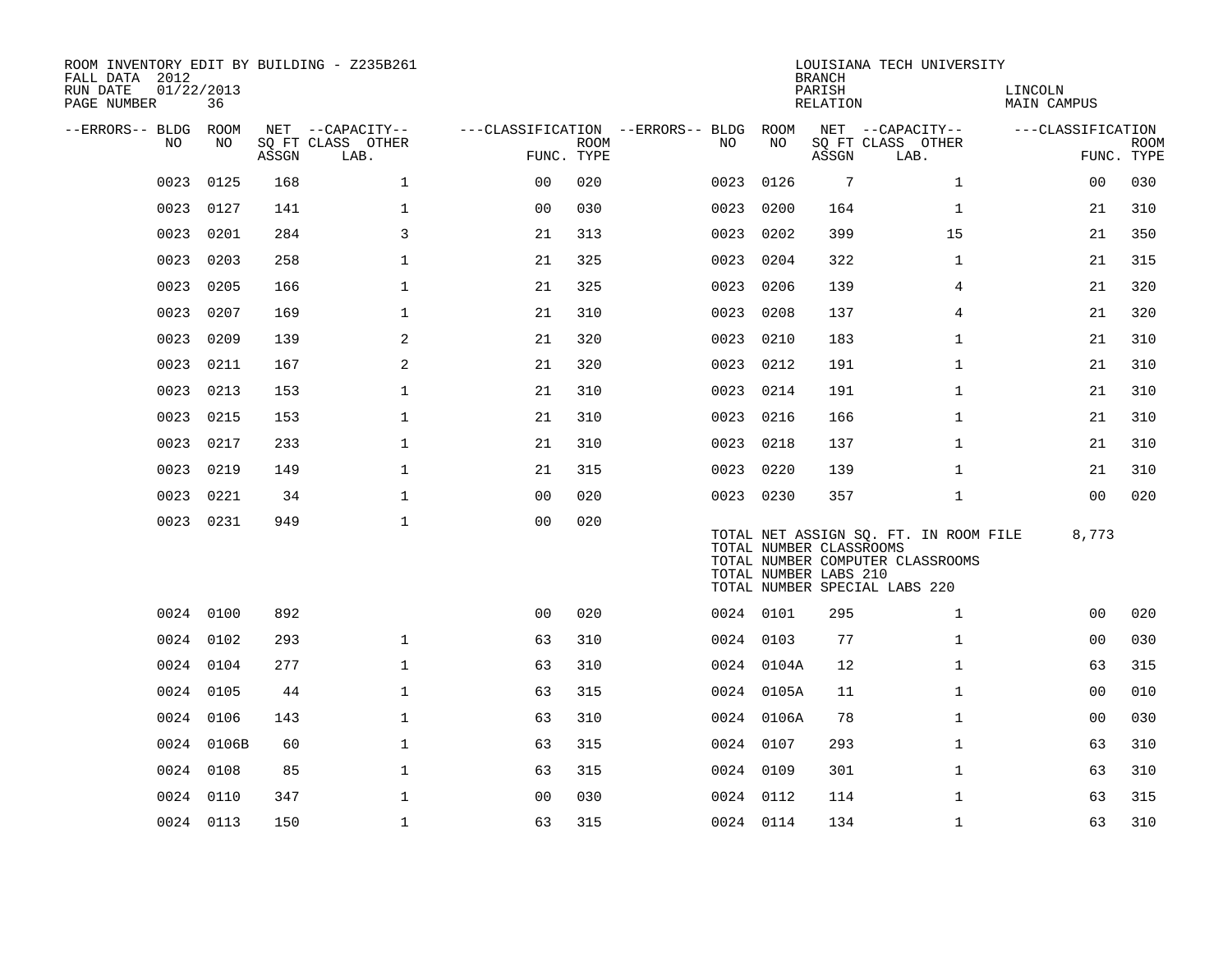| ROOM INVENTORY EDIT BY BUILDING - Z235B261<br>FALL DATA 2012<br>RUN DATE<br>PAGE NUMBER | 01/22/2013<br>37 |       |                                               |                |                           |                                         |            | <b>BRANCH</b><br>PARISH<br><b>RELATION</b> | LOUISIANA TECH UNIVERSITY                     | LINCOLN<br><b>MAIN CAMPUS</b> |                           |
|-----------------------------------------------------------------------------------------|------------------|-------|-----------------------------------------------|----------------|---------------------------|-----------------------------------------|------------|--------------------------------------------|-----------------------------------------------|-------------------------------|---------------------------|
| --ERRORS-- BLDG<br>NO                                                                   | ROOM<br>NO       | ASSGN | NET --CAPACITY--<br>SQ FT CLASS OTHER<br>LAB. |                | <b>ROOM</b><br>FUNC. TYPE | ---CLASSIFICATION --ERRORS-- BLDG<br>NO | ROOM<br>NO | ASSGN                                      | NET --CAPACITY--<br>SQ FT CLASS OTHER<br>LAB. | ---CLASSIFICATION             | <b>ROOM</b><br>FUNC. TYPE |
| 0024                                                                                    | 0114A            | 12    | $\mathbf{1}$                                  | 63             | 315                       |                                         | 0024 0115  | 134                                        | $\mathbf{1}$                                  | 63                            | 310                       |
| 0024                                                                                    | 0115A            | 12    | $\mathbf 1$                                   | 63             | 315                       |                                         | 0024 0116  | 150                                        | $\mathbf{1}$                                  | 63                            | 310                       |
| 0024                                                                                    | 0117             | 134   | $\mathbf 1$                                   | 63             | 310                       |                                         | 0024 0117A | 12                                         | $\mathbf{1}$                                  | 63                            | 315                       |
| 0024                                                                                    | 0118             | 134   | $\overline{a}$                                | 57             | 850                       |                                         | 0024 0118A | 12                                         | $\mathbf{1}$                                  | 57                            | 315                       |
| 0024                                                                                    | 0119             | 134   | $\mathbf 1$                                   | 63             | 310                       |                                         | 0024 0119A | 12                                         | $\mathbf{1}$                                  | 63                            | 315                       |
|                                                                                         | 0024 0120        | 134   | 2                                             | 57             | 850                       |                                         | 0024 0120A | 12                                         | $\mathbf{1}$                                  | 57                            | 315                       |
| 0024                                                                                    | 0121             | 142   | $\mathbf{1}$                                  | 63             | 310                       |                                         | 0024 0121A | 12                                         | $\mathbf{1}$                                  | 63                            | 315                       |
|                                                                                         | 0024 0122        | 134   | $\mathbf 1$                                   | 57             | 315                       |                                         | 0024 0122A | 12                                         | $\mathbf{1}$                                  | 57                            | 315                       |
| 0024                                                                                    | 0123             | 143   | $\mathbf{1}$                                  | 57             | 880                       |                                         | 0024 0124  | 78                                         | $\mathbf{1}$                                  | 57                            | 860                       |
|                                                                                         | 0024 0124A       | 50    | $\mathbf 1$                                   | 0 <sub>0</sub> | 030                       |                                         | 0024 0124B | 12                                         | $\mathbf{1}$                                  | 57                            | 315                       |
| 0024                                                                                    | 0125             | 150   | $\mathbf{1}$                                  | 57             | 310                       |                                         | 0024 0127  | 134                                        | $\mathbf{1}$                                  | 57                            | 310                       |
|                                                                                         | 0024 0127A       | 12    | $\mathbf 1$                                   | 57             | 315                       |                                         | 0024 0129  | 150                                        | $\mathbf{1}$                                  | 57                            | 310                       |
| 0024                                                                                    | 0200             | 293   | $\mathbf{1}$                                  | 00             | 020                       |                                         | 0024 0201  | 143                                        | $\mathbf{1}$                                  | 63                            | 310                       |
| 0024                                                                                    | 0202             | 127   | $\mathbf 1$                                   | 63             | 310                       |                                         | 0024 0202A | 12                                         | $\mathbf{1}$                                  | 63                            | 315                       |
| 0024                                                                                    | 0203             | 143   | 1                                             | 63             | 310                       |                                         | 0024 0204  | 143                                        | $\mathbf{1}$                                  | 63                            | 310                       |
| 0024                                                                                    | 0205             | 134   | $\mathbf 1$                                   | 63             | 310                       |                                         | 0024 0205A | 12                                         | $\mathbf{1}$                                  | 63                            | 315                       |
| 0024                                                                                    | 0206             | 127   | $\mathbf 1$                                   | 63             | 310                       |                                         | 0024 0206A | 12                                         | $\mathbf{1}$                                  | 63                            | 315                       |
| 0024                                                                                    | 0207             | 146   | $\mathbf 1$                                   | 45             | 730                       |                                         | 0024 0208  | 127                                        | $\mathbf{1}$                                  | 63                            | 310                       |
| 0024                                                                                    | 0208A            | 12    | $\mathbf 1$                                   | 63             | 315                       |                                         | 0024 0209  | 134                                        | $\mathbf{1}$                                  | 45                            | 730                       |
| 0024                                                                                    | 0209A            | 12    | $\mathbf 1$                                   | 0 <sub>0</sub> | 030                       |                                         | 0024 0210  | 127                                        | $\mathbf{1}$                                  | 63                            | 310                       |
| 0024                                                                                    | 0210A            | 12    | $\mathbf{1}$                                  | 63             | 315                       |                                         | 0024 0211  | 134                                        | $\mathbf{1}$                                  | 63                            | 310                       |
| 0024                                                                                    | 0211A            | 12    | $\mathbf{1}$                                  | 63             | 315                       |                                         | 0024 0212  | 127                                        | $\mathbf{1}$                                  | 63                            | 315                       |
|                                                                                         | 0024 0212A       | 12    | $\mathbf{1}$                                  | 63             | 315                       |                                         | 0024 0213  | 134                                        | $\mathbf{1}$                                  | 63                            | 310                       |
|                                                                                         | 0024 0213A       | 12    | $\mathbf 1$                                   | 63             | 315                       |                                         | 0024 0214  | 93                                         | 12                                            | 74                            | 350                       |
| 0024                                                                                    | 0215             | 134   | $\mathbf 1$                                   | 63             | 315                       |                                         | 0024 0215A | 12                                         | $\mathbf{1}$                                  | 63                            | 315                       |
|                                                                                         | 0024 0216        | 330   | $\mathbf 1$                                   | 00             | 030                       |                                         | 0024 0217  | 134                                        | $\mathbf{1}$                                  | 63                            | 315                       |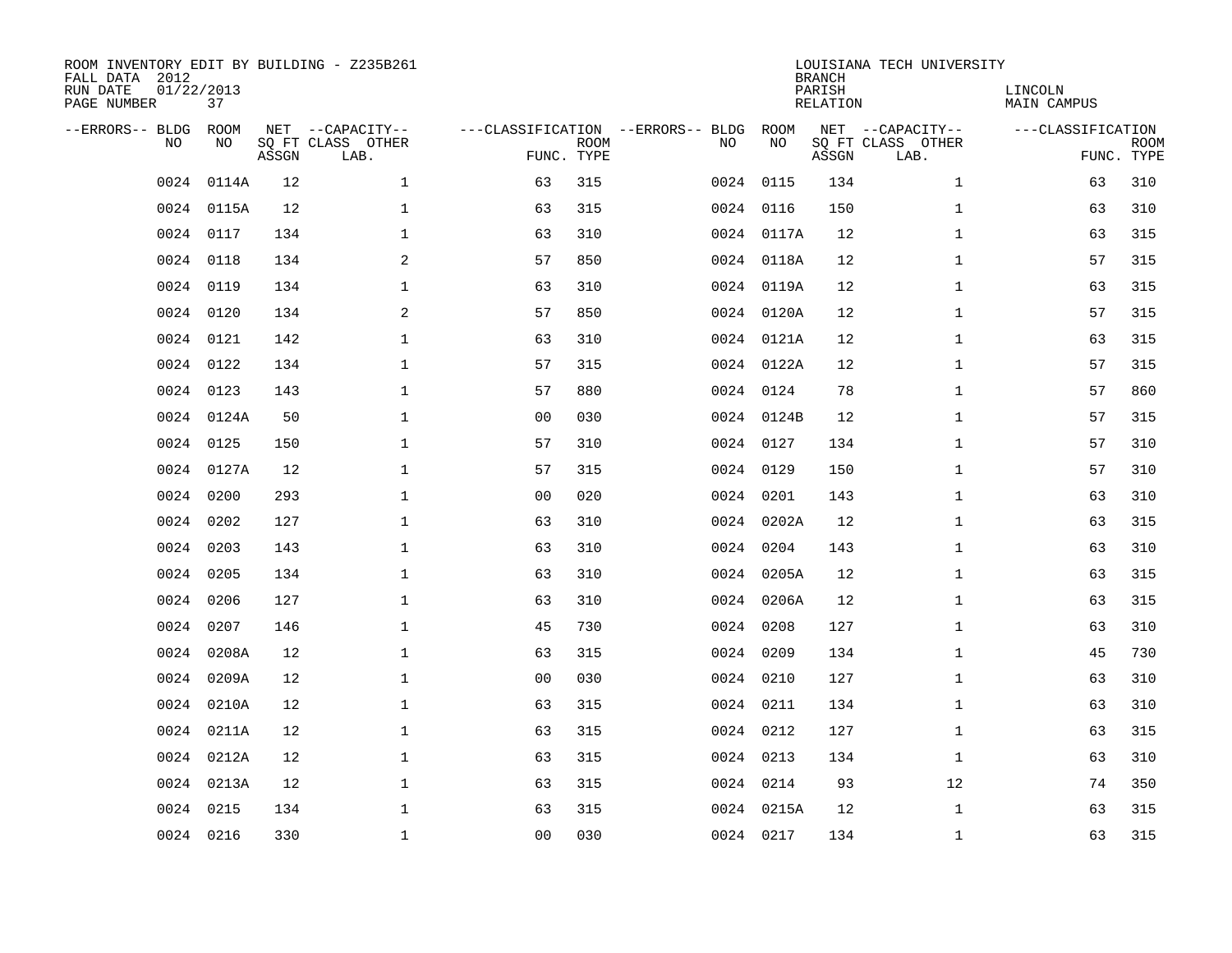| FALL DATA 2012<br>RUN DATE<br>PAGE NUMBER | 01/22/2013<br>38 |       | ROOM INVENTORY EDIT BY BUILDING - Z235B261 |                                        |                           |           |                                                  | <b>BRANCH</b><br>PARISH<br>RELATION | LOUISIANA TECH UNIVERSITY                                                                                  | LINCOLN<br>MAIN CAMPUS |                           |
|-------------------------------------------|------------------|-------|--------------------------------------------|----------------------------------------|---------------------------|-----------|--------------------------------------------------|-------------------------------------|------------------------------------------------------------------------------------------------------------|------------------------|---------------------------|
| --ERRORS-- BLDG ROOM                      |                  |       | NET --CAPACITY--                           | ---CLASSIFICATION --ERRORS-- BLDG ROOM |                           |           |                                                  |                                     | NET --CAPACITY--                                                                                           | ---CLASSIFICATION      |                           |
|                                           | NO<br>NO.        | ASSGN | SQ FT CLASS OTHER<br>LAB.                  |                                        | <b>ROOM</b><br>FUNC. TYPE | NO.       | NO                                               | ASSGN                               | SQ FT CLASS OTHER<br>LAB.                                                                                  |                        | <b>ROOM</b><br>FUNC. TYPE |
|                                           | 0217A<br>0024    | 12    | $\mathbf{1}$                               | 63                                     | 315                       |           | 0024 0218                                        | 118                                 | $\mathbf{1}$                                                                                               | 0 <sub>0</sub>         | 030                       |
|                                           | 0024 0219        | 134   | $\mathbf{1}$                               | 63                                     | 310                       |           | 0024 0219A                                       | 12                                  | $\mathbf{1}$                                                                                               | 63                     | 315                       |
|                                           | 0024 0220        | 465   | $\mathbf{1}$                               | 63                                     | 350                       |           | 0024 0221                                        | 134                                 | $\mathbf{1}$                                                                                               | 63                     | 310                       |
|                                           | 0024 0221A       | 12    | $\mathbf{1}$                               | 63                                     | 315                       | 0024 0222 |                                                  | 1122                                | 50                                                                                                         | 63                     | 350                       |
|                                           | 0024 0223        | 724   |                                            | 0 <sub>0</sub>                         | 020                       |           | TOTAL NUMBER CLASSROOMS<br>TOTAL NUMBER LABS 210 |                                     | TOTAL NET ASSIGN SQ. FT. IN ROOM FILE<br>TOTAL NUMBER COMPUTER CLASSROOMS<br>TOTAL NUMBER SPECIAL LABS 220 | 7,883                  |                           |
|                                           | 0025 0012        | 162   | $\mathbf{1}$                               | 00                                     | 030                       | 0025 0013 |                                                  | 1182                                | $\mathbf{1}$                                                                                               | 0 <sub>0</sub>         | 030                       |
|                                           | 0014<br>0025     | 285   | $\mathbf{1}$                               | 0 <sub>0</sub>                         | 030                       | 0025 0101 |                                                  | 214                                 | 6                                                                                                          | 51                     | 410                       |
|                                           | 0025 0102        | 135   | $\mathbf 1$                                | 0 <sub>0</sub>                         | 030                       |           | 0025 0103                                        | 154                                 | $\mathbf{1}$                                                                                               | 0 <sub>0</sub>         | 020                       |
|                                           | 0025<br>0104     | 160   | $\mathbf{1}$                               | 0 <sub>0</sub>                         | 020                       | 0025 0105 |                                                  | 1233                                | $\mathbf{1}$                                                                                               | 0 <sub>0</sub>         | 020                       |
|                                           | 0106<br>0025     | 31    | $\mathbf{1}$                               | 0 <sub>0</sub>                         | 010                       |           | 0025 0107                                        | 207                                 | 6                                                                                                          | 91                     | 935                       |
|                                           | 0025<br>0108     | 407   | 15                                         | 45                                     | 410                       | 0025 0109 |                                                  | 353                                 | 8                                                                                                          | 91                     | 919                       |
|                                           | 0025<br>0110     | 92    | $\mathbf 1$                                | 91                                     | 935                       |           | 0025 0111                                        | 221                                 | 2                                                                                                          | 91                     | 910                       |
|                                           | 0025<br>0112     | 219   | 2                                          | 91                                     | 910                       | 0025 0113 |                                                  | 221                                 | $\overline{a}$                                                                                             | 91                     | 910                       |
|                                           | 0025<br>0114     | 215   | 2                                          | 91                                     | 910                       |           | 0025 0115                                        | 215                                 | 2                                                                                                          | 91                     | 910                       |
|                                           | 0025<br>0116     | 220   | 2                                          | 91                                     | 910                       | 0025 0117 |                                                  | 223                                 | 2                                                                                                          | 91                     | 910                       |
|                                           | 0025<br>0118     | 195   | 2                                          | 91                                     | 910                       | 0025 0119 |                                                  | 219                                 | 2                                                                                                          | 91                     | 910                       |
|                                           | 0120<br>0025     | 213   | 2                                          | 91                                     | 910                       | 0025 0121 |                                                  | 217                                 | 2                                                                                                          | 91                     | 910                       |
|                                           | 0025 0122        | 217   | 2                                          | 91                                     | 910                       | 0025 0123 |                                                  | 217                                 | 2                                                                                                          | 91                     | 910                       |
|                                           | 0025<br>0124     | 216   | $\overline{2}$                             | 91                                     | 910                       | 0025 0125 |                                                  | 209                                 | 2                                                                                                          | 91                     | 910                       |
|                                           | 0025 0126        | 167   | 2                                          | 91                                     | 919                       | 0025 0127 |                                                  | 43                                  | $\mathbf{1}$                                                                                               | 00                     | 020                       |
|                                           | 0025<br>0128     | 176   | $\mathbf{1}$                               | 45                                     | 655                       | 0025 0129 |                                                  | 2145                                | 20                                                                                                         | 91                     | 650                       |
|                                           | 0025 0130        | 71    | $\mathbf 1$                                | 0 <sub>0</sub>                         | 030                       | 0025 0131 |                                                  | 73                                  | 2                                                                                                          | 91                     | 919                       |
|                                           | 0025 0132        | 23    | $\mathbf{1}$                               | 0 <sub>0</sub>                         | 030                       | 0025 0133 |                                                  | 959                                 | 16                                                                                                         | 91                     | 650                       |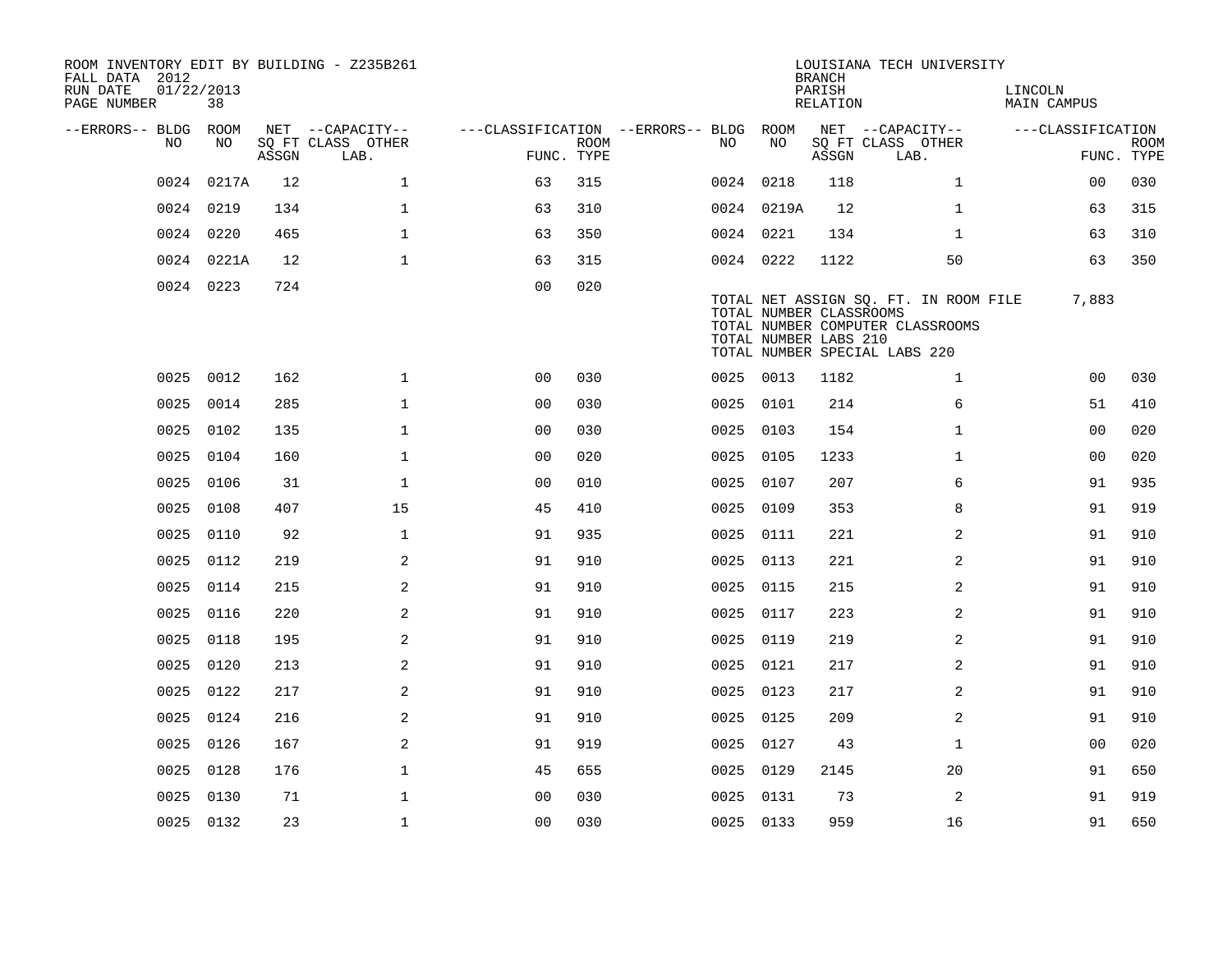| ROOM INVENTORY EDIT BY BUILDING - Z235B261<br>FALL DATA 2012<br>RUN DATE<br>PAGE NUMBER | 01/22/2013<br>39  |          |                                               |                                   |                           |   |      |            | <b>BRANCH</b><br>PARISH<br><b>RELATION</b> | LOUISIANA TECH UNIVERSITY                     | LINCOLN<br>MAIN CAMPUS |                           |
|-----------------------------------------------------------------------------------------|-------------------|----------|-----------------------------------------------|-----------------------------------|---------------------------|---|------|------------|--------------------------------------------|-----------------------------------------------|------------------------|---------------------------|
| --ERRORS-- BLDG<br>NO                                                                   | <b>ROOM</b><br>NO | ASSGN    | NET --CAPACITY--<br>SQ FT CLASS OTHER<br>LAB. | ---CLASSIFICATION --ERRORS-- BLDG | <b>ROOM</b><br>FUNC. TYPE |   | NO   | ROOM<br>NO | ASSGN                                      | NET --CAPACITY--<br>SQ FT CLASS OTHER<br>LAB. | ---CLASSIFICATION      | <b>ROOM</b><br>FUNC. TYPE |
| 0025                                                                                    | 0134              | 684      | $\mathbf{1}$                                  | 00                                | 020                       |   | 0025 | 0135       | 149                                        | $\overline{4}$                                | 0 <sub>0</sub>         | 020                       |
| 0025                                                                                    | 0136              | 135      | 4                                             | 51                                | 310                       |   | 0025 | 0137       | 187                                        | $\boldsymbol{2}$                              | 91                     | 950                       |
| 0025                                                                                    | 0138              | 11       | $\mathbf 1$                                   | 91                                | 955                       |   | 0025 | 0139       | 50                                         | $\mathbf{1}$                                  | 91                     | 919                       |
| 0025                                                                                    | 0140              | 121      | 2                                             | 91                                | 950                       |   | 0025 | 0141       | 30                                         | $\mathbf{1}$                                  | 91                     | 955                       |
| 0025                                                                                    | 0142              | 572      | $\mathbf 1$                                   | 0 <sub>0</sub>                    | 020                       |   | 0025 | 0143       | 95                                         | 2                                             | 74                     | 655                       |
| 0025                                                                                    | 0144              | 73       | 2                                             | 74                                | 655                       |   | 0025 | 0145       | 244                                        | 8                                             | 91                     | 650                       |
| 0025                                                                                    | 0146              | 625      | 20                                            | 91                                | 935                       |   | 0025 | 0147       | 76                                         | $\mathbf{1}$                                  | 0 <sub>0</sub>         | 020                       |
| 0025                                                                                    | 0148              | 52       | $\mathbf{1}$                                  | 0 <sub>0</sub>                    | 020                       |   | 0025 | 0149       | 1503                                       | $\mathbf{1}$                                  | 0 <sub>0</sub>         | 020                       |
| 0025                                                                                    | 0150              | 119      | $\mathbf{1}$                                  | 0 <sub>0</sub>                    | 020                       |   | 0025 | 0151       | 170                                        | $\mathbf{1}$                                  | 0 <sub>0</sub>         | 020                       |
| 0025                                                                                    | 0161              | 2594 173 |                                               | 11                                | 110                       |   | 0025 | 0162       | 2524                                       | 168                                           | 11                     | 110                       |
| 0025                                                                                    | 0163              | 574      | $\mathbf 1$                                   | 0 <sub>0</sub>                    | 020                       |   | 0025 | 0164       | 538                                        | 36                                            | 11                     | 110                       |
| 0025                                                                                    | 0165              | 520      | 35                                            | 11                                | 110                       |   | 0025 | 0166       | 2938                                       | $\mathbf{1}$                                  | 00                     | 030                       |
| 0025                                                                                    | 0167              | 142      | $\mathbf 1$                                   | 0 <sub>0</sub>                    | 020                       |   | 0025 | 0168       | 48                                         | $\mathbf{1}$                                  | 00                     | 020                       |
| 0025                                                                                    | 0201              | 216      | $\mathbf{1}$                                  | 0 <sub>0</sub>                    | 030                       |   | 0025 | 0202       | 129                                        | $\mathbf{1}$                                  | 00                     | 030                       |
| 0025                                                                                    | 0203              | 155      | $\mathbf 1$                                   | 0 <sub>0</sub>                    | 020                       |   | 0025 | 0204       | 153                                        | $\mathbf{1}$                                  | 00                     | 020                       |
| 0025                                                                                    | 0205              | 1380     | $\mathbf 1$                                   | 0 <sub>0</sub>                    | 020                       |   | 0025 | 0206       | 83                                         | $\mathbf{1}$                                  | 00                     | 010                       |
| 0025                                                                                    | 0207              | 106      | $\overline{4}$                                | 91                                | 935                       | 9 | 0025 | 0208       | 207                                        | 4                                             | 51                     | 410                       |
| 0025                                                                                    | 0209              | 366      | 12                                            | 91                                | 919                       |   | 0025 | 0210       | 212                                        | 2                                             | 91                     | 910                       |
| 0025                                                                                    | 0211              | 215      | 2                                             | 91                                | 910                       |   | 0025 | 0212       | 214                                        | 2                                             | 91                     | 910                       |
| 0025                                                                                    | 0213              | 197      | 2                                             | 91                                | 910                       |   | 0025 | 0214       | 216                                        | 2                                             | 91                     | 910                       |
| 0025                                                                                    | 0215              | 210      | 2                                             | 91                                | 910                       |   |      | 0025 0216  | 216                                        | 2                                             | 91                     | 910                       |
| 0025                                                                                    | 0217              | 214      | 2                                             | 91                                | 910                       |   | 0025 | 0218       | 218                                        | 2                                             | 91                     | 910                       |
| 0025                                                                                    | 0219              | 223      | 2                                             | 91                                | 910                       |   | 0025 | 0220       | 224                                        | 2                                             | 91                     | 910                       |
| 0025                                                                                    | 0221              | 216      | 2                                             | 91                                | 910                       |   | 0025 | 0222       | 219                                        | 2                                             | 91                     | 910                       |
| 0025                                                                                    | 0223              | 216      | 2                                             | 91                                | 910                       |   | 0025 | 0224       | 221                                        | 2                                             | 91                     | 910                       |
|                                                                                         | 0025 0225         | 216      | $\overline{c}$                                | 91                                | 910                       |   |      | 0025 0226  | 216                                        | $\mathbf 2$                                   | 91                     | 910                       |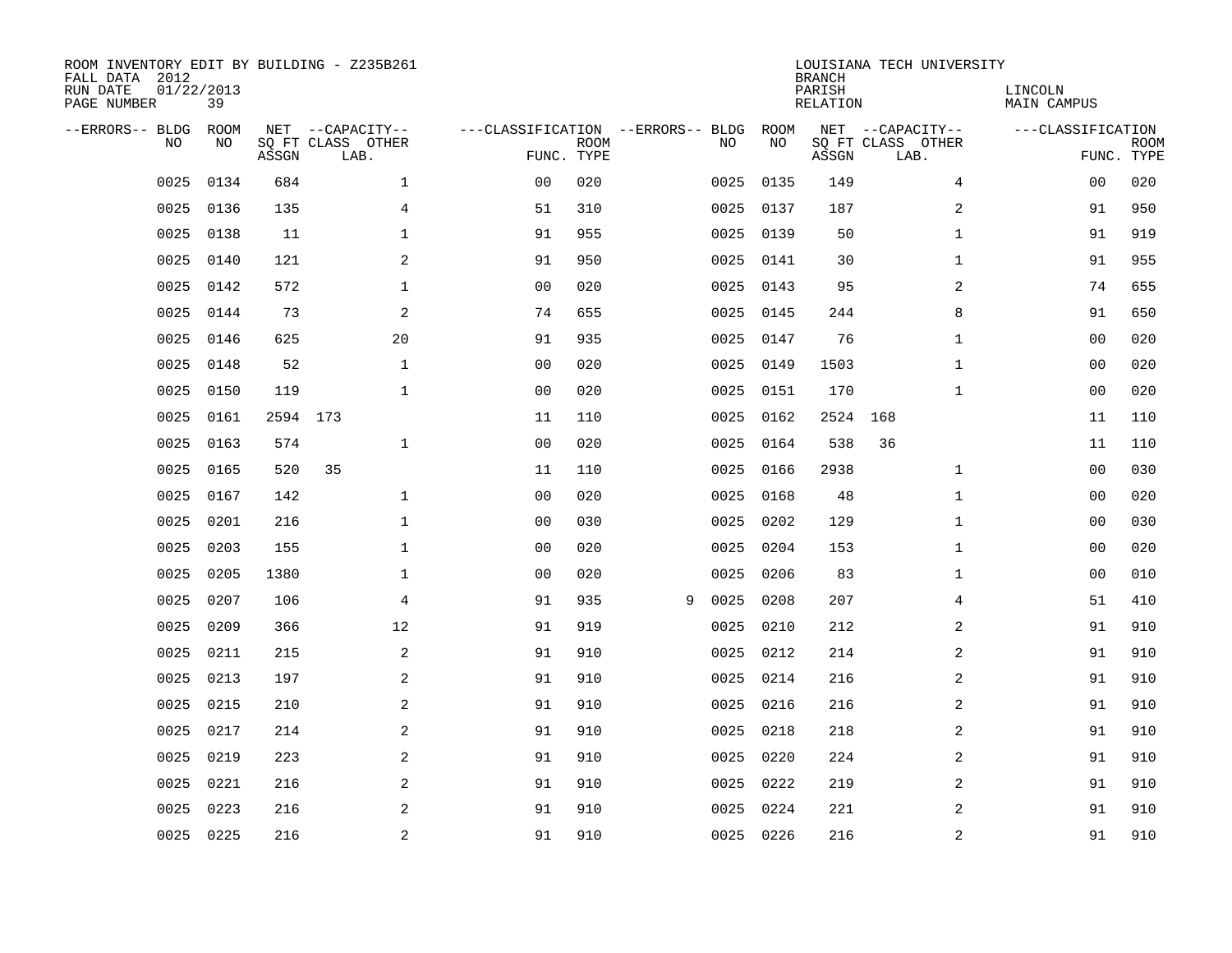| FALL DATA 2012<br>RUN DATE<br>PAGE NUMBER |      | 01/22/2013<br>40 |                 | ROOM INVENTORY EDIT BY BUILDING - Z235B261    |                |             |                                               |           | <b>BRANCH</b><br>PARISH<br>RELATION                    | LOUISIANA TECH UNIVERSITY                                                                                                  | LINCOLN<br>MAIN CAMPUS |                           |
|-------------------------------------------|------|------------------|-----------------|-----------------------------------------------|----------------|-------------|-----------------------------------------------|-----------|--------------------------------------------------------|----------------------------------------------------------------------------------------------------------------------------|------------------------|---------------------------|
| --ERRORS-- BLDG ROOM                      | NO   | NO               | ASSGN           | NET --CAPACITY--<br>SQ FT CLASS OTHER<br>LAB. | FUNC. TYPE     | <b>ROOM</b> | ---CLASSIFICATION --ERRORS-- BLDG ROOM<br>NO. | NO        | ASSGN                                                  | NET --CAPACITY--<br>SQ FT CLASS OTHER<br>LAB.                                                                              | ---CLASSIFICATION      | <b>ROOM</b><br>FUNC. TYPE |
|                                           | 0025 | 0227             | 216             | 2                                             | 91             | 910         | 0025                                          | 0228      | 216                                                    | $\overline{2}$                                                                                                             | 91                     | 910                       |
|                                           | 0025 | 0229             | 105             | $\mathbf{1}$                                  | 91             | 935         | 0025                                          | 0301      | 215                                                    | $\mathbf{1}$                                                                                                               | 0 <sub>0</sub>         | 030                       |
|                                           | 0025 | 0302             | 207             | 2                                             | 91             | 910         |                                               | 0025 0305 | 1301                                                   | $\mathbf{1}$                                                                                                               | 0 <sub>0</sub>         | 020                       |
|                                           | 0025 | 0306             | 83              | $\mathbf{1}$                                  | 0 <sub>0</sub> | 010         |                                               | 0025 0307 | 107                                                    | $\mathbf{1}$                                                                                                               | 91                     | 935                       |
| 9                                         | 0025 | 0308             | 207             | $\overline{4}$                                | 51             | 410         | 0025                                          | 0309      | 352                                                    | 12                                                                                                                         | 91                     | 919                       |
|                                           | 0025 | 0310             | 212             | 2                                             | 91             | 910         |                                               | 0025 0311 | 215                                                    | 2                                                                                                                          | 91                     | 910                       |
|                                           | 0025 | 0312             | 214             | 2                                             | 91             | 910         |                                               | 0025 0313 | 197                                                    | 2                                                                                                                          | 91                     | 910                       |
|                                           | 0025 | 0314             | 216             | 2                                             | 91             | 910         |                                               | 0025 0315 | 210                                                    | 2                                                                                                                          | 91                     | 910                       |
|                                           | 0025 | 0316             | 216             | 2                                             | 91             | 910         |                                               | 0025 0317 | 214                                                    | $\mathbf{1}$                                                                                                               | 0 <sub>0</sub>         | 030                       |
|                                           | 0025 | 0318             | 218             | 2                                             | 91             | 910         |                                               | 0025 0319 | 223                                                    | 2                                                                                                                          | 91                     | 910                       |
|                                           | 0025 | 0320             | 224             | 2                                             | 91             | 910         |                                               | 0025 0321 | 216                                                    | 2                                                                                                                          | 91                     | 910                       |
|                                           | 0025 | 0322             | 219             | 2                                             | 91             | 910         |                                               | 0025 0323 | 216                                                    | 2                                                                                                                          | 91                     | 910                       |
|                                           | 0025 | 0324             | 221             | 2                                             | 91             | 910         |                                               | 0025 0325 | 216                                                    | 2                                                                                                                          | 91                     | 910                       |
|                                           | 0025 | 0326             | 217             | 2                                             | 91             | 910         |                                               | 0025 0327 | 216                                                    | 2                                                                                                                          | 91                     | 910                       |
|                                           |      | 0025 0328        | 216             | 2                                             | 91             | 910         |                                               | 0025 0329 | 105                                                    | $\mathbf{1}$                                                                                                               | 73                     | 935                       |
|                                           |      | 0025 0330        | 17              | $\mathbf 1$                                   | 0 <sub>0</sub> | 010         |                                               | 0025 0331 | 18<br>TOTAL NUMBER CLASSROOMS<br>TOTAL NUMBER LABS 210 | $\mathbf{1}$<br>TOTAL NET ASSIGN SQ. FT. IN ROOM FILE<br>TOTAL NUMBER COMPUTER CLASSROOMS<br>TOTAL NUMBER SPECIAL LABS 220 | 00<br>25,516<br>4      | 010                       |
|                                           |      |                  | 0026 0100 11022 |                                               | 91             | 950         |                                               |           | TOTAL NUMBER CLASSROOMS<br>TOTAL NUMBER LABS 210       | TOTAL NET ASSIGN SQ. FT. IN ROOM FILE<br>TOTAL NUMBER COMPUTER CLASSROOMS<br>TOTAL NUMBER SPECIAL LABS 220                 | 11,022                 |                           |
|                                           |      | 0027 0100        | 45              | $\mathbf 1$                                   | 0 <sub>0</sub> | 020         |                                               | 0027 0101 | 239                                                    | 2                                                                                                                          | 91                     | 910                       |
|                                           | 0027 | 0102             | 242             | 2                                             | 91             | 910         |                                               | 0027 0103 | 238                                                    | 2                                                                                                                          | 91                     | 910                       |
|                                           |      | 0027 0104        | 239             | 2                                             | 91             | 910         |                                               | 0027 0105 | 238                                                    | 2                                                                                                                          | 91                     | 910                       |
|                                           |      | 0027 0106        | 238             | 2                                             | 91             | 910         |                                               | 0027 0107 | 238                                                    | 2                                                                                                                          | 91                     | 910                       |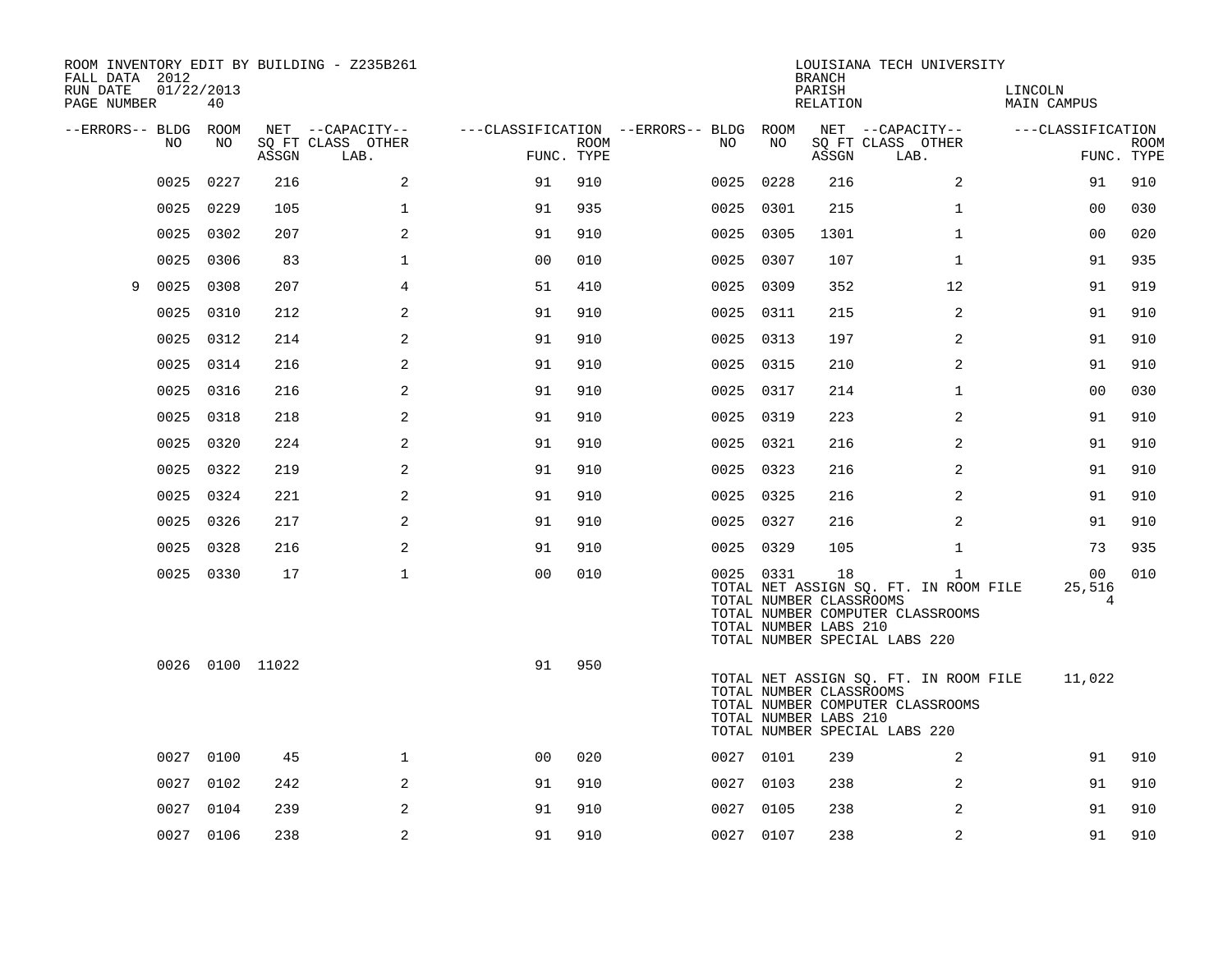| ROOM INVENTORY EDIT BY BUILDING - Z235B261<br>FALL DATA 2012<br>RUN DATE<br>PAGE NUMBER | 01/22/2013<br>41  |       |                                               |                |             |                                   |      |            | <b>BRANCH</b><br>PARISH<br><b>RELATION</b> | LOUISIANA TECH UNIVERSITY                     | LINCOLN<br><b>MAIN CAMPUS</b> |                           |
|-----------------------------------------------------------------------------------------|-------------------|-------|-----------------------------------------------|----------------|-------------|-----------------------------------|------|------------|--------------------------------------------|-----------------------------------------------|-------------------------------|---------------------------|
| --ERRORS-- BLDG<br>NO                                                                   | <b>ROOM</b><br>NO | ASSGN | NET --CAPACITY--<br>SQ FT CLASS OTHER<br>LAB. | FUNC. TYPE     | <b>ROOM</b> | ---CLASSIFICATION --ERRORS-- BLDG | NO   | ROOM<br>NO | ASSGN                                      | NET --CAPACITY--<br>SQ FT CLASS OTHER<br>LAB. | ---CLASSIFICATION             | <b>ROOM</b><br>FUNC. TYPE |
| 0027                                                                                    | 0108              | 238   | 2                                             | 91             | 910         |                                   | 0027 | 0109       | 238                                        | 2                                             | 91                            | 910                       |
| 0027                                                                                    | 0110              | 114   | 4                                             | 91             | 950         |                                   | 0027 | 0110A      | 18                                         | $\mathbf{1}$                                  | 91                            | 950                       |
| 0027                                                                                    | 0110B             | 15    | $\mathbf 1$                                   | 91             | 955         |                                   | 0027 | 0110C      | 52                                         | $\mathbf{1}$                                  | 91                            | 955                       |
| 0027                                                                                    | 0111              | 239   | 2                                             | 91             | 910         |                                   | 0027 | 0112       | 238                                        | 2                                             | 91                            | 910                       |
| 0027                                                                                    | 0113              | 243   | 2                                             | 91             | 910         |                                   | 0027 | 0114       | 238                                        | 2                                             | 91                            | 910                       |
| 0027                                                                                    | 0115              | 243   | 2                                             | 91             | 910         |                                   | 0027 | 0116       | 239                                        | 2                                             | 91                            | 910                       |
| 0027                                                                                    | 0117              | 238   | 2                                             | 91             | 910         |                                   | 0027 | 0118       | 243                                        | 2                                             | 91                            | 910                       |
| 0027                                                                                    | 0119              | 238   | 2                                             | 91             | 910         |                                   |      | 0027 0120  | 207                                        | $\overline{4}$                                | 91                            | 950                       |
| 0027                                                                                    | 0120A             | 16    | $\mathbf 1$                                   | 91             | 955         |                                   | 0027 | 0120B      | 16                                         | $\mathbf{1}$                                  | 91                            | 955                       |
| 0027                                                                                    | 0121              | 238   | 2                                             | 91             | 910         |                                   | 0027 | 0122       | 177                                        | 4                                             | 91                            | 935                       |
| 0027                                                                                    | 0122A             | 19    | $\mathbf 1$                                   | 0 <sub>0</sub> | 020         |                                   | 0027 | 0122B      | 16                                         | $\mathbf{1}$                                  | 0 <sub>0</sub>                | 010                       |
| 0027                                                                                    | 0122C             | 23    | $\mathbf 1$                                   | 91             | 919         |                                   |      | 0027 0123  | 238                                        | 2                                             | 91                            | 910                       |
| 0027                                                                                    | 0124              | 159   | 4                                             | 91             | 919         |                                   | 0027 | 0125       | 239                                        | 2                                             | 91                            | 910                       |
| 0027                                                                                    | 0126              | 163   | 6                                             | 91             | 919         |                                   | 0027 | 0127       | 239                                        | 2                                             | 91                            | 910                       |
| 0027                                                                                    | 0128              | 159   | 4                                             | 91             | 919         |                                   | 0027 | 0129       | 163                                        | 6                                             | 91                            | 919                       |
| 0027                                                                                    | 0130              | 45    | $\mathbf{1}$                                  | 0 <sub>0</sub> | 020         |                                   | 0027 | 0131       | 45                                         | $\mathbf{1}$                                  | 0 <sub>0</sub>                | 020                       |
| 0027                                                                                    | 0132              | 332   | $\mathbf{1}$                                  | 0 <sub>0</sub> | 020         |                                   | 0027 | 0133       | 148                                        | $\mathbf{1}$                                  | 0 <sub>0</sub>                | 020                       |
| 0027                                                                                    | 0134              | 148   | $\mathbf 1$                                   | 0 <sub>0</sub> | 020         |                                   | 0027 | 0135       | 14                                         | $\mathbf{1}$                                  | 0 <sub>0</sub>                | 010                       |
| 0027                                                                                    | 0136              | 428   | 12                                            | 91             | 650         |                                   | 0027 | 0137       | 14                                         | $\mathbf{1}$                                  | 0 <sub>0</sub>                | 010                       |
| 0027                                                                                    | 0138              | 14    | $\mathbf 1$                                   | 0 <sub>0</sub> | 010         |                                   | 0027 | 0139       | 14                                         | $\mathbf{1}$                                  | 00                            | 010                       |
| 0027                                                                                    | 0200              | 1378  | $\mathbf 1$                                   | 0 <sub>0</sub> | 020         |                                   | 0027 | 0201       | 222                                        | 2                                             | 91                            | 910                       |
| 0027                                                                                    | 0202              | 224   | 2                                             | 91             | 910         |                                   | 0027 | 0203       | 219                                        | 2                                             | 91                            | 910                       |
| 0027                                                                                    | 0204              | 222   | 2                                             | 91             | 910         |                                   | 0027 | 0205       | 219                                        | 2                                             | 91                            | 910                       |
| 0027                                                                                    | 0206              | 219   | 2                                             | 91             | 910         |                                   | 0027 | 0207       | 219                                        | $\overline{a}$                                | 91                            | 910                       |
| 0027                                                                                    | 0208              | 219   | 2                                             | 91             | 910         |                                   | 0027 | 0209       | 219                                        | 2                                             | 91                            | 910                       |
| 0027                                                                                    | 0210              | 219   | $\overline{c}$                                | 91             | 910         |                                   |      | 0027 0211  | 219                                        | $\boldsymbol{2}$                              | 91                            | 910                       |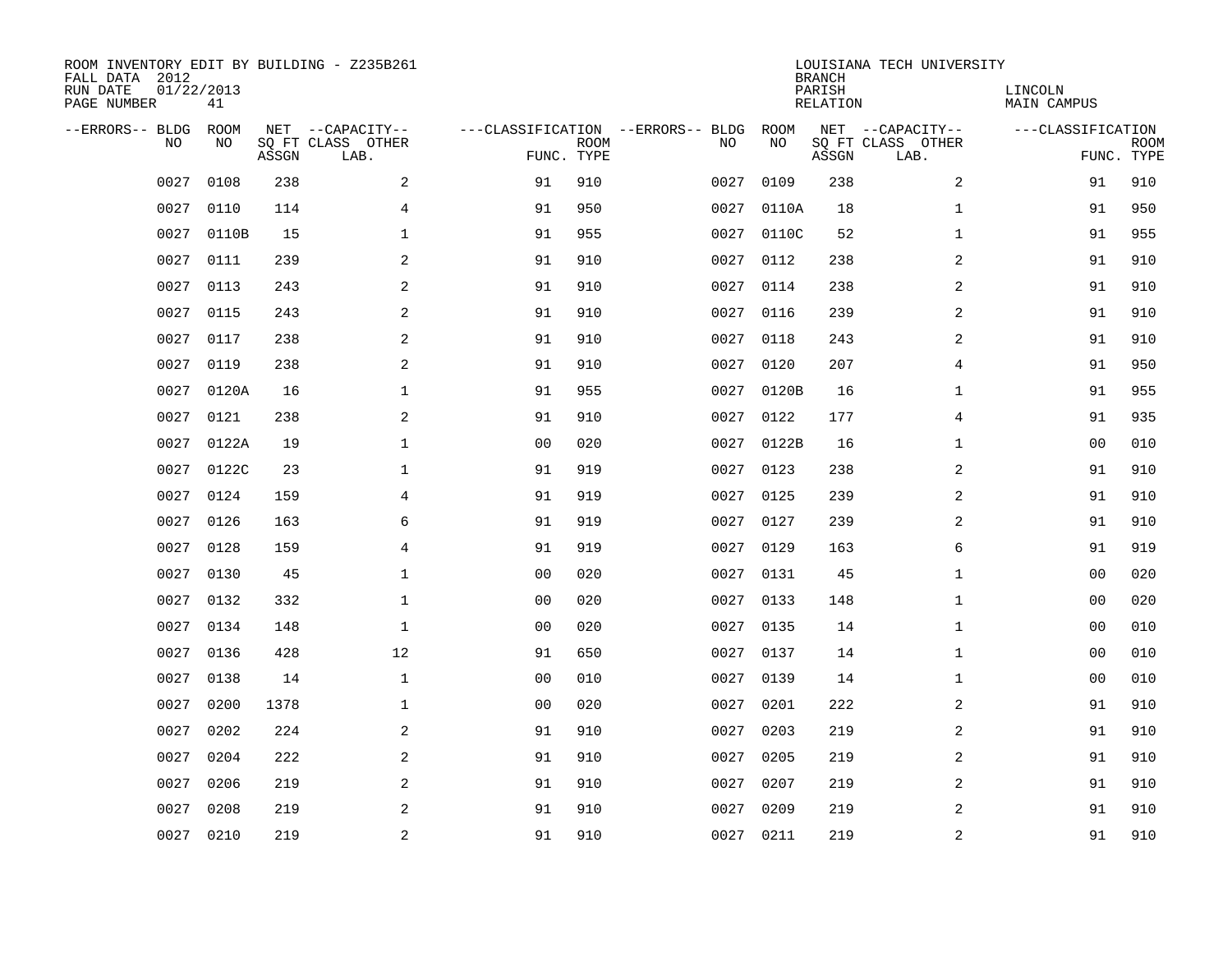| ROOM INVENTORY EDIT BY BUILDING - Z235B261<br>FALL DATA 2012<br>RUN DATE<br>PAGE NUMBER | 01/22/2013<br>42 |       |                                               |                                                      |             |      |            | <b>BRANCH</b><br>PARISH<br>RELATION                    | LOUISIANA TECH UNIVERSITY                                                                                                  | LINCOLN<br><b>MAIN CAMPUS</b> |                           |
|-----------------------------------------------------------------------------------------|------------------|-------|-----------------------------------------------|------------------------------------------------------|-------------|------|------------|--------------------------------------------------------|----------------------------------------------------------------------------------------------------------------------------|-------------------------------|---------------------------|
| --ERRORS-- BLDG ROOM<br>NO.                                                             | NO.              | ASSGN | NET --CAPACITY--<br>SQ FT CLASS OTHER<br>LAB. | ---CLASSIFICATION --ERRORS-- BLDG ROOM<br>FUNC. TYPE | <b>ROOM</b> | NO.  | NO         | ASSGN                                                  | NET --CAPACITY--<br>SQ FT CLASS OTHER<br>LAB.                                                                              | ---CLASSIFICATION             | <b>ROOM</b><br>FUNC. TYPE |
| 0027                                                                                    | 0212             | 219   | 2                                             | 91                                                   | 910         | 0027 | 0213       | 219                                                    | 2                                                                                                                          | 91                            | 910                       |
| 0027                                                                                    | 0214             | 219   | 2                                             | 91                                                   | 910         | 0027 | 0215       | 220                                                    | 2                                                                                                                          | 91                            | 910                       |
| 0027                                                                                    | 0216             | 219   | 2                                             | 91                                                   | 910         |      | 0027 0217  | 220                                                    | $\overline{a}$                                                                                                             | 91                            | 910                       |
| 0027                                                                                    | 0218             | 219   | 2                                             | 91                                                   | 910         | 0027 | 0219       | 219                                                    | 2                                                                                                                          | 91                            | 910                       |
| 0027                                                                                    | 0220             | 219   | 2                                             | 91                                                   | 910         |      | 0027 0221  | 219                                                    | 2                                                                                                                          | 91                            | 910                       |
| 0027                                                                                    | 0222             | 221   | 2                                             | 91                                                   | 910         | 0027 | 0223       | 219                                                    | $\overline{a}$                                                                                                             | 91                            | 910                       |
| 0027                                                                                    | 0224             | 224   | 2                                             | 91                                                   | 910         |      | 0027 0225  | 219                                                    | 2                                                                                                                          | 91                            | 910                       |
| 0027                                                                                    | 0227             | 219   | 2                                             | 91                                                   | 910         | 0027 | 0229       | 221                                                    | $\overline{a}$                                                                                                             | 91                            | 910                       |
| 0027                                                                                    | 0230             | 142   | 4                                             | 91                                                   | 919         |      | 0027 0230A | 14                                                     | $\mathbf{1}$                                                                                                               | 00                            | 010                       |
| 0027                                                                                    | 0232             | 145   | 5                                             | 91                                                   | 919         |      | 0027 0232A | 14                                                     | $\mathbf{1}$                                                                                                               | 0 <sub>0</sub>                | 010                       |
| 0027                                                                                    | 0234             | 172   | 6                                             | 51                                                   | 410         |      | 0027 0234A | 18                                                     | $\mathbf{1}$                                                                                                               | 00                            | 020                       |
| 0027                                                                                    | 0234B            | 11    | $\mathbf 1$                                   | 00                                                   | 010         | 0027 | 0234C      | 18                                                     | $\mathbf{1}$                                                                                                               | 91                            | 919                       |
| 0027                                                                                    | 0236             | 145   | 5                                             | 91                                                   | 919         |      | 0027 0236A | 14                                                     | $\mathbf{1}$                                                                                                               | 00                            | 010                       |
|                                                                                         | 0027 0238        | 142   | 4                                             | 91                                                   | 919         |      | 0027 0238A | 14<br>TOTAL NUMBER CLASSROOMS<br>TOTAL NUMBER LABS 210 | $\mathbf{1}$<br>TOTAL NET ASSIGN SQ. FT. IN ROOM FILE<br>TOTAL NUMBER COMPUTER CLASSROOMS<br>TOTAL NUMBER SPECIAL LABS 220 | 00<br>13,670                  | 010                       |
| 0028                                                                                    | 0101             | 257   | $\mathbf{1}$                                  | 22                                                   | 250         |      | 0028 0102  | 243                                                    | $\mathbf 1$                                                                                                                | 22                            | 250                       |
| 0028                                                                                    | 0103             | 249   | $\mathbf{1}$                                  | 22                                                   | 250         | 0028 | 0104       | 244                                                    | $\mathbf{1}$                                                                                                               | 22                            | 250                       |
| 0028                                                                                    | 0105             | 249   | $\mathbf{1}$                                  | 22                                                   | 250         | 0028 | 0106       | 244                                                    | $\mathbf{1}$                                                                                                               | 22                            | 250                       |
| 0028                                                                                    | 0107             | 249   | $\mathbf{1}$                                  | 22                                                   | 250         | 0028 | 0108       | 244                                                    | $\mathbf{1}$                                                                                                               | 22                            | 250                       |
| 0028                                                                                    | 0109             | 247   | $\mathbf{1}$                                  | 22                                                   | 250         | 0028 | 0110       | 163                                                    | $\mathbf{1}$                                                                                                               | 91                            | 950                       |
| 0028                                                                                    | 0111             | 249   | $\mathbf{1}$                                  | 22                                                   | 250         | 0028 | 0112       | 244                                                    | $\mathbf 1$                                                                                                                | 22                            | 250                       |
| 0028                                                                                    | 0113             | 249   | $\mathbf{1}$                                  | 22                                                   | 250         | 0028 | 0114       | 244                                                    | $\mathbf{1}$                                                                                                               | 22                            | 250                       |
| 0028                                                                                    | 0115             | 250   | $\mathbf 1$                                   | 22                                                   | 250         | 0028 | 0116       | 246                                                    | 1                                                                                                                          | 22                            | 250                       |
|                                                                                         | 0028 0117        | 249   | $\mathbf{1}$                                  | 22                                                   | 250         |      | 0028 0118  | 249                                                    | $\mathbf 1$                                                                                                                | 22                            | 250                       |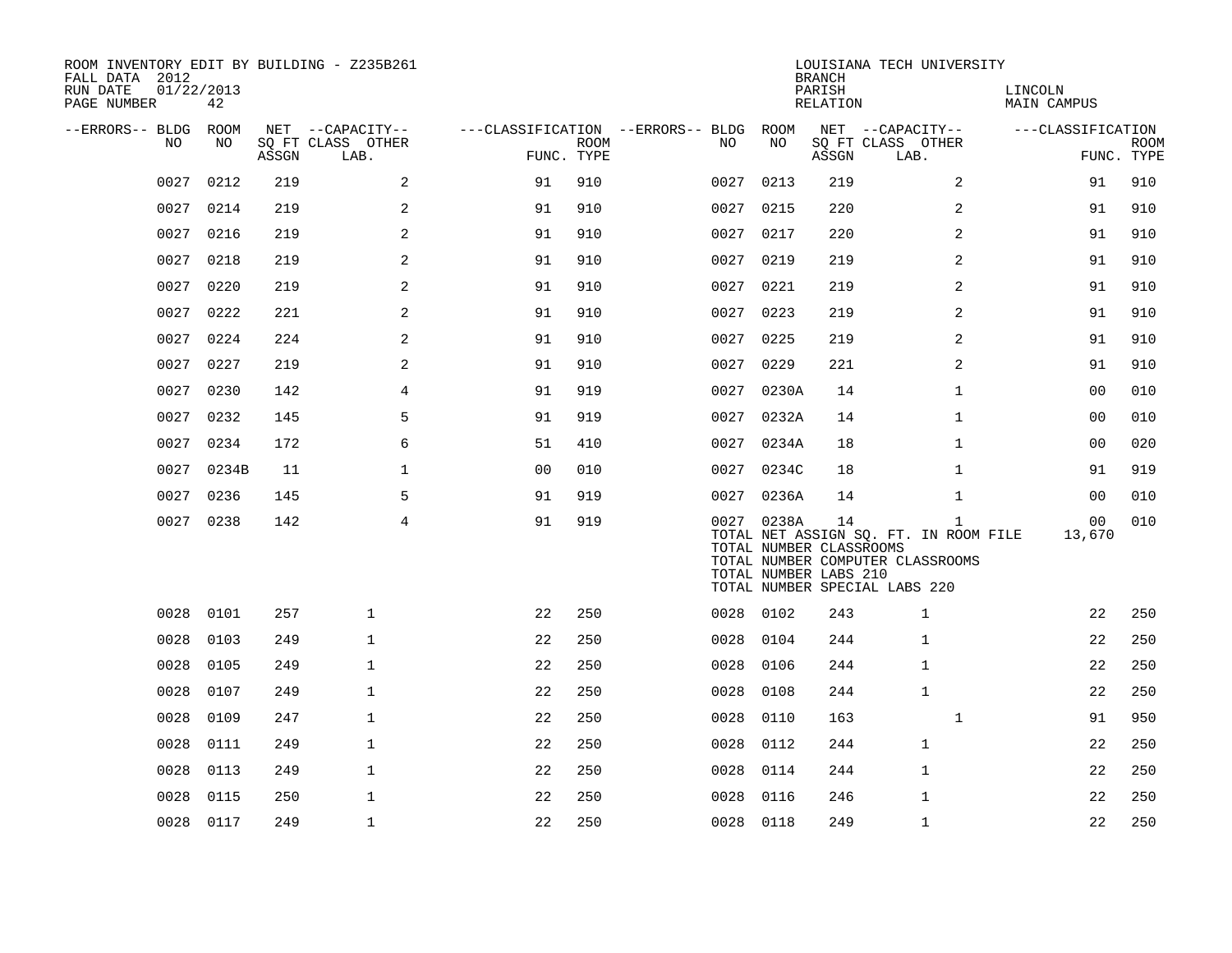| ROOM INVENTORY EDIT BY BUILDING - Z235B261<br>FALL DATA 2012<br>RUN DATE<br>PAGE NUMBER | 01/22/2013<br>43 |       |                                               |                |             |                                         |            | <b>BRANCH</b><br>PARISH<br><b>RELATION</b> | LOUISIANA TECH UNIVERSITY                     | LINCOLN<br><b>MAIN CAMPUS</b> |                           |
|-----------------------------------------------------------------------------------------|------------------|-------|-----------------------------------------------|----------------|-------------|-----------------------------------------|------------|--------------------------------------------|-----------------------------------------------|-------------------------------|---------------------------|
| --ERRORS-- BLDG<br>NO                                                                   | ROOM<br>NO       | ASSGN | NET --CAPACITY--<br>SQ FT CLASS OTHER<br>LAB. | FUNC. TYPE     | <b>ROOM</b> | ---CLASSIFICATION --ERRORS-- BLDG<br>NO | ROOM<br>NO | ASSGN                                      | NET --CAPACITY--<br>SQ FT CLASS OTHER<br>LAB. | ---CLASSIFICATION             | <b>ROOM</b><br>FUNC. TYPE |
| 0028                                                                                    | 0119             | 249   | $\mathbf{1}$                                  | 22             | 250         | 0028                                    | 0120       | 148                                        | $\mathbf{1}$                                  | 00                            | 020                       |
| 0028                                                                                    | 0121             | 249   | $\mathbf{1}$                                  | 22             | 250         | 0028                                    | 0122       | 87                                         | $\mathbf{1}$                                  | 00                            | 020                       |
| 0028                                                                                    | 0123             | 249   | $\mathbf{1}$                                  | 22             | 250         | 0028                                    | 0124       | 154                                        | $\mathbf{1}$                                  | 81                            | 081                       |
| 0028                                                                                    | 0125             | 249   | 4                                             | 11             | 250         | 0028                                    | 0126       | 22                                         | $\mathbf{1}$                                  | 0 <sub>0</sub>                | 010                       |
| 0028                                                                                    | 0127             | 247   | $\mathbf{1}$                                  | 22             | 250         | 0028                                    | 0128       | 168                                        | $\mathbf{1}$                                  | 0 <sub>0</sub>                | 030                       |
| 0028                                                                                    | 0129             | 24    | $\mathbf{1}$                                  | 0 <sub>0</sub> | 030         | 0028                                    | 0130       | 187                                        | $\mathbf{1}$                                  | 91                            | 955                       |
| 0028                                                                                    | 0131             | 18    | $\mathbf{1}$                                  | 0 <sub>0</sub> | 010         | 0028                                    | 0132       | 454                                        | $\mathbf{1}$                                  | 91                            | 950                       |
| 0028                                                                                    | 0133             | 42    | $\mathbf{1}$                                  | 91             | 955         | 0028                                    | 0134       | 19                                         | $\mathbf{1}$                                  | 91                            | 955                       |
| 0028                                                                                    | 0135             | 16    | $\mathbf{1}$                                  | 91             | 955         | 0028                                    | 0136       | 210                                        | $\mathbf{1}$                                  | 91                            | 950                       |
| 0028                                                                                    | 0137             | 16    | $\mathbf 1$                                   | 91             | 955         | 0028                                    | 0138       | 16                                         | $\mathbf{1}$                                  | 91                            | 955                       |
| 0028                                                                                    | 0139             | 158   | $\overline{4}$                                | 11             | 215         | 0028                                    | 0140       | 155                                        | $\mathbf{1}$                                  | 81                            | 081                       |
| 0028                                                                                    | 0141             | 22    | $\mathbf{1}$                                  | 0 <sub>0</sub> | 010         | 0028                                    | 0142       | 148                                        | $\mathbf{1}$                                  | 0 <sub>0</sub>                | 020                       |
| 0028                                                                                    | 0143             | 87    | $\mathbf 1$                                   | 0 <sub>0</sub> | 020         | 0028                                    | 0144       | 534                                        | $\mathbf{1}$                                  | 0 <sub>0</sub>                | 020                       |
| 0028                                                                                    | 0145             | 307   | $\mathbf 1$                                   | 0 <sub>0</sub> | 020         | 0028                                    | 0146       | 541                                        | $\mathbf{1}$                                  | 00                            | 020                       |
| 0028                                                                                    | 0147             | 58    | $\mathbf 1$                                   | 0 <sub>0</sub> | 020         | 0028                                    | 0201       | 257                                        | 1                                             | 21                            | 250                       |
| 0028                                                                                    | 0202             | 243   | $\mathbf{1}$                                  | 22             | 250         | 0028                                    | 0203       | 249                                        | 1                                             | 22                            | 250                       |
| 0028                                                                                    | 0204             | 244   | $\mathbf 1$                                   | 22             | 250         | 0028                                    | 0205       | 249                                        | $\mathbf{1}$                                  | 22                            | 250                       |
| 0028                                                                                    | 0206             | 244   | $\mathbf{1}$                                  | 22             | 250         | 0028                                    | 0207       | 249                                        | $\mathbf{1}$                                  | 22                            | 250                       |
| 0028                                                                                    | 0208             | 244   | $\mathbf{1}$                                  | 22             | 250         | 0028                                    | 0209       | 249                                        | $\mathbf{1}$                                  | 22                            | 250                       |
| 0028                                                                                    | 0210             | 246   | $\mathbf{1}$                                  | 22             | 250         | 0028                                    | 0211       | 249                                        | 1                                             | 22                            | 250                       |
| 0028                                                                                    | 0212             | 223   | $\mathbf{1}$                                  | 22             | 250         | 0028                                    | 0213       | 249                                        | 1                                             | 22                            | 250                       |
| 0028                                                                                    | 0214             | 246   | $\mathbf{1}$                                  | 22             | 250         | 0028                                    | 0215       | 228                                        | 1                                             | 22                            | 250                       |
| 0028                                                                                    | 0216             | 244   | $\mathbf{1}$                                  | 22             | 250         | 0028                                    | 0217       | 250                                        | 1                                             | 22                            | 250                       |
| 0028                                                                                    | 0218             | 244   | $\mathbf{1}$                                  | 22             | 250         | 0028                                    | 0219       | 249                                        | $\mathbf{1}$                                  | 22                            | 250                       |
| 0028                                                                                    | 0220             | 244   | $\mathbf 1$                                   | 22             | 250         | 0028                                    | 0221       | 249                                        | $\mathbf{1}$                                  | 22                            | 250                       |
| 0028                                                                                    | 0222             | 246   | $\mathbf{1}$                                  | 22             | 250         |                                         | 0028 0223  | 248                                        | $\mathbf{1}$                                  | 22                            | 250                       |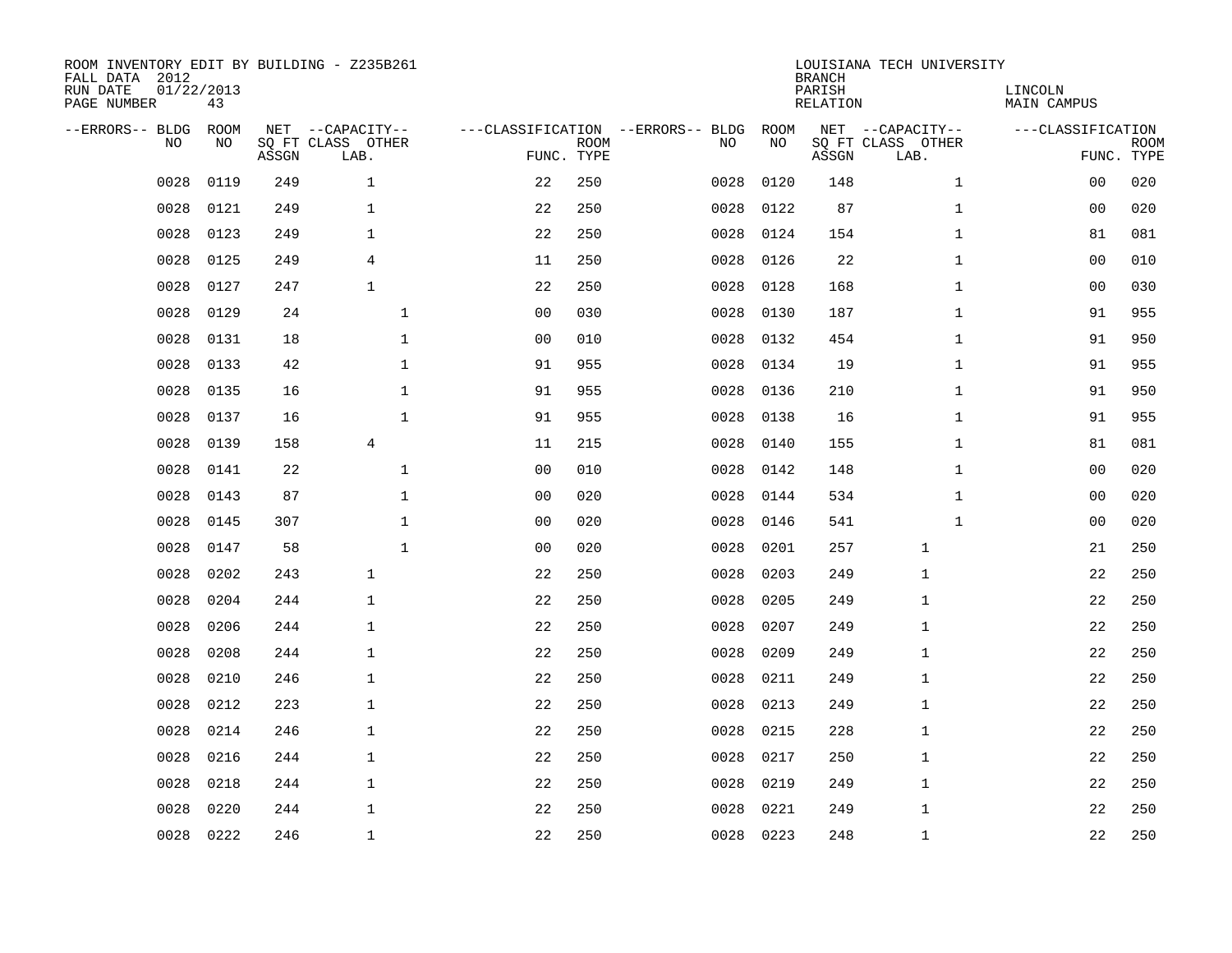| ROOM INVENTORY EDIT BY BUILDING - Z235B261<br>FALL DATA 2012 |                  |       |                           |                |             |                                        |            | <b>BRANCH</b>                                            | LOUISIANA TECH UNIVERSITY                                                                                                  |                          |                           |
|--------------------------------------------------------------|------------------|-------|---------------------------|----------------|-------------|----------------------------------------|------------|----------------------------------------------------------|----------------------------------------------------------------------------------------------------------------------------|--------------------------|---------------------------|
| RUN DATE<br>PAGE NUMBER                                      | 01/22/2013<br>44 |       |                           |                |             |                                        |            | PARISH<br>RELATION                                       |                                                                                                                            | LINCOLN<br>MAIN CAMPUS   |                           |
| --ERRORS-- BLDG ROOM                                         |                  |       | NET --CAPACITY--          |                |             | ---CLASSIFICATION --ERRORS-- BLDG ROOM |            |                                                          | NET --CAPACITY--                                                                                                           | ---CLASSIFICATION        |                           |
| NO                                                           | NO               | ASSGN | SQ FT CLASS OTHER<br>LAB. | FUNC. TYPE     | <b>ROOM</b> | NO                                     | NO         | ASSGN                                                    | SQ FT CLASS OTHER<br>LAB.                                                                                                  |                          | <b>ROOM</b><br>FUNC. TYPE |
| 0028                                                         | 0224             | 249   | $\mathbf{1}$              | 22             | 250         | 0028                                   | 0225       | 249                                                      | $\mathbf 1$                                                                                                                | 22                       | 250                       |
| 0028                                                         | 0226             | 22    | $\mathbf 1$               | 0 <sub>0</sub> | 010         | 0028                                   | 0227       | 249                                                      | 1                                                                                                                          | 22                       | 250                       |
| 0028                                                         | 0228             | 160   | $\mathbf{1}$              | 00             | 030         | 0028                                   | 0229       | 247                                                      | $\mathbf{1}$                                                                                                               | 22                       | 250                       |
| 0028                                                         | 0230             | 187   | 1                         | 0 <sub>0</sub> | 030         | 0028                                   | 0231       | 11                                                       | $\mathbf{1}$                                                                                                               | 00                       | 010                       |
| 0028                                                         | 0232             | 24    | $\mathbf{1}$              | 0 <sub>0</sub> | 030         | 0028                                   | 0233       | 141                                                      | $\mathbf{1}$                                                                                                               | 0 <sub>0</sub>           | 030                       |
| 0028                                                         | 0234             | 137   | $\mathbf{1}$              | 81             | 081         | 0028                                   | 0235       | 22                                                       | $\mathbf{1}$                                                                                                               | 0 <sub>0</sub>           | 010                       |
| 0028                                                         | 0236             | 148   | $\mathbf{1}$              | 0 <sub>0</sub> | 020         | 0028                                   | 0237       | 17                                                       | $\mathbf{1}$                                                                                                               | 00                       | 010                       |
| 0028                                                         | 0238             | 17    | $\mathbf{1}$              | 0 <sub>0</sub> | 010         | 0028                                   | 0239       | 148                                                      | $\mathbf{1}$                                                                                                               | 0 <sub>0</sub>           | 020                       |
| 0028                                                         | 0240             | 155   | $\mathbf{1}$              | 81             | 081         |                                        | 0028 0241  | 1378<br>TOTAL NUMBER CLASSROOMS<br>TOTAL NUMBER LABS 210 | $\mathbf{1}$<br>TOTAL NET ASSIGN SQ. FT. IN ROOM FILE<br>TOTAL NUMBER COMPUTER CLASSROOMS<br>TOTAL NUMBER SPECIAL LABS 220 | 0 <sub>0</sub><br>13,968 | 020                       |
| 0029                                                         | 0100             | 577   | $\mathbf 1$               | 45             | 720         |                                        | 0029 0101  | 88                                                       | $\mathbf{1}$                                                                                                               | 45                       | 730                       |
| 0029                                                         | 0102             | 211   | $\mathbf{1}$              | 45             | 725         | 0029                                   | 0103       | 385                                                      | $\mathbf{1}$                                                                                                               | 45                       | 720                       |
| 0029                                                         | 0104             | 993   | $\mathbf{1}$              | 45             | 720         | 0029                                   | 0105       | 241                                                      | $\mathbf{1}$                                                                                                               | 45                       | 725                       |
| 0029                                                         | 0106             | 172   | $\mathbf{1}$              | 45             | 725         | 0029                                   | 0107       | 1098                                                     | $\mathbf{1}$                                                                                                               | 45                       | 720                       |
| 0029                                                         | 0108             | 60    | $\mathbf{1}$              | 45             | 725         |                                        |            | TOTAL NUMBER CLASSROOMS<br>TOTAL NUMBER LABS 210         | TOTAL NET ASSIGN SQ. FT. IN ROOM FILE<br>TOTAL NUMBER COMPUTER CLASSROOMS<br>TOTAL NUMBER SPECIAL LABS 220                 | 3,825                    |                           |
| 0030                                                         | 0100             | 1791  | 5                         | 0 <sub>0</sub> | 020         |                                        | 0030 0101  | 32                                                       | 5                                                                                                                          | 0 <sub>0</sub>           | 010                       |
| 0030                                                         | 0102             | 93    | 5                         | 51             | 635         |                                        | 0030 0103  | 618                                                      | 32                                                                                                                         | 52                       | 525                       |
| 0030                                                         | 0103A            | 114   | $\mathbf{1}$              | 52             | 525         | 0030                                   | 0103B      | 44                                                       | $\mathbf{1}$                                                                                                               | 52                       | 525                       |
| 0030                                                         | 0103C            | 36    | $\mathbf 1$               | 52             | 525         |                                        | 0030 0103D | 122                                                      | $\mathbf{1}$                                                                                                               | 52                       | 525                       |
| 0030                                                         | 0103E            | 17    | $\mathbf{1}$              | 52             | 525         | 0030                                   | 0105       | 1330                                                     | 32                                                                                                                         | 11                       | 110                       |
| 0030                                                         | 0105A            | 122   | 3                         | 11             | 215         | 0030                                   | 0105B      | 176                                                      | 5                                                                                                                          | 11                       | 215                       |
|                                                              | 0030 0105C       | 24    | $\mathbf{1}$              | 11             | 215         |                                        | 0030 0106  | 121                                                      | 5                                                                                                                          | 00                       | 020                       |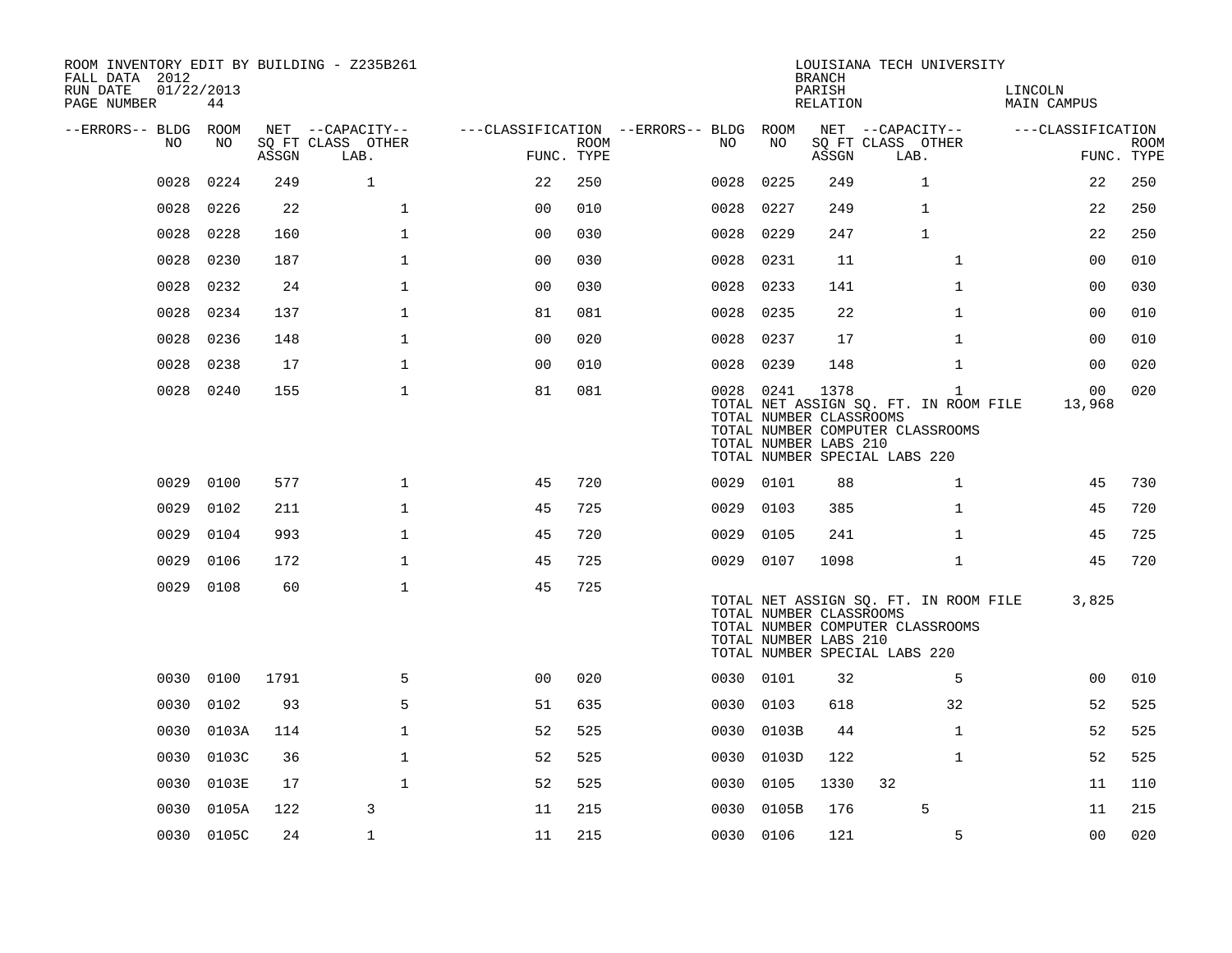| ROOM INVENTORY EDIT BY BUILDING - Z235B261<br>FALL DATA 2012<br>RUN DATE<br>PAGE NUMBER | 01/22/2013<br>45 |       |                                               |                |             |                                         |            | <b>BRANCH</b><br>PARISH<br><b>RELATION</b> | LOUISIANA TECH UNIVERSITY                     | LINCOLN<br><b>MAIN CAMPUS</b> |                           |
|-----------------------------------------------------------------------------------------|------------------|-------|-----------------------------------------------|----------------|-------------|-----------------------------------------|------------|--------------------------------------------|-----------------------------------------------|-------------------------------|---------------------------|
| --ERRORS-- BLDG<br>NO                                                                   | ROOM<br>NO       | ASSGN | NET --CAPACITY--<br>SQ FT CLASS OTHER<br>LAB. | FUNC. TYPE     | <b>ROOM</b> | ---CLASSIFICATION --ERRORS-- BLDG<br>NO | ROOM<br>NO | ASSGN                                      | NET --CAPACITY--<br>SQ FT CLASS OTHER<br>LAB. | ---CLASSIFICATION             | <b>ROOM</b><br>FUNC. TYPE |
| 0030                                                                                    | 0106A            | 77    | $\overline{a}$                                | 11             | 215         | 0030                                    | 0106B      | 131                                        | 3                                             | 11                            | 215                       |
| 0030                                                                                    | 0107             | 519   | 32                                            | 52             | 525         | 0030                                    | 0107A      | 145                                        | 5                                             | 52                            | 525                       |
| 0030                                                                                    | 0107B            | 114   | 5                                             | 52             | 525         | 0030                                    | 0107C      | 68                                         | 5                                             | 52                            | 525                       |
| 0030                                                                                    | 0108             | 737   | 32                                            | 52             | 520         | 0030                                    | 0108A      | 2104                                       | 32                                            | 52                            | 525                       |
| 0030                                                                                    | 0109             | 1677  | 112                                           | 00             | 030         | 0030                                    | 0109A      | 896                                        | 60                                            | 0 <sub>0</sub>                | 030                       |
| 0030                                                                                    | 0110             | 2905  | 32                                            | 52             | 525         | 0030                                    | 0120       | 922                                        | $\mathbf{1}$                                  | 0 <sub>0</sub>                | 020                       |
| 0030                                                                                    | 0122             | 241   | $\mathbf{1}$                                  | 52             | 525         | 0030                                    | 0122A      | 6                                          | $\mathbf{1}$                                  | 52                            | 525                       |
| 0030                                                                                    | 0122B            | 48    | $\mathbf{1}$                                  | 52             | 525         | 0030                                    | 0122C      | 19                                         | $\mathbf{1}$                                  | 52                            | 525                       |
| 0030                                                                                    | 0122D            | 61    | $\mathbf{1}$                                  | 52             | 525         | 0030                                    | 0122E      | 10                                         | $\mathbf{1}$                                  | 52                            | 525                       |
| 0030                                                                                    | 0122F            | 72    | 1                                             | 52             | 525         | 0030                                    | 0122G      | 61                                         | $\mathbf{1}$                                  | 52                            | 525                       |
| 0030                                                                                    | 0186             | 140   | $\mathbf 1$                                   | 0 <sub>0</sub> | 020         | 0030                                    | 0187       | 122                                        | $\mathbf{1}$                                  | 00                            | 020                       |
| 0030                                                                                    | 0188             | 129   | $\mathbf 1$                                   | 0 <sub>0</sub> | 020         | 0030                                    | 0191       | 263                                        | $\mathbf{1}$                                  | 00                            | 020                       |
| 0030                                                                                    | 0192             | 122   | $\mathbf{1}$                                  | 0 <sub>0</sub> | 020         | 0030                                    | 0193       | 132                                        | $\mathbf{1}$                                  | 00                            | 020                       |
| 0030                                                                                    | 0200             | 2548  | $\mathbf 1$                                   | 0 <sub>0</sub> | 020         | 0030                                    | 0201       | 145                                        | $\mathbf{1}$                                  | 46                            | 310                       |
| 0030                                                                                    | 0202             | 14223 | 3500                                          | 52             | 523         | 0030                                    | 0202A      | 81                                         | $\mathbf{1}$                                  | 52                            | 731                       |
| 0030                                                                                    | 0202B            | 81    | $\mathbf{1}$                                  | 52             | 731         | 0030                                    | 0202C      | 81                                         | $\mathbf{1}$                                  | 52                            | 731                       |
| 0030                                                                                    | 0202D            | 81    | $\mathbf 1$                                   | 52             | 731         | 0030                                    | 0203       | 5404                                       | $\mathbf{1}$                                  | 0 <sub>0</sub>                | 020                       |
| 0030                                                                                    | 0205             | 298   | $\mathbf 1$                                   | 46             | 310         | 0030                                    | 0205A      | 224                                        | $\mathbf{1}$                                  | 46                            | 310                       |
| 0030                                                                                    | 0205B            | 305   | $\mathbf 1$                                   | 45             | 350         | 0030                                    | 0205C      | 133                                        | $\mathbf{1}$                                  | 00                            | 030                       |
| 0030                                                                                    | 0206             | 82    | $\mathbf 1$                                   | 0 <sub>0</sub> | 020         | 0030                                    | 0207       | 1129                                       | 50                                            | 11                            | 110                       |
| 0030                                                                                    | 0207A            | 53    | $\mathbf{1}$                                  | 52             | 731         | 0030                                    | 0208       | 38                                         | $\mathbf{1}$                                  | 0 <sub>0</sub>                | 010                       |
| 0030                                                                                    | 0209             | 64    | $\mathbf{1}$                                  | 0 <sub>0</sub> | 010         | 0030                                    | 0210       | 263                                        | $\mathbf{1}$                                  | 46                            | 310                       |
| 0030                                                                                    | 0210A            | 46    | $\mathbf{1}$                                  | 52             | 315         | 0030                                    | 0212       | 236                                        | $\mathbf{1}$                                  | 0 <sub>0</sub>                | 020                       |
| 0030                                                                                    | 0213             | 187   | $\mathbf 1$                                   | 42             | 625         | 0030                                    | 0214       | 144                                        | $\mathbf{1}$                                  | 46                            | 310                       |
| 0030                                                                                    | 0215             | 147   | $\mathbf{1}$                                  | 46             | 310         | 0030                                    | 0216       | 129                                        | $\mathbf{1}$                                  | 46                            | 310                       |
| 0030                                                                                    | 0217             | 42    | $\mathbf 1$                                   | 52             | 525         |                                         | 0030 0217A | 310                                        | $\mathbf{1}$                                  | 52                            | 525                       |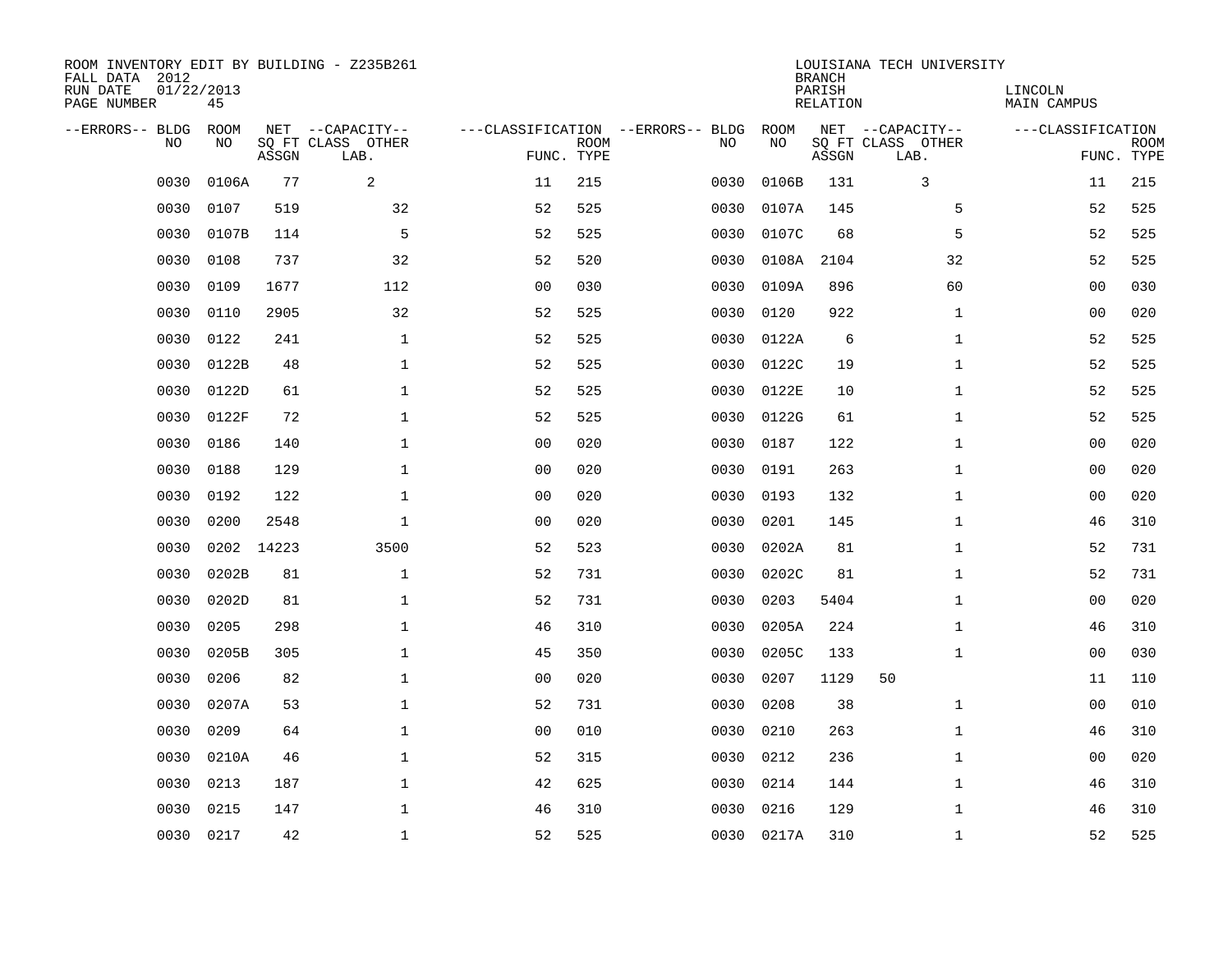| ROOM INVENTORY EDIT BY BUILDING - Z235B261<br>FALL DATA 2012<br>RUN DATE<br>PAGE NUMBER | 01/22/2013<br>46 |       |                           |                |             |                                   |            | <b>BRANCH</b><br>PARISH<br>RELATION | LOUISIANA TECH UNIVERSITY | LINCOLN<br>MAIN CAMPUS |                           |
|-----------------------------------------------------------------------------------------|------------------|-------|---------------------------|----------------|-------------|-----------------------------------|------------|-------------------------------------|---------------------------|------------------------|---------------------------|
| --ERRORS-- BLDG                                                                         | ROOM             |       | NET --CAPACITY--          |                |             | ---CLASSIFICATION --ERRORS-- BLDG | ROOM       |                                     | NET --CAPACITY--          | ---CLASSIFICATION      |                           |
| N <sub>O</sub>                                                                          | NO.              | ASSGN | SO FT CLASS OTHER<br>LAB. | FUNC. TYPE     | <b>ROOM</b> | NO.                               | NO         | ASSGN                               | SO FT CLASS OTHER<br>LAB. |                        | <b>ROOM</b><br>FUNC. TYPE |
| 0030                                                                                    | 0217B            | 100   | $\mathbf{1}$              | 52             | 525         | 0030                              | 0219       | 264                                 | 7                         | 11                     | 240                       |
| 0030                                                                                    | 0220             | 1051  | 40                        | 11             | 110         | 0030                              | 0221       | 1046                                | 40                        | 11                     | 110                       |
| 0030                                                                                    | 0222             | 494   | 5                         | 0 <sub>0</sub> | 030         | 0030                              | 0223       | 45                                  | $\mathbf{1}$              | 00                     | 020                       |
| 0030                                                                                    | 0223A            | 118   | $\mathbf{1}$              | 46             | 310         | 0030                              | 0223B      | 135                                 | $\mathbf{1}$              | 46                     | 310                       |
| 0030                                                                                    | 0224             | 842   | 20                        | 11             | 210         | 0030                              | 0224A      | 213                                 | $\mathbf{1}$              | 46                     | 310                       |
| 0030                                                                                    | 0224B            | 65    | $\mathbf 1$               | 52             | 731         | 0030                              | 0224C      | 50                                  | $\mathbf{1}$              | 52                     | 731                       |
| 0030                                                                                    | 0226             | 71    | $\mathbf 1$               | 0 <sub>0</sub> | 020         | 0030                              | 0227       | 682                                 | 20                        | 11                     | 110                       |
| 0030                                                                                    | 0228             | 784   | 40                        | 11             | 110         | 0030                              | 0228A      | 60                                  | $\mathbf{1}$              | 52                     | 731                       |
| 0030                                                                                    | 0228C            | 15    | $\mathbf{1}$              | 52             | 731         | 0030                              | 0229       | 60                                  | $\mathbf{1}$              | 0 <sub>0</sub>         | 020                       |
| 0030                                                                                    | 0230             | 269   | $\mathbf 1$               | 0 <sub>0</sub> | 020         | 0030                              | 0231       | 40                                  | $\mathbf{1}$              | 52                     | 731                       |
| 0030                                                                                    | 0232             | 207   | $\mathbf 1$               | 46             | 310         | 0030                              | 0233       | 132                                 | $\mathbf{1}$              | 52                     | 525                       |
| 0030                                                                                    | 0234             | 51    | $\mathbf 1$               | 52             | 731         | 0030                              | 0235       | 118                                 | $\mathbf{1}$              | 46                     | 310                       |
| 0030                                                                                    | 0236             | 116   | $\mathbf{1}$              | 46             | 310         | 0030                              | 0237       | 157                                 | $\mathbf{1}$              | 46                     | 310                       |
| 0030                                                                                    | 0238             | 158   | $\mathbf{1}$              | 46             | 310         | 0030                              | 0239       | 328                                 | $\mathbf{1}$              | 00                     | 030                       |
| 0030                                                                                    | 0240             | 328   | $\mathbf 1$               | 00             | 030         | 0030                              | 0285       | 135                                 | $\mathbf{1}$              | 00                     | 020                       |
| 0030                                                                                    | 0286             | 135   | $\mathbf 1$               | 0 <sub>0</sub> | 020         | 0030                              | 0287       | 122                                 | $\mathbf{1}$              | 00                     | 020                       |
| 0030                                                                                    | 0288             | 129   | $\mathbf 1$               | 0 <sub>0</sub> | 020         | 0030                              | 0292       | 122                                 | $\mathbf{1}$              | 00                     | 020                       |
| 0030                                                                                    | 0293             | 129   | $\mathbf 1$               | 0 <sub>0</sub> | 020         | 0030                              | 0294       | 125                                 | $\mathbf{1}$              | 00                     | 020                       |
| 0030                                                                                    | 0295             | 117   | $\mathbf{1}$              | 0 <sub>0</sub> | 020         | 0030                              | 0297       | 73                                  | $\mathbf{1}$              | 00                     | 020                       |
| 0030                                                                                    | 0298             | 129   | $\mathbf{1}$              | 0 <sub>0</sub> | 020         | 0030                              | 0299       | 114                                 | $\mathbf{1}$              | 0 <sub>0</sub>         | 020                       |
| 0030                                                                                    | 0300             | 598   | 7                         | 41             | 320         | 0030                              | 0301       | 331                                 | $\mathbf{1}$              | 00                     | 030                       |
| 0030                                                                                    | 0302             | 48    | $\mathbf 1$               | 00             | 030         | 0030                              | 0302B      | 170                                 | $\mathbf{1}$              | 46                     | 310                       |
| 0030                                                                                    | 0302C            | 146   | $\mathbf 1$               | 46             | 310         | 0030                              | 0303       | 193                                 | $\mathbf{1}$              | 46                     | 310                       |
| 0030                                                                                    | 0303A            | 227   | $\mathbf{1}$              | 46             | 310         | 0030                              | 0304       | 202                                 | $\mathbf{1}$              | 46                     | 310                       |
| 0030                                                                                    | 0305             | 105   | $\mathbf 1$               | 46             | 310         | 0030                              | 0305A      | 48                                  | $\mathbf{1}$              | 00                     | 020                       |
| 0030                                                                                    | 0306             | 48    | $\mathbf{1}$              | 45             | 310         |                                   | 0030 0306A | 105                                 | $\mathbf{1}$              | 46                     | 310                       |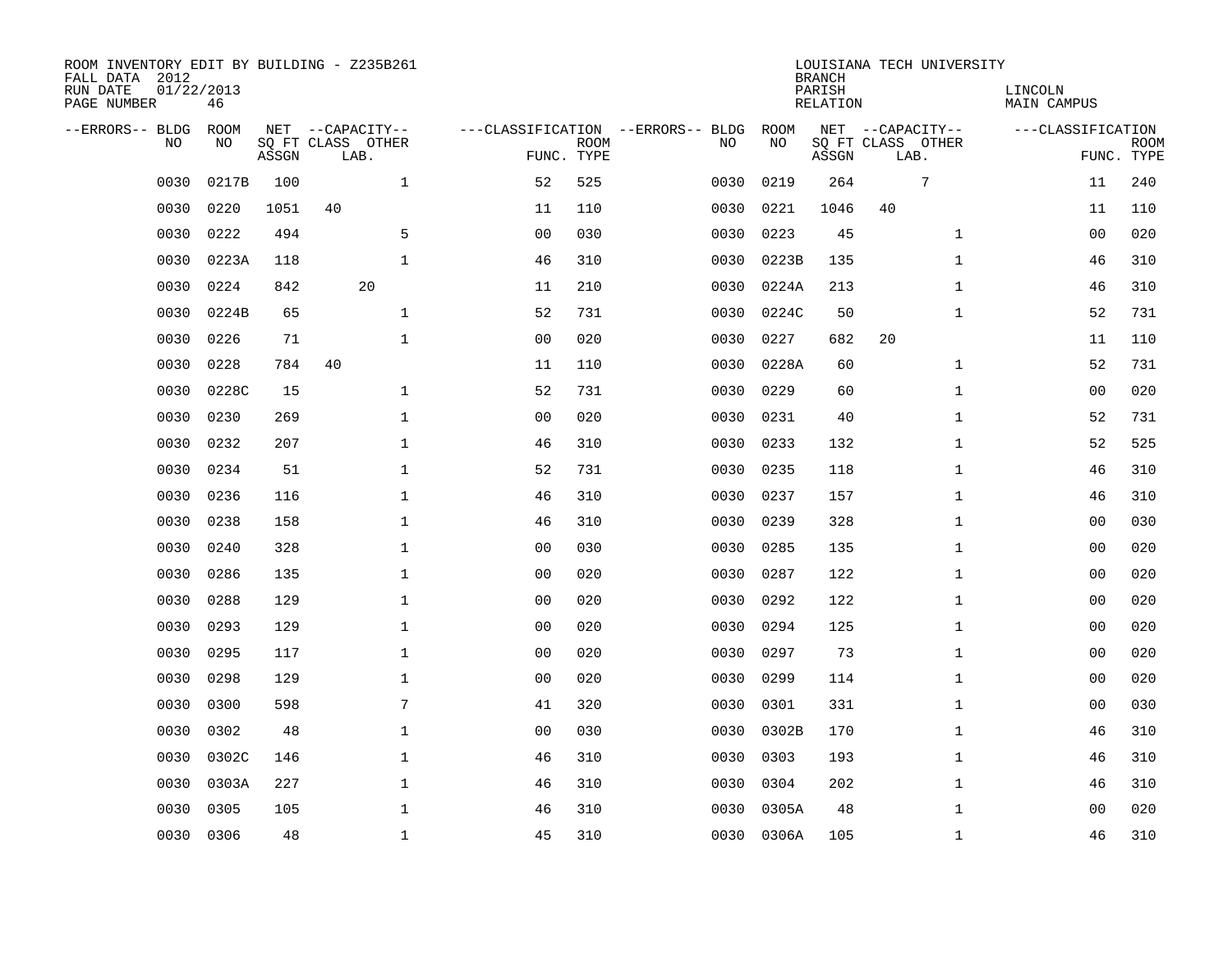| ROOM INVENTORY EDIT BY BUILDING - Z235B261<br>FALL DATA 2012<br>RUN DATE<br>PAGE NUMBER | 01/22/2013<br>47 |       |                           |                |             |                                        |                                                               | <b>BRANCH</b><br>PARISH<br>RELATION | LOUISIANA TECH UNIVERSITY                                                                                       | LINCOLN<br>MAIN CAMPUS                        |                           |
|-----------------------------------------------------------------------------------------|------------------|-------|---------------------------|----------------|-------------|----------------------------------------|---------------------------------------------------------------|-------------------------------------|-----------------------------------------------------------------------------------------------------------------|-----------------------------------------------|---------------------------|
| --ERRORS-- BLDG ROOM                                                                    |                  |       | NET --CAPACITY--          |                |             | ---CLASSIFICATION --ERRORS-- BLDG ROOM |                                                               |                                     | NET --CAPACITY--                                                                                                | ---CLASSIFICATION                             |                           |
| NO                                                                                      | NO               | ASSGN | SQ FT CLASS OTHER<br>LAB. | FUNC. TYPE     | <b>ROOM</b> | NO.                                    | NO                                                            | ASSGN                               | SQ FT CLASS OTHER<br>LAB.                                                                                       |                                               | <b>ROOM</b><br>FUNC. TYPE |
| 0030                                                                                    | 0306B            | 140   | $\mathbf{1}$              | 46             | 310         | 0030                                   | 0307                                                          | 48                                  | $\mathbf{1}$                                                                                                    | 45                                            | 310                       |
|                                                                                         |                  |       |                           |                |             |                                        |                                                               |                                     |                                                                                                                 |                                               |                           |
| 0030                                                                                    | 0307A            | 165   | $\mathbf 1$               | 46             | 310         | 0030                                   | 0308                                                          | 178                                 | $\mathbf{1}$                                                                                                    | 46                                            | 310                       |
| 0030                                                                                    | 0309             | 170   | $\mathbf{1}$              | 46             | 310         |                                        | 0030 0309B                                                    | 146                                 | $\mathbf{1}$                                                                                                    | 46                                            | 310                       |
| 0030                                                                                    | 0309C            | 105   | $\mathbf 1$               | 46             | 310         | 0030                                   | 0340                                                          | 327                                 | $\mathbf{1}$                                                                                                    | 00                                            | 020                       |
| 0030                                                                                    | 0341             | 128   | $\mathbf 1$               | 0 <sub>0</sub> | 020         |                                        | 0030 0342                                                     | 128                                 | $\mathbf{1}$                                                                                                    | 00                                            | 020                       |
| 0030                                                                                    | 0343             | 328   | $\mathbf{1}$              | 0 <sub>0</sub> | 020         | 0030                                   | 0385                                                          | 131                                 | $\mathbf{1}$                                                                                                    | 00                                            | 020                       |
| 0030                                                                                    | 0386             | 135   | $\mathbf 1$               | 0 <sub>0</sub> | 020         |                                        | 0030 0387                                                     | 116                                 | $\mathbf{1}$                                                                                                    | 00                                            | 020                       |
| 0030                                                                                    | 0388             | 124   | $\mathbf{1}$              | 0 <sub>0</sub> | 020         | 0030                                   | 0392                                                          | 116                                 | $\mathbf{1}$                                                                                                    | 0 <sub>0</sub>                                | 020                       |
| 0030                                                                                    | 0393             | 124   | $\mathbf 1$               | 0 <sub>0</sub> | 020         |                                        | 0030 0394                                                     | 125                                 | $\mathbf{1}$                                                                                                    | 00                                            | 020                       |
| 0030                                                                                    | 0395             | 118   | $\mathbf 1$               | 00             | 020         | 0030                                   | 0398                                                          | 123                                 | $\mathbf{1}$                                                                                                    | 00                                            | 020                       |
| 0030                                                                                    | 0399             | 116   | $\mathbf 1$               | 0 <sub>0</sub> | 020         | 0030                                   | 0400                                                          | 4470                                | $\mathbf{1}$                                                                                                    | 52                                            | 520                       |
| 0030                                                                                    | 0401             | 4189  | $\mathbf 1$               | 52             | 523         | 0030                                   | 0402                                                          | 2001                                | $\mathbf{1}$                                                                                                    | 52                                            | 523                       |
| 0030                                                                                    | 0403             | 4237  | $\mathbf 1$               | 52             | 523         |                                        | 0030 0487                                                     | 117                                 | $\mathbf{1}$                                                                                                    | 00                                            | 020                       |
| 0030                                                                                    | 0492             | 116   | $\mathbf 1$               | 00             | 020         |                                        | 0030 0495                                                     | 122                                 | $\mathbf{1}$                                                                                                    | 00                                            | 020                       |
|                                                                                         | 0030 0498        | 129   | $\mathbf{1}$              | 0 <sub>0</sub> | 020         |                                        | 0030 0499<br>TOTAL NUMBER CLASSROOMS<br>TOTAL NUMBER LABS 210 | 117                                 | 1<br>TOTAL NET ASSIGN SQ. FT. IN ROOM FILE<br>TOTAL NUMBER COMPUTER CLASSROOMS<br>TOTAL NUMBER SPECIAL LABS 220 | 0 <sub>0</sub><br>52,030<br>6<br>$\mathbf{1}$ | 020                       |
|                                                                                         | 0031 0100        | 730   | 10                        | 00             | 020         |                                        | 0031 0101                                                     | 120                                 | 3                                                                                                               | 51                                            | 310                       |
|                                                                                         | 0031 0101A       | 5     | $\mathbf{1}$              | 51             | 315         |                                        | 0031 0102                                                     | 156                                 | 4                                                                                                               | 51                                            | 310                       |
|                                                                                         | 0031 0103        | 84    | 4                         | 51             | 315         |                                        | 0031 0104                                                     | 40                                  | 2                                                                                                               | 51                                            | 315                       |
|                                                                                         | 0031 0105        | 84    | 4                         | 51             | 310         |                                        | 0031 0106                                                     | 24                                  | $\mathbf{1}$                                                                                                    | 0 <sub>0</sub>                                | 030                       |
|                                                                                         | 0031 0107        | 103   | 4                         | 51             | 310         |                                        | 0031 0107A                                                    | 87                                  | 4                                                                                                               | 51                                            | 310                       |
|                                                                                         | 0031 0108        | 44    | $\mathbf 1$               | 0 <sub>0</sub> | 030         |                                        | 0031 0109                                                     | 185                                 | $\mathbf{1}$                                                                                                    | 00                                            | 020                       |
|                                                                                         | 0031 0110        | 152   | 4                         | 0 <sub>0</sub> | 030         |                                        | 0031 0111                                                     | 185                                 | $\mathbf{1}$                                                                                                    | 00                                            | 020                       |
|                                                                                         | 0031 0112        | 125   | $\overline{4}$            | 51             | 310         |                                        | 0031 0112A                                                    | 5                                   | $\mathbf{1}$                                                                                                    | 51                                            | 315                       |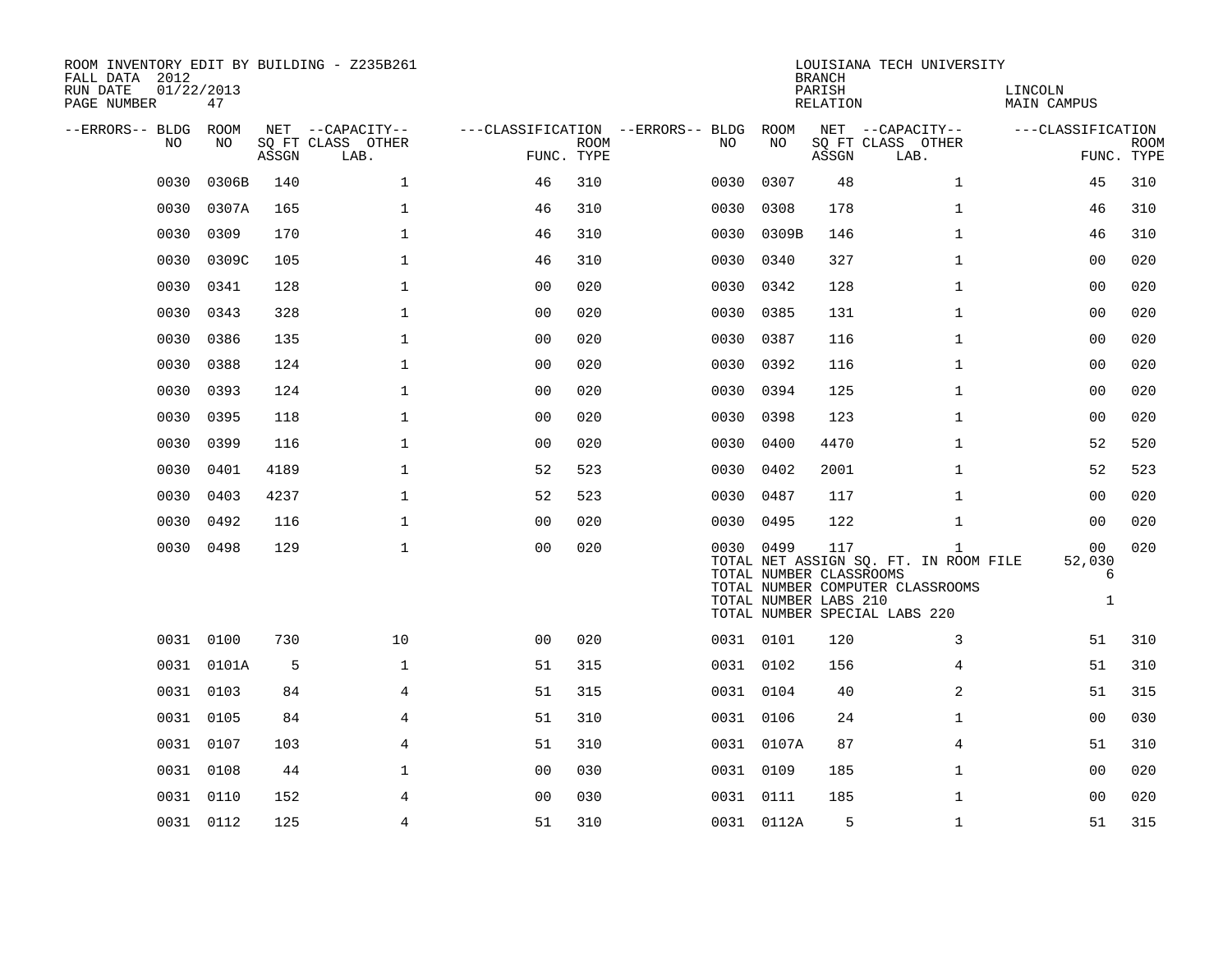| ROOM INVENTORY EDIT BY BUILDING - Z235B261<br>FALL DATA 2012<br>01/22/2013<br>RUN DATE<br>PAGE NUMBER | 48         |       |                                       |                |             |                                               |            | <b>BRANCH</b><br>PARISH<br>RELATION                     | LOUISIANA TECH UNIVERSITY                                                                                        | LINCOLN<br>MAIN CAMPUS |             |
|-------------------------------------------------------------------------------------------------------|------------|-------|---------------------------------------|----------------|-------------|-----------------------------------------------|------------|---------------------------------------------------------|------------------------------------------------------------------------------------------------------------------|------------------------|-------------|
| --ERRORS-- BLDG ROOM<br>NO.                                                                           | NO         |       | NET --CAPACITY--<br>SQ FT CLASS OTHER |                | <b>ROOM</b> | ---CLASSIFICATION --ERRORS-- BLDG ROOM<br>NO. | NO         |                                                         | NET --CAPACITY--<br>SQ FT CLASS OTHER                                                                            | ---CLASSIFICATION      | <b>ROOM</b> |
|                                                                                                       |            | ASSGN | LAB.                                  | FUNC. TYPE     |             |                                               |            | ASSGN                                                   | LAB.                                                                                                             |                        | FUNC. TYPE  |
| 0031                                                                                                  | 0113       | 119   | 4                                     | 51             | 350         |                                               | 0031 0114  | 137                                                     | 4                                                                                                                | 51                     | 310         |
|                                                                                                       | 0031 0114A | 5     | 1                                     | 51             | 315         |                                               | 0031 0115  | 131                                                     | 4                                                                                                                | 51                     | 350         |
|                                                                                                       | 0031 0116  | 88    | 4                                     | 51             | 315         |                                               | 0031 0117  | 148                                                     | 10                                                                                                               | 51                     | 315         |
| 0031                                                                                                  | 0120       | 30    | 2                                     | 51             | 315         |                                               | 0031 0121  | 83                                                      | 4                                                                                                                | 00                     | 010         |
|                                                                                                       | 0031 0123  | 29    | $\mathbf 1$                           | 0 <sub>0</sub> | 020         |                                               | 0031 0124  | 138                                                     | 4                                                                                                                | 51                     | 310         |
|                                                                                                       | 0031 0124A | 5     | $\mathbf 1$                           | 51             | 315         |                                               | 0031 0125  | 39                                                      | $\mathbf{1}$                                                                                                     | 0 <sub>0</sub>         | 030         |
|                                                                                                       | 0031 0126  | 114   | $\overline{4}$                        | 51             | 310         |                                               | 0031 0127  | 24                                                      | $\mathbf{1}$                                                                                                     | 0 <sub>0</sub>         | 030         |
|                                                                                                       | 0031 01280 | 86    | 2                                     | 51             | 310         |                                               | 0031 0128S | 43                                                      | $\mathbf{1}$                                                                                                     | 51                     | 315         |
|                                                                                                       | 0031 0129  | 144   | 5                                     | 0 <sub>0</sub> | 030         |                                               | 0031 0130  | 126                                                     | $\overline{4}$                                                                                                   | 51                     | 310         |
|                                                                                                       | 0031 0130A | 5     | $\mathbf 1$                           | 51             | 315         |                                               | 0031 0131  | 118                                                     | 4                                                                                                                | 51                     | 310         |
|                                                                                                       | 0031 0132  | 139   | $\overline{4}$                        | 51             | 310         |                                               | 0031 0132A | 5                                                       | $\mathbf{1}$                                                                                                     | 51                     | 315         |
|                                                                                                       | 0031 0133  | 137   | $\overline{4}$                        | 51             | 310         |                                               | 0031 0134  | 72                                                      | 3                                                                                                                | 0 <sub>0</sub>         | 030         |
|                                                                                                       | 0031 0135  | 57    | 3                                     | 0 <sub>0</sub> | 030         |                                               | 0031 0135A | 23                                                      | $\mathbf{1}$                                                                                                     | 51                     | 315         |
|                                                                                                       | 0031 0136  | 68    | 2                                     | 51             | 310         |                                               | 0031 0137  | 186                                                     | 5                                                                                                                | 51                     | 310         |
|                                                                                                       | 0031 0153  | 84    | $\mathbf{1}$                          | 0 <sub>0</sub> | 020         |                                               | 0031 0154  | 886                                                     | 15                                                                                                               | 51                     | 350         |
|                                                                                                       | 0031 0155  | 373   | 15                                    | 51             | 310         |                                               | 0031 0156  | 780<br>TOTAL NUMBER CLASSROOMS<br>TOTAL NUMBER LABS 210 | 39<br>TOTAL NET ASSIGN SQ. FT. IN ROOM FILE<br>TOTAL NUMBER COMPUTER CLASSROOMS<br>TOTAL NUMBER SPECIAL LABS 220 | 21<br>4,699            | 350         |
|                                                                                                       | 0032 0101  | 210   | $\mathbf 1$                           | 0 <sub>0</sub> | 030         |                                               | 0032 0102  | 155                                                     | $\mathbf{1}$                                                                                                     | 00                     | 030         |
|                                                                                                       | 0032 0104  | 114   | 4                                     | 91             | 935         |                                               | 0032 0105  | 272                                                     | 2                                                                                                                | 91                     | 910         |
| 0032                                                                                                  | 0106       | 266   | 2                                     | 91             | 910         |                                               | 0032 0107  | 266                                                     | 2                                                                                                                | 91                     | 910         |
|                                                                                                       | 0032 0107A | 158   | $\mathbf 1$                           | 0 <sub>0</sub> | 020         |                                               | 0032 0108  | 371                                                     | 8                                                                                                                | 50                     | 410         |
| 0032                                                                                                  | 0109       | 267   | 2                                     | 91             | 910         | 0032                                          | 0110       | 1077                                                    | 25                                                                                                               | 91                     | 650         |
| 0032                                                                                                  | 0111       | 197   | $\mathbf{1}$                          | 0 <sub>0</sub> | 020         |                                               | 0032 0112  | 339                                                     | 10                                                                                                               | 91                     | 919         |
|                                                                                                       | 0032 0113  | 207   | 4                                     | 91             | 950         |                                               | 0032 0114  | 98                                                      | 4                                                                                                                | 51                     | 310         |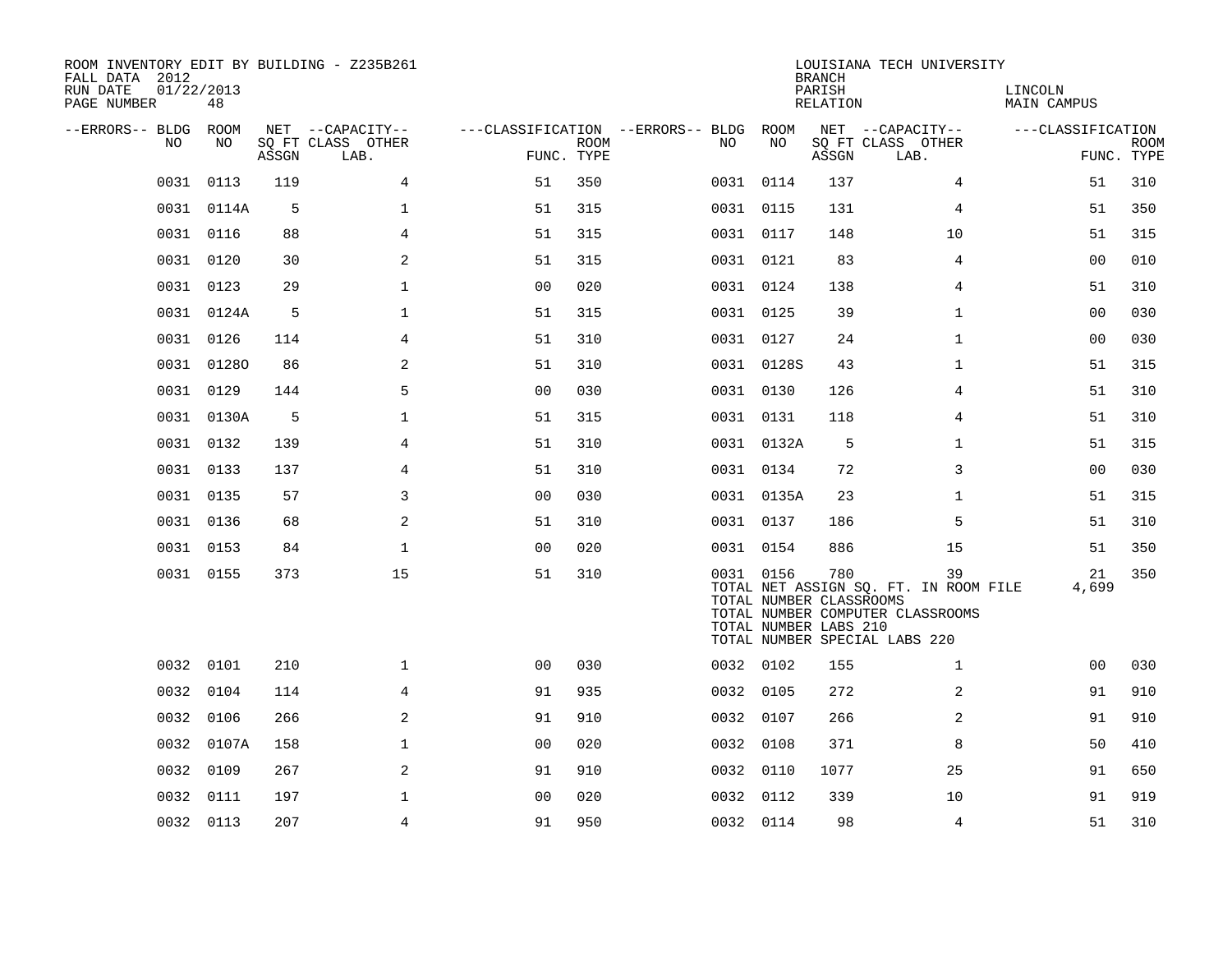| ROOM INVENTORY EDIT BY BUILDING - Z235B261<br>FALL DATA 2012<br>RUN DATE<br>PAGE NUMBER | 01/22/2013<br>49  |       |                                               |                |             |                                         |            | <b>BRANCH</b><br>PARISH<br><b>RELATION</b> | LOUISIANA TECH UNIVERSITY                     | LINCOLN<br><b>MAIN CAMPUS</b> |                           |
|-----------------------------------------------------------------------------------------|-------------------|-------|-----------------------------------------------|----------------|-------------|-----------------------------------------|------------|--------------------------------------------|-----------------------------------------------|-------------------------------|---------------------------|
| --ERRORS-- BLDG<br>NO                                                                   | <b>ROOM</b><br>NO | ASSGN | NET --CAPACITY--<br>SQ FT CLASS OTHER<br>LAB. | FUNC. TYPE     | <b>ROOM</b> | ---CLASSIFICATION --ERRORS-- BLDG<br>NO | ROOM<br>NO | ASSGN                                      | NET --CAPACITY--<br>SQ FT CLASS OTHER<br>LAB. | ---CLASSIFICATION             | <b>ROOM</b><br>FUNC. TYPE |
| 0032                                                                                    | 0115              | 9     | $\mathbf{1}$                                  | 91             | 955         | 0032                                    | 0116       | 22                                         | $\mathbf{1}$                                  | 91                            | 955                       |
| 0032                                                                                    | 0117              | 177   | 4                                             | 91             | 950         |                                         | 0032 0117A | 39                                         | $\mathbf{1}$                                  | 91                            | 919                       |
| 0032                                                                                    | 0118              | 10    | $\mathbf 1$                                   | 91             | 955         | 0032                                    | 0119       | 269                                        | 2                                             | 91                            | 910                       |
| 0032                                                                                    | 0120              | 267   | 2                                             | 91             | 910         |                                         | 0032 0121  | 275                                        | 2                                             | 91                            | 910                       |
| 0032                                                                                    | 0123              | 333   | 2                                             | 91             | 910         |                                         | 0032 0124  | 283                                        | 2                                             | 91                            | 910                       |
| 0032                                                                                    | 0125              | 284   | 2                                             | 91             | 910         |                                         | 0032 0126  | 209                                        | 2                                             | 91                            | 910                       |
| 0032                                                                                    | 0126A             | 41    | 2                                             | 91             | 919         |                                         | 0032 0132  | 104                                        | $\mathbf{1}$                                  | 0 <sub>0</sub>                | 020                       |
| 0032                                                                                    | 0134              | 12    | $\mathbf{1}$                                  | 91             | 935         |                                         | 0032 0135  | 17                                         | $\mathbf{1}$                                  | 91                            | 935                       |
| 0032                                                                                    | 0136              | 20    | $\mathbf{1}$                                  | 51             | 315         | 0032                                    | 0137       | 9                                          | $\mathbf{1}$                                  | 91                            | 955                       |
| 0032                                                                                    | 0200              | 278   | 2                                             | 91             | 910         |                                         | 0032 0201  | 266                                        | 2                                             | 91                            | 910                       |
| 0032                                                                                    | 0201E             | 113   | $\mathbf 1$                                   | 0 <sub>0</sub> | 030         | 0032                                    | 0202       | 277                                        | 2                                             | 91                            | 910                       |
| 0032                                                                                    | 0202E             | 143   | $\mathbf 1$                                   | 0 <sub>0</sub> | 030         |                                         | 0032 0203  | 277                                        | 2                                             | 91                            | 910                       |
| 0032                                                                                    | 0204              | 277   | 2                                             | 91             | 910         | 0032                                    | 0205       | 211                                        | 2                                             | 91                            | 910                       |
| 0032                                                                                    | 0206              | 266   | 2                                             | 91             | 910         |                                         | 0032 0208  | 265                                        | 2                                             | 91                            | 910                       |
| 0032                                                                                    | 0209              | 267   | 2                                             | 91             | 910         | 0032                                    | 0210       | 99                                         | 4                                             | 91                            | 935                       |
| 0032                                                                                    | 0211              | 24    | $\mathbf{1}$                                  | 0 <sub>0</sub> | 010         |                                         | 0032 0212  | 370                                        | 11                                            | 91                            | 919                       |
| 0032                                                                                    | 0213              | 134   | $\overline{4}$                                | 51             | 410         |                                         | 0032 0217  | 269                                        | $\overline{a}$                                | 91                            | 910                       |
| 0032                                                                                    | 0218              | 267   | $\mathbf{2}$                                  | 91             | 910         |                                         | 0032 0219  | 275                                        | 2                                             | 91                            | 910                       |
| 0032                                                                                    | 0221              | 333   | 2                                             | 91             | 910         |                                         | 0032 0222  | 258                                        | 2                                             | 91                            | 910                       |
| 0032                                                                                    | 0223              | 270   | 2                                             | 91             | 910         |                                         | 0032 0224  | 270                                        | 2                                             | 91                            | 910                       |
| 0032                                                                                    | 0225              | 277   | 2                                             | 91             | 910         |                                         | 0032 0226  | 277                                        | 2                                             | 91                            | 910                       |
| 0032                                                                                    | 0300              | 278   | 2                                             | 91             | 910         |                                         | 0032 0301  | 266                                        | 2                                             | 91                            | 910                       |
| 0032                                                                                    | 0302              | 277   | 2                                             | 91             | 910         |                                         | 0032 0303  | 277                                        | 2                                             | 91                            | 910                       |
| 0032                                                                                    | 0304              | 277   | 2                                             | 91             | 910         |                                         | 0032 0305  | 211                                        | 2                                             | 91                            | 910                       |
| 0032                                                                                    | 0306              | 266   | 2                                             | 91             | 910         | 0032                                    | 0308       | 265                                        | 2                                             | 91                            | 910                       |
|                                                                                         | 0032 0309         | 267   | $\overline{c}$                                | 91             | 910         |                                         | 0032 0310  | 99                                         | 4                                             | 91                            | 935                       |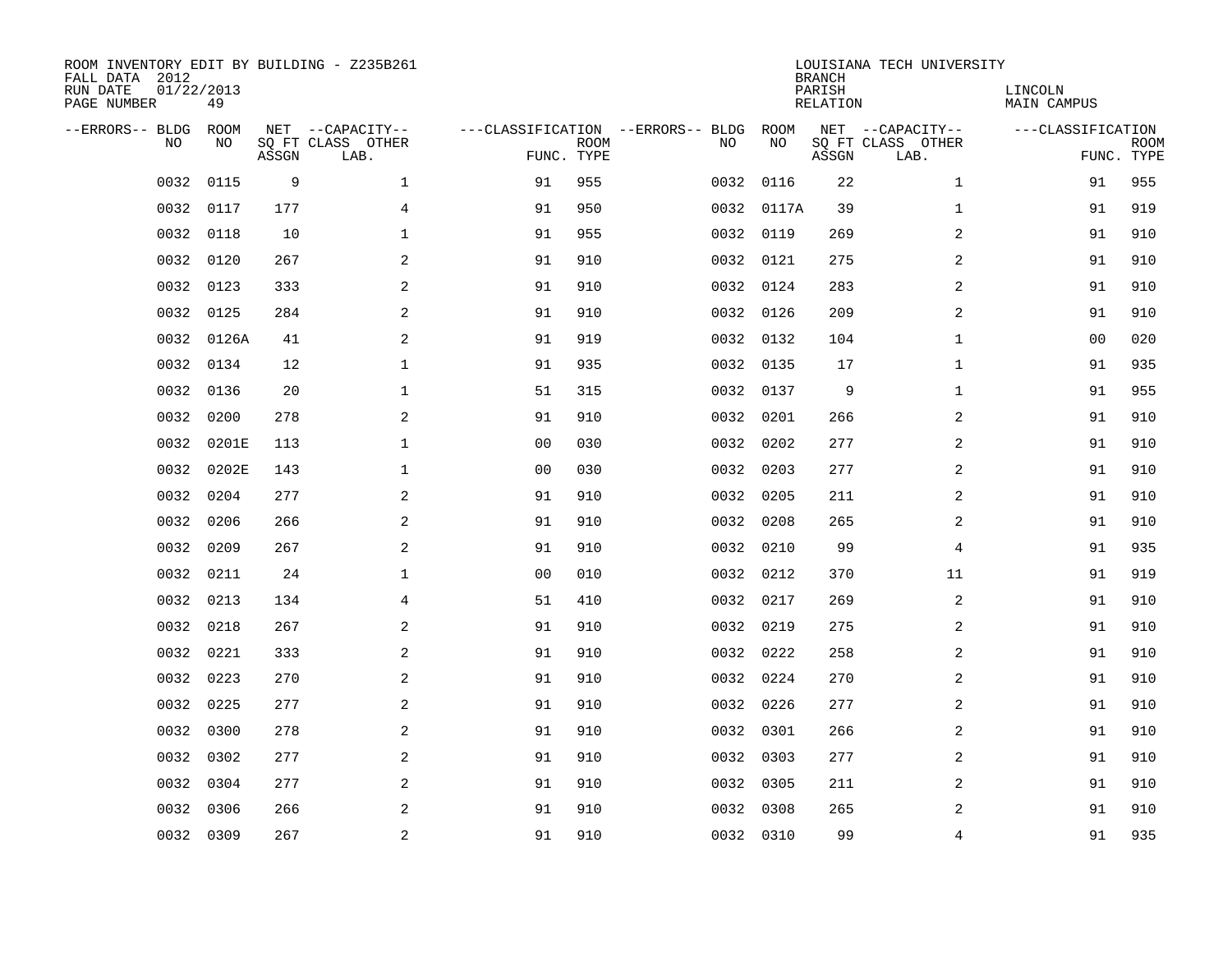| ROOM INVENTORY EDIT BY BUILDING - Z235B261<br>FALL DATA 2012<br>RUN DATE<br>PAGE NUMBER | 01/22/2013<br>50 |       |                                       |                                   |             |      |                                                  | <b>BRANCH</b><br>PARISH<br>RELATION | LOUISIANA TECH UNIVERSITY                                                                                  | LINCOLN<br>MAIN CAMPUS |             |
|-----------------------------------------------------------------------------------------|------------------|-------|---------------------------------------|-----------------------------------|-------------|------|--------------------------------------------------|-------------------------------------|------------------------------------------------------------------------------------------------------------|------------------------|-------------|
|                                                                                         |                  |       |                                       |                                   |             |      |                                                  |                                     |                                                                                                            |                        |             |
| --ERRORS-- BLDG ROOM<br>NO.                                                             | NO               |       | NET --CAPACITY--<br>SQ FT CLASS OTHER | ---CLASSIFICATION --ERRORS-- BLDG | <b>ROOM</b> | NO.  | ROOM<br>NO                                       |                                     | NET --CAPACITY--<br>SQ FT CLASS OTHER                                                                      | ---CLASSIFICATION      | <b>ROOM</b> |
|                                                                                         |                  | ASSGN | LAB.                                  | FUNC. TYPE                        |             |      |                                                  | ASSGN                               | LAB.                                                                                                       |                        | FUNC. TYPE  |
| 0032                                                                                    | 0311             | 24    | $\mathbf 1$                           | 0 <sub>0</sub>                    | 010         |      | 0032 0312                                        | 134                                 | 4                                                                                                          | 51                     | 410         |
| 0032                                                                                    | 0313             | 358   | 11                                    | 91                                | 919         |      | 0032 0317                                        | 268                                 | 2                                                                                                          | 91                     | 910         |
|                                                                                         | 0032 0318        | 266   | 2                                     | 91                                | 910         |      | 0032 0319                                        | 275                                 | 2                                                                                                          | 91                     | 910         |
| 0032                                                                                    | 0320             | 158   | $\mathbf{1}$                          | 0 <sub>0</sub>                    | 020         |      | 0032 0321                                        | 333                                 | $\overline{2}$                                                                                             | 91                     | 910         |
|                                                                                         | 0032 0322        | 202   | 2                                     | 91                                | 910         |      | 0032 0323                                        | 270                                 | 2                                                                                                          | 91                     | 910         |
| 0032                                                                                    | 0324             | 270   | $\overline{a}$                        | 91                                | 910         |      | 0032 0325                                        | 277                                 | $\overline{a}$                                                                                             | 91                     | 910         |
|                                                                                         | 0032 0326        | 277   | 2                                     | 91                                | 910         |      | 0032 B0222                                       | 603                                 | $\mathbf{1}$                                                                                               | 00                     | 020         |
|                                                                                         | 0032 C0105       | 1091  | $\mathbf 1$                           | 0 <sub>0</sub>                    | 020         |      | 0032 C0205                                       | 1057                                | $\mathbf{1}$                                                                                               | 00                     | 020         |
|                                                                                         | 0032 C0305       | 998   | $\mathbf 1$                           | 0 <sub>0</sub>                    | 020         |      | 0032 E0301                                       | 113                                 | $\mathbf{1}$                                                                                               | 0 <sub>0</sub>         | 030         |
|                                                                                         | 0032 E0302       | 113   | $\mathbf 1$                           | 0 <sub>0</sub>                    | 030         |      | 0032 S0120                                       | 157                                 | $\mathbf{1}$                                                                                               | 00                     | 020         |
|                                                                                         | 0032 S0207       | 158   | $\mathbf 1$                           | 0 <sub>0</sub>                    | 020         |      | 0032 S0220                                       | 158                                 | $\mathbf{1}$                                                                                               | 00                     | 020         |
|                                                                                         | 0032 S0307       | 158   | $\mathbf 1$                           | 0 <sub>0</sub>                    | 020         |      | TOTAL NUMBER CLASSROOMS<br>TOTAL NUMBER LABS 210 |                                     | TOTAL NET ASSIGN SQ. FT. IN ROOM FILE<br>TOTAL NUMBER COMPUTER CLASSROOMS<br>TOTAL NUMBER SPECIAL LABS 220 | 16,449                 |             |
|                                                                                         | 0033 0101        | 327   | $\mathbf{1}$                          | 82                                | 082         |      | 0033 0102                                        | 262                                 | $\mathbf{1}$                                                                                               | 82                     | 082         |
|                                                                                         | 0033 0103        | 126   | $\mathbf 1$                           | 82                                | 082         |      | 0033 0104                                        | 264                                 | $\mathbf{1}$                                                                                               | 82                     | 082         |
| 0033                                                                                    | 0105             | 481   | $\mathbf{1}$                          | 82                                | 082         | 0033 | 0106                                             | 1214                                | 32                                                                                                         | 82                     | 082         |
| 0033                                                                                    | 0107             | 265   | 7                                     | 82                                | 082         |      | 0033 0108                                        | 49                                  | $\mathbf{1}$                                                                                               | 82                     | 082         |
| 0033                                                                                    | 0109             | 26    | $\mathbf{1}$                          | 82                                | 082         | 0033 | 0110                                             | 241                                 | $\mathbf{1}$                                                                                               | 82                     | 082         |
| 0033                                                                                    | 0111             | 240   | $\mathbf 1$                           | 82                                | 082         |      | 0033 0112                                        | 28                                  | $\mathbf{1}$                                                                                               | 82                     | 082         |
| 0033                                                                                    | 0113             | 44    | $\mathbf 1$                           | 82                                | 082         | 0033 | 0114                                             | 98                                  | 3                                                                                                          | 82                     | 082         |
| 0033                                                                                    | 0115             | 94    | $\mathbf 1$                           | 82                                | 082         |      | 0033 0116                                        | 198                                 | 5                                                                                                          | 82                     | 082         |
| 0033                                                                                    | 0117             | 106   | $\mathbf 1$                           | 82                                | 082         | 0033 | 0118                                             | 101                                 | $\mathbf{1}$                                                                                               | 82                     | 082         |
| 0033                                                                                    | 0119             | 89    | $\mathbf 1$                           | 82                                | 082         |      | 0033 0120                                        | 579                                 | $\mathbf{1}$                                                                                               | 82                     | 082         |
|                                                                                         | 0033 0121        | 428   | $\mathbf{1}$                          | 82                                | 082         |      | 0033 0122                                        | 88                                  | $\mathbf{1}$                                                                                               | 82                     | 082         |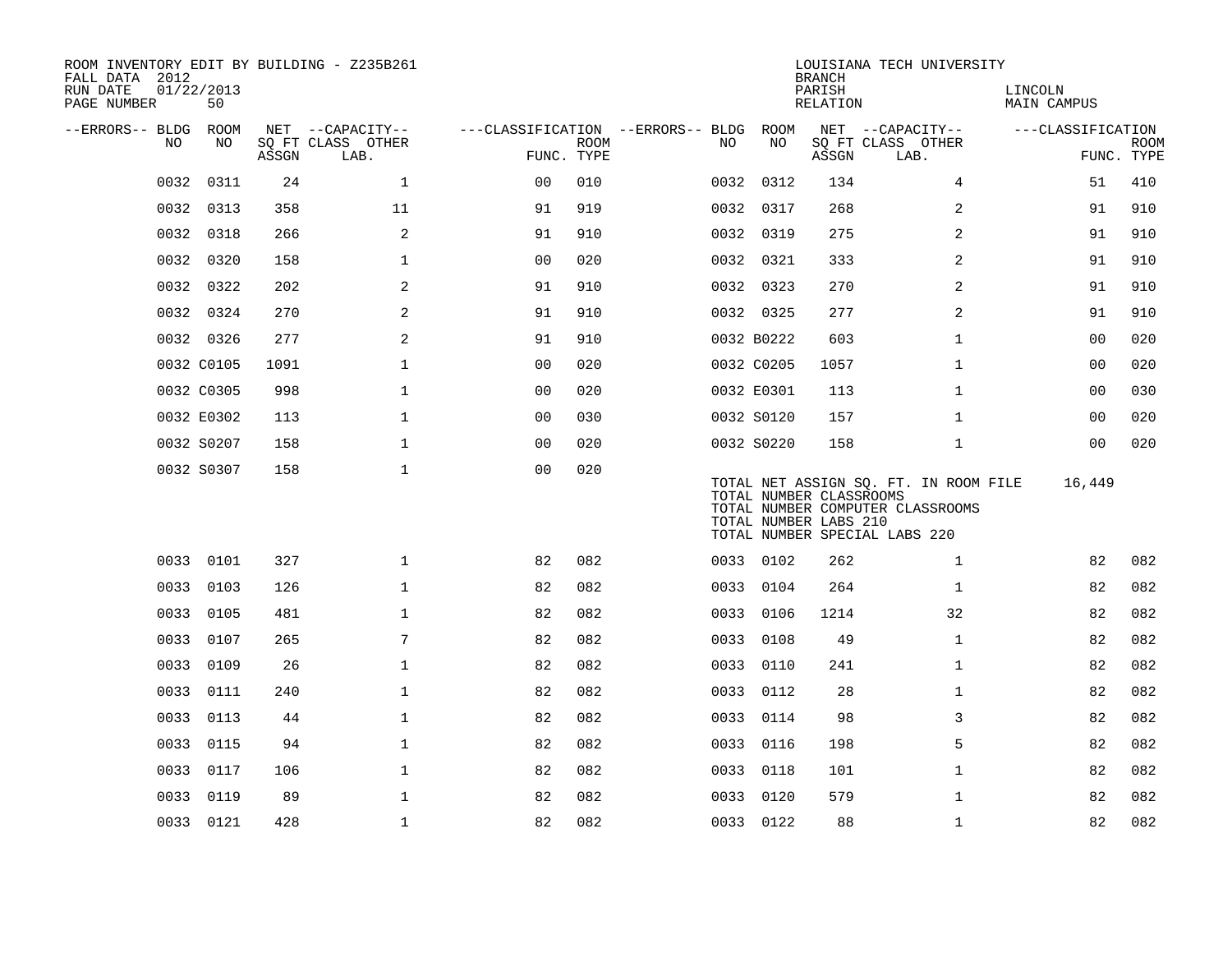| ROOM INVENTORY EDIT BY BUILDING - Z235B261<br>FALL DATA 2012<br>RUN DATE | 01/22/2013 |       |                                               |                                                                                           |      |           |                 | <b>BRANCH</b><br>PARISH                          | LOUISIANA TECH UNIVERSITY                                                                                                    | LINCOLN            |                           |
|--------------------------------------------------------------------------|------------|-------|-----------------------------------------------|-------------------------------------------------------------------------------------------|------|-----------|-----------------|--------------------------------------------------|------------------------------------------------------------------------------------------------------------------------------|--------------------|---------------------------|
| PAGE NUMBER                                                              | 51         |       |                                               |                                                                                           |      |           |                 | RELATION                                         |                                                                                                                              | <b>MAIN CAMPUS</b> |                           |
| --ERRORS-- BLDG ROOM<br>NO .                                             | NO         | ASSGN | NET --CAPACITY--<br>SQ FT CLASS OTHER<br>LAB. | ---CLASSIFICATION --ERRORS-- BLDG ROOM NET --CAPACITY-- -----CLASSIFICATION<br>FUNC. TYPE | ROOM | NO        | NO <sub>1</sub> | ASSGN                                            | SQ FT CLASS OTHER<br>LAB.                                                                                                    |                    | <b>ROOM</b><br>FUNC. TYPE |
|                                                                          | 0033 0123  | 69    | $\mathbf{1}$                                  | 82                                                                                        | 082  |           |                 | TOTAL NUMBER CLASSROOMS<br>TOTAL NUMBER LABS 210 | 0033 0124 51 1<br>TOTAL NET ASSIGN SQ. FT. IN ROOM FILE<br>TOTAL NUMBER COMPUTER CLASSROOMS<br>TOTAL NUMBER SPECIAL LABS 220 | 82 082<br>5,468    |                           |
|                                                                          | 0034 0101  | 890   | 15                                            | 11                                                                                        | 550  |           | 0034 0101A      | 17                                               | $\mathbf{1}$                                                                                                                 | 11                 | 555                       |
|                                                                          | 0034 0102  | 70    | $\mathbf{1}$                                  | 11                                                                                        | 555  | 0034 0103 |                 | 54                                               | $\overline{2}$                                                                                                               | 45                 | 315                       |
|                                                                          | 0034 0104  | 316   | $\mathbf{1}$                                  | 11                                                                                        | 555  | 0034 0105 |                 | 48                                               | $\mathbf{1}$                                                                                                                 | 11                 | 555                       |
|                                                                          | 0034 0106  | 37    | $\mathbf{1}$                                  | 0 <sub>0</sub>                                                                            | 030  | 0034 0107 |                 | 26                                               | $\mathbf{1}$                                                                                                                 | 11                 | 555                       |
|                                                                          | 0034 0107A | 110   | $\mathbf{1}$                                  | 11                                                                                        | 555  | 0034 0108 |                 | 116                                              | 6                                                                                                                            | 11                 | 550                       |
|                                                                          | 0034 0109  | 24    | $\mathbf{1}$                                  | 11                                                                                        | 555  | 0034 0110 |                 | 20                                               | $\mathbf{1}$                                                                                                                 | 45                 | 315                       |
|                                                                          | 0034 0111  | 104   | 2                                             | 46                                                                                        | 310  |           | 0034 0111A      | 23                                               | $\mathbf{1}$                                                                                                                 | 46                 | 555                       |
|                                                                          | 0034 0112  | 240   | $\overline{4}$                                | 11                                                                                        | 555  |           |                 | TOTAL NUMBER CLASSROOMS<br>TOTAL NUMBER LABS 210 | TOTAL NET ASSIGN SQ. FT. IN ROOM FILE<br>TOTAL NUMBER COMPUTER CLASSROOMS<br>TOTAL NUMBER SPECIAL LABS 220                   | 2,058              |                           |
|                                                                          | 0035 0101  | 3019  | $\mathbf 1$                                   | 45                                                                                        | 720  | 0035 0102 |                 | 54                                               | $\mathbf{1}$                                                                                                                 | 45                 | 725                       |
|                                                                          | 0035 0103  | 251   | $\mathbf{1}$                                  | 45                                                                                        | 725  | 0035 0104 |                 | 482                                              | $\mathbf{1}$                                                                                                                 | 00                 | 020                       |
|                                                                          | 0035 0105  | 226   | $\mathbf{1}$                                  | 45                                                                                        | 725  | 0035 0106 |                 | 1711                                             | $\mathbf{1}$                                                                                                                 | 45                 | 720                       |
|                                                                          | 0035 0107  | 187   | $\mathbf{1}$                                  | 45                                                                                        | 725  | 0035 0108 |                 | 758                                              | $\mathbf{1}$                                                                                                                 | 45                 | 720                       |
|                                                                          | 0035 0109  | 187   | $\mathbf{1}$                                  | 45                                                                                        | 725  | 0035 0110 |                 | 761                                              | $\mathbf{1}$                                                                                                                 | 45                 | 720                       |
|                                                                          | 0035 0111  | 1634  | $\mathbf{1}$                                  | 45                                                                                        | 720  | 0035 0112 |                 | 40                                               | $\mathbf{1}$                                                                                                                 | 45                 | 725                       |
|                                                                          | 0035 0113  | 42    | 1                                             | 45                                                                                        | 725  | 0035 0114 |                 | 22                                               | $\mathbf{1}$                                                                                                                 | 45                 | 725                       |
|                                                                          | 0035 0115  | 108   | $\mathbf 1$                                   | 45                                                                                        | 725  | 0035 0116 |                 | 84                                               | 2                                                                                                                            | 0 <sub>0</sub>     | 030                       |
|                                                                          | 0035 0117  | 80    | $\mathbf{1}$                                  | 45                                                                                        | 725  | 0035 0201 |                 | 526                                              | $\mathbf{1}$                                                                                                                 | 45                 | 725                       |
|                                                                          | 0035 0202  | 181   | $\mathbf{1}$                                  | 45                                                                                        | 725  | 0035 0203 |                 | 107<br>TOTAL NUMBER CLASSROOMS                   | $\mathbf{1}$<br>TOTAL NET ASSIGN SQ. FT. IN ROOM FILE<br>TOTAL NUMBER COMPUTER CLASSROOMS                                    | 45<br>9,894        | 725                       |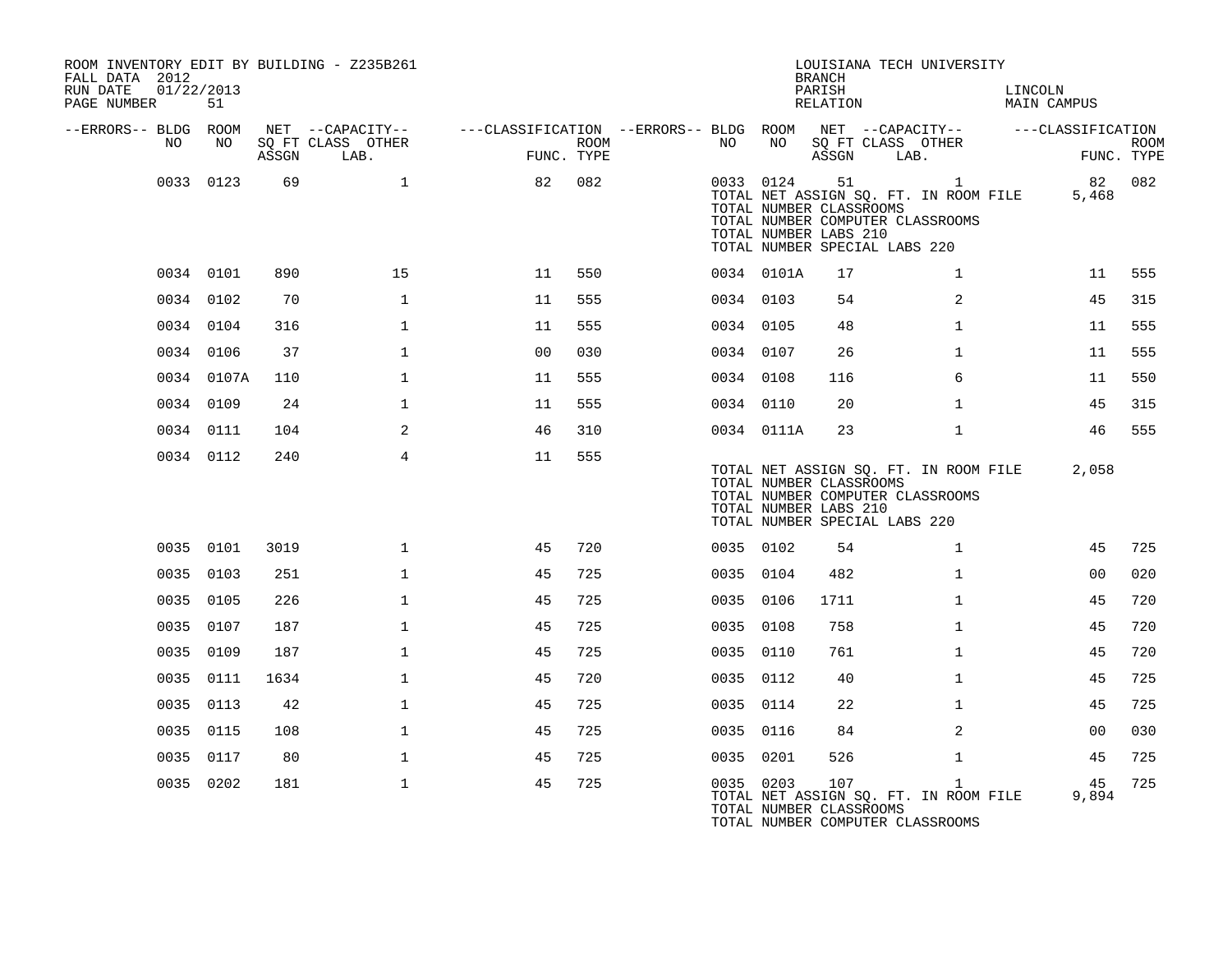| ROOM INVENTORY EDIT BY BUILDING - Z235B261<br>FALL DATA 2012<br>RUN DATE<br>PAGE NUMBER | 01/22/2013<br>52 |       |                                               |              |                                        |                           |           |                             | <b>BRANCH</b><br>PARISH<br><b>RELATION</b> | LOUISIANA TECH UNIVERSITY                                                      | LINCOLN<br><b>MAIN CAMPUS</b> |                           |
|-----------------------------------------------------------------------------------------|------------------|-------|-----------------------------------------------|--------------|----------------------------------------|---------------------------|-----------|-----------------------------|--------------------------------------------|--------------------------------------------------------------------------------|-------------------------------|---------------------------|
| --ERRORS-- BLDG ROOM<br>NO                                                              | NO               | ASSGN | NET --CAPACITY--<br>SQ FT CLASS OTHER<br>LAB. |              | ---CLASSIFICATION --ERRORS-- BLDG ROOM | <b>ROOM</b><br>FUNC. TYPE | NO.       | NO<br>TOTAL NUMBER LABS 210 | ASSGN                                      | NET --CAPACITY--<br>SQ FT CLASS OTHER<br>LAB.<br>TOTAL NUMBER SPECIAL LABS 220 | ---CLASSIFICATION             | <b>ROOM</b><br>FUNC. TYPE |
| 0036                                                                                    | 0100             | 273   |                                               | $\mathbf{1}$ | 0 <sub>0</sub>                         | 020                       |           | 0036 0100B                  | 595                                        | $\mathbf{1}$                                                                   | 00                            | 020                       |
| 0036                                                                                    | 0101             | 1227  | 32                                            |              | 11                                     | 210                       | 0036 0102 |                             | 335                                        | 9                                                                              | 21                            | 250                       |
| 0036                                                                                    | 0103             | 811   | 21                                            |              | 21                                     | 250                       | 0036 0104 |                             | 779                                        | 21                                                                             | 11                            | 210                       |
| 0036                                                                                    | 0105             | 646   | 31                                            |              | 11                                     | 140                       |           | 0036 0106                   | 587                                        | 15                                                                             | 11                            | 215                       |
| 0036                                                                                    | 0107             | 1167  | 31                                            |              | 21                                     | 250                       |           | 0036 0107A                  | 57                                         | $\mathbf{1}$                                                                   | 46                            | 310                       |
| 0036                                                                                    | 0108             | 235   |                                               | $\mathbf{1}$ | 0 <sub>0</sub>                         | 020                       | 0036 0109 |                             | 198                                        | $\mathbf{1}$                                                                   | 46                            | 310                       |
| 0036                                                                                    | 0110             | 3091  |                                               | $\mathbf{1}$ | 0 <sub>0</sub>                         | 020                       |           | 0036 0111                   | 109                                        | $\mathbf{1}$                                                                   | 46                            | 315                       |
| 0036                                                                                    | 0112             | 21    |                                               | $\mathbf 1$  | 0 <sub>0</sub>                         | 020                       | 0036      | 0113                        | 202                                        | $\mathbf{1}$                                                                   | 45                            | 315                       |
| 0036                                                                                    | 0114             | 956   | 25                                            |              | 11                                     | 210                       |           | 0036 0115                   | 75                                         | $\mathbf{1}$                                                                   | 45                            | 730                       |
| 0036                                                                                    | 0116             | 189   |                                               | $\mathbf{1}$ | 46                                     | 310                       | 0036 0117 |                             | 190                                        | $\mathbf{1}$                                                                   | 45                            | 315                       |
| 0036                                                                                    | 0118             | 181   | 5                                             |              | 11                                     | 215                       | 0036 0119 |                             | 255                                        | 2                                                                              | 46                            | 310                       |
| 0036                                                                                    | 0120A            | 262   |                                               | $\mathbf{1}$ | 46                                     | 310                       | 0036      | 0121                        | 145                                        | $\mathbf{1}$                                                                   | 46                            | 310                       |
| 0036                                                                                    | 0122             | 689   | 46                                            |              | 11                                     | 110                       | 0036 0123 |                             | 160                                        | $\mathbf{1}$                                                                   | 46                            | 310                       |
|                                                                                         | 0036 0124        | 243   |                                               | 6            | 46                                     | 350                       |           | 0036 0124A                  | 120                                        | $\mathbf{1}$                                                                   | 45                            | 315                       |
|                                                                                         | 0036 0125        | 162   |                                               | $\mathbf{1}$ | 46                                     | 310                       | 0036 0126 |                             | 215                                        | $\mathbf{1}$                                                                   | 46                            | 310                       |
|                                                                                         | 0036 0126A       | 51    |                                               | $\mathbf{1}$ | 45                                     | 315                       | 0036 0127 |                             | 190                                        | $\mathbf{1}$                                                                   | 46                            | 310                       |
| 0036                                                                                    | 0128             | 94    |                                               | $\mathbf 1$  | 46                                     | 310                       |           | 0036 0128A                  | 20                                         | $\mathbf{1}$                                                                   | 45                            | 315                       |
|                                                                                         | 0036 0129        | 155   |                                               | 1            | 46                                     | 310                       | 0036 0130 |                             | 202                                        | $\mathbf{1}$                                                                   | 46                            | 310                       |
| 0036                                                                                    | 0131             | 335   |                                               | 9            | 46                                     | 310                       | 0036 0132 |                             | 197                                        | 2                                                                              | 46                            | 310                       |
| 0036                                                                                    | 0133             | 864   | 23                                            |              | 11                                     | 210                       | 0036 0134 |                             | 880                                        | 23                                                                             | 21                            | 250                       |
| 0036                                                                                    | 0134A            | 109   | 3                                             |              | 21                                     | 255                       | 0036      | 0136                        | 223                                        | 6                                                                              | 21                            | 250                       |
| 0036                                                                                    | 0137             | 872   | 16                                            |              | 11                                     | 210                       | 0036 0138 |                             | 650                                        | 17                                                                             | 21                            | 250                       |
| 0036                                                                                    | 0139             | 91    |                                               | $\mathbf{1}$ | 0 <sub>0</sub>                         | 030                       | 0036 0140 |                             | 687                                        | 18                                                                             | 46                            | 320                       |
| 0036                                                                                    | 0141             | 227   |                                               | $\mathbf{1}$ | 46                                     | 310                       | 0036 0142 |                             | 154                                        | $\mathbf{1}$                                                                   | 0 <sub>0</sub>                | 030                       |
|                                                                                         | 0036 0143        | 158   |                                               | $\mathbf 1$  | 45                                     | 731                       | 0036 0144 |                             | 386                                        | 10                                                                             | 11                            | 210                       |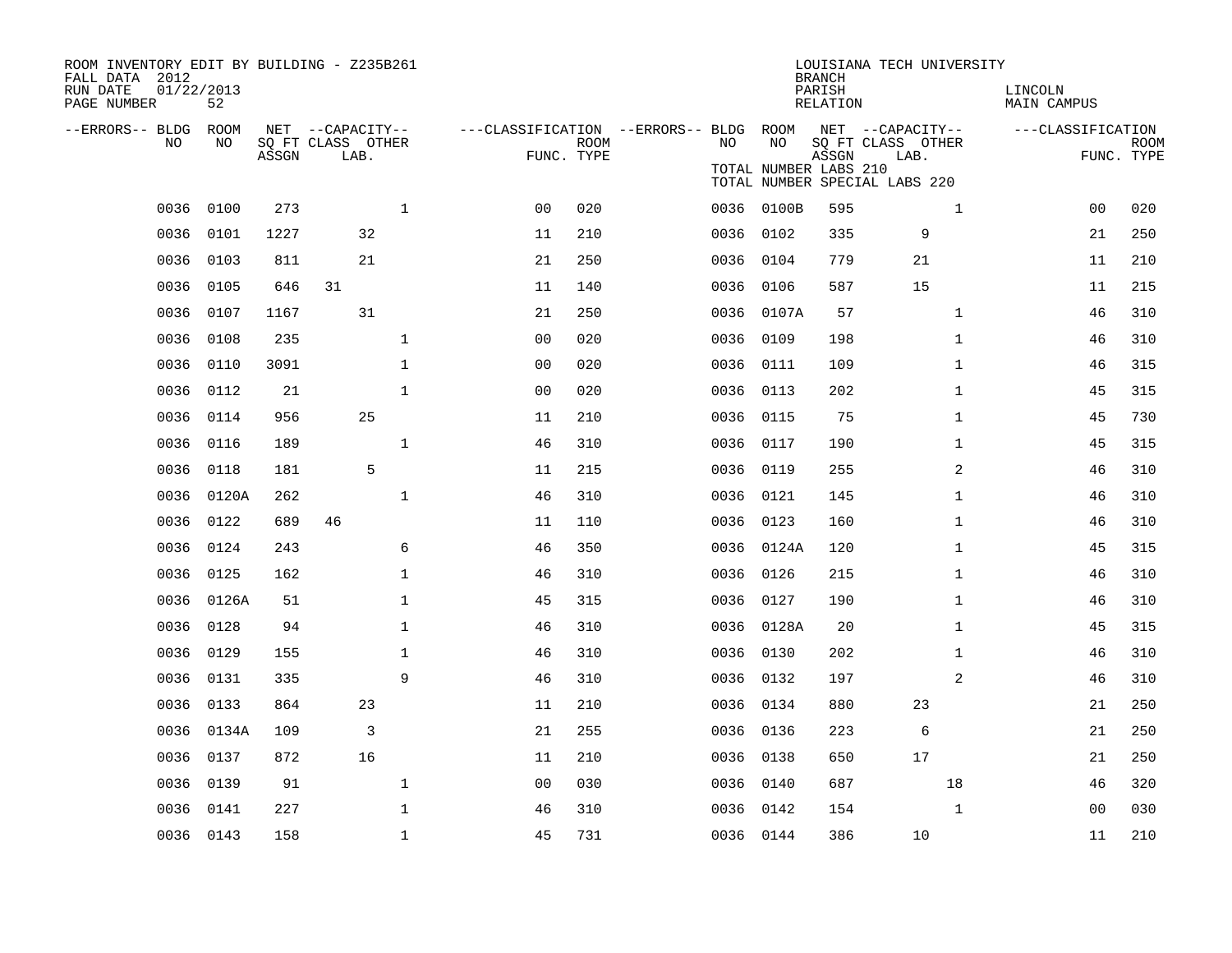| ROOM INVENTORY EDIT BY BUILDING - Z235B261<br>FALL DATA 2012<br>RUN DATE<br>PAGE NUMBER | 01/22/2013<br>53 |       |                                               |                |                           |                                         |            | <b>BRANCH</b><br>PARISH<br><b>RELATION</b> | LOUISIANA TECH UNIVERSITY                     | LINCOLN<br><b>MAIN CAMPUS</b> |                           |
|-----------------------------------------------------------------------------------------|------------------|-------|-----------------------------------------------|----------------|---------------------------|-----------------------------------------|------------|--------------------------------------------|-----------------------------------------------|-------------------------------|---------------------------|
| --ERRORS-- BLDG<br>NO                                                                   | ROOM<br>NO       | ASSGN | NET --CAPACITY--<br>SQ FT CLASS OTHER<br>LAB. |                | <b>ROOM</b><br>FUNC. TYPE | ---CLASSIFICATION --ERRORS-- BLDG<br>NO | ROOM<br>NO | ASSGN                                      | NET --CAPACITY--<br>SQ FT CLASS OTHER<br>LAB. | ---CLASSIFICATION             | <b>ROOM</b><br>FUNC. TYPE |
| 0036                                                                                    | 0144A            | 229   | 6                                             | 11             | 215                       | 0036                                    | 0145       | 95                                         | $\mathbf{1}$                                  | 46                            | 310                       |
| 0036                                                                                    | 0146             | 158   | 3                                             | 45             | 315                       | 0036                                    | 0147       | 134                                        | $\mathbf{1}$                                  | 46                            | 310                       |
| 0036                                                                                    | 0148             | 121   | 5                                             | 46             | 350                       | 0036                                    | 0149       | 199                                        | 6                                             | 45                            | 315                       |
| 0036                                                                                    | 0149A            | 93    | $\sqrt{2}$                                    | 45             | 315                       |                                         | 0036 0149B | 290                                        | 8                                             | 46                            | 350                       |
| 0036                                                                                    | 0149C            | 136   | $\mathbf{1}$                                  | 46             | 310                       | 0036                                    | 0149D      | 85                                         | $\mathbf{1}$                                  | 46                            | 310                       |
| 0036                                                                                    | 0149E            | 98    | $1\,$                                         | 46             | 310                       |                                         | 0036 0150  | 212                                        | 6                                             | 11                            | 220                       |
| 0036                                                                                    | 0150A            | 85    | 2                                             | 46             | 220                       | 0036                                    | 0151       | 973                                        | 26                                            | 11                            | 220                       |
| 0036                                                                                    | 0152             | 286   | 8                                             | 45             | 731                       |                                         | 0036 0153  | 767                                        | 51                                            | 11                            | 110                       |
| 0036                                                                                    | 0153A            | 51    | $\mathbf{1}$                                  | 11             | 115                       | 0036                                    | 0154       | 58                                         | $\mathbf{1}$                                  | 11                            | 115                       |
| 0036                                                                                    | 0156             | 1100  | 29                                            | 11             | 210                       |                                         | 0036 0156A | 136                                        | 4                                             | 11                            | 215                       |
| 0036                                                                                    | 0157             | 834   | $\mathbf 1$                                   | 0 <sub>0</sub> | 020                       | 0036                                    | 0158       | 103                                        | 3                                             | 11                            | 215                       |
| 0036                                                                                    | 0158A            | 51    | $\mathbf 1$                                   | 0 <sub>0</sub> | 010                       | 0036                                    | 0200       | 525                                        | $\mathbf{1}$                                  | 00                            | 020                       |
| 0036                                                                                    | 0201             | 245   | $\mathbf 1$                                   | 46             | 310                       | 0036                                    | 0202       | 646                                        | 17                                            | 21                            | 250                       |
| 0036                                                                                    | 0203             | 218   | $\mathbf 1$                                   | 46             | 310                       | 0036                                    | 0204       | 106                                        | $\mathbf{1}$                                  | 45                            | 315                       |
| 0036                                                                                    | 0205             | 262   | $\mathbf{1}$                                  | 46             | 310                       | 0036                                    | 0206       | 134                                        | 4                                             | 21                            | 255                       |
| 0036                                                                                    | 0207             | 173   | 1                                             | 46             | 310                       | 0036                                    | 0208       | 746                                        | 20                                            | 21                            | 250                       |
| 0036                                                                                    | 0209             | 212   | $\mathbf{1}$                                  | 46             | 310                       | 0036                                    | 0210       | 314                                        | 8                                             | 21                            | 250                       |
| 0036                                                                                    | 0211             | 258   | $\mathbf 1$                                   | 46             | 310                       | 0036                                    | 0212       | 94                                         | 2                                             | 21                            | 250                       |
| 0036                                                                                    | 0213             | 124   | $\mathbf 1$                                   | 46             | 310                       |                                         | 0036 0213A | 195                                        | $\mathbf{1}$                                  | 46                            | 310                       |
| 0036                                                                                    | 0214             | 221   | $\mathbf 1$                                   | 11             | 570                       | 0036                                    | 0215       | 209                                        | 2                                             | 46                            | 310                       |
| 0036                                                                                    | 0216             | 142   | $\mathbf{1}$                                  | 11             | 570                       |                                         | 0036 0217  | 769                                        | $\mathbf{1}$                                  | 0 <sub>0</sub>                | 020                       |
| 0036                                                                                    | 0218             | 66    | $\mathbf{1}$                                  | 11             | 575                       | 0036                                    | 0219       | 285                                        | 8                                             | 46                            | 310                       |
| 0036                                                                                    | 0220             | 714   | 19                                            | 20             | 250                       |                                         | 0036 0221  | 202                                        | $\mathbf{1}$                                  | 45                            | 315                       |
| 0036                                                                                    | 0222             | 207   | 5                                             | 64             | 710                       | 0036                                    | 0223       | 75                                         | $\mathbf{1}$                                  | 00                            | 030                       |
| 0036                                                                                    | 0225             | 190   | $\mathbf{1}$                                  | 45             | 315                       | 0036                                    | 0226       | 756                                        | 20                                            | 11                            | 210                       |
|                                                                                         | 0036 0227        | 544   | 36                                            | 11             | 140                       |                                         | 0036 0228  | 774                                        | 20                                            | 11                            | 220                       |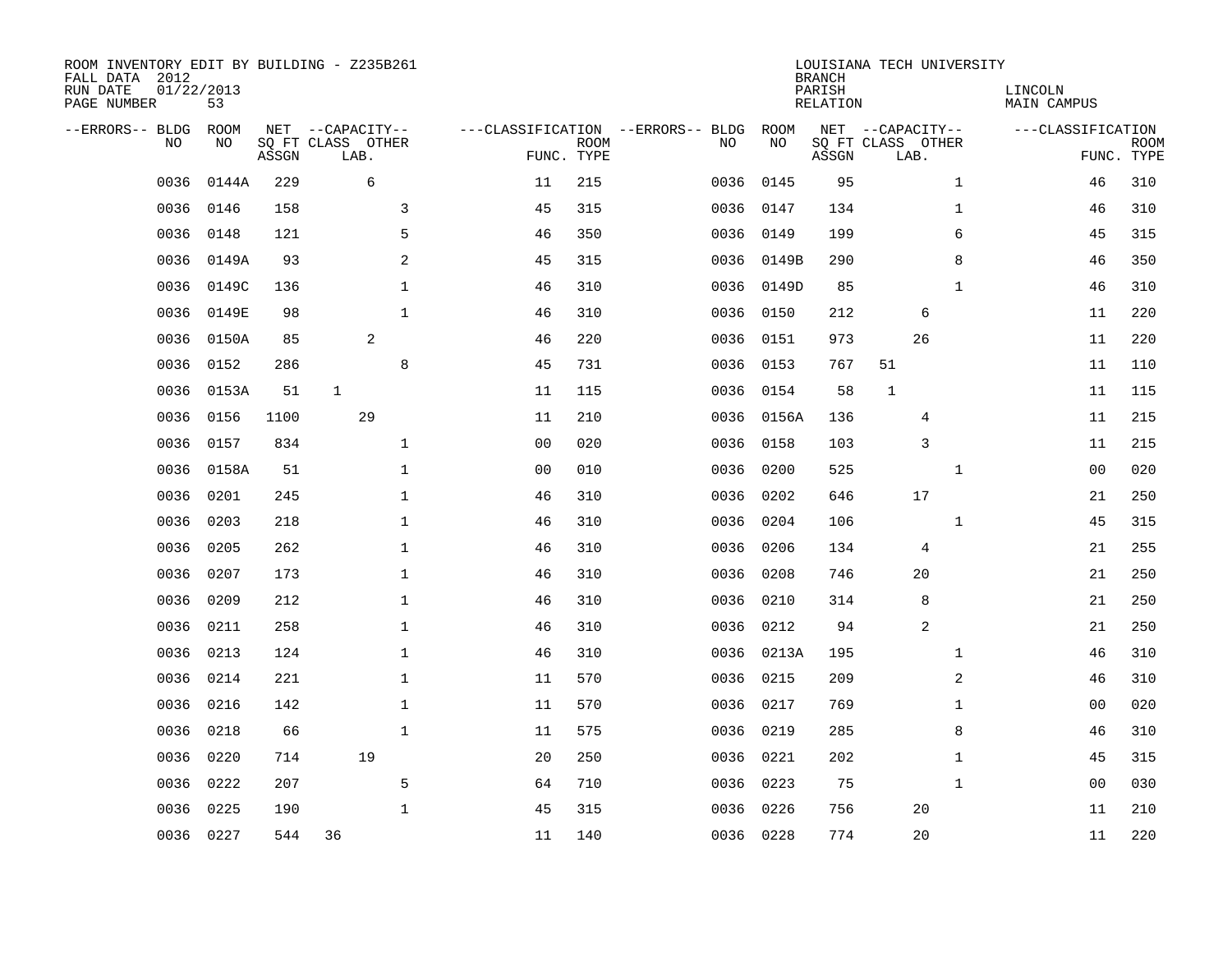| ROOM INVENTORY EDIT BY BUILDING - Z235B261<br>FALL DATA 2012<br>RUN DATE<br>PAGE NUMBER | 01/22/2013<br>54 |       |                                               |                                   |                           |   |      |            | <b>BRANCH</b><br>PARISH<br><b>RELATION</b> | LOUISIANA TECH UNIVERSITY                     |              | LINCOLN<br><b>MAIN CAMPUS</b> |                           |
|-----------------------------------------------------------------------------------------|------------------|-------|-----------------------------------------------|-----------------------------------|---------------------------|---|------|------------|--------------------------------------------|-----------------------------------------------|--------------|-------------------------------|---------------------------|
| --ERRORS-- BLDG<br>NO                                                                   | ROOM<br>NO       | ASSGN | NET --CAPACITY--<br>SQ FT CLASS OTHER<br>LAB. | ---CLASSIFICATION --ERRORS-- BLDG | <b>ROOM</b><br>FUNC. TYPE |   | NO   | ROOM<br>NO | ASSGN                                      | NET --CAPACITY--<br>SQ FT CLASS OTHER<br>LAB. |              | ---CLASSIFICATION             | <b>ROOM</b><br>FUNC. TYPE |
| 0036                                                                                    | 0229A            | 136   | 2                                             | 21                                | 250                       |   | 0036 | 0229B      | 136                                        |                                               | $\mathbf{1}$ | 46                            | 310                       |
| 0036                                                                                    | 0229C            | 135   | $\mathbf 1$                                   | 46                                | 310                       |   | 0036 | 0229D      | 135                                        |                                               | $\mathbf{1}$ | 46                            | 310                       |
| 0036                                                                                    | 0230             | 202   | 5                                             | 11                                | 215                       |   | 0036 | 0231       | 335                                        | 9                                             |              | 21                            | 250                       |
| 0036                                                                                    | 0232             | 666   | 18                                            | 11                                | 210                       |   | 0036 | 0233       | 296                                        |                                               | $\mathbf{1}$ | 46                            | 310                       |
| 0036                                                                                    | 0234             | 911   | 24                                            | 11                                | 210                       |   | 0036 | 0235       | 297                                        | 8                                             |              | 11                            | 110                       |
| 0036                                                                                    | 0236             | 168   | 4                                             | 11                                | 215                       |   |      | 0036 0237  | 631                                        | 42                                            |              | 11                            | 110                       |
| 0036                                                                                    | 0238             | 1137  | 22                                            | 11                                | 210                       |   | 0036 | 0239       | 291                                        |                                               | $\mathbf{1}$ | 46                            | 310                       |
| 0036                                                                                    | 0240             | 1199  | 26                                            | 11                                | 210                       |   |      | 0036 0241  | 312                                        |                                               | $\mathbf{1}$ | 46                            | 310                       |
| 0036                                                                                    | 0242             | 216   | $\mathbf{1}$                                  | 46                                | 310                       |   | 0036 | 0242A      | 151                                        |                                               | $\mathbf{1}$ | 46                            | 310                       |
| 0036                                                                                    | 0243             | 296   | $\mathbf 1$                                   | 46                                | 310                       |   | 0036 | 0245       | 188                                        |                                               |              | 11                            | 215                       |
| 0036                                                                                    | 0246A            | 184   | 3                                             | 0 <sub>0</sub>                    | 030                       |   | 0036 | 0247       | 958                                        |                                               |              | 00                            | 020                       |
| 0036                                                                                    | 0247A            | 169   | $\mathbf{1}$                                  | 46                                | 310                       |   | 0036 | 0248       | 90                                         |                                               | $\mathbf{1}$ | 45                            | 315                       |
| 0036                                                                                    | 0249             | 138   | 6                                             | 46                                | 350                       |   | 0036 | 0250       | 153                                        |                                               | $\mathbf{1}$ | 45                            | 315                       |
| 0036                                                                                    | 0251             | 582   | $\overline{a}$                                | 46                                | 310                       |   | 0036 | 0251A      | 243                                        |                                               | $\mathbf{1}$ | 46                            | 310                       |
| 0036                                                                                    | 0252             | 749   | 12                                            | 44                                | 240                       | 9 | 0036 | 0252A      | 194                                        |                                               | 2            | 45                            | 430                       |
| 0036                                                                                    | 0252B            | 272   | $7\phantom{.0}$                               | 44                                | 240                       |   | 0036 | 0252C      | 42                                         |                                               | $\mathbf{1}$ | 46                            | 310                       |
| 0036                                                                                    | 0252D            | 195   | $\mathbf 1$                                   | 46                                | 310                       |   | 0036 | 0254       | 561                                        | 37                                            |              | 11                            | 110                       |
| 0036                                                                                    | 0255             | 99    | $\mathbf{1}$                                  | 46                                | 310                       |   | 0036 | 0257       | 98                                         |                                               | $\mathbf{1}$ | 45                            | 315                       |
| 0036                                                                                    | 0259             | 102   | $\mathbf{1}$                                  | 46                                | 310                       |   | 0036 | 0261       | 112                                        |                                               | $\mathbf{1}$ | 46                            | 310                       |
| 0036                                                                                    | 0263             | 107   | $\mathbf 1$                                   | 46                                | 310                       |   | 0036 | 0265       | 106                                        |                                               | $\mathbf{1}$ | 46                            | 310                       |
| 0036                                                                                    | 0267             | 102   | 1                                             | 46                                | 310                       |   |      | 0036 0269  | 102                                        |                                               | $\mathbf{1}$ | 46                            | 310                       |
| 0036                                                                                    | 0271             | 221   | 3                                             | 45                                | 315                       |   | 0036 | 0271A      | 58                                         |                                               | $\mathbf{1}$ | 45                            | 315                       |
| 0036                                                                                    | 0273             | 98    | $\mathbf 1$                                   | 46                                | 310                       |   | 0036 | 0275       | 85                                         |                                               | $\mathbf{1}$ | 46                            | 310                       |
| 0036                                                                                    | 0276             | 215   | $\mathbf{1}$                                  | 00                                | 020                       |   | 0036 | 0277       | 115                                        |                                               | $\mathbf{1}$ | 46                            | 310                       |
| 0036                                                                                    | 0300             | 225   |                                               | 0 <sub>0</sub>                    | 020                       |   | 0036 | 0301       | 3105                                       |                                               |              | 00                            | 020                       |
|                                                                                         | 0036 0302        | 919   | 24                                            | 11                                | 210                       |   |      | 0036 0302A | 100                                        |                                               |              | 11                            | 215                       |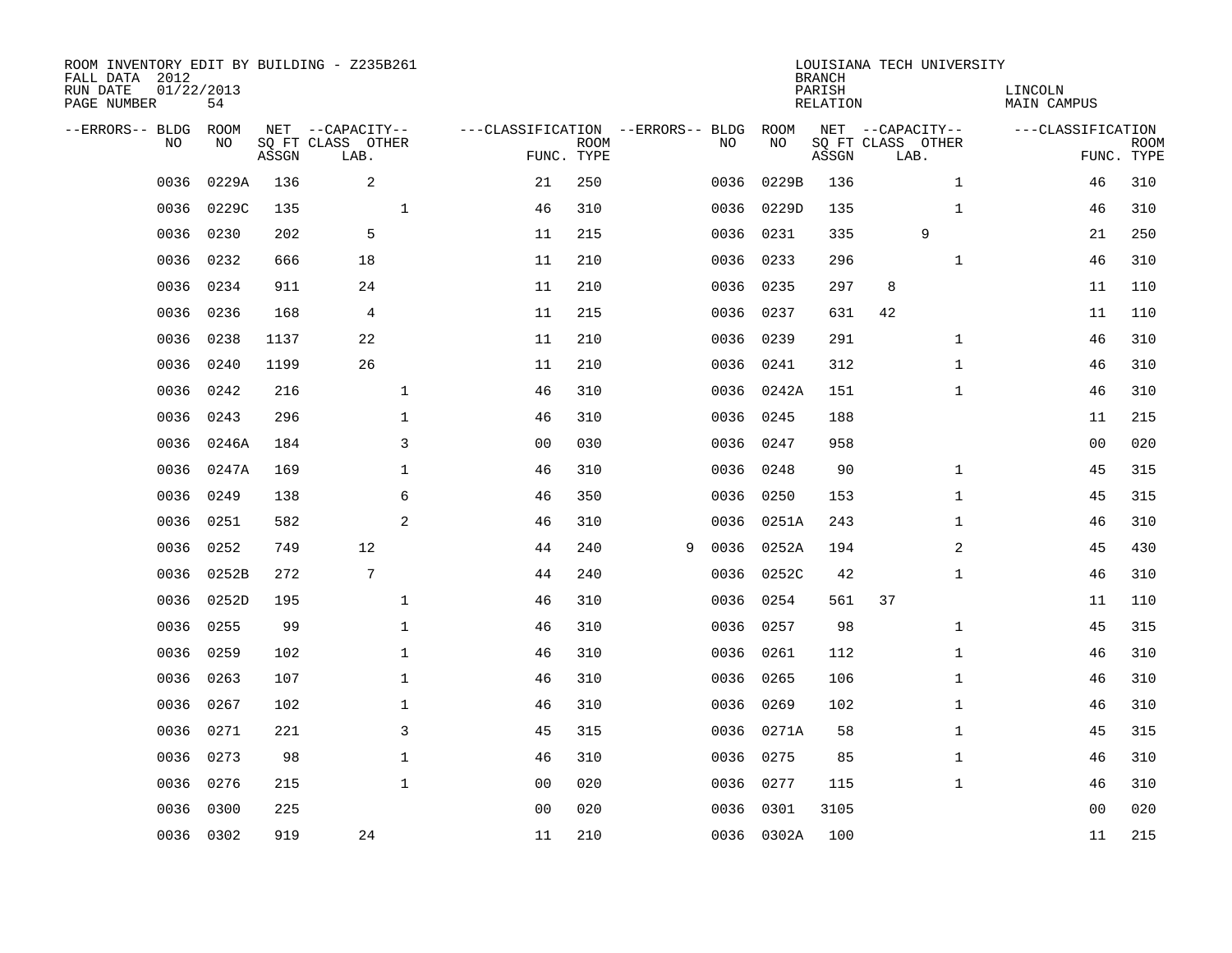| ROOM INVENTORY EDIT BY BUILDING - Z235B261<br>FALL DATA 2012<br>RUN DATE<br>PAGE NUMBER | 01/22/2013<br>55 |       |    |                                               |                |                           |                                         |            | <b>BRANCH</b><br>PARISH<br><b>RELATION</b> | LOUISIANA TECH UNIVERSITY                     |              | LINCOLN<br><b>MAIN CAMPUS</b> |                           |
|-----------------------------------------------------------------------------------------|------------------|-------|----|-----------------------------------------------|----------------|---------------------------|-----------------------------------------|------------|--------------------------------------------|-----------------------------------------------|--------------|-------------------------------|---------------------------|
| --ERRORS-- BLDG<br>NO                                                                   | ROOM<br>NO       | ASSGN |    | NET --CAPACITY--<br>SQ FT CLASS OTHER<br>LAB. |                | <b>ROOM</b><br>FUNC. TYPE | ---CLASSIFICATION --ERRORS-- BLDG<br>NO | ROOM<br>NO | ASSGN                                      | NET --CAPACITY--<br>SQ FT CLASS OTHER<br>LAB. |              | ---CLASSIFICATION             | <b>ROOM</b><br>FUNC. TYPE |
| 0036                                                                                    | 0303             | 1672  |    | 44                                            | 11             | 210                       | 0036                                    | 0304       | 127                                        |                                               |              | 00                            | 030                       |
| 0036                                                                                    | 0305             | 172   |    | $\mathbf 1$                                   | 46             | 310                       | 0036                                    | 0306       | 550                                        | 6                                             |              | 11                            | 260                       |
| 0036                                                                                    | 0306A            | 98    |    |                                               | 11             | 590                       | 0036                                    | 0307       | 309                                        |                                               |              | 11                            | 215                       |
| 0036                                                                                    | 0308             | 208   |    |                                               | 0 <sub>0</sub> | 020                       | 0036                                    | 0309       | 1734                                       | 46                                            |              | 11                            | 210                       |
| 0036                                                                                    | 0311             | 157   |    | $\mathbf{1}$                                  | 46             | 310                       | 0036                                    | 0313       | 110                                        | 3                                             |              | 11                            | 210                       |
| 0036                                                                                    | 0314             | 989   |    | 8                                             | 21             | 250                       |                                         | 0036 0314A | 21                                         |                                               |              | 0 <sub>0</sub>                | 020                       |
| 0036                                                                                    | 0315             | 202   |    |                                               | 0 <sub>0</sub> | 030                       |                                         | 0036 0316  | 157                                        |                                               | $\mathbf{1}$ | 46                            | 313                       |
| 0036                                                                                    | 0316A            | 190   |    | $\mathbf 1$                                   | 45             | 315                       |                                         | 0036 0317  | 75                                         |                                               | $\mathbf{1}$ | 00                            | 010                       |
| 0036                                                                                    | 0318             | 157   |    | $\mathbf 1$                                   | 46             | 325                       | 0036                                    | 0318A      | 190                                        |                                               | $\mathbf{1}$ | 45                            | 315                       |
| 0036                                                                                    | 0319             | 190   |    | $\overline{4}$                                | 0 <sub>0</sub> | 030                       |                                         | 0036 0321  | 550                                        | 14                                            |              | 11                            | 210                       |
| 0036                                                                                    | 0322             | 770   | 72 |                                               | 11             | 110                       | 0036                                    | 0323       | 740                                        |                                               |              | 11                            | 765                       |
| 0036                                                                                    | 0324             | 748   |    | 15                                            | 11             | 240                       | 0036                                    | 0325       | 123                                        |                                               |              | 11                            | 765                       |
| 0036                                                                                    | 0325A            | 47    |    | $\mathbf{1}$                                  | 46             | 315                       | 0036                                    | 0326       | 989                                        | 22                                            |              | 11                            | 210                       |
| 0036                                                                                    | 0328             | 1560  | 90 |                                               | 11             | 110                       | 0036                                    | 0328A      | 45                                         | $\mathbf{1}$                                  |              | 11                            | 115                       |
| 0036                                                                                    | 0329             | 272   |    | $\mathbf 1$                                   | 46             | 310                       | 0036                                    | 0331       | 279                                        |                                               | $\mathbf{1}$ | 46                            | 310                       |
| 0036                                                                                    | 0333             | 428   |    | 5                                             | 21             | 250                       | 0036                                    | 0334       | 1113                                       | 26                                            |              | 11                            | 210                       |
| 0036                                                                                    | 0335             | 244   |    | $\mathbf 1$                                   | 46             | 310                       | 0036                                    | 0337       | 161                                        |                                               | $\mathbf{1}$ | 46                            | 310                       |
| 0036                                                                                    | 0338             | 109   |    | $\mathbf{1}$                                  | 46             | 310                       | 0036                                    | 0340       | 260                                        |                                               |              | 11                            | 760                       |
| 0036                                                                                    | 0341             | 110   |    | $\mathbf{1}$                                  | 46             | 310                       |                                         | 0036 0343  | 157                                        |                                               | $\mathbf{1}$ | 46                            | 310                       |
| 0036                                                                                    | 0344             | 1172  | 78 |                                               | 11             | 140                       | 0036                                    | 0345       | 313                                        |                                               | 10           | 45                            | 350                       |
| 0036                                                                                    | 0346A            | 71    |    | $\mathbf{1}$                                  | 45             | 315                       |                                         | 0036 0346B | 71                                         |                                               | $\mathbf{1}$ | 45                            | 315                       |
| 0036                                                                                    | 0347             | 1006  | 67 |                                               | 11             | 140                       | 0036                                    | 0347A      | 62                                         | $\mathbf 1$                                   |              | 11                            | 115                       |
| 0036                                                                                    | 0348             | 148   |    | $\mathbf{1}$                                  | 46             | 310                       | 0036                                    | 0349       | 783                                        | 32                                            |              | 11                            | 110                       |
| 0036                                                                                    | 0349A            | 399   |    | 10                                            | 42             | 620                       |                                         | 0036 0349B | 58                                         |                                               | $\mathbf{1}$ | 42                            | 625                       |
| 0036                                                                                    | 0350             | 95    |    | $\mathbf 1$                                   | 46             | 310                       |                                         | 0036 0351  | 129                                        |                                               | $\mathbf{1}$ | 46                            | 310                       |
|                                                                                         | 0036 0352        | 131   |    | $\mathbf{1}$                                  | 46             | 310                       |                                         | 0036 Z0246 | 866                                        |                                               |              | 0 <sub>0</sub>                | 020                       |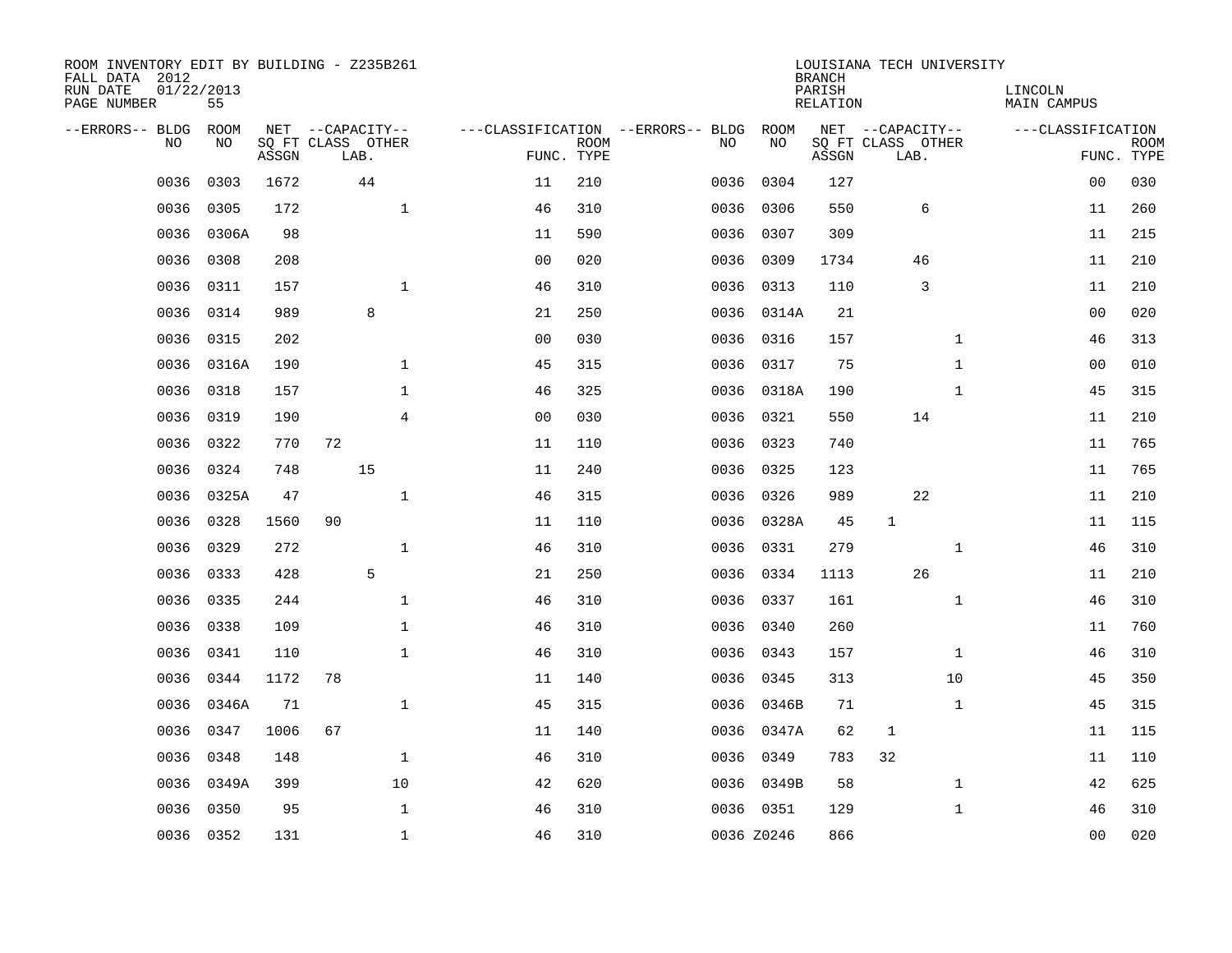| ROOM INVENTORY EDIT BY BUILDING - Z235B261<br>FALL DATA 2012<br>RUN DATE<br>01/22/2013<br>PAGE NUMBER | 56         |       |                                               |                                                                                            |      |    |            | LOUISIANA TECH UNIVERSITY<br><b>BRANCH</b><br>PARISH<br>RELATION                                                                                                                                     |                | LINCOLN<br>MAIN CAMPUS         |                                                  |
|-------------------------------------------------------------------------------------------------------|------------|-------|-----------------------------------------------|--------------------------------------------------------------------------------------------|------|----|------------|------------------------------------------------------------------------------------------------------------------------------------------------------------------------------------------------------|----------------|--------------------------------|--------------------------------------------------|
| --ERRORS-- BLDG ROOM<br>NO                                                                            | NO         | ASSGN | NET --CAPACITY--<br>SQ FT CLASS OTHER<br>LAB. | ---CLASSIFICATION --ERRORS-- BLDG ROOM NET --CAPACITY--    ---CLASSIFICATION<br>FUNC. TYPE | ROOM | NO | NO         | SQ FT CLASS OTHER<br>ASSGN<br>LAB.<br>TOTAL NET ASSIGN SQ. FT. IN ROOM FILE<br>TOTAL NUMBER CLASSROOMS<br>TOTAL NUMBER COMPUTER CLASSROOMS<br>TOTAL NUMBER LABS 210<br>TOTAL NUMBER SPECIAL LABS 220 |                | 62,984<br>19<br>$\overline{4}$ | <b>ROOM</b><br>FUNC. TYPE<br>8<br>$\overline{4}$ |
|                                                                                                       | 0037 0001  | 922   |                                               | 82                                                                                         | 082  |    | 0037 0002  | 183                                                                                                                                                                                                  |                | 82                             | 082                                              |
|                                                                                                       | 0037 0002A | 11    |                                               | 45                                                                                         | 730  |    | 0037 0003  | 150                                                                                                                                                                                                  |                | 82                             | 082                                              |
|                                                                                                       | 0037 0003A | 33    |                                               | 45                                                                                         | 730  |    | 0037 0003B | 18                                                                                                                                                                                                   |                | 45                             | 730                                              |
|                                                                                                       | 0037 0004  | 65    |                                               | 82                                                                                         | 082  |    | 0037 0005  | 67                                                                                                                                                                                                   |                | 82                             | 082                                              |
|                                                                                                       | 0037 0100  | 1053  |                                               | 45                                                                                         | 730  |    | 0037 0101  | 164                                                                                                                                                                                                  | 2              | 45                             | 730                                              |
|                                                                                                       | 0037 0102  | 163   | 2                                             | 45                                                                                         | 730  |    | 0037 0103  | 163                                                                                                                                                                                                  | 2              | 45                             | 730                                              |
|                                                                                                       | 0037 0104  | 163   | 2                                             | 45                                                                                         | 730  |    | 0037 0105  | 162                                                                                                                                                                                                  | 2              | 45                             | 730                                              |
|                                                                                                       | 0037 0106  | 163   | 2                                             | 45                                                                                         | 730  |    | 0037 0107  | 163                                                                                                                                                                                                  | 2              | 45                             | 730                                              |
|                                                                                                       | 0037 0108  | 163   | 2                                             | 45                                                                                         | 730  |    | 0037 0109  | 163                                                                                                                                                                                                  | 2              | 45                             | 730                                              |
|                                                                                                       | 0037 0110  | 163   | 2                                             | 45                                                                                         | 730  |    | 0037 0111  | 162                                                                                                                                                                                                  | 2              | 45                             | 730                                              |
|                                                                                                       | 0037 0112  | 163   | 2                                             | 45                                                                                         | 730  |    | 0037 0113  | 163                                                                                                                                                                                                  | 2              | 45                             | 730                                              |
|                                                                                                       | 0037 0114  | 163   | 2                                             | 45                                                                                         | 730  |    | 0037 0115  | 163                                                                                                                                                                                                  | 2              | 45                             | 730                                              |
|                                                                                                       | 0037 0116  | 163   | 2                                             | 45                                                                                         | 730  |    | 0037 0117  | 163                                                                                                                                                                                                  | 2              | 45                             | 730                                              |
|                                                                                                       | 0037 0118  | 229   | 2                                             | 45                                                                                         | 730  |    | 0037 0119  | 182                                                                                                                                                                                                  | 10             | 82                             | 082                                              |
|                                                                                                       | 0037 0120  | 163   | 2                                             | 45                                                                                         | 730  |    | 0037 0121  | 162                                                                                                                                                                                                  | 2              | 45                             | 730                                              |
|                                                                                                       | 0037 0122  | 143   | 2                                             | 45                                                                                         | 730  |    | 0037 0122A | 32                                                                                                                                                                                                   | $\overline{a}$ | 45                             | 730                                              |
|                                                                                                       | 0037 0123  | 163   | 2                                             | 45                                                                                         | 730  |    | 0037 0124  | 163                                                                                                                                                                                                  | 2              | 45                             | 730                                              |
|                                                                                                       | 0037 0125  | 156   | 2                                             | 45                                                                                         | 730  |    | 0037 0126  | 229                                                                                                                                                                                                  | 10             | 82                             | 082                                              |
|                                                                                                       | 0037 0127  | 166   | 2                                             | 45                                                                                         | 730  |    | 0037 0128  | 157                                                                                                                                                                                                  | 2              | 45                             | 730                                              |
|                                                                                                       | 0037 0130  | 123   |                                               | 82                                                                                         | 082  |    | 0037 0131  | 123                                                                                                                                                                                                  |                | 82                             | 082                                              |
|                                                                                                       | 0037 0132  | 23    |                                               | 82                                                                                         | 082  |    | 0037 0132A | 15                                                                                                                                                                                                   |                | 82                             | 082                                              |
|                                                                                                       | 0037 0133  | 122   |                                               | 82                                                                                         | 082  |    | 0037 0134  | 122                                                                                                                                                                                                  |                | 82                             | 082                                              |
|                                                                                                       | 0037 0151  | 160   |                                               | 45                                                                                         | 730  |    | 0037 0152  | 164                                                                                                                                                                                                  |                | 45                             | 730                                              |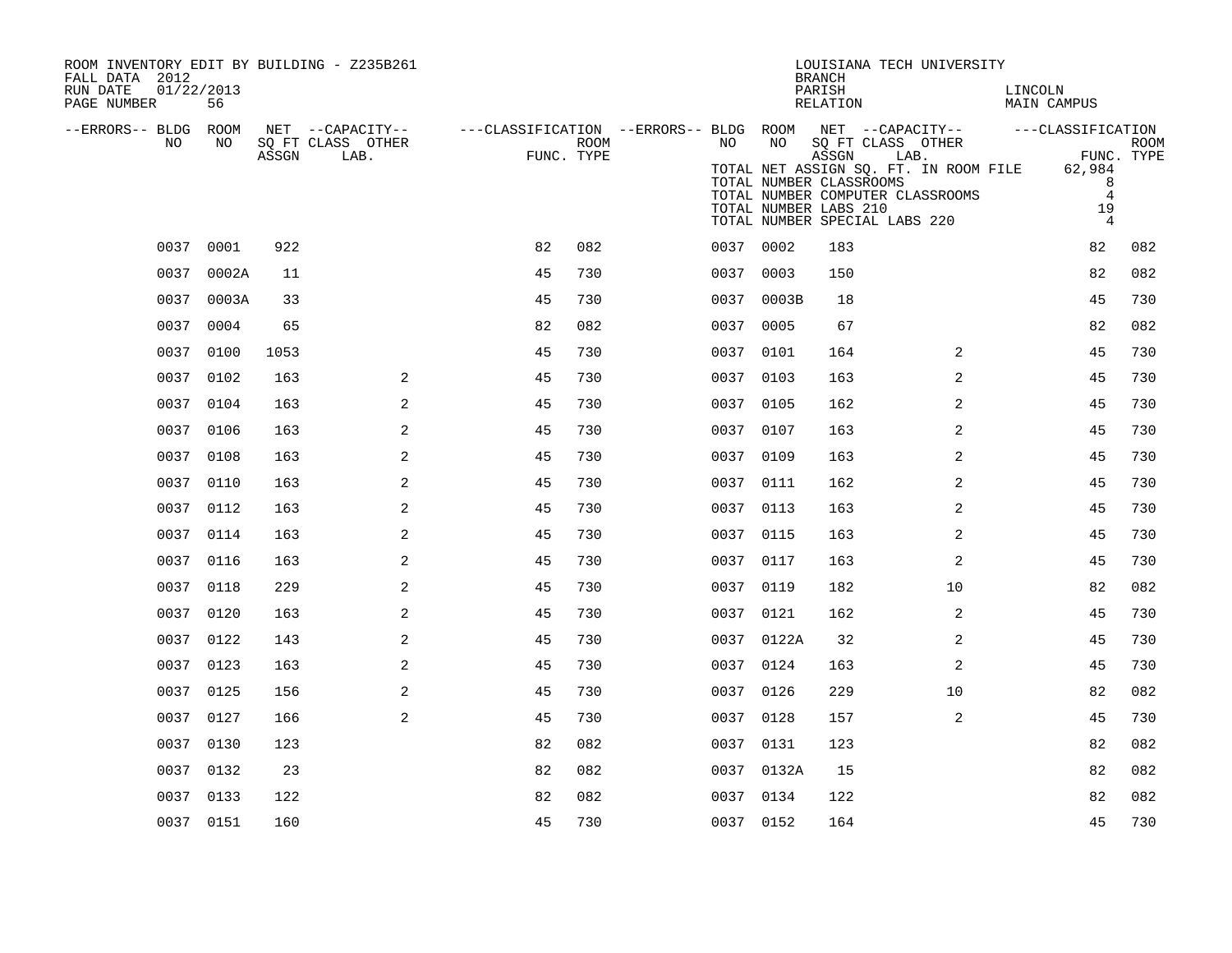| ROOM INVENTORY EDIT BY BUILDING - Z235B261<br>FALL DATA 2012 |                  |       |                           |            |      |                                        |            | <b>BRANCH</b>      | LOUISIANA TECH UNIVERSITY |                        |                           |
|--------------------------------------------------------------|------------------|-------|---------------------------|------------|------|----------------------------------------|------------|--------------------|---------------------------|------------------------|---------------------------|
| RUN DATE<br>PAGE NUMBER                                      | 01/22/2013<br>57 |       |                           |            |      |                                        |            | PARISH<br>RELATION |                           | LINCOLN<br>MAIN CAMPUS |                           |
| --ERRORS-- BLDG ROOM                                         |                  |       | NET --CAPACITY--          |            |      | ---CLASSIFICATION --ERRORS-- BLDG ROOM |            |                    | NET --CAPACITY--          | ---CLASSIFICATION      |                           |
| <b>NO</b>                                                    | NO.              | ASSGN | SO FT CLASS OTHER<br>LAB. | FUNC. TYPE | ROOM | NO.                                    | <b>NO</b>  | ASSGN              | SQ FT CLASS OTHER<br>LAB. |                        | <b>ROOM</b><br>FUNC. TYPE |
| 0037                                                         | 0153             | 163   |                           | 45         | 730  |                                        | 0037 0154  | 163                |                           | 73                     | 730                       |
| 0037                                                         | 0155             | 163   |                           | 73         | 730  |                                        | 0037 0156  | 163                |                           | 73                     | 730                       |
| 0037                                                         | 0157             | 156   |                           | 45         | 730  |                                        | 0037 0158  | 162                |                           | 73                     | 730                       |
| 0037                                                         | 0159             | 163   |                           | 45         | 730  |                                        | 0037 0160  | 163                |                           | 45                     | 730                       |
| 0037                                                         | 0161             | 163   |                           | 45         | 730  | 0037                                   | 0162       | 163                |                           | 45                     | 730                       |
| 0037                                                         | 0163             | 163   |                           | 45         | 730  |                                        | 0037 0164  | 163                |                           | 45                     | 730                       |
| 0037                                                         | 0165             | 163   |                           | 45         | 730  | 0037                                   | 0166       | 163                |                           | 45                     | 730                       |
| 0037                                                         | 0167             | 163   |                           | 45         | 730  |                                        | 0037 0168  | 162                |                           | 45                     | 730                       |
| 0037                                                         | 0169             | 162   |                           | 45         | 730  |                                        | 0037 0170  | 163                |                           | 45                     | 730                       |
|                                                              | 0037 0171        | 163   |                           | 45         | 730  |                                        | 0037 0172  | 163                |                           | 45                     | 730                       |
|                                                              | 0037 0173        | 163   |                           | 45         | 730  |                                        | 0037 0174  | 163                |                           | 45                     | 730                       |
|                                                              | 0037 0175        | 163   |                           | 45         | 730  |                                        | 0037 0176  | 143                |                           | 45                     | 730                       |
| 0037                                                         | 0176A            | 32    |                           | 45         | 730  | 0037                                   | 0180       | 229                |                           | 82                     | 082                       |
| 0037                                                         | 0181             | 229   |                           | 82         | 082  |                                        | 0037 0200  | 1083               |                           | 82                     | 082                       |
| 0037                                                         | 0201             | 164   |                           | 82         | 082  |                                        | 0037 0202  | 163                |                           | 82                     | 082                       |
| 0037                                                         | 0203             | 163   |                           | 82         | 082  |                                        | 0037 0204  | 163                |                           | 82                     | 082                       |
| 0037                                                         | 0205             | 162   |                           | 82         | 082  | 0037                                   | 0206       | 163                |                           | 82                     | 082                       |
| 0037                                                         | 0207             | 163   |                           | 82         | 082  |                                        | 0037 0209  | 163                |                           | 82                     | 082                       |
| 0037                                                         | 0210             | 163   |                           | 82         | 082  |                                        | 0037 0211  | 162                |                           | 82                     | 082                       |
| 0037                                                         | 0212             | 163   |                           | 82         | 082  |                                        | 0037 0213  | 163                |                           | 82                     | 082                       |
| 0037                                                         | 0214             | 163   |                           | 82         | 082  |                                        | 0037 0215  | 163                |                           | 82                     | 082                       |
| 0037                                                         | 0216             | 163   |                           | 82         | 082  |                                        | 0037 0217  | 163                |                           | 82                     | 082                       |
| 0037                                                         | 0218             | 229   |                           | 82         | 082  |                                        | 0037 0219  | 182                |                           | 82                     | 082                       |
| 0037                                                         | 0220             | 163   |                           | 82         | 082  |                                        | 0037 0221  | 162                |                           | 82                     | 082                       |
|                                                              | 0037 0222        | 105   |                           | 82         | 082  |                                        | 0037 0222A | 70                 |                           | 82                     | 082                       |
|                                                              | 0037 0223        | 163   |                           | 82         | 082  |                                        | 0037 0224  | 163                |                           | 82                     | 082                       |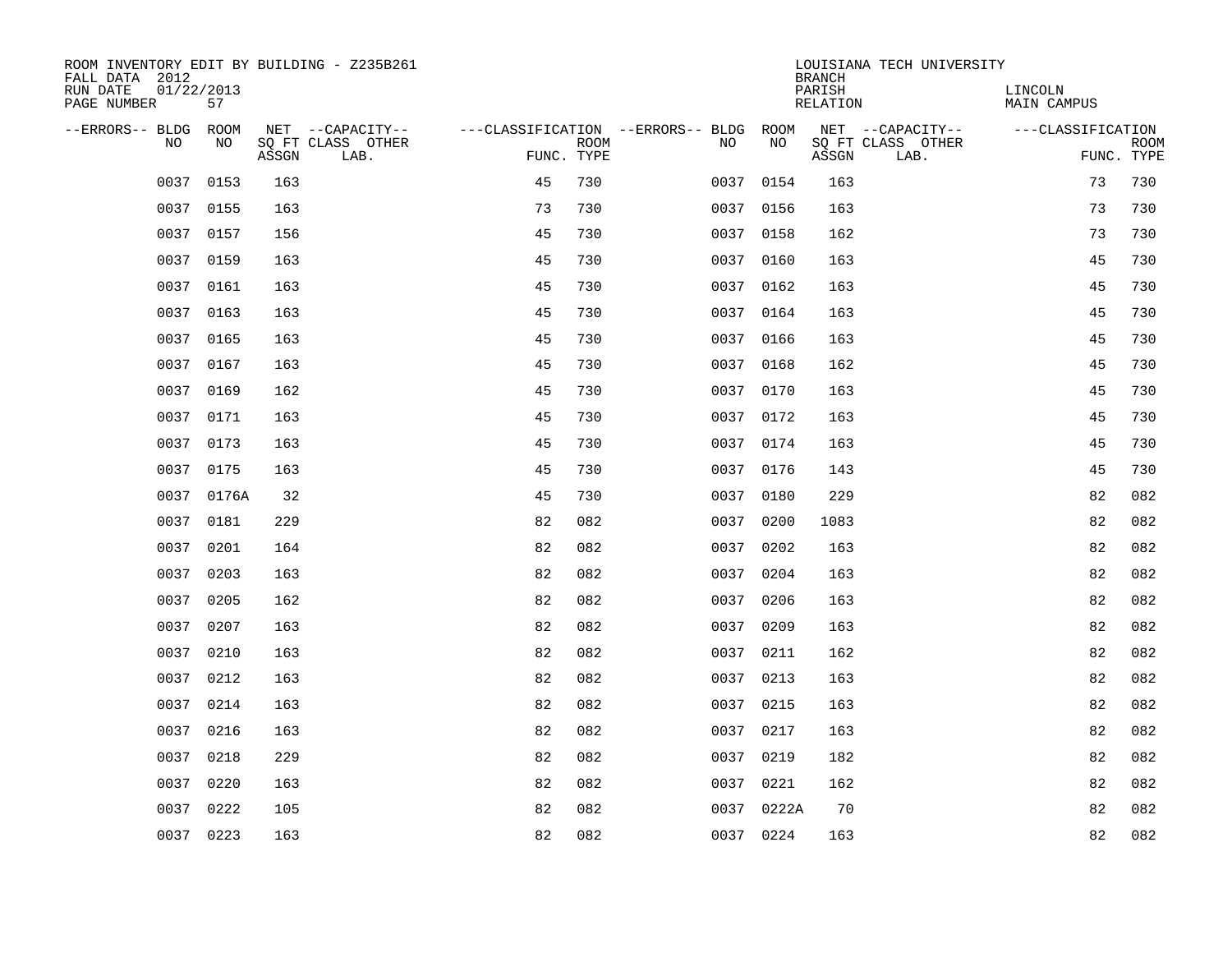| ROOM INVENTORY EDIT BY BUILDING - Z235B261<br>FALL DATA 2012 |                  |       |                           |            |             |                                        |           | <b>BRANCH</b>             | LOUISIANA TECH UNIVERSITY |                               |                           |
|--------------------------------------------------------------|------------------|-------|---------------------------|------------|-------------|----------------------------------------|-----------|---------------------------|---------------------------|-------------------------------|---------------------------|
| RUN DATE<br>PAGE NUMBER                                      | 01/22/2013<br>58 |       |                           |            |             |                                        |           | PARISH<br><b>RELATION</b> |                           | LINCOLN<br><b>MAIN CAMPUS</b> |                           |
| --ERRORS-- BLDG ROOM                                         |                  |       | NET --CAPACITY--          |            |             | ---CLASSIFICATION --ERRORS-- BLDG ROOM |           |                           | NET --CAPACITY--          | ---CLASSIFICATION             |                           |
| NO                                                           | NO               | ASSGN | SQ FT CLASS OTHER<br>LAB. | FUNC. TYPE | <b>ROOM</b> | NO                                     | NO        | ASSGN                     | SQ FT CLASS OTHER<br>LAB. |                               | <b>ROOM</b><br>FUNC. TYPE |
| 0037                                                         | 0225             | 156   |                           | 82         | 082         | 0037                                   | 0226      | 229                       |                           | 82                            | 082                       |
| 0037                                                         | 0227             | 166   |                           | 82         | 082         |                                        | 0037 0228 | 157                       |                           | 82                            | 082                       |
| 0037                                                         | 0251             | 160   |                           | 82         | 082         |                                        | 0037 0252 | 164                       |                           | 45                            | 730                       |
|                                                              | 0037 0253        | 163   |                           | 45         | 730         |                                        | 0037 0254 | 163                       |                           | 45                            | 730                       |
| 0037                                                         | 0255             | 163   |                           | 45         | 730         | 0037                                   | 0256      | 163                       |                           | 45                            | 730                       |
| 0037                                                         | 0257             | 156   |                           | 82         | 082         |                                        | 0037 0258 | 162                       |                           | 45                            | 730                       |
| 0037                                                         | 0259             | 163   |                           | 82         | 082         | 0037                                   | 0260      | 163                       |                           | 45                            | 730                       |
|                                                              | 0037 0261        | 163   |                           | 82         | 082         |                                        | 0037 0262 | 163                       |                           | 45                            | 730                       |
| 0037                                                         | 0263             | 163   |                           | 82         | 082         | 0037                                   | 0264      | 163                       |                           | 82                            | 082                       |
|                                                              | 0037 0265        | 163   |                           | 82         | 082         |                                        | 0037 0266 | 163                       |                           | 82                            | 082                       |
|                                                              | 0037 0267        | 163   |                           | 82         | 082         |                                        | 0037 0268 | 162                       |                           | 82                            | 082                       |
|                                                              | 0037 0269        | 162   |                           | 82         | 082         |                                        | 0037 0270 | 163                       |                           | 82                            | 082                       |
| 0037                                                         | 0271             | 163   |                           | 82         | 082         |                                        | 0037 0272 | 163                       |                           | 82                            | 082                       |
| 0037                                                         | 0273             | 163   |                           | 82         | 082         |                                        | 0037 0274 | 163                       |                           | 82                            | 082                       |
| 0037                                                         | 0275             | 163   |                           | 82         | 082         |                                        | 0037 0276 | 105                       |                           | 82                            | 082                       |
| 0037                                                         | 0276A            | 70    |                           | 82         | 082         |                                        | 0037 0280 | 229                       |                           | 82                            | 082                       |
| 0037                                                         | 0281             | 229   |                           | 82         | 082         | 0037                                   | 0300      | 1082                      |                           | 82                            | 082                       |
| 0037                                                         | 0301             | 157   |                           | 82         | 082         |                                        | 0037 0302 | 161                       |                           | 82                            | 082                       |
| 0037                                                         | 0303             | 161   |                           | 82         | 082         |                                        | 0037 0304 | 161                       |                           | 82                            | 082                       |
| 0037                                                         | 0305             | 161   |                           | 82         | 082         |                                        | 0037 0306 | 161                       |                           | 82                            | 082                       |
| 0037                                                         | 0307             | 161   |                           | 82         | 082         |                                        | 0037 0308 | 161                       |                           | 82                            | 082                       |
| 0037                                                         | 0309             | 161   |                           | 82         | 082         |                                        | 0037 0310 | 161                       |                           | 82                            | 082                       |
| 0037                                                         | 0311             | 161   |                           | 82         | 082         |                                        | 0037 0312 | 161                       |                           | 82                            | 082                       |
| 0037                                                         | 0313             | 161   |                           | 82         | 082         |                                        | 0037 0314 | 161                       |                           | 82                            | 082                       |
|                                                              | 0037 0315        | 161   |                           | 82         | 082         |                                        | 0037 0316 | 161                       |                           | 82                            | 082                       |
|                                                              | 0037 0317        | 161   |                           | 82         | 082         |                                        | 0037 0318 | 228                       |                           | 82                            | 082                       |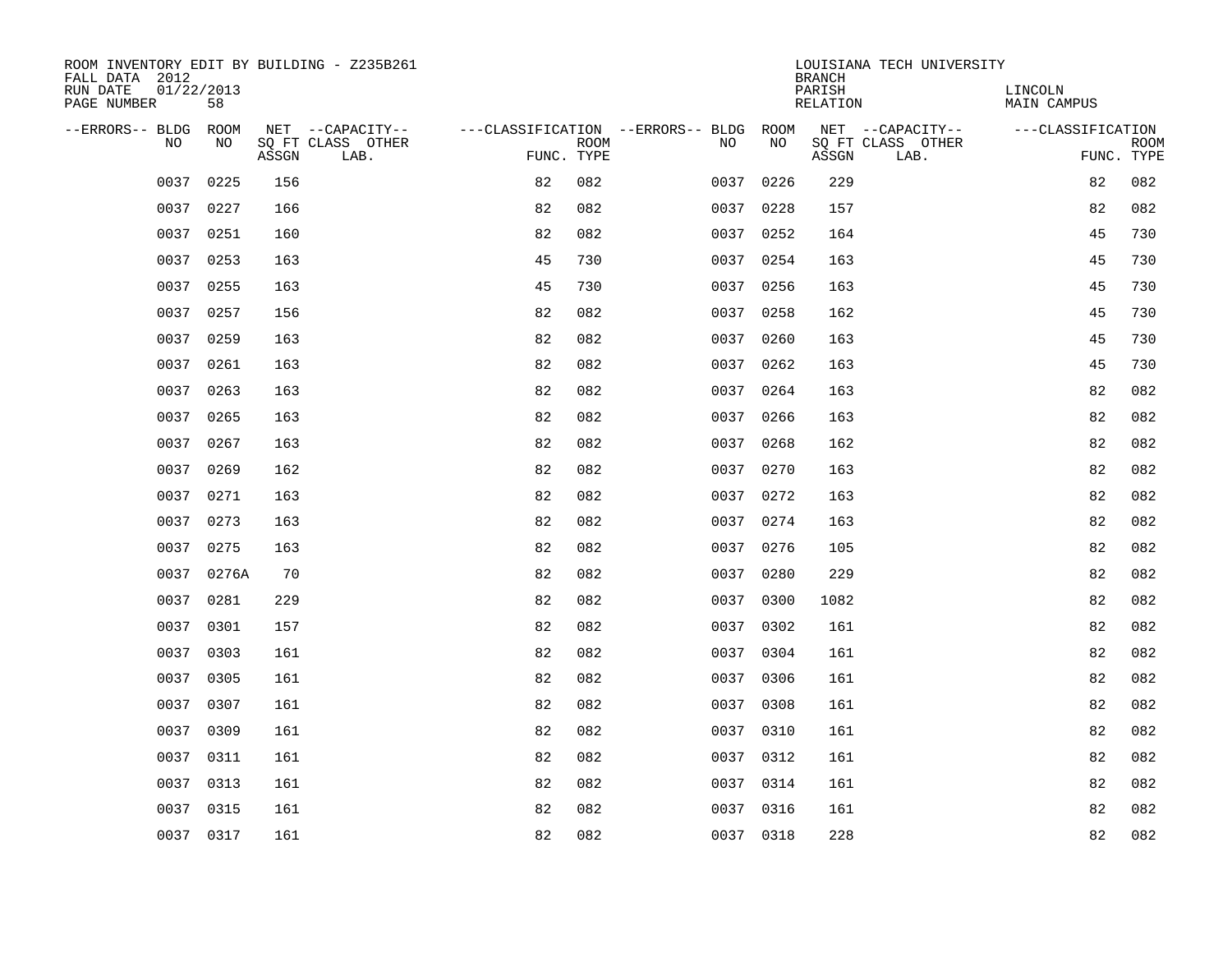| ROOM INVENTORY EDIT BY BUILDING - Z235B261<br>FALL DATA 2012 |            |       |                           |                                        |      |           |                                                               | <b>BRANCH</b>      | LOUISIANA TECH UNIVERSITY                                                                                  |                        |    |                           |
|--------------------------------------------------------------|------------|-------|---------------------------|----------------------------------------|------|-----------|---------------------------------------------------------------|--------------------|------------------------------------------------------------------------------------------------------------|------------------------|----|---------------------------|
| 01/22/2013<br>RUN DATE<br>PAGE NUMBER                        | 59         |       |                           |                                        |      |           |                                                               | PARISH<br>RELATION |                                                                                                            | LINCOLN<br>MAIN CAMPUS |    |                           |
| --ERRORS-- BLDG ROOM                                         |            |       | NET --CAPACITY--          | ---CLASSIFICATION --ERRORS-- BLDG ROOM |      |           |                                                               |                    | NET --CAPACITY-- ---CLASSIFICATION                                                                         |                        |    |                           |
| NO                                                           | NO         | ASSGN | SO FT CLASS OTHER<br>LAB. | FUNC. TYPE                             | ROOM | NO        | NO                                                            | ASSGN              | SQ FT CLASS OTHER<br>LAB.                                                                                  |                        |    | <b>ROOM</b><br>FUNC. TYPE |
|                                                              | 0037 0319  | 161   |                           | 82                                     | 082  | 0037 0320 |                                                               | 161                |                                                                                                            |                        | 82 | 082                       |
|                                                              | 0037 0321  | 160   |                           | 82                                     | 082  | 0037 0322 |                                                               | 105                |                                                                                                            |                        | 82 | 082                       |
|                                                              | 0037 0322A | 68    |                           | 82                                     | 082  | 0037 0323 |                                                               | 161                |                                                                                                            |                        | 82 | 082                       |
|                                                              | 0037 0324  | 161   |                           | 82                                     | 082  | 0037 0325 |                                                               | 154                |                                                                                                            |                        | 82 | 082                       |
|                                                              | 0037 0326  | 229   |                           | 82                                     | 082  | 0037 0327 |                                                               | 164                |                                                                                                            |                        | 82 | 082                       |
|                                                              | 0037 0328  | 153   |                           | 82                                     | 082  | 0037 0351 |                                                               | 153                |                                                                                                            |                        | 82 | 082                       |
|                                                              | 0037 0352  | 157   |                           | 82                                     | 082  | 0037 0353 |                                                               | 164                |                                                                                                            |                        | 82 | 082                       |
|                                                              | 0037 0354  | 161   |                           | 82                                     | 082  | 0037 0355 |                                                               | 161                |                                                                                                            |                        | 82 | 082                       |
|                                                              | 0037 0356  | 161   |                           | 82                                     | 082  | 0037 0357 |                                                               | 154                |                                                                                                            |                        | 82 | 082                       |
|                                                              | 0037 0358  | 161   |                           | 82                                     | 082  | 0037 0359 |                                                               | 161                |                                                                                                            |                        | 82 | 082                       |
|                                                              | 0037 0360  | 161   |                           | 82                                     | 082  | 0037 0361 |                                                               | 161                |                                                                                                            |                        | 82 | 082                       |
|                                                              | 0037 0362  | 161   |                           | 82                                     | 082  | 0037 0363 |                                                               | 161                |                                                                                                            |                        | 82 | 082                       |
|                                                              | 0037 0364  | 164   |                           | 82                                     | 082  | 0037 0365 |                                                               | 162                |                                                                                                            |                        | 82 | 082                       |
|                                                              | 0037 0366  | 161   |                           | 82                                     | 082  | 0037 0367 |                                                               | 161                |                                                                                                            |                        | 82 | 082                       |
|                                                              | 0037 0368  | 161   |                           | 82                                     | 082  | 0037 0369 |                                                               | 161                |                                                                                                            |                        | 82 | 082                       |
|                                                              | 0037 0370  | 161   |                           | 82                                     | 082  | 0037 0371 |                                                               | 161                |                                                                                                            |                        | 82 | 082                       |
|                                                              | 0037 0372  | 161   |                           | 82                                     | 082  | 0037 0373 |                                                               | 161                |                                                                                                            |                        | 82 | 082                       |
|                                                              | 0037 0374  | 161   |                           | 82                                     | 082  | 0037 0375 |                                                               | 161                |                                                                                                            |                        | 82 | 082                       |
|                                                              | 0037 0376  | 105   |                           | 82                                     | 082  |           | 0037 0376A                                                    | 68                 |                                                                                                            |                        | 82 | 082                       |
|                                                              | 0037 0380  | 228   |                           | 82                                     | 082  |           | 0037 0381<br>TOTAL NUMBER CLASSROOMS<br>TOTAL NUMBER LABS 210 | 228                | TOTAL NET ASSIGN SQ. FT. IN ROOM FILE<br>TOTAL NUMBER COMPUTER CLASSROOMS<br>TOTAL NUMBER SPECIAL LABS 220 | 33,134                 | 82 | 082                       |
|                                                              | 0038 0100  | 1480  |                           | 40                                     | 260  |           | TOTAL NUMBER CLASSROOMS<br>TOTAL NUMBER LABS 210              |                    | TOTAL NET ASSIGN SQ. FT. IN ROOM FILE 1,480<br>TOTAL NUMBER COMPUTER CLASSROOMS                            |                        |    |                           |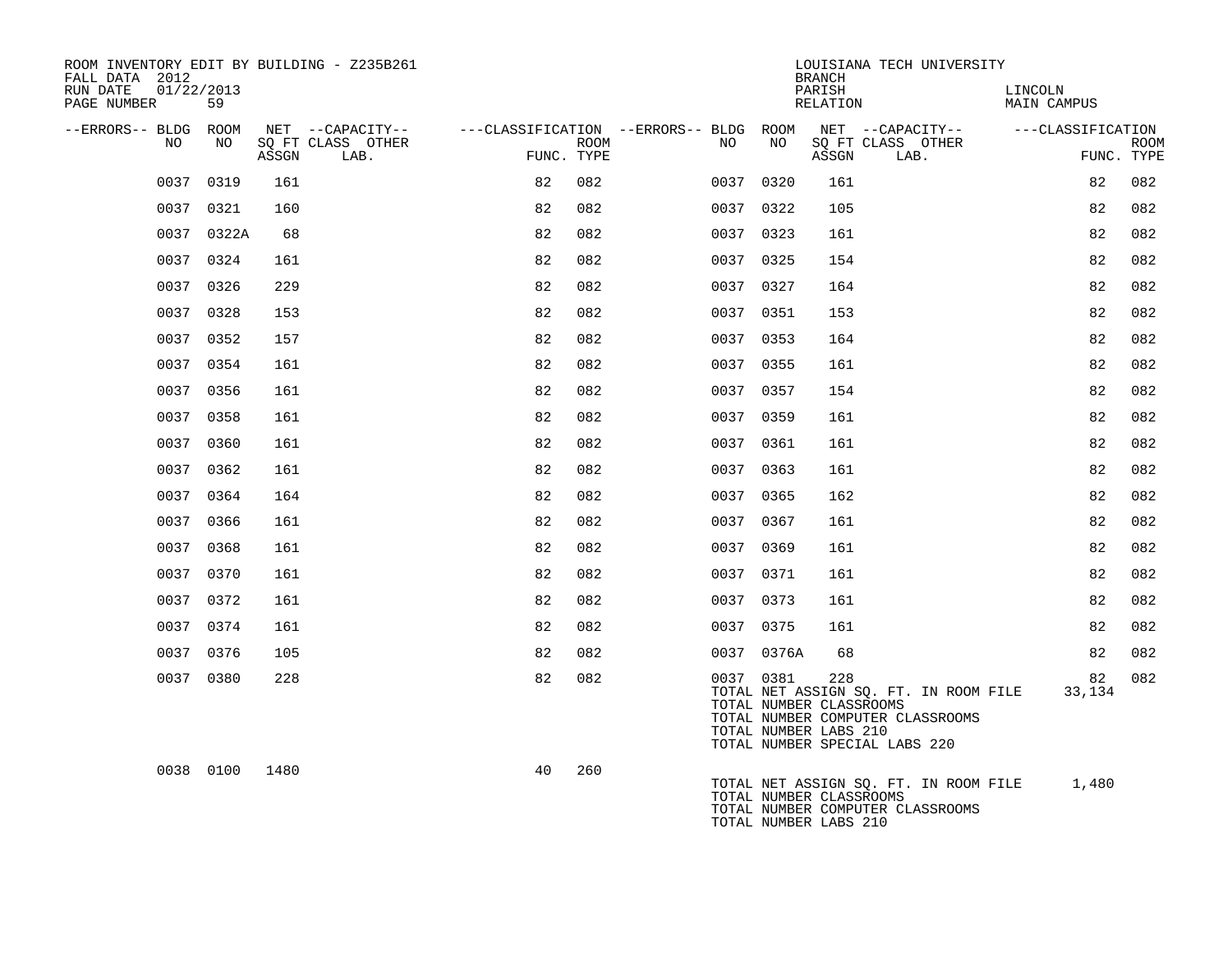| ROOM INVENTORY EDIT BY BUILDING - Z235B261<br>FALL DATA 2012<br>RUN DATE<br>PAGE NUMBER | 01/22/2013<br>60 |       |                                       |                                   |             |      |            | <b>BRANCH</b><br>PARISH<br>RELATION | LOUISIANA TECH UNIVERSITY             | LINCOLN<br><b>MAIN CAMPUS</b> |             |
|-----------------------------------------------------------------------------------------|------------------|-------|---------------------------------------|-----------------------------------|-------------|------|------------|-------------------------------------|---------------------------------------|-------------------------------|-------------|
| --ERRORS-- BLDG<br>NO                                                                   | ROOM<br>NO       |       | NET --CAPACITY--<br>SQ FT CLASS OTHER | ---CLASSIFICATION --ERRORS-- BLDG | <b>ROOM</b> | NO.  | ROOM<br>NO |                                     | NET --CAPACITY--<br>SQ FT CLASS OTHER | ---CLASSIFICATION             | <b>ROOM</b> |
|                                                                                         |                  | ASSGN | LAB.                                  | FUNC. TYPE                        |             |      |            | ASSGN                               | LAB.<br>TOTAL NUMBER SPECIAL LABS 220 |                               | FUNC. TYPE  |
| 0039                                                                                    | 0101             | 1516  | $\mathbf{1}$                          | 0 <sub>0</sub>                    | 020         |      | 0039 0102  | 36                                  | 2                                     | 91                            | 655         |
| 0039                                                                                    | 0103             | 116   | $\mathbf 1$                           | 0 <sub>0</sub>                    | 020         | 0039 | 0104       | 118                                 | $\mathbf{1}$                          | 00                            | 020         |
| 0039                                                                                    | 0105             | 87    | 5                                     | 51                                | 410         | 0039 | 0106       | 235                                 | 7                                     | 91                            | 919         |
| 0039                                                                                    | 0107             | 191   | 2                                     | 91                                | 910         | 0039 | 0108       | 191                                 | 7                                     | 91                            | 919         |
| 0039                                                                                    | 0109             | 191   | 2                                     | 91                                | 910         | 0039 | 0110       | 191                                 | 2                                     | 91                            | 910         |
| 0039                                                                                    | 0111             | 191   | 2                                     | 91                                | 910         | 0039 | 0112       | 191                                 | 2                                     | 91                            | 910         |
| 0039                                                                                    | 0113             | 191   | 2                                     | 91                                | 910         | 0039 | 0114       | 191                                 | 2                                     | 91                            | 910         |
| 0039                                                                                    | 0115             | 191   | 2                                     | 91                                | 910         | 0039 | 0116       | 191                                 | 2                                     | 91                            | 910         |
| 0039                                                                                    | 0117             | 191   | 2                                     | 91                                | 910         | 0039 | 0118       | 191                                 | $\overline{a}$                        | 91                            | 910         |
| 0039                                                                                    | 0119             | 191   | 2                                     | 91                                | 910         | 0039 | 0120       | 191                                 | 2                                     | 91                            | 910         |
| 0039                                                                                    | 0121             | 191   | 2                                     | 91                                | 910         | 0039 | 0122       | 178                                 | 2                                     | 91                            | 910         |
| 0039                                                                                    | 0123             | 191   | 2                                     | 91                                | 910         | 0039 | 0124       | 191                                 | 2                                     | 91                            | 910         |
| 0039                                                                                    | 0125             | 191   | 2                                     | 91                                | 910         | 0039 | 0126       | 191                                 | 2                                     | 91                            | 910         |
| 0039                                                                                    | 0127             | 199   | 2                                     | 91                                | 910         | 0039 | 0128       | 191                                 | 2                                     | 91                            | 910         |
| 0039                                                                                    | 0129             | 191   | 2                                     | 91                                | 910         | 0039 | 0130       | 189                                 | 2                                     | 91                            | 910         |
| 0039                                                                                    | 0131             | 189   | 2                                     | 91                                | 910         | 0039 | 0132       | 117                                 | $\mathbf{1}$                          | 91                            | 935         |
| 0039                                                                                    | 0133             | 138   | 3                                     | 51                                | 310         | 0039 | 0134       | 51                                  | $\mathbf{1}$                          | 91                            | 919         |
| 0039                                                                                    | 0135             | 259   | 2                                     | 91                                | 950         | 0039 | 0136       | 109                                 | 2                                     | 91                            | 950         |
| 0039                                                                                    | 0137             | 22    | $\mathbf{1}$                          | 91                                | 955         | 0039 | 0138       | 37                                  | $\mathbf{1}$                          | 91                            | 919         |
| 0039                                                                                    | 0139             | 1148  | $\mathbf 1$                           | 91                                | 650         | 0039 | 0143       | 17                                  | $\mathbf{1}$                          | 91                            | 935         |
| 0039                                                                                    | 0148             | 82    | $\mathbf 1$                           | 00                                | 030         | 0039 | 0200       | 1458                                | $\mathbf{1}$                          | 0 <sub>0</sub>                | 020         |
| 0039                                                                                    | 0201             | 192   | 2                                     | 91                                | 910         | 0039 | 0202       | 192                                 | 2                                     | 91                            | 910         |
| 0039                                                                                    | 0203             | 191   | 2                                     | 91                                | 910         | 0039 | 0204       | 191                                 | 2                                     | 91                            | 910         |
| 0039                                                                                    | 0205             | 191   | 2                                     | 91                                | 910         | 0039 | 0206       | 191                                 | 2                                     | 91                            | 910         |
|                                                                                         | 0039 0207        | 191   | $\overline{a}$                        | 91                                | 910         |      | 0039 0208  | 191                                 | 2                                     | 91                            | 910         |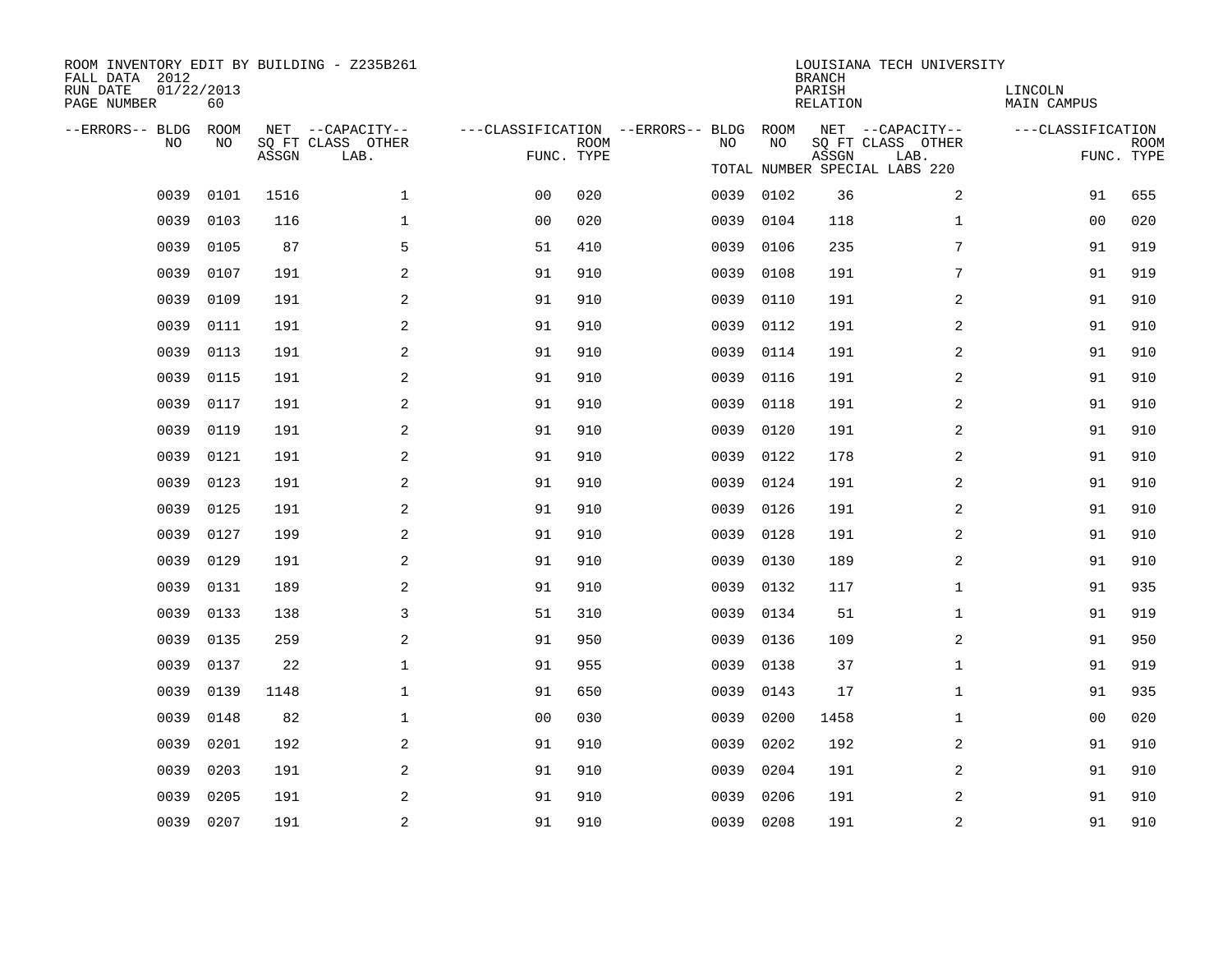| ROOM INVENTORY EDIT BY BUILDING - Z235B261<br>FALL DATA 2012<br>RUN DATE<br>PAGE NUMBER | 01/22/2013<br>61 |       |                                               |                |             |                                         |            | <b>BRANCH</b><br>PARISH<br><b>RELATION</b> | LOUISIANA TECH UNIVERSITY                     | LINCOLN<br><b>MAIN CAMPUS</b> |                           |
|-----------------------------------------------------------------------------------------|------------------|-------|-----------------------------------------------|----------------|-------------|-----------------------------------------|------------|--------------------------------------------|-----------------------------------------------|-------------------------------|---------------------------|
| --ERRORS-- BLDG<br>NO                                                                   | ROOM<br>NO       | ASSGN | NET --CAPACITY--<br>SQ FT CLASS OTHER<br>LAB. | FUNC. TYPE     | <b>ROOM</b> | ---CLASSIFICATION --ERRORS-- BLDG<br>NO | ROOM<br>NO | ASSGN                                      | NET --CAPACITY--<br>SQ FT CLASS OTHER<br>LAB. | ---CLASSIFICATION             | <b>ROOM</b><br>FUNC. TYPE |
| 0039                                                                                    | 0209             | 191   | 2                                             | 91             | 910         | 0039                                    | 0210       | 191                                        | 2                                             | 91                            | 910                       |
| 0039                                                                                    | 0211             | 191   | 2                                             | 91             | 910         | 0039                                    | 0212       | 191                                        | 2                                             | 91                            | 910                       |
| 0039                                                                                    | 0213             | 191   | 2                                             | 91             | 910         | 0039                                    | 0214       | 191                                        | 2                                             | 91                            | 910                       |
| 0039                                                                                    | 0215             | 191   | 2                                             | 91             | 910         | 0039                                    | 0216       | 191                                        | 2                                             | 91                            | 910                       |
| 0039                                                                                    | 0217             | 191   | 2                                             | 91             | 910         | 0039                                    | 0218       | 191                                        | $\overline{a}$                                | 91                            | 910                       |
| 0039                                                                                    | 0219             | 191   | 2                                             | 91             | 910         | 0039                                    | 0220       | 191                                        | 2                                             | 91                            | 910                       |
| 0039                                                                                    | 0221             | 191   | 2                                             | 91             | 910         | 0039                                    | 0222       | 191                                        | $\overline{a}$                                | 91                            | 910                       |
| 0039                                                                                    | 0224             | 191   | $\mathbf{2}$                                  | 91             | 910         | 0039                                    | 0225       | 191                                        | 2                                             | 91                            | 910                       |
| 0039                                                                                    | 0226             | 191   | $\mathbf{2}$                                  | 91             | 910         | 0039                                    | 0227       | 162                                        | 2                                             | 91                            | 910                       |
| 0039                                                                                    | 0228             | 191   | 2                                             | 91             | 910         | 0039                                    | 0229       | 191                                        | 2                                             | 91                            | 910                       |
| 0039                                                                                    | 0230             | 189   | 2                                             | 91             | 910         | 0039                                    | 0231       | 189                                        | 2                                             | 91                            | 910                       |
| 0039                                                                                    | 0232             | 192   | 2                                             | 91             | 910         | 0039                                    | 0233       | 192                                        | 2                                             | 91                            | 910                       |
| 0039                                                                                    | 0234             | 249   | 7                                             | 91             | 919         | 0039                                    | 0235       | 98                                         | $\overline{4}$                                | 51                            | 410                       |
| 0039                                                                                    | 0236             | 24    | 2                                             | 91             | 655         | 0039                                    | 0237       | 236                                        | 7                                             | 91                            | 919                       |
| 0039                                                                                    | 0300             | 192   | $\mathbf 1$                                   | 0 <sub>0</sub> | 020         | 0039                                    | 0301       | 192                                        | 2                                             | 91                            | 910                       |
| 0039                                                                                    | 0302             | 191   | 2                                             | 91             | 910         | 0039                                    | 0303       | 191                                        | 2                                             | 91                            | 910                       |
| 0039                                                                                    | 0304             | 191   | $\mathbf{2}$                                  | 91             | 910         | 0039                                    | 0305       | 191                                        | 2                                             | 91                            | 910                       |
| 0039                                                                                    | 0306             | 191   | 2                                             | 91             | 910         | 0039                                    | 0307       | 190                                        | 2                                             | 91                            | 910                       |
| 0039                                                                                    | 0308             | 190   | 2                                             | 91             | 910         | 0039                                    | 0309       | 191                                        | 2                                             | 91                            | 910                       |
| 0039                                                                                    | 0310             | 191   | 2                                             | 91             | 910         | 0039                                    | 0311       | 191                                        | 2                                             | 91                            | 910                       |
| 0039                                                                                    | 0312             | 191   | 2                                             | 91             | 910         | 0039                                    | 0313       | 191                                        | 2                                             | 91                            | 910                       |
| 0039                                                                                    | 0314             | 191   | 2                                             | 91             | 910         | 0039                                    | 0315       | 191                                        | 2                                             | 91                            | 910                       |
| 0039                                                                                    | 0316             | 191   | 2                                             | 91             | 910         | 0039                                    | 0317       | 191                                        | 2                                             | 91                            | 910                       |
| 0039                                                                                    | 0318             | 191   | 2                                             | 91             | 910         | 0039                                    | 0319       | 191                                        | 2                                             | 91                            | 910                       |
| 0039                                                                                    | 0320             | 191   | 2                                             | 91             | 910         | 0039                                    | 0321       | 191                                        | 2                                             | 91                            | 910                       |
|                                                                                         | 0039 0322        | 191   | 2                                             | 91             | 910         |                                         | 0039 0323  | 178                                        | 2                                             | 91                            | 910                       |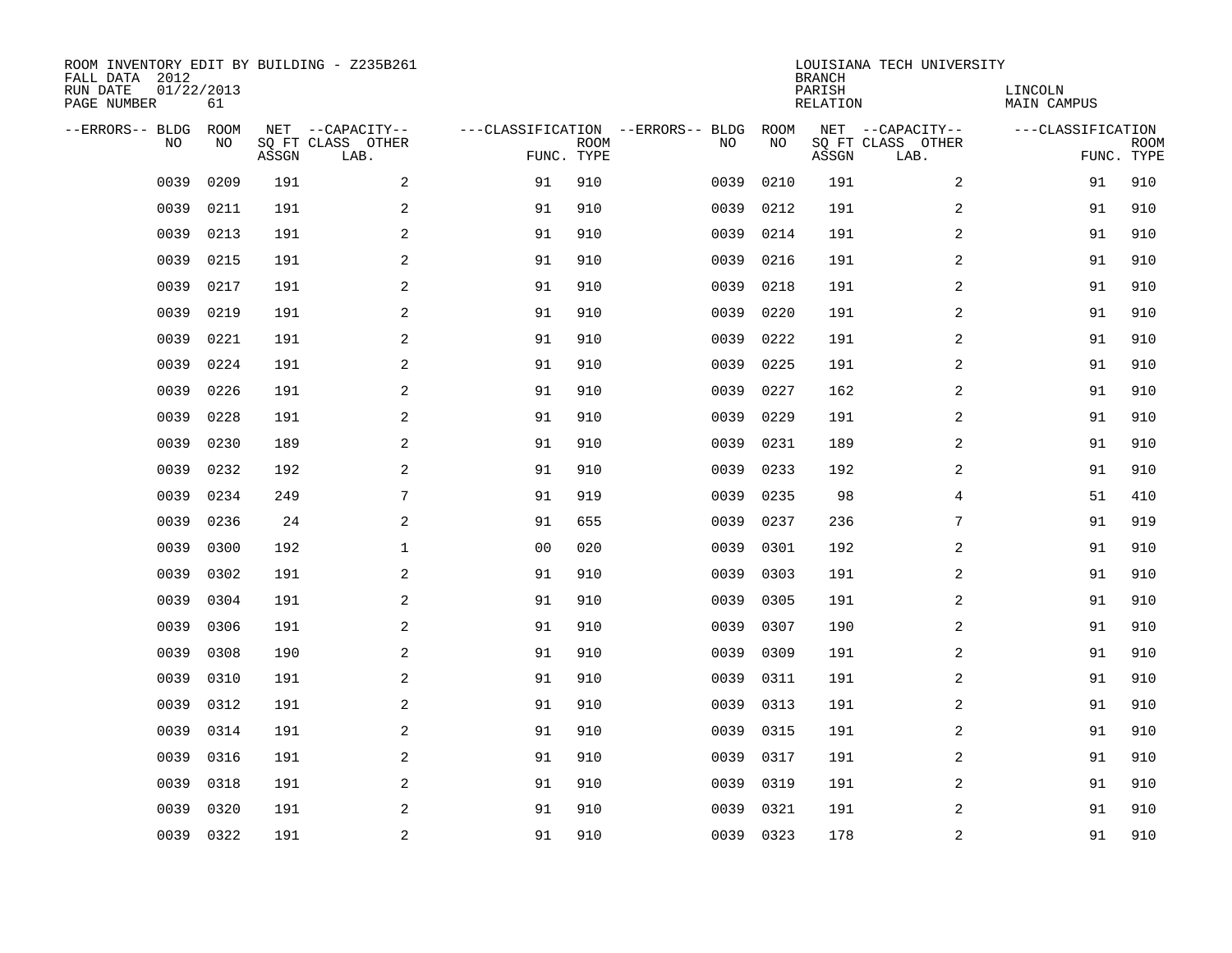| ROOM INVENTORY EDIT BY BUILDING - Z235B261<br>FALL DATA 2012<br>RUN DATE<br>PAGE NUMBER | 01/22/2013<br>62 |                                 |                                               |                                                      |             |           |       | <b>BRANCH</b><br>PARISH<br><b>RELATION</b>       | LOUISIANA TECH UNIVERSITY                                                                                  | LINCOLN<br><b>MAIN CAMPUS</b> |                           |
|-----------------------------------------------------------------------------------------|------------------|---------------------------------|-----------------------------------------------|------------------------------------------------------|-------------|-----------|-------|--------------------------------------------------|------------------------------------------------------------------------------------------------------------|-------------------------------|---------------------------|
| --ERRORS-- BLDG<br>NO                                                                   | ROOM<br>NO       | $\operatorname{\mathsf{ASSGN}}$ | NET --CAPACITY--<br>SQ FT CLASS OTHER<br>LAB. | ---CLASSIFICATION --ERRORS-- BLDG ROOM<br>FUNC. TYPE | <b>ROOM</b> | NO.       | NO    | ASSGN                                            | NET --CAPACITY--<br>SQ FT CLASS OTHER<br>LAB.                                                              | ---CLASSIFICATION             | <b>ROOM</b><br>FUNC. TYPE |
| 0039                                                                                    | 0324             | 191                             | 2                                             | 91                                                   | 910         | 0039      | 0325  | 191                                              | 2                                                                                                          | 91                            | 910                       |
| 0039                                                                                    | 0326             | 191                             | 2                                             | 91                                                   | 910         | 0039      | 0327  | 191                                              | $\overline{a}$                                                                                             | 91                            | 910                       |
| 0039                                                                                    | 0328             | 162                             | 2                                             | 91                                                   | 910         | 0039      | 0329  | 191                                              | 2                                                                                                          | 91                            | 910                       |
| 0039                                                                                    | 0330             | 191                             | $\overline{a}$                                | 91                                                   | 910         | 0039      | 0331  | 189                                              | $\overline{a}$                                                                                             | 91                            | 910                       |
| 0039                                                                                    | 0332             | 189                             | $\overline{a}$                                | 91                                                   | 910         | 0039      | 0333  | 192                                              | 2                                                                                                          | 91                            | 910                       |
| 0039                                                                                    | 0334             | 192                             | 2                                             | 91                                                   | 910         | 0039      | 0335  | 248                                              | 7                                                                                                          | 91                            | 919                       |
| 0039                                                                                    | 0336             | 98                              | 4                                             | 51                                                   | 410         | 0039 0337 |       | 24                                               | 2                                                                                                          | 91                            | 655                       |
| 0039                                                                                    | 0338             | 236                             | 7                                             | 91                                                   | 919         |           |       | TOTAL NUMBER CLASSROOMS<br>TOTAL NUMBER LABS 210 | TOTAL NET ASSIGN SO. FT. IN ROOM FILE<br>TOTAL NUMBER COMPUTER CLASSROOMS<br>TOTAL NUMBER SPECIAL LABS 220 | 20,767                        |                           |
| 0040                                                                                    | $0000$ T         | 1175                            | 35                                            | 11                                                   | 140         | 0040 0001 |       | 615                                              | $\mathbf{1}$                                                                                               | 0 <sub>0</sub>                | 020                       |
| 0040                                                                                    | 0002             | 1458                            | $\mathbf{1}$                                  | 0 <sub>0</sub>                                       | 020         | 0040      | 0003  | 140                                              | $\mathbf{1}$                                                                                               | 0 <sub>0</sub>                | 030                       |
| 0040                                                                                    | 0004             | 472                             | $\mathbf{1}$                                  | 45                                                   | 310         | 0040      | 0005  | 216                                              | $\mathbf{1}$                                                                                               | 0 <sub>0</sub>                | 030                       |
| 0040                                                                                    | 0006             | 45                              | $\mathbf{1}$                                  | 45                                                   | 315         | 0040      | 0007  | 44                                               | $\mathbf{1}$                                                                                               | 45                            | 315                       |
| 0040                                                                                    | 0008             | 888                             | 20                                            | 52                                                   | 670         | 0040      | 0009  | 25                                               | $\mathbf{1}$                                                                                               | 45                            | 315                       |
| 0040                                                                                    | 0010             | 25                              | $\mathbf{1}$                                  | 45                                                   | 315         | 0040      | 0011  | 155                                              | $\mathbf{1}$                                                                                               | 00                            | 030                       |
| 0040                                                                                    | 0012             | 156                             | $\mathbf{1}$                                  | 00                                                   | 020         | 0040      | 0013  | 4237                                             | $\mathbf{1}$                                                                                               | 52                            | 670                       |
| 0040                                                                                    | 0014             | 210                             | $\mathbf 1$                                   | 52                                                   | 675         | 0040      | 0015  | 105                                              | $\mathbf{1}$                                                                                               | 00                            | 030                       |
| 0040                                                                                    | 0016             | 170                             | $\mathbf 1$                                   | 45                                                   | 310         | 0040      | 0017  | 215                                              | $\mathbf{1}$                                                                                               | 52                            | 675                       |
| 0040                                                                                    | 0018             | 5567                            | $\mathbf 1$                                   | 52                                                   | 670         | 0040      | 0101  | 1686                                             | $\mathbf{1}$                                                                                               | 00                            | 020                       |
| 0040                                                                                    | 0101A            | 65                              | $\mathbf 1$                                   | 00                                                   | 020         | 0040      | 0101B | 120                                              | $\mathbf{1}$                                                                                               | 45                            | 310                       |
| 0040                                                                                    | 0101C            | 115                             | $\mathbf 1$                                   | 0 <sub>0</sub>                                       | 030         | 0040      | 0102  | 178                                              | $\mathbf{1}$                                                                                               | 00                            | 030                       |
| 0040                                                                                    | 0103             | 223                             | $\mathbf 1$                                   | 0 <sub>0</sub>                                       | 030         | 0040      | 0104  | 74                                               | $\mathbf{1}$                                                                                               | 52                            | 660                       |
| 0040                                                                                    | 0105             | 62                              | $\mathbf{1}$                                  | 52                                                   | 660         | 0040      | 0106  | 115                                              | $\mathbf{1}$                                                                                               | 0 <sub>0</sub>                | 010                       |
|                                                                                         | 0040 0107        | 613                             | $\mathbf{1}$                                  | 0 <sub>0</sub>                                       | 020         | 0040 0108 |       | 54                                               | $\mathbf{1}$                                                                                               | 0 <sub>0</sub>                | 020                       |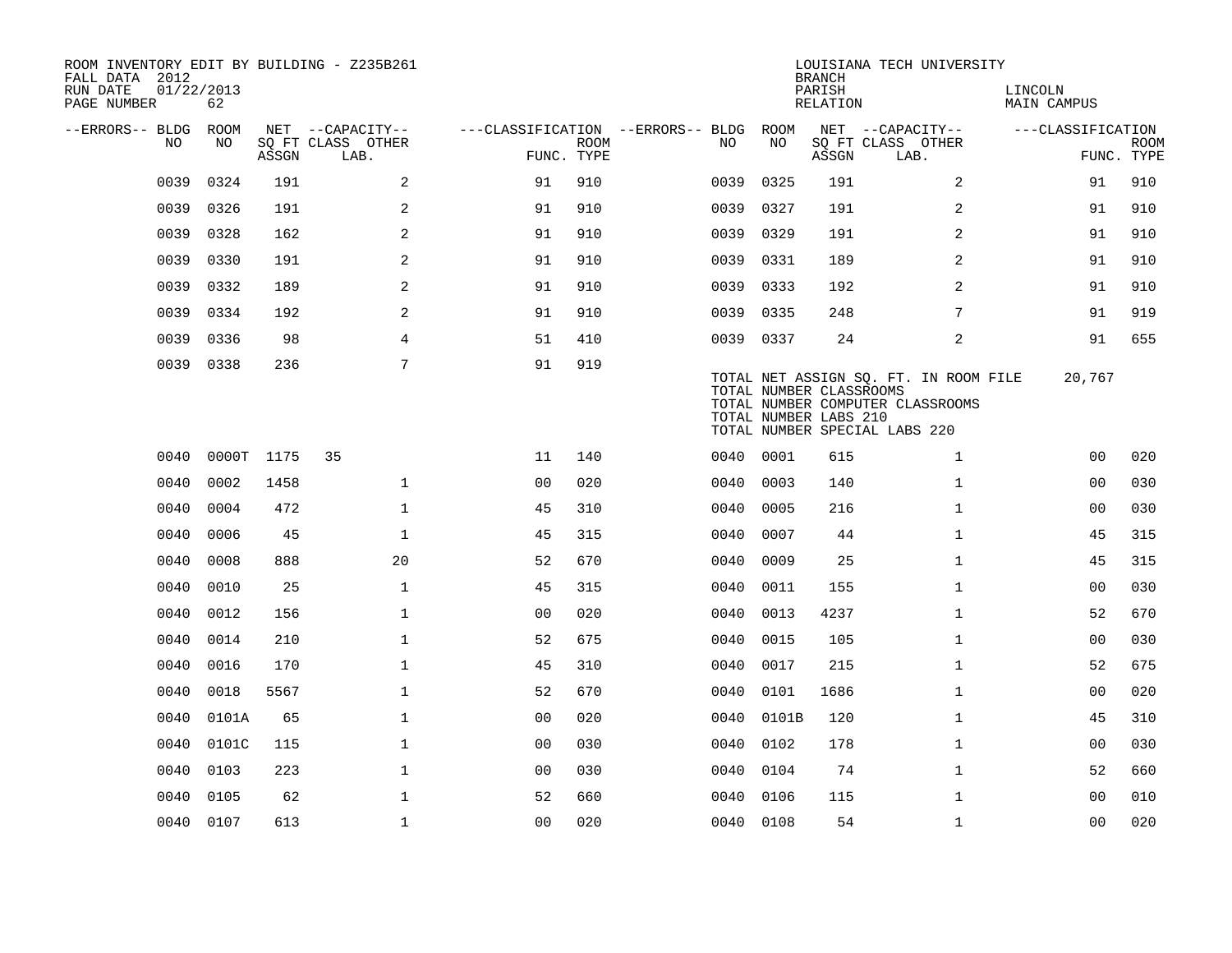| ROOM INVENTORY EDIT BY BUILDING - Z235B261<br>FALL DATA 2012<br>RUN DATE<br>PAGE NUMBER | 01/22/2013<br>63  |       |                                               |                |                           |                                         |            | <b>BRANCH</b><br>PARISH<br><b>RELATION</b> | LOUISIANA TECH UNIVERSITY                     | LINCOLN<br>MAIN CAMPUS |                           |
|-----------------------------------------------------------------------------------------|-------------------|-------|-----------------------------------------------|----------------|---------------------------|-----------------------------------------|------------|--------------------------------------------|-----------------------------------------------|------------------------|---------------------------|
| --ERRORS-- BLDG<br>NO                                                                   | <b>ROOM</b><br>NO | ASSGN | NET --CAPACITY--<br>SQ FT CLASS OTHER<br>LAB. |                | <b>ROOM</b><br>FUNC. TYPE | ---CLASSIFICATION --ERRORS-- BLDG<br>NO | ROOM<br>NO | ASSGN                                      | NET --CAPACITY--<br>SQ FT CLASS OTHER<br>LAB. | ---CLASSIFICATION      | <b>ROOM</b><br>FUNC. TYPE |
| 0040                                                                                    | 0109              | 6091  | $\mathbf{1}$                                  | 51             | 630                       | 0040                                    | 0109A      | 91                                         | $\mathbf{1}$                                  | 51                     | 635                       |
| 0040                                                                                    | 0110              | 2892  | $\mathbf 1$                                   | 51             | 630                       | 0040                                    | 0111       | 2481                                       | $\mathbf{1}$                                  | 00                     | 020                       |
| 0040                                                                                    | 0111A             | 20    | $\mathbf 1$                                   | 0 <sub>0</sub> | 030                       | 0040                                    | 0111B      | 55                                         | $\mathbf{1}$                                  | 0 <sub>0</sub>         | 010                       |
| 0040                                                                                    | 0112              | 187   | 6                                             | 0 <sub>0</sub> | 030                       | 0040                                    | 0113       | 322                                        | 6                                             | 0 <sub>0</sub>         | 030                       |
| 0040                                                                                    | 0114              | 941   | $\mathbf{1}$                                  | 51             | 630                       | 0040                                    | 0115       | 214                                        | $\mathbf{1}$                                  | 00                     | 020                       |
| 0040                                                                                    | 0115A             | 67    | $\mathbf{1}$                                  | 45             | 310                       | 0040                                    | 0115B      | 41                                         | $\mathbf{1}$                                  | 51                     | 635                       |
| 0040                                                                                    | 0115C             | 38    | $\mathbf{1}$                                  | 0 <sub>0</sub> | 030                       | 0040                                    | 0115D      | 93                                         | $\mathbf{1}$                                  | 51                     | 635                       |
| 0040                                                                                    | 0115E             | 71    | $\mathbf 1$                                   | 51             | 635                       | 0040                                    | 0116       | 215                                        | $\mathbf{1}$                                  | 0 <sub>0</sub>         | 020                       |
| 0040                                                                                    | 0116A             | 44    | $\mathbf{1}$                                  | 00             | 020                       | 0040                                    | 0116B      | $7\phantom{.0}$                            | $\mathbf{1}$                                  | 00                     | 030                       |
| 0040                                                                                    | 0117              | 94    | $\mathbf 1$                                   | 0 <sub>0</sub> | 030                       | 0040                                    | 0118       | 73                                         | $\mathbf{1}$                                  | 00                     | 020                       |
| 0040                                                                                    | 0119              | 83    | 2                                             | 0 <sub>0</sub> | 030                       | 0040                                    | 0120       | 786                                        | $\mathbf{1}$                                  | 51                     | 630                       |
| 0040                                                                                    | 0121              | 883   | $\mathbf 1$                                   | 0 <sub>0</sub> | 020                       | 0040                                    | 0122       | 95                                         | $\mathbf{1}$                                  | 0 <sub>0</sub>         | 030                       |
| 0040                                                                                    | 0123              | 128   | $\mathbf{1}$                                  | 51             | 635                       | 0040                                    | 0124       | 50                                         | $\mathbf{1}$                                  | 51                     | 635                       |
| 0040                                                                                    | 0124A             | 37    | $\mathbf 1$                                   | 00             | 030                       | 0040                                    | 0124B      | 28                                         | $\mathbf{1}$                                  | 00                     | 030                       |
| 0040                                                                                    | 0126              | 149   | 1                                             | 51             | 635                       | 0040                                    | 0127       | 323                                        | $\mathbf{1}$                                  | 00                     | 030                       |
| 0040                                                                                    | 0128              | 365   | $\mathbf 1$                                   | 51             | 635                       | 0040                                    | 0129       | 181                                        | $\mathbf{1}$                                  | 51                     | 635                       |
| 0040                                                                                    | 0130              | 175   | $\mathbf 1$                                   | 51             | 635                       | 0040                                    | 0131       | 179                                        | $\mathbf{1}$                                  | 51                     | 635                       |
| 0040                                                                                    | 0132              | 55    | $\mathbf 1$                                   | 51             | 310                       | 0040                                    | 0133       | 84                                         | $\mathbf{1}$                                  | 51                     | 310                       |
| 0040                                                                                    | 0134              | 84    | $\mathbf 1$                                   | 51             | 310                       | 0040                                    | 0134A      | 21                                         | $\mathbf{1}$                                  | 51                     | 635                       |
| 0040                                                                                    | 0135              | 158   | $\mathbf 1$                                   | 51             | 635                       | 0040                                    | 0136       | 49                                         | $\mathbf{1}$                                  | 51                     | 635                       |
| 0040                                                                                    | 0137              | 109   | $\mathbf{1}$                                  | 51             | 635                       | 0040                                    | 0138       | 70                                         | $\mathbf{1}$                                  | 51                     | 635                       |
| 0040                                                                                    | 0139              | 56    | $\mathbf{1}$                                  | 0 <sub>0</sub> | 020                       | 0040                                    | 0140       | 12498                                      | $\mathbf{1}$                                  | 45                     | 680                       |
| 0040                                                                                    | 0140A             | 566   | $\mathbf{1}$                                  | 45             | 685                       | 0040                                    | 0140B      | 103                                        | $\mathbf{1}$                                  | 45                     | 685                       |
| 0040                                                                                    | 0142              | 1255  | $\mathbf 1$                                   | 00             | 020                       | 0040                                    | 0142A      | 130                                        | $\mathbf{1}$                                  | 0 <sub>0</sub>         | 030                       |
| 0040                                                                                    | 0144              | 26    | $\mathbf 1$                                   | 51             | 635                       | 0040                                    | 0145       | 5621                                       | $\mathbf{1}$                                  | 51                     | 630                       |
|                                                                                         | 0040 0145A        | 92    | $\mathbf 1$                                   | 51             | 635                       |                                         | 0040 0148  | 164                                        | $\mathbf{1}$                                  | 00                     | 020                       |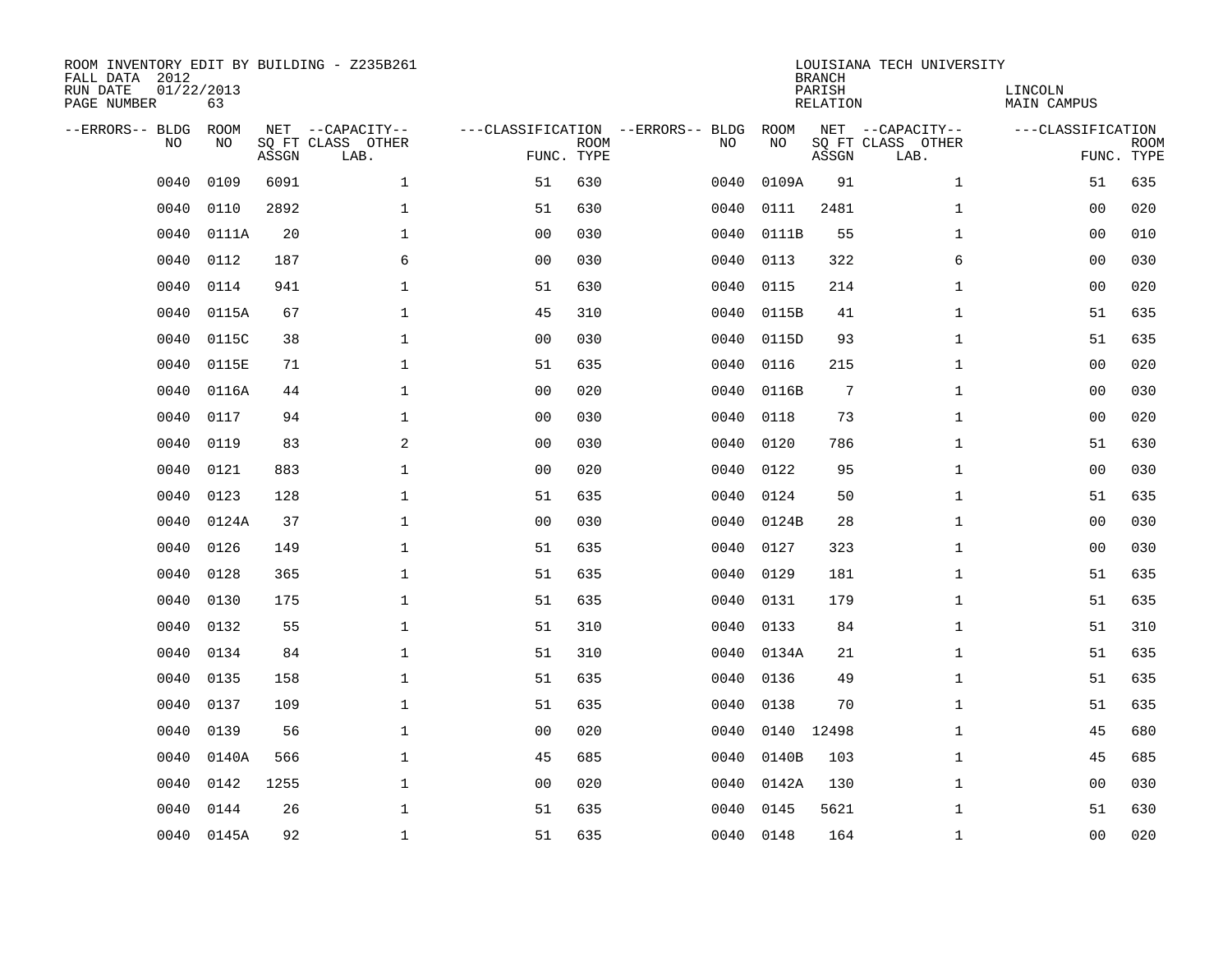| ROOM INVENTORY EDIT BY BUILDING - Z235B261<br>FALL DATA 2012<br>RUN DATE<br>01/22/2013<br>PAGE NUMBER<br>64<br>--ERRORS-- BLDG<br>NET --CAPACITY-- |           |             |       |                           |                                                 |             |      |            | <b>BRANCH</b><br>PARISH<br>RELATION | LOUISIANA TECH UNIVERSITY                     | LINCOLN<br><b>MAIN CAMPUS</b> |                           |
|----------------------------------------------------------------------------------------------------------------------------------------------------|-----------|-------------|-------|---------------------------|-------------------------------------------------|-------------|------|------------|-------------------------------------|-----------------------------------------------|-------------------------------|---------------------------|
|                                                                                                                                                    | <b>NO</b> | ROOM<br>NO. | ASSGN | SO FT CLASS OTHER<br>LAB. | ---CLASSIFICATION --ERRORS-- BLDG<br>FUNC. TYPE | <b>ROOM</b> | NO   | ROOM<br>NO | ASSGN                               | NET --CAPACITY--<br>SQ FT CLASS OTHER<br>LAB. | ---CLASSIFICATION             | <b>ROOM</b><br>FUNC. TYPE |
|                                                                                                                                                    | 0040      | 0149        | 185   | $\mathbf{1}$              | 0 <sub>0</sub>                                  | 020         | 0040 | 0150       | 242                                 | $\mathbf{1}$                                  | 00                            | 020                       |
|                                                                                                                                                    | 0040      | 0151        | 395   | $\mathbf 1$               | 45                                              | 310         | 0040 | 0151A      | 234                                 | $\mathbf{1}$                                  | 45                            | 310                       |
|                                                                                                                                                    | 0040      | 0151B       | 84    | $\mathbf 1$               | 45                                              | 315         | 0040 | 0152       | 243                                 | $\mathbf{1}$                                  | 45                            | 310                       |
|                                                                                                                                                    | 0040      | 0153        | 197   | $\mathbf{1}$              | 45                                              | 310         | 0040 | 0154       | 98                                  | $\mathbf{1}$                                  | 45                            | 315                       |
|                                                                                                                                                    | 0040      | 0155        | 123   | $\mathbf{1}$              | 45                                              | 310         | 0040 | 0156       | 69                                  | $\mathbf{1}$                                  | 45                            | 315                       |
|                                                                                                                                                    | 0040      | 0157        | 232   | $\mathbf{1}$              | 0 <sub>0</sub>                                  | 020         | 0040 | 0158       | 34                                  | $\mathbf{1}$                                  | 0 <sub>0</sub>                | 030                       |
|                                                                                                                                                    | 0040      | 0159        | 58    | $\mathbf{1}$              | 45                                              | 315         | 0040 | 0160       | 155                                 | $\mathbf{1}$                                  | 45                            | 310                       |
|                                                                                                                                                    | 0040      | 0161        | 279   | $\mathbf 1$               | 52                                              | 675         | 0040 | 0162       | 116                                 | $\mathbf{1}$                                  | 45                            | 310                       |
|                                                                                                                                                    | 0040      | 0165        | 61    | $\mathbf{1}$              | 52                                              | 315         | 0040 | 0166       | 61                                  | $\mathbf{1}$                                  | 52                            | 315                       |
|                                                                                                                                                    | 0040      | 0170        | 751   | $\mathbf 1$               | 52                                              | 530         | 0040 | 0171       | 90                                  | $\mathbf{1}$                                  | 52                            | 310                       |
|                                                                                                                                                    | 0040      | 0172        | 37    | $\mathbf 1$               | 52                                              | 315         | 0040 | 0173       | 28                                  | $\mathbf{1}$                                  | 00                            | 030                       |
|                                                                                                                                                    | 0040      | 0200        | 359   | $\mathbf 1$               | 0 <sub>0</sub>                                  | 020         | 0040 | 0201       | 51                                  | $\mathbf{1}$                                  | 00                            | 030                       |
|                                                                                                                                                    | 0040      | 0202        | 51    | $\mathbf 1$               | 45                                              | 315         | 0040 | 0203       | 223                                 | 3                                             | 00                            | 030                       |
|                                                                                                                                                    | 0040      | 0204        | 220   | $\mathbf 1$               | 0 <sub>0</sub>                                  | 030         | 0040 | 0205       | 203                                 | $\mathbf{1}$                                  | 45                            | 685                       |
|                                                                                                                                                    | 0040      | 0206        | 1974  | $\mathbf 1$               | 0 <sub>0</sub>                                  | 020         | 0040 | 0207       | 1500                                | $\mathbf{1}$                                  | 45                            | 650                       |
|                                                                                                                                                    | 0040      | 0208        | 277   | $\mathbf 1$               | 45                                              | 310         | 0040 | 0209       | 227                                 | $\mathbf{1}$                                  | 45                            | 310                       |
|                                                                                                                                                    | 0040      | 0210        | 612   | $\mathbf{1}$              | 45                                              | 680         | 0040 | 0211       | 319                                 | $\mathbf{1}$                                  | 45                            | 310                       |
|                                                                                                                                                    | 0040      | 0212        | 172   | $\mathbf{1}$              | 45                                              | 310         | 0040 | 0213       | 161                                 | $\mathbf{1}$                                  | 45                            | 310                       |
|                                                                                                                                                    | 0040      | 0215        | 700   | $\mathbf{1}$              | 45                                              | 730         | 0040 | 0216       | 1064                                | $\mathbf{1}$                                  | 45                            | 730                       |
|                                                                                                                                                    | 0040      | 0217        | 775   | $\mathbf{1}$              | 0 <sub>0</sub>                                  | 030         | 0040 | 0218       | 285                                 | $\mathbf{1}$                                  | 51                            | 635                       |
|                                                                                                                                                    | 0040      | 0219        | 676   | $\mathbf{1}$              | 51                                              | 635         | 0040 | 0220       | 144                                 | $\mathbf{1}$                                  | 51                            | 635                       |
|                                                                                                                                                    | 0040      | 0221        | 467   | $\mathbf{1}$              | 0 <sub>0</sub>                                  | 030         | 0040 | 0222       | 3324                                | $\mathbf{1}$                                  | 45                            | 680                       |
|                                                                                                                                                    | 0040      | 0223        | 1025  | $\mathbf{1}$              | 0 <sub>0</sub>                                  | 020         | 0040 | 0230       | 139                                 | $\mathbf{1}$                                  | 0 <sub>0</sub>                | 030                       |
|                                                                                                                                                    | 0040      | 0231        | 511   | $\mathbf{1}$              | 00                                              | 030         | 0040 | 0232       | 17328                               | $\mathbf{1}$                                  | 52                            | 660                       |
|                                                                                                                                                    | 0040      | 0232A       | 159   | 5                         | 45                                              | 310         | 0040 | 0233       | 152                                 | 3                                             | 00                            | 030                       |
|                                                                                                                                                    | 0040      | 0234        | 160   | 3                         | 00                                              | 030         |      | 0040 0235  | 42                                  | $\mathbf{1}$                                  | 0 <sub>0</sub>                | 010                       |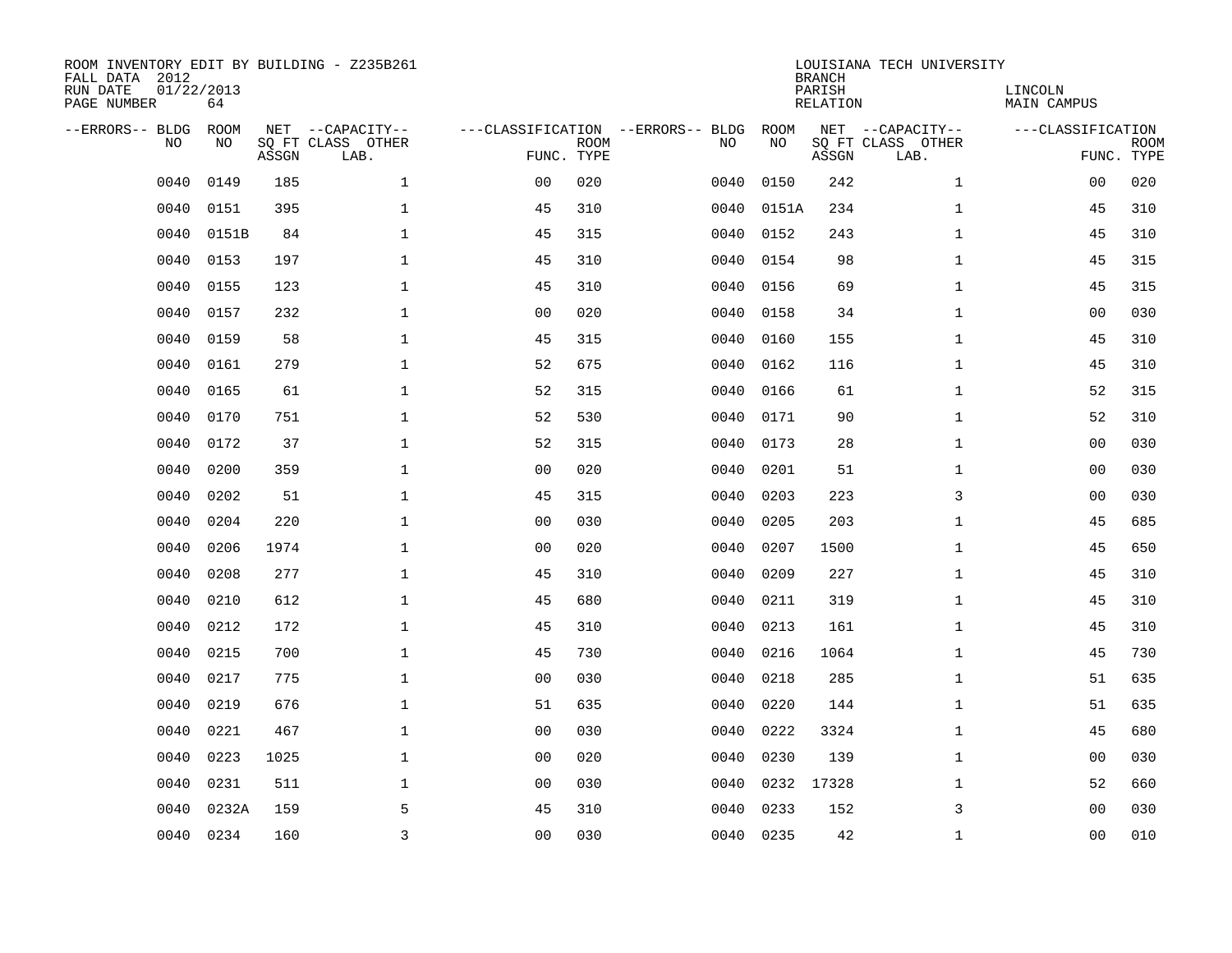| FALL DATA 2012<br>RUN DATE | 01/22/2013 |            |            | ROOM INVENTORY EDIT BY BUILDING - Z235B261    |                                                      |             |           |            | <b>BRANCH</b><br>PARISH                          | LOUISIANA TECH UNIVERSITY                                                                                  | LINCOLN                |                           |
|----------------------------|------------|------------|------------|-----------------------------------------------|------------------------------------------------------|-------------|-----------|------------|--------------------------------------------------|------------------------------------------------------------------------------------------------------------|------------------------|---------------------------|
| PAGE NUMBER                |            | 65         |            |                                               |                                                      |             |           |            | RELATION                                         |                                                                                                            | MAIN CAMPUS            |                           |
| --ERRORS-- BLDG ROOM       | NO.        | NO.        | ASSGN      | NET --CAPACITY--<br>SQ FT CLASS OTHER<br>LAB. | ---CLASSIFICATION --ERRORS-- BLDG ROOM<br>FUNC. TYPE | <b>ROOM</b> | NO.       | NO         | ASSGN                                            | NET --CAPACITY--<br>SQ FT CLASS OTHER<br>LAB.                                                              | ---CLASSIFICATION      | <b>ROOM</b><br>FUNC. TYPE |
|                            | 0040       | 0236       | 4964       | $\mathbf{1}$                                  | 52                                                   | 665         | 0040      | 0237       | 272                                              | 2                                                                                                          | 00                     | 030                       |
|                            | 0040       | 0238       | 271        | $\mathbf 1$                                   | 52                                                   | 665         | 0040      | 0239       | 490                                              | $\mathbf{1}$                                                                                               | 45                     | 310                       |
|                            | 0040       | 0240       | 149        | $\mathbf{1}$                                  | 45                                                   | 310         | 0040      | 0241       | 50                                               | $\mathbf{1}$                                                                                               | 45                     | 315                       |
|                            | 0040       | 0242       | 214        | $\mathbf{1}$                                  | 00                                                   | 020         | 0040      | 0243       | 39                                               | $\mathbf{1}$                                                                                               | 45                     | 315                       |
|                            | 0040       | 0244       | 168        | $\mathbf{1}$                                  | 45                                                   | 310         | 0040      | 0245       | 167                                              | $\mathbf{1}$                                                                                               | 45                     | 310                       |
|                            | 0040       | 0246       | 237        | $\mathbf 1$                                   | 45                                                   | 310         | 0040      | 0247       | 118                                              | 3                                                                                                          | 00                     | 030                       |
|                            | 0040       | 0248       | 82         | $\mathbf{1}$                                  | 0 <sub>0</sub>                                       | 030         | 0040 0249 |            | 134                                              | $\mathbf{1}$                                                                                               | 45                     | 310                       |
|                            | 0040       | 0250       | 154        | $\mathbf{1}$                                  | 0 <sub>0</sub>                                       | 020         |           |            | TOTAL NUMBER CLASSROOMS<br>TOTAL NUMBER LABS 210 | TOTAL NET ASSIGN SQ. FT. IN ROOM FILE<br>TOTAL NUMBER COMPUTER CLASSROOMS<br>TOTAL NUMBER SPECIAL LABS 220 | 82,087<br>$\mathbf{1}$ |                           |
|                            |            | 0041 0001  | 336        | $\mathbf{1}$                                  | 41                                                   | 731         | 0041 0004 |            | 1008                                             | 27                                                                                                         | 41                     | 240                       |
|                            |            | 0041 0005  | 221        | 2                                             | 41                                                   | 455         | 0041 0006 |            | 106                                              | 4                                                                                                          | 41                     | 455                       |
|                            | 0041       | 0007       | 112        | $\overline{4}$                                | 41                                                   | 455         | 0041 0008 |            | 62                                               | $\mathbf{1}$                                                                                               | 0 <sub>0</sub>         | 010                       |
|                            | 0041       | 0009       | 10         | $\mathbf 1$                                   | 41                                                   | 455         | 0041 0010 |            | 238                                              | $\mathbf{1}$                                                                                               | 0 <sub>0</sub>         | 020                       |
| 9                          | 0041       |            | 0011 12852 | $\mathbf{1}$                                  | 41                                                   | 430         | 0041 0013 |            | 165                                              | $\mathbf{1}$                                                                                               | 0 <sub>0</sub>         | 030                       |
|                            | 0041       | 0014       | 339        | $\mathbf{1}$                                  | 41                                                   | 731         | 0041 0015 |            | 94                                               | $\mathbf{1}$                                                                                               | 0 <sub>0</sub>         | 030                       |
|                            | 0041       | 0020       | 139        | $\mathbf{1}$                                  | 00                                                   | 020         | 0041 0030 |            | 140                                              | $\mathbf{1}$                                                                                               | 0 <sub>0</sub>         | 020                       |
|                            | 0041       | 0040       | 127        | $\mathbf{1}$                                  | 0 <sub>0</sub>                                       | 020         | 0041 0050 |            | 42                                               | $\mathbf{1}$                                                                                               | 0 <sub>0</sub>         | 030                       |
| 9                          | 0041       | 0100       | 7348       | $\mathbf 1$                                   | 41                                                   | 430         |           | 0041 0100A | 35                                               | $\mathbf{1}$                                                                                               | 41                     | 410                       |
|                            |            | 0041 0100B | 36         | $\mathbf 1$                                   | 41                                                   | 410         | 0041 0101 |            | 243                                              | $\mathbf{1}$                                                                                               | 41                     | 310                       |
|                            |            | 0041 0102  | 33         | $\mathbf 1$                                   | 00                                                   | 020         | 0041 0103 |            | 28                                               | $\mathbf{1}$                                                                                               | 00                     | 030                       |
|                            |            | 0041 0104  | 17         | $\mathbf 1$                                   | 41                                                   | 315         | 0041 0105 |            | 246                                              | $\mathbf{1}$                                                                                               | 41                     | 310                       |
|                            | 0041       | 0106       | 283        | $\mathbf{1}$                                  | 41                                                   | 310         | 0041 0107 |            | 310                                              | $\mathbf{1}$                                                                                               | 41                     | 315                       |
| 9                          | 0041       | 0108       | 2514       | $\mathbf{1}$                                  | 41                                                   | 430         |           | 0041 0108A | 94                                               | $\mathbf{1}$                                                                                               | 41                     | 310                       |
|                            |            | 0041 0108B | 95         | $\mathbf{1}$                                  | 41                                                   | 731         | 0041 0111 |            | 105                                              | $\mathbf{1}$                                                                                               | 41                     | 310                       |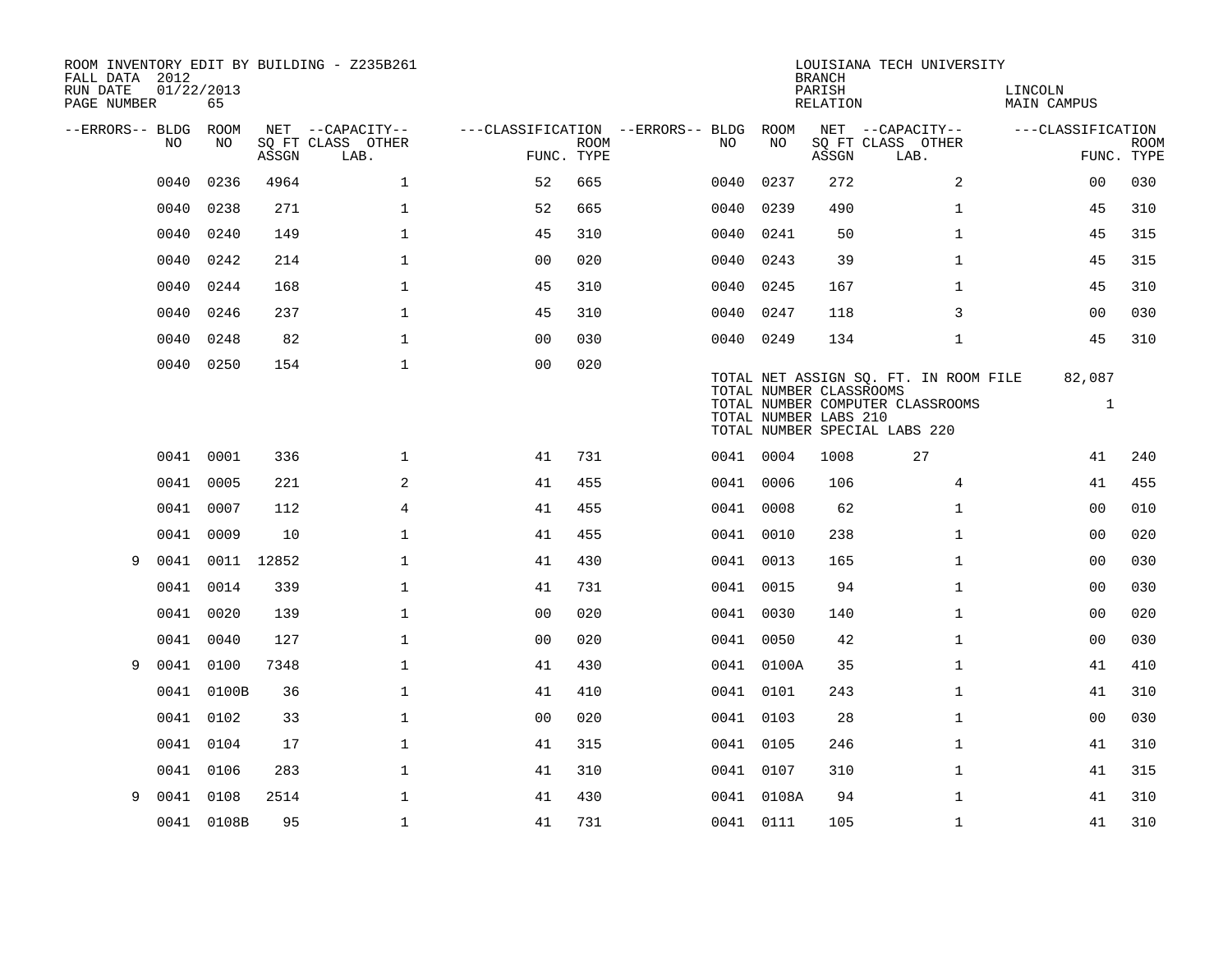| ROOM INVENTORY EDIT BY BUILDING - Z235B261<br>FALL DATA 2012<br>RUN DATE<br>PAGE NUMBER | 01/22/2013<br>66 |       |                                               |                                                      |             |   |           |                                                               | <b>BRANCH</b><br>PARISH<br>RELATION | LOUISIANA TECH UNIVERSITY                                                                                                  | LINCOLN<br><b>MAIN CAMPUS</b> |                           |
|-----------------------------------------------------------------------------------------|------------------|-------|-----------------------------------------------|------------------------------------------------------|-------------|---|-----------|---------------------------------------------------------------|-------------------------------------|----------------------------------------------------------------------------------------------------------------------------|-------------------------------|---------------------------|
| --ERRORS-- BLDG ROOM<br>NO.                                                             | NO.              | ASSGN | NET --CAPACITY--<br>SQ FT CLASS OTHER<br>LAB. | ---CLASSIFICATION --ERRORS-- BLDG ROOM<br>FUNC. TYPE | <b>ROOM</b> |   | NO.       | NO                                                            | ASSGN                               | NET --CAPACITY--<br>SQ FT CLASS OTHER<br>LAB.                                                                              | ---CLASSIFICATION             | <b>ROOM</b><br>FUNC. TYPE |
| 0041                                                                                    | 0112             | 354   | $\mathbf{1}$                                  | 41                                                   | 440         |   |           | 0041 0113                                                     | 2137                                | $\mathbf{1}$                                                                                                               | 41                            | 440                       |
| 0041                                                                                    | 0114             | 238   | $\mathbf{1}$                                  | 0 <sub>0</sub>                                       | 020         |   | 0041 0115 |                                                               | 87                                  | $\mathbf{1}$                                                                                                               | 41                            | 310                       |
| 0041                                                                                    | 0116             | 87    | $\mathbf 1$                                   | 41                                                   | 310         |   |           | 0041 0117                                                     | 69                                  | $\mathbf{1}$                                                                                                               | 0 <sub>0</sub>                | 020                       |
| 0041                                                                                    | 0118             | 165   | $\mathbf{1}$                                  | 0 <sub>0</sub>                                       | 020         |   |           | 0041 0119                                                     | 68                                  | $\mathbf{1}$                                                                                                               | 0 <sub>0</sub>                | 030                       |
| 0041                                                                                    | 0160             | 2246  | $\mathbf 1$                                   | 0 <sub>0</sub>                                       | 020         | 9 |           | 0041 0200                                                     | 15562                               | $\mathbf{1}$                                                                                                               | 41                            | 430                       |
| 0041                                                                                    | 0201             | 234   | 3                                             | 41                                                   | 455         |   | 0041 0202 |                                                               | 10                                  | $\mathbf{1}$                                                                                                               | 41                            | 455                       |
|                                                                                         | 0041 0203        | 72    | $\mathbf 1$                                   | 00                                                   | 010         |   | 0041 0204 |                                                               | 112                                 | 4                                                                                                                          | 41                            | 455                       |
| 0041                                                                                    | 0205             | 105   | $\mathbf 1$                                   | 41                                                   | 455         |   | 0041 0206 |                                                               | 72                                  | $\mathbf{1}$                                                                                                               | 00                            | 030                       |
|                                                                                         | 0041 0207        | 76    | 2                                             | 0 <sub>0</sub>                                       | 030         |   |           | 0041 0208                                                     | 480                                 | $\mathbf{1}$                                                                                                               | 45                            | 650                       |
|                                                                                         | 0041 0209        | 61    | $\mathbf 1$                                   | 45                                                   | 655         |   |           | 0041 0211                                                     | 8                                   | $\mathbf{1}$                                                                                                               | 45                            | 655                       |
|                                                                                         | 0041 0212        | 8     | $\mathbf{1}$                                  | 45                                                   | 655         |   |           | 0041 0213                                                     | 68                                  | $\mathbf{1}$                                                                                                               | 0 <sub>0</sub>                | 030                       |
|                                                                                         | 0041 0301        | 908   | $\mathbf{1}$                                  | 0 <sub>0</sub>                                       | 030         |   |           | 0041 0302<br>TOTAL NUMBER CLASSROOMS<br>TOTAL NUMBER LABS 210 | 866                                 | $\mathbf{1}$<br>TOTAL NET ASSIGN SQ. FT. IN ROOM FILE<br>TOTAL NUMBER COMPUTER CLASSROOMS<br>TOTAL NUMBER SPECIAL LABS 220 | 00<br>45,555                  | 030                       |
|                                                                                         | 0042 0100        | 163   | $\mathbf{1}$                                  | 0 <sub>0</sub>                                       | 020         |   |           | 0042 0100A 1607 158                                           |                                     |                                                                                                                            | 11                            | 110                       |
|                                                                                         | 0042 0100B       | 753   | $\mathbf{1}$                                  | 11                                                   | 115         |   |           | 0042 0100C                                                    | 26                                  | $\mathbf{1}$                                                                                                               | 11                            | 115                       |
| 0042                                                                                    | 0100D            | 145   |                                               | 11                                                   | 731         |   |           | 0042 0100E                                                    | 319                                 | $\mathbf{1}$                                                                                                               | 0 <sub>0</sub>                | 020                       |
| 0042                                                                                    | 0100W            | 141   | $\mathbf 1$                                   | 0 <sub>0</sub>                                       | 020         |   |           | 0042 0101                                                     | 452                                 | $\mathbf{1}$                                                                                                               | 00                            | 020                       |
| 0042                                                                                    | 0101A            | 284   | $\mathbf{1}$                                  | 46                                                   | 310         |   |           | 0042 0101B                                                    | 155                                 | $\mathbf{1}$                                                                                                               | 46                            | 310                       |
| 0042                                                                                    | 0101C            | 155   | $\mathbf{1}$                                  | 46                                                   | 310         |   |           | 0042 0101D                                                    | 338                                 | $\mathbf{1}$                                                                                                               | 45                            | 350                       |
| 0042                                                                                    | 0101E            | 122   | $\mathbf{1}$                                  | 46                                                   | 315         |   |           | 0042 0101F                                                    | 31                                  | $\mathbf{1}$                                                                                                               | 74                            | 919                       |
| 0042                                                                                    | 0102             | 175   | $\mathbf{1}$                                  | 46                                                   | 310         |   | 0042 0103 |                                                               | 170                                 | $\mathbf{1}$                                                                                                               | 46                            | 310                       |
|                                                                                         | 0042 0104        | 163   | $\mathbf 1$                                   | 46                                                   | 310         |   |           | 0042 0104A                                                    | 286                                 | $\mathbf{1}$                                                                                                               | 00                            | 020                       |
| 0042                                                                                    | 0105             | 130   | $\mathbf 1$                                   | 46                                                   | 310         |   |           | 0042 0106                                                     | 130                                 | $\mathbf{1}$                                                                                                               | 46                            | 310                       |
|                                                                                         | 0042 0107        | 201   | $\mathbf{1}$                                  | 46                                                   | 731         |   | 0042 0108 |                                                               | 693                                 | 35                                                                                                                         | 11                            | 110                       |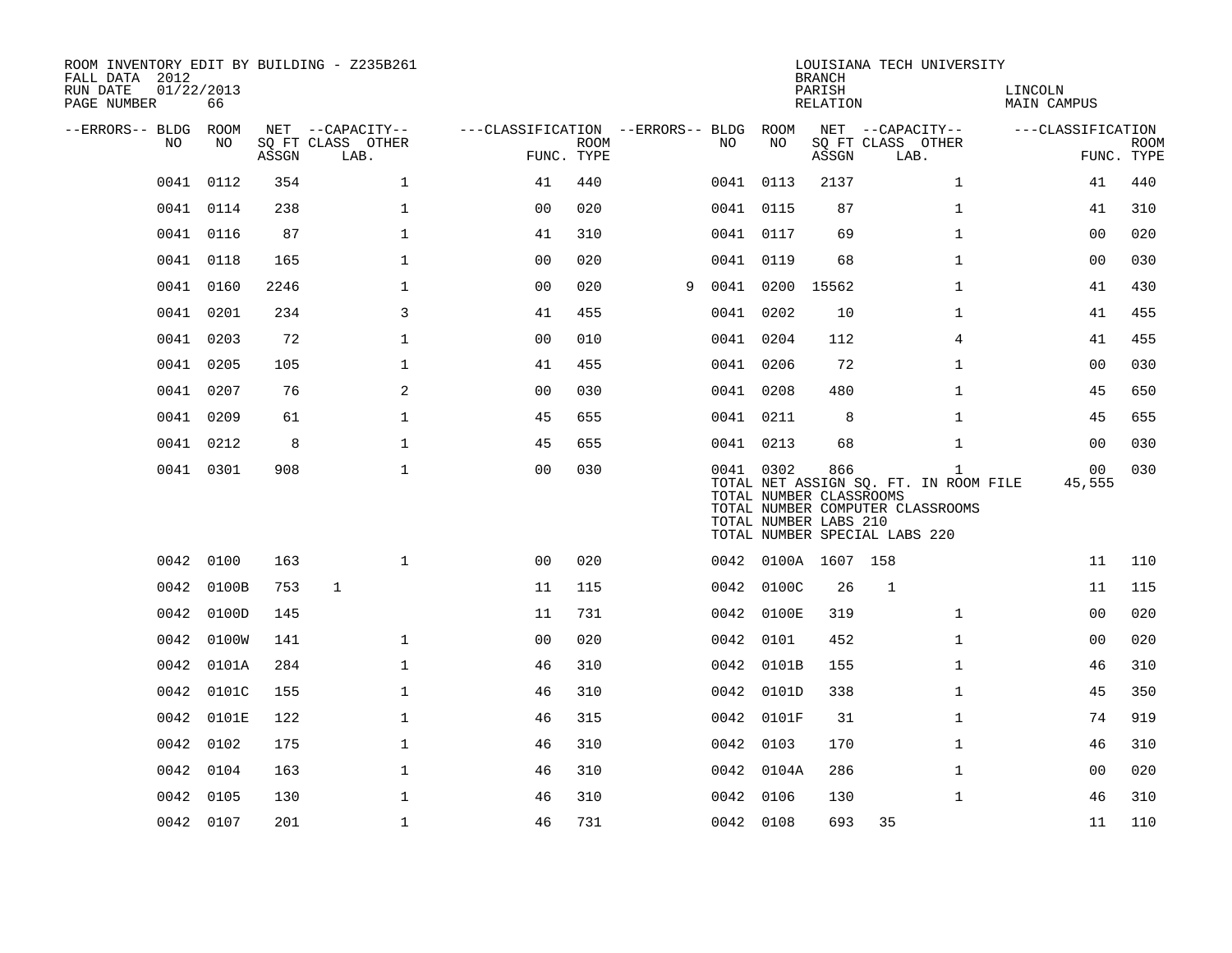| ROOM INVENTORY EDIT BY BUILDING - Z235B261<br>FALL DATA 2012<br>RUN DATE<br>PAGE NUMBER | 01/22/2013<br>67 |       |                                               |                |                           |                                         |            | <b>BRANCH</b><br>PARISH<br><b>RELATION</b> | LOUISIANA TECH UNIVERSITY                     | LINCOLN<br><b>MAIN CAMPUS</b> |                           |
|-----------------------------------------------------------------------------------------|------------------|-------|-----------------------------------------------|----------------|---------------------------|-----------------------------------------|------------|--------------------------------------------|-----------------------------------------------|-------------------------------|---------------------------|
| --ERRORS-- BLDG<br>NO                                                                   | ROOM<br>NO       | ASSGN | NET --CAPACITY--<br>SQ FT CLASS OTHER<br>LAB. |                | <b>ROOM</b><br>FUNC. TYPE | ---CLASSIFICATION --ERRORS-- BLDG<br>NO | ROOM<br>NO | ASSGN                                      | NET --CAPACITY--<br>SQ FT CLASS OTHER<br>LAB. | ---CLASSIFICATION             | <b>ROOM</b><br>FUNC. TYPE |
| 0042                                                                                    | 0109             | 440   | 30                                            | 11             | 110                       |                                         | 0042 0110  | 423                                        | 30                                            | 11                            | 110                       |
| 0042                                                                                    | 0111             | 196   | $\mathbf 1$                                   | 46             | 310                       |                                         | 0042 0111A | 105                                        | $\mathbf{1}$                                  | 46                            | 310                       |
| 0042                                                                                    | 0111B            | 148   | $\mathbf 1$                                   | 46             | 310                       |                                         | 0042 0111C | 137                                        | $\mathbf{1}$                                  | 46                            | 310                       |
| 0042                                                                                    | 0111D            | 151   | 1                                             | 46             | 310                       |                                         | 0042 0111E | 102                                        | $\mathbf{1}$                                  | 46                            | 310                       |
| 0042                                                                                    | 0112             | 184   | $\overline{4}$                                | 46             | 320                       |                                         | 0042 0113  | 60                                         | $\overline{a}$                                | 46                            | 320                       |
| 0042                                                                                    | 0114             | 234   | $\mathbf 1$                                   | 46             | 310                       |                                         | 0042 0114A | 144                                        | $\mathbf{1}$                                  | 46                            | 310                       |
| 0042                                                                                    | 0114B            | 141   | $\mathbf{1}$                                  | 46             | 310                       |                                         | 0042 0114C | 147                                        | $\mathbf{1}$                                  | 46                            | 310                       |
| 0042                                                                                    | 0114D            | 145   | $\mathbf{1}$                                  | 46             | 310                       |                                         | 0042 0114E | 138                                        | $\mathbf{1}$                                  | 46                            | 310                       |
| 0042                                                                                    | 0115             | 612   | 12                                            | 45             | 320                       | 0042                                    | 0116       | 166                                        |                                               | 0 <sub>0</sub>                | 020                       |
| 0042                                                                                    | 0116A            | 135   | $\mathbf{1}$                                  | 46             | 310                       | 0042                                    | 0116B      | 143                                        | $\mathbf{1}$                                  | 46                            | 310                       |
| 0042                                                                                    | 0116C            | 150   | $\mathbf 1$                                   | 46             | 310                       | 0042                                    | 0116D      | 64                                         | $\mathbf{1}$                                  | 46                            | 310                       |
| 0042                                                                                    | 0117             | 166   | $\mathbf 1$                                   | 0 <sub>0</sub> | 020                       |                                         | 0042 0117A | 138                                        | $\mathbf{1}$                                  | 46                            | 310                       |
| 0042                                                                                    | 0117B            | 145   | $\mathbf 1$                                   | 46             | 310                       | 0042                                    | 0117C      | 150                                        | $\mathbf{1}$                                  | 46                            | 310                       |
| 0042                                                                                    | 0117D            | 150   | $\mathbf 1$                                   | 46             | 310                       | 0042                                    | 0118       | 292                                        | $\mathbf{1}$                                  | 46                            | 310                       |
| 0042                                                                                    | 0118A            | 35    | $\mathbf{1}$                                  | 46             | 731                       | 0042                                    | 0119       | 360                                        | $\mathbf{1}$                                  | 46                            | 310                       |
| 0042                                                                                    | 0119A            | 89    |                                               | 46             | 731                       |                                         | 0042 0120  | 87                                         | $\mathbf{1}$                                  | 00                            | 020                       |
| 0042                                                                                    | 0120A            | 306   | $\mathbf{1}$                                  | 46             | 310                       | 0042                                    | 0120B      | 252                                        | $\overline{7}$                                | 21                            | 220                       |
| 0042                                                                                    | 0120C            | 68    | $\mathbf 1$                                   | 46             | 310                       |                                         | 0042 0120D | 44                                         | $\mathbf{1}$                                  | 46                            | 310                       |
| 0042                                                                                    | 0121             | 176   | $\mathbf{1}$                                  | 46             | 320                       |                                         | 0042 0122  | 115                                        | $\mathbf{1}$                                  | 21                            | 310                       |
| 0042                                                                                    | 0123             | 170   | 4                                             | 21             | 220                       |                                         | 0042 0123A | 32                                         | 1                                             | 21                            | 220                       |
| 0042                                                                                    | 0123B            | 33    | $\mathbf{1}$                                  | 21             | 220                       |                                         | 0042 0123C | 33                                         | $\mathbf{1}$                                  | 21                            | 220                       |
| 0042                                                                                    | 0123D            | 66    | 2                                             | 21             | 220                       |                                         | 0042 0123E | 37                                         | $\mathbf{1}$                                  | 21                            | 220                       |
| 0042                                                                                    | 0124             | 670   | 18                                            | 11             | 110                       |                                         | 0042 0125  | 326                                        | 15                                            | 11                            | 350                       |
| 0042                                                                                    | 0126A            | 94    | 6                                             | 11             | 310                       |                                         | 0042 0126B | 101                                        |                                               | 11                            | 731                       |
| 0042                                                                                    | 0127             | 876   | 39                                            | 11             | 240                       |                                         | 0042 0127A | 128                                        | 3                                             | 11                            | 215                       |
|                                                                                         | 0042 0128        | 59    | 1                                             | 46             | 320                       |                                         | 0042 0129  | 193                                        | $\mathbf{1}$                                  | 00                            | 020                       |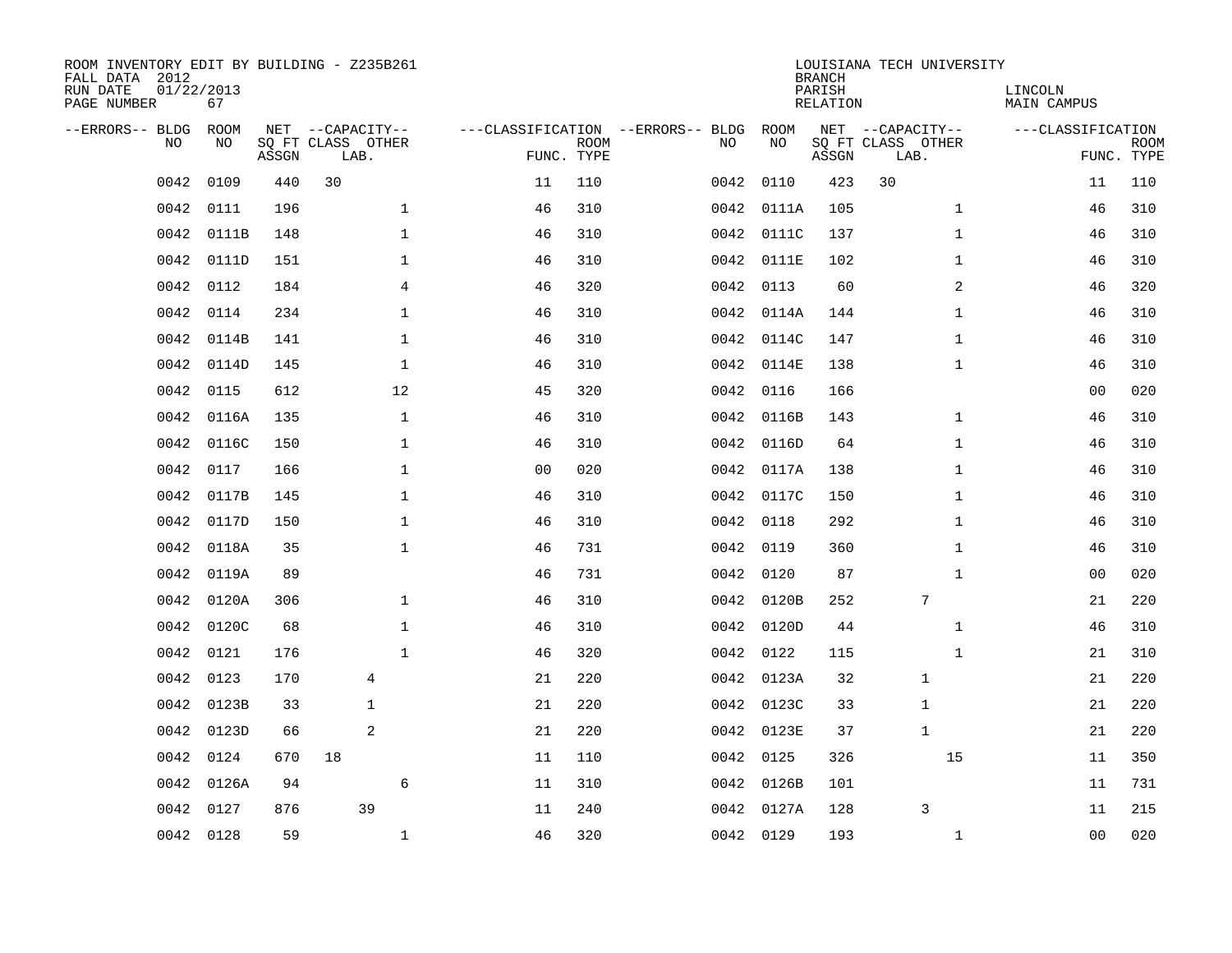| ROOM INVENTORY EDIT BY BUILDING - Z235B261<br>FALL DATA 2012<br>RUN DATE<br>PAGE NUMBER | 01/22/2013<br>68 |       |                                               |                |             |                                         |            | <b>BRANCH</b><br>PARISH<br><b>RELATION</b> | LOUISIANA TECH UNIVERSITY                     | LINCOLN<br><b>MAIN CAMPUS</b> |                           |
|-----------------------------------------------------------------------------------------|------------------|-------|-----------------------------------------------|----------------|-------------|-----------------------------------------|------------|--------------------------------------------|-----------------------------------------------|-------------------------------|---------------------------|
| --ERRORS-- BLDG<br>NO                                                                   | ROOM<br>NO       | ASSGN | NET --CAPACITY--<br>SQ FT CLASS OTHER<br>LAB. | FUNC. TYPE     | <b>ROOM</b> | ---CLASSIFICATION --ERRORS-- BLDG<br>NO | ROOM<br>NO | ASSGN                                      | NET --CAPACITY--<br>SQ FT CLASS OTHER<br>LAB. | ---CLASSIFICATION             | <b>ROOM</b><br>FUNC. TYPE |
| 0042                                                                                    | 0129A            | 140   | $\mathbf{1}$                                  | 46             | 310         |                                         | 0042 0129B | 186                                        | $\mathbf{1}$                                  | 46                            | 310                       |
| 0042                                                                                    | 0129C            | 124   | $\mathbf 1$                                   | 46             | 310         |                                         | 0042 0129D | 96                                         | $\mathbf{1}$                                  | 46                            | 310                       |
| 0042                                                                                    | 0130             | 800   | 30                                            | 44             | 240         |                                         | 0042 0130A | 444                                        | 4                                             | 11                            | 310                       |
| 0042                                                                                    | 0131             | 490   | 15                                            | 45             | 350         |                                         | 0042 0132  | 359                                        | 8                                             | 45                            | 350                       |
| 0042                                                                                    | 0132A            | 48    |                                               | 46             | 731         |                                         | 0042 0133  | 682                                        | $\mathbf{1}$                                  | 0 <sub>0</sub>                | 030                       |
| 0042                                                                                    | 0134C            | 112   | $\mathbf 1$                                   | 46             | 315         |                                         | 0042 0134M | 137                                        | 3                                             | 74                            | 919                       |
| 0042                                                                                    | 0134W            | 96    | $\overline{3}$                                | 40             | 919         |                                         | 0042 0135  | 1227                                       | 32                                            | 11                            | 110                       |
| 0042                                                                                    | 0135A 1457       |       | $\mathbf{1}$                                  | 46             | 310         |                                         | 0042 0135B | 48                                         | $\mathbf{1}$                                  | 52                            | 731                       |
| 0042                                                                                    | 0135C            | 61    | $\mathbf{1}$                                  | 52             | 731         |                                         | 0042 0135D | 162                                        | $\overline{4}$                                | 74                            | 919                       |
| 0042                                                                                    | 0136             | 3383  | 100                                           | 21             | 550         |                                         | 0042 0136A | 140                                        |                                               | 46                            | 731                       |
| 0042                                                                                    | 0136B            | 109   | $\mathbf 1$                                   | 0 <sub>0</sub> | 030         | 0042                                    | 0137       | 585                                        | 15                                            | 11                            | 240                       |
| 0042                                                                                    | 0137A            | 599   | 8                                             | 46             | 350         |                                         | 0042 0138  | 157                                        |                                               | 00                            | 020                       |
| 0042                                                                                    | 0138A            | 152   | $\mathbf 1$                                   | 11             | 310         | 0042                                    | 0138B      | 338                                        | $\mathbf{1}$                                  | 46                            | 310                       |
| 0042                                                                                    | 0138C            | 258   | $\mathbf 1$                                   | 46             | 310         | 0042                                    | 0139       | 147                                        | 3                                             | 00                            | 030                       |
| 0042                                                                                    | 0200             | 266   |                                               | 46             | 315         | 0042                                    | 0200A      | 124                                        | $\mathbf{1}$                                  | 46                            | 310                       |
| 0042                                                                                    | 0200B            | 115   | 1                                             | 46             | 310         | 0042                                    | 0200C      | 156                                        | $\mathbf{1}$                                  | 46                            | 310                       |
| 0042                                                                                    | 0200D            | 142   | $\mathbf{1}$                                  | 46             | 310         | 0042                                    | 0200E      | 281                                        | $\mathbf{1}$                                  | 46                            | 310                       |
| 0042                                                                                    | 0200W            | 186   | $\mathbf 1$                                   | 00             | 020         | 0042                                    | 0201       | 1074                                       | 71                                            | 11                            | 110                       |
| 0042                                                                                    | 0202             | 164   |                                               | 46             | 731         |                                         | 0042 0202A | 164                                        | 6                                             | 45                            | 320                       |
| 0042                                                                                    | 0202B            | 176   |                                               | 46             | 731         |                                         | 0042 0202C | 43                                         | $\mathbf{1}$                                  | 46                            | 320                       |
| 0042                                                                                    | 0202D            | 52    | $\mathbf{1}$                                  | 46             | 320         |                                         | 0042 0202E | 51                                         | $\mathbf{1}$                                  | 46                            | 320                       |
| 0042                                                                                    | 0202F            | 116   | $\mathbf{1}$                                  | 46             | 310         | 0042                                    | 0203       | 269                                        | $\mathbf{1}$                                  | 46                            | 310                       |
| 0042                                                                                    | 0203A            | 110   | $\mathbf{1}$                                  | 45             | 325         |                                         | 0042 0203B | 224                                        | $\mathbf{1}$                                  | 46                            | 350                       |
| 0042                                                                                    | 0203C            | 57    |                                               | 46             | 731         |                                         | 0042 0203D | 79                                         | $\mathbf{1}$                                  | 46                            | 315                       |
| 0042                                                                                    | 0204             | 599   | 24                                            | 11             | 110         | 0042                                    | 0205       | 615                                        | 34                                            | 11                            | 110                       |
|                                                                                         | 0042 0206        | 735   | 46                                            | 11             | 110         |                                         | 0042 0207  | 860                                        | 53                                            | 11                            | 110                       |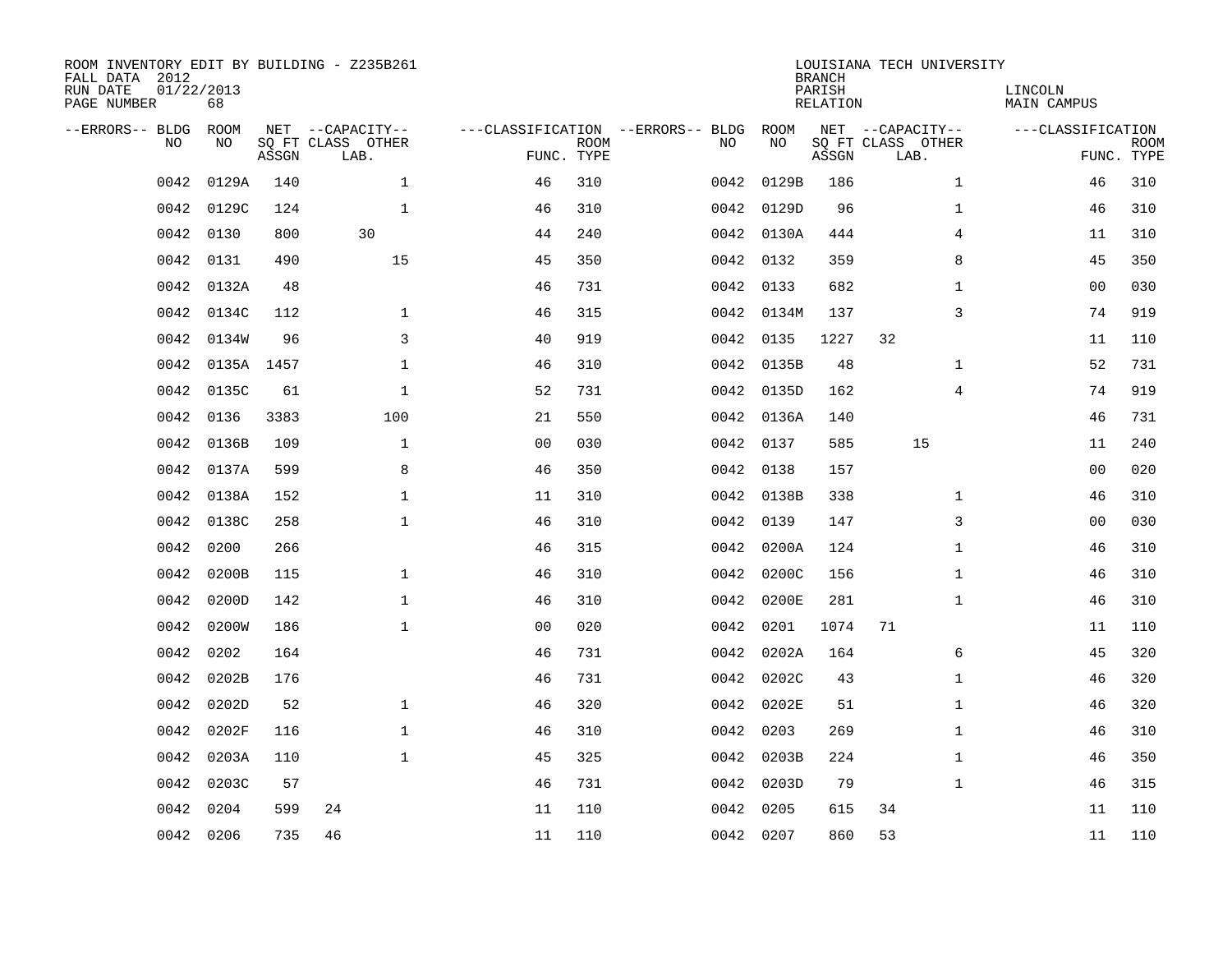| ROOM INVENTORY EDIT BY BUILDING - Z235B261<br>FALL DATA 2012<br>RUN DATE | 01/22/2013 |             |                                       |                      |            |                                          |                         | <b>BRANCH</b><br>PARISH | LOUISIANA TECH UNIVERSITY                                                 | LINCOLN            |             |
|--------------------------------------------------------------------------|------------|-------------|---------------------------------------|----------------------|------------|------------------------------------------|-------------------------|-------------------------|---------------------------------------------------------------------------|--------------------|-------------|
| PAGE NUMBER                                                              | 69         |             |                                       |                      |            |                                          |                         | RELATION                |                                                                           | <b>MAIN CAMPUS</b> |             |
| --ERRORS-- BLDG<br>NO                                                    | ROOM<br>NO |             | NET --CAPACITY--<br>SQ FT CLASS OTHER |                      | ROOM       | ---CLASSIFICATION --ERRORS-- BLDG<br>NO. | ROOM<br>NO              |                         | NET --CAPACITY--<br>SQ FT CLASS OTHER                                     | ---CLASSIFICATION  | <b>ROOM</b> |
|                                                                          |            | ASSGN       | LAB.                                  |                      | FUNC. TYPE |                                          |                         | ASSGN                   | LAB.                                                                      |                    | FUNC. TYPE  |
| 0042                                                                     | 0208       | 863         | 38                                    | 11                   | 110        | 0042                                     | 0209                    | 225                     | $\mathbf{1}$                                                              | 00                 | 020         |
| 0042                                                                     | 0209A      | 218         | $\mathbf{1}$                          | 46                   | 310        |                                          | 0042 0209B              | 198                     | $\mathbf{1}$                                                              | 46                 | 310         |
| 0042                                                                     | 0209C      | 81          | $\mathbf 1$                           | 45                   | 731        |                                          | 0042 0210               | 604                     |                                                                           | 46                 | 325         |
| 0042                                                                     | 0210A      | 123         | $\mathbf{1}$                          | 45                   | 310        | 0042                                     | 0210B                   | 144                     | $\mathbf{1}$                                                              | 46                 | 310         |
| 0042                                                                     | 0210C      | 144         | $\mathbf 1$                           | 46                   | 310        | 0042                                     | 0210D                   | 352                     | $\mathbf{1}$                                                              | 46                 | 310         |
| 0042                                                                     | 0211       | 87          | $\mathbf{1}$                          | 0 <sub>0</sub>       | 020        |                                          | 0042 0211A              | 144                     | $\mathbf{1}$                                                              | 46                 | 310         |
| 0042                                                                     | 0211B      | 146         | $\mathbf{1}$                          | 46                   | 310        |                                          | 0042 0211C              | 146                     | $\mathbf{1}$                                                              | 46                 | 310         |
| 0042                                                                     | 0211D      | 144         | $\mathbf{1}$                          | 46                   | 310        |                                          | 0042 0211E              | 41                      | $\mathbf{1}$                                                              | 46                 | 731         |
| 0042                                                                     | 0212       | 87          | $\mathbf 1$                           | 0 <sub>0</sub>       | 020        |                                          | 0042 0212A              | 144                     | $\mathbf{1}$                                                              | 46                 | 310         |
| 0042                                                                     | 0212B      | 146         | $\mathbf{1}$                          | 46                   | 310        |                                          | 0042 0212C              | 146                     | $\mathbf{1}$                                                              | 46                 | 310         |
| 0042                                                                     | 0212D      | 144         | $\mathbf{1}$                          | 46                   | 310        |                                          | 0042 0212E              | 41                      | $\mathbf{1}$                                                              | 46                 | 731         |
| 0042                                                                     | 0213       | 130         | $\mathbf{1}$                          | 00                   | 020        |                                          | 0042 0213A              | 128                     | $\mathbf{1}$                                                              | 21                 | 710         |
| 0042                                                                     | 0213B      | 122         | $\mathbf{1}$                          | 0 <sub>0</sub>       | 030        |                                          | 0042 0213M              | 154                     | 3                                                                         | 74                 | 919         |
| 0042                                                                     | 0213W      | 153         | 3                                     | 74                   | 919        |                                          | 0042 0214               | 586                     | 15                                                                        | 21                 | 240         |
| 0042                                                                     | 0214A      | 116         | $\mathbf{1}$                          | 0 <sub>0</sub>       | 030        |                                          | 0042 0215               | 593                     | 46                                                                        | 11                 | 110         |
| 0042                                                                     | 0216       | 603         | 43                                    | 11                   | 110        |                                          | 0042 0217               | 596                     | 28                                                                        | 40                 | 110         |
|                                                                          | 0042 0217A | 144         | $\mathbf{1}$                          | 21                   | 310        |                                          | 0042 0217B              | 110                     | 4                                                                         | 21                 | 350         |
| 0042                                                                     | 0218       | 684         | 46                                    | 11                   | 110        |                                          | 0042 0219W              | 274                     | 5                                                                         | 74                 | 919         |
|                                                                          | 0042 0220  | 29          | $\mathbf 1$                           | 0 <sub>0</sub>       | 010        |                                          |                         |                         |                                                                           | 40,130             |             |
|                                                                          |            |             |                                       |                      |            |                                          | TOTAL NUMBER CLASSROOMS |                         | TOTAL NET ASSIGN SQ. FT. IN ROOM FILE<br>TOTAL NUMBER COMPUTER CLASSROOMS | 16                 |             |
|                                                                          |            |             |                                       |                      |            |                                          | TOTAL NUMBER LABS 210   |                         | TOTAL NUMBER SPECIAL LABS 220                                             | 7                  |             |
|                                                                          | 0001       |             | $\mathbf{1}$                          |                      | 030        |                                          |                         |                         | $\mathbf{1}$                                                              |                    | 030         |
| 0043<br>0043                                                             | 0003       | 183<br>1427 | $\mathbf{1}$                          | 0 <sub>0</sub><br>52 | 650        | 0043                                     | 0043 0002<br>0004       | 567<br>156              | $\mathbf{1}$                                                              | 00<br>10           | 350         |
|                                                                          |            |             | $\mathbf{1}$                          | 0 <sub>0</sub>       |            |                                          |                         |                         |                                                                           |                    |             |
| 0043                                                                     | 0006       | 74          |                                       |                      | 020        | 0043                                     | 0101                    | 208                     | 2                                                                         | 91                 | 910         |
|                                                                          | 0043 0102  | 206         | $\sqrt{2}$                            | 91                   | 910        |                                          | 0043 0103               | 206                     | $\overline{a}$                                                            | 91                 | 910         |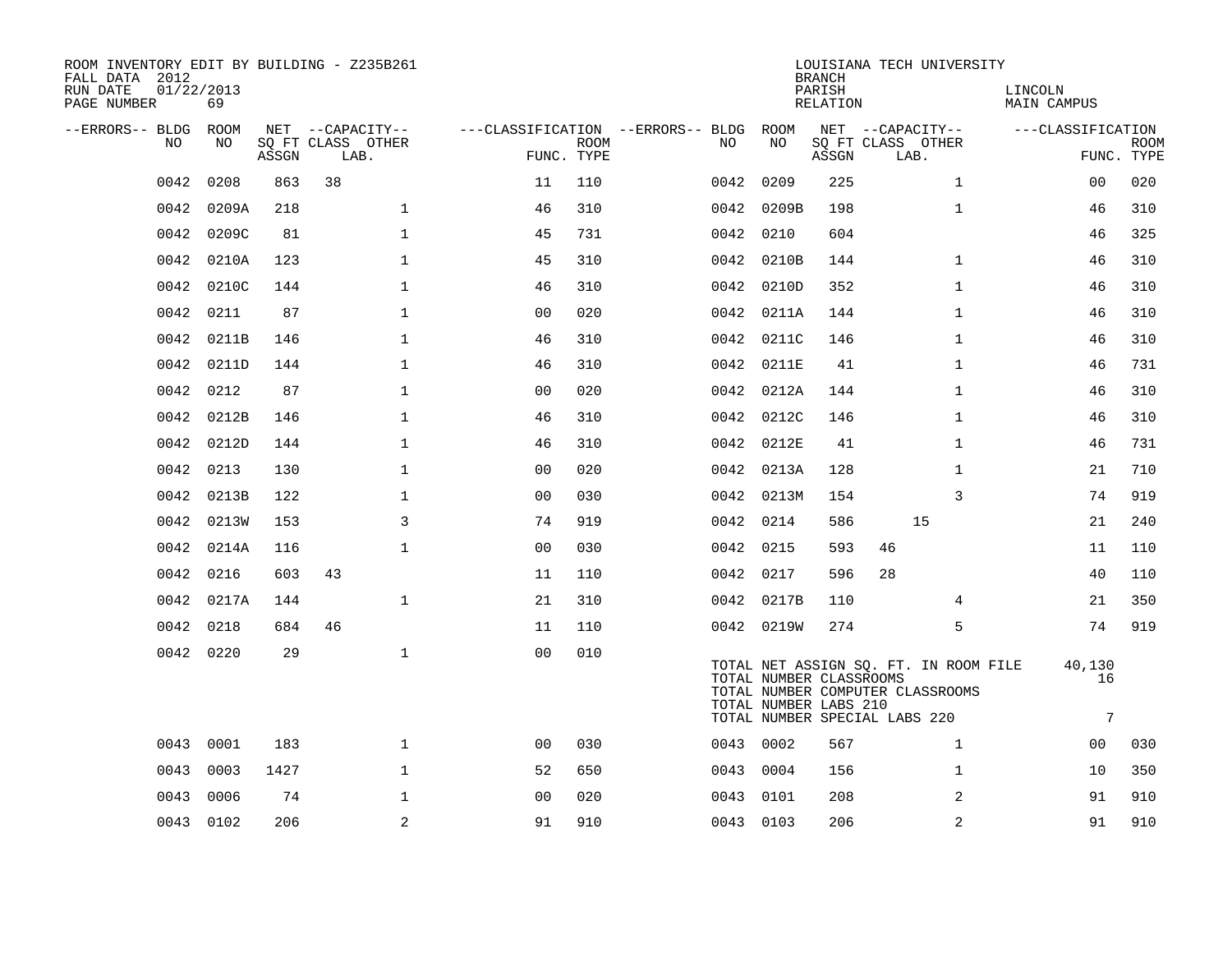| ROOM INVENTORY EDIT BY BUILDING - Z235B261<br>FALL DATA 2012<br>RUN DATE<br>PAGE NUMBER | 01/22/2013<br>70 |       |                                               |                |             |                                         |            | <b>BRANCH</b><br>PARISH<br><b>RELATION</b> | LOUISIANA TECH UNIVERSITY                     | LINCOLN<br><b>MAIN CAMPUS</b> |                           |
|-----------------------------------------------------------------------------------------|------------------|-------|-----------------------------------------------|----------------|-------------|-----------------------------------------|------------|--------------------------------------------|-----------------------------------------------|-------------------------------|---------------------------|
| --ERRORS-- BLDG<br>NO                                                                   | ROOM<br>NO       | ASSGN | NET --CAPACITY--<br>SQ FT CLASS OTHER<br>LAB. | FUNC. TYPE     | <b>ROOM</b> | ---CLASSIFICATION --ERRORS-- BLDG<br>NO | ROOM<br>NO | ASSGN                                      | NET --CAPACITY--<br>SQ FT CLASS OTHER<br>LAB. | ---CLASSIFICATION             | <b>ROOM</b><br>FUNC. TYPE |
| 0043                                                                                    | 0104             | 204   | 2                                             | 91             | 910         | 0043                                    | 0105       | 204                                        | 2                                             | 91                            | 910                       |
| 0043                                                                                    | 0106             | 206   | 2                                             | 91             | 910         | 0043                                    | 0107       | 203                                        | 2                                             | 91                            | 910                       |
| 0043                                                                                    | 0108             | 204   | $\mathbf{2}$                                  | 91             | 910         | 0043                                    | 0109       | 206                                        | 2                                             | 91                            | 910                       |
| 0043                                                                                    | 0110             | 206   | $\mathbf{2}$                                  | 91             | 910         | 0043                                    | 0111       | 206                                        | 2                                             | 91                            | 910                       |
| 0043                                                                                    | 0112             | 206   | 2                                             | 91             | 910         | 0043                                    | 0113       | 206                                        | 2                                             | 91                            | 910                       |
| 0043                                                                                    | 0114             | 206   | 2                                             | 91             | 910         | 0043                                    | 0115       | 213                                        | 2                                             | 91                            | 910                       |
| 0043                                                                                    | 0116             | 208   | 2                                             | 91             | 910         | 0043                                    | 0117       | 206                                        | 2                                             | 91                            | 910                       |
| 0043                                                                                    | 0118             | 206   | 2                                             | 91             | 910         | 0043                                    | 0119       | 206                                        | 2                                             | 91                            | 910                       |
| 0043                                                                                    | 0120             | 203   | 2                                             | 91             | 910         | 0043                                    | 0121       | 206                                        | 2                                             | 91                            | 910                       |
| 0043                                                                                    | 0122             | 206   | 2                                             | 91             | 910         | 0043                                    | 0123       | 206                                        | 2                                             | 91                            | 910                       |
| 0043                                                                                    | 0124             | 206   | 2                                             | 91             | 910         | 0043                                    | 0125       | 206                                        | 2                                             | 91                            | 910                       |
| 0043                                                                                    | 0126             | 208   | 2                                             | 91             | 910         | 0043                                    | 0128       | 240                                        | 12                                            | 91                            | 935                       |
| 0043                                                                                    | 0129             | 199   | 2                                             | 91             | 910         | 0043                                    | 0130       | 91                                         | 3                                             | 91                            | 919                       |
| 0043                                                                                    | 0131             | 157   | 6                                             | 91             | 919         | 0043                                    | 0132       | 127                                        | $\mathbf{1}$                                  | 00                            | 030                       |
| 0043                                                                                    | 0133             | 21    | 1                                             | 91             | 935         | 0043                                    | 0134       | 22                                         | $\mathbf{1}$                                  | 91                            | 919                       |
| 0043                                                                                    | 0135             | 229   | 2                                             | 0 <sub>0</sub> | 010         | 0043                                    | 0136A      | 65                                         | 4                                             | 91                            | 935                       |
| 0043                                                                                    | 0136B            | 85    | $\mathbf 1$                                   | 91             | 935         | 0043                                    | 0137       | 48                                         | 2                                             | 91                            | 919                       |
| 0043                                                                                    | 0138             | 68    | 4                                             | 91             | 955         | 0043                                    | 0139       | 53                                         | $\mathbf{1}$                                  | 91                            | 955                       |
| 0043                                                                                    | 0140             | 219   | $\overline{4}$                                | 91             | 950         |                                         | 0043 0141  | 214                                        | 4                                             | 91                            | 950                       |
| 0043                                                                                    | 0142             | 144   | 6                                             | 51             | 310         | 0043                                    | 0143       | 192                                        | $\mathbf{1}$                                  | 00                            | 020                       |
| 0043                                                                                    | 0144             | 138   | $\mathbf{1}$                                  | 0 <sub>0</sub> | 020         |                                         | 0043 0145  | 102                                        | $\mathbf{1}$                                  | 91                            | 935                       |
| 0043                                                                                    | 0146             | 1325  | 80                                            | 91             | 650         | 0043                                    | 0146A      | 11                                         | $\mathbf{1}$                                  | 91                            | 935                       |
| 0043                                                                                    | 0147             | 167   | $\mathbf{1}$                                  | 0 <sub>0</sub> | 030         |                                         | 0043 0148  | 160                                        | 6                                             | 91                            | 919                       |
| 0043                                                                                    | 0149             | 91    | $\overline{4}$                                | 91             | 919         | 0043                                    | 0150       | 43                                         | 2                                             | 91                            | 919                       |
| 0043                                                                                    | 0151             | 1936  | $\mathbf 1$                                   | 0 <sub>0</sub> | 020         | 0043                                    | 0197       | 141                                        | $\mathbf{1}$                                  | 0 <sub>0</sub>                | 020                       |
|                                                                                         | 0043 0198        | 134   | $\mathbf 1$                                   | 00             | 020         |                                         | 0043 0199  | 145                                        | $\mathbf{1}$                                  | 00                            | 020                       |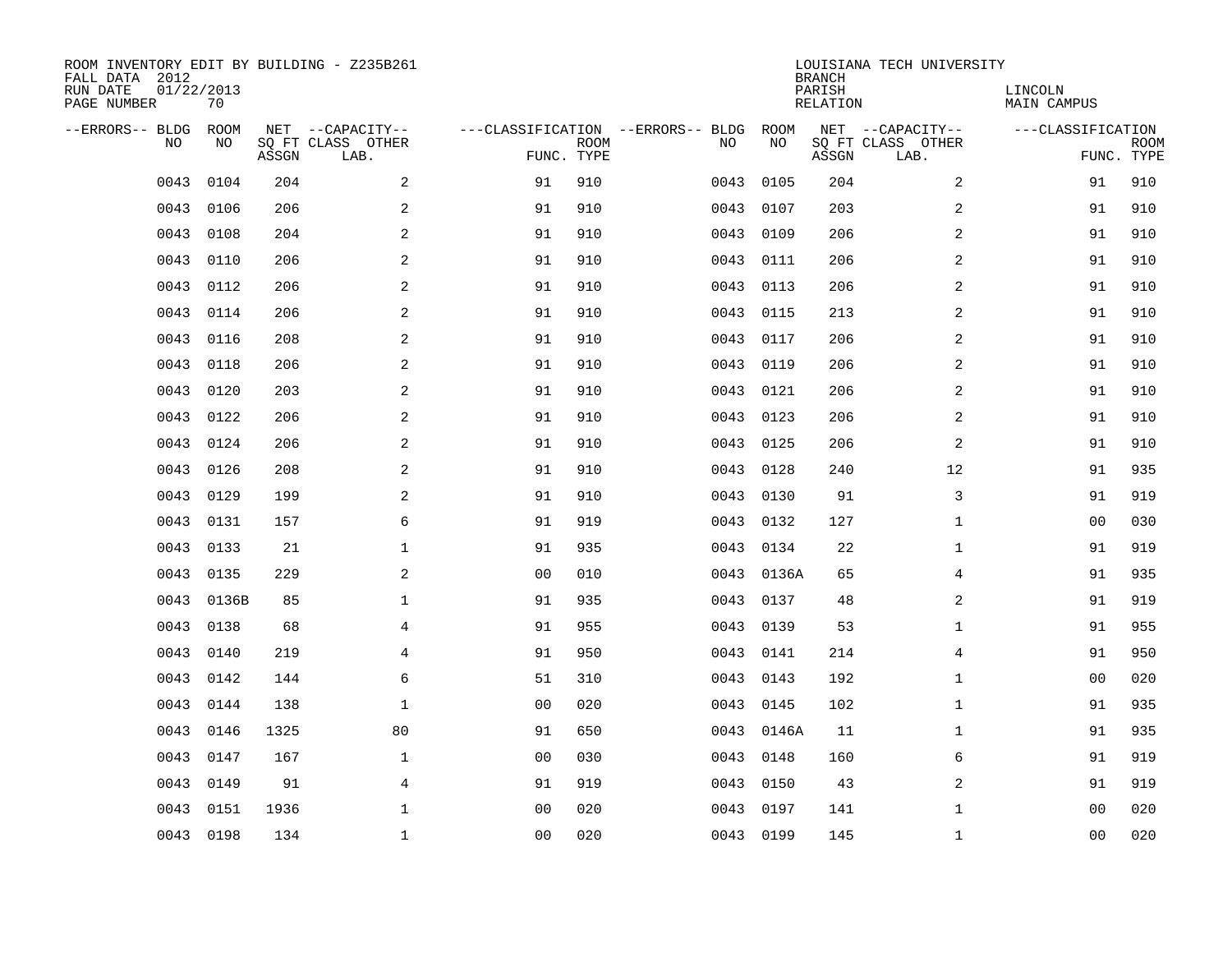| ROOM INVENTORY EDIT BY BUILDING - Z235B261<br>FALL DATA 2012<br>RUN DATE<br>PAGE NUMBER | 01/22/2013<br>71 |       |                                               |                |             |                                         |            | <b>BRANCH</b><br>PARISH<br><b>RELATION</b> | LOUISIANA TECH UNIVERSITY                     | LINCOLN<br><b>MAIN CAMPUS</b> |                           |
|-----------------------------------------------------------------------------------------|------------------|-------|-----------------------------------------------|----------------|-------------|-----------------------------------------|------------|--------------------------------------------|-----------------------------------------------|-------------------------------|---------------------------|
| --ERRORS-- BLDG<br>NO                                                                   | ROOM<br>NO       | ASSGN | NET --CAPACITY--<br>SQ FT CLASS OTHER<br>LAB. | FUNC. TYPE     | <b>ROOM</b> | ---CLASSIFICATION --ERRORS-- BLDG<br>NO | ROOM<br>NO | ASSGN                                      | NET --CAPACITY--<br>SQ FT CLASS OTHER<br>LAB. | ---CLASSIFICATION             | <b>ROOM</b><br>FUNC. TYPE |
| 0043                                                                                    | 0201             | 208   | 2                                             | 91             | 910         | 0043                                    | 0202       | 206                                        | 2                                             | 91                            | 910                       |
| 0043                                                                                    | 0203             | 206   | 2                                             | 91             | 910         | 0043                                    | 0204       | 204                                        | 2                                             | 91                            | 910                       |
| 0043                                                                                    | 0205             | 204   | 2                                             | 91             | 910         | 0043                                    | 0206       | 206                                        | 2                                             | 91                            | 910                       |
| 0043                                                                                    | 0207             | 206   | 2                                             | 91             | 910         | 0043                                    | 0208       | 209                                        | 2                                             | 91                            | 910                       |
| 0043                                                                                    | 0209             | 263   | 2                                             | 91             | 910         | 0043                                    | 0210       | 206                                        | $\overline{a}$                                | 91                            | 910                       |
| 0043                                                                                    | 0211             | 206   | $\overline{a}$                                | 91             | 910         | 0043                                    | 0212       | 206                                        | 2                                             | 91                            | 910                       |
| 0043                                                                                    | 0213             | 206   | 2                                             | 91             | 910         | 0043                                    | 0214       | 206                                        | $\overline{a}$                                | 91                            | 910                       |
| 0043                                                                                    | 0215             | 206   | $\overline{a}$                                | 91             | 910         | 0043                                    | 0216       | 206                                        | 2                                             | 91                            | 910                       |
| 0043                                                                                    | 0217             | 206   | 2                                             | 91             | 910         | 0043                                    | 0218       | 208                                        | 2                                             | 91                            | 910                       |
| 0043                                                                                    | 0219             | 208   | 2                                             | 91             | 910         | 0043                                    | 0220       | 206                                        | 2                                             | 91                            | 910                       |
| 0043                                                                                    | 0221             | 206   | 2                                             | 91             | 910         | 0043                                    | 0222       | 204                                        | 2                                             | 91                            | 910                       |
| 0043                                                                                    | 0223             | 204   | 2                                             | 91             | 910         | 0043                                    | 0224       | 206                                        | 2                                             | 91                            | 910                       |
| 0043                                                                                    | 0225             | 206   | 2                                             | 91             | 910         | 0043                                    | 0226       | 210                                        | 2                                             | 91                            | 910                       |
| 0043                                                                                    | 0227             | 216   | 2                                             | 91             | 910         | 0043                                    | 0228       | 206                                        | 2                                             | 91                            | 910                       |
| 0043                                                                                    | 0229             | 207   | 2                                             | 91             | 910         | 0043                                    | 0230       | 206                                        | $\overline{a}$                                | 91                            | 910                       |
| 0043                                                                                    | 0231             | 207   | 2                                             | 91             | 910         | 0043                                    | 0232       | 206                                        | 2                                             | 91                            | 910                       |
| 0043                                                                                    | 0233             | 206   | $\overline{a}$                                | 91             | 910         | 0043                                    | 0234       | 206                                        | 2                                             | 91                            | 910                       |
| 0043                                                                                    | 0235             | 206   | 2                                             | 91             | 910         | 0043                                    | 0236       | 206                                        | 2                                             | 91                            | 910                       |
| 0043                                                                                    | 0237             | 208   | 2                                             | 91             | 910         | 0043                                    | 0238       | 91                                         | 3                                             | 91                            | 919                       |
| 0043                                                                                    | 0239             | 157   | 6                                             | 91             | 919         | 0043                                    | 0240       | 127                                        | $\mathbf{1}$                                  | 00                            | 030                       |
| 0043                                                                                    | 0241             | 46    | $\mathbf{1}$                                  | 0 <sub>0</sub> | 010         |                                         | 0043 0242  | 104                                        | 4                                             | 91                            | 935                       |
| 0043                                                                                    | 0243             | 90    | $\mathbf{1}$                                  | 91             | 935         | 0043                                    | 0244       | 90                                         | $\mathbf{1}$                                  | 91                            | 935                       |
| 0043                                                                                    | 0245             | 167   | $\mathbf{1}$                                  | 0 <sub>0</sub> | 030         |                                         | 0043 0246  | 160                                        | 6                                             | 91                            | 919                       |
| 0043                                                                                    | 0247             | 90    | 3                                             | 91             | 919         | 0043                                    | 0248       | 2758                                       | $\mathbf{1}$                                  | 00                            | 020                       |
| 0043                                                                                    | 0301             | 208   | 2                                             | 91             | 910         | 0043                                    | 0302       | 206                                        | 2                                             | 91                            | 910                       |
|                                                                                         | 0043 0303        | 206   | 2                                             | 91             | 910         |                                         | 0043 0304  | 204                                        | 2                                             | 91                            | 910                       |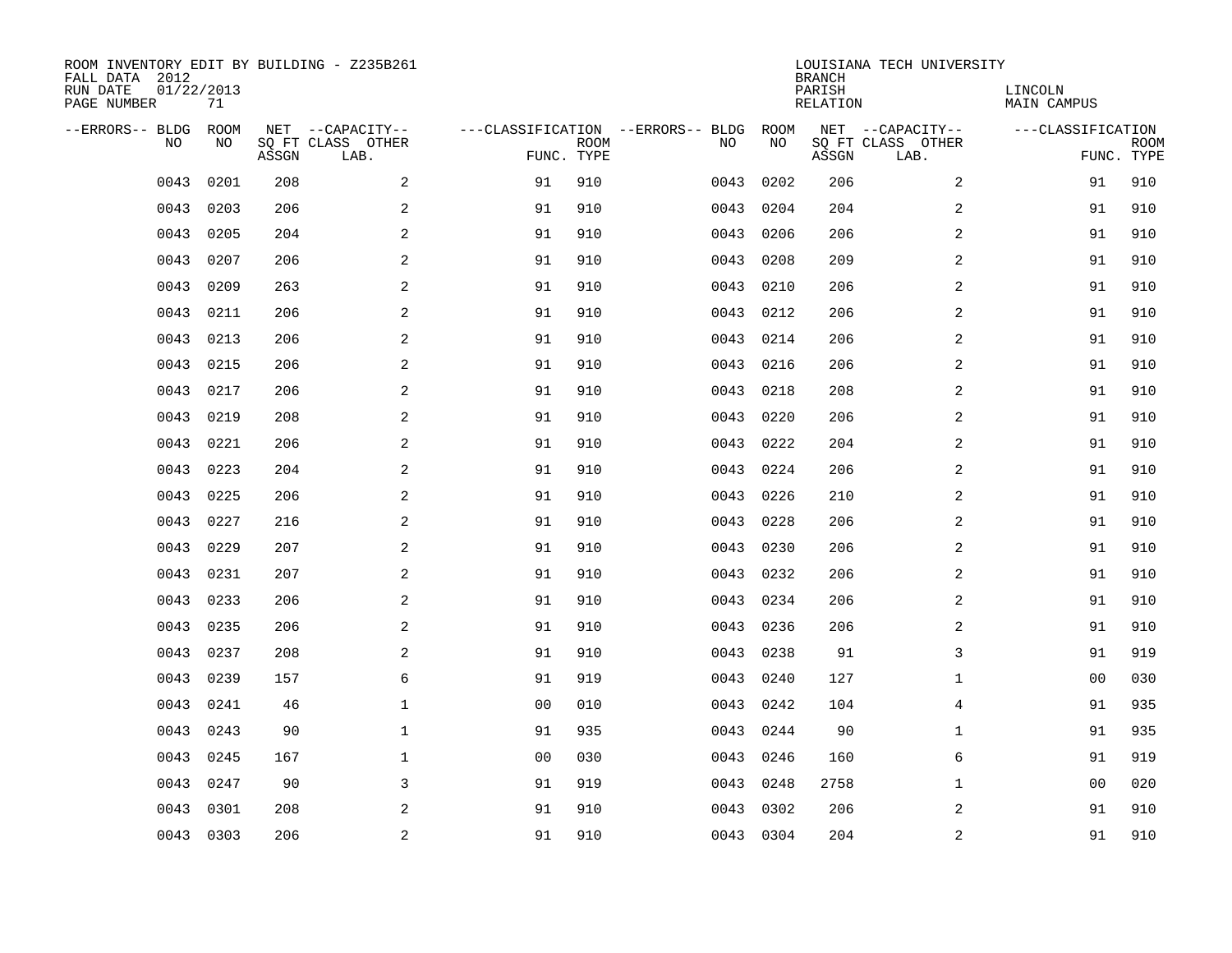| ROOM INVENTORY EDIT BY BUILDING - Z235B261<br>FALL DATA 2012<br>RUN DATE<br>01/22/2013<br>PAGE NUMBER | 72        |       |                           |                |             |                                        |           | <b>BRANCH</b><br>PARISH<br>RELATION                      | LOUISIANA TECH UNIVERSITY                                                                                       | LINCOLN<br>MAIN CAMPUS |                           |
|-------------------------------------------------------------------------------------------------------|-----------|-------|---------------------------|----------------|-------------|----------------------------------------|-----------|----------------------------------------------------------|-----------------------------------------------------------------------------------------------------------------|------------------------|---------------------------|
| --ERRORS-- BLDG ROOM                                                                                  |           |       | NET --CAPACITY--          |                |             | ---CLASSIFICATION --ERRORS-- BLDG ROOM |           |                                                          | NET --CAPACITY--                                                                                                | ---CLASSIFICATION      |                           |
| NO.                                                                                                   | NO        | ASSGN | SQ FT CLASS OTHER<br>LAB. | FUNC. TYPE     | <b>ROOM</b> | NO                                     | NO        | ASSGN                                                    | SQ FT CLASS OTHER<br>LAB.                                                                                       |                        | <b>ROOM</b><br>FUNC. TYPE |
| 0043                                                                                                  | 0305      | 204   | 2                         | 91             | 910         | 0043                                   | 0306      | 206                                                      | 2                                                                                                               | 91                     | 910                       |
| 0043                                                                                                  | 0307      | 206   | 2                         | 91             | 910         | 0043                                   | 0308      | 209                                                      | $\overline{2}$                                                                                                  | 91                     | 910                       |
| 0043                                                                                                  | 0309      | 263   | 2                         | 91             | 910         |                                        | 0043 0310 | 206                                                      | 2                                                                                                               | 91                     | 910                       |
| 0043                                                                                                  | 0311      | 206   | 2                         | 91             | 910         | 0043                                   | 0312      | 206                                                      | 2                                                                                                               | 91                     | 910                       |
| 0043                                                                                                  | 0313      | 206   | 2                         | 91             | 910         |                                        | 0043 0314 | 206                                                      | 2                                                                                                               | 91                     | 910                       |
| 0043                                                                                                  | 0315      | 206   | 2                         | 91             | 910         | 0043                                   | 0316      | 206                                                      | $\overline{2}$                                                                                                  | 91                     | 910                       |
|                                                                                                       | 0043 0317 | 206   | $\overline{a}$            | 91             | 910         |                                        | 0043 0318 | 208                                                      | 2                                                                                                               | 91                     | 910                       |
| 0043                                                                                                  | 0319      | 208   | 2                         | 91             | 910         | 0043                                   | 0320      | 206                                                      | 2                                                                                                               | 91                     | 910                       |
|                                                                                                       | 0043 0321 | 206   | 2                         | 91             | 910         |                                        | 0043 0322 | 204                                                      | 2                                                                                                               | 91                     | 910                       |
| 0043                                                                                                  | 0323      | 204   | 2                         | 91             | 910         |                                        | 0043 0324 | 206                                                      | 2                                                                                                               | 91                     | 910                       |
| 0043                                                                                                  | 0325      | 206   | $\overline{a}$            | 91             | 910         |                                        | 0043 0326 | 210                                                      | 2                                                                                                               | 91                     | 910                       |
| 0043                                                                                                  | 0327      | 216   | 2                         | 91             | 910         | 0043                                   | 0328      | 206                                                      | 2                                                                                                               | 91                     | 910                       |
| 0043                                                                                                  | 0329      | 207   | 2                         | 91             | 910         |                                        | 0043 0330 | 206                                                      | 2                                                                                                               | 91                     | 910                       |
| 0043                                                                                                  | 0331      | 207   | $\mathbf{2}$              | 91             | 910         | 0043                                   | 0332      | 206                                                      | $\overline{a}$                                                                                                  | 91                     | 910                       |
| 0043                                                                                                  | 0333      | 206   | 2                         | 91             | 910         |                                        | 0043 0334 | 206                                                      | 2                                                                                                               | 91                     | 910                       |
| 0043                                                                                                  | 0335      | 206   | 2                         | 91             | 910         | 0043                                   | 0336      | 206                                                      | 2                                                                                                               | 91                     | 910                       |
|                                                                                                       | 0043 0337 | 208   | 2                         | 91             | 910         |                                        | 0043 0338 | 91                                                       | 3                                                                                                               | 91                     | 919                       |
| 0043                                                                                                  | 0339      | 157   | 6                         | 91             | 919         |                                        | 0043 0340 | 127                                                      | $\mathbf{1}$                                                                                                    | 0 <sub>0</sub>         | 030                       |
|                                                                                                       | 0043 0341 | 46    | $\mathbf 1$               | 0 <sub>0</sub> | 010         |                                        | 0043 0342 | 104                                                      | 4                                                                                                               | 91                     | 935                       |
| 0043                                                                                                  | 0343      | 90    | $\mathbf{1}$              | 91             | 935         |                                        | 0043 0344 | 90                                                       | $\mathbf{1}$                                                                                                    | 91                     | 935                       |
|                                                                                                       | 0043 0345 | 168   | $\mathbf 1$               | 0 <sub>0</sub> | 030         |                                        | 0043 0346 | 160                                                      | 3                                                                                                               | 91                     | 919                       |
|                                                                                                       | 0043 0347 | 91    | 6                         | 91             | 919         |                                        | 0043 0348 | 2758<br>TOTAL NUMBER CLASSROOMS<br>TOTAL NUMBER LABS 210 | 1<br>TOTAL NET ASSIGN SQ. FT. IN ROOM FILE<br>TOTAL NUMBER COMPUTER CLASSROOMS<br>TOTAL NUMBER SPECIAL LABS 220 | 00<br>27,259           | 020                       |
|                                                                                                       | 0044 0001 | 173   |                           | 00             | 020         |                                        | 0044 0002 | 881                                                      | 2                                                                                                               | 91                     | 910                       |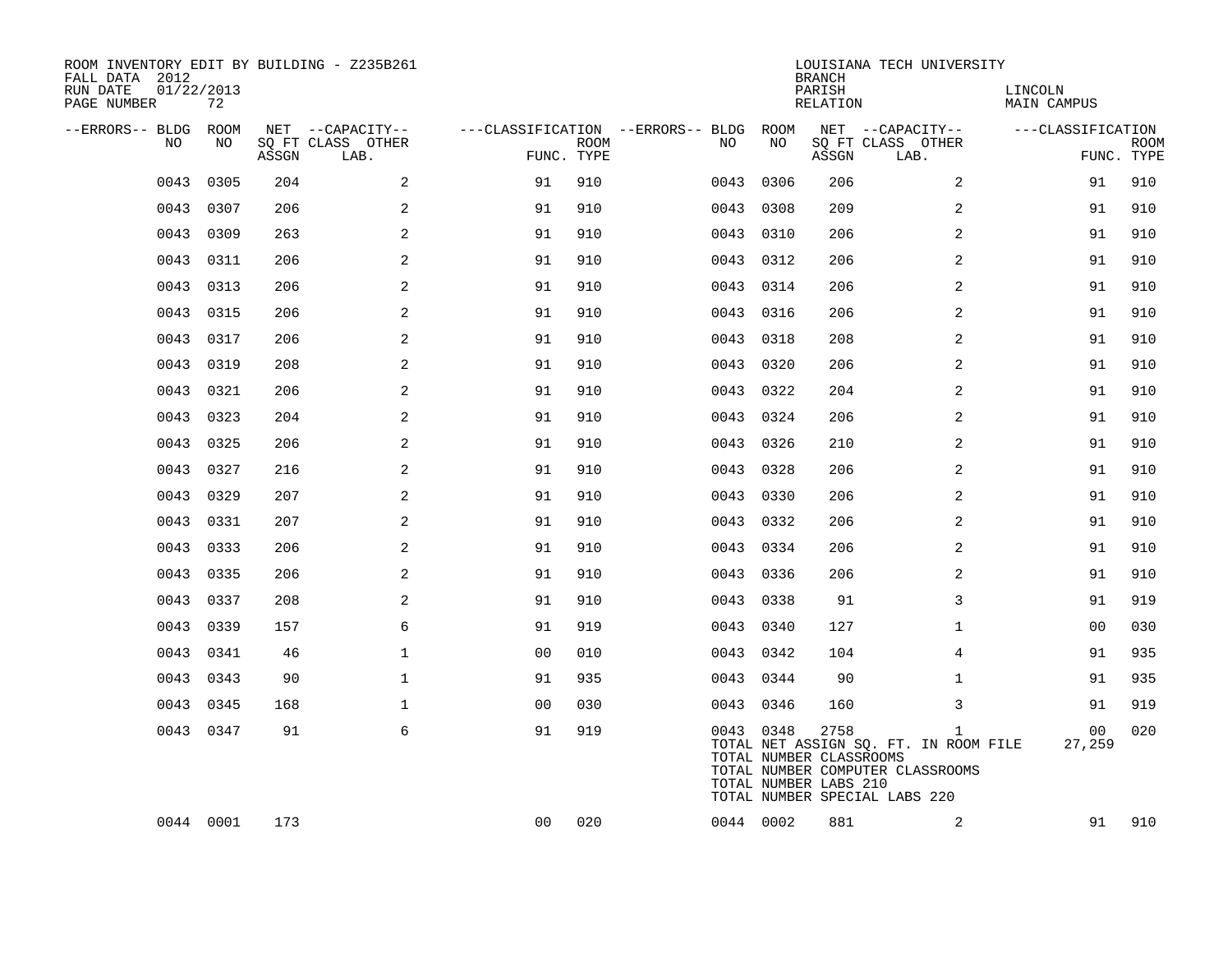| ROOM INVENTORY EDIT BY BUILDING - Z235B261<br>FALL DATA 2012<br>RUN DATE<br>PAGE NUMBER | 01/22/2013<br>73 |       |                                               |                |             |                                         |            | <b>BRANCH</b><br>PARISH<br><b>RELATION</b> | LOUISIANA TECH UNIVERSITY                     | LINCOLN<br><b>MAIN CAMPUS</b> |                           |
|-----------------------------------------------------------------------------------------|------------------|-------|-----------------------------------------------|----------------|-------------|-----------------------------------------|------------|--------------------------------------------|-----------------------------------------------|-------------------------------|---------------------------|
| --ERRORS-- BLDG<br>NO.                                                                  | ROOM<br>NO       | ASSGN | NET --CAPACITY--<br>SQ FT CLASS OTHER<br>LAB. | FUNC. TYPE     | <b>ROOM</b> | ---CLASSIFICATION --ERRORS-- BLDG<br>NO | ROOM<br>NO | ASSGN                                      | NET --CAPACITY--<br>SQ FT CLASS OTHER<br>LAB. | ---CLASSIFICATION             | <b>ROOM</b><br>FUNC. TYPE |
| 0044                                                                                    | 0003             | 113   |                                               | 0 <sub>0</sub> | 030         |                                         | 0044 0004  | 113                                        | $\overline{a}$                                | 91                            | 910                       |
| 0044                                                                                    | 0005             | 180   | 2                                             | 91             | 910         |                                         | 0044 0006  | 181                                        | 2                                             | 91                            | 910                       |
| 0044                                                                                    | 0007             | 181   | 2                                             | 91             | 910         |                                         | 0044 0008  | 181                                        | 2                                             | 91                            | 910                       |
| 0044                                                                                    | 0009             | 181   | 2                                             | 91             | 910         |                                         | 0044 0010  | 181                                        | 2                                             | 91                            | 910                       |
| 0044                                                                                    | 0011             | 181   | 2                                             | 91             | 910         |                                         | 0044 0012  | 181                                        | $\overline{a}$                                | 91                            | 910                       |
| 0044                                                                                    | 0013             | 177   | $\mathbf{2}$                                  | 91             | 910         |                                         | 0044 0014  | 177                                        | 2                                             | 91                            | 910                       |
| 0044                                                                                    | 0015             | 181   | 2                                             | 91             | 910         |                                         | 0044 0016  | 181                                        | $\overline{a}$                                | 91                            | 910                       |
|                                                                                         | 0044 0017        | 181   | $\mathbf{2}$                                  | 91             | 910         |                                         | 0044 0018  | 181                                        | 2                                             | 91                            | 910                       |
| 0044                                                                                    | 0019             | 181   | 2                                             | 91             | 910         |                                         | 0044 0020  | 181                                        | 2                                             | 91                            | 910                       |
|                                                                                         | 0044 0021        | 181   | 2                                             | 91             | 910         |                                         | 0044 0022  | 181                                        | 2                                             | 91                            | 910                       |
| 0044                                                                                    | 0023             | 181   | 2                                             | 91             | 910         |                                         | 0044 0024  | 181                                        | 2                                             | 91                            | 910                       |
|                                                                                         | 0044 0025        | 185   | 2                                             | 91             | 910         |                                         | 0044 0026  | 185                                        | 2                                             | 91                            | 910                       |
| 0044                                                                                    | 0027             | 181   | 2                                             | 91             | 910         |                                         | 0044 0029  | 181                                        | 2                                             | 91                            | 910                       |
| 0044                                                                                    | 0031             | 181   | 2                                             | 91             | 910         |                                         | 0044 0032  | 181                                        | 2                                             | 91                            | 910                       |
| 0044                                                                                    | 0033             | 181   | 2                                             | 91             | 910         |                                         | 0044 0034  | 181                                        | $\overline{a}$                                | 91                            | 910                       |
|                                                                                         | 0044 0035        | 181   | 2                                             | 91             | 910         |                                         | 0044 0036  | 181                                        | 2                                             | 91                            | 910                       |
| 0044                                                                                    | 0037             | 181   | $\mathbf{2}$                                  | 91             | 910         | 0044                                    | 0038       | 181                                        | 2                                             | 91                            | 910                       |
| 0044                                                                                    | 0039             | 181   | 2                                             | 91             | 910         |                                         | 0044 0040  | 181                                        | 2                                             | 91                            | 910                       |
| 0044                                                                                    | 0041             | 181   | 2                                             | 91             | 910         |                                         | 0044 0042  | 181                                        | 2                                             | 91                            | 910                       |
| 0044                                                                                    | 0043             | 181   | 2                                             | 91             | 910         |                                         | 0044 0044  | 181                                        | 2                                             | 91                            | 910                       |
| 0044                                                                                    | 0045             | 181   | 2                                             | 91             | 910         |                                         | 0044 0046  | 181                                        | 2                                             | 91                            | 910                       |
| 0044                                                                                    | 0047             | 181   | 2                                             | 91             | 910         |                                         | 0044 0048  | 181                                        | 2                                             | 91                            | 910                       |
| 0044                                                                                    | 0049             | 181   | 2                                             | 91             | 910         |                                         | 0044 0050  | 181                                        | 2                                             | 91                            | 910                       |
| 0044                                                                                    | 0051             | 185   | 2                                             | 91             | 910         |                                         | 0044 0052  | 185                                        | 2                                             | 91                            | 910                       |
| 0044                                                                                    | 0060             | 244   | 6                                             | 91             | 919         |                                         | 0044 0061  | 244                                        | 6                                             | 91                            | 919                       |
|                                                                                         | 0044 0062        | 244   | 6                                             | 91             | 919         |                                         | 0044 0063  | 244                                        | 6                                             | 91                            | 919                       |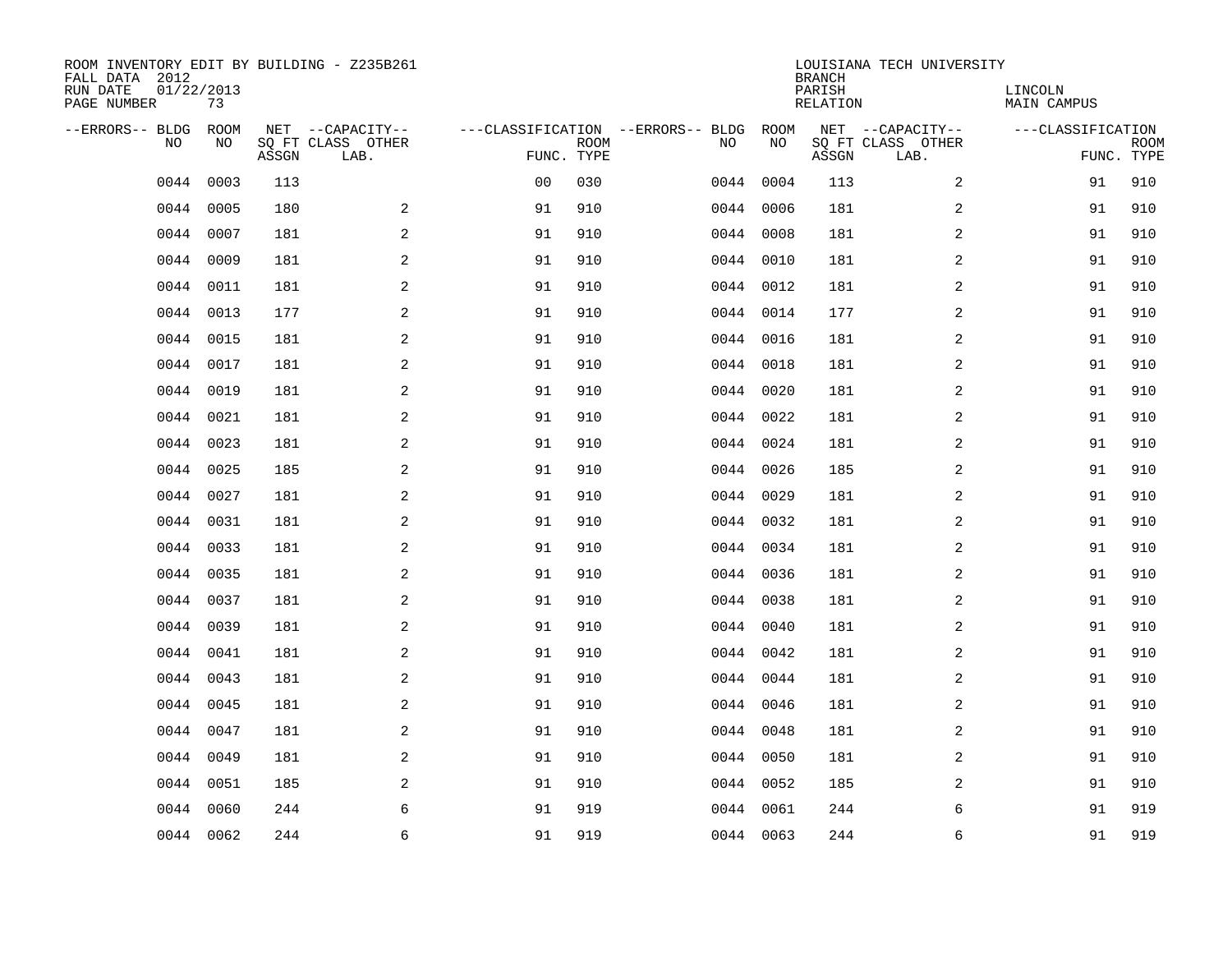| ROOM INVENTORY EDIT BY BUILDING - Z235B261<br>FALL DATA 2012<br>RUN DATE<br>PAGE NUMBER | 01/22/2013<br>74 |       |                                               |                |             |                                         |            | <b>BRANCH</b><br>PARISH<br>RELATION | LOUISIANA TECH UNIVERSITY                     | LINCOLN<br><b>MAIN CAMPUS</b> |                           |
|-----------------------------------------------------------------------------------------|------------------|-------|-----------------------------------------------|----------------|-------------|-----------------------------------------|------------|-------------------------------------|-----------------------------------------------|-------------------------------|---------------------------|
| --ERRORS-- BLDG<br>NO.                                                                  | ROOM<br>NO       | ASSGN | NET --CAPACITY--<br>SQ FT CLASS OTHER<br>LAB. | FUNC. TYPE     | <b>ROOM</b> | ---CLASSIFICATION --ERRORS-- BLDG<br>NO | ROOM<br>NO | ASSGN                               | NET --CAPACITY--<br>SQ FT CLASS OTHER<br>LAB. | ---CLASSIFICATION             | <b>ROOM</b><br>FUNC. TYPE |
| 0044                                                                                    | 0064             | 24    | 6                                             | 91             | 935         | 0044                                    | 0065       | 24                                  | 6                                             | 0 <sub>0</sub>                | 010                       |
| 0044                                                                                    | 0066             | 24    |                                               | 91             | 935         | 0044                                    | 0067       | 24                                  |                                               | 00                            | 010                       |
| 0044                                                                                    | 0070             | 52    |                                               | 91             | 935         |                                         | 0044 0071  | 52                                  |                                               | 91                            | 935                       |
|                                                                                         | 0044 0072        | 71    |                                               | 0 <sub>0</sub> | 020         |                                         | 0044 0080  | 1787                                |                                               | 51                            | 650                       |
| 0044                                                                                    | 0081             | 99    |                                               | 51             | 655         |                                         | 0044 0082  | 317                                 |                                               | 91                            | 935                       |
| 0044                                                                                    | 0083             | 99    |                                               | 51             | 655         |                                         | 0044 0084  | 463                                 |                                               | 91                            | 935                       |
| 0044                                                                                    | 0085             | 468   |                                               | 91             | 935         |                                         | 0044 0094  | 76                                  |                                               | 0 <sub>0</sub>                | 020                       |
|                                                                                         | 0044 0095        | 76    |                                               | 0 <sub>0</sub> | 020         |                                         | 0044 0096  | 199                                 |                                               | 0 <sub>0</sub>                | 020                       |
| 0044                                                                                    | 0097             | 273   |                                               | 0 <sub>0</sub> | 020         |                                         | 0044 0098  | 252                                 |                                               | 0 <sub>0</sub>                | 020                       |
|                                                                                         | 0044 0099        | 252   |                                               | 0 <sub>0</sub> | 020         |                                         | 0044 0101  | 1303                                |                                               | 91                            | 935                       |
|                                                                                         | 0044 0102        | 1303  | 2                                             | 91             | 910         |                                         | 0044 0103  | 113                                 |                                               | 00                            | 030                       |
|                                                                                         | 0044 0104        | 113   | 2                                             | 91             | 910         |                                         | 0044 0105  | 180                                 | 2                                             | 91                            | 910                       |
| 0044                                                                                    | 0106             | 181   | 2                                             | 91             | 910         |                                         | 0044 0107  | 181                                 | 2                                             | 91                            | 910                       |
| 0044                                                                                    | 0108             | 181   | 2                                             | 91             | 910         |                                         | 0044 0109  | 181                                 | 2                                             | 91                            | 910                       |
| 0044                                                                                    | 0110             | 181   | 2                                             | 91             | 910         |                                         | 0044 0111  | 181                                 | 2                                             | 91                            | 910                       |
| 0044                                                                                    | 0112             | 181   | 2                                             | 91             | 910         |                                         | 0044 0113  | 177                                 | $\overline{a}$                                | 91                            | 910                       |
| 0044                                                                                    | 0114             | 177   | 2                                             | 91             | 910         |                                         | 0044 0115  | 181                                 | 2                                             | 91                            | 910                       |
| 0044                                                                                    | 0116             | 181   | $\overline{a}$                                | 91             | 910         |                                         | 0044 0117  | 181                                 | 2                                             | 91                            | 910                       |
| 0044                                                                                    | 0118             | 181   | 2                                             | 91             | 910         |                                         | 0044 0119  | 181                                 | 2                                             | 91                            | 910                       |
| 0044                                                                                    | 0120             | 181   | 2                                             | 91             | 910         |                                         | 0044 0121  | 181                                 | 2                                             | 91                            | 910                       |
|                                                                                         | 0044 0122        | 181   | 2                                             | 91             | 910         |                                         | 0044 0123  | 181                                 | 2                                             | 91                            | 910                       |
|                                                                                         | 0044 0124        | 181   | 2                                             | 91             | 910         |                                         | 0044 0125  | 185                                 | 2                                             | 91                            | 910                       |
|                                                                                         | 0044 0126        | 185   | 2                                             | 91             | 910         |                                         | 0044 0127  | 185                                 | 2                                             | 91                            | 910                       |
| 0044                                                                                    | 0129             | 181   | 2                                             | 91             | 910         |                                         | 0044 0131  | 181                                 | $\overline{a}$                                | 91                            | 910                       |
| 0044                                                                                    | 0132             | 181   | 2                                             | 91             | 910         |                                         | 0044 0133  | 181                                 | 2                                             | 91                            | 910                       |
|                                                                                         | 0044 0134        | 181   | $\overline{c}$                                | 91             | 910         |                                         | 0044 0135  | 181                                 | $\boldsymbol{2}$                              | 91                            | 910                       |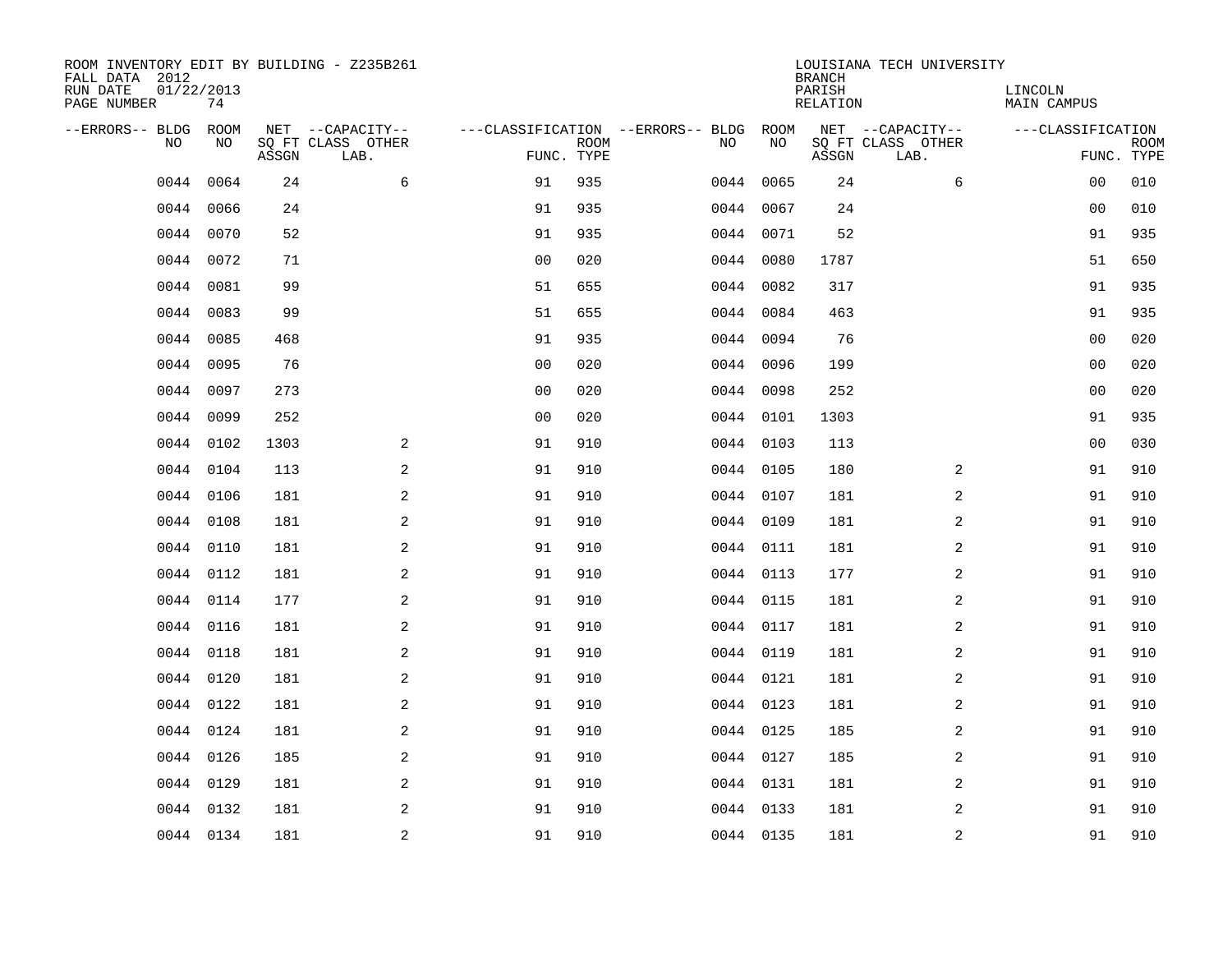| ROOM INVENTORY EDIT BY BUILDING - Z235B261<br>FALL DATA 2012<br>RUN DATE<br>PAGE NUMBER | 01/22/2013<br>75 |       |                                               |                |             |                                              |           | <b>BRANCH</b><br>PARISH<br>RELATION | LOUISIANA TECH UNIVERSITY                     | LINCOLN<br><b>MAIN CAMPUS</b> |                           |
|-----------------------------------------------------------------------------------------|------------------|-------|-----------------------------------------------|----------------|-------------|----------------------------------------------|-----------|-------------------------------------|-----------------------------------------------|-------------------------------|---------------------------|
| --ERRORS-- BLDG ROOM<br>NO                                                              | NO               | ASSGN | NET --CAPACITY--<br>SQ FT CLASS OTHER<br>LAB. | FUNC. TYPE     | <b>ROOM</b> | ---CLASSIFICATION --ERRORS-- BLDG ROOM<br>NO | NO        | ASSGN                               | NET --CAPACITY--<br>SQ FT CLASS OTHER<br>LAB. | ---CLASSIFICATION             | <b>ROOM</b><br>FUNC. TYPE |
| 0044                                                                                    | 0136             | 181   | 2                                             | 91             | 910         |                                              | 0044 0137 | 181                                 | $\overline{a}$                                | 91                            | 910                       |
|                                                                                         | 0044 0138        | 181   | 2                                             | 91             | 910         |                                              | 0044 0139 | 177                                 | 2                                             | 91                            | 910                       |
|                                                                                         | 0044 0140        | 177   | 2                                             | 91             | 910         |                                              | 0044 0141 | 181                                 | 2                                             | 91                            | 910                       |
|                                                                                         | 0044 0142        | 181   | $\mathbf{2}$                                  | 91             | 910         |                                              | 0044 0143 | 181                                 | $\overline{a}$                                | 91                            | 910                       |
| 0044                                                                                    | 0144             | 181   | 2                                             | 91             | 910         |                                              | 0044 0145 | 181                                 | $\overline{a}$                                | 91                            | 910                       |
|                                                                                         | 0044 0146        | 181   | 2                                             | 91             | 910         |                                              | 0044 0147 | 181                                 | 2                                             | 91                            | 910                       |
|                                                                                         | 0044 0148        | 181   | 2                                             | 91             | 910         |                                              | 0044 0149 | 181                                 | $\overline{a}$                                | 91                            | 910                       |
|                                                                                         | 0044 0150        | 181   | 2                                             | 91             | 910         |                                              | 0044 0151 | 185                                 | 2                                             | 91                            | 910                       |
|                                                                                         | 0044 0152        | 185   | 2                                             | 91             | 910         |                                              | 0044 0153 | 349                                 |                                               | 45                            | 650                       |
|                                                                                         | 0044 0154        | 263   |                                               | 45             | 650         |                                              | 0044 0160 | 244                                 |                                               | 91                            | 919                       |
|                                                                                         | 0044 0161        | 244   |                                               | 91             | 919         |                                              | 0044 0162 | 244                                 |                                               | 91                            | 919                       |
|                                                                                         | 0044 0163        | 244   |                                               | 91             | 919         |                                              | 0044 0164 | 24                                  |                                               | 91                            | 935                       |
| 0044                                                                                    | 0165             | 24    |                                               | 0 <sub>0</sub> | 010         |                                              | 0044 0166 | 24                                  |                                               | 91                            | 935                       |
|                                                                                         | 0044 0167        | 24    |                                               | 0 <sub>0</sub> | 010         |                                              | 0044 0168 | 13                                  |                                               | 91                            | 935                       |
| 0044                                                                                    | 0170             | 262   |                                               | 0 <sub>0</sub> | 020         |                                              | 0044 0171 | 262                                 |                                               | 0 <sub>0</sub>                | 020                       |
| 0044                                                                                    | 0180             | 1006  |                                               | 45             | 650         |                                              | 0044 0181 | 67                                  |                                               | 0 <sub>0</sub>                | 030                       |
| 0044                                                                                    | 0182             | 170   |                                               | 91             | 950         |                                              | 0044 0183 | 80                                  |                                               | 91                            | 950                       |
| 0044                                                                                    | 0184             | 83    |                                               | 91             | 950         |                                              | 0044 0185 | 41                                  |                                               | 91                            | 950                       |
|                                                                                         | 0044 0186        | 39    |                                               | 91             | 950         |                                              | 0044 0187 | 144                                 |                                               | 91                            | 950                       |
|                                                                                         | 0044 0188        | 97    |                                               | 91             | 950         |                                              | 0044 0189 | 9                                   |                                               | 91                            | 950                       |
| 0044                                                                                    | 0190             | 4     |                                               | 91             | 950         |                                              | 0044 0191 | 129                                 |                                               | 91                            | 950                       |
| 0044                                                                                    | 0201             | 1303  | 2                                             | 91             | 910         |                                              | 0044 0202 | 1303                                | $\overline{2}$                                | 91                            | 910                       |
| 0044                                                                                    | 0203             | 113   | 2                                             | 91             | 910         |                                              | 0044 0204 | 113                                 | 2                                             | 91                            | 910                       |
| 0044                                                                                    | 0205             | 181   | 2                                             | 91             | 910         |                                              | 0044 0206 | 181                                 | $\overline{a}$                                | 91                            | 910                       |
| 0044                                                                                    | 0207             | 181   | 2                                             | 91             | 910         |                                              | 0044 0208 | 181                                 | 2                                             | 91                            | 910                       |
|                                                                                         | 0044 0209        | 181   | $\overline{c}$                                | 91             | 910         |                                              | 0044 0210 | 181                                 | $\overline{a}$                                | 91                            | 910                       |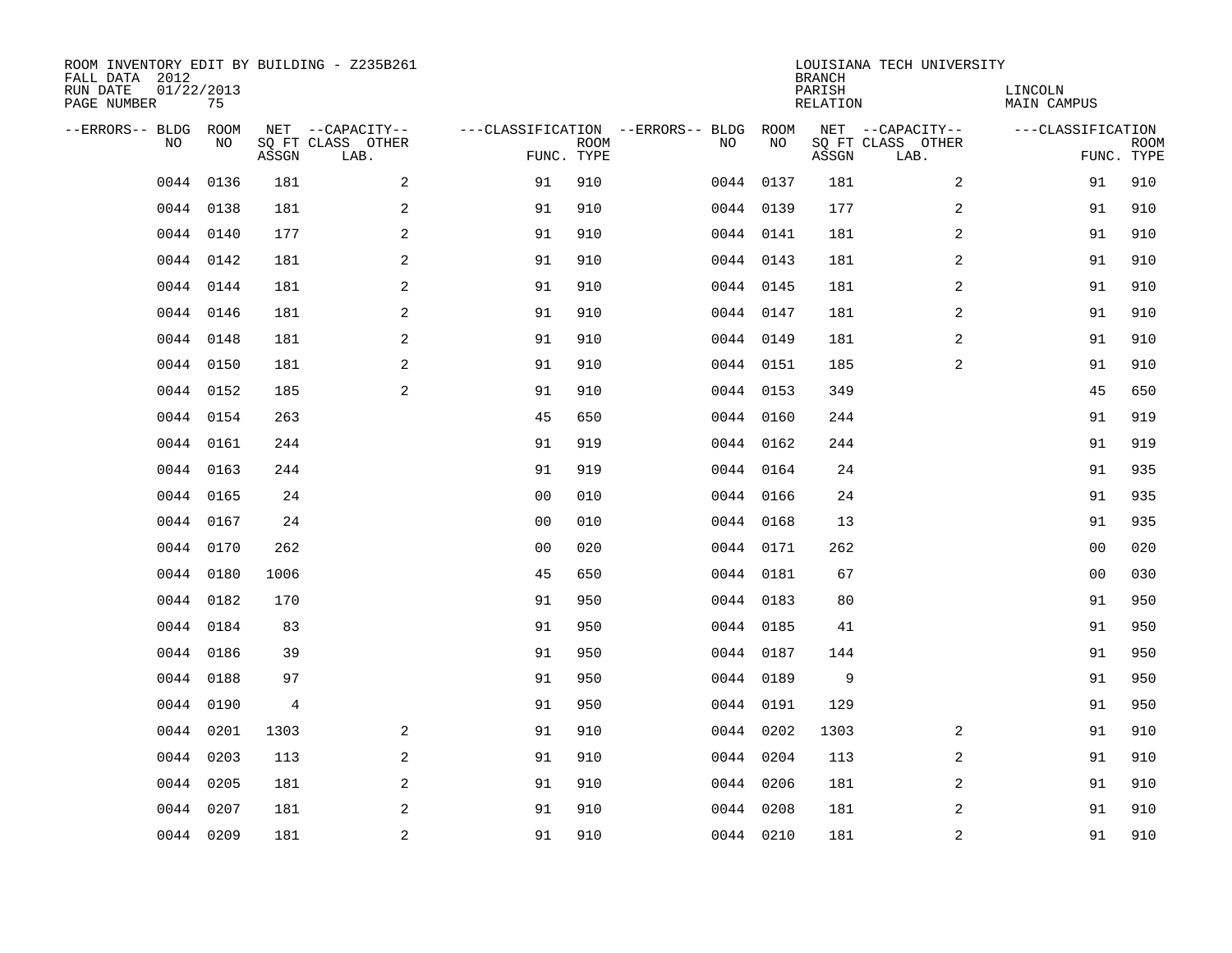| ROOM INVENTORY EDIT BY BUILDING - Z235B261<br>FALL DATA 2012<br>RUN DATE<br>PAGE NUMBER | 01/22/2013<br>76 |       |                                               |            |             |                                         |            | <b>BRANCH</b><br>PARISH<br><b>RELATION</b> | LOUISIANA TECH UNIVERSITY                     | LINCOLN<br><b>MAIN CAMPUS</b> |                           |
|-----------------------------------------------------------------------------------------|------------------|-------|-----------------------------------------------|------------|-------------|-----------------------------------------|------------|--------------------------------------------|-----------------------------------------------|-------------------------------|---------------------------|
| --ERRORS-- BLDG<br>NO.                                                                  | ROOM<br>NO       | ASSGN | NET --CAPACITY--<br>SQ FT CLASS OTHER<br>LAB. | FUNC. TYPE | <b>ROOM</b> | ---CLASSIFICATION --ERRORS-- BLDG<br>NO | ROOM<br>NO | ASSGN                                      | NET --CAPACITY--<br>SQ FT CLASS OTHER<br>LAB. | ---CLASSIFICATION             | <b>ROOM</b><br>FUNC. TYPE |
| 0044                                                                                    | 0211             | 181   | 2                                             | 91         | 910         |                                         | 0044 0212  | 181                                        | $\overline{a}$                                | 91                            | 910                       |
|                                                                                         | 0044 0213        | 177   | 2                                             | 91         | 910         |                                         | 0044 0214  | 177                                        | 2                                             | 91                            | 910                       |
|                                                                                         | 0044 0215        | 181   | 2                                             | 91         | 910         |                                         | 0044 0216  | 181                                        | 2                                             | 91                            | 910                       |
| 0044                                                                                    | 0217             | 181   | 2                                             | 91         | 910         |                                         | 0044 0218  | 181                                        | 2                                             | 91                            | 910                       |
| 0044                                                                                    | 0219             | 181   | 2                                             | 91         | 910         |                                         | 0044 0220  | 181                                        | $\overline{a}$                                | 91                            | 910                       |
| 0044                                                                                    | 0221             | 181   | 2                                             | 91         | 910         |                                         | 0044 0222  | 181                                        | 2                                             | 91                            | 910                       |
| 0044                                                                                    | 0223             | 181   | 2                                             | 91         | 910         |                                         | 0044 0224  | 181                                        | $\overline{a}$                                | 91                            | 910                       |
|                                                                                         | 0044 0225        | 185   | $\mathbf{2}$                                  | 91         | 910         |                                         | 0044 0226  | 185                                        | 2                                             | 91                            | 910                       |
| 0044                                                                                    | 0227             | 185   | 2                                             | 91         | 910         |                                         | 0044 0228  | 185                                        | 2                                             | 91                            | 910                       |
|                                                                                         | 0044 0229        | 181   | 2                                             | 91         | 910         |                                         | 0044 0230  | 181                                        | 2                                             | 91                            | 910                       |
|                                                                                         | 0044 0231        | 181   | 2                                             | 91         | 910         |                                         | 0044 0232  | 181                                        | 2                                             | 91                            | 910                       |
|                                                                                         | 0044 0233        | 181   | 2                                             | 91         | 910         |                                         | 0044 0234  | 181                                        | 2                                             | 91                            | 910                       |
| 0044                                                                                    | 0235             | 181   | 2                                             | 91         | 910         |                                         | 0044 0236  | 181                                        | 2                                             | 91                            | 910                       |
|                                                                                         | 0044 0237        | 181   | 2                                             | 91         | 910         |                                         | 0044 0238  | 181                                        | 2                                             | 91                            | 910                       |
| 0044                                                                                    | 0239             | 177   | 2                                             | 91         | 910         |                                         | 0044 0240  | 177                                        | $\overline{a}$                                | 91                            | 910                       |
|                                                                                         | 0044 0241        | 181   | 2                                             | 91         | 910         |                                         | 0044 0242  | 181                                        | 2                                             | 91                            | 910                       |
| 0044                                                                                    | 0243             | 181   | $\mathbf{2}$                                  | 91         | 910         |                                         | 0044 0244  | 181                                        | 2                                             | 91                            | 910                       |
| 0044                                                                                    | 0245             | 181   | 2                                             | 91         | 910         |                                         | 0044 0246  | 181                                        | 2                                             | 91                            | 910                       |
|                                                                                         | 0044 0247        | 181   | 2                                             | 91         | 910         |                                         | 0044 0248  | 181                                        | 2                                             | 91                            | 910                       |
| 0044                                                                                    | 0249             | 181   | 2                                             | 91         | 910         |                                         | 0044 0250  | 181                                        | 2                                             | 91                            | 910                       |
|                                                                                         | 0044 0251        | 185   | 2                                             | 91         | 910         |                                         | 0044 0252  | 185                                        | 2                                             | 91                            | 910                       |
| 0044                                                                                    | 0260             | 244   | 9                                             | 91         | 919         |                                         | 0044 0261  | 244                                        | 9                                             | 91                            | 919                       |
| 0044                                                                                    | 0262             | 244   | 9                                             | 91         | 919         |                                         | 0044 0263  | 244                                        | 9                                             | 91                            | 919                       |
|                                                                                         | 0044 0264        | 24    |                                               | 91         | 935         |                                         | 0044 0265  | 24                                         |                                               | 0 <sub>0</sub>                | 010                       |
|                                                                                         | 0044 0266        | 24    |                                               | 91         | 935         |                                         | 0044 0267  | 24                                         |                                               | 0 <sub>0</sub>                | 010                       |
|                                                                                         | 0044 0301        | 1303  | 2                                             | 91         | 910         |                                         | 0044 0302  | 1303                                       | 2                                             | 91                            | 910                       |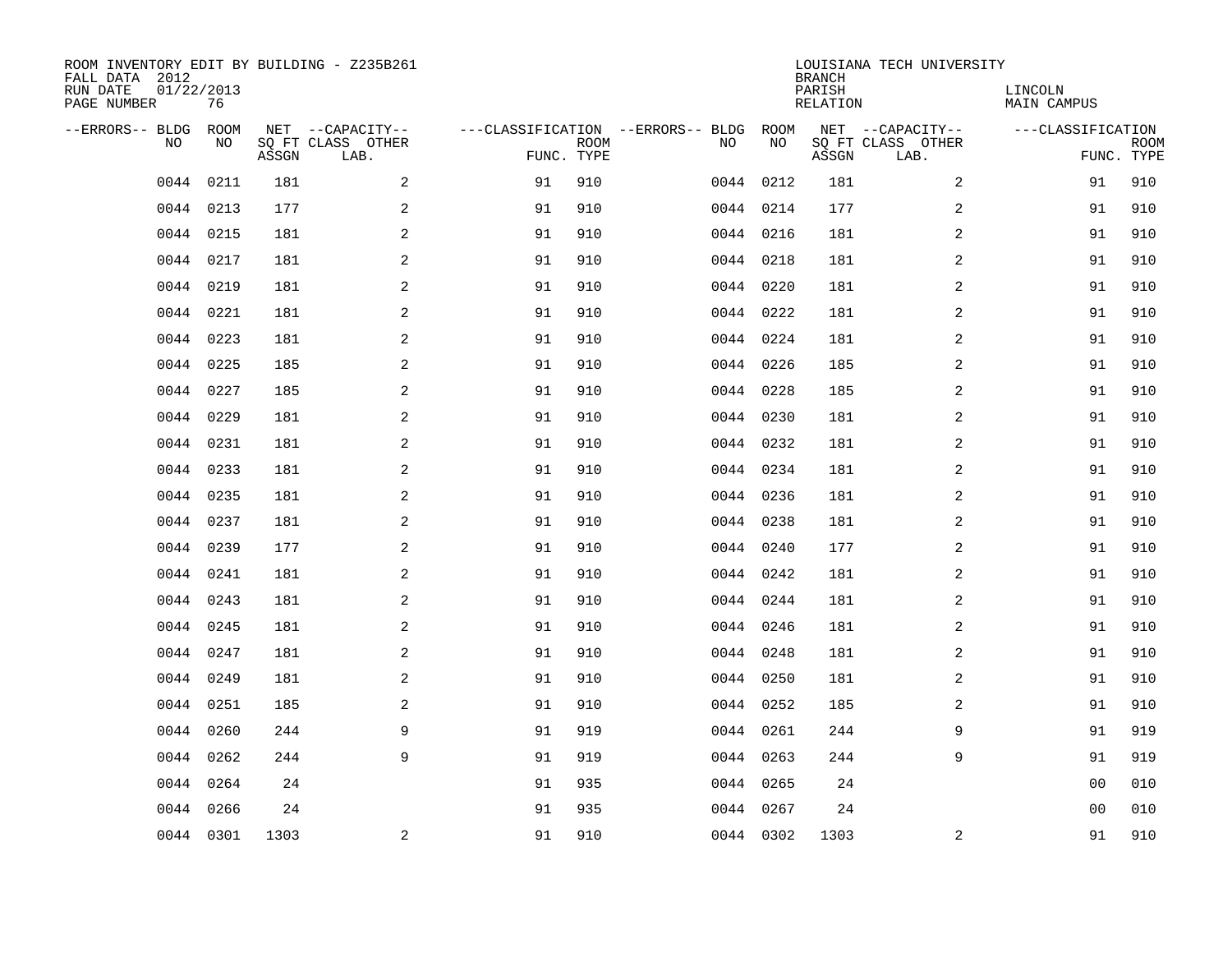| ROOM INVENTORY EDIT BY BUILDING - Z235B261<br>FALL DATA 2012<br>RUN DATE<br>PAGE NUMBER | 01/22/2013<br>77 |       |                                               |    |                           |                                         |            | <b>BRANCH</b><br>PARISH<br>RELATION | LOUISIANA TECH UNIVERSITY                     | LINCOLN<br><b>MAIN CAMPUS</b> |                           |
|-----------------------------------------------------------------------------------------|------------------|-------|-----------------------------------------------|----|---------------------------|-----------------------------------------|------------|-------------------------------------|-----------------------------------------------|-------------------------------|---------------------------|
| --ERRORS-- BLDG<br>NO                                                                   | ROOM<br>NO       | ASSGN | NET --CAPACITY--<br>SQ FT CLASS OTHER<br>LAB. |    | <b>ROOM</b><br>FUNC. TYPE | ---CLASSIFICATION --ERRORS-- BLDG<br>NO | ROOM<br>NO | ASSGN                               | NET --CAPACITY--<br>SQ FT CLASS OTHER<br>LAB. | ---CLASSIFICATION             | <b>ROOM</b><br>FUNC. TYPE |
| 0044                                                                                    | 0303             | 113   | 2                                             | 91 | 910                       |                                         | 0044 0304  | 113                                 | 2                                             | 91                            | 910                       |
| 0044                                                                                    | 0305             | 181   | $\overline{a}$                                | 91 | 910                       |                                         | 0044 0306  | 181                                 | 2                                             | 91                            | 910                       |
| 0044                                                                                    | 0307             | 181   | $\mathbf{2}$                                  | 91 | 910                       |                                         | 0044 0308  | 181                                 | 2                                             | 91                            | 910                       |
| 0044                                                                                    | 0309             | 181   | $\mathbf{2}$                                  | 91 | 910                       |                                         | 0044 0310  | 181                                 | 2                                             | 91                            | 910                       |
| 0044                                                                                    | 0311             | 181   | 2                                             | 91 | 910                       |                                         | 0044 0312  | 181                                 | 2                                             | 91                            | 910                       |
|                                                                                         | 0044 0313        | 177   | 2                                             | 91 | 910                       |                                         | 0044 0314  | 177                                 | 2                                             | 91                            | 910                       |
| 0044                                                                                    | 0315             | 181   | 2                                             | 91 | 910                       |                                         | 0044 0316  | 181                                 | 2                                             | 91                            | 910                       |
|                                                                                         | 0044 0317        | 181   | 2                                             | 91 | 910                       |                                         | 0044 0318  | 181                                 | 2                                             | 91                            | 910                       |
| 0044                                                                                    | 0319             | 181   | 2                                             | 91 | 910                       |                                         | 0044 0320  | 181                                 | 2                                             | 91                            | 910                       |
|                                                                                         | 0044 0321        | 181   | 2                                             | 91 | 910                       |                                         | 0044 0322  | 181                                 | 2                                             | 91                            | 910                       |
| 0044                                                                                    | 0323             | 181   | 2                                             | 91 | 910                       |                                         | 0044 0324  | 181                                 | 2                                             | 91                            | 910                       |
|                                                                                         | 0044 0325        | 185   | 2                                             | 91 | 910                       |                                         | 0044 0326  | 185                                 | 2                                             | 91                            | 910                       |
| 0044                                                                                    | 0327             | 185   | 2                                             | 91 | 910                       |                                         | 0044 0328  | 185                                 | 2                                             | 91                            | 910                       |
|                                                                                         | 0044 0329        | 181   | $\overline{a}$                                | 91 | 910                       |                                         | 0044 0330  | 181                                 | 2                                             | 91                            | 910                       |
| 0044                                                                                    | 0331             | 181   | $\overline{a}$                                | 91 | 910                       |                                         | 0044 0332  | 181                                 | 2                                             | 91                            | 910                       |
| 0044                                                                                    | 0333             | 181   | 2                                             | 91 | 910                       |                                         | 0044 0334  | 181                                 | 2                                             | 91                            | 910                       |
| 0044                                                                                    | 0335             | 181   | 2                                             | 91 | 910                       |                                         | 0044 0336  | 181                                 | 2                                             | 91                            | 910                       |
| 0044                                                                                    | 0337             | 181   | 2                                             | 91 | 910                       |                                         | 0044 0338  | 181                                 | 2                                             | 91                            | 910                       |
| 0044                                                                                    | 0339             | 177   | 2                                             | 91 | 910                       |                                         | 0044 0340  | 177                                 | 2                                             | 91                            | 910                       |
| 0044                                                                                    | 0341             | 181   | 2                                             | 91 | 910                       |                                         | 0044 0342  | 181                                 | 2                                             | 91                            | 910                       |
| 0044                                                                                    | 0343             | 181   | 2                                             | 91 | 910                       |                                         | 0044 0344  | 181                                 | 2                                             | 91                            | 910                       |
| 0044                                                                                    | 0345             | 181   | 2                                             | 91 | 910                       |                                         | 0044 0346  | 181                                 | 2                                             | 91                            | 910                       |
| 0044                                                                                    | 0347             | 181   | 2                                             | 91 | 910                       |                                         | 0044 0348  | 181                                 | 2                                             | 91                            | 910                       |
| 0044                                                                                    | 0349             | 181   | 2                                             | 91 | 910                       |                                         | 0044 0350  | 181                                 | 2                                             | 91                            | 910                       |
| 0044                                                                                    | 0351             | 185   | 2                                             | 91 | 910                       |                                         | 0044 0352  | 185                                 | 2                                             | 91                            | 910                       |
|                                                                                         | 0044 0360        | 244   | 9                                             | 91 | 919                       |                                         | 0044 0361  | 244                                 | 9                                             | 91                            | 919                       |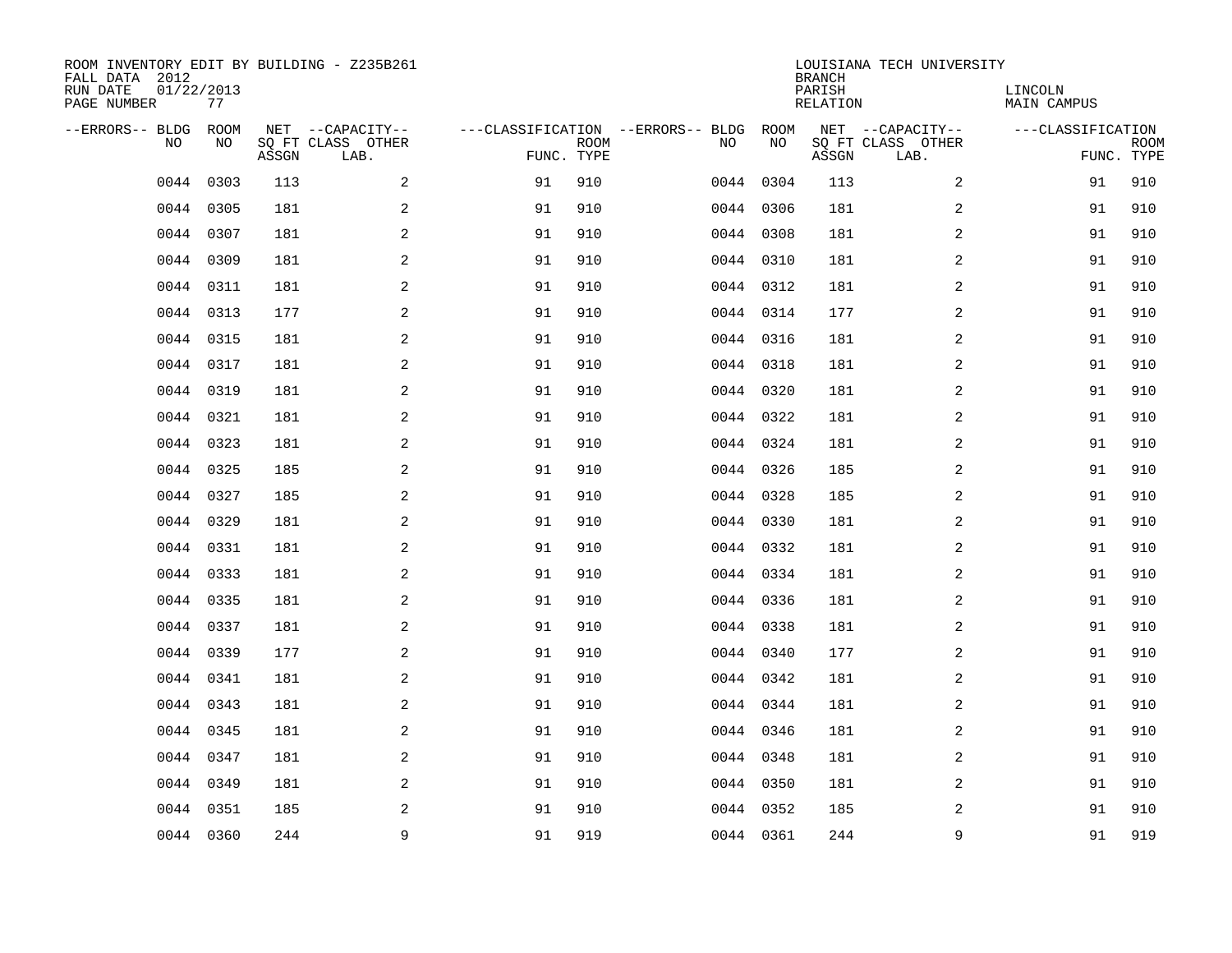| FALL DATA 2012<br>RUN DATE | 01/22/2013 |           |       | ROOM INVENTORY EDIT BY BUILDING - Z235B261    |                                                         |                    |           |           | <b>BRANCH</b><br>PARISH                                | LOUISIANA TECH UNIVERSITY                                                                                  |                | LINCOLN |                                             |                           |
|----------------------------|------------|-----------|-------|-----------------------------------------------|---------------------------------------------------------|--------------------|-----------|-----------|--------------------------------------------------------|------------------------------------------------------------------------------------------------------------|----------------|---------|---------------------------------------------|---------------------------|
| PAGE NUMBER                |            | 78        |       |                                               |                                                         |                    |           |           | RELATION                                               |                                                                                                            |                |         | MAIN CAMPUS                                 |                           |
| --ERRORS-- BLDG ROOM       | NO         | NO        | ASSGN | NET --CAPACITY--<br>SQ FT CLASS OTHER<br>LAB. | ---CLASSIFICATION --ERRORS-- BLDG ROOM NET --CAPACITY-- | ROOM<br>FUNC. TYPE | NO .      | NO        | ASSGN                                                  | SQ FT CLASS OTHER<br>LAB.                                                                                  |                |         | ---CLASSIFICATION                           | <b>ROOM</b><br>FUNC. TYPE |
|                            |            | 0044 0362 | 244   | 9                                             | 91                                                      | 919                |           | 0044 0363 | 244                                                    |                                                                                                            | 9              |         | 91                                          | 919                       |
|                            |            | 0044 0364 | 24    |                                               | 91                                                      | 935                |           | 0044 0365 | 24                                                     |                                                                                                            |                |         | 00                                          | 010                       |
|                            |            | 0044 0366 | 24    |                                               | 91                                                      | 935                |           | 0044 0367 | 24<br>TOTAL NUMBER CLASSROOMS<br>TOTAL NUMBER LABS 210 | TOTAL NET ASSIGN SQ. FT. IN ROOM FILE<br>TOTAL NUMBER COMPUTER CLASSROOMS<br>TOTAL NUMBER SPECIAL LABS 220 |                |         | 00<br>53,291                                | 010                       |
|                            | 0045 0100  |           | 100   | 3                                             | 21                                                      | 255                |           | 0045 0102 | 201                                                    |                                                                                                            | 5              |         | 21                                          | 250                       |
|                            | 0045 0103  |           | 137   | $\overline{4}$                                | 21                                                      | 250                | 0045 0104 |           | 127                                                    |                                                                                                            | 3              |         | 21                                          | 250                       |
|                            | 0045 0105  |           | 42    | $\mathbf{1}$                                  | 0 <sub>0</sub>                                          | 030                |           | 0045 0106 | 22                                                     |                                                                                                            | $\mathbf{1}$   |         | 0 <sub>0</sub>                              | 020                       |
|                            | 0045 0107  |           | 55    | $\mathbf{1}$                                  | 0 <sub>0</sub>                                          | 020                |           | 0045 0201 | 70                                                     |                                                                                                            | 2              |         | 21                                          | 255                       |
|                            | 0045 0202  |           | 201   | 5                                             | 21                                                      | 250                | 0045 0203 |           | 138                                                    |                                                                                                            | $\overline{4}$ |         | 21                                          | 250                       |
|                            |            | 0045 0204 | 128   | 3                                             | 21                                                      | 250                | 0045 0205 |           | 42                                                     |                                                                                                            | $\mathbf{1}$   |         | 00                                          | 030                       |
|                            |            | 0045 0206 | 22    | $\mathbf{1}$                                  | 0 <sub>0</sub>                                          | 020                |           |           | TOTAL NUMBER CLASSROOMS<br>TOTAL NUMBER LABS 210       | TOTAL NUMBER COMPUTER CLASSROOMS<br>TOTAL NUMBER SPECIAL LABS 220                                          |                |         | TOTAL NET ASSIGN SQ. FT. IN ROOM FILE 1,102 |                           |
|                            |            | 0046 0301 | 73    | 2                                             | 21                                                      | 250                | 0046 0302 |           | 196                                                    |                                                                                                            | 5              |         | 21                                          | 250                       |
|                            | 0046 0303  |           | 249   | 7                                             | 21                                                      | 250                | 0046 0304 |           | 45                                                     |                                                                                                            | $\mathbf{1}$   |         | 00                                          | 030                       |
|                            | 0046 0305  |           | 101   | 3                                             | 21                                                      | 255                | 0046 0306 |           | 55                                                     |                                                                                                            | $\mathbf{1}$   |         | 0 <sub>0</sub>                              | 020                       |
|                            | 0046       | 0401      | 73    | 2                                             | 21                                                      | 255                | 0046      | 0402      | 196                                                    |                                                                                                            | 5              |         | 21                                          | 250                       |
|                            | 0046 0403  |           | 128   | $\mathbf 1$                                   | 46                                                      | 310                | 0046 0404 |           | 127                                                    |                                                                                                            | 3              |         | 21                                          | 250                       |
|                            |            | 0046 0405 | 45    | $\mathbf{1}$                                  | 0 <sup>0</sup>                                          | 030                |           | 0046 0406 | 20<br>TOTAL NUMBER CLASSROOMS<br>TOTAL NUMBER LABS 210 | TOTAL NET ASSIGN SQ. FT. IN ROOM FILE<br>TOTAL NUMBER COMPUTER CLASSROOMS<br>TOTAL NUMBER SPECIAL LABS 220 | $\mathbf{1}$   |         | 00 <sup>1</sup><br>1,143                    | 020                       |
|                            |            | 0047 0501 | 70    | 2                                             | 21                                                      | 250                | 0047 0502 |           | 201                                                    |                                                                                                            | 5              |         | 21                                          | 250                       |
|                            |            | 0047 0503 | 137   | $\overline{4}$                                | 21                                                      | 250                | 0047 0504 |           | 122                                                    |                                                                                                            | 3              |         | 21                                          | 250                       |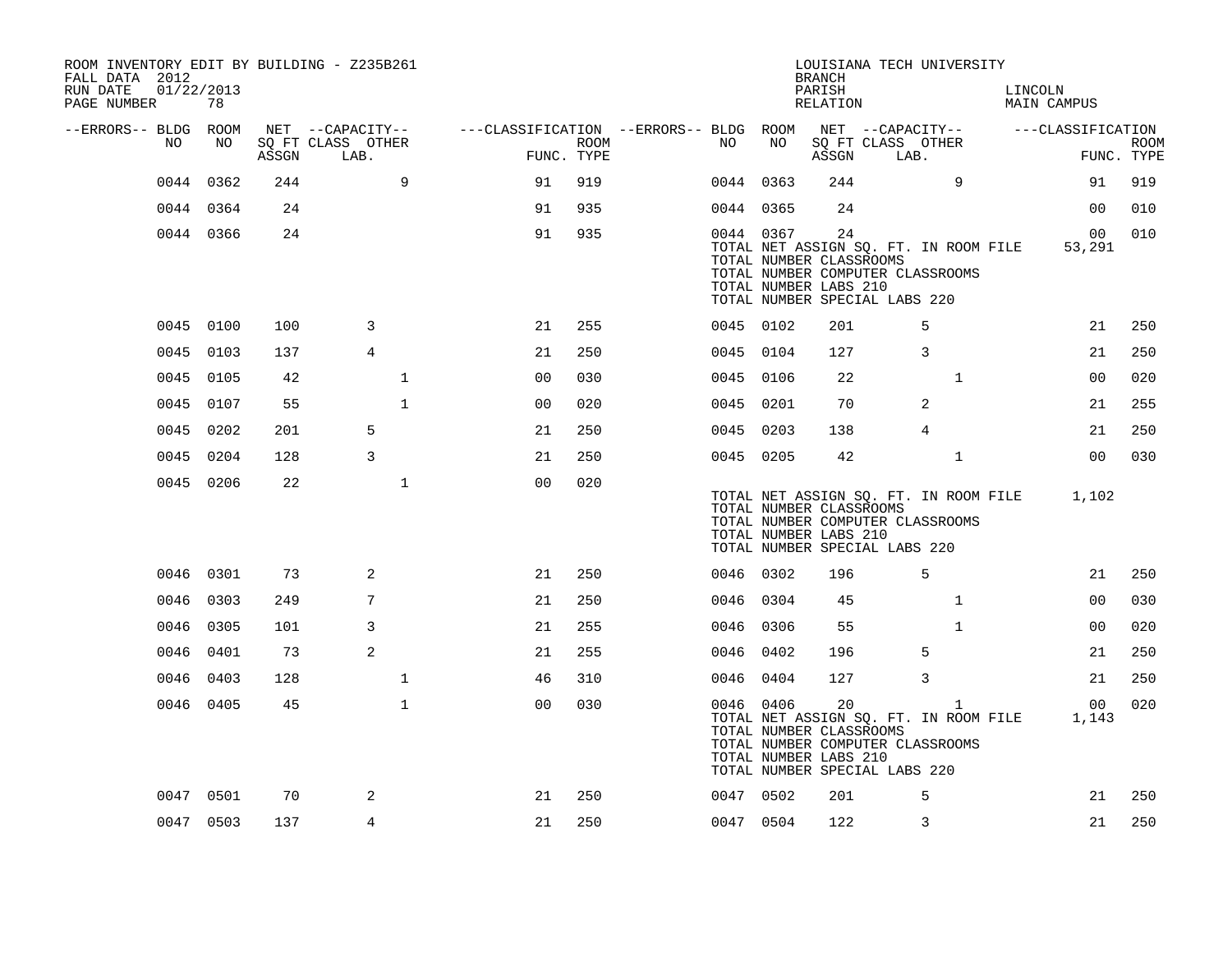| ROOM INVENTORY EDIT BY BUILDING - Z235B261<br>FALL DATA 2012<br>RUN DATE<br>PAGE NUMBER | 01/22/2013<br>79 |                                 |                                       |                                        |             |           |      | <b>BRANCH</b><br>PARISH<br>RELATION                                | LOUISIANA TECH UNIVERSITY                                                                                  |              | LINCOLN | MAIN CAMPUS       |             |
|-----------------------------------------------------------------------------------------|------------------|---------------------------------|---------------------------------------|----------------------------------------|-------------|-----------|------|--------------------------------------------------------------------|------------------------------------------------------------------------------------------------------------|--------------|---------|-------------------|-------------|
|                                                                                         |                  |                                 |                                       |                                        |             |           |      |                                                                    |                                                                                                            |              |         |                   |             |
| --ERRORS-- BLDG ROOM<br>NO                                                              | NO               |                                 | NET --CAPACITY--<br>SQ FT CLASS OTHER | ---CLASSIFICATION --ERRORS-- BLDG ROOM | <b>ROOM</b> | NO.       | NO   |                                                                    | NET --CAPACITY--<br>SQ FT CLASS OTHER                                                                      |              |         | ---CLASSIFICATION | <b>ROOM</b> |
|                                                                                         |                  | $\operatorname{\mathsf{ASSGN}}$ | LAB.                                  |                                        | FUNC. TYPE  |           |      | ASSGN                                                              | LAB.                                                                                                       |              |         |                   | FUNC. TYPE  |
| 0047                                                                                    | 0505             | 43                              | $\mathbf{1}$                          | 0 <sub>0</sub>                         | 030         | 0047      | 0506 | 22                                                                 |                                                                                                            | $\mathbf{1}$ |         | 00                | 020         |
| 0047                                                                                    | 0507             | 4                               |                                       | 21                                     | 255         | 0047 0508 |      | 55                                                                 |                                                                                                            | $\mathbf{1}$ |         | 0 <sub>0</sub>    | 020         |
| 0047                                                                                    | 0509             | 101                             | 3                                     | 21                                     | 255         | 0047      | 0601 | 70                                                                 | 2                                                                                                          |              |         | 21                | 250         |
|                                                                                         | 0047 0602        | 367                             | 10                                    | 21                                     | 250         | 0047 0603 |      | 123                                                                | 3                                                                                                          |              |         | 21                | 250         |
|                                                                                         | 0047 0604        | 43                              | $\mathbf{1}$                          | 0 <sub>0</sub>                         | 030         | 0047 0605 |      | $\overline{4}$<br>TOTAL NUMBER CLASSROOMS<br>TOTAL NUMBER LABS 210 | TOTAL NET ASSIGN SQ. FT. IN ROOM FILE<br>TOTAL NUMBER COMPUTER CLASSROOMS<br>TOTAL NUMBER SPECIAL LABS 220 |              |         | 21<br>1,199       | 255         |
|                                                                                         | 0048 0701        | 70                              | 2                                     | 21                                     | 250         | 0048 0702 |      | 201                                                                | 5                                                                                                          |              |         | 21                | 250         |
| 0048                                                                                    | 0703             | 137                             | 4                                     | 21                                     | 250         | 0048      | 0704 | 120                                                                | 3                                                                                                          |              |         | 21                | 250         |
| 0048                                                                                    | 0705             | 43                              | $\mathbf{1}$                          | 0 <sub>0</sub>                         | 030         | 0048      | 0706 | 22                                                                 |                                                                                                            | $\mathbf{1}$ |         | 0 <sub>0</sub>    | 020         |
| 0048                                                                                    | 0707             | 4                               |                                       | 21                                     | 255         | 0048      | 0708 | 55                                                                 |                                                                                                            | $\mathbf{1}$ |         | 0 <sub>0</sub>    | 020         |
| 0048                                                                                    | 0709             | 49                              | $\mathbf{1}$                          | 21                                     | 255         | 0048      | 0801 | 70                                                                 | 2                                                                                                          |              |         | 21                | 250         |
| 0048                                                                                    | 0802             | 201                             | 5                                     | 21                                     | 250         | 0048      | 0803 | 138                                                                | $\overline{4}$                                                                                             |              |         | 21                | 250         |
| 0048                                                                                    | 0804             | 123                             | 3                                     | 21                                     | 250         | 0048      | 0805 | 43                                                                 |                                                                                                            | $\mathbf{1}$ |         | 0 <sub>0</sub>    | 030         |
| 0048                                                                                    | 0806             | 22                              | $\mathbf 1$                           | 0 <sub>0</sub>                         | 020         | 0048 0807 |      | 4                                                                  |                                                                                                            |              |         | 21                | 255         |
| 0048                                                                                    | 0808             | 50                              | $\mathbf{1}$                          | 21                                     | 255         |           |      | TOTAL NUMBER CLASSROOMS<br>TOTAL NUMBER LABS 210                   | TOTAL NET ASSIGN SQ. FT. IN ROOM FILE<br>TOTAL NUMBER COMPUTER CLASSROOMS<br>TOTAL NUMBER SPECIAL LABS 220 |              |         | 1,167             |             |
| 0049                                                                                    | 0901             | 70                              | 2                                     | 21                                     | 250         | 0049 0902 |      | 366                                                                | 10                                                                                                         |              |         | 21                | 250         |
| 0049                                                                                    | 0903             | 86                              | 2                                     | 11                                     | 250         | 0049      | 0904 | 122                                                                | 3                                                                                                          |              |         | 21                | 250         |
| 0049                                                                                    | 0905             | 43                              | $\mathbf 1$                           | 0 <sub>0</sub>                         | 030         | 0049      | 0906 | $\overline{4}$                                                     |                                                                                                            |              |         | 21                | 255         |
| 0049                                                                                    | 0907             | 55                              | $\mathbf{1}$                          | 0 <sub>0</sub>                         | 020         | 0049      | 0908 | 101                                                                | 3                                                                                                          |              |         | 21                | 255         |
| 0049                                                                                    | 1001             | 70                              | $\mathbf{1}$                          | 31                                     | 315         | 0049      | 1002 | 367                                                                |                                                                                                            | $\mathbf{1}$ |         | 31                | 310         |
| 0049                                                                                    | 1003             | 123                             | 1                                     | 31                                     | 310         | 0049 1004 |      | 43                                                                 |                                                                                                            | $\mathbf{1}$ |         | 0 <sub>0</sub>    | 030         |
|                                                                                         | 0049 1005        | 4                               | $\mathbf{1}$                          | 31                                     | 315         |           |      |                                                                    | TOTAL NET ASSIGN SQ. FT. IN ROOM FILE                                                                      |              |         | 1,313             |             |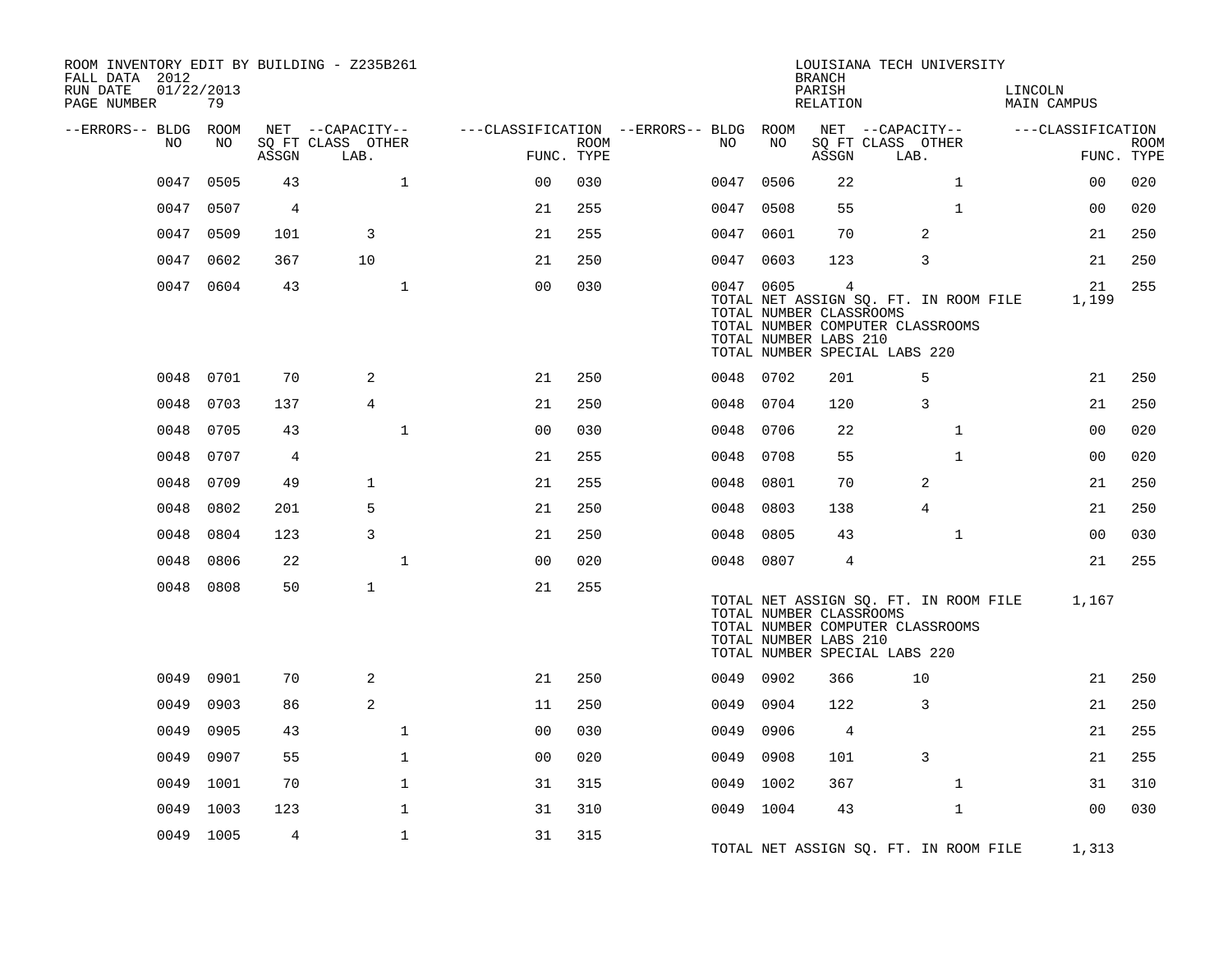| ROOM INVENTORY EDIT BY BUILDING - Z235B261<br>FALL DATA 2012 |            |       |                                       |                                                         |      |      |                                                  | <b>BRANCH</b>      | LOUISIANA TECH UNIVERSITY                                                 |                        |             |
|--------------------------------------------------------------|------------|-------|---------------------------------------|---------------------------------------------------------|------|------|--------------------------------------------------|--------------------|---------------------------------------------------------------------------|------------------------|-------------|
| 01/22/2013<br>RUN DATE<br>PAGE NUMBER                        | 80         |       |                                       |                                                         |      |      |                                                  | PARISH<br>RELATION |                                                                           | LINCOLN<br>MAIN CAMPUS |             |
| --ERRORS-- BLDG ROOM<br>NO                                   | NO         |       | NET --CAPACITY--<br>SQ FT CLASS OTHER | ---CLASSIFICATION --ERRORS-- BLDG ROOM NET --CAPACITY-- | ROOM | NO   | NO                                               |                    | SQ FT CLASS OTHER                                                         | ---CLASSIFICATION      | <b>ROOM</b> |
|                                                              |            | ASSGN | LAB.                                  | FUNC. TYPE                                              |      |      | TOTAL NUMBER CLASSROOMS<br>TOTAL NUMBER LABS 210 | ASSGN              | LAB.<br>TOTAL NUMBER COMPUTER CLASSROOMS<br>TOTAL NUMBER SPECIAL LABS 220 |                        | FUNC. TYPE  |
| 0050                                                         | 0100       | 1438  |                                       | 0 <sub>0</sub>                                          | 020  |      | 0050 0101                                        | 436                |                                                                           | 0 <sub>0</sub>         | 020         |
| 0050                                                         | 0101W      | 38    | 2                                     | 91                                                      | 920  |      | 0050 0102                                        | 269                |                                                                           | 0 <sub>0</sub>         | 020         |
| 0050                                                         | 0102W      | 38    | $\mathbf{2}$                          | 91                                                      | 920  | 0050 | 0103                                             | 819                |                                                                           | 00                     | 020         |
| 0050                                                         | 0103W      | 177   | 2                                     | 91                                                      | 920  |      | 0050 0104                                        | 1438               |                                                                           | 00                     | 020         |
| 0050                                                         | 0104W      | 177   | 2                                     | 91                                                      | 920  | 0050 | 0105                                             | 553                |                                                                           | 0 <sub>0</sub>         | 020         |
| 0050                                                         | 0105W      | 35    | $\mathbf{2}$                          | 91                                                      | 920  |      | 0050 0106                                        | 553                |                                                                           | 0 <sub>0</sub>         | 020         |
| 0050                                                         | 0106W      | 35    | 2                                     | 91                                                      | 920  | 0050 | 0107                                             | 371                |                                                                           | 00                     | 020         |
|                                                              | 0050 0107E | 37    | 2                                     | 91                                                      | 920  |      | 0050 0108                                        | 544                |                                                                           | 00                     | 020         |
|                                                              | 0050 0108E | 38    | 2                                     | 91                                                      | 920  | 0050 | 0109                                             | 97                 |                                                                           | 0 <sub>0</sub>         | 020         |
| 0050                                                         | 0109E      | 177   | 2                                     | 91                                                      | 920  |      | 0050 0110E                                       | 177                | 2                                                                         | 91                     | 920         |
| 0050                                                         | 0111E      | 35    | 2                                     | 91                                                      | 920  | 0050 | 0112E                                            | 35                 | 2                                                                         | 91                     | 920         |
| 0050                                                         | 0113E      | 35    | 2                                     | 91                                                      | 920  | 0050 | 0114E                                            | 37                 | 2                                                                         | 91                     | 920         |
| 0050                                                         | 0115E      | 240   | 2                                     | 91                                                      | 920  | 0050 | 0116                                             | 270                |                                                                           | 91                     | 935         |
| 0050                                                         | 0117       | 75    |                                       | 91                                                      | 935  | 0050 | 0118                                             | 41                 |                                                                           | 91                     | 935         |
| 0050                                                         | 0119       | 96    |                                       | 91                                                      | 935  | 0050 | 0120                                             | 100                |                                                                           | 91                     | 935         |
| 0050                                                         | 0121       | 97    |                                       | 91                                                      | 935  | 0050 | 0122                                             | 109                |                                                                           | 91                     | 935         |
| 0050                                                         | 0123       | 75    | 2                                     | 91                                                      | 919  |      | 0050 0124                                        | 66                 | 2                                                                         | 91                     | 919         |
| 0050                                                         | 0125       | 106   |                                       | 91                                                      | 935  |      | 0050 0126                                        | 106                |                                                                           | 91                     | 935         |
| 0050                                                         | 0127       | 203   | 3                                     | 91                                                      | 950  |      | 0050 0128                                        | 14                 |                                                                           | 91                     | 955         |
| 0050                                                         | 0129       | 49    | $\mathbf{2}$                          | 91                                                      | 919  | 0050 | 0130                                             | 90                 |                                                                           | 91                     | 955         |
| 0050                                                         | 0131       | 486   | 6                                     | 91                                                      | 950  |      | 0050 0132                                        | 133                | $\overline{3}$                                                            | 91                     | 950         |
| 0050                                                         | 0133       | 16    |                                       | 91                                                      | 955  | 0050 | 0134                                             | 29                 |                                                                           | 91                     | 955         |
| 0050                                                         | 0135       | 47    | 2                                     | 91                                                      | 919  |      | 0050 0136                                        | 36                 |                                                                           | 91                     | 955         |
|                                                              | 0050 0137  | 219   |                                       | 51                                                      | 315  |      | 0050 0138                                        | 58                 |                                                                           | 51                     | 315         |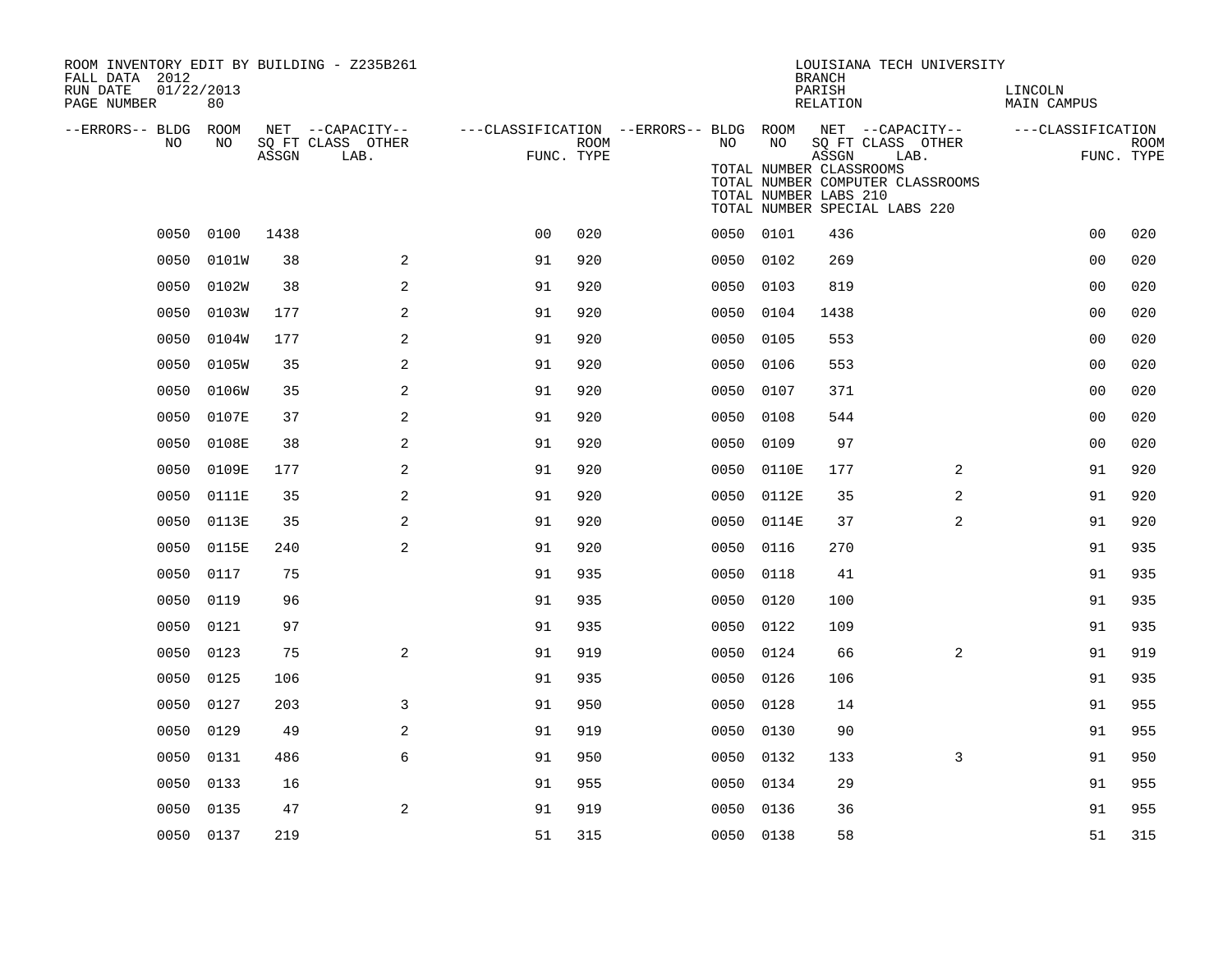| ROOM INVENTORY EDIT BY BUILDING - Z235B261<br>FALL DATA 2012<br>RUN DATE<br>PAGE NUMBER | 01/22/2013<br>81 |       |                                               |                |             |                                         |            | <b>BRANCH</b><br>PARISH<br><b>RELATION</b> | LOUISIANA TECH UNIVERSITY                     | LINCOLN<br><b>MAIN CAMPUS</b> |                           |
|-----------------------------------------------------------------------------------------|------------------|-------|-----------------------------------------------|----------------|-------------|-----------------------------------------|------------|--------------------------------------------|-----------------------------------------------|-------------------------------|---------------------------|
| --ERRORS-- BLDG<br>NO                                                                   | ROOM<br>NO       | ASSGN | NET --CAPACITY--<br>SQ FT CLASS OTHER<br>LAB. | FUNC. TYPE     | <b>ROOM</b> | ---CLASSIFICATION --ERRORS-- BLDG<br>NO | ROOM<br>NO | ASSGN                                      | NET --CAPACITY--<br>SQ FT CLASS OTHER<br>LAB. | ---CLASSIFICATION             | <b>ROOM</b><br>FUNC. TYPE |
| 0050                                                                                    | 0139             | 79    | 2                                             | 51             | 310         | 0050                                    | 0140       | 4                                          |                                               | 91                            | 935                       |
| 0050                                                                                    | 0141             | 4     |                                               | 91             | 935         | 0050                                    | 0142       | 14                                         |                                               | 91                            | 935                       |
| 0050                                                                                    | 0143             | 1978  | 150                                           | 51             | 650         | 0050                                    | 0144       | 389                                        | 20                                            | 51                            | 650                       |
| 0050                                                                                    | 0145             | 131   |                                               | 91             | 935         | 0050                                    | 0146       | 68                                         |                                               | 91                            | 935                       |
| 0050                                                                                    | 0147             | 28    |                                               | 91             | 935         | 0050                                    | 0148       | 43                                         |                                               | 91                            | 935                       |
| 0050                                                                                    | 0149             | 849   |                                               | 0 <sub>0</sub> | 030         | 0050                                    | 0150       | 214                                        |                                               | 91                            | 935                       |
| 0050                                                                                    | 0151             | 209   |                                               | 91             | 935         | 0050                                    | 0160       | 52                                         |                                               | 91                            | 935                       |
| 0050                                                                                    | 0161             | 50    |                                               | 91             | 935         | 0050                                    | 0196       | 65                                         |                                               | 0 <sub>0</sub>                | 020                       |
| 0050                                                                                    | 0197             | 106   |                                               | 0 <sub>0</sub> | 020         | 0050                                    | 0198       | 1438                                       |                                               | 0 <sub>0</sub>                | 020                       |
| 0050                                                                                    | 0199             | 1438  |                                               | 0 <sub>0</sub> | 020         | 0050                                    | 0200       | 1628                                       |                                               | 0 <sub>0</sub>                | 020                       |
| 0050                                                                                    | 0201             | 194   | 2                                             | 91             | 920         | 0050                                    | 0201B      | 41                                         | $\overline{2}$                                | 91                            | 919                       |
| 0050                                                                                    | 0202             | 194   | 2                                             | 91             | 920         | 0050                                    | 0202B      | 41                                         | 2                                             | 91                            | 919                       |
| 0050                                                                                    | 0203             | 194   | 2                                             | 91             | 920         | 0050                                    | 0204       | 194                                        | 2                                             | 91                            | 920                       |
| 0050                                                                                    | 0205             | 194   | 2                                             | 91             | 920         | 0050                                    | 0205B      | 41                                         | 2                                             | 91                            | 919                       |
| 0050                                                                                    | 0206             | 194   | 2                                             | 91             | 920         | 0050                                    | 0206B      | 41                                         | 2                                             | 91                            | 919                       |
| 0050                                                                                    | 0207             | 194   | 2                                             | 91             | 920         | 0050                                    | 0208       | 194                                        | $\overline{a}$                                | 91                            | 920                       |
| 0050                                                                                    | 0209             | 194   | 2                                             | 91             | 920         | 0050                                    | 0209B      | 43                                         | 2                                             | 91                            | 919                       |
| 0050                                                                                    | 0210             | 194   | 2                                             | 91             | 920         | 0050                                    | 0210B      | 41                                         | 2                                             | 91                            | 919                       |
| 0050                                                                                    | 0211             | 650   | 50                                            | 51             | 650         | 0050                                    | 0211A      | 103                                        | 8                                             | 51                            | 650                       |
| 0050                                                                                    | 0212             | 194   | 2                                             | 91             | 920         | 0050                                    | 0213       | 107                                        | 8                                             | 91                            | 935                       |
| 0050                                                                                    | 0214             | 227   |                                               | 0 <sub>0</sub> | 010         | 0050                                    | 0215       | 183                                        | 2                                             | 91                            | 920                       |
| 0050                                                                                    | 0215B            | 44    | 2                                             | 91             | 919         | 0050                                    | 0216       | 33                                         | $\mathbf{1}$                                  | 91                            | 919                       |
| 0050                                                                                    | 0217             | 194   | 2                                             | 91             | 920         | 0050                                    | 0217B      | 41                                         | 2                                             | 91                            | 919                       |
| 0050                                                                                    | 0218             | 194   | $\mathbf{2}$                                  | 91             | 920         | 0050                                    | 0218B      | 41                                         | $\overline{a}$                                | 91                            | 919                       |
| 0050                                                                                    | 0219             | 194   | $\mathbf{2}$                                  | 91             | 920         | 0050                                    | 0220       | 194                                        | 2                                             | 91                            | 920                       |
|                                                                                         | 0050 0221        | 194   | 2                                             | 91             | 920         |                                         | 0050 0221B | 41                                         | 2                                             | 91                            | 919                       |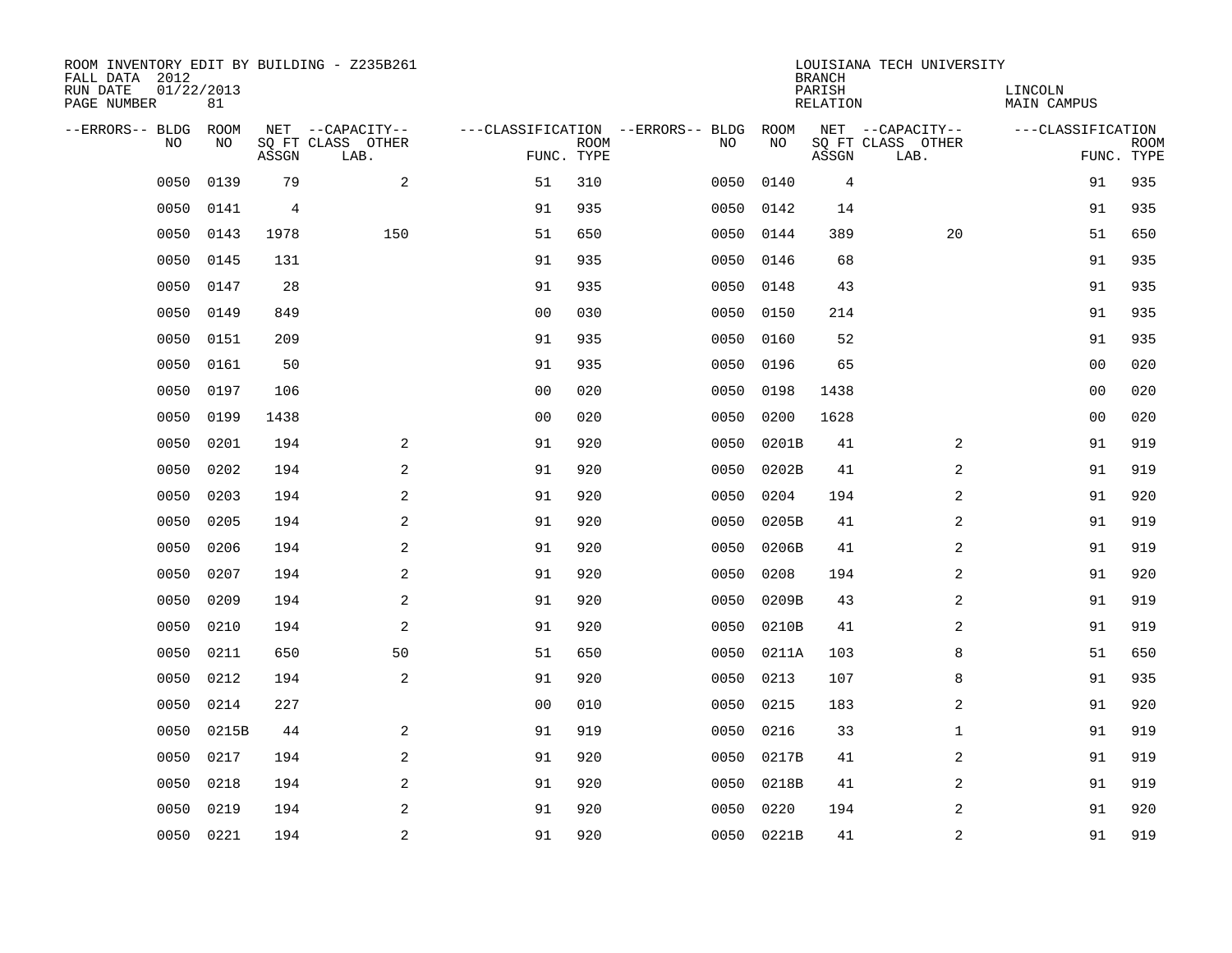| ROOM INVENTORY EDIT BY BUILDING - Z235B261<br>FALL DATA 2012<br>RUN DATE<br>PAGE NUMBER | 01/22/2013<br>82 |       |                                               |            |             |                                         |            | <b>BRANCH</b><br>PARISH<br><b>RELATION</b> | LOUISIANA TECH UNIVERSITY                     | LINCOLN<br><b>MAIN CAMPUS</b> |                           |
|-----------------------------------------------------------------------------------------|------------------|-------|-----------------------------------------------|------------|-------------|-----------------------------------------|------------|--------------------------------------------|-----------------------------------------------|-------------------------------|---------------------------|
| --ERRORS-- BLDG<br>NO                                                                   | ROOM<br>NO       | ASSGN | NET --CAPACITY--<br>SQ FT CLASS OTHER<br>LAB. | FUNC. TYPE | <b>ROOM</b> | ---CLASSIFICATION --ERRORS-- BLDG<br>NO | ROOM<br>NO | ASSGN                                      | NET --CAPACITY--<br>SQ FT CLASS OTHER<br>LAB. | ---CLASSIFICATION             | <b>ROOM</b><br>FUNC. TYPE |
| 0050                                                                                    | 0222             | 194   | 2                                             | 91         | 920         | 0050                                    | 0222B      | 41                                         | 2                                             | 91                            | 919                       |
| 0050                                                                                    | 0223             | 194   | 2                                             | 91         | 920         | 0050                                    | 0224       | 194                                        | 2                                             | 91                            | 920                       |
| 0050                                                                                    | 0225             | 194   | 2                                             | 91         | 920         | 0050                                    | 0225B      | 41                                         | 2                                             | 91                            | 919                       |
| 0050                                                                                    | 0226             | 194   | $\mathbf{2}$                                  | 91         | 920         | 0050                                    | 0226B      | 41                                         | 2                                             | 91                            | 919                       |
| 0050                                                                                    | 0227             | 194   | 2                                             | 91         | 920         | 0050                                    | 0228       | 194                                        | $\overline{a}$                                | 91                            | 920                       |
| 0050                                                                                    | 0229             | 194   | 2                                             | 91         | 920         | 0050                                    | 0229B      | 41                                         | $\overline{a}$                                | 91                            | 919                       |
| 0050                                                                                    | 0230             | 194   | $\overline{a}$                                | 91         | 920         | 0050                                    | 0230B      | 41                                         | $\overline{a}$                                | 91                            | 919                       |
| 0050                                                                                    | 0231             | 194   | 2                                             | 91         | 920         | 0050                                    | 0232       | 194                                        | 2                                             | 91                            | 920                       |
| 0050                                                                                    | 0300             | 1628  |                                               | 51         | 650         | 0050                                    | 0301       | 194                                        | 2                                             | 91                            | 920                       |
| 0050                                                                                    | 0301B            | 41    | 2                                             | 91         | 919         | 0050                                    | 0302       | 194                                        | 2                                             | 91                            | 920                       |
| 0050                                                                                    | 0302B            | 41    | 2                                             | 91         | 919         | 0050                                    | 0303       | 194                                        | 2                                             | 91                            | 920                       |
| 0050                                                                                    | 0304             | 194   | 2                                             | 91         | 920         | 0050                                    | 0305       | 194                                        | 2                                             | 91                            | 920                       |
| 0050                                                                                    | 0305B            | 41    | 2                                             | 91         | 919         | 0050                                    | 0306       | 194                                        | 2                                             | 91                            | 920                       |
| 0050                                                                                    | 0306B            | 41    | $\overline{a}$                                | 91         | 919         | 0050                                    | 0307       | 194                                        | 2                                             | 91                            | 920                       |
| 0050                                                                                    | 0308             | 194   | 2                                             | 91         | 920         | 0050                                    | 0309       | 194                                        | 2                                             | 91                            | 920                       |
| 0050                                                                                    | 0309B            | 43    | 2                                             | 91         | 919         | 0050                                    | 0310       | 194                                        | $\overline{a}$                                | 91                            | 920                       |
| 0050                                                                                    | 0310B            | 41    | 2                                             | 91         | 919         | 0050                                    | 0311       | 650                                        | 50                                            | 51                            | 650                       |
| 0050                                                                                    | 0311A            | 103   | 8                                             | 51         | 650         | 0050                                    | 0312       | 194                                        | 2                                             | 91                            | 920                       |
| 0050                                                                                    | 0313             | 109   | 8                                             | 91         | 935         | 0050                                    | 0314       | 227                                        |                                               | 0 <sub>0</sub>                | 010                       |
| 0050                                                                                    | 0315             | 183   | 2                                             | 91         | 920         | 0050                                    | 0315B      | 44                                         | 2                                             | 91                            | 919                       |
| 0050                                                                                    | 0316             | 33    | 1                                             | 91         | 919         | 0050                                    | 0317       | 194                                        | 2                                             | 91                            | 920                       |
| 0050                                                                                    | 0317B            | 41    | 2                                             | 91         | 919         | 0050                                    | 0318       | 194                                        | 2                                             | 91                            | 920                       |
| 0050                                                                                    | 0318B            | 41    | 2                                             | 91         | 919         | 0050                                    | 0319       | 194                                        | 2                                             | 91                            | 920                       |
| 0050                                                                                    | 0320             | 194   | 2                                             | 91         | 920         | 0050                                    | 0321       | 194                                        | $\overline{a}$                                | 91                            | 920                       |
| 0050                                                                                    | 0321B            | 41    | 2                                             | 91         | 919         | 0050                                    | 0322       | 194                                        | 2                                             | 91                            | 920                       |
|                                                                                         | 0050 0322B       | 41    | $\overline{c}$                                | 91         | 919         |                                         | 0050 0323  | 194                                        | $\overline{\mathbf{c}}$                       | 91                            | 920                       |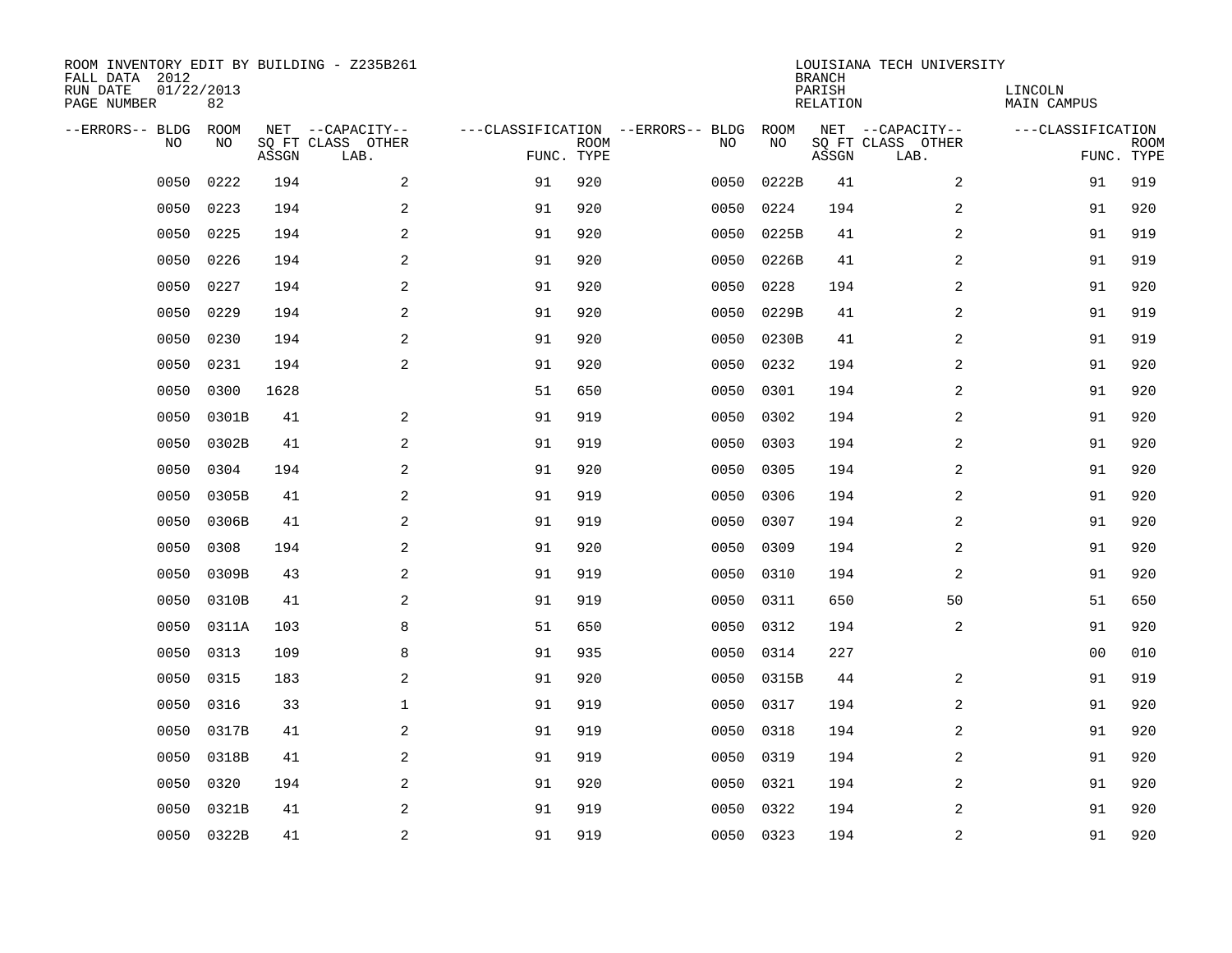| ROOM INVENTORY EDIT BY BUILDING - Z235B261<br>FALL DATA 2012<br>RUN DATE<br>PAGE NUMBER | 01/22/2013<br>83 |       |                                               |            |             |                                         |            | <b>BRANCH</b><br>PARISH<br><b>RELATION</b> | LOUISIANA TECH UNIVERSITY                     | LINCOLN<br><b>MAIN CAMPUS</b> |                           |
|-----------------------------------------------------------------------------------------|------------------|-------|-----------------------------------------------|------------|-------------|-----------------------------------------|------------|--------------------------------------------|-----------------------------------------------|-------------------------------|---------------------------|
| --ERRORS-- BLDG<br>NO                                                                   | ROOM<br>NO       | ASSGN | NET --CAPACITY--<br>SQ FT CLASS OTHER<br>LAB. | FUNC. TYPE | <b>ROOM</b> | ---CLASSIFICATION --ERRORS-- BLDG<br>NO | ROOM<br>NO | ASSGN                                      | NET --CAPACITY--<br>SQ FT CLASS OTHER<br>LAB. | ---CLASSIFICATION             | <b>ROOM</b><br>FUNC. TYPE |
| 0050                                                                                    | 0324             | 194   | 2                                             | 91         | 920         | 0050                                    | 0325       | 194                                        | $\overline{a}$                                | 91                            | 920                       |
| 0050                                                                                    | 0325B            | 41    | 2                                             | 91         | 919         | 0050                                    | 0326       | 194                                        | 2                                             | 91                            | 920                       |
| 0050                                                                                    | 0326B            | 41    | 2                                             | 91         | 919         | 0050                                    | 0327       | 194                                        | 2                                             | 91                            | 920                       |
| 0050                                                                                    | 0328             | 194   | $\mathbf{2}$                                  | 91         | 920         | 0050                                    | 0329       | 194                                        | $\overline{a}$                                | 91                            | 920                       |
| 0050                                                                                    | 0329B            | 41    | 2                                             | 91         | 919         | 0050                                    | 0330       | 194                                        | $\overline{a}$                                | 91                            | 920                       |
| 0050                                                                                    | 0330B            | 41    | 2                                             | 91         | 919         | 0050                                    | 0331       | 194                                        | 2                                             | 91                            | 920                       |
| 0050                                                                                    | 0332             | 194   | $\mathbf{2}$                                  | 91         | 920         | 0050                                    | 0400       | 1628                                       |                                               | 51                            | 650                       |
| 0050                                                                                    | 0401             | 194   | 2                                             | 91         | 920         | 0050                                    | 0401B      | 41                                         | 2                                             | 91                            | 919                       |
| 0050                                                                                    | 0402             | 194   | 2                                             | 91         | 920         | 0050                                    | 0402B      | 41                                         | 2                                             | 91                            | 919                       |
| 0050                                                                                    | 0403             | 194   | 2                                             | 91         | 920         | 0050                                    | 0404       | 194                                        | 2                                             | 91                            | 920                       |
| 0050                                                                                    | 0405             | 41    | 2                                             | 91         | 920         | 0050                                    | 0406       | 194                                        | 2                                             | 91                            | 920                       |
| 0050                                                                                    | 0406B            | 41    | 2                                             | 91         | 919         | 0050                                    | 0407       | 194                                        | 2                                             | 91                            | 920                       |
| 0050                                                                                    | 0408             | 194   | 2                                             | 91         | 920         | 0050                                    | 0409       | 194                                        | 2                                             | 91                            | 920                       |
| 0050                                                                                    | 0409B            | 43    | $\mathbf{2}$                                  | 91         | 919         | 0050                                    | 0410       | 194                                        | 2                                             | 91                            | 920                       |
| 0050                                                                                    | 0410B            | 41    | 2                                             | 91         | 919         | 0050                                    | 0411       | 650                                        | 50                                            | 51                            | 650                       |
| 0050                                                                                    | 0411A            | 103   | 8                                             | 51         | 650         | 0050                                    | 0412       | 194                                        | 2                                             | 91                            | 920                       |
| 0050                                                                                    | 0413             | 107   | 8                                             | 91         | 935         | 0050                                    | 0414       | 227                                        |                                               | 0 <sub>0</sub>                | 010                       |
| 0050                                                                                    | 0415             | 183   | 2                                             | 91         | 920         | 0050                                    | 0415B      | 44                                         | 2                                             | 91                            | 919                       |
| 0050                                                                                    | 0416             | 33    | $\mathbf{1}$                                  | 91         | 919         | 0050                                    | 0417       | 194                                        | 2                                             | 91                            | 920                       |
| 0050                                                                                    | 0417B            | 41    | 2                                             | 91         | 919         | 0050                                    | 0418       | 194                                        | 2                                             | 91                            | 920                       |
| 0050                                                                                    | 0418B            | 41    | 2                                             | 91         | 919         | 0050                                    | 0419       | 194                                        | 2                                             | 91                            | 920                       |
| 0050                                                                                    | 0420             | 194   | 2                                             | 91         | 920         | 0050                                    | 0421       | 194                                        | 2                                             | 91                            | 920                       |
| 0050                                                                                    | 0421B            | 41    | 2                                             | 91         | 919         | 0050                                    | 0422       | 194                                        | 2                                             | 91                            | 920                       |
| 0050                                                                                    | 0422B            | 41    | 2                                             | 91         | 919         | 0050                                    | 0423       | 194                                        | $\overline{a}$                                | 91                            | 920                       |
| 0050                                                                                    | 0424             | 194   | 2                                             | 91         | 920         | 0050                                    | 0425       | 194                                        | 2                                             | 91                            | 920                       |
|                                                                                         | 0050 0425B       | 41    | $\overline{c}$                                | 91         | 919         |                                         | 0050 0426  | 194                                        | $\overline{\mathbf{c}}$                       | 91                            | 920                       |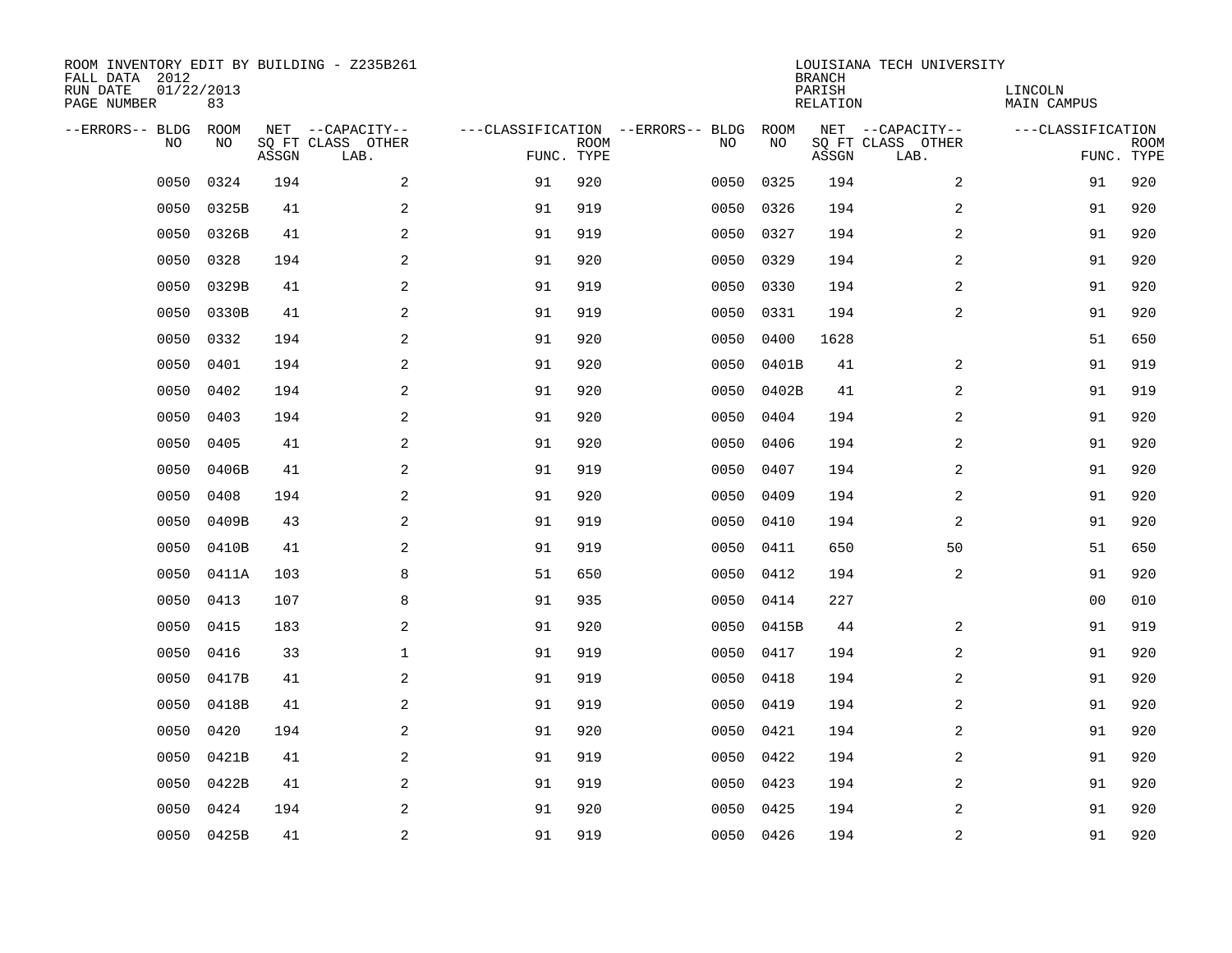| ROOM INVENTORY EDIT BY BUILDING - Z235B261<br>FALL DATA 2012<br>RUN DATE<br>PAGE NUMBER | 01/22/2013<br>84 |       |                                       |                |             |                                          |           | <b>BRANCH</b><br>PARISH<br>RELATION | LOUISIANA TECH UNIVERSITY | LINCOLN<br>MAIN CAMPUS |             |
|-----------------------------------------------------------------------------------------|------------------|-------|---------------------------------------|----------------|-------------|------------------------------------------|-----------|-------------------------------------|---------------------------|------------------------|-------------|
| --ERRORS-- BLDG                                                                         | ROOM             |       |                                       |                |             |                                          | ROOM      |                                     | NET --CAPACITY--          | ---CLASSIFICATION      |             |
| N <sub>O</sub>                                                                          | NO.              |       | NET --CAPACITY--<br>SO FT CLASS OTHER |                | <b>ROOM</b> | ---CLASSIFICATION --ERRORS-- BLDG<br>NO. | NO        |                                     | SQ FT CLASS OTHER         |                        | <b>ROOM</b> |
|                                                                                         |                  | ASSGN | LAB.                                  | FUNC. TYPE     |             |                                          |           | ASSGN                               | LAB.                      |                        | FUNC. TYPE  |
| 0050                                                                                    | 0426B            | 41    | 2                                     | 91             | 919         | 0050                                     | 0427      | 194                                 | 2                         | 91                     | 920         |
| 0050                                                                                    | 0428             | 194   | 2                                     | 91             | 920         | 0050                                     | 0429      | 194                                 | 2                         | 91                     | 920         |
| 0050                                                                                    | 0429B            | 41    | 2                                     | 91             | 919         | 0050                                     | 0430      | 194                                 | 2                         | 91                     | 920         |
| 0050                                                                                    | 0430B            | 41    | 2                                     | 91             | 919         | 0050                                     | 0431      | 194                                 | 2                         | 91                     | 920         |
| 0050                                                                                    | 0432             | 194   | 2                                     | 91             | 920         | 0050                                     | 0500      | 1628                                |                           | 51                     | 650         |
| 0050                                                                                    | 0501             | 194   | $\mathbf{2}$                          | 91             | 920         | 0050                                     | 0501B     | 41                                  | 2                         | 91                     | 919         |
| 0050                                                                                    | 0502             | 194   | $\mathbf{2}$                          | 91             | 920         | 0050                                     | 0502B     | 41                                  | $\overline{a}$            | 91                     | 919         |
| 0050                                                                                    | 0503             | 194   | 2                                     | 91             | 920         | 0050                                     | 0504      | 194                                 | $\overline{a}$            | 91                     | 920         |
| 0050                                                                                    | 0505             | 194   | 2                                     | 91             | 920         | 0050                                     | 0505B     | 41                                  | $\overline{a}$            | 91                     | 919         |
| 0050                                                                                    | 0506             | 194   | 2                                     | 91             | 920         | 0050                                     | 0506B     | 41                                  | 2                         | 91                     | 919         |
| 0050                                                                                    | 0507             | 194   | 2                                     | 91             | 920         | 0050                                     | 0508      | 194                                 | 2                         | 91                     | 920         |
| 0050                                                                                    | 0509             | 194   | 2                                     | 91             | 920         | 0050                                     | 0509B     | 43                                  | 2                         | 91                     | 919         |
| 0050                                                                                    | 0510             | 194   | 2                                     | 91             | 920         | 0050                                     | 0510B     | 41                                  | 2                         | 91                     | 919         |
| 0050                                                                                    | 0511             | 650   | 50                                    | 51             | 650         | 0050                                     | 0511A     | 103                                 | 8                         | 51                     | 650         |
| 0050                                                                                    | 0512             | 194   | 2                                     | 91             | 920         | 0050                                     | 0513      | 107                                 | 8                         | 91                     | 935         |
| 0050                                                                                    | 0514             | 227   |                                       | 0 <sub>0</sub> | 010         | 0050                                     | 0515      | 183                                 | 2                         | 91                     | 920         |
| 0050                                                                                    | 0515B            | 44    | 2                                     | 91             | 919         | 0050                                     | 0516      | 33                                  | $\mathbf{1}$              | 91                     | 919         |
| 0050                                                                                    | 0517             | 194   | 2                                     | 91             | 920         | 0050                                     | 0517B     | 41                                  | 2                         | 91                     | 919         |
| 0050                                                                                    | 0518             | 194   | 2                                     | 91             | 920         | 0050                                     | 0518B     | 41                                  | 2                         | 91                     | 919         |
| 0050                                                                                    | 0519             | 194   | 2                                     | 91             | 920         | 0050                                     | 0520      | 194                                 | 2                         | 91                     | 920         |
| 0050                                                                                    | 0521             | 194   | 2                                     | 91             | 920         | 0050                                     | 0521B     | 41                                  | 2                         | 91                     | 919         |
| 0050                                                                                    | 0522             | 194   | 2                                     | 91             | 920         | 0050                                     | 0522B     | 41                                  | 2                         | 91                     | 919         |
|                                                                                         | 0523             |       | 2                                     | 91             |             |                                          | 0524      |                                     | 2                         | 91                     | 920         |
| 0050                                                                                    |                  | 194   |                                       |                | 920         | 0050                                     |           | 194                                 | $\overline{a}$            |                        |             |
| 0050                                                                                    | 0525             | 194   | 2                                     | 91             | 920         | 0050                                     | 0525B     | 41                                  |                           | 91                     | 919         |
| 0050                                                                                    | 0526             | 194   | 2                                     | 91             | 920         | 0050                                     | 0526B     | 41                                  | 2                         | 91                     | 919         |
|                                                                                         | 0050 0527        | 194   | $\overline{c}$                        | 91             | 920         |                                          | 0050 0528 | 194                                 | $\mathbf 2$               | 91                     | 920         |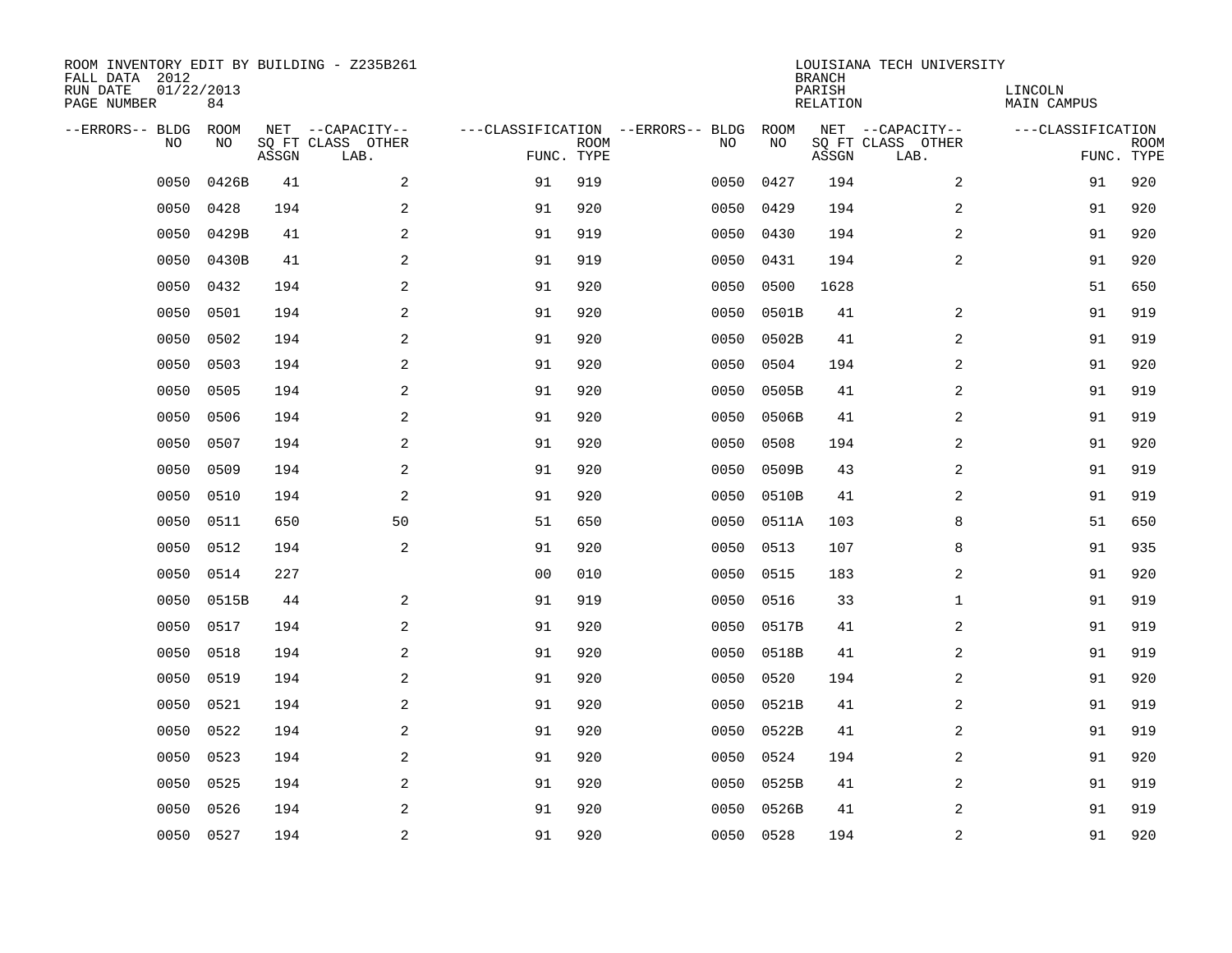| ROOM INVENTORY EDIT BY BUILDING - Z235B261<br>FALL DATA 2012<br>RUN DATE<br>PAGE NUMBER | 01/22/2013<br>85 |       |                                               |                |             |                                         |            | <b>BRANCH</b><br>PARISH<br><b>RELATION</b> | LOUISIANA TECH UNIVERSITY                     | LINCOLN<br><b>MAIN CAMPUS</b>   |             |
|-----------------------------------------------------------------------------------------|------------------|-------|-----------------------------------------------|----------------|-------------|-----------------------------------------|------------|--------------------------------------------|-----------------------------------------------|---------------------------------|-------------|
| --ERRORS-- BLDG<br>NO                                                                   | ROOM<br>NO       | ASSGN | NET --CAPACITY--<br>SQ FT CLASS OTHER<br>LAB. | FUNC. TYPE     | <b>ROOM</b> | ---CLASSIFICATION --ERRORS-- BLDG<br>NO | ROOM<br>NO | ASSGN                                      | NET --CAPACITY--<br>SQ FT CLASS OTHER<br>LAB. | ---CLASSIFICATION<br>FUNC. TYPE | <b>ROOM</b> |
| 0050                                                                                    | 0529             | 194   | 2                                             | 91             | 920         | 0050                                    | 0529B      | 41                                         | 2                                             | 91                              | 919         |
| 0050                                                                                    | 0530             | 194   | 2                                             | 91             | 920         | 0050                                    | 0530B      | 41                                         | 2                                             | 91                              | 919         |
| 0050                                                                                    | 0531             | 194   | 2                                             | 91             | 920         | 0050                                    | 0532       | 194                                        | 2                                             | 91                              | 920         |
| 0050                                                                                    | 0600             | 1628  |                                               | 0 <sub>0</sub> | 020         | 0050                                    | 0601       | 194                                        | $\overline{a}$                                | 91                              | 920         |
| 0050                                                                                    | 0601B            | 41    | 2                                             | 91             | 919         | 0050                                    | 0602       | 194                                        | $\overline{a}$                                | 91                              | 920         |
| 0050                                                                                    | 0602B            | 41    | 2                                             | 91             | 919         | 0050                                    | 0603       | 194                                        | $\overline{a}$                                | 91                              | 920         |
| 0050                                                                                    | 0604             | 194   | $\overline{a}$                                | 91             | 920         | 0050                                    | 0605       | 194                                        | $\overline{a}$                                | 91                              | 920         |
| 0050                                                                                    | 0605B            | 41    | 2                                             | 91             | 919         | 0050                                    | 0606       | 194                                        | 2                                             | 91                              | 920         |
| 0050                                                                                    | 0606B            | 41    | 2                                             | 91             | 919         | 0050                                    | 0607       | 194                                        | 2                                             | 91                              | 920         |
| 0050                                                                                    | 0608             | 194   | 2                                             | 91             | 920         | 0050                                    | 0609       | 194                                        | 2                                             | 91                              | 920         |
| 0050                                                                                    | 0609B            | 43    | 2                                             | 91             | 919         | 0050                                    | 0610       | 194                                        | 2                                             | 91                              | 920         |
| 0050                                                                                    | 0610B            | 41    | 2                                             | 91             | 919         | 0050                                    | 0611       | 650                                        | 50                                            | 51                              | 650         |
| 0050                                                                                    | 0611A            | 103   | 8                                             | 51             | 650         | 0050                                    | 0612       | 194                                        | 2                                             | 91                              | 920         |
| 0050                                                                                    | 0613             | 107   | 8                                             | 91             | 935         | 0050                                    | 0614       | 227                                        |                                               | 00                              | 010         |
| 0050                                                                                    | 0615             | 183   | 2                                             | 91             | 920         | 0050                                    | 0615B      | 44                                         | 2                                             | 91                              | 919         |
| 0050                                                                                    | 0616             | 33    | $\mathbf 1$                                   | 91             | 919         | 0050                                    | 0617       | 194                                        | $\overline{a}$                                | 91                              | 920         |
| 0050                                                                                    | 0617B            | 41    | 2                                             | 91             | 919         | 0050                                    | 0618       | 194                                        | 2                                             | 91                              | 920         |
| 0050                                                                                    | 0618B            | 41    | 2                                             | 91             | 919         | 0050                                    | 0619       | 194                                        | $\overline{a}$                                | 91                              | 920         |
| 0050                                                                                    | 0620             | 194   | 2                                             | 91             | 920         | 0050                                    | 0621       | 194                                        | 2                                             | 91                              | 920         |
| 0050                                                                                    | 0621B            | 41    | $\overline{a}$                                | 91             | 919         | 0050                                    | 0622       | 194                                        | 2                                             | 91                              | 920         |
| 0050                                                                                    | 0622B            | 41    | 2                                             | 91             | 919         | 0050                                    | 0623       | 194                                        | 2                                             | 91                              | 920         |
| 0050                                                                                    | 0624             | 194   | 2                                             | 91             | 920         | 0050                                    | 0625       | 194                                        | 2                                             | 91                              | 920         |
| 0050                                                                                    | 0625B            | 41    | 2                                             | 91             | 919         | 0050                                    | 0626       | 194                                        | 2                                             | 91                              | 920         |
| 0050                                                                                    | 0626B            | 41    | 2                                             | 91             | 919         | 0050                                    | 0627       | 194                                        | $\overline{a}$                                | 91                              | 920         |
| 0050                                                                                    | 0628             | 194   | 2                                             | 91             | 920         | 0050                                    | 0629       | 194                                        | 2                                             | 91                              | 920         |
|                                                                                         | 0050 0629B       | 41    | $\overline{c}$                                | 91             | 919         |                                         | 0050 0630  | 194                                        | $\overline{\mathbf{c}}$                       | 91                              | 920         |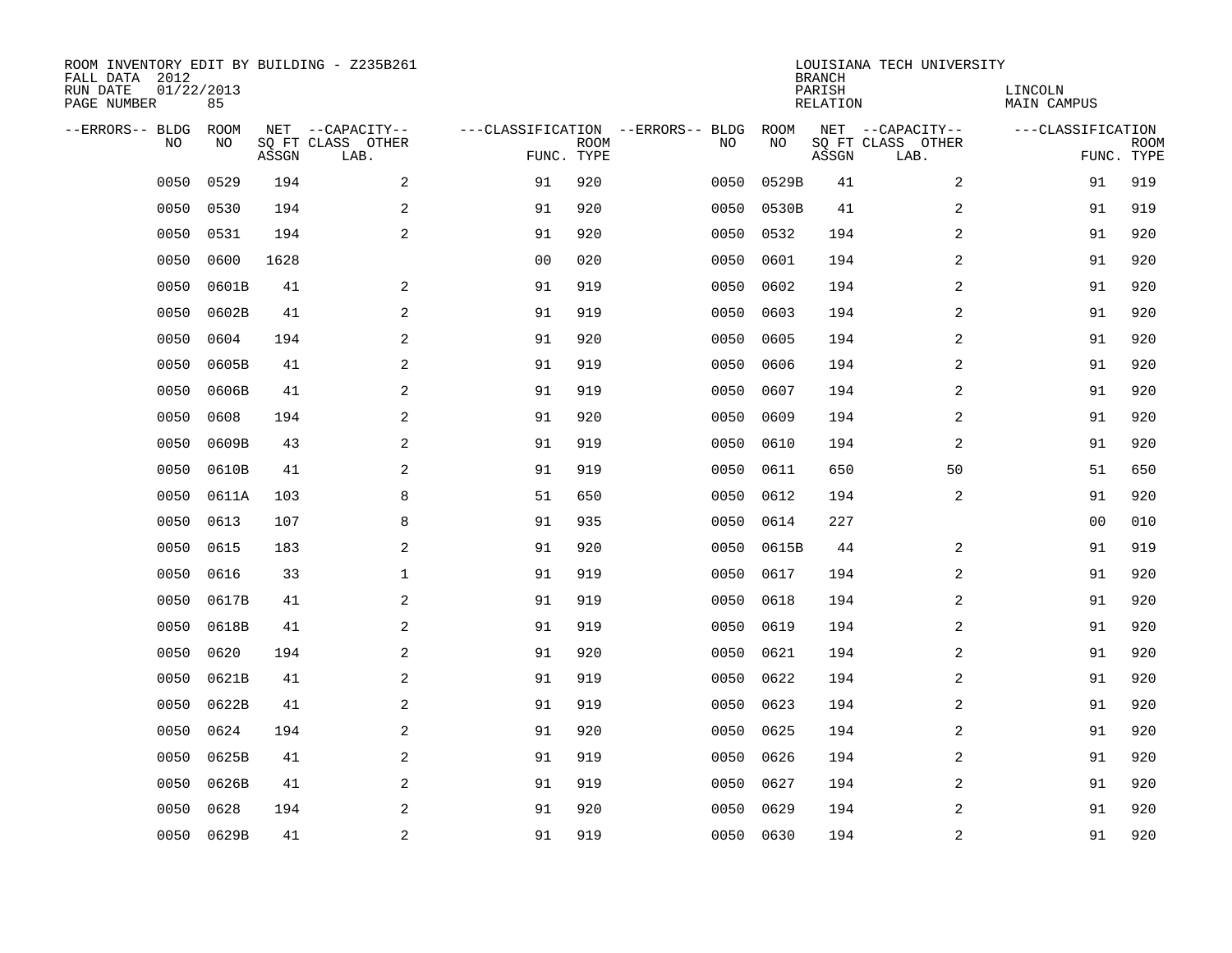| ROOM INVENTORY EDIT BY BUILDING - Z235B261<br>FALL DATA 2012<br>RUN DATE<br>PAGE NUMBER | 01/22/2013<br>86 |       |                                               |                |             |                                         |            | <b>BRANCH</b><br>PARISH<br><b>RELATION</b> | LOUISIANA TECH UNIVERSITY                     | LINCOLN<br><b>MAIN CAMPUS</b> |                           |
|-----------------------------------------------------------------------------------------|------------------|-------|-----------------------------------------------|----------------|-------------|-----------------------------------------|------------|--------------------------------------------|-----------------------------------------------|-------------------------------|---------------------------|
| --ERRORS-- BLDG<br>NO                                                                   | ROOM<br>NO       | ASSGN | NET --CAPACITY--<br>SQ FT CLASS OTHER<br>LAB. | FUNC. TYPE     | <b>ROOM</b> | ---CLASSIFICATION --ERRORS-- BLDG<br>NO | ROOM<br>NO | ASSGN                                      | NET --CAPACITY--<br>SQ FT CLASS OTHER<br>LAB. | ---CLASSIFICATION             | <b>ROOM</b><br>FUNC. TYPE |
| 0050                                                                                    | 0630B            | 41    | 2                                             | 91             | 919         | 0050                                    | 0631       | 194                                        | 2                                             | 91                            | 920                       |
| 0050                                                                                    | 0632             | 194   | 2                                             | 91             | 920         | 0050                                    | 0700       | 1628                                       |                                               | 00                            | 020                       |
| 0050                                                                                    | 0701             | 194   | 2                                             | 91             | 920         | 0050                                    | 0701B      | 41                                         | 2                                             | 91                            | 919                       |
| 0050                                                                                    | 0702             | 194   | $\mathbf{2}$                                  | 91             | 920         | 0050                                    | 0702B      | 41                                         | $\overline{a}$                                | 91                            | 919                       |
| 0050                                                                                    | 0703             | 194   | 2                                             | 91             | 920         | 0050                                    | 0704       | 194                                        | $\overline{a}$                                | 91                            | 920                       |
| 0050                                                                                    | 0705             | 194   | 2                                             | 91             | 920         | 0050                                    | 0705B      | 41                                         | $\overline{a}$                                | 91                            | 919                       |
| 0050                                                                                    | 0706             | 194   | $\mathbf{2}$                                  | 91             | 920         | 0050                                    | 0706B      | 41                                         | $\overline{a}$                                | 91                            | 919                       |
| 0050                                                                                    | 0707             | 194   | 2                                             | 91             | 920         | 0050                                    | 0708       | 194                                        | 2                                             | 91                            | 920                       |
| 0050                                                                                    | 0709             | 194   | 2                                             | 91             | 920         | 0050                                    | 0709B      | 43                                         | 2                                             | 91                            | 919                       |
| 0050                                                                                    | 0710             | 194   | 2                                             | 91             | 920         | 0050                                    | 0710B      | 41                                         | 2                                             | 91                            | 919                       |
| 0050                                                                                    | 0711             | 650   | 50                                            | 51             | 650         | 0050                                    | 0711A      | 103                                        | 8                                             | 51                            | 650                       |
| 0050                                                                                    | 0712             | 194   | 2                                             | 91             | 920         | 0050                                    | 0713       | 107                                        | 8                                             | 91                            | 935                       |
| 0050                                                                                    | 0714             | 227   |                                               | 0 <sub>0</sub> | 010         | 0050                                    | 0715       | 183                                        | 2                                             | 91                            | 920                       |
| 0050                                                                                    | 0715B            | 44    | $\mathbf{2}$                                  | 91             | 919         | 0050                                    | 0716       | 33                                         | $\mathbf{1}$                                  | 91                            | 919                       |
| 0050                                                                                    | 0717             | 194   | 2                                             | 91             | 920         | 0050                                    | 0717B      | 41                                         | 2                                             | 91                            | 919                       |
| 0050                                                                                    | 0718             | 194   | 2                                             | 91             | 920         | 0050                                    | 0718B      | 41                                         | 2                                             | 91                            | 919                       |
| 0050                                                                                    | 0719             | 194   | 2                                             | 91             | 920         | 0050                                    | 0720       | 194                                        | 2                                             | 91                            | 920                       |
| 0050                                                                                    | 0721             | 194   | 2                                             | 91             | 920         | 0050                                    | 0721B      | 41                                         | $\overline{a}$                                | 91                            | 919                       |
| 0050                                                                                    | 0722             | 194   | 2                                             | 91             | 920         | 0050                                    | 0722B      | 41                                         | 2                                             | 91                            | 919                       |
| 0050                                                                                    | 0723             | 194   | $\overline{a}$                                | 91             | 920         | 0050                                    | 0724       | 194                                        | 2                                             | 91                            | 920                       |
| 0050                                                                                    | 0725             | 194   | 2                                             | 91             | 920         | 0050                                    | 0725B      | 41                                         | 2                                             | 91                            | 919                       |
| 0050                                                                                    | 0726             | 194   | 2                                             | 91             | 920         | 0050                                    | 0726B      | 41                                         | 2                                             | 91                            | 919                       |
| 0050                                                                                    | 0727             | 194   | 2                                             | 91             | 920         | 0050                                    | 0728       | 194                                        | 2                                             | 91                            | 920                       |
| 0050                                                                                    | 0729             | 194   | 2                                             | 91             | 920         | 0050                                    | 0729B      | 41                                         | $\overline{a}$                                | 91                            | 919                       |
| 0050                                                                                    | 0730             | 194   | 2                                             | 91             | 920         | 0050                                    | 0730B      | 41                                         | 2                                             | 91                            | 919                       |
|                                                                                         | 0050 0731        | 194   | $\overline{c}$                                | 91             | 920         |                                         | 0050 0732  | 194                                        | $\overline{\mathbf{c}}$                       | 91                            | 920                       |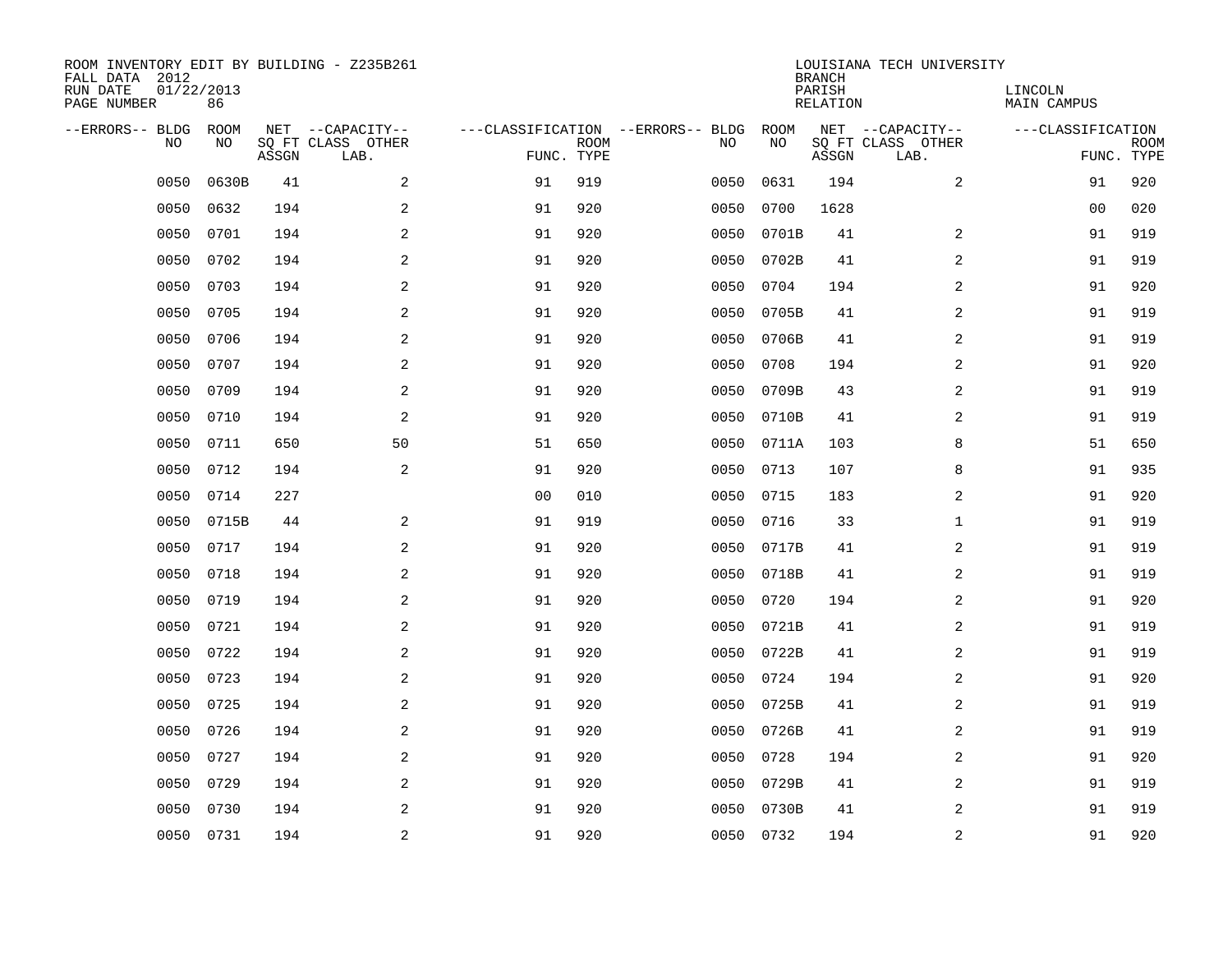| ROOM INVENTORY EDIT BY BUILDING - Z235B261<br>FALL DATA 2012<br>RUN DATE<br>PAGE NUMBER | 01/22/2013<br>87 |       |                                               |                |             |                                         |            | <b>BRANCH</b><br>PARISH<br>RELATION | LOUISIANA TECH UNIVERSITY                     | LINCOLN<br><b>MAIN CAMPUS</b> |                           |
|-----------------------------------------------------------------------------------------|------------------|-------|-----------------------------------------------|----------------|-------------|-----------------------------------------|------------|-------------------------------------|-----------------------------------------------|-------------------------------|---------------------------|
| --ERRORS-- BLDG<br>NO                                                                   | ROOM<br>NO       | ASSGN | NET --CAPACITY--<br>SQ FT CLASS OTHER<br>LAB. | FUNC. TYPE     | <b>ROOM</b> | ---CLASSIFICATION --ERRORS-- BLDG<br>NO | ROOM<br>NO | ASSGN                               | NET --CAPACITY--<br>SQ FT CLASS OTHER<br>LAB. | ---CLASSIFICATION             | <b>ROOM</b><br>FUNC. TYPE |
| 0050                                                                                    | 0800             | 1628  |                                               | 0 <sub>0</sub> | 020         | 0050                                    | 0801       | 194                                 | 2                                             | 91                            | 920                       |
| 0050                                                                                    | 0801B            | 41    | 2                                             | 91             | 919         | 0050                                    | 0802       | 194                                 | 2                                             | 91                            | 920                       |
| 0050                                                                                    | 0802B            | 41    | $\mathbf{2}$                                  | 91             | 919         | 0050                                    | 0803       | 194                                 | $\overline{a}$                                | 91                            | 920                       |
| 0050                                                                                    | 0804             | 194   | 2                                             | 91             | 920         | 0050                                    | 0805       | 194                                 | 2                                             | 91                            | 920                       |
| 0050                                                                                    | 0805B            | 41    | 2                                             | 91             | 919         | 0050                                    | 0806       | 194                                 | 2                                             | 91                            | 920                       |
| 0050                                                                                    | 0806B            | 41    | 2                                             | 91             | 919         | 0050                                    | 0807       | 194                                 | 2                                             | 91                            | 920                       |
| 0050                                                                                    | 0808             | 194   | $\sqrt{2}$                                    | 91             | 920         | 0050                                    | 0809       | 194                                 | $\boldsymbol{2}$                              | 91                            | 920                       |
| 0050                                                                                    | 0809B            | 43    | 2                                             | 91             | 919         | 0050                                    | 0810       | 194                                 | 2                                             | 91                            | 920                       |
| 0050                                                                                    | 0810B            | 41    | 2                                             | 91             | 919         | 0050                                    | 0811       | 650                                 | 50                                            | 51                            | 650                       |
| 0050                                                                                    | 0811A            | 103   | 8                                             | 51             | 650         | 0050                                    | 0812       | 194                                 | 2                                             | 91                            | 920                       |
| 0050                                                                                    | 0813             | 107   | 8                                             | 91             | 935         | 0050                                    | 0814       | 227                                 |                                               | 00                            | 010                       |
| 0050                                                                                    | 0815             | 183   | 2                                             | 91             | 920         | 0050                                    | 0815B      | 44                                  | 2                                             | 91                            | 919                       |
| 0050                                                                                    | 0816             | 33    | 1                                             | 91             | 919         | 0050                                    | 0817       | 194                                 | $\overline{a}$                                | 91                            | 920                       |
| 0050                                                                                    | 0817B            | 41    | 2                                             | 91             | 919         | 0050                                    | 0818       | 194                                 | 2                                             | 91                            | 920                       |
| 0050                                                                                    | 0818B            | 41    | 2                                             | 91             | 919         | 0050                                    | 0819       | 194                                 | 2                                             | 91                            | 920                       |
| 0050                                                                                    | 0820             | 194   | 2                                             | 91             | 920         | 0050                                    | 0821       | 194                                 | 2                                             | 91                            | 920                       |
| 0050                                                                                    | 0821B            | 41    | $\mathbf{2}$                                  | 91             | 919         | 0050                                    | 0822       | 194                                 | 2                                             | 91                            | 920                       |
| 0050                                                                                    | 0822B            | 41    | 2                                             | 91             | 919         | 0050                                    | 0823       | 194                                 | 2                                             | 91                            | 920                       |
| 0050                                                                                    | 0824             | 194   | 2                                             | 91             | 920         | 0050                                    | 0825       | 194                                 | 2                                             | 91                            | 920                       |
| 0050                                                                                    | 0825B            | 41    | 2                                             | 91             | 919         | 0050                                    | 0826       | 194                                 | 2                                             | 91                            | 920                       |
| 0050                                                                                    | 0826B            | 41    | 2                                             | 91             | 919         | 0050                                    | 0827       | 194                                 | 2                                             | 91                            | 920                       |
| 0050                                                                                    | 0828             | 194   | 2                                             | 91             | 920         | 0050                                    | 0829       | 194                                 | 2                                             | 91                            | 920                       |
| 0050                                                                                    | 0829B            | 41    | 2                                             | 91             | 919         | 0050                                    | 0830       | 194                                 | 2                                             | 91                            | 920                       |
| 0050                                                                                    | 0830B            | 41    | 2                                             | 91             | 919         | 0050                                    | 0831       | 194                                 | $\overline{a}$                                | 91                            | 920                       |
| 0050                                                                                    | 0832             | 194   | 2                                             | 91             | 920         |                                         | 0050 0901  | 201                                 |                                               | 0 <sub>0</sub>                | 020                       |
| 0050                                                                                    | 0902             | 243   |                                               | 0 <sub>0</sub> | 030         |                                         |            |                                     | TOTAL NET ASSIGN SQ. FT. IN ROOM FILE         | 60,325                        |                           |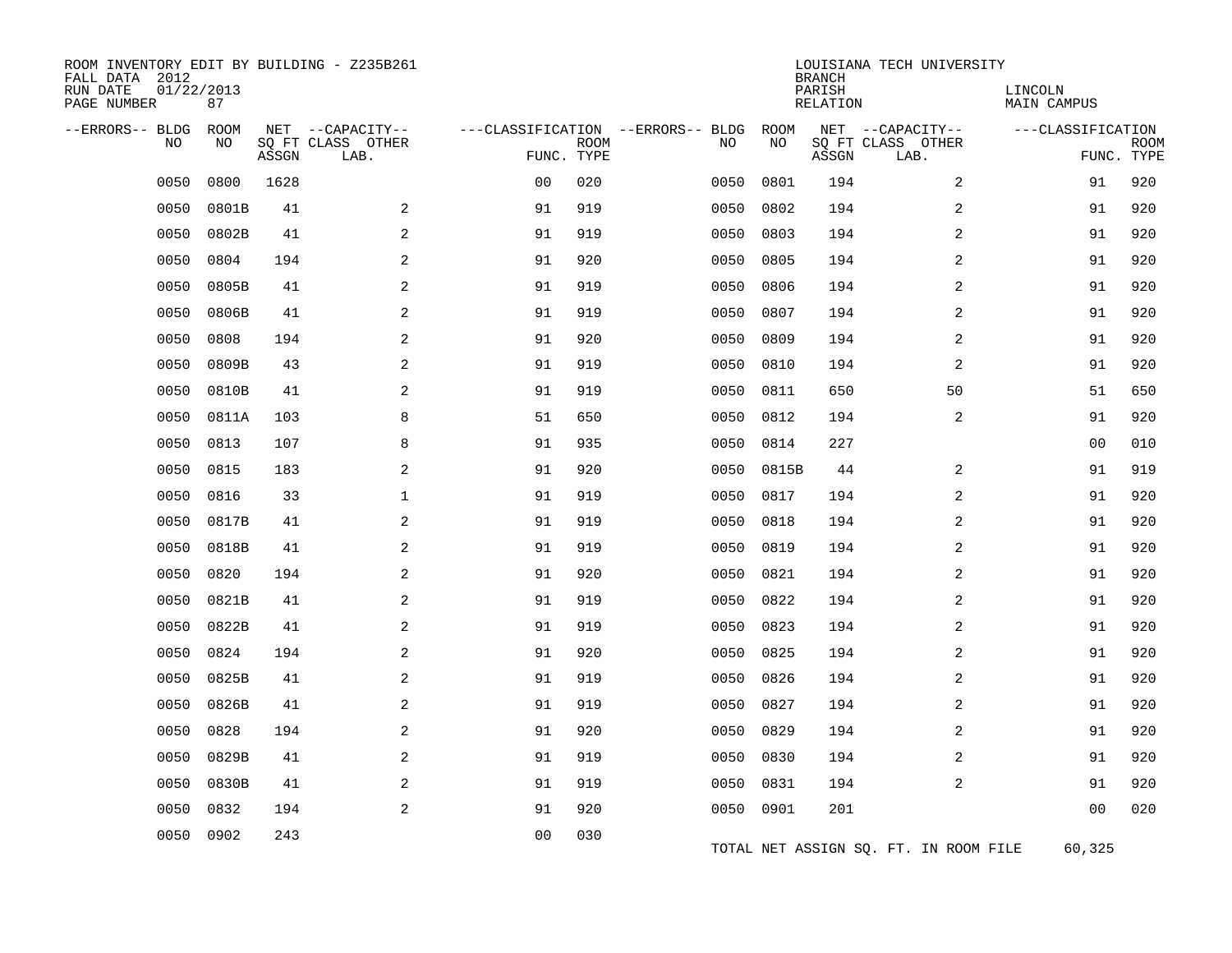| ROOM INVENTORY EDIT BY BUILDING - Z235B261<br>FALL DATA 2012<br>RUN DATE<br>PAGE NUMBER | 01/22/2013<br>88 |          |                           |              |                                                         |                    |           |                                                        | <b>BRANCH</b><br>PARISH<br>RELATION | LOUISIANA TECH UNIVERSITY                                                                                  | LINCOLN<br>MAIN CAMPUS |                           |
|-----------------------------------------------------------------------------------------|------------------|----------|---------------------------|--------------|---------------------------------------------------------|--------------------|-----------|--------------------------------------------------------|-------------------------------------|------------------------------------------------------------------------------------------------------------|------------------------|---------------------------|
| --ERRORS-- BLDG ROOM                                                                    |                  |          | NET --CAPACITY--          |              | ---CLASSIFICATION --ERRORS-- BLDG ROOM NET --CAPACITY-- |                    |           |                                                        |                                     |                                                                                                            | ---CLASSIFICATION      |                           |
| NO                                                                                      | NO               | ASSGN    | SQ FT CLASS OTHER<br>LAB. |              |                                                         | ROOM<br>FUNC. TYPE | NO        | NO<br>TOTAL NUMBER CLASSROOMS<br>TOTAL NUMBER LABS 210 | ASSGN                               | SQ FT CLASS OTHER<br>LAB.<br>TOTAL NUMBER COMPUTER CLASSROOMS<br>TOTAL NUMBER SPECIAL LABS 220             |                        | <b>ROOM</b><br>FUNC. TYPE |
|                                                                                         | 0052 0100        | 691      |                           | $\mathbf{1}$ | 0 <sub>0</sub>                                          | 020                | 0052 0101 |                                                        | 554                                 | 15                                                                                                         | 21                     | 250                       |
|                                                                                         | 0052 0102        | 19       |                           | $\mathbf{1}$ | 0 <sub>0</sub>                                          | 010                | 0052 0103 |                                                        | 75                                  | $\mathbf{1}$                                                                                               | 11                     | 115                       |
|                                                                                         | 0052 0104        | 146      |                           | $\mathbf{1}$ | 46                                                      | 310                | 0052 0105 |                                                        | 144                                 | $\mathbf{1}$                                                                                               | 46                     | 310                       |
|                                                                                         | 0052 0106        | 62       |                           | $\mathbf{1}$ | 45                                                      | 315                | 0052 0107 |                                                        | 8                                   | $\mathbf{1}$                                                                                               | 0 <sub>0</sub>         | 030                       |
|                                                                                         | 0052 0108        | 17       |                           | $\mathbf{1}$ | 0 <sub>0</sub>                                          | 030                | 0052 0109 |                                                        | 510                                 | 34                                                                                                         | 11                     | 110                       |
| 0052                                                                                    | 0110             | 548      | 37                        |              | 11                                                      | 110                | 0052 0111 |                                                        | 796                                 | 21                                                                                                         | 21                     | 255                       |
| 0052                                                                                    | 0112             | 495      | 13                        |              | 21                                                      | 250                | 0052 0113 |                                                        | 85                                  | 2                                                                                                          | 21                     | 250                       |
|                                                                                         | 0052 0114        | 85       | 2                         |              | 21                                                      | 250                | 0052 0115 |                                                        | 1020                                | 27                                                                                                         | 21                     | 250                       |
|                                                                                         | 0052 0201        | 71       | 2                         |              | 21                                                      | 255                |           | TOTAL NUMBER CLASSROOMS<br>TOTAL NUMBER LABS 210       |                                     | TOTAL NET ASSIGN SQ. FT. IN ROOM FILE<br>TOTAL NUMBER COMPUTER CLASSROOMS<br>TOTAL NUMBER SPECIAL LABS 220 | 4,591<br>2             |                           |
|                                                                                         | 0053 0100        | 102      |                           | $\mathbf 1$  | 46                                                      | 310                |           | 0053 0101                                              | 1112                                | $\mathbf{1}$                                                                                               | 45                     | 350                       |
|                                                                                         | 0053 0102        | 2466 130 |                           |              | 11                                                      | 110                |           | 0053 0103A                                             | 49                                  | $\mathbf{1}$                                                                                               | 45                     | 315                       |
|                                                                                         | 0053 0103B       | 49       |                           | $\mathbf{1}$ | 45                                                      | 315                | 0053 0104 |                                                        | 350                                 | $\mathbf{1}$                                                                                               | 45                     | 350                       |
|                                                                                         | 0053 0104A       | 137      |                           | $\mathbf{1}$ | 45                                                      | 315                | 0053 0105 |                                                        | 385                                 | $\mathbf{1}$                                                                                               | 45                     | 310                       |
|                                                                                         | 0053 0105A       | 179      |                           | $\mathbf{1}$ | 45                                                      | 310                |           | 0053 0105B                                             | 179                                 | $\mathbf{1}$                                                                                               | 45                     | 310                       |
|                                                                                         | 0053 0105C       | 133      |                           | $\mathbf{1}$ | 45                                                      | 310                |           | 0053 0105D                                             | 146                                 | $\mathbf{1}$                                                                                               | 45                     | 310                       |
|                                                                                         | 0053 0105E       | 110      |                           | $\mathbf{1}$ | 45                                                      | 310                |           | 0053 0105F                                             | 17                                  | $\mathbf{1}$                                                                                               | 45                     | 315                       |
| 0053                                                                                    | 0106             | 686      |                           | $\mathbf{1}$ | 46                                                      | 310                | 0053      | 0106A                                                  | 300                                 | $\mathbf{1}$                                                                                               | 46                     | 310                       |
|                                                                                         | 0053 0106B       | 410      |                           | $\mathbf{1}$ | 46                                                      | 310                |           | 0053 0106D                                             | 77                                  | $\mathbf{1}$                                                                                               | 45                     | 315                       |
| 0053                                                                                    | 0107             | 235      |                           | $\mathbf{1}$ | 46                                                      | 310                |           | 0053 0107A                                             | 243                                 | $\mathbf{1}$                                                                                               | 46                     | 310                       |
| 0053                                                                                    | 0108             | 136      |                           | $\mathbf 1$  | 0 <sub>0</sub>                                          | 020                | 0053      | 0108A                                                  | 148                                 | $\mathbf{1}$                                                                                               | 46                     | 310                       |
|                                                                                         | 0053 0108B       | 150      |                           | $\mathbf{1}$ | 46                                                      | 310                | 0053 0109 |                                                        | 136                                 | $\mathbf{1}$                                                                                               | 0 <sub>0</sub>         | 020                       |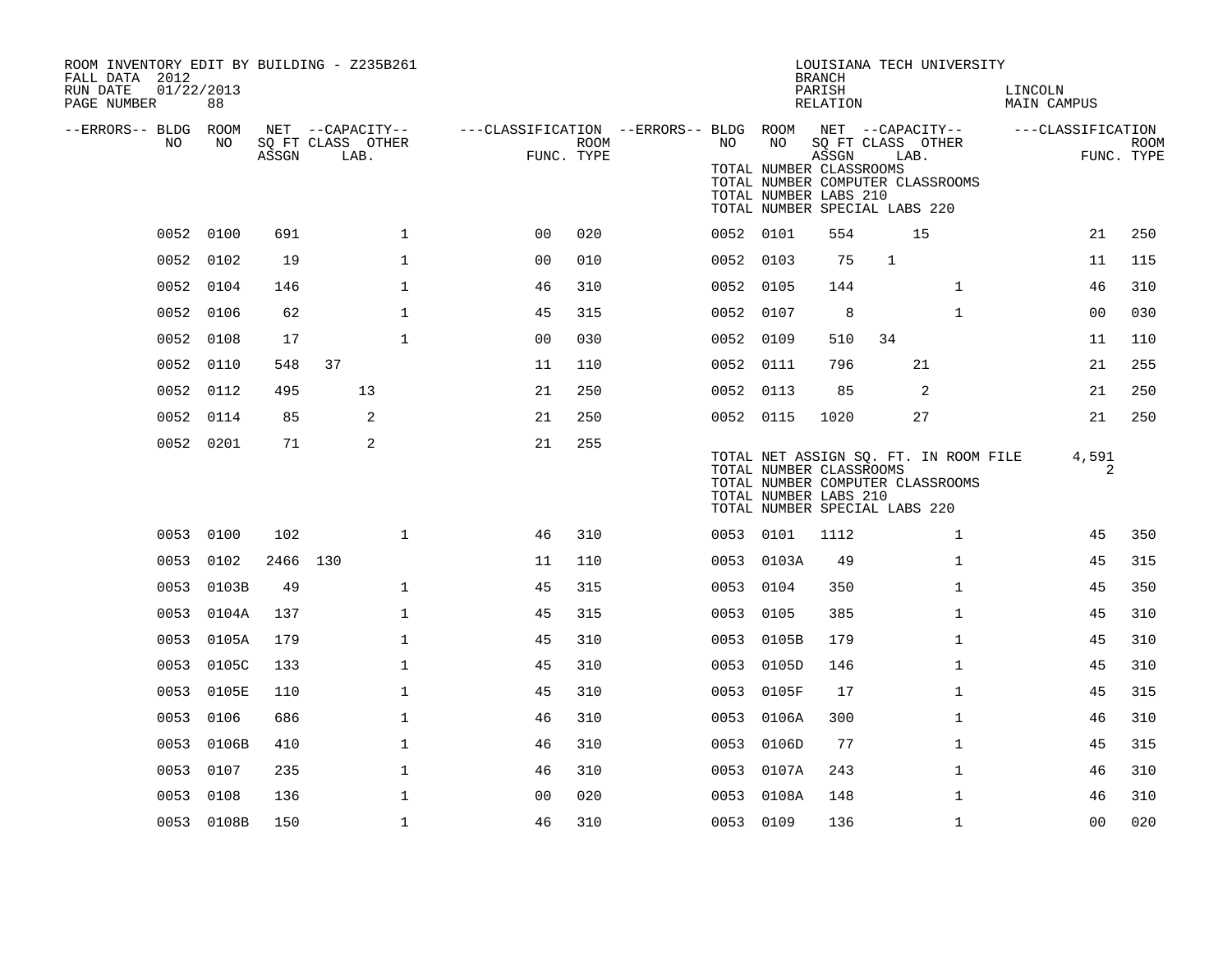| ROOM INVENTORY EDIT BY BUILDING - Z235B261<br>FALL DATA 2012<br>RUN DATE<br>PAGE NUMBER | 01/22/2013<br>89 |       |                                               |                |             |                                         |            | <b>BRANCH</b><br>PARISH<br><b>RELATION</b> | LOUISIANA TECH UNIVERSITY                     | LINCOLN<br><b>MAIN CAMPUS</b> |                           |
|-----------------------------------------------------------------------------------------|------------------|-------|-----------------------------------------------|----------------|-------------|-----------------------------------------|------------|--------------------------------------------|-----------------------------------------------|-------------------------------|---------------------------|
| --ERRORS-- BLDG<br>NO.                                                                  | ROOM<br>NO       | ASSGN | NET --CAPACITY--<br>SQ FT CLASS OTHER<br>LAB. | FUNC. TYPE     | <b>ROOM</b> | ---CLASSIFICATION --ERRORS-- BLDG<br>NO | ROOM<br>NO | ASSGN                                      | NET --CAPACITY--<br>SQ FT CLASS OTHER<br>LAB. | ---CLASSIFICATION             | <b>ROOM</b><br>FUNC. TYPE |
| 0053                                                                                    | 0109A            | 150   | $\mathbf{1}$                                  | 46             | 310         | 0053                                    | 0109B      | 148                                        | $\mathbf{1}$                                  | 46                            | 310                       |
| 0053                                                                                    | 0110             | 60    | $\mathbf 1$                                   | 0 <sub>0</sub> | 010         | 0053                                    | 0111       | 99                                         | $\mathbf{1}$                                  | 45                            | 315                       |
| 0053                                                                                    | 0112             | 187   | $\mathbf 1$                                   | 46             | 310         | 0053                                    | 0112A      | 36                                         | $\mathbf{1}$                                  | 45                            | 315                       |
| 0053                                                                                    | 0113             | 187   | $\mathbf 1$                                   | 46             | 310         | 0053                                    | 0114       | 360                                        | $\mathbf{1}$                                  | 46                            | 310                       |
| 0053                                                                                    | 0114A            | 189   | $\mathbf 1$                                   | 46             | 310         | 0053                                    | 0115       | 360                                        | $\mathbf{1}$                                  | 46                            | 310                       |
| 0053                                                                                    | 0115A            | 189   | $\mathbf 1$                                   | 46             | 310         |                                         | 0053 0116  | 134                                        | $\mathbf{1}$                                  | 0 <sub>0</sub>                | 020                       |
| 0053                                                                                    | 0116A            | 148   | $\mathbf{1}$                                  | 46             | 310         | 0053                                    | 0116B      | 148                                        | $\mathbf{1}$                                  | 46                            | 310                       |
| 0053                                                                                    | 0117             | 134   | $\mathbf{1}$                                  | 0 <sub>0</sub> | 020         |                                         | 0053 0117A | 148                                        | $\mathbf{1}$                                  | 46                            | 310                       |
| 0053                                                                                    | 0117B            | 148   | $\mathbf{1}$                                  | 46             | 310         | 0053                                    | 0118       | 99                                         | $\mathbf{1}$                                  | 45                            | 315                       |
| 0053                                                                                    | 0119             | 99    | $\mathbf 1$                                   | 46             | 315         | 0053                                    | 0120       | 187                                        | $\mathbf{1}$                                  | 46                            | 310                       |
| 0053                                                                                    | 0121             | 187   | $\mathbf{1}$                                  | 46             | 310         | 0053                                    | 0122       | 360                                        | $\mathbf{1}$                                  | 46                            | 310                       |
| 0053                                                                                    | 0122A            | 189   | $\mathbf{1}$                                  | 46             | 310         | 0053                                    | 0123       | 360                                        | $\mathbf{1}$                                  | 46                            | 310                       |
| 0053                                                                                    | 0123A            | 189   | $\mathbf{1}$                                  | 46             | 310         | 0053                                    | 0124       | 133                                        | $\mathbf{1}$                                  | 0 <sub>0</sub>                | 020                       |
| 0053                                                                                    | 0124A            | 148   | $\mathbf{1}$                                  | 46             | 310         | 0053                                    | 0124B      | 148                                        | $\mathbf{1}$                                  | 46                            | 310                       |
| 0053                                                                                    | 0125             | 133   | 1                                             | 00             | 020         | 0053                                    | 0125A      | 148                                        | $\mathbf{1}$                                  | 46                            | 310                       |
| 0053                                                                                    | 0125B            | 148   | $\mathbf 1$                                   | 46             | 310         | 0053                                    | 0126       | 99                                         | $\mathbf{1}$                                  | 45                            | 315                       |
| 0053                                                                                    | 0127             | 99    | $\mathbf 1$                                   | 45             | 315         | 0053                                    | 0128       | 136                                        | $\mathbf{1}$                                  | 00                            | 020                       |
| 0053                                                                                    | 0128A            | 152   | $\mathbf 1$                                   | 46             | 310         | 0053                                    | 0128B      | 148                                        | $\mathbf{1}$                                  | 46                            | 310                       |
| 0053                                                                                    | 0129             | 136   | $\mathbf{1}$                                  | 0 <sub>0</sub> | 020         |                                         | 0053 0129A | 148                                        | $\mathbf{1}$                                  | 46                            | 310                       |
| 0053                                                                                    | 0129B            | 152   | $\mathbf 1$                                   | 46             | 310         | 0053                                    | 0190       | 100                                        | $\mathbf{1}$                                  | 00                            | 020                       |
| 0053                                                                                    | 0191             | 256   | $\overline{4}$                                | 0 <sub>0</sub> | 030         |                                         | 0053 0192  | 183                                        | 3                                             | 0 <sub>0</sub>                | 030                       |
| 0053                                                                                    | 0193             | 40    | $\mathbf{1}$                                  | 00             | 020         | 0053                                    | 0194       | 186                                        | $\mathbf{1}$                                  | 00                            | 020                       |
| 0053                                                                                    | 0195             | 243   | $\mathbf{1}$                                  | 0 <sub>0</sub> | 020         | 0053                                    | 0196       | 1047                                       | $\mathbf{1}$                                  | 0 <sub>0</sub>                | 020                       |
| 0053                                                                                    | 0197             | 392   | $\mathbf 1$                                   | 00             | 030         | 0053                                    | 0198       | 1753                                       | $\mathbf{1}$                                  | 00                            | 020                       |
| 0053                                                                                    | 0199             | 1312  | $\mathbf 1$                                   | 0 <sub>0</sub> | 020         | 0053                                    | 0200A      | 169                                        | $\mathbf{1}$                                  | 46                            | 310                       |
|                                                                                         | 0053 0200B       | 169   | 1                                             | 46             | 310         |                                         | 0053 0200C | 169                                        | $\mathbf{1}$                                  | 46                            | 310                       |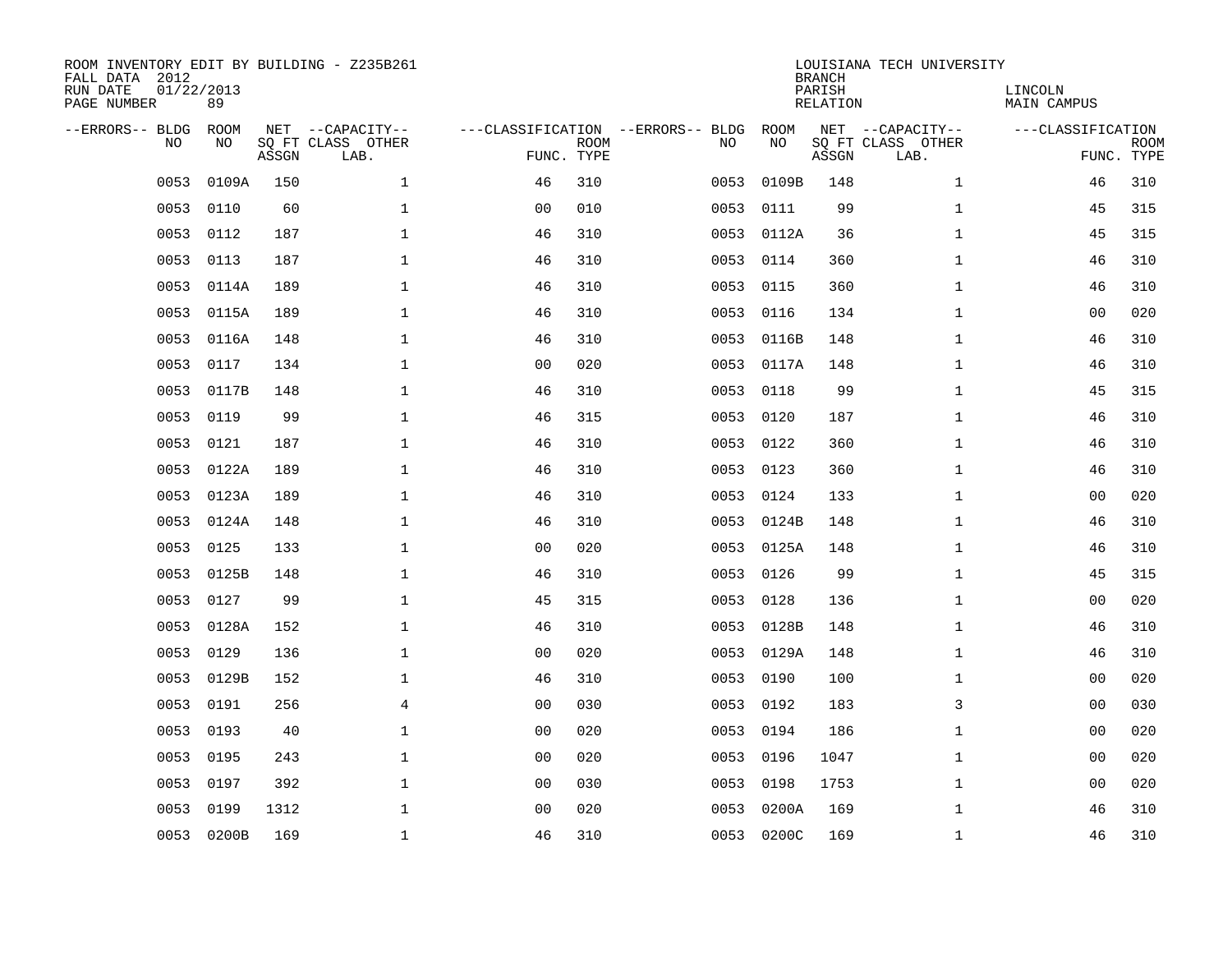| ROOM INVENTORY EDIT BY BUILDING - Z235B261<br>FALL DATA 2012<br>RUN DATE<br>PAGE NUMBER | 01/22/2013<br>90 |                            |                  |      |              |                |                           |                                   |      |            | <b>BRANCH</b><br>PARISH<br><b>RELATION</b> |    | LOUISIANA TECH UNIVERSITY                     | LINCOLN<br><b>MAIN CAMPUS</b> |                           |
|-----------------------------------------------------------------------------------------|------------------|----------------------------|------------------|------|--------------|----------------|---------------------------|-----------------------------------|------|------------|--------------------------------------------|----|-----------------------------------------------|-------------------------------|---------------------------|
| --ERRORS-- BLDG<br>NO.                                                                  | ROOM<br>NO       | SQ FT CLASS OTHER<br>ASSGN | NET --CAPACITY-- | LAB. |              |                | <b>ROOM</b><br>FUNC. TYPE | ---CLASSIFICATION --ERRORS-- BLDG | NO   | ROOM<br>NO | ASSGN                                      |    | NET --CAPACITY--<br>SQ FT CLASS OTHER<br>LAB. | ---CLASSIFICATION             | <b>ROOM</b><br>FUNC. TYPE |
| 0053                                                                                    | 0200D            | 169                        |                  |      | $\mathbf{1}$ | 46             | 310                       |                                   | 0053 | 0201       | 45                                         |    | $\mathbf{1}$                                  | 00                            | 030                       |
| 0053                                                                                    | 0202             | 860                        | 60               |      |              | 11             | 110                       |                                   | 0053 | 0203       | 248                                        |    | $\mathbf{1}$                                  | 45                            | 350                       |
| 0053                                                                                    | 0204             | 171                        |                  |      | $\mathbf{1}$ | 46             | 310                       |                                   | 0053 | 0205       | 129                                        |    | $\mathbf{1}$                                  | 0 <sub>0</sub>                | 020                       |
| 0053                                                                                    | 0205A            | 161                        |                  |      | $\mathbf{1}$ | 45             | 310                       |                                   | 0053 | 0205B      | 150                                        |    | $\mathbf{1}$                                  | 46                            | 310                       |
| 0053                                                                                    | 0205C            | 159                        |                  |      | $\mathbf{1}$ | 46             | 310                       |                                   | 0053 | 0205D      | 143                                        |    | $\mathbf{1}$                                  | 46                            | 310                       |
| 0053                                                                                    | 0205E            | 202                        |                  |      | 1            | 46             | 310                       |                                   | 0053 | 0206       | 937                                        | 60 |                                               | 11                            | 110                       |
| 0053                                                                                    | 0207             | 115                        |                  |      | $\mathbf 1$  | 46             | 310                       |                                   | 0053 | 0208       | 93                                         |    | $\mathbf{1}$                                  | 00                            | 020                       |
| 0053                                                                                    | 0208A            | 124                        |                  |      | 1            | 46             | 310                       |                                   | 0053 | 0208B      | 120                                        |    | $\mathbf{1}$                                  | 46                            | 310                       |
| 0053                                                                                    | 0208C            | 120                        |                  |      | $\mathbf{1}$ | 46             | 310                       |                                   | 0053 | 0208D      | 130                                        |    | $\mathbf{1}$                                  | 46                            | 310                       |
| 0053                                                                                    | 0208E            | 147                        |                  |      | $\mathbf 1$  | 46             | 310                       |                                   | 0053 | 0208F      | 124                                        |    | $\mathbf{1}$                                  | 46                            | 310                       |
| 0053                                                                                    | 0209             | 164                        |                  |      | $\mathbf{1}$ | 46             | 310                       |                                   | 0053 | 0210       | 663                                        | 40 |                                               | 11                            | 110                       |
| 0053                                                                                    | 0211             | 141                        |                  |      | $\mathbf 1$  | 0 <sub>0</sub> | 020                       |                                   | 0053 | 0211A      | 160                                        |    | $\mathbf{1}$                                  | 46                            | 310                       |
| 0053                                                                                    | 0211B            | 164                        |                  |      | $\mathbf{1}$ | 46             | 310                       |                                   | 0053 | 0211C      | 176                                        |    | $\mathbf{1}$                                  | 46                            | 310                       |
| 0053                                                                                    | 0211D            | 136                        |                  |      | $\mathbf 1$  | 46             | 310                       |                                   | 0053 | 0211E      | 175                                        |    | $\mathbf{1}$                                  | 46                            | 310                       |
| 0053                                                                                    | 0211F            | 161                        |                  |      | $\mathbf{1}$ | 46             | 310                       |                                   | 0053 | 0211G      | 120                                        |    | $\mathbf{1}$                                  | 46                            | 310                       |
| 0053                                                                                    | 0211H            | 23                         |                  |      | $\mathbf 1$  | 45             | 315                       |                                   | 0053 | 0212       | 603                                        |    | $\mathbf{1}$                                  | 00                            | 020                       |
| 0053                                                                                    | 0212A            | 160                        |                  |      | $\mathbf{1}$ | 46             | 310                       |                                   | 0053 | 0212B      | 164                                        |    | $\mathbf{1}$                                  | 46                            | 310                       |
| 0053                                                                                    | 0213             | 940                        | 55               |      |              | 11             | 110                       |                                   | 0053 | 0214       | 926                                        | 44 |                                               | 11                            | 110                       |
| 0053                                                                                    | 0215             | 1472                       | 70               |      |              | 11             | 110                       |                                   | 0053 | 0216       | 31                                         |    | $\mathbf{1}$                                  | 00                            | 010                       |
| 0053                                                                                    | 0217             | 1083                       |                  | 35   |              | 11             | 210                       |                                   | 0053 | 0217A      | 209                                        |    | 6                                             | 21                            | 225                       |
| 0053                                                                                    | 0217B            | 31                         |                  |      | $\mathbf{1}$ | 0 <sub>0</sub> | 030                       |                                   | 0053 | 0218       | 926                                        | 50 |                                               | 11                            | 110                       |
| 0053                                                                                    | 0218A            | 187                        | $\mathbf{1}$     |      |              | 11             | 115                       |                                   | 0053 | 0219       | 1361                                       |    | 40                                            | 21                            | 220                       |
| 0053                                                                                    | 0220             | 623                        |                  | 5    |              | 21             | 225                       |                                   | 0053 | 0220A      | 187                                        |    | $\mathbf{1}$                                  | 45                            | 310                       |
| 0053                                                                                    | 0222             | 593                        |                  |      | 14           | 21             | 650                       |                                   | 0053 | 0222A      | 31                                         |    | $\mathbf{1}$                                  | 21                            | 730                       |
| 0053                                                                                    | 0291             | 351                        |                  |      | 5            | 0 <sub>0</sub> | 030                       |                                   | 0053 | 0292       | 331                                        |    | 4                                             | 00                            | 030                       |
|                                                                                         | 0053 0297        | 1235                       |                  |      | $\mathbf{1}$ | 0 <sub>0</sub> | 020                       |                                   |      | 0053 0298  | 678                                        |    | $\mathbf{1}$                                  | 0 <sub>0</sub>                | 020                       |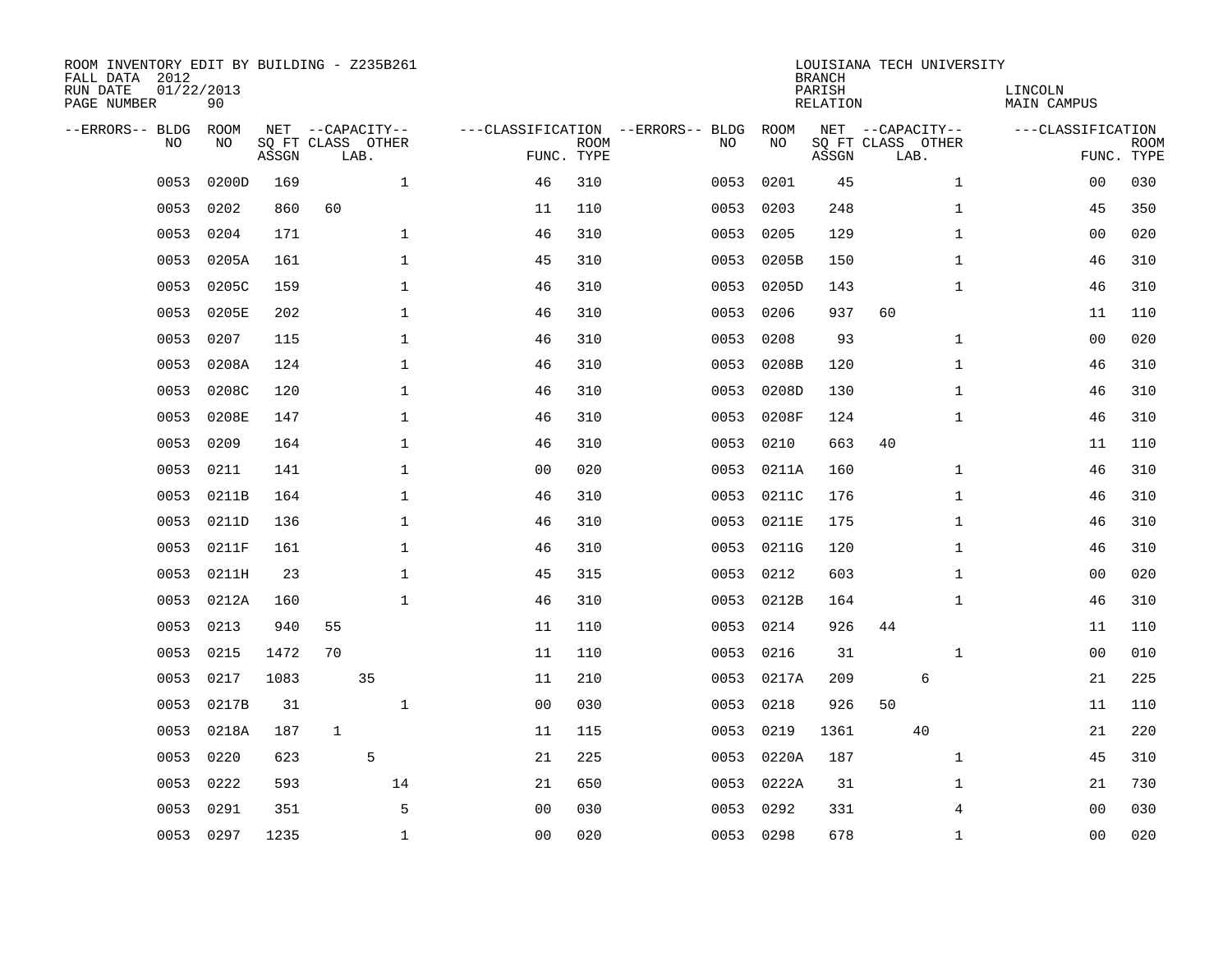| NET --CAPACITY--<br>---CLASSIFICATION --ERRORS-- BLDG ROOM<br>NET --CAPACITY--<br>--ERRORS-- BLDG ROOM<br>---CLASSIFICATION<br>SQ FT CLASS OTHER<br><b>ROOM</b><br>NO.<br>NO<br>SQ FT CLASS OTHER<br>NO<br>NO<br>FUNC. TYPE<br>FUNC. TYPE<br>ASSGN<br>$\operatorname{\mathsf{ASSGN}}$<br>LAB.<br>LAB.<br>0053 0299<br>$\mathbf{1}$<br>020<br>163<br>00<br>TOTAL NET ASSIGN SQ. FT. IN ROOM FILE<br>28,611<br>TOTAL NUMBER CLASSROOMS<br>8<br>TOTAL NUMBER COMPUTER CLASSROOMS<br>TOTAL NUMBER LABS 210<br>$\mathbf{1}$<br>$\mathbf{1}$<br>TOTAL NUMBER SPECIAL LABS 220<br>0056<br>0001<br>120<br>$\mathbf{1}$<br>310<br>0056 0016<br>398<br>3<br>46<br>11<br>0017<br>$\mathbf{1}$<br>254<br>0056<br>126<br>310<br>0056<br>0018<br>$\mathbf{1}$<br>46<br>46<br>0056<br>0019<br>119<br>45<br>115<br>3<br>45<br>1<br>0056<br>0020<br>131<br>3<br>0056<br>0021<br>129<br>11<br>215<br>0056<br>0024<br>63<br>$\mathbf{1}$<br>11<br>0056<br>0025<br>0 <sub>0</sub><br>105<br>1<br>030<br>0056<br>0026<br>206<br>$\mathbf{1}$<br>00<br>0027<br>0056<br>51<br>$\mathbf 1$<br>0 <sub>0</sub><br>010<br>0056<br>0028<br>868<br>$\mathbf{1}$<br>00<br>0056<br>0029<br>203<br>$\mathbf 1$<br>0 <sub>0</sub><br>030<br>0056 0030<br>196<br>$\mathbf{1}$<br>00<br>0056<br>0051<br>929<br>$\mathbf 1$<br>0 <sub>0</sub><br>020<br>0056<br>0052<br>285<br>$\mathbf{1}$<br>00<br>0056 0053<br>58<br>$\mathbf 1$<br>0 <sub>0</sub><br>020<br>0056 0054<br>101<br>$\mathbf{1}$<br>00<br>0055<br>$\mathbf{1}$<br>020<br>30<br>0056<br>44<br>0 <sub>0</sub><br>0056<br>0100<br>1056<br>00<br>0056<br>0101<br>2658<br>100<br>42<br>620<br>150<br>$\mathbf{1}$<br>46<br>0056 0101A<br>390<br>$\mathbf{1}$<br>42<br>625<br>477<br>30<br>42<br>0056<br>0101B<br>0056 0102<br>0056<br>0103<br>2638<br>55<br>11<br>110<br>0056 0103A<br>121<br>$\mathbf{1}$<br>45<br>0103B<br>45<br>$\mathbf{1}$<br>46<br>0056<br>138<br>$\mathbf{1}$<br>115<br>0056 0103C<br>120<br>$\mathbf{1}$<br>0056<br>0104<br>333<br>14<br>51<br>350<br>46<br>0056 0105<br>120<br>$\overline{3}$<br>19<br>0056<br>0106<br>719<br>11<br>240<br>0056<br>0106A<br>99<br>11<br>$\mathbf{1}$<br>0056<br>$\mathbf{1}$<br>46<br>0107<br>120<br>46<br>310<br>0056<br>0108<br>120<br>0056<br>0109<br>1360<br>20<br>11<br>110<br>0056<br>0110<br>1321<br>15<br>11<br>9<br>9<br>0056<br>701<br>25<br>$\mathbf 1$<br>45<br>0111<br>11<br>110<br>0056 0111A<br>107<br>0056<br>0112<br>366<br>$\mathbf 1$<br>315<br>0056<br>0113<br>355<br>2<br>46<br>46<br>0056<br>0113A<br>328<br>$\mathbf 1$<br>310<br>0056 0114<br>1982<br>18<br>46<br>11<br>0056 0115<br>1418<br>25<br>110<br>0056 0115A<br>144<br>9<br>11<br>$\mathbf{1}$<br>46 | ROOM INVENTORY EDIT BY BUILDING - Z235B261<br>FALL DATA 2012<br>RUN DATE<br>PAGE NUMBER | 01/22/2013 | 91 |  |  |  |  | <b>BRANCH</b><br>PARISH<br>RELATION | LOUISIANA TECH UNIVERSITY | LINCOLN | MAIN CAMPUS |             |
|----------------------------------------------------------------------------------------------------------------------------------------------------------------------------------------------------------------------------------------------------------------------------------------------------------------------------------------------------------------------------------------------------------------------------------------------------------------------------------------------------------------------------------------------------------------------------------------------------------------------------------------------------------------------------------------------------------------------------------------------------------------------------------------------------------------------------------------------------------------------------------------------------------------------------------------------------------------------------------------------------------------------------------------------------------------------------------------------------------------------------------------------------------------------------------------------------------------------------------------------------------------------------------------------------------------------------------------------------------------------------------------------------------------------------------------------------------------------------------------------------------------------------------------------------------------------------------------------------------------------------------------------------------------------------------------------------------------------------------------------------------------------------------------------------------------------------------------------------------------------------------------------------------------------------------------------------------------------------------------------------------------------------------------------------------------------------------------------------------------------------------------------------------------------------------------------------------------------------------------------------------------------------------------------------------------------------------------------------------------------------------------------------------------------------------------------------------------------------------------------------------------------------------------------------------------------------------------------------------------------------------------------------------------------|-----------------------------------------------------------------------------------------|------------|----|--|--|--|--|-------------------------------------|---------------------------|---------|-------------|-------------|
|                                                                                                                                                                                                                                                                                                                                                                                                                                                                                                                                                                                                                                                                                                                                                                                                                                                                                                                                                                                                                                                                                                                                                                                                                                                                                                                                                                                                                                                                                                                                                                                                                                                                                                                                                                                                                                                                                                                                                                                                                                                                                                                                                                                                                                                                                                                                                                                                                                                                                                                                                                                                                                                                      |                                                                                         |            |    |  |  |  |  |                                     |                           |         |             |             |
|                                                                                                                                                                                                                                                                                                                                                                                                                                                                                                                                                                                                                                                                                                                                                                                                                                                                                                                                                                                                                                                                                                                                                                                                                                                                                                                                                                                                                                                                                                                                                                                                                                                                                                                                                                                                                                                                                                                                                                                                                                                                                                                                                                                                                                                                                                                                                                                                                                                                                                                                                                                                                                                                      |                                                                                         |            |    |  |  |  |  |                                     |                           |         |             | <b>ROOM</b> |
|                                                                                                                                                                                                                                                                                                                                                                                                                                                                                                                                                                                                                                                                                                                                                                                                                                                                                                                                                                                                                                                                                                                                                                                                                                                                                                                                                                                                                                                                                                                                                                                                                                                                                                                                                                                                                                                                                                                                                                                                                                                                                                                                                                                                                                                                                                                                                                                                                                                                                                                                                                                                                                                                      |                                                                                         |            |    |  |  |  |  |                                     |                           |         |             |             |
|                                                                                                                                                                                                                                                                                                                                                                                                                                                                                                                                                                                                                                                                                                                                                                                                                                                                                                                                                                                                                                                                                                                                                                                                                                                                                                                                                                                                                                                                                                                                                                                                                                                                                                                                                                                                                                                                                                                                                                                                                                                                                                                                                                                                                                                                                                                                                                                                                                                                                                                                                                                                                                                                      |                                                                                         |            |    |  |  |  |  |                                     |                           |         |             |             |
|                                                                                                                                                                                                                                                                                                                                                                                                                                                                                                                                                                                                                                                                                                                                                                                                                                                                                                                                                                                                                                                                                                                                                                                                                                                                                                                                                                                                                                                                                                                                                                                                                                                                                                                                                                                                                                                                                                                                                                                                                                                                                                                                                                                                                                                                                                                                                                                                                                                                                                                                                                                                                                                                      |                                                                                         |            |    |  |  |  |  |                                     |                           |         |             |             |
|                                                                                                                                                                                                                                                                                                                                                                                                                                                                                                                                                                                                                                                                                                                                                                                                                                                                                                                                                                                                                                                                                                                                                                                                                                                                                                                                                                                                                                                                                                                                                                                                                                                                                                                                                                                                                                                                                                                                                                                                                                                                                                                                                                                                                                                                                                                                                                                                                                                                                                                                                                                                                                                                      |                                                                                         |            |    |  |  |  |  |                                     |                           |         |             | 310         |
|                                                                                                                                                                                                                                                                                                                                                                                                                                                                                                                                                                                                                                                                                                                                                                                                                                                                                                                                                                                                                                                                                                                                                                                                                                                                                                                                                                                                                                                                                                                                                                                                                                                                                                                                                                                                                                                                                                                                                                                                                                                                                                                                                                                                                                                                                                                                                                                                                                                                                                                                                                                                                                                                      |                                                                                         |            |    |  |  |  |  |                                     |                           |         |             | 310         |
|                                                                                                                                                                                                                                                                                                                                                                                                                                                                                                                                                                                                                                                                                                                                                                                                                                                                                                                                                                                                                                                                                                                                                                                                                                                                                                                                                                                                                                                                                                                                                                                                                                                                                                                                                                                                                                                                                                                                                                                                                                                                                                                                                                                                                                                                                                                                                                                                                                                                                                                                                                                                                                                                      |                                                                                         |            |    |  |  |  |  |                                     |                           |         |             | 215         |
|                                                                                                                                                                                                                                                                                                                                                                                                                                                                                                                                                                                                                                                                                                                                                                                                                                                                                                                                                                                                                                                                                                                                                                                                                                                                                                                                                                                                                                                                                                                                                                                                                                                                                                                                                                                                                                                                                                                                                                                                                                                                                                                                                                                                                                                                                                                                                                                                                                                                                                                                                                                                                                                                      |                                                                                         |            |    |  |  |  |  |                                     |                           |         |             | 115         |
|                                                                                                                                                                                                                                                                                                                                                                                                                                                                                                                                                                                                                                                                                                                                                                                                                                                                                                                                                                                                                                                                                                                                                                                                                                                                                                                                                                                                                                                                                                                                                                                                                                                                                                                                                                                                                                                                                                                                                                                                                                                                                                                                                                                                                                                                                                                                                                                                                                                                                                                                                                                                                                                                      |                                                                                         |            |    |  |  |  |  |                                     |                           |         |             | 030         |
|                                                                                                                                                                                                                                                                                                                                                                                                                                                                                                                                                                                                                                                                                                                                                                                                                                                                                                                                                                                                                                                                                                                                                                                                                                                                                                                                                                                                                                                                                                                                                                                                                                                                                                                                                                                                                                                                                                                                                                                                                                                                                                                                                                                                                                                                                                                                                                                                                                                                                                                                                                                                                                                                      |                                                                                         |            |    |  |  |  |  |                                     |                           |         |             | 030         |
|                                                                                                                                                                                                                                                                                                                                                                                                                                                                                                                                                                                                                                                                                                                                                                                                                                                                                                                                                                                                                                                                                                                                                                                                                                                                                                                                                                                                                                                                                                                                                                                                                                                                                                                                                                                                                                                                                                                                                                                                                                                                                                                                                                                                                                                                                                                                                                                                                                                                                                                                                                                                                                                                      |                                                                                         |            |    |  |  |  |  |                                     |                           |         |             | 030         |
|                                                                                                                                                                                                                                                                                                                                                                                                                                                                                                                                                                                                                                                                                                                                                                                                                                                                                                                                                                                                                                                                                                                                                                                                                                                                                                                                                                                                                                                                                                                                                                                                                                                                                                                                                                                                                                                                                                                                                                                                                                                                                                                                                                                                                                                                                                                                                                                                                                                                                                                                                                                                                                                                      |                                                                                         |            |    |  |  |  |  |                                     |                           |         |             | 020         |
|                                                                                                                                                                                                                                                                                                                                                                                                                                                                                                                                                                                                                                                                                                                                                                                                                                                                                                                                                                                                                                                                                                                                                                                                                                                                                                                                                                                                                                                                                                                                                                                                                                                                                                                                                                                                                                                                                                                                                                                                                                                                                                                                                                                                                                                                                                                                                                                                                                                                                                                                                                                                                                                                      |                                                                                         |            |    |  |  |  |  |                                     |                           |         |             | 020         |
|                                                                                                                                                                                                                                                                                                                                                                                                                                                                                                                                                                                                                                                                                                                                                                                                                                                                                                                                                                                                                                                                                                                                                                                                                                                                                                                                                                                                                                                                                                                                                                                                                                                                                                                                                                                                                                                                                                                                                                                                                                                                                                                                                                                                                                                                                                                                                                                                                                                                                                                                                                                                                                                                      |                                                                                         |            |    |  |  |  |  |                                     |                           |         |             | 020         |
|                                                                                                                                                                                                                                                                                                                                                                                                                                                                                                                                                                                                                                                                                                                                                                                                                                                                                                                                                                                                                                                                                                                                                                                                                                                                                                                                                                                                                                                                                                                                                                                                                                                                                                                                                                                                                                                                                                                                                                                                                                                                                                                                                                                                                                                                                                                                                                                                                                                                                                                                                                                                                                                                      |                                                                                         |            |    |  |  |  |  |                                     |                           |         |             | 625         |
|                                                                                                                                                                                                                                                                                                                                                                                                                                                                                                                                                                                                                                                                                                                                                                                                                                                                                                                                                                                                                                                                                                                                                                                                                                                                                                                                                                                                                                                                                                                                                                                                                                                                                                                                                                                                                                                                                                                                                                                                                                                                                                                                                                                                                                                                                                                                                                                                                                                                                                                                                                                                                                                                      |                                                                                         |            |    |  |  |  |  |                                     |                           |         |             | 620         |
|                                                                                                                                                                                                                                                                                                                                                                                                                                                                                                                                                                                                                                                                                                                                                                                                                                                                                                                                                                                                                                                                                                                                                                                                                                                                                                                                                                                                                                                                                                                                                                                                                                                                                                                                                                                                                                                                                                                                                                                                                                                                                                                                                                                                                                                                                                                                                                                                                                                                                                                                                                                                                                                                      |                                                                                         |            |    |  |  |  |  |                                     |                           |         |             | 115         |
|                                                                                                                                                                                                                                                                                                                                                                                                                                                                                                                                                                                                                                                                                                                                                                                                                                                                                                                                                                                                                                                                                                                                                                                                                                                                                                                                                                                                                                                                                                                                                                                                                                                                                                                                                                                                                                                                                                                                                                                                                                                                                                                                                                                                                                                                                                                                                                                                                                                                                                                                                                                                                                                                      |                                                                                         |            |    |  |  |  |  |                                     |                           |         |             | 310         |
|                                                                                                                                                                                                                                                                                                                                                                                                                                                                                                                                                                                                                                                                                                                                                                                                                                                                                                                                                                                                                                                                                                                                                                                                                                                                                                                                                                                                                                                                                                                                                                                                                                                                                                                                                                                                                                                                                                                                                                                                                                                                                                                                                                                                                                                                                                                                                                                                                                                                                                                                                                                                                                                                      |                                                                                         |            |    |  |  |  |  |                                     |                           |         |             | 310         |
|                                                                                                                                                                                                                                                                                                                                                                                                                                                                                                                                                                                                                                                                                                                                                                                                                                                                                                                                                                                                                                                                                                                                                                                                                                                                                                                                                                                                                                                                                                                                                                                                                                                                                                                                                                                                                                                                                                                                                                                                                                                                                                                                                                                                                                                                                                                                                                                                                                                                                                                                                                                                                                                                      |                                                                                         |            |    |  |  |  |  |                                     |                           |         |             | 215         |
|                                                                                                                                                                                                                                                                                                                                                                                                                                                                                                                                                                                                                                                                                                                                                                                                                                                                                                                                                                                                                                                                                                                                                                                                                                                                                                                                                                                                                                                                                                                                                                                                                                                                                                                                                                                                                                                                                                                                                                                                                                                                                                                                                                                                                                                                                                                                                                                                                                                                                                                                                                                                                                                                      |                                                                                         |            |    |  |  |  |  |                                     |                           |         |             | 310         |
|                                                                                                                                                                                                                                                                                                                                                                                                                                                                                                                                                                                                                                                                                                                                                                                                                                                                                                                                                                                                                                                                                                                                                                                                                                                                                                                                                                                                                                                                                                                                                                                                                                                                                                                                                                                                                                                                                                                                                                                                                                                                                                                                                                                                                                                                                                                                                                                                                                                                                                                                                                                                                                                                      |                                                                                         |            |    |  |  |  |  |                                     |                           |         |             | 110         |
|                                                                                                                                                                                                                                                                                                                                                                                                                                                                                                                                                                                                                                                                                                                                                                                                                                                                                                                                                                                                                                                                                                                                                                                                                                                                                                                                                                                                                                                                                                                                                                                                                                                                                                                                                                                                                                                                                                                                                                                                                                                                                                                                                                                                                                                                                                                                                                                                                                                                                                                                                                                                                                                                      |                                                                                         |            |    |  |  |  |  |                                     |                           |         |             | 115         |
|                                                                                                                                                                                                                                                                                                                                                                                                                                                                                                                                                                                                                                                                                                                                                                                                                                                                                                                                                                                                                                                                                                                                                                                                                                                                                                                                                                                                                                                                                                                                                                                                                                                                                                                                                                                                                                                                                                                                                                                                                                                                                                                                                                                                                                                                                                                                                                                                                                                                                                                                                                                                                                                                      |                                                                                         |            |    |  |  |  |  |                                     |                           |         |             | 315         |
|                                                                                                                                                                                                                                                                                                                                                                                                                                                                                                                                                                                                                                                                                                                                                                                                                                                                                                                                                                                                                                                                                                                                                                                                                                                                                                                                                                                                                                                                                                                                                                                                                                                                                                                                                                                                                                                                                                                                                                                                                                                                                                                                                                                                                                                                                                                                                                                                                                                                                                                                                                                                                                                                      |                                                                                         |            |    |  |  |  |  |                                     |                           |         |             | 210         |
|                                                                                                                                                                                                                                                                                                                                                                                                                                                                                                                                                                                                                                                                                                                                                                                                                                                                                                                                                                                                                                                                                                                                                                                                                                                                                                                                                                                                                                                                                                                                                                                                                                                                                                                                                                                                                                                                                                                                                                                                                                                                                                                                                                                                                                                                                                                                                                                                                                                                                                                                                                                                                                                                      |                                                                                         |            |    |  |  |  |  |                                     |                           |         |             | 310         |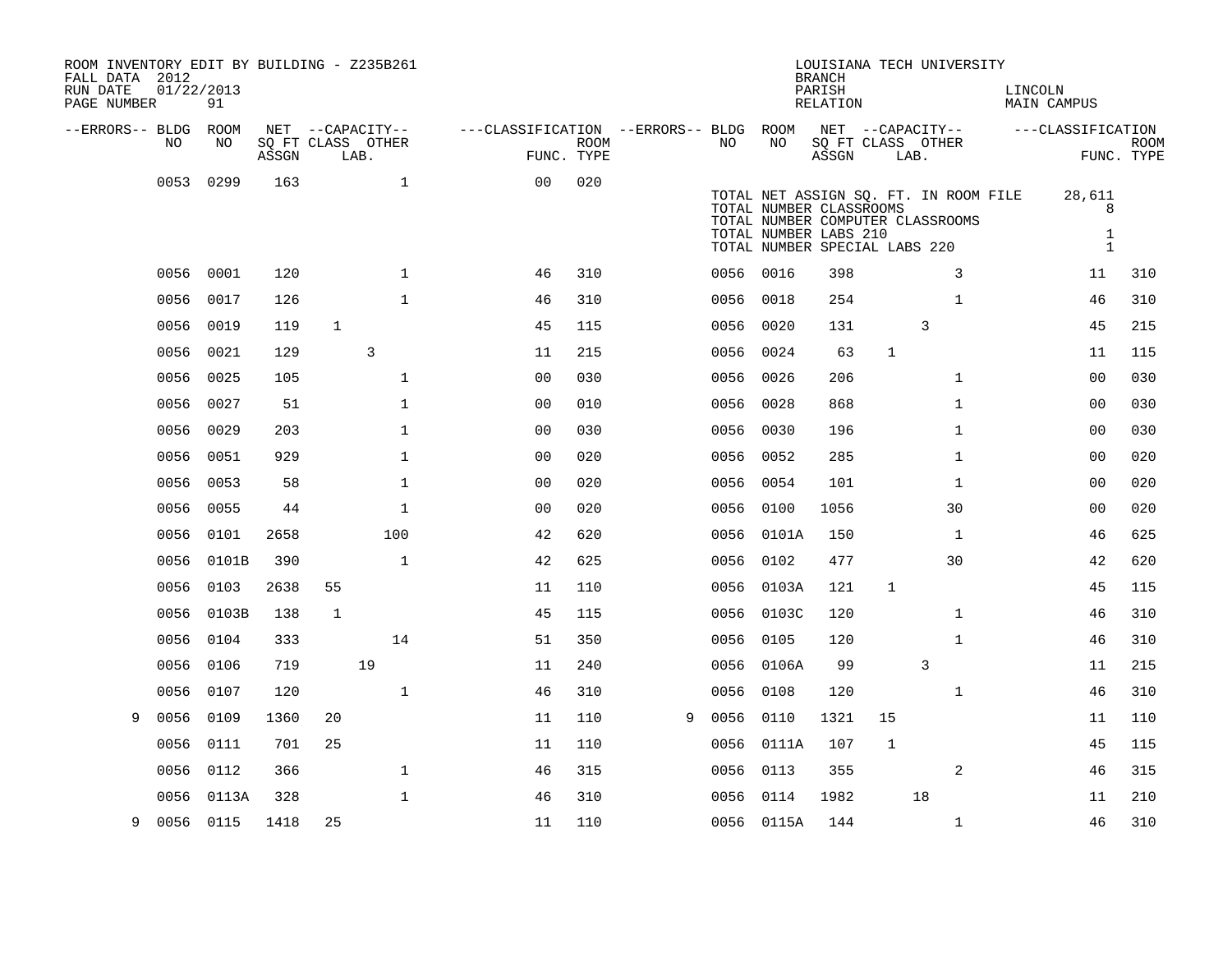| ROOM INVENTORY EDIT BY BUILDING - Z235B261<br>FALL DATA 2012<br>RUN DATE | 01/22/2013  |       |                                       |                                   |      |   |      |                                                                 | <b>BRANCH</b><br>PARISH | LOUISIANA TECH UNIVERSITY                                                                                       | LINCOLN                                  |             |
|--------------------------------------------------------------------------|-------------|-------|---------------------------------------|-----------------------------------|------|---|------|-----------------------------------------------------------------|-------------------------|-----------------------------------------------------------------------------------------------------------------|------------------------------------------|-------------|
| PAGE NUMBER                                                              | 92          |       |                                       |                                   |      |   |      |                                                                 | RELATION                |                                                                                                                 | <b>MAIN CAMPUS</b>                       |             |
| --ERRORS-- BLDG ROOM<br>NO                                               | NO          |       | NET --CAPACITY--<br>SQ FT CLASS OTHER | ---CLASSIFICATION --ERRORS-- BLDG | ROOM |   | NO.  | ROOM<br>NO                                                      |                         | NET --CAPACITY--<br>SQ FT CLASS OTHER                                                                           | ---CLASSIFICATION                        | <b>ROOM</b> |
|                                                                          |             | ASSGN | LAB.                                  | FUNC. TYPE                        |      |   |      |                                                                 | ASSGN                   | LAB.                                                                                                            |                                          | FUNC. TYPE  |
| 0056                                                                     | 0116        | 1352  | 18                                    | 11                                | 210  |   | 0056 | 0117                                                            | 120                     | $\mathbf{1}$                                                                                                    | 46                                       | 310         |
| 0056                                                                     | 0118        | 1420  | 18                                    | 11                                | 210  |   | 0056 | 0119                                                            | 1703                    | 20                                                                                                              | 11                                       | 210         |
|                                                                          | 0056 0120   | 30    | $\mathbf 1$                           | 0 <sub>0</sub>                    | 020  |   |      | 0056 0121                                                       | 110                     | $\mathbf{1}$                                                                                                    | 00                                       | 020         |
| 0056                                                                     | 0122        | 122   | $\mathbf{1}$                          | 46                                | 310  |   | 0056 | 0123                                                            | 151                     | $\mathbf{1}$                                                                                                    | 46                                       | 310         |
|                                                                          | 0056 0124   | 315   | $\mathbf{1}$                          | 0 <sub>0</sub>                    | 030  |   |      | 0056 0125                                                       | 315                     | $\mathbf{1}$                                                                                                    | 00                                       | 030         |
|                                                                          | 0056 0126   | 478   | $\mathbf{1}$                          | 0 <sub>0</sub>                    | 030  |   |      | 0056 0127                                                       | 87                      | $\mathbf{1}$                                                                                                    | 0 <sub>0</sub>                           | 030         |
|                                                                          | 0056 0128   | 18    | $\mathbf{1}$                          | 0 <sub>0</sub>                    | 030  |   |      | 0056 0129                                                       | 1289                    | $\mathbf{1}$                                                                                                    | 00                                       | 020         |
| 0056                                                                     | 0130        | 702   | $\mathbf{1}$                          | 00                                | 020  |   |      | 0056 0131                                                       | 315                     | $\mathbf{1}$                                                                                                    | 0 <sub>0</sub>                           | 020         |
|                                                                          | 0056 0132   | 879   | $\mathbf{1}$                          | 0 <sub>0</sub>                    | 020  |   |      | 0056 B0002                                                      | 1149                    | 4                                                                                                               | 11                                       | 220         |
|                                                                          | 0056 B0004  | 793   | 21                                    | 11                                | 220  |   |      | 0056 B0004A                                                     | 106                     | 3                                                                                                               | 11                                       | 215         |
|                                                                          | 0056 B0004B | 19    | $\mathbf 1$                           | 11                                | 215  |   |      | 0056 B0004C                                                     | 19                      | 1                                                                                                               | 11                                       | 215         |
|                                                                          | 0056 B0004D | 156   | 4                                     | 11                                | 215  |   |      | 0056 B0004E                                                     | 71                      | 2                                                                                                               | 11                                       | 215         |
|                                                                          | 0056 B0004F | 91    | 2                                     | 11                                | 215  |   |      | 0056 B0004G                                                     | 559                     | 15                                                                                                              | 11                                       | 225         |
|                                                                          | 0056 B0004H | 20    | $\mathbf{1}$                          | 11                                | 215  |   |      | 0056 B0004I                                                     | 20                      | $\mathbf{1}$                                                                                                    | 11                                       | 215         |
|                                                                          | 0056 B0004J | 110   | 3                                     | 11                                | 215  |   |      | 0056 B0004K                                                     | 27                      | $\mathbf 1$                                                                                                     | 11                                       | 215         |
|                                                                          | 0056 B0004L | 27    | $\mathbf{1}$                          | 11                                | 215  | 9 |      | 0056 B0022                                                      | 1504                    | 17                                                                                                              | 11                                       | 110         |
|                                                                          | 0056 B0023  | 704   | 16                                    | 11                                | 210  |   |      | 0056 B0023A<br>TOTAL NUMBER CLASSROOMS<br>TOTAL NUMBER LABS 210 | 181                     | 1<br>TOTAL NET ASSIGN SQ. FT. IN ROOM FILE<br>TOTAL NUMBER COMPUTER CLASSROOMS<br>TOTAL NUMBER SPECIAL LABS 220 | 45<br>28,049<br>6<br>5<br>$\overline{a}$ | 215         |
|                                                                          | 0057 0001   | 888   | 40                                    | 82                                | 082  |   |      | 0057 0002                                                       | 1390                    | 24                                                                                                              | 82                                       | 082         |
|                                                                          | 0057 0002A  | 103   | 3                                     | 82                                | 082  |   | 0057 | 0002B                                                           | 307                     | 8                                                                                                               | 82                                       | 082         |
|                                                                          | 0057 0003   | 1265  | 24                                    | 82                                | 082  |   |      | 0057 0003A                                                      | 27                      | $\mathbf{1}$                                                                                                    | 82                                       | 082         |
| 0057                                                                     | 0003B       | 132   | $\mathbf{1}$                          | 82                                | 082  |   | 0057 | 0004                                                            | 150                     |                                                                                                                 | 82                                       | 082         |
| 0057                                                                     | 0005        | 156   |                                       | 82                                | 082  |   | 0057 | 0006                                                            | 168                     |                                                                                                                 | 82                                       | 082         |
|                                                                          | 0057 0007   | 181   |                                       | 82                                | 082  |   |      | 0057 0008                                                       | 178                     |                                                                                                                 | 82                                       | 082         |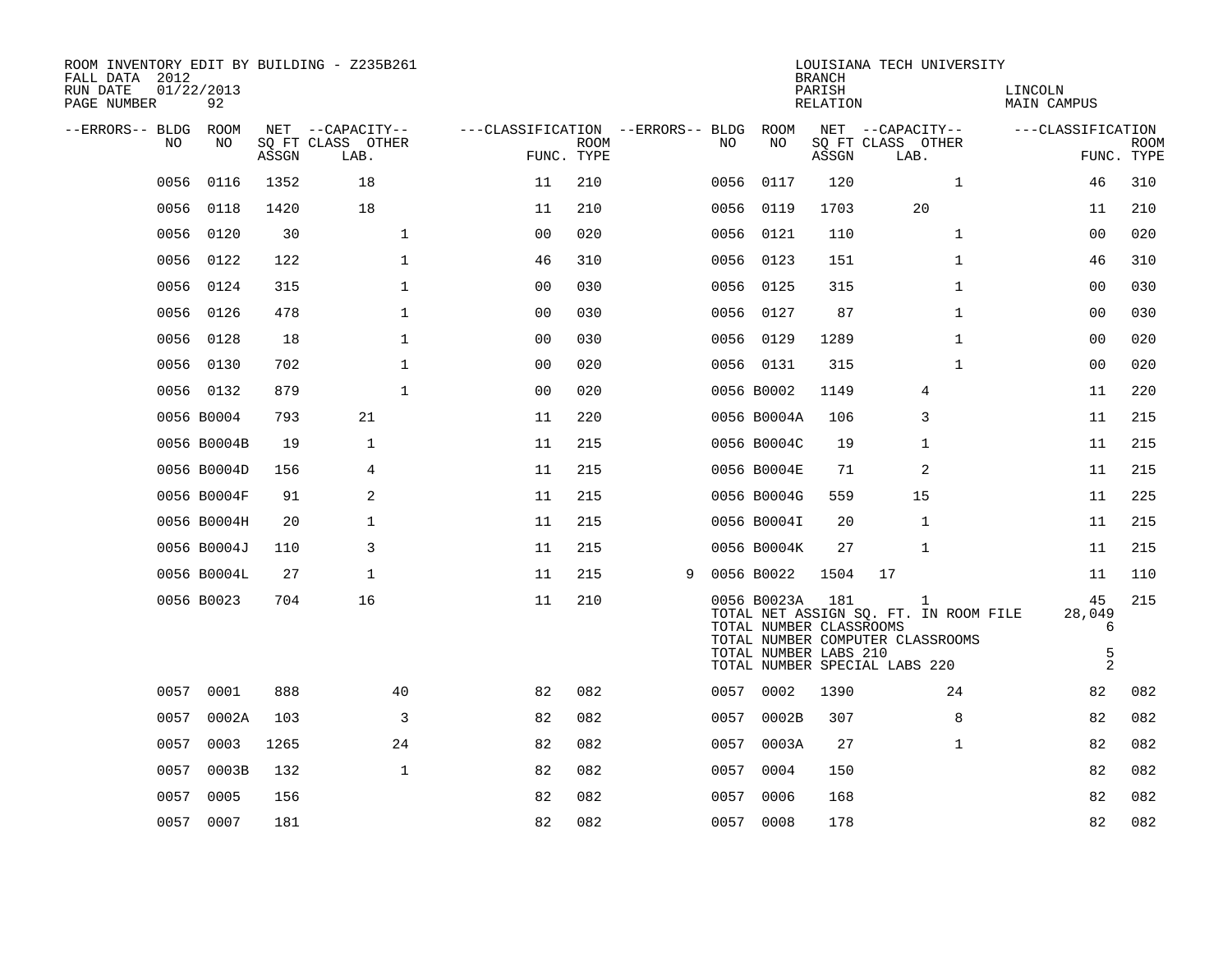| ROOM INVENTORY EDIT BY BUILDING - Z235B261<br>FALL DATA 2012<br>RUN DATE<br>PAGE NUMBER | 01/22/2013<br>93 |       |                                               |                                                 |             |      |                   | <b>BRANCH</b><br>PARISH<br>RELATION | LOUISIANA TECH UNIVERSITY                     | LINCOLN<br><b>MAIN CAMPUS</b> |                           |
|-----------------------------------------------------------------------------------------|------------------|-------|-----------------------------------------------|-------------------------------------------------|-------------|------|-------------------|-------------------------------------|-----------------------------------------------|-------------------------------|---------------------------|
| --ERRORS-- BLDG<br>N <sub>O</sub>                                                       | ROOM<br>NO.      | ASSGN | NET --CAPACITY--<br>SO FT CLASS OTHER<br>LAB. | ---CLASSIFICATION --ERRORS-- BLDG<br>FUNC. TYPE | <b>ROOM</b> | NO.  | <b>ROOM</b><br>NO | ASSGN                               | NET --CAPACITY--<br>SQ FT CLASS OTHER<br>LAB. | ---CLASSIFICATION             | <b>ROOM</b><br>FUNC. TYPE |
| 0057                                                                                    | 0009             | 21    |                                               | 82                                              | 082         | 0057 | 0010              | 153                                 | $\mathbf{1}$                                  | 82                            | 082                       |
| 0057                                                                                    | 0011             | 67    | $\mathbf{1}$                                  | 82                                              | 082         | 0057 | 0012              | 568                                 | 15                                            | 82                            | 082                       |
| 0057                                                                                    | 0013             | 275   | 7                                             | 82                                              | 082         | 0057 | 0014              | 223                                 | 2                                             | 82                            | 082                       |
| 0057                                                                                    | 0014B            | 136   | 9                                             | 82                                              | 082         | 0057 | 0015              | 190                                 | $\mathbf{1}$                                  | 82                            | 082                       |
| 0057                                                                                    | 0016             | 851   | 57                                            | 82                                              | 082         | 0057 | 0016A             | 362                                 | 10                                            | 82                            | 082                       |
| 0057                                                                                    | 0016B            | 5     | $\mathbf 1$                                   | 82                                              | 082         | 0057 | 0016C             | 9                                   | $\mathbf{1}$                                  | 82                            | 082                       |
| 0057                                                                                    | 0017             | 274   | 6                                             | 82                                              | 082         | 0057 | 0018              | 306                                 | $\overline{a}$                                | 82                            | 082                       |
| 0057                                                                                    | 0018A            | 115   | $\mathbf 1$                                   | 82                                              | 082         | 0057 | 0019              | 171                                 | $\mathbf{1}$                                  | 82                            | 082                       |
| 0057                                                                                    | 0020             | 611   | $\mathbf{1}$                                  | 82                                              | 082         | 0057 | 0021              | 108                                 | $\mathbf{1}$                                  | 82                            | 082                       |
| 0057                                                                                    | 0022             | 1670  | 72                                            | 82                                              | 082         | 0057 | 0022A             | 229                                 | 6                                             | 82                            | 082                       |
| 0057                                                                                    | 0022L            | 229   | 6                                             | 82                                              | 082         | 0057 | 0023              | 27                                  | $\mathbf{1}$                                  | 00                            | 010                       |
| 0057                                                                                    | 0024             | 145   | $\mathbf 1$                                   | 82                                              | 082         | 0057 | 0024A             | 94                                  | $\mathbf{1}$                                  | 82                            | 082                       |
| 0057                                                                                    | 0025             | 3725  | $\mathbf{1}$                                  | 0 <sub>0</sub>                                  | 020         | 0057 | 0026W             | 158                                 | $\mathbf{1}$                                  | 82                            | 082                       |
| 0057                                                                                    | 0027M            | 122   | $\mathbf{1}$                                  | 45                                              | 315         | 0057 | 0028W             | 129                                 | $\mathbf{1}$                                  | 45                            | 315                       |
| 0057                                                                                    | 0051             | 2261  | $\mathbf{1}$                                  | 00                                              | 030         | 0057 | 0055              | 56                                  | $\mathbf{1}$                                  | 00                            | 020                       |
| 0057                                                                                    | 0065A            | 2165  | 144                                           | 46                                              | 550         | 0057 | 0065B             | 155                                 | 4                                             | 11                            | 215                       |
| 0057                                                                                    | 0065C            | 155   | 4                                             | 11                                              | 215         | 0057 | 0065D             | 193                                 | 5                                             | 11                            | 215                       |
| 0057                                                                                    | 0070             | 227   | $\mathbf 1$                                   | 0 <sub>0</sub>                                  | 020         | 0057 | 0071              | 269                                 | $\mathbf{1}$                                  | 81                            | 081                       |
| 0057                                                                                    | 0072             | 587   | $\mathbf 1$                                   | 0 <sub>0</sub>                                  | 020         | 0057 | 0073              | 134                                 | $\mathbf{1}$                                  | 00                            | 020                       |
| 0057                                                                                    | 0073A            | 29    | $\mathbf{1}$                                  | 46                                              | 315         | 0057 | 0074              | 83                                  | $\mathbf{1}$                                  | 46                            | 315                       |
| 0057                                                                                    | 0075             | 376   | $\mathbf 1$                                   | 46                                              | 315         | 0057 | 0076              | 134                                 | $\mathbf{1}$                                  | 46                            | 310                       |
| 0057                                                                                    | 0077             | 1359  | 1                                             | 81                                              | 081         | 0057 | 0078              | 1888                                | $\mathbf{1}$                                  | 44                            | 710                       |
| 0057                                                                                    | 0096             | 263   | $\mathbf 1$                                   | 0 <sub>0</sub>                                  | 020         | 0057 | 0097              | 263                                 | $\mathbf{1}$                                  | 00                            | 020                       |
| 0057                                                                                    | 0098             | 263   | $\mathbf 1$                                   | 00                                              | 020         | 0057 | 0099              | 263                                 | $\mathbf{1}$                                  | 00                            | 020                       |
| 0057                                                                                    | 0100             | 6148  | $\mathbf{1}$                                  | 0 <sub>0</sub>                                  | 020         | 0057 | 0101              | 217                                 | 28                                            | 11                            | 240                       |
| 0057                                                                                    | 0102             | 523   | $\mathbf{1}$                                  | 46                                              | 310         |      | 0057 0102A        | 110                                 | 3                                             | 45                            | 315                       |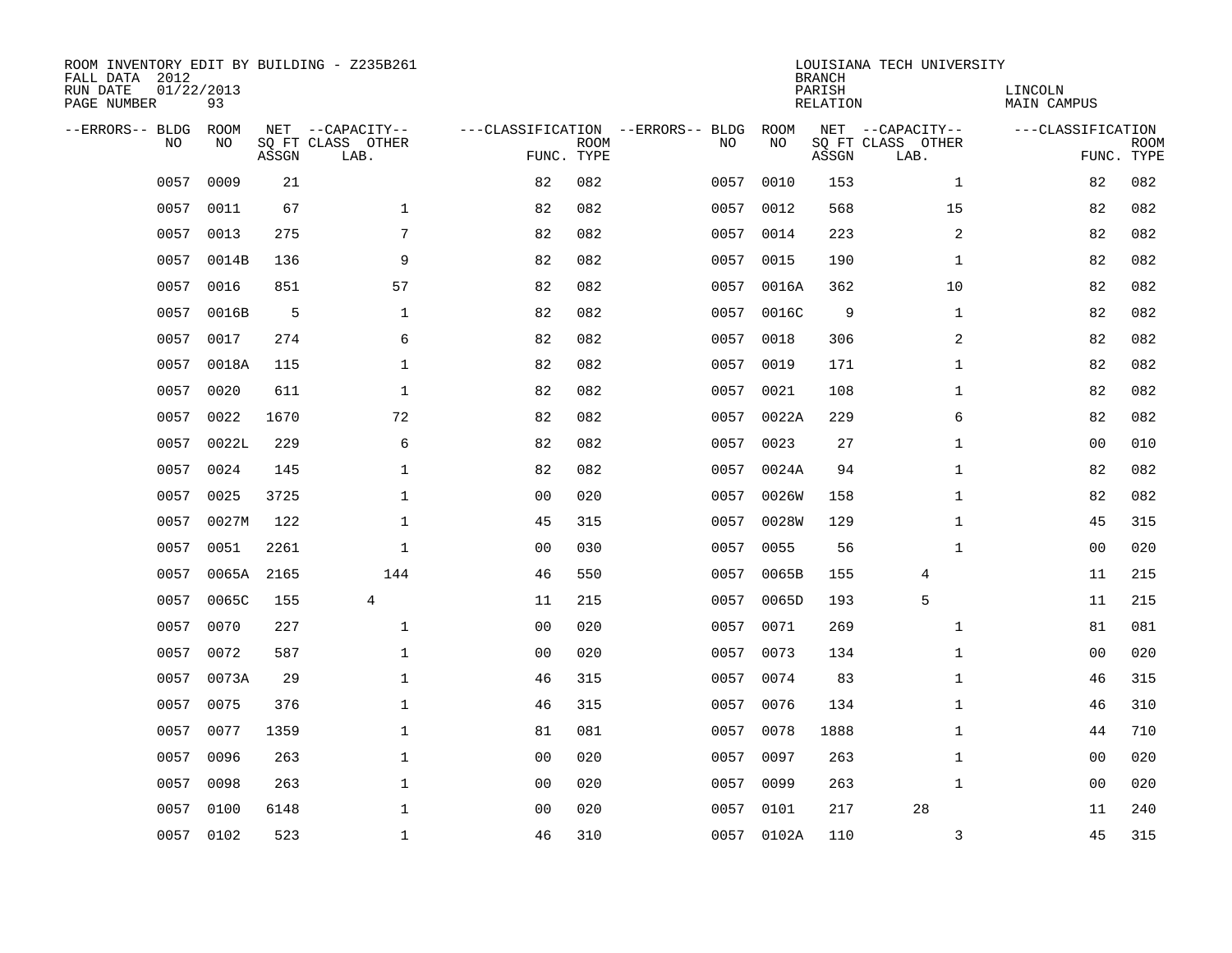| ROOM INVENTORY EDIT BY BUILDING - Z235B261<br>FALL DATA 2012<br>RUN DATE<br>PAGE NUMBER | 01/22/2013<br>94 |       |              |                                               |                                                 |             |      |            | <b>BRANCH</b><br>PARISH<br><b>RELATION</b> |                                               | LOUISIANA TECH UNIVERSITY | LINCOLN<br><b>MAIN CAMPUS</b> |                           |
|-----------------------------------------------------------------------------------------|------------------|-------|--------------|-----------------------------------------------|-------------------------------------------------|-------------|------|------------|--------------------------------------------|-----------------------------------------------|---------------------------|-------------------------------|---------------------------|
| --ERRORS-- BLDG<br>NO                                                                   | ROOM<br>NO       | ASSGN |              | NET --CAPACITY--<br>SQ FT CLASS OTHER<br>LAB. | ---CLASSIFICATION --ERRORS-- BLDG<br>FUNC. TYPE | <b>ROOM</b> | NO   | ROOM<br>NO | ASSGN                                      | NET --CAPACITY--<br>SQ FT CLASS OTHER<br>LAB. |                           | ---CLASSIFICATION             | <b>ROOM</b><br>FUNC. TYPE |
| 0057                                                                                    | 0102B            | 415   |              | 3                                             | 46                                              | 310         | 0057 | 0102C      | 91                                         |                                               | $\mathbf{1}$              | 46                            | 315                       |
| 0057                                                                                    | 0103             | 519   |              | 10                                            | 45                                              | 350         | 0057 | 0104       | 156                                        |                                               | 2                         | 46                            | 310                       |
| 0057                                                                                    | 0104A            | 63    |              | $\mathbf 1$                                   | 46                                              | 315         | 0057 | 0104B      | 34                                         |                                               | $\mathbf{1}$              | 46                            | 315                       |
| 0057                                                                                    | 0105             | 2569  | 194          |                                               | 11                                              | 110         |      | 0057 0105A | 60                                         | $\mathbf{1}$                                  |                           | 11                            | 115                       |
| 0057                                                                                    | 0105B            | 72    | $\mathbf{1}$ |                                               | 11                                              | 115         | 0057 | 0105C      | 128                                        | $\mathbf{1}$                                  |                           | 11                            | 115                       |
| 0057                                                                                    | 0106             | 117   |              | $\mathbf{1}$                                  | 46                                              | 310         | 0057 | 0107       | 283                                        |                                               | $\mathbf{1}$              | 46                            | 315                       |
| 0057                                                                                    | 0109             | 169   |              | $\mathbf{1}$                                  | 46                                              | 310         | 0057 | 0110       | 117                                        |                                               | $\mathbf{1}$              | 46                            | 310                       |
| 0057                                                                                    | 0111             | 101   |              | $\mathbf 1$                                   | 46                                              | 310         |      | 0057 0112  | 86                                         |                                               | $\mathbf{1}$              | 46                            | 310                       |
| 0057                                                                                    | 0113             | 168   |              | $\mathbf{1}$                                  | 46                                              | 310         | 0057 | 0113A      | 140                                        |                                               | $\mathbf{1}$              | 46                            | 310                       |
|                                                                                         | 0057 0113B       | 170   |              | $\mathbf 1$                                   | 46                                              | 310         |      | 0057 0113C | 101                                        |                                               | $\mathbf{1}$              | 46                            | 310                       |
| 0057                                                                                    | 0114             | 187   |              | $\mathbf{1}$                                  | 46                                              | 310         | 0057 | 0114A      | 117                                        |                                               | $\mathbf{1}$              | 46                            | 310                       |
| 0057                                                                                    | 0114B            | 59    |              | $\mathbf{1}$                                  | 46                                              | 315         |      | 0057 0116  | 97                                         |                                               | 2                         | 46                            | 310                       |
| 0057                                                                                    | 0118             | 98    |              | $\mathbf 1$                                   | 46                                              | 310         | 0057 | 0120       | 102                                        |                                               | $\mathbf{1}$              | 46                            | 310                       |
| 0057                                                                                    | 0122             | 102   |              | $\mathbf 1$                                   | 46                                              | 310         | 0057 | 0123       | 915                                        | 66                                            |                           | 11                            | 110                       |
| 0057                                                                                    | 0123A            | 573   | 20           |                                               | 11                                              | 110         | 0057 | 0124       | 86                                         |                                               | $\mathbf{1}$              | 46                            | 310                       |
| 0057                                                                                    | 0125A            | 238   |              | 6                                             | 40                                              | 280         | 0057 | 0125B      | 249                                        |                                               | $\mathbf{1}$              | 46                            | 310                       |
| 0057                                                                                    | 0125C            | 252   |              | 10                                            | 46                                              | 310         | 0057 | 0126       | 80                                         |                                               | $\mathbf{1}$              | 46                            | 310                       |
| 0057                                                                                    | 0127A            | 248   |              | $\mathbf{1}$                                  | 46                                              | 310         | 0057 | 0127B      | 267                                        |                                               | $\mathbf{1}$              | 46                            | 310                       |
| 0057                                                                                    | 0127C            | 246   |              | $\mathbf{1}$                                  | 46                                              | 310         |      | 0057 0128  | 79                                         |                                               | $\mathbf{1}$              | 46                            | 310                       |
| 0057                                                                                    | 0129             | 775   | 60           |                                               | 11                                              | 110         | 0057 | 0130       | 86                                         |                                               | $\mathbf{1}$              | 46                            | 310                       |
| 0057                                                                                    | 0131             | 514   |              | 10                                            | 45                                              | 350         |      | 0057 0132  | 102                                        |                                               | $\mathbf{1}$              | 45                            | 310                       |
| 0057                                                                                    | 0133             | 742   | 38           |                                               | 11                                              | 110         | 0057 | 0134       | 102                                        |                                               | $\mathbf{1}$              | 46                            | 310                       |
| 0057                                                                                    | 0135             | 1213  | 76           |                                               | 11                                              | 110         |      | 0057 0135A | 607                                        | 20                                            |                           | 11                            | 140                       |
| 0057                                                                                    | 0136             | 102   |              | $\mathbf{1}$                                  | 46                                              | 310         | 0057 | 0137       | 371                                        |                                               | 2                         | 46                            | 310                       |
| 0057                                                                                    | 0137A            | 280   |              | $\mathbf{1}$                                  | 46                                              | 310         |      | 0057 0138  | 102                                        |                                               | 2                         | 46                            | 310                       |
|                                                                                         | 0057 0139        | 235   |              | $\mathbf{1}$                                  | 46                                              | 310         |      | 0057 0139A | 288                                        |                                               | $\mathbf{1}$              | 46                            | 310                       |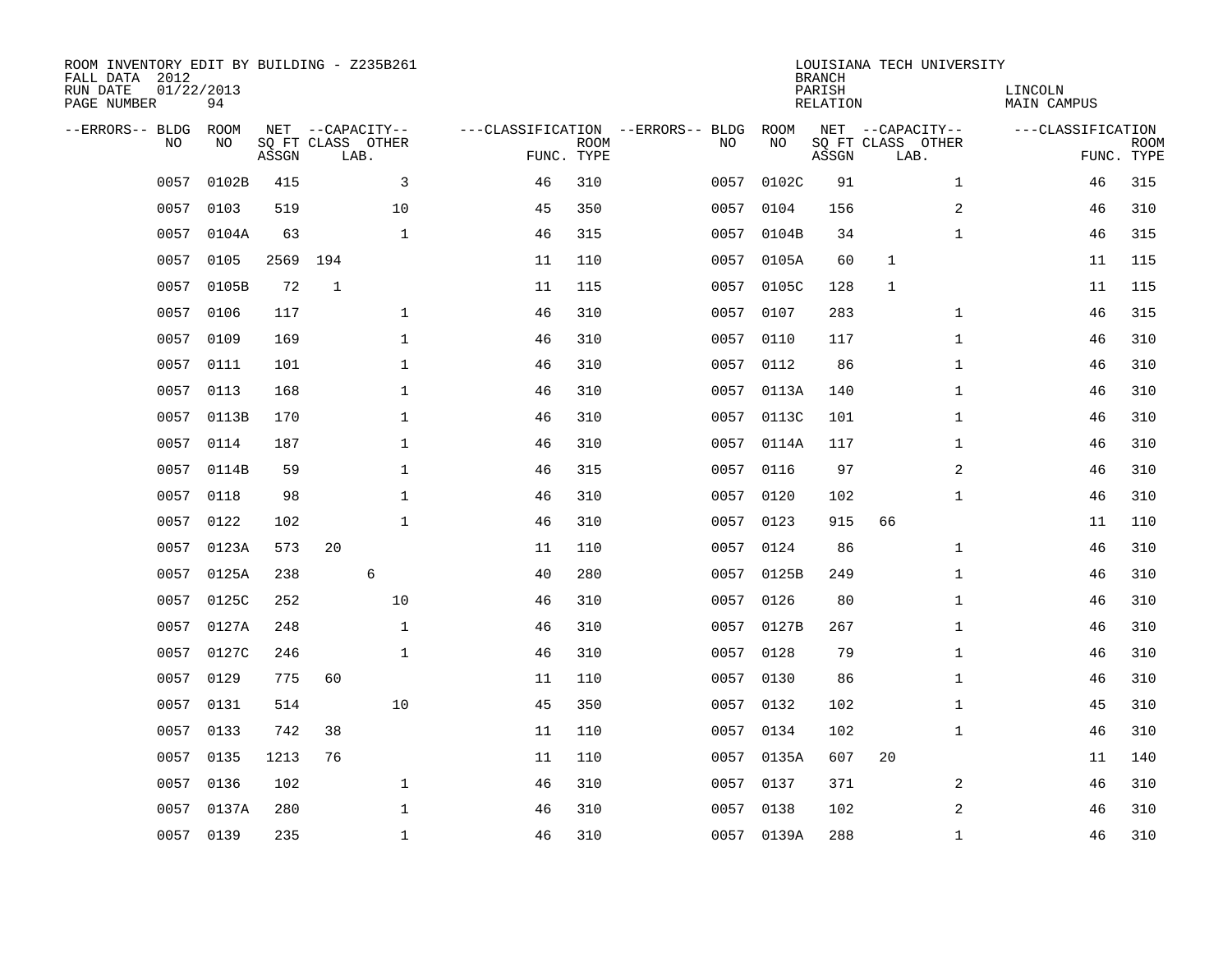| ROOM INVENTORY EDIT BY BUILDING - Z235B261<br>FALL DATA 2012<br>RUN DATE<br>PAGE NUMBER | 01/22/2013<br>95 |       |    |                                               |                                   |                           |           |            | <b>BRANCH</b><br>PARISH<br><b>RELATION</b> | LOUISIANA TECH UNIVERSITY                     | LINCOLN<br>MAIN CAMPUS |                           |
|-----------------------------------------------------------------------------------------|------------------|-------|----|-----------------------------------------------|-----------------------------------|---------------------------|-----------|------------|--------------------------------------------|-----------------------------------------------|------------------------|---------------------------|
| --ERRORS-- BLDG<br>NO                                                                   | ROOM<br>NO.      | ASSGN |    | NET --CAPACITY--<br>SO FT CLASS OTHER<br>LAB. | ---CLASSIFICATION --ERRORS-- BLDG | <b>ROOM</b><br>FUNC. TYPE | NO        | ROOM<br>NO | ASSGN                                      | NET --CAPACITY--<br>SO FT CLASS OTHER<br>LAB. | ---CLASSIFICATION      | <b>ROOM</b><br>FUNC. TYPE |
| 0057                                                                                    | 0139B            | 12    |    | $\mathbf 1$                                   | 46                                | 315                       | 0057      | 0140       | 102                                        | $\mathbf{1}$                                  | 46                     | 310                       |
| 0057                                                                                    | 0142             | 102   |    | 1                                             | 46                                | 310                       | 0057 0144 |            | 98                                         | $\mathbf{1}$                                  | 46                     | 310                       |
| 0057                                                                                    | 0146             | 96    |    | $\mathbf{1}$                                  | 46                                | 315                       | 0057      | 0148       | 120                                        | $\mathbf{1}$                                  | 46                     | 310                       |
| 0057                                                                                    | 0150             | 88    |    | $\mathbf 1$                                   | 46                                | 310                       |           | 0057 0150A | 135                                        | 4                                             | 11                     | 310                       |
| 0057                                                                                    | 0150C            | 53    |    | $\mathbf{1}$                                  | 46                                | 315                       | 0057      | 0151       | 273                                        | $\mathbf{1}$                                  | 0 <sub>0</sub>         | 030                       |
| 0057                                                                                    | 0152             | 30    |    | $\mathbf 1$                                   | 0 <sub>0</sub>                    | 010                       |           | 0057 0153  | 199                                        | $\mathbf{1}$                                  | 00                     | 010                       |
| 0057                                                                                    | 0154             | 549   |    | 25                                            | 45                                | 350                       | 0057      | 0155       | 56                                         | $\mathbf{1}$                                  | 0 <sub>0</sub>         | 020                       |
| 0057                                                                                    | 0165             | 1743  |    | 46                                            | 21                                | 220                       |           | 0057 0165A | 85                                         | 2                                             | 0 <sub>0</sub>         | 020                       |
| 0057                                                                                    | 0165B            | 101   |    | $\mathbf{1}$                                  | 45                                | 315                       | 0057      | 0165C      | 137                                        | $\overline{4}$                                | 21                     | 315                       |
| 0057                                                                                    | 0165D            | 239   |    | 6                                             | 0 <sub>0</sub>                    | 020                       |           | 0057 0165E | 93                                         | 2                                             | 45                     | 315                       |
| 0057                                                                                    | 0165F            | 134   |    | $\overline{4}$                                | 45                                | 315                       | 0057      | 0165G      | 19                                         | $\mathbf{1}$                                  | 0 <sub>0</sub>         | 020                       |
|                                                                                         | 0057 0166W       | 120   |    | 3                                             | 0 <sub>0</sub>                    | 030                       |           | 0057 0196  | 377                                        | $\mathbf{1}$                                  | 0 <sub>0</sub>         | 020                       |
| 0057                                                                                    | 0197             | 368   |    | $\mathbf{1}$                                  | 0 <sub>0</sub>                    | 020                       | 0057      | 0198       | 394                                        | $\mathbf{1}$                                  | 0 <sub>0</sub>         | 020                       |
| 0057                                                                                    | 0199             | 374   |    | $\mathbf{1}$                                  | 0 <sub>0</sub>                    | 020                       | 0057      | 0200       | 5938                                       | $\mathbf{1}$                                  | 0 <sub>0</sub>         | 020                       |
| 0057                                                                                    | 0201             | 759   | 49 |                                               | 11                                | 110                       | 0057      | 0202       | 32                                         | $\mathbf{1}$                                  | 0 <sub>0</sub>         | 010                       |
| 0057                                                                                    | 0203             | 766   | 50 |                                               | 11                                | 110                       |           | 0057 0204  | 100                                        | $\mathbf{1}$                                  | 46                     | 310                       |
| 0057                                                                                    | 0205             | 785   | 40 |                                               | 11                                | 110                       | 0057      | 0206       | 98                                         | $\mathbf{1}$                                  | 46                     | 310                       |
| 0057                                                                                    | 0207             | 514   |    | 25                                            | 11                                | 240                       |           | 0057 0208  | 105                                        | $\mathbf{1}$                                  | 46                     | 310                       |
| 0057                                                                                    | 0209             | 741   | 25 |                                               | 11                                | 140                       | 0057      | 0210       | 105                                        | $\mathbf{1}$                                  | 46                     | 310                       |
| 0057                                                                                    | 0211A            | 586   | 25 |                                               | 11                                | 140                       | 0057      | 0211B      | 594                                        | 25                                            | 11                     | 140                       |
| 0057                                                                                    | 0212             | 105   |    | $\mathbf 1$                                   | 46                                | 310                       | 0057      | 0213       | 900                                        | 27                                            | 11                     | 110                       |
| 0057                                                                                    | 0213A            | 308   |    | 5                                             | 45                                | 350                       | 0057      | 0214       | 102                                        | $\mathbf{1}$                                  | 46                     | 310                       |
| 0057                                                                                    | 0215             | 780   | 45 |                                               | 11                                | 110                       | 0057      | 0216       | 102                                        | $\mathbf{1}$                                  | 46                     | 310                       |
| 0057                                                                                    | 0217             | 755   | 47 |                                               | 11                                | 110                       | 0057      | 0218       | 105                                        | $\mathbf{1}$                                  | 46                     | 310                       |
| 0057                                                                                    | 0219             | 775   | 56 |                                               | 11                                | 110                       | 0057      | 0220       | 105                                        | $\mathbf{1}$                                  | 46                     | 310                       |
| 9                                                                                       | 0057 0221        | 514   | 3  |                                               | 11                                | 110                       | 0057 0222 |            | 102                                        | $\mathbf{1}$                                  | 46                     | 310                       |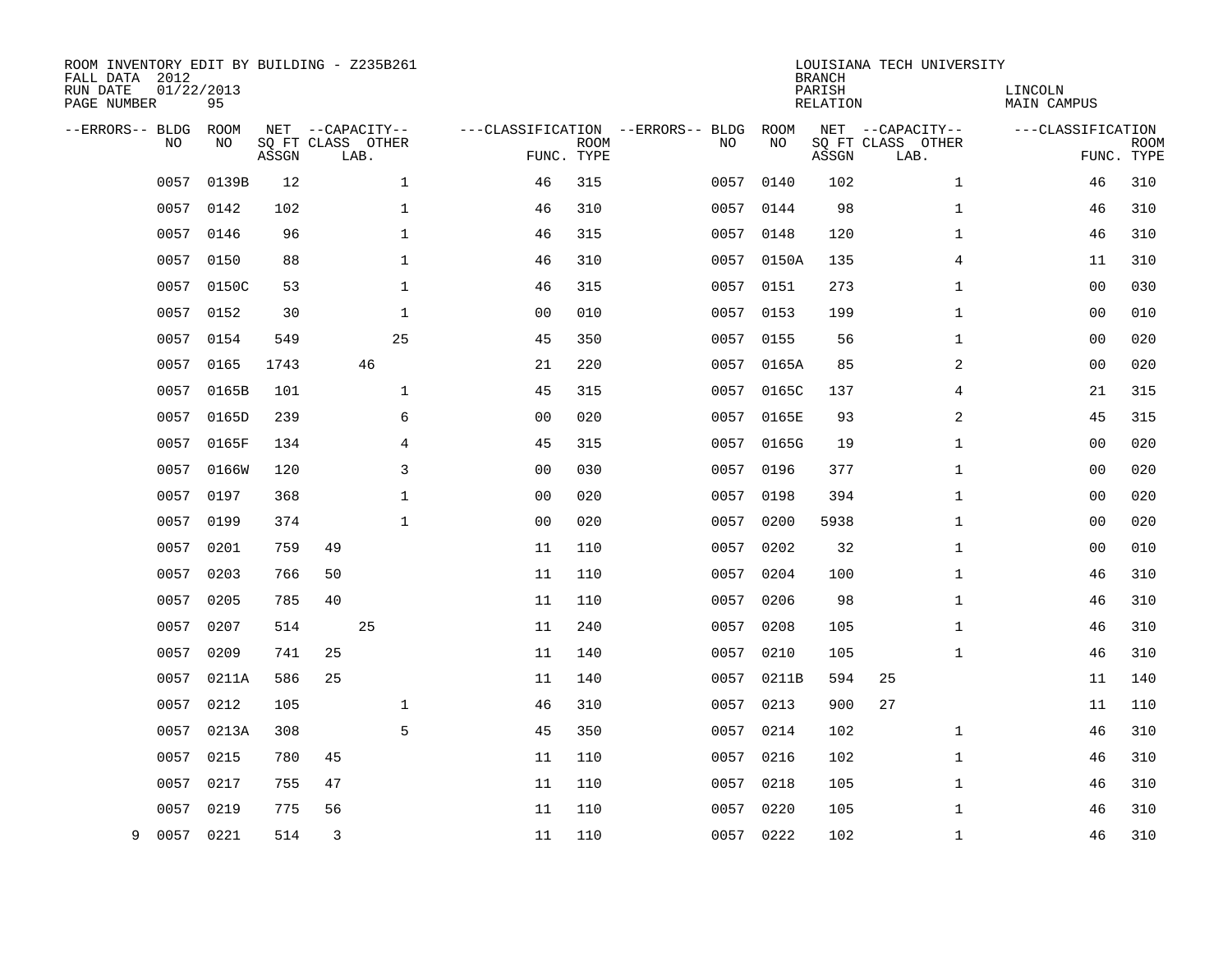| ROOM INVENTORY EDIT BY BUILDING - Z235B261<br>FALL DATA 2012<br>RUN DATE<br>PAGE NUMBER | 01/22/2013<br>96 |       |                           |                |                           |                                   |            | <b>BRANCH</b><br>PARISH<br>RELATION | LOUISIANA TECH UNIVERSITY | LINCOLN<br>MAIN CAMPUS |                           |
|-----------------------------------------------------------------------------------------|------------------|-------|---------------------------|----------------|---------------------------|-----------------------------------|------------|-------------------------------------|---------------------------|------------------------|---------------------------|
| --ERRORS-- BLDG                                                                         | ROOM             |       | NET --CAPACITY--          |                |                           | ---CLASSIFICATION --ERRORS-- BLDG | ROOM       |                                     | NET --CAPACITY--          | ---CLASSIFICATION      |                           |
| N <sub>O</sub>                                                                          | NO.              | ASSGN | SO FT CLASS OTHER<br>LAB. |                | <b>ROOM</b><br>FUNC. TYPE | NO.                               | NO         | ASSGN                               | SQ FT CLASS OTHER<br>LAB. |                        | <b>ROOM</b><br>FUNC. TYPE |
| 0057                                                                                    | 0223             | 742   | 25                        | 11             | 110                       | 0057                              | 0224       | 102                                 | $\mathbf{1}$              | 46                     | 310                       |
| 0057                                                                                    | 0225             | 210   | $\mathbf{1}$              | 11             | 115                       | 0057                              | 0226       | 105                                 | $\mathbf{1}$              | 46                     | 310                       |
| 0057                                                                                    | 0227             | 671   | 18                        | 11             | 240                       | 0057                              | 0228       | 105                                 | $\mathbf{1}$              | 46                     | 310                       |
| 0057                                                                                    | 0229             | 1209  | 75                        | 11             | 110                       | 0057                              | 0230       | 102                                 | $\mathbf{1}$              | 46                     | 310                       |
| 0057                                                                                    | 0232             | 98    | $\mathbf 1$               | 46             | 310                       | 0057                              | 0234       | 100                                 | $\mathbf{1}$              | 46                     | 310                       |
| 0057                                                                                    | 0236             | 35    | $\mathbf 1$               | 46             | 310                       | 0057                              | 0236A      | 130                                 | $\mathbf{1}$              | 46                     | 310                       |
| 0057                                                                                    | 0236B            | 59    | $\mathbf{1}$              | 46             | 315                       | 0057                              | 0236C      | 52                                  | $\mathbf{1}$              | 46                     | 315                       |
| 0057                                                                                    | 0238             | 135   | $\mathbf{1}$              | 46             | 310                       | 0057                              | 0240       | 135                                 | $\mathbf{1}$              | 46                     | 310                       |
| 0057                                                                                    | 0242             | 130   | $\mathbf{1}$              | 46             | 310                       | 0057                              | 0244       | 262                                 | 10                        | 46                     | 280                       |
|                                                                                         | 0057 0246        | 97    | $\mathbf 1$               | 46             | 310                       |                                   | 0057 0248  | 98                                  | $\mathbf{1}$              | 46                     | 310                       |
| 0057                                                                                    | 0250             | 102   | $\mathbf 1$               | 46             | 310                       | 0057                              | 0251       | 192                                 | $\mathbf{1}$              | 0 <sub>0</sub>         | 030                       |
|                                                                                         | 0057 0252        | 102   | $\mathbf{1}$              | 46             | 310                       |                                   | 0057 0254  | 102                                 | $\mathbf{1}$              | 46                     | 310                       |
| 0057                                                                                    | 0255             | 56    | $\mathbf{1}$              | 0 <sub>0</sub> | 030                       | 0057                              | 0256       | 102                                 | $\mathbf{1}$              | 46                     | 310                       |
| 0057                                                                                    | 0258             | 102   | $\mathbf{1}$              | 46             | 310                       | 0057                              | 0260       | 102                                 | $\mathbf{1}$              | 46                     | 310                       |
| 0057                                                                                    | 0262             | 102   | $\mathbf 1$               | 46             | 310                       | 0057                              | 0264       | 102                                 | $\mathbf{1}$              | 46                     | 310                       |
| 0057                                                                                    | 0266             | 102   | $\mathbf 1$               | 46             | 310                       | 0057                              | 0268       | 102                                 | $\mathbf{1}$              | 46                     | 310                       |
| 0057                                                                                    | 0270             | 102   | $\mathbf 1$               | 46             | 310                       | 0057                              | 0272       | 102                                 | $\mathbf{1}$              | 46                     | 310                       |
| 0057                                                                                    | 0274             | 98    | $\mathbf{1}$              | 46             | 310                       | 0057                              | 0276       | 97                                  | $\mathbf{1}$              | 46                     | 310                       |
| 0057                                                                                    | 0278             | 120   | $\mathbf{1}$              | 46             | 310                       | 0057                              | 0280       | 77                                  | $\mathbf{1}$              | 46                     | 310                       |
| 0057                                                                                    | 0282             | 77    | $\mathbf{1}$              | 46             | 315                       | 0057                              | 0284       | 123                                 | $\mathbf{1}$              | 46                     | 310                       |
| 0057                                                                                    | 0284A            | 36    | $\mathbf 1$               | 46             | 315                       |                                   | 0057 0286F | 78                                  | $\mathbf{1}$              | 00                     | 030                       |
| 0057                                                                                    | 0288W            | 119   | $\mathbf 1$               | 0 <sub>0</sub> | 030                       | 0057                              | 0290A      | 20                                  | $\mathbf{1}$              | 00                     | 010                       |
| 0057                                                                                    | 0290M            | 163   | $\mathbf 1$               | 0 <sub>0</sub> | 030                       | 0057                              | 0292M      | 87                                  | $\mathbf{1}$              | 00                     | 030                       |
| 0057                                                                                    | 0296             | 252   | $\mathbf 1$               | 0 <sub>0</sub> | 020                       | 0057                              | 0297       | 252                                 | $\mathbf{1}$              | 00                     | 020                       |
| 0057                                                                                    | 0298             | 252   | $\mathbf 1$               | 0 <sub>0</sub> | 020                       | 0057                              | 0299       | 252                                 | $\mathbf{1}$              | 00                     | 020                       |
| 0057                                                                                    | 0300             | 5854  | $\mathbf{1}$              | 0 <sub>0</sub> | 020                       |                                   | 0057 0301  | 759                                 | 50                        | 11                     | 550                       |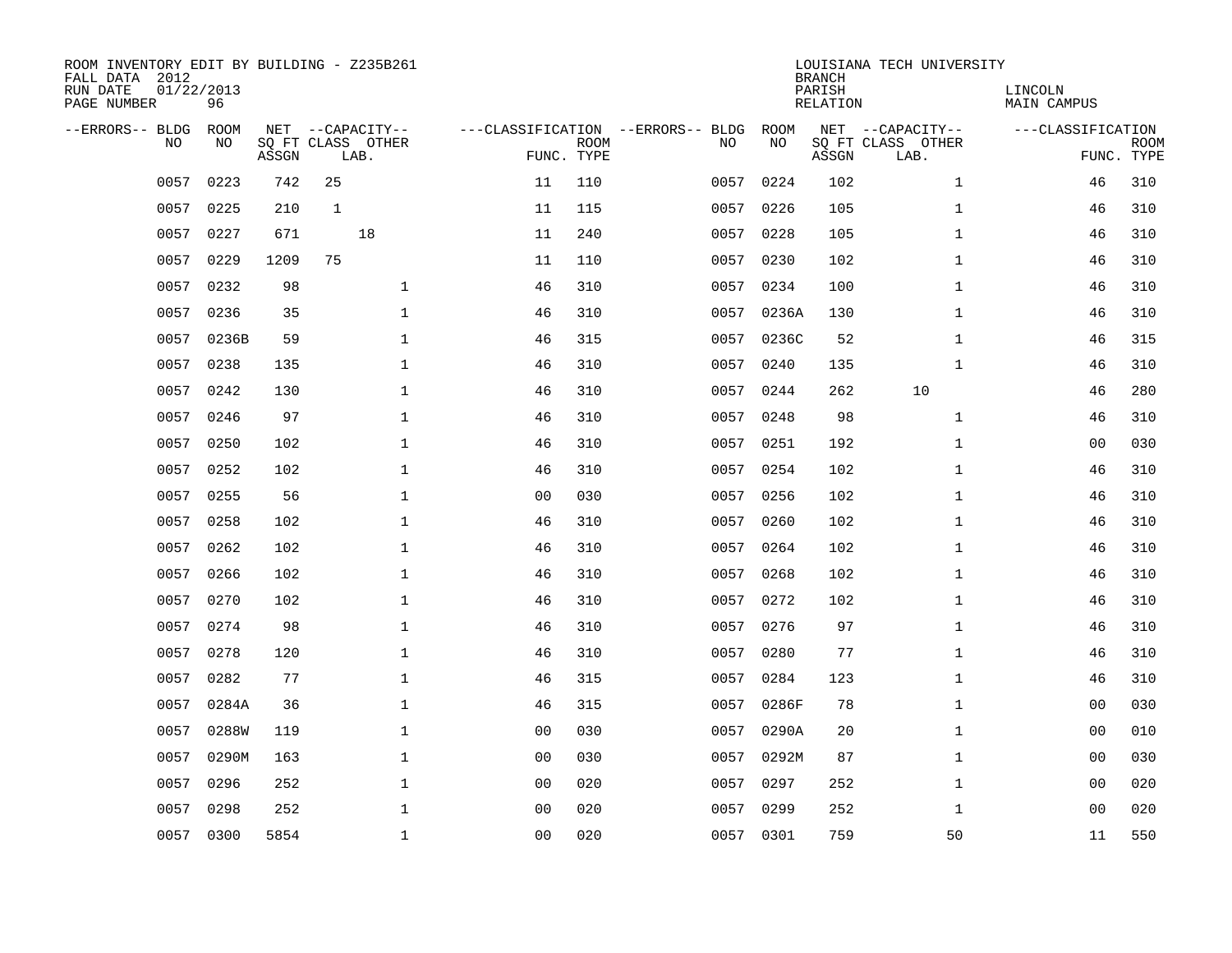| ROOM INVENTORY EDIT BY BUILDING - Z235B261<br>FALL DATA 2012<br>RUN DATE | 01/22/2013  |       |    |                                       |                |             |                                          |            | <b>BRANCH</b><br>PARISH | LOUISIANA TECH UNIVERSITY             | LINCOLN           |             |
|--------------------------------------------------------------------------|-------------|-------|----|---------------------------------------|----------------|-------------|------------------------------------------|------------|-------------------------|---------------------------------------|-------------------|-------------|
| PAGE NUMBER                                                              | 97          |       |    |                                       |                |             |                                          |            | RELATION                |                                       | MAIN CAMPUS       |             |
| --ERRORS-- BLDG<br>N <sub>O</sub>                                        | ROOM<br>NO. |       |    | NET --CAPACITY--<br>SO FT CLASS OTHER |                | <b>ROOM</b> | ---CLASSIFICATION --ERRORS-- BLDG<br>NO. | ROOM<br>NO |                         | NET --CAPACITY--<br>SQ FT CLASS OTHER | ---CLASSIFICATION | <b>ROOM</b> |
|                                                                          |             | ASSGN |    | LAB.                                  |                | FUNC. TYPE  |                                          |            | ASSGN                   | LAB.                                  |                   | FUNC. TYPE  |
| 0057                                                                     | 0302        | 32    |    | $\mathbf{1}$                          | 0 <sub>0</sub> | 010         | 0057                                     | 0303       | 766                     | 41                                    | 11                | 110         |
| 0057                                                                     | 0304        | 515   | 24 |                                       | 11             | 110         | 0057                                     | 0305       | 785                     | 48                                    | 11                | 110         |
| 0057                                                                     | 0307        | 514   | 36 |                                       | 11             | 110         | 0057                                     | 0308       | 102                     | $\mathbf{1}$                          | 46                | 310         |
| 0057                                                                     | 0309        | 741   | 54 |                                       | 11             | 110         | 0057                                     | 0310       | 102                     | $\mathbf{1}$                          | 46                | 310         |
| 0057                                                                     | 0311        | 578   | 70 |                                       | 11             | 110         | 0057                                     | 0312       | 105                     | $\mathbf{1}$                          | 46                | 310         |
| 0057                                                                     | 0313        | 616   | 32 |                                       | 11             | 110         |                                          | 0057 0314  | 105                     | $\mathbf{1}$                          | 46                | 310         |
| 0057                                                                     | 0315        | 585   |    | $\mathbf{1}$                          | 46             | 350         | 0057                                     | 0316       | 585                     | $\mathbf{1}$                          | 46                | 310         |
| 0057                                                                     | 0317        | 780   | 40 |                                       | 11             | 110         |                                          | 0057 0318  | 102                     | $\mathbf{1}$                          | 46                | 310         |
| 0057                                                                     | 0319        | 755   | 45 |                                       | 11             | 110         | 0057                                     | 0320       | 105                     | $\mathbf{1}$                          | 46                | 310         |
|                                                                          | 0057 0321   | 775   | 52 |                                       | 11             | 110         |                                          | 0057 0322  | 105                     | $\mathbf{1}$                          | 46                | 310         |
| 0057                                                                     | 0323        | 514   | 34 |                                       | 11             | 110         | 0057                                     | 0324       | 102                     | $\mathbf{1}$                          | 46                | 310         |
|                                                                          | 0057 0325   | 742   |    | 49                                    | 11             | 210         |                                          | 0057 0326  | 98                      | $\mathbf{1}$                          | 46                | 310         |
| 0057                                                                     | 0327        | 891   |    | 59                                    | 11             | 210         | 0057                                     | 0328       | 100                     | $\mathbf{1}$                          | 46                | 310         |
| 0057                                                                     | 0329        | 593   |    | 16                                    | 11             | 220         |                                          | 0057 0329B | 603                     | 16                                    | 11                | 220         |
| 0057                                                                     | 0329C       | 8     |    | $\mathbf{1}$                          | 46             | 315         | 0057                                     | 0330       | 130                     | $\mathbf{1}$                          | 46                | 310         |
| 0057                                                                     | 0330A       | 135   |    | $\mathbf 1$                           | 46             | 310         |                                          | 0057 0330B | 52                      | $\mathbf{1}$                          | 46                | 315         |
| 0057                                                                     | 0330C       | 59    |    | $\mathbf 1$                           | 46             | 315         | 0057                                     | 0332       | 135                     | $\mathbf{1}$                          | 46                | 310         |
| 0057                                                                     | 0334        | 135   |    | $\mathbf 1$                           | 46             | 310         | 0057                                     | 0336       | 130                     | $\mathbf{1}$                          | 46                | 310         |
| 0057                                                                     | 0338        | 162   |    | $\mathbf{1}$                          | 46             | 310         |                                          | 0057 0340  | 97                      | $\mathbf{1}$                          | 46                | 310         |
| 0057                                                                     | 0342        | 98    |    | $\mathbf{1}$                          | 46             | 310         | 0057                                     | 0344       | 102                     | $\mathbf{1}$                          | 46                | 310         |
| 0057                                                                     | 0346        | 102   |    | $\mathbf 1$                           | 46             | 310         |                                          | 0057 0348  | 102                     | $\mathbf{1}$                          | 46                | 310         |
| 0057                                                                     | 0350        | 102   |    | $\mathbf 1$                           | 46             | 310         | 0057                                     | 0351       | 194                     | $\mathbf{1}$                          | 00                | 030         |
| 0057                                                                     | 0352        | 102   |    | $\mathbf 1$                           | 46             | 310         |                                          | 0057 0354  | 102                     | $\mathbf{1}$                          | 46                | 310         |
| 0057                                                                     | 0355        | 56    |    | $\mathbf{1}$                          | 0 <sub>0</sub> | 020         | 0057                                     | 0356       | 102                     | $\mathbf{1}$                          | 46                | 310         |
| 0057                                                                     | 0358        | 102   |    | $\mathbf 1$                           | 46             | 310         |                                          | 0057 0360  | 102                     | $\mathbf{1}$                          | 46                | 310         |
|                                                                          | 0057 0362   | 102   |    | $\mathbf{1}$                          | 46             | 310         |                                          | 0057 0364  | 102                     | $\mathbf{1}$                          | 46                | 310         |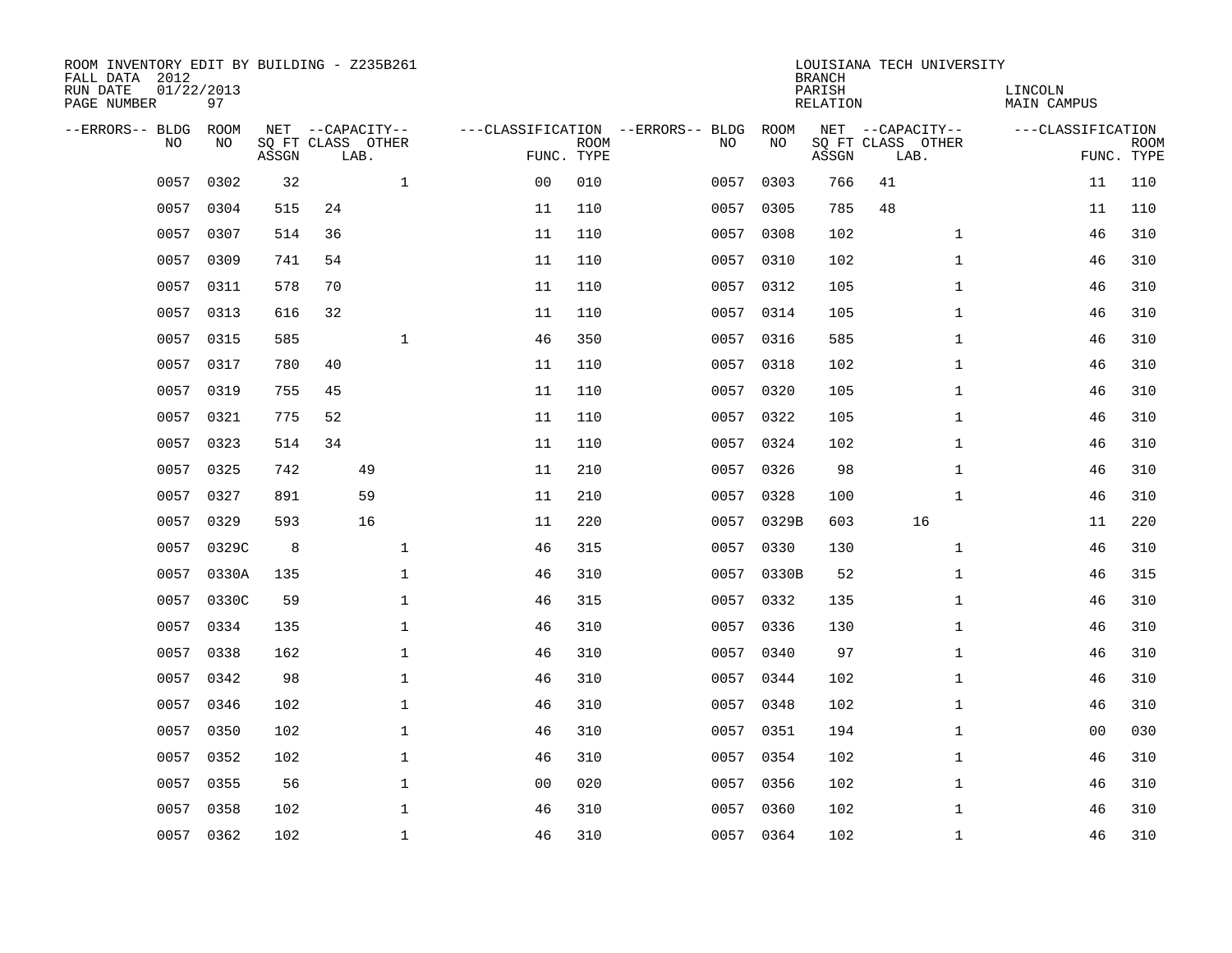| ROOM INVENTORY EDIT BY BUILDING - Z235B261<br>FALL DATA 2012<br>RUN DATE<br>PAGE NUMBER | 01/22/2013<br>98 |       |                                               |                                                      |             |           |                                                  | <b>BRANCH</b><br>PARISH<br><b>RELATION</b> | LOUISIANA TECH UNIVERSITY                                                                                  | LINCOLN<br><b>MAIN CAMPUS</b>                     |                           |
|-----------------------------------------------------------------------------------------|------------------|-------|-----------------------------------------------|------------------------------------------------------|-------------|-----------|--------------------------------------------------|--------------------------------------------|------------------------------------------------------------------------------------------------------------|---------------------------------------------------|---------------------------|
| --ERRORS-- BLDG<br>NO.                                                                  | ROOM<br>NO.      | ASSGN | NET --CAPACITY--<br>SQ FT CLASS OTHER<br>LAB. | ---CLASSIFICATION --ERRORS-- BLDG ROOM<br>FUNC. TYPE | <b>ROOM</b> | NO.       | NO                                               | ASSGN                                      | NET --CAPACITY--<br>SQ FT CLASS OTHER<br>LAB.                                                              | ---CLASSIFICATION                                 | <b>ROOM</b><br>FUNC. TYPE |
| 0057                                                                                    | 0366             | 102   | $\mathbf{1}$                                  | 46                                                   | 310         | 0057 0368 |                                                  | 98                                         | $\mathbf{1}$                                                                                               | 46                                                | 310                       |
| 0057                                                                                    | 0370             | 97    | $\mathbf{1}$                                  | 46                                                   | 310         | 0057      | 0372                                             | 125                                        | $\mathbf{1}$                                                                                               | 41                                                | 310                       |
| 0057                                                                                    | 0374             | 153   | $\mathbf 1$                                   | 46                                                   | 310         | 0057 0376 |                                                  | 125                                        | $\mathbf{1}$                                                                                               | 45                                                | 315                       |
| 0057                                                                                    | 0378H            | 111   | $\mathbf{1}$                                  | 0 <sub>0</sub>                                       | 030         | 0057      | 0380W                                            | 119                                        | $\mathbf{1}$                                                                                               | 0 <sub>0</sub>                                    | 030                       |
| 0057                                                                                    | 0390A            | 20    | $\mathbf 1$                                   | 0 <sub>0</sub>                                       | 010         |           | 0057 0390M                                       | 163                                        | $\mathbf{1}$                                                                                               | 00                                                | 030                       |
| 0057                                                                                    | 0392F            | 87    | $\mathbf 1$                                   | 46                                                   | 315         | 0057      | 0396                                             | 252                                        | $\mathbf{1}$                                                                                               | 0 <sub>0</sub>                                    | 020                       |
| 0057                                                                                    | 0397             | 252   | $\mathbf 1$                                   | 0 <sub>0</sub>                                       | 020         | 0057 0398 |                                                  | 252                                        | $\mathbf{1}$                                                                                               | 0 <sub>0</sub>                                    | 020                       |
| 0057                                                                                    | 0399             | 252   | $\mathbf 1$                                   | 0 <sub>0</sub>                                       | 020         |           | TOTAL NUMBER CLASSROOMS<br>TOTAL NUMBER LABS 210 |                                            | TOTAL NET ASSIGN SQ. FT. IN ROOM FILE<br>TOTAL NUMBER COMPUTER CLASSROOMS<br>TOTAL NUMBER SPECIAL LABS 220 | 70,866<br>27<br>$\overline{4}$<br>$\sqrt{2}$<br>3 |                           |
| 0058                                                                                    | 0100             | 736   | 8                                             | 11                                                   | 220         | 0058 0101 |                                                  | 448                                        | 10                                                                                                         | 21                                                | 250                       |
| 0058                                                                                    | 0102             | 85    | $\mathbf{1}$                                  | 0 <sub>0</sub>                                       | 030         | 0058      | 0103                                             | 464                                        | 28                                                                                                         | 11                                                | 220                       |
| 0058                                                                                    | 0104             | 722   | 15                                            | 11                                                   | 220         | 0058      | 0105                                             | 566                                        | 40                                                                                                         | 11                                                | 110                       |
| 0058                                                                                    | 0106             | 152   | $\overline{4}$                                | 11                                                   | 215         | 0058      | 0108                                             | 67                                         |                                                                                                            | 0 <sub>0</sub>                                    | 020                       |
| 0058                                                                                    | 0111             | 163   | $\mathbf{1}$                                  | 46                                                   | 310         | 0058      | 0113                                             | 200                                        | $\mathbf{1}$                                                                                               | 46                                                | 720                       |
| 0058                                                                                    | 0115             | 205   | $\mathbf{1}$                                  | 46                                                   | 310         | 0058      | 0117                                             | 205                                        | $\mathbf{1}$                                                                                               | 46                                                | 310                       |
| 0058                                                                                    | 0118             | 144   | $\mathbf{1}$                                  | 40                                                   | 731         | 0058      | 0119                                             | 204                                        | $\mathbf{1}$                                                                                               | 46                                                | 310                       |
| 0058                                                                                    | 0120             | 566   | 35                                            | 11                                                   | 110         | 0058 0121 |                                                  | 203                                        | $\mathbf{1}$                                                                                               | 46                                                | 325                       |
| 0058                                                                                    | 0122             | 560   | 22                                            | 11                                                   | 110         | 0058      | 0123                                             | 206                                        | $\mathbf{1}$                                                                                               | 46                                                | 313                       |
| 0058                                                                                    | 0125             | 130   | 1                                             | 46                                                   | 315         | 0058      | 0127                                             | 219                                        | $\mathbf{1}$                                                                                               | 46                                                | 315                       |
| 0058                                                                                    | 0128             | 108   | $\overline{4}$                                | 00                                                   | 030         | 0058      | 0130                                             | 27                                         | $\mathbf{1}$                                                                                               | 00                                                | 010                       |
| 0058                                                                                    | 0132             | 79    | $\mathbf{1}$                                  | 0 <sub>0</sub>                                       | 030         | 0058      | 0134                                             | 85                                         | $\overline{a}$                                                                                             | 0 <sub>0</sub>                                    | 030                       |
| 0058                                                                                    | 0136             | 373   | 16                                            | 45                                                   | 350         | 0058      | 0136A                                            | 32                                         | $\mathbf{1}$                                                                                               | 45                                                | 355                       |
| 0058                                                                                    | 0138             | 274   | 1                                             | 46                                                   | 315         | 0058      | 0140                                             | 1144                                       | 90                                                                                                         | 11                                                | 110                       |
|                                                                                         | 0058 0141        | 209   | $\mathbf{1}$                                  | 46                                                   | 310         | 0058 0142 |                                                  | 662                                        | 24                                                                                                         | 11                                                | 240                       |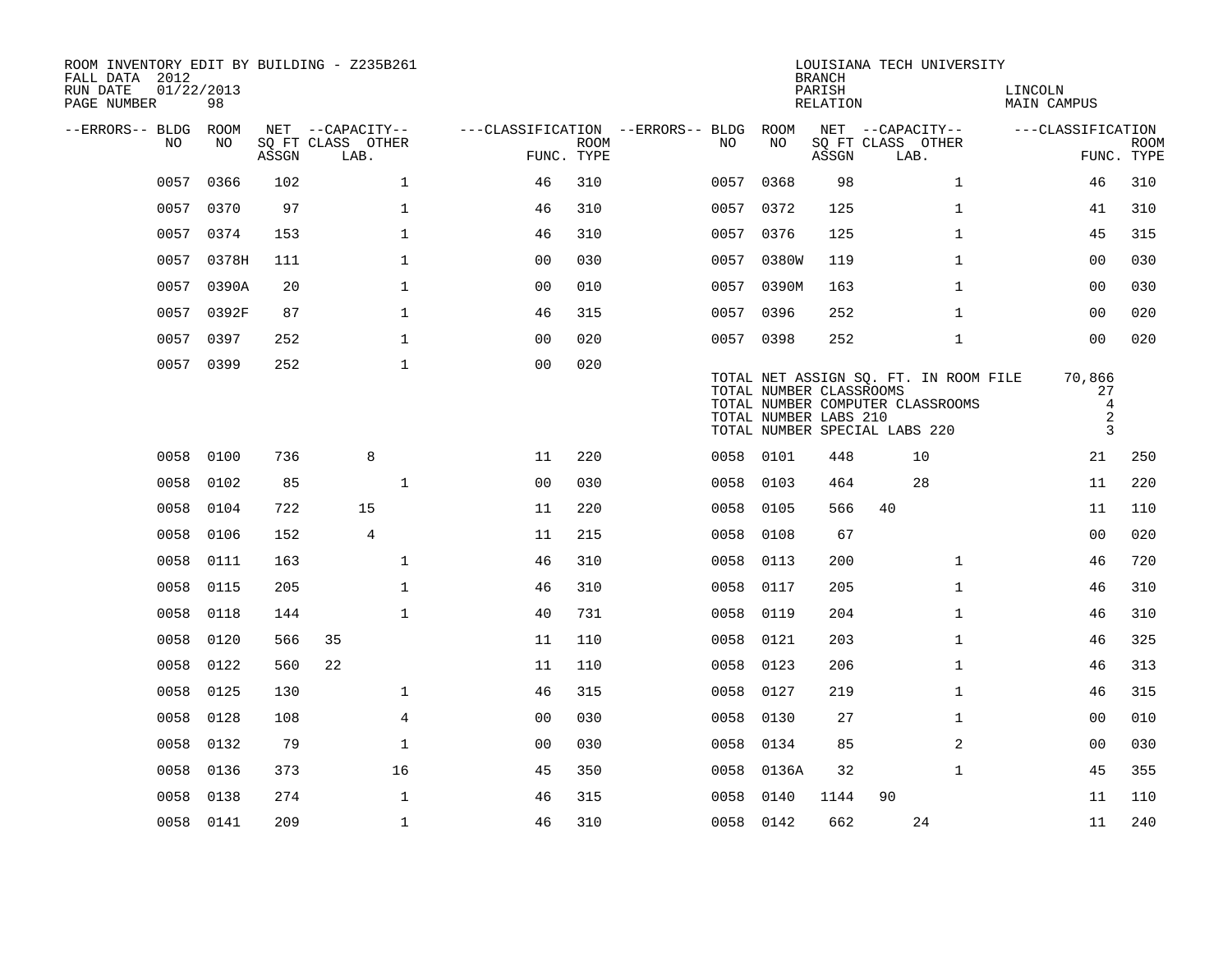| ROOM INVENTORY EDIT BY BUILDING - Z235B261<br>FALL DATA 2012<br>RUN DATE<br>PAGE NUMBER | 01/22/2013<br>99 |       |                                               |              |                |                           |                                         |            | <b>BRANCH</b><br>PARISH<br><b>RELATION</b> | LOUISIANA TECH UNIVERSITY                     | LINCOLN<br><b>MAIN CAMPUS</b> |                           |
|-----------------------------------------------------------------------------------------|------------------|-------|-----------------------------------------------|--------------|----------------|---------------------------|-----------------------------------------|------------|--------------------------------------------|-----------------------------------------------|-------------------------------|---------------------------|
| --ERRORS-- BLDG<br>NO                                                                   | ROOM<br>NO       | ASSGN | NET --CAPACITY--<br>SQ FT CLASS OTHER<br>LAB. |              |                | <b>ROOM</b><br>FUNC. TYPE | ---CLASSIFICATION --ERRORS-- BLDG<br>NO | ROOM<br>NO | ASSGN                                      | NET --CAPACITY--<br>SQ FT CLASS OTHER<br>LAB. | ---CLASSIFICATION             | <b>ROOM</b><br>FUNC. TYPE |
| 0058                                                                                    | 0143             | 318   | 8                                             |              | 21             | 250                       | 0058                                    | 0144       | 387                                        | $\mathbf{1}$                                  | 21                            | 320                       |
| 0058                                                                                    | 0145             | 313   | 8                                             |              | 21             | 250                       | 0058                                    | 0146       | 479                                        | 10                                            | 11                            | 210                       |
| 0058                                                                                    | 0146A            | 77    |                                               | $\mathbf 1$  | 46             | 731                       | 0058                                    | 0147       | 206                                        | 8                                             | 21                            | 320                       |
| 0058                                                                                    | 0148             | 42    |                                               | $\mathbf{1}$ | 46             | 315                       | 0058                                    | 0149       | 205                                        | $\mathbf{1}$                                  | 46                            | 310                       |
| 0058                                                                                    | 0151             | 363   | 8                                             |              | 21             | 250                       | 0058                                    | 0152       | 108                                        | $\overline{4}$                                | 0 <sub>0</sub>                | 030                       |
| 0058                                                                                    | 0153             | 558   | 40                                            |              | 11             | 110                       | 0058                                    | 0154       | 355                                        | $\mathbf{1}$                                  | 45                            | 720                       |
| 0058                                                                                    | 0155             | 275   | 9                                             |              | 21             | 250                       | 0058                                    | 0156       | 623                                        | $\mathbf{1}$                                  | 45                            | 720                       |
| 0058                                                                                    | 0157             | 588   | 8                                             |              | 21             | 260                       | 0058                                    | 0158       | 307                                        | $\mathbf{1}$                                  | 45                            | 720                       |
| 0058                                                                                    | 0159             | 56    | $\mathbf{1}$                                  |              | 21             | 255                       | 0058                                    | 0160       | 315                                        | $\mathbf{1}$                                  | 46                            | 313                       |
| 0058                                                                                    | 0161             | 19    | $\mathbf{1}$                                  |              | 11             | 115                       | 0058                                    | 0162       | 19                                         |                                               | 0 <sub>0</sub>                | 020                       |
| 0058                                                                                    | 0170             | 418   |                                               | $\mathbf{1}$ | 0 <sub>0</sub> | 030                       | 0058                                    | 0171       | 213                                        | $\mathbf{1}$                                  | 00                            | 030                       |
| 0058                                                                                    | 0171A            | 40    |                                               | $\mathbf{1}$ | 0 <sub>0</sub> | 030                       | 0058                                    | 0172       | 4135                                       |                                               | 0 <sub>0</sub>                | 020                       |
| 0058                                                                                    | 0181             | 133   |                                               |              | 0 <sub>0</sub> | 020                       | 0058                                    | 0182       | 132                                        |                                               | 0 <sub>0</sub>                | 020                       |
| 0058                                                                                    | 0183             | 135   |                                               |              | 0 <sub>0</sub> | 020                       | 0058                                    | 0184       | 128                                        |                                               | 0 <sub>0</sub>                | 020                       |
| 0058                                                                                    | 0185             | 137   |                                               |              | 0 <sub>0</sub> | 020                       | 0058                                    | 0200       | 631                                        | 18                                            | 11                            | 220                       |
| 0058                                                                                    | 0201             | 448   | 16                                            |              | 11             | 210                       | 0058                                    | 0202       | 409                                        | 18                                            | 21                            | 250                       |
| 0058                                                                                    | 0203             | 463   | 14                                            |              | 11             | 240                       | 0058                                    | 0204       | 209                                        |                                               | 40                            | 731                       |
| 0058                                                                                    | 0206             | 43    | $\mathbf{1}$                                  |              | 21             | 260                       | 0058                                    | 0208       | 105                                        | 3                                             | 21                            | 260                       |
| 0058                                                                                    | 0209             | 568   | 22                                            |              | 11             | 240                       | 0058                                    | 0210       | 101                                        |                                               | 40                            | 731                       |
| 0058                                                                                    | 0211             | 367   |                                               | 10           | 21             | 320                       | 0058                                    | 0212       | 66                                         |                                               | 00                            | 020                       |
| 0058                                                                                    | 0213             | 205   |                                               | $\mathbf 1$  | 46             | 310                       | 0058                                    | 0215       | 204                                        | $\mathbf{1}$                                  | 46                            | 310                       |
| 0058                                                                                    | 0216             | 486   | 32                                            |              | 11             | 110                       | 0058                                    | 0217       | 204                                        | $\mathbf{1}$                                  | 46                            | 310                       |
| 0058                                                                                    | 0218             | 481   | 16                                            |              | 11             | 210                       | 0058                                    | 0219       | 205                                        | $\mathbf{1}$                                  | 46                            | 310                       |
| 0058                                                                                    | 0220             | 481   | 13                                            |              | 11             | 280                       | 0058                                    | 0221       | 206                                        | $\mathbf{1}$                                  | 46                            | 310                       |
| 0058                                                                                    | 0223             | 188   |                                               | $\mathbf 1$  | 45             | 710                       | 0058                                    | 0224       | 108                                        | 4                                             | 00                            | 030                       |
| 0058                                                                                    | 0225             | 166   |                                               | $\mathbf{1}$ | 40             | 310                       |                                         | 0058 0226  | 98                                         | $\mathbf{1}$                                  | 0 <sub>0</sub>                | 010                       |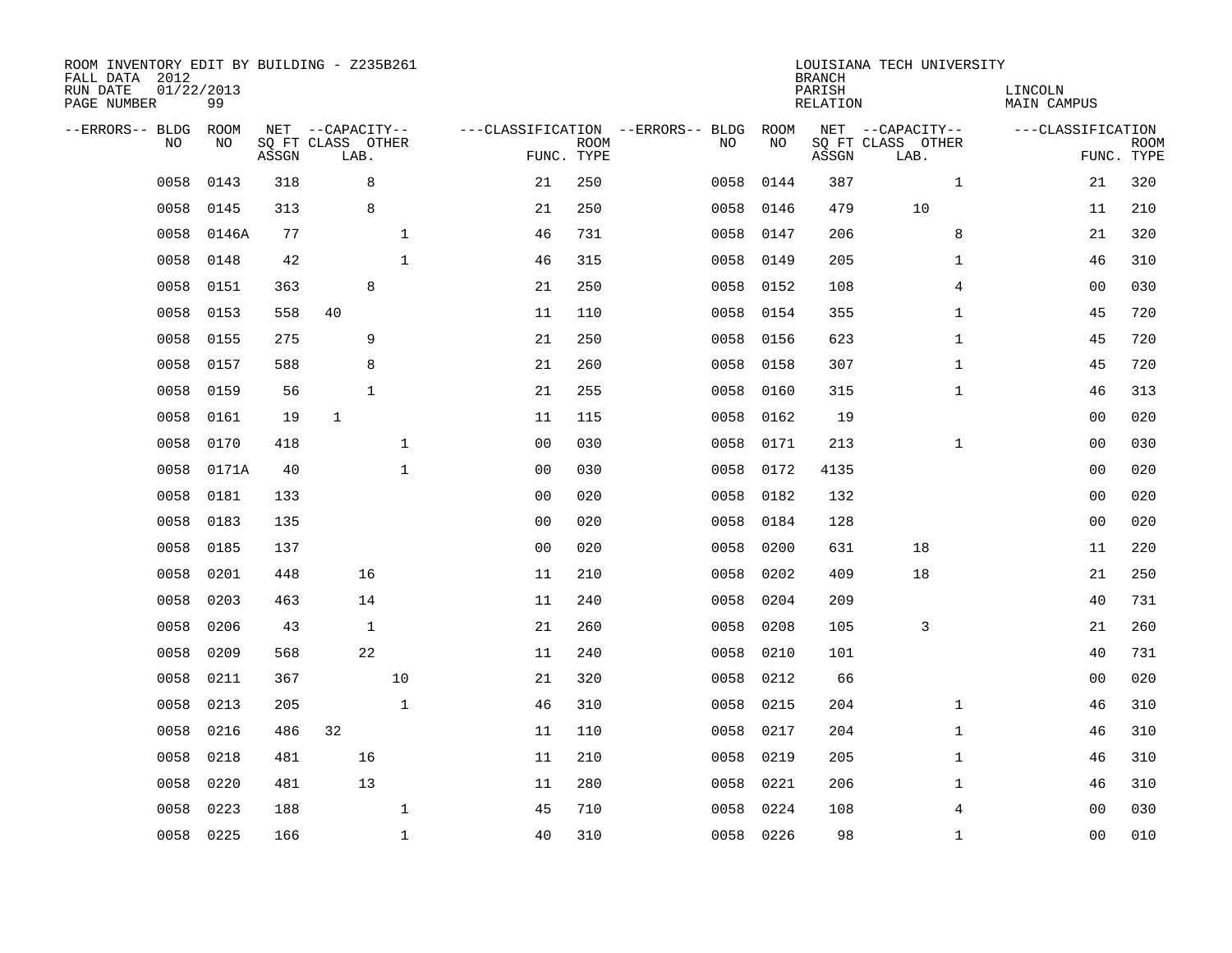| ROOM INVENTORY EDIT BY BUILDING - Z235B261<br>FALL DATA 2012 |           |       |                           |                                        |             |           |      | <b>BRANCH</b>                                    | LOUISIANA TECH UNIVERSITY                                                                                  |                                    |                           |
|--------------------------------------------------------------|-----------|-------|---------------------------|----------------------------------------|-------------|-----------|------|--------------------------------------------------|------------------------------------------------------------------------------------------------------------|------------------------------------|---------------------------|
| 01/22/2013<br>RUN DATE<br>PAGE NUMBER                        | 100       |       |                           |                                        |             |           |      | PARISH<br>RELATION                               |                                                                                                            | LINCOLN<br>MAIN CAMPUS             |                           |
| --ERRORS-- BLDG ROOM                                         |           |       | NET --CAPACITY--          | ---CLASSIFICATION --ERRORS-- BLDG ROOM |             |           |      |                                                  | NET --CAPACITY--                                                                                           | ---CLASSIFICATION                  |                           |
| NO.                                                          | NO.       | ASSGN | SQ FT CLASS OTHER<br>LAB. | FUNC. TYPE                             | <b>ROOM</b> | NO.       | NO   | ASSGN                                            | SQ FT CLASS OTHER<br>LAB.                                                                                  |                                    | <b>ROOM</b><br>FUNC. TYPE |
| 0058                                                         | 0227      | 209   | $\mathbf{1}$              | 46                                     | 310         | 0058      | 0228 | 251                                              | $\mathbf{1}$                                                                                               | 40                                 | 731                       |
|                                                              | 0058 0229 | 209   | $\mathbf{1}$              | 46                                     | 310         | 0058 0230 |      | 575                                              | 18                                                                                                         | 11                                 | 210                       |
|                                                              | 0058 0231 | 318   | 8                         | 21                                     | 250         | 0058 0232 |      | 563                                              | 15                                                                                                         | 11                                 | 210                       |
| 0058                                                         | 0233      | 312   | 4                         | 21                                     | 320         | 0058 0234 |      | 569                                              | 15                                                                                                         | 45                                 | 350                       |
| 0058                                                         | 0234A     | 64    | $\mathbf{1}$              | 45                                     | 355         | 0058      | 0235 | 206                                              | $\mathbf{1}$                                                                                               | 46                                 | 310                       |
| 0058                                                         | 0236      | 65    | $\mathbf{1}$              | 0 <sub>0</sub>                         | 030         | 0058 0237 |      | 205                                              | $\mathbf{1}$                                                                                               | 46                                 | 310                       |
| 0058                                                         | 0239      | 203   | $\mathbf{1}$              | 46                                     | 310         | 0058      | 0240 | 83                                               | 3                                                                                                          | 0 <sub>0</sub>                     | 030                       |
| 0058                                                         | 0241      | 152   | 4                         | 21                                     | 250         | 0058 0242 |      | 197                                              | 3                                                                                                          | 45                                 | 710                       |
| 0058                                                         | 0243      | 570   | 24                        | 11                                     | 240         | 0058      | 0244 | 623                                              | 12                                                                                                         | 21                                 | 250                       |
| 0058                                                         | 0245      | 275   | $\mathbf{1}$              | 46                                     | 310         | 0058 0247 |      | 266                                              | $\mathbf{1}$                                                                                               | 46                                 | 310                       |
|                                                              | 0058 0248 | 555   | $6\overline{6}$           | 21                                     | 250         | 0058 0249 |      | 315                                              | $\overline{4}$                                                                                             | 21                                 | 320                       |
|                                                              | 0058 0250 | 71    | $\mathbf 1$               | 46                                     | 310         | 0058 0251 |      | 56                                               | $\mathbf{1}$                                                                                               | 46                                 | 313                       |
|                                                              | 0058 0252 | 81    | $\mathbf{1}$              | 45                                     | 355         |           |      | TOTAL NUMBER CLASSROOMS<br>TOTAL NUMBER LABS 210 | TOTAL NET ASSIGN SQ. FT. IN ROOM FILE<br>TOTAL NUMBER COMPUTER CLASSROOMS<br>TOTAL NUMBER SPECIAL LABS 220 | 27,288<br>6<br>5<br>$\overline{4}$ |                           |
|                                                              | 0061 0215 | 689   | 4                         | 91                                     | 950         | 0061 0216 |      | 689                                              | 4                                                                                                          | 91                                 | 950                       |
|                                                              | 0061 0217 | 689   | $\overline{4}$            | 91                                     | 950         | 0061 0218 |      | 689                                              | $\overline{4}$                                                                                             | 91                                 | 950                       |
|                                                              | 0061 0219 | 689   | 4                         | 91                                     | 950         | 0061 0220 |      | 689                                              | $\overline{4}$                                                                                             | 91                                 | 950                       |
|                                                              | 0061 0221 | 689   | $\overline{4}$            | 91                                     | 950         |           |      | TOTAL NUMBER CLASSROOMS<br>TOTAL NUMBER LABS 210 | TOTAL NET ASSIGN SQ. FT. IN ROOM FILE<br>TOTAL NUMBER COMPUTER CLASSROOMS<br>TOTAL NUMBER SPECIAL LABS 220 | 4,823                              |                           |
|                                                              | 0066 0101 | 105   | $\mathbf{1}$              | 45                                     | 310         | 0066 0102 |      | 104                                              |                                                                                                            | 00                                 | 020                       |
|                                                              | 0066 0103 | 51    |                           | 45                                     | 315         | 0066 0104 |      | 236                                              |                                                                                                            | 52                                 | 525                       |
|                                                              | 0066 0105 | 21    |                           | 45                                     | 315         | 0066 0106 |      | 31                                               |                                                                                                            | 0 <sub>0</sub>                     | 020                       |
|                                                              | 0066 0107 | 326   |                           | 0 <sub>0</sub>                         | 020         | 0066 0108 |      | 9                                                |                                                                                                            | 52                                 | 525                       |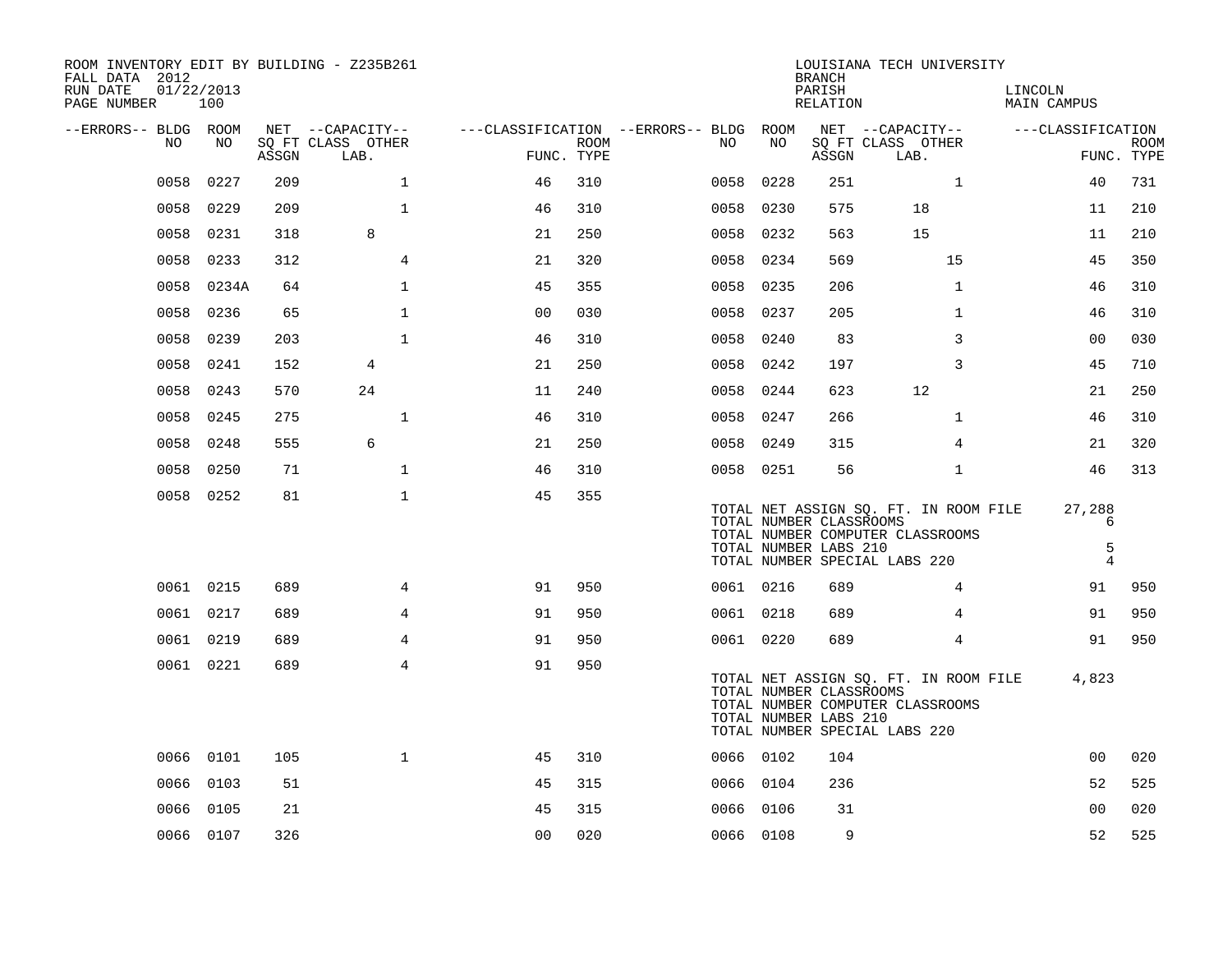| FALL DATA 2012<br>RUN DATE<br>PAGE NUMBER | 01/22/2013 | 101        |       | ROOM INVENTORY EDIT BY BUILDING - Z235B261    |                |             |                                               |           |       | <b>BRANCH</b><br>PARISH<br>RELATION                      | LOUISIANA TECH UNIVERSITY                                                                                  | LINCOLN<br><b>MAIN CAMPUS</b> |                           |
|-------------------------------------------|------------|------------|-------|-----------------------------------------------|----------------|-------------|-----------------------------------------------|-----------|-------|----------------------------------------------------------|------------------------------------------------------------------------------------------------------------|-------------------------------|---------------------------|
| --ERRORS-- BLDG ROOM                      | NO.        | NO         | ASSGN | NET --CAPACITY--<br>SQ FT CLASS OTHER<br>LAB. | FUNC. TYPE     | <b>ROOM</b> | ---CLASSIFICATION --ERRORS-- BLDG ROOM<br>NO. |           | NO    | ASSGN                                                    | NET --CAPACITY--<br>SQ FT CLASS OTHER<br>LAB.                                                              | ---CLASSIFICATION             | <b>ROOM</b><br>FUNC. TYPE |
|                                           | 0066       | 0109       | 153   | $\overline{4}$                                | 0 <sub>0</sub> | 030         |                                               | 0066 0110 |       | 24                                                       |                                                                                                            | 00                            | 010                       |
|                                           | 0066       | 0111       | 261   |                                               | 52             | 525         |                                               | 0066 0112 |       | 134                                                      |                                                                                                            | 0 <sub>0</sub>                | 030                       |
|                                           | 0066       | 0113       | 104   | $\mathbf{1}$                                  | 45             | 310         |                                               | 0066 0114 |       | 105                                                      |                                                                                                            | 0 <sub>0</sub>                | 020                       |
|                                           | 0066       | 0115       | 51    |                                               | 45             | 315         | 0066                                          |           | 0116  | 236                                                      |                                                                                                            | 52                            | 525                       |
|                                           | 0066       | 0117       | 21    |                                               | 45             | 315         |                                               | 0066 0118 |       | 33                                                       |                                                                                                            | 0 <sub>0</sub>                | 020                       |
|                                           | 0066       | 0119       | 330   |                                               | 0 <sub>0</sub> | 020         |                                               | 0066 0120 |       | 9                                                        |                                                                                                            | 52                            | 525                       |
|                                           | 0066       | 0121       | 153   |                                               | 0 <sub>0</sub> | 030         |                                               | 0066 0122 |       | 24                                                       |                                                                                                            | 0 <sub>0</sub>                | 010                       |
|                                           | 0066       | 0123       | 257   |                                               | 52             | 525         |                                               | 0066 0124 |       | 93                                                       |                                                                                                            | 45                            | 525                       |
|                                           | 0066       | 0125 11902 |       |                                               | 52             | 520         |                                               | 0066 0127 |       | 228                                                      |                                                                                                            | 52                            | 525                       |
|                                           | 0066       | 0128       | 271   |                                               | 0 <sub>0</sub> | 030         |                                               | 0066 0129 |       | 224                                                      |                                                                                                            | 00                            | 030                       |
|                                           | 0066       | 0130 12583 |       |                                               | 52             | 520         |                                               | 0066 0140 |       | 664                                                      |                                                                                                            | 0 <sub>0</sub>                | 020                       |
|                                           | 0066       | 0201       | 1040  |                                               | 52             | 525         |                                               | 0066 0202 |       | 1038<br>TOTAL NUMBER CLASSROOMS<br>TOTAL NUMBER LABS 210 | TOTAL NET ASSIGN SQ. FT. IN ROOM FILE<br>TOTAL NUMBER COMPUTER CLASSROOMS<br>TOTAL NUMBER SPECIAL LABS 220 | 52<br>28,245                  | 525                       |
|                                           | 0068       | 0100       | 768   | $\mathbf{1}$                                  | 93             | 523         |                                               | 0068 0101 |       | 1024                                                     | 25                                                                                                         | 93                            | 523                       |
|                                           | 0068       | 0101A      | 28    | 25                                            | 93             | 525         |                                               | 0068 0102 |       | 797                                                      | 8                                                                                                          | 93                            | 523                       |
|                                           | 0068       | 0102A      | 126   | 10                                            | 93             | 525         | 0068                                          |           | 0103  | 550                                                      | 24                                                                                                         | 93                            | 523                       |
|                                           | 0068       | 0104       | 235   | 11                                            | 93             | 523         | 0068                                          |           | 0105  | 233                                                      | $\mathbf{1}$                                                                                               | 0 <sub>0</sub>                | 020                       |
|                                           | 0068       | 0106       | 458   | $\mathbf{1}$                                  | 93             | 630         | 0068                                          |           | 0107  | 1837                                                     | $\mathbf{1}$                                                                                               | 00                            | 030                       |
|                                           | 0068       | 0108       | 766   | $\mathbf 1$                                   | 93             | 523         | 0068                                          |           | 0108A | 126                                                      | $\mathbf{1}$                                                                                               | 93                            | 730                       |
|                                           | 0068       | 0109       | 766   | $\mathbf 1$                                   | 93             | 523         | 0068                                          |           | 0110  | 126                                                      | $\mathbf{1}$                                                                                               | 93                            | 660                       |
|                                           | 0068       | 0111       | 478   | $\mathbf{1}$                                  | 93             | 523         | 0068                                          |           | 0112  | 515                                                      | $\mathbf{1}$                                                                                               | 0 <sub>0</sub>                | 020                       |
|                                           | 0068       | 0113       | 478   | $\mathbf 1$                                   | 0 <sub>0</sub> | 020         | 0068                                          |           | 0114  | 515                                                      | $\mathbf{1}$                                                                                               | 00                            | 020                       |
|                                           | 0068       | 0115       | 343   | $\mathbf 1$                                   | 0 <sub>0</sub> | 020         | 0068                                          |           | 0116  | 343                                                      | $\mathbf{1}$                                                                                               | 00                            | 030                       |
|                                           | 0068 0117  |            | 343   | $\mathbf{1}$                                  | 0 <sub>0</sub> | 030         |                                               | 0068 0118 |       | 28                                                       | $\mathbf{1}$                                                                                               | 93                            | 523                       |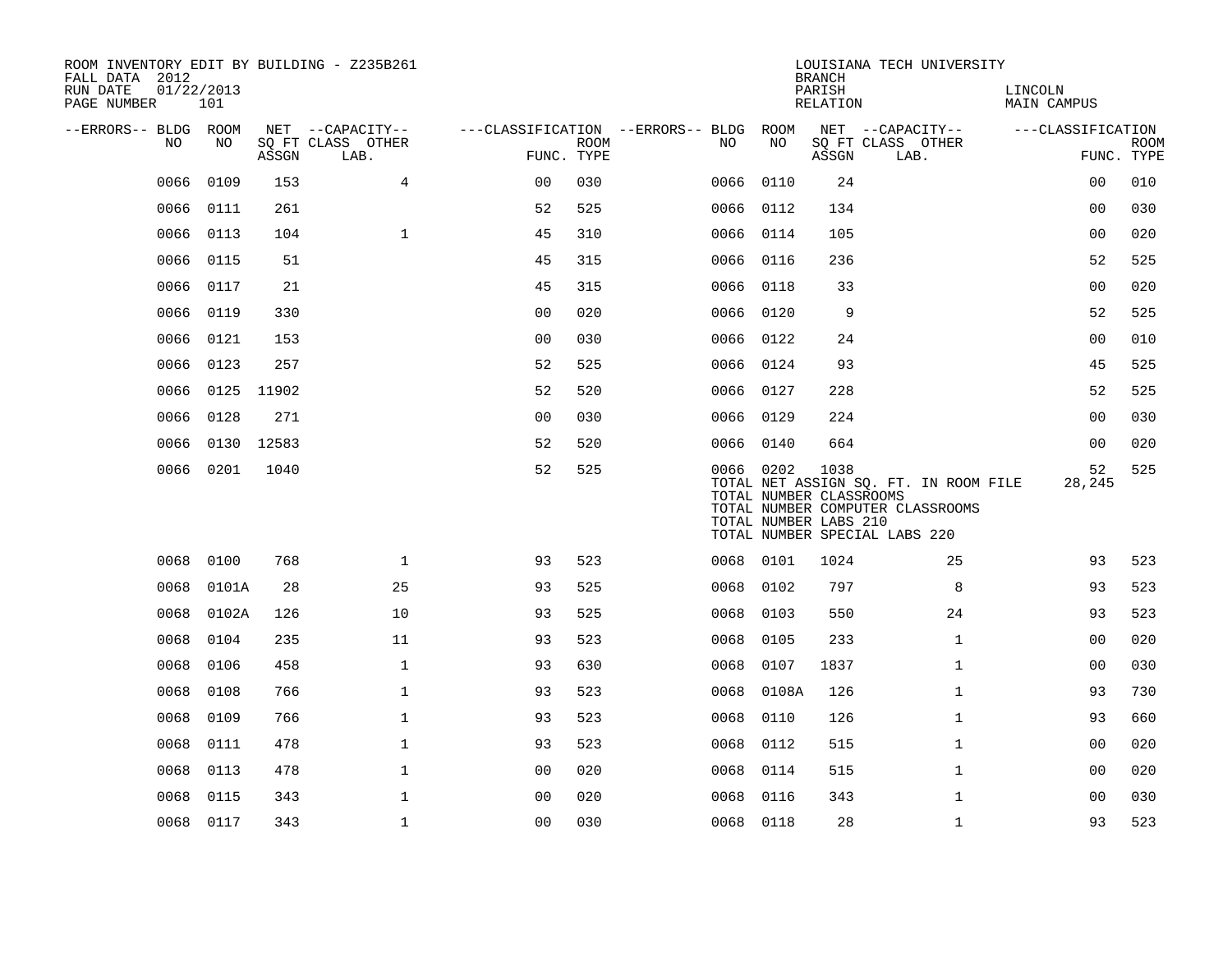| ROOM INVENTORY EDIT BY BUILDING - Z235B261<br>FALL DATA 2012<br>RUN DATE<br>PAGE NUMBER | 01/22/2013<br>102 |       |                                               |                |             |                                          |            | <b>BRANCH</b><br>PARISH<br>RELATION              | LOUISIANA TECH UNIVERSITY                                                                                  | LINCOLN<br><b>MAIN CAMPUS</b> |                           |
|-----------------------------------------------------------------------------------------|-------------------|-------|-----------------------------------------------|----------------|-------------|------------------------------------------|------------|--------------------------------------------------|------------------------------------------------------------------------------------------------------------|-------------------------------|---------------------------|
| --ERRORS-- BLDG ROOM<br>NO                                                              | NO                | ASSGN | NET --CAPACITY--<br>SQ FT CLASS OTHER<br>LAB. | FUNC. TYPE     | <b>ROOM</b> | ---CLASSIFICATION --ERRORS-- BLDG<br>NO. | ROOM<br>NO | ASSGN                                            | NET --CAPACITY--<br>SQ FT CLASS OTHER<br>LAB.                                                              | ---CLASSIFICATION             | <b>ROOM</b><br>FUNC. TYPE |
| 0068                                                                                    | 0119              | 28    | $\mathbf 1$                                   | 93             | 523         | 0068                                     | 0120       | 28                                               | $\mathbf{1}$                                                                                               | 93                            | 523                       |
| 0068                                                                                    | 0121              | 28    | $\mathbf{1}$                                  | 93             | 523         | 0068                                     | 0122       | 132                                              | $\mathbf{1}$                                                                                               | 93                            | 523                       |
| 0068                                                                                    | 0123              | 163   | $\mathbf 1$                                   | 93             | 523         | 0068                                     | 0124       | 30                                               | $\mathbf{1}$                                                                                               | 93                            | 523                       |
| 0068                                                                                    | 0125              | 56    | $\mathbf{1}$                                  | 93             | 523         | 0068                                     | 0130       | 56                                               | $\mathbf{1}$                                                                                               | 93                            | 523                       |
| 0068                                                                                    | 0200              | 333   | $\mathbf 1$                                   | 93             | 523         | 0068                                     | 0201       | 159                                              | $\mathbf{1}$                                                                                               | 00                            | 020                       |
| 0068                                                                                    | 0202              | 99    | $\mathbf{1}$                                  | 0 <sub>0</sub> | 030         | 0068                                     | 0203       | 78                                               | $\mathbf{1}$                                                                                               | 0 <sub>0</sub>                | 020                       |
| 0068                                                                                    | 0204              | 26    | $\mathbf 1$                                   | 93             | 731         | 0068                                     | 0205       | 58                                               | 4                                                                                                          | 93                            | 523                       |
| 0068                                                                                    | 0206              | 57    | $\overline{4}$                                | 93             | 523         | 0068                                     | 0207       | 57                                               | 4                                                                                                          | 93                            | 523                       |
| 0068                                                                                    | 0208              | 57    | 2                                             | 93             | 523         | 0068                                     | 0209       | 159                                              | $\mathbf{1}$                                                                                               | 00                            | 020                       |
| 0068                                                                                    | 0210              | 57    | 2                                             | 93             | 523         | 0068                                     | 0211       | 57                                               | 2                                                                                                          | 93                            | 523                       |
| 0068                                                                                    | 0212              | 57    | $\overline{4}$                                | 93             | 523         | 0068                                     | 0213       | 58                                               | $\overline{4}$                                                                                             | 93                            | 523                       |
| 0068                                                                                    | 0214              | 26    | $\mathbf{1}$                                  | 93             | 731         | 0068                                     | 0215       | 78                                               | $\mathbf{1}$                                                                                               | 0 <sub>0</sub>                | 020                       |
| 0068                                                                                    | 0216              | 99    | $\mathbf{1}$                                  | 0 <sub>0</sub> | 030         | 0068                                     | 0300       | 837                                              | 30                                                                                                         | 93                            | 523                       |
| 0068                                                                                    | 0301              | 918   | 150                                           | 93             | 523         | 0068                                     | 0302       | 21                                               | $\mathbf{1}$                                                                                               | 0 <sub>0</sub>                | 020                       |
| 0068                                                                                    | 0303              | 57    | $\mathbf{1}$                                  | 0 <sub>0</sub> | 020         | 0068                                     | 0304       | 90                                               | $\mathbf{1}$                                                                                               | 00                            | 030                       |
| 0068                                                                                    | 0305              | 56    | $\mathbf 1$                                   | 0 <sub>0</sub> | 030         |                                          | 0068 0306  | 90                                               | $\mathbf{1}$                                                                                               | 00                            | 030                       |
| 0068                                                                                    | 0307              | 57    | $\mathbf{1}$                                  | 93             | 523         |                                          |            | TOTAL NUMBER CLASSROOMS<br>TOTAL NUMBER LABS 210 | TOTAL NET ASSIGN SQ. FT. IN ROOM FILE<br>TOTAL NUMBER COMPUTER CLASSROOMS<br>TOTAL NUMBER SPECIAL LABS 220 | 9,452                         |                           |
| 0069                                                                                    | 0053              | 135   | 2                                             | 0 <sub>0</sub> | 030         |                                          | 0069 0054  | 135                                              | 2                                                                                                          | 0 <sub>0</sub>                | 030                       |
| 0069                                                                                    | 0055              | 107   |                                               | 11             | 555         | 0069                                     | 0056       | 176                                              | 12                                                                                                         | 11                            | 550                       |
| 0069                                                                                    | 0101              | 257   |                                               | 45             | 731         | 0069                                     | 0102       | 1216                                             |                                                                                                            | 0 <sub>0</sub>                | 030                       |
| 0069                                                                                    | 0103              | 3365  | 225                                           | 51             | 630         | 0069                                     | 0104       | 388                                              |                                                                                                            | 51                            | 635                       |
| 0069                                                                                    | 0105              | 70    | 2                                             | 0 <sub>0</sub> | 030         | 0069                                     | 0106       | 17                                               |                                                                                                            | 0 <sub>0</sub>                | 010                       |
|                                                                                         | 0069 0107         | 83    | $\sqrt{2}$                                    | 0 <sub>0</sub> | 030         |                                          | 0069 0108  | 39                                               |                                                                                                            | 45                            | 315                       |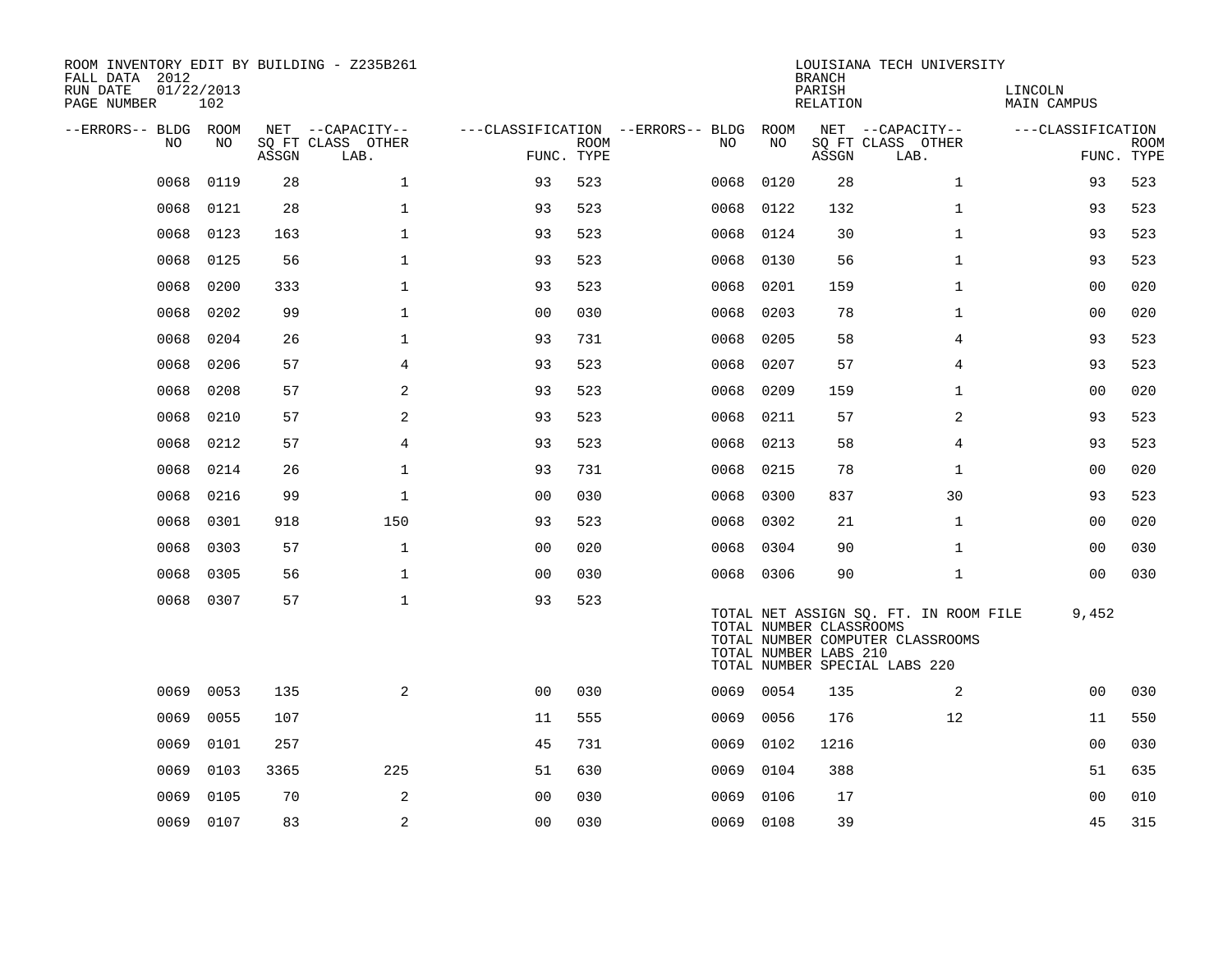| ROOM INVENTORY EDIT BY BUILDING - Z235B261<br>FALL DATA 2012<br>RUN DATE<br>PAGE NUMBER | 01/22/2013<br>103 |       |                                               |                |             |                                         |            | <b>BRANCH</b><br>PARISH<br><b>RELATION</b> | LOUISIANA TECH UNIVERSITY                     | LINCOLN<br>MAIN CAMPUS |                           |
|-----------------------------------------------------------------------------------------|-------------------|-------|-----------------------------------------------|----------------|-------------|-----------------------------------------|------------|--------------------------------------------|-----------------------------------------------|------------------------|---------------------------|
| --ERRORS-- BLDG ROOM<br>NO                                                              | NO                | ASSGN | NET --CAPACITY--<br>SQ FT CLASS OTHER<br>LAB. | FUNC. TYPE     | <b>ROOM</b> | ---CLASSIFICATION --ERRORS-- BLDG<br>NO | ROOM<br>NO | ASSGN                                      | NET --CAPACITY--<br>SQ FT CLASS OTHER<br>LAB. | ---CLASSIFICATION      | <b>ROOM</b><br>FUNC. TYPE |
| 0069                                                                                    | 0109              | 676   | $\mathbf{1}$                                  | 00             | 020         | 0069                                    | 0110       | 94                                         | $\mathbf{1}$                                  | 45                     | 310                       |
| 0069                                                                                    | 0111              | 37    | $\mathbf{1}$                                  | 0 <sub>0</sub> | 030         | 0069                                    | 0112       | 27                                         | $\mathbf{1}$                                  | 00                     | 030                       |
| 0069                                                                                    | 0113              | 36    |                                               | 45             | 315         | 0069                                    | 0114       | 300                                        | 6                                             | 45                     | 350                       |
| 0069                                                                                    | 0115              | 55    |                                               | 57             | 731         | 0069                                    | 0116       | 90                                         | 2                                             | 45                     | 310                       |
| 0069                                                                                    | 0117              | 156   |                                               | 45             | 315         | 0069                                    | 0118       | 143                                        |                                               | 41                     | 440                       |
| 0069                                                                                    | 0119              | 167   | $\mathbf{1}$                                  | 45             | 310         | 0069                                    | 0120       | 244                                        |                                               | 45                     | 315                       |
| 0069                                                                                    | 0121              | 168   |                                               | 45             | 315         | 0069                                    | 0122       | 2865                                       | 65                                            | 41                     | 420                       |
| 0069                                                                                    | 0123              | 118   | $\mathbf{1}$                                  | 45             | 310         | 0069                                    | 0124       | 1120                                       | 33                                            | 11                     | 550                       |
| 0069                                                                                    | 0124A             | 48    |                                               | 45             | 315         | 0069                                    | 0124B      | 145                                        | 4                                             | 11                     | 310                       |
| 0069                                                                                    | 0124C             | 95    |                                               | 45             | 315         | 0069                                    | 0125       | 292                                        | 19                                            | 11                     | 550                       |
| 0069                                                                                    | 0125A             | 70    | $\mathbf 1$                                   | 45             | 310         | 0069                                    | 0125B      | 103                                        |                                               | 45                     | 315                       |
| 0069                                                                                    | 0126              | 1515  | 35                                            | 11             | 550         | 0069                                    | 0126A      | 79                                         |                                               | 11                     | 555                       |
| 0069                                                                                    | 0126B             | 100   | $\mathbf 1$                                   | 45             | 310         | 0069                                    | 0130       | 5502                                       | 200                                           | 52                     | 520                       |
| 0069                                                                                    | 0131              | 483   | 20                                            | 52             | 525         | 0069                                    | 0132       | 478                                        | 20                                            | 52                     | 525                       |
| 0069                                                                                    | 0133              | 161   | $\mathbf 1$                                   | 45             | 310         | 0069                                    | 0133A      | 66                                         | $\mathbf{1}$                                  | 00                     | 030                       |
| 0069                                                                                    | 0134              | 719   |                                               | 45             | 731         | 0069                                    | 0135       | 64                                         |                                               | 0 <sub>0</sub>         | 030                       |
| 0069                                                                                    | 0140              | 1719  | 45                                            | 11             | 550         | 0069                                    | 0140A      | 153                                        |                                               | 11                     | 555                       |
| 0069                                                                                    | 0140B             | 163   | $\mathbf{1}$                                  | 45             | 310         | 0069                                    | 0141       | 1732                                       | 80                                            | 11                     | 550                       |
| 0069                                                                                    | 0141A             | 163   |                                               | 11             | 555         | 0069                                    | 0141B      | 163                                        | $\mathbf{1}$                                  | 45                     | 310                       |
| 0069                                                                                    | 0142              | 273   | 7                                             | 21             | 550         | 0069                                    | 0143       | 1731                                       | 55                                            | 11                     | 550                       |
| 0069                                                                                    | 0143A             | 142   |                                               | 11             | 555         | 0069                                    | 0143B      | 163                                        | $\mathbf{1}$                                  | 45                     | 310                       |
| 0069                                                                                    | 0144              | 1731  | 60                                            | 11             | 550         | 0069                                    | 0144A      | 142                                        |                                               | 11                     | 555                       |
| 0069                                                                                    | 0144B             | 163   | 2                                             | 45             | 310         | 0069                                    | 0145       | 382                                        |                                               | 0 <sub>0</sub>         | 020                       |
| 0069                                                                                    | 0146              | 180   |                                               | 0 <sub>0</sub> | 010         | 0069                                    | 0150       | 1865                                       | 124                                           | 11                     | 550                       |
| 0069                                                                                    | 0150A             | 178   | 2                                             | 45             | 310         | 0069                                    | 0151       | 1839                                       | 123                                           | 11                     | 550                       |
| 0069                                                                                    | 0151A             | 176   | $\sqrt{2}$                                    | 45             | 310         | 0069                                    | 0152       | 1194                                       | 40                                            | 11                     | 550                       |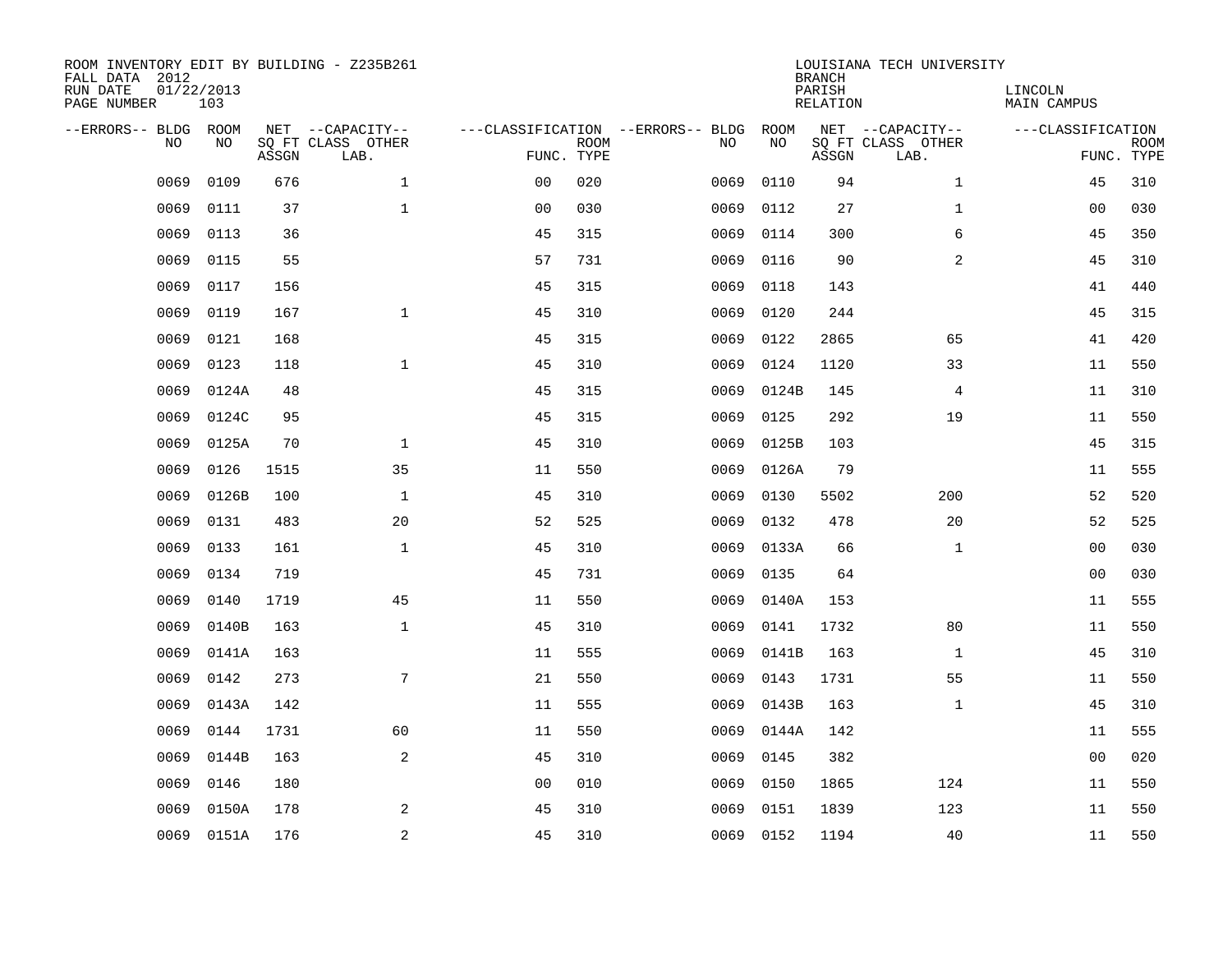| FALL DATA 2012<br>RUN DATE<br>PAGE NUMBER | 01/22/2013 | 104        |       | ROOM INVENTORY EDIT BY BUILDING - Z235B261    |                                                      |             |           |                                                  | <b>BRANCH</b><br>PARISH<br>RELATION | LOUISIANA TECH UNIVERSITY                                                                                  | LINCOLN<br><b>MAIN CAMPUS</b> |                           |
|-------------------------------------------|------------|------------|-------|-----------------------------------------------|------------------------------------------------------|-------------|-----------|--------------------------------------------------|-------------------------------------|------------------------------------------------------------------------------------------------------------|-------------------------------|---------------------------|
| --ERRORS-- BLDG ROOM                      | NO         | NO         | ASSGN | NET --CAPACITY--<br>SQ FT CLASS OTHER<br>LAB. | ---CLASSIFICATION --ERRORS-- BLDG ROOM<br>FUNC. TYPE | <b>ROOM</b> | NO        | NO                                               | ASSGN                               | NET --CAPACITY--<br>SQ FT CLASS OTHER<br>LAB.                                                              | ---CLASSIFICATION             | <b>ROOM</b><br>FUNC. TYPE |
|                                           | 0069       | 0152A      | 85    | 2                                             | 45                                                   | 310         | 0069      | 0152B                                            | 120                                 |                                                                                                            | 11                            | 555                       |
|                                           | 0069       | 0153       | 1278  | 42                                            | 11                                                   | 550         | 0069      | 0153A                                            | 95                                  |                                                                                                            | 11                            | 555                       |
|                                           | 0069       | 0153B      | 72    | 2                                             | 45                                                   | 310         | 0069      | 0154                                             | 826                                 | 36                                                                                                         | 11                            | 550                       |
|                                           | 0069       | 0154A      | 125   |                                               | 11                                                   | 555         | 0069      | 0155                                             | 19                                  |                                                                                                            | 0 <sub>0</sub>                | 010                       |
|                                           | 0069       | 0156       | 25    |                                               | 0 <sub>0</sub>                                       | 020         | 0069      | 0157                                             | 108                                 | 4                                                                                                          | 0 <sub>0</sub>                | 030                       |
|                                           | 0069       | 0158       | 100   | $\overline{4}$                                | 00                                                   | 030         | 0069      | 0159                                             | 1879                                | 40                                                                                                         | 11                            | 550                       |
|                                           | 0069       | 0159A      | 178   | $\mathbf{1}$                                  | 45                                                   | 310         | 0069      | 0160                                             | 1787                                | 115                                                                                                        | 42                            | 620                       |
|                                           | 0069       | 0160A      | 104   |                                               | 0 <sub>0</sub>                                       | 020         | 0069      | 0160B                                            | 145                                 |                                                                                                            | 42                            | 625                       |
|                                           |            | 0069 0160C | 104   |                                               | 42                                                   | 625         | 0069 0161 | TOTAL NUMBER CLASSROOMS<br>TOTAL NUMBER LABS 210 | 1151                                | TOTAL NET ASSIGN SQ. FT. IN ROOM FILE<br>TOTAL NUMBER COMPUTER CLASSROOMS<br>TOTAL NUMBER SPECIAL LABS 220 | 00<br>40,062                  | 020                       |
|                                           | 0071 0100  |            | 1641  | $\mathbf{1}$                                  | 0 <sub>0</sub>                                       | 020         | 0071 0101 |                                                  | 436                                 | 4                                                                                                          | 46                            | 310                       |
|                                           |            | 0071 0101A | 92    | $\mathbf{1}$                                  | 46                                                   | 310         |           | 0071 0101B                                       | 91                                  | $\mathbf{1}$                                                                                               | 46                            | 315                       |
|                                           |            | 0071 0101C | 135   | $\mathbf 1$                                   | 46                                                   | 310         |           | 0071 0101D                                       | 287                                 | $\mathbf{1}$                                                                                               | 46                            | 310                       |
|                                           | 0071 0102  |            | 492   | 15                                            | 11                                                   | 210         |           | 0071 0102A                                       | 24                                  | $\mathbf{1}$                                                                                               | 0 <sub>0</sub>                | 020                       |
|                                           |            | 0071 0102B | 186   | $\mathbf 1$                                   | 45                                                   | 315         | 0071 0103 |                                                  | 486                                 | 20                                                                                                         | 21                            | 310                       |
|                                           | 0071 0104  |            | 482   | 13                                            | 45                                                   | 731         |           | 0071 0104A                                       | 202                                 | 5                                                                                                          | 45                            | 731                       |
|                                           | 0071 0105  |            | 110   | 3                                             | 45                                                   | 731         | 0071 0106 |                                                  | 430                                 | 2                                                                                                          | 45                            | 315                       |
|                                           | 0071 0108  |            | 1703  | 80                                            | 11                                                   | 210         | 0071 0109 |                                                  | 4572                                | 200                                                                                                        | 11                            | 210                       |
|                                           |            | 0071 0109A | 468   | $\mathbf{1}$                                  | 45                                                   | 731         |           | 0071 0109B                                       | 167                                 | 4                                                                                                          | 45                            | 731                       |
|                                           | 0071 0110  |            | 200   | $\mathbf{1}$                                  | 0 <sub>0</sub>                                       | 030         | 0071 0111 |                                                  | 185                                 | $\mathbf{1}$                                                                                               | 00                            | 030                       |
|                                           | 0071 0112  |            | 20    | $\mathbf{1}$                                  | 0 <sub>0</sub>                                       | 010         | 0071 0113 |                                                  | 13                                  | $\mathbf{1}$                                                                                               | 00                            | 010                       |
|                                           | 0071 0197  |            | 970   | $\mathbf{1}$                                  | 00                                                   | 020         | 0071 0198 |                                                  | 117                                 | $\mathbf{1}$                                                                                               | 00                            | 020                       |
|                                           | 0071 0199  |            | 231   | $\mathbf{1}$                                  | 0 <sub>0</sub>                                       | 020         | 0071 0200 |                                                  | 481                                 | $\mathbf{1}$                                                                                               | 46                            | 310                       |
|                                           | 0071 0201  |            | 382   | 15                                            | 11                                                   | 240         | 0071 0202 |                                                  | 383                                 | $\mathbf{1}$                                                                                               | 11                            | 420                       |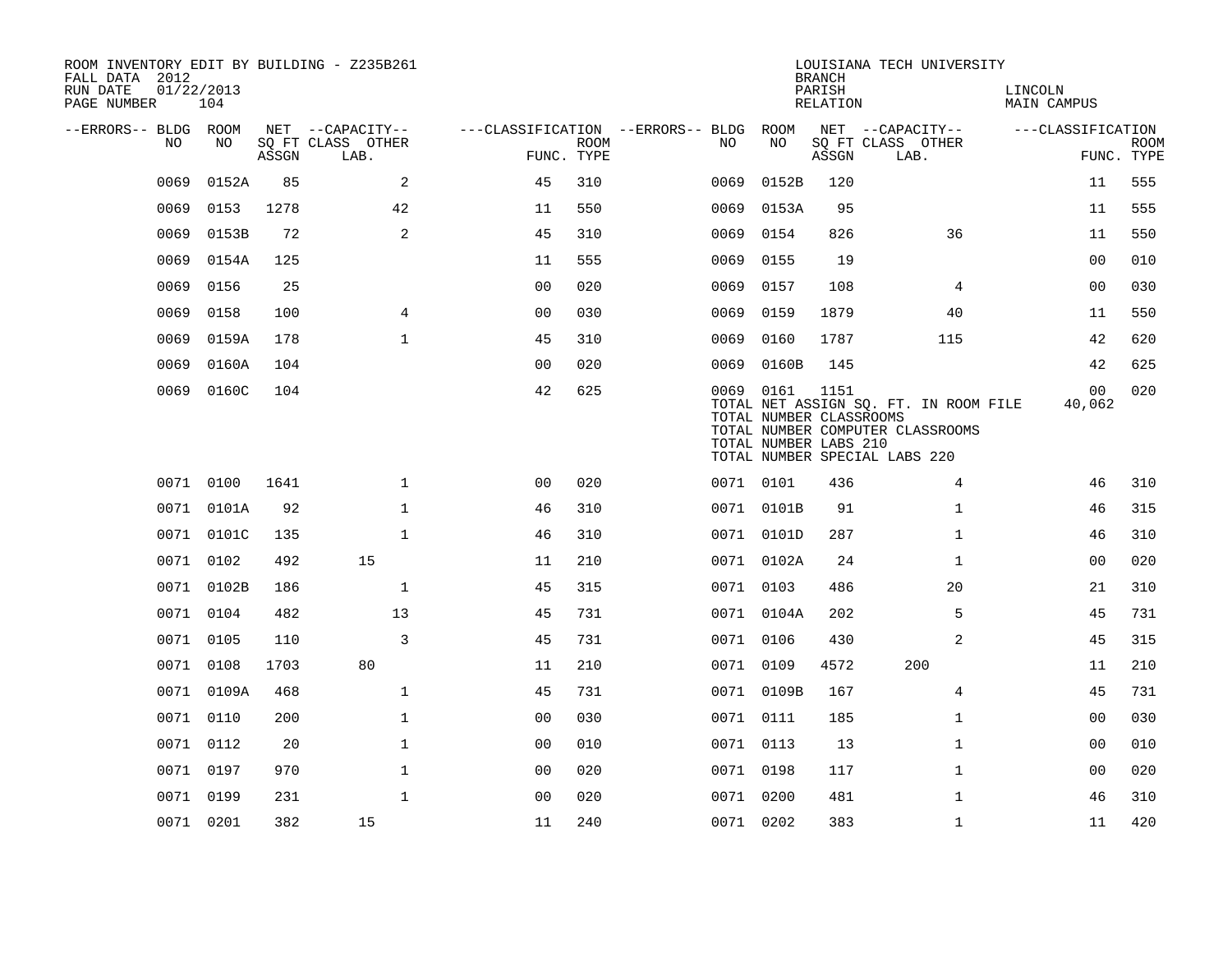| ROOM INVENTORY EDIT BY BUILDING - Z235B261<br>FALL DATA 2012<br>RUN DATE<br>PAGE NUMBER | 01/22/2013<br>105 |       |                                       |                |             |                                          |                                      | <b>BRANCH</b><br>PARISH<br>RELATION | LOUISIANA TECH UNIVERSITY                                         | LINCOLN<br>MAIN CAMPUS |             |
|-----------------------------------------------------------------------------------------|-------------------|-------|---------------------------------------|----------------|-------------|------------------------------------------|--------------------------------------|-------------------------------------|-------------------------------------------------------------------|------------------------|-------------|
| --ERRORS-- BLDG ROOM<br>NO                                                              | NO                |       | NET --CAPACITY--<br>SQ FT CLASS OTHER |                | <b>ROOM</b> | ---CLASSIFICATION --ERRORS-- BLDG<br>NO. | ROOM<br>NO                           |                                     | NET --CAPACITY--<br>SQ FT CLASS OTHER                             | ---CLASSIFICATION      | <b>ROOM</b> |
|                                                                                         |                   | ASSGN | LAB.                                  | FUNC. TYPE     |             |                                          |                                      | ASSGN                               | LAB.                                                              |                        | FUNC. TYPE  |
| 0071                                                                                    | 0203              | 476   | $\mathbf 1$                           | 45             | 315         |                                          | 0071 0204                            | 417                                 | 15                                                                | 11                     | 210         |
|                                                                                         | 0071 0205         | 201   | $\mathbf{1}$                          | 22             | 220         |                                          | 0071 0206                            | 39                                  | $\mathbf{1}$                                                      | 22                     | 220         |
|                                                                                         | 0071 0207         | 40    | $\mathbf{1}$                          | 22             | 220         |                                          | 0071 0208                            | 39                                  | $\mathbf{1}$                                                      | 22                     | 220         |
| 0071                                                                                    | 0209              | 33    | $\mathbf{1}$                          | 22             | 220         |                                          | 0071 0210                            | 73                                  | $\mathbf{1}$                                                      | 46                     | 731         |
|                                                                                         | 0071 0211         | 46    | $\mathbf{1}$                          | 22             | 220         |                                          | 0071 0212                            | 43                                  | $\mathbf{1}$                                                      | 22                     | 220         |
|                                                                                         | 0071 0213         | 99    | $\mathbf{1}$                          | 22             | 315         |                                          | 0071 0214                            | 38                                  | $\mathbf{1}$                                                      | 45                     | 315         |
|                                                                                         | 0071 0215         | 38    | $\mathbf{1}$                          | 45             | 315         |                                          | 0071 0216                            | 46                                  | $\mathbf{1}$                                                      | 46                     | 315         |
| 0071                                                                                    | 0220              | 537   | $\mathbf{1}$                          | 00             | 020         |                                          | 0071 0220A                           | 268                                 | $\mathbf{1}$                                                      | 00                     | 020         |
|                                                                                         | 0071 0221         | 687   | $\mathbf 1$                           | 0 <sub>0</sub> | 030         |                                          | 0071 0297                            | 62                                  | $\mathbf{1}$                                                      | 00                     | 020         |
|                                                                                         | 0071 0298         | 194   | $\mathbf{1}$                          | 0 <sub>0</sub> | 020         |                                          | 0071 0299<br>TOTAL NUMBER CLASSROOMS | 156                                 | $\mathbf{1}$<br>TOTAL NET ASSIGN SQ. FT. IN ROOM FILE             | 00<br>13,213           | 020         |
|                                                                                         |                   |       |                                       |                |             |                                          | TOTAL NUMBER LABS 210                |                                     | TOTAL NUMBER COMPUTER CLASSROOMS<br>TOTAL NUMBER SPECIAL LABS 220 | 4<br>$7\phantom{.0}$   |             |
|                                                                                         | 0072 0101         | 1134  | $\mathbf{1}$                          | 65             | 650         |                                          | 0072 0101A                           | 117                                 | $\mathbf{1}$                                                      | 65                     | 310         |
|                                                                                         | 0072 0102         | 718   | $\mathbf 1$                           | 65             | 650         |                                          | 0072 0103                            | 382                                 | $\mathbf{1}$                                                      | 65                     | 350         |
|                                                                                         | 0072 0104         | 397   | $\mathbf{1}$                          | 65             | 630         |                                          | 0072 0104A                           | 45                                  | $\mathbf{1}$                                                      | 65                     | 635         |
|                                                                                         | 0072 0104B        | 65    | $\mathbf{1}$                          | 65             | 635         |                                          | 0072 0104C                           | 23                                  | $\mathbf{1}$                                                      | 65                     | 635         |
| 0072                                                                                    | 0105              | 174   | $\mathbf{1}$                          | 65             | 310         |                                          | 0072 0106                            | 149                                 | $\mathbf{1}$                                                      | 0 <sub>0</sub>         | 030         |
|                                                                                         | 0072 0107         | 174   | $\mathbf{1}$                          | 65             | 310         |                                          | 0072 0108                            | 38                                  | $\mathbf{1}$                                                      | 0 <sub>0</sub>         | 010         |
|                                                                                         | 0072 0109         | 174   | $\mathbf{1}$                          | 65             | 310         |                                          | 0072 0110                            | 123                                 | $\mathbf{1}$                                                      | 0 <sub>0</sub>         | 030         |
|                                                                                         | 0072 0111         | 235   | $\mathbf{1}$                          | 65             | 310         |                                          | 0072 0112                            | 250                                 | $\mathbf{1}$                                                      | 65                     | 731         |
|                                                                                         | 0072 0113         | 453   | $\mathbf{1}$                          | 00             | 020         |                                          | 0072 0113A                           | 12                                  | $\mathbf{1}$                                                      | 0 <sub>0</sub>         | 030         |
|                                                                                         | 0072 0114         | 185   | $\mathbf{1}$                          | 65             | 310         |                                          | 0072 0115                            | 483                                 | $\mathbf{1}$                                                      | 0 <sub>0</sub>         | 020         |
|                                                                                         | 0072 0115A        | 23    | $\mathbf{1}$                          | 0 <sub>0</sub> | 020         |                                          | 0072 0116                            | 178                                 | $\mathbf{1}$                                                      | 65                     | 315         |
|                                                                                         | 0072 0117         | 361   | $\mathbf 1$                           | 65             | 310         |                                          | 0072 0118                            | 179                                 | $\mathbf{1}$                                                      | 65                     | 310         |
|                                                                                         | 0072 0119         | 167   | $\mathbf{1}$                          | 65             | 310         |                                          | 0072 0120                            | 236                                 | $\mathbf{1}$                                                      | 65                     | 315         |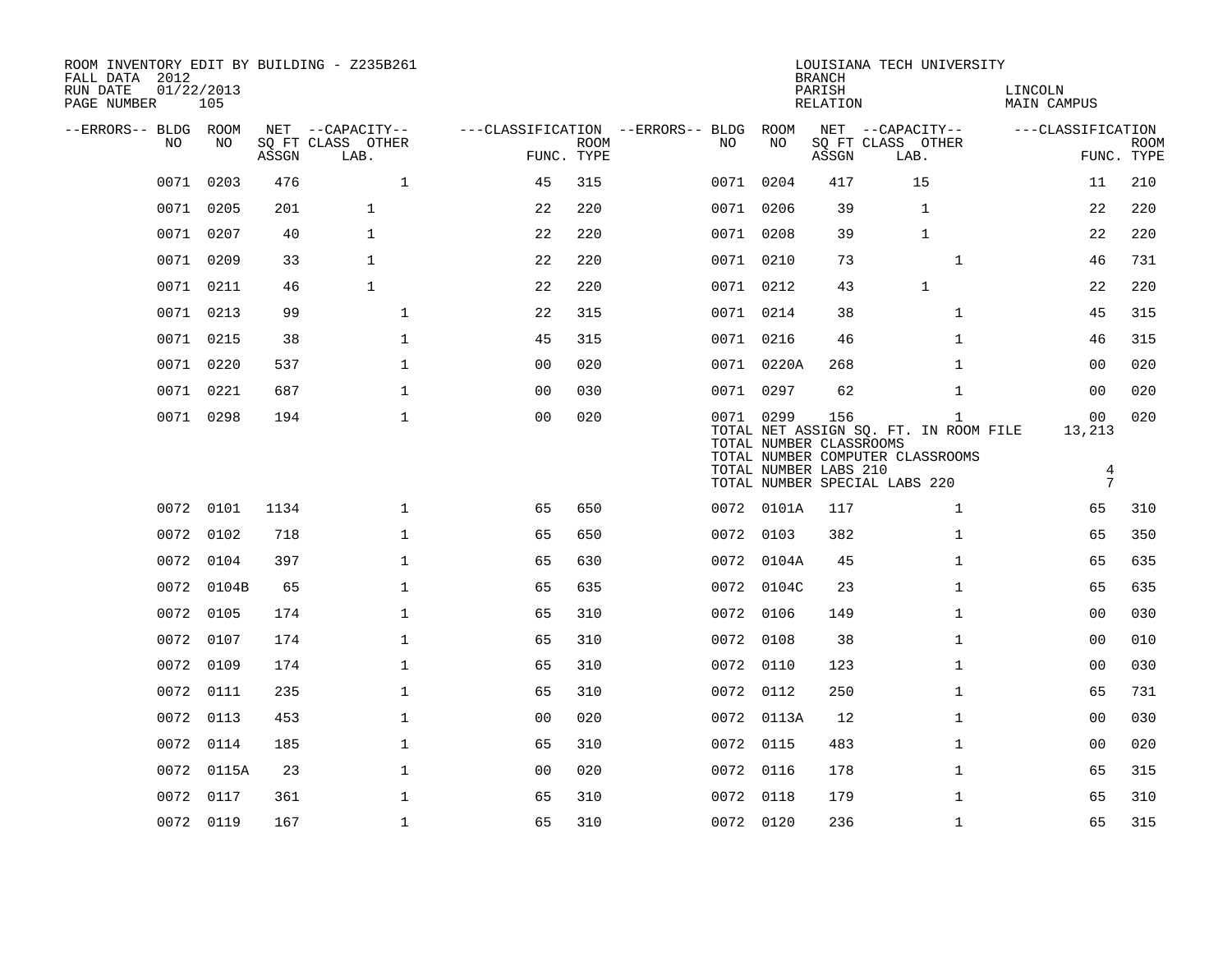| FALL DATA 2012<br>RUN DATE<br>PAGE NUMBER | 01/22/2013<br>106 |       |       | ROOM INVENTORY EDIT BY BUILDING - Z235B261 |                                        |             |           |                                                  | <b>BRANCH</b><br>PARISH<br>RELATION | LOUISIANA TECH UNIVERSITY                                                                                  | LINCOLN<br><b>MAIN CAMPUS</b> |                           |
|-------------------------------------------|-------------------|-------|-------|--------------------------------------------|----------------------------------------|-------------|-----------|--------------------------------------------------|-------------------------------------|------------------------------------------------------------------------------------------------------------|-------------------------------|---------------------------|
| --ERRORS-- BLDG ROOM                      |                   |       |       | NET --CAPACITY--                           | ---CLASSIFICATION --ERRORS-- BLDG ROOM |             |           |                                                  |                                     | NET --CAPACITY--                                                                                           | ---CLASSIFICATION             |                           |
|                                           | NO                | NO    | ASSGN | SQ FT CLASS OTHER<br>LAB.                  | FUNC. TYPE                             | <b>ROOM</b> | NO.       | NO                                               | ASSGN                               | SQ FT CLASS OTHER<br>LAB.                                                                                  |                               | <b>ROOM</b><br>FUNC. TYPE |
|                                           | 0072              | 0121  | 163   | $\mathbf{1}$                               | 65                                     | 310         | 0072 0122 |                                                  | 171                                 | $\mathbf{1}$                                                                                               | 65                            | 310                       |
|                                           | 0072              | 0123  | 171   | $\mathbf{1}$                               | 65                                     | 310         | 0072 0124 |                                                  | 154                                 | $\mathbf{1}$                                                                                               | 65                            | 310                       |
|                                           | 0072 0125         |       | 154   | $\mathbf{1}$                               | 65                                     | 310         | 0072 0126 |                                                  | 158                                 | $\mathbf{1}$                                                                                               | 65                            | 310                       |
|                                           | 0072              | 0127  | 247   | $\mathbf{1}$                               | 65                                     | 310         | 0072 0128 |                                                  | 118                                 | $\mathbf{1}$                                                                                               | 0 <sub>0</sub>                | 030                       |
|                                           | 0072 0129         |       | 505   | $\mathbf{1}$                               | 63                                     | 350         | 0072 0130 |                                                  | 95                                  | $\mathbf{1}$                                                                                               | 00                            | 030                       |
|                                           | 0072<br>0131      |       | 369   | $\mathbf{1}$                               | 0 <sub>0</sub>                         | 020         | 0072 0132 |                                                  | 132                                 | $\mathbf{1}$                                                                                               | 00                            | 030                       |
|                                           | 0072 0134         |       | 131   | $\mathbf{1}$                               | 63                                     | 731         |           | TOTAL NUMBER CLASSROOMS<br>TOTAL NUMBER LABS 210 |                                     | TOTAL NET ASSIGN SQ. FT. IN ROOM FILE<br>TOTAL NUMBER COMPUTER CLASSROOMS<br>TOTAL NUMBER SPECIAL LABS 220 | 7,048                         |                           |
|                                           | 0073 0101         |       | 891   | 25                                         | 93                                     | 680         | 0073 0102 |                                                  | 24                                  | 45                                                                                                         | 93                            | 680                       |
|                                           | 0073              | 0103  | 137   | 3                                          | 0 <sub>0</sub>                         | 030         | 0073      | 0104                                             | 158                                 | 3                                                                                                          | 0 <sub>0</sub>                | 030                       |
|                                           | 0073 0105         |       | 1220  | $\mathbf 1$                                | 0 <sub>0</sub>                         | 020         | 0073 0106 |                                                  | 206                                 | $\mathbf{1}$                                                                                               | 00                            | 020                       |
|                                           | 0073              | 0106B | 26    | $\mathbf{1}$                               | 93                                     | 315         | 0073      | 0106C                                            | 27                                  | $\mathbf{1}$                                                                                               | 93                            | 315                       |
|                                           | 0073 0107         |       | 668   | $\mathbf 1$                                | 93                                     | 850         | 0073 0108 |                                                  | 1063                                | $\mathbf{1}$                                                                                               | 93                            | 850                       |
|                                           | 0073              | 0109  | 163   | $\mathbf{1}$                               | 93                                     | 850         | 0073      | 0110                                             | 168                                 | $\mathbf{1}$                                                                                               | 93                            | 520                       |
|                                           | 0073 0111         |       | 113   | $\mathbf 1$                                | 93                                     | 310         | 0073 0112 |                                                  | 120                                 | $\mathbf{1}$                                                                                               | 93                            | 310                       |
|                                           | 0073              | 0113  | 128   | $\mathbf{1}$                               | 93                                     | 310         | 0073      | 0114                                             | 45                                  | $\mathbf{1}$                                                                                               | 0 <sub>0</sub>                | 010                       |
|                                           | 0073 0114A        |       | 525   | $\mathbf 1$                                | 93                                     | 525         | 0073 0115 |                                                  | 1162                                | $\mathbf{1}$                                                                                               | 00                            | 020                       |
|                                           | 0073              | 0116  | 712   | $\mathbf{1}$                               | 0 <sub>0</sub>                         | 020         | 0073      | 0117                                             | 340                                 | $\mathbf{1}$                                                                                               | 93                            | 310                       |
|                                           | 0073              | 0118  | 310   | $\mathbf 1$                                | 93                                     | 310         | 0073 0119 |                                                  | 161                                 | $\mathbf{1}$                                                                                               | 93                            | 310                       |
|                                           | 0073              | 0120  | 113   | $\mathbf{1}$                               | 93                                     | 310         | 0073      | 0121                                             | 83                                  | $\mathbf{1}$                                                                                               | 93                            | 310                       |
|                                           | 0073<br>0122      |       | 196   | $\mathbf 1$                                | 93                                     | 310         |           | 0073 0122A                                       | 40                                  | $\mathbf{1}$                                                                                               | 0 <sub>0</sub>                | 030                       |
|                                           | 0073              | 0123  | 113   | $\mathbf{1}$                               | 93                                     | 310         | 0073 0124 |                                                  | 98                                  | $\mathbf{1}$                                                                                               | 93                            | 310                       |
|                                           | 0073              | 0125  | 98    | $\mathbf{1}$                               | 93                                     | 310         | 0073      | 0126                                             | 83                                  | $\mathbf{1}$                                                                                               | 93                            | 310                       |
|                                           | 0073 0127         |       | 113   | $\mathbf{1}$                               | 93                                     | 310         | 0073 0128 |                                                  | 2582                                | $\mathbf{1}$                                                                                               | 93                            | 525                       |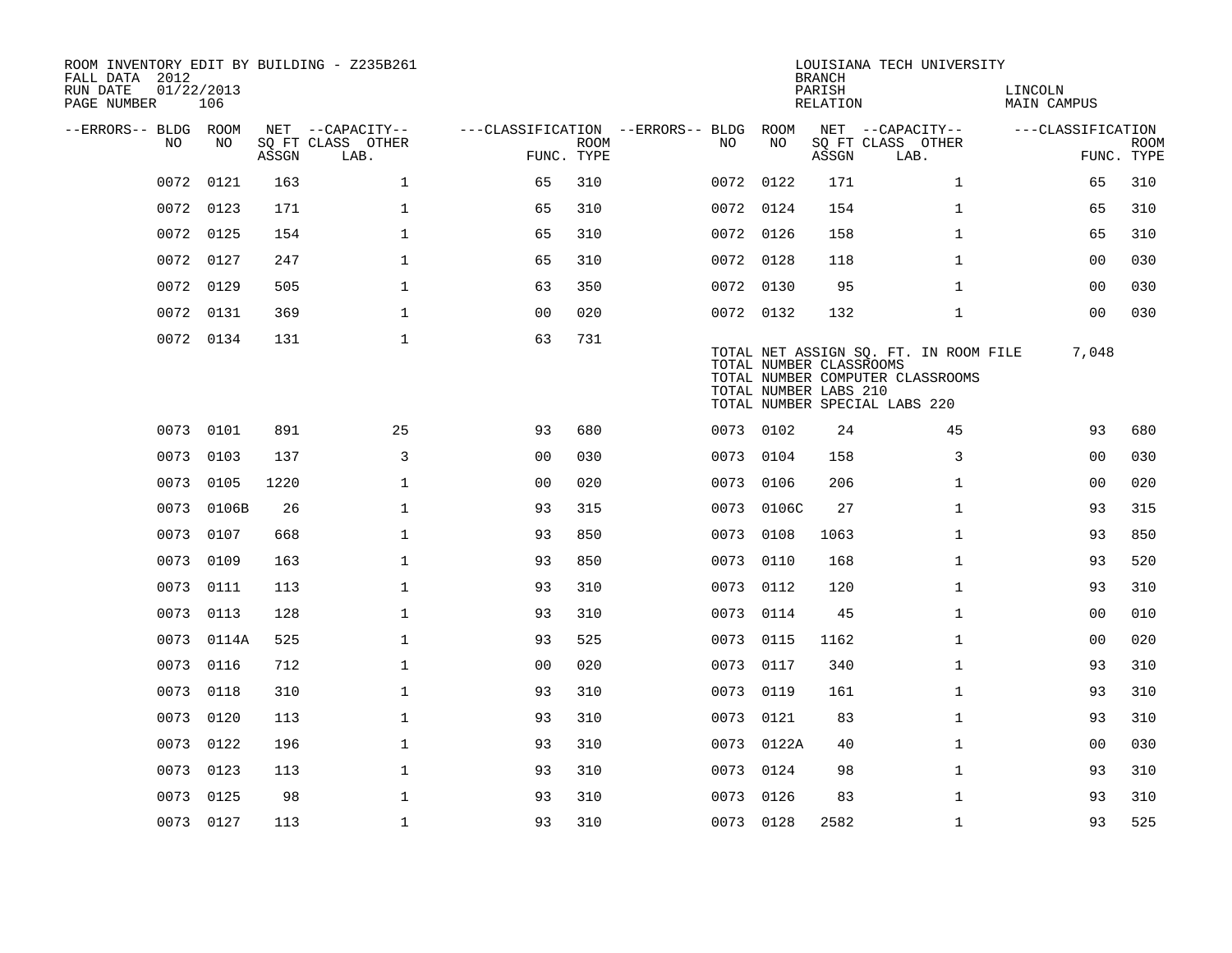| ROOM INVENTORY EDIT BY BUILDING - Z235B261<br>FALL DATA 2012<br>RUN DATE<br>PAGE NUMBER | 01/22/2013<br>107 |       |                                       |                                   |             |      |            | <b>BRANCH</b><br>PARISH<br><b>RELATION</b> | LOUISIANA TECH UNIVERSITY             | LINCOLN<br><b>MAIN CAMPUS</b> |             |
|-----------------------------------------------------------------------------------------|-------------------|-------|---------------------------------------|-----------------------------------|-------------|------|------------|--------------------------------------------|---------------------------------------|-------------------------------|-------------|
| --ERRORS-- BLDG ROOM<br><b>NO</b>                                                       | NO                |       | NET --CAPACITY--<br>SQ FT CLASS OTHER | ---CLASSIFICATION --ERRORS-- BLDG | <b>ROOM</b> | NO   | ROOM<br>NO |                                            | NET --CAPACITY--<br>SQ FT CLASS OTHER | ---CLASSIFICATION             | <b>ROOM</b> |
|                                                                                         |                   | ASSGN | LAB.                                  | FUNC. TYPE                        |             |      |            | ASSGN                                      | LAB.                                  |                               | FUNC. TYPE  |
| 0073                                                                                    | 0128A             | 525   | $\mathbf 1$                           | 93                                | 525         | 0073 | 0128B      | 42                                         | $\mathbf{1}$                          | 0 <sub>0</sub>                | 030         |
| 0073                                                                                    | 0128C             | 49    | $\mathbf 1$                           | 93                                | 525         | 0073 | 0129       | 95                                         | $\mathbf{1}$                          | 00                            | 030         |
| 0073                                                                                    | 0130              | 103   | $\mathbf 1$                           | 0 <sub>0</sub>                    | 010         | 0073 | 0131       | 61                                         | $\mathbf{1}$                          | 00                            | 030         |
| 0073                                                                                    | 0132              | 249   | 1                                     | 93                                | 310         | 0073 | 0132A      | 525                                        | $\mathbf{1}$                          | 93                            | 525         |
| 0073                                                                                    | 0133              | 192   | $\mathbf 1$                           | 93                                | 310         | 0073 | 0134       | 407                                        | $\mathbf{1}$                          | 93                            | 350         |
| 0073                                                                                    | 0135              | 396   | $\mathbf{1}$                          | 93                                | 650         | 0073 | 0136       | 334                                        | $\mathbf{1}$                          | 93                            | 310         |
| 0073                                                                                    | 0137              | 334   | $\mathbf 1$                           | 93                                | 310         | 0073 | 0138       | 48                                         | $\mathbf{1}$                          | 0 <sub>0</sub>                | 030         |
| 0073                                                                                    | 0139              | 53    | $\mathbf{1}$                          | 0 <sub>0</sub>                    | 030         | 0073 | 0140       | 365                                        | $\mathbf{1}$                          | 93                            | 520         |
| 0073                                                                                    | 0141              | 447   | $\mathbf 1$                           | 93                                | 520         |      | 0073 0141A | 51                                         | $\mathbf{1}$                          | 93                            | 525         |
| 0073                                                                                    | 0142              | 399   | $\mathbf{1}$                          | 93                                | 525         | 0073 | 0143A      | 86                                         | $\mathbf{1}$                          | 93                            | 310         |
| 0073                                                                                    | 0144              | 553   | $\mathbf{1}$                          | 0 <sub>0</sub>                    | 030         | 0073 | 0146       | 427                                        | $\mathbf{1}$                          | 93                            | 520         |
| 0073                                                                                    | 0147              | 314   | $\mathbf 1$                           | 93                                | 520         | 0073 | 0148       | 573                                        | $\mathbf{1}$                          | 00                            | 030         |
| 0073                                                                                    | 0149              | 93    | $\mathbf 1$                           | 93                                | 525         |      | 0073 0149A | 24                                         | $\mathbf{1}$                          | 93                            | 525         |
| 0073                                                                                    | 0150              | 57    | $\mathbf{1}$                          | 93                                | 525         | 0073 | 0150A      | 42                                         | $\mathbf{1}$                          | 93                            | 525         |
| 0073                                                                                    | 0200              | 4357  | $\mathbf 1$                           | 93                                | 520         |      | 0073 0200A | 50                                         | $\mathbf{1}$                          | 93                            | 525         |
| 0073                                                                                    | 0200B             | 106   | $\mathbf{1}$                          | 93                                | 310         | 0073 | 0201       | 465                                        | $\mathbf{1}$                          | 00                            | 020         |
| 0073                                                                                    | 0202              | 106   | $\mathbf{1}$                          | 93                                | 310         | 0073 | 0203       | 108                                        | $\mathbf{1}$                          | 93                            | 315         |
| 0073                                                                                    | 0204              | 459   | $\mathbf 1$                           | 93                                | 350         | 0073 | 0205       | 2547                                       | $\mathbf{1}$                          | 93                            | 350         |
| 0073                                                                                    | 0206              | 98    | $\mathbf{1}$                          | 0 <sub>0</sub>                    | 030         | 0073 | 0207       | 45                                         | $\mathbf{1}$                          | 00                            | 030         |
| 0073                                                                                    | 0208              | 33    | $\mathbf 1$                           | 00                                | 010         | 0073 | 0209       | 530                                        | $\mathbf{1}$                          | 93                            | 535         |
| 0073                                                                                    | 0210              | 211   | $\mathbf 1$                           | 93                                | 310         | 0073 | 0211       | 146                                        | $\mathbf{1}$                          | 93                            | 350         |
| 0073                                                                                    | 0212              | 161   | $\mathbf{1}$                          | 93                                | 310         | 0073 | 0213       | 172                                        | $\mathbf{1}$                          | 93                            | 310         |
| 0073                                                                                    | 0214              | 57    | $\mathbf 1$                           | 93                                | 315         | 0073 | 0215       | 492                                        | $\mathbf{1}$                          | 93                            | 310         |
| 0073                                                                                    | 0216              | 211   | $\mathbf{1}$                          | 0 <sub>0</sub>                    | 030         |      | 0073 0217  | 136                                        | $\mathbf{1}$                          | 0 <sub>0</sub>                | 030         |
| 0073                                                                                    | 0230              | 108   | $\mathbf 1$                           | 0 <sub>0</sub>                    | 020         |      |            |                                            | TOTAL NET ASSIGN SQ. FT. IN ROOM FILE | 23,024                        |             |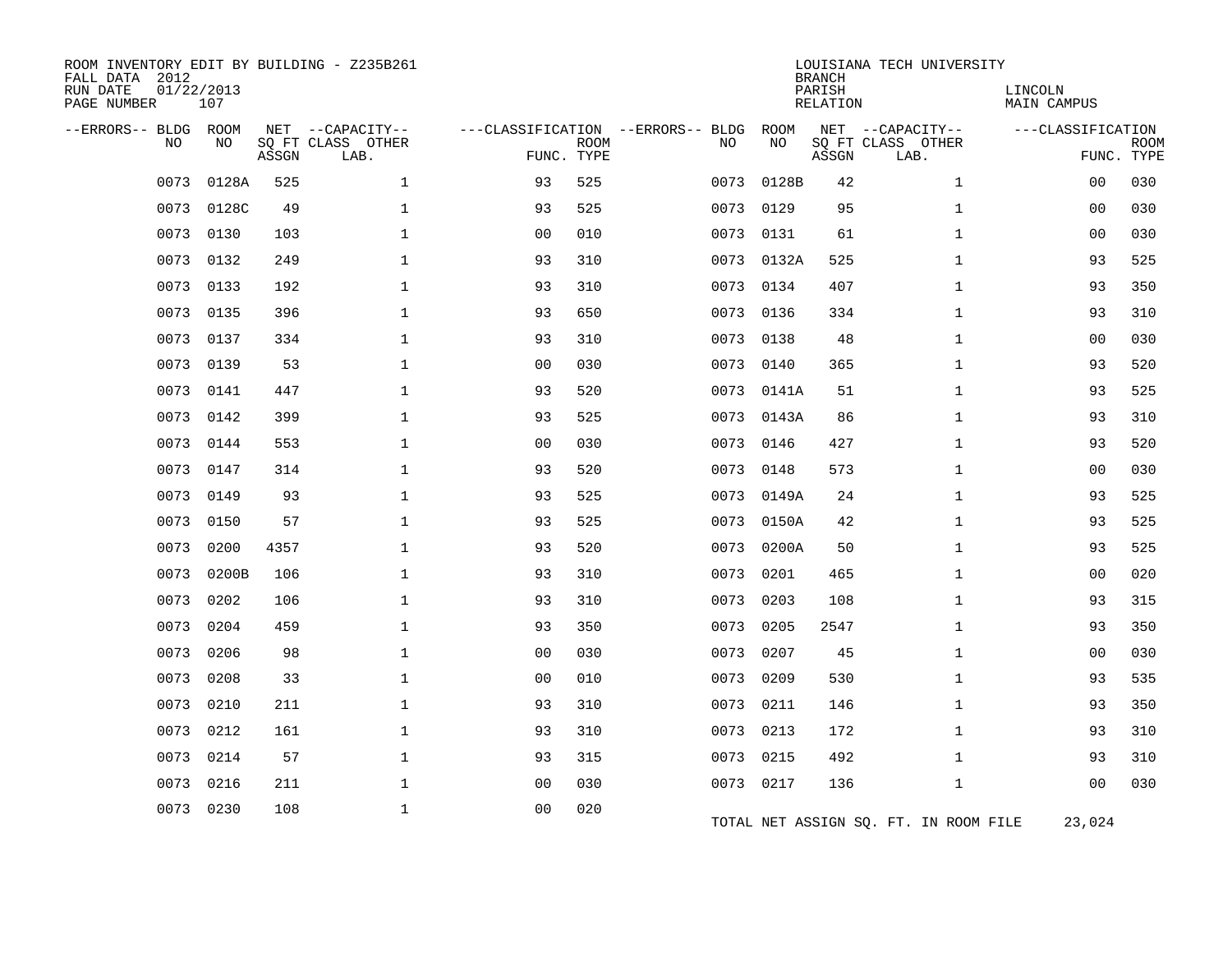| ROOM INVENTORY EDIT BY BUILDING - Z235B261<br>FALL DATA 2012<br>RUN DATE<br>01/22/2013<br>PAGE NUMBER 108 |           |       |                                       |                                                                             |            |           |           | LOUISIANA TECH UNIVERSITY<br><b>BRANCH</b><br>PARISH<br>RELATION                                                                                                     |                | LINCOLN<br>MAIN CAMPUS |                |             |
|-----------------------------------------------------------------------------------------------------------|-----------|-------|---------------------------------------|-----------------------------------------------------------------------------|------------|-----------|-----------|----------------------------------------------------------------------------------------------------------------------------------------------------------------------|----------------|------------------------|----------------|-------------|
| --ERRORS-- BLDG ROOM<br>NO.                                                                               | NO        |       | NET --CAPACITY--<br>SO FT CLASS OTHER | ---CLASSIFICATION --ERRORS-- BLDG ROOM NET --CAPACITY-- -----CLASSIFICATION | ROOM       | NO        | NO        | SO FT CLASS OTHER                                                                                                                                                    |                |                        |                | <b>ROOM</b> |
|                                                                                                           |           | ASSGN | LAB.                                  |                                                                             | FUNC. TYPE |           |           | ASSGN LAB.<br>TOTAL NUMBER CLASSROOMS<br>TOTAL NUMBER COMPUTER CLASSROOMS<br>TOTAL NUMBER LABS 210<br>TOTAL NUMBER SPECIAL LABS 220                                  |                |                        | FUNC. TYPE     |             |
|                                                                                                           | 0074 0101 | 391   |                                       | 45                                                                          | 525        |           | 0074 0102 | 78<br>TOTAL NET ASSIGN SQ. FT. IN ROOM FILE<br>TOTAL NUMBER CLASSROOMS<br>TOTAL NUMBER COMPUTER CLASSROOMS<br>TOTAL NUMBER LABS 210<br>TOTAL NUMBER SPECIAL LABS 220 |                |                        | 469            | 45 525      |
|                                                                                                           | 0075 0100 | 234   | $\mathbf 1$                           | 0 <sub>0</sub>                                                              | 020        | 0075 0101 |           | 242                                                                                                                                                                  | $\mathbf{1}$   |                        | 00             | 020         |
|                                                                                                           | 0075 0102 | 401   | 5                                     | 52                                                                          | 520        | 0075 0103 |           | 640                                                                                                                                                                  | 30             |                        | 52             | 520         |
|                                                                                                           | 0075 0104 | 321   | 1                                     | 57                                                                          | 850        | 0075 0105 |           | 469                                                                                                                                                                  | $\mathbf{1}$   |                        | 00             | 020         |
|                                                                                                           | 0075 0106 | 104   | $\mathbf{1}$                          | 0 <sub>0</sub>                                                              | 030        | 0075 0107 |           | 151                                                                                                                                                                  | $\overline{2}$ |                        | 0 <sub>0</sub> | 030         |
|                                                                                                           | 0075 0108 | 219   | $\mathbf{1}$                          | 45                                                                          | 525        | 0075 0109 |           | 215                                                                                                                                                                  | $\mathbf{1}$   |                        | 0 <sub>0</sub> | 030         |
|                                                                                                           | 0075 0110 | 289   | $\mathbf{1}$                          | 0 <sub>0</sub>                                                              | 030        | 0075 0111 |           | 28                                                                                                                                                                   | $\mathbf{1}$   |                        | 0 <sub>0</sub> | 020         |
|                                                                                                           | 0075 0112 | 323   | $\mathbf 1$                           | 45                                                                          | 525        | 0075 0113 |           | 523                                                                                                                                                                  | $\mathbf{1}$   |                        | 52             | 520         |
|                                                                                                           | 0075 0114 | 96    | $\mathbf{1}$                          | 93                                                                          | 310        | 0075 0115 |           | 141                                                                                                                                                                  | $\mathbf{1}$   |                        | 93             | 310         |
|                                                                                                           | 0075 0116 | 321   | $\mathbf 1$                           | 52                                                                          | 520        | 0075 0117 |           | 469                                                                                                                                                                  | $\mathbf{1}$   |                        | 00             | 020         |
|                                                                                                           | 0075 0118 | 144   | $\mathbf{1}$                          | 00                                                                          | 030        | 0075 0119 |           | 124                                                                                                                                                                  | $\mathbf{1}$   |                        | 00             | 030         |
|                                                                                                           | 0075 0120 | 289   | $\mathbf{1}$                          | 0 <sub>0</sub>                                                              | 030        | 0075 0121 |           | 89                                                                                                                                                                   | $\mathbf{1}$   |                        | 45             | 525         |
|                                                                                                           | 0075 0122 | 28    | $\mathbf 1$                           | 0 <sub>0</sub>                                                              | 020        | 0075 0123 |           | 220                                                                                                                                                                  | $\mathbf{1}$   |                        | 45             | 525         |
|                                                                                                           | 0075 0124 | 65    | $\mathbf{1}$                          | 51                                                                          | 630        | 0075 0125 |           | 33                                                                                                                                                                   | $\mathbf{1}$   |                        | 51             | 635         |
|                                                                                                           | 0075 0130 | 480   | $\mathbf{1}$                          | 52                                                                          | 520        | 0075 0131 |           | 480                                                                                                                                                                  | $\mathbf{1}$   |                        | 52             | 520         |
|                                                                                                           | 0075 0140 | 193   | $\mathbf{1}$                          | 0 <sub>0</sub>                                                              | 030        | 0075 0141 |           | 191                                                                                                                                                                  | $\mathbf{1}$   |                        | 00             | 030         |
|                                                                                                           | 0075 0200 | 323   | 12 <sup>°</sup>                       | 93                                                                          | 530        |           |           | TOTAL NET ASSIGN SQ. FT. IN ROOM FILE 4,675<br>TOTAL NUMBER CLASSROOMS<br>TOTAL NUMBER COMPUTER CLASSROOMS<br>TOTAL NUMBER LABS 210<br>TOTAL NUMBER SPECIAL LABS 220 |                |                        |                |             |
|                                                                                                           | 0076 0100 | 197   | 5                                     | 71                                                                          | 310        | 0076 0101 |           | 376                                                                                                                                                                  | 3              |                        | 71             | 310         |
|                                                                                                           | 0076 0102 | 224   | $\overline{4}$                        | 71                                                                          | 310        |           | 0076 0103 | 531                                                                                                                                                                  | 24             |                        | 45             | 350         |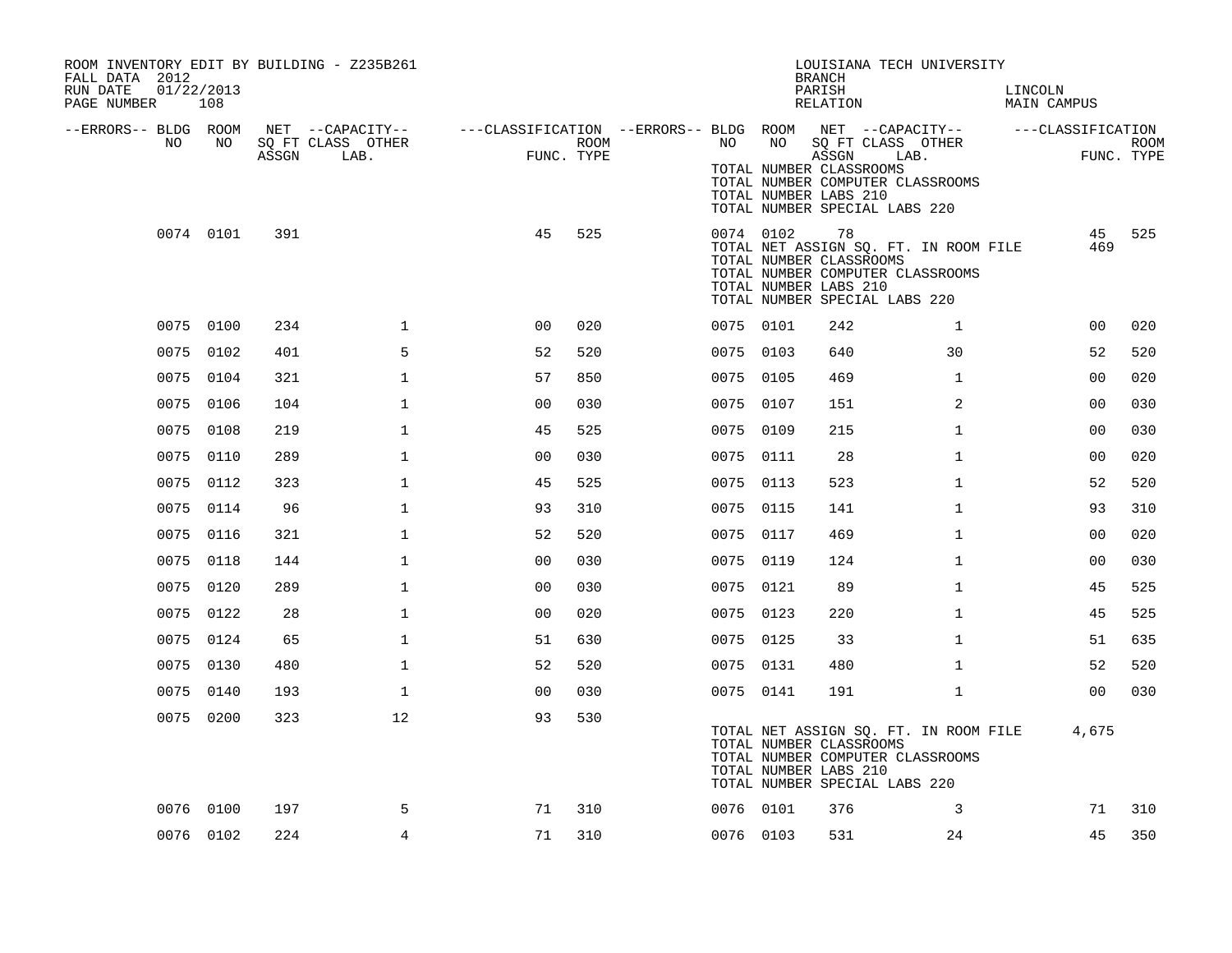| ROOM INVENTORY EDIT BY BUILDING - Z235B261<br>FALL DATA 2012 |                   |       |                           |                                        |                    |           |            | <b>BRANCH</b>                                           | LOUISIANA TECH UNIVERSITY                                                                                        |                        |                           |
|--------------------------------------------------------------|-------------------|-------|---------------------------|----------------------------------------|--------------------|-----------|------------|---------------------------------------------------------|------------------------------------------------------------------------------------------------------------------|------------------------|---------------------------|
| RUN DATE<br>PAGE NUMBER                                      | 01/22/2013<br>109 |       |                           |                                        |                    |           |            | PARISH<br>RELATION                                      |                                                                                                                  | LINCOLN<br>MAIN CAMPUS |                           |
| --ERRORS-- BLDG ROOM                                         |                   |       | NET --CAPACITY--          | ---CLASSIFICATION --ERRORS-- BLDG ROOM |                    |           |            |                                                         | NET --CAPACITY--                                                                                                 | ---CLASSIFICATION      |                           |
| NO                                                           | NO                | ASSGN | SQ FT CLASS OTHER<br>LAB. |                                        | ROOM<br>FUNC. TYPE | NO.       | NO         | ASSGN                                                   | SQ FT CLASS OTHER<br>LAB.                                                                                        |                        | <b>ROOM</b><br>FUNC. TYPE |
| 0076                                                         | 0103A             | 74    | $\mathbf 1$               | 71                                     | 315                | 0076      | 0103B      | 49                                                      | $\mathbf{1}$                                                                                                     | 71                     | 315                       |
|                                                              | 0076 0104         | 104   | 2                         | 71                                     | 310                | 0076 0105 |            | 155                                                     | 3                                                                                                                | 71                     | 310                       |
|                                                              | 0076 0106         | 156   | 3                         | 71                                     | 310                | 0076 0107 |            | 92                                                      | 2                                                                                                                | 0 <sub>0</sub>         | 030                       |
| 0076                                                         | 0108              | 88    | 2                         | 0 <sub>0</sub>                         | 030                | 0076 0109 |            | 81                                                      | $\mathbf{1}$                                                                                                     | 00                     | 020                       |
| 0076                                                         | 0110              | 315   | $\mathbf{1}$              | 00                                     | 020                |           | 0076 0110A | 20                                                      | $\mathbf{1}$                                                                                                     | 0 <sub>0</sub>         | 030                       |
| 0076                                                         | 0111              | 4128  | $\mathbf{1}$              | 52                                     | 750                |           | 0076 0111A | 47                                                      | $\mathbf{1}$                                                                                                     | 0 <sub>0</sub>         | 010                       |
| 0076                                                         | 0111B             | 85    | 2                         | 71                                     | 310                | 0076 0112 |            | 4129                                                    | 2                                                                                                                | 45                     | 730                       |
|                                                              | 0076 0112A        | 53    | $\mathbf{1}$              | 45                                     | 730                |           | 0076 0112B | 85                                                      | 2                                                                                                                | 71                     | 310                       |
| 0076                                                         | 0200              | 467   | 5                         | 71                                     | 310                | 0076 0201 |            | 297                                                     | $\mathbf{1}$                                                                                                     | 71                     | 315                       |
|                                                              | 0076 0202         | 542   | $\mathbf 1$               | 52                                     | 750                |           |            | TOTAL NUMBER CLASSROOMS<br>TOTAL NUMBER LABS 210        | TOTAL NET ASSIGN SQ. FT. IN ROOM FILE<br>TOTAL NUMBER COMPUTER CLASSROOMS<br>TOTAL NUMBER SPECIAL LABS 220       | 11,652                 |                           |
|                                                              | 0077 0001         | 4600  | $\mathbf{1}$              | 65                                     | 970                |           | 0077 0100  | 858<br>TOTAL NUMBER CLASSROOMS<br>TOTAL NUMBER LABS 210 | 23<br>TOTAL NET ASSIGN SQ. FT. IN ROOM FILE<br>TOTAL NUMBER COMPUTER CLASSROOMS<br>TOTAL NUMBER SPECIAL LABS 220 | 11<br>5,458            | 215                       |
|                                                              | 0078 0001         | 291   | 8                         | 21                                     | 250                | 0078 0002 |            | 177                                                     | 5                                                                                                                | 11                     | 220                       |
| 0078                                                         | 0003              | 293   | 8                         | 21                                     | 250                | 0078      | 0004       | 172                                                     | 5                                                                                                                | 21                     | 250                       |
| 0078                                                         | 0005              | 291   | 8                         | 21                                     | 250                | 0078      | 0006       | 177                                                     | 5                                                                                                                | 21                     | 250                       |
| 0078                                                         | 0007              | 956   | 25                        | 21                                     | 250                | 0078      | 0007A      | 66                                                      | 2                                                                                                                | 21                     | 250                       |
| 0078                                                         | 0007B             | 116   | 3                         | 21                                     | 250                | 0078      | 0007C      | 110                                                     | 3                                                                                                                | 21                     | 250                       |
| 0078                                                         | 0008              | 1497  | 39                        | 21                                     | 250                | 0078      | 0008A      | 376                                                     | 10                                                                                                               | 21                     | 250                       |
| 0078                                                         | 0008B             | 67    | 2                         | 21                                     | 255                | 0078      | 0008C      | 185                                                     | 5                                                                                                                | 21                     | 250                       |
| 0078                                                         | 0008D             | 121   | 3                         | 21                                     | 250                | 0078      | 0009       | 885                                                     | 23                                                                                                               | 21                     | 255                       |
| 0078                                                         | 0010              | 589   | 16                        | 21                                     | 250                | 0078      | 0010A      | 134                                                     | 4                                                                                                                | 21                     | 250                       |
|                                                              | 0078 0010B        | 134   | 4                         | 21                                     | 250                |           | 0078 0010C | 156                                                     | 4                                                                                                                | 21                     | 250                       |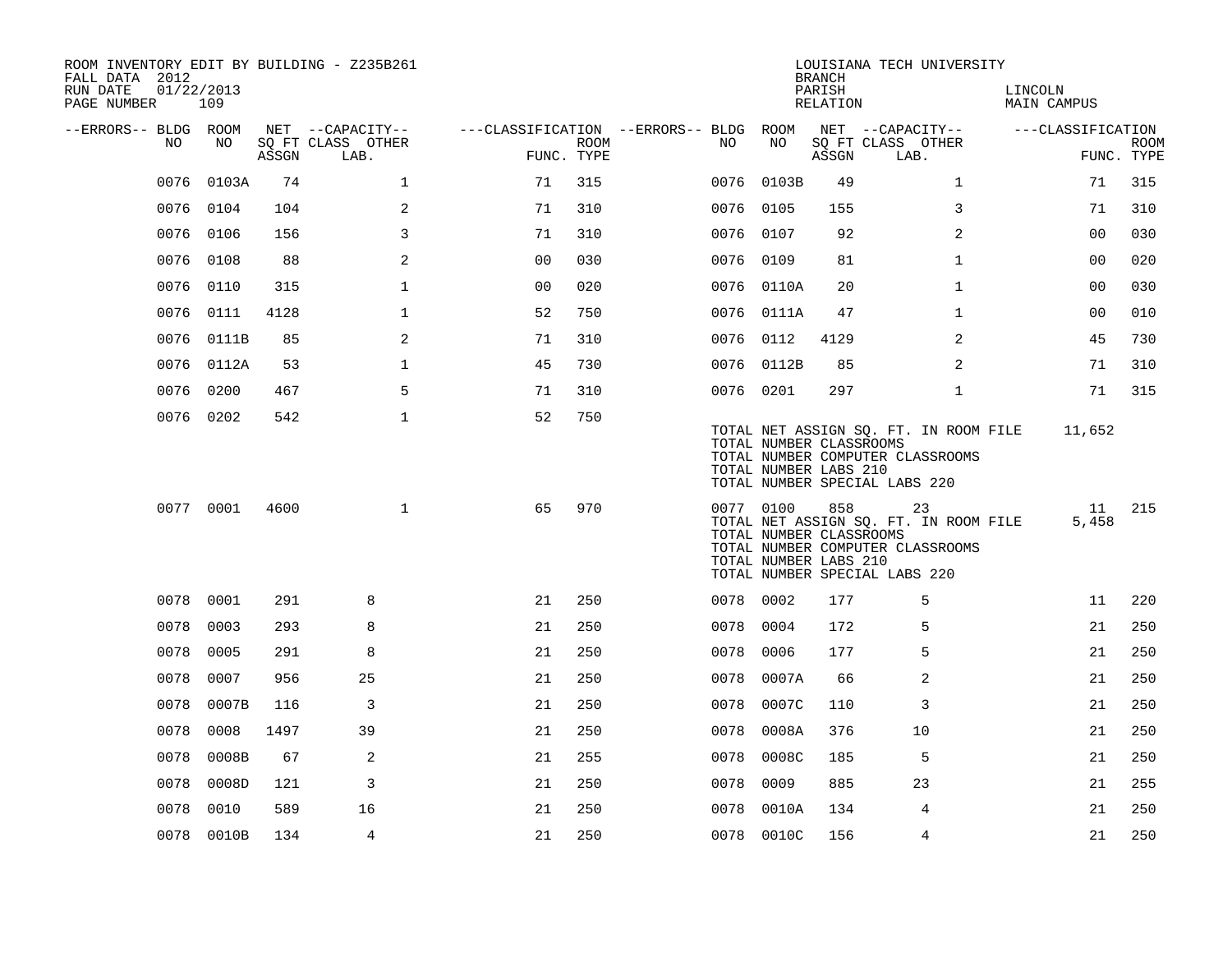| ROOM INVENTORY EDIT BY BUILDING - Z235B261<br>FALL DATA 2012<br>RUN DATE<br>PAGE NUMBER | 01/22/2013<br>110 |       |                                               |                |                           |                                         |            | <b>BRANCH</b><br>PARISH<br><b>RELATION</b> | LOUISIANA TECH UNIVERSITY                     | LINCOLN<br>MAIN CAMPUS |                           |
|-----------------------------------------------------------------------------------------|-------------------|-------|-----------------------------------------------|----------------|---------------------------|-----------------------------------------|------------|--------------------------------------------|-----------------------------------------------|------------------------|---------------------------|
| --ERRORS-- BLDG ROOM<br>NO                                                              | NO                | ASSGN | NET --CAPACITY--<br>SO FT CLASS OTHER<br>LAB. |                | <b>ROOM</b><br>FUNC. TYPE | ---CLASSIFICATION --ERRORS-- BLDG<br>NO | ROOM<br>NO | ASSGN                                      | NET --CAPACITY--<br>SO FT CLASS OTHER<br>LAB. | ---CLASSIFICATION      | <b>ROOM</b><br>FUNC. TYPE |
| 0078                                                                                    | 0010D             | 117   | 3                                             | 21             | 250                       | 0078                                    | 0010E      | 66                                         | 2                                             | 21                     | 255                       |
| 0078                                                                                    | 0011              | 1145  | 30                                            | 21             | 260                       | 0078                                    | 0011A      | 84                                         | 1                                             | 21                     | 260                       |
| 0078                                                                                    | 0011B             | 84    | 2                                             | 21             | 260                       | 0078                                    | 0012       | 360                                        | 9                                             | 21                     | 250                       |
| 0078                                                                                    | 0013              | 320   | 8                                             | 21             | 250                       | 0078                                    | 0014       | 360                                        | 9                                             | 21                     | 250                       |
| 0078                                                                                    | 0015              | 309   | 8                                             | 21             | 250                       | 0078                                    | 0016       | 191                                        | 5                                             | 21                     | 255                       |
| 0078                                                                                    | 0017              | 360   | 9                                             | 21             | 250                       | 0078                                    | 0018       | 360                                        | 9                                             | 21                     | 250                       |
| 0078                                                                                    | 0019              | 668   | 2                                             | 21             | 720                       | 0078                                    | 0020       | 61                                         |                                               | 0 <sub>0</sub>         | 020                       |
| 0078                                                                                    | 0021              | 313   | 8                                             | 21             | 250                       | 0078                                    | 0022       | 101                                        | $\mathbf{1}$                                  | 0 <sub>0</sub>         | 030                       |
| 0078                                                                                    | 0023              | 145   | $\mathbf{1}$                                  | 0 <sub>0</sub> | 030                       | 0078                                    | 0024       | 145                                        | $\mathbf{1}$                                  | 0 <sub>0</sub>         | 030                       |
| 0078                                                                                    | 0025              | 168   | $\mathbf 1$                                   | 0 <sub>0</sub> | 030                       | 0078                                    | 0100       | 1851                                       |                                               | 0 <sub>0</sub>         | 020                       |
| 0078                                                                                    | 0101              | 2590  | 148                                           | 21             | 610                       | 0078                                    | 0102       | 141                                        | $\mathbf{1}$                                  | 21                     | 615                       |
| 0078                                                                                    | 0103              | 639   | 17                                            | 21             | 240                       | 0078                                    | 0104       | 389                                        | 2                                             | 21                     | 313                       |
| 0078                                                                                    | 0105              | 101   | $\mathbf{1}$                                  | 21             | 315                       | 0078                                    | 0106       | 358                                        | $\mathbf{1}$                                  | 21                     | 313                       |
| 0078                                                                                    | 0107              | 162   | 3                                             | 0 <sub>0</sub> | 030                       | 0078                                    | 0108       | 144                                        | 3                                             | 0 <sub>0</sub>         | 030                       |
| 0078                                                                                    | 0109              | 190   | $\mathbf{1}$                                  | 0 <sub>0</sub> | 030                       | 0078                                    | 0110       | 151                                        | $\mathbf{1}$                                  | 21                     | 310                       |
| 0078                                                                                    | 0111              | 151   | $\mathbf 1$                                   | 21             | 310                       | 0078                                    | 0112       | 151                                        | $\mathbf{1}$                                  | 21                     | 310                       |
| 0078                                                                                    | 0113              | 151   | $\mathbf 1$                                   | 21             | 310                       | 0078                                    | 0114       | 151                                        | $\mathbf{1}$                                  | 21                     | 310                       |
| 0078                                                                                    | 0115              | 151   | $\mathbf 1$                                   | 21             | 310                       | 0078                                    | 0116       | 151                                        | $\mathbf{1}$                                  | 21                     | 310                       |
| 0078                                                                                    | 0117              | 151   | 1                                             | 21             | 310                       | 0078                                    | 0118       | 151                                        | $\mathbf{1}$                                  | 21                     | 310                       |
| 0078                                                                                    | 0119              | 151   | $\mathbf 1$                                   | 21             | 310                       | 0078                                    | 0120       | 151                                        | $\mathbf{1}$                                  | 21                     | 310                       |
| 0078                                                                                    | 0121              | 154   | $\mathbf 1$                                   | 21             | 310                       | 0078                                    | 0122       | 535                                        | 20                                            | 11                     | 110                       |
| 0078                                                                                    | 0123              | 4597  | 44                                            | 21             | 310                       | 0078                                    | 0124       | 281                                        |                                               | 00                     | 020                       |
| 0078                                                                                    | 0125              | 21    | $\mathbf 1$                                   | 0 <sub>0</sub> | 010                       | 0078                                    | 0146       | 2196                                       |                                               | 0 <sub>0</sub>         | 020                       |
| 0078                                                                                    | 0147              | 300   |                                               | 0 <sub>0</sub> | 020                       | 0078                                    | 0148       | 382                                        |                                               | 00                     | 020                       |
| 0078                                                                                    | 0156              | 39    |                                               | 0 <sub>0</sub> | 020                       | 0078                                    | 0157       | 402                                        | $\mathbf{1}$                                  | 00                     | 030                       |
|                                                                                         | 0078 0158         | 1757  | $\mathbf 1$                                   | 0 <sub>0</sub> | 030                       |                                         | 0078 0159  | 174                                        |                                               | 0 <sub>0</sub>         | 020                       |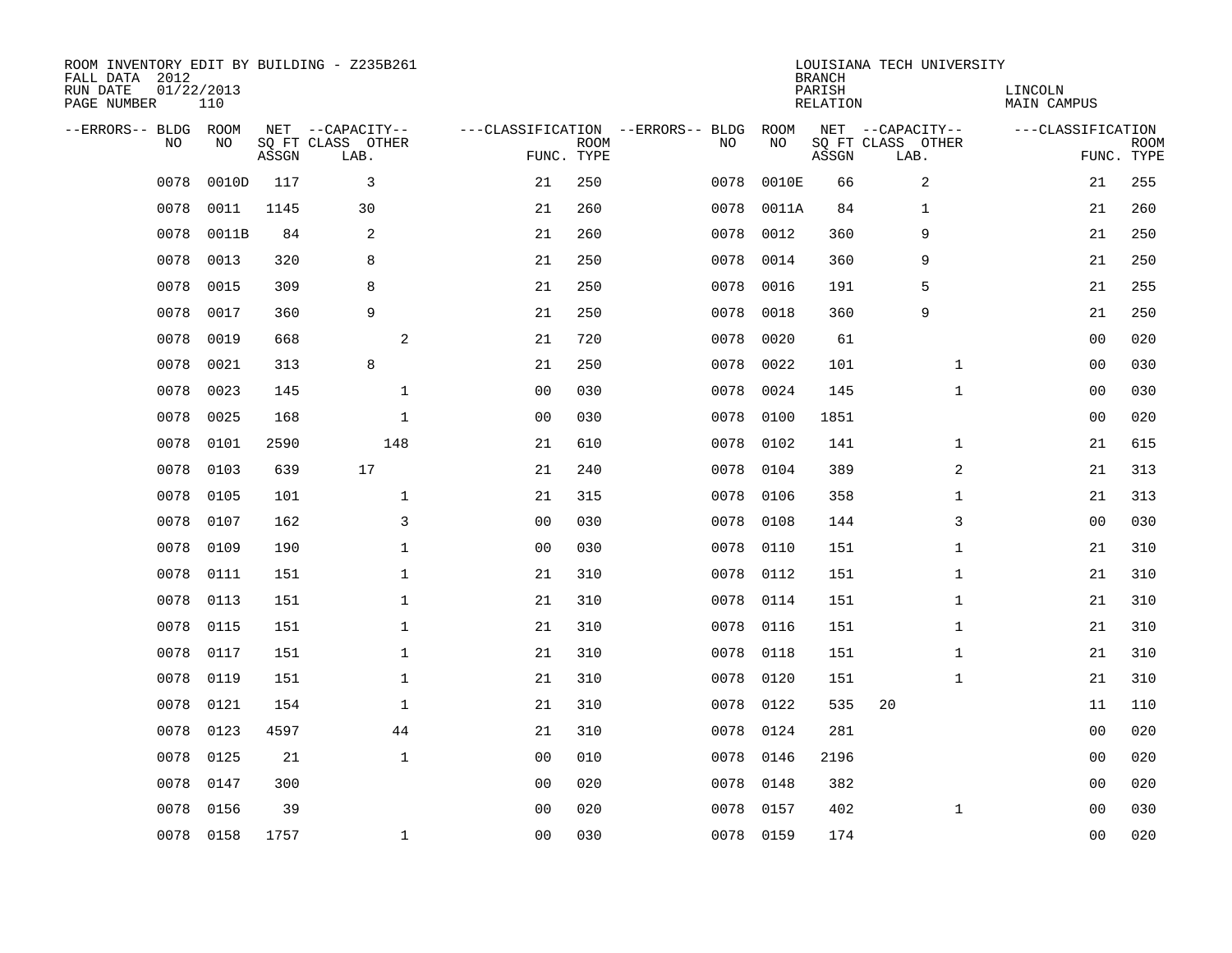| ROOM INVENTORY EDIT BY BUILDING - Z235B261<br>FALL DATA 2012<br>RUN DATE<br>PAGE NUMBER | 01/22/2013<br>111 |       |                           |                |             |                                        |            | <b>BRANCH</b><br>PARISH<br>RELATION              | LOUISIANA TECH UNIVERSITY                                                                                  | LINCOLN<br>MAIN CAMPUS      |                           |
|-----------------------------------------------------------------------------------------|-------------------|-------|---------------------------|----------------|-------------|----------------------------------------|------------|--------------------------------------------------|------------------------------------------------------------------------------------------------------------|-----------------------------|---------------------------|
| --ERRORS-- BLDG ROOM                                                                    |                   |       | NET --CAPACITY--          |                |             | ---CLASSIFICATION --ERRORS-- BLDG ROOM |            |                                                  | NET --CAPACITY--                                                                                           | ---CLASSIFICATION           |                           |
| NO.                                                                                     | NO.               | ASSGN | SQ FT CLASS OTHER<br>LAB. | FUNC. TYPE     | <b>ROOM</b> | NO.                                    | NO         | ASSGN                                            | SQ FT CLASS OTHER<br>LAB.                                                                                  |                             | <b>ROOM</b><br>FUNC. TYPE |
| 0078                                                                                    | 0160              | 26    |                           | 0 <sub>0</sub> | 020         | 0078                                   | 0161       | 81                                               | $\mathbf{1}$                                                                                               | 00                          | 030                       |
| 0078                                                                                    | 0170              | 165   | $\mathbf{1}$              | 21             | 740         | 0078                                   | 0171       | 40                                               | $\mathbf{1}$                                                                                               | 21                          | 760                       |
| 0078                                                                                    | 0172              | 76    | $\mathbf 1$               | 21             | 760         |                                        | 0078 0173  | 94                                               | $\mathbf{1}$                                                                                               | 21                          | 760                       |
| 0078                                                                                    | 0174              | 38    | $\mathbf 1$               | 21             | 760         | 0078                                   | 0175       | 41                                               |                                                                                                            | 0 <sub>0</sub>              | 020                       |
| 0078                                                                                    | 0200              | 54    |                           | 0 <sub>0</sub> | 020         | 0078                                   | 0201       | 610                                              | 25                                                                                                         | 21                          | 350                       |
| 0078                                                                                    | 0202              | 208   | $\mathbf{1}$              | 21             | 315         | 0078                                   | 0203       | 407                                              | $\mathbf{1}$                                                                                               | 21                          | 325                       |
| 0078                                                                                    | 0204              | 198   | $\mathbf 1$               | 21             | 313         | 0078                                   | 0205       | 214                                              | $\mathbf{1}$                                                                                               | 21                          | 314                       |
| 0078                                                                                    | 0206              | 157   | $\overline{3}$            | 0 <sub>0</sub> | 030         | 0078                                   | 0207       | 144                                              | 3                                                                                                          | 0 <sub>0</sub>              | 030                       |
| 0078                                                                                    | 0208              | 195   | $\mathbf{1}$              | 0 <sub>0</sub> | 030         | 0078                                   | 0209       | 155                                              | $\mathbf{1}$                                                                                               | 21                          | 310                       |
| 0078                                                                                    | 0210              | 155   | $\mathbf{1}$              | 21             | 310         | 0078                                   | 0211       | 155                                              | $\mathbf{1}$                                                                                               | 21                          | 310                       |
| 0078                                                                                    | 0212              | 155   | $\mathbf 1$               | 21             | 310         | 0078                                   | 0213       | 155                                              | $\mathbf{1}$                                                                                               | 21                          | 310                       |
| 0078                                                                                    | 0214              | 240   | $\mathbf{1}$              | 21             | 310         | 0078                                   | 0215       | 229                                              | $\mathbf{1}$                                                                                               | 21                          | 310                       |
| 0078                                                                                    | 0216              | 155   | $\mathbf 1$               | 21             | 310         |                                        | 0078 0217  | 155                                              | $\mathbf{1}$                                                                                               | 21                          | 310                       |
| 0078                                                                                    | 0218              | 155   | $\mathbf 1$               | 21             | 310         | 0078                                   | 0219       | 157                                              | $\mathbf{1}$                                                                                               | 21                          | 310                       |
| 0078                                                                                    | 0220              | 152   | $\mathbf{1}$              | 21             | 310         |                                        | 0078 0221  | 318                                              | 12                                                                                                         | 21                          | 350                       |
| 0078                                                                                    | 0222              | 1929  |                           | 00             | 020         | 0078                                   | 0226       | 87                                               |                                                                                                            | 00                          | 020                       |
| 0078                                                                                    | 0227              | 45    |                           | 0 <sub>0</sub> | 030         |                                        | 0078 0228  | 115                                              | $\mathbf{1}$                                                                                               | 00                          | 030                       |
| 0078                                                                                    | 0229              | 225   |                           | 0 <sub>0</sub> | 020         |                                        | 0078 0230  | 66                                               | $\mathbf{1}$                                                                                               | 0 <sub>0</sub>              | 010                       |
|                                                                                         | 0078 0231         | 176   | $\mathbf{1}$              | 0 <sub>0</sub> | 030         |                                        |            | TOTAL NUMBER CLASSROOMS<br>TOTAL NUMBER LABS 210 | TOTAL NET ASSIGN SQ. FT. IN ROOM FILE<br>TOTAL NUMBER COMPUTER CLASSROOMS<br>TOTAL NUMBER SPECIAL LABS 220 | 27,081<br>1<br>$\mathbf{1}$ |                           |
| 0090                                                                                    | 01021             | 201   | 2                         | 91             | 950         |                                        | 0090 01022 | 30                                               | $\mathbf{1}$                                                                                               | 91                          | 919                       |
| 0090                                                                                    | 01023             | 6     |                           | 0 <sub>0</sub> | 030         | 0090                                   | 01024      | 117                                              | $\mathbf{1}$                                                                                               | 91                          | 910                       |
| 0090                                                                                    | 01025             | 10    | $\mathbf 1$               | 91             | 935         | 0090                                   | 01026      | 114                                              | $\mathbf{1}$                                                                                               | 91                          | 910                       |
|                                                                                         | 0090 01027        | 10    | $\mathbf{1}$              | 91             | 935         |                                        | 0090 01028 | 17                                               | $\mathbf{1}$                                                                                               | 91                          | 919                       |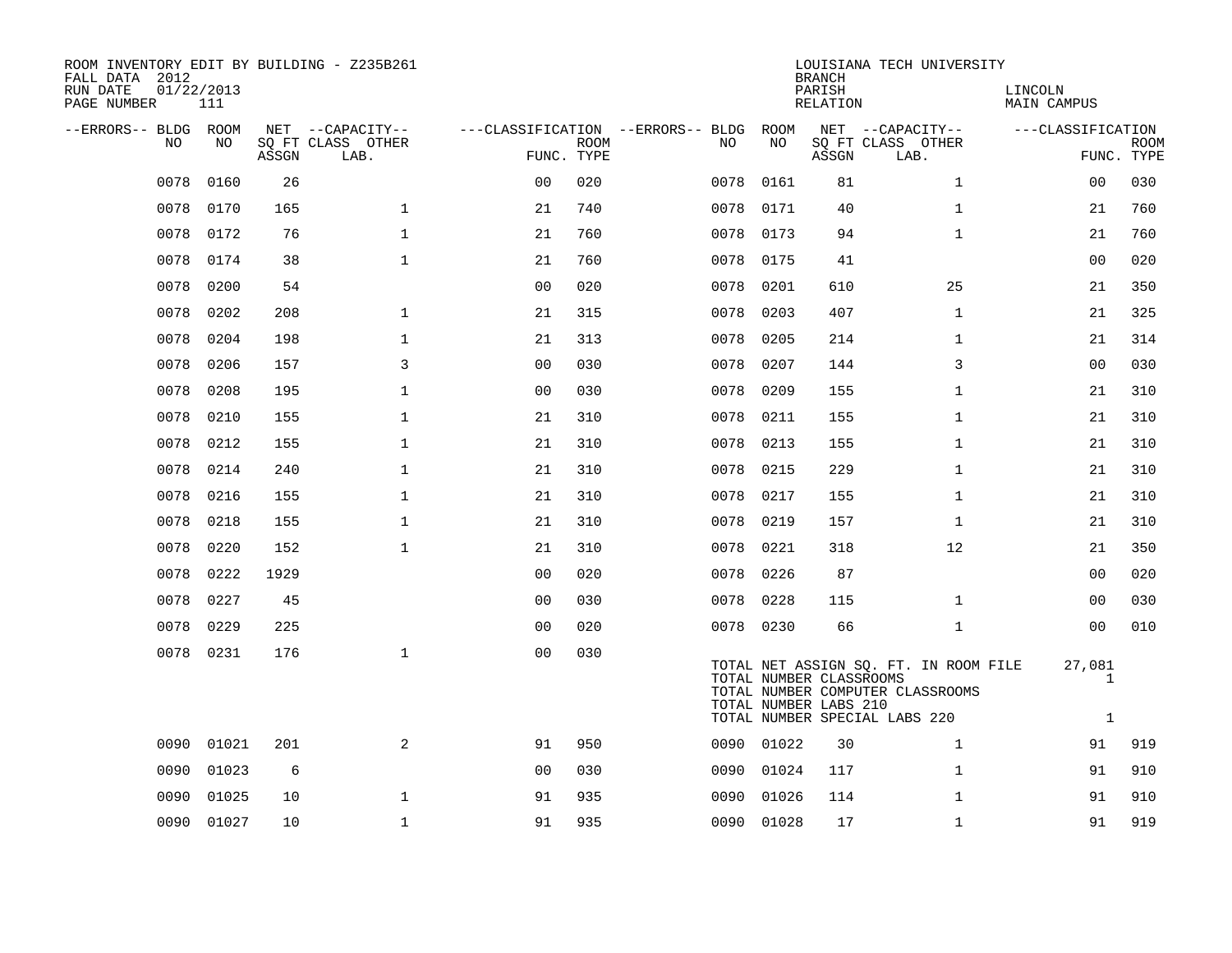| ROOM INVENTORY EDIT BY BUILDING - Z235B261<br>FALL DATA 2012<br>RUN DATE<br>PAGE NUMBER | 01/22/2013<br>112 |                 |                                               |                |                           |                                         |            | <b>BRANCH</b><br>PARISH<br><b>RELATION</b> | LOUISIANA TECH UNIVERSITY                     | LINCOLN<br>MAIN CAMPUS |                           |
|-----------------------------------------------------------------------------------------|-------------------|-----------------|-----------------------------------------------|----------------|---------------------------|-----------------------------------------|------------|--------------------------------------------|-----------------------------------------------|------------------------|---------------------------|
| --ERRORS-- BLDG<br>NO                                                                   | ROOM<br>NO.       | ASSGN           | NET --CAPACITY--<br>SQ FT CLASS OTHER<br>LAB. |                | <b>ROOM</b><br>FUNC. TYPE | ---CLASSIFICATION --ERRORS-- BLDG<br>NO | ROOM<br>NO | ASSGN                                      | NET --CAPACITY--<br>SQ FT CLASS OTHER<br>LAB. | ---CLASSIFICATION      | <b>ROOM</b><br>FUNC. TYPE |
| 0090                                                                                    | 01031             | 201             | 2                                             | 91             | 950                       | 0090                                    | 01032      | 30                                         | $\mathbf{1}$                                  | 91                     | 919                       |
| 0090                                                                                    | 01033             | 6               | $\mathbf 1$                                   | 0 <sub>0</sub> | 030                       | 0090                                    | 01034      | 117                                        | $\mathbf{1}$                                  | 91                     | 910                       |
| 0090                                                                                    | 01035             | 10              | $\mathbf{1}$                                  | 91             | 935                       | 0090                                    | 01036      | 114                                        | $\mathbf{1}$                                  | 91                     | 910                       |
| 0090                                                                                    | 01037             | 10              | $\mathbf 1$                                   | 91             | 935                       | 0090                                    | 01038      | 17                                         |                                               | 91                     | 919                       |
| 0090                                                                                    | 01041             | 179             | 2                                             | 91             | 950                       | 0090                                    | 01042      | 43                                         | $\mathbf{1}$                                  | 91                     | 919                       |
| 0090                                                                                    | 01043             | $\sqrt{ }$      | $\mathbf{1}$                                  | 0 <sub>0</sub> | 030                       | 0090                                    | 01044      | 126                                        | $\mathbf{1}$                                  | 91                     | 910                       |
| 0090                                                                                    | 01045             | 126             | $\mathbf{1}$                                  | 91             | 910                       | 0090                                    | 01046      | 13                                         | $\mathbf{1}$                                  | 91                     | 935                       |
| 0090                                                                                    | 01047             | 13              | $\mathbf 1$                                   | 91             | 935                       | 0090                                    | 02011      | 179                                        | 2                                             | 91                     | 950                       |
| 0090                                                                                    | 02012             | 126             | $\mathbf 1$                                   | 91             | 910                       | 0090                                    | 02013      | 13                                         | $\mathbf{1}$                                  | 91                     | 935                       |
| 0090                                                                                    | 02014             | 126             | $\mathbf 1$                                   | 91             | 910                       | 0090                                    | 02015      | 13                                         | $\mathbf{1}$                                  | 91                     | 935                       |
| 0090                                                                                    | 02016             | $7\phantom{.0}$ | $\mathbf 1$                                   | 0 <sub>0</sub> | 030                       | 0090                                    | 02017      | 43                                         | $\mathbf{1}$                                  | 91                     | 919                       |
| 0090                                                                                    | 02021             | 201             | 2                                             | 91             | 950                       | 0090                                    | 02022      | 30                                         | $\mathbf{1}$                                  | 91                     | 919                       |
| 0090                                                                                    | 02023             | 6               | $\mathbf 1$                                   | 0 <sub>0</sub> | 030                       | 0090                                    | 02024      | 117                                        | $\mathbf{1}$                                  | 91                     | 910                       |
| 0090                                                                                    | 02025             | 10              | $\mathbf 1$                                   | 91             | 935                       | 0090                                    | 02026      | 114                                        | $\mathbf{1}$                                  | 91                     | 910                       |
| 0090                                                                                    | 02027             | 10              | $\mathbf 1$                                   | 91             | 935                       | 0090                                    | 02028      | 17                                         | $\mathbf{1}$                                  | 91                     | 919                       |
| 0090                                                                                    | 02032             | 30              | $\mathbf{1}$                                  | 91             | 919                       | 0090                                    | 02033      | 6                                          | $\mathbf{1}$                                  | 00                     | 030                       |
| 0090                                                                                    | 02034             | 117             | $\mathbf 1$                                   | 91             | 910                       | 0090                                    | 02035      | 10                                         | $\mathbf{1}$                                  | 91                     | 935                       |
| 0090                                                                                    | 02036             | 114             | $\mathbf{1}$                                  | 91             | 910                       | 0090                                    | 02037      | 10                                         | $\mathbf{1}$                                  | 91                     | 935                       |
| 0090                                                                                    | 02038             | 17              | $\mathbf 1$                                   | 91             | 919                       | 0090                                    | 02041      | 179                                        | 2                                             | 91                     | 950                       |
| 0090                                                                                    | 02042             | 126             | $\mathbf{1}$                                  | 91             | 910                       | 0090                                    | 02043      | 13                                         | $\mathbf{1}$                                  | 91                     | 935                       |
| 0090                                                                                    | 02044             | 126             | $\mathbf{1}$                                  | 91             | 910                       | 0090                                    | 02045      | 13                                         | $\mathbf{1}$                                  | 91                     | 935                       |
| 0090                                                                                    | 02046             | $7\phantom{.0}$ | $\mathbf{1}$                                  | 0 <sub>0</sub> | 030                       | 0090                                    | 02047      | 43                                         | $\mathbf{1}$                                  | 91                     | 919                       |
| 0090                                                                                    | 0301A             | 113             | $\mathbf 1$                                   | 91             | 910                       | 0090                                    | 0301B      | 11                                         | $\mathbf{1}$                                  | 91                     | 935                       |
| 0090                                                                                    | 0301C             | 6               | $\mathbf 1$                                   | 0 <sub>0</sub> | 030                       | 0090                                    | 0301D      | 113                                        | $\mathbf{1}$                                  | 91                     | 910                       |
| 0090                                                                                    | 0301E             | 11              | 1                                             | 91             | 935                       | 0090                                    | 0301F      | 42                                         | $\mathbf{1}$                                  | 91                     | 919                       |
| 0090                                                                                    | 0301G             | 41              |                                               | 0 <sub>0</sub> | 020                       |                                         | 0090 03011 | 268                                        | $\overline{4}$                                | 91                     | 950                       |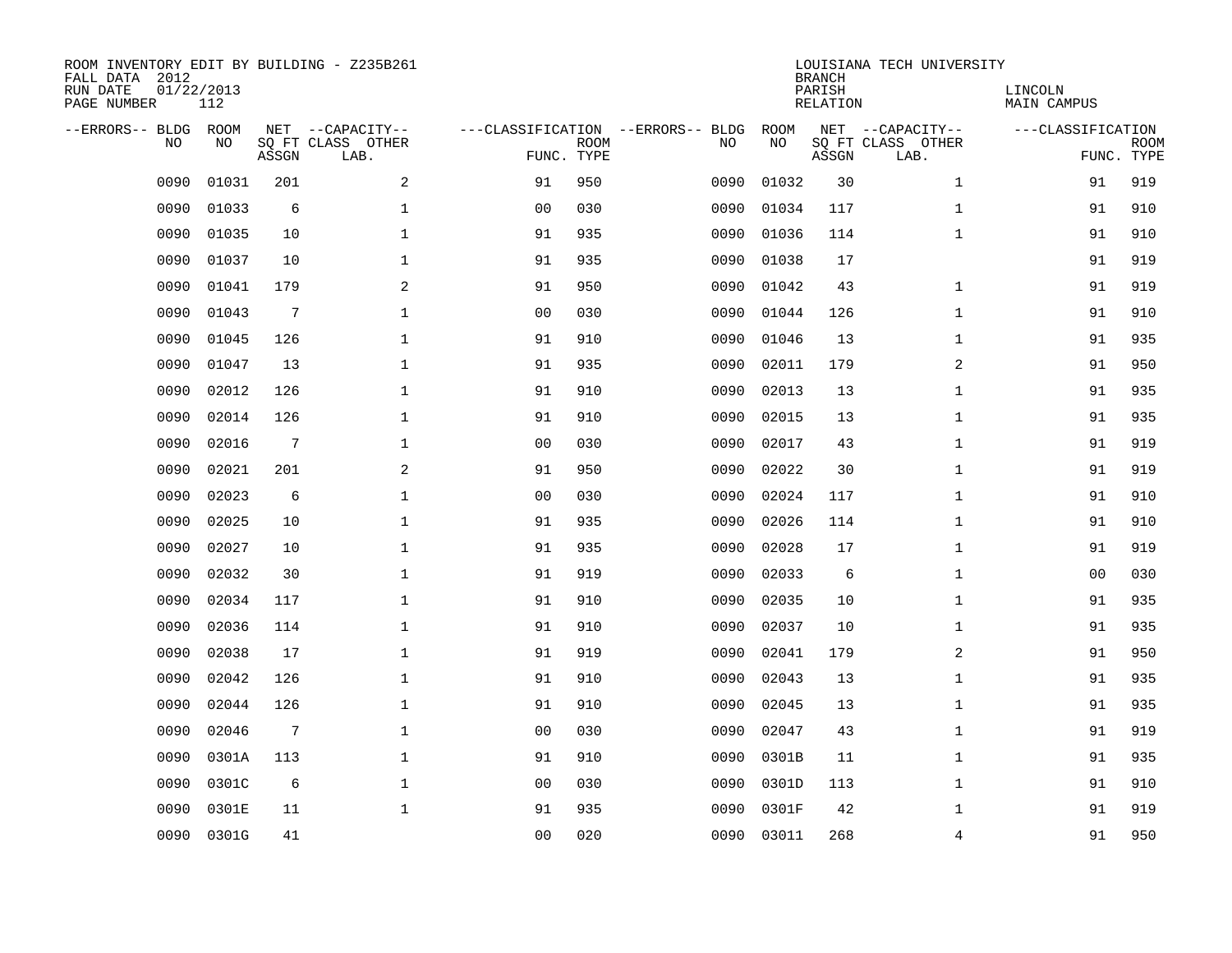| ROOM INVENTORY EDIT BY BUILDING - Z235B261<br>FALL DATA 2012<br>RUN DATE<br>PAGE NUMBER | 01/22/2013<br>113 |       |                                               |                |                           |                                         |            | <b>BRANCH</b><br>PARISH<br><b>RELATION</b> | LOUISIANA TECH UNIVERSITY                     | LINCOLN<br>MAIN CAMPUS |                           |
|-----------------------------------------------------------------------------------------|-------------------|-------|-----------------------------------------------|----------------|---------------------------|-----------------------------------------|------------|--------------------------------------------|-----------------------------------------------|------------------------|---------------------------|
| --ERRORS-- BLDG<br>NO                                                                   | ROOM<br>NO        | ASSGN | NET --CAPACITY--<br>SQ FT CLASS OTHER<br>LAB. |                | <b>ROOM</b><br>FUNC. TYPE | ---CLASSIFICATION --ERRORS-- BLDG<br>NO | ROOM<br>NO | ASSGN                                      | NET --CAPACITY--<br>SQ FT CLASS OTHER<br>LAB. | ---CLASSIFICATION      | <b>ROOM</b><br>FUNC. TYPE |
| 0090                                                                                    | 03012             | 113   | $\mathbf{1}$                                  | 91             | 910                       | 0090                                    | 03013      | 10                                         | $\mathbf{1}$                                  | 91                     | 935                       |
| 0090                                                                                    | 03014             | 6     | $\mathbf 1$                                   | 0 <sub>0</sub> | 030                       | 0090                                    | 03015      | 113                                        | $\mathbf{1}$                                  | 91                     | 910                       |
| 0090                                                                                    | 03016             | 10    | $\mathbf 1$                                   | 91             | 935                       | 0090                                    | 03017      | 9                                          | $\mathbf{1}$                                  | 91                     | 935                       |
| 0090                                                                                    | 03018             | 33    | $\mathbf{1}$                                  | 91             | 919                       | 0090                                    | 03019      | 33                                         | $\mathbf{1}$                                  | 91                     | 919                       |
| 0090                                                                                    | 0302A             | 110   | $\mathbf 1$                                   | 91             | 910                       | 0090                                    | 0302B      | 10                                         | $\mathbf{1}$                                  | 91                     | 935                       |
| 0090                                                                                    | 0302C             | 6     | $\mathbf{1}$                                  | 0 <sub>0</sub> | 030                       | 0090                                    | 0302D      | 110                                        | $\mathbf{1}$                                  | 91                     | 910                       |
| 0090                                                                                    | 0302E             | 10    | $\mathbf{1}$                                  | 91             | 935                       | 0090                                    | 0302F      | 46                                         | $\mathbf{1}$                                  | 91                     | 919                       |
| 0090                                                                                    | 0302G             | 46    | $\overline{4}$                                | 0 <sub>0</sub> | 020                       | 0090                                    | 03021      | 298                                        | 4                                             | 91                     | 950                       |
| 0090                                                                                    | 03022             | 110   | $\mathbf 1$                                   | 91             | 910                       | 0090                                    | 03023      | 11                                         | $\mathbf{1}$                                  | 91                     | 935                       |
| 0090                                                                                    | 03024             | 6     | $\mathbf 1$                                   | 0 <sub>0</sub> | 030                       | 0090                                    | 03025      | 110                                        | $\mathbf{1}$                                  | 91                     | 910                       |
| 0090                                                                                    | 03026             | 11    | $\mathbf{1}$                                  | 91             | 935                       | 0090                                    | 03027      | 9                                          | $\mathbf{1}$                                  | 91                     | 935                       |
| 0090                                                                                    | 03028             | 34    | $\mathbf 1$                                   | 91             | 919                       | 0090                                    | 03029      | 31                                         | $\mathbf{1}$                                  | 91                     | 919                       |
| 0090                                                                                    | 0303A             | 110   | $\mathbf{1}$                                  | 91             | 910                       | 0090                                    | 0303B      | 10                                         | $\mathbf{1}$                                  | 91                     | 955                       |
| 0090                                                                                    | 0303C             | 6     | $\mathbf 1$                                   | 00             | 030                       | 0090                                    | 0303D      | 110                                        | $\mathbf{1}$                                  | 91                     | 910                       |
| 0090                                                                                    | 0303E             | 10    | 1                                             | 91             | 955                       | 0090                                    | 0303F      | 46                                         | $\mathbf{1}$                                  | 91                     | 919                       |
| 0090                                                                                    | 0303G             | 46    | 2                                             | 0 <sub>0</sub> | 020                       | 0090                                    | 03031      | 298                                        | 4                                             | 91                     | 950                       |
| 0090                                                                                    | 03032             | 110   | $\mathbf 1$                                   | 91             | 910                       | 0090                                    | 03033      | 11                                         | $\mathbf{1}$                                  | 91                     | 955                       |
| 0090                                                                                    | 03034             | 6     | $\mathbf 1$                                   | 0 <sub>0</sub> | 030                       | 0090                                    | 03035      | 110                                        | $\mathbf{1}$                                  | 91                     | 910                       |
| 0090                                                                                    | 03036             | 11    | $\mathbf 1$                                   | 91             | 955                       | 0090                                    | 03037      | 9                                          | $\mathbf{1}$                                  | 91                     | 955                       |
| 0090                                                                                    | 03038             | 34    | $\mathbf 1$                                   | 91             | 919                       | 0090                                    | 03039      | 31                                         | $\mathbf{1}$                                  | 91                     | 919                       |
| 0090                                                                                    | 0304A             | 113   | $\mathbf{1}$                                  | 91             | 910                       | 0090                                    | 0304B      | 11                                         | $\mathbf{1}$                                  | 91                     | 935                       |
| 0090                                                                                    | 0304C             | 6     | $\mathbf{1}$                                  | 0 <sub>0</sub> | 030                       | 0090                                    | 0304D      | 113                                        | $\mathbf{1}$                                  | 91                     | 910                       |
| 0090                                                                                    | 0304E             | 11    | $\mathbf{1}$                                  | 91             | 935                       | 0090                                    | 0304F      | 42                                         |                                               | 91                     | 919                       |
| 0090                                                                                    | 0304G             | 41    | 2                                             | 0 <sub>0</sub> | 020                       | 0090                                    | 03041      | 268                                        | 4                                             | 91                     | 950                       |
| 0090                                                                                    | 03042             | 113   | $\mathbf 1$                                   | 91             | 910                       | 0090                                    | 03043      | 10                                         | $\mathbf{1}$                                  | 91                     | 935                       |
| 0090                                                                                    | 03044             | 6     | $\mathbf 1$                                   | 00             | 030                       | 0090                                    | 03045      | 113                                        | $\mathbf{1}$                                  | 91                     | 910                       |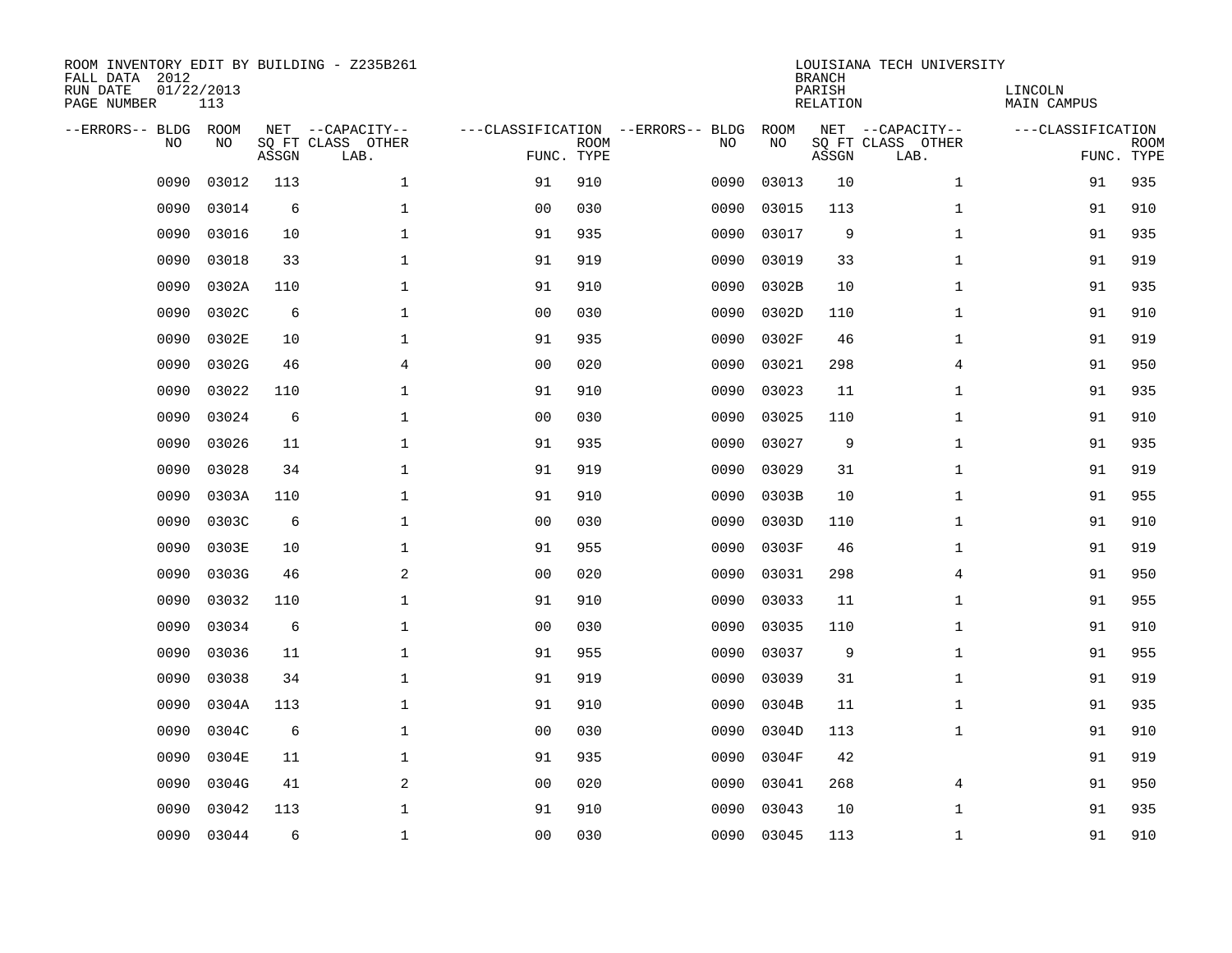| ROOM INVENTORY EDIT BY BUILDING - Z235B261<br>FALL DATA 2012<br>RUN DATE<br>01/22/2013<br>PAGE NUMBER<br>114 |            |       |                           |                                   |                           |      | <b>BRANCH</b><br>PARISH<br>RELATION                            | LOUISIANA TECH UNIVERSITY | LINCOLN<br><b>MAIN CAMPUS</b>                                                                                              |                   |                           |
|--------------------------------------------------------------------------------------------------------------|------------|-------|---------------------------|-----------------------------------|---------------------------|------|----------------------------------------------------------------|---------------------------|----------------------------------------------------------------------------------------------------------------------------|-------------------|---------------------------|
| --ERRORS-- BLDG ROOM                                                                                         |            |       | NET --CAPACITY--          | ---CLASSIFICATION --ERRORS-- BLDG |                           |      | ROOM                                                           |                           | NET --CAPACITY--                                                                                                           | ---CLASSIFICATION |                           |
| NO.                                                                                                          | NO.        | ASSGN | SQ FT CLASS OTHER<br>LAB. |                                   | <b>ROOM</b><br>FUNC. TYPE | NO.  | NO                                                             | ASSGN                     | SQ FT CLASS OTHER<br>LAB.                                                                                                  |                   | <b>ROOM</b><br>FUNC. TYPE |
| 0090                                                                                                         | 03046      | 10    | $\mathbf{1}$              | 91                                | 935                       | 0090 | 03047                                                          | 9                         | $\mathbf{1}$                                                                                                               | 91                | 935                       |
|                                                                                                              | 0090 03048 | 33    | $\mathbf{1}$              | 91                                | 919                       |      | 0090 03049<br>TOTAL NUMBER CLASSROOMS<br>TOTAL NUMBER LABS 210 | 33                        | $\mathbf{1}$<br>TOTAL NET ASSIGN SQ. FT. IN ROOM FILE<br>TOTAL NUMBER COMPUTER CLASSROOMS<br>TOTAL NUMBER SPECIAL LABS 220 | 91<br>6,853       | 919                       |
|                                                                                                              | 0091 01011 | 255   | 2                         | 91                                | 950                       |      | 0091 01012                                                     | 6                         | 1                                                                                                                          | 0 <sub>0</sub>    | 030                       |
|                                                                                                              | 0091 01013 | 116   | $\mathbf{1}$              | 91                                | 910                       |      | 0091 01014                                                     | 10                        | $\mathbf{1}$                                                                                                               | 91                | 935                       |
|                                                                                                              | 0091 01015 | 9     | $\mathbf{1}$              | 91                                | 935                       |      | 0091 01016                                                     | 110                       | $\mathbf{1}$                                                                                                               | 91                | 910                       |
|                                                                                                              | 0091 01017 | 10    |                           | 91                                | 935                       |      | 0091 01018                                                     | 70                        | $\mathbf{1}$                                                                                                               | 91                | 919                       |
|                                                                                                              | 0091 01021 | 266   | 2                         | 91                                | 950                       |      | 0091 01022                                                     | 6                         | $\mathbf{1}$                                                                                                               | 00                | 030                       |
|                                                                                                              | 0091 01023 | 17    | $\mathbf 1$               | 91                                | 919                       |      | 0091 01024                                                     | 110                       | $\mathbf{1}$                                                                                                               | 91                | 910                       |
|                                                                                                              | 0091 01025 | 10    | $\mathbf 1$               | 91                                | 935                       |      | 0091 01026                                                     | 9                         | $\mathbf{1}$                                                                                                               | 91                | 935                       |
|                                                                                                              | 0091 01027 | 116   | $\mathbf{1}$              | 91                                | 910                       |      | 0091 01028                                                     | 10                        | $\mathbf{1}$                                                                                                               | 91                | 935                       |
|                                                                                                              | 0091 01031 | 201   | 2                         | 91                                | 950                       |      | 0091 01032                                                     | 30                        | $\mathbf{1}$                                                                                                               | 91                | 919                       |
|                                                                                                              | 0091 01033 | 6     | $\mathbf{1}$              | 0 <sub>0</sub>                    | 030                       |      | 0091 01034                                                     | 117                       | $\mathbf{1}$                                                                                                               | 91                | 910                       |
|                                                                                                              | 0091 01035 | 10    | $\mathbf{1}$              | 91                                | 935                       |      | 0091 01036                                                     | 114                       | $\mathbf{1}$                                                                                                               | 91                | 910                       |
|                                                                                                              | 0091 01037 | 10    | $\mathbf{1}$              | 91                                | 935                       |      | 0091 01038                                                     | 17                        | $\mathbf{1}$                                                                                                               | 91                | 919                       |
| 0091                                                                                                         | 01041      | 201   | 2                         | 91                                | 950                       |      | 0091 01042                                                     | 30                        | $\mathbf{1}$                                                                                                               | 91                | 919                       |
| 0091                                                                                                         | 01043      | 6     | $\mathbf 1$               | 0 <sub>0</sub>                    | 030                       |      | 0091 01044                                                     | 117                       | $\mathbf{1}$                                                                                                               | 91                | 910                       |
|                                                                                                              | 0091 01045 | 10    | $\mathbf 1$               | 91                                | 935                       |      | 0091 01046                                                     | 114                       | $\mathbf{1}$                                                                                                               | 91                | 910                       |
|                                                                                                              | 0091 01047 | 10    | $\mathbf 1$               | 91                                | 935                       |      | 0091 01048                                                     | 17                        | $\mathbf{1}$                                                                                                               | 91                | 919                       |
|                                                                                                              | 0091 01051 | 255   | 2                         | 91                                | 950                       |      | 0091 01052                                                     | 6                         | $\mathbf{1}$                                                                                                               | 0 <sub>0</sub>    | 030                       |
|                                                                                                              | 0091 01053 | 116   | $\mathbf 1$               | 91                                | 910                       |      | 0091 01054                                                     | 10                        | $\mathbf{1}$                                                                                                               | 91                | 935                       |
|                                                                                                              | 0091 01055 | 9     | $\mathbf{1}$              | 91                                | 935                       |      | 0091 01056                                                     | 110                       | $\mathbf{1}$                                                                                                               | 91                | 910                       |
|                                                                                                              | 0091 01057 | 10    | $\mathbf 1$               | 91                                | 935                       |      | 0091 01058                                                     | 70                        | $\mathbf{1}$                                                                                                               | 91                | 919                       |
|                                                                                                              | 0091 02011 | 255   | 2                         | 91                                | 950                       |      | 0091 02012                                                     | 6                         | $\mathbf{1}$                                                                                                               | 0 <sub>0</sub>    | 030                       |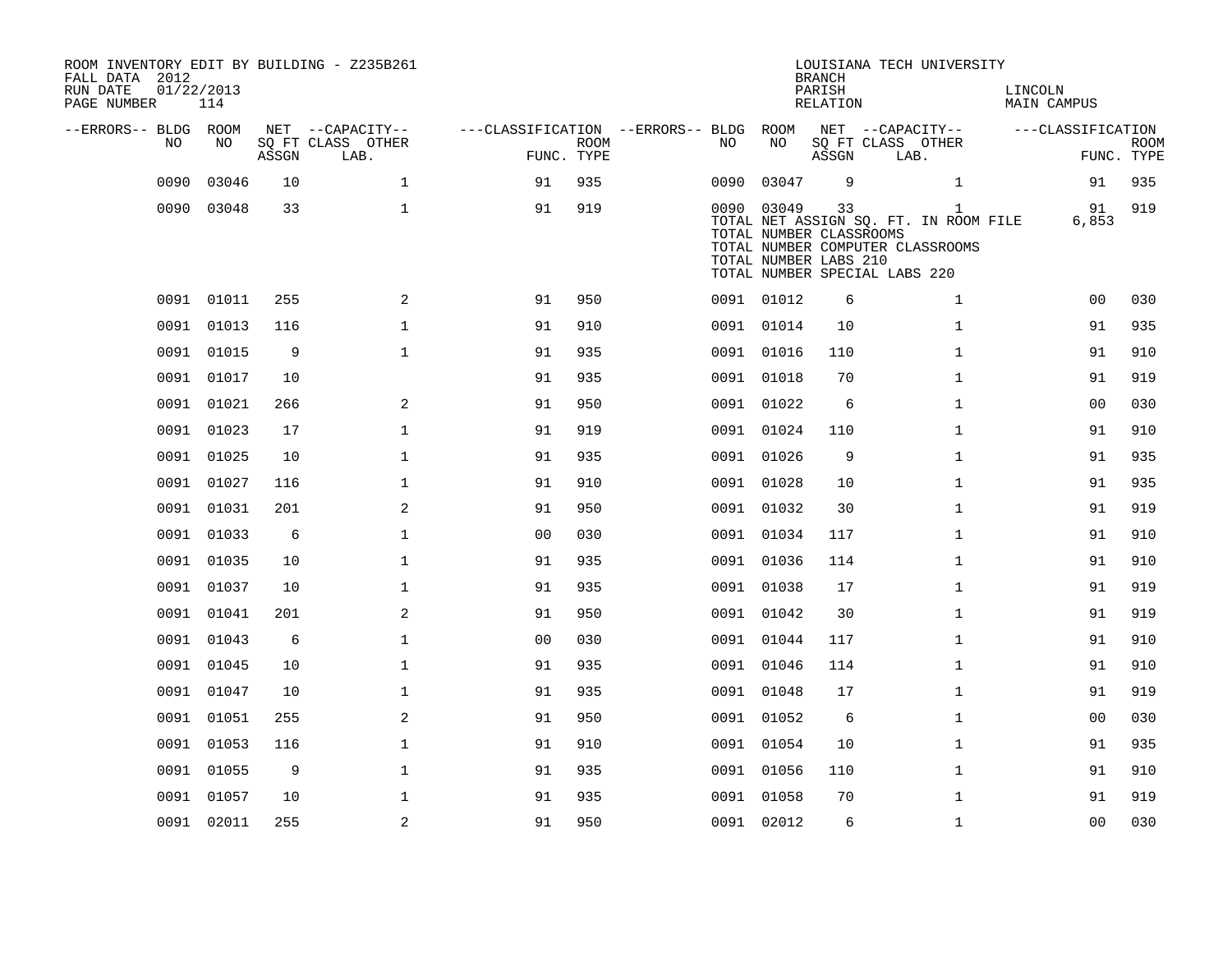| FALL DATA 2012<br>RUN DATE<br>PAGE NUMBER | 01/22/2013<br>115 |       | ROOM INVENTORY EDIT BY BUILDING - Z235B261    |                                                 |             |      |            | <b>BRANCH</b><br>PARISH<br>RELATION | LOUISIANA TECH UNIVERSITY                     | LINCOLN<br><b>MAIN CAMPUS</b>   |             |
|-------------------------------------------|-------------------|-------|-----------------------------------------------|-------------------------------------------------|-------------|------|------------|-------------------------------------|-----------------------------------------------|---------------------------------|-------------|
| --ERRORS-- BLDG<br>NO                     | ROOM<br>NO.       | ASSGN | NET --CAPACITY--<br>SO FT CLASS OTHER<br>LAB. | ---CLASSIFICATION --ERRORS-- BLDG<br>FUNC. TYPE | <b>ROOM</b> | NO   | ROOM<br>NO | ASSGN                               | NET --CAPACITY--<br>SQ FT CLASS OTHER<br>LAB. | ---CLASSIFICATION<br>FUNC. TYPE | <b>ROOM</b> |
| 0091                                      | 02013             | 116   | $\mathbf{1}$                                  | 91                                              | 910         | 0091 | 02014      | 10                                  | $\mathbf{1}$                                  | 91                              | 935         |
| 0091                                      | 02015             | 9     | $\mathbf 1$                                   | 91                                              | 935         | 0091 | 02016      | 110                                 | $\mathbf{1}$                                  | 91                              | 910         |
| 0091                                      | 02017             | 10    | $\mathbf 1$                                   | 91                                              | 935         | 0091 | 02018      | 70                                  | $\mathbf{1}$                                  | 91                              | 919         |
| 0091                                      | 02021             | 266   | 2                                             | 91                                              | 950         |      | 0091 02022 | 6                                   | $\mathbf{1}$                                  | 0 <sub>0</sub>                  | 030         |
| 0091                                      | 02023             | 17    | $\mathbf{1}$                                  | 91                                              | 919         | 0091 | 02024      | 110                                 | $\mathbf{1}$                                  | 91                              | 910         |
| 0091                                      | 02025             | 10    | $\mathbf{1}$                                  | 91                                              | 935         |      | 0091 02026 | 9                                   | $\mathbf{1}$                                  | 91                              | 935         |
| 0091                                      | 02027             | 116   | $\mathbf{1}$                                  | 91                                              | 910         |      | 0091 02028 | 10                                  | $\mathbf{1}$                                  | 91                              | 935         |
| 0091                                      | 02031             | 201   | $\overline{2}$                                | 91                                              | 950         |      | 0091 02032 | 30                                  | $\mathbf{1}$                                  | 91                              | 919         |
| 0091                                      | 02033             | 6     | $\mathbf 1$                                   | 0 <sub>0</sub>                                  | 030         | 0091 | 02034      | 117                                 | $\mathbf{1}$                                  | 91                              | 910         |
| 0091                                      | 02035             | 10    | $\mathbf 1$                                   | 91                                              | 935         | 0091 | 02036      | 114                                 | $\mathbf{1}$                                  | 91                              | 910         |
| 0091                                      | 02037             | 10    | $\mathbf 1$                                   | 91                                              | 935         | 0091 | 02038      | 17                                  | $\mathbf{1}$                                  | 91                              | 919         |
| 0091                                      | 02041             | 201   | 2                                             | 91                                              | 950         |      | 0091 02042 | 30                                  | $\mathbf{1}$                                  | 91                              | 919         |
| 0091                                      | 02043             | 6     | $\mathbf 1$                                   | 0 <sub>0</sub>                                  | 030         | 0091 | 02044      | 117                                 | $\mathbf{1}$                                  | 91                              | 910         |
| 0091                                      | 02045             | 10    | $\mathbf 1$                                   | 91                                              | 935         | 0091 | 02046      | 114                                 | $\mathbf{1}$                                  | 91                              | 910         |
| 0091                                      | 02047             | 10    | $\mathbf 1$                                   | 91                                              | 935         | 0091 | 02048      | 17                                  | $\mathbf{1}$                                  | 91                              | 919         |
| 0091                                      | 02051             | 255   | 2                                             | 91                                              | 950         | 0091 | 02052      | 6                                   | $\mathbf{1}$                                  | 00                              | 030         |
| 0091                                      | 02053             | 116   | $\mathbf{1}$                                  | 91                                              | 910         | 0091 | 02054      | 10                                  | $\mathbf{1}$                                  | 91                              | 935         |
| 0091                                      | 02055             | 9     | $\mathbf{1}$                                  | 91                                              | 935         | 0091 | 02056      | 110                                 | $\mathbf{1}$                                  | 91                              | 910         |
| 0091                                      | 02057             | 10    | $\mathbf{1}$                                  | 91                                              | 935         |      | 0091 02058 | 70                                  | $\mathbf{1}$                                  | 91                              | 919         |
| 0091                                      | 0301A             | 113   | $\mathbf{1}$                                  | 91                                              | 910         |      | 0091 0301B | 11                                  | $\mathbf{1}$                                  | 91                              | 935         |
| 0091                                      | 0301C             | 6     | $\mathbf{1}$                                  | 0 <sub>0</sub>                                  | 030         |      | 0091 0301D | 113                                 | $\mathbf{1}$                                  | 91                              | 910         |
| 0091                                      | 0301E             | 11    | $\mathbf{1}$                                  | 91                                              | 935         | 0091 | 0301F      | 42                                  | $\mathbf{1}$                                  | 91                              | 919         |
| 0091                                      | 0301G             | 41    | 2                                             | 0 <sub>0</sub>                                  | 020         |      | 0091 03011 | 268                                 | 4                                             | 91                              | 950         |
| 0091                                      | 03012             | 113   | $\mathbf{1}$                                  | 91                                              | 910         | 0091 | 03013      | 10                                  | $\mathbf{1}$                                  | 91                              | 935         |
| 0091                                      | 03014             | 6     | $\mathbf 1$                                   | 0 <sub>0</sub>                                  | 030         |      | 0091 03015 | 113                                 | $\mathbf{1}$                                  | 91                              | 910         |
|                                           | 0091 03016        | 10    | $\mathbf 1$                                   | 91                                              | 935         |      | 0091 03017 | 9                                   | $\mathbf{1}$                                  | 91                              | 935         |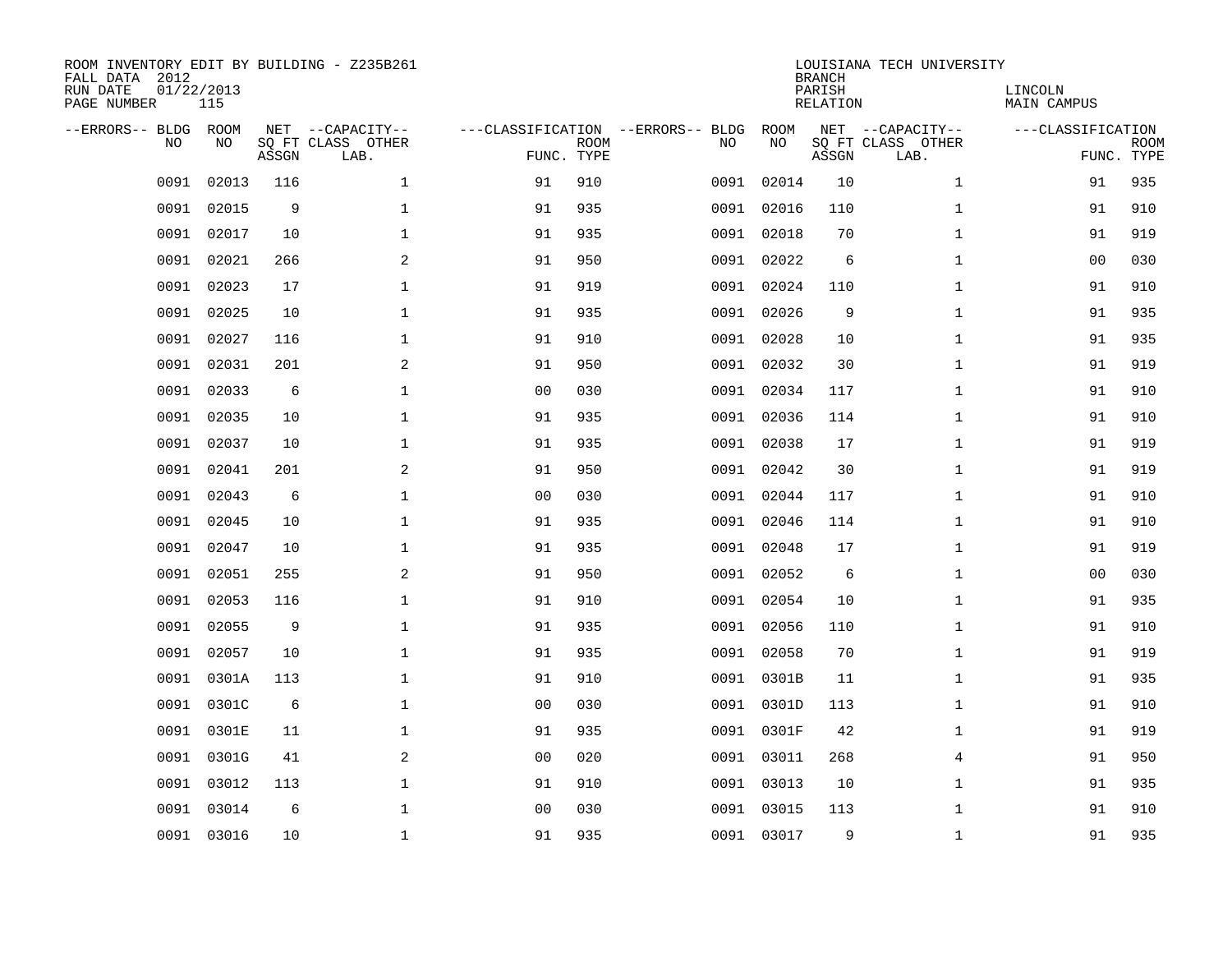| ROOM INVENTORY EDIT BY BUILDING - Z235B261<br>FALL DATA 2012<br>RUN DATE<br>PAGE NUMBER | 01/22/2013<br>116 |       |                                               |                                                 |             |      |            | <b>BRANCH</b><br>PARISH<br>RELATION | LOUISIANA TECH UNIVERSITY                     | LINCOLN<br>MAIN CAMPUS |                           |
|-----------------------------------------------------------------------------------------|-------------------|-------|-----------------------------------------------|-------------------------------------------------|-------------|------|------------|-------------------------------------|-----------------------------------------------|------------------------|---------------------------|
| --ERRORS-- BLDG<br>NO                                                                   | ROOM<br>NO.       | ASSGN | NET --CAPACITY--<br>SQ FT CLASS OTHER<br>LAB. | ---CLASSIFICATION --ERRORS-- BLDG<br>FUNC. TYPE | <b>ROOM</b> | NO   | ROOM<br>NO | ASSGN                               | NET --CAPACITY--<br>SQ FT CLASS OTHER<br>LAB. | ---CLASSIFICATION      | <b>ROOM</b><br>FUNC. TYPE |
| 0091                                                                                    | 03018             | 33    | $\mathbf{1}$                                  | 91                                              | 919         | 0091 | 03019      | 33                                  | $\mathbf{1}$                                  | 91                     | 919                       |
| 0091                                                                                    | 0302A             | 110   | $\mathbf 1$                                   | 91                                              | 910         | 0091 | 0302B      | 10                                  | $\mathbf{1}$                                  | 91                     | 935                       |
| 0091                                                                                    | 0302C             | 6     | $\mathbf 1$                                   | 0 <sub>0</sub>                                  | 030         | 0091 | 0302D      | 110                                 | $\mathbf{1}$                                  | 91                     | 910                       |
| 0091                                                                                    | 0302E             | 10    | $\mathbf 1$                                   | 91                                              | 935         |      | 0091 0302F | 46                                  | $\mathbf{1}$                                  | 91                     | 919                       |
| 0091                                                                                    | 0302G             | 46    | $\overline{4}$                                | 0 <sub>0</sub>                                  | 020         | 0091 | 03021      | 298                                 | $\overline{4}$                                | 91                     | 950                       |
| 0091                                                                                    | 03022             | 110   | $\mathbf{1}$                                  | 91                                              | 910         |      | 0091 03023 | 11                                  | $\mathbf{1}$                                  | 91                     | 935                       |
| 0091                                                                                    | 03024             | 6     | $\mathbf{1}$                                  | 0 <sub>0</sub>                                  | 030         |      | 0091 03025 | 110                                 | $\mathbf{1}$                                  | 91                     | 910                       |
|                                                                                         | 0091 03026        | 11    | $\mathbf{1}$                                  | 91                                              | 935         |      | 0091 03027 | 9                                   | $\mathbf{1}$                                  | 91                     | 935                       |
| 0091                                                                                    | 03028             | 34    | $\mathbf{1}$                                  | 91                                              | 919         | 0091 | 03029      | 31                                  | $\mathbf{1}$                                  | 91                     | 919                       |
| 0091                                                                                    | 0303A             | 110   | $\mathbf{1}$                                  | 91                                              | 910         |      | 0091 0303B | 10                                  | $\mathbf{1}$                                  | 91                     | 935                       |
| 0091                                                                                    | 0303C             | 6     | $\mathbf{1}$                                  | 0 <sub>0</sub>                                  | 030         | 0091 | 0303D      | 110                                 | $\mathbf{1}$                                  | 91                     | 910                       |
| 0091                                                                                    | 0303E             | 10    | $\mathbf{1}$                                  | 91                                              | 935         |      | 0091 0303F | 46                                  | $\mathbf{1}$                                  | 91                     | 919                       |
| 0091                                                                                    | 0303G             | 46    | $\overline{4}$                                | 0 <sub>0</sub>                                  | 020         | 0091 | 03031      | 298                                 | $\overline{4}$                                | 91                     | 950                       |
| 0091                                                                                    | 03032             | 110   | $\mathbf{1}$                                  | 91                                              | 910         |      | 0091 03033 | 11                                  | $\mathbf{1}$                                  | 91                     | 935                       |
| 0091                                                                                    | 03035             | 110   | $\mathbf 1$                                   | 91                                              | 910         |      | 0091 03036 | 11                                  | $\mathbf{1}$                                  | 91                     | 935                       |
| 0091                                                                                    | 03037             | 9     | $\mathbf{1}$                                  | 91                                              | 935         |      | 0091 03038 | 34                                  | $\mathbf{1}$                                  | 91                     | 919                       |
| 0091                                                                                    | 03039             | 31    | $\mathbf{1}$                                  | 91                                              | 919         | 0091 | 0304A      | 110                                 | $\mathbf{1}$                                  | 91                     | 910                       |
| 0091                                                                                    | 0304B             | 10    | $\mathbf 1$                                   | 91                                              | 935         | 0091 | 0304C      | 6                                   | $\mathbf{1}$                                  | 00                     | 030                       |
| 0091                                                                                    | 0304D             | 110   | $\mathbf{1}$                                  | 91                                              | 910         |      | 0091 0304E | 10                                  | $\mathbf{1}$                                  | 91                     | 935                       |
| 0091                                                                                    | 0304F             | 46    | $\mathbf{1}$                                  | 91                                              | 919         |      | 0091 0304G | 46                                  | 4                                             | 0 <sub>0</sub>         | 020                       |
| 0091                                                                                    | 03041             | 298   | 4                                             | 91                                              | 950         | 0091 | 03042      | 110                                 | $\mathbf{1}$                                  | 91                     | 910                       |
| 0091                                                                                    | 03043             | 11    | $\mathbf 1$                                   | 91                                              | 935         | 0091 | 03044      | 6                                   | $\mathbf{1}$                                  | 00                     | 030                       |
| 0091                                                                                    | 03045             | 110   | $\mathbf 1$                                   | 91                                              | 910         | 0091 | 03046      | 11                                  | $\mathbf{1}$                                  | 91                     | 935                       |
| 0091                                                                                    | 03047             | 9     | $\mathbf 1$                                   | 91                                              | 935         |      | 0091 03048 | 34                                  | $\mathbf{1}$                                  | 91                     | 919                       |
| 0091                                                                                    | 03049             | 31    | $\mathbf 1$                                   | 91                                              | 919         | 0091 | 0305q      | 41                                  | 4                                             | 00                     | 020                       |
|                                                                                         | 0091 0305A        | 113   | $\mathbf{1}$                                  | 91                                              | 910         |      | 0091 0305B | 11                                  | $\mathbf{1}$                                  | 91                     | 935                       |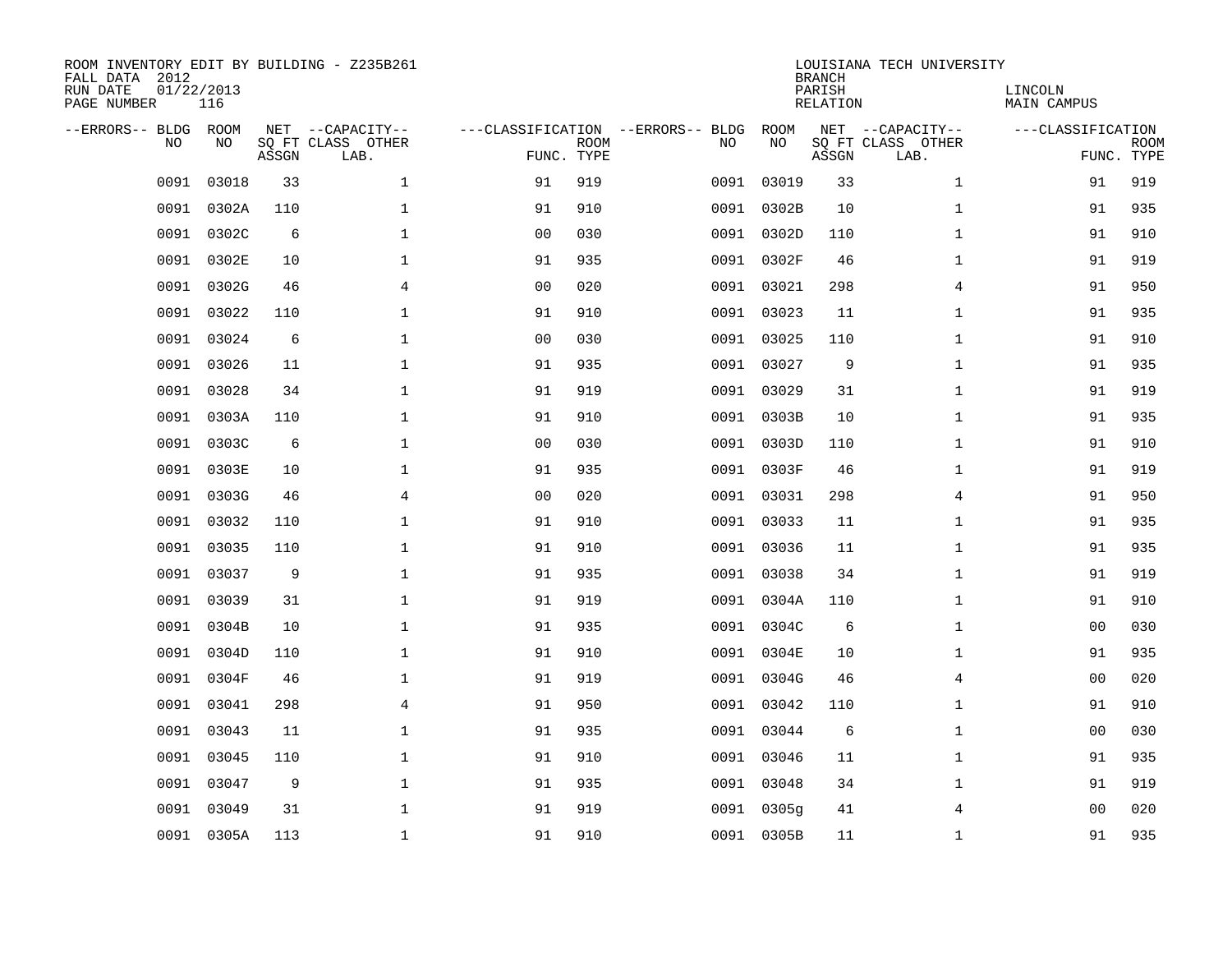| ROOM INVENTORY EDIT BY BUILDING - Z235B261<br>FALL DATA 2012<br>RUN DATE<br>PAGE NUMBER | 01/22/2013<br>117 |       |                           |                                        |             |      |                                                  | <b>BRANCH</b><br>PARISH<br>RELATION | LOUISIANA TECH UNIVERSITY                                                                                  | LINCOLN<br><b>MAIN CAMPUS</b> |                           |
|-----------------------------------------------------------------------------------------|-------------------|-------|---------------------------|----------------------------------------|-------------|------|--------------------------------------------------|-------------------------------------|------------------------------------------------------------------------------------------------------------|-------------------------------|---------------------------|
| --ERRORS-- BLDG ROOM                                                                    |                   |       | NET --CAPACITY--          | ---CLASSIFICATION --ERRORS-- BLDG ROOM |             |      |                                                  |                                     | NET --CAPACITY--                                                                                           | ---CLASSIFICATION             |                           |
| NO                                                                                      | NO                | ASSGN | SQ FT CLASS OTHER<br>LAB. | FUNC. TYPE                             | <b>ROOM</b> | NO.  | NO                                               | ASSGN                               | SQ FT CLASS OTHER<br>LAB.                                                                                  |                               | <b>ROOM</b><br>FUNC. TYPE |
| 0091                                                                                    | 0305C             | 6     | $\mathbf{1}$              | 0 <sup>0</sup>                         | 030         |      | 0091 0305D                                       | 113                                 | $\mathbf{1}$                                                                                               | 91                            | 910                       |
| 0091                                                                                    | 0305E             | 11    | $\mathbf{1}$              | 91                                     | 935         |      | 0091 0305F                                       | 42                                  | $\mathbf{1}$                                                                                               | 91                            | 919                       |
| 0091                                                                                    | 03051             | 268   | $\overline{4}$            | 91                                     | 950         |      | 0091 03052                                       | 113                                 | $\mathbf{1}$                                                                                               | 91                            | 910                       |
| 0091                                                                                    | 03053             | 10    | $\mathbf{1}$              | 91                                     | 935         |      | 0091 03054                                       | 6                                   |                                                                                                            | 0 <sub>0</sub>                | 030                       |
| 0091                                                                                    | 03055             | 113   | $\mathbf{1}$              | 91                                     | 910         |      | 0091 03056                                       | 10                                  | $\mathbf{1}$                                                                                               | 91                            | 935                       |
| 0091                                                                                    | 03057             | 9     | $\mathbf 1$               | 91                                     | 935         |      | 0091 03058                                       | 33                                  | $\mathbf{1}$                                                                                               | 91                            | 919                       |
|                                                                                         | 0091 03059        | 33    | $\mathbf{1}$              | 91                                     | 919         |      | TOTAL NUMBER CLASSROOMS<br>TOTAL NUMBER LABS 210 |                                     | TOTAL NET ASSIGN SQ. FT. IN ROOM FILE<br>TOTAL NUMBER COMPUTER CLASSROOMS<br>TOTAL NUMBER SPECIAL LABS 220 | 9,850                         |                           |
|                                                                                         | 0092 01011        | 179   | 2                         | 91                                     | 950         |      | 0092 01012                                       | 126                                 | $\mathbf{1}$                                                                                               | 91                            | 910                       |
| 0092                                                                                    | 01013             | 13    | $\mathbf{1}$              | 91                                     | 935         | 0092 | 01014                                            | 126                                 | $\mathbf{1}$                                                                                               | 91                            | 910                       |
|                                                                                         | 0092 01015        | 13    | $\mathbf 1$               | 91                                     | 935         |      | 0092 01016                                       | 7                                   | $\mathbf{1}$                                                                                               | 0 <sub>0</sub>                | 030                       |
| 0092                                                                                    | 01017             | 43    | $\mathbf{1}$              | 91                                     | 919         | 0092 | 01021                                            | 201                                 | 2                                                                                                          | 91                            | 950                       |
| 0092                                                                                    | 01022             | 30    | $\mathbf{1}$              | 91                                     | 919         |      | 0092 01023                                       | 6                                   | $\mathbf{1}$                                                                                               | 0 <sub>0</sub>                | 030                       |
| 0092                                                                                    | 01024             | 117   | $\mathbf{1}$              | 91                                     | 910         |      | 0092 01025                                       | 10                                  | $\mathbf{1}$                                                                                               | 91                            | 935                       |
| 0092                                                                                    | 01026             | 114   | $\mathbf{1}$              | 91                                     | 910         |      | 0092 01027                                       | 10                                  | $\mathbf{1}$                                                                                               | 91                            | 935                       |
| 0092                                                                                    | 01028             | 17    | $\mathbf{1}$              | 91                                     | 919         | 0092 | 01031                                            | 201                                 | 2                                                                                                          | 91                            | 950                       |
| 0092                                                                                    | 01032             | 30    | $\mathbf{1}$              | 91                                     | 919         |      | 0092 01033                                       | 6                                   | $\mathbf{1}$                                                                                               | 00                            | 030                       |
| 0092                                                                                    | 01034             | 117   | $\mathbf 1$               | 91                                     | 910         |      | 0092 01035                                       | 10                                  | $\mathbf{1}$                                                                                               | 91                            | 935                       |
| 0092                                                                                    | 01036             | 114   | $\mathbf 1$               | 91                                     | 910         |      | 0092 01037                                       | 10                                  | $\mathbf{1}$                                                                                               | 91                            | 935                       |
| 0092                                                                                    | 01038             | 17    | $\mathbf{1}$              | 91                                     | 919         | 0092 | 01041                                            | 201                                 | 2                                                                                                          | 91                            | 950                       |
| 0092                                                                                    | 01042             | 30    | $\mathbf 1$               | 91                                     | 919         |      | 0092 01043                                       | 6                                   | $\mathbf{1}$                                                                                               | 00                            | 030                       |
| 0092                                                                                    | 01044             | 117   | $\mathbf{1}$              | 91                                     | 910         |      | 0092 01045                                       | 10                                  | $\mathbf{1}$                                                                                               | 91                            | 935                       |
|                                                                                         | 0092 01046        | 114   | $\mathbf 1$               | 91                                     | 910         |      | 0092 01047                                       | 10                                  | $\mathbf{1}$                                                                                               | 91                            | 935                       |
|                                                                                         | 0092 01048        | 17    | $\mathbf{1}$              | 91                                     | 919         |      | 0092 01051                                       | 179                                 | $\mathbf{1}$                                                                                               | 91                            | 950                       |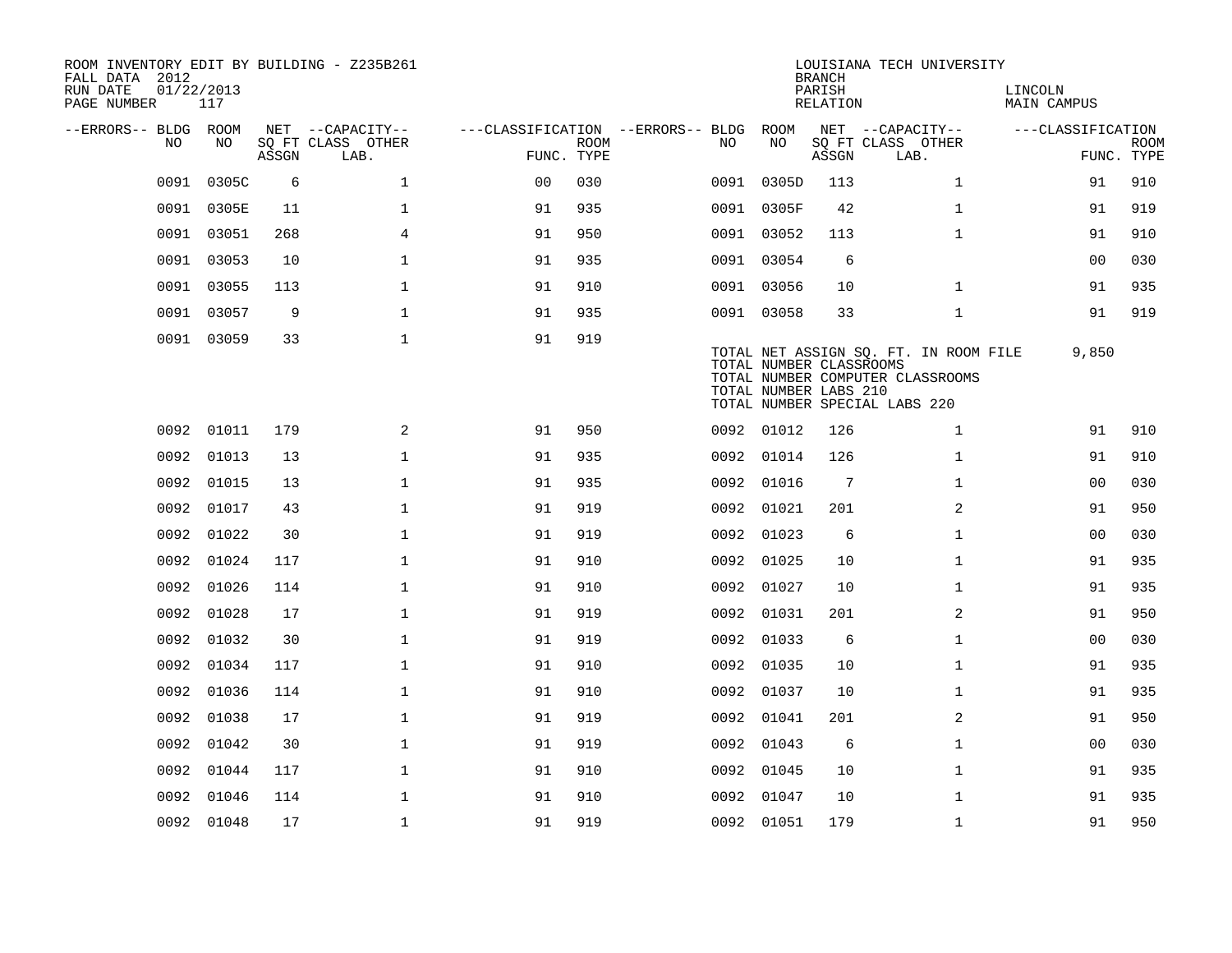| ROOM INVENTORY EDIT BY BUILDING - Z235B261<br>FALL DATA 2012<br>RUN DATE<br>PAGE NUMBER | 01/22/2013<br>118 |                 |                                               |    |                           |                                         |            | <b>BRANCH</b><br>PARISH<br><b>RELATION</b> | LOUISIANA TECH UNIVERSITY                     | LINCOLN<br>MAIN CAMPUS |                           |
|-----------------------------------------------------------------------------------------|-------------------|-----------------|-----------------------------------------------|----|---------------------------|-----------------------------------------|------------|--------------------------------------------|-----------------------------------------------|------------------------|---------------------------|
| --ERRORS-- BLDG<br>NO                                                                   | ROOM<br>NO        | ASSGN           | NET --CAPACITY--<br>SQ FT CLASS OTHER<br>LAB. |    | <b>ROOM</b><br>FUNC. TYPE | ---CLASSIFICATION --ERRORS-- BLDG<br>NO | ROOM<br>NO | ASSGN                                      | NET --CAPACITY--<br>SQ FT CLASS OTHER<br>LAB. | ---CLASSIFICATION      | <b>ROOM</b><br>FUNC. TYPE |
| 0092                                                                                    | 01052             | 43              | $\mathbf{1}$                                  | 91 | 919                       | 0092                                    | 01053      | $7\phantom{.0}$                            | $\mathbf{1}$                                  | 0 <sub>0</sub>         | 030                       |
| 0092                                                                                    | 01054             | 126             | $\mathbf 1$                                   | 91 | 910                       | 0092                                    | 01055      | 126                                        | $\mathbf{1}$                                  | 91                     | 910                       |
| 0092                                                                                    | 01056             | 13              | $\mathbf 1$                                   | 91 | 935                       | 0092                                    | 01057      | 13                                         | $\mathbf{1}$                                  | 91                     | 935                       |
| 0092                                                                                    | 02011             | 179             | $\overline{a}$                                | 91 | 950                       | 0092                                    | 02012      | 43                                         | $\mathbf{1}$                                  | 91                     | 919                       |
| 0092                                                                                    | 02013             | $7\phantom{.0}$ | $\mathbf 1$                                   | 00 | 030                       | 0092                                    | 02014      | 126                                        | $\mathbf{1}$                                  | 91                     | 910                       |
| 0092                                                                                    | 02015             | 126             | $\mathbf{1}$                                  | 91 | 910                       | 0092                                    | 02016      | 13                                         | $\mathbf{1}$                                  | 91                     | 935                       |
| 0092                                                                                    | 02017             | 13              | $\mathbf{1}$                                  | 91 | 935                       | 0092                                    | 02021      | 201                                        |                                               | 91                     | 950                       |
| 0092                                                                                    | 02022             | 30              | $\mathbf 1$                                   | 91 | 919                       | 0092                                    | 02023      | 6                                          | $\mathbf{1}$                                  | 0 <sub>0</sub>         | 030                       |
| 0092                                                                                    | 02024             | 117             | $\mathbf{1}$                                  | 91 | 910                       | 0092                                    | 02025      | 10                                         | $\mathbf{1}$                                  | 91                     | 935                       |
| 0092                                                                                    | 02026             | 114             | $\mathbf 1$                                   | 91 | 910                       | 0092                                    | 02027      | 10                                         | $\mathbf{1}$                                  | 91                     | 935                       |
| 0092                                                                                    | 02028             | 17              | $\mathbf{1}$                                  | 91 | 919                       | 0092                                    | 02031      | 201                                        | 2                                             | 91                     | 950                       |
| 0092                                                                                    | 02032             | 30              | $\mathbf 1$                                   | 91 | 919                       | 0092                                    | 02033      | 6                                          | $\mathbf{1}$                                  | 0 <sub>0</sub>         | 030                       |
| 0092                                                                                    | 02034             | 117             | $\mathbf{1}$                                  | 91 | 910                       | 0092                                    | 02035      | 10                                         | $\mathbf{1}$                                  | 91                     | 935                       |
| 0092                                                                                    | 02036             | 114             | $\mathbf{1}$                                  | 91 | 910                       | 0092                                    | 02037      | 10                                         | $\mathbf{1}$                                  | 91                     | 935                       |
| 0092                                                                                    | 02038             | 17              | 1                                             | 91 | 919                       | 0092                                    | 02041      | 201                                        | $\overline{a}$                                | 91                     | 950                       |
| 0092                                                                                    | 02042             | 30              | $\mathbf 1$                                   | 91 | 919                       | 0092                                    | 02043      | 6                                          | $\mathbf{1}$                                  | 00                     | 030                       |
| 0092                                                                                    | 02044             | 117             | $\mathbf 1$                                   | 91 | 910                       | 0092                                    | 02045      | 10                                         | $\mathbf{1}$                                  | 91                     | 935                       |
| 0092                                                                                    | 02046             | 114             | $\mathbf 1$                                   | 91 | 910                       | 0092                                    | 02047      | 10                                         | $\mathbf{1}$                                  | 91                     | 935                       |
| 0092                                                                                    | 02048             | 17              | $\mathbf{1}$                                  | 91 | 919                       | 0092                                    | 02051      | 179                                        | 2                                             | 91                     | 950                       |
| 0092                                                                                    | 02052             | 43              | $\mathbf{1}$                                  | 91 | 919                       | 0092                                    | 02053      | $7\phantom{.0}$                            | $\mathbf{1}$                                  | 00                     | 030                       |
| 0092                                                                                    | 02054             | 126             | $\mathbf{1}$                                  | 91 | 910                       |                                         | 0092 02055 | 126                                        | $\mathbf{1}$                                  | 91                     | 910                       |
| 0092                                                                                    | 02057             | 13              | $\mathbf{1}$                                  | 91 | 935                       | 0092                                    | 0301A      | 113                                        | $\mathbf{1}$                                  | 91                     | 910                       |
| 0092                                                                                    | 0301B             | 11              | $\mathbf{1}$                                  | 91 | 935                       |                                         | 0092 0301C | 6                                          | $\mathbf{1}$                                  | 0 <sub>0</sub>         | 030                       |
| 0092                                                                                    | 0301D             | 113             | $\mathbf 1$                                   | 91 | 910                       | 0092                                    | 0301E      | 11                                         | $\mathbf{1}$                                  | 91                     | 935                       |
| 0092                                                                                    | 0301F             | 42              | $\mathbf 1$                                   | 91 | 919                       |                                         | 0092 0301G | 41                                         | 4                                             | 0 <sub>0</sub>         | 020                       |
|                                                                                         | 0092 03011        | 268             | 4                                             | 91 | 950                       |                                         | 0092 03012 | 113                                        | $\mathbf{1}$                                  | 91                     | 910                       |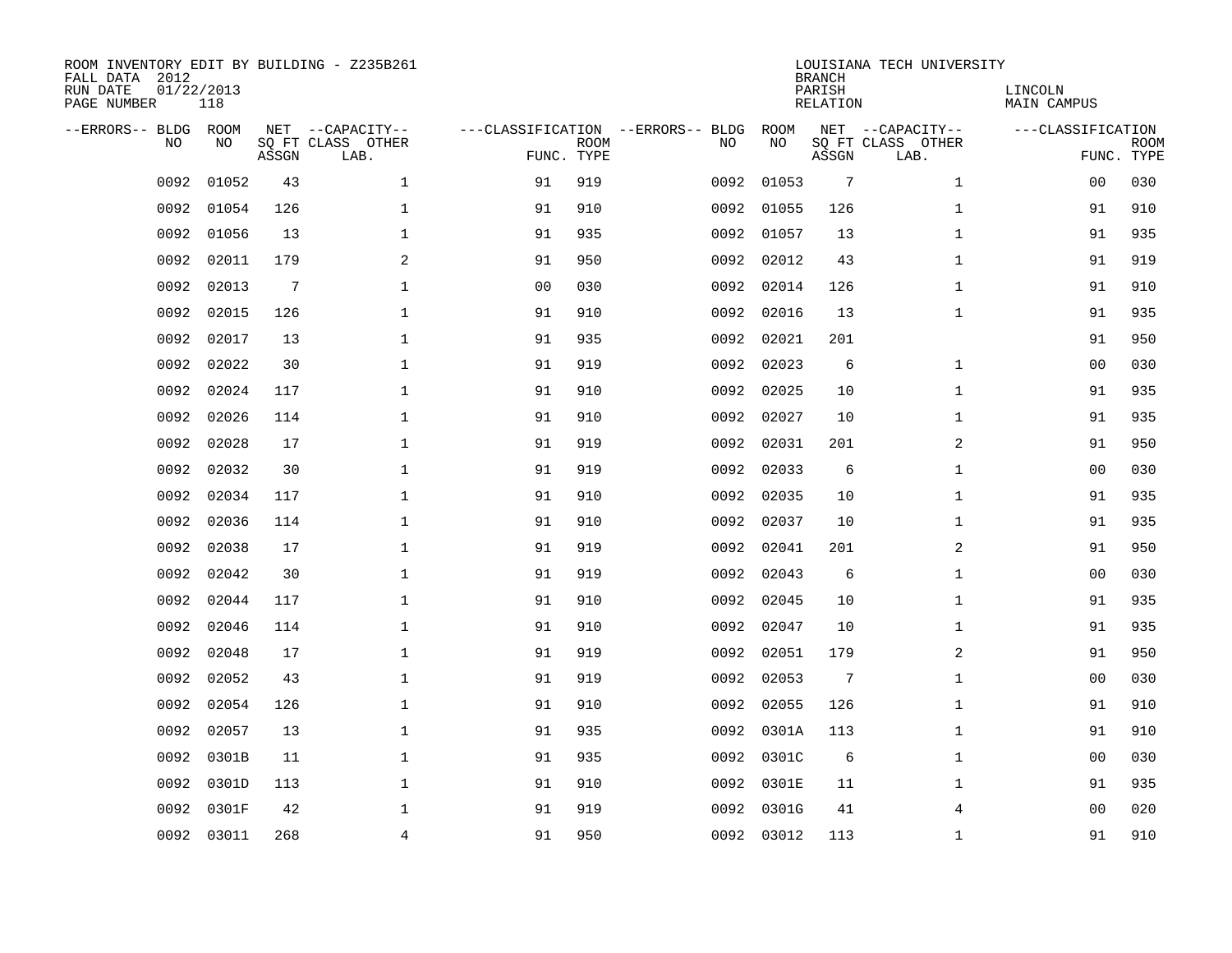| ROOM INVENTORY EDIT BY BUILDING - Z235B261<br>FALL DATA 2012<br>RUN DATE<br>PAGE NUMBER | 01/22/2013<br>119 |       |                                               |                                                 |             |      |            | <b>BRANCH</b><br>PARISH<br>RELATION | LOUISIANA TECH UNIVERSITY                     | LINCOLN<br>MAIN CAMPUS |                           |
|-----------------------------------------------------------------------------------------|-------------------|-------|-----------------------------------------------|-------------------------------------------------|-------------|------|------------|-------------------------------------|-----------------------------------------------|------------------------|---------------------------|
| --ERRORS-- BLDG<br>NO                                                                   | ROOM<br>NO.       | ASSGN | NET --CAPACITY--<br>SQ FT CLASS OTHER<br>LAB. | ---CLASSIFICATION --ERRORS-- BLDG<br>FUNC. TYPE | <b>ROOM</b> | NO   | ROOM<br>NO | ASSGN                               | NET --CAPACITY--<br>SQ FT CLASS OTHER<br>LAB. | ---CLASSIFICATION      | <b>ROOM</b><br>FUNC. TYPE |
| 0092                                                                                    | 03013             | 10    | $\mathbf{1}$                                  | 91                                              | 935         | 0092 | 03014      | 6                                   | $\mathbf{1}$                                  | 00                     | 030                       |
| 0092                                                                                    | 03015             | 113   | $\mathbf 1$                                   | 91                                              | 910         | 0092 | 03016      | 10                                  | $\mathbf{1}$                                  | 91                     | 935                       |
| 0092                                                                                    | 03017             | 9     | $\mathbf 1$                                   | 91                                              | 935         | 0092 | 03018      | 33                                  | $\mathbf{1}$                                  | 91                     | 919                       |
| 0092                                                                                    | 03019             | 33    | $\mathbf{1}$                                  | 91                                              | 919         | 0092 | 0302A      | 110                                 | $\mathbf{1}$                                  | 91                     | 910                       |
| 0092                                                                                    | 0302B             | 10    | $\mathbf{1}$                                  | 91                                              | 935         | 0092 | 0302C      | 6                                   | $\mathbf{1}$                                  | 0 <sub>0</sub>         | 030                       |
| 0092                                                                                    | 0302D             | 110   | $\mathbf{1}$                                  | 91                                              | 910         | 0092 | 0302E      | 10                                  | $\mathbf{1}$                                  | 91                     | 935                       |
| 0092                                                                                    | 0302F             | 46    | $\mathbf{1}$                                  | 91                                              | 919         | 0092 | 0302G      | 46                                  | $\overline{4}$                                | 0 <sub>0</sub>         | 020                       |
| 0092                                                                                    | 03021             | 298   | $\overline{4}$                                | 91                                              | 950         | 0092 | 03022      | 110                                 | $\mathbf{1}$                                  | 91                     | 910                       |
| 0092                                                                                    | 03023             | 11    | $\mathbf{1}$                                  | 91                                              | 935         | 0092 | 03024      | 6                                   | $\mathbf{1}$                                  | 0 <sub>0</sub>         | 030                       |
| 0092                                                                                    | 03025             | 110   | $\mathbf{1}$                                  | 91                                              | 910         | 0092 | 03026      | 11                                  | $\mathbf{1}$                                  | 91                     | 935                       |
| 0092                                                                                    | 03027             | 9     | $\mathbf{1}$                                  | 91                                              | 935         | 0092 | 03028      | 34                                  | $\mathbf{1}$                                  | 91                     | 919                       |
| 0092                                                                                    | 03029             | 31    | $\mathbf{1}$                                  | 91                                              | 919         | 0092 | 0303A      | 110                                 | $\mathbf{1}$                                  | 91                     | 910                       |
| 0092                                                                                    | 0303B             | 10    | $\mathbf{1}$                                  | 91                                              | 935         | 0092 | 0303C      | 6                                   | $\mathbf{1}$                                  | 0 <sub>0</sub>         | 030                       |
| 0092                                                                                    | 0303D             | 110   | $\mathbf{1}$                                  | 91                                              | 910         | 0092 | 0303E      | 10                                  | $\mathbf{1}$                                  | 91                     | 935                       |
| 0092                                                                                    | 0303F             | 46    | $\mathbf 1$                                   | 91                                              | 919         | 0092 | 0303G      | 46                                  | 4                                             | 0 <sub>0</sub>         | 020                       |
| 0092                                                                                    | 03031             | 298   | 4                                             | 91                                              | 950         | 0092 | 03032      | 110                                 | $\mathbf{1}$                                  | 91                     | 910                       |
| 0092                                                                                    | 03033             | 11    | $\mathbf 1$                                   | 91                                              | 935         | 0092 | 03034      | 6                                   | $\mathbf{1}$                                  | 00                     | 030                       |
| 0092                                                                                    | 03035             | 110   | $\mathbf 1$                                   | 91                                              | 910         | 0092 | 03036      | 11                                  | $\mathbf{1}$                                  | 91                     | 935                       |
| 0092                                                                                    | 03037             | 9     | $\mathbf{1}$                                  | 91                                              | 935         | 0092 | 03038      | 34                                  | $\mathbf{1}$                                  | 91                     | 919                       |
| 0092                                                                                    | 03039             | 31    | $\mathbf{1}$                                  | 91                                              | 919         |      | 0092 0304A | 110                                 | $\mathbf{1}$                                  | 91                     | 910                       |
| 0092                                                                                    | 0304B             | 10    | $\mathbf 1$                                   | 91                                              | 935         |      | 0092 0304C | 6                                   | $\mathbf{1}$                                  | 00                     | 030                       |
| 0092                                                                                    | 0304D             | 110   | $\mathbf 1$                                   | 91                                              | 910         | 0092 | 0304E      | 10                                  | $\mathbf{1}$                                  | 91                     | 935                       |
| 0092                                                                                    | 0304F             | 46    | $\mathbf 1$                                   | 91                                              | 919         | 0092 | 0304G      | 46                                  | 4                                             | 00                     | 020                       |
| 0092                                                                                    | 03041             | 298   | 4                                             | 91                                              | 950         | 0092 | 03042      | 110                                 | $\mathbf{1}$                                  | 91                     | 910                       |
| 0092                                                                                    | 03043             | 11    | $\mathbf 1$                                   | 91                                              | 935         | 0092 | 03044      | 6                                   | $\mathbf{1}$                                  | 00                     | 030                       |
|                                                                                         | 0092 03045        | 110   | $\mathbf{1}$                                  | 91                                              | 910         |      | 0092 03046 | 11                                  | $\mathbf{1}$                                  | 91                     | 935                       |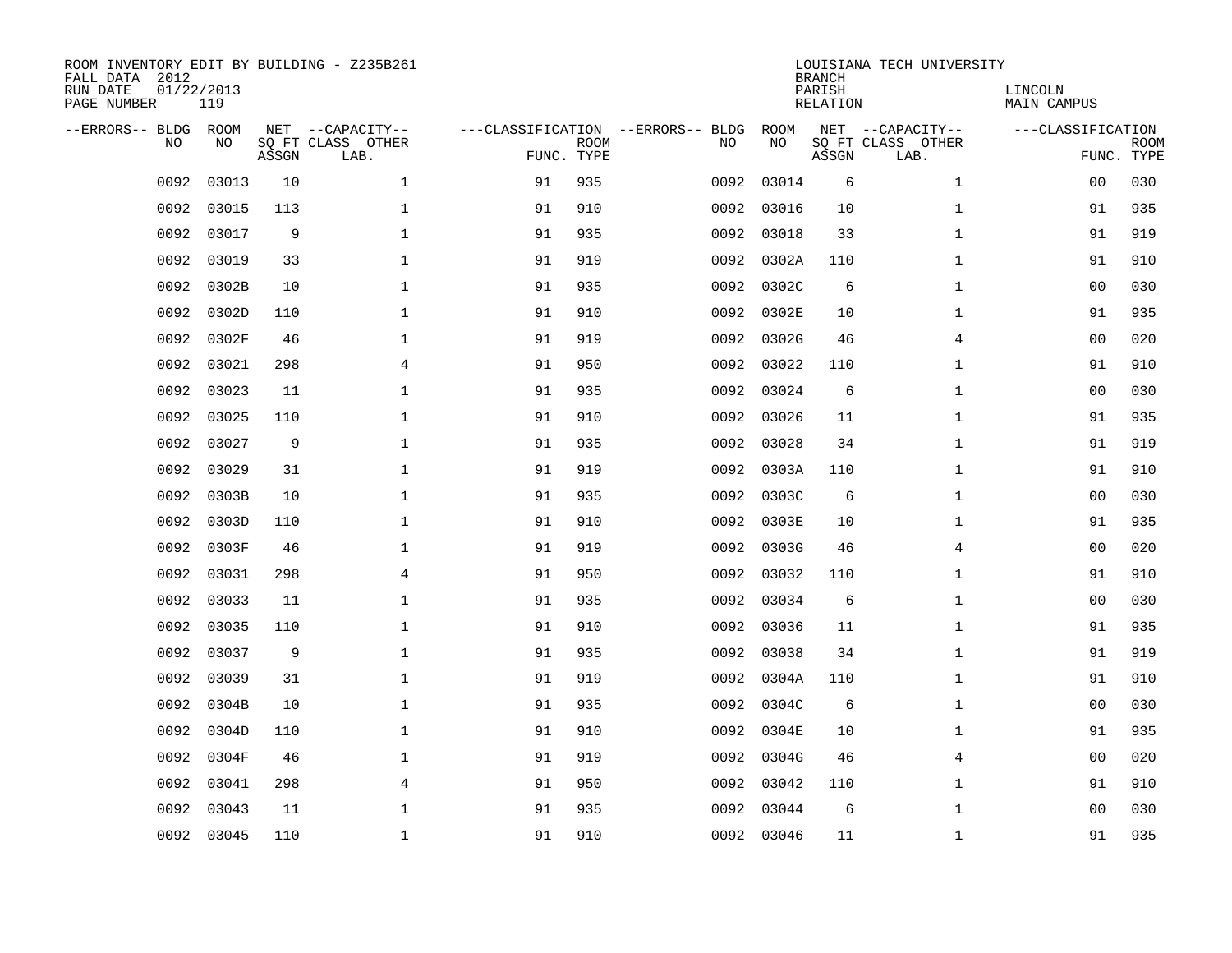| ROOM INVENTORY EDIT BY BUILDING - Z235B261<br>FALL DATA 2012<br>RUN DATE<br>PAGE NUMBER | 01/22/2013<br>120 |                 |                           |                |             |                                   |                                                  | <b>BRANCH</b><br>PARISH<br>RELATION | LOUISIANA TECH UNIVERSITY                                                                                  | LINCOLN<br><b>MAIN CAMPUS</b> |                           |
|-----------------------------------------------------------------------------------------|-------------------|-----------------|---------------------------|----------------|-------------|-----------------------------------|--------------------------------------------------|-------------------------------------|------------------------------------------------------------------------------------------------------------|-------------------------------|---------------------------|
| --ERRORS-- BLDG ROOM                                                                    |                   |                 | NET --CAPACITY--          |                |             | ---CLASSIFICATION --ERRORS-- BLDG | ROOM                                             |                                     | NET --CAPACITY--                                                                                           | ---CLASSIFICATION             |                           |
| NO                                                                                      | NO                | ASSGN           | SQ FT CLASS OTHER<br>LAB. | FUNC. TYPE     | <b>ROOM</b> | NO.                               | NO                                               | ASSGN                               | SQ FT CLASS OTHER<br>LAB.                                                                                  |                               | <b>ROOM</b><br>FUNC. TYPE |
| 0092                                                                                    | 03047             | 9               | $\mathbf{1}$              | 91             | 935         | 0092                              | 03048                                            | 34                                  | $\mathbf{1}$                                                                                               | 91                            | 919                       |
| 0092                                                                                    | 03049             | 31              | $\mathbf{1}$              | 91             | 919         | 0092                              | 0305A                                            | 113                                 | $\mathbf{1}$                                                                                               | 91                            | 910                       |
| 0092                                                                                    | 0305B             | 11              | $\mathbf 1$               | 91             | 935         |                                   | 0092 0305C                                       | 6                                   | $\mathbf{1}$                                                                                               | 0 <sub>0</sub>                | 030                       |
| 0092                                                                                    | 0305D             | 113             | $\mathbf 1$               | 91             | 910         |                                   | 0092 0305E                                       | 11                                  | $\mathbf{1}$                                                                                               | 91                            | 935                       |
| 0092                                                                                    | 0305F             | 42              | $\mathbf 1$               | 91             | 919         |                                   | 0092 0305G                                       | 41                                  | 4                                                                                                          | 00                            | 020                       |
| 0092                                                                                    | 03051             | 268             | 4                         | 91             | 950         |                                   | 0092 03052                                       | 113                                 | $\mathbf{1}$                                                                                               | 91                            | 910                       |
| 0092                                                                                    | 03053             | 10              | $\mathbf{1}$              | 91             | 935         |                                   | 0092 03054                                       | 6                                   | $\mathbf{1}$                                                                                               | 0 <sub>0</sub>                | 030                       |
| 0092                                                                                    | 03055             | 113             | $\mathbf 1$               | 91             | 910         |                                   | 0092 03056                                       | 10                                  | $\mathbf{1}$                                                                                               | 91                            | 935                       |
| 0092                                                                                    | 03057             | 9               | $\mathbf{1}$              | 91             | 935         |                                   | 0092 03058                                       | 33                                  | $\mathbf{1}$                                                                                               | 91                            | 919                       |
|                                                                                         | 0092 03059        | 33              | $\mathbf 1$               | 91             | 919         |                                   | TOTAL NUMBER CLASSROOMS<br>TOTAL NUMBER LABS 210 |                                     | TOTAL NET ASSIGN SQ. FT. IN ROOM FILE<br>TOTAL NUMBER COMPUTER CLASSROOMS<br>TOTAL NUMBER SPECIAL LABS 220 | 9,439                         |                           |
|                                                                                         | 0093 00L1         | 419             | 20                        | 91             | 955         |                                   | 0093 00L2                                        | 122                                 | $\mathbf{1}$                                                                                               | 0 <sub>0</sub>                | 030                       |
| 0093                                                                                    | 01011             | 201             | 2                         | 91             | 950         |                                   | 0093 01012                                       | 30                                  | $\mathbf{1}$                                                                                               | 91                            | 919                       |
| 0093                                                                                    | 01013             | 6               | $\mathbf{1}$              | 0 <sub>0</sub> | 030         | 0093                              | 01014                                            | 117                                 | $\mathbf{1}$                                                                                               | 91                            | 910                       |
| 0093                                                                                    | 01015             | 10              | $\mathbf 1$               | 91             | 935         | 0093                              | 01016                                            | 114                                 | $\mathbf{1}$                                                                                               | 91                            | 910                       |
| 0093                                                                                    | 01017             | 10              | $\mathbf{1}$              | 91             | 935         | 0093                              | 01018                                            | 17                                  | $\mathbf{1}$                                                                                               | 91                            | 919                       |
| 0093                                                                                    | 01021             | 179             | 2                         | 91             | 950         | 0093                              | 01022                                            | 43                                  | $\mathbf{1}$                                                                                               | 91                            | 919                       |
| 0093                                                                                    | 01023             | $7\phantom{.0}$ | $\mathbf{1}$              | 0 <sub>0</sub> | 030         | 0093                              | 01024                                            | 126                                 | $\mathbf{1}$                                                                                               | 91                            | 910                       |
| 0093                                                                                    | 01025             | 126             | $\mathbf 1$               | 91             | 920         | 0093                              | 01026                                            | 13                                  | $\mathbf{1}$                                                                                               | 91                            | 935                       |
| 0093                                                                                    | 01027             | 13              | $\mathbf{1}$              | 91             | 935         | 0093                              | 01031                                            | 179                                 | $\overline{a}$                                                                                             | 91                            | 950                       |
| 0093                                                                                    | 01032             | 43              | $\mathbf 1$               | 91             | 919         | 0093                              | 01033                                            | 7                                   | $\mathbf{1}$                                                                                               | 0 <sub>0</sub>                | 030                       |
| 0093                                                                                    | 01034             | 126             | $\mathbf 1$               | 91             | 910         | 0093                              | 01035                                            | 126                                 | $\mathbf{1}$                                                                                               | 91                            | 910                       |
| 0093                                                                                    | 01036             | 13              | $\mathbf 1$               | 91             | 935         | 0093                              | 01037                                            | 13                                  | $\mathbf{1}$                                                                                               | 91                            | 935                       |
|                                                                                         | 0093 01041        | 201             | 2                         | 91             | 950         |                                   | 0093 01042                                       | 30                                  | $\mathbf{1}$                                                                                               | 91                            | 919                       |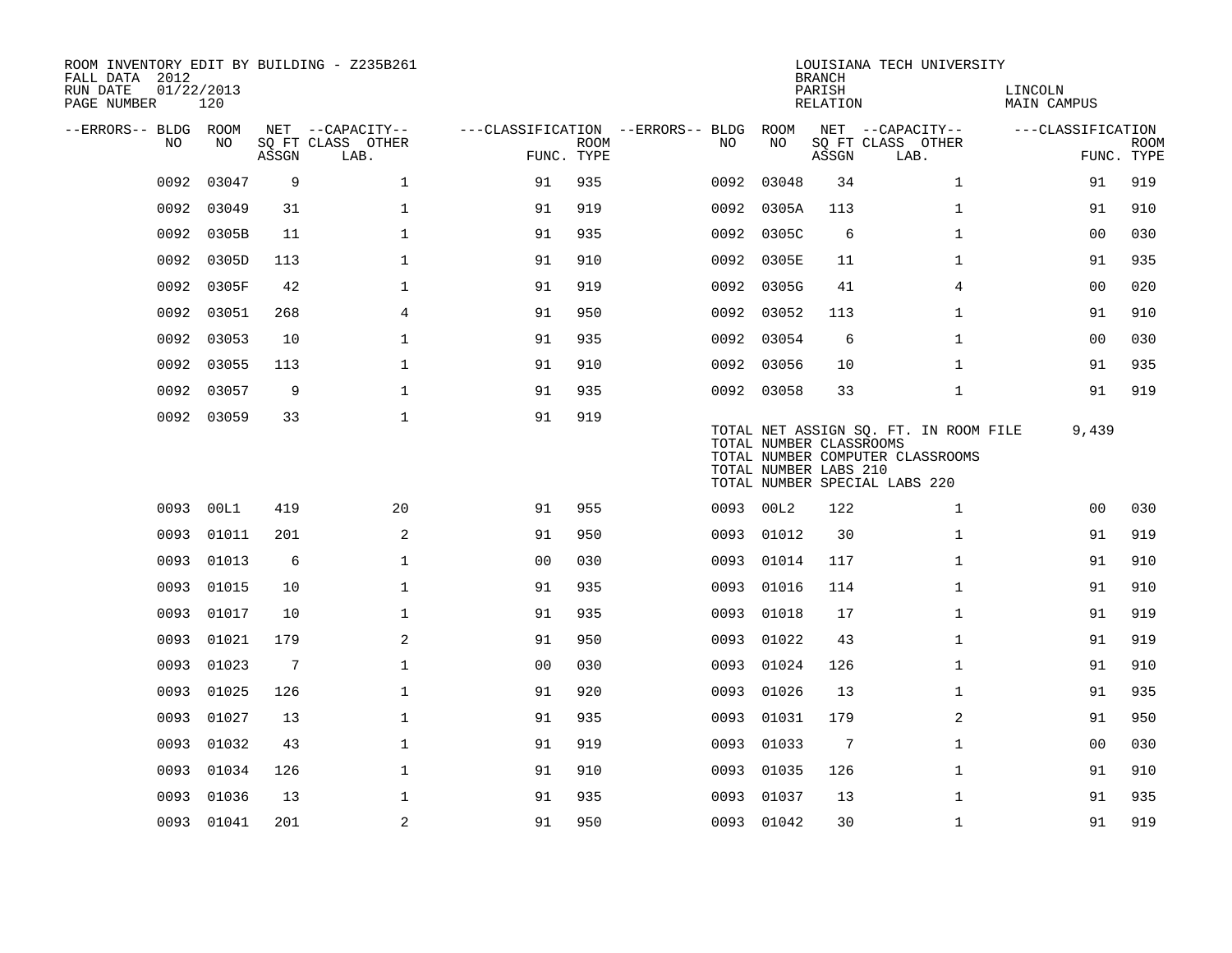| ROOM INVENTORY EDIT BY BUILDING - Z235B261<br>FALL DATA 2012<br>RUN DATE<br>01/22/2013<br>PAGE NUMBER |            |                 |                                               |                |             |                                         | <b>BRANCH</b><br>PARISH<br><b>RELATION</b> | LOUISIANA TECH UNIVERSITY | LINCOLN<br>MAIN CAMPUS                        |                   |                           |
|-------------------------------------------------------------------------------------------------------|------------|-----------------|-----------------------------------------------|----------------|-------------|-----------------------------------------|--------------------------------------------|---------------------------|-----------------------------------------------|-------------------|---------------------------|
| --ERRORS-- BLDG<br>NO                                                                                 | ROOM<br>NO | ASSGN           | NET --CAPACITY--<br>SQ FT CLASS OTHER<br>LAB. | FUNC. TYPE     | <b>ROOM</b> | ---CLASSIFICATION --ERRORS-- BLDG<br>NO | ROOM<br>NO                                 | ASSGN                     | NET --CAPACITY--<br>SQ FT CLASS OTHER<br>LAB. | ---CLASSIFICATION | <b>ROOM</b><br>FUNC. TYPE |
| 0093                                                                                                  | 01043      | 13              | $\mathbf{1}$                                  | 0 <sub>0</sub> | 030         | 0093                                    | 01044                                      | 117                       | $\mathbf{1}$                                  | 91                | 910                       |
| 0093                                                                                                  | 01045      | 13              | $\mathbf 1$                                   | 91             | 935         | 0093                                    | 01046                                      | 114                       | $\mathbf{1}$                                  | 91                | 910                       |
| 0093                                                                                                  | 01047      | 10              | $\mathbf{1}$                                  | 91             | 935         | 0093                                    | 01048                                      | 17                        | $\mathbf{1}$                                  | 91                | 919                       |
| 0093                                                                                                  | 01051      | 201             | $\mathbf{2}$                                  | 91             | 950         | 0093                                    | 01052                                      | 30                        | $\mathbf{1}$                                  | 91                | 919                       |
| 0093                                                                                                  | 01053      | 6               | $\mathbf 1$                                   | 00             | 030         | 0093                                    | 01054                                      | 117                       | $\mathbf{1}$                                  | 91                | 910                       |
| 0093                                                                                                  | 01055      | 10              | $\mathbf{1}$                                  | 91             | 935         | 0093                                    | 01056                                      | 114                       | $\mathbf{1}$                                  | 91                | 910                       |
| 0093                                                                                                  | 01057      | 10              | $\mathbf{1}$                                  | 91             | 935         | 0093                                    | 01058                                      | 17                        | $\mathbf{1}$                                  | 91                | 919                       |
| 0093                                                                                                  | 01061      | 179             | 2                                             | 91             | 950         | 0093                                    | 01062                                      | 43                        | $\mathbf{1}$                                  | 91                | 919                       |
| 0093                                                                                                  | 01063      | $7\phantom{.0}$ | $\mathbf 1$                                   | 0 <sub>0</sub> | 030         | 0093                                    | 01064                                      | 126                       | $\mathbf{1}$                                  | 91                | 910                       |
| 0093                                                                                                  | 01065      | 126             | $\mathbf 1$                                   | 91             | 910         | 0093                                    | 01066                                      | 13                        | $\mathbf{1}$                                  | 91                | 935                       |
| 0093                                                                                                  | 01067      | 13              | $\mathbf{1}$                                  | 91             | 935         | 0093                                    | 02011                                      | 179                       | 2                                             | 91                | 950                       |
| 0093                                                                                                  | 02012      | 43              | $\mathbf 1$                                   | 91             | 919         | 0093                                    | 02013                                      | $7\phantom{.0}$           | $\mathbf{1}$                                  | 0 <sub>0</sub>    | 030                       |
| 0093                                                                                                  | 02014      | 126             | $\mathbf{1}$                                  | 91             | 910         | 0093                                    | 02015                                      | 126                       | $\mathbf{1}$                                  | 91                | 910                       |
| 0093                                                                                                  | 02016      | 13              | $\mathbf{1}$                                  | 91             | 935         | 0093                                    | 02017                                      | 13                        | $\mathbf{1}$                                  | 91                | 935                       |
| 0093                                                                                                  | 02021      | 201             | $\mathbf{2}$                                  | 91             | 950         | 0093                                    | 02022                                      | 30                        | $\mathbf{1}$                                  | 91                | 919                       |
| 0093                                                                                                  | 02023      | 6               | $\mathbf 1$                                   | 0 <sub>0</sub> | 030         | 0093                                    | 02024                                      | 117                       | $\mathbf{1}$                                  | 91                | 910                       |
| 0093                                                                                                  | 02025      | 10              | $\mathbf 1$                                   | 91             | 935         | 0093                                    | 02026                                      | 114                       | $\mathbf{1}$                                  | 91                | 910                       |
| 0093                                                                                                  | 02027      | 10              | $\mathbf 1$                                   | 91             | 935         | 0093                                    | 02028                                      | 17                        | $\mathbf{1}$                                  | 91                | 919                       |
| 0093                                                                                                  | 02031      | 179             | 2                                             | 91             | 950         | 0093                                    | 02032                                      | 43                        | $\mathbf{1}$                                  | 91                | 919                       |
| 0093                                                                                                  | 02033      | $7\phantom{.0}$ | $\mathbf 1$                                   | 0 <sub>0</sub> | 030         | 0093                                    | 02034                                      | 126                       | $\mathbf{1}$                                  | 91                | 910                       |
| 0093                                                                                                  | 02035      | 126             | $\mathbf{1}$                                  | 91             | 910         | 0093                                    | 02036                                      | 13                        | $\mathbf{1}$                                  | 91                | 935                       |
| 0093                                                                                                  | 02037      | 13              | $\mathbf{1}$                                  | 91             | 935         | 0093                                    | 02041                                      | 179                       | 2                                             | 91                | 950                       |
| 0093                                                                                                  | 02042      | 43              | $\mathbf{1}$                                  | 91             | 919         | 0093                                    | 02043                                      | 7                         | $\mathbf{1}$                                  | 0 <sub>0</sub>    | 030                       |
| 0093                                                                                                  | 02044      | 126             | $\mathbf 1$                                   | 91             | 910         | 0093                                    | 02045                                      | 126                       | $\mathbf{1}$                                  | 91                | 910                       |
| 0093                                                                                                  | 02046      | 13              | $\mathbf 1$                                   | 91             | 935         | 0093                                    | 02047                                      | 13                        | $\mathbf{1}$                                  | 91                | 935                       |
|                                                                                                       | 0093 02051 | 201             | 2                                             | 91             | 950         |                                         | 0093 02052                                 | 30                        | $\mathbf{1}$                                  | 91                | 919                       |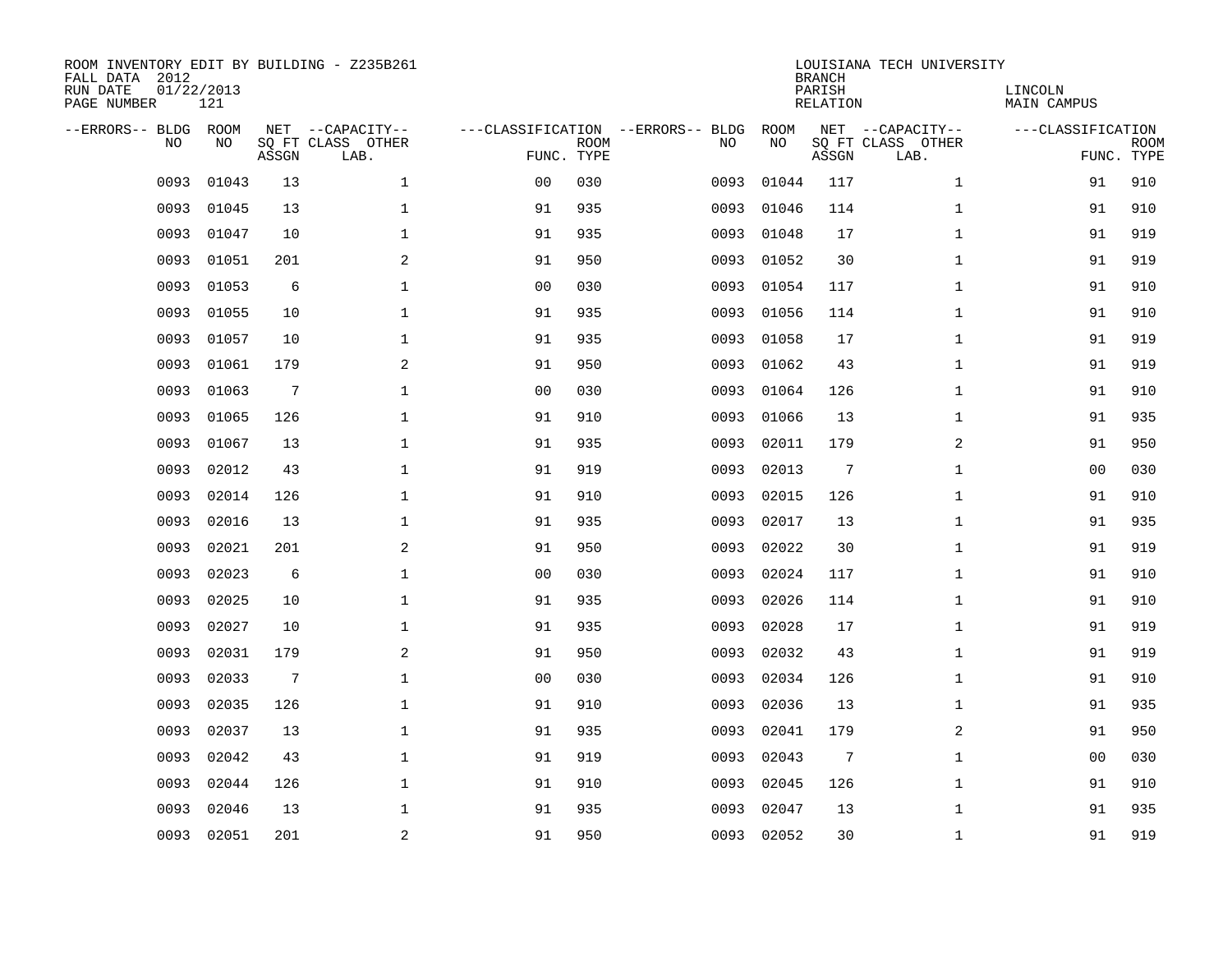| ROOM INVENTORY EDIT BY BUILDING - Z235B261<br>FALL DATA 2012<br>RUN DATE<br>PAGE NUMBER | 01/22/2013<br>122 |                 |                                               |                |             |                                         |            | <b>BRANCH</b><br>PARISH<br><b>RELATION</b> | LOUISIANA TECH UNIVERSITY                     | LINCOLN<br>MAIN CAMPUS |                           |
|-----------------------------------------------------------------------------------------|-------------------|-----------------|-----------------------------------------------|----------------|-------------|-----------------------------------------|------------|--------------------------------------------|-----------------------------------------------|------------------------|---------------------------|
| --ERRORS-- BLDG<br>NO                                                                   | ROOM<br>NO        | ASSGN           | NET --CAPACITY--<br>SQ FT CLASS OTHER<br>LAB. | FUNC. TYPE     | <b>ROOM</b> | ---CLASSIFICATION --ERRORS-- BLDG<br>NO | ROOM<br>NO | ASSGN                                      | NET --CAPACITY--<br>SQ FT CLASS OTHER<br>LAB. | ---CLASSIFICATION      | <b>ROOM</b><br>FUNC. TYPE |
| 0093                                                                                    | 02053             | 6               | $\mathbf{1}$                                  | 0 <sub>0</sub> | 030         | 0093                                    | 02054      | 117                                        | $\mathbf{1}$                                  | 91                     | 910                       |
| 0093                                                                                    | 02055             | 10              | $\mathbf 1$                                   | 91             | 935         | 0093                                    | 02056      | 114                                        | $\mathbf{1}$                                  | 91                     | 910                       |
| 0093                                                                                    | 02057             | 10              | $\mathbf 1$                                   | 91             | 935         | 0093                                    | 02058      | 17                                         | $\mathbf{1}$                                  | 91                     | 919                       |
| 0093                                                                                    | 02061             | 201             | $\mathbf{2}$                                  | 91             | 950         | 0093                                    | 02062      | 30                                         | $\mathbf{1}$                                  | 91                     | 919                       |
| 0093                                                                                    | 02063             | 6               | $\mathbf 1$                                   | 00             | 030         | 0093                                    | 02064      | 117                                        | $\mathbf{1}$                                  | 91                     | 910                       |
| 0093                                                                                    | 02065             | 10              | $\mathbf{1}$                                  | 91             | 935         | 0093                                    | 02066      | 114                                        | $\mathbf{1}$                                  | 91                     | 910                       |
| 0093                                                                                    | 02067             | 10              | $\mathbf{1}$                                  | 91             | 935         | 0093                                    | 02068      | 17                                         | $\mathbf{1}$                                  | 91                     | 919                       |
| 0093                                                                                    | 02071             | 179             | $\mathbf 1$                                   | 91             | 950         | 0093                                    | 02072      | 43                                         | $\mathbf{1}$                                  | 91                     | 919                       |
| 0093                                                                                    | 02073             | $7\phantom{.0}$ | $\mathbf{1}$                                  | 0 <sub>0</sub> | 030         | 0093                                    | 02074      | 126                                        | $\mathbf{1}$                                  | 91                     | 910                       |
| 0093                                                                                    | 02075             | 126             | $\mathbf 1$                                   | 91             | 910         | 0093                                    | 02076      | 13                                         | $\mathbf{1}$                                  | 91                     | 935                       |
| 0093                                                                                    | 02077             | 13              | $\mathbf{1}$                                  | 91             | 935         | 0093                                    | 0301A      | 113                                        | $\mathbf{1}$                                  | 91                     | 910                       |
| 0093                                                                                    | 0301B             | 11              | $\mathbf 1$                                   | 91             | 935         | 0093                                    | 0301C      | 6                                          | $\mathbf{1}$                                  | 0 <sub>0</sub>         | 030                       |
| 0093                                                                                    | 0301D             | 113             | $\mathbf{1}$                                  | 91             | 910         | 0093                                    | 0301E      | 11                                         | $\mathbf{1}$                                  | 91                     | 935                       |
| 0093                                                                                    | 0301F             | 42              | $\mathbf{1}$                                  | 91             | 919         | 0093                                    | 0301G      | 41                                         | 4                                             | 00                     | 020                       |
| 0093                                                                                    | 03011             | 268             | 4                                             | 91             | 950         | 0093                                    | 03012      | 113                                        | $\mathbf{1}$                                  | 91                     | 910                       |
| 0093                                                                                    | 03013             | 10              | $\mathbf 1$                                   | 91             | 935         | 0093                                    | 03014      | 6                                          | $\mathbf{1}$                                  | 00                     | 030                       |
| 0093                                                                                    | 03015             | 113             | $\mathbf 1$                                   | 91             | 910         | 0093                                    | 03016      | 10                                         | $\mathbf{1}$                                  | 91                     | 935                       |
| 0093                                                                                    | 03017             | 9               | $\mathbf 1$                                   | 91             | 935         | 0093                                    | 03018      | 33                                         | $\mathbf{1}$                                  | 91                     | 919                       |
| 0093                                                                                    | 03019             | 33              | $\mathbf{1}$                                  | 91             | 919         | 0093                                    | 0302A      | 110                                        | $\mathbf{1}$                                  | 91                     | 910                       |
| 0093                                                                                    | 0302B             | 10              | $\mathbf 1$                                   | 91             | 935         | 0093                                    | 0302C      | 6                                          | $\mathbf{1}$                                  | 00                     | 030                       |
| 0093                                                                                    | 0302D             | 110             | $\mathbf{1}$                                  | 91             | 910         | 0093                                    | 0302E      | 10                                         |                                               | 91                     | 935                       |
| 0093                                                                                    | 0302F             | 46              | $\mathbf{1}$                                  | 91             | 919         | 0093                                    | 0302G      | 46                                         | 4                                             | 0 <sub>0</sub>         | 020                       |
| 0093                                                                                    | 03021             | 298             | $\overline{4}$                                | 91             | 950         | 0093                                    | 03022      | 110                                        | $\mathbf{1}$                                  | 91                     | 910                       |
| 0093                                                                                    | 03023             | 11              | $\mathbf 1$                                   | 91             | 935         | 0093                                    | 03024      | 6                                          | $\mathbf{1}$                                  | 0 <sub>0</sub>         | 030                       |
| 0093                                                                                    | 03025             | 110             | $\mathbf 1$                                   | 91             | 910         | 0093                                    | 03026      | 11                                         | $\mathbf{1}$                                  | 91                     | 935                       |
|                                                                                         | 0093 03027        | 9               | $\mathbf 1$                                   | 91             | 935         |                                         | 0093 03028 | 34                                         | $\mathbf{1}$                                  | 91                     | 919                       |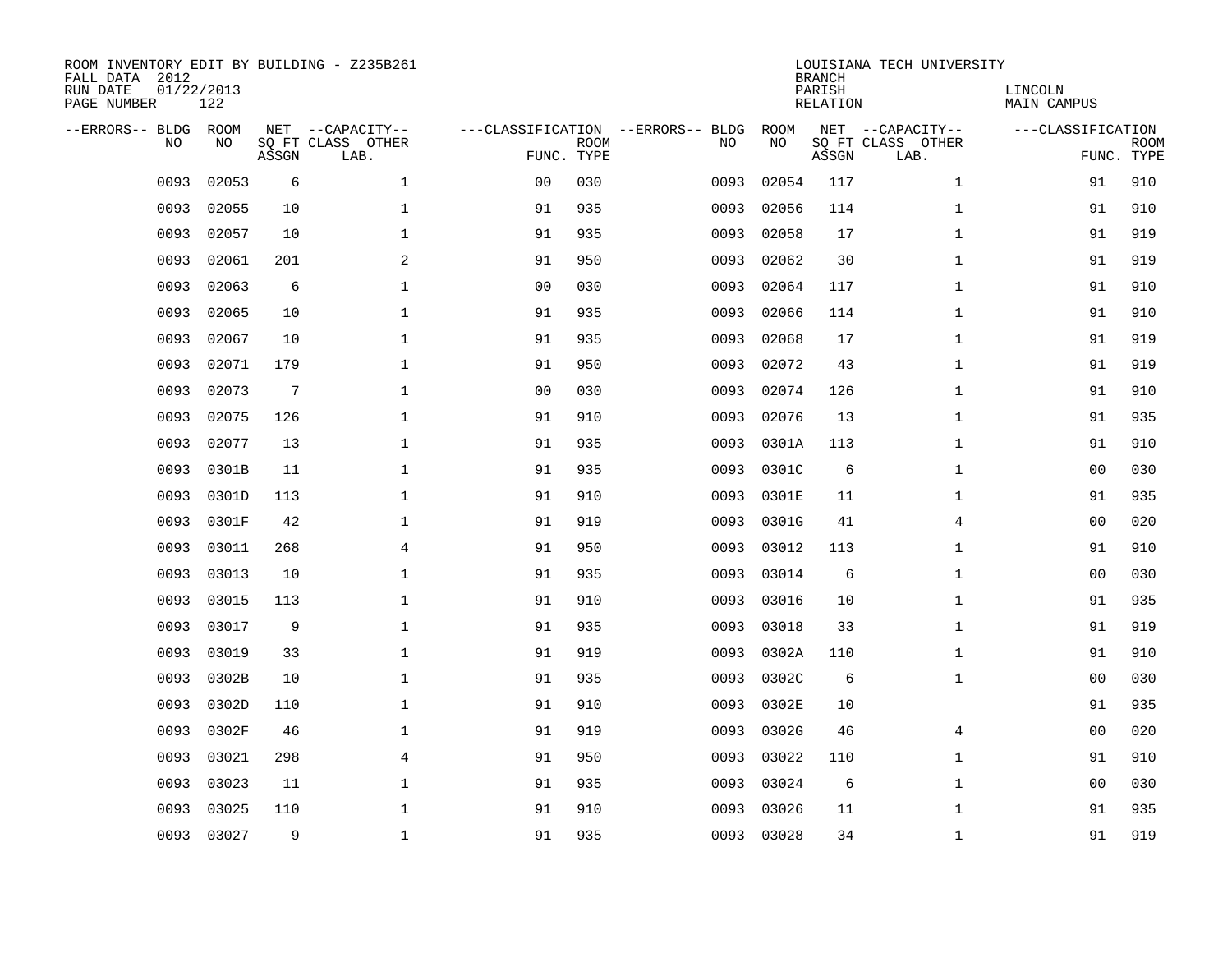| ROOM INVENTORY EDIT BY BUILDING - Z235B261<br>FALL DATA 2012<br>RUN DATE<br>PAGE NUMBER | 01/22/2013<br>123 |       |                                               |            |             |                                         |            | <b>BRANCH</b><br>PARISH<br><b>RELATION</b> | LOUISIANA TECH UNIVERSITY                     | LINCOLN<br><b>MAIN CAMPUS</b> |                           |
|-----------------------------------------------------------------------------------------|-------------------|-------|-----------------------------------------------|------------|-------------|-----------------------------------------|------------|--------------------------------------------|-----------------------------------------------|-------------------------------|---------------------------|
| --ERRORS-- BLDG ROOM<br>NO                                                              | NO                | ASSGN | NET --CAPACITY--<br>SQ FT CLASS OTHER<br>LAB. | FUNC. TYPE | <b>ROOM</b> | ---CLASSIFICATION --ERRORS-- BLDG<br>NO | ROOM<br>NO | ASSGN                                      | NET --CAPACITY--<br>SQ FT CLASS OTHER<br>LAB. | ---CLASSIFICATION             | <b>ROOM</b><br>FUNC. TYPE |
| 0093                                                                                    | 03029             | 31    | $\mathbf 1$                                   | 91         | 919         | 0093                                    | 0303A      | 113                                        | $\mathbf{1}$                                  | 91                            | 910                       |
| 0093                                                                                    | 0303B             | 11    | $\mathbf 1$                                   | 91         | 935         | 0093                                    | 0303C      | 6                                          | $\mathbf{1}$                                  | 00                            | 030                       |
| 0093                                                                                    | 0303D             | 113   | $\mathbf 1$                                   | 91         | 910         | 0093                                    | 0303E      | 11                                         | $\mathbf{1}$                                  | 91                            | 935                       |
| 0093                                                                                    | 0303F             | 42    | $\mathbf 1$                                   | 91         | 919         | 0093                                    | 0303G      | 41                                         | 4                                             | 00                            | 020                       |
| 0093                                                                                    | 03031             | 268   | $\overline{4}$                                | 91         | 950         | 0093                                    | 03032      | 113                                        | $\mathbf{1}$                                  | 91                            | 910                       |
| 0093                                                                                    | 03033             | 10    | $\mathbf 1$                                   | 91         | 935         | 0093                                    | 03034      | 6                                          | $\mathbf{1}$                                  | 0 <sub>0</sub>                | 030                       |
| 0093                                                                                    | 03035             | 113   | $\mathbf{1}$                                  | 91         | 910         | 0093                                    | 03036      | 10                                         | $\mathbf{1}$                                  | 91                            | 935                       |
| 0093                                                                                    | 03037             | 9     | $\mathbf{1}$                                  | 91         | 935         | 0093                                    | 03038      | 33                                         | $\mathbf{1}$                                  | 91                            | 919                       |
| 0093                                                                                    | 03039             | 33    | $\mathbf{1}$                                  | 91         | 919         | 0093                                    | 0304A      | 113                                        | $\mathbf{1}$                                  | 91                            | 910                       |
| 0093                                                                                    | 0304B             | 11    | 1                                             | 91         | 935         | 0093                                    | 0304C      | 6                                          | $\mathbf{1}$                                  | 0 <sub>0</sub>                | 030                       |
| 0093                                                                                    | 0304D             | 113   | $\mathbf 1$                                   | 91         | 910         | 0093                                    | 0304E      | 11                                         | $\mathbf{1}$                                  | 91                            | 935                       |
| 0093                                                                                    | 0304F             | 42    | $\mathbf 1$                                   | 91         | 919         | 0093                                    | 0304G      | 41                                         | 4                                             | 00                            | 020                       |
| 0093                                                                                    | 03041             | 268   | $\overline{4}$                                | 91         | 950         | 0093                                    | 03042      | 113                                        | $\mathbf{1}$                                  | 91                            | 910                       |
| 0093                                                                                    | 03043             | 10    | $\mathbf{1}$                                  | 91         | 935         | 0093                                    | 03044      | 6                                          | $\mathbf{1}$                                  | 00                            | 030                       |
| 0093                                                                                    | 03045             | 113   | $\mathbf{1}$                                  | 91         | 910         | 0093                                    | 03046      | 10                                         | $\mathbf{1}$                                  | 91                            | 935                       |
| 0093                                                                                    | 03047             | 9     | $\mathbf{1}$                                  | 91         | 935         | 0093                                    | 03048      | 33                                         | $\mathbf{1}$                                  | 91                            | 919                       |
| 0093                                                                                    | 03049             | 33    | $\mathbf{1}$                                  | 91         | 919         | 0093                                    | 0305A      | 110                                        | $\mathbf{1}$                                  | 91                            | 910                       |
| 0093                                                                                    | 0305B             | 10    | $\mathbf 1$                                   | 91         | 935         | 0093                                    | 0305C      | 6                                          | $\mathbf{1}$                                  | 00                            | 030                       |
| 0093                                                                                    | 0305D             | 110   | $\mathbf 1$                                   | 91         | 910         | 0093                                    | 0305E      | 10                                         | $\mathbf{1}$                                  | 91                            | 935                       |
| 0093                                                                                    | 0305F             | 46    | $\mathbf 1$                                   | 91         | 919         | 0093                                    | 0305G      | 46                                         | 4                                             | 00                            | 020                       |
| 0093                                                                                    | 03051             | 298   | $\overline{4}$                                | 91         | 950         | 0093                                    | 03052      | 110                                        | $\mathbf{1}$                                  | 91                            | 910                       |
| 0093                                                                                    | 03053             | 11    | $\mathbf{1}$                                  | 91         | 935         | 0093                                    | 03054      | 6                                          | $\mathbf{1}$                                  | 00                            | 030                       |
| 0093                                                                                    | 03055             | 110   | $\mathbf{1}$                                  | 91         | 910         | 0093                                    | 03056      | 11                                         | $\mathbf{1}$                                  | 91                            | 935                       |
| 0093                                                                                    | 03057             | 9     | $\mathbf 1$                                   | 91         | 935         | 0093                                    | 03058      | 34                                         | $\mathbf{1}$                                  | 91                            | 919                       |
| 0093                                                                                    | 03059             | 31    | $\mathbf{1}$                                  | 91         | 919         | 0093                                    | 0306A      | 110                                        | $\mathbf{1}$                                  | 91                            | 910                       |
|                                                                                         | 0093 0306B        | 10    | $\mathbf 1$                                   | 91         | 935         |                                         | 0093 0306C | 6                                          | $\mathbf{1}$                                  | 00                            | 030                       |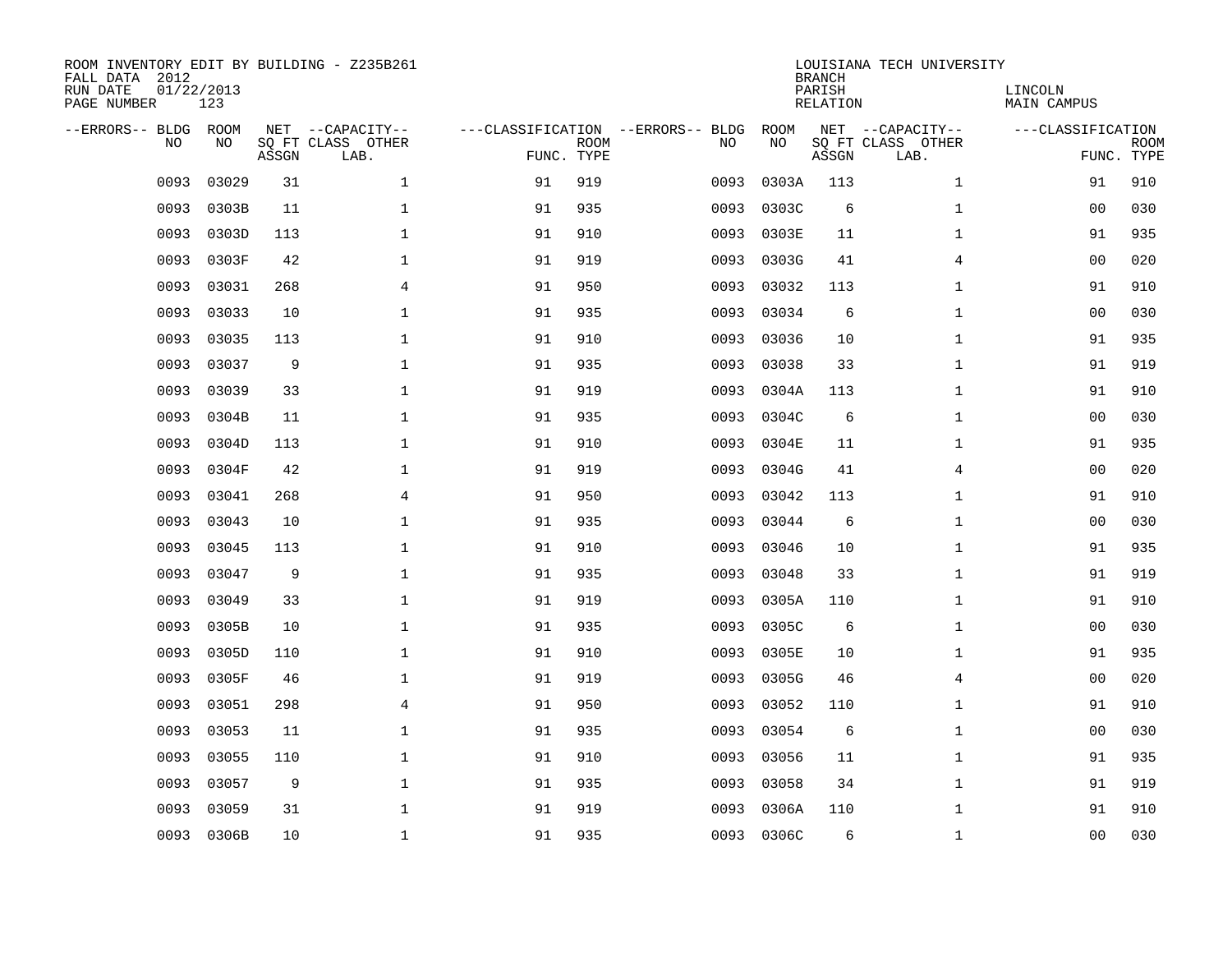| ROOM INVENTORY EDIT BY BUILDING - Z235B261<br>FALL DATA 2012<br>RUN DATE<br>PAGE NUMBER | 01/22/2013<br>124 |       |                           |                |             |                                   |                                                  | <b>BRANCH</b><br>PARISH<br>RELATION | LOUISIANA TECH UNIVERSITY                                                                                  | LINCOLN<br>MAIN CAMPUS |                           |
|-----------------------------------------------------------------------------------------|-------------------|-------|---------------------------|----------------|-------------|-----------------------------------|--------------------------------------------------|-------------------------------------|------------------------------------------------------------------------------------------------------------|------------------------|---------------------------|
| --ERRORS-- BLDG ROOM                                                                    |                   |       | NET --CAPACITY--          |                |             | ---CLASSIFICATION --ERRORS-- BLDG | ROOM                                             |                                     | NET --CAPACITY--                                                                                           | ---CLASSIFICATION      |                           |
| NO                                                                                      | NO                | ASSGN | SQ FT CLASS OTHER<br>LAB. | FUNC. TYPE     | <b>ROOM</b> | NO.                               | NO                                               | ASSGN                               | SQ FT CLASS OTHER<br>LAB.                                                                                  |                        | <b>ROOM</b><br>FUNC. TYPE |
| 0093                                                                                    | 0306D             | 110   | $\mathbf{1}$              | 91             | 910         | 0093                              | 0306E                                            | 10                                  | $\mathbf{1}$                                                                                               | 91                     | 935                       |
| 0093                                                                                    | 0306F             | 46    | $\mathbf 1$               | 91             | 919         | 0093                              | 0306G                                            | 46                                  | 4                                                                                                          | 00                     | 020                       |
| 0093                                                                                    | 03061             | 298   | $\overline{4}$            | 91             | 950         | 0093                              | 03062                                            | 110                                 | $\mathbf{1}$                                                                                               | 91                     | 910                       |
| 0093                                                                                    | 03063             | 11    | $\mathbf 1$               | 91             | 935         | 0093                              | 03064                                            | 6                                   | $\mathbf{1}$                                                                                               | 00                     | 030                       |
| 0093                                                                                    | 03065             | 110   | $\mathbf 1$               | 91             | 910         | 0093                              | 03066                                            | 11                                  | $\mathbf{1}$                                                                                               | 91                     | 935                       |
| 0093                                                                                    | 03067             | 9     | $\mathbf{1}$              | 91             | 935         | 0093                              | 03068                                            | 34                                  | $\mathbf{1}$                                                                                               | 91                     | 919                       |
| 0093                                                                                    | 03069             | 31    | $\mathbf{1}$              | 91             | 919         | 0093                              | 0307A                                            | 113                                 | $\mathbf{1}$                                                                                               | 91                     | 910                       |
| 0093                                                                                    | 0307B             | 11    | $\mathbf{1}$              | 91             | 935         | 0093                              | 0307C                                            | 6                                   | $\mathbf{1}$                                                                                               | 0 <sub>0</sub>         | 030                       |
| 0093                                                                                    | 0307D             | 113   | $\mathbf 1$               | 91             | 910         | 0093                              | 0307E                                            | 11                                  | $\mathbf{1}$                                                                                               | 91                     | 935                       |
| 0093                                                                                    | 0307F             | 42    | $\mathbf 1$               | 91             | 919         | 0093                              | 0307G                                            | 41                                  | 4                                                                                                          | 0 <sub>0</sub>         | 020                       |
| 0093                                                                                    | 03071             | 268   | $\overline{4}$            | 91             | 950         | 0093                              | 03072                                            | 113                                 | $\mathbf{1}$                                                                                               | 91                     | 910                       |
| 0093                                                                                    | 03073             | 10    | $\mathbf 1$               | 91             | 935         | 0093                              | 03074                                            | 6                                   | $\mathbf{1}$                                                                                               | 0 <sub>0</sub>         | 030                       |
| 0093                                                                                    | 03075             | 113   | $\mathbf 1$               | 91             | 910         | 0093                              | 03076                                            | 10                                  | $\mathbf{1}$                                                                                               | 91                     | 935                       |
| 0093                                                                                    | 03077             | 9     | $\mathbf 1$               | 91             | 935         | 0093                              | 03078                                            | 33                                  | $\mathbf{1}$                                                                                               | 91                     | 919                       |
|                                                                                         | 0093 03079        | 33    | $\mathbf{1}$              | 91             | 919         |                                   | TOTAL NUMBER CLASSROOMS<br>TOTAL NUMBER LABS 210 |                                     | TOTAL NET ASSIGN SQ. FT. IN ROOM FILE<br>TOTAL NUMBER COMPUTER CLASSROOMS<br>TOTAL NUMBER SPECIAL LABS 220 | 13,132                 |                           |
|                                                                                         | 0094 01011        | 163   | 2                         | 91             | 950         |                                   | 0094 01012                                       | 6                                   | $\mathbf{1}$                                                                                               | 0 <sub>0</sub>         | 030                       |
|                                                                                         | 0094 01013        | 101   | $\mathbf 1$               | 91             | 910         |                                   | 0094 01014                                       | 10                                  | $\mathbf{1}$                                                                                               | 91                     | 935                       |
|                                                                                         | 0094 01015        | 108   | $\mathbf 1$               | 91             | 910         |                                   | 0094 01016                                       | 10                                  | $\mathbf{1}$                                                                                               | 91                     | 935                       |
| 0094                                                                                    | 01017             | 30    | $\mathbf 1$               | 91             | 919         | 0094                              | 01018                                            | 70                                  | 2                                                                                                          | 91                     | 955                       |
| 0094                                                                                    | 01019             | 20    | $\mathbf 1$               | 91             | 919         |                                   | 0094 01021                                       | 166                                 | $\mathbf{1}$                                                                                               | 91                     | 950                       |
|                                                                                         | 0094 01022        | 6     | $\mathbf{1}$              | 0 <sub>0</sub> | 030         |                                   | 0094 01023                                       | 67                                  | 2                                                                                                          | 91                     | 955                       |
|                                                                                         | 0094 01024        | 30    | $\mathbf 1$               | 91             | 919         |                                   | 0094 01025                                       | 106                                 | $\mathbf{1}$                                                                                               | 91                     | 910                       |
|                                                                                         | 0094 01026        | 10    | $\mathbf{1}$              | 91             | 935         |                                   | 0094 01027                                       | 101                                 | $\mathbf{1}$                                                                                               | 91                     | 910                       |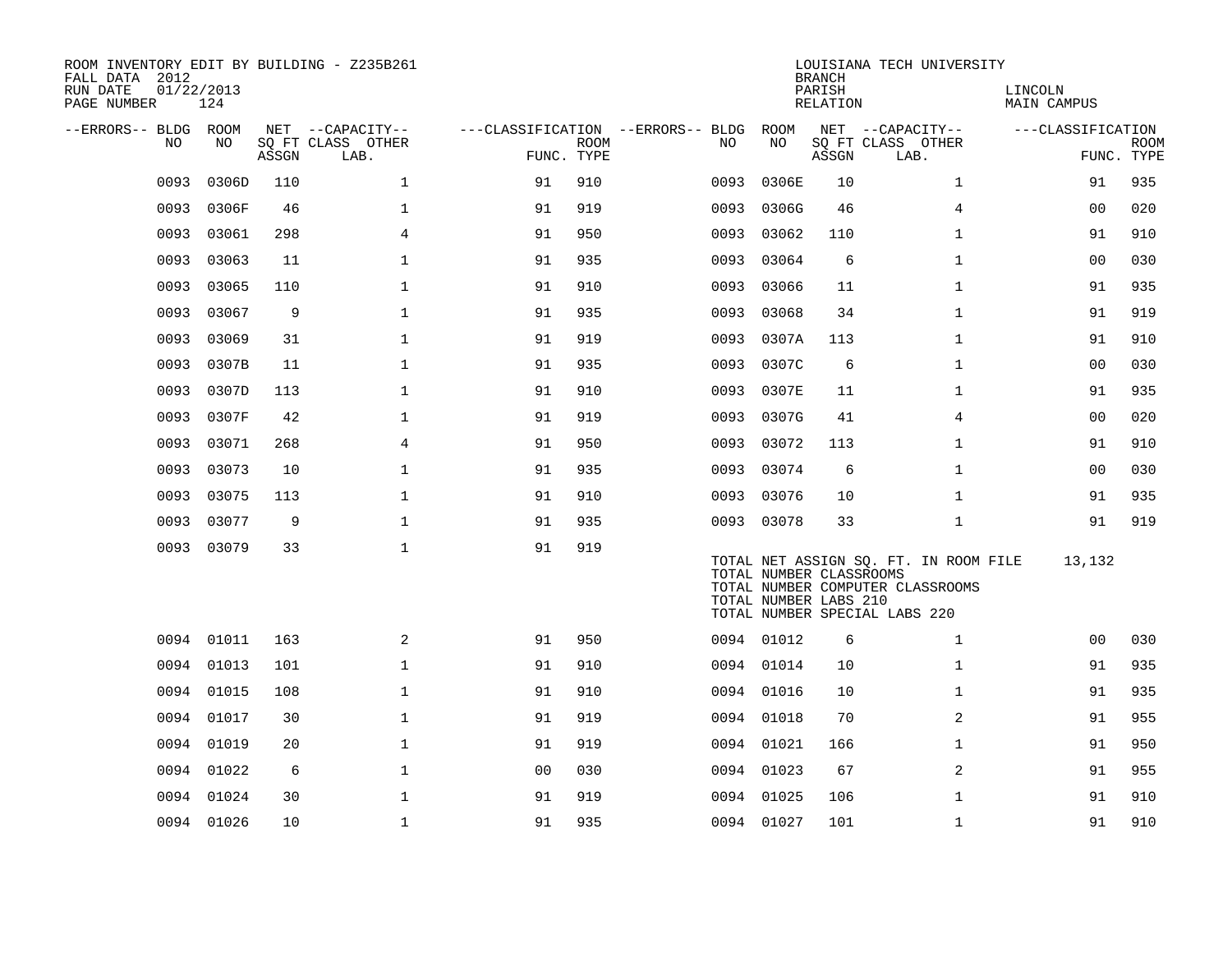| ROOM INVENTORY EDIT BY BUILDING - Z235B261<br>FALL DATA 2012<br>01/22/2013<br>RUN DATE<br>PAGE NUMBER |            |       |                                               |                |             |                                         | <b>BRANCH</b><br>PARISH<br><b>RELATION</b> | LOUISIANA TECH UNIVERSITY | LINCOLN<br>MAIN CAMPUS                        |                   |                           |
|-------------------------------------------------------------------------------------------------------|------------|-------|-----------------------------------------------|----------------|-------------|-----------------------------------------|--------------------------------------------|---------------------------|-----------------------------------------------|-------------------|---------------------------|
| --ERRORS-- BLDG<br>NO                                                                                 | ROOM<br>NO | ASSGN | NET --CAPACITY--<br>SQ FT CLASS OTHER<br>LAB. | FUNC. TYPE     | <b>ROOM</b> | ---CLASSIFICATION --ERRORS-- BLDG<br>NO | ROOM<br>NO                                 | ASSGN                     | NET --CAPACITY--<br>SQ FT CLASS OTHER<br>LAB. | ---CLASSIFICATION | <b>ROOM</b><br>FUNC. TYPE |
| 0094                                                                                                  | 01028      | 10    | $\mathbf{1}$                                  | 91             | 935         | 0094                                    | 01029                                      | 20                        | $\mathbf{1}$                                  | 91                | 919                       |
| 0094                                                                                                  | 01031      | 166   | 2                                             | 91             | 950         | 0094                                    | 01032                                      | 6                         | $\mathbf{1}$                                  | 00                | 030                       |
| 0094                                                                                                  | 01033      | 67    | $\overline{a}$                                | 91             | 955         | 0094                                    | 01034                                      | 30                        | $\mathbf{1}$                                  | 91                | 919                       |
| 0094                                                                                                  | 01035      | 106   | $\mathbf{1}$                                  | 91             | 910         |                                         | 0094 01036                                 | 10                        | $\mathbf{1}$                                  | 91                | 935                       |
| 0094                                                                                                  | 01037      | 101   | $\mathbf{1}$                                  | 91             | 910         | 0094                                    | 01038                                      | 10                        | $\mathbf{1}$                                  | 91                | 935                       |
| 0094                                                                                                  | 01039      | 20    | $\mathbf{1}$                                  | 91             | 919         |                                         | 0094 01041                                 | 166                       | 2                                             | 91                | 950                       |
| 0094                                                                                                  | 01042      | 6     | $\mathbf{1}$                                  | 0 <sub>0</sub> | 030         |                                         | 0094 01043                                 | 67                        | 2                                             | 91                | 955                       |
| 0094                                                                                                  | 01044      | 30    | $\mathbf 1$                                   | 91             | 919         |                                         | 0094 01045                                 | 106                       | $\mathbf{1}$                                  | 91                | 910                       |
| 0094                                                                                                  | 01046      | 10    | $\mathbf{1}$                                  | 91             | 935         | 0094                                    | 01047                                      | 101                       | $\mathbf{1}$                                  | 91                | 910                       |
| 0094                                                                                                  | 01048      | 10    | $\mathbf 1$                                   | 91             | 935         |                                         | 0094 01049                                 | 20                        | $\mathbf{1}$                                  | 91                | 919                       |
| 0094                                                                                                  | 01051      | 159   | 2                                             | 91             | 950         |                                         | 0094 01052                                 | 6                         | $\mathbf{1}$                                  | 00                | 030                       |
| 0094                                                                                                  | 01053      | 106   | $\mathbf 1$                                   | 91             | 910         |                                         | 0094 01054                                 | 13                        | $\mathbf{1}$                                  | 91                | 935                       |
| 0094                                                                                                  | 01055      | 13    | $\mathbf{1}$                                  | 91             | 935         | 0094                                    | 01056                                      | 103                       | $\mathbf{1}$                                  | 91                | 910                       |
| 0094                                                                                                  | 01057      | 68    | $\mathbf{2}$                                  | 91             | 955         | 0094                                    | 01058                                      | 53                        | $\mathbf{1}$                                  | 91                | 919                       |
| 0094                                                                                                  | 0201A      | 125   | 1                                             | 91             | 910         | 0094                                    | 0201B                                      | 11                        | $\mathbf{1}$                                  | 91                | 935                       |
| 0094                                                                                                  | 0201C      | 6     | $\mathbf 1$                                   | 0 <sub>0</sub> | 030         | 0094                                    | 0201D                                      | 117                       | $\mathbf{1}$                                  | 91                | 910                       |
| 0094                                                                                                  | 0201E      | 11    | $\mathbf 1$                                   | 91             | 935         | 0094                                    | 0201F                                      | 33                        | $\mathbf{1}$                                  | 91                | 919                       |
| 0094                                                                                                  | 0201G      | 42    | $\mathbf 1$                                   | 0 <sub>0</sub> | 020         | 0094                                    | 0201H                                      | 21                        | $\mathbf{1}$                                  | 00                | 020                       |
| 0094                                                                                                  | 02011      | 272   | $\overline{4}$                                | 91             | 950         |                                         | 0094 02012                                 | 128                       | $\mathbf{1}$                                  | 91                | 910                       |
| 0094                                                                                                  | 02013      | 12    | $\mathbf 1$                                   | 91             | 935         | 0094                                    | 02014                                      | 6                         | $\mathbf{1}$                                  | 00                | 030                       |
| 0094                                                                                                  | 02015      | 117   | $\mathbf{1}$                                  | 91             | 910         |                                         | 0094 02016                                 | 12                        | $\mathbf{1}$                                  | 91                | 935                       |
| 0094                                                                                                  | 02017      | 8     | $\mathbf{1}$                                  | 91             | 935         | 0094                                    | 02018                                      | 32                        | $\mathbf{1}$                                  | 91                | 919                       |
| 0094                                                                                                  | 02019      | 29    | $\mathbf{1}$                                  | 91             | 919         | 0094                                    | 0202A                                      | 128                       | $\mathbf{1}$                                  | 91                | 910                       |
| 0094                                                                                                  | 0202B      | 13    | $\mathbf 1$                                   | 91             | 935         |                                         | 0094 0202C                                 | 6                         | $\mathbf{1}$                                  | 00                | 030                       |
| 0094                                                                                                  | 0202D      | 128   | $\mathbf 1$                                   | 91             | 910         | 0094                                    | 0202E                                      | 13                        | $\mathbf{1}$                                  | 91                | 935                       |
|                                                                                                       | 0094 0202F | 30    | $\mathbf 1$                                   | 91             | 919         |                                         | 0094 0202G                                 | 46                        | $\mathbf{1}$                                  | 00                | 020                       |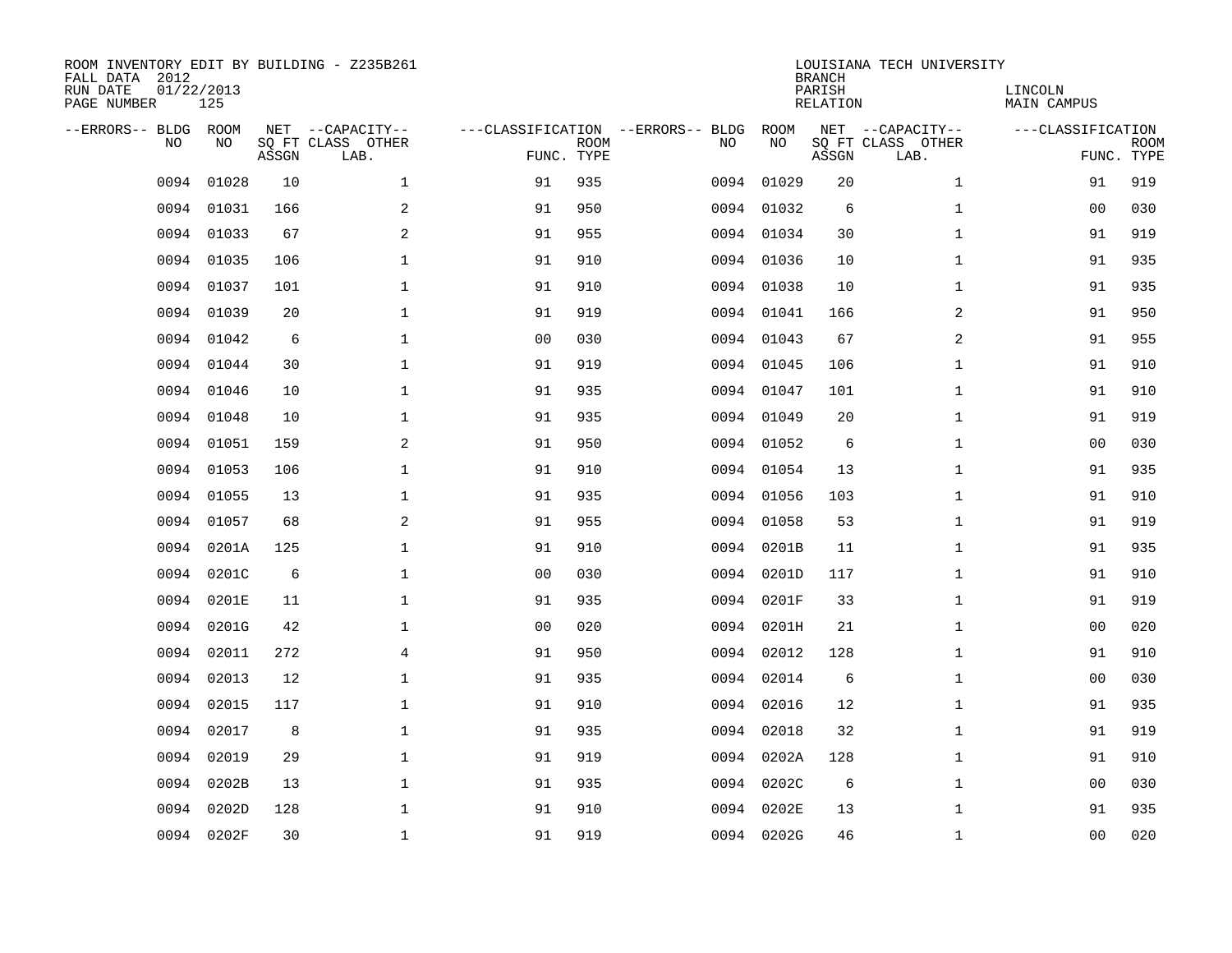| ROOM INVENTORY EDIT BY BUILDING - Z235B261<br>FALL DATA 2012<br>RUN DATE<br>01/22/2013<br>PAGE NUMBER |            |                 |                                               |                |             |                                         | <b>BRANCH</b><br>PARISH<br><b>RELATION</b> | LOUISIANA TECH UNIVERSITY | LINCOLN<br><b>MAIN CAMPUS</b>                 |                   |                           |
|-------------------------------------------------------------------------------------------------------|------------|-----------------|-----------------------------------------------|----------------|-------------|-----------------------------------------|--------------------------------------------|---------------------------|-----------------------------------------------|-------------------|---------------------------|
| --ERRORS-- BLDG ROOM<br>NO                                                                            | NO         | ASSGN           | NET --CAPACITY--<br>SQ FT CLASS OTHER<br>LAB. | FUNC. TYPE     | <b>ROOM</b> | ---CLASSIFICATION --ERRORS-- BLDG<br>NO | ROOM<br>NO                                 | ASSGN                     | NET --CAPACITY--<br>SQ FT CLASS OTHER<br>LAB. | ---CLASSIFICATION | <b>ROOM</b><br>FUNC. TYPE |
| 0094                                                                                                  | 0202H      | 24              | $\mathbf 1$                                   | 91             | 919         | 0094                                    | 02021                                      | 293                       | 4                                             | 91                | 950                       |
| 0094                                                                                                  | 02022      | 126             | 1                                             | 91             | 910         | 0094                                    | 02023                                      | 12                        | $\mathbf{1}$                                  | 91                | 935                       |
| 0094                                                                                                  | 02024      | 6               | 1                                             | 0 <sub>0</sub> | 030         | 0094                                    | 02025                                      | 128                       | $\mathbf{1}$                                  | 91                | 910                       |
| 0094                                                                                                  | 02026      | 12              | $\mathbf 1$                                   | 91             | 935         | 0094                                    | 02027                                      | 7                         | $\mathbf{1}$                                  | 91                | 935                       |
| 0094                                                                                                  | 02028      | 33              | $\mathbf{1}$                                  | 91             | 919         | 0094                                    | 02029                                      | 33                        | $\mathbf{1}$                                  | 91                | 919                       |
| 0094                                                                                                  | 0203A      | 128             | $\mathbf{1}$                                  | 91             | 910         |                                         | 0094 0203B                                 | 13                        | $\mathbf{1}$                                  | 91                | 935                       |
| 0094                                                                                                  | 0203C      | 6               | $\mathbf{1}$                                  | 0 <sub>0</sub> | 030         | 0094                                    | 0203D                                      | 128                       | $\mathbf{1}$                                  | 91                | 910                       |
| 0094                                                                                                  | 0203E      | 13              | $\mathbf 1$                                   | 91             | 935         |                                         | 0094 0203F                                 | 30                        | $\mathbf{1}$                                  | 91                | 919                       |
| 0094                                                                                                  | 0203G      | 46              | $\mathbf 1$                                   | 0 <sub>0</sub> | 020         | 0094                                    | 0203H                                      | 24                        | $\mathbf{1}$                                  | 91                | 919                       |
| 0094                                                                                                  | 02031      | 293             | $\overline{4}$                                | 91             | 950         |                                         | 0094 02032                                 | 126                       | $\mathbf{1}$                                  | 91                | 910                       |
| 0094                                                                                                  | 02033      | 12              | $\mathbf 1$                                   | 91             | 935         | 0094                                    | 02034                                      | 6                         | $\mathbf{1}$                                  | 00                | 030                       |
| 0094                                                                                                  | 02035      | 128             | $\mathbf{1}$                                  | 91             | 910         |                                         | 0094 02036                                 | 12                        | $\mathbf{1}$                                  | 91                | 935                       |
| 0094                                                                                                  | 02037      | $7\phantom{.0}$ | $\mathbf 1$                                   | 91             | 935         | 0094                                    | 02038                                      | 33                        | $\mathbf{1}$                                  | 91                | 919                       |
| 0094                                                                                                  | 02039      | 33              | $\mathbf 1$                                   | 91             | 919         | 0094                                    | 0204A                                      | 128                       | $\mathbf{1}$                                  | 91                | 910                       |
| 0094                                                                                                  | 0204B      | 13              | $\mathbf 1$                                   | 91             | 935         | 0094                                    | 0204C                                      | 6                         | $\mathbf{1}$                                  | 00                | 030                       |
| 0094                                                                                                  | 0204D      | 128             | $\mathbf{1}$                                  | 91             | 910         | 0094                                    | 0204E                                      | 13                        | $\mathbf{1}$                                  | 91                | 935                       |
| 0094                                                                                                  | 0204F      | 30              | $\mathbf{1}$                                  | 91             | 919         | 0094                                    | 0204G                                      | 46                        | 4                                             | 00                | 020                       |
| 0094                                                                                                  | 0204H      | 24              |                                               | 91             | 919         | 0094                                    | 02041                                      | 293                       | $\overline{4}$                                | 91                | 950                       |
| 0094                                                                                                  | 02042      | 126             | $\mathbf{1}$                                  | 91             | 910         | 0094                                    | 02043                                      | 12                        | $\mathbf{1}$                                  | 91                | 935                       |
| 0094                                                                                                  | 02044      | 6               | $\mathbf 1$                                   | 0 <sub>0</sub> | 030         |                                         | 0094 02045                                 | 128                       | $\mathbf{1}$                                  | 91                | 910                       |
| 0094                                                                                                  | 02046      | 12              | 1                                             | 91             | 935         |                                         | 0094 02047                                 | $7\phantom{.0}$           | $\mathbf{1}$                                  | 91                | 935                       |
| 0094                                                                                                  | 02048      | 33              | $\mathbf 1$                                   | 91             | 919         | 0094                                    | 02049                                      | 33                        | $\mathbf{1}$                                  | 91                | 919                       |
| 0094                                                                                                  | 0205A      | 117             | $\mathbf 1$                                   | 91             | 910         |                                         | 0094 0205B                                 | 11                        | $\mathbf{1}$                                  | 91                | 935                       |
| 0094                                                                                                  | 0205C      | 6               | $\mathbf 1$                                   | 0 <sub>0</sub> | 030         | 0094                                    | 0205D                                      | 128                       | $\mathbf{1}$                                  | 91                | 910                       |
| 0094                                                                                                  | 0205E      | 13              | $\mathbf 1$                                   | 91             | 935         | 0094                                    | 0205F                                      | 58                        | $\mathbf{1}$                                  | 91                | 919                       |
|                                                                                                       | 0094 0205G | 42              | $\overline{4}$                                | 0 <sub>0</sub> | 020         |                                         | 0094 02051                                 | 268                       | 4                                             | 91                | 950                       |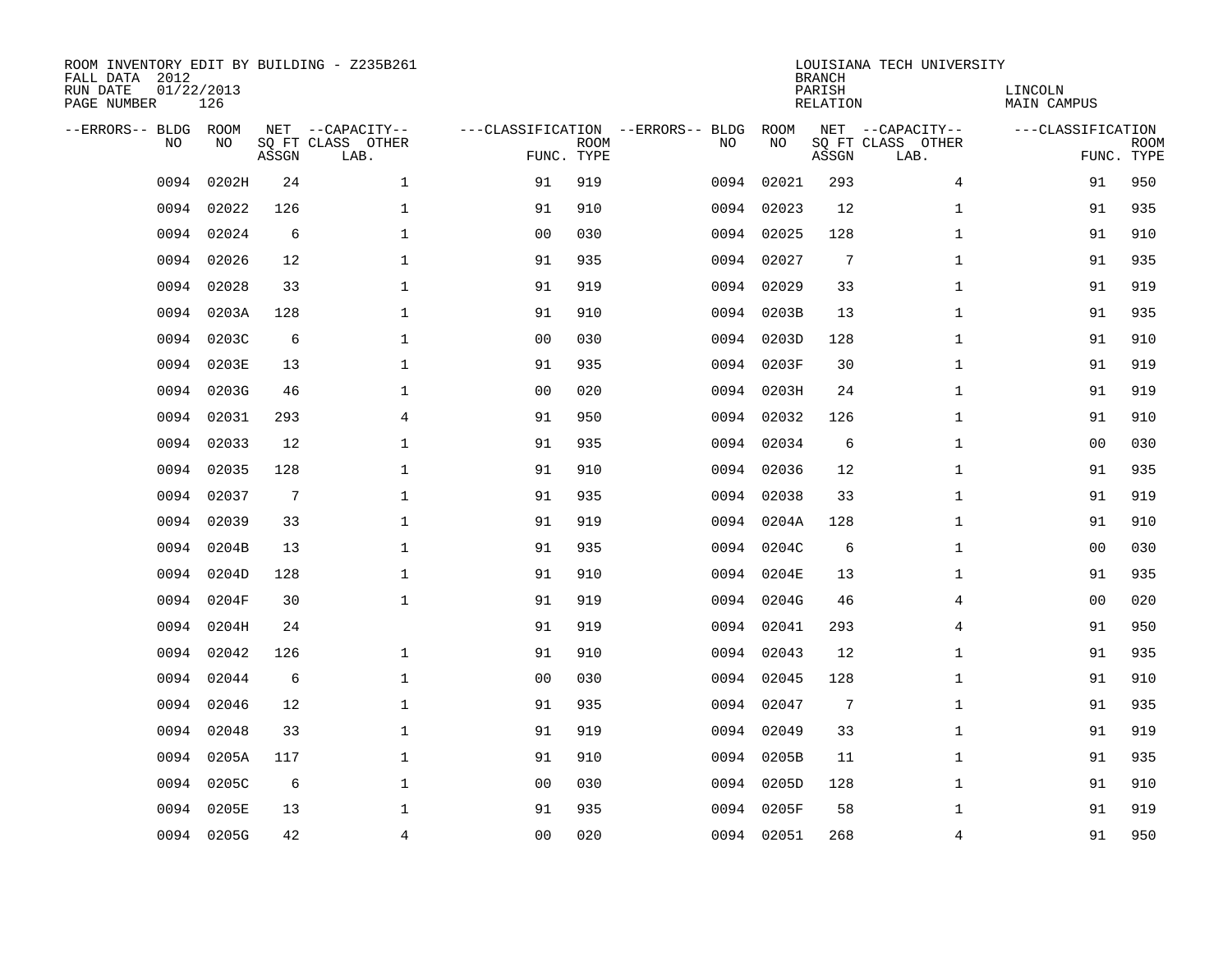| FALL DATA 2012<br>RUN DATE<br>PAGE NUMBER | 01/22/2013 | 127        |       | ROOM INVENTORY EDIT BY BUILDING - Z235B261    |                                        |                    |      |            | <b>BRANCH</b><br>PARISH<br>RELATION                    | LOUISIANA TECH UNIVERSITY                                                                                                  | LINCOLN<br><b>MAIN CAMPUS</b> |                           |
|-------------------------------------------|------------|------------|-------|-----------------------------------------------|----------------------------------------|--------------------|------|------------|--------------------------------------------------------|----------------------------------------------------------------------------------------------------------------------------|-------------------------------|---------------------------|
| --ERRORS-- BLDG ROOM                      | NO         | NO.        | ASSGN | NET --CAPACITY--<br>SQ FT CLASS OTHER<br>LAB. | ---CLASSIFICATION --ERRORS-- BLDG ROOM | ROOM<br>FUNC. TYPE | NO . | NO         | ASSGN                                                  | NET --CAPACITY--<br>SQ FT CLASS OTHER<br>LAB.                                                                              | ---CLASSIFICATION             | <b>ROOM</b><br>FUNC. TYPE |
|                                           | 0094       | 02052      | 117   | $\mathbf{1}$                                  | 91                                     | 910                |      | 0094 02053 | 10                                                     | $\mathbf{1}$                                                                                                               | 91                            | 935                       |
|                                           |            | 0094 02054 | 6     | $\mathbf{1}$                                  | 0 <sub>0</sub>                         | 030                |      | 0094 02055 | 128                                                    | $\mathbf{1}$                                                                                                               | 91                            | 910                       |
|                                           |            | 0094 02056 | 11    | $\mathbf 1$                                   | 91                                     | 935                |      | 0094 02057 | 8                                                      | $\mathbf{1}$                                                                                                               | 91                            | 935                       |
|                                           |            | 0094 02058 | 34    | $\mathbf{1}$                                  | 91                                     | 919                |      | 0094 02059 | 39<br>TOTAL NUMBER CLASSROOMS<br>TOTAL NUMBER LABS 210 | $\mathbf{1}$<br>TOTAL NET ASSIGN SQ. FT. IN ROOM FILE<br>TOTAL NUMBER COMPUTER CLASSROOMS<br>TOTAL NUMBER SPECIAL LABS 220 | 91<br>7,346                   | 919                       |
|                                           |            | 0095 0100  | 9540  | 32                                            | 91                                     | 910                |      |            | TOTAL NUMBER CLASSROOMS<br>TOTAL NUMBER LABS 210       | TOTAL NET ASSIGN SQ. FT. IN ROOM FILE<br>TOTAL NUMBER COMPUTER CLASSROOMS<br>TOTAL NUMBER SPECIAL LABS 220                 | 9,540                         |                           |
|                                           |            | 0096 0100  | 9540  | 32                                            | 91                                     | 910                |      |            | TOTAL NUMBER CLASSROOMS<br>TOTAL NUMBER LABS 210       | TOTAL NET ASSIGN SQ. FT. IN ROOM FILE<br>TOTAL NUMBER COMPUTER CLASSROOMS<br>TOTAL NUMBER SPECIAL LABS 220                 | 9,540                         |                           |
|                                           |            | 0097 0101A | 132   | $\mathbf 1$                                   | 91                                     | 910                |      | 0097 0101B | 11                                                     | $\mathbf{1}$                                                                                                               | 91                            | 935                       |
|                                           |            | 0097 0101C | 5     | $\mathbf{1}$                                  | 0 <sub>0</sub>                         | 030                |      | 0097 0101D | 124                                                    | $\mathbf{1}$                                                                                                               | 91                            | 910                       |
|                                           |            | 0097 0101E | 11    | $\mathbf 1$                                   | 91                                     | 935                |      | 0097 0101F | 41                                                     | $\mathbf{1}$                                                                                                               | 91                            | 919                       |
|                                           |            | 0097 0101G | 47    | 4                                             | 00                                     | 020                | 0097 | 0101H      | 25                                                     | $\mathbf{1}$                                                                                                               | 91                            | 919                       |
|                                           |            | 0097 01011 | 306   | $\overline{4}$                                | 91                                     | 950                |      | 0097 01012 | 129                                                    | $\mathbf{1}$                                                                                                               | 91                            | 910                       |
|                                           |            | 0097 01013 | 10    | $\mathbf{1}$                                  | 91                                     | 935                | 0097 | 01014      | 10                                                     | $\mathbf{1}$                                                                                                               | 91                            | 935                       |
|                                           |            | 0097 01015 | 124   | $\mathbf 1$                                   | 91                                     | 910                |      | 0097 01016 | 10                                                     | $\mathbf{1}$                                                                                                               | 91                            | 935                       |
|                                           |            | 0097 01017 | 8     | $\mathbf{1}$                                  | 0 <sub>0</sub>                         | 030                |      | 0097 01018 | 49                                                     | $\mathbf{1}$                                                                                                               | 91                            | 919                       |
|                                           |            | 0097 0102A | 132   | $\mathbf 1$                                   | 91                                     | 910                |      | 0097 0102B | 11                                                     | $\mathbf{1}$                                                                                                               | 91                            | 935                       |
|                                           |            | 0097 0102C | 5     | 1                                             | 00                                     | 030                | 0097 | 0102D      | 124                                                    | $\mathbf{1}$                                                                                                               | 91                            | 910                       |
|                                           |            | 0097 0102E | 11    | $\mathbf 1$                                   | 91                                     | 935                |      | 0097 0102F | 41                                                     | $\mathbf{1}$                                                                                                               | 91                            | 919                       |
|                                           |            | 0097 0102G | 47    | $\overline{4}$                                | 0 <sub>0</sub>                         | 020                |      | 0097 0102H | 25                                                     | $\mathbf{1}$                                                                                                               | 91                            | 919                       |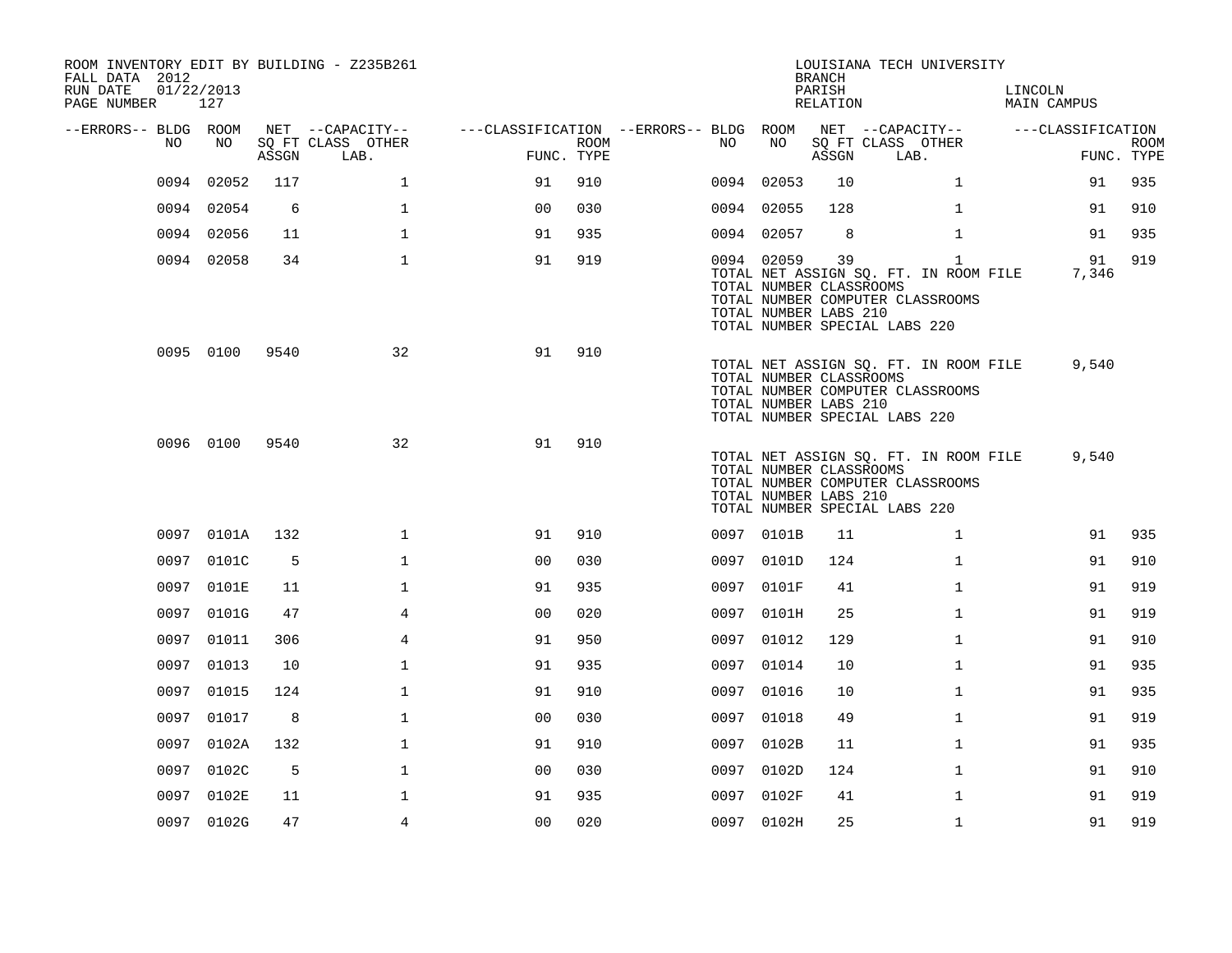| ROOM INVENTORY EDIT BY BUILDING - Z235B261<br>FALL DATA 2012<br>01/22/2013<br>RUN DATE<br>PAGE NUMBER<br>128 |       |       |                                       |                |             |                                         | <b>BRANCH</b><br>PARISH<br><b>RELATION</b> | LOUISIANA TECH UNIVERSITY | LINCOLN<br><b>MAIN CAMPUS</b>                                                             |                   |             |
|--------------------------------------------------------------------------------------------------------------|-------|-------|---------------------------------------|----------------|-------------|-----------------------------------------|--------------------------------------------|---------------------------|-------------------------------------------------------------------------------------------|-------------------|-------------|
| --ERRORS-- BLDG ROOM<br>NO                                                                                   | NO    |       | NET --CAPACITY--<br>SQ FT CLASS OTHER |                | <b>ROOM</b> | ---CLASSIFICATION --ERRORS-- BLDG<br>NO | ROOM<br>NO                                 |                           | NET --CAPACITY--<br>SQ FT CLASS OTHER                                                     | ---CLASSIFICATION | <b>ROOM</b> |
|                                                                                                              |       | ASSGN | LAB.                                  | FUNC. TYPE     |             |                                         |                                            | ASSGN                     | LAB.                                                                                      |                   | FUNC. TYPE  |
| 0097                                                                                                         | 01021 | 306   | 4                                     | 91             | 950         | 0097                                    | 01022                                      | 129                       | $\mathbf{1}$                                                                              | 91                | 910         |
| 0097                                                                                                         | 01023 | 10    | 1                                     | 91             | 935         | 0097                                    | 01024                                      | 10                        | $\mathbf{1}$                                                                              | 91                | 935         |
| 0097                                                                                                         | 01025 | 124   | $\mathbf{1}$                          | 91             | 910         |                                         | 0097 01026                                 | 10                        | $\mathbf{1}$                                                                              | 91                | 935         |
| 0097                                                                                                         | 01027 | 8     | $\mathbf 1$                           | 0 <sub>0</sub> | 030         | 0097                                    | 01028                                      | 49                        | $\mathbf{1}$                                                                              | 91                | 919         |
| 0097                                                                                                         | 01031 | 159   | 2                                     | 91             | 950         |                                         | 0097 01032                                 | 6                         | $\mathbf{1}$                                                                              | 00                | 030         |
| 0097                                                                                                         | 01033 | 106   | $\mathbf{1}$                          | 91             | 910         | 0097                                    | 01034                                      | 13                        | $\mathbf{1}$                                                                              | 91                | 935         |
| 0097                                                                                                         | 01035 | 13    | $\mathbf{1}$                          | 91             | 935         | 0097                                    | 01036                                      | 103                       | $\mathbf{1}$                                                                              | 91                | 910         |
| 0097                                                                                                         | 01037 | 68    | $\mathbf{2}$                          | 91             | 955         | 0097                                    | 01038                                      | 53                        | $\mathbf{1}$                                                                              | 91                | 919         |
| 0097                                                                                                         | 01041 | 166   | $\mathbf{2}$                          | 91             | 950         | 0097                                    | 01042                                      | 6                         | $\mathbf{1}$                                                                              | 00                | 030         |
| 0097                                                                                                         | 01043 | 67    | 2                                     | 91             | 955         | 0097                                    | 01044                                      | 30                        | $\mathbf{1}$                                                                              | 91                | 919         |
| 0097                                                                                                         | 01045 | 106   | $\mathbf 1$                           | 91             | 910         | 0097                                    | 01046                                      | 10                        | $\mathbf{1}$                                                                              | 91                | 935         |
| 0097                                                                                                         | 01047 | 101   | $\mathbf 1$                           | 91             | 910         | 0097                                    | 01048                                      | 10                        | $\mathbf{1}$                                                                              | 91                | 935         |
| 0097                                                                                                         | 01049 | 20    | $\mathbf{1}$                          | 91             | 919         | 0097                                    | 01051                                      | 166                       | 2                                                                                         | 91                | 950         |
| 0097                                                                                                         | 01052 | 6     | $\mathbf{1}$                          | 0 <sub>0</sub> | 030         | 0097                                    | 01053                                      | 67                        | 2                                                                                         | 91                | 955         |
| 0097                                                                                                         | 01054 | 30    | $\mathbf{1}$                          | 91             | 919         | 0097                                    | 01055                                      | 106                       | $\mathbf{1}$                                                                              | 91                | 910         |
| 0097                                                                                                         | 01056 | 10    | $\mathbf{1}$                          | 91             | 935         | 0097                                    | 01057                                      | 101                       | $\mathbf{1}$                                                                              | 91                | 910         |
| 0097                                                                                                         | 01058 | 10    | $\mathbf{1}$                          | 91             | 935         | 0097                                    | 01059                                      | 20                        | $\mathbf{1}$                                                                              | 91                | 919         |
| 0097                                                                                                         | 01061 | 159   | 2                                     | 91             | 950         |                                         | 0097 01062                                 | 6                         | $\mathbf{1}$                                                                              | 00                | 030         |
| 0097                                                                                                         | 01063 | 106   | $\mathbf{1}$                          | 91             | 910         | 0097                                    | 01064                                      | 13                        | $\mathbf{1}$                                                                              | 91                | 935         |
| 0097                                                                                                         | 01065 | 13    | $\mathbf 1$                           | 91             | 935         | 0097                                    | 01066                                      | 103                       | $\mathbf{1}$                                                                              | 91                | 910         |
| 0097                                                                                                         | 01067 | 68    | 2                                     | 91             | 955         | 0097                                    | 01068                                      | 53                        | $\mathbf{1}$                                                                              | 91                | 919         |
| 0097                                                                                                         | 02011 | 272   | 4                                     | 91             | 950         | 0097                                    | 02012                                      | 128                       | $\mathbf{1}$                                                                              | 91                | 910         |
| 0097                                                                                                         | 02013 | 12    | $\mathbf 1$                           | 91             | 935         | 0097                                    | 02014                                      | 6                         | $\mathbf{1}$                                                                              | 00                | 030         |
| 0097                                                                                                         | 02015 | 117   | $\mathbf{1}$                          | 91             | 910         |                                         | 0097 02016<br>TOTAL NUMBER CLASSROOMS      | 12                        | $\mathbf{1}$<br>TOTAL NET ASSIGN SQ. FT. IN ROOM FILE<br>TOTAL NUMBER COMPUTER CLASSROOMS | 91<br>4,555       | 935         |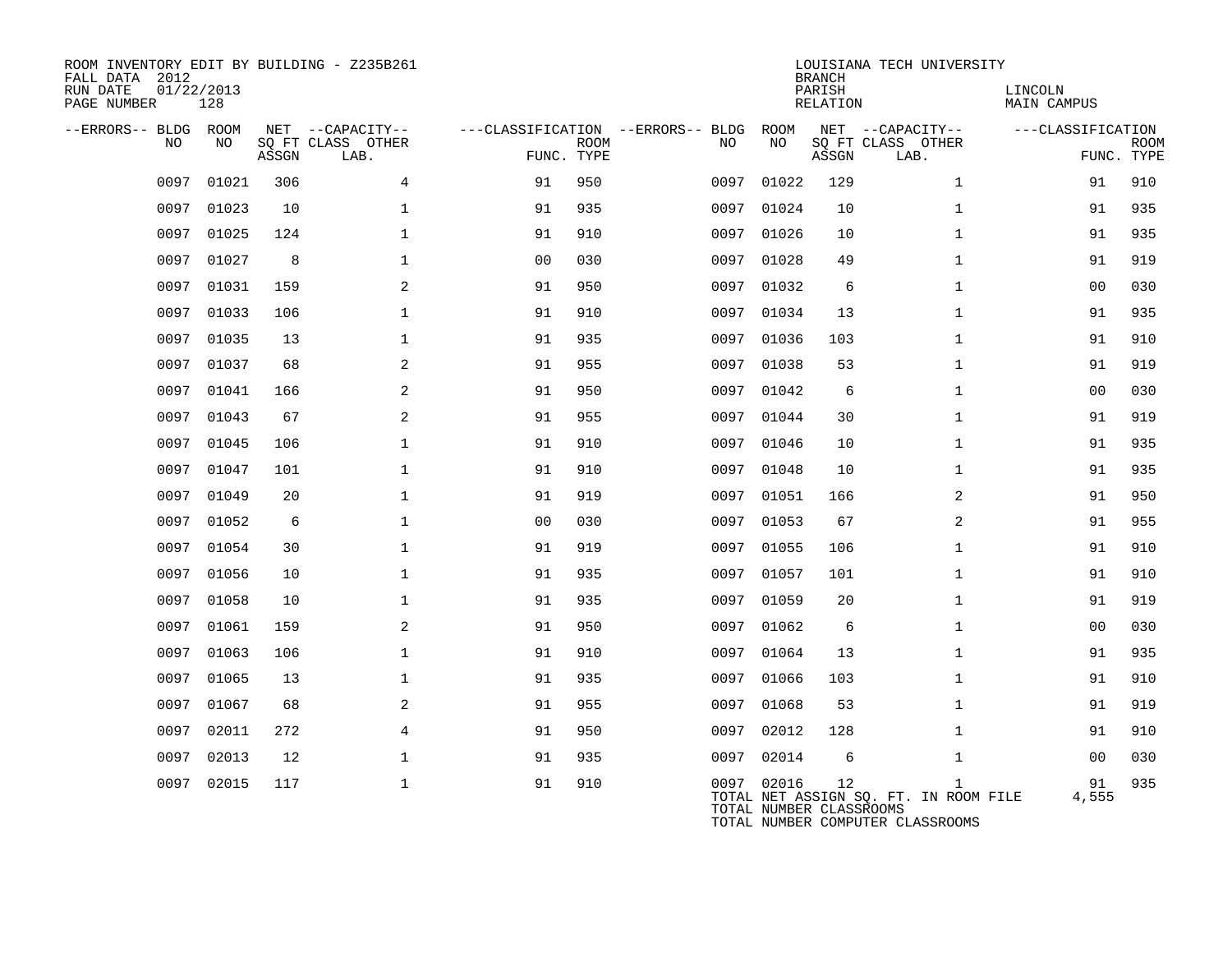| ROOM INVENTORY EDIT BY BUILDING - Z235B261<br>FALL DATA 2012<br>RUN DATE<br>PAGE NUMBER | 01/22/2013<br>129 |       |                                               |                                                      |             |      |                             | <b>BRANCH</b><br>PARISH<br><b>RELATION</b> | LOUISIANA TECH UNIVERSITY                                                      | LINCOLN<br><b>MAIN CAMPUS</b> |                           |
|-----------------------------------------------------------------------------------------|-------------------|-------|-----------------------------------------------|------------------------------------------------------|-------------|------|-----------------------------|--------------------------------------------|--------------------------------------------------------------------------------|-------------------------------|---------------------------|
| --ERRORS-- BLDG ROOM<br>NO                                                              | NO                | ASSGN | NET --CAPACITY--<br>SQ FT CLASS OTHER<br>LAB. | ---CLASSIFICATION --ERRORS-- BLDG ROOM<br>FUNC. TYPE | <b>ROOM</b> | NO   | NO<br>TOTAL NUMBER LABS 210 | ASSGN                                      | NET --CAPACITY--<br>SQ FT CLASS OTHER<br>LAB.<br>TOTAL NUMBER SPECIAL LABS 220 | ---CLASSIFICATION             | <b>ROOM</b><br>FUNC. TYPE |
| 0098                                                                                    | 0101A             | 113   | $\mathbf 1$                                   | 91                                                   | 910         | 0098 | 0101B                       | 11                                         | $\mathbf{1}$                                                                   | 91                            | 935                       |
| 0098                                                                                    | 0101C             | 6     | $\mathbf{1}$                                  | 0 <sub>0</sub>                                       | 030         | 0098 | 0101D                       | 113                                        | $\mathbf{1}$                                                                   | 91                            | 910                       |
| 0098                                                                                    | 0101E             | 11    | $\mathbf{1}$                                  | 91                                                   | 935         | 0098 | 0101F                       | 42                                         | $\mathbf{1}$                                                                   | 91                            | 919                       |
| 0098                                                                                    | 0101G             | 41    | $\overline{4}$                                | 00                                                   | 020         | 0098 | 01011                       | 268                                        | 4                                                                              | 91                            | 950                       |
| 0098                                                                                    | 01012             | 113   | $\mathbf{1}$                                  | 91                                                   | 910         | 0098 | 01013                       | 10                                         | $\mathbf{1}$                                                                   | 91                            | 935                       |
| 0098                                                                                    | 01014             | 6     | $\mathbf{1}$                                  | 0 <sub>0</sub>                                       | 030         | 0098 | 01015                       | 113                                        | $\mathbf{1}$                                                                   | 91                            | 910                       |
| 0098                                                                                    | 01016             | 10    | $\mathbf{1}$                                  | 91                                                   | 935         | 0098 | 01017                       | 9                                          | $\mathbf{1}$                                                                   | 91                            | 935                       |
| 0098                                                                                    | 01018             | 33    | $\mathbf 1$                                   | 91                                                   | 919         | 0098 | 01019                       | 33                                         | $\mathbf{1}$                                                                   | 91                            | 919                       |
| 0098                                                                                    | 0102A             | 113   | $\mathbf 1$                                   | 91                                                   | 910         | 0098 | 0102B                       | 11                                         | $\mathbf{1}$                                                                   | 91                            | 935                       |
| 0098                                                                                    | 0102C             | 6     | $\mathbf 1$                                   | 0 <sub>0</sub>                                       | 030         | 0098 | 0102D                       | 113                                        | $\mathbf{1}$                                                                   | 91                            | 910                       |
| 0098                                                                                    | 0102E             | 11    | $\mathbf 1$                                   | 91                                                   | 935         | 0098 | 0102F                       | 42                                         | $\mathbf{1}$                                                                   | 91                            | 919                       |
| 0098                                                                                    | 0102G             | 41    | $\mathbf 1$                                   | 0 <sub>0</sub>                                       | 020         | 0098 | 01021                       | 268                                        | 4                                                                              | 91                            | 950                       |
| 0098                                                                                    | 01022             | 113   | $\mathbf 1$                                   | 91                                                   | 910         | 0098 | 01023                       | 10                                         | $\mathbf{1}$                                                                   | 91                            | 935                       |
| 0098                                                                                    | 01024             | 6     | $\mathbf{1}$                                  | 0 <sub>0</sub>                                       | 030         | 0098 | 01025                       | 113                                        | $\mathbf{1}$                                                                   | 91                            | 910                       |
| 0098                                                                                    | 01026             | 10    | $\mathbf{1}$                                  | 91                                                   | 935         | 0098 | 01027                       | 9                                          | $\mathbf{1}$                                                                   | 91                            | 935                       |
| 0098                                                                                    | 01028             | 33    | $\mathbf{1}$                                  | 91                                                   | 919         | 0098 | 01029                       | 33                                         | $\mathbf{1}$                                                                   | 91                            | 919                       |
| 0098                                                                                    | 01031             | 163   | $\mathbf{2}$                                  | 91                                                   | 950         | 0098 | 01032                       | 6                                          | $\mathbf{1}$                                                                   | 0 <sub>0</sub>                | 030                       |
| 0098                                                                                    | 01033             | 101   | 1                                             | 91                                                   | 910         | 0098 | 01034                       | 10                                         | $\mathbf{1}$                                                                   | 91                            | 935                       |
| 0098                                                                                    | 01035             | 108   | 1                                             | 91                                                   | 910         | 0098 | 01036                       | 10                                         | $\mathbf{1}$                                                                   | 91                            | 935                       |
| 0098                                                                                    | 01037             | 30    | $\mathbf{1}$                                  | 91                                                   | 919         | 0098 | 01038                       | 70                                         | 2                                                                              | 91                            | 955                       |
| 0098                                                                                    | 01039             | 20    | $\mathbf 1$                                   | 91                                                   | 919         | 0098 | 01041                       | 166                                        | 2                                                                              | 91                            | 950                       |
| 0098                                                                                    | 01042             | 6     | 1                                             | 0 <sub>0</sub>                                       | 030         | 0098 | 01043                       | 67                                         | 2                                                                              | 91                            | 955                       |
| 0098                                                                                    | 01044             | 30    | $\mathbf 1$                                   | 91                                                   | 919         | 0098 | 01045                       | 106                                        | $\mathbf{1}$                                                                   | 91                            | 910                       |
| 0098                                                                                    | 01046             | 10    | $\mathbf{1}$                                  | 91                                                   | 935         | 0098 | 01047                       | 101                                        | $\mathbf{1}$                                                                   | 91                            | 910                       |
|                                                                                         | 0098 01048        | 10    | $\mathbf 1$                                   | 91                                                   | 935         |      | 0098 01049                  | 20                                         | $\mathbf{1}$                                                                   | 91                            | 919                       |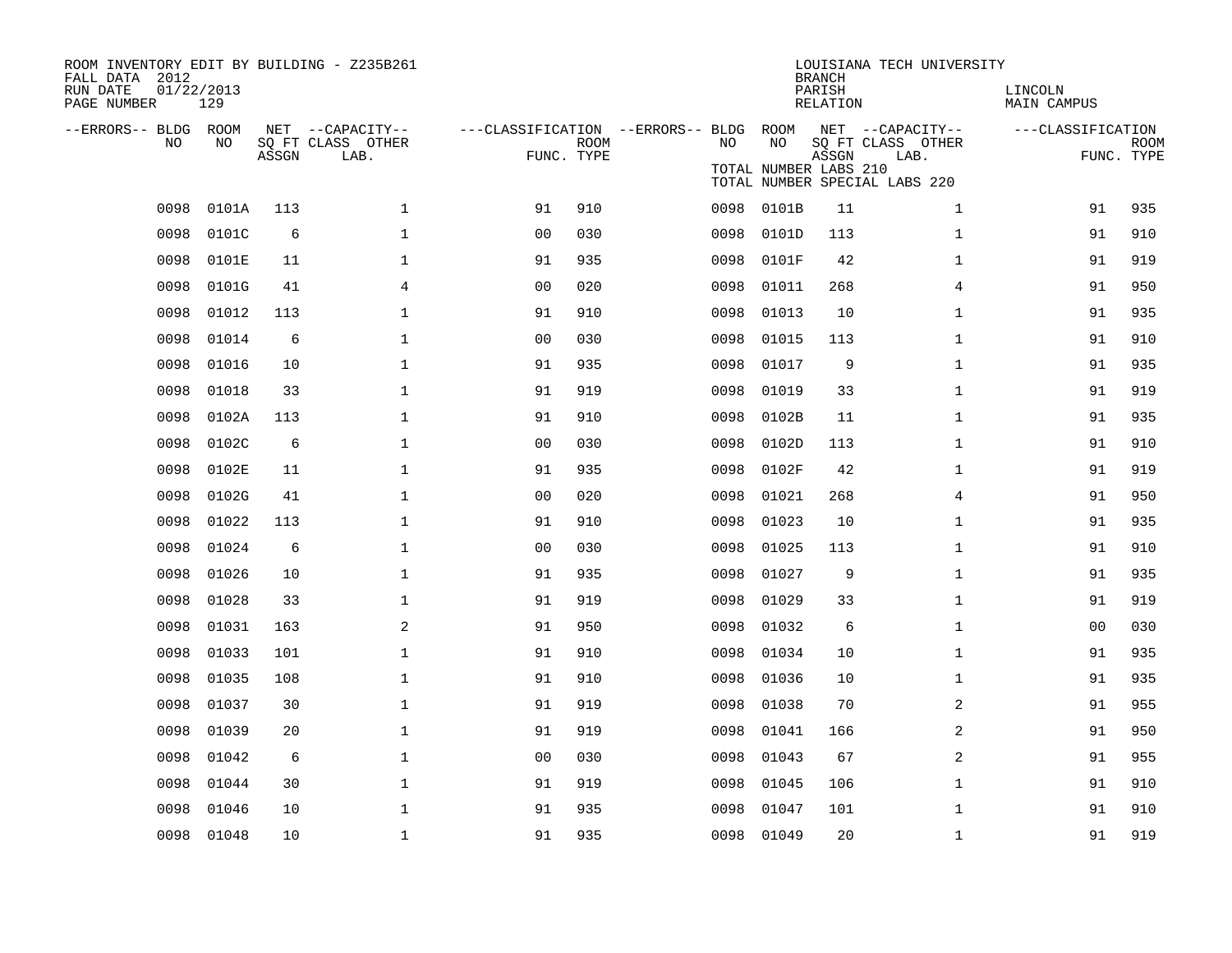| ROOM INVENTORY EDIT BY BUILDING - Z235B261<br>FALL DATA 2012<br>RUN DATE<br>01/22/2013<br>PAGE NUMBER |            |       |                                               |                |                           |                                         | <b>BRANCH</b><br>PARISH<br><b>RELATION</b> | LOUISIANA TECH UNIVERSITY | LINCOLN<br>MAIN CAMPUS                        |                   |                           |
|-------------------------------------------------------------------------------------------------------|------------|-------|-----------------------------------------------|----------------|---------------------------|-----------------------------------------|--------------------------------------------|---------------------------|-----------------------------------------------|-------------------|---------------------------|
| --ERRORS-- BLDG<br>NO                                                                                 | ROOM<br>NO | ASSGN | NET --CAPACITY--<br>SQ FT CLASS OTHER<br>LAB. |                | <b>ROOM</b><br>FUNC. TYPE | ---CLASSIFICATION --ERRORS-- BLDG<br>NO | ROOM<br>NO                                 | ASSGN                     | NET --CAPACITY--<br>SQ FT CLASS OTHER<br>LAB. | ---CLASSIFICATION | <b>ROOM</b><br>FUNC. TYPE |
| 0098                                                                                                  | 01051      | 159   | 2                                             | 91             | 950                       | 0098                                    | 01052                                      | 6                         | $\mathbf{1}$                                  | 00                | 030                       |
| 0098                                                                                                  | 01053      | 106   | $\mathbf 1$                                   | 91             | 910                       | 0098                                    | 01054                                      | 13                        | $\mathbf{1}$                                  | 91                | 935                       |
| 0098                                                                                                  | 01055      | 13    | $\mathbf 1$                                   | 91             | 935                       | 0098                                    | 01056                                      | 103                       | $\mathbf{1}$                                  | 91                | 910                       |
| 0098                                                                                                  | 01057      | 68    | $\mathbf{2}$                                  | 91             | 955                       | 0098                                    | 01058                                      | 53                        | $\mathbf{1}$                                  | 91                | 919                       |
| 0098                                                                                                  | 0201A      | 117   | $\mathbf 1$                                   | 91             | 910                       | 0098                                    | 0201B                                      | 11                        | $\mathbf{1}$                                  | 91                | 935                       |
| 0098                                                                                                  | 0201C      | 6     | $\mathbf{1}$                                  | 0 <sub>0</sub> | 030                       | 0098                                    | 0201D                                      | 128                       | $\mathbf{1}$                                  | 91                | 910                       |
| 0098                                                                                                  | 0201E      | 13    | $\mathbf{1}$                                  | 91             | 935                       | 0098                                    | 0201F                                      | 58                        | $\mathbf{1}$                                  | 91                | 919                       |
| 0098                                                                                                  | 0201G      | 42    | $\mathbf 1$                                   | 0 <sub>0</sub> | 020                       | 0098                                    | 02011                                      | 268                       | 4                                             | 91                | 950                       |
| 0098                                                                                                  | 02012      | 117   | $\mathbf{1}$                                  | 91             | 910                       | 0098                                    | 02013                                      | 10                        | $\mathbf{1}$                                  | 91                | 935                       |
| 0098                                                                                                  | 02014      | 6     | $\mathbf 1$                                   | 0 <sub>0</sub> | 030                       | 0098                                    | 02015                                      | 128                       | $\mathbf{1}$                                  | 91                | 910                       |
| 0098                                                                                                  | 02016      | 11    | $\mathbf{1}$                                  | 91             | 935                       | 0098                                    | 02017                                      | 8                         | $\mathbf{1}$                                  | 91                | 935                       |
| 0098                                                                                                  | 02018      | 34    | $\mathbf 1$                                   | 91             | 919                       | 0098                                    | 02019                                      | 39                        | $\mathbf{1}$                                  | 91                | 919                       |
| 0098                                                                                                  | 0202A      | 128   | $\mathbf{1}$                                  | 91             | 910                       | 0098                                    | 0202B                                      | 13                        | $\mathbf{1}$                                  | 91                | 935                       |
| 0098                                                                                                  | 0202C      | 6     | $\mathbf 1$                                   | 00             | 030                       | 0098                                    | 0202D                                      | 128                       | $\mathbf{1}$                                  | 91                | 910                       |
| 0098                                                                                                  | 0202E      | 13    | 1                                             | 91             | 935                       | 0098                                    | 0202F                                      | 30                        | $\mathbf{1}$                                  | 91                | 919                       |
| 0098                                                                                                  | 0202G      | 46    | 4                                             | 0 <sub>0</sub> | 020                       | 0098                                    | 0202H                                      | 24                        | $\mathbf{1}$                                  | 91                | 919                       |
| 0098                                                                                                  | 02021      | 293   | 4                                             | 91             | 950                       | 0098                                    | 02022                                      | 126                       | $\mathbf{1}$                                  | 91                | 910                       |
| 0098                                                                                                  | 02023      | 12    | 1                                             | 91             | 935                       | 0098                                    | 02024                                      | 6                         | $\mathbf{1}$                                  | 00                | 030                       |
| 0098                                                                                                  | 02025      | 128   | $\mathbf 1$                                   | 91             | 910                       | 0098                                    | 02026                                      | 12                        | $\mathbf{1}$                                  | 91                | 935                       |
| 0098                                                                                                  | 02027      | 7     | $\mathbf 1$                                   | 91             | 935                       | 0098                                    | 02028                                      | 33                        | $\mathbf{1}$                                  | 91                | 919                       |
| 0098                                                                                                  | 02029      | 33    | $\mathbf{1}$                                  | 91             | 919                       | 0098                                    | 0203A                                      | 125                       | $\mathbf{1}$                                  | 91                | 920                       |
| 0098                                                                                                  | 0203B      | 11    | $\mathbf{1}$                                  | 91             | 935                       | 0098                                    | 0203C                                      | 6                         | $\mathbf{1}$                                  | 00                | 030                       |
| 0098                                                                                                  | 0203D      | 117   | $\mathbf{1}$                                  | 91             | 910                       | 0098                                    | 0203E                                      | 11                        | $\mathbf{1}$                                  | 91                | 935                       |
| 0098                                                                                                  | 0203F      | 33    | $\mathbf 1$                                   | 91             | 919                       | 0098                                    | 0203G                                      | 42                        | 4                                             | 0 <sub>0</sub>    | 020                       |
| 0098                                                                                                  | 0203H      | 21    | $\mathbf 1$                                   | 91             | 919                       | 0098                                    | 02031                                      | 272                       | 4                                             | 91                | 950                       |
| 0098                                                                                                  | 02032      | 128   | $\mathbf 1$                                   | 91             | 910                       | 0098                                    | 02033                                      | 12                        | $\mathbf{1}$                                  | 91                | 935                       |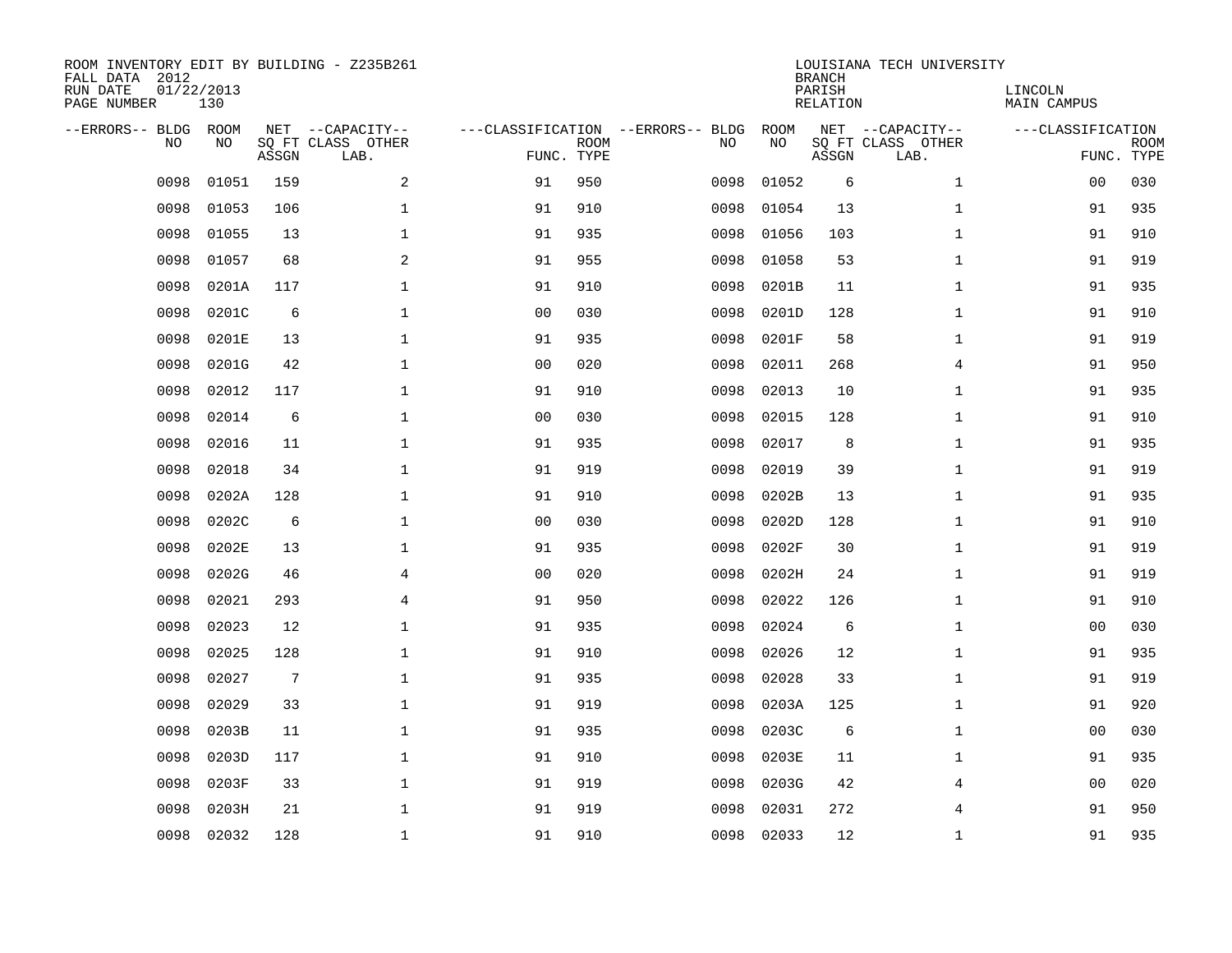| FALL DATA 2012<br>RUN DATE<br>PAGE NUMBER | 01/22/2013 | 131        |       | ROOM INVENTORY EDIT BY BUILDING - Z235B261 |                                   |                           |      |                                                                | <b>BRANCH</b><br>PARISH<br>RELATION | LOUISIANA TECH UNIVERSITY                                                                                                  | LINCOLN<br><b>MAIN CAMPUS</b> |                           |
|-------------------------------------------|------------|------------|-------|--------------------------------------------|-----------------------------------|---------------------------|------|----------------------------------------------------------------|-------------------------------------|----------------------------------------------------------------------------------------------------------------------------|-------------------------------|---------------------------|
| --ERRORS-- BLDG ROOM                      |            |            |       | NET --CAPACITY--                           | ---CLASSIFICATION --ERRORS-- BLDG |                           |      | ROOM                                                           |                                     | NET --CAPACITY--                                                                                                           | ---CLASSIFICATION             |                           |
|                                           | NO         | NO         | ASSGN | SQ FT CLASS OTHER<br>LAB.                  |                                   | <b>ROOM</b><br>FUNC. TYPE | NO.  | NO                                                             | ASSGN                               | SQ FT CLASS OTHER<br>LAB.                                                                                                  |                               | <b>ROOM</b><br>FUNC. TYPE |
|                                           | 0098       | 02034      | 6     | $\mathbf 1$                                | 0 <sup>0</sup>                    | 030                       | 0098 | 02035                                                          | 117                                 | $\mathbf{1}$                                                                                                               | 91                            | 910                       |
|                                           | 0098       | 02036      | 12    | $\mathbf{1}$                               | 91                                | 935                       | 0098 | 02037                                                          | 8                                   | $\mathbf{1}$                                                                                                               | 91                            | 935                       |
|                                           |            | 0098 02038 | 32    | $\mathbf{1}$                               | 91                                | 919                       |      | 0098 02039<br>TOTAL NUMBER CLASSROOMS<br>TOTAL NUMBER LABS 210 | 29                                  | $\mathbf{1}$<br>TOTAL NET ASSIGN SQ. FT. IN ROOM FILE<br>TOTAL NUMBER COMPUTER CLASSROOMS<br>TOTAL NUMBER SPECIAL LABS 220 | 91<br>6,145                   | 919                       |
|                                           | 0099       | 01011      | 179   | $\overline{a}$                             | 91                                | 950                       | 0099 | 01012                                                          | 43                                  | $\mathbf{1}$                                                                                                               | 91                            | 919                       |
|                                           | 0099       | 01013      | 6     | $\mathbf{1}$                               | 0 <sup>0</sup>                    | 030                       | 0099 | 01014                                                          | 126                                 | $\mathbf{1}$                                                                                                               | 91                            | 910                       |
|                                           | 0099       | 01015      | 126   | $\mathbf{1}$                               | 72                                | 910                       | 0099 | 01016                                                          | 13                                  | $\mathbf{1}$                                                                                                               | 91                            | 935                       |
|                                           | 0099       | 01017      | 13    | $\mathbf{1}$                               | 91                                | 935                       | 0099 | 01021                                                          | 201                                 | 2                                                                                                                          | 91                            | 950                       |
|                                           | 0099       | 01022      | 30    | $\mathbf 1$                                | 91                                | 919                       | 0099 | 01023                                                          | 6                                   | $\mathbf{1}$                                                                                                               | 00                            | 030                       |
|                                           | 0099       | 01024      | 117   | $\mathbf{1}$                               | 91                                | 910                       | 0099 | 01025                                                          | 10                                  | $\mathbf{1}$                                                                                                               | 91                            | 935                       |
|                                           | 0099       | 01026      | 114   | $\mathbf 1$                                | 91                                | 910                       | 0099 | 01027                                                          | 10                                  | $\mathbf{1}$                                                                                                               | 91                            | 935                       |
|                                           | 0099       | 01028      | 17    | $\mathbf{1}$                               | 91                                | 919                       | 0099 | 01031                                                          | 201                                 | 2                                                                                                                          | 91                            | 950                       |
|                                           | 0099       | 01032      | 30    | $\mathbf 1$                                | 91                                | 919                       | 0099 | 01033                                                          | 6                                   | $\mathbf{1}$                                                                                                               | 00                            | 030                       |
|                                           | 0099       | 01034      | 117   | $\mathbf{1}$                               | 91                                | 910                       | 0099 | 01035                                                          | 10                                  | $\mathbf{1}$                                                                                                               | 91                            | 935                       |
|                                           | 0099       | 01036      | 114   | $\mathbf 1$                                | 91                                | 910                       | 0099 | 01037                                                          | 10                                  | $\mathbf{1}$                                                                                                               | 91                            | 935                       |
|                                           | 0099       | 01038      | 17    | $\mathbf{1}$                               | 91                                | 919                       | 0099 | 01041                                                          | 179                                 | $\overline{a}$                                                                                                             | 91                            | 950                       |
|                                           | 0099       | 01042      | 43    | 1                                          | 91                                | 919                       | 0099 | 01043                                                          | 6                                   | $\mathbf{1}$                                                                                                               | 00                            | 030                       |
|                                           | 0099       | 01044      | 126   | $\mathbf{1}$                               | 91                                | 910                       | 0099 | 01045                                                          | 126                                 | $\mathbf{1}$                                                                                                               | 91                            | 910                       |
|                                           | 0099       | 01046      | 13    | $\mathbf 1$                                | 91                                | 935                       | 0099 | 01047                                                          | 13                                  | $\mathbf{1}$                                                                                                               | 91                            | 935                       |
|                                           | 0099       | 02011      | 179   | 2                                          | 91                                | 950                       | 0099 | 02012                                                          | 43                                  | $\mathbf{1}$                                                                                                               | 91                            | 919                       |
|                                           | 0099       | 02013      | 7     | $\mathbf 1$                                | 0 <sub>0</sub>                    | 030                       | 0099 | 02014                                                          | 126                                 | $\mathbf{1}$                                                                                                               | 91                            | 910                       |
|                                           | 0099       | 02015      | 126   | $\mathbf 1$                                | 91                                | 910                       | 0099 | 02016                                                          | 13                                  | $\mathbf{1}$                                                                                                               | 91                            | 935                       |
|                                           | 0099       | 02017      | 13    | $\mathbf{1}$                               | 91                                | 935                       | 0099 | 02021                                                          | 201                                 | 2                                                                                                                          | 91                            | 950                       |
|                                           |            | 0099 02022 | 30    | $\mathbf{1}$                               | 91                                | 919                       |      | 0099 02023                                                     | 6                                   | $\mathbf{1}$                                                                                                               | 0 <sub>0</sub>                | 030                       |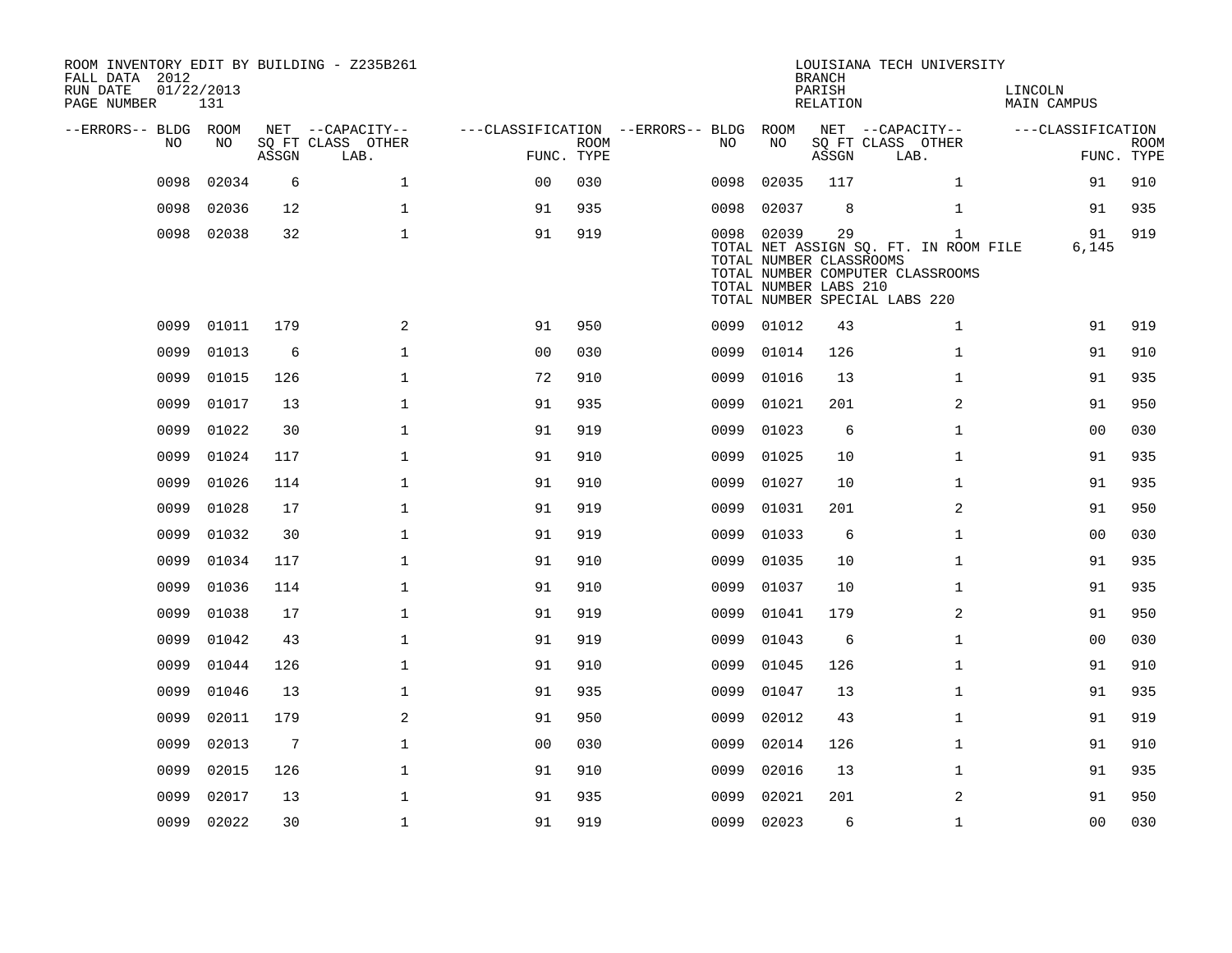| ROOM INVENTORY EDIT BY BUILDING - Z235B261<br>FALL DATA 2012<br>RUN DATE<br>01/22/2013<br>PAGE NUMBER |            |       |                                               |                |             |                                         | <b>BRANCH</b><br>PARISH<br><b>RELATION</b> | LOUISIANA TECH UNIVERSITY | LINCOLN<br>MAIN CAMPUS                        |                   |                           |
|-------------------------------------------------------------------------------------------------------|------------|-------|-----------------------------------------------|----------------|-------------|-----------------------------------------|--------------------------------------------|---------------------------|-----------------------------------------------|-------------------|---------------------------|
| --ERRORS-- BLDG<br>NO                                                                                 | ROOM<br>NO | ASSGN | NET --CAPACITY--<br>SQ FT CLASS OTHER<br>LAB. | FUNC. TYPE     | <b>ROOM</b> | ---CLASSIFICATION --ERRORS-- BLDG<br>NO | ROOM<br>NO                                 | ASSGN                     | NET --CAPACITY--<br>SQ FT CLASS OTHER<br>LAB. | ---CLASSIFICATION | <b>ROOM</b><br>FUNC. TYPE |
| 0099                                                                                                  | 02024      | 117   | $\mathbf{1}$                                  | 91             | 910         | 0099                                    | 02025                                      | 10                        | $\mathbf{1}$                                  | 91                | 935                       |
| 0099                                                                                                  | 02026      | 114   | $\mathbf{1}$                                  | 91             | 910         | 0099                                    | 02027                                      | 10                        | $\mathbf{1}$                                  | 91                | 935                       |
| 0099                                                                                                  | 02028      | 17    | $\mathbf 1$                                   | 91             | 919         | 0099                                    | 02031                                      | 201                       | $\overline{a}$                                | 91                | 950                       |
| 0099                                                                                                  | 02032      | 30    | $\mathbf 1$                                   | 91             | 919         | 0099                                    | 02033                                      | 6                         | $\mathbf{1}$                                  | 0 <sub>0</sub>    | 030                       |
| 0099                                                                                                  | 02034      | 117   | $\mathbf{1}$                                  | 91             | 910         | 0099                                    | 02035                                      | 10                        | $\mathbf{1}$                                  | 91                | 935                       |
| 0099                                                                                                  | 02036      | 114   | $\mathbf 1$                                   | 91             | 910         | 0099                                    | 02037                                      | 10                        | $\mathbf{1}$                                  | 91                | 935                       |
| 0099                                                                                                  | 02038      | 17    | $\mathbf{1}$                                  | 91             | 919         | 0099                                    | 02041                                      | 179                       | $\mathbf{1}$                                  | 91                | 950                       |
| 0099                                                                                                  | 02042      | 43    | $\mathbf{1}$                                  | 91             | 919         | 0099                                    | 02043                                      | $7\phantom{.0}$           | $\mathbf{1}$                                  | 0 <sub>0</sub>    | 030                       |
| 0099                                                                                                  | 02044      | 126   | $\mathbf 1$                                   | 91             | 910         | 0099                                    | 02045                                      | 126                       | $\mathbf{1}$                                  | 91                | 910                       |
| 0099                                                                                                  | 02046      | 13    | $\mathbf 1$                                   | 91             | 935         | 0099                                    | 02047                                      | 13                        | $\mathbf{1}$                                  | 91                | 935                       |
| 0099                                                                                                  | 0301A      | 113   | $\mathbf 1$                                   | 91             | 910         | 0099                                    | 0301B                                      | 11                        | $\mathbf{1}$                                  | 91                | 935                       |
| 0099                                                                                                  | 0301C      | 6     | $\mathbf 1$                                   | 0 <sub>0</sub> | 030         | 0099                                    | 0301D                                      | 113                       | $\mathbf{1}$                                  | 91                | 910                       |
| 0099                                                                                                  | 0301E      | 11    | $\mathbf 1$                                   | 91             | 935         | 0099                                    | 0301F                                      | 42                        | $\mathbf{1}$                                  | 91                | 919                       |
| 0099                                                                                                  | 0301G      | 41    | $\overline{4}$                                | 0 <sub>0</sub> | 020         | 0099                                    | 03011                                      | 268                       | 4                                             | 91                | 950                       |
| 0099                                                                                                  | 03012      | 113   | $\mathbf 1$                                   | 91             | 910         | 0099                                    | 03013                                      | 10                        | $\mathbf{1}$                                  | 91                | 935                       |
| 0099                                                                                                  | 03014      | 6     | $\mathbf{1}$                                  | 0 <sub>0</sub> | 030         | 0099                                    | 03015                                      | 113                       | $\mathbf{1}$                                  | 91                | 910                       |
| 0099                                                                                                  | 03016      | 10    | $\mathbf{1}$                                  | 91             | 935         | 0099                                    | 03017                                      | 9                         | $\mathbf{1}$                                  | 91                | 935                       |
| 0099                                                                                                  | 03018      | 33    | $\mathbf{1}$                                  | 91             | 919         | 0099                                    | 03019                                      | 33                        | $\mathbf{1}$                                  | 91                | 919                       |
| 0099                                                                                                  | 0302A      | 110   | $\mathbf 1$                                   | 91             | 910         | 0099                                    | 0302B                                      | 10                        | $\mathbf{1}$                                  | 91                | 935                       |
| 0099                                                                                                  | 0302C      | 6     | $\mathbf 1$                                   | 0 <sub>0</sub> | 030         | 0099                                    | 0302D                                      | 110                       | $\mathbf{1}$                                  | 91                | 910                       |
| 0099                                                                                                  | 0302E      | 10    | $\mathbf 1$                                   | 91             | 935         | 0099                                    | 0302F                                      | 46                        | $\mathbf{1}$                                  | 91                | 919                       |
| 0099                                                                                                  | 0302G      | 46    | $\mathbf 1$                                   | 0 <sub>0</sub> | 020         | 0099                                    | 03021                                      | 298                       | $\overline{4}$                                | 91                | 950                       |
| 0099                                                                                                  | 03022      | 110   | $\mathbf 1$                                   | 91             | 910         | 0099                                    | 03023                                      | 11                        | $\mathbf{1}$                                  | 91                | 935                       |
| 0099                                                                                                  | 03024      | 6     | $\mathbf{1}$                                  | 0 <sub>0</sub> | 030         | 0099                                    | 03025                                      | 110                       | $\mathbf{1}$                                  | 91                | 910                       |
| 0099                                                                                                  | 03026      | 11    | $\mathbf 1$                                   | 91             | 935         | 0099                                    | 03027                                      | 9                         | $\mathbf{1}$                                  | 91                | 935                       |
| 0099                                                                                                  | 03028      | 34    | $\mathbf{1}$                                  | 91             | 919         | 0099                                    | 03029                                      | 31                        | $\mathbf{1}$                                  | 91                | 919                       |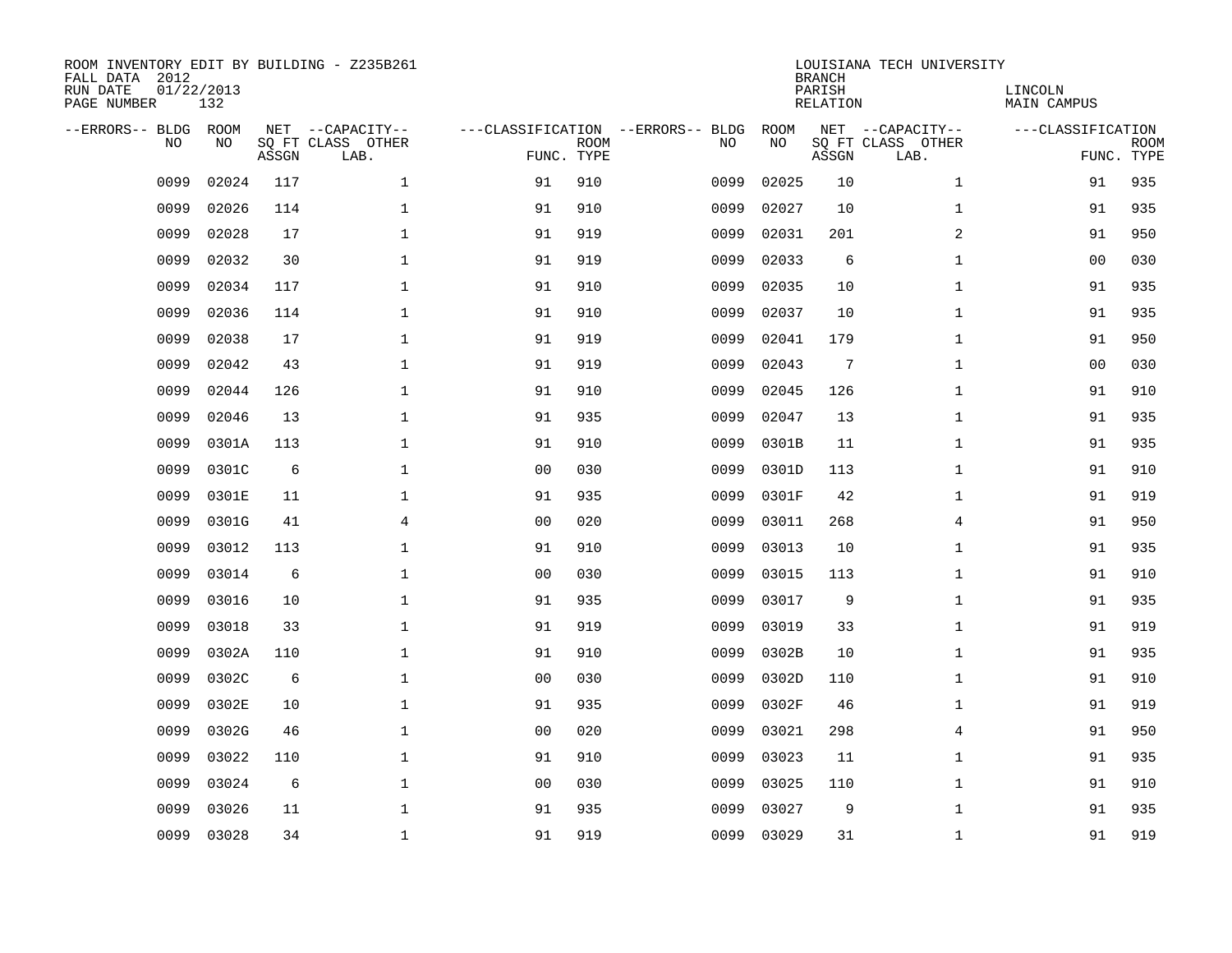| ROOM INVENTORY EDIT BY BUILDING - Z235B261<br>FALL DATA 2012<br>RUN DATE<br>PAGE NUMBER | 01/22/2013<br>133 |       |                                               |                |             |                                          |                                                                | <b>BRANCH</b><br>PARISH<br>RELATION | LOUISIANA TECH UNIVERSITY                                                                                                  | LINCOLN<br><b>MAIN CAMPUS</b> |                           |
|-----------------------------------------------------------------------------------------|-------------------|-------|-----------------------------------------------|----------------|-------------|------------------------------------------|----------------------------------------------------------------|-------------------------------------|----------------------------------------------------------------------------------------------------------------------------|-------------------------------|---------------------------|
| --ERRORS-- BLDG ROOM<br>NO                                                              | NO                | ASSGN | NET --CAPACITY--<br>SQ FT CLASS OTHER<br>LAB. | FUNC. TYPE     | <b>ROOM</b> | ---CLASSIFICATION --ERRORS-- BLDG<br>NO. | ROOM<br>NO                                                     | ASSGN                               | NET --CAPACITY--<br>SQ FT CLASS OTHER<br>LAB.                                                                              | ---CLASSIFICATION             | <b>ROOM</b><br>FUNC. TYPE |
| 0099                                                                                    | 0303A             | 110   | $\mathbf 1$                                   | 91             | 910         | 0099                                     | 0303B                                                          | 10                                  | $\mathbf{1}$                                                                                                               | 91                            | 935                       |
| 0099                                                                                    | 0303C             | 6     | $\mathbf{1}$                                  | 0 <sub>0</sub> | 030         | 0099                                     | 0303D                                                          | 110                                 | $\mathbf{1}$                                                                                                               | 91                            | 910                       |
| 0099                                                                                    | 0303E             | 10    | $\mathbf 1$                                   | 91             | 935         | 0099                                     | 0303F                                                          | 46                                  | $\mathbf{1}$                                                                                                               | 91                            | 919                       |
| 0099                                                                                    | 0303G             | 46    | 4                                             | 0 <sub>0</sub> | 020         | 0099                                     | 03031                                                          | 298                                 | 4                                                                                                                          | 91                            | 950                       |
| 0099                                                                                    | 03032             | 110   | $\mathbf{1}$                                  | 91             | 910         | 0099                                     | 03033                                                          | 11                                  | $\mathbf{1}$                                                                                                               | 91                            | 935                       |
| 0099                                                                                    | 03034             | 6     | $\mathbf 1$                                   | 0 <sub>0</sub> | 030         | 0099                                     | 03035                                                          | 110                                 | $\mathbf{1}$                                                                                                               | 91                            | 910                       |
| 0099                                                                                    | 03036             | 11    | $\mathbf{1}$                                  | 91             | 935         | 0099                                     | 03037                                                          | 9                                   | $\mathbf{1}$                                                                                                               | 91                            | 935                       |
| 0099                                                                                    | 03038             | 34    | $\mathbf{1}$                                  | 91             | 919         | 0099                                     | 03039                                                          | 31                                  | $\mathbf{1}$                                                                                                               | 91                            | 919                       |
| 0099                                                                                    | 0304A             | 113   | $\mathbf{1}$                                  | 91             | 910         | 0099                                     | 0304B                                                          | 11                                  | $\mathbf{1}$                                                                                                               | 91                            | 935                       |
| 0099                                                                                    | 0304C             | 6     | $\mathbf{1}$                                  | 0 <sub>0</sub> | 030         | 0099                                     | 0304D                                                          | 113                                 | $\mathbf{1}$                                                                                                               | 91                            | 910                       |
| 0099                                                                                    | 0304E             | 11    | $\mathbf{1}$                                  | 91             | 935         | 0099                                     | 0304F                                                          | 42                                  | $\mathbf{1}$                                                                                                               | 91                            | 919                       |
| 0099                                                                                    | 0304G             | 41    | $\overline{4}$                                | 0 <sub>0</sub> | 020         | 0099                                     | 03041                                                          | 268                                 | $\overline{4}$                                                                                                             | 91                            | 950                       |
| 0099                                                                                    | 03042             | 113   | $\mathbf 1$                                   | 91             | 910         | 0099                                     | 03043                                                          | 10                                  | $\mathbf{1}$                                                                                                               | 91                            | 935                       |
| 0099                                                                                    | 03044             | 6     | $\mathbf{1}$                                  | 0 <sub>0</sub> | 030         | 0099                                     | 03045                                                          | 113                                 | $\mathbf{1}$                                                                                                               | 91                            | 910                       |
| 0099                                                                                    | 03046             | 10    | $\mathbf 1$                                   | 91             | 935         | 0099                                     | 03047                                                          | 9                                   | $\mathbf{1}$                                                                                                               | 91                            | 935                       |
| 0099                                                                                    | 03048             | 33    | $\mathbf{1}$                                  | 91             | 919         |                                          | 0099 03049<br>TOTAL NUMBER CLASSROOMS<br>TOTAL NUMBER LABS 210 | 33                                  | $\mathbf{1}$<br>TOTAL NET ASSIGN SQ. FT. IN ROOM FILE<br>TOTAL NUMBER COMPUTER CLASSROOMS<br>TOTAL NUMBER SPECIAL LABS 220 | 91<br>7,554                   | 919                       |
| 0100                                                                                    | 01011             | 201   | 2                                             | 91             | 950         |                                          | 0100 01012                                                     | 130                                 | $\mathbf{1}$                                                                                                               | 91                            | 910                       |
| 0100                                                                                    | 01013             | 13    | $\mathbf{1}$                                  | 91             | 935         | 0100                                     | 01014                                                          | 124                                 | $\mathbf{1}$                                                                                                               | 91                            | 955                       |
| 0100                                                                                    | 01015             | 125   | $\mathbf{1}$                                  | 91             | 910         | 0100                                     | 01016                                                          | 13                                  | $\mathbf{1}$                                                                                                               | 91                            | 935                       |
| 0100                                                                                    | 01017             | 6     | $\mathbf{1}$                                  | 0 <sub>0</sub> | 030         | 0100                                     | 01018                                                          | 10                                  | $\mathbf{1}$                                                                                                               | 91                            | 935                       |
| 0100                                                                                    | 01019             | 70    | $\mathbf{1}$                                  | 91             | 919         | 0100                                     | 01021                                                          | 201                                 | 2                                                                                                                          | 91                            | 950                       |
| 0100                                                                                    | 01022             | 130   | $\mathbf{1}$                                  | 91             | 910         | 0100                                     | 01023                                                          | 13                                  | $\mathbf{1}$                                                                                                               | 91                            | 935                       |
|                                                                                         | 0100 01024        | 124   | 2                                             | 91             | 955         |                                          | 0100 01025                                                     | 125                                 | $\mathbf{1}$                                                                                                               | 91                            | 910                       |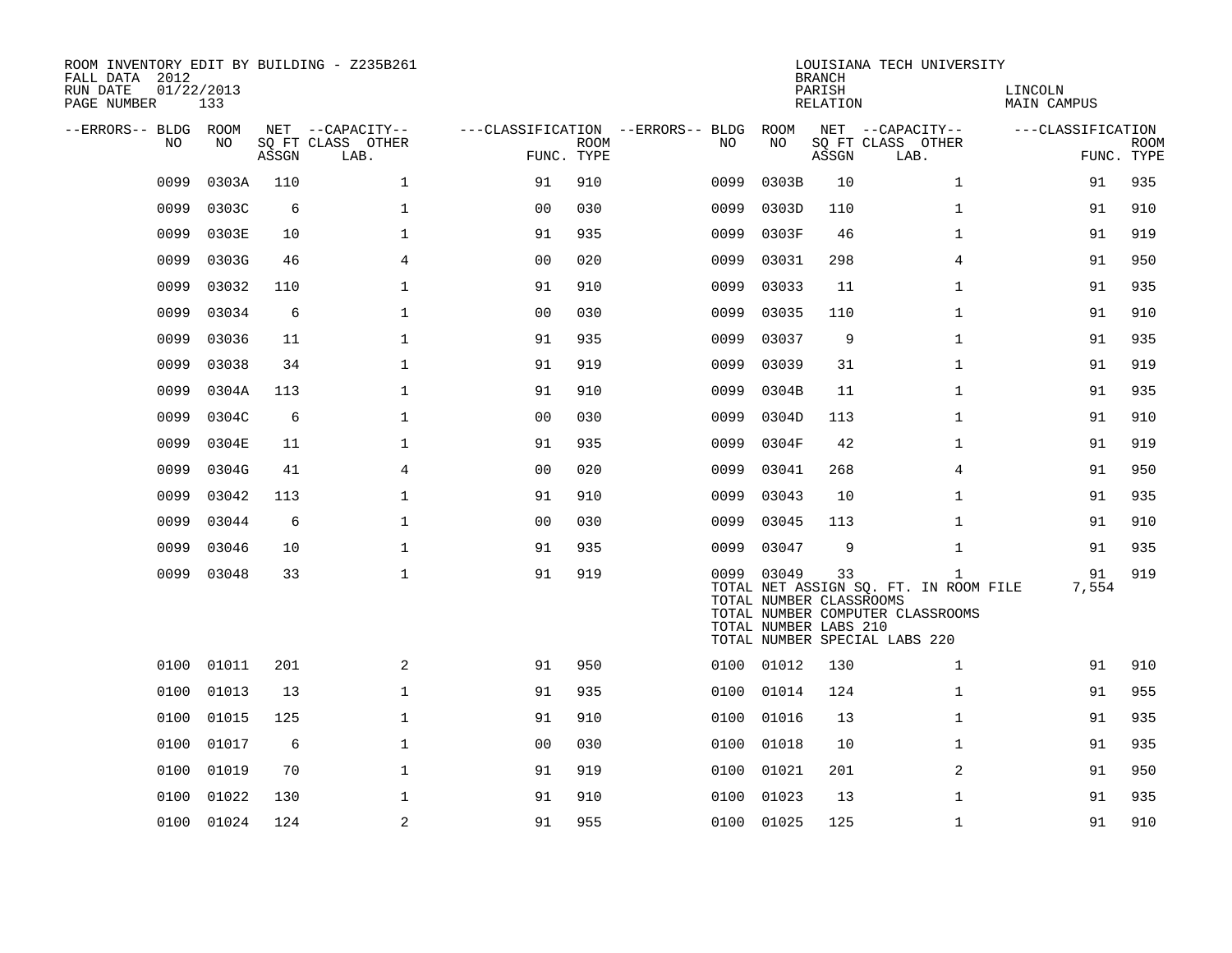| ROOM INVENTORY EDIT BY BUILDING - Z235B261<br>FALL DATA 2012<br>RUN DATE<br>PAGE NUMBER | 01/22/2013<br>134 |       |                           |                                   |             |      |                                                                | <b>BRANCH</b><br>PARISH<br>RELATION | LOUISIANA TECH UNIVERSITY                                                                                                  | LINCOLN<br>MAIN CAMPUS |                           |
|-----------------------------------------------------------------------------------------|-------------------|-------|---------------------------|-----------------------------------|-------------|------|----------------------------------------------------------------|-------------------------------------|----------------------------------------------------------------------------------------------------------------------------|------------------------|---------------------------|
| --ERRORS-- BLDG ROOM                                                                    |                   |       | NET --CAPACITY--          | ---CLASSIFICATION --ERRORS-- BLDG |             |      | ROOM                                                           |                                     | NET --CAPACITY--                                                                                                           | ---CLASSIFICATION      |                           |
| NO.                                                                                     | NO.               | ASSGN | SQ FT CLASS OTHER<br>LAB. | FUNC. TYPE                        | <b>ROOM</b> | NO.  | NO                                                             | ASSGN                               | SQ FT CLASS OTHER<br>LAB.                                                                                                  |                        | <b>ROOM</b><br>FUNC. TYPE |
| 0100                                                                                    | 01026             | 13    | $\mathbf{1}$              | 91                                | 935         | 0100 | 01027                                                          | 6                                   | $\mathbf{1}$                                                                                                               | 00                     | 030                       |
| 0100                                                                                    | 01028             | 10    | $\mathbf{1}$              | 91                                | 935         | 0100 | 01029                                                          | 70                                  | $\mathbf{1}$                                                                                                               | 91                     | 919                       |
| 0100                                                                                    | 0201A             | 129   | $\mathbf{1}$              | 91                                | 910         | 0100 | 0201B                                                          | 11                                  | $\mathbf{1}$                                                                                                               | 92                     | 935                       |
| 0100                                                                                    | 0201C             | 6     | $\mathbf 1$               | 0 <sub>0</sub>                    | 030         | 0100 | 0201D                                                          | 124                                 | $\mathbf{1}$                                                                                                               | 91                     | 910                       |
| 0100                                                                                    | 0201E             | 11    | $\mathbf{1}$              | 91                                | 935         | 0100 | 0201F                                                          | 43                                  | $\mathbf{1}$                                                                                                               | 91                     | 919                       |
| 0100                                                                                    | 0201G             | 46    | 4                         | 0 <sub>0</sub>                    | 020         | 0100 | 0201H                                                          | 23                                  | $\mathbf{1}$                                                                                                               | 91                     | 919                       |
| 0100                                                                                    | 02011             | 338   | $\overline{4}$            | 91                                | 950         | 0100 | 02012                                                          | 124                                 | $\mathbf{1}$                                                                                                               | 91                     | 910                       |
| 0100                                                                                    | 02013             | 8     | $\mathbf{1}$              | 91                                | 935         | 0100 | 02014                                                          | 9                                   | $\mathbf{1}$                                                                                                               | 91                     | 935                       |
| 0100                                                                                    | 02015             | 124   | $\mathbf{1}$              | 91                                | 910         | 0100 | 02016                                                          | 9                                   | $\mathbf{1}$                                                                                                               | 91                     | 935                       |
| 0100                                                                                    | 02017             | 8     | $\mathbf{1}$              | 0 <sub>0</sub>                    | 030         | 0100 | 02018                                                          | 79                                  | $\mathbf{1}$                                                                                                               | 91                     | 919                       |
| 0100                                                                                    | 0202A             | 129   | $\mathbf 1$               | 91                                | 910         | 0100 | 0202B                                                          | 11                                  | $\mathbf{1}$                                                                                                               | 91                     | 935                       |
| 0100                                                                                    | 0202C             | 6     | $\mathbf{1}$              | 00                                | 030         | 0100 | 0202D                                                          | 124                                 | $\mathbf{1}$                                                                                                               | 91                     | 910                       |
| 0100                                                                                    | 0202E             | 11    | $\mathbf 1$               | 91                                | 935         | 0100 | 0202F                                                          | 43                                  | $\mathbf{1}$                                                                                                               | 91                     | 919                       |
| 0100                                                                                    | 0202G             | 46    | 4                         | 00                                | 020         | 0100 | 0202H                                                          | 23                                  | $\mathbf{1}$                                                                                                               | 91                     | 919                       |
| 0100                                                                                    | 02021             | 338   | $\overline{4}$            | 91                                | 950         | 0100 | 02022                                                          | 124                                 | $\mathbf{1}$                                                                                                               | 91                     | 910                       |
| 0100                                                                                    | 02023             | 8     | $\mathbf{1}$              | 91                                | 935         | 0100 | 02024                                                          | 9                                   | $\mathbf{1}$                                                                                                               | 91                     | 935                       |
| 0100                                                                                    | 02025             | 124   | $\mathbf{1}$              | 91                                | 910         | 0100 | 02026                                                          | 9                                   | $\mathbf{1}$                                                                                                               | 91                     | 935                       |
| 0100                                                                                    | 02027             | 8     | $\mathbf{1}$              | 0 <sub>0</sub>                    | 030         |      | 0100 02028<br>TOTAL NUMBER CLASSROOMS<br>TOTAL NUMBER LABS 210 | 79                                  | $\mathbf{1}$<br>TOTAL NET ASSIGN SQ. FT. IN ROOM FILE<br>TOTAL NUMBER COMPUTER CLASSROOMS<br>TOTAL NUMBER SPECIAL LABS 220 | 91<br>3,436            | 919                       |
|                                                                                         | 0101 01011        | 179   | 2                         | 91                                | 950         |      | 0101 01012                                                     | 43                                  | $\mathbf{1}$                                                                                                               | 91                     | 919                       |
|                                                                                         | 0101 01013        | 7     | $\mathbf{1}$              | 0 <sub>0</sub>                    | 030         |      | 0101 01014                                                     | 126                                 | $\mathbf{1}$                                                                                                               | 91                     | 910                       |
|                                                                                         | 0101 01015        | 126   | $\mathbf 1$               | 91                                | 910         |      | 0101 01016                                                     | 13                                  | $\mathbf{1}$                                                                                                               | 91                     | 935                       |
|                                                                                         | 0101 01017        | 13    | $\mathbf 1$               | 91                                | 935         |      | 0101 01021                                                     | 201                                 | 2                                                                                                                          | 91                     | 950                       |
|                                                                                         | 0101 01022        | 30    | $\mathbf{1}$              | 91                                | 919         |      | 0101 01023                                                     | 6                                   | $\mathbf{1}$                                                                                                               | 0 <sub>0</sub>         | 030                       |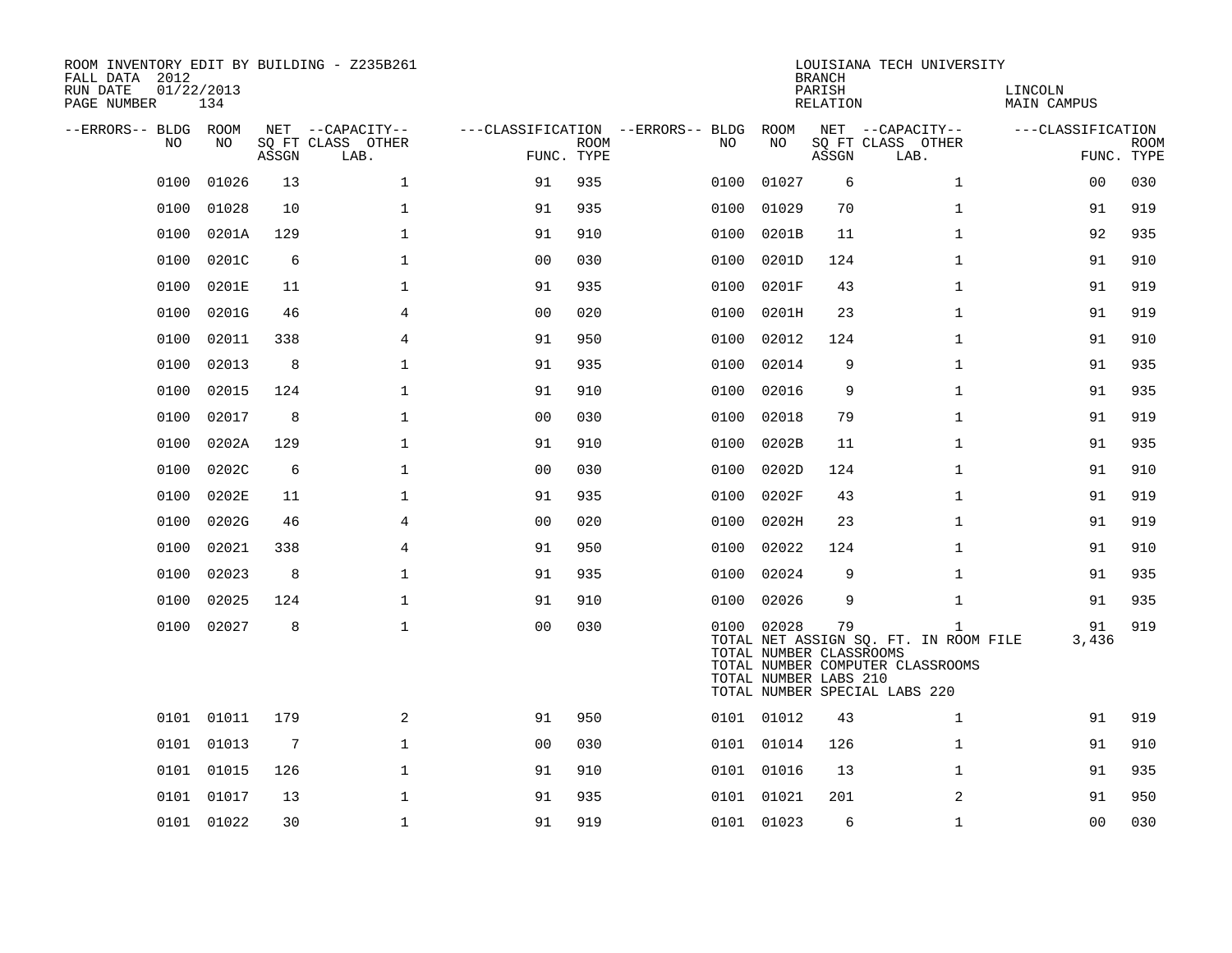| ROOM INVENTORY EDIT BY BUILDING - Z235B261<br>FALL DATA 2012<br>RUN DATE<br>PAGE NUMBER | 01/22/2013<br>135 |       |                                               |                                                 |             |      |            | <b>BRANCH</b><br>PARISH<br>RELATION | LOUISIANA TECH UNIVERSITY                     | LINCOLN<br><b>MAIN CAMPUS</b> |                           |
|-----------------------------------------------------------------------------------------|-------------------|-------|-----------------------------------------------|-------------------------------------------------|-------------|------|------------|-------------------------------------|-----------------------------------------------|-------------------------------|---------------------------|
| --ERRORS-- BLDG<br><b>NO</b>                                                            | ROOM<br>NO.       | ASSGN | NET --CAPACITY--<br>SO FT CLASS OTHER<br>LAB. | ---CLASSIFICATION --ERRORS-- BLDG<br>FUNC. TYPE | <b>ROOM</b> | NO   | ROOM<br>NO | ASSGN                               | NET --CAPACITY--<br>SQ FT CLASS OTHER<br>LAB. | ---CLASSIFICATION             | <b>ROOM</b><br>FUNC. TYPE |
| 0101                                                                                    | 01024             | 117   | $\mathbf{1}$                                  | 91                                              | 910         | 0101 | 01025      | 10                                  | $\mathbf{1}$                                  | 91                            | 935                       |
| 0101                                                                                    | 01026             | 114   | $\mathbf 1$                                   | 91                                              | 910         |      | 0101 01027 | 10                                  | $\mathbf{1}$                                  | 91                            | 935                       |
| 0101                                                                                    | 01028             | 17    | $\mathbf 1$                                   | 91                                              | 919         | 0101 | 01031      | 201                                 | $\overline{a}$                                | 91                            | 950                       |
| 0101                                                                                    | 01032             | 30    | $\mathbf{1}$                                  | 91                                              | 919         |      | 0101 01033 | 6                                   | $\mathbf{1}$                                  | 0 <sub>0</sub>                | 030                       |
| 0101                                                                                    | 01034             | 117   | $\mathbf{1}$                                  | 91                                              | 910         |      | 0101 01035 | 10                                  | $\mathbf{1}$                                  | 91                            | 935                       |
| 0101                                                                                    | 01036             | 114   | $\mathbf{1}$                                  | 91                                              | 910         |      | 0101 01037 | 10                                  | $\mathbf{1}$                                  | 91                            | 935                       |
| 0101                                                                                    | 01038             | 17    | $\mathbf{1}$                                  | 91                                              | 919         |      | 0101 01041 | 179                                 | $\mathbf{1}$                                  | 91                            | 950                       |
|                                                                                         | 0101 01042        | 43    | $\mathbf 1$                                   | 91                                              | 919         |      | 0101 01043 | $7\phantom{.0}$                     | $\mathbf{1}$                                  | 0 <sub>0</sub>                | 030                       |
| 0101                                                                                    | 01044             | 126   | $\mathbf{1}$                                  | 91                                              | 910         | 0101 | 01045      | 126                                 | $\mathbf{1}$                                  | 91                            | 910                       |
| 0101                                                                                    | 01046             | 13    | $\mathbf 1$                                   | 91                                              | 935         |      | 0101 01047 | 13                                  | $\mathbf{1}$                                  | 91                            | 935                       |
| 0101                                                                                    | 02011             | 179   | $\mathbf 1$                                   | 91                                              | 950         |      | 0101 02012 | 43                                  | $\mathbf{1}$                                  | 91                            | 919                       |
| 0101                                                                                    | 02013             | 7     | $\mathbf 1$                                   | 0 <sub>0</sub>                                  | 030         |      | 0101 02014 | 126                                 | $\mathbf{1}$                                  | 91                            | 910                       |
| 0101                                                                                    | 02015             | 126   | $\mathbf{1}$                                  | 91                                              | 910         | 0101 | 02016      | 13                                  | $\mathbf{1}$                                  | 91                            | 935                       |
| 0101                                                                                    | 02017             | 13    |                                               | 91                                              | 935         | 0101 | 02021      | 201                                 | 2                                             | 91                            | 950                       |
| 0101                                                                                    | 02022             | 30    | $\mathbf 1$                                   | 91                                              | 919         | 0101 | 02023      | 6                                   | $\mathbf{1}$                                  | 0 <sub>0</sub>                | 030                       |
| 0101                                                                                    | 02024             | 117   | $\mathbf 1$                                   | 91                                              | 910         |      | 0101 02025 | 10                                  |                                               | 91                            | 935                       |
| 0101                                                                                    | 02026             | 114   | $\mathbf 1$                                   | 91                                              | 910         | 0101 | 02027      | 10                                  | $\mathbf{1}$                                  | 91                            | 935                       |
| 0101                                                                                    | 02028             | 17    | $\mathbf{1}$                                  | 91                                              | 919         | 0101 | 02031      | 201                                 | 2                                             | 91                            | 950                       |
|                                                                                         | 0101 02032        | 30    | $\mathbf{1}$                                  | 91                                              | 919         |      | 0101 02033 | 6                                   | $\mathbf{1}$                                  | 00                            | 030                       |
| 0101                                                                                    | 02034             | 117   | $\mathbf{1}$                                  | 91                                              | 910         |      | 0101 02035 | 10                                  | $\mathbf{1}$                                  | 91                            | 935                       |
| 0101                                                                                    | 02036             | 114   | $\mathbf{1}$                                  | 91                                              | 910         |      | 0101 02037 | 10                                  | $\mathbf{1}$                                  | 91                            | 935                       |
| 0101                                                                                    | 02038             | 17    | $\mathbf{1}$                                  | 91                                              | 919         | 0101 | 02041      | 179                                 | 2                                             | 91                            | 950                       |
| 0101                                                                                    | 02042             | 43    | $\mathbf{1}$                                  | 91                                              | 919         |      | 0101 02043 | 7                                   | $\mathbf{1}$                                  | 0 <sub>0</sub>                | 030                       |
| 0101                                                                                    | 02044             | 126   | $\mathbf{1}$                                  | 91                                              | 910         |      | 0101 02045 | 126                                 | $\mathbf{1}$                                  | 91                            | 910                       |
|                                                                                         | 0101 02046        | 13    | $\mathbf 1$                                   | 91                                              | 935         |      | 0101 02047 | 13                                  | $\mathbf{1}$                                  | 91                            | 935                       |
|                                                                                         | 0101 0301A        | 113   | $\mathbf 1$                                   | 91                                              | 910         |      | 0101 0301B | 11                                  | $\mathbf{1}$                                  | 91                            | 935                       |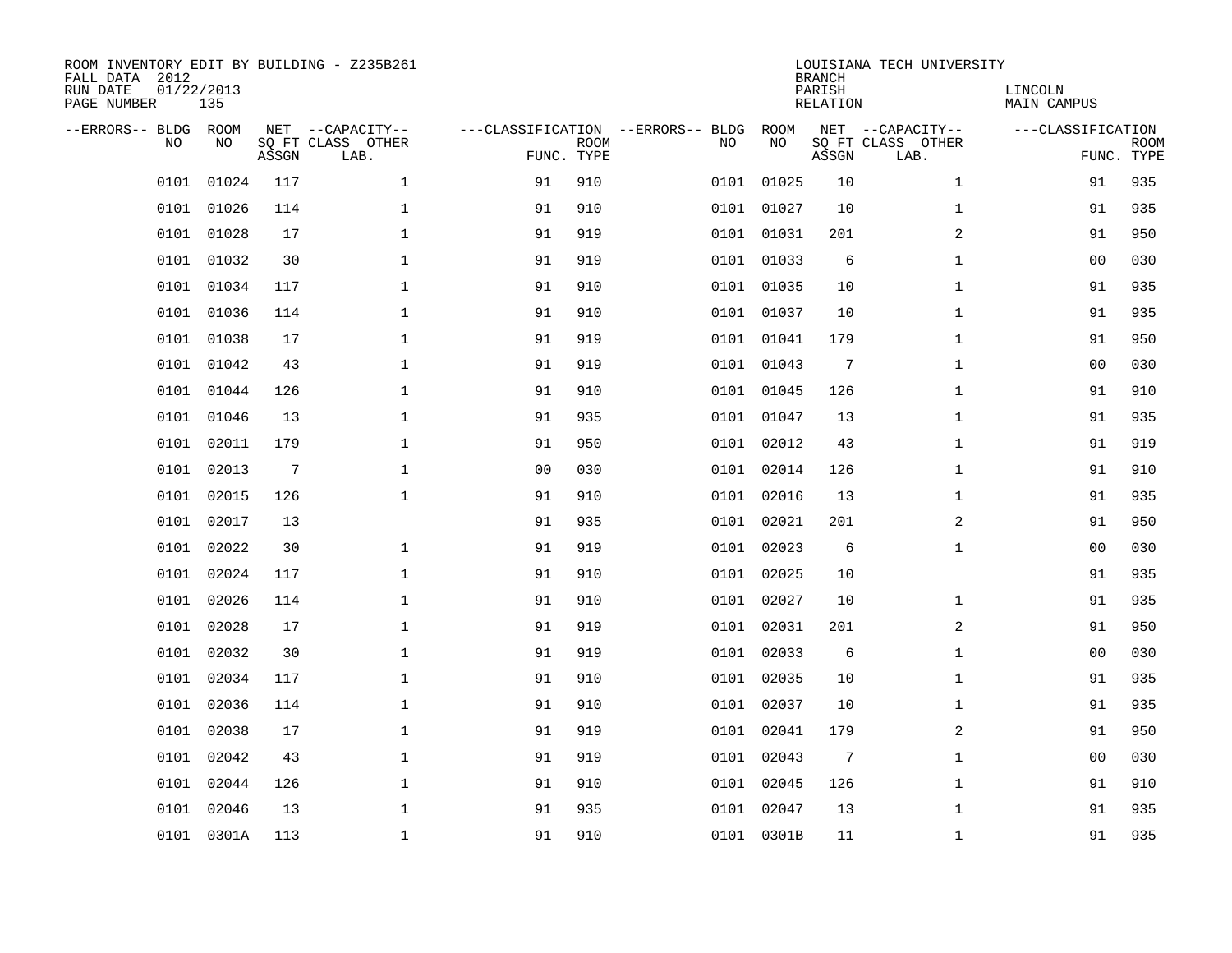| ROOM INVENTORY EDIT BY BUILDING - Z235B261<br>FALL DATA 2012<br>RUN DATE<br>PAGE NUMBER | 01/22/2013<br>136 |       |                                               |                                                 |             |      |            | <b>BRANCH</b><br>PARISH<br>RELATION | LOUISIANA TECH UNIVERSITY                     | LINCOLN<br><b>MAIN CAMPUS</b> |                           |
|-----------------------------------------------------------------------------------------|-------------------|-------|-----------------------------------------------|-------------------------------------------------|-------------|------|------------|-------------------------------------|-----------------------------------------------|-------------------------------|---------------------------|
| --ERRORS-- BLDG<br>NO                                                                   | ROOM<br>NO.       | ASSGN | NET --CAPACITY--<br>SQ FT CLASS OTHER<br>LAB. | ---CLASSIFICATION --ERRORS-- BLDG<br>FUNC. TYPE | <b>ROOM</b> | NO   | ROOM<br>NO | ASSGN                               | NET --CAPACITY--<br>SQ FT CLASS OTHER<br>LAB. | ---CLASSIFICATION             | <b>ROOM</b><br>FUNC. TYPE |
| 0101                                                                                    | 0301C             | 6     | $\mathbf{1}$                                  | 0 <sub>0</sub>                                  | 030         | 0101 | 0301D      | 113                                 | $\mathbf{1}$                                  | 91                            | 910                       |
| 0101                                                                                    | 0301E             | 11    | $\mathbf 1$                                   | 91                                              | 935         |      | 0101 0301F | 42                                  | $\mathbf{1}$                                  | 91                            | 919                       |
| 0101                                                                                    | 0301G             | 41    | $\overline{4}$                                | 0 <sub>0</sub>                                  | 020         | 0101 | 03011      | 268                                 | $\overline{4}$                                | 91                            | 950                       |
| 0101                                                                                    | 03012             | 113   | $\mathbf{1}$                                  | 91                                              | 910         |      | 0101 03013 | 10                                  | $\mathbf{1}$                                  | 91                            | 935                       |
| 0101                                                                                    | 03014             | 6     | $\mathbf{1}$                                  | 0 <sub>0</sub>                                  | 030         |      | 0101 03015 | 113                                 | $\mathbf{1}$                                  | 91                            | 910                       |
| 0101                                                                                    | 03016             | 10    | $\mathbf{1}$                                  | 91                                              | 935         |      | 0101 03017 | 9                                   | $\mathbf{1}$                                  | 91                            | 935                       |
| 0101                                                                                    | 03018             | 33    | $\mathbf{1}$                                  | 91                                              | 919         |      | 0101 03019 | 33                                  | $\mathbf{1}$                                  | 91                            | 919                       |
|                                                                                         | 0101 0302A        | 110   | $\mathbf 1$                                   | 91                                              | 910         |      | 0101 0302B | 10                                  | $\mathbf{1}$                                  | 91                            | 935                       |
| 0101                                                                                    | 0302C             | 6     | $\mathbf{1}$                                  | 0 <sub>0</sub>                                  | 030         |      | 0101 0302D | 110                                 | $\mathbf{1}$                                  | 91                            | 910                       |
| 0101                                                                                    | 0302E             | 10    | $\mathbf 1$                                   | 91                                              | 935         |      | 0101 0302F | 46                                  | $\mathbf{1}$                                  | 91                            | 919                       |
| 0101                                                                                    | 0302G             | 46    | $\mathbf 1$                                   | 0 <sub>0</sub>                                  | 020         |      | 0101 03021 | 298                                 | 4                                             | 91                            | 950                       |
|                                                                                         | 0101 03022        | 110   | $\mathbf 1$                                   | 91                                              | 910         |      | 0101 03023 | 11                                  | $\mathbf{1}$                                  | 91                            | 935                       |
| 0101                                                                                    | 03024             | 6     | $\mathbf 1$                                   | 0 <sub>0</sub>                                  | 030         | 0101 | 03025      | 110                                 | $\mathbf{1}$                                  | 91                            | 910                       |
| 0101                                                                                    | 03026             | 11    | $\mathbf 1$                                   | 91                                              | 935         | 0101 | 03027      | 9                                   | $\mathbf{1}$                                  | 91                            | 935                       |
| 0101                                                                                    | 03028             | 34    | $\mathbf 1$                                   | 91                                              | 919         | 0101 | 03029      | 31                                  | $\mathbf{1}$                                  | 91                            | 919                       |
| 0101                                                                                    | 0303A             | 110   | $\mathbf 1$                                   | 91                                              | 910         |      | 0101 0303B | 10                                  | $\mathbf{1}$                                  | 91                            | 935                       |
| 0101                                                                                    | 0303C             | 6     | $\mathbf 1$                                   | 0 <sub>0</sub>                                  | 030         | 0101 | 0303D      | 110                                 | $\mathbf{1}$                                  | 91                            | 910                       |
| 0101                                                                                    | 0303E             | 10    | $\mathbf{1}$                                  | 91                                              | 935         |      | 0101 0303F | 46                                  | $\mathbf{1}$                                  | 91                            | 919                       |
|                                                                                         | 0101 0303G        | 46    | $\overline{4}$                                | 0 <sub>0</sub>                                  | 020         |      | 0101 03031 | 298                                 | $\overline{4}$                                | 91                            | 950                       |
| 0101                                                                                    | 03032             | 110   | $\mathbf{1}$                                  | 91                                              | 910         |      | 0101 03033 | 11                                  | $\mathbf{1}$                                  | 91                            | 935                       |
| 0101                                                                                    | 03034             | 6     | $\mathbf{1}$                                  | 0 <sub>0</sub>                                  | 030         |      | 0101 03035 | 110                                 | $\mathbf{1}$                                  | 91                            | 910                       |
| 0101                                                                                    | 03036             | 11    | $\mathbf{1}$                                  | 91                                              | 935         |      | 0101 03037 | 9                                   | $\mathbf{1}$                                  | 91                            | 935                       |
| 0101                                                                                    | 03038             | 10    | $\mathbf{1}$                                  | 91                                              | 935         |      | 0101 03039 | 31                                  | $\mathbf{1}$                                  | 91                            | 919                       |
| 0101                                                                                    | 0304A             | 113   | $\mathbf{1}$                                  | 91                                              | 910         |      | 0101 0304B | 11                                  | $\mathbf{1}$                                  | 91                            | 935                       |
| 0101                                                                                    | 0304C             | 6     | $\mathbf 1$                                   | 0 <sub>0</sub>                                  | 030         |      | 0101 0304D | 113                                 | $\mathbf{1}$                                  | 91                            | 910                       |
|                                                                                         | 0101 0304E        | 11    | $\mathbf 1$                                   | 91                                              | 935         |      | 0101 0304F | 42                                  | $\mathbf{1}$                                  | 91                            | 919                       |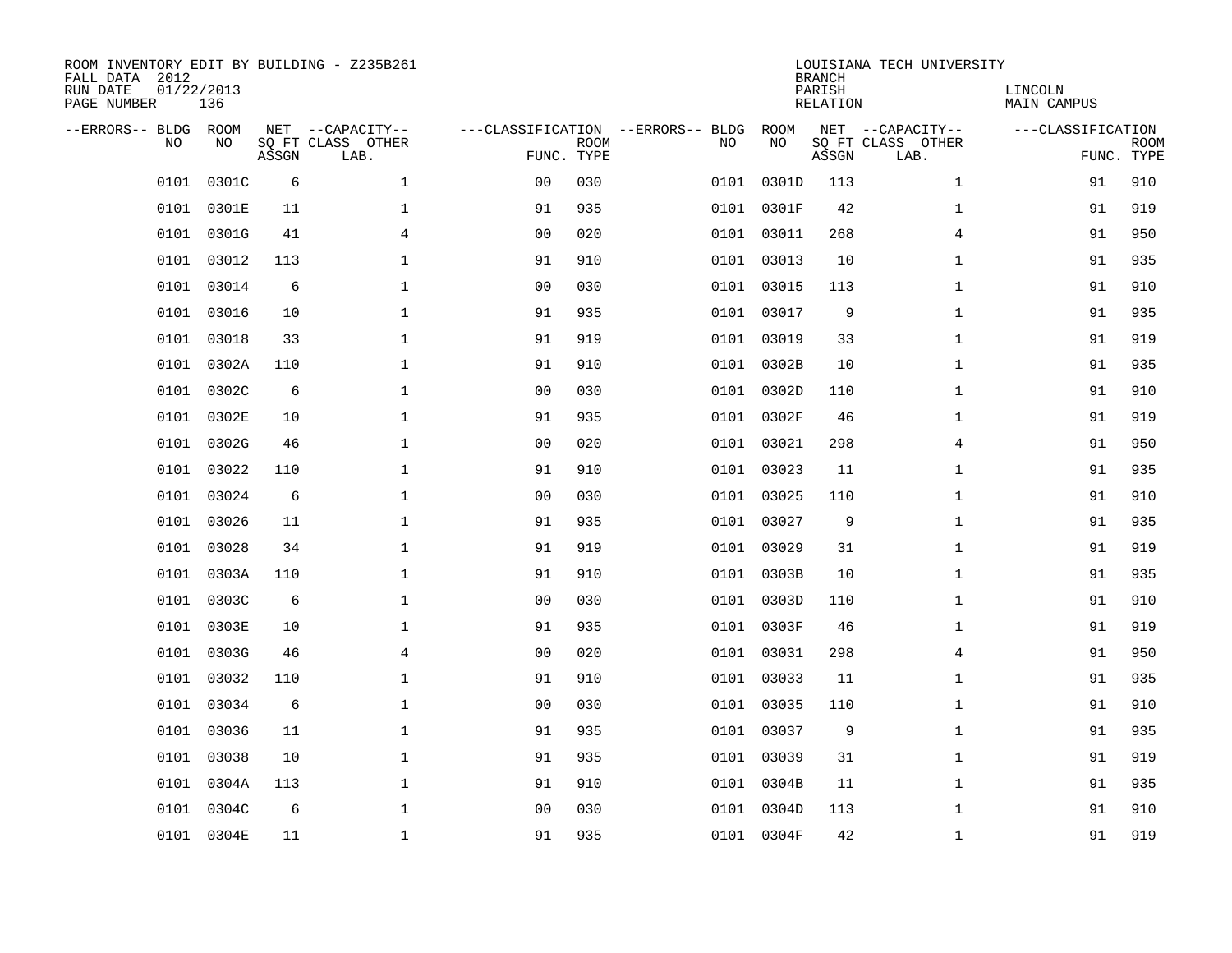| FALL DATA 2012<br>RUN DATE<br>PAGE NUMBER | 01/22/2013 | 137        |       | ROOM INVENTORY EDIT BY BUILDING - Z235B261 |                                        |                           |     |                                                                | <b>BRANCH</b><br>PARISH<br>RELATION | LOUISIANA TECH UNIVERSITY                                                                                                  | LINCOLN<br><b>MAIN CAMPUS</b> |                           |
|-------------------------------------------|------------|------------|-------|--------------------------------------------|----------------------------------------|---------------------------|-----|----------------------------------------------------------------|-------------------------------------|----------------------------------------------------------------------------------------------------------------------------|-------------------------------|---------------------------|
| --ERRORS-- BLDG ROOM                      |            |            |       | NET --CAPACITY--                           | ---CLASSIFICATION --ERRORS-- BLDG ROOM |                           |     |                                                                |                                     | NET --CAPACITY--                                                                                                           | ---CLASSIFICATION             |                           |
|                                           | NO         | NO.        | ASSGN | SQ FT CLASS OTHER<br>LAB.                  |                                        | <b>ROOM</b><br>FUNC. TYPE | NO. | NO                                                             | ASSGN                               | SQ FT CLASS OTHER<br>LAB.                                                                                                  |                               | <b>ROOM</b><br>FUNC. TYPE |
|                                           |            | 0101 0304G | 41    | $\overline{4}$                             | 0 <sub>0</sub>                         | 020                       |     | 0101 03041                                                     | 268                                 | 4                                                                                                                          | 91                            | 950                       |
|                                           | 0101       | 03042      | 113   | $\mathbf{1}$                               | 91                                     | 910                       |     | 0101 03043                                                     | 10                                  | $\mathbf{1}$                                                                                                               | 91                            | 935                       |
|                                           |            | 0101 03044 | 6     | $\mathbf{1}$                               | 0 <sub>0</sub>                         | 030                       |     | 0101 03045                                                     | 113                                 | $\mathbf{1}$                                                                                                               | 91                            | 910                       |
|                                           | 0101       | 03046      | 10    | $\mathbf{1}$                               | 91                                     | 935                       |     | 0101 03047                                                     | 9                                   | $\mathbf{1}$                                                                                                               | 91                            | 935                       |
|                                           |            | 0101 03048 | 33    | $\mathbf{1}$                               | 91                                     | 919                       |     | 0101 03049<br>TOTAL NUMBER CLASSROOMS<br>TOTAL NUMBER LABS 210 | 33                                  | $\mathbf{1}$<br>TOTAL NET ASSIGN SQ. FT. IN ROOM FILE<br>TOTAL NUMBER COMPUTER CLASSROOMS<br>TOTAL NUMBER SPECIAL LABS 220 | 91<br>7,530                   | 919                       |
|                                           | 0102 00L1  |            | 419   |                                            | 91                                     | 955                       |     | 0102 00L2                                                      | 122                                 |                                                                                                                            | 0 <sub>0</sub>                | 030                       |
|                                           | 0102       | 01011      | 147   | 5                                          | 91                                     | 950                       |     | 0102 01012                                                     | 6                                   | $\mathbf{1}$                                                                                                               | 00                            | 030                       |
|                                           |            | 0102 01013 | 104   | $\mathbf 1$                                | 91                                     | 910                       |     | 0102 01014                                                     | 10                                  | $\mathbf{1}$                                                                                                               | 91                            | 935                       |
|                                           |            | 0102 01015 | 106   | $\mathbf{1}$                               | 91                                     | 910                       |     | 0102 01016                                                     | 10                                  | $\mathbf{1}$                                                                                                               | 91                            | 935                       |
|                                           |            | 0102 01017 | 29    | $\mathbf 1$                                | 91                                     | 919                       |     | 0102 01018                                                     | 81                                  | 2                                                                                                                          | 91                            | 955                       |
|                                           |            | 0102 01019 | 28    | $\mathbf{1}$                               | 91                                     | 919                       |     | 0102 01021                                                     | 144                                 | $\overline{a}$                                                                                                             | 91                            | 950                       |
|                                           |            | 0102 01022 | 6     | 1                                          | 0 <sub>0</sub>                         | 030                       |     | 0102 01023                                                     | 70                                  | 2                                                                                                                          | 91                            | 955                       |
|                                           |            | 0102 01024 | 29    | $\mathbf{1}$                               | 91                                     | 919                       |     | 0102 01025                                                     | 111                                 | $\mathbf{1}$                                                                                                               | 91                            | 910                       |
|                                           |            | 0102 01026 | 10    | $\mathbf 1$                                | 91                                     | 935                       |     | 0102 01027                                                     | 102                                 | $\mathbf{1}$                                                                                                               | 91                            | 910                       |
|                                           |            | 0102 01028 | 10    | $\mathbf 1$                                | 91                                     | 935                       |     | 0102 01029                                                     | 29                                  | $\mathbf{1}$                                                                                                               | 91                            | 919                       |
|                                           |            | 0102 01031 | 144   | 2                                          | 91                                     | 950                       |     | 0102 01032                                                     | 6                                   | $\mathbf{1}$                                                                                                               | 00                            | 030                       |
|                                           |            | 0102 01033 | 70    | 2                                          | 91                                     | 955                       |     | 0102 01034                                                     | 29                                  | $\mathbf{1}$                                                                                                               | 91                            | 919                       |
|                                           |            | 0102 01035 | 111   | $\mathbf{1}$                               | 91                                     | 910                       |     | 0102 01036                                                     | 10                                  | $\mathbf{1}$                                                                                                               | 91                            | 935                       |
|                                           |            | 0102 01037 | 102   | $\mathbf{1}$                               | 91                                     | 910                       |     | 0102 01038                                                     | 10                                  | $\mathbf{1}$                                                                                                               | 91                            | 935                       |
|                                           |            | 0102 01039 | 29    | $\mathbf 1$                                | 91                                     | 919                       |     | 0102 01041                                                     | 147                                 | 2                                                                                                                          | 91                            | 950                       |
|                                           |            | 0102 01042 | 6     | $\mathbf{1}$                               | 00                                     | 030                       |     | 0102 01043                                                     | 104                                 | $\mathbf{1}$                                                                                                               | 91                            | 910                       |
|                                           |            | 0102 01044 | 10    | $\mathbf 1$                                | 91                                     | 935                       |     | 0102 01045                                                     | 106                                 | $\mathbf{1}$                                                                                                               | 91                            | 910                       |
|                                           |            | 0102 01046 | 10    | $\mathbf{1}$                               | 91                                     | 935                       |     | 0102 01047                                                     | 29                                  | $\mathbf{1}$                                                                                                               | 91                            | 919                       |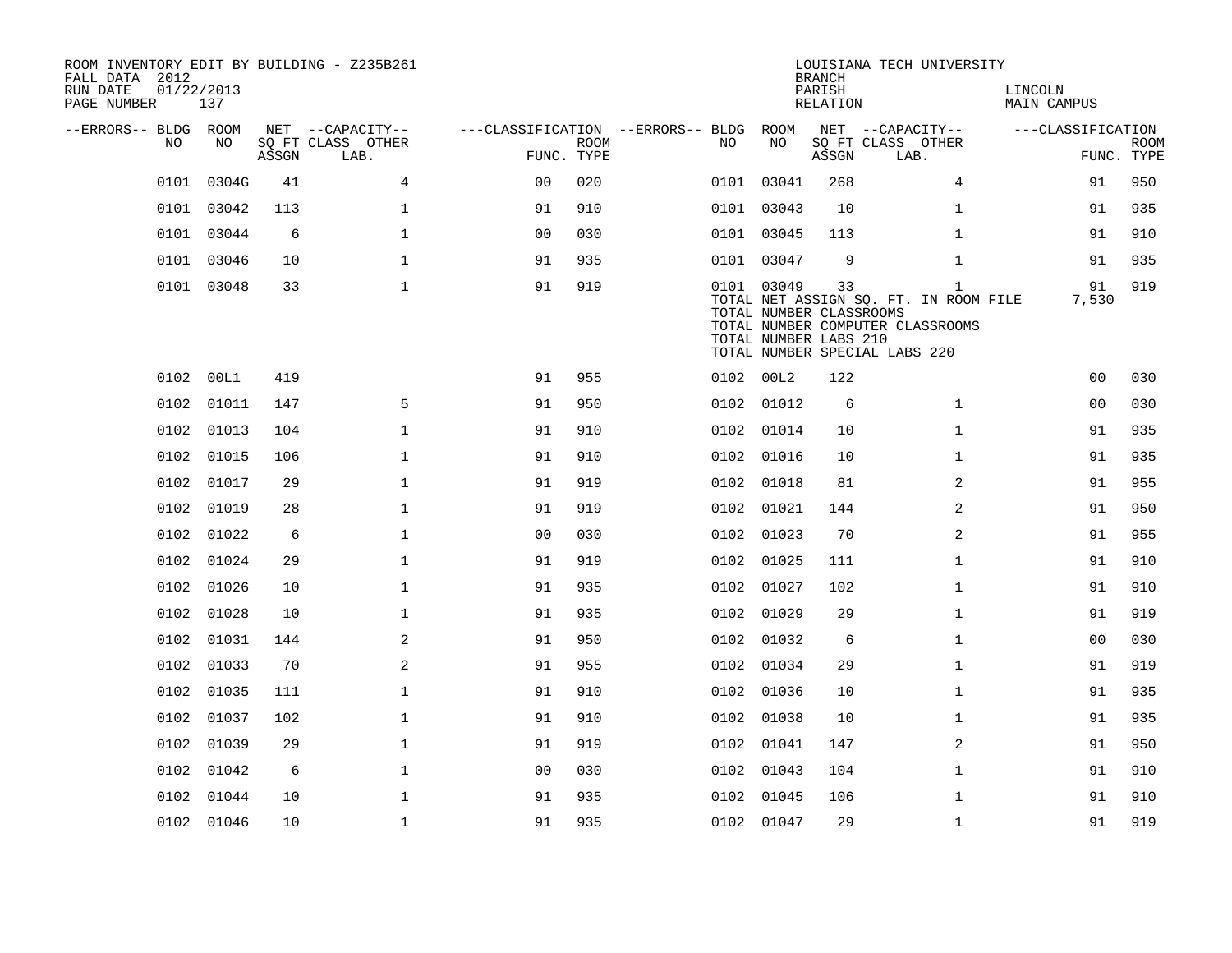| FALL DATA 2012<br>RUN DATE<br>PAGE NUMBER | 01/22/2013<br>138        |                 | ROOM INVENTORY EDIT BY BUILDING - Z235B261    |                                                 |             |      |            | <b>BRANCH</b><br>PARISH<br>RELATION | LOUISIANA TECH UNIVERSITY                     | LINCOLN<br><b>MAIN CAMPUS</b> |                           |
|-------------------------------------------|--------------------------|-----------------|-----------------------------------------------|-------------------------------------------------|-------------|------|------------|-------------------------------------|-----------------------------------------------|-------------------------------|---------------------------|
| --ERRORS-- BLDG                           | ROOM<br><b>NO</b><br>NO. | ASSGN           | NET --CAPACITY--<br>SO FT CLASS OTHER<br>LAB. | ---CLASSIFICATION --ERRORS-- BLDG<br>FUNC. TYPE | <b>ROOM</b> | NO   | ROOM<br>NO | ASSGN                               | NET --CAPACITY--<br>SQ FT CLASS OTHER<br>LAB. | ---CLASSIFICATION             | <b>ROOM</b><br>FUNC. TYPE |
|                                           | 0102<br>01048            | 81              | 2                                             | 91                                              | 955         | 0102 | 01049      | 28                                  | $\mathbf{1}$                                  | 91                            | 919                       |
|                                           | 01051<br>0102            | 179             | 2                                             | 91                                              | 950         |      | 0102 01052 | 43                                  | $\mathbf{1}$                                  | 91                            | 919                       |
|                                           | 0102<br>01053            | $7\phantom{.0}$ | $\mathbf 1$                                   | 0 <sub>0</sub>                                  | 030         | 0102 | 01054      | 126                                 | $\mathbf{1}$                                  | 91                            | 910                       |
|                                           | 01055<br>0102            | 126             | $\mathbf 1$                                   | 91                                              | 910         | 0102 | 01056      | 13                                  | $\mathbf{1}$                                  | 91                            | 935                       |
|                                           | 0102<br>01057            | 13              | $\mathbf{1}$                                  | 91                                              | 935         | 0102 | 01061      | 201                                 | 2                                             | 91                            | 950                       |
|                                           | 0102<br>01062            | 30              | $\mathbf{1}$                                  | 91                                              | 919         | 0102 | 01063      | 6                                   | $\mathbf{1}$                                  | 0 <sub>0</sub>                | 030                       |
|                                           | 0102<br>01064            | 117             | $\mathbf{1}$                                  | 91                                              | 910         | 0102 | 01065      | 10                                  | $\mathbf{1}$                                  | 91                            | 935                       |
|                                           | 0102<br>01066            | 114             | $\mathbf 1$                                   | 91                                              | 910         | 0102 | 01067      | 10                                  | $\mathbf{1}$                                  | 91                            | 935                       |
|                                           | 0102<br>01068            | 17              | $\mathbf{1}$                                  | 91                                              | 919         | 0102 | 02011      | 147                                 | 2                                             | 91                            | 950                       |
|                                           | 0102<br>02012            | 6               | $\mathbf 1$                                   | 0 <sub>0</sub>                                  | 030         | 0102 | 02013      | 104                                 | $\mathbf{1}$                                  | 91                            | 910                       |
|                                           | 0102<br>02014            | 10              | $\mathbf 1$                                   | 91                                              | 935         | 0102 | 02015      | 106                                 | $\mathbf{1}$                                  | 91                            | 910                       |
|                                           | 0102<br>02016            | 10              | $\mathbf 1$                                   | 91                                              | 935         | 0102 | 02017      | 29                                  | $\mathbf{1}$                                  | 91                            | 919                       |
|                                           | 0102<br>02018            | 81              | 2                                             | 91                                              | 955         | 0102 | 02019      | 28                                  | $\mathbf{1}$                                  | 91                            | 919                       |
|                                           | 0102<br>02021            | 144             | 2                                             | 91                                              | 950         | 0102 | 02022      | 6                                   | $\mathbf{1}$                                  | 00                            | 030                       |
|                                           | 0102<br>02023            | 70              | 2                                             | 91                                              | 955         | 0102 | 02024      | 29                                  | $\mathbf{1}$                                  | 91                            | 919                       |
|                                           | 02025<br>0102            | 111             | 1                                             | 91                                              | 910         |      | 0102 02026 | 10                                  | $\mathbf{1}$                                  | 91                            | 935                       |
|                                           | 02027<br>0102            | 102             | $\mathbf 1$                                   | 91                                              | 910         | 0102 | 02028      | 10                                  | $\mathbf{1}$                                  | 91                            | 935                       |
|                                           | 0102<br>02029            | 29              | $\mathbf{1}$                                  | 91                                              | 919         | 0102 | 02031      | 144                                 | 2                                             | 91                            | 950                       |
|                                           | 0102<br>02032            | 6               | $\mathbf{1}$                                  | 0 <sub>0</sub>                                  | 030         |      | 0102 02033 | 70                                  | 2                                             | 91                            | 955                       |
|                                           | 0102<br>02034            | 29              | $\mathbf{1}$                                  | 91                                              | 919         | 0102 | 02035      | 111                                 | $\mathbf{1}$                                  | 91                            | 910                       |
|                                           | 0102<br>02036            | 10              | $\mathbf{1}$                                  | 91                                              | 935         |      | 0102 02037 | 102                                 | $\mathbf{1}$                                  | 91                            | 910                       |
|                                           | 0102<br>02038            | 10              | $\mathbf{1}$                                  | 91                                              | 935         | 0102 | 02039      | 29                                  | $\mathbf{1}$                                  | 91                            | 919                       |
|                                           | 0102<br>02041            | 147             | 2                                             | 91                                              | 950         |      | 0102 02042 | 6                                   | $\mathbf{1}$                                  | 0 <sub>0</sub>                | 030                       |
|                                           | 02043<br>0102            | 104             | $\mathbf{1}$                                  | 91                                              | 910         | 0102 | 02044      | 10                                  | $\mathbf{1}$                                  | 91                            | 935                       |
|                                           | 0102<br>02045            | 106             | 1                                             | 91                                              | 910         |      | 0102 02046 | 10                                  | 1                                             | 91                            | 935                       |
|                                           | 0102 02047               | 29              | $\mathbf 1$                                   | 91                                              | 919         |      | 0102 02048 | 81                                  | 2                                             | 91                            | 955                       |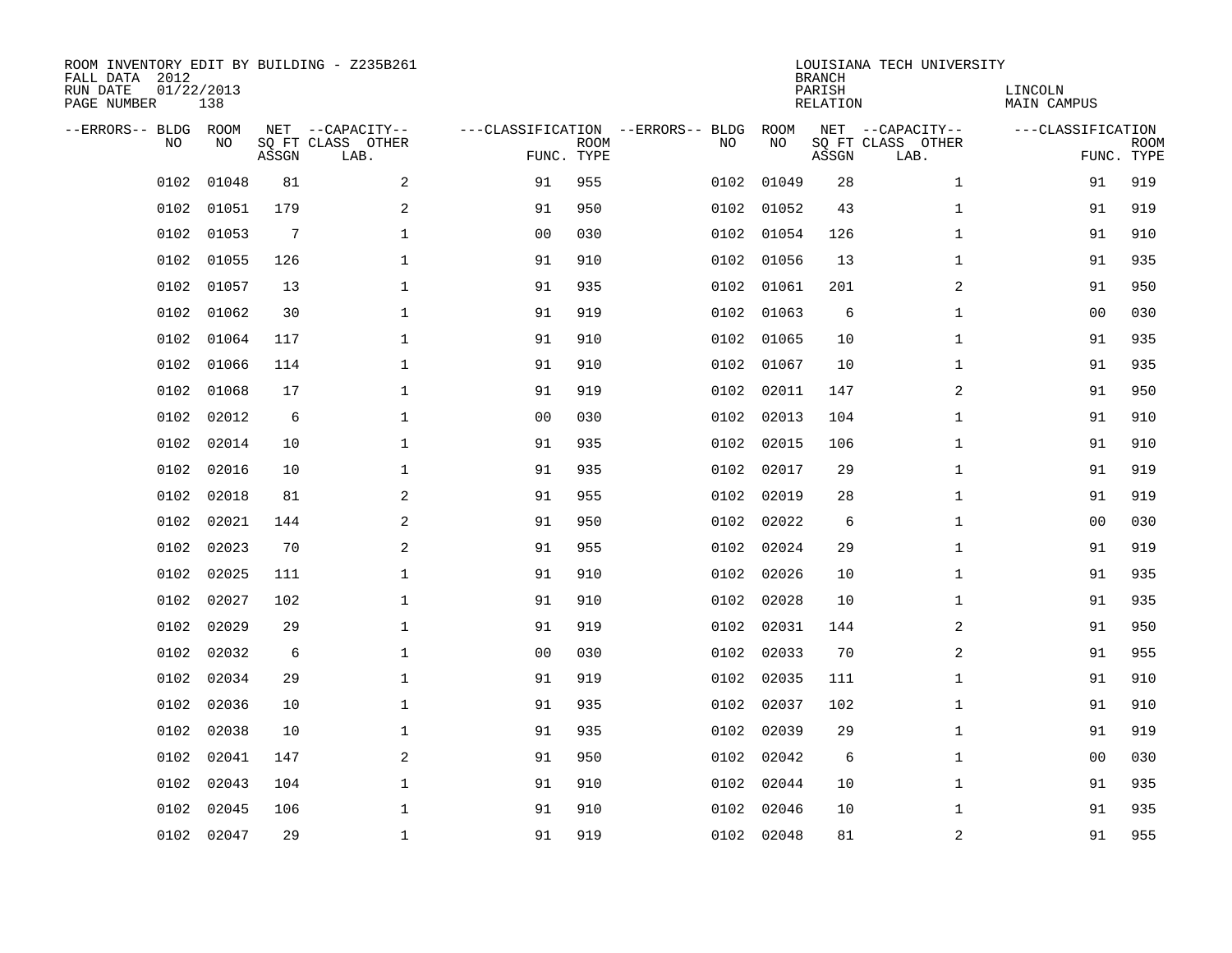| ROOM INVENTORY EDIT BY BUILDING - Z235B261<br>FALL DATA 2012<br>RUN DATE<br>PAGE NUMBER | 01/22/2013<br>139 |       |                                               |                |                           |                                         |            | <b>BRANCH</b><br>PARISH<br><b>RELATION</b> | LOUISIANA TECH UNIVERSITY                     | LINCOLN<br><b>MAIN CAMPUS</b> |                           |
|-----------------------------------------------------------------------------------------|-------------------|-------|-----------------------------------------------|----------------|---------------------------|-----------------------------------------|------------|--------------------------------------------|-----------------------------------------------|-------------------------------|---------------------------|
| --ERRORS-- BLDG ROOM<br>NO                                                              | NO.               | ASSGN | NET --CAPACITY--<br>SQ FT CLASS OTHER<br>LAB. |                | <b>ROOM</b><br>FUNC. TYPE | ---CLASSIFICATION --ERRORS-- BLDG<br>NO | ROOM<br>NO | ASSGN                                      | NET --CAPACITY--<br>SQ FT CLASS OTHER<br>LAB. | ---CLASSIFICATION             | <b>ROOM</b><br>FUNC. TYPE |
| 0102                                                                                    | 02049             | 28    | $\mathbf{1}$                                  | 91             | 919                       | 0102                                    | 02051      | 179                                        | $\mathbf{1}$                                  | 91                            | 950                       |
| 0102                                                                                    | 02052             | 43    | $\mathbf 1$                                   | 91             | 919                       | 0102                                    | 02053      | 7                                          | $\mathbf{1}$                                  | 00                            | 030                       |
| 0102                                                                                    | 02054             | 126   | $\mathbf{1}$                                  | 91             | 910                       | 0102                                    | 02055      | 126                                        | $\mathbf{1}$                                  | 91                            | 910                       |
| 0102                                                                                    | 02056             | 13    | $\mathbf 1$                                   | 91             | 935                       | 0102                                    | 02057      | 13                                         | $\mathbf{1}$                                  | 91                            | 935                       |
| 0102                                                                                    | 02061             | 201   | 2                                             | 91             | 950                       | 0102                                    | 02062      | 30                                         | $\mathbf{1}$                                  | 91                            | 919                       |
| 0102                                                                                    | 02063             | 6     | $\mathbf{1}$                                  | 0 <sub>0</sub> | 030                       | 0102                                    | 02064      | 117                                        | $\mathbf{1}$                                  | 91                            | 910                       |
| 0102                                                                                    | 02065             | 10    | $\mathbf{1}$                                  | 91             | 935                       | 0102                                    | 02066      | 114                                        | $\mathbf{1}$                                  | 91                            | 910                       |
| 0102                                                                                    | 02067             | 10    | $\mathbf 1$                                   | 91             | 935                       | 0102                                    | 02068      | 17                                         |                                               | 91                            | 919                       |
| 0102                                                                                    | 02071             | 179   | 2                                             | 91             | 950                       | 0102                                    | 02072      | 43                                         | $\mathbf{1}$                                  | 91                            | 919                       |
| 0102                                                                                    | 02073             | 7     | 1                                             | 0 <sub>0</sub> | 030                       | 0102                                    | 02074      | 126                                        | $\mathbf{1}$                                  | 91                            | 910                       |
| 0102                                                                                    | 02075             | 126   | 1                                             | 91             | 910                       | 0102                                    | 02076      | 13                                         | $\mathbf{1}$                                  | 91                            | 935                       |
| 0102                                                                                    | 02077             | 13    | $\mathbf 1$                                   | 91             | 935                       | 0102                                    | 0301A      | 113                                        | $\mathbf{1}$                                  | 91                            | 910                       |
| 0102                                                                                    | 0301B             | 11    | $\mathbf{1}$                                  | 91             | 935                       | 0102                                    | 0301C      | 6                                          | $\mathbf{1}$                                  | 00                            | 030                       |
| 0102                                                                                    | 0301D             | 113   | $\mathbf 1$                                   | 91             | 910                       |                                         | 0102 0301E | 11                                         | $\mathbf{1}$                                  | 91                            | 935                       |
| 0102                                                                                    | 0301F             | 42    | $\mathbf 1$                                   | 91             | 919                       | 0102                                    | 0301G      | 41                                         | 4                                             | 0 <sub>0</sub>                | 020                       |
| 0102                                                                                    | 03011             | 268   | 4                                             | 91             | 950                       |                                         | 0102 03012 | 113                                        | $\mathbf{1}$                                  | 91                            | 910                       |
| 0102                                                                                    | 03013             | 10    | $\mathbf 1$                                   | 91             | 935                       | 0102                                    | 03014      | 6                                          | $\mathbf{1}$                                  | 00                            | 030                       |
| 0102                                                                                    | 03015             | 113   | $\mathbf 1$                                   | 91             | 910                       |                                         | 0102 03016 | 10                                         | $\mathbf{1}$                                  | 91                            | 935                       |
| 0102                                                                                    | 03017             | 9     | $\mathbf 1$                                   | 91             | 935                       | 0102                                    | 03018      | 33                                         | $\mathbf{1}$                                  | 91                            | 919                       |
| 0102                                                                                    | 03019             | 33    | $\mathbf{1}$                                  | 91             | 919                       |                                         | 0102 0302A | 110                                        | $\mathbf{1}$                                  | 91                            | 910                       |
| 0102                                                                                    | 0302B             | 10    | $\mathbf{1}$                                  | 91             | 935                       | 0102                                    | 0302C      | 6                                          | $\mathbf{1}$                                  | 0 <sub>0</sub>                | 030                       |
| 0102                                                                                    | 0302D             | 110   | $\mathbf{1}$                                  | 91             | 910                       |                                         | 0102 0302E | 10                                         | $\mathbf{1}$                                  | 91                            | 935                       |
| 0102                                                                                    | 0302F             | 46    | $\mathbf{1}$                                  | 91             | 919                       | 0102                                    | 0302G      | 46                                         | 4                                             | 0 <sub>0</sub>                | 020                       |
| 0102                                                                                    | 03021             | 298   | 4                                             | 91             | 950                       |                                         | 0102 03022 | 110                                        | $\mathbf{1}$                                  | 91                            | 910                       |
| 0102                                                                                    | 03023             | 11    | 1                                             | 91             | 935                       | 0102                                    | 03024      | 6                                          | $\mathbf{1}$                                  | 00                            | 030                       |
|                                                                                         | 0102 03025        | 110   | $\mathbf{1}$                                  | 91             | 910                       |                                         | 0102 03026 | 11                                         | $\mathbf{1}$                                  | 91                            | 935                       |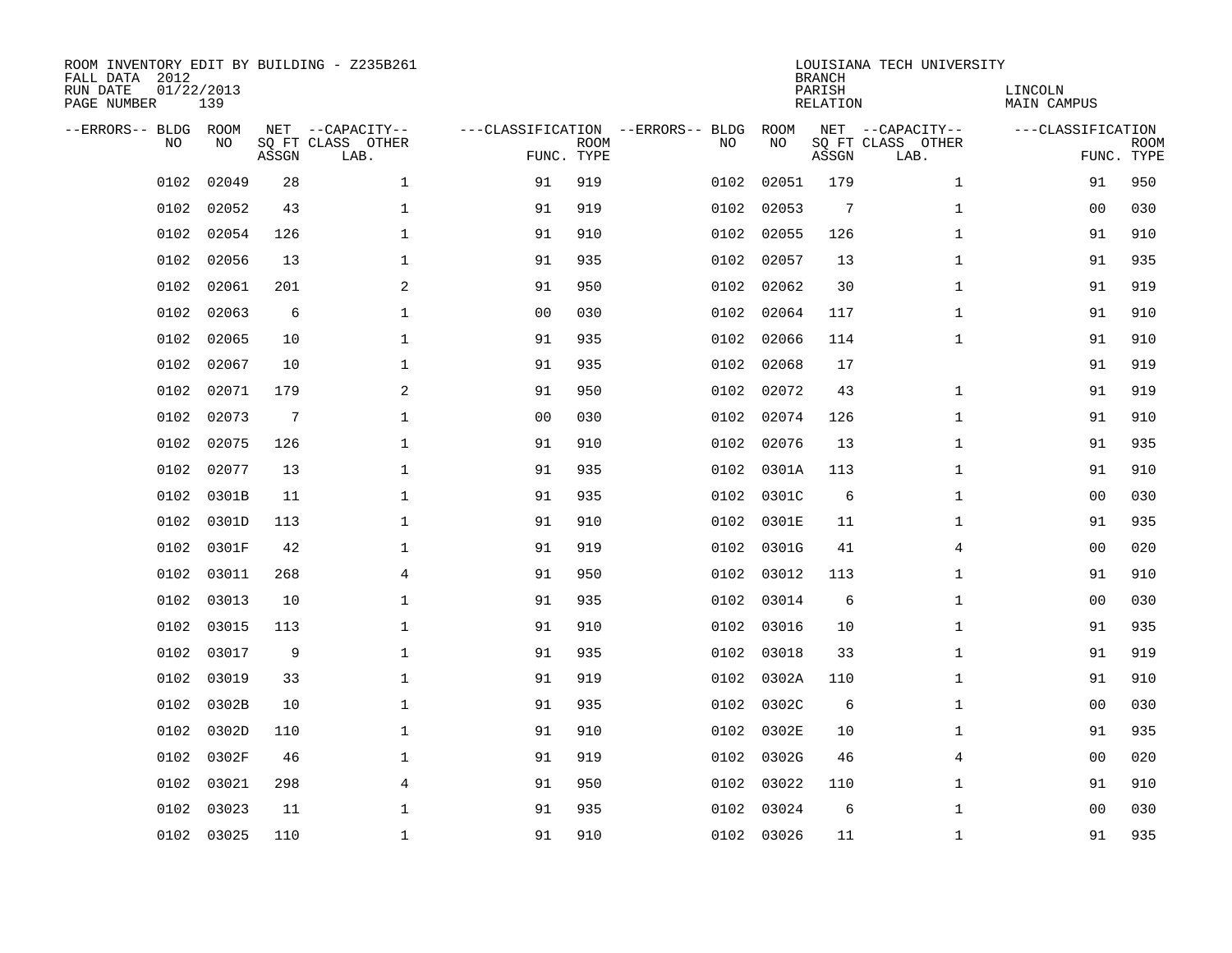| ROOM INVENTORY EDIT BY BUILDING - Z235B261<br>FALL DATA 2012<br>RUN DATE<br>PAGE NUMBER | 01/22/2013<br>140 |       |                                               |            |             |                                         |            | <b>BRANCH</b><br>PARISH<br><b>RELATION</b> | LOUISIANA TECH UNIVERSITY                     | LINCOLN<br><b>MAIN CAMPUS</b> |                           |
|-----------------------------------------------------------------------------------------|-------------------|-------|-----------------------------------------------|------------|-------------|-----------------------------------------|------------|--------------------------------------------|-----------------------------------------------|-------------------------------|---------------------------|
| --ERRORS-- BLDG ROOM<br>NO                                                              | NO                | ASSGN | NET --CAPACITY--<br>SQ FT CLASS OTHER<br>LAB. | FUNC. TYPE | <b>ROOM</b> | ---CLASSIFICATION --ERRORS-- BLDG<br>NO | ROOM<br>NO | ASSGN                                      | NET --CAPACITY--<br>SQ FT CLASS OTHER<br>LAB. | ---CLASSIFICATION             | <b>ROOM</b><br>FUNC. TYPE |
| 0102                                                                                    | 03027             | 9     | $\mathbf{1}$                                  | 91         | 935         | 0102                                    | 03028      | 34                                         | $\mathbf{1}$                                  | 91                            | 919                       |
| 0102                                                                                    | 03029             | 31    | $\mathbf 1$                                   | 91         | 919         | 0102                                    | 0303A      | 110                                        | $\mathbf{1}$                                  | 91                            | 910                       |
| 0102                                                                                    | 0303B             | 10    | $\mathbf 1$                                   | 91         | 935         | 0102                                    | 0303C      | 6                                          | $\mathbf{1}$                                  | 0 <sub>0</sub>                | 030                       |
| 0102                                                                                    | 0303D             | 110   | $\mathbf 1$                                   | 91         | 910         | 0102                                    | 0303E      | 10                                         | $\mathbf{1}$                                  | 91                            | 935                       |
| 0102                                                                                    | 0303F             | 46    | $\mathbf 1$                                   | 91         | 919         | 0102                                    | 0303G      | 46                                         | 4                                             | 00                            | 020                       |
| 0102                                                                                    | 03031             | 298   | 4                                             | 91         | 950         | 0102                                    | 03032      | 110                                        | $\mathbf{1}$                                  | 91                            | 910                       |
| 0102                                                                                    | 03033             | 11    | $\mathbf{1}$                                  | 91         | 935         | 0102                                    | 03034      | 6                                          | $\mathbf{1}$                                  | 00                            | 030                       |
| 0102                                                                                    | 03035             | 110   | $\mathbf 1$                                   | 91         | 910         |                                         | 0102 03036 | 11                                         | $\mathbf{1}$                                  | 91                            | 935                       |
| 0102                                                                                    | 03037             | 9     | $\mathbf{1}$                                  | 91         | 935         | 0102                                    | 03038      | 34                                         | $\mathbf{1}$                                  | 91                            | 919                       |
| 0102                                                                                    | 03039             | 31    | $\mathbf 1$                                   | 91         | 919         | 0102                                    | 0304A      | 113                                        | $\mathbf{1}$                                  | 91                            | 910                       |
| 0102                                                                                    | 0304B             | 11    | $\mathbf{1}$                                  | 91         | 935         | 0102                                    | 0304C      | 6                                          | $\mathbf{1}$                                  | 00                            | 030                       |
| 0102                                                                                    | 0304D             | 113   | $\mathbf 1$                                   | 91         | 910         |                                         | 0102 0304E | 11                                         | $\mathbf{1}$                                  | 91                            | 935                       |
| 0102                                                                                    | 0304F             | 42    | $\mathbf{1}$                                  | 91         | 919         | 0102                                    | 0304G      | 41                                         | $\mathbf{1}$                                  | 0 <sub>0</sub>                | 020                       |
| 0102                                                                                    | 03041             | 268   | 4                                             | 91         | 950         | 0102                                    | 03042      | 113                                        | $\mathbf{1}$                                  | 91                            | 910                       |
| 0102                                                                                    | 03043             | 10    | 1                                             | 91         | 935         | 0102                                    | 03044      | 6                                          | $\mathbf{1}$                                  | 00                            | 030                       |
| 0102                                                                                    | 03045             | 113   | 1                                             | 91         | 910         | 0102                                    | 03046      | 10                                         | $\mathbf{1}$                                  | 91                            | 935                       |
| 0102                                                                                    | 03047             | 9     | $\mathbf 1$                                   | 91         | 935         | 0102                                    | 03048      | 33                                         | $\mathbf{1}$                                  | 91                            | 919                       |
| 0102                                                                                    | 03049             | 33    | $\mathbf 1$                                   | 91         | 919         | 0102                                    | 0305A      | 113                                        | $\mathbf{1}$                                  | 91                            | 910                       |
| 0102                                                                                    | 0305B             | 11    | $\mathbf 1$                                   | 91         | 935         |                                         | 0102 0305C | 6                                          | $\mathbf{1}$                                  | 00                            | 030                       |
| 0102                                                                                    | 0305D             | 113   | $\mathbf{1}$                                  | 91         | 910         |                                         | 0102 0305E | 11                                         | $\mathbf{1}$                                  | 91                            | 935                       |
| 0102                                                                                    | 0305F             | 42    | $\mathbf{1}$                                  | 91         | 919         |                                         | 0102 0305G | 41                                         | 4                                             | 0 <sub>0</sub>                | 020                       |
| 0102                                                                                    | 03051             | 268   | $\overline{4}$                                | 91         | 950         | 0102                                    | 03052      | 113                                        | $\mathbf{1}$                                  | 91                            | 910                       |
| 0102                                                                                    | 03053             | 10    | $\mathbf{1}$                                  | 91         | 935         |                                         | 0102 03054 | 6                                          | $\mathbf{1}$                                  | 0 <sub>0</sub>                | 030                       |
| 0102                                                                                    | 03055             | 113   | $\mathbf 1$                                   | 91         | 910         |                                         | 0102 03056 | 10                                         | $\mathbf{1}$                                  | 91                            | 935                       |
| 0102                                                                                    | 03057             | 9     | $\mathbf 1$                                   | 91         | 935         |                                         | 0102 03058 | 33                                         | $\mathbf{1}$                                  | 91                            | 919                       |
|                                                                                         | 0102 03059        | 33    | $\mathbf 1$                                   | 91         | 919         |                                         | 0102 0306A | 110                                        | $\mathbf{1}$                                  | 91                            | 910                       |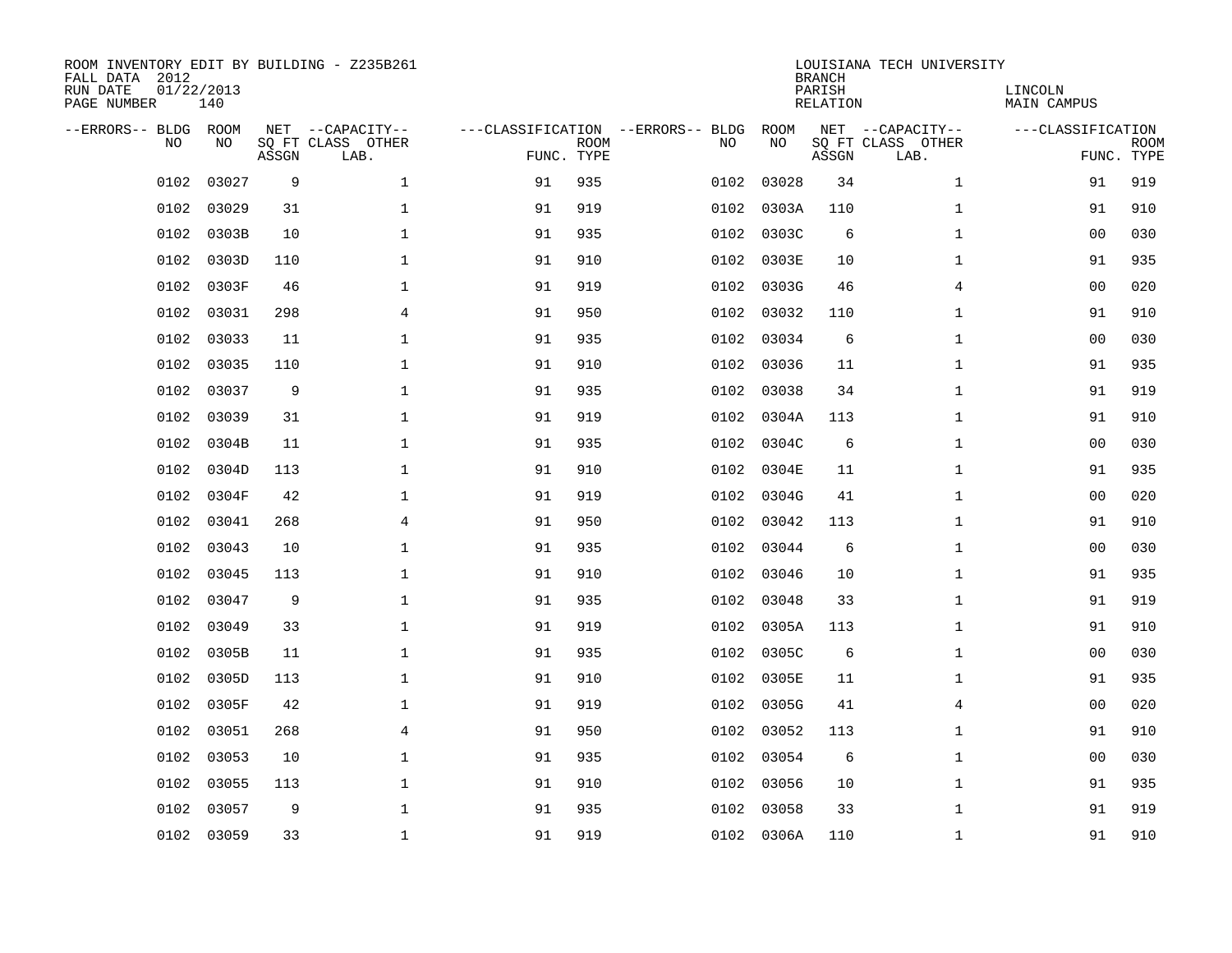| ROOM INVENTORY EDIT BY BUILDING - Z235B261<br>FALL DATA 2012<br>RUN DATE<br>PAGE NUMBER | 01/22/2013<br>141 |       |                                               |            |             |                                          |                                                  | <b>BRANCH</b><br>PARISH<br>RELATION | LOUISIANA TECH UNIVERSITY                                                                                  | LINCOLN<br><b>MAIN CAMPUS</b> |                           |
|-----------------------------------------------------------------------------------------|-------------------|-------|-----------------------------------------------|------------|-------------|------------------------------------------|--------------------------------------------------|-------------------------------------|------------------------------------------------------------------------------------------------------------|-------------------------------|---------------------------|
| --ERRORS-- BLDG ROOM<br>NO                                                              | NO                | ASSGN | NET --CAPACITY--<br>SQ FT CLASS OTHER<br>LAB. | FUNC. TYPE | <b>ROOM</b> | ---CLASSIFICATION --ERRORS-- BLDG<br>NO. | ROOM<br>NO                                       | ASSGN                               | NET --CAPACITY--<br>SQ FT CLASS OTHER<br>LAB.                                                              | ---CLASSIFICATION             | <b>ROOM</b><br>FUNC. TYPE |
| 0102                                                                                    | 0306B             | 10    | $\mathbf 1$                                   | 91         | 935         | 0102                                     | 0306C                                            | 6                                   | $\mathbf{1}$                                                                                               | 00                            | 030                       |
| 0102                                                                                    | 0306D             | 110   | $\mathbf{1}$                                  | 91         | 910         | 0102                                     | 0306E                                            | 10                                  | $\mathbf{1}$                                                                                               | 91                            | 935                       |
| 0102                                                                                    | 0306F             | 46    | $\mathbf 1$                                   | 91         | 919         |                                          | 0102 0306G                                       | 46                                  | $\mathbf{1}$                                                                                               | 0 <sub>0</sub>                | 020                       |
| 0102                                                                                    | 03061             | 298   | $\overline{4}$                                | 91         | 950         | 0102                                     | 03062                                            | 110                                 | $\mathbf{1}$                                                                                               | 91                            | 910                       |
| 0102                                                                                    | 03063             | 11    | $\mathbf{1}$                                  | 91         | 935         | 0102                                     | 03064                                            | 6                                   | $\mathbf{1}$                                                                                               | 0 <sub>0</sub>                | 030                       |
| 0102                                                                                    | 03065             | 110   | $\mathbf{1}$                                  | 91         | 910         |                                          | 0102 03066                                       | 11                                  | $\mathbf{1}$                                                                                               | 91                            | 935                       |
| 0102                                                                                    | 03067             | 9     | $\mathbf{1}$                                  | 91         | 935         |                                          | 0102 03068                                       | 34                                  | $\mathbf{1}$                                                                                               | 91                            | 919                       |
| 0102                                                                                    | 03069             | 31    | $\mathbf{1}$                                  | 91         | 919         | 0102                                     | 0307A                                            | 113                                 | $\mathbf{1}$                                                                                               | 91                            | 910                       |
| 0102                                                                                    | 0307B             | 11    | $\mathbf 1$                                   | 91         | 935         |                                          | 0102 0307C                                       | 6                                   | $\mathbf{1}$                                                                                               | 00                            | 030                       |
| 0102                                                                                    | 0307D             | 113   | $\mathbf 1$                                   | 91         | 910         |                                          | 0102 0307E                                       | 11                                  | $\mathbf{1}$                                                                                               | 91                            | 935                       |
| 0102                                                                                    | 0307F             | 42    | $\mathbf{1}$                                  | 91         | 919         |                                          | 0102 0307G                                       | 41                                  | 4                                                                                                          | 00                            | 020                       |
| 0102                                                                                    | 03071             | 268   | 4                                             | 91         | 950         |                                          | 0102 03072                                       | 113                                 | $\mathbf{1}$                                                                                               | 91                            | 910                       |
| 0102                                                                                    | 03073             | 10    | $\mathbf 1$                                   | 91         | 935         |                                          | 0102 03074                                       | 6                                   | $\mathbf{1}$                                                                                               | 00                            | 030                       |
| 0102                                                                                    | 03075             | 113   | $\mathbf 1$                                   | 91         | 910         |                                          | 0102 03076                                       | 10                                  | $\mathbf{1}$                                                                                               | 91                            | 935                       |
| 0102                                                                                    | 03077             | 9     | $\mathbf{1}$                                  | 74         | 935         |                                          | 0102 03078                                       | 33                                  | $\mathbf{1}$                                                                                               | 91                            | 919                       |
|                                                                                         | 0102 03079        | 33    | $\mathbf{1}$                                  | 91         | 919         |                                          | TOTAL NUMBER CLASSROOMS<br>TOTAL NUMBER LABS 210 |                                     | TOTAL NET ASSIGN SQ. FT. IN ROOM FILE<br>TOTAL NUMBER COMPUTER CLASSROOMS<br>TOTAL NUMBER SPECIAL LABS 220 | 13,213                        |                           |
| 0103                                                                                    | 0100              | 971   | 100                                           | 45         | 610         |                                          | 0103 0101                                        | 493                                 | $\mathbf{1}$                                                                                               | 63                            | 310                       |
| 0103                                                                                    | 0102              | 115   | $\mathbf{1}$                                  | 63         | 310         |                                          | 0103 0103                                        | 115                                 | $\mathbf{1}$                                                                                               | 63                            | 310                       |
| 0103                                                                                    | 0104              | 92    | $\mathbf{1}$                                  | 63         | 310         | 0103                                     | 0105                                             | 92                                  | $\mathbf{1}$                                                                                               | 63                            | 310                       |
| 0103                                                                                    | 0106              | 158   | $\mathbf 1$                                   | 63         | 310         | 0103                                     | 0107                                             | 121                                 | $\mathbf{1}$                                                                                               | 63                            | 310                       |
| 0103                                                                                    | 0108              | 111   | $\mathbf{1}$                                  | 63         | 310         | 0103                                     | 0109                                             | 119                                 |                                                                                                            | 63                            | 315                       |
| 0103                                                                                    | 0110              | 493   |                                               | 63         | 314         |                                          | 0103 0111                                        | 209                                 | $\mathbf{1}$                                                                                               | 63                            | 310                       |
|                                                                                         | 0103 0112         | 255   | $\mathbf{1}$                                  | 63         | 310         |                                          | 0103 0113                                        | 476                                 | 6                                                                                                          | 20                            | 310                       |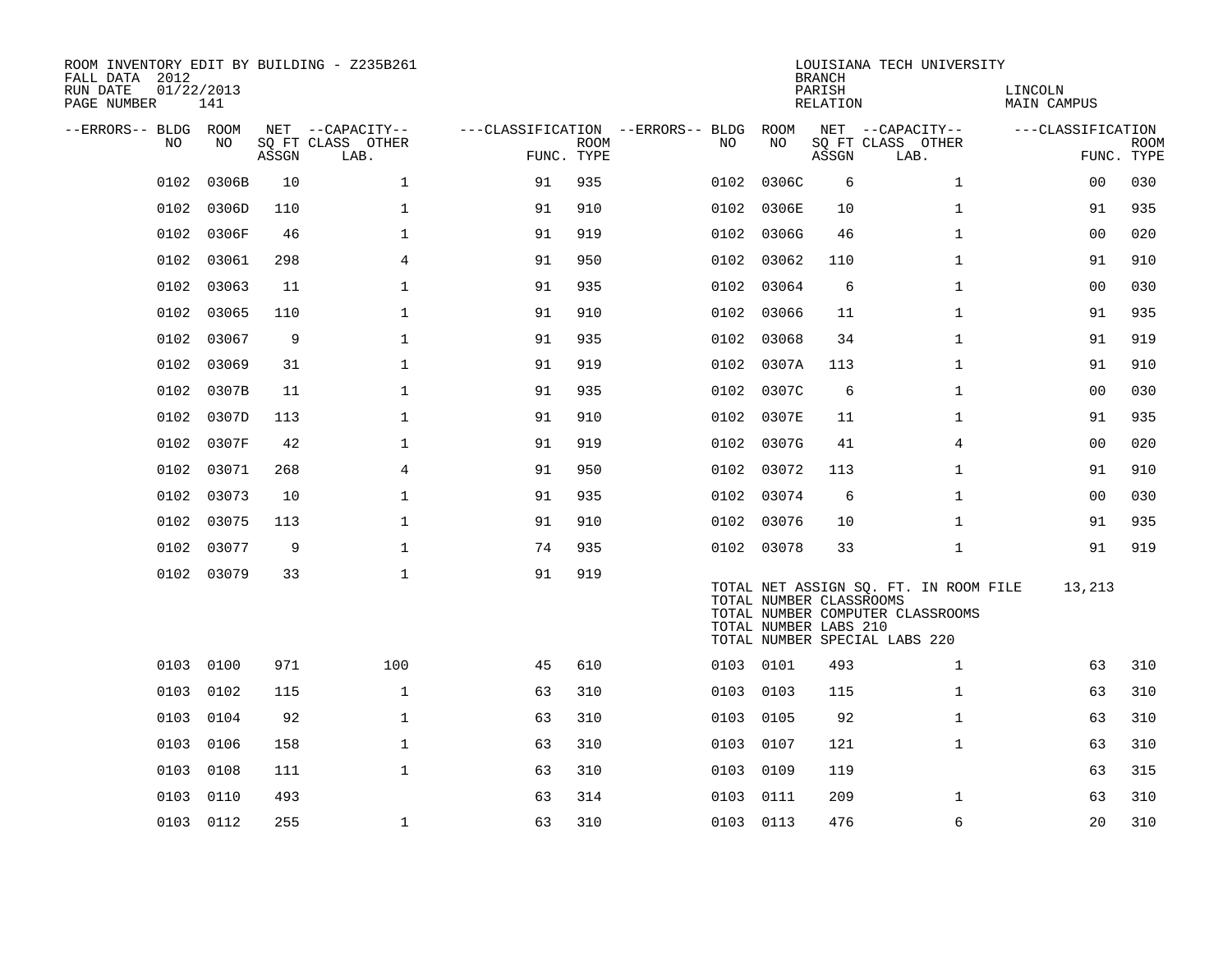| ROOM INVENTORY EDIT BY BUILDING - Z235B261<br>FALL DATA 2012<br>RUN DATE | 01/22/2013 |       |                                       |                |             |                                               |                                                  | <b>BRANCH</b>      | LOUISIANA TECH UNIVERSITY                                                                                  |                               |             |
|--------------------------------------------------------------------------|------------|-------|---------------------------------------|----------------|-------------|-----------------------------------------------|--------------------------------------------------|--------------------|------------------------------------------------------------------------------------------------------------|-------------------------------|-------------|
| PAGE NUMBER                                                              | 142        |       |                                       |                |             |                                               |                                                  | PARISH<br>RELATION |                                                                                                            | LINCOLN<br><b>MAIN CAMPUS</b> |             |
| --ERRORS-- BLDG ROOM<br>NO                                               | NO         |       | NET --CAPACITY--<br>SO FT CLASS OTHER |                | <b>ROOM</b> | ---CLASSIFICATION --ERRORS-- BLDG ROOM<br>NO. | NO                                               |                    | NET --CAPACITY--<br>SQ FT CLASS OTHER                                                                      | ---CLASSIFICATION             | <b>ROOM</b> |
|                                                                          |            | ASSGN | LAB.                                  | FUNC. TYPE     |             |                                               |                                                  | ASSGN              | LAB.                                                                                                       |                               | FUNC. TYPE  |
| 0103                                                                     | 0114       | 191   |                                       | 64             | 710         | 0103                                          | 0115                                             | 193                |                                                                                                            | 30                            | 315         |
| 0103                                                                     | 0116       | 1285  |                                       | 30             | 315         | 0103                                          | 0117                                             | 66                 | $\overline{2}$                                                                                             | 30                            | 315         |
| 0103                                                                     | 0118       | 66    | 2                                     | 30             | 315         | 0103 0119                                     |                                                  | 66                 | 2                                                                                                          | 30                            | 315         |
| 0103                                                                     | 0120       | 66    | 2                                     | 30             | 315         | 0103                                          | 0121                                             | 66                 | 2                                                                                                          | 30                            | 315         |
| 0103                                                                     | 0122       | 381   | 3                                     | 63             | 310         | 0103 0123                                     |                                                  | 431                | 5                                                                                                          | 63                            | 310         |
| 0103                                                                     | 0124       | 266   | 5                                     | 63             | 310         | 0103 0125                                     |                                                  | 102                | $\mathbf{1}$                                                                                               | 61                            | 310         |
| 0103                                                                     | 0126       | 109   | $\mathbf{1}$                          | 63             | 310         | 0103 0127                                     |                                                  | 417                | $\mathbf{1}$                                                                                               | 61                            | 310         |
| 0103                                                                     | 0128       | 120   | $\mathbf{1}$                          | 72             | 310         | 0103                                          | 0129                                             | 173                | $\mathbf{1}$                                                                                               | 63                            | 310         |
| 0103                                                                     | 0130       | 237   | 2                                     | 63             | 310         | 0103 0131                                     |                                                  | 158                |                                                                                                            | 13                            | 680         |
| 0103                                                                     | 0132       | 173   | 2                                     | 63             | 310         | 0103 0133                                     |                                                  | 54                 |                                                                                                            | 0 <sub>0</sub>                | 010         |
|                                                                          | 0103 0134  | 166   | 2                                     | 63             | 310         | 0103 0135                                     |                                                  | 56                 |                                                                                                            | 45                            | 919         |
| 0103                                                                     | 0136       | 52    |                                       | 74             | 715         | 0103                                          | 0137                                             | 162                |                                                                                                            | 45                            | 685         |
| 0103                                                                     | 0138       | 103   |                                       | 60             | 313         | 0103 0139                                     |                                                  | 107                | $\mathbf{1}$                                                                                               | 60                            | 310         |
| 0103                                                                     | 0140       | 395   | $\mathbf{1}$                          | 63             | 310         | 0103 0141                                     |                                                  | 58                 |                                                                                                            | 45                            | 685         |
|                                                                          | 0103 0142  | 65    |                                       | 45             | 919         | 0103 0143                                     |                                                  | 65                 | 2                                                                                                          | 45                            | 919         |
|                                                                          | 0103 0144  | 601   |                                       | 13             | 350         | 0103 0145                                     | TOTAL NUMBER CLASSROOMS<br>TOTAL NUMBER LABS 210 | 615                | TOTAL NET ASSIGN SQ. FT. IN ROOM FILE<br>TOTAL NUMBER COMPUTER CLASSROOMS<br>TOTAL NUMBER SPECIAL LABS 220 | 74<br>10,831                  | 731         |
|                                                                          | 0104 0101A | 75    | 2                                     | 0 <sup>0</sup> | 020         |                                               | 0104 01011                                       | 50                 | $\mathbf{1}$                                                                                               | 91                            | 919         |
|                                                                          | 0104 01012 | 66    | 2                                     | 91             | 955         |                                               | 0104 01013                                       | 11                 | $\mathbf{1}$                                                                                               | 91                            | 935         |
| 0104                                                                     | 01014      | 6     | $\mathbf 1$                           | 0 <sub>0</sub> | 030         |                                               | 0104 01015                                       | 161                | 2                                                                                                          | 91                            | 950         |
|                                                                          | 0104 01016 | 121   | $\mathbf 1$                           | 91             | 920         |                                               | 0104 01017                                       | 10                 | $\mathbf{1}$                                                                                               | 91                            | 935         |
|                                                                          | 0104 01018 | 121   | $\mathbf 1$                           | 91             | 920         |                                               | 0104 01019                                       | 10                 | $\mathbf{1}$                                                                                               | 91                            | 935         |
|                                                                          | 0104 0102A | 75    | 2                                     | 0 <sub>0</sub> | 020         |                                               | 0104 01021                                       | 50                 | $\mathbf{1}$                                                                                               | 91                            | 919         |
|                                                                          | 0104 01022 | 66    | 2                                     | 91             | 955         |                                               | 0104 01023                                       | 11                 | $\mathbf{1}$                                                                                               | 91                            | 935         |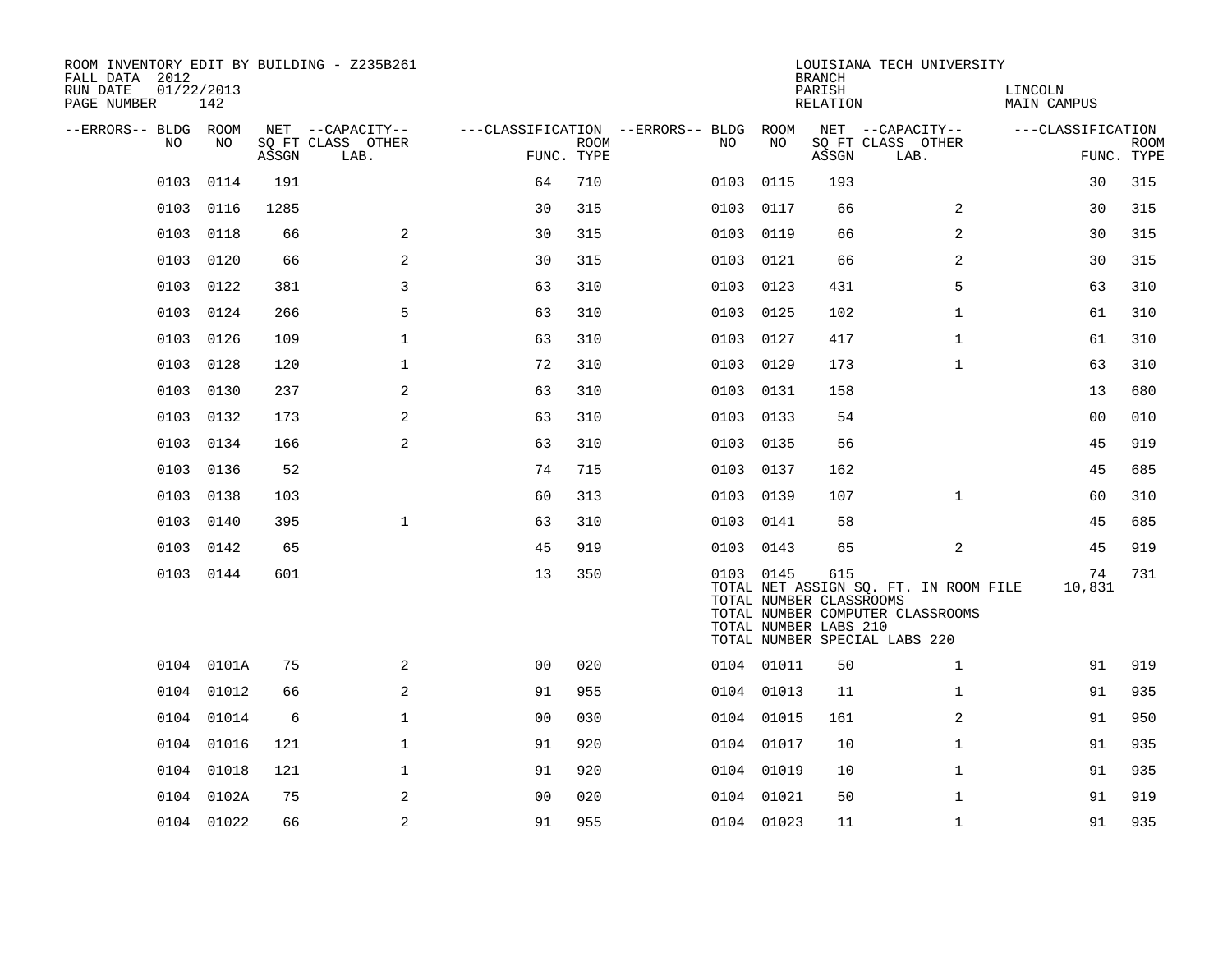| ROOM INVENTORY EDIT BY BUILDING - Z235B261<br>FALL DATA 2012<br>RUN DATE<br>PAGE NUMBER | 01/22/2013<br>143 |                 |                                               |                |             |                                         |            | <b>BRANCH</b><br>PARISH<br><b>RELATION</b> | LOUISIANA TECH UNIVERSITY                     | LINCOLN<br><b>MAIN CAMPUS</b> |                           |
|-----------------------------------------------------------------------------------------|-------------------|-----------------|-----------------------------------------------|----------------|-------------|-----------------------------------------|------------|--------------------------------------------|-----------------------------------------------|-------------------------------|---------------------------|
| --ERRORS-- BLDG<br>NO                                                                   | ROOM<br>NO        | ASSGN           | NET --CAPACITY--<br>SQ FT CLASS OTHER<br>LAB. | FUNC. TYPE     | <b>ROOM</b> | ---CLASSIFICATION --ERRORS-- BLDG<br>NO | ROOM<br>NO | ASSGN                                      | NET --CAPACITY--<br>SQ FT CLASS OTHER<br>LAB. | ---CLASSIFICATION             | <b>ROOM</b><br>FUNC. TYPE |
| 0104                                                                                    | 01024             | $7\phantom{.0}$ | $\mathbf{1}$                                  | 00             | 030         | 0104                                    | 01025      | 161                                        | 2                                             | 91                            | 950                       |
| 0104                                                                                    | 01026             | 121             | $\mathbf{1}$                                  | 91             | 920         | 0104                                    | 01027      | 10                                         | $\mathbf{1}$                                  | 91                            | 935                       |
| 0104                                                                                    | 01028             | 121             | $\mathbf 1$                                   | 91             | 920         | 0104                                    | 01029      | 10                                         | $\mathbf{1}$                                  | 91                            | 935                       |
| 0104                                                                                    | 0103A             | 75              | 2                                             | 0 <sub>0</sub> | 020         |                                         | 0104 01031 | 50                                         | $\mathbf{1}$                                  | 91                            | 919                       |
| 0104                                                                                    | 01032             | 66              | 2                                             | 91             | 955         |                                         | 0104 01033 | 11                                         | $\mathbf{1}$                                  | 91                            | 935                       |
|                                                                                         | 0104 01034        | 7               | $\mathbf 1$                                   | 0 <sub>0</sub> | 030         |                                         | 0104 01035 | 161                                        | 2                                             | 91                            | 950                       |
| 0104                                                                                    | 01036             | 121             | $\mathbf{1}$                                  | 91             | 920         |                                         | 0104 01037 | 10                                         | $\mathbf{1}$                                  | 91                            | 935                       |
| 0104                                                                                    | 01038             | 121             | $\mathbf 1$                                   | 91             | 920         |                                         | 0104 01039 | 10                                         | $\mathbf{1}$                                  | 91                            | 935                       |
| 0104                                                                                    | 0104A             | 75              | 2                                             | 0 <sub>0</sub> | 020         |                                         | 0104 01041 | 50                                         | $\mathbf{1}$                                  | 91                            | 919                       |
| 0104                                                                                    | 01042             | 66              | $\overline{a}$                                | 91             | 955         |                                         | 0104 01043 | 11                                         | $\mathbf{1}$                                  | 91                            | 935                       |
| 0104                                                                                    | 01044             | 7               | $\mathbf 1$                                   | 0 <sub>0</sub> | 030         |                                         | 0104 01045 | 161                                        | 2                                             | 91                            | 950                       |
| 0104                                                                                    | 01046             | 121             | $\mathbf 1$                                   | 91             | 920         |                                         | 0104 01047 | 10                                         | $\mathbf{1}$                                  | 91                            | 935                       |
| 0104                                                                                    | 01048             | 121             | $\mathbf 1$                                   | 91             | 920         | 0104                                    | 01049      | 10                                         | $\mathbf{1}$                                  | 91                            | 935                       |
| 0104                                                                                    | 0201A             | 75              | 2                                             | 0 <sub>0</sub> | 020         |                                         | 0104 02011 | 50                                         | $\mathbf{1}$                                  | 91                            | 919                       |
| 0104                                                                                    | 02012             | 66              | 2                                             | 91             | 955         | 0104                                    | 02013      | 11                                         | $\mathbf{1}$                                  | 91                            | 935                       |
| 0104                                                                                    | 02014             | $7\phantom{.0}$ | 2                                             | 0 <sub>0</sub> | 030         | 0104                                    | 02015      | 161                                        | $\overline{a}$                                | 91                            | 950                       |
| 0104                                                                                    | 02016             | 121             | 2                                             | 91             | 920         | 0104                                    | 02017      | 10                                         | $\mathbf{1}$                                  | 91                            | 935                       |
| 0104                                                                                    | 02018             | 121             | $\mathbf 1$                                   | 91             | 920         | 0104                                    | 02019      | 10                                         | $\mathbf{1}$                                  | 91                            | 935                       |
| 0104                                                                                    | 0202A             | 75              | 2                                             | 0 <sub>0</sub> | 020         |                                         | 0104 02021 | 50                                         | $\mathbf{1}$                                  | 91                            | 919                       |
| 0104                                                                                    | 02022             | 66              | 2                                             | 91             | 955         |                                         | 0104 02023 | 11                                         | $\mathbf{1}$                                  | 91                            | 935                       |
| 0104                                                                                    | 02024             | 7               | 1                                             | 0 <sub>0</sub> | 030         |                                         | 0104 02025 | 161                                        | 2                                             | 91                            | 950                       |
| 0104                                                                                    | 02026             | 121             | $\mathbf 1$                                   | 91             | 920         | 0104                                    | 02027      | 10                                         | $\mathbf{1}$                                  | 91                            | 935                       |
| 0104                                                                                    | 02028             | 121             | $\mathbf 1$                                   | 91             | 920         |                                         | 0104 02029 | 10                                         | $\mathbf{1}$                                  | 91                            | 935                       |
| 0104                                                                                    | 0203A             | 75              | 2                                             | 0 <sub>0</sub> | 020         |                                         | 0104 02031 | 50                                         | $\mathbf{1}$                                  | 91                            | 919                       |
| 0104                                                                                    | 02032             | 66              | 2                                             | 91             | 955         | 0104                                    | 02033      | 11                                         | $\mathbf{1}$                                  | 91                            | 935                       |
|                                                                                         | 0104 02034        | 7               | $\mathbf{1}$                                  | 0 <sub>0</sub> | 030         |                                         | 0104 02035 | 161                                        | $\boldsymbol{2}$                              | 91                            | 950                       |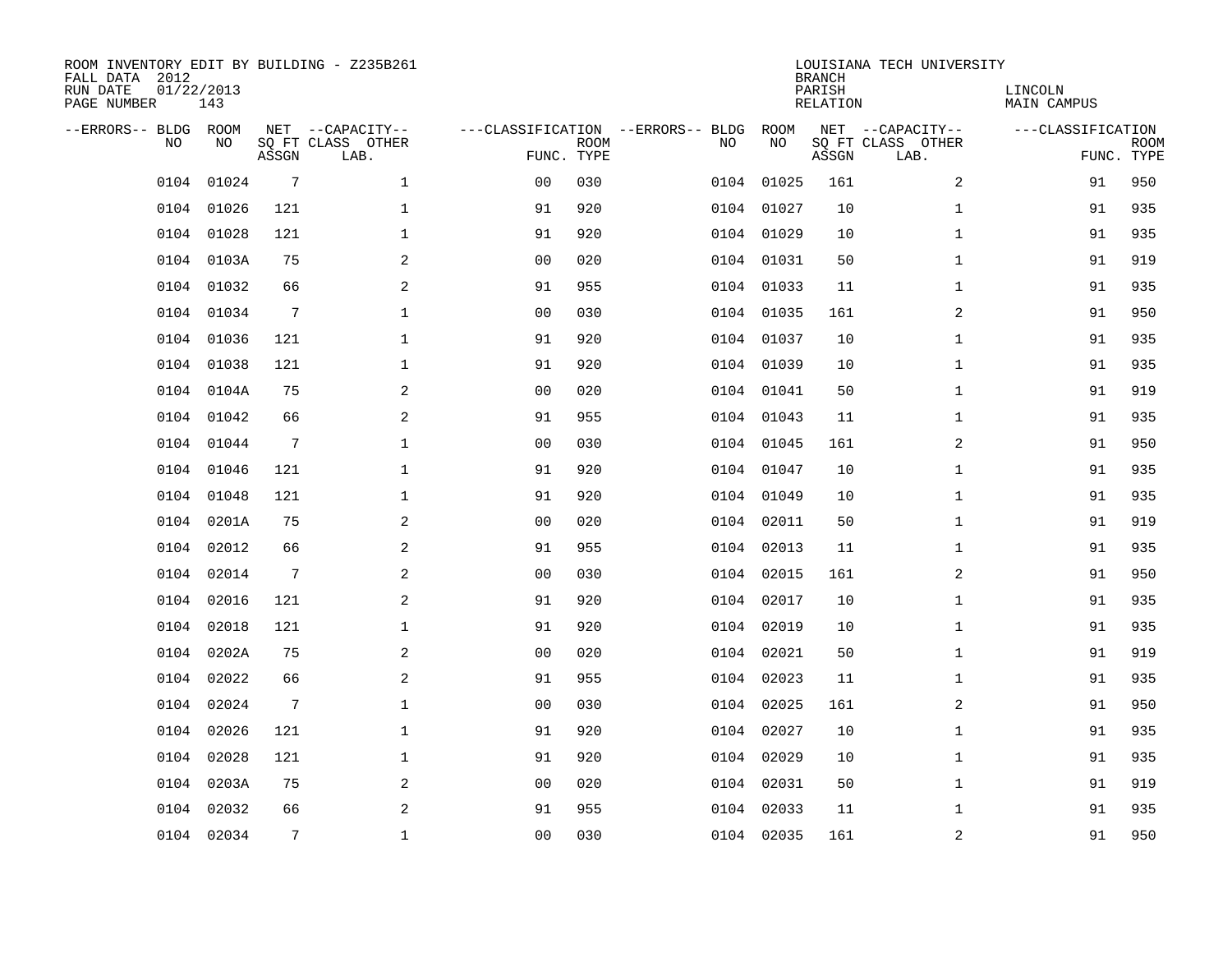| ROOM INVENTORY EDIT BY BUILDING - Z235B261<br>FALL DATA 2012<br>RUN DATE<br>PAGE NUMBER | 01/22/2013<br>144 |       |                                               |                |             |                                              |                                                                | <b>BRANCH</b><br>PARISH<br>RELATION | LOUISIANA TECH UNIVERSITY                                                                                                  | LINCOLN<br>MAIN CAMPUS |                           |
|-----------------------------------------------------------------------------------------|-------------------|-------|-----------------------------------------------|----------------|-------------|----------------------------------------------|----------------------------------------------------------------|-------------------------------------|----------------------------------------------------------------------------------------------------------------------------|------------------------|---------------------------|
| --ERRORS-- BLDG ROOM<br>NO                                                              | NO                | ASSGN | NET --CAPACITY--<br>SQ FT CLASS OTHER<br>LAB. | FUNC. TYPE     | <b>ROOM</b> | ---CLASSIFICATION --ERRORS-- BLDG ROOM<br>NO | NO                                                             | ASSGN                               | NET --CAPACITY--<br>SQ FT CLASS OTHER<br>LAB.                                                                              | ---CLASSIFICATION      | <b>ROOM</b><br>FUNC. TYPE |
| 0104                                                                                    | 02036             | 121   | $\mathbf 1$                                   | 91             | 920         |                                              | 0104 02037                                                     | 10                                  | $\mathbf{1}$                                                                                                               | 91                     | 935                       |
|                                                                                         | 0104 02038        | 121   | $\mathbf 1$                                   | 91             | 920         |                                              | 0104 02039                                                     | 10                                  | $\mathbf{1}$                                                                                                               | 91                     | 935                       |
|                                                                                         | 0104 0204A        | 75    | 2                                             | 0 <sub>0</sub> | 020         |                                              | 0104 02041                                                     | 50                                  | $\mathbf{1}$                                                                                                               | 91                     | 919                       |
|                                                                                         | 0104 02042        | 66    | 2                                             | 91             | 955         |                                              | 0104 02043                                                     | 11                                  | $\mathbf{1}$                                                                                                               | 91                     | 935                       |
|                                                                                         | 0104 02044        | 7     | $\mathbf 1$                                   | 0 <sub>0</sub> | 030         |                                              | 0104 02045                                                     | 161                                 | 2                                                                                                                          | 91                     | 950                       |
|                                                                                         | 0104 02046        | 121   | $\mathbf{1}$                                  | 91             | 920         |                                              | 0104 02047                                                     | 10                                  | $\mathbf{1}$                                                                                                               | 91                     | 935                       |
|                                                                                         | 0104 02048        | 121   | $\mathbf{1}$                                  | 91             | 920         |                                              | 0104 02049                                                     | 10                                  | $\mathbf{1}$                                                                                                               | 91                     | 935                       |
|                                                                                         | 0104 0301A        | 32    | $\overline{4}$                                | 0 <sub>0</sub> | 020         |                                              | 0104 0301B                                                     | 121                                 | $\mathbf{1}$                                                                                                               | 91                     | 920                       |
|                                                                                         | 0104 0301C        | 12    | $\mathbf{1}$                                  | 91             | 935         |                                              | 0104 0301D                                                     | $7\phantom{.0}$                     | $\mathbf{1}$                                                                                                               | 00                     | 030                       |
|                                                                                         | 0104 0301E        | 121   | $\mathbf 1$                                   | 91             | 920         |                                              | 0104 0301F                                                     | 14                                  | $\mathbf{1}$                                                                                                               | 91                     | 935                       |
|                                                                                         | 0104 0301G        | 36    | $\mathbf 1$                                   | 91             | 919         |                                              | 0104 0301H                                                     | 33                                  | $\mathbf{1}$                                                                                                               | 91                     | 919                       |
|                                                                                         | 0104 03011        | 270   | $\overline{4}$                                | 91             | 950         |                                              | 0104 03012                                                     | 9                                   | $\overline{4}$                                                                                                             | 91                     | 955                       |
|                                                                                         | 0104 03013        | 78    | 4                                             | 91             | 955         |                                              | 0104 03014                                                     | 7                                   | $\mathbf{1}$                                                                                                               | 0 <sub>0</sub>         | 030                       |
|                                                                                         | 0104 03015        | 66    | $\mathbf{1}$                                  | 91             | 919         |                                              | 0104 03016                                                     | 127                                 | $\mathbf{1}$                                                                                                               | 91                     | 920                       |
| 0104                                                                                    | 03017             | 12    | $\mathbf{1}$                                  | 91             | 935         |                                              | 0104 03018                                                     | 127                                 | $\mathbf{1}$                                                                                                               | 91                     | 920                       |
|                                                                                         | 0104 03019        | 12    | $\mathbf{1}$                                  | 91             | 935         |                                              | 0104 0302A                                                     | 55                                  | 4                                                                                                                          | 00                     | 020                       |
|                                                                                         | 0104 03020        | 11    | $\mathbf{1}$                                  | 0 <sub>0</sub> | 030         |                                              | 0104 03021                                                     | 260                                 | 4                                                                                                                          | 91                     | 950                       |
|                                                                                         | 0104 03022        | 9     | $\overline{4}$                                | 91             | 955         |                                              | 0104 03023                                                     | 83                                  | 4                                                                                                                          | 91                     | 955                       |
|                                                                                         | 0104 03024        | 7     | $\mathbf{1}$                                  | 0 <sub>0</sub> | 030         |                                              | 0104 03025                                                     | 66                                  | $\mathbf{1}$                                                                                                               | 91                     | 919                       |
|                                                                                         | 0104 03026        | 127   | $\mathbf{1}$                                  | 91             | 920         |                                              | 0104 03027                                                     | 12                                  | $\mathbf{1}$                                                                                                               | 91                     | 935                       |
|                                                                                         | 0104 03028        | 127   | $\mathbf{1}$                                  | 91             | 920         |                                              | 0104 03029<br>TOTAL NUMBER CLASSROOMS<br>TOTAL NUMBER LABS 210 | 12                                  | $\mathbf{1}$<br>TOTAL NET ASSIGN SQ. FT. IN ROOM FILE<br>TOTAL NUMBER COMPUTER CLASSROOMS<br>TOTAL NUMBER SPECIAL LABS 220 | 91<br>6,134            | 935                       |
|                                                                                         | 0113 0100         | 1321  | $\mathbf 1$                                   | 11             | 580         |                                              | 0113 0101                                                      | 376                                 | $\mathbf{1}$                                                                                                               | 11                     | 585                       |
|                                                                                         | 0113 0102         | 525   | $\mathbf 1$                                   | 11             | 585         |                                              | 0113 0102A                                                     | 56                                  | $\mathbf{1}$                                                                                                               | 11                     | 585                       |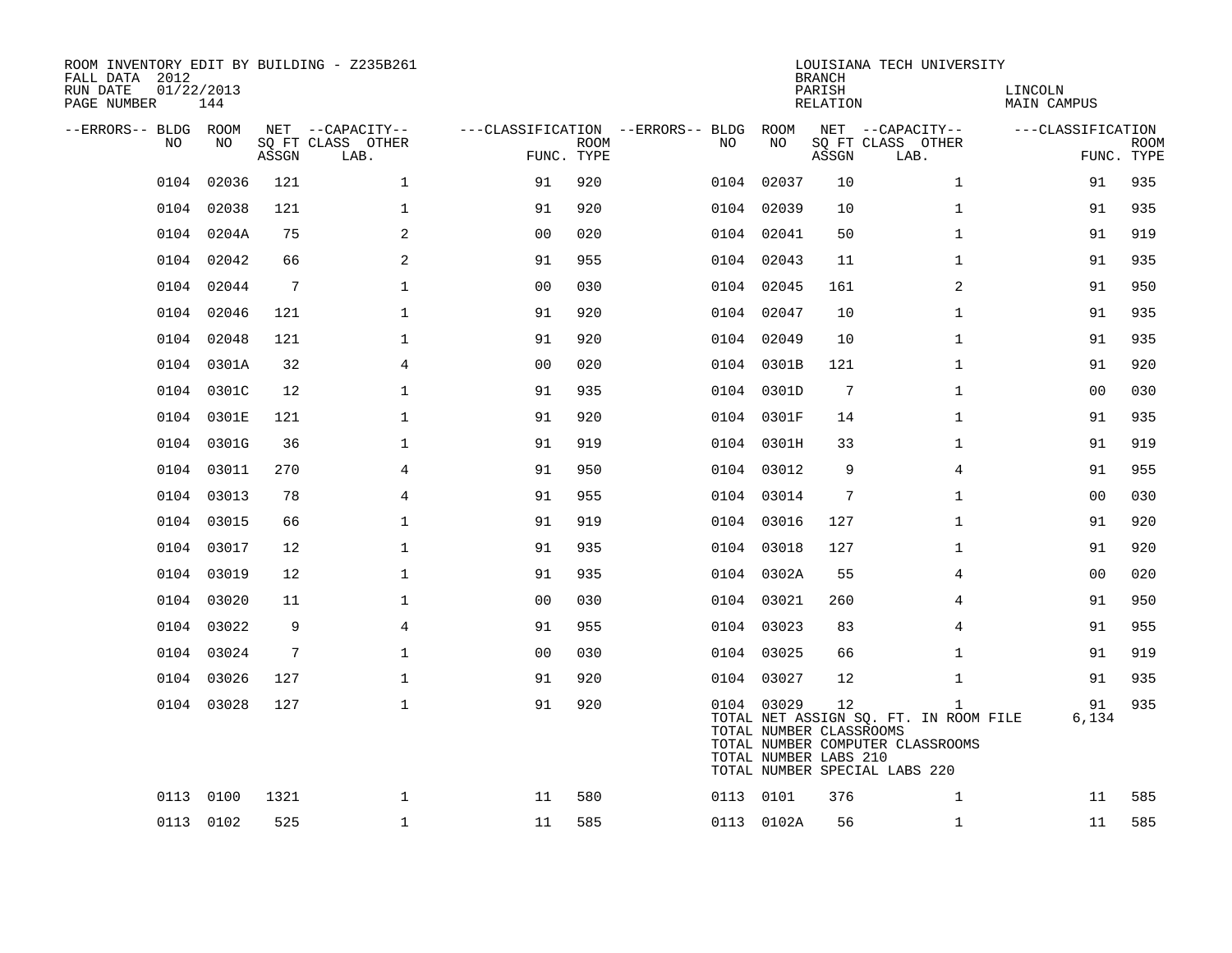| FALL DATA 2012<br>RUN DATE<br>PAGE NUMBER 145 | 01/22/2013 |            |                | ROOM INVENTORY EDIT BY BUILDING - Z235B261    |                                                                             |                    |           |    | <b>BRANCH</b><br>PARISH<br>RELATION                     | LOUISIANA TECH UNIVERSITY                                                                                                      | LINCOLN<br>MAIN CAMPUS |                           |
|-----------------------------------------------|------------|------------|----------------|-----------------------------------------------|-----------------------------------------------------------------------------|--------------------|-----------|----|---------------------------------------------------------|--------------------------------------------------------------------------------------------------------------------------------|------------------------|---------------------------|
| --ERRORS-- BLDG ROOM                          | NO         | NO         | ASSGN          | NET --CAPACITY--<br>SQ FT CLASS OTHER<br>LAB. | ---CLASSIFICATION --ERRORS-- BLDG ROOM NET --CAPACITY-- -----CLASSIFICATION | ROOM<br>FUNC. TYPE | NO        | NO | ASSGN                                                   | SQ FT CLASS OTHER<br>LAB.                                                                                                      |                        | <b>ROOM</b><br>FUNC. TYPE |
|                                               |            | 0113 0102B | 38             | $\mathbf{1}$                                  | 11                                                                          | 585                | 0113 0103 |    | 447                                                     | $\mathbf{1}$                                                                                                                   | 11                     | 585                       |
|                                               |            | 0113 0104  | 1942           | $\mathbf{1}$                                  | 11                                                                          | 580                | 0113 0105 |    | 2185                                                    | $\mathbf{1}$                                                                                                                   |                        | 11 580                    |
|                                               |            | 0113 0106  | 2006           | $\mathbf{1}$                                  | 11                                                                          | 580                |           |    |                                                         |                                                                                                                                |                        |                           |
|                                               |            |            |                |                                               |                                                                             |                    |           |    | TOTAL NUMBER CLASSROOMS<br>TOTAL NUMBER LABS 210        | TOTAL NET ASSIGN SQ. FT. IN ROOM FILE<br>TOTAL NUMBER COMPUTER CLASSROOMS<br>TOTAL NUMBER SPECIAL LABS 220                     | 8,896                  |                           |
|                                               |            |            | 0114 0100 1712 | $\mathbf{1}$                                  | 11                                                                          | 580                |           |    | TOTAL NUMBER CLASSROOMS<br>TOTAL NUMBER LABS 210        | TOTAL NET ASSIGN SQ. FT. IN ROOM FILE<br>TOTAL NUMBER COMPUTER CLASSROOMS<br>TOTAL NUMBER SPECIAL LABS 220                     | 1,712                  |                           |
|                                               |            | 0115 0101  | 600            | $\mathbf{1}$                                  | 11                                                                          | 555                |           |    | TOTAL NUMBER CLASSROOMS<br>TOTAL NUMBER LABS 210        | 0115 0102 2884 1<br>TOTAL NET ASSIGN SQ. FT. IN ROOM FILE<br>TOTAL NUMBER COMPUTER CLASSROOMS<br>TOTAL NUMBER SPECIAL LABS 220 | 3,484                  | 11 550                    |
|                                               |            | 0117 0101  | 4021           | $\mathbf{1}$                                  | 11                                                                          | 720                | 0117 0102 |    | 198                                                     | $\mathbf{1}$                                                                                                                   | 11                     | 725                       |
|                                               | 0117 0103  |            | 237            | $\mathbf{1}$                                  | 46                                                                          | 310                | 0117 0104 |    | 465                                                     | $\mathbf{1}$                                                                                                                   | 11                     | 725                       |
|                                               |            | 0117 0105  | 3167           | $\mathbf{1}$                                  | 11                                                                          | 720                |           |    | TOTAL NUMBER CLASSROOMS<br>TOTAL NUMBER LABS 210        | TOTAL NET ASSIGN SQ. FT. IN ROOM FILE<br>TOTAL NUMBER COMPUTER CLASSROOMS<br>TOTAL NUMBER SPECIAL LABS 220                     | 8,088                  |                           |
|                                               |            | 0120 0101  | 2879           | 76                                            | 11                                                                          | 210                | 0120 0102 |    | 259                                                     | $\mathbf{1}$                                                                                                                   | 45                     | 725                       |
|                                               |            | 0120 0103  | 56             | $\mathbf{1}$                                  | 45                                                                          | 725                | 0120 0201 |    | 801<br>TOTAL NUMBER CLASSROOMS<br>TOTAL NUMBER LABS 210 | $\mathbf{1}$<br>TOTAL NET ASSIGN SQ. FT. IN ROOM FILE<br>TOTAL NUMBER COMPUTER CLASSROOMS<br>TOTAL NUMBER SPECIAL LABS 220     | 45<br>3,995<br>1       | 725                       |
|                                               |            | 0121 0101  | 4552           | $\mathbf{1}$                                  | 11                                                                          | 570                | 0121 0102 |    | 184                                                     | $\mathbf{1}$                                                                                                                   | 11                     | 570                       |
|                                               | 0121 0103  |            | 184            | $\mathbf 1$                                   | 11                                                                          | 570                | 0121 0104 |    | 184                                                     | $\mathbf{1}$                                                                                                                   | 11                     | 570                       |
|                                               | 0121 0105  |            | 184            | $\mathbf{1}$                                  | 11                                                                          | 570                | 0121 0106 |    | 184                                                     | $\mathbf{1}$                                                                                                                   | 11                     | 570                       |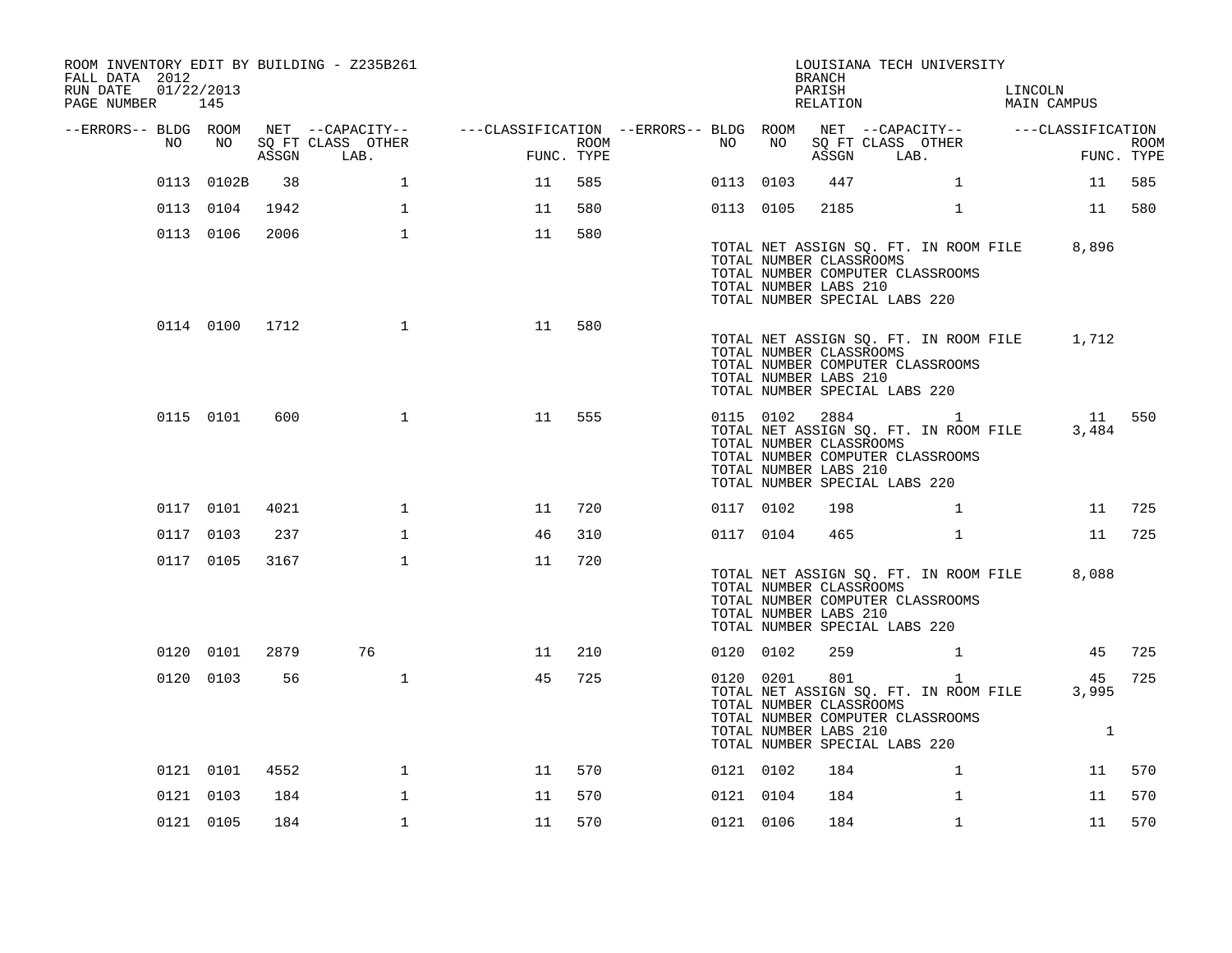| ROOM INVENTORY EDIT BY BUILDING - Z235B261<br>FALL DATA 2012<br>RUN DATE<br>PAGE NUMBER | 01/22/2013<br>146 |       |                           |                                                         |      |           |            | <b>BRANCH</b><br>PARISH<br>RELATION                                                      |      | LOUISIANA TECH UNIVERSITY                                                                 | LINCOLN | MAIN CAMPUS       |                           |
|-----------------------------------------------------------------------------------------|-------------------|-------|---------------------------|---------------------------------------------------------|------|-----------|------------|------------------------------------------------------------------------------------------|------|-------------------------------------------------------------------------------------------|---------|-------------------|---------------------------|
| --ERRORS-- BLDG ROOM<br>NO                                                              | NO                |       | NET --CAPACITY--          | ---CLASSIFICATION --ERRORS-- BLDG ROOM NET --CAPACITY-- | ROOM | NO        | NO         | SQ FT CLASS OTHER                                                                        |      |                                                                                           |         | ---CLASSIFICATION |                           |
|                                                                                         |                   | ASSGN | SQ FT CLASS OTHER<br>LAB. | FUNC. TYPE                                              |      |           |            | ASSGN                                                                                    | LAB. |                                                                                           |         |                   | <b>ROOM</b><br>FUNC. TYPE |
|                                                                                         | 0121 0107         | 184   | $\mathbf{1}$              | 11                                                      | 570  | 0121 0108 |            | 184                                                                                      |      | $\mathbf{1}$                                                                              |         |                   | 11 570                    |
|                                                                                         | 0121 0109         | 184   | $\mathbf{1}$              | 11                                                      | 570  |           |            | TOTAL NUMBER CLASSROOMS<br>TOTAL NUMBER LABS 210<br>TOTAL NUMBER SPECIAL LABS 220        |      | TOTAL NET ASSIGN SQ. FT. IN ROOM FILE<br>TOTAL NUMBER COMPUTER CLASSROOMS                 |         | 6,024             |                           |
|                                                                                         | 0126 0100         | 400   | 15                        | 21                                                      | 250  |           |            | TOTAL NUMBER CLASSROOMS<br>TOTAL NUMBER LABS 210<br>TOTAL NUMBER SPECIAL LABS 220        |      | TOTAL NET ASSIGN SQ. FT. IN ROOM FILE<br>TOTAL NUMBER COMPUTER CLASSROOMS                 |         | 400               |                           |
|                                                                                         | 0130 0101         | 1379  | $\mathbf 1$               | 52                                                      | 660  | 0130 0102 |            | 121                                                                                      |      | $\mathbf{1}$                                                                              |         | 52                | 665                       |
|                                                                                         | 0130 0103         | 233   | $\mathbf 1$               | 52                                                      | 665  | 0130 0104 |            | 413                                                                                      |      | $\mathbf{1}$                                                                              |         | 52                | 665                       |
|                                                                                         | 0130 0105         | 603   | $\mathbf 1$               | 11                                                      | 580  | 0130 0106 |            | 160                                                                                      |      | $\mathbf{1}$                                                                              |         | 52                | 665                       |
|                                                                                         | 0130 0106B        | 62    | $\mathbf{1}$              | 45                                                      | 315  |           | 0130 0106C | 195<br>TOTAL NUMBER CLASSROOMS<br>TOTAL NUMBER LABS 210<br>TOTAL NUMBER SPECIAL LABS 220 |      | $\mathbf{1}$<br>TOTAL NET ASSIGN SQ. FT. IN ROOM FILE<br>TOTAL NUMBER COMPUTER CLASSROOMS |         | 52<br>3,166       | 665                       |
|                                                                                         | 0138 0100         | 4097  | $\mathbf{1}$              | 11                                                      | 560  |           |            | TOTAL NUMBER CLASSROOMS<br>TOTAL NUMBER LABS 210<br>TOTAL NUMBER SPECIAL LABS 220        |      | TOTAL NET ASSIGN SQ. FT. IN ROOM FILE<br>TOTAL NUMBER COMPUTER CLASSROOMS                 |         | 4,097             |                           |
|                                                                                         | 0140 0101         | 133   | $\mathbf 1$               | 11                                                      | 570  | 0140 0102 |            | 133                                                                                      |      | $\mathbf{1}$                                                                              |         | 11                | 570                       |
|                                                                                         | 0140 0103         | 133   | $\mathbf{1}$              | 11                                                      | 570  | 0140 0104 |            | 133                                                                                      |      | $\mathbf{1}$                                                                              |         | 11                | 570                       |
|                                                                                         | 0140 0105         | 133   | $\mathbf 1$               | 11                                                      | 570  | 0140 0106 |            | 133                                                                                      |      | $\mathbf{1}$                                                                              |         | 11                | 570                       |
|                                                                                         | 0140 0107         | 133   | $\mathbf{1}$              | 11                                                      | 570  | 0140 0108 |            | 133                                                                                      |      | $\mathbf{1}$                                                                              |         | 11                | 570                       |
|                                                                                         | 0140 0109         | 133   | $\mathbf 1$               | 11                                                      | 731  | 0140 0110 |            | 133                                                                                      |      | $\mathbf{1}$                                                                              |         | 11                | 731                       |
|                                                                                         | 0140 0111         | 133   | $\mathbf 1$               | 11                                                      | 570  | 0140 0112 |            | 133                                                                                      |      | $\mathbf{1}$                                                                              |         | 11                | 570                       |
| 0140                                                                                    | 0113              | 133   | $\mathbf{1}$              | 11                                                      | 570  | 0140 0114 |            | 133                                                                                      |      | $\mathbf{1}$                                                                              |         | 11                | 570                       |
|                                                                                         | 0140 0115         | 133   | $\mathbf 1$               | 11                                                      | 570  | 0140 0116 |            | 133                                                                                      |      | $\mathbf{1}$                                                                              |         | 11                | 570                       |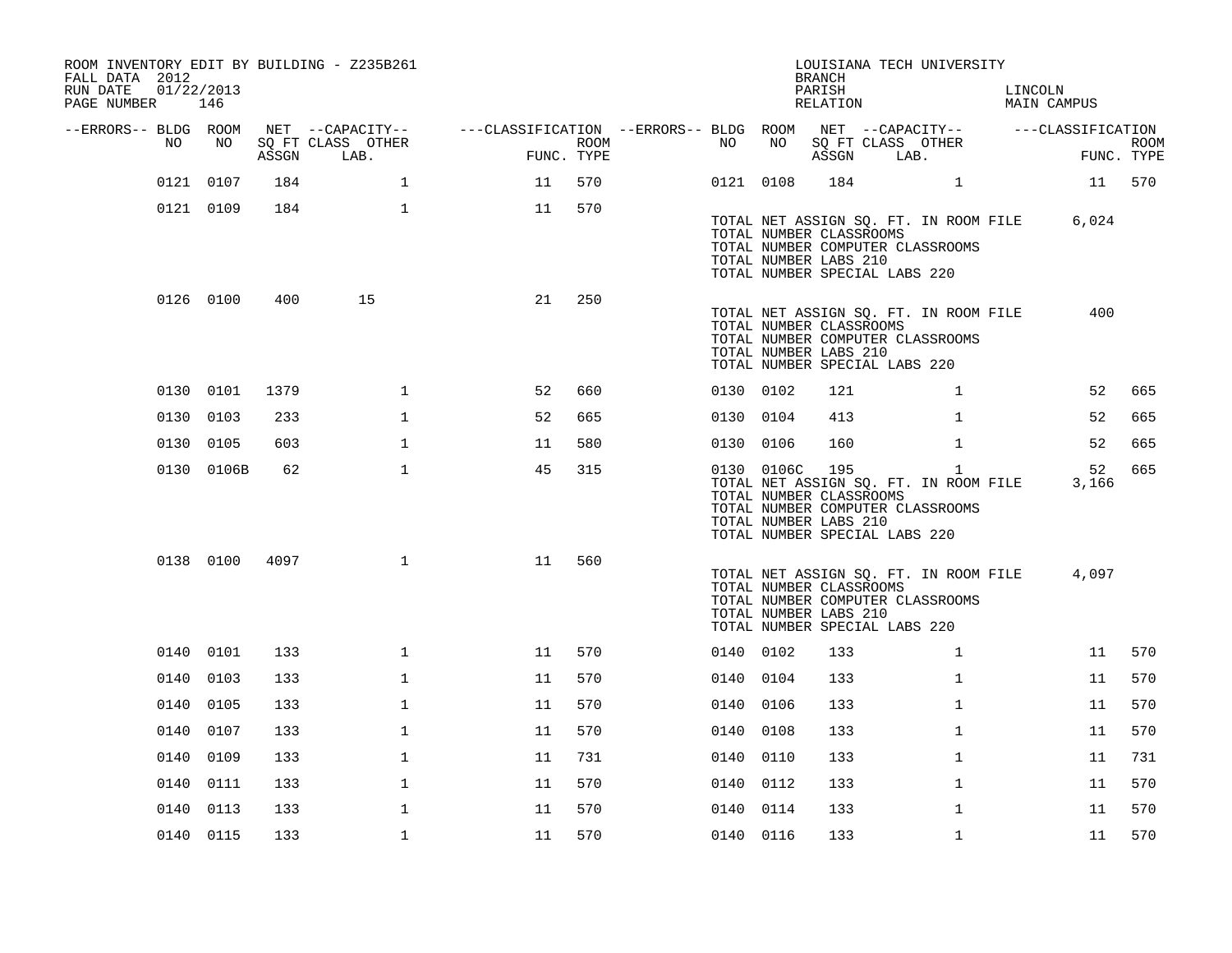| ROOM INVENTORY EDIT BY BUILDING - Z235B261<br>FALL DATA 2012<br>RUN DATE<br>PAGE NUMBER 147 | 01/22/2013      |       |                           |                                                                             |                    |           |           | <b>BRANCH</b><br>PARISH<br>RELATION                                               |      | LOUISIANA TECH UNIVERSITY                                                 | LINCOLN | MAIN CAMPUS                                 |                           |
|---------------------------------------------------------------------------------------------|-----------------|-------|---------------------------|-----------------------------------------------------------------------------|--------------------|-----------|-----------|-----------------------------------------------------------------------------------|------|---------------------------------------------------------------------------|---------|---------------------------------------------|---------------------------|
| --ERRORS-- BLDG ROOM                                                                        |                 |       | NET --CAPACITY--          | ---CLASSIFICATION --ERRORS-- BLDG ROOM NET --CAPACITY-- -----CLASSIFICATION |                    |           |           |                                                                                   |      |                                                                           |         |                                             |                           |
| NO                                                                                          | NO              | ASSGN | SQ FT CLASS OTHER<br>LAB. |                                                                             | ROOM<br>FUNC. TYPE | NO        | NO        | SQ FT CLASS OTHER<br>ASSGN                                                        | LAB. |                                                                           |         |                                             | <b>ROOM</b><br>FUNC. TYPE |
|                                                                                             | 0140 0117       | 131   | $\mathbf{1}$              | 11                                                                          | 570                |           | 0140 0118 |                                                                                   |      | $\mathbf{1}$                                                              |         | 11 570                                      |                           |
|                                                                                             | 0140 0119       | 1299  | $\mathbf{1}$              | 00                                                                          | 020                |           |           | TOTAL NUMBER CLASSROOMS<br>TOTAL NUMBER LABS 210<br>TOTAL NUMBER SPECIAL LABS 220 |      | TOTAL NET ASSIGN SQ. FT. IN ROOM FILE<br>TOTAL NUMBER COMPUTER CLASSROOMS |         | 2,390                                       |                           |
|                                                                                             | 0141 0100 1156  |       | $\mathbf{1}$              | 11                                                                          | 570                |           |           | TOTAL NUMBER CLASSROOMS<br>TOTAL NUMBER LABS 210<br>TOTAL NUMBER SPECIAL LABS 220 |      | TOTAL NUMBER COMPUTER CLASSROOMS                                          |         | TOTAL NET ASSIGN SQ. FT. IN ROOM FILE 1,156 |                           |
|                                                                                             | 0144 0100 1191  |       | 1                         | 45                                                                          | 731                |           |           | TOTAL NUMBER CLASSROOMS<br>TOTAL NUMBER LABS 210<br>TOTAL NUMBER SPECIAL LABS 220 |      | TOTAL NUMBER COMPUTER CLASSROOMS                                          |         | TOTAL NET ASSIGN SQ. FT. IN ROOM FILE 1,191 |                           |
|                                                                                             | 0148 0100 1683  |       | $\mathbf{1}$              | 11                                                                          | 580                |           |           | TOTAL NUMBER CLASSROOMS<br>TOTAL NUMBER LABS 210<br>TOTAL NUMBER SPECIAL LABS 220 |      | TOTAL NET ASSIGN SQ. FT. IN ROOM FILE<br>TOTAL NUMBER COMPUTER CLASSROOMS |         | 1,683                                       |                           |
|                                                                                             | 0152 0100       | 240   |                           | 11                                                                          | 560                |           | 0152 0101 | 2000                                                                              |      |                                                                           |         |                                             | 11 560                    |
|                                                                                             | 0152 0201       | 2263  |                           | 11                                                                          | 560                |           |           | TOTAL NUMBER CLASSROOMS<br>TOTAL NUMBER LABS 210<br>TOTAL NUMBER SPECIAL LABS 220 |      | TOTAL NUMBER COMPUTER CLASSROOMS                                          |         | TOTAL NET ASSIGN SQ. FT. IN ROOM FILE 4,503 |                           |
|                                                                                             | 0157 0001       | 175   | 34                        | 93                                                                          | 523                | 0157 0002 |           | 175                                                                               |      | 34                                                                        |         | 93                                          | 523                       |
|                                                                                             | 0157 0003       | 87    | 17                        | 93                                                                          | 523                | 0157 0009 |           | 87                                                                                |      | 17                                                                        |         | 93                                          | 523                       |
|                                                                                             | 0157 0010       | 175   | 34                        | 93                                                                          | 523                | 0157 0011 |           | 175                                                                               |      | 34                                                                        |         | 93                                          | 523                       |
|                                                                                             | 0157 0012       | 175   | 34                        | 93                                                                          | 523                | 0157 0013 |           | 87                                                                                |      | 17                                                                        |         | 93                                          | 523                       |
|                                                                                             | 0157 0018       | 87    | 17                        | 93                                                                          | 523                | 0157 0019 |           | 175                                                                               |      | 34                                                                        |         | 93                                          | 523                       |
|                                                                                             | 0157 0100 14486 |       |                           | 93                                                                          | 520                | 0157 0101 |           | 538                                                                               |      |                                                                           |         | 0 <sub>0</sub>                              | 030                       |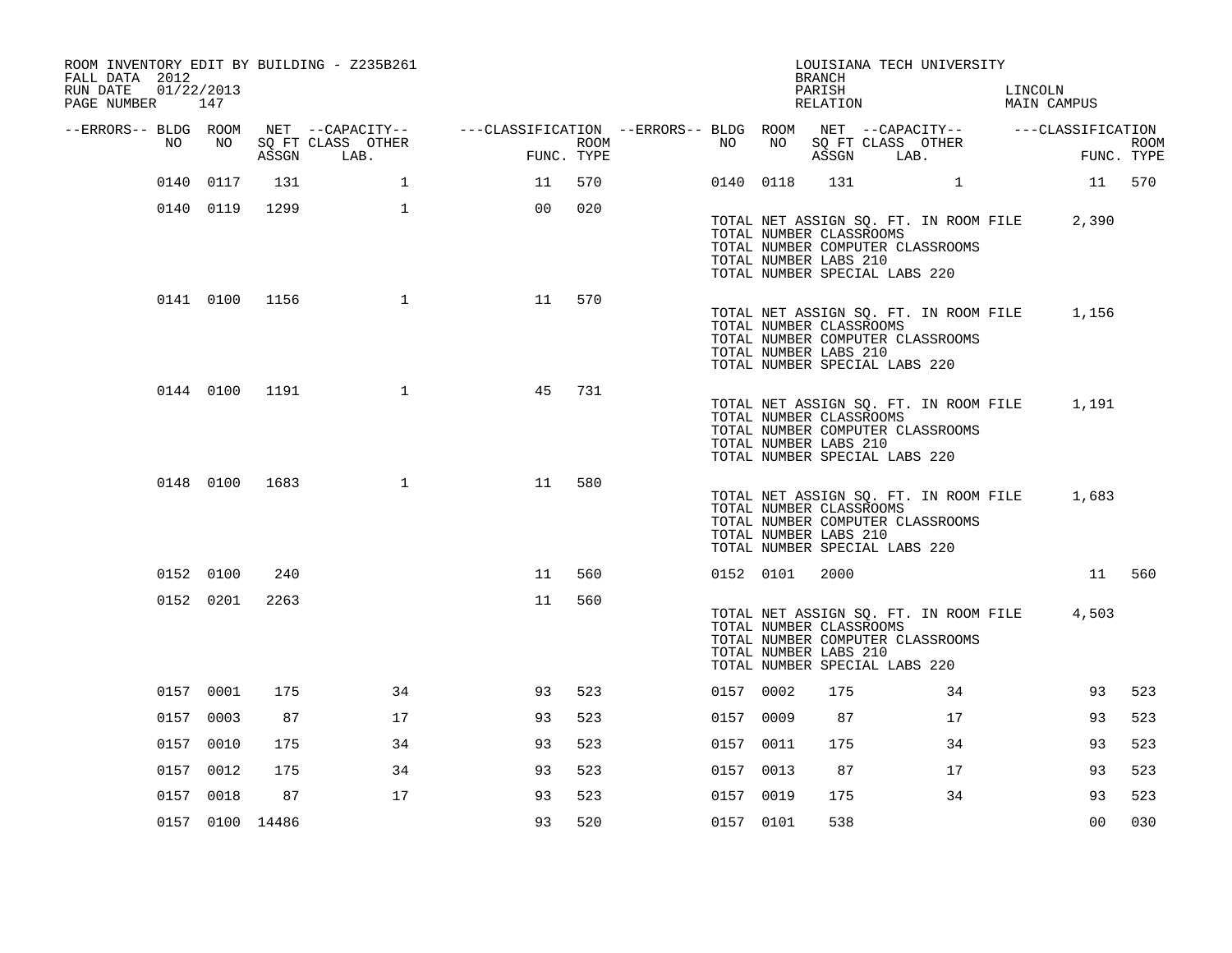| ROOM INVENTORY EDIT BY BUILDING - Z235B261<br>FALL DATA 2012<br>RUN DATE<br>PAGE NUMBER | 01/22/2013<br>148 |       |                                               |                                                 |             |      |            | <b>BRANCH</b><br>PARISH<br><b>RELATION</b> | LOUISIANA TECH UNIVERSITY                     | LINCOLN<br><b>MAIN CAMPUS</b> |                           |
|-----------------------------------------------------------------------------------------|-------------------|-------|-----------------------------------------------|-------------------------------------------------|-------------|------|------------|--------------------------------------------|-----------------------------------------------|-------------------------------|---------------------------|
| --ERRORS-- BLDG ROOM<br>NO                                                              | NO                | ASSGN | NET --CAPACITY--<br>SQ FT CLASS OTHER<br>LAB. | ---CLASSIFICATION --ERRORS-- BLDG<br>FUNC. TYPE | <b>ROOM</b> | NO   | ROOM<br>NO | ASSGN                                      | NET --CAPACITY--<br>SQ FT CLASS OTHER<br>LAB. | ---CLASSIFICATION             | <b>ROOM</b><br>FUNC. TYPE |
| 0157                                                                                    | 0102              | 538   | 50                                            | 93                                              | 410         | 0157 | 0102A      | 386                                        | 15                                            | 93                            | 410                       |
| 0157                                                                                    | 0102B             | 200   | $\mathbf 1$                                   | 93                                              | 310         | 0157 | 0102C      | 123                                        | $\mathbf{1}$                                  | 93                            | 310                       |
| 0157                                                                                    | 0102D             | 124   | $\mathbf 1$                                   | 93                                              | 310         | 0157 | 0103       | 536                                        |                                               | 93                            | 731                       |
|                                                                                         | 0157 0104         | 538   | $\mathbf 1$                                   | 93                                              | 310         |      | 0157 0105  | 516                                        | $\mathbf{1}$                                  | 93                            | 310                       |
| 0157                                                                                    | 0106              | 398   | $\mathbf{1}$                                  | 93                                              | 310         | 0157 | 0107       | 516                                        | $\mathbf{1}$                                  | 93                            | 310                       |
|                                                                                         | 0157 0108         | 538   | $\mathbf 1$                                   | 93                                              | 310         |      | 0157 0109  | 536                                        |                                               | 0 <sub>0</sub>                | 010                       |
|                                                                                         | 0157 0110         | 538   | 100                                           | 93                                              | 310         |      | 0157 0111  | 201                                        | 37                                            | 93                            | 523                       |
|                                                                                         | 0157 0111M        | 212   |                                               | 93                                              | 523         |      | 0157 0111T | 131                                        |                                               | 93                            | 523                       |
|                                                                                         | 0157 0112         | 538   |                                               | 0 <sub>0</sub>                                  | 030         |      | 0157 0113  | 536                                        | $\mathbf{1}$                                  | 93                            | 310                       |
|                                                                                         | 0157 0114         | 538   |                                               | 93                                              | 314         |      | 0157 0115  | 516                                        |                                               | 93                            | 325                       |
|                                                                                         | 0157 0116         | 516   |                                               | 93                                              | 314         |      | 0157 0116A | 134                                        |                                               | 93                            | 355                       |
|                                                                                         | 0157 0117         | 538   | $\mathbf 1$                                   | 93                                              | 310         |      | 0157 0118  | 536                                        |                                               | 93                            | 520                       |
| 0157                                                                                    | 0119              | 538   | 15                                            | 93                                              | 525         | 0157 | 0120       | 806                                        | 20                                            | 93                            | 680                       |
|                                                                                         | 0157 0120A        | 281   |                                               | 93                                              | 525         |      | 0157 0121  | 97                                         | $\mathbf{1}$                                  | 93                            | 310                       |
|                                                                                         | 0157 0121A        | 36    |                                               | 93                                              | 315         |      | 0157 0122  | 306                                        |                                               | 93                            | 650                       |
| 0157                                                                                    | 0123              | 122   | $\mathbf{1}$                                  | 93                                              | 310         |      | 0157 0124  | 306                                        | $\mathbf{1}$                                  | 93                            | 310                       |
|                                                                                         | 0157 0125         | 44    | $\mathbf{1}$                                  | 93                                              | 310         |      | 0157 0126  | 135                                        | $\mathbf{1}$                                  | 93                            | 310                       |
| 0157                                                                                    | 0127              | 385   | $\mathbf 1$                                   | 93                                              | 310         |      | 0157 0127A | 69                                         |                                               | 93                            | 315                       |
|                                                                                         | 0157 0129         | 233   | $\mathbf 1$                                   | 93                                              | 310         |      | 0157 0130  | 1409                                       |                                               | 93                            | 731                       |
| 0157                                                                                    | 0131              | 162   |                                               | 0 <sub>0</sub>                                  | 030         |      | 0157 0132  | 160                                        |                                               | 0 <sub>0</sub>                | 030                       |
|                                                                                         | 0157 0133         | 71    |                                               | 93                                              | 731         |      | 0157 0134  | 831                                        | 15                                            | 93                            | 525                       |
| 0157                                                                                    | 0134A             | 178   |                                               | 0 <sub>0</sub>                                  | 030         |      | 0157 0134B | 194                                        |                                               | 74                            | 525                       |
| 0157                                                                                    | 0137              | 109   |                                               | 93                                              | 525         |      | 0157 0137A | 135                                        |                                               | 0 <sub>0</sub>                | 030                       |
| 0157                                                                                    | 0138              | 223   |                                               | 93                                              | 525         | 0157 | 0139       | 562                                        |                                               | 93                            | 850                       |
|                                                                                         | 0157 0140         | 215   |                                               | 93                                              | 731         |      | 0157 0141  | 302                                        | $\mathbf{1}$                                  | 93                            | 310                       |
|                                                                                         | 0157 0141A        | 41    |                                               | 74                                              | 315         |      | 0157 0142  | 505                                        | 15                                            | 74                            | 525                       |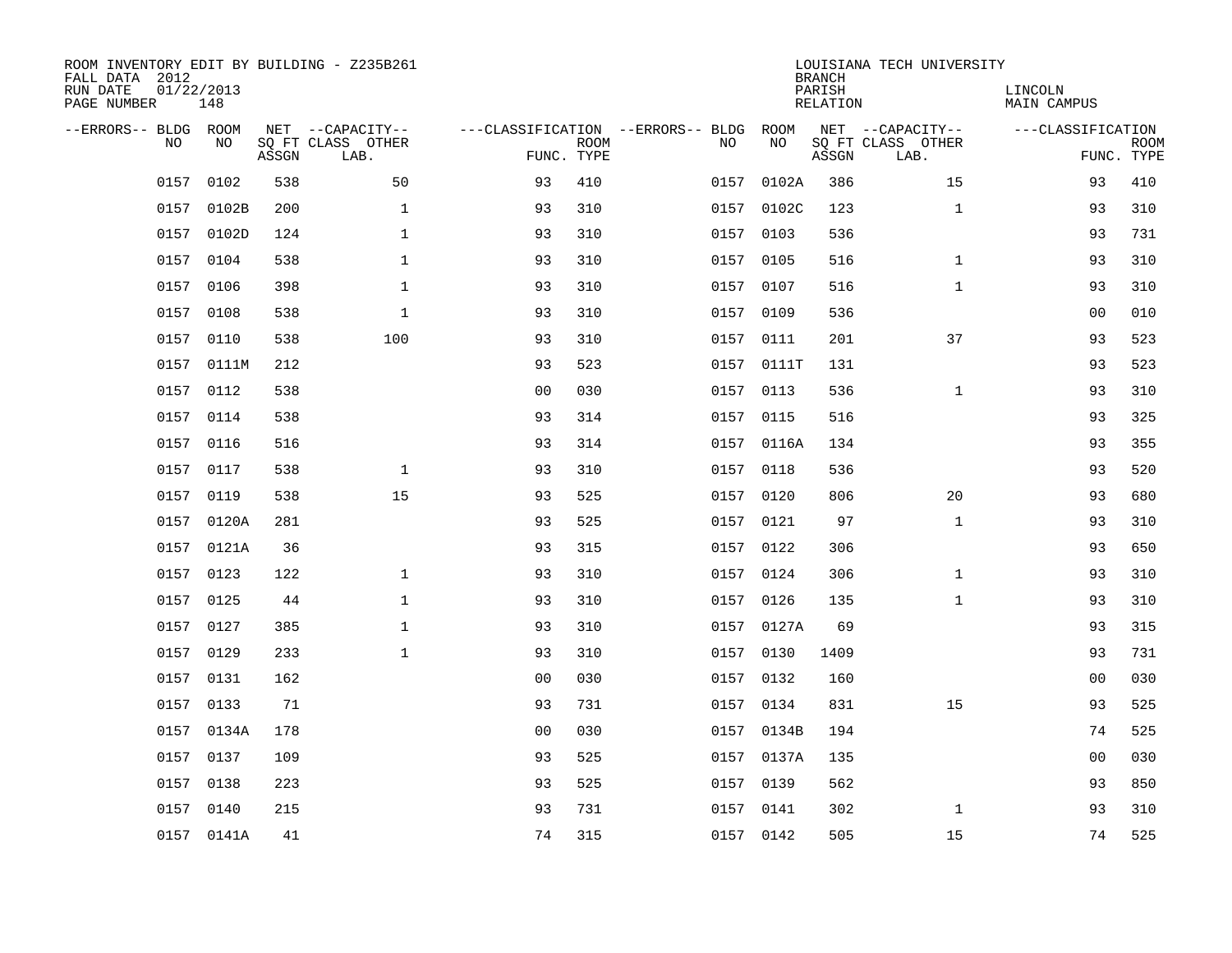| ROOM INVENTORY EDIT BY BUILDING - Z235B261<br>FALL DATA 2012 |                   |       |                           |                |             |                                        |            | <b>BRANCH</b>             | LOUISIANA TECH UNIVERSITY |                               |                           |
|--------------------------------------------------------------|-------------------|-------|---------------------------|----------------|-------------|----------------------------------------|------------|---------------------------|---------------------------|-------------------------------|---------------------------|
| RUN DATE<br>PAGE NUMBER                                      | 01/22/2013<br>149 |       |                           |                |             |                                        |            | PARISH<br><b>RELATION</b> |                           | LINCOLN<br><b>MAIN CAMPUS</b> |                           |
| --ERRORS-- BLDG ROOM                                         |                   |       | NET --CAPACITY--          |                |             | ---CLASSIFICATION --ERRORS-- BLDG ROOM |            |                           | NET --CAPACITY--          | ---CLASSIFICATION             |                           |
| N <sub>O</sub>                                               | NO.               | ASSGN | SO FT CLASS OTHER<br>LAB. | FUNC. TYPE     | <b>ROOM</b> | NO.                                    | NO         | ASSGN                     | SQ FT CLASS OTHER<br>LAB. |                               | <b>ROOM</b><br>FUNC. TYPE |
| 0157                                                         | 0142A             | 233   |                           | 0 <sub>0</sub> | 030         |                                        | 0157 0143  | 386                       |                           | 93                            | 525                       |
|                                                              | 0157 0144         | 595   |                           | 93             | 731         |                                        | 0157 0145  | 151                       |                           | 93                            | 731                       |
|                                                              | 0157 0146         | 231   | 11                        | 93             | 525         |                                        | 0157 0147  | 834                       |                           | 00                            | 030                       |
|                                                              | 0157 0148         | 304   | $\mathbf{1}$              | 93             | 310         |                                        | 0157 0149  | 136                       | $\mathbf{1}$              | 93                            | 310                       |
| 0157                                                         | 0150              | 170   | $\mathbf 1$               | 93             | 310         |                                        | 0157 0151  | 120                       | $\mathbf{1}$              | 93                            | 310                       |
|                                                              | 0157 0152         | 208   | $\mathbf{1}$              | 93             | 310         |                                        | 0157 0153  | 230                       | $\mathbf{1}$              | 93                            | 310                       |
|                                                              | 0157 0154         | 461   | $\mathbf{1}$              | 93             | 310         |                                        | 0157 0155  | 156                       | $\mathbf{1}$              | 93                            | 310                       |
|                                                              | 0157 0156         | 75    |                           | 93             | 315         |                                        | 0157 0157  | 153                       | $\mathbf{1}$              | 93                            | 310                       |
| 0157                                                         | 0158              | 129   | $\mathbf{1}$              | 93             | 310         | 0157                                   | 0159       | 277                       | $\mathbf{1}$              | 93                            | 310                       |
|                                                              | 0157 0160         | 287   | $\mathbf{1}$              | 93             | 310         |                                        | 0157 0161  | 117                       | $\mathbf{1}$              | 93                            | 310                       |
|                                                              | 0157 0162         | 137   | $\mathbf{1}$              | 93             | 310         |                                        | 0157 0163  | 232                       | $\mathbf{1}$              | 93                            | 310                       |
|                                                              | 0157 0164         | 62    |                           | 93             | 315         |                                        | 0157 0165  | 606                       |                           | 93                            | 315                       |
|                                                              | 0157 0165A        | 15    |                           | 93             | 315         | 0157                                   | 0166       | 290                       |                           | 0 <sub>0</sub>                | 030                       |
|                                                              | 0157 0167         | 207   |                           | 0 <sub>0</sub> | 020         |                                        | 0157 0168  | 3123                      | 150                       | 93                            | 680                       |
|                                                              | 0157 0168A        | 160   |                           | 0 <sub>0</sub> | 030         |                                        | 0157 0170  | 566                       | 24                        | 93                            | 350                       |
|                                                              | 0157 0171         | 68    |                           | 0 <sub>0</sub> | 030         |                                        | 0157 0172  | 157                       |                           | 0 <sub>0</sub>                | 030                       |
|                                                              | 0157 0173         | 97    |                           | 0 <sub>0</sub> | 030         |                                        | 0157 0174  | 39                        |                           | 00                            | 010                       |
|                                                              | 0157 0175         | 807   |                           | 93             | 630         |                                        | 0157 0175A | 138                       |                           | 93                            | 635                       |
|                                                              | 0157 0175B        | 66    |                           | 93             | 635         | 0157                                   | 0176       | 952                       |                           | 93                            | 731                       |
|                                                              | 0157 0177         | 104   |                           | 93             | 735         |                                        | 0157 0178  | 482                       | 15                        | 93                            | 525                       |
| 0157                                                         | 0179              | 530   | 15                        | 93             | 525         | 0157                                   | 0180       | 60                        |                           | 74                            | 525                       |
| 0157                                                         | 0181              | 72    |                           | 74             | 525         |                                        | 0157 0195  | 8465                      |                           | 0 <sub>0</sub>                | 020                       |
| 0157                                                         | 0200              | 22612 |                           | 0 <sub>0</sub> | 020         |                                        | 0157 0200A | 44                        |                           | 0 <sub>0</sub>                | 020                       |
| 0157                                                         | 0200B             | 44    |                           | 0 <sub>0</sub> | 020         |                                        | 0157 0201  | 667                       |                           | 0 <sub>0</sub>                | 030                       |
|                                                              | 0157 0201V        | 30    | 11                        | 93             | 523         |                                        | 0157 0202  | 839                       |                           | 93                            | 731                       |
|                                                              | 0157 0202A        | 113   |                           | 0 <sub>0</sub> | 010         |                                        | 0157 0203  | 673                       |                           | 93                            | 630                       |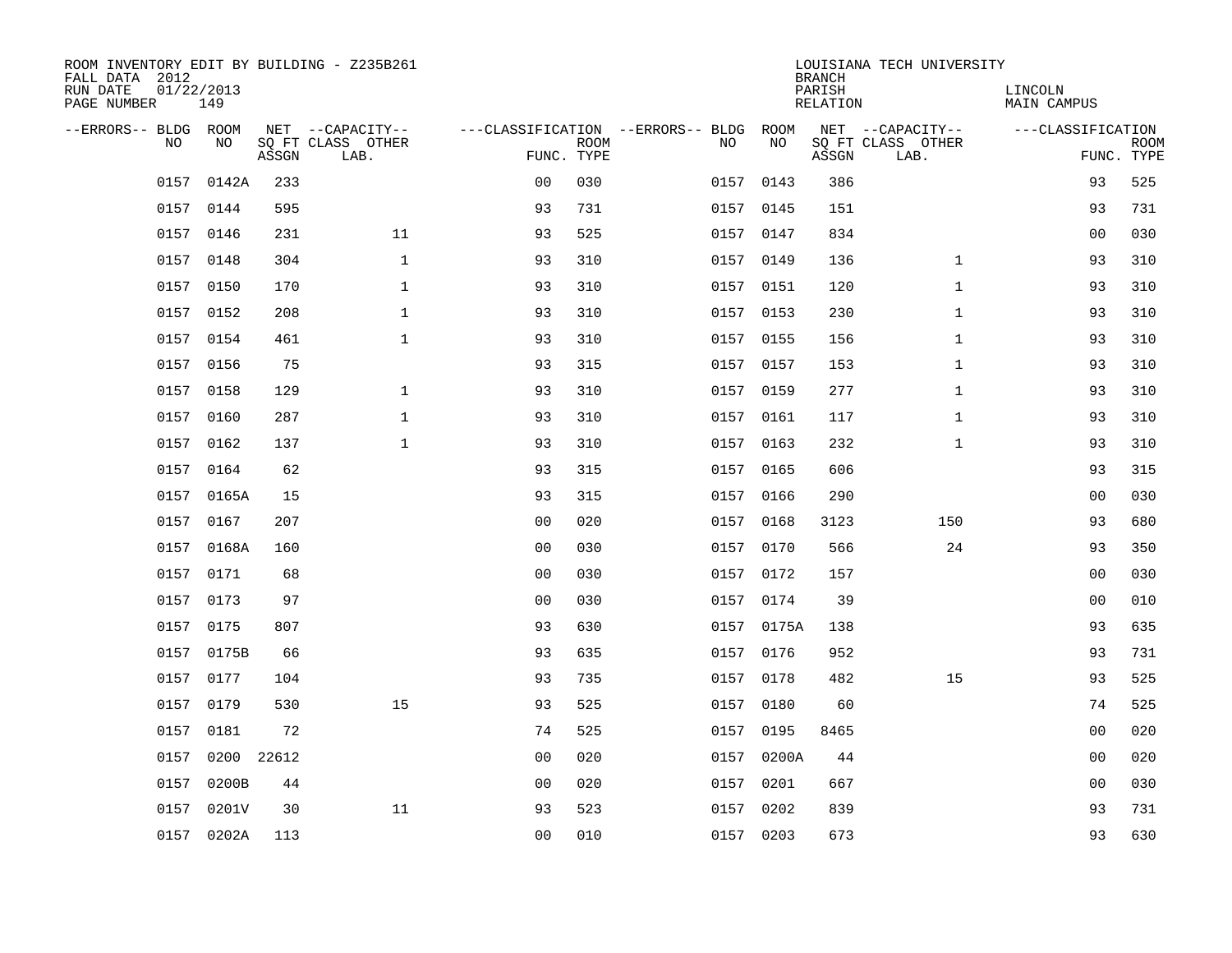| ROOM INVENTORY EDIT BY BUILDING - Z235B261<br>FALL DATA 2012<br>RUN DATE<br>PAGE NUMBER | 01/22/2013<br>150 |       |                                               |                |             |                                              |            | <b>BRANCH</b><br>PARISH<br>RELATION | LOUISIANA TECH UNIVERSITY                     | LINCOLN<br>MAIN CAMPUS |                           |
|-----------------------------------------------------------------------------------------|-------------------|-------|-----------------------------------------------|----------------|-------------|----------------------------------------------|------------|-------------------------------------|-----------------------------------------------|------------------------|---------------------------|
| --ERRORS-- BLDG ROOM<br>NO                                                              | NO                | ASSGN | NET --CAPACITY--<br>SQ FT CLASS OTHER<br>LAB. | FUNC. TYPE     | <b>ROOM</b> | ---CLASSIFICATION --ERRORS-- BLDG ROOM<br>NO | NO         | ASSGN                               | NET --CAPACITY--<br>SQ FT CLASS OTHER<br>LAB. | ---CLASSIFICATION      | <b>ROOM</b><br>FUNC. TYPE |
| 0157                                                                                    | 0204              | 722   | $\mathbf{1}$                                  | 93             | 310         | 0157                                         | 0204A      | 201                                 |                                               | 93                     | 525                       |
|                                                                                         | 0157 0204V        | 41    | 16                                            | 93             | 523         | 0157                                         | 0205       | 722                                 | $\mathbf{1}$                                  | 93                     | 310                       |
| 0157                                                                                    | 0205A             | 240   |                                               | 93             | 315         | 0157                                         | 0206       | 673                                 |                                               | 93                     | 635                       |
| 0157                                                                                    | 0207              | 839   |                                               | 93             | 630         |                                              | 0157 0207A | 117                                 |                                               | 93                     | 635                       |
| 0157                                                                                    | 0207V             | 31    | 11                                            | 93             | 523         | 0157                                         | 0208       | 758                                 |                                               | 00                     | 030                       |
| 0157                                                                                    | 0209              | 758   |                                               | 00             | 030         | 0157                                         | 0209V      | 31                                  | 11                                            | 93                     | 523                       |
|                                                                                         | 0157 0210         | 839   |                                               | 93             | 731         |                                              | 0157 0210A | 107                                 |                                               | 93                     | 735                       |
| 0157                                                                                    | 0211              | 673   |                                               | 93             | 630         | 0157                                         | 0212       | 722                                 |                                               | 0 <sub>0</sub>         | 020                       |
|                                                                                         | 0157 0212V        | 41    | 16                                            | 93             | 523         |                                              | 0157 0213  | 422                                 |                                               | 93                     | 520                       |
| 0157                                                                                    | 0213A             | 77    |                                               | 93             | 525         | 0157                                         | 0214       | 673                                 |                                               | 93                     | 731                       |
| 0157                                                                                    | 0215              | 839   |                                               | 0 <sub>0</sub> | 020         |                                              | 0157 0215V | 30                                  | 11                                            | 93                     | 523                       |
| 0157                                                                                    | 0216              | 667   |                                               | 93             | 731         |                                              | 0157 0217  | 667                                 |                                               | 93                     | 635                       |
| 0157                                                                                    | 0217V             | 30    | 11                                            | 93             | 523         | 0157                                         | 0218       | 839                                 |                                               | 0 <sub>0</sub>         | 030                       |
|                                                                                         | 0157 0218A        | 113   |                                               | 0 <sub>0</sub> | 030         |                                              | 0157 0219  | 673                                 |                                               | 0 <sub>0</sub>         | 030                       |
| 0157                                                                                    | 0220              | 722   | 152                                           | 93             | 523         | 0157                                         | 0220V      | 41                                  | 16                                            | 93                     | 523                       |
|                                                                                         | 0157 0221         | 722   | 152                                           | 93             | 523         |                                              | 0157 0222  | 673                                 | 154                                           | 93                     | 523                       |
| 0157                                                                                    | 0223              | 839   | 191                                           | 93             | 523         | 0157                                         | 0223V      | 31                                  | 11                                            | 93                     | 523                       |
| 0157                                                                                    | 0224              | 758   | 169                                           | 93             | 523         | 0157                                         | 0225       | 758                                 |                                               | 0 <sub>0</sub>         | 020                       |
|                                                                                         | 0157 0225V        | 31    | 11                                            | 93             | 523         |                                              | 0157 0226  | 839                                 | 191                                           | 93                     | 523                       |
| 0157                                                                                    | 0227              | 673   | 154                                           | 93             | 523         | 0157                                         | 0228       | 722                                 | 152                                           | 93                     | 523                       |
|                                                                                         | 0157 0228V        | 41    | 16                                            | 93             | 523         |                                              | 0157 0229  | 722                                 | 152                                           | 93                     | 523                       |
| 0157                                                                                    | 0230              | 673   | 154                                           | 93             | 523         |                                              | 0157 0231  | 839                                 | 191                                           | 93                     | 523                       |
|                                                                                         | 0157 0231V        | 30    | 11                                            | 93             | 523         |                                              | 0157 0232  | 667                                 | 148                                           | 93                     | 523                       |
| 0157                                                                                    | 0250              | 8044  |                                               | 0 <sub>0</sub> | 020         | 0157                                         | 0251       | 9764                                |                                               | 00                     | 020                       |
| 0157                                                                                    | 0301              | 265   | $\mathbf{1}$                                  | 93             | 310         |                                              | 0157 0302  | 265                                 |                                               | 93                     | 731                       |
|                                                                                         | 0157 0400 19897   |       |                                               | 0 <sub>0</sub> | 030         |                                              |            |                                     | TOTAL NET ASSIGN SQ. FT. IN ROOM FILE         | 63,589                 |                           |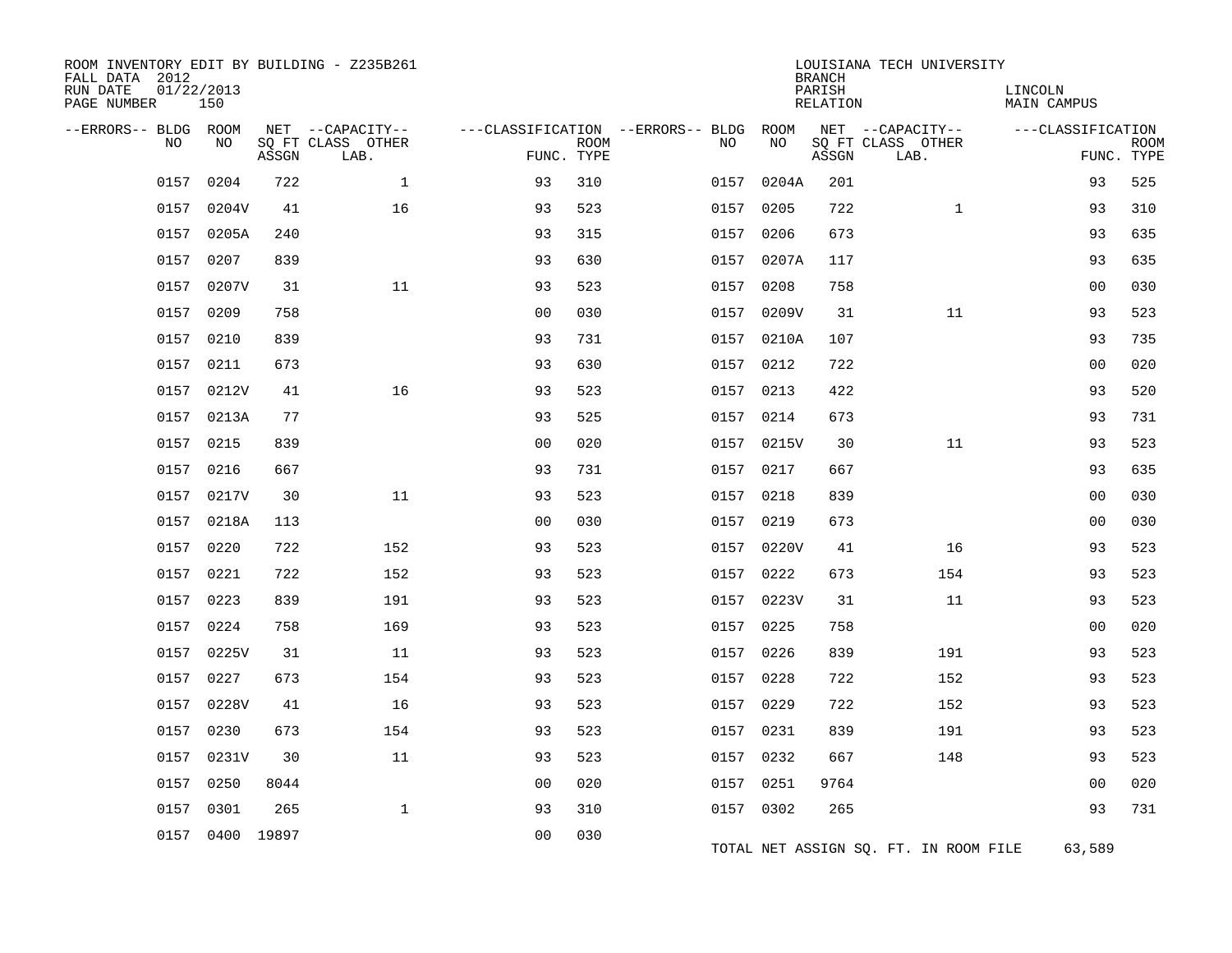| ROOM INVENTORY EDIT BY BUILDING - Z235B261<br>FALL DATA 2012<br>RUN DATE<br>PAGE NUMBER | 01/22/2013<br>151 |       |                                               |                                                      |             |           |      | <b>BRANCH</b><br>PARISH<br><b>RELATION</b>                | LOUISIANA TECH UNIVERSITY                                                                                          | LINCOLN<br><b>MAIN CAMPUS</b> |                           |
|-----------------------------------------------------------------------------------------|-------------------|-------|-----------------------------------------------|------------------------------------------------------|-------------|-----------|------|-----------------------------------------------------------|--------------------------------------------------------------------------------------------------------------------|-------------------------------|---------------------------|
| --ERRORS-- BLDG ROOM<br>NO                                                              | NO                | ASSGN | NET --CAPACITY--<br>SQ FT CLASS OTHER<br>LAB. | ---CLASSIFICATION --ERRORS-- BLDG ROOM<br>FUNC. TYPE | <b>ROOM</b> | NO.       | NO   | ASSGN<br>TOTAL NUMBER CLASSROOMS<br>TOTAL NUMBER LABS 210 | NET --CAPACITY--<br>SQ FT CLASS OTHER<br>LAB.<br>TOTAL NUMBER COMPUTER CLASSROOMS<br>TOTAL NUMBER SPECIAL LABS 220 | ---CLASSIFICATION             | <b>ROOM</b><br>FUNC. TYPE |
| 0158                                                                                    | 0101              | 62    | $\mathbf{1}$                                  | 52                                                   | 525         | 0158 0102 |      | 4715                                                      | $\mathbf{1}$                                                                                                       | 0 <sub>0</sub>                | 020                       |
| 0158                                                                                    | 0103              | 1680  | $\mathbf{1}$                                  | 0 <sub>0</sub>                                       | 020         | 0158 0104 |      | 149                                                       | $\mathbf{1}$                                                                                                       | 00                            | 030                       |
| 0158                                                                                    | 0105              | 107   | $\mathbf{1}$                                  | 52                                                   | 525         | 0158      | 0106 | 1794                                                      | $\mathbf{1}$                                                                                                       | 52                            | 520                       |
| 0158                                                                                    | 0107              | 13    | $\mathbf 1$                                   | 52                                                   | 525         | 0158 0108 |      | 515                                                       | $\mathbf{1}$                                                                                                       | 52                            | 525                       |
| 0158                                                                                    | 0109              | 74    | $\mathbf{1}$                                  | 52                                                   | 525         | 0158      | 0110 | 147                                                       | 10                                                                                                                 | 52                            | 525                       |
|                                                                                         | 0158 0111         | 52    | $\mathbf{1}$                                  | 0 <sub>0</sub>                                       | 030         | 0158 0112 |      | 115                                                       | 10                                                                                                                 | 52                            | 525                       |
| 0158                                                                                    | 0113              | 627   | $\mathbf 1$                                   | 52                                                   | 525         | 0158      | 0114 | 261                                                       | 11                                                                                                                 | 52                            | 525                       |
| 0158                                                                                    | 0115              | 37    | $\mathbf 1$                                   | 52                                                   | 525         | 0158      | 0116 | 805                                                       | $\mathbf{1}$                                                                                                       | 52                            | 525                       |
| 0158                                                                                    | 0117              | 184   | 4                                             | 0 <sub>0</sub>                                       | 030         | 0158      | 0118 | 37                                                        | $\mathbf{1}$                                                                                                       | 74                            | 315                       |
| 0158                                                                                    | 0119              | 113   | $\mathbf 1$                                   | 45                                                   | 310         | 0158      | 0120 | 124                                                       | $\mathbf{1}$                                                                                                       | 00                            | 010                       |
| 0158                                                                                    | 0121              | 327   | $\mathbf 1$                                   | 0 <sub>0</sub>                                       | 030         | 0158      | 0122 | 233                                                       | 3                                                                                                                  | 00                            | 030                       |
| 0158                                                                                    | 0123              | 1448  | $\mathbf 1$                                   | 52                                                   | 525         | 0158      | 0124 | 40                                                        | $\mathbf{1}$                                                                                                       | 52                            | 525                       |
|                                                                                         | 0158 0125         | 211   | 18                                            | 52                                                   | 525         | 0158      | 0126 | 395                                                       | $\mathbf{1}$                                                                                                       | 52                            | 525                       |
| 0158                                                                                    | 0127              | 98    | $\mathbf{1}$                                  | 52                                                   | 525         | 0158      | 0128 | 60                                                        | $\mathbf{1}$                                                                                                       | 0 <sub>0</sub>                | 030                       |
|                                                                                         | 0158 0129         | 147   | $\mathbf{1}$                                  | 52                                                   | 525         | 0158      | 0130 | 68                                                        | $\mathbf{1}$                                                                                                       | 52                            | 525                       |
| 0158                                                                                    | 0131              | 713   | 25                                            | 52                                                   | 520         | 0158      | 0132 | 186                                                       | 5                                                                                                                  | 00                            | 030                       |
| 0158                                                                                    | 0133              | 212   | 6                                             | 0 <sub>0</sub>                                       | 030         | 0158 0134 |      | 92                                                        | $\mathbf{1}$                                                                                                       | 52                            | 525                       |
| 0158                                                                                    | 0135              | 7489  | 50                                            | 52                                                   | 520         | 0158      | 0136 | 2042                                                      | $\mathbf{1}$                                                                                                       | 00                            | 020                       |
| 0158                                                                                    | 0137              | 100   | $\mathbf 1$                                   | 0 <sub>0</sub>                                       | 020         | 0158 0138 |      | 111                                                       | $\mathbf{1}$                                                                                                       | 00                            | 020                       |
| 0158                                                                                    | 0139              | 252   | $\mathbf 1$                                   | 52                                                   | 525         | 0158      | 0140 | 947                                                       | $\mathbf{1}$                                                                                                       | 0 <sub>0</sub>                | 030                       |
| 0158                                                                                    | 0141              | 810   | 2                                             | 52                                                   | 520         | 0158 0142 |      | 810                                                       | 2                                                                                                                  | 52                            | 520                       |
| 0158                                                                                    | 0143              | 810   | 2                                             | 52                                                   | 520         | 0158      | 0144 | 810                                                       | 2                                                                                                                  | 52                            | 520                       |
| 0158                                                                                    | 0145              | 810   | 2                                             | 52                                                   | 520         | 0158 0146 |      | 810                                                       | 2                                                                                                                  | 52                            | 520                       |
|                                                                                         | 0158 0147         | 810   | $\overline{a}$                                | 52                                                   | 520         | 0158 0148 |      | 810                                                       | 2                                                                                                                  | 52                            | 520                       |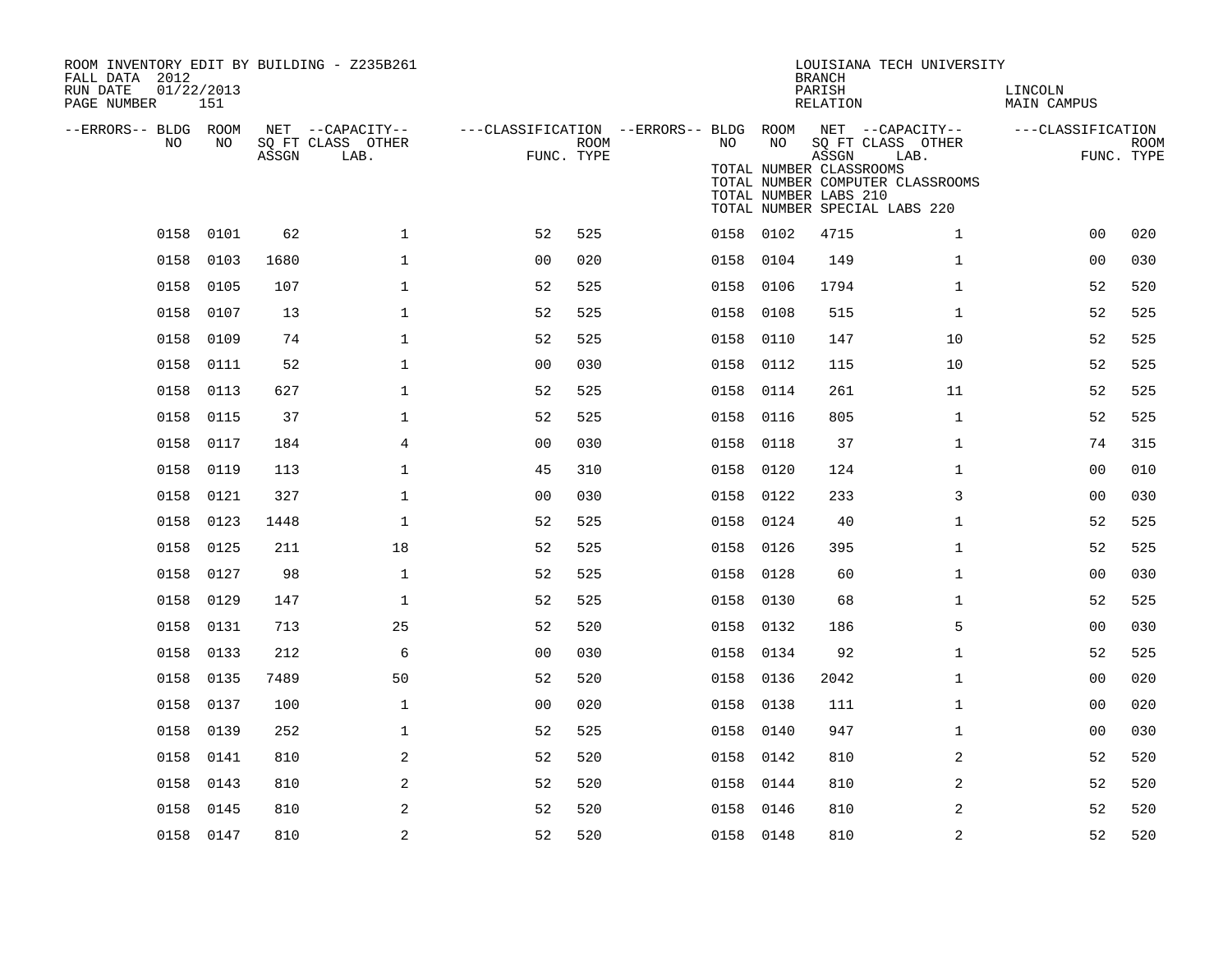| ROOM INVENTORY EDIT BY BUILDING - Z235B261<br>FALL DATA 2012<br>RUN DATE<br>PAGE NUMBER | 01/22/2013<br>152 |       |                           |                                |                           |                                        |            | <b>BRANCH</b><br>PARISH<br>RELATION                      | LOUISIANA TECH UNIVERSITY                                                                                                  | LINCOLN<br>MAIN CAMPUS |                           |
|-----------------------------------------------------------------------------------------|-------------------|-------|---------------------------|--------------------------------|---------------------------|----------------------------------------|------------|----------------------------------------------------------|----------------------------------------------------------------------------------------------------------------------------|------------------------|---------------------------|
| --ERRORS-- BLDG ROOM                                                                    |                   |       | NET --CAPACITY--          |                                |                           | ---CLASSIFICATION --ERRORS-- BLDG ROOM |            |                                                          | NET --CAPACITY--                                                                                                           | ---CLASSIFICATION      |                           |
| NO.                                                                                     | NO.               | ASSGN | SO FT CLASS OTHER<br>LAB. |                                | <b>ROOM</b><br>FUNC. TYPE | NO                                     | NO         | ASSGN                                                    | SQ FT CLASS OTHER<br>LAB.                                                                                                  |                        | <b>ROOM</b><br>FUNC. TYPE |
| 0158                                                                                    | 0149              | 810   |                           | 2<br>52                        | 520                       |                                        | 0158 0150  | 810                                                      | 2                                                                                                                          | 52                     | 520                       |
| 0158                                                                                    | 0151              | 810   |                           | 2<br>52                        | 520                       | 0158                                   | 0152       | 810                                                      | 2                                                                                                                          | 52                     | 520                       |
| 0158                                                                                    | 0153              | 58    |                           | $\mathbf 1$<br>0 <sub>0</sub>  | 030                       |                                        | 0158 0154  | 299                                                      | 10                                                                                                                         | 51                     | 310                       |
| 0158                                                                                    | 0155              | 330   | 15                        | 45                             | 350                       | 0158                                   | 0156       | 163                                                      | $\mathbf{1}$                                                                                                               | 45                     | 315                       |
| 0158                                                                                    | 0157              | 242   |                           | $\mathbf{1}$<br>0 <sub>0</sub> | 020                       |                                        | 0158 0158  | 141                                                      | 2                                                                                                                          | 51                     | 310                       |
| 0158                                                                                    | 0159              | 99    |                           | 2<br>51                        | 310                       | 0158                                   | 0160       | 147                                                      | 2                                                                                                                          | 51                     | 310                       |
| 0158                                                                                    | 0161              | 100   |                           | 2<br>51                        | 310                       |                                        | 0158 0162  | 183                                                      | 5                                                                                                                          | 51                     | 310                       |
| 0158                                                                                    | 0163              | 36    |                           | 3<br>00                        | 030                       | 0158                                   | 0164       | 60                                                       | 3                                                                                                                          | 00                     | 030                       |
| 0158                                                                                    | 0165              | 109   |                           | $\mathbf{1}$<br>0 <sub>0</sub> | 030                       | 0158                                   | 0166       | 17076                                                    | $\mathbf{1}$                                                                                                               | 52                     | 520                       |
|                                                                                         | 0158 0167 17101   |       |                           | $\mathbf 1$<br>52              | 520                       | 0158                                   | 0201       | 1302                                                     | $\mathbf{1}$                                                                                                               | 0 <sub>0</sub>         | 020                       |
|                                                                                         | 0158 0202         | 2921  |                           | $\mathbf{1}$<br>52             | 520                       |                                        | 0158 0203  | 1545<br>TOTAL NUMBER CLASSROOMS<br>TOTAL NUMBER LABS 210 | $\mathbf{1}$<br>TOTAL NET ASSIGN SQ. FT. IN ROOM FILE<br>TOTAL NUMBER COMPUTER CLASSROOMS<br>TOTAL NUMBER SPECIAL LABS 220 | 52<br>65,485           | 525                       |
| 0159                                                                                    | 0001              | 991   | 26                        | 11                             | 210                       |                                        | 0159 0001A | 371                                                      | 10                                                                                                                         | 11                     | 215                       |
| 0159                                                                                    | 0001B             | 48    | $\mathbf{1}$              | 11                             | 215                       | 0159                                   | 0001C      | 48                                                       | $\mathbf{1}$                                                                                                               | 11                     | 215                       |
| 0159                                                                                    | 0002              | 1701  | 45                        | 11                             | 210                       | 0159                                   | 0002A      | 47                                                       | $\mathbf 1$                                                                                                                | 11                     | 215                       |
| 0159                                                                                    | 0002B             | 39    | $\mathbf{1}$              | 11                             | 215                       | 0159                                   | 0003       | 972                                                      | 26                                                                                                                         | 11                     | 210                       |
| 0159                                                                                    | 0004              | 279   |                           | $\mathbf 1$<br>46              | 310                       | 0159                                   | 0005       | 201                                                      | $\mathbf{1}$                                                                                                               | 46                     | 310                       |
| 0159                                                                                    | 0005A             | 21    |                           | $\mathbf{1}$<br>0 <sub>0</sub> | 020                       | 0159                                   | 0006       | 64                                                       | 2                                                                                                                          | 11                     | 215                       |
| 0159                                                                                    | 0006A             | 54    |                           | $\mathbf{1}$<br>45             | 731                       | 0159                                   | 0007       | 2079 139                                                 |                                                                                                                            | 11                     | 110                       |
| 0159                                                                                    | 0007A             | 298   |                           | $\mathbf{1}$<br>46             | 310                       | 0159                                   | 0007B      | 152                                                      | $\mathbf{1}$                                                                                                               | 11                     | 115                       |
| 0159                                                                                    | 0007C             | 58    | $\mathbf 1$               | 11                             | 115                       | 0159                                   | 0008       | 882                                                      | 23                                                                                                                         | 21                     | 250                       |
| 0159                                                                                    | 0008A             | 296   | 8                         | 21                             | 255                       | 0159                                   | 0008B      | 60                                                       | 2                                                                                                                          | 21                     | 255                       |
| 0159                                                                                    | 0009              | 799   | 21                        | 21                             | 250                       | 0159                                   | 0009A      | 49                                                       | 1                                                                                                                          | 11                     | 215                       |
|                                                                                         | 0159 0010         | 822   | 22                        | 21                             | 250                       |                                        | 0159 0011  | 827                                                      | 22                                                                                                                         | 11                     | 250                       |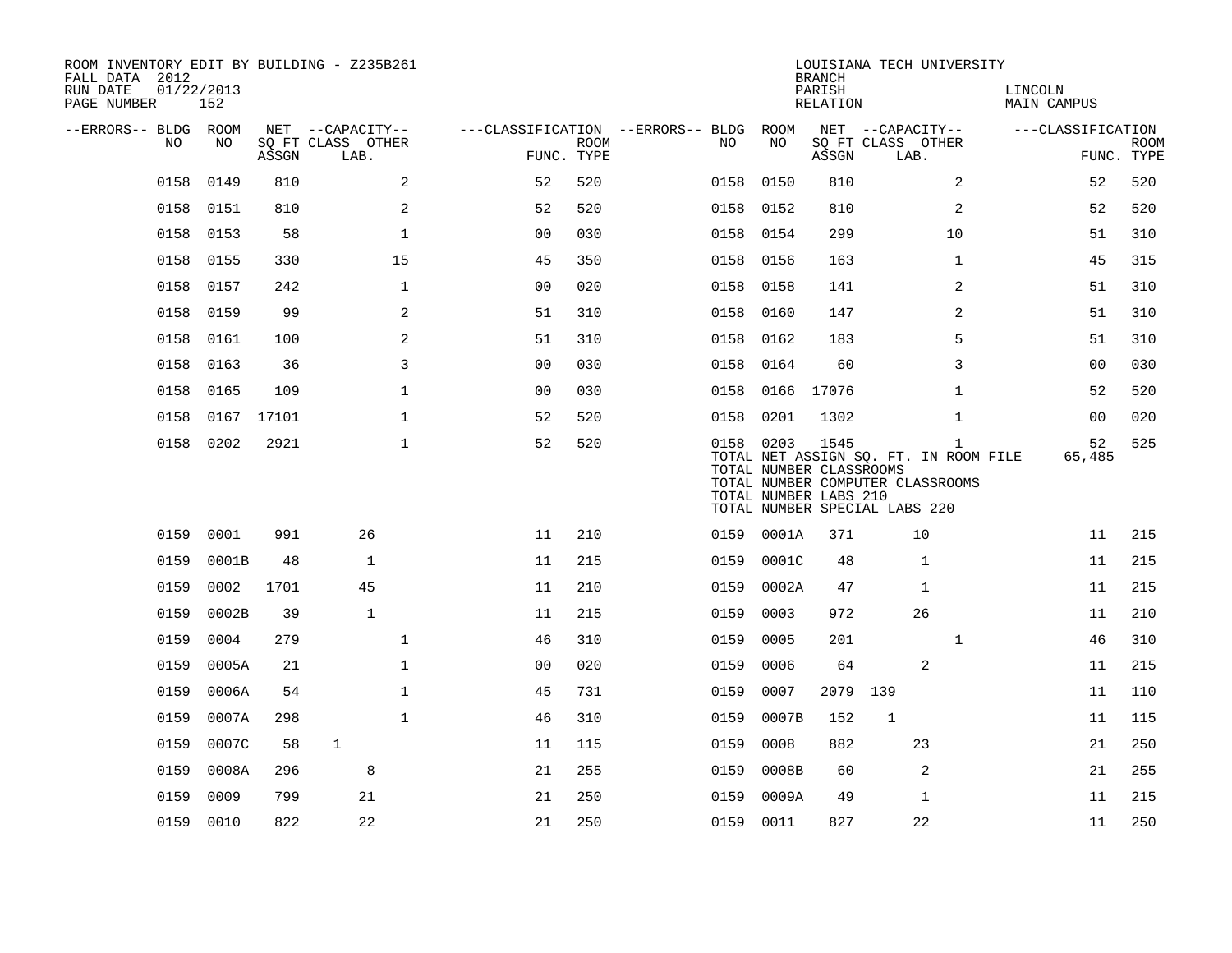| ROOM INVENTORY EDIT BY BUILDING - Z235B261<br>FALL DATA 2012<br>RUN DATE<br>PAGE NUMBER | 01/22/2013<br>153 |       |                                               |                |                           |                                         |            | <b>BRANCH</b><br>PARISH<br><b>RELATION</b> | LOUISIANA TECH UNIVERSITY                     | LINCOLN<br><b>MAIN CAMPUS</b> |                           |
|-----------------------------------------------------------------------------------------|-------------------|-------|-----------------------------------------------|----------------|---------------------------|-----------------------------------------|------------|--------------------------------------------|-----------------------------------------------|-------------------------------|---------------------------|
| --ERRORS-- BLDG ROOM<br>NO                                                              | NO                | ASSGN | NET --CAPACITY--<br>SQ FT CLASS OTHER<br>LAB. |                | <b>ROOM</b><br>FUNC. TYPE | ---CLASSIFICATION --ERRORS-- BLDG<br>NO | ROOM<br>NO | ASSGN                                      | NET --CAPACITY--<br>SQ FT CLASS OTHER<br>LAB. | ---CLASSIFICATION             | <b>ROOM</b><br>FUNC. TYPE |
| 0159                                                                                    | 0011A             | 52    | $\mathbf{1}$                                  | 11             | 215                       | 0159                                    | 0011B      | 52                                         | 1                                             | 11                            | 215                       |
| 0159                                                                                    | 0012              | 845   | 22                                            | 21             | 250                       | 0159                                    | 0012A      | 296                                        | 8                                             | 21                            | 255                       |
| 0159                                                                                    | 0012B             | 60    | 2                                             | 21             | 255                       | 0159                                    | 0013       | 1132                                       | $\mathbf{1}$                                  | 46                            | 310                       |
| 0159                                                                                    | 0014              | 137   | $\mathbf{1}$                                  | 46             | 310                       | 0159                                    | 0015       | 246                                        | 6                                             | 46                            | 310                       |
| 0159                                                                                    | 0016              | 124   | $\mathbf 1$                                   | 46             | 310                       | 0159                                    | 0017       | 140                                        | $\mathbf{1}$                                  | 00                            | 030                       |
| 0159                                                                                    | 0018              | 124   | $\mathbf 1$                                   | 46             | 310                       | 0159                                    | 0019       | 108                                        | 3                                             | 11                            | 215                       |
| 0159                                                                                    | 0020              | 130   | $\mathbf{1}$                                  | 46             | 310                       | 0159                                    | 0021       | 197                                        | $\mathbf{1}$                                  | 0 <sub>0</sub>                | 030                       |
| 0159                                                                                    | 0022              | 231   | $\mathbf{1}$                                  | 45             | 315                       | 0159                                    | 0023       | 147                                        | $\mathbf{1}$                                  | 45                            | 315                       |
| 0159                                                                                    | 0024              | 80    | $\mathbf{1}$                                  | 0 <sub>0</sub> | 030                       | 0159                                    | 0025       | 200                                        | $\mathbf{1}$                                  | 45                            | 731                       |
| 0159                                                                                    | 0026              | 242   | $\mathbf{1}$                                  | 45             | 731                       | 0159                                    | 0027       | 106                                        | $\mathbf{1}$                                  | 0 <sub>0</sub>                | 010                       |
| 0159                                                                                    | 0028              | 276   | $\mathbf 1$                                   | 45             | 315                       | 0159                                    | 0029       | 280                                        | $\mathbf{1}$                                  | 45                            | 315                       |
| 0159                                                                                    | 0030              | 4994  | $\mathbf 1$                                   | 11             | 580                       | 0159                                    | 0051       | 402                                        | $\mathbf{1}$                                  | 00                            | 020                       |
| 0159                                                                                    | 0052              | 1892  | $\mathbf{1}$                                  | 0 <sub>0</sub> | 020                       | 0159                                    | 0053       | 361                                        | $\mathbf{1}$                                  | 00                            | 020                       |
| 0159                                                                                    | 0054              | 6161  | 162                                           | 11             | 215                       |                                         | 0159 0055  | 1012                                       | $\mathbf{1}$                                  | 0 <sub>0</sub>                | 030                       |
| 0159                                                                                    | 0056              | 571   | $\mathbf 1$                                   | 0 <sub>0</sub> | 020                       |                                         | 0159 A0001 | 500                                        | $\mathbf{1}$                                  | 11                            | 580                       |
|                                                                                         | 0159 A0002        | 959   | 1                                             | 11             | 580                       |                                         | 0159 A0003 | 470                                        | 12                                            | 11                            | 210                       |
|                                                                                         | 0159 A0004        | 466   | $\mathbf 1$                                   | 11             | 580                       |                                         | 0159 A0005 | 1199                                       | $\mathbf{1}$                                  | 46                            | 310                       |
|                                                                                         | 0159 A0006        | 1232  | $\mathbf 1$                                   | 46             | 310                       |                                         | 0159 B0001 | 1232                                       | $\mathbf{1}$                                  | 11                            | 580                       |
|                                                                                         | 0159 B0002        | 1208  | $\mathbf 1$                                   | 11             | 580                       |                                         | 0159 C0001 | 500                                        | $\mathbf{1}$                                  | 11                            | 580                       |
|                                                                                         | 0159 C0002        | 959   | $\mathbf 1$                                   | 11             | 580                       |                                         | 0159 C0003 | 470                                        | $\mathbf{1}$                                  | 11                            | 580                       |
|                                                                                         | 0159 C0004        | 466   | $\mathbf 1$                                   | 11             | 580                       |                                         | 0159 C0005 | 1199                                       | $\mathbf{1}$                                  | 11                            | 580                       |
|                                                                                         | 0159 C0006        | 1232  | $\mathbf 1$                                   | 11             | 580                       |                                         | 0159 D0001 | 500                                        | $\mathbf{1}$                                  | 11                            | 580                       |
|                                                                                         | 0159 D0002        | 959   | $\mathbf{1}$                                  | 11             | 580                       |                                         | 0159 D0003 | 470                                        | $\mathbf{1}$                                  | 11                            | 580                       |
|                                                                                         | 0159 D0004        | 466   | $\mathbf 1$                                   | 11             | 580                       |                                         | 0159 D0005 | 466                                        | $\mathbf{1}$                                  | 11                            | 580                       |
|                                                                                         | 0159 D0006        | 470   | $\mathbf{1}$                                  | 11             | 580                       |                                         | 0159 D0007 | 959                                        | $\mathbf{1}$                                  | 11                            | 580                       |
|                                                                                         | 0159 D0008        | 500   | 1                                             | 11             | 580                       |                                         | 0159 E0001 | 1232                                       | $\mathbf{1}$                                  | 11                            | 580                       |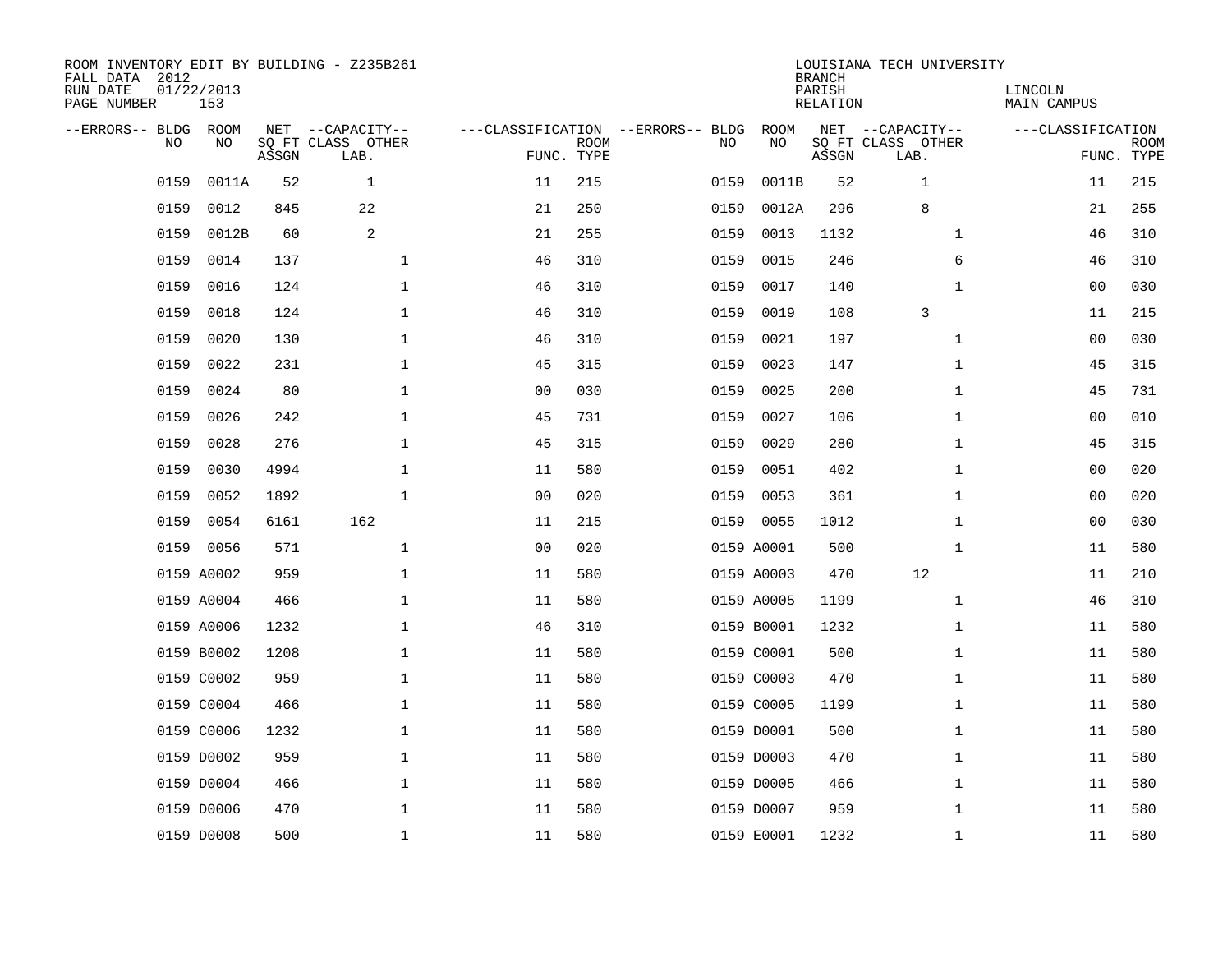| ROOM INVENTORY EDIT BY BUILDING - Z235B261<br>FALL DATA 2012<br>RUN DATE<br>PAGE NUMBER 154 | 01/22/2013 |                 |                   |                                                                                                |     |                  |    |            | BRANCH<br>PARISH<br>RELATION                                      | LOUISIANA TECH UNIVERSITY                                                                                                             | LINCOLN<br><b>MAIN CAMPUS</b> |        |
|---------------------------------------------------------------------------------------------|------------|-----------------|-------------------|------------------------------------------------------------------------------------------------|-----|------------------|----|------------|-------------------------------------------------------------------|---------------------------------------------------------------------------------------------------------------------------------------|-------------------------------|--------|
| --ERRORS-- BLDG ROOM<br>NO                                                                  | NO         |                 | SO FT CLASS OTHER | NET --CAPACITY-- - ---CLASSIFICATION --ERRORS-- BLDG ROOM NET --CAPACITY-- - ---CLASSIFICATION |     | ROOM <b>ROOM</b> | NO |            |                                                                   | NO SQ FT CLASS OTHER                                                                                                                  |                               |        |
|                                                                                             |            |                 | ASSGN LAB.        | $\begin{aligned} \mathbb{E}^{\text{IMIA}} \end{aligned}$<br>FUNC. TYPE                         |     |                  |    |            |                                                                   | ASSGN LAB.                                                                                                                            | ROOM<br>FUNC. TYPE            |        |
|                                                                                             |            | 0159 E0002 1208 |                   | 11 580                                                                                         |     |                  |    |            | TOTAL NUMBER LABS 210                                             | TOTAL NET ASSIGN SQ. FT. IN ROOM FILE<br>TOTAL NUMBER CLASSROOMS<br>TOTAL NUMBER COMPUTER CLASSROOMS<br>TOTAL NUMBER SPECIAL LABS 220 | 46,296<br>$\mathbf{1}$<br>4   |        |
|                                                                                             | 0160 0106  | 2591            | $\mathbf{1}$      | 11                                                                                             | 585 |                  |    | 0160 0108  | 520                                                               | $\mathbf{1}$                                                                                                                          | 45                            | 740    |
|                                                                                             | 0160 0110  | 116             | $\mathbf{1}$      | 11                                                                                             | 760 |                  |    | 0160 0111  | 116                                                               | $\mathbf{1}$                                                                                                                          | 11                            | 760    |
|                                                                                             | 0160 0112  | 520             | $\mathbf{1}$      | 45                                                                                             | 740 |                  |    | 0160 A0000 | 65                                                                | $\mathbf{1}$                                                                                                                          | 11                            | 585    |
|                                                                                             | 0160 B0000 | 199             | $\mathbf{1}$      | 11                                                                                             | 585 |                  |    | 0160 C0000 | 69                                                                | $\mathbf{1}$                                                                                                                          | 11                            | 585    |
|                                                                                             | 0160 D0001 | 446             | $\mathbf{1}$      | 11                                                                                             | 585 |                  |    | 0160 D0002 | 154                                                               | $\mathbf{1}$                                                                                                                          | 11                            | 585    |
|                                                                                             | 0160 E0000 | 431             | $\mathbf{1}$      | 11                                                                                             | 585 |                  |    | 0160 F0000 | 224                                                               | $\mathbf{1}$                                                                                                                          | 11                            | 760    |
|                                                                                             | 0160 G0000 | 98              | $\mathbf{1}$      | 11                                                                                             | 760 |                  |    |            | 0160 H0000 98<br>TOTAL NUMBER CLASSROOMS<br>TOTAL NUMBER LABS 210 | $\mathbf{1}$<br>TOTAL NET ASSIGN SQ. FT. IN ROOM FILE<br>TOTAL NUMBER COMPUTER CLASSROOMS<br>TOTAL NUMBER SPECIAL LABS 220            | 11<br>5,647                   | 760    |
|                                                                                             | 0162 0101  | 462             | $\mathbf{1}$      | 52                                                                                             | 670 |                  |    | 0162 0102  | 40                                                                | $\mathbf{1}$                                                                                                                          |                               | 45 919 |
|                                                                                             | 0162 0103  | 67              | $\mathbf{1}$      | 45                                                                                             | 730 |                  |    | 0162 0104  | 13                                                                | $\mathbf{1}$                                                                                                                          | 00                            | 030    |
|                                                                                             | 0162 0105  | 11              | $\mathbf{1}$      | 00                                                                                             | 030 |                  |    | 0162 0106  | TOTAL NUMBER CLASSROOMS<br>TOTAL NUMBER LABS 210                  | $\mathbf{1}$<br>TOTAL NET ASSIGN SQ. FT. IN ROOM FILE<br>TOTAL NUMBER COMPUTER CLASSROOMS<br>TOTAL NUMBER SPECIAL LABS 220            | 00 <sup>1</sup><br>569        | 030    |
|                                                                                             | 0163 0100  | 1076            | $\mathbf{1}$      | 45                                                                                             | 730 |                  |    | 0163 0100A |                                                                   | 64 1                                                                                                                                  |                               | 45 735 |
|                                                                                             | 0163 0101  | 1170            | $\mathbf{1}$      | 45                                                                                             | 730 |                  |    |            | TOTAL NUMBER CLASSROOMS<br>TOTAL NUMBER LABS 210                  | TOTAL NET ASSIGN SQ. FT. IN ROOM FILE<br>TOTAL NUMBER COMPUTER CLASSROOMS<br>TOTAL NUMBER SPECIAL LABS 220                            | 2,310                         |        |
|                                                                                             | 0165 0100  | 193             | $\mathbf{1}$      | 75                                                                                             | 580 |                  |    |            | TOTAL NUMBER CLASSROOMS                                           | TOTAL NET ASSIGN SO. FT. IN ROOM FILE<br>TOTAL NUMBER COMPUTER CLASSROOMS                                                             | 193                           |        |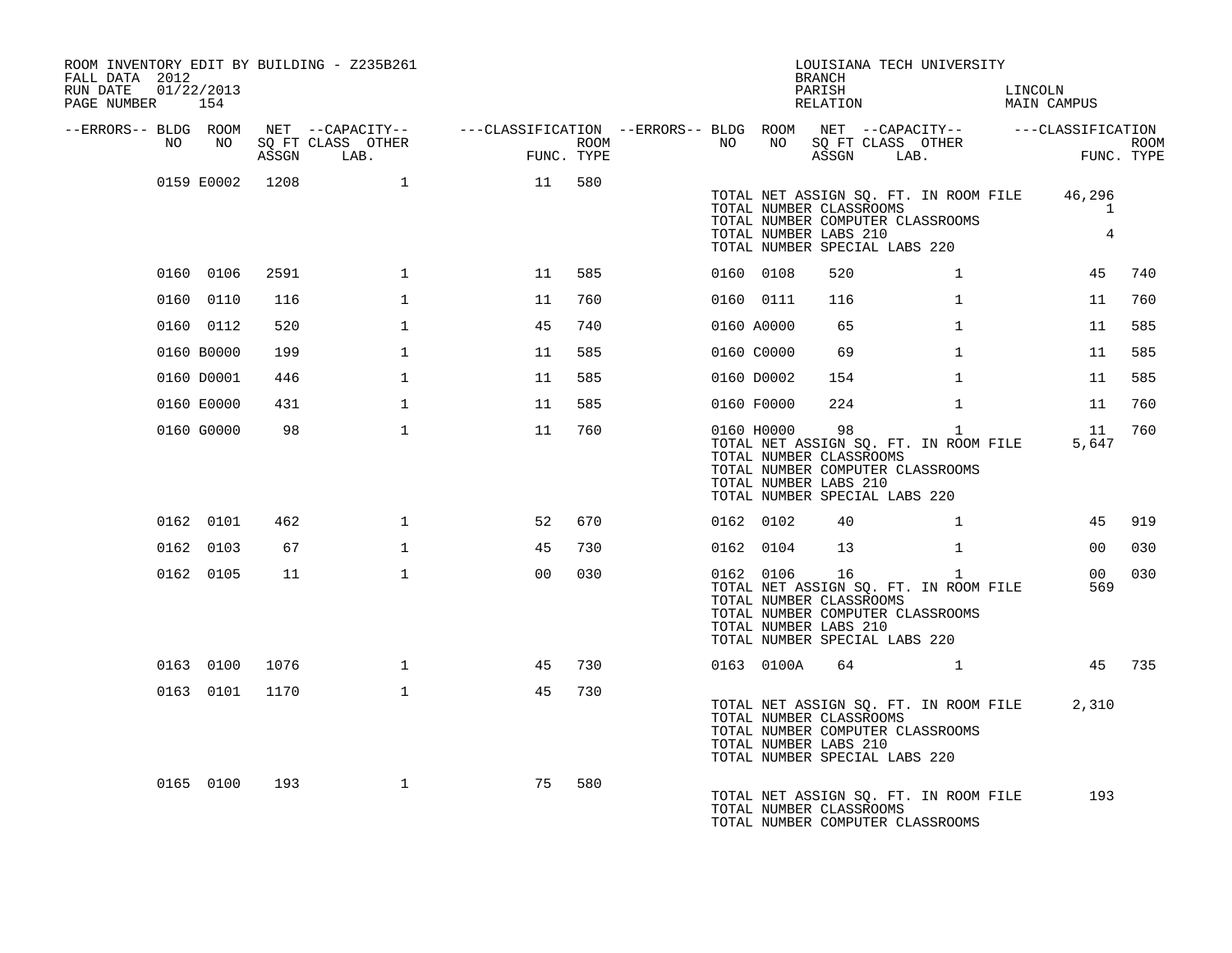| ROOM INVENTORY EDIT BY BUILDING - Z235B261<br>FALL DATA 2012<br>RUN DATE<br>01/22/2013<br>PAGE NUMBER 155 |           |       |                   |                                                                                                |            |           |           | LOUISIANA TECH UNIVERSITY<br><b>BRANCH</b><br>PARISH<br>RELATION                                                                                                                  |              | LINCOLN | MAIN CAMPUS |             |
|-----------------------------------------------------------------------------------------------------------|-----------|-------|-------------------|------------------------------------------------------------------------------------------------|------------|-----------|-----------|-----------------------------------------------------------------------------------------------------------------------------------------------------------------------------------|--------------|---------|-------------|-------------|
| --ERRORS-- BLDG ROOM<br>NO                                                                                | NO        |       | SQ FT CLASS OTHER | NET --CAPACITY-- - ---CLASSIFICATION --ERRORS-- BLDG ROOM NET --CAPACITY-- - ---CLASSIFICATION | ROOM       | NO NO     | NO        | SQ FT CLASS OTHER                                                                                                                                                                 |              |         |             | <b>ROOM</b> |
|                                                                                                           |           | ASSGN | LAB.              |                                                                                                | FUNC. TYPE |           |           | ASSGN LAB.<br>TOTAL NUMBER LABS 210<br>TOTAL NUMBER SPECIAL LABS 220                                                                                                              |              |         |             | FUNC. TYPE  |
|                                                                                                           | 0166 0001 | 109   | 3                 | 0 <sub>0</sub>                                                                                 | 030        |           |           | 0166 0002 109 3<br>TOTAL NET ASSIGN SQ. FT. IN ROOM FILE<br>TOTAL NUMBER CLASSROOMS<br>TOTAL NUMBER COMPUTER CLASSROOMS<br>TOTAL NUMBER LABS 210<br>TOTAL NUMBER SPECIAL LABS 220 |              |         |             | 00 030      |
|                                                                                                           | 0167 0101 | 2908  | $\mathbf 1$       | 45                                                                                             | 720        |           | 0167 0102 | 1455                                                                                                                                                                              | $\mathbf{1}$ |         |             | 45 720      |
|                                                                                                           | 0167 0103 | 531   | $\mathbf{1}$      | 45                                                                                             | 720        |           |           | TOTAL NET ASSIGN SQ. FT. IN ROOM FILE<br>TOTAL NUMBER CLASSROOMS<br>TOTAL NUMBER COMPUTER CLASSROOMS<br>TOTAL NUMBER LABS 210<br>TOTAL NUMBER SPECIAL LABS 220                    |              |         | 4,894       |             |
|                                                                                                           | 0169 0100 | 495   | $\mathbf{1}$      | 65                                                                                             | 970        | 0169 0101 |           | 102                                                                                                                                                                               | $\mathbf{1}$ |         | 65          | 970         |
|                                                                                                           | 0169 0102 | 19    | $\mathbf{1}$      | 65                                                                                             | 970        | 0169 0103 |           | 36                                                                                                                                                                                | $\mathbf{1}$ |         | 45          | 919         |
|                                                                                                           | 0169 0104 | 24    | $\mathbf{1}$      | 65                                                                                             | 970        | 0169 0105 |           | 81                                                                                                                                                                                | $\mathbf{1}$ |         | 65          | 970         |
| 0169                                                                                                      | 0106      | 8     | $\mathbf{1}$      | 65                                                                                             | 970        | 0169 0107 |           | 560                                                                                                                                                                               | $\mathbf{1}$ |         | 45          | 919         |
|                                                                                                           | 0169 0108 | 1936  |                   | 65                                                                                             | 970        | 0169 0109 |           | 2112<br>TOTAL NET ASSIGN SQ. FT. IN ROOM FILE<br>TOTAL NUMBER CLASSROOMS<br>TOTAL NUMBER COMPUTER CLASSROOMS<br>TOTAL NUMBER LABS 210<br>TOTAL NUMBER SPECIAL LABS 220            |              |         | 65<br>5,373 | 970         |
|                                                                                                           | 0171 0100 | 295   | $\mathbf{1}$      | 45                                                                                             | 731        |           | 0171 0101 | $126$ 1                                                                                                                                                                           |              |         |             | 45 731      |
|                                                                                                           | 0171 0102 | 131   | $\mathbf{1}$      | 45                                                                                             | 731        |           |           | TOTAL NET ASSIGN SQ. FT. IN ROOM FILE<br>TOTAL NUMBER CLASSROOMS<br>TOTAL NUMBER COMPUTER CLASSROOMS<br>TOTAL NUMBER LABS 210<br>TOTAL NUMBER SPECIAL LABS 220                    |              |         | 552         |             |
|                                                                                                           | 0172 0100 | 1062  | $\mathbf{1}$      | 74                                                                                             | 725        | 0172 0101 |           | 191                                                                                                                                                                               | $\mathbf{1}$ |         | 46          | 310         |
|                                                                                                           | 0172 0102 | 138   | $\mathbf{1}$      | 11                                                                                             | 570        | 0172 0103 |           | 138                                                                                                                                                                               | $\mathbf{1}$ |         | 11          | 570         |
|                                                                                                           | 0172 0104 | 138   | 1                 | 11                                                                                             | 570        | 0172 0105 |           | 138                                                                                                                                                                               | $\mathbf{1}$ |         | 11          | 570         |
|                                                                                                           | 0172 0106 | 147   | $\mathbf{1}$      | 11                                                                                             | 570        | 0172 0107 |           | 147                                                                                                                                                                               | $\mathbf{1}$ |         | 11          | 570         |
|                                                                                                           | 0172 0108 | 141   | $\mathbf{1}$      | 11                                                                                             | 570        | 0172 0109 |           | 72                                                                                                                                                                                | $\mathbf{1}$ |         | 40          | 730         |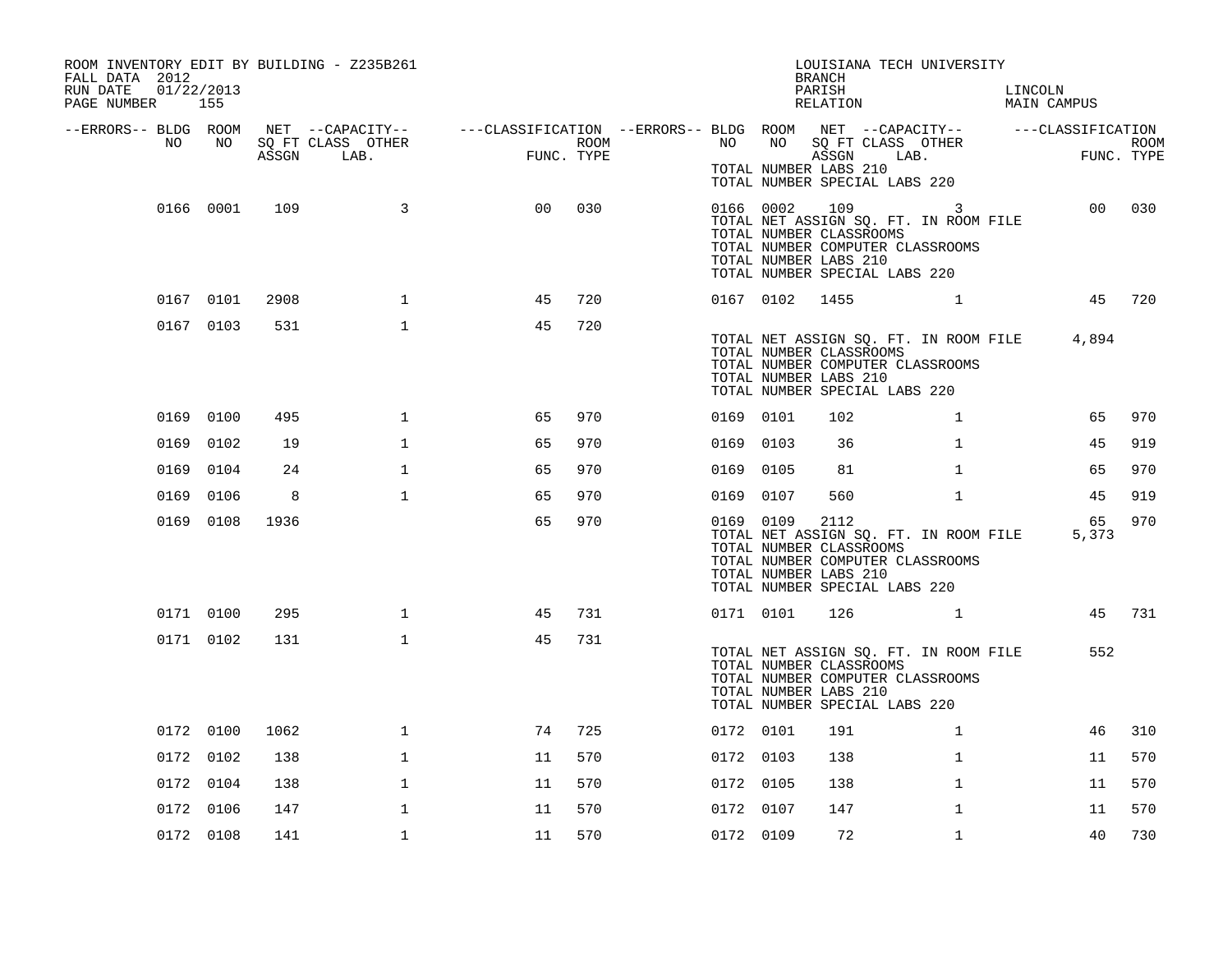| FALL DATA 2012<br>RUN DATE  01/22/2013<br>PAGE NUMBER 156 |           |                | ROOM INVENTORY EDIT BY BUILDING - Z235B261 |                                                                                                                                                                                                                                      |        |  | BRANCH                                                                            | LOUISIANA TECH UNIVERSITY                                                 | PARISH LINCOLN LINCOLN RELATION MAIN CAMPUS                                                                                                                                                     |  |
|-----------------------------------------------------------|-----------|----------------|--------------------------------------------|--------------------------------------------------------------------------------------------------------------------------------------------------------------------------------------------------------------------------------------|--------|--|-----------------------------------------------------------------------------------|---------------------------------------------------------------------------|-------------------------------------------------------------------------------------------------------------------------------------------------------------------------------------------------|--|
|                                                           |           |                |                                            | ERRORS-- BLDG ROOM NET --CAPACITY--- --CLASSIFICATION--ERRORS-- BLDG ROOM NET --CAPACITY----------CLASSIFICATION--<br>ROOM MO SQ FT CLASS OTHER ROOM NO SQ FT CLASS OTHER ROOM NO SQ FT CLASS OTHER<br>ASSGN LAB. FUNC. TYPE ASSGN A |        |  |                                                                                   |                                                                           |                                                                                                                                                                                                 |  |
|                                                           |           |                |                                            | 0172 0110 181 5 11 220                                                                                                                                                                                                               |        |  | TOTAL NUMBER LABS 210                                                             | TOTAL NUMBER CLASSROOMS<br>TOTAL NUMBER COMPUTER CLASSROOMS               | TOTAL NET ASSIGN SQ. FT. IN ROOM FILE 2,493<br>TOTAL NUMBER SPECIAL LABS 220 1                                                                                                                  |  |
|                                                           |           | 0173 0100 2081 |                                            |                                                                                                                                                                                                                                      | 51 570 |  |                                                                                   |                                                                           | 0173 0101 52 2 45 315                                                                                                                                                                           |  |
|                                                           | 0173 0102 | 52             | $\overline{a}$                             | 45                                                                                                                                                                                                                                   | 315    |  | TOTAL NUMBER CLASSROOMS<br>TOTAL NUMBER LABS 210<br>TOTAL NUMBER SPECIAL LABS 220 | TOTAL NUMBER COMPUTER CLASSROOMS                                          | TOTAL NET ASSIGN SQ. FT. IN ROOM FILE 2,185                                                                                                                                                     |  |
|                                                           | 0174 0100 | 243            |                                            | 1 1 560                                                                                                                                                                                                                              |        |  | TOTAL NUMBER CLASSROOMS<br>TOTAL NUMBER LABS 210<br>TOTAL NUMBER SPECIAL LABS 220 | TOTAL NUMBER COMPUTER CLASSROOMS                                          | TOTAL NET ASSIGN SQ. FT. IN ROOM FILE 243                                                                                                                                                       |  |
|                                                           |           |                |                                            | 0177 0100 858 23 11 215                                                                                                                                                                                                              |        |  | TOTAL NUMBER CLASSROOMS<br>TOTAL NUMBER LABS 210<br>TOTAL NUMBER SPECIAL LABS 220 | TOTAL NET ASSIGN SQ. FT. IN ROOM FILE<br>TOTAL NUMBER COMPUTER CLASSROOMS | 858                                                                                                                                                                                             |  |
|                                                           | 0178 0100 | 378            |                                            | 11 585                                                                                                                                                                                                                               |        |  | 0178 0101 456                                                                     |                                                                           | 11 580                                                                                                                                                                                          |  |
|                                                           | 0178 0102 | 209            | $\mathbf{1}$                               | 11 585                                                                                                                                                                                                                               |        |  | TOTAL NUMBER CLASSROOMS<br>TOTAL NUMBER LABS 210<br>TOTAL NUMBER SPECIAL LABS 220 | TOTAL NUMBER COMPUTER CLASSROOMS                                          | $\begin{array}{cccc} \texttt{0178} & \texttt{0103} & \texttt{458} & \texttt{1} & \texttt{11} & \texttt{580} \\ \texttt{TOTAL NET ASSIGN SQ. FT. IN ROM FILE} & \texttt{1,501} & \\ \end{array}$ |  |
|                                                           | 0179 0100 |                | 134 1                                      | 11 570                                                                                                                                                                                                                               |        |  | TOTAL NUMBER CLASSROOMS<br>TOTAL NUMBER LABS 210<br>TOTAL NUMBER SPECIAL LABS 220 | TOTAL NET ASSIGN SQ. FT. IN ROOM FILE<br>TOTAL NUMBER COMPUTER CLASSROOMS | 134                                                                                                                                                                                             |  |
|                                                           | 0180 0100 |                |                                            | 132 1 1 570                                                                                                                                                                                                                          |        |  | TOTAL NUMBER CLASSROOMS                                                           | TOTAL NUMBER COMPUTER CLASSROOMS                                          | TOTAL NET ASSIGN SQ. FT. IN ROOM FILE 132                                                                                                                                                       |  |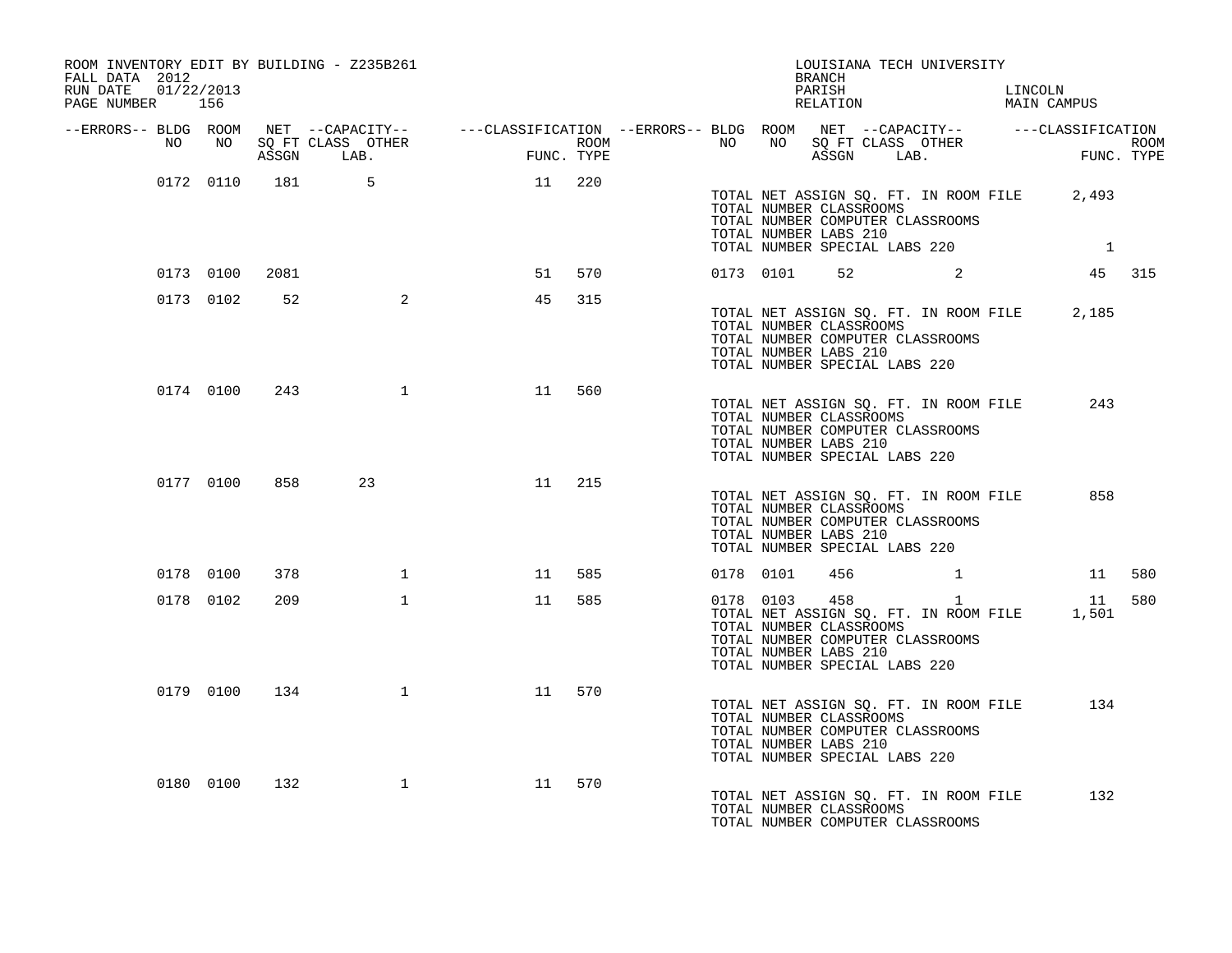| ROOM INVENTORY EDIT BY BUILDING - Z235B261<br>FALL DATA 2012<br>RUN DATE<br>01/22/2013<br>PAGE NUMBER 157 |           |       |                           |                                                                                                       |                    |           |            | LOUISIANA TECH UNIVERSITY<br><b>BRANCH</b><br>PARISH<br>RELATION                                                                                               |              | LINCOLN<br>MAIN CAMPUS |      |
|-----------------------------------------------------------------------------------------------------------|-----------|-------|---------------------------|-------------------------------------------------------------------------------------------------------|--------------------|-----------|------------|----------------------------------------------------------------------------------------------------------------------------------------------------------------|--------------|------------------------|------|
| --ERRORS-- BLDG ROOM<br>NO .                                                                              | NO        | ASSGN | SQ FT CLASS OTHER<br>LAB. | NET --CAPACITY-- - ---CLASSIFICATION --ERRORS-- BLDG ROOM NET --CAPACITY-- - ---CLASSIFICATION<br>FUN | ROOM<br>FUNC. TYPE | NO        |            | NO SQ FT CLASS OTHER<br>ASSGN LAB.                                                                                                                             |              | FUNC. TYPE             | ROOM |
|                                                                                                           |           |       |                           |                                                                                                       |                    |           |            | TOTAL NUMBER LABS 210<br>TOTAL NUMBER SPECIAL LABS 220                                                                                                         |              |                        |      |
|                                                                                                           | 0181 0100 | 138   | $\mathbf{1}$              | 11 570                                                                                                |                    |           |            | TOTAL NET ASSIGN SQ. FT. IN ROOM FILE<br>TOTAL NUMBER CLASSROOMS<br>TOTAL NUMBER COMPUTER CLASSROOMS<br>TOTAL NUMBER LABS 210<br>TOTAL NUMBER SPECIAL LABS 220 |              | 138                    |      |
|                                                                                                           | 0182 0100 | 136   | $\mathbf{1}$              | 11                                                                                                    | 570                |           |            | TOTAL NET ASSIGN SQ. FT. IN ROOM FILE<br>TOTAL NUMBER CLASSROOMS<br>TOTAL NUMBER COMPUTER CLASSROOMS<br>TOTAL NUMBER LABS 210<br>TOTAL NUMBER SPECIAL LABS 220 |              | 136                    |      |
|                                                                                                           | 0183 0101 | 125   | $\mathbf{1}$              | 11                                                                                                    | 570                |           |            | TOTAL NET ASSIGN SQ. FT. IN ROOM FILE<br>TOTAL NUMBER CLASSROOMS<br>TOTAL NUMBER COMPUTER CLASSROOMS<br>TOTAL NUMBER LABS 210<br>TOTAL NUMBER SPECIAL LABS 220 |              | 125                    |      |
|                                                                                                           | 0185 0101 | 98    |                           | 0 <sup>0</sup>                                                                                        | 020                | 0185 0102 |            | 139                                                                                                                                                            | $\mathbf{1}$ | 63                     | 310  |
|                                                                                                           | 0185 0103 | 247   | $\mathbf{1}$              | 63                                                                                                    | 310                |           | 0185 0103A | 11                                                                                                                                                             |              | 63                     | 315  |
|                                                                                                           | 0185 0104 | 139   |                           | 63                                                                                                    | 315                | 0185 0105 |            | 21                                                                                                                                                             |              | 0 <sub>0</sub>         | 030  |
|                                                                                                           | 0185 0106 | 200   |                           | 0 <sub>0</sub>                                                                                        | 020                | 0185 0107 |            | 189                                                                                                                                                            |              | 0 <sub>0</sub>         | 020  |
|                                                                                                           | 0185 0108 | 130   |                           | 63                                                                                                    | 315                | 0185 0109 |            | 130                                                                                                                                                            | $\mathbf{1}$ | 63                     | 310  |
|                                                                                                           | 0185 0110 | 261   | $\mathbf{1}$              | 63                                                                                                    | 310                | 0185 0111 |            | 46                                                                                                                                                             | $\mathbf{1}$ | 63                     | 310  |
|                                                                                                           | 0185 0112 | 58    |                           | 63                                                                                                    | 315                | 0185 0113 |            | 231                                                                                                                                                            |              | 63                     | 650  |
|                                                                                                           | 0185 0114 | 67    |                           | 0 <sub>0</sub>                                                                                        | 030                |           | 0185 0114B | 22                                                                                                                                                             | $\mathbf{1}$ | 00                     | 030  |
|                                                                                                           | 0185 0115 | 96    |                           | 0 <sub>0</sub>                                                                                        | 030                |           | 0185 0115B | 22                                                                                                                                                             | $\mathbf{1}$ | 0 <sub>0</sub>         | 030  |
|                                                                                                           | 0185 0116 | 130   | $\mathbf{1}$              | 63                                                                                                    | 310                | 0185 0117 |            | 54                                                                                                                                                             |              | 63                     | 315  |
|                                                                                                           | 0185 0118 | 55    |                           | 63                                                                                                    | 315                | 0185 0119 |            | 542                                                                                                                                                            |              | 63                     | 315  |
|                                                                                                           | 0185 0120 | 185   |                           | 63                                                                                                    | 530                | 0185 0121 |            | 2473                                                                                                                                                           |              | 63                     | 530  |
|                                                                                                           | 0185 0122 | 567   |                           | 63                                                                                                    | 535                | 0185 0123 |            | 47                                                                                                                                                             |              | 0 <sub>0</sub>         | 030  |
|                                                                                                           | 0185 0124 | 674   |                           | 63                                                                                                    | 535                | 0185 0125 |            | 1176                                                                                                                                                           |              | 63                     | 535  |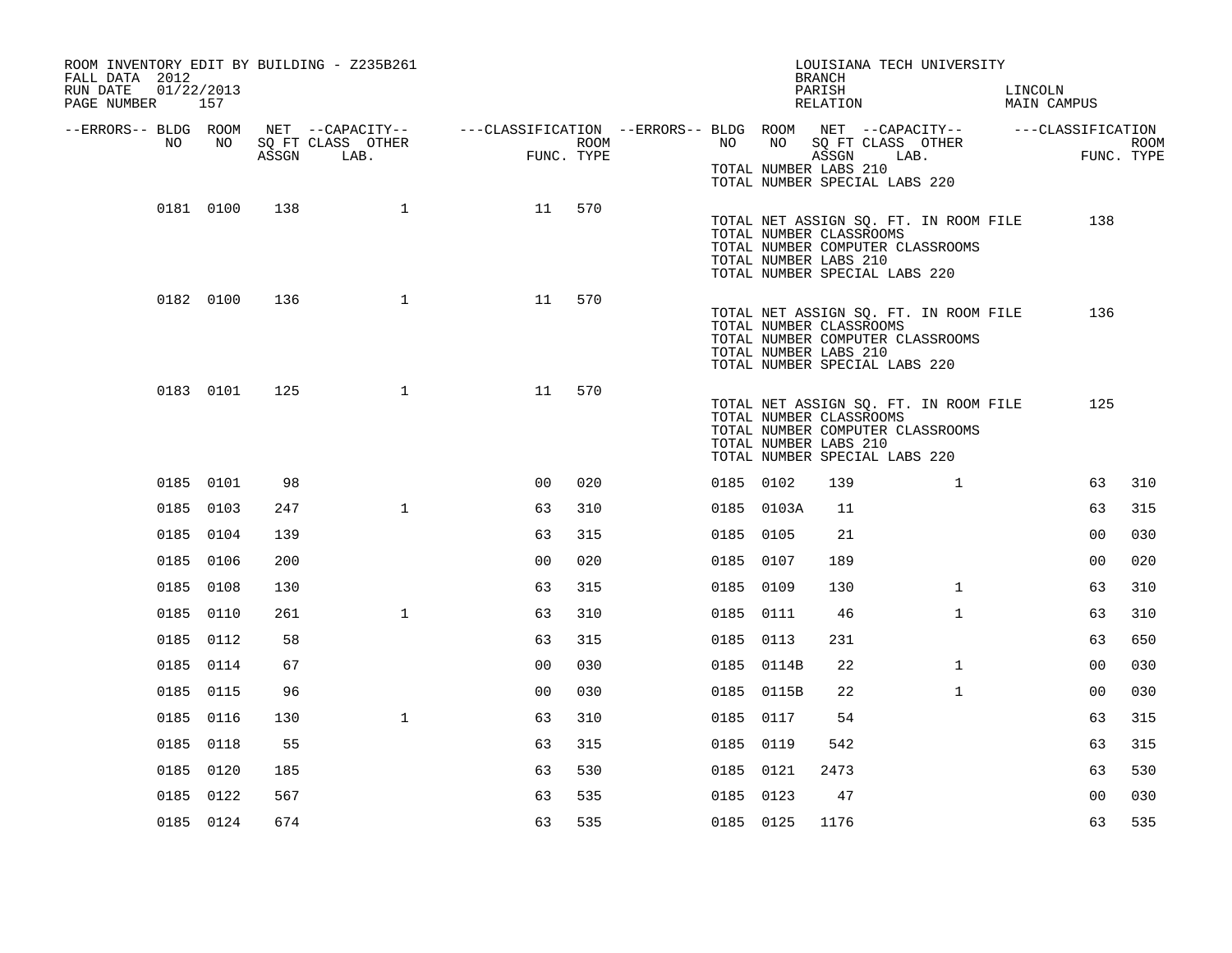| ROOM INVENTORY EDIT BY BUILDING - Z235B261<br>FALL DATA 2012<br>RUN DATE<br>01/22/2013<br>PAGE NUMBER 158 |           |                |              |                                                                                                                                                                                                                                      |     |           |           | LOUISIANA TECH UNIVERSITY<br>BRANCH<br>PARISH LINCOLN RELATION MAIN CAMPUS                                                                                            |              |                            |        |
|-----------------------------------------------------------------------------------------------------------|-----------|----------------|--------------|--------------------------------------------------------------------------------------------------------------------------------------------------------------------------------------------------------------------------------------|-----|-----------|-----------|-----------------------------------------------------------------------------------------------------------------------------------------------------------------------|--------------|----------------------------|--------|
|                                                                                                           |           |                |              | ERRORS-- BLDG ROOM NET --CAPACITY--------CLASSIFICATION--ERRORS-- BLDG ROOM NET --CAPACITY--------------------<br>NO NO SQ FT CLASS OTHER ROOM NO SQ FT CLASS OTHER ROOM NO SQ FT CLASS OTHER ROOM<br>ASSGN LAB. FUNC. TYPE PROVE AS |     |           |           | TOTAL NET ASSIGN SQ. FT. IN ROOM FILE 7,248<br>TOTAL NUMBER CLASSROOMS<br>TOTAL NUMBER COMPUTER CLASSROOMS<br>TOTAL NUMBER LABS 210<br>TOTAL NUMBER SPECIAL LABS 220  |              |                            |        |
|                                                                                                           |           | 0188 0100 221  |              | 21 731                                                                                                                                                                                                                               |     |           |           | TOTAL NET ASSIGN SQ. FT. IN ROOM FILE<br>TOTAL NUMBER CLASSROOMS<br>TOTAL NUMBER COMPUTER CLASSROOMS<br>TOTAL NUMBER LABS 210<br>TOTAL NUMBER SPECIAL LABS 220        |              | 221                        |        |
|                                                                                                           |           | 0189 0100 1907 |              | 21                                                                                                                                                                                                                                   | 740 |           |           | TOTAL NET ASSIGN SQ. FT. IN ROOM FILE 1,907<br>TOTAL NUMBER CLASSROOMS<br>TOTAL NUMBER COMPUTER CLASSROOMS<br>TOTAL NUMBER LABS 210<br>TOTAL NUMBER SPECIAL LABS 220  |              |                            |        |
|                                                                                                           | 0191 0100 | 1314           | $\sim$ 1     | 11                                                                                                                                                                                                                                   | 560 |           |           | 0191 0101 1338 1 1 560                                                                                                                                                |              |                            |        |
|                                                                                                           | 0191 0102 | 408            | 1            | 11                                                                                                                                                                                                                                   | 560 |           |           | TOTAL NET ASSIGN SQ. FT. IN ROOM FILE 3,060<br>TOTAL NUMBER CLASSROOMS<br>TOTAL NUMBER COMPUTER CLASSROOMS<br>TOTAL NUMBER LABS 210<br>TOTAL NUMBER SPECIAL LABS 220  |              |                            |        |
|                                                                                                           | 0192 0100 | 290            | $\mathbf{1}$ | 00                                                                                                                                                                                                                                   | 030 | 0192 0200 |           | 329                                                                                                                                                                   | 1            |                            | 00 030 |
|                                                                                                           | 0192 0300 | 286            | $\mathbf{1}$ | 0 <sub>0</sub>                                                                                                                                                                                                                       | 030 |           |           | TOTAL NET ASSIGN SQ. FT. IN ROOM FILE<br>TOTAL NUMBER CLASSROOMS<br>TOTAL NUMBER COMPUTER CLASSROOMS<br>TOTAL NUMBER LABS 210<br>TOTAL NUMBER SPECIAL LABS 220        |              |                            |        |
|                                                                                                           | 0193 0100 | 525            | $\mathbf{1}$ | 11                                                                                                                                                                                                                                   | 570 |           |           | TOTAL NET ASSIGN SQ. FT. IN ROOM FILE<br>TOTAL NUMBER CLASSROOMS<br>TOTAL NUMBER COMPUTER CLASSROOMS<br>TOTAL NUMBER LABS 210<br>TOTAL NUMBER SPECIAL LABS 220        |              | 525                        |        |
|                                                                                                           | 0194 0100 | 171            | $\mathbf{1}$ | 11                                                                                                                                                                                                                                   | 560 |           | 0194 0101 | 127<br>TOTAL NET ASSIGN SQ. FT. IN ROOM FILE<br>TOTAL NUMBER CLASSROOMS<br>TOTAL NUMBER COMPUTER CLASSROOMS<br>TOTAL NUMBER LABS 210<br>TOTAL NUMBER SPECIAL LABS 220 | $\mathbf{1}$ | ्ति ।<br>स्रोताः स्<br>298 | 11 560 |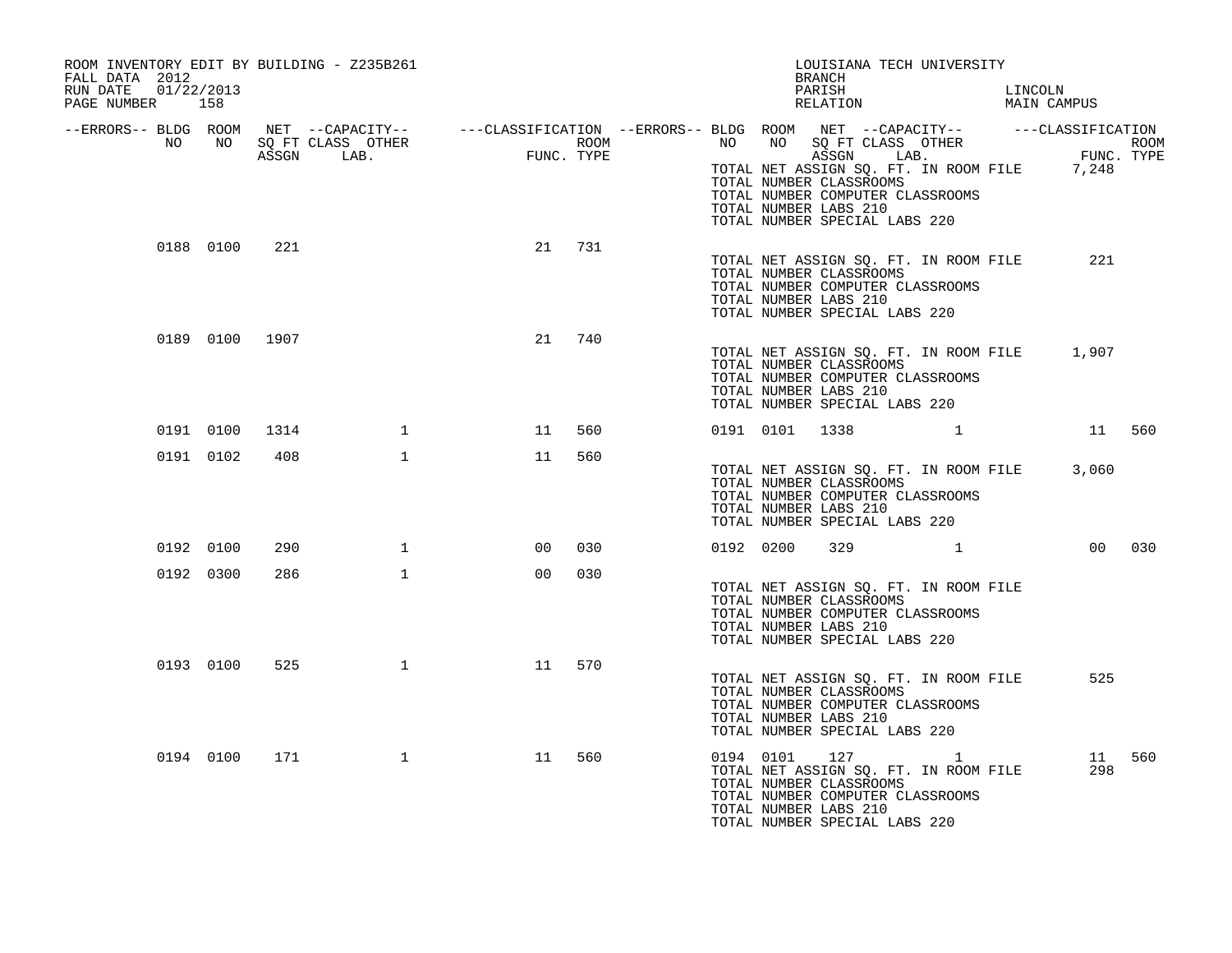| ROOM INVENTORY EDIT BY BUILDING - Z235B261<br>FALL DATA 2012<br>RUN DATE 01/22/2013<br>PAGE NUMBER 159 |           |                |                                   |              |                                                                                                                     |     |      |           |              | LOUISIANA TECH UNIVERSITY<br>BRANCH                                                                                                                            |              | PARISH LINCOLN RELATION MAIN CAMPUS                                                                                                 |                                                      |             |
|--------------------------------------------------------------------------------------------------------|-----------|----------------|-----------------------------------|--------------|---------------------------------------------------------------------------------------------------------------------|-----|------|-----------|--------------|----------------------------------------------------------------------------------------------------------------------------------------------------------------|--------------|-------------------------------------------------------------------------------------------------------------------------------------|------------------------------------------------------|-------------|
|                                                                                                        |           |                |                                   |              | --ERRORS-- BLDG ROOM NET --CAPACITY-- -----CLASSIFICATION --ERRORS-- BLDG ROOM NET --CAPACITY-- -----CLASSIFICATION |     |      |           |              |                                                                                                                                                                |              |                                                                                                                                     |                                                      |             |
| NO                                                                                                     |           |                | NO SOFT CLASS OTHER<br>ASSGN LAB. |              | $$\mathsf{FUNC}$$<br>FUNC. TYPE                                                                                     |     | ROOM |           |              | NO NO SQ FT CLASS OTHER<br>ASSGN LAB.                                                                                                                          |              | <b>FUN</b>                                                                                                                          | FUNC. TYPE                                           | <b>ROOM</b> |
|                                                                                                        | 0195 0100 | 259            |                                   |              | 11 570                                                                                                              |     |      |           |              | TOTAL NUMBER CLASSROOMS<br>TOTAL NUMBER COMPUTER CLASSROOMS<br>TOTAL NUMBER LABS 210<br>TOTAL NUMBER SPECIAL LABS 220                                          |              | $\begin{tabular}{llllll} 0195 & 0101 & 74 & 1 & 11 & 570 \\ \text{TOTAL NET ASSIGN SQ. FT. IN ROM FILE} & & & 333 \\ \end{tabular}$ |                                                      |             |
|                                                                                                        | 0197 0101 | 105            |                                   | $\mathbf{1}$ | 46                                                                                                                  | 310 |      | 0197 0102 |              | 1450                                                                                                                                                           | 20           |                                                                                                                                     | 11                                                   | 210         |
|                                                                                                        | 0197 0103 | 866            | 20                                |              | 11                                                                                                                  | 110 |      | 0197 0104 |              | 301                                                                                                                                                            | $\mathbf{1}$ |                                                                                                                                     | 45                                                   | 215         |
|                                                                                                        | 0197 0105 | 198            | $\mathbf{1}$                      |              | 45                                                                                                                  | 215 |      |           | 0197 0105A   | 112                                                                                                                                                            | 1            |                                                                                                                                     | 45                                                   | 215         |
|                                                                                                        | 0197 0106 | 150            |                                   | $\mathbf{1}$ | 0 <sup>0</sup>                                                                                                      | 030 |      | 0197 0107 |              | 105                                                                                                                                                            | $\mathbf{1}$ |                                                                                                                                     | 00                                                   | 020         |
|                                                                                                        | 0197 0108 | 150            |                                   | $\mathbf{1}$ | 0 <sup>0</sup>                                                                                                      | 030 |      | 0197 0109 |              | 1710                                                                                                                                                           | 15           |                                                                                                                                     | 11                                                   | 220         |
|                                                                                                        | 0197 0110 | 1550           | 15                                |              | 11                                                                                                                  | 210 |      | 0197 0111 |              | 86                                                                                                                                                             | <sup>1</sup> |                                                                                                                                     | 45                                                   | 215         |
|                                                                                                        | 0197 0112 | 86             | 1                                 |              | 45                                                                                                                  | 215 |      | 0197 0113 |              | 147                                                                                                                                                            | $\mathbf{1}$ |                                                                                                                                     | 46                                                   | 310         |
|                                                                                                        | 0197 0114 | 1710           | 15                                |              | 11                                                                                                                  | 220 |      | 0197 0115 |              | 231                                                                                                                                                            | $\mathbf{1}$ |                                                                                                                                     | 00                                                   | 020         |
|                                                                                                        | 0197 0116 | 23             |                                   | $\mathbf{1}$ | 0 <sub>0</sub>                                                                                                      | 010 |      |           | 0197 0117 56 | TOTAL NET ASSIGN SQ. FT. IN ROOM FILE<br>TOTAL NUMBER CLASSROOMS<br>TOTAL NUMBER COMPUTER CLASSROOMS<br>TOTAL NUMBER LABS 210<br>TOTAL NUMBER SPECIAL LABS 220 | $\mathbf{1}$ |                                                                                                                                     | 00<br>8,321<br>$\overline{1}$<br>2<br>$\overline{2}$ | 020         |
|                                                                                                        | 0198 0100 | 420            |                                   | $\mathbf{1}$ | 45                                                                                                                  | 525 |      |           |              | TOTAL NET ASSIGN SQ. FT. IN ROOM FILE<br>TOTAL NUMBER CLASSROOMS<br>TOTAL NUMBER COMPUTER CLASSROOMS<br>TOTAL NUMBER LABS 210<br>TOTAL NUMBER SPECIAL LABS 220 |              |                                                                                                                                     | 420                                                  |             |
|                                                                                                        |           | 0210 0100 1680 | 44                                |              | 11                                                                                                                  | 220 |      |           |              | TOTAL NUMBER CLASSROOMS<br>TOTAL NUMBER COMPUTER CLASSROOMS<br>TOTAL NUMBER LABS 210<br>TOTAL NUMBER SPECIAL LABS 220                                          |              | TOTAL NET ASSIGN SQ. FT. IN ROOM FILE 1,680                                                                                         | $\overline{1}$                                       |             |
|                                                                                                        | 0212 0100 | 618            |                                   | $\mathbf{1}$ | 45                                                                                                                  | 731 |      |           |              | TOTAL NUMBER CLASSROOMS<br>TOTAL NUMBER COMPUTER CLASSROOMS<br>TOTAL NUMBER LABS 210<br>TOTAL NUMBER SPECIAL LABS 220                                          |              | TOTAL NET ASSIGN SQ. FT. IN ROOM FILE                                                                                               | 618                                                  |             |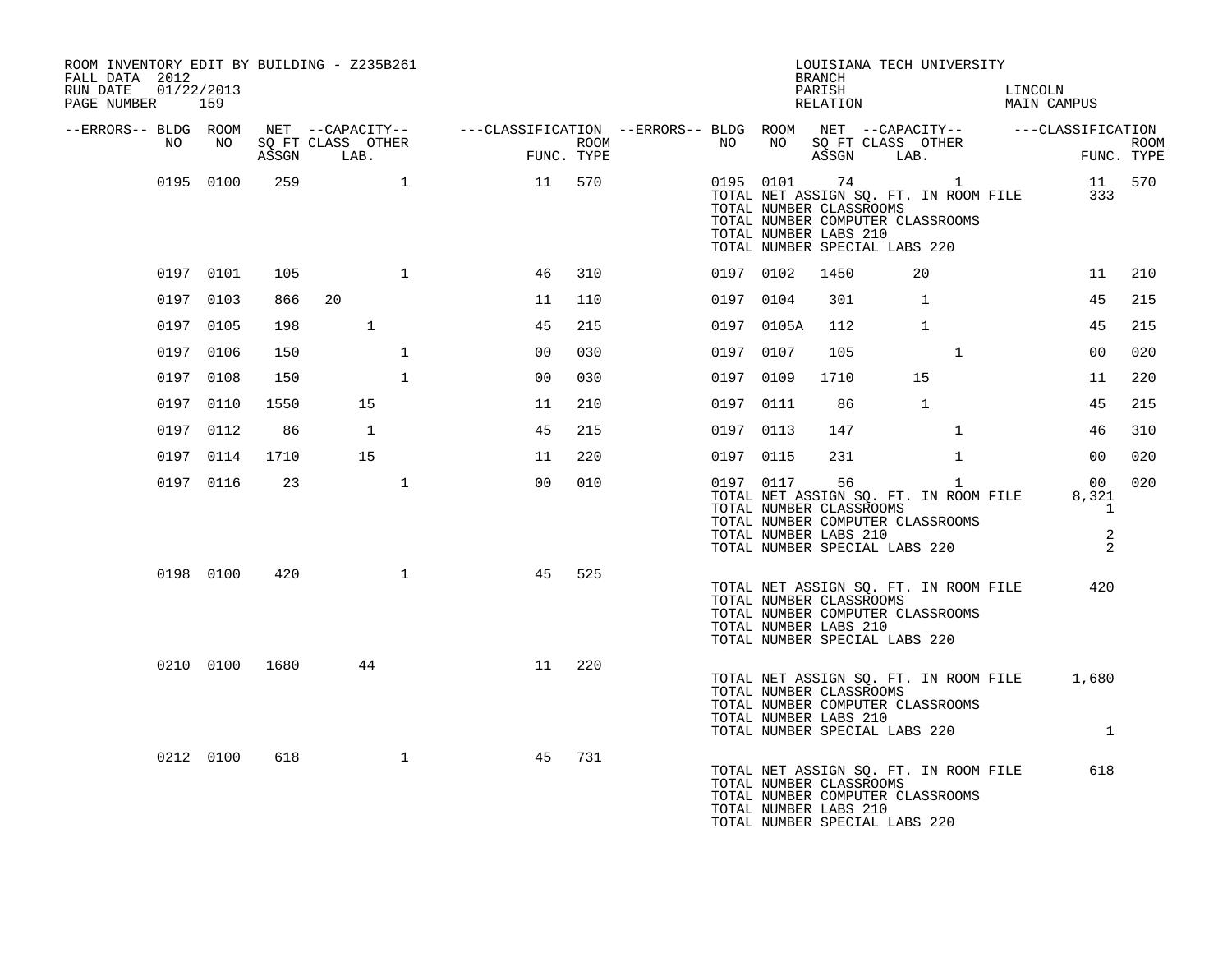| ROOM INVENTORY EDIT BY BUILDING - Z235B261<br>FALL DATA 2012<br>RUN DATE<br>01/22/2013<br>PAGE NUMBER 160 |           |                 |              |                                                                                                                                                                                                                                      |     |  |           | LOUISIANA TECH UNIVERSITY<br>BRANCH<br>PARISH LINCOLN RELATION MAIN CAMPUS                                                                                                       |                |              |        |
|-----------------------------------------------------------------------------------------------------------|-----------|-----------------|--------------|--------------------------------------------------------------------------------------------------------------------------------------------------------------------------------------------------------------------------------------|-----|--|-----------|----------------------------------------------------------------------------------------------------------------------------------------------------------------------------------|----------------|--------------|--------|
|                                                                                                           |           |                 |              | ERRORS-- BLDG ROOM NET --CAPACITY--- --CLASSIFICATION --ERRORS-- BLDG ROOM NET --CAPACITY--- ---CLASSIFICATION<br>NO NO SQ FT CLASS OTHER ROOM NO BORT CLASS OTHER ROOM NO SQ FT CLASS OTHER ROOM<br>ASSGN LAB. FUNC. TYPE ASSGN LAB |     |  |           |                                                                                                                                                                                  |                |              |        |
|                                                                                                           | 0215 0100 | 302             | $\sim$ 1     | 11 560                                                                                                                                                                                                                               |     |  |           | TOTAL NET ASSIGN SQ. FT. IN ROOM FILE<br>TOTAL NUMBER CLASSROOMS<br>TOTAL NUMBER COMPUTER CLASSROOMS<br>TOTAL NUMBER LABS 210<br>TOTAL NUMBER SPECIAL LABS 220                   |                | 302          |        |
|                                                                                                           | 0218 0100 | 250             |              | 11 560                                                                                                                                                                                                                               |     |  |           | TOTAL NET ASSIGN SQ. FT. IN ROOM FILE<br>TOTAL NUMBER CLASSROOMS<br>TOTAL NUMBER COMPUTER CLASSROOMS<br>TOTAL NUMBER LABS 210<br>TOTAL NUMBER SPECIAL LABS 220                   |                | 250          |        |
|                                                                                                           | 0220 0101 | 129             | $\mathbf{1}$ | 11                                                                                                                                                                                                                                   | 560 |  |           | TOTAL NET ASSIGN SQ. FT. IN ROOM FILE<br>TOTAL NUMBER CLASSROOMS<br>TOTAL NUMBER COMPUTER CLASSROOMS<br>TOTAL NUMBER LABS 210<br>TOTAL NUMBER SPECIAL LABS 220                   |                | 129          |        |
|                                                                                                           |           | 0221 0100 28927 | 1            | 82                                                                                                                                                                                                                                   | 082 |  |           | 0221 0101 3813 1                                                                                                                                                                 |                |              | 82 082 |
|                                                                                                           |           | 0221 0102 3813  | $\mathbf{1}$ | 82                                                                                                                                                                                                                                   | 082 |  | 0221 0103 | 2258<br>TOTAL NET ASSIGN SQ. FT. IN ROOM FILE<br>TOTAL NUMBER CLASSROOMS<br>TOTAL NUMBER COMPUTER CLASSROOMS<br>TOTAL NUMBER LABS 210<br>TOTAL NUMBER SPECIAL LABS 220           | $\overline{1}$ | 82<br>38,811 | 082    |
|                                                                                                           | 0223 0101 | 88              | $\mathbf{1}$ | 74                                                                                                                                                                                                                                   | 730 |  |           | 0223 0102 23 1<br>TOTAL NET ASSIGN SQ. FT. IN ROOM FILE<br>TOTAL NUMBER CLASSROOMS<br>TOTAL NUMBER COMPUTER CLASSROOMS<br>TOTAL NUMBER LABS 210<br>TOTAL NUMBER SPECIAL LABS 220 |                | 111          | 74 730 |
|                                                                                                           | 0226 0001 | 182             | 11           | 52                                                                                                                                                                                                                                   | 520 |  |           | TOTAL NET ASSIGN SQ. FT. IN ROOM FILE<br>TOTAL NUMBER CLASSROOMS<br>TOTAL NUMBER COMPUTER CLASSROOMS<br>TOTAL NUMBER LABS 210<br>TOTAL NUMBER SPECIAL LABS 220                   |                | 182          |        |
|                                                                                                           | 0227 0001 | 182             | 11           | 52                                                                                                                                                                                                                                   | 520 |  |           | TOTAL NET ASSIGN SQ. FT. IN ROOM FILE<br>TOTAL NUMBER CLASSROOMS<br>TOTAL NUMBER COMPUTER CLASSROOMS<br>TOTAL NUMBER LABS 210<br>TOTAL NUMBER SPECIAL LABS 220                   |                | 182          |        |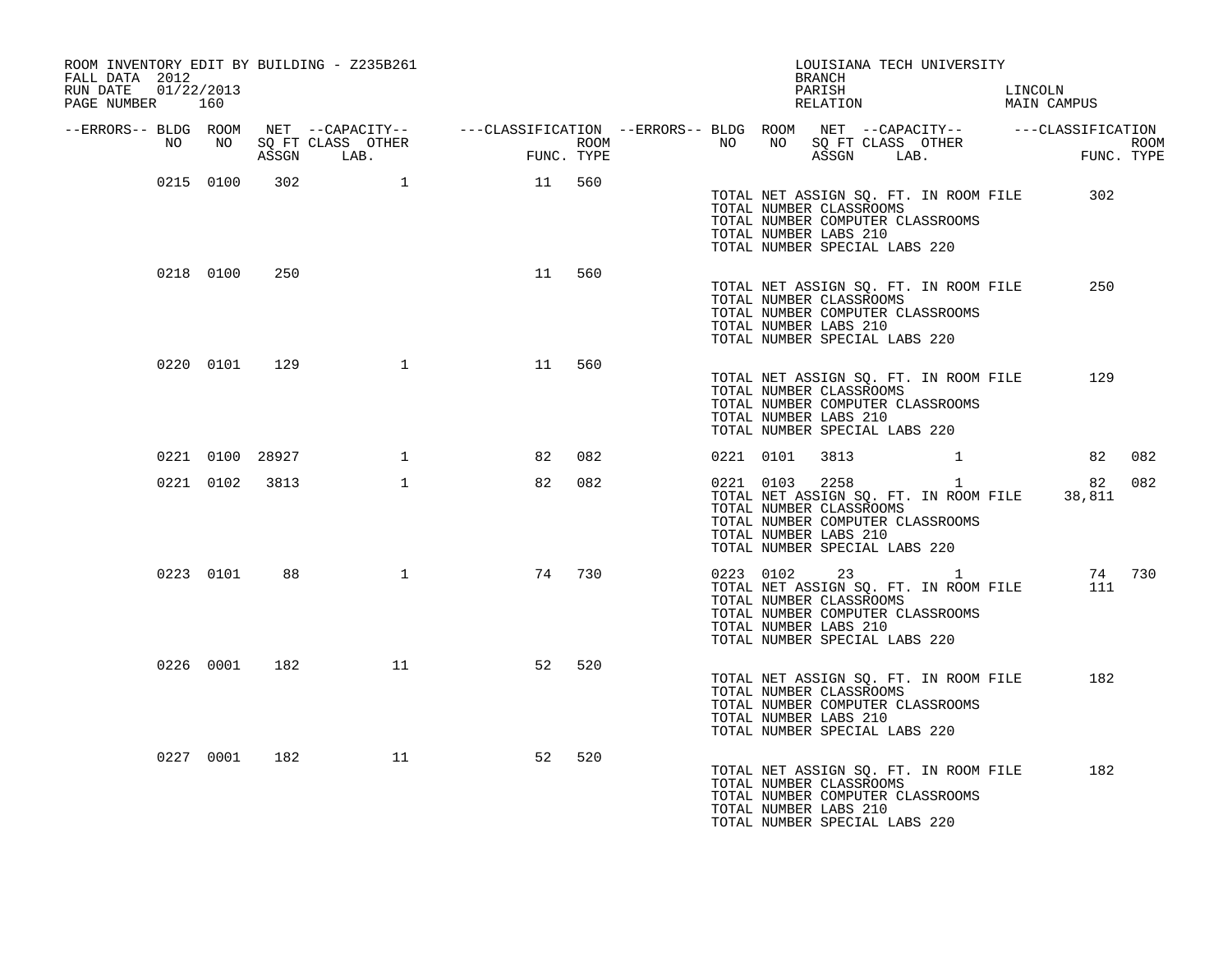| ROOM INVENTORY EDIT BY BUILDING - Z235B261<br>FALL DATA 2012<br>01/22/2013<br>RUN DATE<br>PAGE NUMBER | 161       |       |                                                                                                                             |                |      |           |                                                                                   | <b>BRANCH</b><br>PARISH<br>RELATION |            | LOUISIANA TECH UNIVERSITY                                                 | LINCOLN<br>MAIN CAMPUS |            |             |
|-------------------------------------------------------------------------------------------------------|-----------|-------|-----------------------------------------------------------------------------------------------------------------------------|----------------|------|-----------|-----------------------------------------------------------------------------------|-------------------------------------|------------|---------------------------------------------------------------------------|------------------------|------------|-------------|
| --ERRORS-- BLDG ROOM<br>NO.                                                                           | NO        | ASSGN | NET --CAPACITY-- - ---CLASSIFICATION --ERRORS-- BLDG ROOM NET --CAPACITY-- - ---CLASSIFICATION<br>SQ FT CLASS OTHER<br>LAB. | FUNC. TYPE     | ROOM | NO .      | NO                                                                                |                                     | ASSGN LAB. | SQ FT CLASS OTHER                                                         |                        | FUNC. TYPE | <b>ROOM</b> |
|                                                                                                       | 0250 0100 | 5765  |                                                                                                                             | 00             | 020  |           | TOTAL NUMBER CLASSROOMS<br>TOTAL NUMBER LABS 210<br>TOTAL NUMBER SPECIAL LABS 220 |                                     |            | TOTAL NET ASSIGN SQ. FT. IN ROOM FILE<br>TOTAL NUMBER COMPUTER CLASSROOMS |                        |            |             |
|                                                                                                       | 0251 0100 | 70    |                                                                                                                             | 81             | 081  | 0251 0101 |                                                                                   | 140                                 |            |                                                                           |                        | 81         | 081         |
|                                                                                                       | 0251 0102 | 1545  |                                                                                                                             | 81             | 081  | 0251 0103 |                                                                                   | 130                                 |            |                                                                           |                        | 81         | 081         |
|                                                                                                       | 0251 0104 | 50    |                                                                                                                             | 81             | 081  | 0251 0105 |                                                                                   | 156                                 |            |                                                                           |                        | 81         | 081         |
|                                                                                                       | 0251 0106 | 44    |                                                                                                                             | 81             | 081  | 0251 0107 |                                                                                   | 137                                 |            |                                                                           |                        | 81         | 081         |
|                                                                                                       | 0251 0108 | 69    |                                                                                                                             | 81             | 081  | 0251 0109 |                                                                                   | 28                                  |            |                                                                           |                        | 81         | 081         |
|                                                                                                       | 0251 0110 | 169   |                                                                                                                             | 81             | 081  | 0251 0111 |                                                                                   | 54                                  |            |                                                                           |                        | 81         | 081         |
|                                                                                                       | 0251 0112 | 110   |                                                                                                                             | 81             | 081  | 0251 0113 |                                                                                   | 106                                 |            |                                                                           |                        | 81         | 081         |
|                                                                                                       | 0251 0114 | 122   |                                                                                                                             | 81             | 081  | 0251 0115 |                                                                                   | 240                                 |            |                                                                           |                        | 81         | 081         |
|                                                                                                       | 0251 0116 | 124   |                                                                                                                             | 81             | 081  | 0251 0117 |                                                                                   | 118                                 |            |                                                                           |                        | 81         | 081         |
|                                                                                                       | 0251 0118 | 122   |                                                                                                                             | 81             | 081  | 0251 0119 |                                                                                   | 121                                 |            |                                                                           |                        | 81         | 081         |
|                                                                                                       | 0251 0120 | 126   |                                                                                                                             | 81             | 081  | 0251 0121 |                                                                                   | 228                                 |            |                                                                           |                        | 81         | 081         |
|                                                                                                       | 0251 0122 | 120   |                                                                                                                             | 81             | 081  |           | TOTAL NUMBER CLASSROOMS<br>TOTAL NUMBER LABS 210<br>TOTAL NUMBER SPECIAL LABS 220 |                                     |            | TOTAL NET ASSIGN SQ. FT. IN ROOM FILE<br>TOTAL NUMBER COMPUTER CLASSROOMS |                        | 4,129      |             |
|                                                                                                       | 0252 0100 | 300   |                                                                                                                             | 0 <sub>0</sub> | 020  |           | TOTAL NUMBER CLASSROOMS<br>TOTAL NUMBER LABS 210<br>TOTAL NUMBER SPECIAL LABS 220 |                                     |            | TOTAL NET ASSIGN SQ. FT. IN ROOM FILE<br>TOTAL NUMBER COMPUTER CLASSROOMS |                        |            |             |
|                                                                                                       | 0253 0001 | 152   |                                                                                                                             | 74             | 590  |           | TOTAL NUMBER CLASSROOMS<br>TOTAL NUMBER LABS 210<br>TOTAL NUMBER SPECIAL LABS 220 |                                     |            | TOTAL NET ASSIGN SQ. FT. IN ROOM FILE<br>TOTAL NUMBER COMPUTER CLASSROOMS |                        | 152        |             |
|                                                                                                       | 0667 0101 | 270   | 6                                                                                                                           | 91             | 950  |           | 0667 0101A                                                                        | 28                                  |            | $\mathbf{1}$                                                              |                        |            | 91 919      |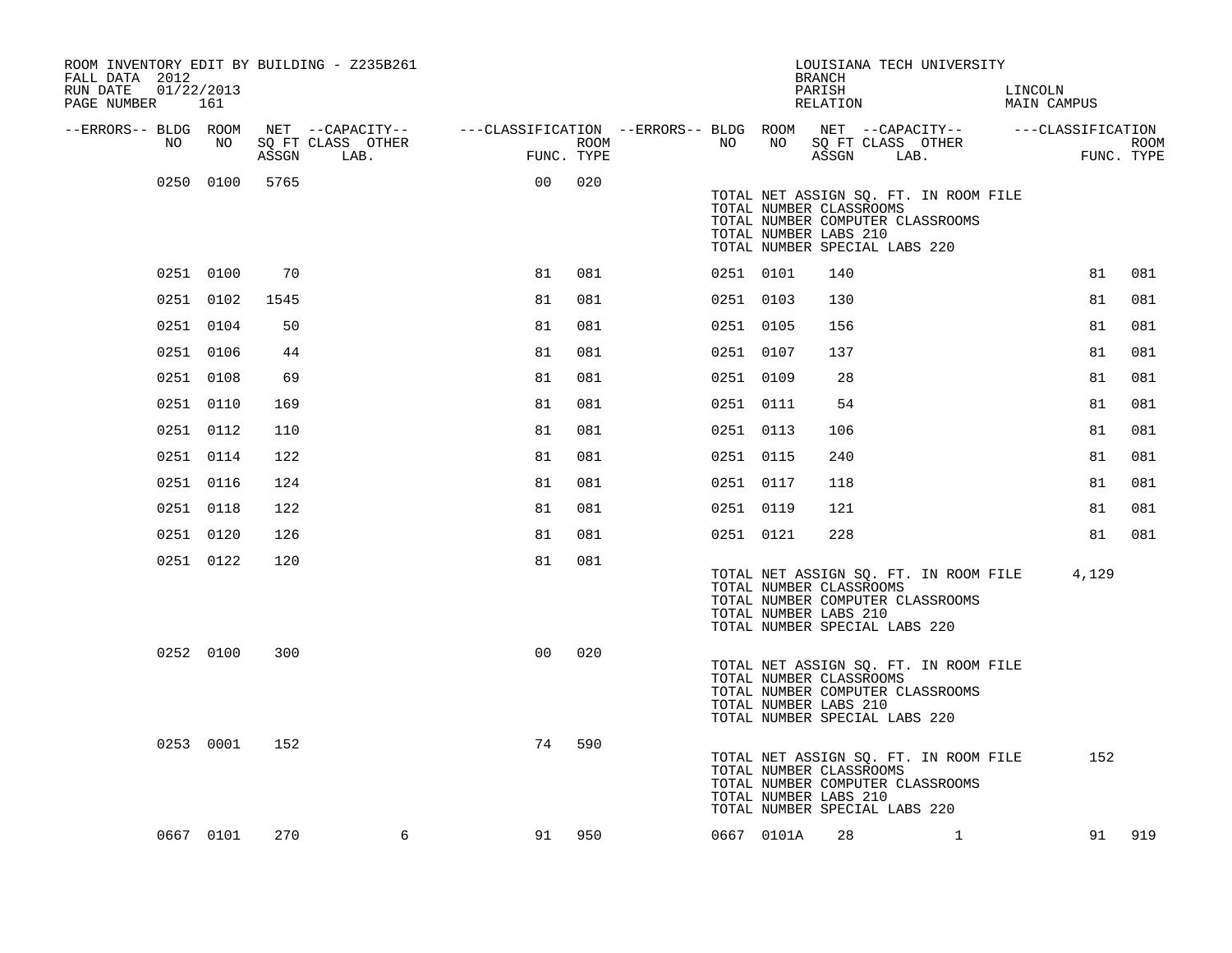| ROOM INVENTORY EDIT BY BUILDING - Z235B261<br>FALL DATA 2012<br>RUN DATE<br>PAGE NUMBER | 01/22/2013<br>162 |       |                                               |                |             |                                         |            | <b>BRANCH</b><br>PARISH<br><b>RELATION</b> | LOUISIANA TECH UNIVERSITY                     | LINCOLN<br>MAIN CAMPUS |                           |
|-----------------------------------------------------------------------------------------|-------------------|-------|-----------------------------------------------|----------------|-------------|-----------------------------------------|------------|--------------------------------------------|-----------------------------------------------|------------------------|---------------------------|
| --ERRORS-- BLDG<br>NO.                                                                  | ROOM<br>NO        | ASSGN | NET --CAPACITY--<br>SQ FT CLASS OTHER<br>LAB. | FUNC. TYPE     | <b>ROOM</b> | ---CLASSIFICATION --ERRORS-- BLDG<br>NO | ROOM<br>NO | ASSGN                                      | NET --CAPACITY--<br>SQ FT CLASS OTHER<br>LAB. | ---CLASSIFICATION      | <b>ROOM</b><br>FUNC. TYPE |
| 0667                                                                                    | 0101B             | 26    | $\mathbf{1}$                                  | 0 <sub>0</sub> | 020         | 0667                                    | 0101C      | 106                                        | $\mathbf{1}$                                  | 91                     | 910                       |
| 0667                                                                                    | 0101D             | 12    | $\mathbf 1$                                   | 0 <sub>0</sub> | 030         | 0667                                    | 0101E      | 77                                         | $\mathbf{1}$                                  | 91                     | 955                       |
| 0667                                                                                    | 0101F             | 144   | $\mathbf{1}$                                  | 91             | 910         | 0667                                    | 0101G      | 10                                         | $\mathbf{1}$                                  | 91                     | 955                       |
| 0667                                                                                    | 0101H             | 10    | $\mathbf 1$                                   | 91             | 955         | 0667                                    | 0101J      | 25                                         | $\mathbf{1}$                                  | 91                     | 919                       |
| 0667                                                                                    | 0101K             | 130   | $\mathbf 1$                                   | 91             | 910         | 0667                                    | 0101L      | 118                                        | $\mathbf{1}$                                  | 91                     | 910                       |
| 0667                                                                                    | 0101M             | 39    | $\mathbf{1}$                                  | 0 <sub>0</sub> | 020         | 0667                                    | 0101N      | 12                                         | $\mathbf{1}$                                  | 00                     | 030                       |
| 0667                                                                                    | 01010             | 10    | $\mathbf{1}$                                  | 91             | 955         | 0667                                    | 0101P      | 10                                         | $\mathbf{1}$                                  | 91                     | 955                       |
| 0667                                                                                    | 0102              | 169   | 2                                             | 91             | 950         |                                         | 0667 0102A | 64                                         | $\mathbf{1}$                                  | 91                     | 919                       |
| 0667                                                                                    | 0102B             | 24    | $\mathbf 1$                                   | 0 <sub>0</sub> | 020         | 0667                                    | 0102C      | 137                                        | $\mathbf{1}$                                  | 91                     | 910                       |
| 0667                                                                                    | 0102D             | 12    | $\mathbf 1$                                   | 0 <sub>0</sub> | 030         |                                         | 0667 0102E | 12                                         | $\mathbf{1}$                                  | 00                     | 030                       |
| 0667                                                                                    | 0102F             | 130   | $\mathbf{1}$                                  | 91             | 910         | 0667                                    | 0102G      | 23                                         | $\mathbf{1}$                                  | 0 <sub>0</sub>         | 020                       |
| 0667                                                                                    | 0102I             | 16    | $\mathbf 1$                                   | 91             | 955         |                                         | 0667 0102J | 16                                         | $\mathbf{1}$                                  | 91                     | 955                       |
| 0667                                                                                    | 0103              | 163   | 2                                             | 91             | 950         | 0667                                    | 0103A      | 64                                         | $\mathbf{1}$                                  | 91                     | 919                       |
| 0667                                                                                    | 0103B             | 24    | $\mathbf{1}$                                  | 00             | 020         | 0667                                    | 0103C      | 137                                        | $\mathbf{1}$                                  | 91                     | 910                       |
| 0667                                                                                    | 0103D             | 12    | 1                                             | 0 <sub>0</sub> | 030         | 0667                                    | 0103E      | 12                                         | $\mathbf{1}$                                  | 00                     | 030                       |
| 0667                                                                                    | 0103F             | 130   | $\mathbf 1$                                   | 91             | 910         | 0667                                    | 0103G      | 23                                         | $\mathbf{1}$                                  | 00                     | 020                       |
| 0667                                                                                    | 0103I             | 16    | $\mathbf 1$                                   | 91             | 955         | 0667                                    | 0103J      | 16                                         | $\mathbf{1}$                                  | 91                     | 955                       |
| 0667                                                                                    | 0201              | 169   | 2                                             | 91             | 950         | 0667                                    | 0201A      | 64                                         | $\mathbf{1}$                                  | 91                     | 919                       |
| 0667                                                                                    | 0201B             | 24    | $\mathbf{1}$                                  | 0 <sub>0</sub> | 020         | 0667                                    | 0201C      | 137                                        | $\mathbf{1}$                                  | 91                     | 910                       |
| 0667                                                                                    | 0201D             | 12    | $\mathbf 1$                                   | 0 <sub>0</sub> | 030         | 0667                                    | 0201F      | 130                                        | $\mathbf{1}$                                  | 91                     | 910                       |
| 0667                                                                                    | 0201G             | 23    | $\mathbf{1}$                                  | 0 <sub>0</sub> | 020         | 0667                                    | 0201I      | 16                                         | $\mathbf{1}$                                  | 91                     | 955                       |
| 0667                                                                                    | 0201J             | 16    | $\mathbf{1}$                                  | 91             | 955         | 0667                                    | 0202       | 169                                        | 2                                             | 91                     | 950                       |
| 0667                                                                                    | 0202A             | 64    | $\mathbf{1}$                                  | 91             | 919         | 0667                                    | 0202B      | 24                                         | $\mathbf{1}$                                  | 0 <sub>0</sub>         | 020                       |
| 0667                                                                                    | 0202C             | 137   | $\mathbf 1$                                   | 91             | 910         | 0667                                    | 0202D      | 12                                         | $\mathbf{1}$                                  | 0 <sub>0</sub>         | 030                       |
| 0667                                                                                    | 0202F             | 130   | $\mathbf 1$                                   | 91             | 910         | 0667                                    | 0202G      | 23                                         | $\mathbf{1}$                                  | 0 <sub>0</sub>         | 020                       |
|                                                                                         | 0667 0202I        | 16    | $\mathbf 1$                                   | 91             | 955         |                                         | 0667 0202J | 16                                         | $\mathbf{1}$                                  | 91                     | 955                       |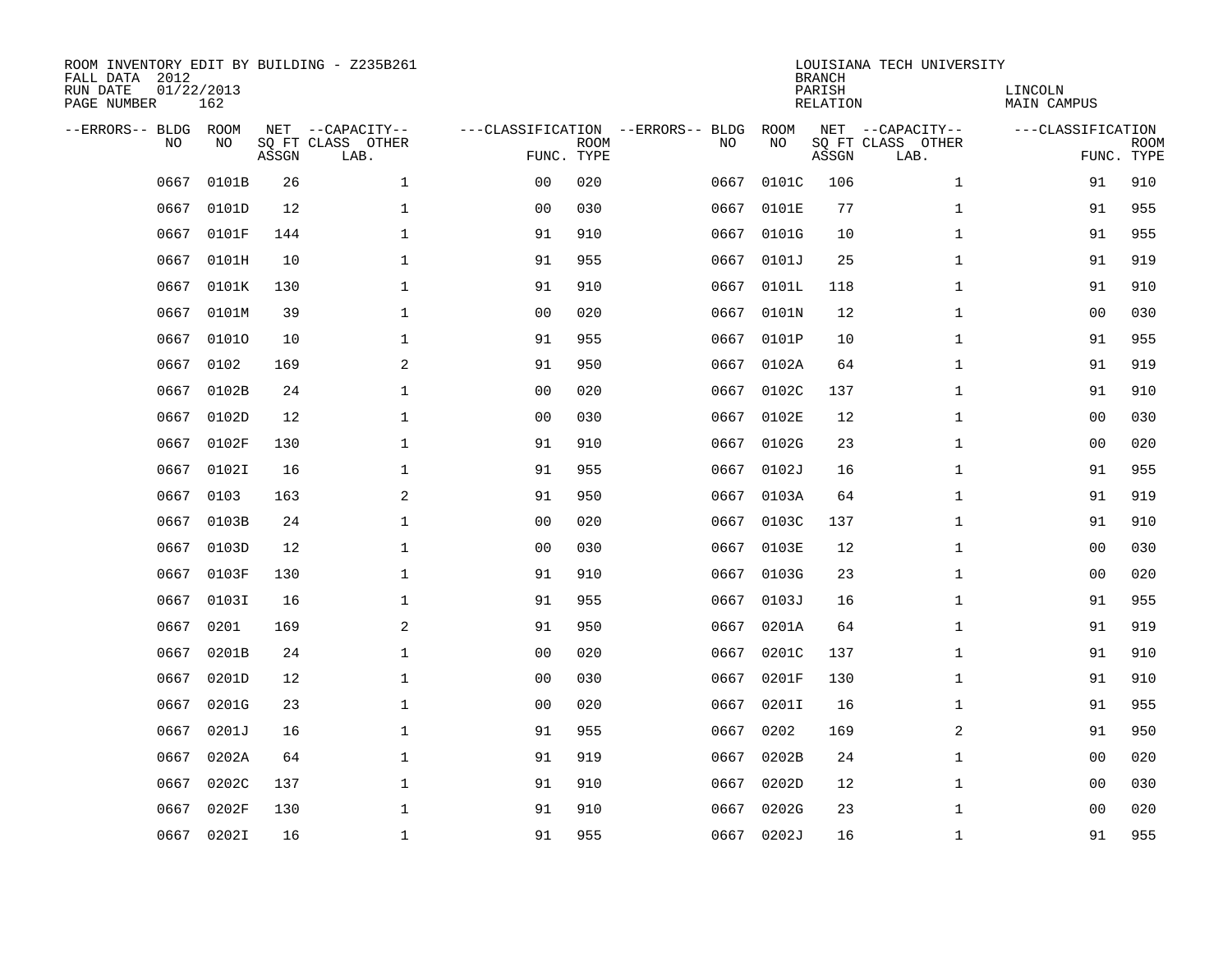| ROOM INVENTORY EDIT BY BUILDING - Z235B261<br>FALL DATA 2012<br>RUN DATE<br>PAGE NUMBER | 01/22/2013<br>163 |           |                                               |                |             |                                         |                                       | <b>BRANCH</b><br>PARISH<br><b>RELATION</b> | LOUISIANA TECH UNIVERSITY                                                                 | LINCOLN<br><b>MAIN CAMPUS</b> |                           |
|-----------------------------------------------------------------------------------------|-------------------|-----------|-----------------------------------------------|----------------|-------------|-----------------------------------------|---------------------------------------|--------------------------------------------|-------------------------------------------------------------------------------------------|-------------------------------|---------------------------|
| --ERRORS-- BLDG ROOM<br>NO.                                                             | NO                | ASSGN     | NET --CAPACITY--<br>SQ FT CLASS OTHER<br>LAB. | FUNC. TYPE     | <b>ROOM</b> | ---CLASSIFICATION --ERRORS-- BLDG<br>NO | ROOM<br>NΟ                            | ASSGN                                      | NET --CAPACITY--<br>SQ FT CLASS OTHER<br>LAB.                                             | ---CLASSIFICATION             | <b>ROOM</b><br>FUNC. TYPE |
|                                                                                         |                   |           |                                               |                |             |                                         |                                       |                                            |                                                                                           |                               |                           |
| 0667                                                                                    | 0301              | 270       | 4                                             | 91             | 950         | 0667                                    | 0301A                                 | 28                                         | $\mathbf{1}$                                                                              | 91                            | 919                       |
| 0667                                                                                    | 0301B             | 26        | 1                                             | 00             | 020         | 0667                                    | 0301C                                 | 106                                        | $\mathbf{1}$                                                                              | 91                            | 910                       |
|                                                                                         | 0667 0301D        | 12        | $\mathbf 1$                                   | 0 <sub>0</sub> | 030         |                                         | 0667 0301E                            | 77                                         | $\mathbf{1}$                                                                              | 91                            | 955                       |
| 0667                                                                                    | 0301F             | 144       | $\mathbf 1$                                   | 91             | 910         | 0667                                    | 0301G                                 | 10                                         | $\mathbf{1}$                                                                              | 91                            | 955                       |
| 0667                                                                                    | 0301H             | 10        | $\mathbf{1}$                                  | 91             | 955         |                                         | 0667 0301J                            | 25                                         | $\mathbf{1}$                                                                              | 91                            | 919                       |
| 0667                                                                                    | 0301K             | 130       | $\mathbf{1}$                                  | 91             | 910         | 0667                                    | 0301L                                 | 118                                        | $\mathbf{1}$                                                                              | 91                            | 910                       |
| 0667                                                                                    | 0301M             | 39        | 4                                             | 0 <sub>0</sub> | 020         | 0667                                    | 0301N                                 | 12                                         | $\mathbf{1}$                                                                              | 0 <sub>0</sub>                | 030                       |
| 0667<br>0667                                                                            | 03010<br>0302     | 10<br>270 | $\mathbf{1}$<br>$\overline{4}$                | 91             | 955         | 0667                                    | 0301P                                 | 10                                         | $\mathbf{1}$<br>$\mathbf{1}$                                                              | 91                            | 955<br>919                |
|                                                                                         |                   |           |                                               | 91             | 950         | 0667                                    | 0302A                                 | 28                                         |                                                                                           | 91                            |                           |
| 0667                                                                                    | 0302B             | 26        | $\mathbf 1$                                   | 0 <sub>0</sub> | 020         | 0667                                    | 0302C                                 | 106                                        | $\mathbf{1}$                                                                              | 91                            | 910                       |
| 0667                                                                                    | 0302D             | 12        | $\mathbf 1$                                   | 0 <sub>0</sub> | 030         |                                         | 0667 0302E                            | 77                                         | $\mathbf{1}$                                                                              | 91                            | 955                       |
| 0667<br>0667                                                                            | 0302F             | 144<br>10 | $\mathbf{1}$<br>$\mathbf{1}$                  | 91<br>91       | 910<br>955  | 0667                                    | 0302G<br>0302J                        | 10<br>25                                   | $\mathbf{1}$                                                                              | 91                            | 955                       |
| 0667                                                                                    | 0302H<br>0302K    | 130       | $\mathbf{1}$                                  | 91             | 910         | 0667<br>0667                            | 0302L                                 | 118                                        | $\mathbf{1}$                                                                              | 91<br>91                      | 919<br>910                |
| 0667                                                                                    |                   | 39        | $\mathbf{1}$                                  | 0 <sub>0</sub> | 020         | 0667                                    | 0302N                                 | 12                                         |                                                                                           | 0 <sub>0</sub>                | 030                       |
|                                                                                         | 0302M             |           |                                               |                |             |                                         |                                       |                                            |                                                                                           |                               |                           |
| 0667                                                                                    | 03020             | 10        | $\mathbf 1$                                   | 91             | 955         | 0667                                    | 0302P                                 | 10                                         | $\mathbf{1}$                                                                              | 91                            | 955                       |
| 0667                                                                                    | 0303              | 270       | 4                                             | 91             | 950         | 0667                                    | 0303A                                 | 28                                         | $\mathbf{1}$                                                                              | 91                            | 919                       |
|                                                                                         | 0667 0303B        | 26        | $\mathbf 1$                                   | 0 <sub>0</sub> | 020         |                                         | 0667 0303C                            | 106                                        | $\mathbf{1}$                                                                              | 91                            | 910                       |
| 0667                                                                                    | 0303D             | 12        | $\mathbf 1$                                   | 0 <sub>0</sub> | 030         | 0667                                    | 0303E                                 | 77                                         | $\mathbf{1}$                                                                              | 91                            | 955                       |
| 0667<br>0667                                                                            | 0303F             | 144<br>10 | $\mathbf 1$<br>$\mathbf{1}$                   | 91<br>91       | 910<br>955  |                                         | 0667 0303G                            | 10<br>25                                   | $\mathbf{1}$<br>$\mathbf{1}$                                                              | 91<br>91                      | 955                       |
|                                                                                         | 0303H             |           | $\mathbf{1}$                                  |                |             | 0667                                    | 0303J                                 |                                            |                                                                                           |                               | 919                       |
| 0667                                                                                    | 0303K             | 130       |                                               | 91             | 910         | 0667                                    | 0303L                                 | 118                                        | $\mathbf{1}$                                                                              | 91                            | 910                       |
| 0667                                                                                    | 0303M             | 39        | $\mathbf{1}$                                  | 00             | 020         | 0667                                    | 0303N                                 | 12                                         | $\mathbf{1}$                                                                              | 00                            | 030                       |
| 0667                                                                                    | 03030             | 10        | $\mathbf{1}$                                  | 91             | 955         |                                         | 0667 0303P<br>TOTAL NUMBER CLASSROOMS | 10                                         | $\mathbf{1}$<br>TOTAL NET ASSIGN SQ. FT. IN ROOM FILE<br>TOTAL NUMBER COMPUTER CLASSROOMS | 91<br>5,874                   | 955                       |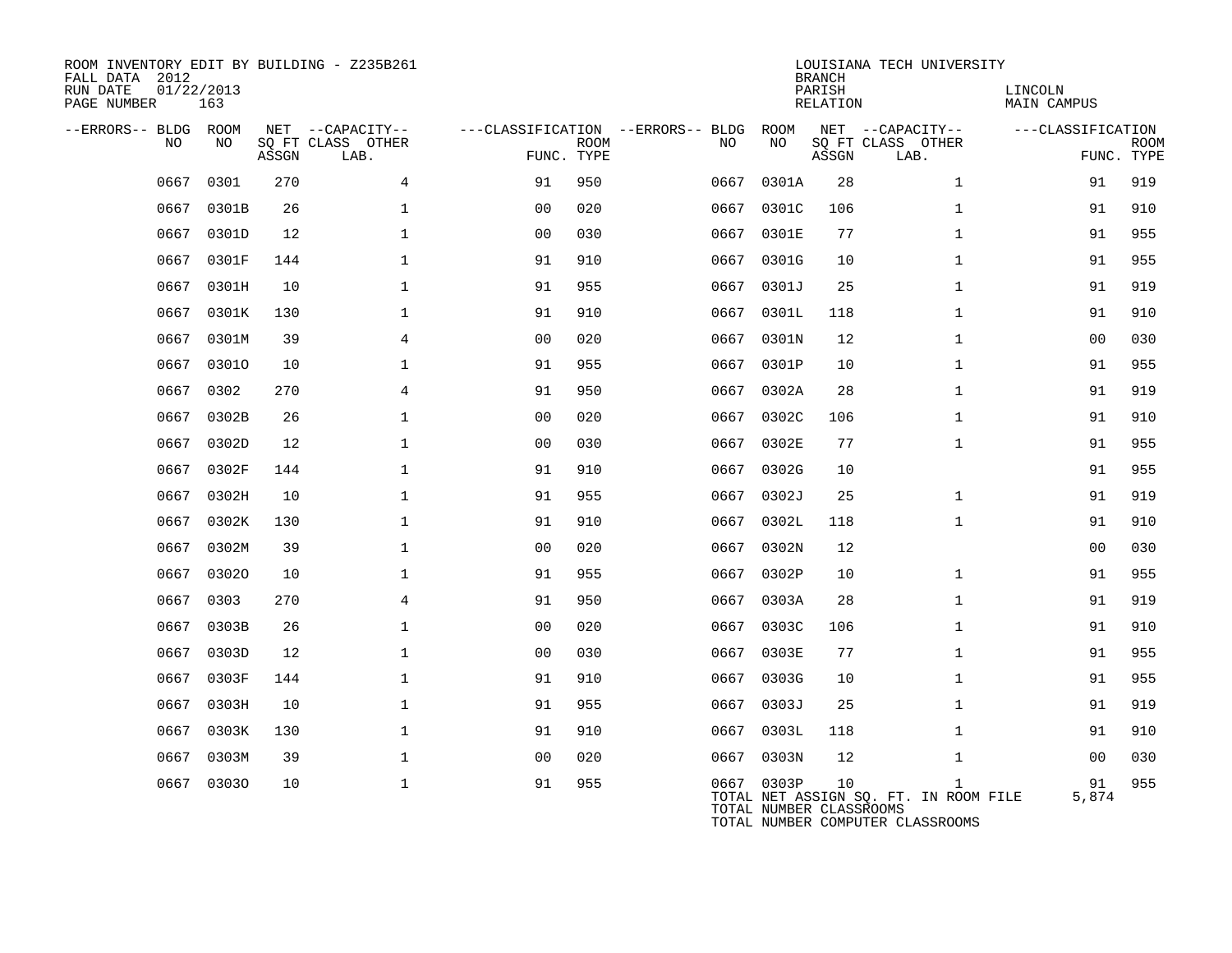| ROOM INVENTORY EDIT BY BUILDING - Z235B261<br>FALL DATA 2012<br>RUN DATE<br>PAGE NUMBER 164 | 01/22/2013      |       |                                                                                                                             |                     |      |           |            | LOUISIANA TECH UNIVERSITY<br><b>BRANCH</b><br>PARISH<br>RELATION                                                                                                       |              | LINCOLN | MAIN CAMPUS                                               |        |
|---------------------------------------------------------------------------------------------|-----------------|-------|-----------------------------------------------------------------------------------------------------------------------------|---------------------|------|-----------|------------|------------------------------------------------------------------------------------------------------------------------------------------------------------------------|--------------|---------|-----------------------------------------------------------|--------|
| --ERRORS-- BLDG ROOM<br>NO                                                                  | NO              | ASSGN | NET --CAPACITY--   ---CLASSIFICATION --ERRORS-- BLDG ROOM NET --CAPACITY--   ---CLASSIFICATION<br>SQ FT CLASS OTHER<br>LAB. | FUNC.<br>FUNC. TYPE | ROOM |           | NO NO      | SQ FT CLASS OTHER<br>ASSGN LAB.<br>TOTAL NUMBER LABS 210                                                                                                               |              |         | $\begin{array}{c} \text{FIIMC} \end{array}$<br>FUNC. TYPE | ROOM   |
|                                                                                             | 0668 0100 9077  |       |                                                                                                                             | 91                  | 950  |           |            | TOTAL NUMBER SPECIAL LABS 220                                                                                                                                          |              |         |                                                           |        |
|                                                                                             |                 |       |                                                                                                                             |                     |      |           |            | TOTAL NET ASSIGN SQ. FT. IN ROOM FILE 9,077<br>TOTAL NUMBER CLASSROOMS<br>TOTAL NUMBER COMPUTER CLASSROOMS<br>TOTAL NUMBER LABS 210<br>TOTAL NUMBER SPECIAL LABS 220   |              |         |                                                           |        |
|                                                                                             | 0669 0100 5322  |       |                                                                                                                             | 91                  | 950  |           |            | TOTAL NET ASSIGN SQ. FT. IN ROOM FILE<br>TOTAL NUMBER CLASSROOMS<br>TOTAL NUMBER COMPUTER CLASSROOMS<br>TOTAL NUMBER LABS 210<br>TOTAL NUMBER SPECIAL LABS 220         |              |         | 5,322                                                     |        |
|                                                                                             | 0670 0100 13181 |       |                                                                                                                             | 91                  | 950  |           |            | TOTAL NET ASSIGN SQ. FT. IN ROOM FILE<br>TOTAL NUMBER CLASSROOMS<br>TOTAL NUMBER COMPUTER CLASSROOMS<br>TOTAL NUMBER LABS 210<br>TOTAL NUMBER SPECIAL LABS 220         |              |         | 13,181                                                    |        |
|                                                                                             | 1111 0100       | 79    | $\mathbf{1}$                                                                                                                | 45                  | 315  |           | 1111 0101  | 58 1<br>TOTAL NET ASSIGN SQ. FT. IN ROOM FILE<br>TOTAL NUMBER CLASSROOMS<br>TOTAL NUMBER COMPUTER CLASSROOMS<br>TOTAL NUMBER LABS 210<br>TOTAL NUMBER SPECIAL LABS 220 |              |         | 137                                                       | 45 315 |
|                                                                                             | 6911 0100 1000  |       |                                                                                                                             | 0 <sup>0</sup>      | 020  |           |            | TOTAL NET ASSIGN SQ. FT. IN ROOM FILE<br>TOTAL NUMBER CLASSROOMS<br>TOTAL NUMBER COMPUTER CLASSROOMS<br>TOTAL NUMBER LABS 210<br>TOTAL NUMBER SPECIAL LABS 220         |              |         |                                                           |        |
|                                                                                             | 7777 0001       | 3531  | 125                                                                                                                         | 45                  | 630  |           | 7777 0001B | 540                                                                                                                                                                    | $\mathbf{1}$ |         | 00                                                        | 020    |
|                                                                                             | 7777 0001C      | 436   | $\mathbf{1}$                                                                                                                | 0 <sub>0</sub>      | 020  | 7777 0002 |            | 3765                                                                                                                                                                   | 285          |         | 45                                                        | 680    |
|                                                                                             | 7777 0002A      | 399   | 3                                                                                                                           | 45                  | 680  | 7777 0003 |            | 60                                                                                                                                                                     | $\mathbf{1}$ |         | 45                                                        | 731    |
|                                                                                             | 7777 0004       | 192   | $\mathbf{1}$                                                                                                                | 45                  | 731  | 7777 0005 |            | 197                                                                                                                                                                    | $\mathbf{1}$ |         | 45                                                        | 731    |
|                                                                                             | 7777 0006       | 125   | $\mathbf{1}$                                                                                                                | 74                  | 685  | 7777 0007 |            | 64                                                                                                                                                                     | $\mathbf{1}$ |         | 00                                                        | 030    |
|                                                                                             | 7777 0008       | 93    | $\mathbf{1}$                                                                                                                | 0 <sup>0</sup>      | 030  | 7777 0009 |            | 99                                                                                                                                                                     | $\mathbf{1}$ |         | 45                                                        | 731    |
|                                                                                             | 7777 0010       | 419   | $\mathbf{1}$                                                                                                                | 45                  | 310  | 7777 0011 |            | 107                                                                                                                                                                    | $\mathbf{1}$ |         | 45                                                        | 310    |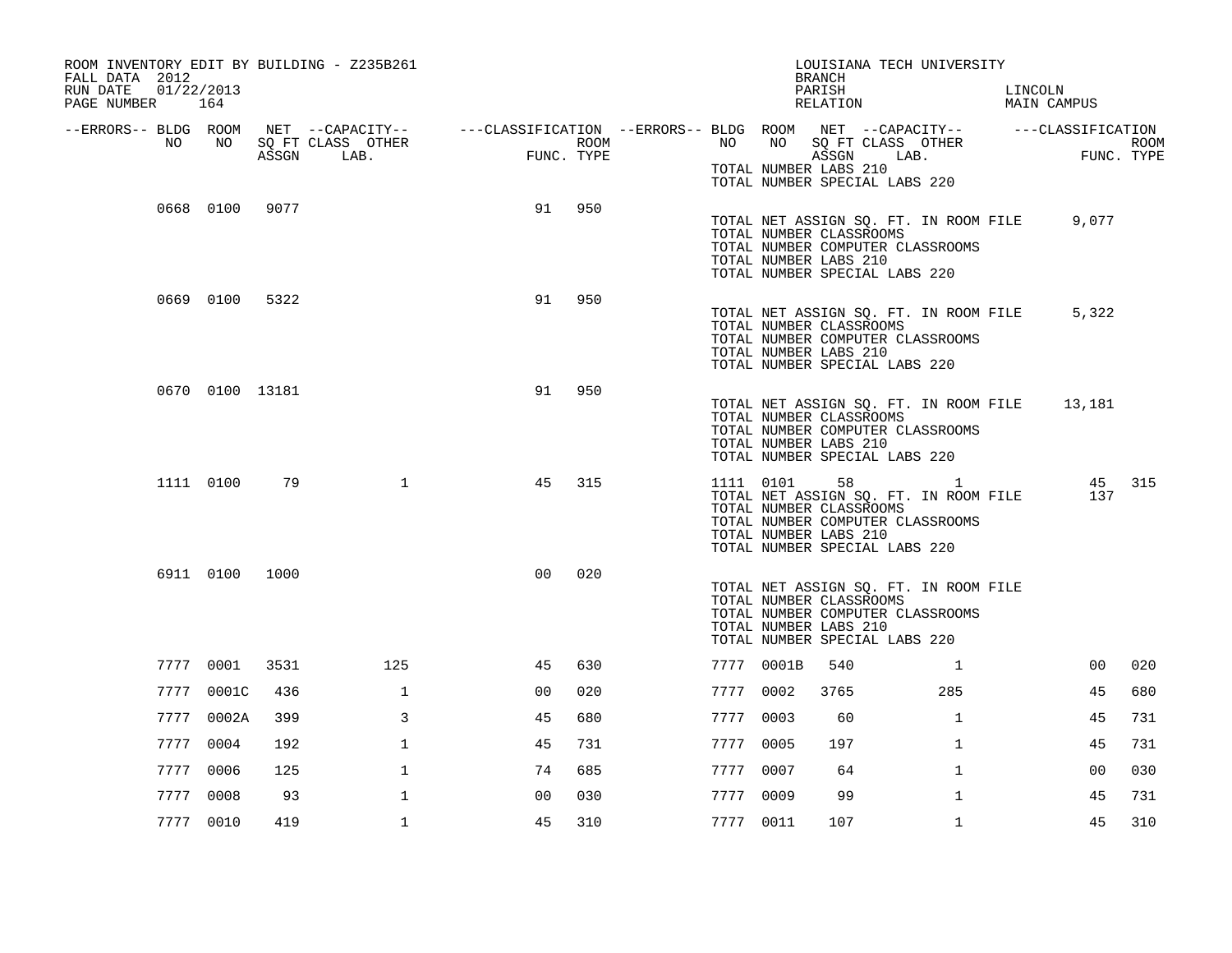| ROOM INVENTORY EDIT BY BUILDING - Z235B261<br>FALL DATA 2012<br>RUN DATE<br>PAGE NUMBER | 01/22/2013<br>165 |       |                           |                |                           |                                   |                                                  | <b>BRANCH</b><br>PARISH<br>RELATION | LOUISIANA TECH UNIVERSITY                                                                                  | LINCOLN<br><b>MAIN CAMPUS</b> |                           |
|-----------------------------------------------------------------------------------------|-------------------|-------|---------------------------|----------------|---------------------------|-----------------------------------|--------------------------------------------------|-------------------------------------|------------------------------------------------------------------------------------------------------------|-------------------------------|---------------------------|
| --ERRORS-- BLDG ROOM                                                                    |                   |       | NET --CAPACITY--          |                |                           | ---CLASSIFICATION --ERRORS-- BLDG | ROOM                                             |                                     | NET --CAPACITY--                                                                                           | ---CLASSIFICATION             |                           |
| NO                                                                                      | NO                | ASSGN | SQ FT CLASS OTHER<br>LAB. |                | <b>ROOM</b><br>FUNC. TYPE | NO.                               | NO                                               | ASSGN                               | SQ FT CLASS OTHER<br>LAB.                                                                                  |                               | <b>ROOM</b><br>FUNC. TYPE |
| 7777                                                                                    | 0012              | 107   | $\mathbf{1}$              | 45             | 310                       | 7777                              | 0013                                             | 87                                  | $\mathbf{1}$                                                                                               | 00                            | 020                       |
|                                                                                         | 7777 0013A        | 18    | $\mathbf{1}$              | 45             | 731                       | 7777                              | 0014                                             | 108                                 | $\mathbf{1}$                                                                                               | 46                            | 325                       |
|                                                                                         | 7777 0015         | 108   | $\mathbf{1}$              | 46             | 325                       |                                   | 7777 0016                                        | 180                                 | $\mathbf{1}$                                                                                               | 45                            | 310                       |
| 7777                                                                                    | 0017              | 204   | $\mathbf{1}$              | 45             | 310                       | 7777                              | 0018                                             | 151                                 | $\mathbf{1}$                                                                                               | 0 <sub>0</sub>                | 020                       |
|                                                                                         | 7777 0019         | 155   | $\mathbf{1}$              | 45             | 315                       |                                   | 7777 0020                                        | 429                                 | 36                                                                                                         | 45                            | 350                       |
|                                                                                         | 7777 0020A        | 67    | $\mathbf{1}$              | 45             | 315                       | 7777                              | 0021                                             | 60                                  | $\mathbf{1}$                                                                                               | 74                            | 710                       |
|                                                                                         | 7777 0022         | 488   | $\mathbf{1}$              | 45             | 635                       |                                   | 7777 0023                                        | 161                                 | $\mathbf{1}$                                                                                               | 0 <sub>0</sub>                | 020                       |
| 7777                                                                                    | 0024              | 60    | $\mathbf 1$               | 73             | 730                       | 7777                              | 0025                                             | 229                                 | $\overline{4}$                                                                                             | 0 <sub>0</sub>                | 030                       |
| 7777                                                                                    | 0026              | 225   | 5                         | 0 <sub>0</sub> | 030                       |                                   | 7777 0027                                        | 103                                 | $\mathbf{1}$                                                                                               | 00                            | 030                       |
| 7777                                                                                    | 0028              | 467   | $\mathbf{1}$              | 45             | 731                       | 7777                              | 0029                                             | 637                                 | 33                                                                                                         | 11                            | 110                       |
| 7777                                                                                    | 0030              | 637   | 33                        | 11             | 110                       |                                   | 7777 0031                                        | 647                                 | 40                                                                                                         | 11                            | 110                       |
| 7777                                                                                    | 0032              | 647   | 40                        | 11             | 110                       |                                   | 7777 0033                                        | 455                                 | 42                                                                                                         | 45                            | 630                       |
|                                                                                         | 7777 0034         | 105   | $\mathbf 1$               | 0 <sub>0</sub> | 020                       |                                   | TOTAL NUMBER CLASSROOMS<br>TOTAL NUMBER LABS 210 |                                     | TOTAL NET ASSIGN SQ. FT. IN ROOM FILE<br>TOTAL NUMBER COMPUTER CLASSROOMS<br>TOTAL NUMBER SPECIAL LABS 220 | 14,368<br>4                   |                           |
|                                                                                         | 7789 0101         | 550   |                           | 0 <sup>0</sup> | 020                       |                                   | 7789 0102                                        | 150                                 |                                                                                                            | 0 <sub>0</sub>                | 020                       |
| 7789                                                                                    | 0106              | 154   |                           | 90             | 731                       | 7789                              | 0108                                             | 1020                                | $\mathbf{1}$                                                                                               | 63                            | 310                       |
| 7789                                                                                    | 0108A             | 147   | $\mathbf 1$               | 45             | 310                       | 7789                              | 0108B                                            | 147                                 | $\mathbf{1}$                                                                                               | 45                            | 310                       |
| 7789                                                                                    | 0108C             | 145   | $\mathbf{1}$              | 45             | 310                       | 7789                              | 0108D                                            | 145                                 | $\mathbf{1}$                                                                                               | 45                            | 310                       |
| 7789                                                                                    | 0108E             | 145   | $\mathbf{1}$              | 45             | 310                       | 7789                              | 0108F                                            | 145                                 | $\mathbf{1}$                                                                                               | 45                            | 310                       |
| 7789                                                                                    | 0109              | 75    |                           | 45             | 315                       | 7789                              | 0110                                             | 112                                 |                                                                                                            | 0 <sub>0</sub>                | 020                       |
| 7789                                                                                    | 0111              | 80    |                           | 0 <sub>0</sub> | 020                       | 7789                              | 0112                                             | 112                                 |                                                                                                            | 45                            | 315                       |
| 7789                                                                                    | 0113              | 105   | 2                         | 0 <sub>0</sub> | 030                       | 7789                              | 0114                                             | 42                                  |                                                                                                            | 0 <sub>0</sub>                | 030                       |
| 7789                                                                                    | 0115              | 100   | 2                         | 0 <sub>0</sub> | 030                       | 7789                              | 0116                                             | 590                                 | $\mathbf{1}$                                                                                               | 63                            | 310                       |
|                                                                                         | 7789 0116A        | 148   | $\mathbf 1$               | 45             | 310                       |                                   | 7789 0116B                                       | 148                                 | $\mathbf{1}$                                                                                               | 45                            | 310                       |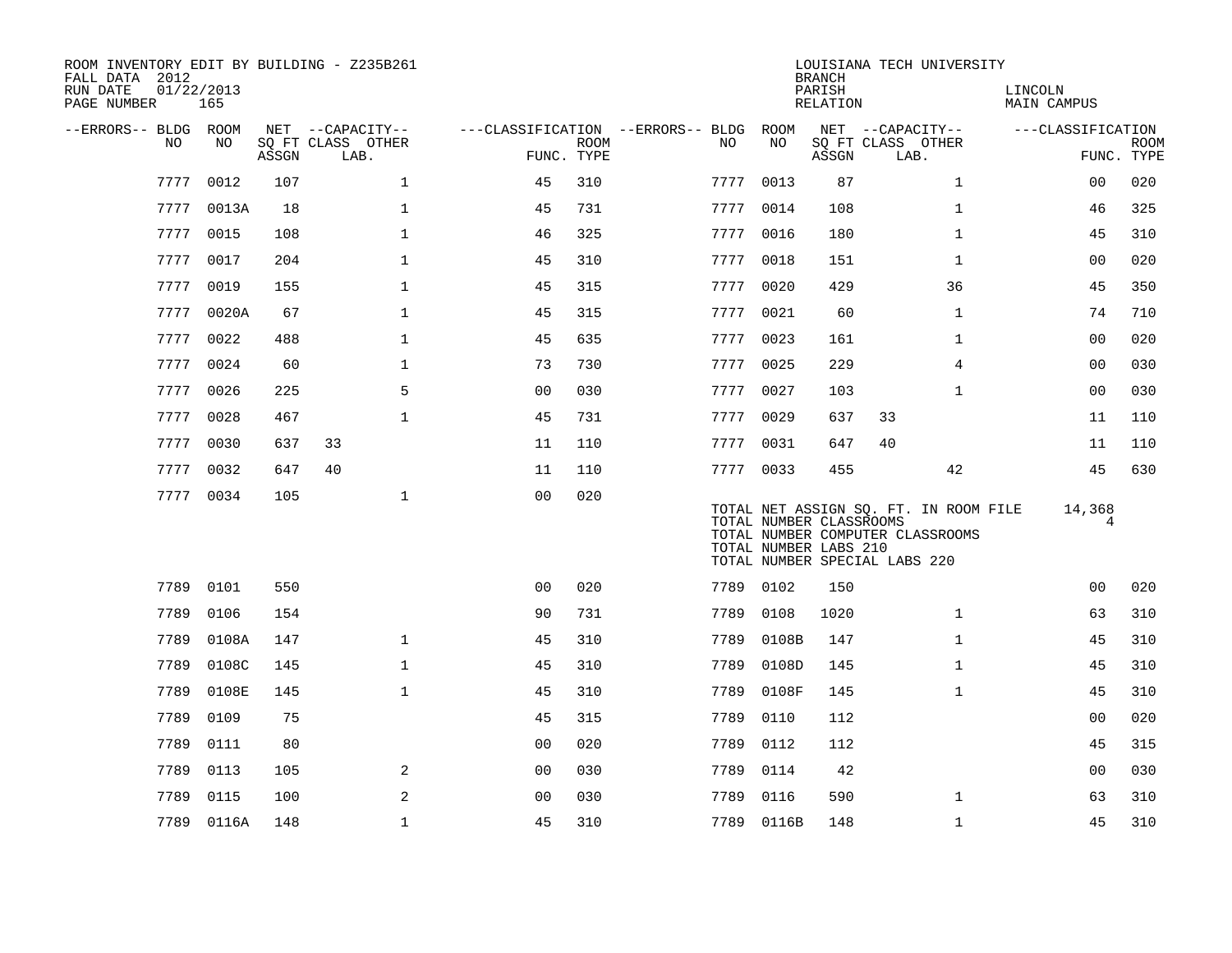| ROOM INVENTORY EDIT BY BUILDING - Z235B261<br>FALL DATA 2012<br>RUN DATE<br>PAGE NUMBER | 01/22/2013<br>166 |       |                                               |                |             |                                         |            | <b>BRANCH</b><br>PARISH<br><b>RELATION</b> | LOUISIANA TECH UNIVERSITY                     | LINCOLN<br><b>MAIN CAMPUS</b> |                           |
|-----------------------------------------------------------------------------------------|-------------------|-------|-----------------------------------------------|----------------|-------------|-----------------------------------------|------------|--------------------------------------------|-----------------------------------------------|-------------------------------|---------------------------|
| --ERRORS-- BLDG ROOM<br>NO                                                              | NO                | ASSGN | NET --CAPACITY--<br>SQ FT CLASS OTHER<br>LAB. | FUNC. TYPE     | <b>ROOM</b> | ---CLASSIFICATION --ERRORS-- BLDG<br>NO | ROOM<br>NO | ASSGN                                      | NET --CAPACITY--<br>SQ FT CLASS OTHER<br>LAB. | ---CLASSIFICATION             | <b>ROOM</b><br>FUNC. TYPE |
| 7789                                                                                    | 0116C             | 270   | 4                                             | 45             | 310         | 7789                                    | 0116D      | 300                                        | 10                                            | 45                            | 350                       |
| 7789                                                                                    | 0116E             | 300   |                                               | 90             | 731         | 7789                                    | 0116F      | 168                                        | $\mathbf{1}$                                  | 45                            | 310                       |
| 7789                                                                                    | 0125              | 102   | 2                                             | 0 <sub>0</sub> | 030         | 7789                                    | 0126       | 74                                         |                                               | 45                            | 315                       |
| 7789                                                                                    | 0127              | 105   | $\mathbf{2}$                                  | 0 <sub>0</sub> | 030         | 7789                                    | 0128       | 135                                        |                                               | 90                            | 731                       |
| 7789                                                                                    | 0129              | 42    |                                               | 0 <sub>0</sub> | 030         | 7789                                    | 0130       | 295                                        |                                               | 0 <sub>0</sub>                | 020                       |
| 7789                                                                                    | 0131              | 580   |                                               | 0 <sub>0</sub> | 020         | 7789                                    | 0131A      | 135                                        | $\mathbf{1}$                                  | 45                            | 310                       |
| 7789                                                                                    | 0131B             | 130   | $\mathbf{1}$                                  | 45             | 310         | 7789                                    | 0131C      | 130                                        | $\mathbf{1}$                                  | 45                            | 310                       |
| 7789                                                                                    | 0131D             | 260   | 8                                             | 45             | 350         | 7789                                    | 0131E      | 135                                        | $\mathbf{1}$                                  | 45                            | 310                       |
| 7789                                                                                    | 0131F             | 130   | $\mathbf{1}$                                  | 45             | 310         | 7789                                    | 0132       | 178                                        |                                               | 45                            | 315                       |
| 7789                                                                                    | 0205              | 50    |                                               | 45             | 315         | 7789                                    | 0206       | 215                                        | 4                                             | 45                            | 680                       |
| 7789                                                                                    | 0207              | 120   | $\mathbf 1$                                   | 63             | 310         | 7789                                    | 0207A      | 105                                        | $\mathbf{1}$                                  | 45                            | 310                       |
| 7789                                                                                    | 0207B             | 187   | $\mathbf 1$                                   | 45             | 310         | 7789                                    | 0207C      | 776                                        | $\mathbf{1}$                                  | 63                            | 310                       |
| 7789                                                                                    | 0208A             | 110   | $\mathbf{1}$                                  | 45             | 310         | 7789                                    | 0208B      | 110                                        | $\mathbf{1}$                                  | 45                            | 310                       |
| 7789                                                                                    | 0208C             | 110   | $\mathbf 1$                                   | 45             | 310         | 7789                                    | 0208D      | 110                                        | $\mathbf{1}$                                  | 45                            | 310                       |
| 7789                                                                                    | 0212              | 110   | $\mathbf{1}$                                  | 45             | 310         | 7789                                    | 0214       | 106                                        | 2                                             | 0 <sub>0</sub>                | 030                       |
| 7789                                                                                    | 0215              | 40    |                                               | 00             | 030         | 7789                                    | 0216       | 100                                        | $\overline{a}$                                | 00                            | 030                       |
| 7789                                                                                    | 0217              | 110   |                                               | 45             | 315         | 7789                                    | 0218       | 50                                         |                                               | 45                            | 315                       |
| 7789                                                                                    | 0219              | 1720  | $\mathbf 1$                                   | 63             | 310         | 7789                                    | 0220       | 585                                        | 8                                             | 20                            | 320                       |
| 7789                                                                                    | 0225              | 100   | 2                                             | 0 <sub>0</sub> | 030         | 7789                                    | 0226       | 77                                         |                                               | 00                            | 010                       |
| 7789                                                                                    | 0227              | 100   | 2                                             | 0 <sub>0</sub> | 030         | 7789                                    | 0228       | 120                                        |                                               | 00                            | 030                       |
| 7789                                                                                    | 0229              | 42    |                                               | 0 <sub>0</sub> | 030         | 7789                                    | 0230       | 1110                                       | 14                                            | 45                            | 310                       |
| 7789                                                                                    | 0233              | 80    | 2                                             | 00             | 030         | 7789                                    | 0234       | 90                                         | 2                                             | 00                            | 030                       |
| 7789                                                                                    | 0235              | 190   |                                               | 45             | 670         | 7789                                    | 0236       | 472                                        |                                               | 45                            | 315                       |
| 7789                                                                                    | 0237              | 123   |                                               | 00             | 020         | 7789                                    | 0302       | 706                                        | 28                                            | 45                            | 350                       |
| 7789                                                                                    | 0305              | 209   |                                               | 0 <sub>0</sub> | 020         | 7789                                    | 0308       | 134                                        | $\mathbf{1}$                                  | 45                            | 310                       |
| 7789                                                                                    | 0309              | 835   | 12                                            | 45             | 310         |                                         | 7789 0310  | 162                                        | $\mathbf{1}$                                  | 45                            | 310                       |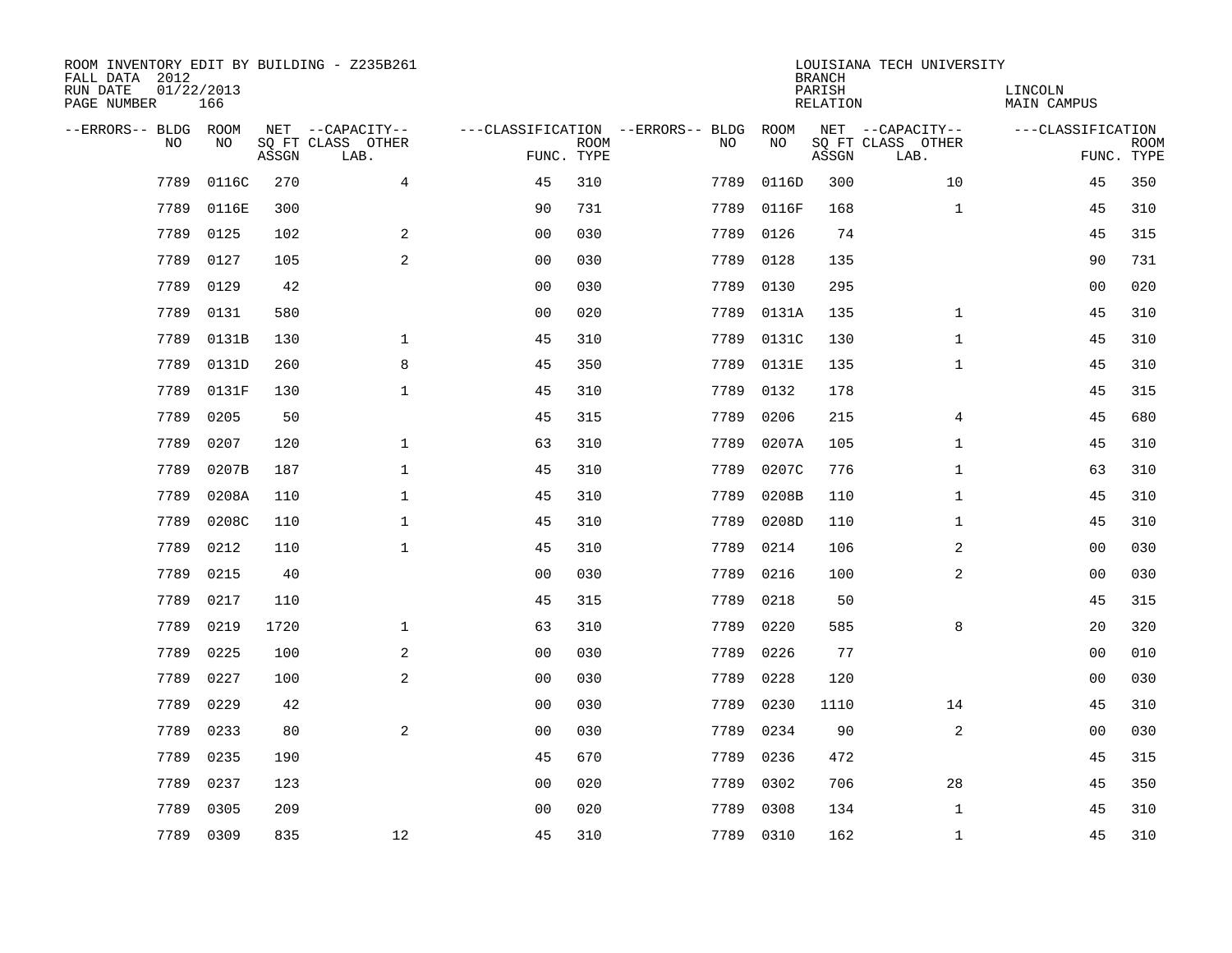| ROOM INVENTORY EDIT BY BUILDING - Z235B261<br>FALL DATA 2012<br>RUN DATE<br>PAGE NUMBER | 01/22/2013<br>167 |       |                                               |                |             |                                         |            | <b>BRANCH</b><br>PARISH<br><b>RELATION</b> | LOUISIANA TECH UNIVERSITY                     | LINCOLN<br><b>MAIN CAMPUS</b> |                           |
|-----------------------------------------------------------------------------------------|-------------------|-------|-----------------------------------------------|----------------|-------------|-----------------------------------------|------------|--------------------------------------------|-----------------------------------------------|-------------------------------|---------------------------|
| --ERRORS-- BLDG ROOM<br>NO                                                              | NO                | ASSGN | NET --CAPACITY--<br>SQ FT CLASS OTHER<br>LAB. | FUNC. TYPE     | <b>ROOM</b> | ---CLASSIFICATION --ERRORS-- BLDG<br>NO | ROOM<br>NO | ASSGN                                      | NET --CAPACITY--<br>SQ FT CLASS OTHER<br>LAB. | ---CLASSIFICATION             | <b>ROOM</b><br>FUNC. TYPE |
| 7789                                                                                    | 0311              | 596   |                                               | 45             | 315         | 7789                                    | 0312       | 132                                        | $\mathbf{1}$                                  | 45                            | 310                       |
| 7789                                                                                    | 0314              | 150   | $\mathbf 1$                                   | 45             | 310         | 7789                                    | 0315       | 126                                        | 2                                             | 00                            | 030                       |
| 7789                                                                                    | 0316              | 132   | 4                                             | 45             | 350         | 7789                                    | 0317       | 40                                         |                                               | 00                            | 030                       |
| 7789                                                                                    | 0318              | 150   | $\mathbf 1$                                   | 45             | 310         |                                         | 7789 0319  | 135                                        | 2                                             | 00                            | 030                       |
| 7789                                                                                    | 0320              | 482   | 4                                             | 45             | 310         | 7789                                    | 0321       | 230                                        |                                               | 45                            | 710                       |
| 7789                                                                                    | 0323              | 170   | $\mathbf 1$                                   | 45             | 310         | 7789                                    | 0324       | 495                                        |                                               | 90                            | 530                       |
| 7789                                                                                    | 0325              | 144   | $\mathbf{1}$                                  | 45             | 310         | 7789                                    | 0326       | 56                                         |                                               | 45                            | 315                       |
| 7789                                                                                    | 0327              | 159   | $\mathbf{1}$                                  | 45             | 310         | 7789                                    | 0328       | 311                                        |                                               | 45                            | 315                       |
| 7789                                                                                    | 0332              | 210   | 6                                             | 45             | 680         | 7789                                    | 0334       | 180                                        | $\mathbf{1}$                                  | 45                            | 310                       |
| 7789                                                                                    | 0335              | 105   | 2                                             | 0 <sub>0</sub> | 030         |                                         | 7789 0336  | 174                                        | $\mathbf{1}$                                  | 45                            | 310                       |
| 7789                                                                                    | 0337              | 40    |                                               | 0 <sub>0</sub> | 030         | 7789                                    | 0338       | 460                                        |                                               | 45                            | 315                       |
|                                                                                         | 7789 0339         | 110   | 2                                             | 0 <sub>0</sub> | 030         |                                         | 7789 0340  | 226                                        | 6                                             | 45                            | 350                       |
|                                                                                         | 7789 0341         | 780   | 6                                             | 45             | 310         |                                         | 7789 0343  | 940                                        | 8                                             | 45                            | 310                       |
|                                                                                         | 7789 C0103        | 190   |                                               | 0 <sub>0</sub> | 020         |                                         | 7789 C0120 | 1030                                       |                                               | 00                            | 020                       |
|                                                                                         | 7789 C0121        | 712   |                                               | 0 <sub>0</sub> | 020         |                                         | 7789 C0123 | 460                                        |                                               | 0 <sub>0</sub>                | 020                       |
|                                                                                         | 7789 C0124        | 89    |                                               | 0 <sub>0</sub> | 020         |                                         | 7789 C0203 | 180                                        |                                               | 00                            | 020                       |
|                                                                                         | 7789 C0208        | 380   |                                               | 0 <sub>0</sub> | 020         |                                         | 7789 C0209 | 160                                        |                                               | 00                            | 020                       |
|                                                                                         | 7789 C0210        | 350   |                                               | 0 <sub>0</sub> | 020         |                                         | 7789 C0213 | 25                                         |                                               | 00                            | 020                       |
|                                                                                         | 7789 C0221        | 75    |                                               | 0 <sub>0</sub> | 020         |                                         | 7789 C0222 | 940                                        |                                               | 0 <sub>0</sub>                | 020                       |
|                                                                                         | 7789 C0223        | 90    |                                               | 0 <sub>0</sub> | 020         |                                         | 7789 C0224 | 600                                        |                                               | 0 <sub>0</sub>                | 020                       |
|                                                                                         | 7789 C0232        | 180   |                                               | 0 <sub>0</sub> | 020         |                                         | 7789 C0303 | 104                                        |                                               | 0 <sub>0</sub>                | 020                       |
|                                                                                         | 7789 C0306        | 515   |                                               | 0 <sub>0</sub> | 020         |                                         | 7789 C0307 | 343                                        |                                               | 00                            | 020                       |
|                                                                                         | 7789 C0313        | 42    |                                               | 0 <sub>0</sub> | 020         |                                         | 7789 C0322 | 300                                        |                                               | 00                            | 020                       |
|                                                                                         | 7789 C0330        | 878   |                                               | 0 <sub>0</sub> | 020         |                                         | 7789 C0331 | 570                                        |                                               | 00                            | 020                       |
|                                                                                         | 7789 C0333        | 26    |                                               | 0 <sub>0</sub> | 020         |                                         | 7789 E0104 | 65                                         |                                               | 00                            | 020                       |
|                                                                                         | 7789 E0105        | 57    |                                               | 0 <sub>0</sub> | 030         |                                         | 7789 E0204 | 65                                         |                                               | 0 <sub>0</sub>                | 020                       |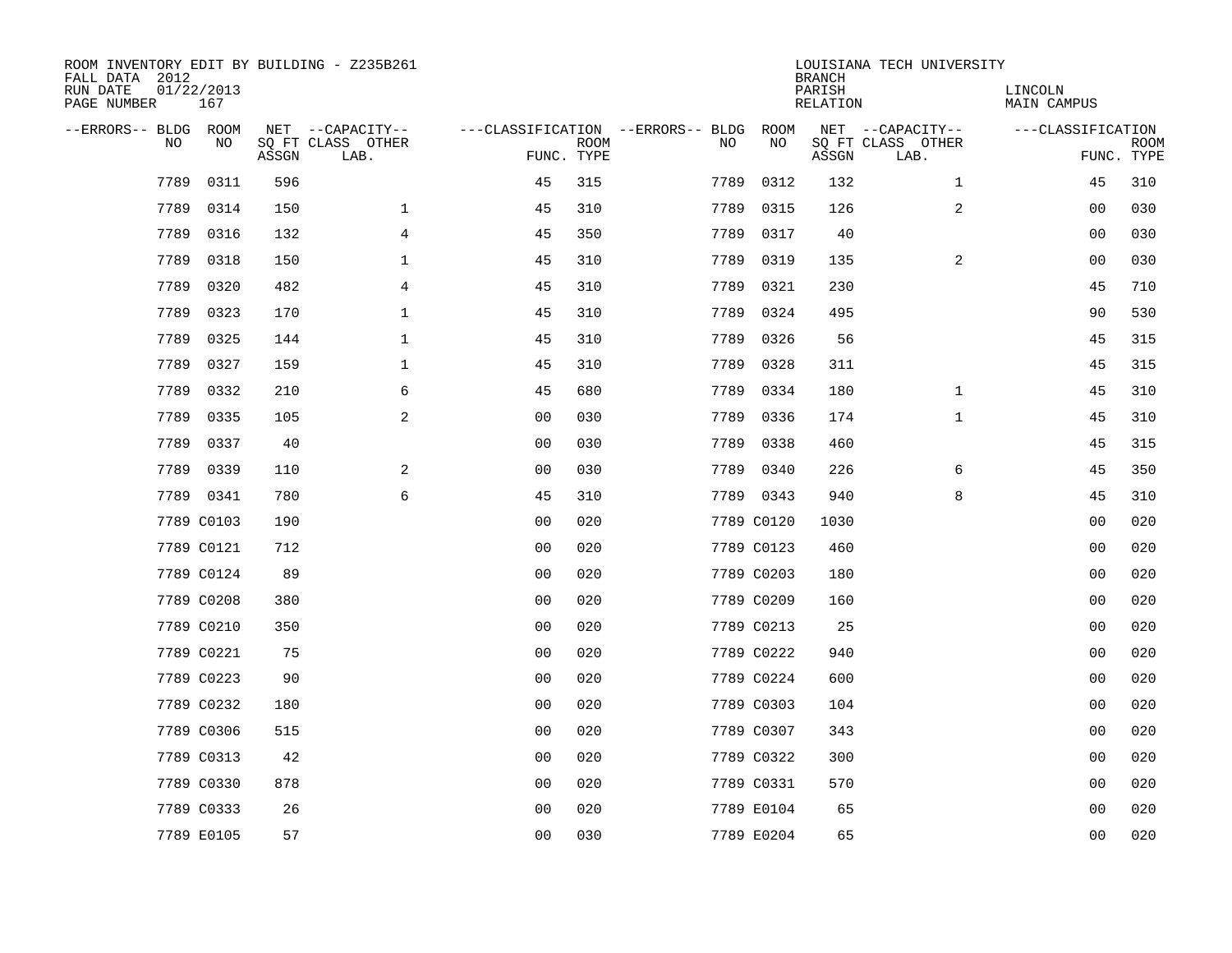| ROOM INVENTORY EDIT BY BUILDING - Z235B261<br>FALL DATA 2012<br>RUN DATE<br>PAGE NUMBER | 01/22/2013<br>168 |       |                           |                |             |                                        |            | <b>BRANCH</b><br>PARISH<br>RELATION                     | LOUISIANA TECH UNIVERSITY                                                                                                  | LINCOLN<br>MAIN CAMPUS |                           |
|-----------------------------------------------------------------------------------------|-------------------|-------|---------------------------|----------------|-------------|----------------------------------------|------------|---------------------------------------------------------|----------------------------------------------------------------------------------------------------------------------------|------------------------|---------------------------|
| --ERRORS-- BLDG ROOM                                                                    |                   |       | NET --CAPACITY--          |                |             | ---CLASSIFICATION --ERRORS-- BLDG ROOM |            |                                                         | NET --CAPACITY--                                                                                                           | ---CLASSIFICATION      |                           |
| NO                                                                                      | NO                | ASSGN | SQ FT CLASS OTHER<br>LAB. | FUNC. TYPE     | <b>ROOM</b> | NO                                     | NO         | ASSGN                                                   | SQ FT CLASS OTHER<br>LAB.                                                                                                  |                        | <b>ROOM</b><br>FUNC. TYPE |
|                                                                                         | 7789 E0304        | 65    |                           | 0 <sub>0</sub> | 020         |                                        | 7789 M0101 | 290                                                     |                                                                                                                            | 00                     | 030                       |
|                                                                                         | 7789 M0102        | 290   |                           | 0 <sub>0</sub> | 030         |                                        | 7789 M0103 | 480                                                     |                                                                                                                            | 0 <sub>0</sub>         | 030                       |
|                                                                                         | 7789 M0201        | 290   |                           | 0 <sub>0</sub> | 030         |                                        | 7789 M0202 | 290                                                     |                                                                                                                            | 0 <sub>0</sub>         | 030                       |
|                                                                                         | 7789 M0301        | 290   |                           | 0 <sub>0</sub> | 030         |                                        | 7789 M0302 | 290                                                     |                                                                                                                            | 0 <sub>0</sub>         | 030                       |
|                                                                                         | 7789 S0101        | 220   |                           | 0 <sub>0</sub> | 020         |                                        | 7789 S0102 | 237                                                     |                                                                                                                            | 0 <sub>0</sub>         | 020                       |
|                                                                                         | 7789 S0103        | 240   |                           | 0 <sub>0</sub> | 020         |                                        | 7789 S0201 | 220                                                     |                                                                                                                            | 0 <sub>0</sub>         | 020                       |
|                                                                                         | 7789 S0202        | 237   |                           | 0 <sub>0</sub> | 020         |                                        | 7789 S0203 | 240                                                     |                                                                                                                            | 0 <sub>0</sub>         | 020                       |
|                                                                                         | 7789 S0204        | 200   |                           | 0 <sub>0</sub> | 020         |                                        | 7789 S0301 | 220                                                     |                                                                                                                            | 0 <sub>0</sub>         | 020                       |
|                                                                                         | 7789 S0302        | 237   |                           | 0 <sub>0</sub> | 020         |                                        | 7789 S0303 | 240<br>TOTAL NUMBER CLASSROOMS<br>TOTAL NUMBER LABS 210 | TOTAL NET ASSIGN SQ. FT. IN ROOM FILE<br>TOTAL NUMBER COMPUTER CLASSROOMS<br>TOTAL NUMBER SPECIAL LABS 220                 | 00<br>19,720           | 020                       |
| 8888                                                                                    | 0100              | 927   | $\mathbf 1$               | 45             | 680         |                                        | 8888 0101  | 26                                                      | $\mathbf{1}$                                                                                                               | 45                     | 680                       |
| 8888                                                                                    | 0102              | 31    | $\mathbf 1$               | 45             | 680         | 8888                                   | 0103       | 43                                                      | $\mathbf{1}$                                                                                                               | 00                     | 020                       |
| 8888                                                                                    | 0104              | 141   | $\mathbf{1}$              | 45             | 680         | 8888                                   | 0105       | 21                                                      | $\mathbf{1}$                                                                                                               | 0 <sub>0</sub>         | 030                       |
| 8888                                                                                    | 0106              | 26    | $\mathbf{1}$              | 45             | 680         | 8888                                   | 0107       | 43                                                      | $\mathbf{1}$                                                                                                               | 45                     | 680                       |
| 8888                                                                                    | 0108              | 53    | $\mathbf{1}$              | 0 <sub>0</sub> | 030         | 8888                                   | 0109       | 62                                                      | $\mathbf{1}$                                                                                                               | 0 <sub>0</sub>         | 020                       |
| 8888                                                                                    | 0110              | 72    | $\mathbf{1}$              | 45             | 680         | 8888                                   | 0111       | 49                                                      | $\mathbf{1}$                                                                                                               | 00                     | 020                       |
| 8888                                                                                    | 0200              | 740   | $\mathbf{1}$              | 45             | 680         | 8888                                   | 0201       | 35                                                      | $\mathbf{1}$                                                                                                               | 45                     | 680                       |
| 8888                                                                                    | 0202              | 16    | $\mathbf 1$               | 45             | 680         | 8888                                   | 0203       | 7                                                       | $\mathbf{1}$                                                                                                               | 45                     | 680                       |
| 8888                                                                                    | 0204              | 6     | $\mathbf 1$               | 45             | 680         | 8888                                   | 0205       | 16                                                      | $\mathbf{1}$                                                                                                               | 45                     | 680                       |
| 8888                                                                                    | 0206              | 31    | $\mathbf 1$               | 45             | 680         |                                        | 8888 0207  | 33<br>TOTAL NUMBER CLASSROOMS<br>TOTAL NUMBER LABS 210  | $\mathbf{1}$<br>TOTAL NET ASSIGN SQ. FT. IN ROOM FILE<br>TOTAL NUMBER COMPUTER CLASSROOMS<br>TOTAL NUMBER SPECIAL LABS 220 | 45<br>2,150            | 680                       |
| 8889                                                                                    | 0101              | 82    | $\mathbf 1$               | 00             | 020         |                                        | 8889 0102  | 452                                                     | 1                                                                                                                          | 0 <sub>0</sub>         | 020                       |
|                                                                                         | 8889 0103         | 35    | $\mathbf{1}$              | 0 <sub>0</sub> | 020         |                                        | 8889 0104  | 620                                                     | $\mathbf{1}$                                                                                                               | 0 <sub>0</sub>         | 020                       |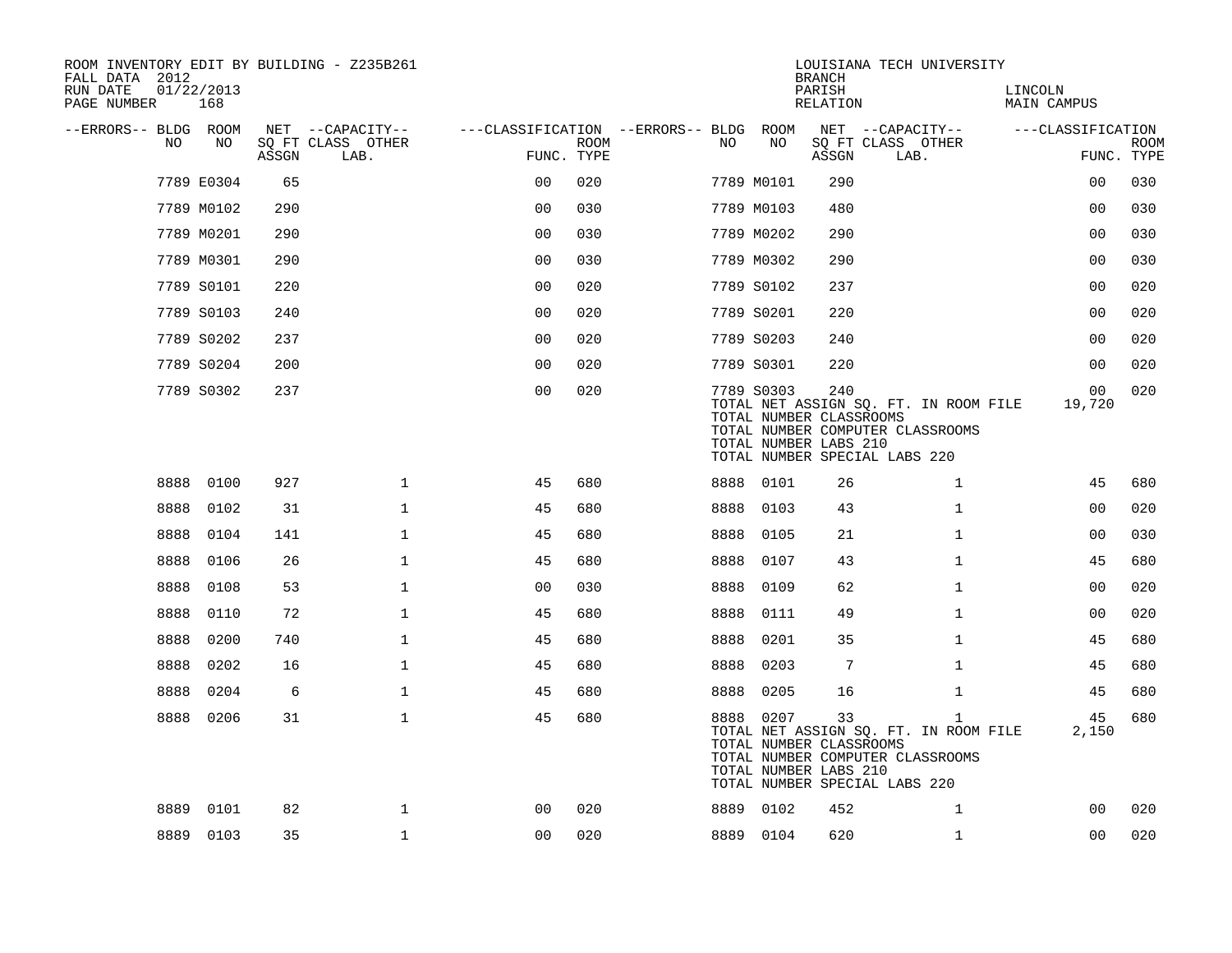| FALL DATA 2012<br>RUN DATE<br>PAGE NUMBER | 01/22/2013<br>169 |       | ROOM INVENTORY EDIT BY BUILDING - Z235B261    |                |                           |                                               |           | <b>BRANCH</b><br>PARISH<br><b>RELATION</b>             | LOUISIANA TECH UNIVERSITY                                                                                                    | LINCOLN<br><b>MAIN CAMPUS</b> |                           |
|-------------------------------------------|-------------------|-------|-----------------------------------------------|----------------|---------------------------|-----------------------------------------------|-----------|--------------------------------------------------------|------------------------------------------------------------------------------------------------------------------------------|-------------------------------|---------------------------|
| --ERRORS-- BLDG ROOM                      | NO<br>NO          | ASSGN | NET --CAPACITY--<br>SQ FT CLASS OTHER<br>LAB. |                | <b>ROOM</b><br>FUNC. TYPE | ---CLASSIFICATION --ERRORS-- BLDG ROOM<br>NO. | NO        | ASSGN                                                  | NET --CAPACITY--<br>SQ FT CLASS OTHER<br>LAB.                                                                                | ---CLASSIFICATION             | <b>ROOM</b><br>FUNC. TYPE |
|                                           | 8889<br>0105      | 1845  | 9                                             | 11             | 220                       | 8889                                          | 0106      | 353                                                    | 24                                                                                                                           | 11                            | 550                       |
|                                           | 8889<br>0107      | 403   | 27                                            | 11             | 550                       | 8889                                          | 0108      | 56                                                     | $\overline{4}$                                                                                                               | 11                            | 555                       |
|                                           | 8889<br>0109      | 904   | 20                                            | 51             | 410                       | 8889                                          | 0110      | 58                                                     | 4                                                                                                                            | 51                            | 410                       |
|                                           | 8889<br>0111      | 285   | $\overline{4}$                                | 46             | 310                       | 8889                                          | 0112      | 302                                                    | $\mathbf{1}$                                                                                                                 | 0 <sub>0</sub>                | 020                       |
|                                           | 8889<br>0113      | 265   | 2                                             | 46             | 310                       | 8889                                          | 0114      | 98                                                     | $\mathbf{1}$                                                                                                                 | 11                            | 315                       |
|                                           | 8889<br>0115      | 766   | 20                                            | 11             | 550                       | 8889                                          | 0116      | 109                                                    | 7                                                                                                                            | 11                            | 555                       |
|                                           | 8889<br>0117      | 919   | 2                                             | 0 <sub>0</sub> | 030                       | 8889                                          | 0118      | 154                                                    | 2                                                                                                                            | 00                            | 030                       |
|                                           | 8889<br>0119      | 63    | $\mathbf{1}$                                  | 0 <sub>0</sub> | 010                       | 8889                                          | 0120      | 740                                                    | 35                                                                                                                           | 11                            | 350                       |
|                                           | 8889<br>0121      | 57    | 2                                             | 45             | 355                       | 8889                                          | 0122      | 52                                                     | 2                                                                                                                            | 11                            | 355                       |
|                                           | 8889<br>0123      | 49    | 2                                             | 11             | 310                       | 8889                                          | 0126      | 84                                                     | 2                                                                                                                            | 11                            | 310                       |
|                                           | 0127<br>8889      | 46    | 2                                             | 11             | 310                       | 8889                                          | 0134      | 49                                                     | 2                                                                                                                            | 11                            | 310                       |
|                                           | 8889<br>0156      | 81    | 2                                             | 11             | 310                       |                                               | 8889 0157 | 55<br>TOTAL NUMBER CLASSROOMS<br>TOTAL NUMBER LABS 210 | $\overline{2}$<br>TOTAL NET ASSIGN SQ. FT. IN ROOM FILE<br>TOTAL NUMBER COMPUTER CLASSROOMS<br>TOTAL NUMBER SPECIAL LABS 220 | 11<br>6,355<br>1              | 310                       |
| 9                                         | 8890<br>0100      | 1900  | 10                                            | 45             | 610                       |                                               | 8890 0101 | 205                                                    |                                                                                                                              | 0 <sub>0</sub>                | 020                       |
|                                           | 8890<br>0102      | 103   | $\mathbf 1$                                   | 45             | 615                       | 8890                                          | 0103      | 235                                                    | 8                                                                                                                            | 46                            | 313                       |
|                                           | 8890<br>0104      | 101   | $\mathbf{2}$                                  | 45             | 315                       | 8890                                          | 0105      | 273                                                    | 5                                                                                                                            | 0 <sub>0</sub>                | 030                       |
|                                           | 8890<br>0106      | 273   | 5                                             | 0 <sub>0</sub> | 030                       | 8890                                          | 0107A     | 490                                                    | 17                                                                                                                           | 13                            | 110                       |
|                                           | 8890<br>0107B     | 245   | 10                                            | 40             | 680                       | 8890                                          | 0107C     | 245                                                    | 5                                                                                                                            | 21                            | 910                       |
|                                           | 8890<br>0108      | 449   | 18                                            | 40             | 350                       | 8890                                          | 0109      | 464                                                    |                                                                                                                              | 0 <sub>0</sub>                | 020                       |
|                                           | 8890<br>0110      | 253   | 2                                             | 45             | 315                       | 8890                                          | 0111      | 184                                                    | 5                                                                                                                            | 63                            | 325                       |
|                                           | 8890<br>0112      | 464   | 10                                            | 30             | 314                       | 8890                                          | 0113      | 174                                                    | 3                                                                                                                            | 30                            | 314                       |
|                                           | 8890<br>0114      | 450   | 12                                            | 30             | 314                       | 8890                                          | 0115      | 172                                                    | 3                                                                                                                            | 30                            | 314                       |
|                                           | 8890<br>0116      | 464   | 15                                            | 30             | 314                       | 8890                                          | 0117      | 173                                                    | 6                                                                                                                            | 30                            | 314                       |
|                                           | 8890 0118         | 172   | $\overline{4}$                                | 30             | 314                       |                                               | 8890 0119 | 174                                                    | $\overline{4}$                                                                                                               | 30                            | 314                       |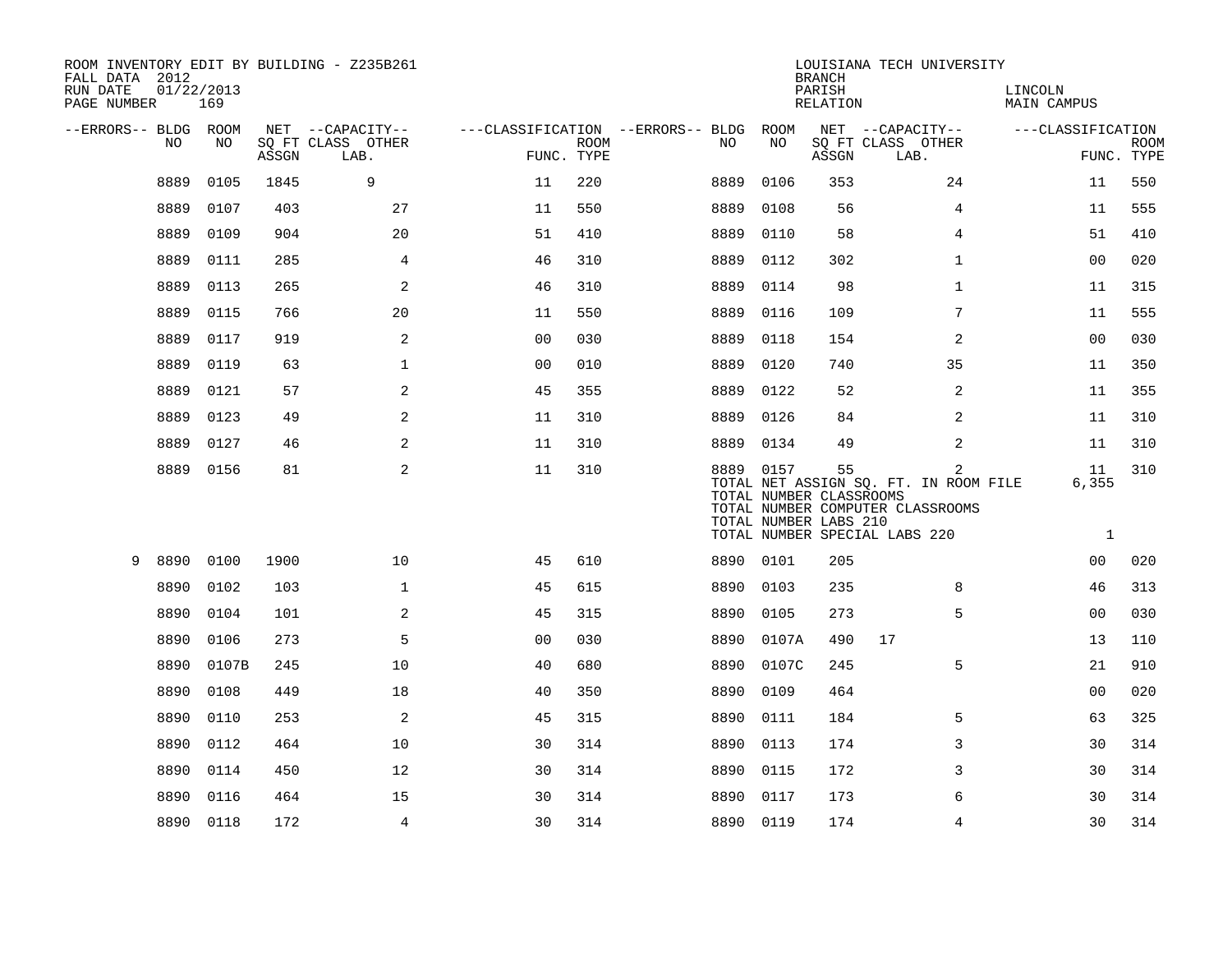| ROOM INVENTORY EDIT BY BUILDING - Z235B261<br>FALL DATA 2012<br>RUN DATE<br>PAGE NUMBER | 01/22/2013<br>170 |       |                                               |                |                           |                                         |            | <b>BRANCH</b><br>PARISH<br><b>RELATION</b> | LOUISIANA TECH UNIVERSITY                     | LINCOLN<br><b>MAIN CAMPUS</b> |                           |
|-----------------------------------------------------------------------------------------|-------------------|-------|-----------------------------------------------|----------------|---------------------------|-----------------------------------------|------------|--------------------------------------------|-----------------------------------------------|-------------------------------|---------------------------|
| --ERRORS-- BLDG ROOM<br>NO                                                              | NO                | ASSGN | NET --CAPACITY--<br>SQ FT CLASS OTHER<br>LAB. |                | <b>ROOM</b><br>FUNC. TYPE | ---CLASSIFICATION --ERRORS-- BLDG<br>NO | ROOM<br>NO | ASSGN                                      | NET --CAPACITY--<br>SQ FT CLASS OTHER<br>LAB. | ---CLASSIFICATION             | <b>ROOM</b><br>FUNC. TYPE |
| 8890                                                                                    | 0120              | 191   | 2                                             | 0 <sub>0</sub> | 030                       | 8890                                    | 0121       | 173                                        | 5                                             | 30                            | 314                       |
| 8890                                                                                    | 0122              | 191   | 2                                             | 0 <sub>0</sub> | 030                       | 8890                                    | 0122A      | 90                                         | $\mathbf{1}$                                  | 0 <sub>0</sub>                | 030                       |
| 8890                                                                                    | 0122B             | 54    | $\mathbf{1}$                                  | 0 <sub>0</sub> | 010                       | 8890                                    | 0123       | 173                                        | 5                                             | 30                            | 314                       |
| 8890                                                                                    | 0124              | 316   | 12                                            | 52             | 650                       | 8890                                    | 0125       | 175                                        | 5                                             | 30                            | 314                       |
| 8890                                                                                    | 0126              | 173   | 5                                             | 30             | 314                       | 8890                                    | 0127       | 45                                         | $\mathbf{1}$                                  | 0 <sub>0</sub>                | 010                       |
| 8890                                                                                    | 0128              | 42    | $\mathbf{1}$                                  | 0 <sub>0</sub> | 030                       | 8890                                    | 0129       | 119                                        | 3                                             | 63                            | 325                       |
| 8890                                                                                    | 0130              | 110   | $\overline{2}$                                | 74             | 590                       | 8890                                    | 0131       | 104                                        | $\mathbf 1$                                   | 22                            | 255                       |
| 8890                                                                                    | 0132              | 429   | 8                                             | 22             | 250                       | 8890                                    | 0133       | 220                                        | 8                                             | 32                            | 250                       |
| 8890                                                                                    | 0133A             | 220   | 8                                             | 22             | 250                       | 8890                                    | 0134       | 298                                        | 8                                             | 22                            | 250                       |
| 8890                                                                                    | 0135              | 125   | $\mathbf{1}$                                  | 22             | 575                       | 8890                                    | 0135A      | 77                                         | $\mathbf{1}$                                  | 22                            | 570                       |
| 8890                                                                                    | 0135B             | 80    | $\mathbf{1}$                                  | 22             | 570                       | 8890                                    | 0135C      | 77                                         | $\mathbf{1}$                                  | 22                            | 570                       |
| 8890                                                                                    | 0135D             | 80    | $\mathbf 1$                                   | 22             | 570                       | 8890                                    | 0136       | 298                                        | $7\overline{ }$                               | 22                            | 250                       |
| 8890                                                                                    | 0137              | 98    | $\mathbf{1}$                                  | 22             | 575                       | 8890                                    | 0137A      | 81                                         | $\mathbf{1}$                                  | 22                            | 570                       |
| 8890                                                                                    | 0137B             | 85    | $\mathbf 1$                                   | 22             | 570                       | 8890                                    | 0138       | 132                                        | $\mathbf{1}$                                  | 22                            | 845                       |
| 8890                                                                                    | 0138A             | 119   | 2                                             | 22             | 840                       | 8890                                    | 0138B      | 126                                        | 2                                             | 22                            | 840                       |
| 8890                                                                                    | 0139              | 85    | $\mathbf 1$                                   | 22             | 570                       | 8890                                    | 0140       | 213                                        | 4                                             | 22                            | 250                       |
| 8890                                                                                    | 0141              | 81    | $\mathbf{1}$                                  | 22             | 570                       | 8890                                    | 0142       | 56                                         | $\mathbf{1}$                                  | 0 <sub>0</sub>                | 030                       |
| 8890                                                                                    | 0143              | 188   | $\mathbf{1}$                                  | 22             | 255                       | 8890                                    | 0144       | 151                                        | 2                                             | 22                            | 840                       |
| 8890                                                                                    | 0145              | 56    |                                               | 0 <sub>0</sub> | 030                       | 8890                                    | 0146       | 94                                         | $\mathbf{1}$                                  | 22                            | 575                       |
| 8890                                                                                    | 0147              | 213   | 1                                             | 22             | 225                       | 8890                                    | 0148       | 233                                        | $\mathbf{1}$                                  | 22                            | 225                       |
| 8890                                                                                    | 0149              | 44    | $\mathbf{1}$                                  | 63             | 710                       | 8890                                    | 0150       | 146                                        | 4                                             | 46                            | 310                       |
| 8890                                                                                    | 0151              | 519   | 12                                            | 22             | 250                       | 8890                                    | 0152       | 512                                        | 14                                            | 22                            | 250                       |
| 8890                                                                                    | 0153              | 510   | 12                                            | 22             | 250                       | 8890                                    | 0154       | 2058                                       | 15                                            | 11                            | 210                       |
| 9<br>8890                                                                               | 0155              | 60    | 33                                            | 11             | 110                       | 8890                                    | 0157       | 1366                                       | 35                                            | 11                            | 110                       |
| 8890                                                                                    | 0158              | 195   |                                               | 0 <sub>0</sub> | 020                       | 8890                                    | 0159       | 167                                        | $\mathbf{1}$                                  | 00                            | 030                       |
|                                                                                         | 8890 0159A        | 127   | $\mathbf 1$                                   | 0 <sub>0</sub> | 030                       |                                         | 8890 0160  | 2000                                       |                                               | 0 <sub>0</sub>                | 020                       |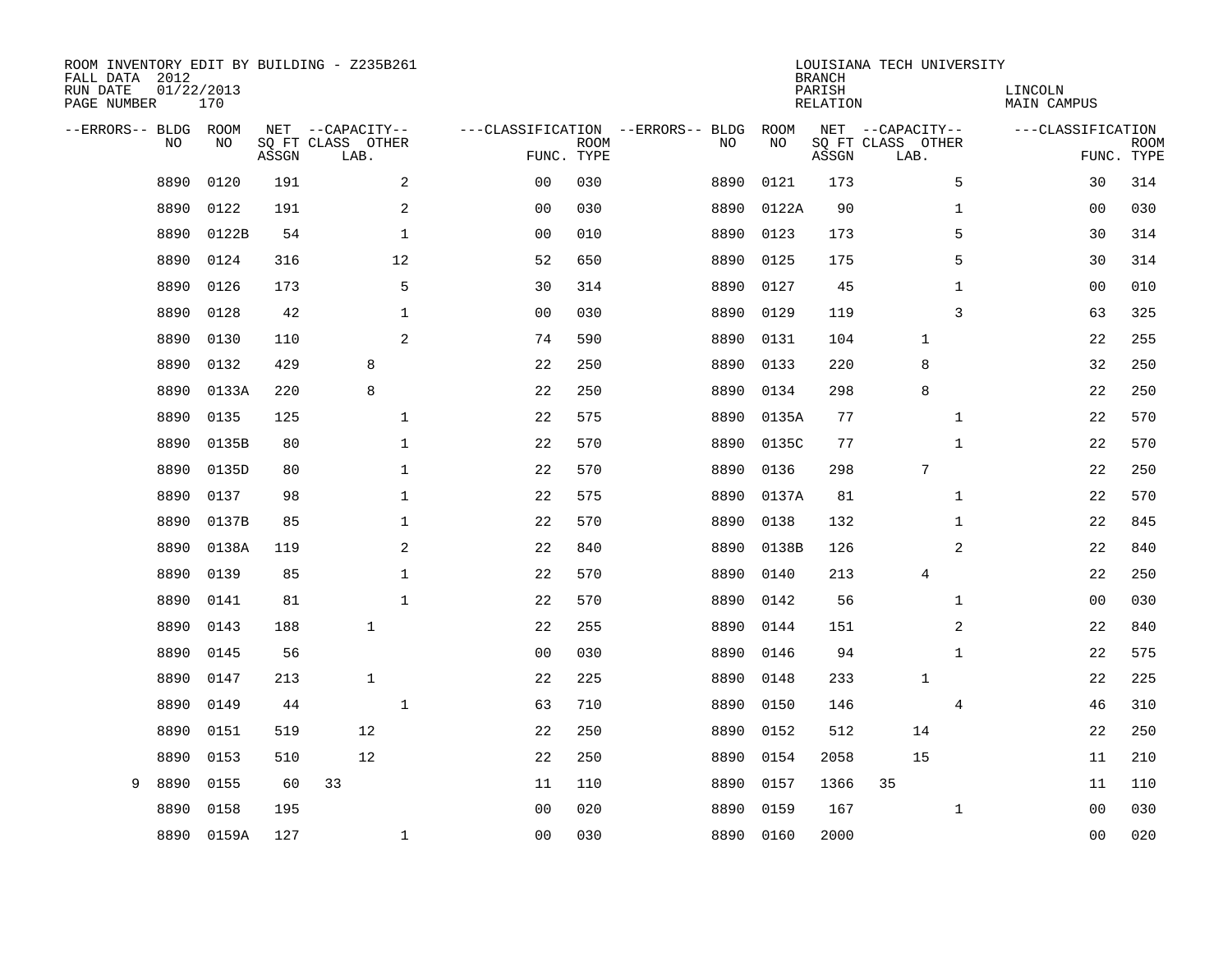| FALL DATA 2012<br>RUN DATE<br>PAGE NUMBER |      | 01/22/2013<br>171 |       | ROOM INVENTORY EDIT BY BUILDING - Z235B261 |                |             |                                         |            | <b>BRANCH</b><br>PARISH<br><b>RELATION</b> | LOUISIANA TECH UNIVERSITY             | LINCOLN<br><b>MAIN CAMPUS</b> |             |
|-------------------------------------------|------|-------------------|-------|--------------------------------------------|----------------|-------------|-----------------------------------------|------------|--------------------------------------------|---------------------------------------|-------------------------------|-------------|
|                                           |      |                   |       |                                            |                |             |                                         |            |                                            |                                       |                               |             |
| --ERRORS-- BLDG ROOM                      | NO   | NO                |       | NET --CAPACITY--<br>SQ FT CLASS OTHER      |                | <b>ROOM</b> | ---CLASSIFICATION --ERRORS-- BLDG<br>NO | ROOM<br>NO |                                            | NET --CAPACITY--<br>SQ FT CLASS OTHER | ---CLASSIFICATION             | <b>ROOM</b> |
|                                           |      |                   | ASSGN | LAB.                                       | FUNC. TYPE     |             |                                         |            | ASSGN                                      | LAB.                                  |                               | FUNC. TYPE  |
|                                           | 8890 | 0161              | 309   |                                            | 0 <sub>0</sub> | 020         | 8890                                    | 0162       | 579                                        |                                       | 00                            | 020         |
|                                           | 8890 | 0163              | 833   |                                            | 0 <sub>0</sub> | 020         | 8890                                    | 0164       | 790                                        |                                       | 00                            | 020         |
| 9                                         | 8890 | 0200              | 350   | 12                                         | 45             | 610         | 8890                                    | 0201       | 206                                        |                                       | 00                            | 020         |
|                                           | 8890 | 0202              | 111   | 2                                          | 74             | 731         | 8890                                    | 0203       | 247                                        | 5                                     | 46                            | 325         |
|                                           | 8890 | 0204              | 272   | 5                                          | 0 <sub>0</sub> | 030         | 8890                                    | 0205       | 285                                        | 5                                     | 0 <sub>0</sub>                | 030         |
|                                           | 8890 | 0206              | 130   | 3                                          | 46             | 310         | 8890                                    | 0207       | 150                                        | 3                                     | 46                            | 310         |
|                                           | 8890 | 0208              | 124   | 3                                          | 46             | 310         | 8890                                    | 0209       | 145                                        | 3                                     | 46                            | 310         |
|                                           | 8890 | 0210              | 124   | 3                                          | 46             | 310         | 8890                                    | 0211       | 136                                        | 3                                     | 46                            | 310         |
|                                           | 8890 | 0212              | 128   | 3                                          | 46             | 310         | 8890                                    | 0213       | 45                                         | 2                                     | 45                            | 710         |
|                                           | 8890 | 0214              | 428   | 8                                          | 22             | 250         | 8890                                    | 0215       | 241                                        | 2                                     | 22                            | 250         |
|                                           | 8890 | 0216A             | 97    | $\mathbf{1}$                               | 22             | 255         | 8890                                    | 0216B      | 572                                        | 20                                    | 11                            | 210         |
|                                           | 8890 | 0217              | 178   | 3                                          | 22             | 255         | 8890                                    | 0218A      | 102                                        | $\overline{4}$                        | 22                            | 255         |
|                                           | 8890 | 0218B             | 470   | 4                                          | 22             | 250         | 8890                                    | 0219       | 239                                        | 3                                     | 45                            | 650         |
|                                           | 8890 | 0220A             | 103   | $\mathbf 1$                                | 45             | 710         | 8890                                    | 0220B      | 469                                        | 3                                     | 22                            | 250         |
|                                           | 8890 | 0221              | 688   | 10                                         | 22             | 220         | 8890                                    | 0222A      | 103                                        | 2                                     | 22                            | 255         |
|                                           | 8890 | 0222B             | 469   | 4                                          | 22             | 250         | 8890                                    | 0223       | 45                                         |                                       | 00                            | 010         |
|                                           | 8890 | 0224              | 557   | $\overline{4}$                             | 22             | 250         | 8890                                    | 0225       | 153                                        | 5                                     | 22                            | 250         |
|                                           | 8890 | 0226              | 116   | $\mathbf 1$                                | 0 <sub>0</sub> | 010         | 8890                                    | 0227       | 111                                        | 3                                     | 46                            | 310         |
|                                           | 8890 | 0228              | 247   | 6                                          | 46             | 325         | 8890                                    | 0229       | 475                                        | 16                                    | 40                            | 350         |
|                                           | 8890 | 0230              | 258   | 6                                          | 46             | 325         | 8890                                    | 0231       | 123                                        | $\overline{3}$                        | 46                            | 310         |
|                                           | 8890 | 0232              | 128   | 3                                          | 46             | 310         | 8890                                    | 0233       | 724                                        | 4                                     | 22                            | 250         |
|                                           | 8890 | 0233A             | 97    | 3                                          | 22             | 255         | 8890                                    | 0234       | 425                                        | 7                                     | 22                            | 250         |
|                                           | 8890 | 0234A             | 97    | 3                                          | 22             | 255         | 8890                                    | 0235       | 425                                        | 7                                     | 22                            | 250         |
|                                           | 8890 | 0235A             | 97    | 3                                          | 22             | 255         | 8890                                    | 0236       | 427                                        | 5                                     | 22                            | 250         |
|                                           | 8890 | 0236A             | 97    | 3                                          | 22             | 255         | 8890                                    | 0237       | 116                                        | $\mathbf{1}$                          | 45                            | 760         |
|                                           | 8890 | 0238              | 427   | 6                                          | 22             | 250         |                                         | 8890 0238A | 97                                         | 3                                     | 22                            | 255         |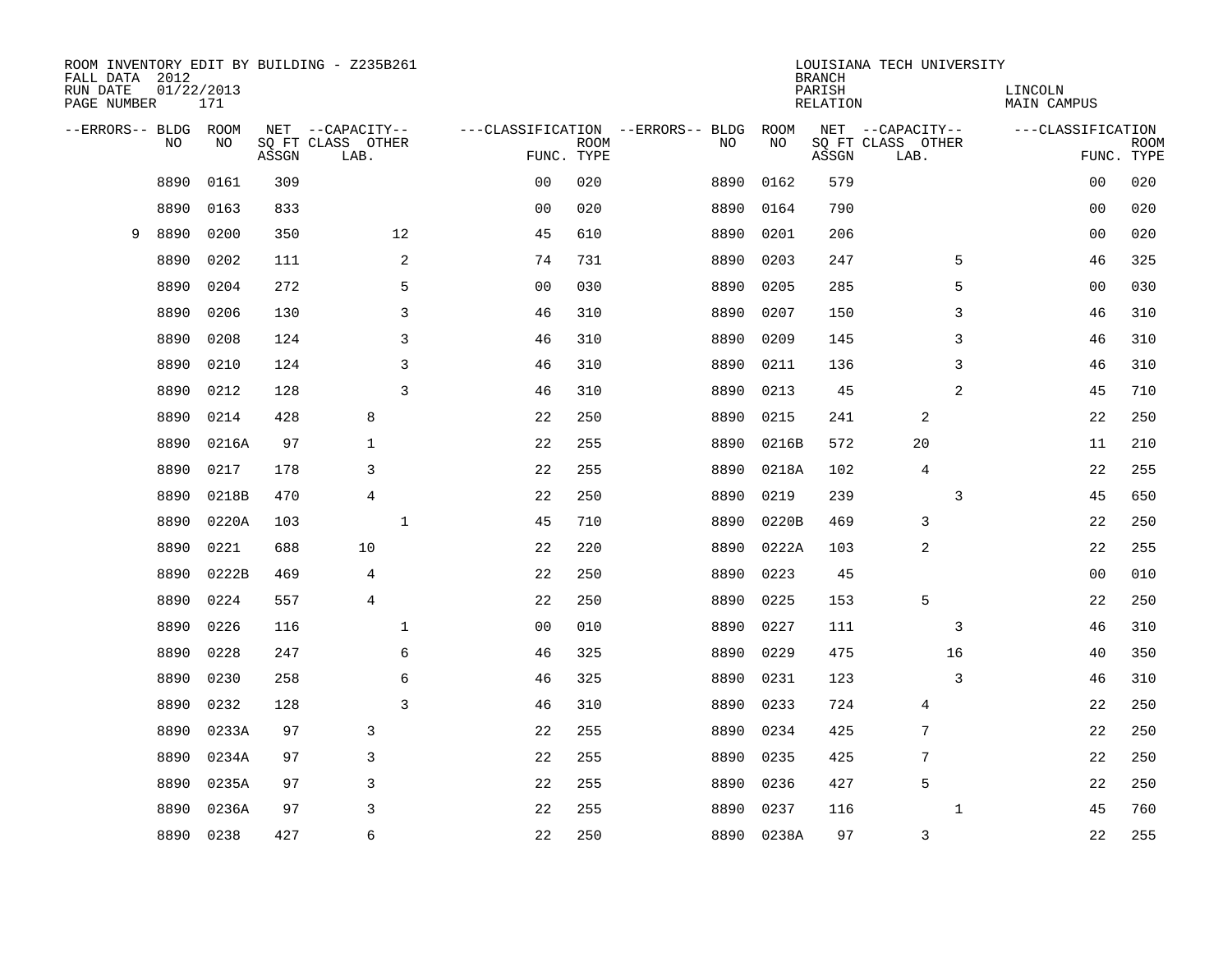| ROOM INVENTORY EDIT BY BUILDING - Z235B261<br>FALL DATA 2012<br>RUN DATE<br>01/22/2013<br>PAGE NUMBER 172 |                 |          |                           |                                                                                                              |      |           |                                                  | <b>BRANCH</b><br>PARISH<br>RELATION | LOUISIANA TECH UNIVERSITY                                                                                                     | LINCOLN<br>MAIN CAMPUS |                           |
|-----------------------------------------------------------------------------------------------------------|-----------------|----------|---------------------------|--------------------------------------------------------------------------------------------------------------|------|-----------|--------------------------------------------------|-------------------------------------|-------------------------------------------------------------------------------------------------------------------------------|------------------------|---------------------------|
| --ERRORS-- BLDG ROOM<br>NO.                                                                               | NO              | ASSGN    | SQ FT CLASS OTHER<br>LAB. | NET --CAPACITY-- - ---CLASSIFICATION --ERRORS-- BLDG ROOM NET --CAPACITY-- - ---CLASSIFICATION<br>FUNC. TYPE | ROOM | NO .      | NO                                               | ASSGN                               | SQ FT CLASS OTHER<br>LAB.                                                                                                     |                        | <b>ROOM</b><br>FUNC. TYPE |
|                                                                                                           | 8890 0239       | 221      | 6                         | 22                                                                                                           | 250  | 8890 0240 |                                                  | 435                                 | 5                                                                                                                             | 22                     | 255                       |
|                                                                                                           | 8890 0241       | 145      | 2                         | 46                                                                                                           | 310  | 8890 0242 |                                                  | 141                                 | $\mathbf{1}$                                                                                                                  | 46                     | 310                       |
|                                                                                                           | 8890 0243       | 810      |                           | 0 <sub>0</sub>                                                                                               | 020  | 8890 0244 |                                                  | 985                                 |                                                                                                                               | 0 <sub>0</sub>         | 020                       |
| 8890                                                                                                      | 0245            | 366      |                           | 0 <sub>0</sub>                                                                                               | 020  | 8890 0246 |                                                  | 406                                 |                                                                                                                               | 0 <sub>0</sub>         | 020                       |
|                                                                                                           | 8890 0247       | 247      |                           | 0 <sub>0</sub>                                                                                               | 020  | 8890 0248 |                                                  | 168                                 |                                                                                                                               | 0 <sub>0</sub>         | 020                       |
|                                                                                                           | 8890 0249       | 240      | 3                         | 22                                                                                                           | 250  | 8890 0250 |                                                  | 467                                 | $\mathbf{1}$                                                                                                                  | 63                     | 710                       |
|                                                                                                           | 8890 0300 17290 |          |                           | 83                                                                                                           | 083  |           | TOTAL NUMBER CLASSROOMS<br>TOTAL NUMBER LABS 210 |                                     | TOTAL NET ASSIGN SQ. FT. IN ROOM FILE<br>TOTAL NUMBER COMPUTER CLASSROOMS<br>TOTAL NUMBER SPECIAL LABS 220                    | 46,678                 | 3<br>2<br>$\mathbf{1}$    |
|                                                                                                           | 8891 0101       | 218      | $\overline{4}$            | 46                                                                                                           | 315  | 8891 0102 |                                                  | 480                                 | 24                                                                                                                            | 46                     | 350                       |
|                                                                                                           | 8891 0103       | 181      | 4                         | 46                                                                                                           | 310  | 8891 0107 |                                                  | 40                                  | $\mathbf{1}$                                                                                                                  | 00                     | 030                       |
|                                                                                                           | 8891 0108       | 42       | $\mathbf{1}$              | 00                                                                                                           | 030  | 8891 0109 |                                                  | 298                                 | $\overline{4}$                                                                                                                | 22                     | 250                       |
|                                                                                                           | 8891 0110       | 160      |                           | 0 <sub>0</sub>                                                                                               | 020  | 8891 0111 | TOTAL NUMBER CLASSROOMS<br>TOTAL NUMBER LABS 210 | 3248                                | 20<br>TOTAL NET ASSIGN SQ. FT. IN ROOM FILE<br>TOTAL NUMBER COMPUTER CLASSROOMS<br>TOTAL NUMBER SPECIAL LABS 220              | 22<br>4,425            | 250                       |
|                                                                                                           | 9990 0100       | 2970     | 20                        | 11                                                                                                           | 220  |           | TOTAL NUMBER CLASSROOMS<br>TOTAL NUMBER LABS 210 |                                     | 9990 0101 900 1<br>TOTAL NET ASSIGN SQ. FT. IN ROOM FILE<br>TOTAL NUMBER COMPUTER CLASSROOMS<br>TOTAL NUMBER SPECIAL LABS 220 | 2,970                  | 00 020<br><sup>1</sup>    |
|                                                                                                           | 9991 0100       | 1261     |                           | 40                                                                                                           | 880  |           | 9991 0100A                                       | 127                                 |                                                                                                                               | 74                     | 635                       |
|                                                                                                           | 9991 0100B      | 49       |                           | 0 <sub>0</sub>                                                                                               | 010  |           | 9991 0100C 1170                                  |                                     |                                                                                                                               | 40                     | 590                       |
|                                                                                                           | 9991 0100D      | 270      |                           | 0 <sub>0</sub>                                                                                               | 020  |           | 9991 0100E                                       | 270                                 |                                                                                                                               | 0 <sub>0</sub>         | 020                       |
|                                                                                                           | 9991 0100F      | 462      |                           | 0 <sub>0</sub>                                                                                               | 020  |           | 9991 0100G                                       | 950                                 |                                                                                                                               | 81                     | 081                       |
|                                                                                                           | 9991 0100H      | 170      |                           | 0 <sup>0</sup>                                                                                               | 020  |           | 9991 0100I                                       | 102                                 |                                                                                                                               | 0 <sub>0</sub>         | 020                       |
|                                                                                                           | 9991 0101       | 1935 105 |                           | 11                                                                                                           | 110  |           | 9991 0101A                                       | 49                                  |                                                                                                                               | 40                     | 730                       |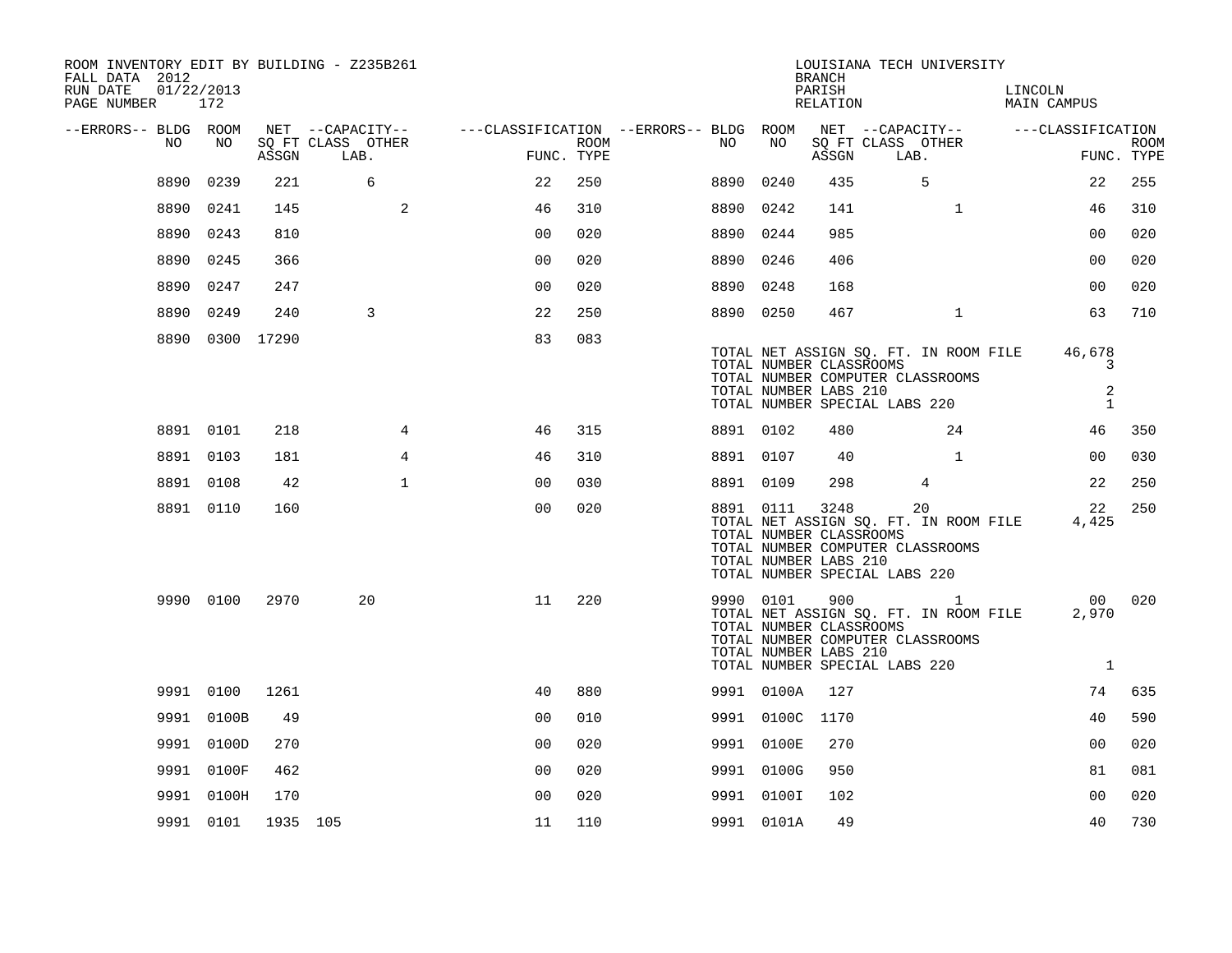| ROOM INVENTORY EDIT BY BUILDING - Z235B261<br>FALL DATA 2012<br>RUN DATE<br>PAGE NUMBER | 01/22/2013<br>173 |       |                                               |              |                                                      |             |           |            | <b>BRANCH</b><br>PARISH<br><b>RELATION</b> | LOUISIANA TECH UNIVERSITY                     | LINCOLN<br><b>MAIN CAMPUS</b> |                           |
|-----------------------------------------------------------------------------------------|-------------------|-------|-----------------------------------------------|--------------|------------------------------------------------------|-------------|-----------|------------|--------------------------------------------|-----------------------------------------------|-------------------------------|---------------------------|
| --ERRORS-- BLDG ROOM<br>NO                                                              | NO                | ASSGN | NET --CAPACITY--<br>SQ FT CLASS OTHER<br>LAB. |              | ---CLASSIFICATION --ERRORS-- BLDG ROOM<br>FUNC. TYPE | <b>ROOM</b> | NO        | NO         | ASSGN                                      | NET --CAPACITY--<br>SQ FT CLASS OTHER<br>LAB. | ---CLASSIFICATION             | <b>ROOM</b><br>FUNC. TYPE |
| 9991                                                                                    | 0102              | 298   |                                               | $\mathbf 1$  | 50                                                   | 310         | 9991      | 0102A      | 115                                        | $\mathbf{1}$                                  | 50                            | 310                       |
| 9991                                                                                    | 0102B             | 116   |                                               | $\mathbf{1}$ | 50                                                   | 310         |           | 9991 0102C | 109                                        | $\mathbf{1}$                                  | 50                            | 310                       |
| 9991                                                                                    | 0102D             | 122   |                                               |              | 50                                                   | 680         |           | 9991 0102E | 121                                        |                                               | 50                            | 730                       |
| 9991                                                                                    | 0102F             | 120   |                                               |              | 50                                                   | 730         | 9991 0103 |            | 430                                        |                                               | 46                            | 325                       |
| 9991                                                                                    | 0103A             | 238   |                                               |              | 46                                                   | 325         |           | 9991 0103B | 137                                        |                                               | 46                            | 870                       |
|                                                                                         | 9991 0104         | 850   | 30                                            |              | 60                                                   | 240         |           | 9991 0104A | 490                                        | 6                                             | 60                            | 240                       |
| 9991                                                                                    | 0105              | 900   | 36                                            |              | 10                                                   | 110         | 9991 0106 |            | 894                                        | 35                                            | 10                            | 210                       |
|                                                                                         | 9991 0107         | 915   | 36                                            |              | 10                                                   | 110         | 9991 0108 |            | 212                                        |                                               | 74                            | 919                       |
| 9991                                                                                    | 0109              | 898   | 40                                            |              | 10                                                   | 110         | 9991 0110 |            | 215                                        |                                               | 74                            | 919                       |
|                                                                                         | 9991 0111         | 1054  | 58                                            |              | 10                                                   | 110         | 9991 0112 |            | 1055                                       | 58                                            | 10                            | 110                       |
| 9991                                                                                    | 0113              | 97    |                                               |              | 74                                                   | 630         |           | 9991 0113A | 63                                         |                                               | 74                            | 755                       |
|                                                                                         | 9991 0113B        | 94    |                                               |              | 74                                                   | 735         | 9991 0114 |            | 72                                         |                                               | 0 <sub>0</sub>                | 030                       |
| 9991                                                                                    | 0114A             | 64    |                                               |              | 0 <sub>0</sub>                                       | 030         | 9991      | 0115       | 196                                        |                                               | 74                            | 755                       |
| 9991                                                                                    | 0200              | 300   |                                               |              | 0 <sub>0</sub>                                       | 020         |           | 9991 0200A | 789                                        |                                               | 00                            | 020                       |
| 9991                                                                                    | 0200B             | 142   |                                               |              | 0 <sub>0</sub>                                       | 020         |           | 9991 0200C | 970                                        |                                               | 40                            | 590                       |
| 9991                                                                                    | 0200E             | 230   |                                               |              | 0 <sub>0</sub>                                       | 020         | 9991 0201 |            | 320                                        |                                               | 0 <sub>0</sub>                | 020                       |
| 9991                                                                                    | 0201A             | 65    |                                               |              | 0 <sub>0</sub>                                       | 020         | 9991      | 0202       | 505                                        | $\mathbf{1}$                                  | 40                            | 310                       |
| 9991                                                                                    | 0202A             | 350   |                                               | $\mathbf{1}$ | 46                                                   | 310         |           | 9991 0202B | 122                                        | $\mathbf{1}$                                  | 40                            | 310                       |
| 9991                                                                                    | 0202C             | 231   |                                               |              | 40                                                   | 350         |           | 9991 0202D | 43                                         |                                               | 63                            | 870                       |
| 9991                                                                                    | 0203              | 105   |                                               | $\mathbf 1$  | 40                                                   | 310         |           | 9991 0203A | 117                                        | $\mathbf{1}$                                  | 40                            | 310                       |
| 9991                                                                                    | 0203B             | 118   |                                               | $\mathbf 1$  | 40                                                   | 310         |           | 9991 0203C | 105                                        |                                               | 63                            | 730                       |
| 9991                                                                                    | 0204              | 600   |                                               | $\mathbf{1}$ | 40                                                   | 310         |           | 9991 0204A | 240                                        |                                               | 00                            | 020                       |
| 9991                                                                                    | 0204B             | 88    |                                               |              | 0 <sub>0</sub>                                       | 020         |           | 9991 0204C | 108                                        | $\mathbf{1}$                                  | 40                            | 310                       |
| 9991                                                                                    | 0204D             | 115   |                                               |              | 40                                                   | 590         |           | 9991 0204E | 115                                        | $\mathbf{1}$                                  | 40                            | 310                       |
| 9991                                                                                    | 0204F             | 115   |                                               | $\mathbf 1$  | 40                                                   | 310         | 9991      | 0204G      | 114                                        | $\mathbf{1}$                                  | 40                            | 310                       |
|                                                                                         | 9991 0204H        | 24    |                                               |              | 74                                                   | 735         |           | 9991 0204I | 291                                        |                                               | 40                            | 730                       |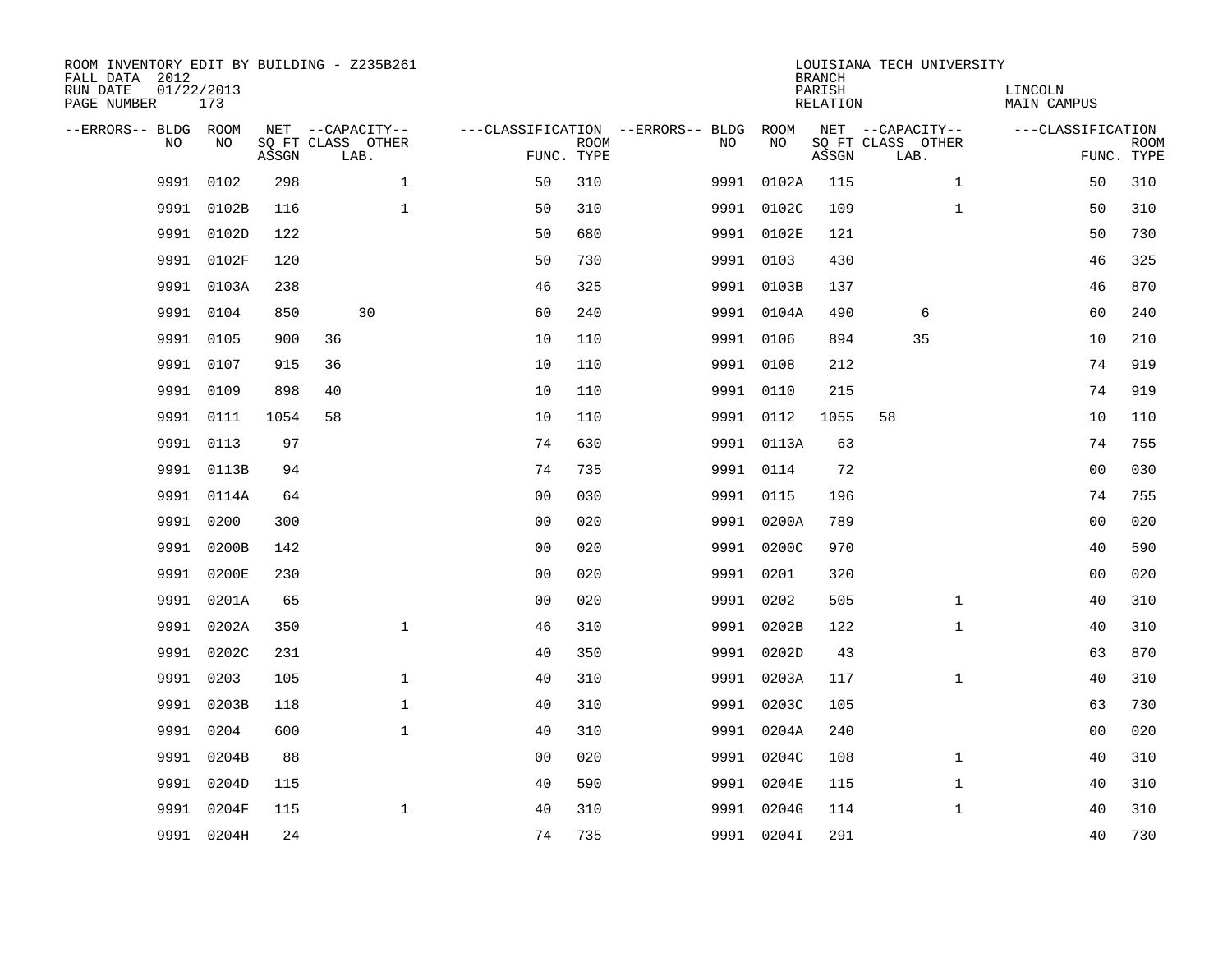| ROOM INVENTORY EDIT BY BUILDING - Z235B261<br>FALL DATA 2012 |                   |       |                           |                |             |                                        |            | <b>BRANCH</b>      | LOUISIANA TECH UNIVERSITY |                        |                           |
|--------------------------------------------------------------|-------------------|-------|---------------------------|----------------|-------------|----------------------------------------|------------|--------------------|---------------------------|------------------------|---------------------------|
| RUN DATE<br>PAGE NUMBER                                      | 01/22/2013<br>174 |       |                           |                |             |                                        |            | PARISH<br>RELATION |                           | LINCOLN<br>MAIN CAMPUS |                           |
| --ERRORS-- BLDG ROOM                                         |                   |       | NET --CAPACITY--          |                |             | ---CLASSIFICATION --ERRORS-- BLDG ROOM |            |                    | NET --CAPACITY--          | ---CLASSIFICATION      |                           |
| NO.                                                          | NO.               | ASSGN | SQ FT CLASS OTHER<br>LAB. | FUNC. TYPE     | <b>ROOM</b> | NO.                                    | NO         | ASSGN              | SQ FT CLASS OTHER<br>LAB. |                        | <b>ROOM</b><br>FUNC. TYPE |
| 9991                                                         | 0204J             | 69    |                           | 0 <sub>0</sub> | 030         |                                        | 9991 0204K | 97                 |                           | 74                     | 635                       |
| 9991                                                         | 0204L             | 145   |                           | 40             | 730         |                                        | 9991 0204M | 190                |                           | 40                     | 750                       |
|                                                              | 9991 0204N        | 80    |                           | 40             | 750         |                                        | 9991 0205  | 112                | $\mathbf{1}$              | 40                     | 310                       |
|                                                              | 9991 0206         | 118   | $\mathbf 1$               | 40             | 310         |                                        | 9991 0208  | 118                | $\mathbf{1}$              | 40                     | 310                       |
| 9991                                                         | 0209              | 118   | $\mathbf{1}$              | 40             | 310         |                                        | 9991 0210  | 83                 |                           | 74                     | 710                       |
|                                                              | 9991 0211         | 118   | $\mathbf{1}$              | 40             | 310         |                                        | 9991 0212  | 57                 |                           | 0 <sub>0</sub>         | 010                       |
| 9991                                                         | 0213              | 118   | $\mathbf{1}$              | 40             | 310         |                                        | 9991 0214  | 212                |                           | 0 <sub>0</sub>         | 030                       |
| 9991                                                         | 0215              | 118   |                           | 0 <sub>0</sub> | 030         |                                        | 9991 0216  | 215                |                           | 00                     | 030                       |
| 9991                                                         | 0217              | 112   | $\mathbf{1}$              | 40             | 310         |                                        | 9991 0218  | 334                |                           | 46                     | 325                       |
|                                                              | 9991 0218A        | 239   |                           | 40             | 325         |                                        | 9991 0218B | 111                | $\mathbf{1}$              | 40                     | 310                       |
|                                                              | 9991 0218C        | 108   | $\mathbf{1}$              | 40             | 310         |                                        | 9991 0218D | 113                | $\mathbf{1}$              | 40                     | 310                       |
|                                                              | 9991 0218E        | 45    |                           | 40             | 730         |                                        | 9991 0219  | 1228               | 30                        | 11                     | 110                       |
|                                                              | 9991 0220         | 975   |                           | 40             | 680         |                                        | 9991 0229A | 9                  |                           | 0 <sub>0</sub>         | 020                       |
|                                                              | 9991 0230         | 510   |                           | 0 <sub>0</sub> | 020         |                                        | 9991 0300A | 217                |                           | 00                     | 020                       |
|                                                              | 9991 0300B        | 727   |                           | 0 <sub>0</sub> | 020         |                                        | 9991 0300C | 315                |                           | 0 <sub>0</sub>         | 020                       |
|                                                              | 9991 0300D        | 230   |                           | 0 <sub>0</sub> | 020         |                                        | 9991 0300E | 965                |                           | 0 <sub>0</sub>         | 020                       |
| 9991                                                         | 0300F             | 230   |                           | 0 <sub>0</sub> | 020         |                                        | 9991 0301  | 965                |                           | 00                     | 020                       |
| 9991                                                         | 0301A             | 65    |                           | 0 <sub>0</sub> | 020         |                                        | 9991 0302  | 295                |                           | 46                     | 325                       |
|                                                              | 9991 0302B        | 90    |                           | 40             | 730         |                                        | 9991 0303  | 116                | $\mathbf{1}$              | 40                     | 310                       |
|                                                              | 9991 0304         | 115   | $\mathbf{1}$              | 40             | 310         |                                        | 9991 0305  | 114                | $\mathbf{1}$              | 40                     | 310                       |
|                                                              | 9991 0306         | 242   |                           | 40             | 680         |                                        | 9991 0307  | 115                | $\mathbf{1}$              | 40                     | 310                       |
| 9991                                                         | 0308              | 118   | $\mathbf 1$               | 40             | 310         |                                        | 9991 0309  | 114                | $\mathbf{1}$              | 40                     | 310                       |
|                                                              | 9991 0310         | 118   | $\mathbf 1$               | 40             | 310         |                                        | 9991 0311  | 114                | $\mathbf{1}$              | 40                     | 310                       |
|                                                              | 9991 0312         | 118   | $\mathbf{1}$              | 40             | 310         |                                        | 9991 0313  | 115                | $\mathbf{1}$              | 40                     | 310                       |
| 9991                                                         | 0314              | 87    |                           | 0 <sub>0</sub> | 010         |                                        | 9991 0315  | 114                | $\mathbf{1}$              | 40                     | 310                       |
|                                                              | 9991 0316         | 727   |                           | 40             | 630         |                                        | 9991 0317  | 114                | $\mathbf{1}$              | 40                     | 310                       |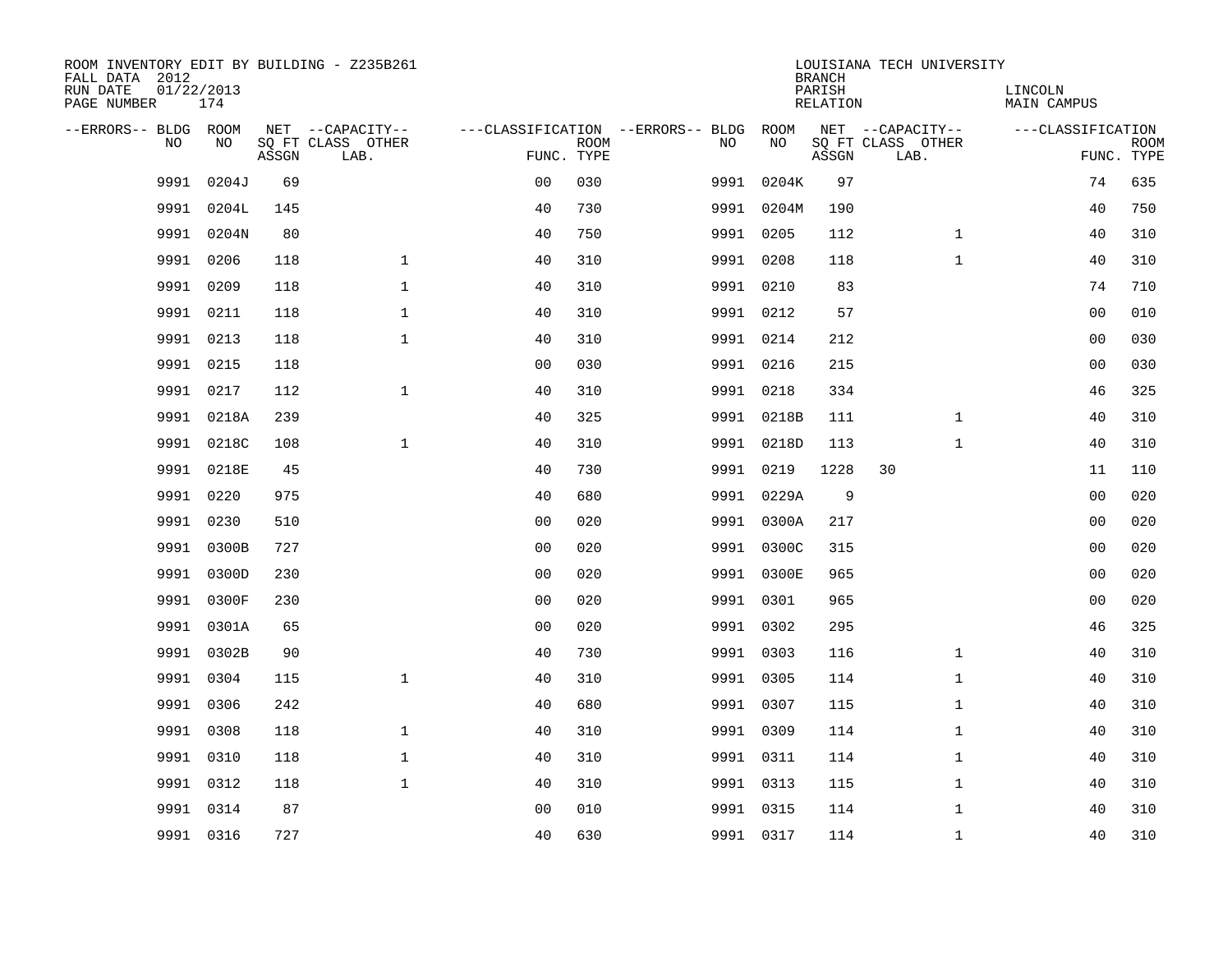| FALL DATA 2012<br>RUN DATE<br>PAGE NUMBER | 01/22/2013 | 175        |       | ROOM INVENTORY EDIT BY BUILDING - Z235B261    |                                        |                           |           |            | <b>BRANCH</b><br>PARISH<br>RELATION | LOUISIANA TECH UNIVERSITY                     | LINCOLN<br><b>MAIN CAMPUS</b> |                           |
|-------------------------------------------|------------|------------|-------|-----------------------------------------------|----------------------------------------|---------------------------|-----------|------------|-------------------------------------|-----------------------------------------------|-------------------------------|---------------------------|
| --ERRORS-- BLDG ROOM                      | NO         | NO         | ASSGN | NET --CAPACITY--<br>SQ FT CLASS OTHER<br>LAB. | ---CLASSIFICATION --ERRORS-- BLDG ROOM | <b>ROOM</b><br>FUNC. TYPE | NO        | NO         | ASSGN                               | NET --CAPACITY--<br>SQ FT CLASS OTHER<br>LAB. | ---CLASSIFICATION             | <b>ROOM</b><br>FUNC. TYPE |
|                                           | 9991       | 0318       | 51    |                                               | 0 <sub>0</sub>                         | 030                       |           | 9991 0319  | 115                                 | $\mathbf{1}$                                  | 40                            | 310                       |
|                                           | 9991 0320  |            | 83    |                                               | 40                                     | 750                       |           | 9991 0321  | 114                                 | $\mathbf{1}$                                  | 40                            | 310                       |
|                                           | 9991       | 0322       | 116   | $\mathbf{1}$                                  | 40                                     | 310                       |           | 9991 0323  | 116                                 | $\mathbf{1}$                                  | 40                            | 310                       |
|                                           | 9991       | 0324       | 267   |                                               | 46                                     | 325                       |           | 9991 0324A | 175                                 |                                               | 46                            | 325                       |
|                                           |            | 9991 0324B | 85    |                                               | 40                                     | 730                       |           | 9991 0325  | 217                                 | $\mathbf{1}$                                  | 40                            | 310                       |
|                                           | 9991       | 0325B      | 127   | $\mathbf{1}$                                  | 40                                     | 310                       |           | 9991 0325C | 118                                 | $\mathbf{1}$                                  | 40                            | 310                       |
|                                           | 9991       | 0326       | 152   |                                               | 40                                     | 350                       |           | 9991 0327  | 268                                 |                                               | 40                            | 325                       |
|                                           |            | 9991 0327A | 175   |                                               | 46                                     | 325                       |           | 9991 0327B | 84                                  |                                               | 40                            | 730                       |
|                                           | 9991 0328  |            | 112   | $\mathbf{1}$                                  | 40                                     | 310                       |           | 9991 0329  | 112                                 | $\mathbf{1}$                                  | 40                            | 310                       |
|                                           | 9991       | 0330       | 215   |                                               | 0 <sub>0</sub>                         | 030                       |           | 9991 0331  | 118                                 | $\mathbf{1}$                                  | 40                            | 310                       |
|                                           | 9991 0332  |            | 212   |                                               | 0 <sub>0</sub>                         | 030                       |           | 9991 0333  | 118                                 | $\mathbf{1}$                                  | 40                            | 310                       |
|                                           | 9991       | 0334       | 96    |                                               | 74                                     | 710                       |           | 9991 0335  | 118                                 | $\mathbf{1}$                                  | 40                            | 310                       |
|                                           | 9991       | 0336       | 218   |                                               | 44                                     | 715                       |           | 9991 0336A | 119                                 |                                               | 74                            | 715                       |
|                                           | 9991       | 0336B      | 78    |                                               | 40                                     | 730                       |           | 9991 0337  | 118                                 | $\mathbf{1}$                                  | 40                            | 310                       |
|                                           | 9991       | 0338       | 118   | $\mathbf 1$                                   | 40                                     | 310                       |           | 9991 0339  | 118                                 | $\mathbf{1}$                                  | 40                            | 310                       |
|                                           | 9991       | 0340       | 118   | $\mathbf{1}$                                  | 40                                     | 310                       |           | 9991 0341  | 118                                 | $\mathbf{1}$                                  | 40                            | 310                       |
|                                           | 9991       | 0342       | 116   | $\mathbf{1}$                                  | 40                                     | 310                       | 9991 0343 |            | 118                                 | $\mathbf{1}$                                  | 40                            | 310                       |
|                                           | 9991 0344  |            | 108   | $\mathbf{1}$                                  | 40                                     | 310                       |           | 9991 0345  | 112                                 | $\mathbf{1}$                                  | 40                            | 310                       |
|                                           | 9991       | 0346       | 99    |                                               | 40                                     | 730                       |           | 9991 0347  | 115                                 | $\mathbf{1}$                                  | 40                            | 310                       |
|                                           |            | 9991 0347A | 112   | $\mathbf{1}$                                  | 40                                     | 310                       |           | 9991 0347B | 110                                 | $\mathbf{1}$                                  | 40                            | 310                       |
|                                           | 9991       | 0348       | 252   |                                               | 46                                     | 325                       |           | 9991 0348A | 103                                 |                                               | 46                            | 325                       |
|                                           |            | 9991 0348B | 93    |                                               | 40                                     | 730                       |           | 9991 0400  | 3100                                |                                               | 0 <sub>0</sub>                | 020                       |
|                                           | 9991       | 0401       | 225   |                                               | 0 <sub>0</sub>                         | 020                       |           | 9991 0402  | 225                                 |                                               | 0 <sub>0</sub>                | 020                       |
|                                           | 9991       | 0403       | 434   |                                               | 0 <sub>0</sub>                         | 020                       |           | 9991 2070  | 118                                 | $\mathbf{1}$                                  | 40                            | 310                       |
|                                           | 9991       | 212A       | 230   |                                               | 0 <sub>0</sub>                         | 020                       |           | 9991 302A  | 185                                 |                                               | 46                            | 325                       |
|                                           |            | 9991 325A  | 117   | $\mathbf{1}$                                  | 40                                     | 310                       |           |            |                                     | TOTAL NET ASSIGN SQ. FT. IN ROOM FILE         | 32,329                        |                           |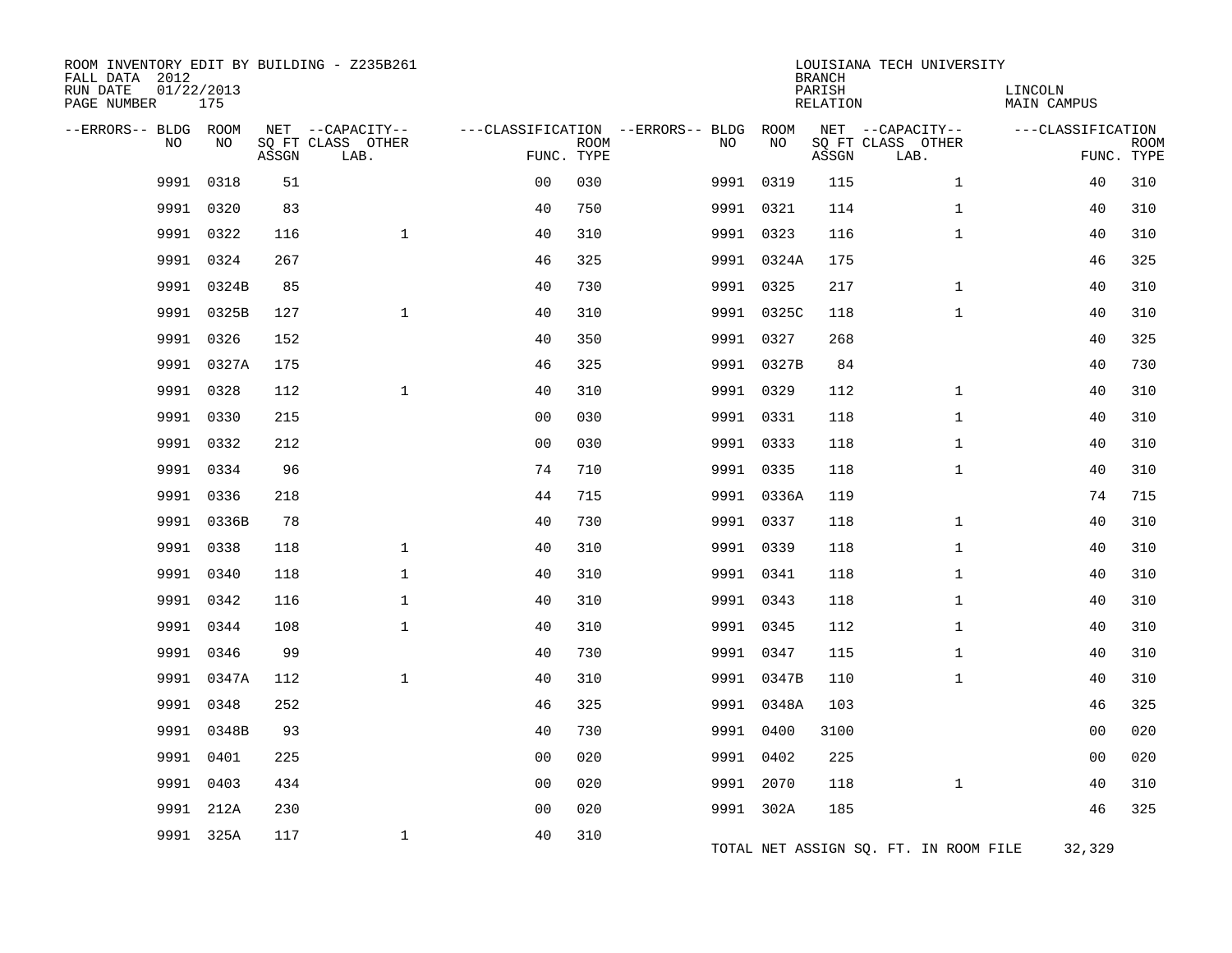| ROOM INVENTORY EDIT BY BUILDING - Z235B261<br>FALL DATA 2012                                                                                                                                   |                 |      |              |                 |     |             |           |                | LOUISIANA TECH UNIVERSITY<br>BRANCH                                                                                                                                                      |              |                        |                                 |      |
|------------------------------------------------------------------------------------------------------------------------------------------------------------------------------------------------|-----------------|------|--------------|-----------------|-----|-------------|-----------|----------------|------------------------------------------------------------------------------------------------------------------------------------------------------------------------------------------|--------------|------------------------|---------------------------------|------|
| RUN DATE 01/22/2013<br>PAGE NUMBER 176                                                                                                                                                         |                 |      |              |                 |     |             |           |                | PARISH<br>RELATION                                                                                                                                                                       |              | LINCOLN<br>MAIN CAMPUS |                                 |      |
| -ERRORS-- BLDG ROOM NET --CAPACITY-- ----CLASSIFICATION --ERRORS-- BLDG ROOM NET --CAPACITY-- -----CLASSIFICATION-<br>NO NO SQ FT CLASS OTHER ---CLASSIFICATION ROOM NO SQ FT CLASS OTHER ROOM |                 |      |              |                 |     |             |           |                |                                                                                                                                                                                          |              |                        |                                 | ROOM |
|                                                                                                                                                                                                |                 |      | ASSGN LAB.   | ROOM FUNC. TYPE |     | <b>ROOM</b> |           |                | ASSGN LAB.<br>TOTAL NUMBER CLASSROOMS<br>TOTAL NUMBER COMPUTER CLASSROOMS<br>TOTAL NUMBER LABS 210<br>TOTAL NUMBER SPECIAL LABS 220                                                      |              | $\tt FUNC$ .           | FUNC. TYPE<br>7<br>$\mathbf{1}$ |      |
|                                                                                                                                                                                                | 9992 0100       | 34   | $\mathbf{1}$ | 0 <sub>0</sub>  | 020 |             | 9992 0101 |                | 548                                                                                                                                                                                      | $\mathbf{1}$ |                        | 52                              | 520  |
|                                                                                                                                                                                                | 9992 0102       | 86   | $\mathbf{1}$ | 0 <sub>0</sub>  | 030 |             | 9992 0103 |                | 135                                                                                                                                                                                      | $\mathbf{1}$ |                        | 0 <sub>0</sub>                  | 030  |
|                                                                                                                                                                                                | 9992 0104       | 590  | $\mathbf{1}$ | 52              | 520 |             | 9992 0105 |                | 86 — 1                                                                                                                                                                                   | $\mathbf{1}$ |                        | 0 <sub>0</sub>                  | 030  |
|                                                                                                                                                                                                | 9992 0106       | 135  | $\mathbf{1}$ | 0 <sub>0</sub>  | 030 |             |           |                | TOTAL NET ASSIGN SQ. FT. IN ROOM FILE 1,138<br>TOTAL NUMBER CLASSROOMS<br>TOTAL NUMBER COMPUTER CLASSROOMS<br>TOTAL NUMBER LABS 210<br>TOTAL NUMBER SPECIAL LABS 220                     |              |                        |                                 |      |
|                                                                                                                                                                                                | 9993 0100 3780  |      | $\mathbf{1}$ | 52              | 520 |             |           |                | TOTAL NET ASSIGN SQ. FT. IN ROOM FILE 3,780<br>TOTAL NUMBER CLASSROOMS<br>TOTAL NUMBER COMPUTER CLASSROOMS<br>TOTAL NUMBER LABS 210<br>TOTAL NUMBER SPECIAL LABS 220                     |              |                        |                                 |      |
|                                                                                                                                                                                                | 9994 0100N 1192 |      |              | 21              | 731 |             |           |                | TOTAL NET ASSIGN SQ. FT. IN ROOM FILE 1,192<br>TOTAL NUMBER CLASSROOMS<br>TOTAL NUMBER COMPUTER CLASSROOMS<br>TOTAL NUMBER LABS 210<br>TOTAL NUMBER SPECIAL LABS 220                     |              |                        |                                 |      |
|                                                                                                                                                                                                | 9995 0100 3630  |      | $\mathbf{1}$ | 45              | 731 |             |           |                | TOTAL NET ASSIGN SQ. FT. IN ROOM FILE<br>TOTAL NUMBER CLASSROOMS<br>TOTAL NUMBER COMPUTER CLASSROOMS<br>TOTAL NUMBER LABS 210<br>TOTAL NUMBER SPECIAL LABS 220                           |              |                        | 3,630                           |      |
|                                                                                                                                                                                                | 9996 0150       | 3610 | $\mathbf{1}$ | 21              | 760 |             |           | 9996 0150B     | 175 5                                                                                                                                                                                    |              |                        | 21                              | 765  |
|                                                                                                                                                                                                | 9996 0150D      | 65   | $\mathbf{1}$ | 0 <sub>0</sub>  | 030 |             |           |                | 9996 0150E 350 1<br>TOTAL NET ASSIGN SQ. FT. IN ROOM FILE 4,135<br>TOTAL NUMBER CLASSROOMS<br>TOTAL NUMBER COMPUTER CLASSROOMS<br>TOTAL NUMBER LABS 210<br>TOTAL NUMBER SPECIAL LABS 220 |              |                        | 21                              | 760  |
|                                                                                                                                                                                                | 9997 0100       | 288  | $\mathbf 1$  | 11              | 585 |             |           | 9997 0101 1665 | TOTAL NET ASSIGN SQ. FT. IN ROOM FILE 1,953<br>TOTAL NUMBER CLASSROOMS                                                                                                                   |              |                        | 81 081                          |      |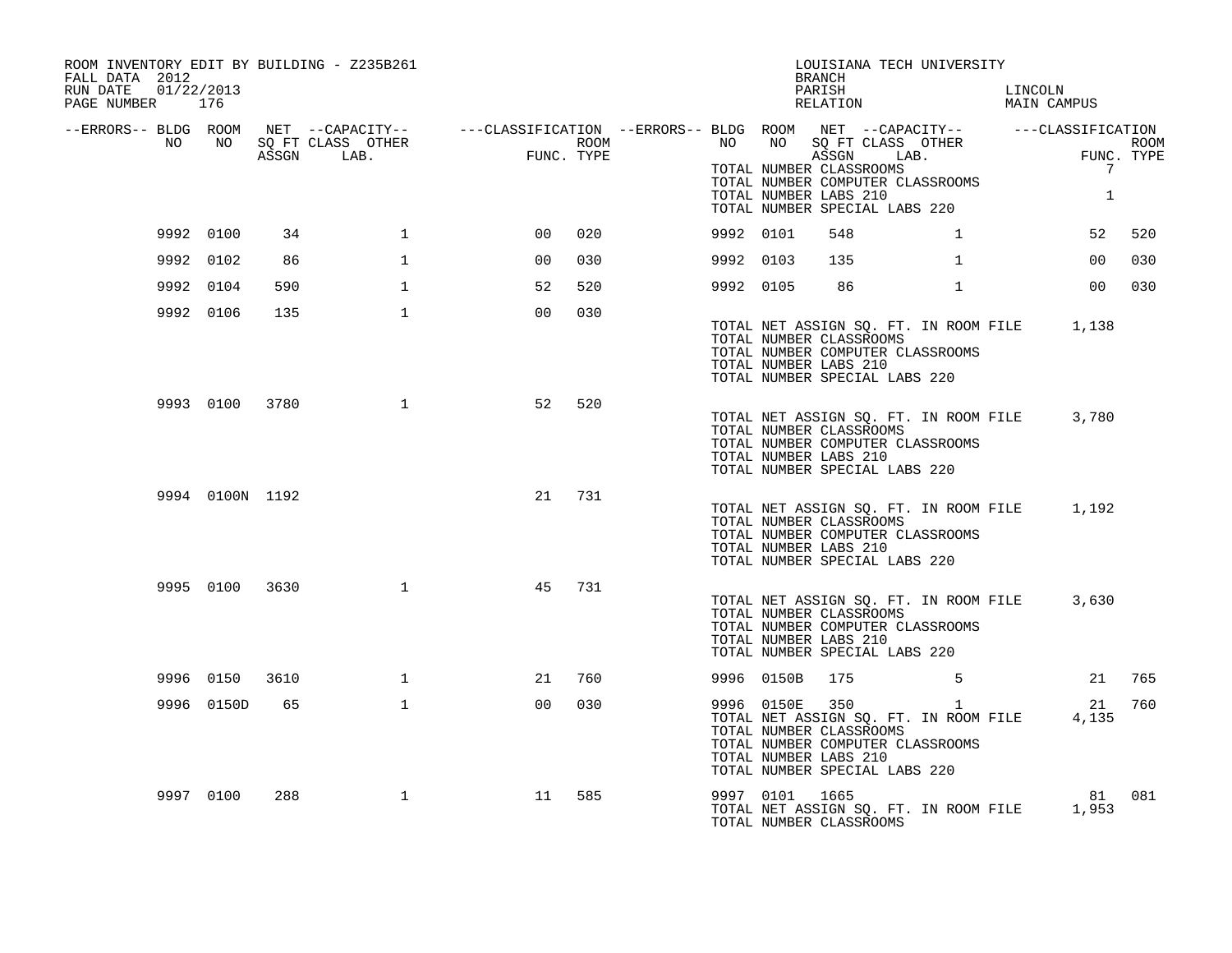| ROOM INVENTORY EDIT BY BUILDING - Z235B261<br>FALL DATA 2012<br>RUN DATE<br>PAGE NUMBER | 01/22/2013<br>177 |       |                                               |                |                |                    |                                                               |           | <b>BRANCH</b><br>PARISH<br>RELATION                             |          | LOUISIANA TECH UNIVERSITY                                     | LINCOLN<br>MAIN CAMPUS |                           |
|-----------------------------------------------------------------------------------------|-------------------|-------|-----------------------------------------------|----------------|----------------|--------------------|---------------------------------------------------------------|-----------|-----------------------------------------------------------------|----------|---------------------------------------------------------------|------------------------|---------------------------|
| --ERRORS-- BLDG ROOM<br>NO                                                              | NO                | ASSGN | NET --CAPACITY--<br>SQ FT CLASS OTHER<br>LAB. |                |                | ROOM<br>FUNC. TYPE | ---CLASSIFICATION --ERRORS-- BLDG ROOM NET --CAPACITY--<br>NO | NO        | ASSGN<br>TOTAL NUMBER LABS 210<br>TOTAL NUMBER SPECIAL LABS 220 |          | SQ FT CLASS OTHER<br>LAB.<br>TOTAL NUMBER COMPUTER CLASSROOMS | ---CLASSIFICATION      | <b>ROOM</b><br>FUNC. TYPE |
| 9998                                                                                    | 0102              | 684   |                                               | $\mathbf{1}$   | 0 <sub>0</sub> | 020                | 9998                                                          | 0103      | 706                                                             |          | $\mathbf{1}$                                                  | 0 <sub>0</sub>         | 020                       |
| 9998                                                                                    | 0104              | 263   |                                               | $\mathbf{1}$   | 00             | 030                | 9998                                                          | 0105      | 733                                                             | 50       |                                                               | 11                     | 110                       |
| 9998                                                                                    | 0106              | 717   | 45                                            |                | 11             | 110                | 9998                                                          | 0107      | 994                                                             | 50       |                                                               | 13                     | 110                       |
| 9998                                                                                    | 0108              | 219   |                                               | $\mathbf{1}$   | 0 <sub>0</sub> | 020                | 9998                                                          | 0109      | 1088                                                            | 21       |                                                               | 13                     | 140                       |
| 9998                                                                                    | 0110              | 878   |                                               | 3              | 11             | 220                | 9998                                                          | 0111      | 138                                                             |          | 4                                                             | 11                     | 215                       |
| 9998                                                                                    | 0112              | 1041  |                                               | $\mathbf{1}$   | 0 <sub>0</sub> | 020                | 9998                                                          | 0113      | 2282                                                            | 192      |                                                               | 11                     | 110                       |
| 9998                                                                                    | 0114              | 68    |                                               | $\mathbf 1$    | 0 <sub>0</sub> | 010                | 9998                                                          | 0115      | 641                                                             |          | $\mathbf{1}$                                                  | 00                     | 020                       |
| 9998                                                                                    | 0116              | 191   |                                               | $\overline{3}$ | 0 <sub>0</sub> | 030                | 9998                                                          | 0117      | 61                                                              |          | 2                                                             | 46                     | 630                       |
| 9998                                                                                    | 0118              | 39    |                                               | $\mathbf 1$    | 0 <sub>0</sub> | 010                | 9998                                                          | 0119      | 183                                                             |          | 3                                                             | 00                     | 030                       |
| 9998                                                                                    | 0120              | 138   |                                               | $\overline{4}$ | 44             | 715                | 9998                                                          | 0121      | 1181                                                            |          | $\mathbf{1}$                                                  | 00                     | 030                       |
| 9998                                                                                    | 0122              | 878   |                                               | $\mathbf 1$    | 44             | 710                | 9998                                                          | 0123      | 208                                                             |          | $\mathbf{1}$                                                  | 00                     | 030                       |
| 9998                                                                                    | 0124              | 820   |                                               | $\mathbf{1}$   | 44             | 710                | 9998                                                          | 0125      | 526                                                             |          | $\mathbf{1}$                                                  | 44                     | 710                       |
| 9998                                                                                    | 0126              | 220   |                                               | $\mathbf 1$    | 0 <sub>0</sub> | 030                | 9998                                                          | 0130      | 51                                                              |          | $\mathbf{1}$                                                  | 00                     | 020                       |
| 9998                                                                                    | 0131              | 92    |                                               | $\mathbf{1}$   | 0 <sub>0</sub> | 020                | 9998                                                          | 0201      | 568                                                             |          | $\mathbf{1}$                                                  | 0 <sub>0</sub>         | 020                       |
| 9998                                                                                    | 0202              | 692   |                                               | $\mathbf 1$    | 0 <sub>0</sub> | 020                | 9998                                                          | 0203      | 826                                                             |          | $\mathbf{1}$                                                  | 00                     | 020                       |
| 9998                                                                                    | 0205              | 733   | 40                                            |                | 11             | 110                | 9998                                                          | 0206      | 1023                                                            | 74       |                                                               | 11                     | 110                       |
| 9998                                                                                    | 0207              | 1401  | 76                                            |                | 11             | 110                | 9998                                                          | 0209      | 1489                                                            | 90       |                                                               | 11                     | 110                       |
| 9998                                                                                    | 0210              | 1144  |                                               | 30             | 11             | 220                | 9998                                                          | 0211      | 138                                                             |          | 1                                                             | 45                     | 215                       |
| 9998                                                                                    | 0212              | 709   |                                               | $\mathbf{1}$   | 0 <sub>0</sub> | 020                | 9998                                                          | 0213      |                                                                 | 2467 203 |                                                               | 11                     | 110                       |
| 9998                                                                                    | 0214              | 68    | 1                                             |                | 11             | 115                | 9998                                                          | 0215      | 832                                                             |          | $\mathbf{1}$                                                  | 0 <sub>0</sub>         | 020                       |
| 9998                                                                                    | 0216              | 198   |                                               | 3              | 0 <sub>0</sub> | 030                | 9998                                                          | 0217      | 60                                                              |          | $\mathbf{1}$                                                  | 51                     | 630                       |
| 9998                                                                                    | 0218              | 39    |                                               | $\mathbf{1}$   | 0 <sub>0</sub> | 010                | 9998                                                          | 0219      | 193                                                             |          | 3                                                             | 0 <sub>0</sub>         | 030                       |
| 9998                                                                                    | 0220              | 130   |                                               | $\mathbf{1}$   | 45             | 215                | 9998                                                          | 0221      | 449                                                             |          | $\mathbf{1}$                                                  | 0 <sub>0</sub>         | 030                       |
| 9998                                                                                    | 0222              | 1145  |                                               | 30             | 11             | 410                |                                                               | 9998 0223 | 1025                                                            | 68       |                                                               | 11                     | 110                       |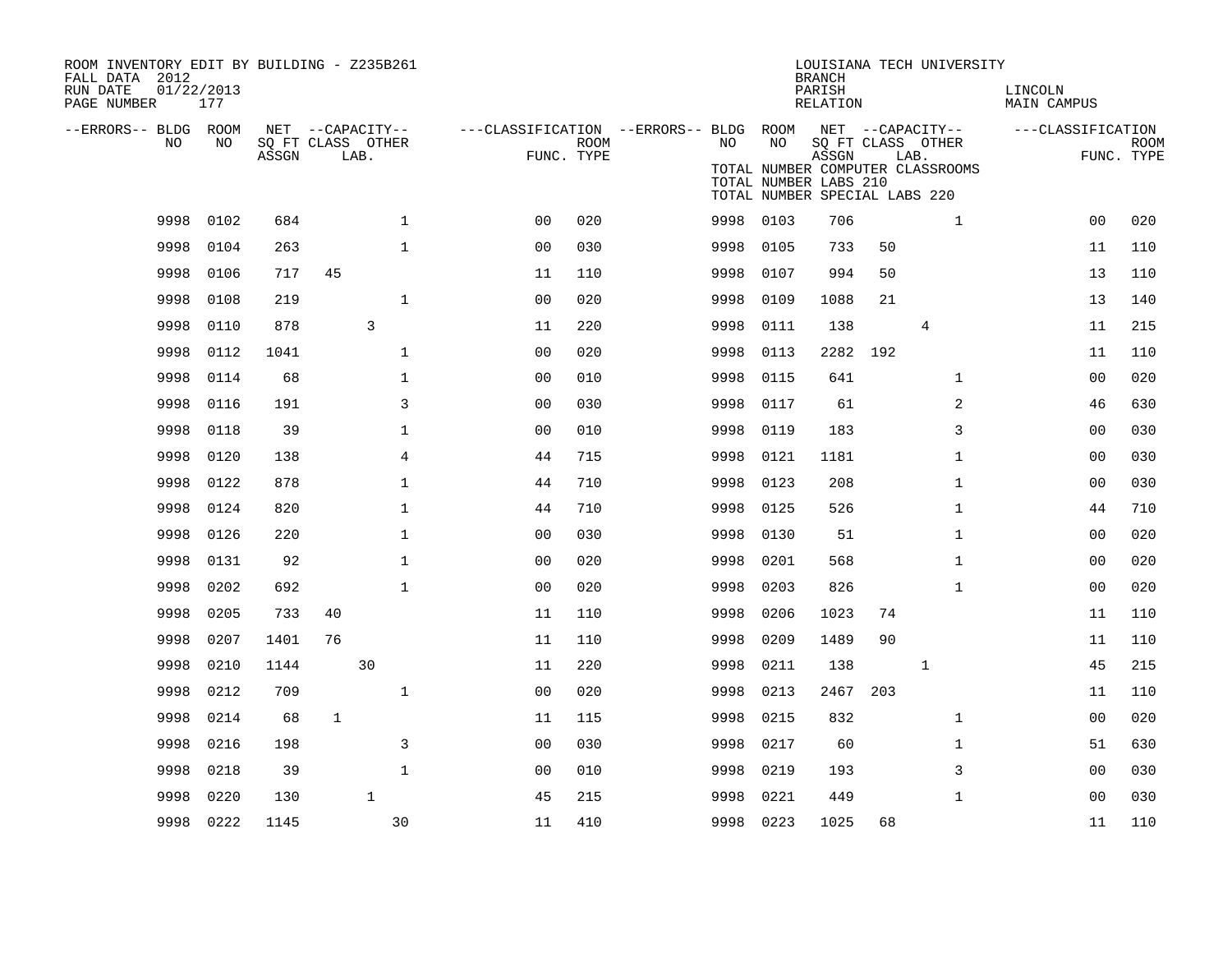| ROOM INVENTORY EDIT BY BUILDING - Z235B261<br>FALL DATA 2012<br>RUN DATE<br>PAGE NUMBER | 01/22/2013<br>178 |       |              |                           |                |             |                                        |           | <b>BRANCH</b><br>PARISH<br>RELATION                     |                               | LOUISIANA TECH UNIVERSITY                                                                 | LINCOLN<br>MAIN CAMPUS                                    |                           |
|-----------------------------------------------------------------------------------------|-------------------|-------|--------------|---------------------------|----------------|-------------|----------------------------------------|-----------|---------------------------------------------------------|-------------------------------|-------------------------------------------------------------------------------------------|-----------------------------------------------------------|---------------------------|
| --ERRORS-- BLDG ROOM                                                                    |                   |       |              | NET --CAPACITY--          |                |             | ---CLASSIFICATION --ERRORS-- BLDG ROOM |           |                                                         | NET --CAPACITY--              |                                                                                           | ---CLASSIFICATION                                         |                           |
| NO                                                                                      | NO                | ASSGN |              | SQ FT CLASS OTHER<br>LAB. | FUNC. TYPE     | <b>ROOM</b> | NO                                     | NO        | ASSGN                                                   | SQ FT CLASS OTHER<br>LAB.     |                                                                                           |                                                           | <b>ROOM</b><br>FUNC. TYPE |
| 9998                                                                                    | 0224              | 1119  | 67           |                           | 11             | 140         | 9998                                   | 0225      | 1059                                                    |                               | 69                                                                                        | 11                                                        | 210                       |
| 9998                                                                                    | 0302              | 677   |              | $\mathbf{1}$              | 0 <sub>0</sub> | 020         | 9998                                   | 0305      | 732                                                     | 53                            |                                                                                           | 11                                                        | 110                       |
| 9998                                                                                    | 0306              | 2293  | 40           |                           | 11             | 140         | 9998                                   | 0307      | 359                                                     |                               | 20                                                                                        | 45                                                        | 350                       |
| 9998                                                                                    | 0309              | 267   |              | $\mathbf{1}$              | 46             | 310         | 9998                                   | 0310      | 1342                                                    | 39                            |                                                                                           | 11                                                        | 110                       |
| 9998                                                                                    | 0311              | 131   | $\mathbf{1}$ |                           | 11             | 115         | 9998                                   | 0312      | 128                                                     | $\mathbf{1}$                  |                                                                                           | 11                                                        | 115                       |
| 9998                                                                                    | 0314              | 68    |              | $\mathbf{1}$              | 0 <sub>0</sub> | 010         | 9998                                   | 0315      | 564                                                     |                               | $\mathbf{1}$                                                                              | 0 <sub>0</sub>                                            | 020                       |
| 9998                                                                                    | 0316              | 192   |              | 3                         | 0 <sub>0</sub> | 030         | 9998                                   | 0317      | 61                                                      |                               | $\mathbf{1}$                                                                              | 0 <sub>0</sub>                                            | 010                       |
| 9998                                                                                    | 0318              | 39    |              | $\mathbf 1$               | 00             | 010         | 9998                                   | 0319      | 184                                                     |                               | 3                                                                                         | 0 <sub>0</sub>                                            | 030                       |
| 9998                                                                                    | 0320              | 425   |              | 6                         | 46             | 310         | 9998                                   | 0321      | 448                                                     |                               | $\mathbf{1}$                                                                              | 0 <sub>0</sub>                                            | 030                       |
| 9998                                                                                    | 0322              | 610   |              | 4                         | 46             | 310         | 9998                                   | 0323      | 18                                                      |                               | $\mathbf{1}$                                                                              | 46                                                        | 315                       |
| 9998                                                                                    | 0324              | 52    |              | $\mathbf{1}$              | 46             | 315         | 9998                                   | 0325      | 18                                                      |                               | $\mathbf{1}$                                                                              | 46                                                        | 315                       |
| 9998                                                                                    | 0327              | 17    |              | $\mathbf 1$               | 46             | 315         | 9998                                   | 0328      | 17                                                      |                               | $\mathbf{1}$                                                                              | 46                                                        | 315                       |
| 9998                                                                                    | 0329              | 114   |              | $\mathbf{1}$              | 46             | 310         | 9998                                   | 0330      | 117                                                     |                               | $\mathbf{1}$                                                                              | 46                                                        | 310                       |
| 9998                                                                                    | 0331              | 114   |              | $\mathbf 1$               | 46             | 310         | 9998                                   | 0332      | 117                                                     |                               | $\mathbf{1}$                                                                              | 46                                                        | 310                       |
| 9998                                                                                    | 0333              | 113   |              | $\mathbf{1}$              | 46             | 310         | 9998                                   | 0334      | 117                                                     |                               | $\mathbf{1}$                                                                              | 46                                                        | 310                       |
| 9998                                                                                    | 0335              | 114   |              | $\mathbf 1$               | 46             | 310         | 9998                                   | 0336      | 117                                                     |                               | $\mathbf{1}$                                                                              | 46                                                        | 310                       |
| 9998                                                                                    | 0337              | 114   |              | $\mathbf{1}$              | 46             | 310         |                                        | 9998 0338 | 117                                                     |                               | $\mathbf{1}$                                                                              | 46                                                        | 310                       |
|                                                                                         | 9998 0339         | 121   |              | $\mathbf{1}$              | 46             | 310         |                                        | 9998 0340 | 124<br>TOTAL NUMBER CLASSROOMS<br>TOTAL NUMBER LABS 210 | TOTAL NUMBER SPECIAL LABS 220 | $\mathbf{1}$<br>TOTAL NET ASSIGN SQ. FT. IN ROOM FILE<br>TOTAL NUMBER COMPUTER CLASSROOMS | 46<br>30,062<br>12<br>$\overline{3}$<br>$\mathbf{1}$<br>2 | 310                       |
| 9999                                                                                    | 0100              | 120   |              | $\mathbf{1}$              | 63             | 310         |                                        | 9999 0101 | 120                                                     |                               | $\mathbf{1}$                                                                              | 63                                                        | 310                       |
| 9999                                                                                    | 0102              | 181   |              | $\mathbf{1}$              | 44             | 710         | 9999                                   | 0103      | 109                                                     |                               | $\mathbf{1}$                                                                              | 00                                                        | 030                       |
| 9999                                                                                    | 0104              | 109   |              | $\mathbf 1$               | 0 <sub>0</sub> | 030         | 9999                                   | 0105      | 54                                                      |                               | $\mathbf{1}$                                                                              | 00                                                        | 030                       |
| 9999                                                                                    | 0106              | 57    |              | $\mathbf{1}$              | 63             | 315         | 9999                                   | 0107      | 263                                                     |                               | $\mathbf{1}$                                                                              | 45                                                        | 350                       |
| 9999                                                                                    | 0108              | 134   |              | $\mathbf 1$               | 63             | 310         |                                        | 9999 0109 | 134                                                     |                               | $\mathbf{1}$                                                                              | 63                                                        | 310                       |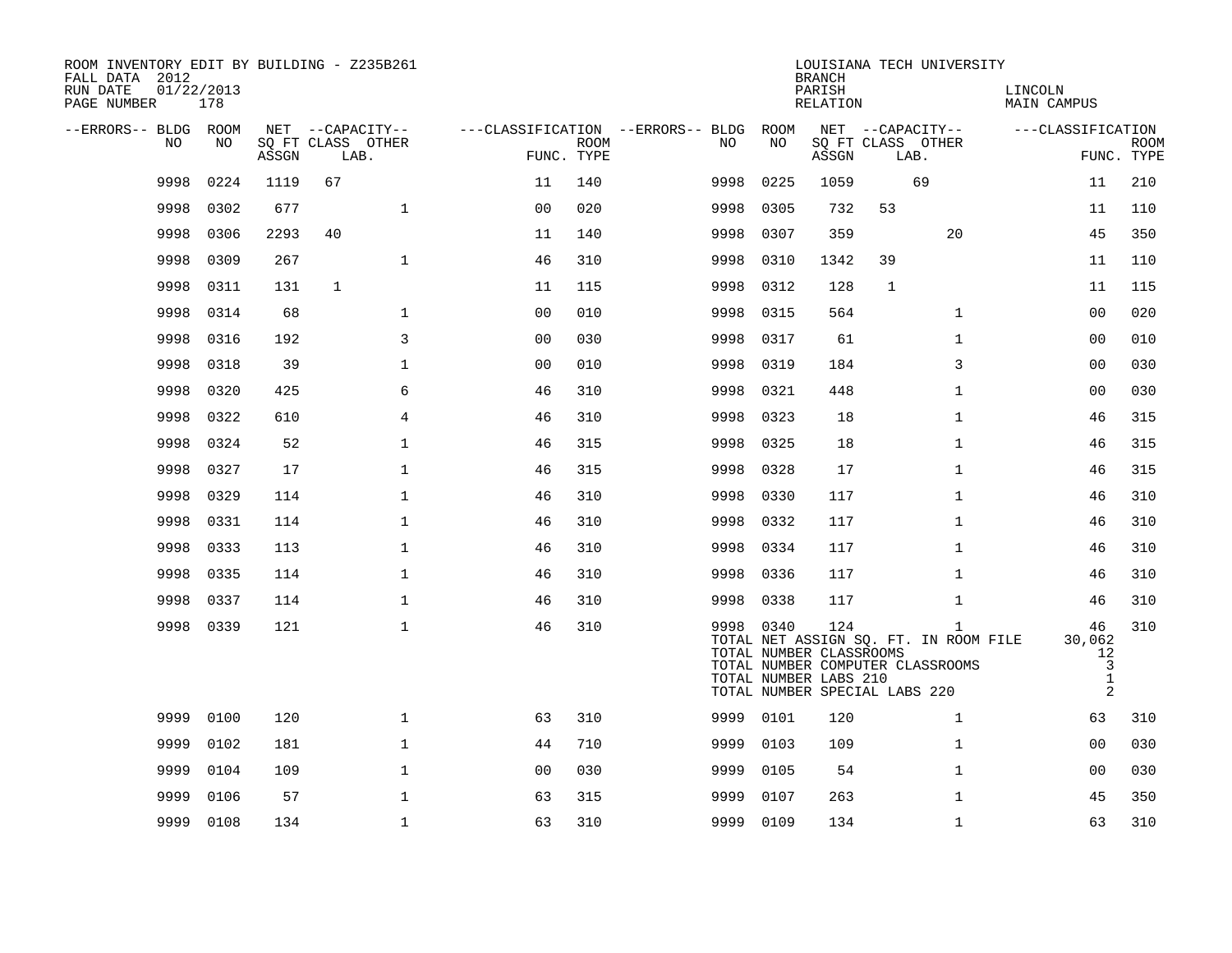| ROOM INVENTORY EDIT BY BUILDING - Z235B261<br>2012<br>FALL DATA<br>RUN DATE<br>PAGE NUMBER | 01/22/2013<br>179 |       |                           |                   |      |                 |       | <b>BRANCH</b><br>PARISH<br>RELATION              | LOUISIANA TECH UNIVERSITY                                                 | LINCOLN<br>MAIN CAMPUS |                           |
|--------------------------------------------------------------------------------------------|-------------------|-------|---------------------------|-------------------|------|-----------------|-------|--------------------------------------------------|---------------------------------------------------------------------------|------------------------|---------------------------|
| --ERRORS-- BLDG                                                                            | ROOM              | NET   | --CAPACITY--              | ---CLASSIFICATION |      | --ERRORS-- BLDG | ROOM  | NET                                              | --CAPACITY--                                                              | ---CLASSIFICATION      |                           |
| NO.                                                                                        | NO.               | ASSGN | SQ FT CLASS OTHER<br>LAB. | FUNC. TYPE        | ROOM | NO.             | NO    | SQ FT CLASS<br>ASSGN                             | OTHER<br>LAB.                                                             |                        | <b>ROOM</b><br>FUNC. TYPE |
| 9999                                                                                       | 0110              | 223   |                           | 63                | 315  | 9999            | 0111  | 314                                              |                                                                           | 00                     | 020                       |
| 9999                                                                                       | 0111A             |       |                           | 63                | 315  | 9999            | 0111B |                                                  |                                                                           | 63                     | 315                       |
| 9999                                                                                       | 0111C             | 14    |                           | 63                | 315  |                 |       | TOTAL NUMBER CLASSROOMS<br>TOTAL NUMBER LABS 210 | TOTAL NET ASSIGN SQ. FT. IN ROOM FILE<br>TOTAL NUMBER COMPUTER CLASSROOMS | 1,260                  |                           |

TOTAL NUMBER SPECIAL LABS 220